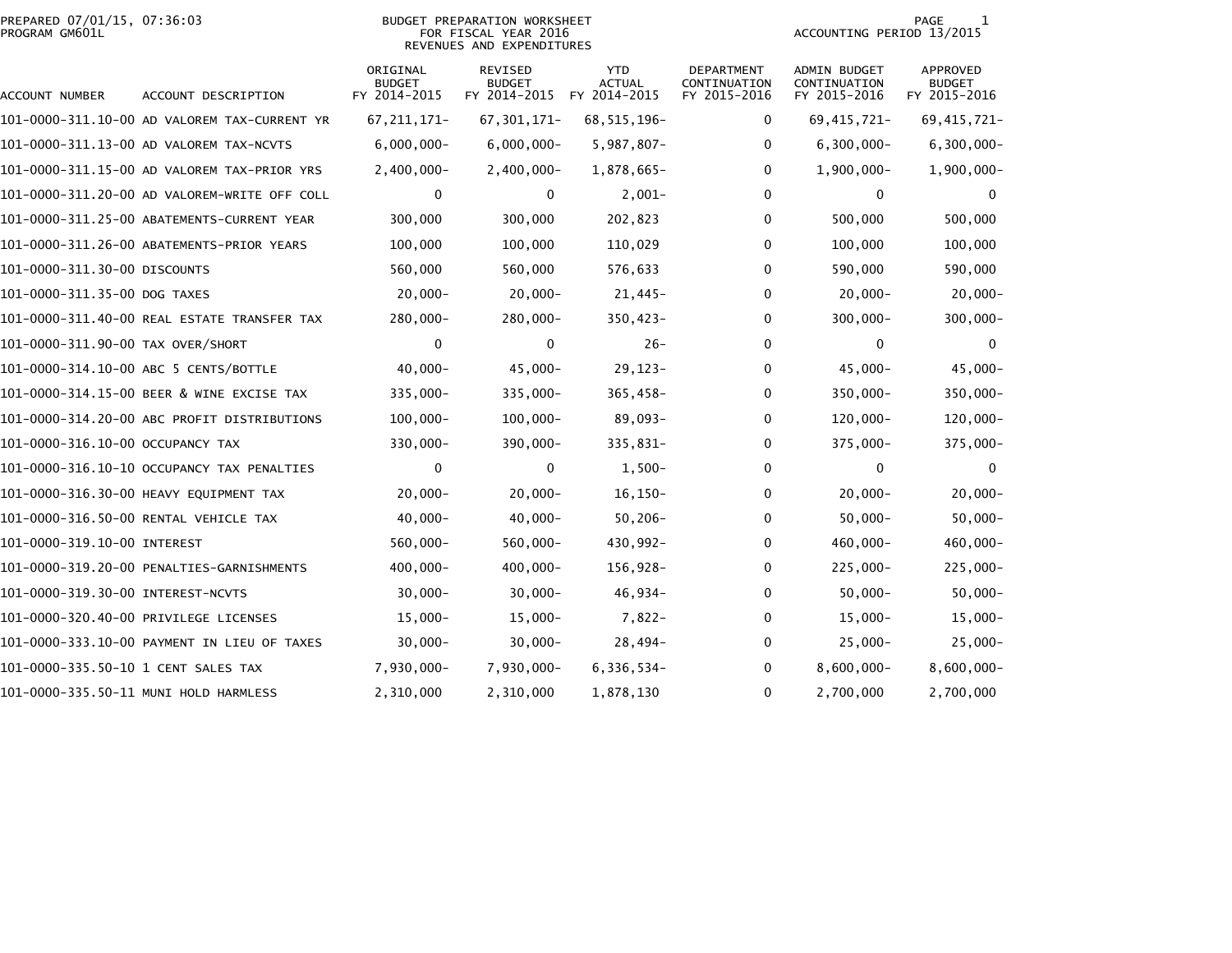| PREPARED 07/01/15, 07:36:03<br>PROGRAM GM601L |                                              | BUDGET PREPARATION WORKSHEET<br>ACCOUNTING PERIOD 13/2015<br>FOR FISCAL YEAR 2016<br>REVENUES AND EXPENDITURES |                                                 |                                             |                                                   |                                                     |                                           |
|-----------------------------------------------|----------------------------------------------|----------------------------------------------------------------------------------------------------------------|-------------------------------------------------|---------------------------------------------|---------------------------------------------------|-----------------------------------------------------|-------------------------------------------|
| ACCOUNT NUMBER                                | ACCOUNT DESCRIPTION                          | ORIGINAL<br><b>BUDGET</b><br>FY 2014-2015                                                                      | <b>REVISED</b><br><b>BUDGET</b><br>FY 2014-2015 | <b>YTD</b><br><b>ACTUAL</b><br>FY 2014-2015 | <b>DEPARTMENT</b><br>CONTINUATION<br>FY 2015-2016 | <b>ADMIN BUDGET</b><br>CONTINUATION<br>FY 2015-2016 | APPROVED<br><b>BUDGET</b><br>FY 2015-2016 |
|                                               |                                              | $3,900,000 -$                                                                                                  | $3,900,000 -$                                   | $3,091,667-$                                | 0                                                 | $4,400,000 -$                                       | 4,400,000-                                |
|                                               |                                              | $1,380,000 -$                                                                                                  | 1,480,740-                                      | $1,102,596-$                                | 0                                                 | $1,580,000 -$                                       | 1,580,000-                                |
|                                               | 101-0000-335.50-30 1/2 CENT-ART 42-UNRESTRIC | $1,150,000 -$                                                                                                  | $1, 150, 000 -$                                 | $908, 305 -$                                | 0                                                 | $1,100,000 -$                                       | $1,100,000 -$                             |
|                                               |                                              | $2,760,000 -$                                                                                                  | $2,961,480-$                                    | 2,205,191-                                  | $\Omega$                                          | $3,120,000 -$                                       | $3, 120, 000 -$                           |
|                                               | 101-0000-335.50-40 1/2 CENT-ART 44-UNRESTRIC | 0                                                                                                              | 0                                               | $21 -$                                      | 0                                                 | 0                                                   | 0                                         |
|                                               |                                              | $2,390,000 -$                                                                                                  | 2,390,000-                                      | $1,906,242-$                                | 0                                                 | $2,600,000 -$                                       | $2,600,000 -$                             |
|                                               | 101-0000-338.25-00 CONTRIBUTION-KANNAPOLIS   | $62,500 -$                                                                                                     | $62,500 -$                                      | $62,500 -$                                  | 0                                                 | $62,500 -$                                          | $62,500-$                                 |
|                                               | 101-0000-338.70-00 CONTRIBUTION-SALISBURY    | $50,000 -$                                                                                                     | $50,000 -$                                      | 275,000-                                    | 0                                                 | $50,000 -$                                          | $50,000 -$                                |
|                                               | 101-0000-353.26-00 CABLEVISION FRANCHISE FEE | $380,000 -$                                                                                                    | $380,000 -$                                     | 319,710-                                    | 0                                                 | 420,000-                                            | $420,000 -$                               |
|                                               |                                              | $100,000 -$                                                                                                    | $100,000 -$                                     | 111,343-                                    | 0                                                 | 140,000-                                            | $140,000 -$                               |
|                                               | 101-0000-363.10-00 RENT-AGRICULTURE BLDG     | $21,300-$                                                                                                      | $21,300-$                                       | 21,098-                                     | 0                                                 | $21,350-$                                           | $21,350-$                                 |
| 101-0000-363.30-00 RENT-CELL TOWERS           |                                              | $11,900-$                                                                                                      | 11,900-                                         | $11,903-$                                   | 0                                                 | $11,900 -$                                          | $11,900 -$                                |
| 101-0000-363.90-00 RENTS-OTHER                |                                              | $31,500-$                                                                                                      | $31,500 -$                                      | $30,648-$                                   | 0                                                 | $31,800 -$                                          | $31,800 -$                                |
|                                               | 101-0000-389.90-00 MISC DEPOSITS-UNASSIGNED  | $\mathbf{0}$                                                                                                   | $\Omega$                                        | $\mathbf{0}$                                | $\mathbf{0}$                                      | $\mathbf{0}$                                        | $\Omega$                                  |
|                                               | 101-0000-389.95-00 OTHER MISC RECEIPTS       | $70,000 -$                                                                                                     | $70,000 -$                                      | $60, 385 -$                                 | 0                                                 | $70,000 -$                                          | $70,000 -$                                |
|                                               | 101-0000-390.10-00 OFS:INSTALLMENT PURCHASES | $900,000 -$                                                                                                    | $1,100,000 -$                                   | $1,100,000 -$                               | 0                                                 | 850,000-                                            | 850,000-                                  |
|                                               | 101-0000-391.67-00 TRANSFER FROM FUND 315    | 0                                                                                                              | 0                                               | 0                                           | 0                                                 | 0                                                   | 0                                         |
|                                               | 101-0000-391.68-00 TRANSFER FROM FUND 316    | 0                                                                                                              | 144, 194-                                       | 144,194-                                    | 0                                                 | 0                                                   | 0                                         |
| 101-0000-392.30-00 SALE OF PROPERTY           |                                              | $\Omega$                                                                                                       | 0                                               | $9,717-$                                    | 0                                                 | 0                                                   | $\Omega$                                  |
|                                               | 101-0000-395.00-00 FUND BALANCE APPR-RESTR   | 0                                                                                                              | $500,000 -$                                     | 0                                           | 0                                                 | 0                                                   | $\Omega$                                  |
|                                               | 101-0000-395.10-00 FUND BALANCE APPR-UNREST  | 7,246,824-                                                                                                     | $7,693,427-$                                    | 0                                           | 0                                                 | 3,735,279-                                          | 7,761,825-                                |

| ∟EVEL | <b>TFXT</b>                     | TFXT AMT  |
|-------|---------------------------------|-----------|
| 400   | COUNTY MANAGER'S RECOMMENDATION | 7.499.933 |
|       | COMMISSIONERS' ADDITIONS        | 261.892   |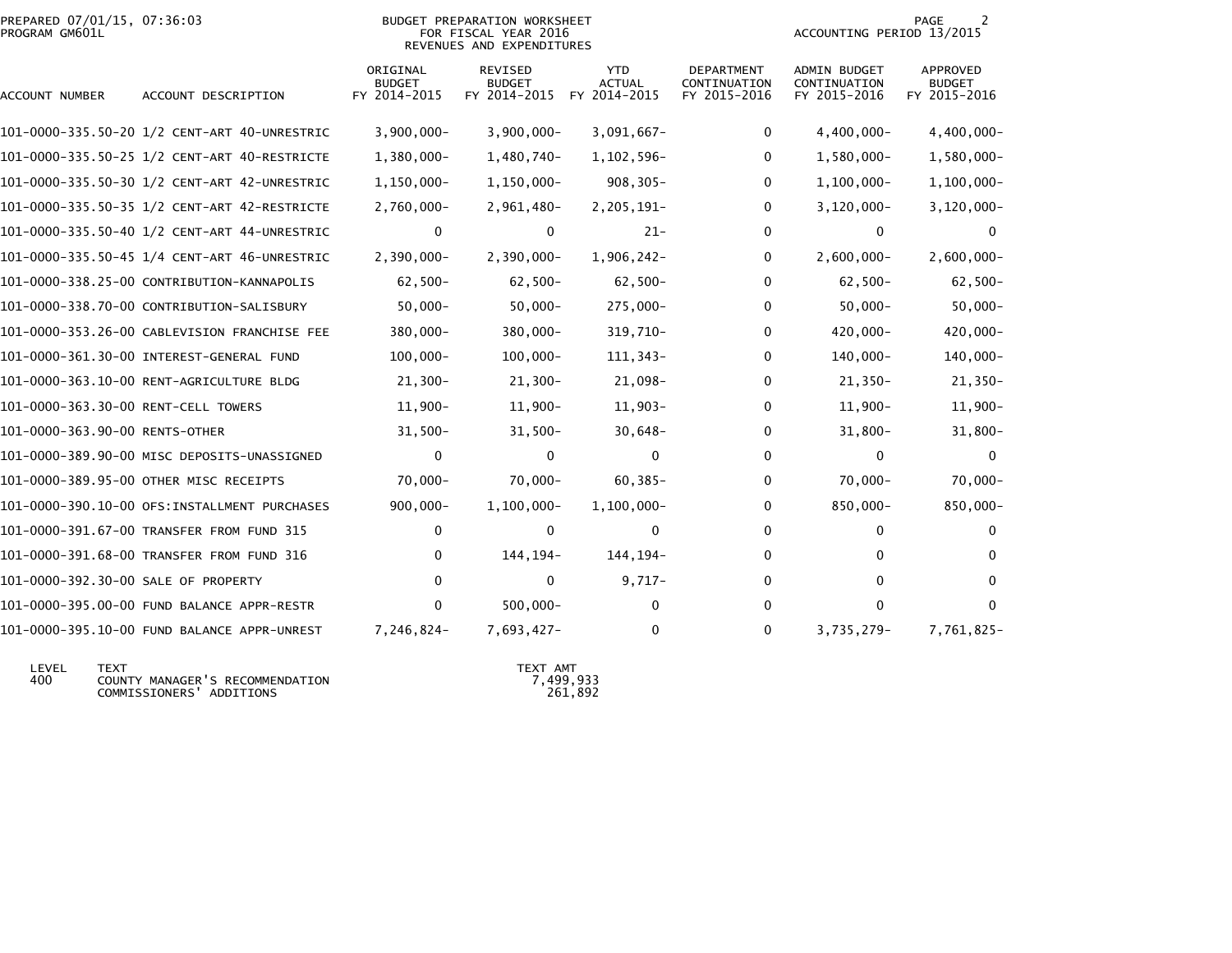| PREPARED 07/01/15, 07:36:03<br>PROGRAM GM601L |                     |                     |                                           | BUDGET PREPARATION WORKSHEET<br>FOR FISCAL YEAR 2016<br>REVENUES AND EXPENDITURES | PAGE<br>ACCOUNTING PERIOD 13/2015 |                                                   |                                              |                                           |
|-----------------------------------------------|---------------------|---------------------|-------------------------------------------|-----------------------------------------------------------------------------------|-----------------------------------|---------------------------------------------------|----------------------------------------------|-------------------------------------------|
| ACCOUNT NUMBER                                |                     | ACCOUNT DESCRIPTION | ORIGINAL<br><b>BUDGET</b><br>FY 2014-2015 | REVISED<br><b>BUDGET</b><br>FY 2014-2015                                          | YTD.<br>ACTUAL<br>FY 2014-2015    | <b>DEPARTMENT</b><br>CONTINUATION<br>FY 2015-2016 | ADMIN BUDGET<br>CONTINUATION<br>FY 2015-2016 | APPROVED<br><b>BUDGET</b><br>FY 2015-2016 |
|                                               |                     |                     |                                           |                                                                                   | 7,761,825                         |                                                   |                                              |                                           |
|                                               | <b>REVENUE</b>      |                     | 102.925.195-                              | 104,673,212-                                                                      | 93.243.533-                       | $\Omega$                                          | 102, 573, 550-                               | 106,600,096-                              |
| **                                            | <b>GENERAL FUND</b> |                     | 102,925,195-                              | 104,673,212-                                                                      | 93,243,533-                       | 0                                                 | 102, 573, 550-                               | 106,600,096-                              |
| ***                                           | <b>GENERAL FUND</b> |                     | 102,925,195-                              | 104,673,212-                                                                      | 93,243,533-                       | 0                                                 | 102, 573, 550-                               | 106,600,096-                              |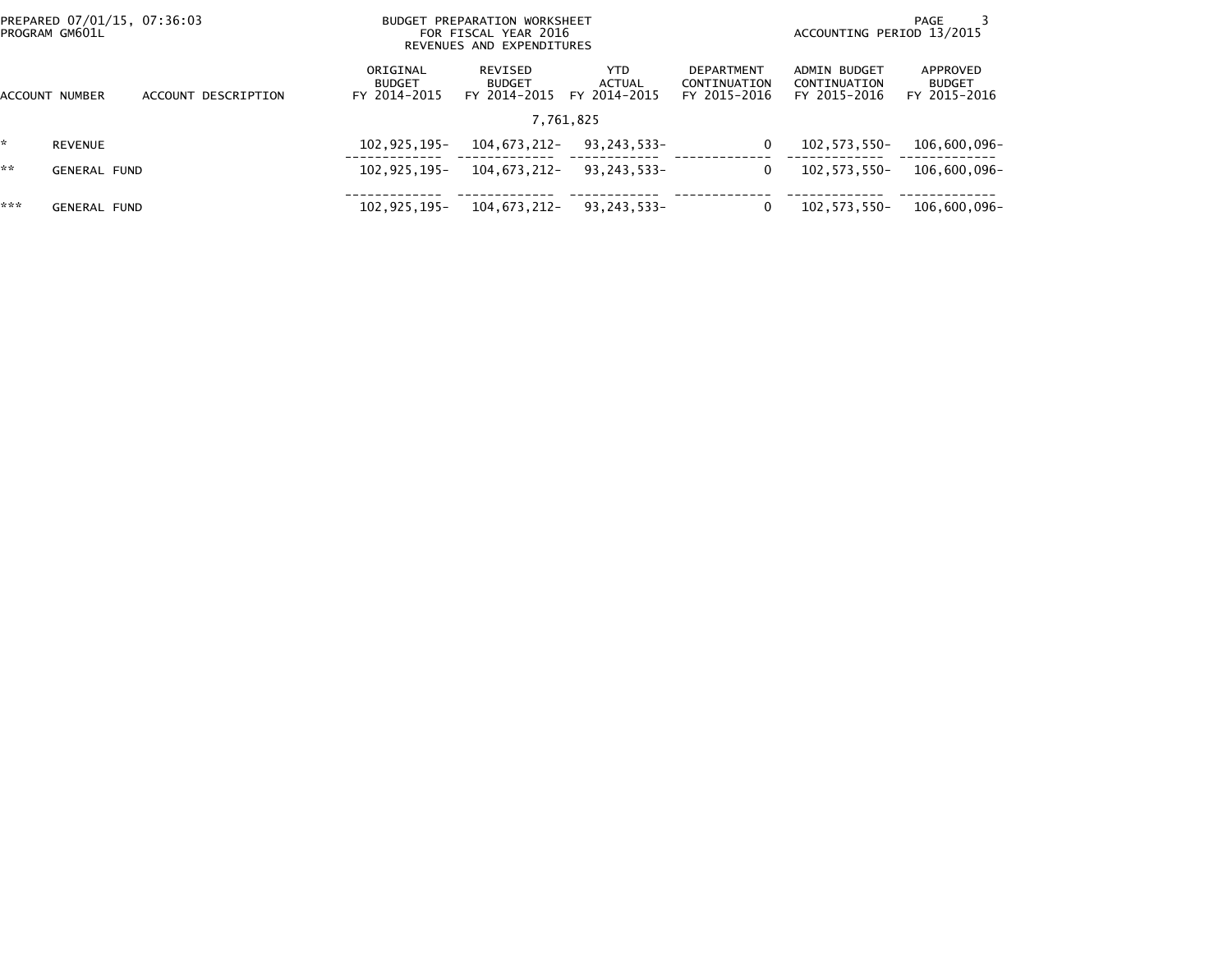| PREPARED 07/01/15, 07:36:03<br>PROGRAM GM601L          | BUDGET PREPARATION WORKSHEET<br>FOR FISCAL YEAR 2016<br>REVENUES AND EXPENDITURES | <b>PAGE</b><br>ACCOUNTING PERIOD 13/2015        |                                             |                                                   |                                                     |                                           |
|--------------------------------------------------------|-----------------------------------------------------------------------------------|-------------------------------------------------|---------------------------------------------|---------------------------------------------------|-----------------------------------------------------|-------------------------------------------|
| ACCOUNT NUMBER<br>ACCOUNT DESCRIPTION                  | ORIGINAL<br><b>BUDGET</b><br>FY 2014-2015                                         | <b>REVISED</b><br><b>BUDGET</b><br>FY 2014-2015 | <b>YTD</b><br><b>ACTUAL</b><br>FY 2014-2015 | <b>DEPARTMENT</b><br>CONTINUATION<br>FY 2015-2016 | <b>ADMIN BUDGET</b><br>CONTINUATION<br>FY 2015-2016 | APPROVED<br><b>BUDGET</b><br>FY 2015-2016 |
| 101-4110-411.10-20 SALARIES:PER DIEM                   | 65,914                                                                            | 67,394                                          | 65,331                                      | 0                                                 | 65,914                                              | 65,914                                    |
| 101-4110-411.20-05 HEALTH INSURANCE                    | 40,200                                                                            | 40,200                                          | 15,142                                      | 0                                                 | 40,200                                              | 40,200                                    |
| 101-4110-411.20-10 MEDICARE TAX                        | 1,216                                                                             | 1,216                                           | 1,157                                       | 0                                                 | 956                                                 | 956                                       |
| 101-4110-411.20-20 SOCIAL SECURITY TAX                 | 5,202                                                                             | 5,202                                           | 4,945                                       | 0                                                 | 4,087                                               | 4,087                                     |
| 101-4110-411.20-25 WORKERS COMPENSATION                | 340                                                                               | 350                                             | 332                                         | 0                                                 | 340                                                 | 340                                       |
| 101-4110-411.53-00 COMMUNICATIONS                      | 0                                                                                 | 0                                               | 0                                           | 0                                                 | 0                                                   | 1,320                                     |
| LEVEL<br><b>TEXT</b><br>400<br>COMMISSIONERS' ADDITION |                                                                                   | TEXT AMT                                        |                                             |                                                   |                                                     |                                           |
| CELL PHONE REIMBURSEMENT FOR COMMISSIONERS             |                                                                                   |                                                 | 1,320<br>1,320                              |                                                   |                                                     |                                           |
| 101-4110-411.58-00 TRAVEL                              | 22,000                                                                            | 22,000                                          | 19,814                                      | 0                                                 | 22,000                                              | 22,000                                    |
| 101-4110-411.59-00 TRAINING                            | 4,000                                                                             | 4,000                                           | 1,715                                       | 0                                                 | 4,000                                               | 4,000                                     |
|                                                        | $\mathbf 0$                                                                       | $\mathbf{0}$                                    | $\mathbf{0}$                                | $\Omega$                                          | 0                                                   | $\Omega$                                  |
| ×.<br><b>EXPENDITURE</b>                               | 138,872                                                                           | 140,362                                         | 108,436                                     | 0                                                 | 137,497                                             | 138,817                                   |
| **<br>GOVERNING BODY                                   | 138,872                                                                           | 140.362                                         | 108.436                                     | 0                                                 | 137,497                                             | 138,817                                   |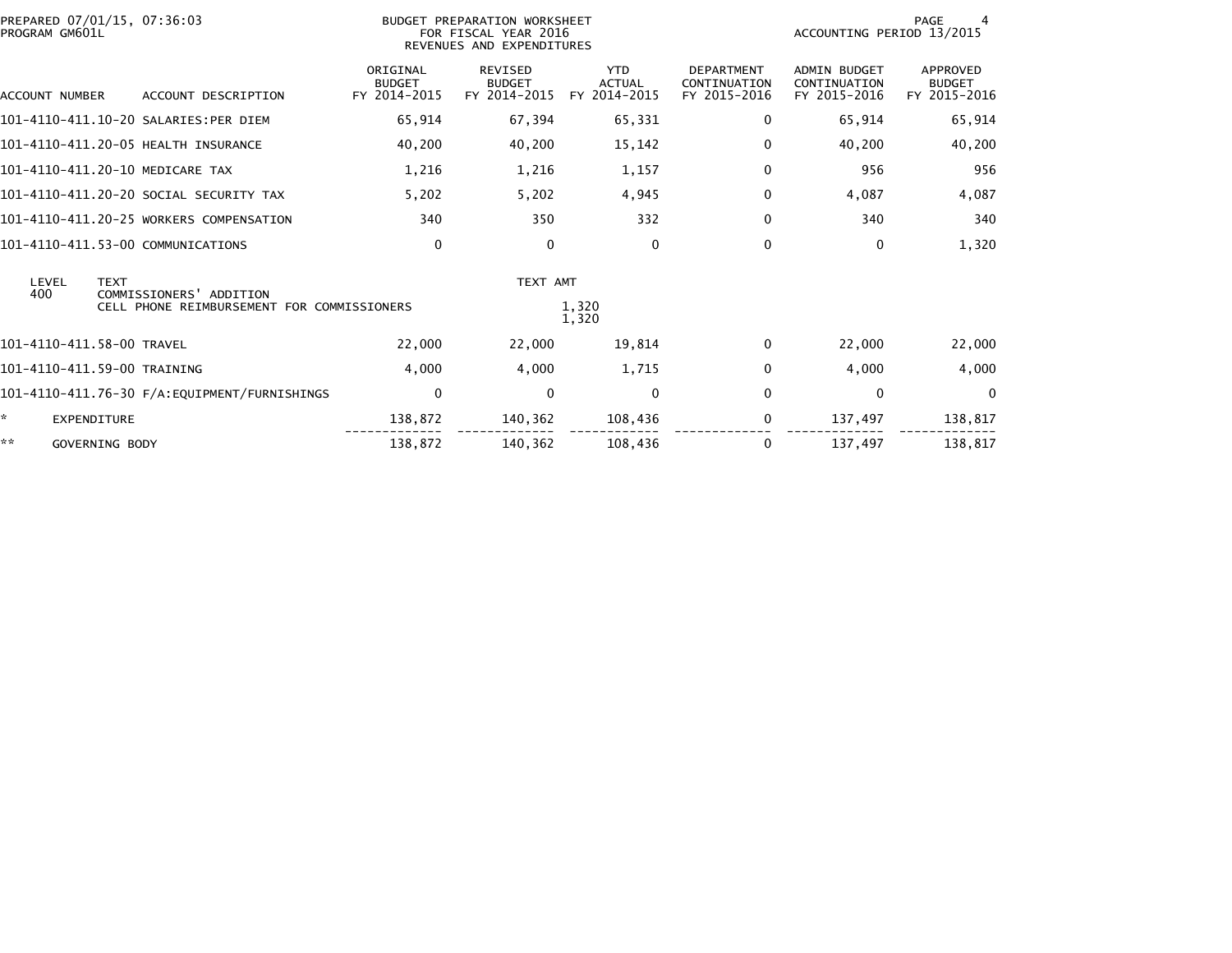| PREPARED 07/01/15, 07:36:03<br>PROGRAM GM601L |                                     |                                                                                                                                                                                                     |                                           | BUDGET PREPARATION WORKSHEET<br>FOR FISCAL YEAR 2016<br>REVENUES AND EXPENDITURES | 5<br>PAGE<br>ACCOUNTING PERIOD 13/2015 |                                            |                                              |                                           |
|-----------------------------------------------|-------------------------------------|-----------------------------------------------------------------------------------------------------------------------------------------------------------------------------------------------------|-------------------------------------------|-----------------------------------------------------------------------------------|----------------------------------------|--------------------------------------------|----------------------------------------------|-------------------------------------------|
| ACCOUNT NUMBER                                |                                     | ACCOUNT DESCRIPTION                                                                                                                                                                                 | ORIGINAL<br><b>BUDGET</b><br>FY 2014-2015 | REVISED<br><b>BUDGET</b><br>FY 2014-2015 FY 2014-2015                             | <b>YTD</b><br><b>ACTUAL</b>            | DEPARTMENT<br>CONTINUATION<br>FY 2015-2016 | ADMIN BUDGET<br>CONTINUATION<br>FY 2015-2016 | APPROVED<br><b>BUDGET</b><br>FY 2015-2016 |
|                                               |                                     | 101-4112-334.30-64 DOT STATE PUBLIC ACCESS                                                                                                                                                          | 0                                         | $13,800-$                                                                         | $13,800-$                              | 0                                          | 0                                            | 0                                         |
|                                               |                                     | 101-4112-334.85-00 STATE INCENTIVE GRANT                                                                                                                                                            | $\mathbf 0$                               | $13,800-$                                                                         | $\mathbf{0}$                           | $\mathbf{0}$                               | $\mathbf{0}$                                 | 0                                         |
|                                               |                                     | 101-4112-341.98-00 FED/STATE REV MERIT                                                                                                                                                              | $\Omega$                                  | $\mathbf{0}$                                                                      | $\mathbf{0}$                           | $\Omega$                                   | $\Omega$                                     | 139,844-                                  |
| LEVEL<br>400                                  | <b>TEXT</b>                         | EXPANSION- COST OF LIVING - OTHER FUNDS<br>- COMPENSATION PLAN PHASE I<br>IMPLEMENATION - OTHER FUNDS<br>- NET CHANGE IN EMPLYEE BENEFITS<br>WORKERS COMP V HEALTH INSURANCE -OTHER<br><b>FUNDS</b> |                                           | TEXT AMT<br>63,155<br>74,289<br>2.400<br>139,844                                  |                                        |                                            |                                              |                                           |
|                                               |                                     | 101-4112-341.99-00 FED/ST REV:NEW POSITIONS                                                                                                                                                         | 120,165-                                  | $\Omega$                                                                          | $\mathbf{0}$                           | $\Omega$                                   | $\Omega$                                     | 191, 182-                                 |
| LEVEL<br>400                                  | TEXT<br><b>EXPANSION POSITIONS-</b> | 4 INCOME MAINTENANCE CASE WORKER II<br>1 SOCIAL WORKER II- ADULT SERVICES GUARDIANSHIP<br>EXPANSION POSITION UPGRADES-<br>5 INC MAINT TECHS TO INC MAINT CASEWORKER I                               |                                           | TEXT AMT<br>150,168<br>29,748<br>11,266<br>191,182                                |                                        |                                            |                                              |                                           |
|                                               |                                     | 101-4112-342.64-00 RADIO REIMBURSEMENTS                                                                                                                                                             | $\mathbf{0}$                              | $\Omega$                                                                          | $\mathbf{0}$                           | $\Omega$                                   | $\Omega$                                     | $\Omega$                                  |
| <b>REVENUE</b>                                |                                     | 101-4112-410.10-90 COST OF LIVING ADJUSTMENT                                                                                                                                                        | 120,165-<br>458.931                       | 27,600-<br>239,340                                                                | $13,800-$<br>$\Omega$                  | 0<br>0                                     | 0<br>0                                       | 331,026-<br>647,379                       |
| LEVEL<br>400                                  | <b>TEXT</b>                         | EXPANSION- COST OF LIVING INCREASE OF 1.7%<br>NET INCREASE \$584,224 AFTER NET OTHER<br>FUND INCLUDED IN 101-4112-341-98-00<br>IN THE AMOUNT OF \$63,155                                            |                                           | TEXT AMT<br>647,379<br>647,379                                                    |                                        |                                            |                                              |                                           |
|                                               |                                     | 101-4112-410.10-91 CHANGE IN EMP BENEFITS                                                                                                                                                           | 0                                         | $\Omega$                                                                          | $\mathbf 0$                            | $\mathbf{0}$                               | $\mathbf 0$                                  | 30,000                                    |
| LEVEL<br>400                                  | <b>TEXT</b>                         | EXPANSION- CHANGE IN EMPLOYEE BENEFIT<br>NET INCREASE OF \$27,600 AFTER INCLUDING<br>OTHER FUNDS OF \$2400 REPORT ON LINE                                                                           |                                           | TEXT AMT<br>30,000                                                                |                                        |                                            |                                              |                                           |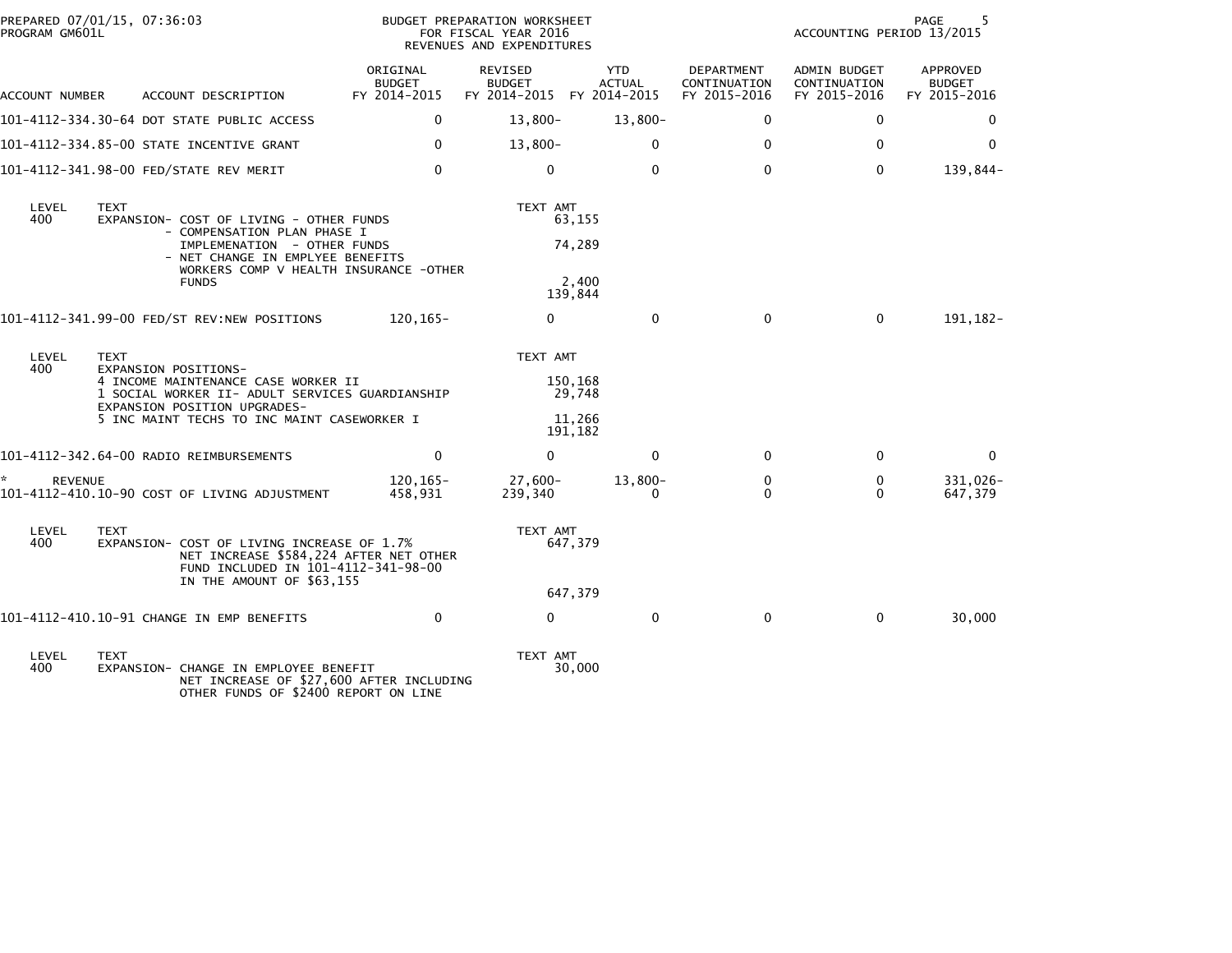| PREPARED 07/01/15, 07:36:03<br>PROGRAM GM601L |                                                                    |                                                                                                                                                                                                                                                                                                                                                                                                                                                                                                                                                                                   |                                           | BUDGET PREPARATION WORKSHEET<br>FOR FISCAL YEAR 2016<br>REVENUES AND EXPENDITURES |                                                                                                                        |                                            | PAGE<br>6<br>ACCOUNTING PERIOD 13/2015       |                                           |
|-----------------------------------------------|--------------------------------------------------------------------|-----------------------------------------------------------------------------------------------------------------------------------------------------------------------------------------------------------------------------------------------------------------------------------------------------------------------------------------------------------------------------------------------------------------------------------------------------------------------------------------------------------------------------------------------------------------------------------|-------------------------------------------|-----------------------------------------------------------------------------------|------------------------------------------------------------------------------------------------------------------------|--------------------------------------------|----------------------------------------------|-------------------------------------------|
| ACCOUNT NUMBER                                |                                                                    | ACCOUNT DESCRIPTION                                                                                                                                                                                                                                                                                                                                                                                                                                                                                                                                                               | ORIGINAL<br><b>BUDGET</b><br>FY 2014-2015 | REVISED<br><b>BUDGET</b><br>FY 2014-2015 FY 2014-2015                             | YTD<br>ACTUAL                                                                                                          | DEPARTMENT<br>CONTINUATION<br>FY 2015-2016 | ADMIN BUDGET<br>CONTINUATION<br>FY 2015-2016 | APPROVED<br><b>BUDGET</b><br>FY 2015-2016 |
|                                               |                                                                    | 101-4112-341-98-00<br>HEALTH CARE BENEFITS INCREASE IS<br>REDUCED BY SAVINGS IN WORKERS COMP COST                                                                                                                                                                                                                                                                                                                                                                                                                                                                                 |                                           |                                                                                   | 30,000                                                                                                                 |                                            |                                              |                                           |
|                                               |                                                                    | 101-4112-410.10-92 MARKET SALARY ADJ PLAN                                                                                                                                                                                                                                                                                                                                                                                                                                                                                                                                         | 0                                         | 0                                                                                 | $\mathbf{0}$                                                                                                           | $\mathbf 0$                                | $\mathbf{0}$                                 | 928,624                                   |
| LEVEL<br>400                                  | <b>TEXT</b>                                                        | EXPANSION- IMPLEMENTATION OF PHASE I OF<br>COMPENSATION PLAN<br>NET COST OF \$854,335 AFTER OTHER FUNDS<br>INCLUDE ON LINE 101-4112-341-98-00<br>FOR \$74,289                                                                                                                                                                                                                                                                                                                                                                                                                     |                                           | TEXT AMT                                                                          | 928,624                                                                                                                |                                            |                                              |                                           |
|                                               |                                                                    |                                                                                                                                                                                                                                                                                                                                                                                                                                                                                                                                                                                   |                                           |                                                                                   | 928,624                                                                                                                |                                            |                                              |                                           |
| 101-4112-410.10-93 NEW POSITIONS              |                                                                    |                                                                                                                                                                                                                                                                                                                                                                                                                                                                                                                                                                                   | $\mathbf{0}$                              | $\mathbf{0}$                                                                      | $\mathbf{0}$                                                                                                           | $\Omega$                                   | $\Omega$                                     | 748,209                                   |
| LEVEL<br>400                                  | TEXT<br>EXPANSION POSITIONS-<br>1 BUDGET ANALYST<br>1 GRANT WRITER | 1 OFFICE ASSISTANT III - VETERAN SERVICES<br>6 PARAMEDICS- E ROWAN STATION- 3 MONTHS<br>1 TECHNOLOGY SPECIALIST - TELECOMMUNICATION<br>(\$68,297 75% PAID FROM FUND 202)<br>4 ANIMAL SHELTER ATTENDANTS - PART-TIME<br>2 OFFICE ASSISTANT III (CAT WING - BOC APPROVED)<br>4 INCOME MAINTENANCE CASE WORKER II<br>(OTHER FUNDS \$150,168 101-4112-341-99-00)<br>1 SOCIAL WORKER II - ADULT SERVICES GUARDIANSHIP<br>(OTHER FUNDS \$29,748 101-4112-341-99-00)<br>COMMISSIONERS' ADDITIONS<br>1 ASST. SENIOR GAMES COORDINATOR<br>- STAFFING FOR EXTENDED HOURS FOR ANIMAL SHELTER |                                           | TEXT AMT                                                                          | 66,007<br>38,260<br>87,934<br>18,274<br>40,960<br>81,896<br>221,260<br>61,276<br>39,679<br>77,663<br>15,000<br>748,209 |                                            |                                              |                                           |
| 101-4112-410.10-94 MERIT INCREASES            |                                                                    |                                                                                                                                                                                                                                                                                                                                                                                                                                                                                                                                                                                   | $\Omega$                                  | $\Omega$                                                                          | $\Omega$                                                                                                               | $\Omega$                                   | $\Omega$                                     | $\Omega$                                  |
|                                               |                                                                    | 101-4112-410.10-95 POSITION RECLASSIFICATION                                                                                                                                                                                                                                                                                                                                                                                                                                                                                                                                      | $\Omega$                                  | 0                                                                                 | 0                                                                                                                      | 0                                          | $\mathbf 0$                                  | 33,734                                    |
| LEVEL<br>400                                  | TEXT                                                               | EXPANSTION POSITION UPGRADE-<br>5 INC MAINT TECHS TO INCOME MAINT CASEWORKER I<br>(OTHER FUNDS \$11266)                                                                                                                                                                                                                                                                                                                                                                                                                                                                           |                                           | TEXT AMT                                                                          | 16,599                                                                                                                 |                                            |                                              |                                           |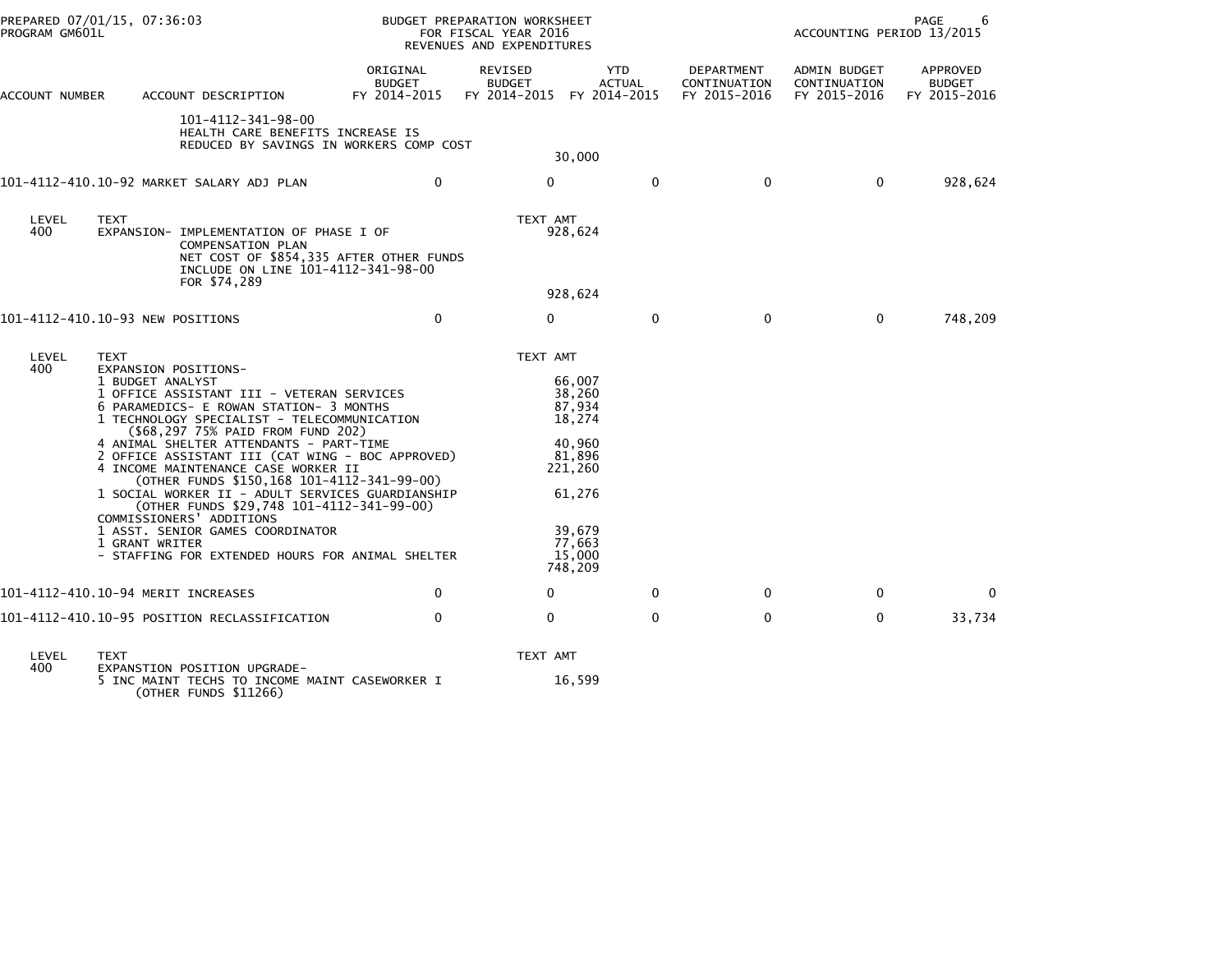| PREPARED 07/01/15, 07:36:03<br>PROGRAM GM601L |                                                                                                                                                                                      |                                           | BUDGET PREPARATION WORKSHEET<br>FOR FISCAL YEAR 2016<br>REVENUES AND EXPENDITURES |                                             |                                            | PAGE<br>7<br>ACCOUNTING PERIOD 13/2015       |                                           |  |
|-----------------------------------------------|--------------------------------------------------------------------------------------------------------------------------------------------------------------------------------------|-------------------------------------------|-----------------------------------------------------------------------------------|---------------------------------------------|--------------------------------------------|----------------------------------------------|-------------------------------------------|--|
| ACCOUNT NUMBER                                | ACCOUNT DESCRIPTION                                                                                                                                                                  | ORIGINAL<br><b>BUDGET</b><br>FY 2014-2015 | REVISED<br><b>BUDGET</b><br>FY 2014-2015                                          | <b>YTD</b><br><b>ACTUAL</b><br>FY 2014-2015 | DEPARTMENT<br>CONTINUATION<br>FY 2015-2016 | ADMIN BUDGET<br>CONTINUATION<br>FY 2015-2016 | APPROVED<br><b>BUDGET</b><br>FY 2015-2016 |  |
|                                               | COMMISSIONERS' ADDITIONS<br>3 EMS LIEUTENANTS<br>1 SHERIFF'S OFFICE SERGEANT TO LIEUTENANT<br>1 SHERIFF'S OFFICE MASTER DEPUTY TO SERGEANT<br>1 UPGRADE FOR SENIOR GAMES COORDINATOR |                                           |                                                                                   | 6,245<br>3,019<br>2.871<br>5,000<br>33,734  |                                            |                                              |                                           |  |
|                                               | 101-4112-410.10-98 UNEMPLOYMENT COMPENSATION                                                                                                                                         | 200,000                                   | 200,000                                                                           | 48,671                                      | 0                                          | 120,000                                      | 120,000                                   |  |
|                                               | 101-4112-410.20-05 HEALTH INSURANCE                                                                                                                                                  | 0                                         | $\mathbf 0$                                                                       | $\mathbf 0$                                 | $\mathbf{0}$                               | 0                                            | $\mathbf 0$                               |  |
| 101-4112-410.32-10 ATTORNEY                   |                                                                                                                                                                                      | 180,000                                   | 180,000                                                                           | 136,100                                     | $\mathbf{0}$                               | 180,000                                      | 180,000                                   |  |
| 101-4112-410.32-15 AUDITING                   |                                                                                                                                                                                      | 48,000                                    | 48,000                                                                            | 44,188                                      | $\mathbf{0}$                               | 45,000                                       | 45,000                                    |  |
|                                               | 101-4112-410.32-17 CONSULTING SERVICES                                                                                                                                               | 62,000                                    | 107,250                                                                           | 69,360                                      | 0                                          | 70,000                                       | 70,000                                    |  |
|                                               | 101-4112-410.44-20 RENT:LAND & BUILDINGS                                                                                                                                             | 11,000                                    | 11,000                                                                            | 7,590                                       | $\mathbf{0}$                               | 8,000                                        | 8,000                                     |  |
| 101-4112-410.53-05 TELEPHONE                  |                                                                                                                                                                                      | 13,500                                    | 10,900                                                                            | 9,621                                       | $\mathbf{0}$                               | 10,000                                       | 10,000                                    |  |
| 101–4112–410.54–00 ADVERTISING                |                                                                                                                                                                                      | 5,000                                     | 5,000                                                                             | 4,964                                       | $\mathbf{0}$                               | 5,000                                        | 5,000                                     |  |
| 101-4112-410.61-05 SUPPLIES:OFFICE            |                                                                                                                                                                                      | 9,000                                     | 9,000                                                                             | 6,236                                       | $\mathbf{0}$                               | 9,000                                        | 9,000                                     |  |
|                                               |                                                                                                                                                                                      | 5,000                                     | 5,000                                                                             | 3,232                                       | $\mathbf{0}$                               | 5,000                                        | 5,000                                     |  |
|                                               | 101-4112-410.64-50 DUES & SUBSCRIPTIONS                                                                                                                                              | 60,000                                    | 59,100                                                                            | 52,959                                      | $\mathbf{0}$                               | 60,000                                       | 60,000                                    |  |
|                                               | 101-4112-410.71-05 PURCHASE OF PROPERTY                                                                                                                                              | $\mathbf 0$                               | 30,400                                                                            | 30,396                                      | $\mathbf 0$                                | $\mathbf 0$                                  | 0                                         |  |
|                                               | 101-4112-410.82-02 EMPLOYEE APPRECIATION PGM                                                                                                                                         | $\mathbf{0}$                              | 13,800                                                                            | 7,337                                       | $\Omega$                                   | 33,800                                       | 33,800                                    |  |
| LEVEL<br><b>TEXT</b><br>400                   | 2015 EMPLOYEE APPRECIATION PROGRAMS                                                                                                                                                  |                                           | TEXT AMT                                                                          | 13,800                                      |                                            |                                              |                                           |  |
|                                               | PLUS: COUNTY MANAGER'S RECOMMENDATIONS<br>SUMMER PICNIC APPRECIATION EVENT<br>HOLIDAY LUNCHEON APPRECIATION EVENTS                                                                   |                                           |                                                                                   | 5,000<br>15,000<br>33,800                   |                                            |                                              |                                           |  |
|                                               | 101-4112-410.82-07 UNITED WAY PROGRAM                                                                                                                                                | $\mathbf{0}$                              | $\Omega$                                                                          | 0                                           | $\Omega$                                   | 7,000                                        | 7,000                                     |  |
|                                               | 101–4112–410.82–14 EMPLOYEE RECOGNITION PGM                                                                                                                                          | 11,000                                    | 10,200                                                                            | 10,187                                      | 0                                          | 11,000                                       | 11,000                                    |  |
|                                               | 101-4112-410.84-38 LOCAL INCENTIVES                                                                                                                                                  | 1,715,000                                 | 1,629,580                                                                         | 927,669                                     | $\mathbf{0}$                               | 2,050,000                                    | 2,050,000                                 |  |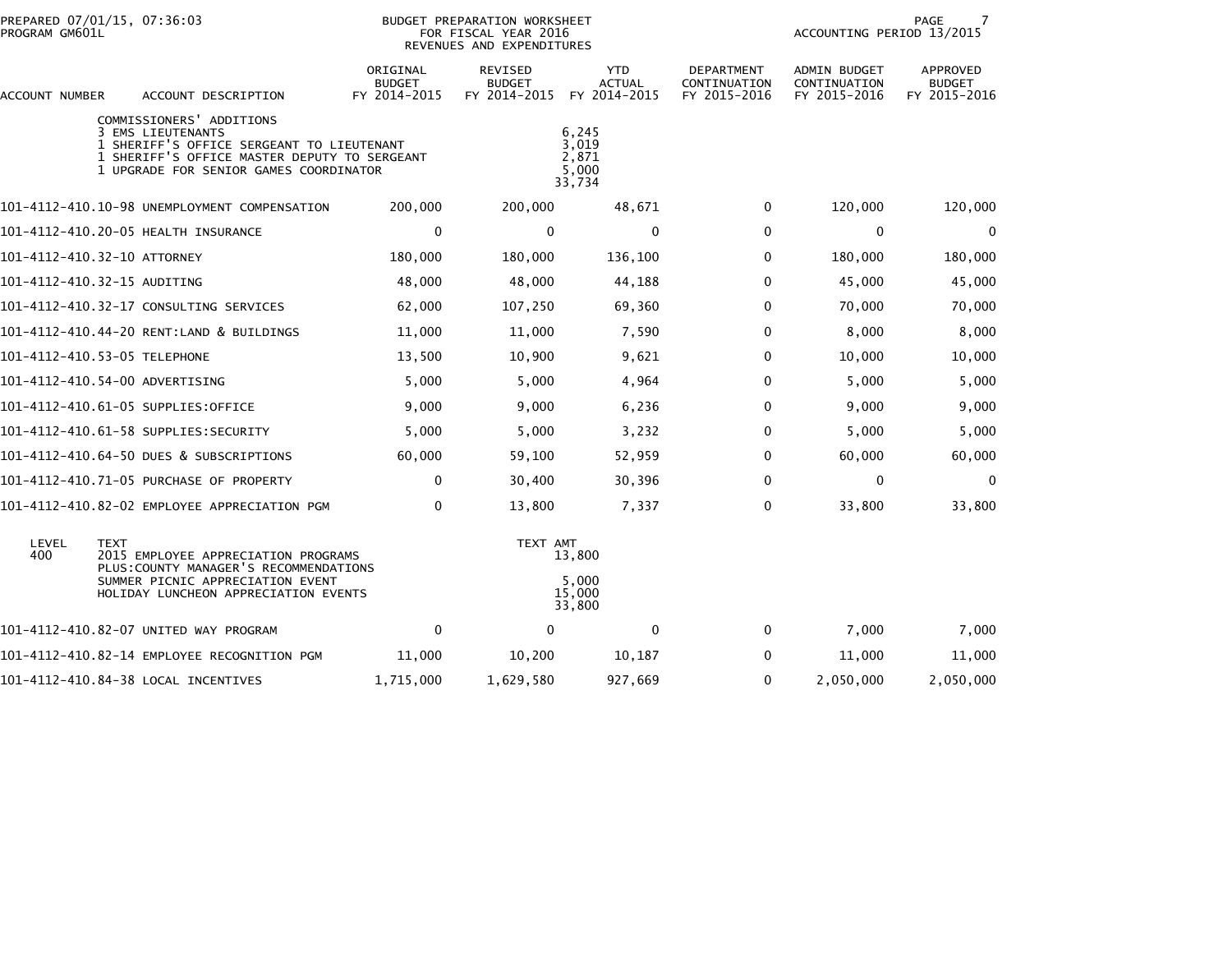| PREPARED 07/01/15, 07:36:03<br>PROGRAM GM601L |                                              |                                           | BUDGET PREPARATION WORKSHEET<br>FOR FISCAL YEAR 2016<br>REVENUES AND EXPENDITURES | 8<br>PAGE<br>ACCOUNTING PERIOD 13/2015      |                                                   |                                              |                                           |
|-----------------------------------------------|----------------------------------------------|-------------------------------------------|-----------------------------------------------------------------------------------|---------------------------------------------|---------------------------------------------------|----------------------------------------------|-------------------------------------------|
| ACCOUNT NUMBER                                | ACCOUNT DESCRIPTION                          | ORIGINAL<br><b>BUDGET</b><br>FY 2014-2015 | <b>REVISED</b><br><b>BUDGET</b><br>FY 2014-2015                                   | <b>YTD</b><br><b>ACTUAL</b><br>FY 2014-2015 | <b>DEPARTMENT</b><br>CONTINUATION<br>FY 2015-2016 | ADMIN BUDGET<br>CONTINUATION<br>FY 2015-2016 | APPROVED<br><b>BUDGET</b><br>FY 2015-2016 |
| 101-4112-410.90-00 OTHER SERVICES             |                                              | 20,000                                    | 20,750                                                                            | 18,719                                      | 0                                                 | 13,000                                       | 13,000                                    |
|                                               |                                              | $62,561-$                                 | $62,561-$                                                                         | $62,561-$                                   | 0                                                 | $54,675-$                                    | $54,675-$                                 |
|                                               | 101–4112–410.90–05 RISK MNGMT-INDIRECT COSTS | $8,956-$                                  | $8,956-$                                                                          | $8,956-$                                    | $\Omega$                                          | $9,385-$                                     | $9,385-$                                  |
|                                               | 101-4112-410.90-20 CODIFICATION OF ORDINANCE | 5,000                                     | 5,000                                                                             | 4,287                                       | 0                                                 | 5,000                                        | 5,000                                     |
|                                               | 101-4112-410.90-33 LANDFILL-INDIRECT COSTS   | 227,380-                                  | 227,380-                                                                          | 227,380-                                    | 0                                                 | $204,675-$                                   | $204,675-$                                |
| 101-4112-410.90-34 INDIRECT COSTS             |                                              | 0                                         | $\Omega$                                                                          | 0                                           | 0                                                 | 0                                            | 0                                         |
|                                               | 101-4112-410.90-98 PAYMENT TO CHINA GROVE    | 0                                         | 0                                                                                 | 0                                           | 0                                                 | $\mathbf{0}$                                 | $\Omega$                                  |
|                                               | 101-4112-410.95-39 TRANSFER TO FUND 313      | 0                                         | 0                                                                                 | 0                                           | 0                                                 | $\Omega$                                     | $\Omega$                                  |
|                                               | 101-4112-410.95-40 TRANSFER TO FUND 315      | 0                                         | 0                                                                                 | 0                                           | 0                                                 | 0                                            | $\Omega$                                  |
|                                               | 101-4112-410.95-41 TRANSFER TO FUND 316      | <sup>0</sup>                              | 0                                                                                 | O                                           | 0                                                 | $\Omega$                                     | $\Omega$                                  |
|                                               | 101-4112-410.95-42 TRANSFER TO FUND 317      | 615,000                                   | 615,000                                                                           | 615,000                                     | 0                                                 | 615,000                                      | 615,000                                   |
|                                               | 101-4112-410.95-43 TRANSFER TO FUND 318      | 0                                         | $\Omega$                                                                          | $\Omega$                                    | $\Omega$                                          | $\mathbf{0}$                                 | $\Omega$                                  |
|                                               | 101-4112-410.95-50 TRANSFER TO FUND 501      | 425,000                                   | 425,000                                                                           | 425,000                                     | 0                                                 | 475,000                                      | 475,000                                   |
|                                               | 101-4112-410.95-70 TRANSFER TO FUND 603      | 141,003                                   | 1,991,003                                                                         | 1,991,003                                   | 0                                                 | 72,409                                       | 72,409                                    |
|                                               |                                              | 0                                         | $\Omega$                                                                          | 0                                           | 0                                                 | $\mathbf{0}$                                 | 0                                         |
| 101-4112-410.99-00 CONTINGENCY                |                                              | 70,000                                    | 13,000                                                                            | 0                                           | 0                                                 | 70,000                                       | 70,000                                    |
|                                               | 101-4112-421.72-18 C/A:ROCKWELL EMS STATION  | $\mathbf{0}$                              | 500,000                                                                           | $\Omega$                                    | 0                                                 | 0                                            | 0                                         |
|                                               | 101-4112-421.72-19 C/A:W. ROWAN EMS STATION  | $\Omega$                                  | $\mathbf{0}$                                                                      | $\Omega$                                    | 0                                                 | $\Omega$                                     | 0                                         |
|                                               | 101-4112-421.85-68 GRANT:STATE PUBLIC ACCESS | 0                                         | 27,600                                                                            | 13,800                                      | 0                                                 | 0                                            | $\Omega$                                  |
|                                               |                                              | 0                                         | $\Omega$                                                                          | 0                                           | 0                                                 | 0                                            | $\Omega$                                  |
| 101-4112-465.85-98 GRANT MATCH                |                                              | 0                                         | $\Omega$                                                                          | $\Omega$                                    | 0                                                 | $\mathbf{0}$                                 | $\Omega$                                  |
| *.<br><b>EXPENDITURE</b>                      |                                              | 3,755,537                                 | 5,857,026                                                                         | 4, 127, 422                                 | 0                                                 | 3,595,474                                    | 5,983,420                                 |
| **<br>GENERAL GOVERNMENT                      |                                              | 3,635,372                                 | 5,829,426                                                                         | 4, 113, 622                                 | 0                                                 | 3,595,474                                    | 5,652,394                                 |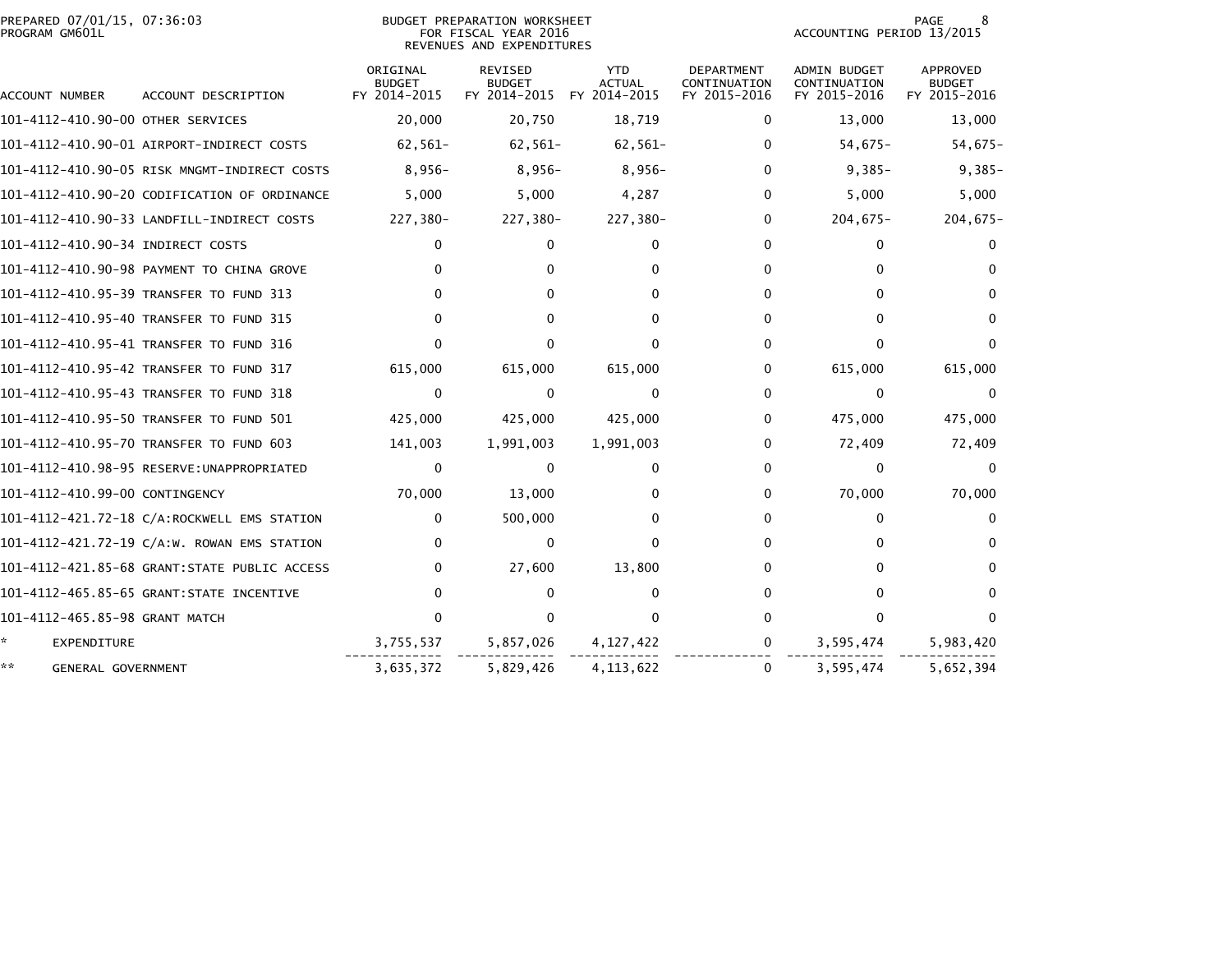| PREPARED 07/01/15, 07:36:03<br>PROGRAM GM601L |                                              |                                           | <b>BUDGET PREPARATION WORKSHEET</b><br>FOR FISCAL YEAR 2016<br>REVENUES AND EXPENDITURES | PAGE<br>9<br>ACCOUNTING PERIOD 13/2015      |                                            |                                              |                                           |
|-----------------------------------------------|----------------------------------------------|-------------------------------------------|------------------------------------------------------------------------------------------|---------------------------------------------|--------------------------------------------|----------------------------------------------|-------------------------------------------|
| ACCOUNT NUMBER                                | ACCOUNT DESCRIPTION                          | ORIGINAL<br><b>BUDGET</b><br>FY 2014-2015 | REVISED<br><b>BUDGET</b><br>FY 2014-2015                                                 | <b>YTD</b><br><b>ACTUAL</b><br>FY 2014-2015 | DEPARTMENT<br>CONTINUATION<br>FY 2015-2016 | ADMIN BUDGET<br>CONTINUATION<br>FY 2015-2016 | APPROVED<br><b>BUDGET</b><br>FY 2015-2016 |
| 101-4120-410.53-05 TELEPHONE                  |                                              | 0                                         | $\Omega$                                                                                 | $\Omega$                                    | $\Omega$                                   | $\mathbf{0}$                                 | $\Omega$                                  |
|                                               |                                              | 264,490                                   | 264,490                                                                                  | 244,830                                     | 0                                          | 258,720                                      | 258,720                                   |
| 101-4120-413.10-10 SALARIES:OVERTIME          |                                              | $\mathbf{0}$                              | $\mathbf{0}$                                                                             | $\Omega$                                    | 0                                          | $\Omega$                                     | $\Omega$                                  |
|                                               |                                              | $\Omega$                                  | $\Omega$                                                                                 | <sup>0</sup>                                | 0                                          | $\Omega$                                     | $\Omega$                                  |
| 101-4120-413.20-05 HEALTH INSURANCE           |                                              | 27,336                                    | 27,686                                                                                   | 26,766                                      | 0                                          | 27,417                                       | 27,417                                    |
|                                               | 101-4120-413.20-08 HEALTH INSURANCE:RETIREES | 10,050                                    | 10,050                                                                                   | 10,050                                      | 0                                          | 8,040                                        | 8,040                                     |
| 101-4120-413.20-10 MEDICARE TAX               |                                              | 3,835                                     | 3,835                                                                                    | 3,500                                       | 0                                          | 3,754                                        | 3,754                                     |
| 101-4120-413.20-15 RETIREMENT                 |                                              | 18,700                                    | 18,700                                                                                   | 17,310                                      | 0                                          | 18,291                                       | 18,291                                    |
|                                               | 101-4120-413.20-20 SOCIAL SECURITY TAX       | 14,162                                    | 15,322                                                                                   | 14,838                                      | 0                                          | 16,041                                       | 16,041                                    |
|                                               | 101-4120-413.20-25 WORKERS COMPENSATION      | 1,075                                     | 1,075                                                                                    | 1,001                                       | 0                                          | 1,052                                        | 1,052                                     |
|                                               | 101-4120-413.20-30 401(K) CONTRIBUTIONS      | 7,935                                     | 7,935                                                                                    | 7,390                                       | 0                                          | 7,764                                        | 7,764                                     |
|                                               | 101-4120-413.50-07 COST PER COPY PROGRAM     | 1,500                                     | 1,500                                                                                    | 757                                         | $\Omega$                                   | 1,500                                        | 1,500                                     |
| 101-4120-413.53-05 TELEPHONE                  |                                              | 0                                         | 250                                                                                      | 0                                           | 0                                          | $\mathbf{0}$                                 | $\mathbf{0}$                              |
| 101-4120-413.57-00 POSTAGE                    |                                              | 350                                       | 350                                                                                      | 289                                         | 0                                          | 350                                          | 350                                       |
| 101-4120-413.58-00 TRAVEL                     |                                              | 2,000                                     | 2,000                                                                                    | 1,775                                       | 0                                          | 2,000                                        | 2,000                                     |
|                                               |                                              | 4,200                                     | 4,200                                                                                    | 3,942                                       | 0                                          | 4,212                                        | 4,212                                     |
| 101-4120-413.59-00 TRAINING                   |                                              | 3,000                                     | 3,000                                                                                    | 1,760                                       | 0                                          | 3,000                                        | 3,000                                     |
|                                               | 101-4120-413.61-95 SUPPLIES:OTHER SMALL EQMT | 600                                       | 600                                                                                      | $\Omega$                                    | 0                                          | 600                                          | 600                                       |
|                                               | 101-4120-413.64-50 DUES & SUBSCRIPTIONS      | 400                                       | 1,300                                                                                    | 1,245                                       | 0                                          | 1,300                                        | 1,300                                     |
|                                               |                                              | 0                                         | $\Omega$                                                                                 | $\Omega$                                    | $\Omega$                                   | 0                                            | $\Omega$                                  |
| ÷.<br>EXPENDITURE                             |                                              | 359,633                                   | 362,293                                                                                  | 335,453                                     | 0                                          | 354,041                                      | 354,041                                   |
| **<br>COUNTY MANAGER                          |                                              | 359,633                                   | 362,293                                                                                  | 335,453                                     | 0                                          | 354,041                                      | 354,041                                   |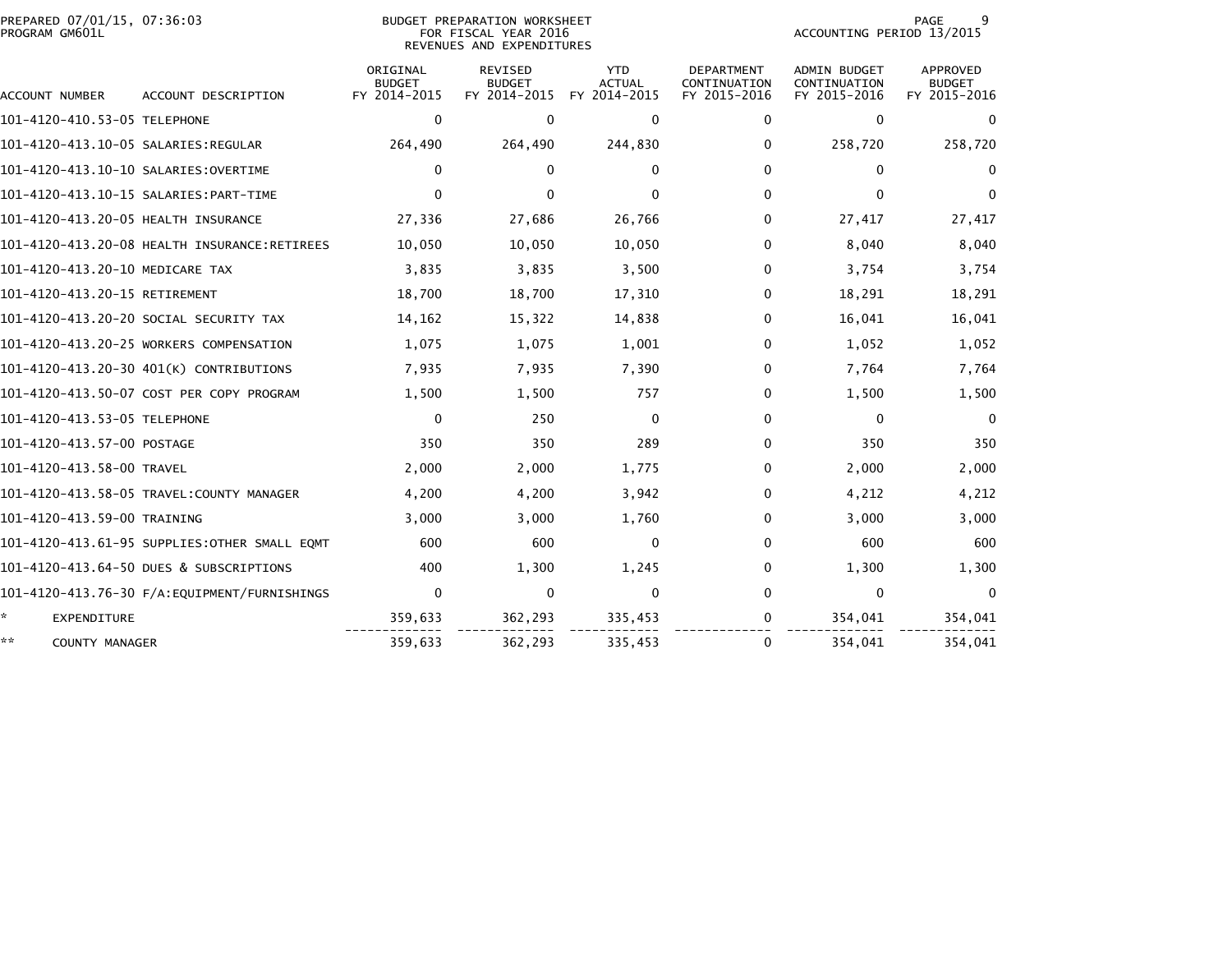| PREPARED 07/01/15, 07:36:03<br>PROGRAM GM601L |                                             | BUDGET PREPARATION WORKSHEET<br>FOR FISCAL YEAR 2016<br>REVENUES AND EXPENDITURES | 10<br>PAGE<br>ACCOUNTING PERIOD 13/2015  |                                             |                                                   |                                                     |                                           |
|-----------------------------------------------|---------------------------------------------|-----------------------------------------------------------------------------------|------------------------------------------|---------------------------------------------|---------------------------------------------------|-----------------------------------------------------|-------------------------------------------|
| ACCOUNT NUMBER                                | ACCOUNT DESCRIPTION                         | ORIGINAL<br><b>BUDGET</b><br>FY 2014-2015                                         | REVISED<br><b>BUDGET</b><br>FY 2014-2015 | <b>YTD</b><br><b>ACTUAL</b><br>FY 2014-2015 | <b>DEPARTMENT</b><br>CONTINUATION<br>FY 2015-2016 | <b>ADMIN BUDGET</b><br>CONTINUATION<br>FY 2015-2016 | APPROVED<br><b>BUDGET</b><br>FY 2015-2016 |
| 101-4121-363.35-00 RENT-NCQMA                 |                                             | 17,080-                                                                           | 17,080-                                  | 17,080-                                     | 0                                                 | 17,080-                                             | 17,080-                                   |
|                                               | 101-4121-392.40-00 SALE OF INDUSTRIAL PARKS | $\mathbf 0$                                                                       | $2,050,000 -$                            | 2,070,871-                                  | 0                                                 | $\Omega$                                            | $\mathbf{0}$                              |
|                                               | 101-4121-395.00-00 FUND BALANCE APPR-RESTR  | 0                                                                                 | $\Omega$                                 | 0                                           | 0                                                 | 0                                                   | 0                                         |
|                                               | 101-4121-395.10-00 FUND BALANCE APPR-UNREST | $\mathbf 0$                                                                       | $\Omega$                                 | $\Omega$                                    | 0                                                 | $\Omega$                                            | $\mathbf{0}$                              |
| ÷.<br><b>REVENUE</b>                          | 101-4121-419.33-17 CONTRACTED SERVICES      | 17,080-<br>1,500                                                                  | $2,067,080 -$<br>1,500                   | 2,087,951-                                  |                                                   | 17,080-<br>1,500                                    | 17,080-<br>1,500                          |
| 101-4121-419.41-40 WATER                      |                                             | 3,700                                                                             | 3,700                                    | 179                                         | $\Omega$                                          | 3,500                                               | 3,500                                     |
| 101-4121-419.61-80 SUPPLIES:SIGNS             |                                             | 1,000                                                                             | 1,000                                    | 0                                           | $\Omega$                                          | 1,000                                               | 1,000                                     |
| 101-4121-419.62-05 ELECTRICITY                |                                             | 17,000                                                                            | 17,000                                   | 11,903                                      | 0                                                 | 17,000                                              | 17,000                                    |
| *<br><b>EXPENDITURE</b>                       |                                             | 23,200                                                                            | 23,200                                   | 12,082                                      | 0                                                 | 23,000                                              | 23,000                                    |
| **<br>INDUSTRIAL PARK                         |                                             | 6,120                                                                             | 2,043,880-                               | 2,075,869-                                  |                                                   | 5,920                                               | 5,920                                     |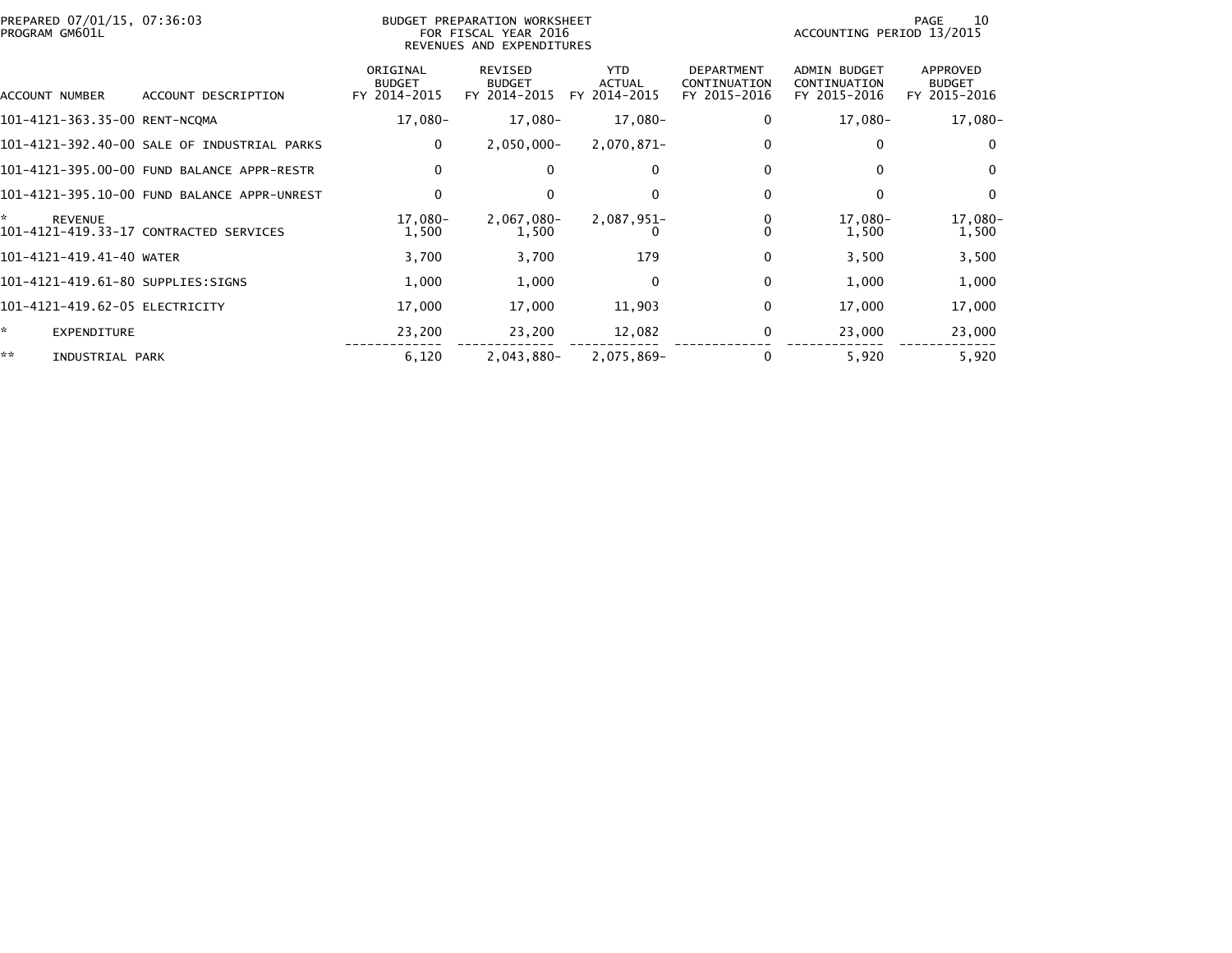| PREPARED 07/01/15, 07:36:03<br>BUDGET PREPARATION WORKSHEET<br>PROGRAM GM601L<br>FOR FISCAL YEAR 2016<br>REVENUES AND EXPENDITURES |                                          |                                           |                                                 |                                             |                                            | PAGE<br>11<br>ACCOUNTING PERIOD 13/2015      |                                           |  |
|------------------------------------------------------------------------------------------------------------------------------------|------------------------------------------|-------------------------------------------|-------------------------------------------------|---------------------------------------------|--------------------------------------------|----------------------------------------------|-------------------------------------------|--|
| ACCOUNT NUMBER                                                                                                                     | ACCOUNT DESCRIPTION                      | ORIGINAL<br><b>BUDGET</b><br>FY 2014-2015 | <b>REVISED</b><br><b>BUDGET</b><br>FY 2014-2015 | <b>YTD</b><br><b>ACTUAL</b><br>FY 2014-2015 | DEPARTMENT<br>CONTINUATION<br>FY 2015-2016 | ADMIN BUDGET<br>CONTINUATION<br>FY 2015-2016 | APPROVED<br><b>BUDGET</b><br>FY 2015-2016 |  |
| 101-4124-363.00-00 RENTS                                                                                                           |                                          | 550,000-                                  | 550,000-                                        | 592,150-                                    | 0                                          | $500,000 -$                                  | $500,000 -$                               |  |
|                                                                                                                                    | 101-4124-389.95-00 OTHER MISC RECEIPTS   | $2,000-$                                  | $2,000-$                                        | $585 -$                                     | $\Omega$                                   | $\mathbf{0}$                                 | $\Omega$                                  |  |
| ÷.<br><b>REVENUE</b>                                                                                                               |                                          | 552,000-<br>134,440                       | 552,000-<br>158,390                             | 592.735-<br>153,596                         | 0<br>0                                     | $500,000 -$<br>155,408                       | 500,000-<br>155,408                       |  |
|                                                                                                                                    |                                          | 0                                         | $\mathbf 0$                                     | $\mathbf 0$                                 | $\Omega$                                   | $\mathbf 0$                                  | $\Omega$                                  |  |
|                                                                                                                                    |                                          | 8,892                                     | 15,492                                          | 13,266                                      | 0                                          | 14,746                                       | 14,746                                    |  |
| 101-4124-419.20-05 HEALTH INSURANCE                                                                                                |                                          | 48,240                                    | 48,240                                          | 41,272                                      | $\Omega$                                   | 48,384                                       | 48,384                                    |  |
| 101-4124-419.20-10 MEDICARE TAX                                                                                                    |                                          | 2,079                                     | 2,269                                           | 2,201                                       | 0                                          | 2,468                                        | 2,468                                     |  |
| 101-4124-419.20-15 RETIREMENT                                                                                                      |                                          | 9,505                                     | 11,205                                          | 10,859                                      | 0                                          | 10,988                                       | 10,988                                    |  |
|                                                                                                                                    | 101–4124–419.20–20 SOCIAL SECURITY TAX   | 8,887                                     | 9,697                                           | 9,413                                       | $\Omega$                                   | 10,550                                       | 10,550                                    |  |
|                                                                                                                                    | 101-4124-419.20-25 WORKERS COMPENSATION  | 7,602                                     | 9,052                                           | 8,777                                       | $\Omega$                                   | 8,975                                        | 8,975                                     |  |
|                                                                                                                                    | 101-4124-419.20-30 401(K) CONTRIBUTIONS  | 4,034                                     | 4,034                                           | 2,283                                       | $\Omega$                                   | 4,662                                        | 4,662                                     |  |
|                                                                                                                                    | 101-4124-419.33-63 SNOW REMOVAL SERVICES | 4,000                                     | 2,300                                           | 1,478                                       | $\Omega$                                   | 3,000                                        | 3,000                                     |  |
|                                                                                                                                    | 101-4124-419.34-30 SERVICE & MAINTENANCE | 7,500                                     | 12,500                                          | 12,223                                      | $\Omega$                                   | 12,000                                       | 12,000                                    |  |
| 101-4124-419.41-40 WATER                                                                                                           |                                          | 3,600                                     | 5,300                                           | 4,655                                       | $\Omega$                                   | 5,000                                        | 5,000                                     |  |
| 101-4124-419.41-42 STORM WATER FEE                                                                                                 |                                          | 1,000                                     | 5,000                                           | 3,825                                       | 0                                          | 5,000                                        | 5,000                                     |  |
|                                                                                                                                    | 101-4124-419.42-20 GROUNDS MAINTENANCE   | 10,000                                    | 7,000                                           | 1,847                                       | $\Omega$                                   | 7,500                                        | 7,500                                     |  |
| 101-4124-419.43-05 R&M:BUILDINGS                                                                                                   |                                          | 33,600                                    | 22,600                                          | 11,577                                      | 0                                          | 25,000                                       | 25,000                                    |  |
| 101-4124-419.43-15 R&M:EQUIPMENT                                                                                                   |                                          | 2,500                                     | 2,500                                           | 1,595                                       | 0                                          | 2,000                                        | 2,000                                     |  |
| 101-4124-419.43-20 R&M:VEHICLES                                                                                                    |                                          | 0                                         | $\Omega$                                        | 0                                           | 0                                          | $\mathbf{0}$                                 | $\Omega$                                  |  |
| 101-4124-419.43-51 R&M:PARKING LOT                                                                                                 |                                          | $\mathbf 0$                               | 8,500                                           | 8,500                                       | $\Omega$                                   | 10,000                                       | 10,000                                    |  |
|                                                                                                                                    | 101-4124-419.44-20 RENT:LAND & BUILDINGS | $\Omega$                                  | $\Omega$                                        | $\mathbf{0}$                                | $\Omega$                                   | $\mathbf{0}$                                 | $\Omega$                                  |  |
| 101-4124-419.53-05 TELEPHONE                                                                                                       |                                          | 9,000                                     | 7,400                                           | 6,718                                       | 0                                          | 7,400                                        | 7,400                                     |  |
| 101-4124-419.54-00 ADVERTISING                                                                                                     |                                          | 4,000                                     | 3,500                                           | 114                                         | $\Omega$                                   | 2,500                                        | 2,500                                     |  |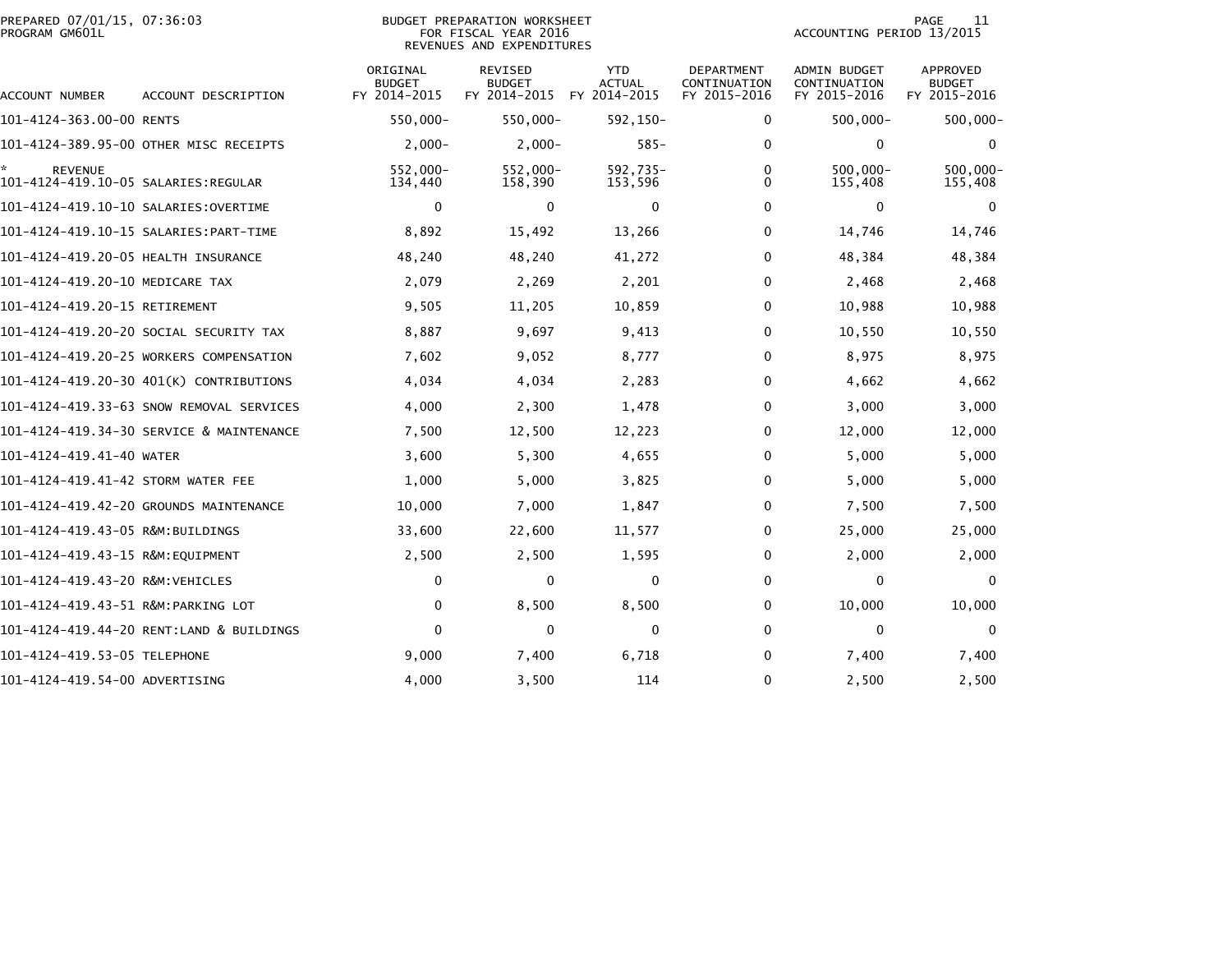| PREPARED 07/01/15, 07:36:03<br>PROGRAM GM601L |                                              | <b>BUDGET PREPARATION WORKSHEET</b><br>FOR FISCAL YEAR 2016<br>REVENUES AND EXPENDITURES | 12<br>PAGE<br>ACCOUNTING PERIOD 13/2015  |                                             |                                            |                                              |                                                  |
|-----------------------------------------------|----------------------------------------------|------------------------------------------------------------------------------------------|------------------------------------------|---------------------------------------------|--------------------------------------------|----------------------------------------------|--------------------------------------------------|
| ACCOUNT NUMBER                                | ACCOUNT DESCRIPTION                          | ORIGINAL<br><b>BUDGET</b><br>FY 2014-2015                                                | REVISED<br><b>BUDGET</b><br>FY 2014-2015 | <b>YTD</b><br><b>ACTUAL</b><br>FY 2014-2015 | DEPARTMENT<br>CONTINUATION<br>FY 2015-2016 | ADMIN BUDGET<br>CONTINUATION<br>FY 2015-2016 | <b>APPROVED</b><br><b>BUDGET</b><br>FY 2015-2016 |
| 101-4124-419.55-00 PRINTING                   |                                              | 500                                                                                      | 500                                      | 97                                          | 0                                          | 500                                          | 500                                              |
| 101-4124-419.56-00 UNIFORMS                   |                                              | 4,500                                                                                    | 4,000                                    | 1,334                                       | 0                                          | 2,500                                        | 2,500                                            |
| 101-4124-419.57-00 POSTAGE                    |                                              | 300                                                                                      | 300                                      | 16                                          | $\Omega$                                   | 200                                          | 200                                              |
| 101-4124-419.58-00 TRAVEL                     |                                              | 500                                                                                      | 500                                      | 225                                         | 0                                          | 700                                          | 700                                              |
| 101-4124-419.59-00 TRAINING                   |                                              | 500                                                                                      | 500                                      | 170                                         | $\Omega$                                   | 300                                          | 300                                              |
| 101-4124-419.61-05 SUPPLIES:OFFICE            |                                              | 1,000                                                                                    | 1,000                                    | 151                                         | $\Omega$                                   | 500                                          | 500                                              |
|                                               | 101-4124-419.61-12 SUPPLIES:CONCESSIONS      | $\mathbf 0$                                                                              | 2,500                                    | 1,649                                       | $\Omega$                                   | 2,500                                        | 2,500                                            |
|                                               | 101-4124-419.61-30 SUPPLIES:JANITORIAL       | 7,500                                                                                    | 4,000                                    | 435                                         | 0                                          | 4,000                                        | 4,000                                            |
|                                               | 101-4124-419.61-40 SUPPLIES:MAINTENANCE      | 7,500                                                                                    | 7,500                                    | 6,417                                       | 0                                          | 7,500                                        | 7,500                                            |
|                                               |                                              | 2,000                                                                                    | 2,000                                    | 480                                         | 0                                          | 1,500                                        | 1,500                                            |
| 101-4124-419.62-05 ELECTRICITY                |                                              | 100,000                                                                                  | 115,955                                  | 94,911                                      | 0                                          | 112,000                                      | 112,000                                          |
|                                               | 101-4124-419.62-20 MOTOR FUEL & LUBRICANTS   | 500                                                                                      | 500                                      | 306                                         | 0                                          | 500                                          | 500                                              |
| 101-4124-419.62-25 NATURAL GAS                |                                              | 0                                                                                        | 2,825                                    | 1,275                                       | 0                                          | 3,000                                        | 3,000                                            |
| 101-4124-419.72-00 C/A:BUILDINGS              |                                              | $\mathbf 0$                                                                              | 0                                        | 0                                           | 0                                          | 0                                            | $\mathbf{0}$                                     |
|                                               | 101-4124-419.73-00 C/A:OTHER IMPROVEMENTS    | 20,000                                                                                   | 15,000                                   | $\Omega$                                    | $\Omega$                                   | $\Omega$                                     | $\Omega$                                         |
| 101-4124-419.74-00 C/A:EQUIPMENT              |                                              | 50,000                                                                                   | 61,650                                   | 20,650                                      | $\Omega$                                   | 50,000                                       | 50,000                                           |
| LEVEL<br><b>TEXT</b><br>400                   | FOR REPLACEMENT OF HVAC UNITS                |                                                                                          | TEXT AMT                                 | 50,000<br>50,000                            |                                            |                                              |                                                  |
|                                               | 101-4124-419.76-30 F/A:EQUIPMENT/FURNISHINGS | 0                                                                                        | $\Omega$                                 | $\mathbf 0$                                 | 0                                          | 2,000                                        | 2,000                                            |
|                                               | 101-4124-419.83-00 PROGRAM ACTIVITIES        | 5,000                                                                                    | 5,000                                    | 200                                         | $\Omega$                                   | 2,000                                        | 2,000                                            |
| 101-4124-419.98-00 RESERVE                    |                                              | $\mathbf 0$                                                                              | $\Omega$                                 | $\mathbf 0$                                 | $\Omega$                                   | $\mathbf 0$                                  | $\mathbf 0$                                      |
| *<br>EXPENDITURE                              |                                              | 498,679                                                                                  | 558,709                                  | 422,515                                     | 0                                          | 525,281                                      | 525,281                                          |
| **<br>WEST END PLAZA                          |                                              | 53,321-                                                                                  | 6,709                                    | 170,220-                                    | 0                                          | 25,281                                       | 25,281                                           |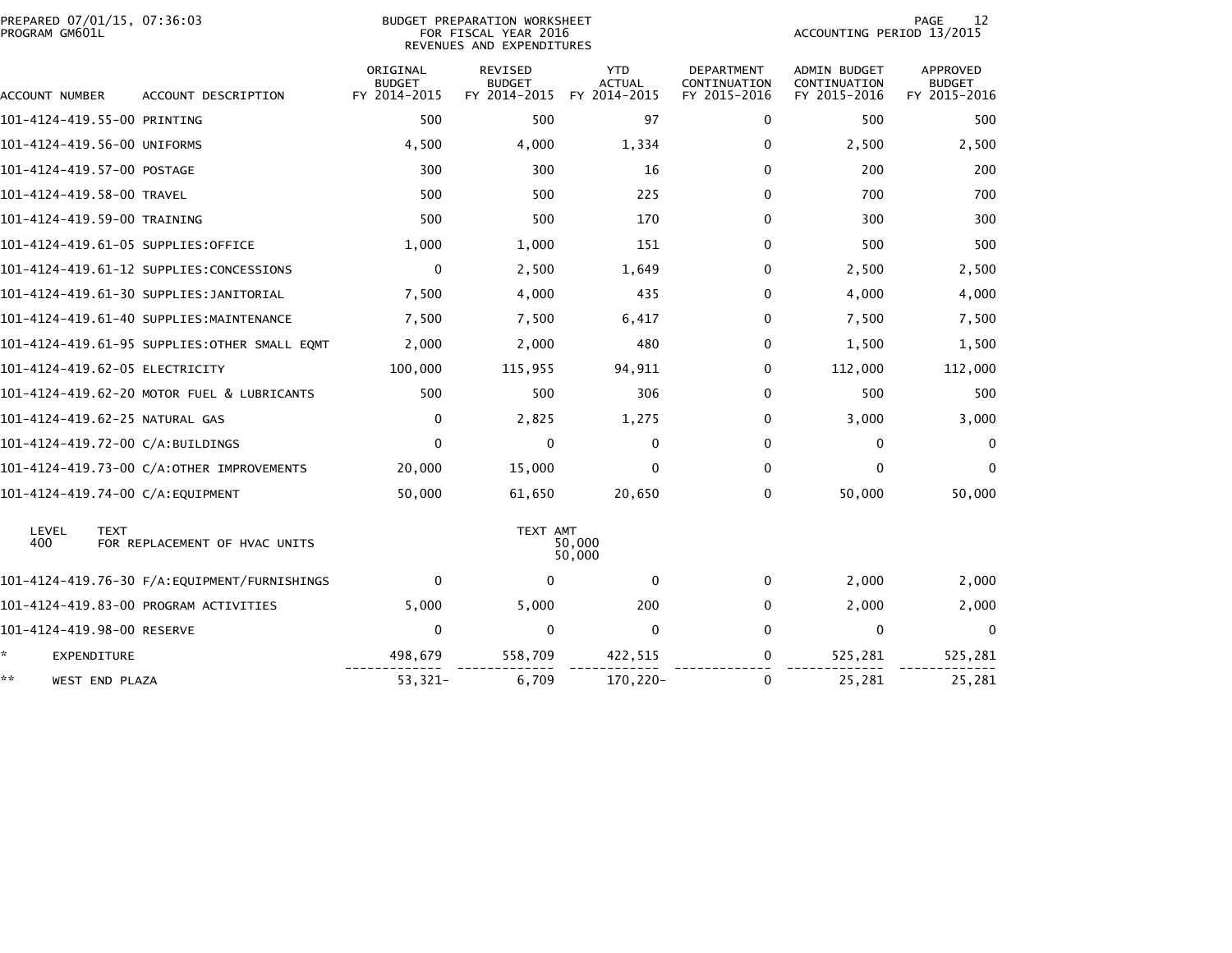| PREPARED 07/01/15, 07:36:03<br>PROGRAM GM601L         |                                              |                                           | BUDGET PREPARATION WORKSHEET<br>FOR FISCAL YEAR 2016<br>REVENUES AND EXPENDITURES | 13<br>PAGE<br>ACCOUNTING PERIOD 13/2015     |                                            |                                                     |                                                  |
|-------------------------------------------------------|----------------------------------------------|-------------------------------------------|-----------------------------------------------------------------------------------|---------------------------------------------|--------------------------------------------|-----------------------------------------------------|--------------------------------------------------|
| ACCOUNT NUMBER                                        | ACCOUNT DESCRIPTION                          | ORIGINAL<br><b>BUDGET</b><br>FY 2014-2015 | <b>REVISED</b><br><b>BUDGET</b><br>FY 2014-2015                                   | <b>YTD</b><br><b>ACTUAL</b><br>FY 2014-2015 | DEPARTMENT<br>CONTINUATION<br>FY 2015-2016 | <b>ADMIN BUDGET</b><br>CONTINUATION<br>FY 2015-2016 | <b>APPROVED</b><br><b>BUDGET</b><br>FY 2015-2016 |
|                                                       | 101-4125-395.10-00 FUND BALANCE APPR-UNREST  | $\mathbf 0$                               | 0                                                                                 | 0                                           | 0                                          | 0                                                   | $\mathbf{0}$                                     |
| <b>REVENUE</b><br>101-4125-415.10-05 SALARIES:REGULAR |                                              | 0<br>585,813                              | 0<br>484, 313                                                                     | 0<br>464,527                                | 0<br>559,313                               | $\bf{0}$<br>538,084                                 | 0<br>538,084                                     |
|                                                       |                                              | $\mathbf 0$                               | $\Omega$                                                                          | 0                                           | $\Omega$                                   | 0                                                   | $\Omega$                                         |
| 101-4125-415.20-05 HEALTH INSURANCE                   |                                              | 86,028                                    | 85,228                                                                            | 69,486                                      | 85,228                                     | 79,194                                              | 79,194                                           |
|                                                       | 101-4125-415.20-08 HEALTH INSURANCE:RETIREES | $\mathbf 0$                               | 0                                                                                 | 0                                           | 0                                          | 0                                                   | $\mathbf 0$                                      |
| 101-4125-415.20-10 MEDICARE TAX                       |                                              | 8,495                                     | 7,495                                                                             | 6,222                                       | 0                                          | 7,804                                               | 7,804                                            |
| 101-4125-415.20-15 RETIREMENT                         |                                              | 41,417                                    | 38,517                                                                            | 32,842                                      | 0                                          | 38,046                                              | 38,046                                           |
|                                                       | 101–4125–415.20–20 SOCIAL SECURITY TAX       | 36,320                                    | 31,820                                                                            | 26,414                                      | 0                                          | 33,362                                              | 33,362                                           |
|                                                       | 101-4125-415.20-25 WORKERS COMPENSATION      | 2,343                                     | 2,343                                                                             | 1,857                                       | $\Omega$                                   | 2,156                                               | 2,156                                            |
|                                                       | 101-4125-415.20-30 401(K) CONTRIBUTIONS      | 17,575                                    | 16,375                                                                            | 12,232                                      | 0                                          | 16,144                                              | 16,144                                           |
|                                                       | 101-4125-415.33-00 OTHER PROFESSIONAL SRVCS  | 30,000                                    | 66,400                                                                            | 47,670                                      | $\Omega$                                   | 30,000                                              | 30,000                                           |
|                                                       | 101-4125-415.34-30 SERVICE & MAINTENANCE     | 3,000                                     | 3,050                                                                             | 3,038                                       | $\Omega$                                   | 3,200                                               | 3,200                                            |
|                                                       |                                              | 750                                       | 750                                                                               | 540                                         | 0                                          | 4,700                                               | 4,700                                            |
|                                                       | 101-4125-415.50-07 COST PER COPY PROGRAM     | 4,300                                     | 4,300                                                                             | 2,600                                       | 0                                          | 4,300                                               | 4,300                                            |
| 101-4125-415.53-05 TELEPHONE                          |                                              | 1,000                                     | 1,850                                                                             | 1,268                                       | $\Omega$                                   | 2,000                                               | 2,000                                            |
| 101-4125-415.55-00 PRINTING                           |                                              | 3,500                                     | 4,282                                                                             | 3,420                                       | 0                                          | 3,500                                               | 3,500                                            |
| 101-4125-415.57-00 POSTAGE                            |                                              | 11,000                                    | 10,850                                                                            | 8,743                                       | $\Omega$                                   | 10,900                                              | 10,900                                           |
| 101-4125-415.58-00 TRAVEL                             |                                              | 4,500                                     | 4,500                                                                             | 934                                         | 0                                          | 4,500                                               | 4,500                                            |
| 101-4125-415.59-00 TRAINING                           |                                              | 5,000                                     | 5,000                                                                             | 3,784                                       | $\Omega$                                   | 5,000                                               | 5,000                                            |
| 101-4125-415.61-05 SUPPLIES:OFFICE                    |                                              | 8,000                                     | 8,000                                                                             | 7,417                                       | 0                                          | 8,000                                               | 8,000                                            |
|                                                       | 101-4125-415.61-95 SUPPLIES:OTHER SMALL EQMT | 1,200                                     | 418                                                                               | 97                                          | 0                                          | 1,200                                               | 1,200                                            |
| 101-4125-415.64-10 BOOKS                              |                                              | 700                                       | 800                                                                               | 756                                         | 0                                          | 800                                                 | 800                                              |
|                                                       | 101-4125-415.64-50 DUES & SUBSCRIPTIONS      | 3,000                                     | 3,000                                                                             | 1,428                                       | 0                                          | 3,500                                               | 3,500                                            |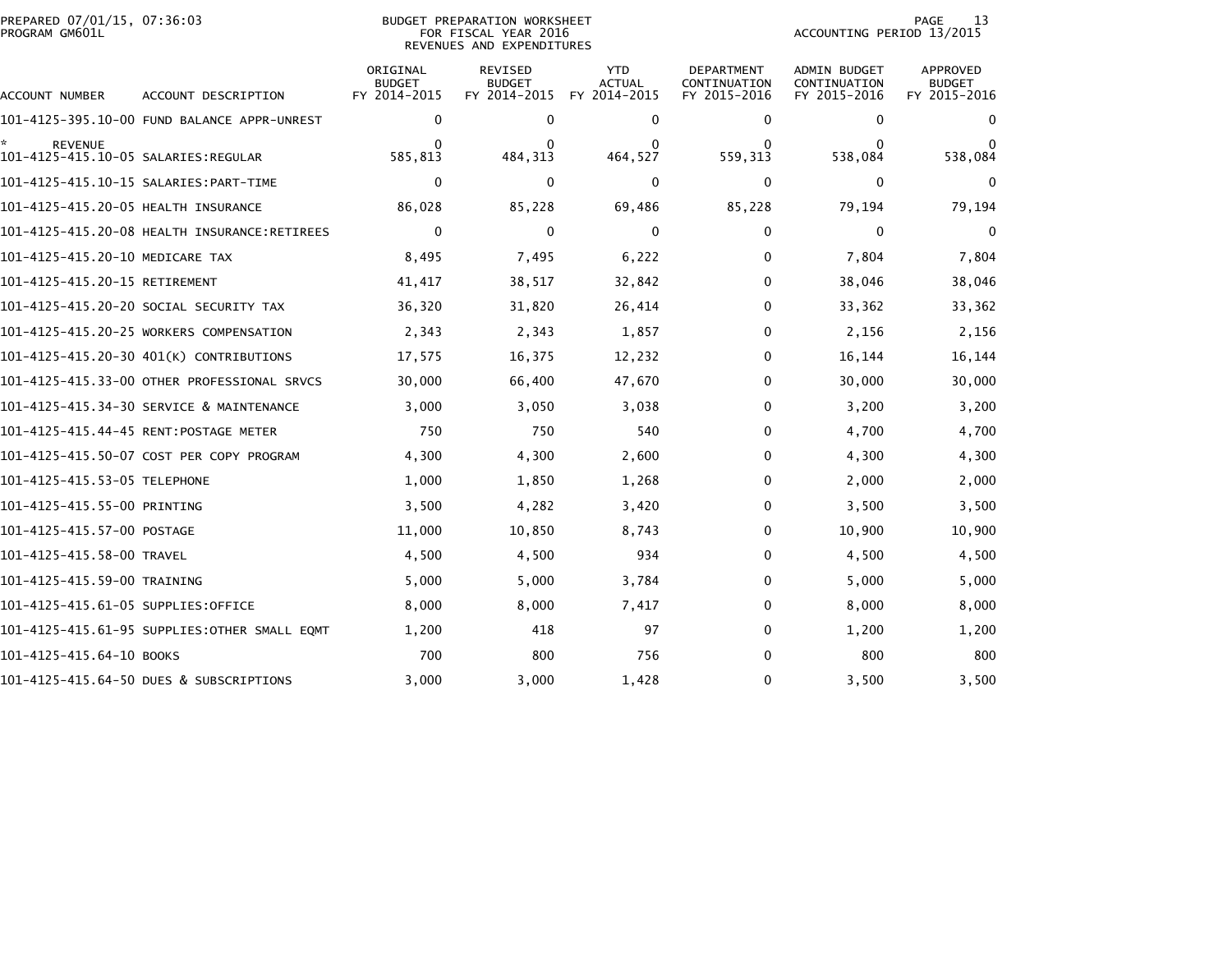|    | PREPARED 07/01/15, 07:36:03<br>PROGRAM GM601L |                     |                                           | BUDGET PREPARATION WORKSHEET<br>FOR FISCAL YEAR 2016<br>REVENUES AND EXPENDITURES | 14<br>PAGE<br>ACCOUNTING PERIOD 13/2015 |                                                   |                                              |                                           |
|----|-----------------------------------------------|---------------------|-------------------------------------------|-----------------------------------------------------------------------------------|-----------------------------------------|---------------------------------------------------|----------------------------------------------|-------------------------------------------|
|    | ACCOUNT NUMBER                                | ACCOUNT DESCRIPTION | ORIGINAL<br><b>BUDGET</b><br>FY 2014-2015 | REVISED<br><b>BUDGET</b><br>FY 2014-2015                                          | <b>YTD</b><br>ACTUAL<br>FY 2014-2015    | <b>DEPARTMENT</b><br>CONTINUATION<br>FY 2015-2016 | ADMIN BUDGET<br>CONTINUATION<br>FY 2015-2016 | APPROVED<br><b>BUDGET</b><br>FY 2015-2016 |
|    | 101-4125-415.90-10 BANK FEES                  |                     | 37,000                                    | 37.000                                                                            | 27,010                                  | 0                                                 | 37,000                                       | 37,000                                    |
|    | 101-4125-415.98-00 RESERVE                    |                     | 0                                         | 0                                                                                 | 0                                       | 0                                                 |                                              | 0                                         |
| *  | EXPENDITURE                                   |                     | 890.941                                   | 816,291                                                                           | 722,285                                 | 644,541                                           | 833.390                                      | 833,390                                   |
| ** | <b>FINANCE</b>                                |                     | 890,941                                   | 816,291                                                                           | 722,285                                 | 644,541                                           | 833,390                                      | 833,390                                   |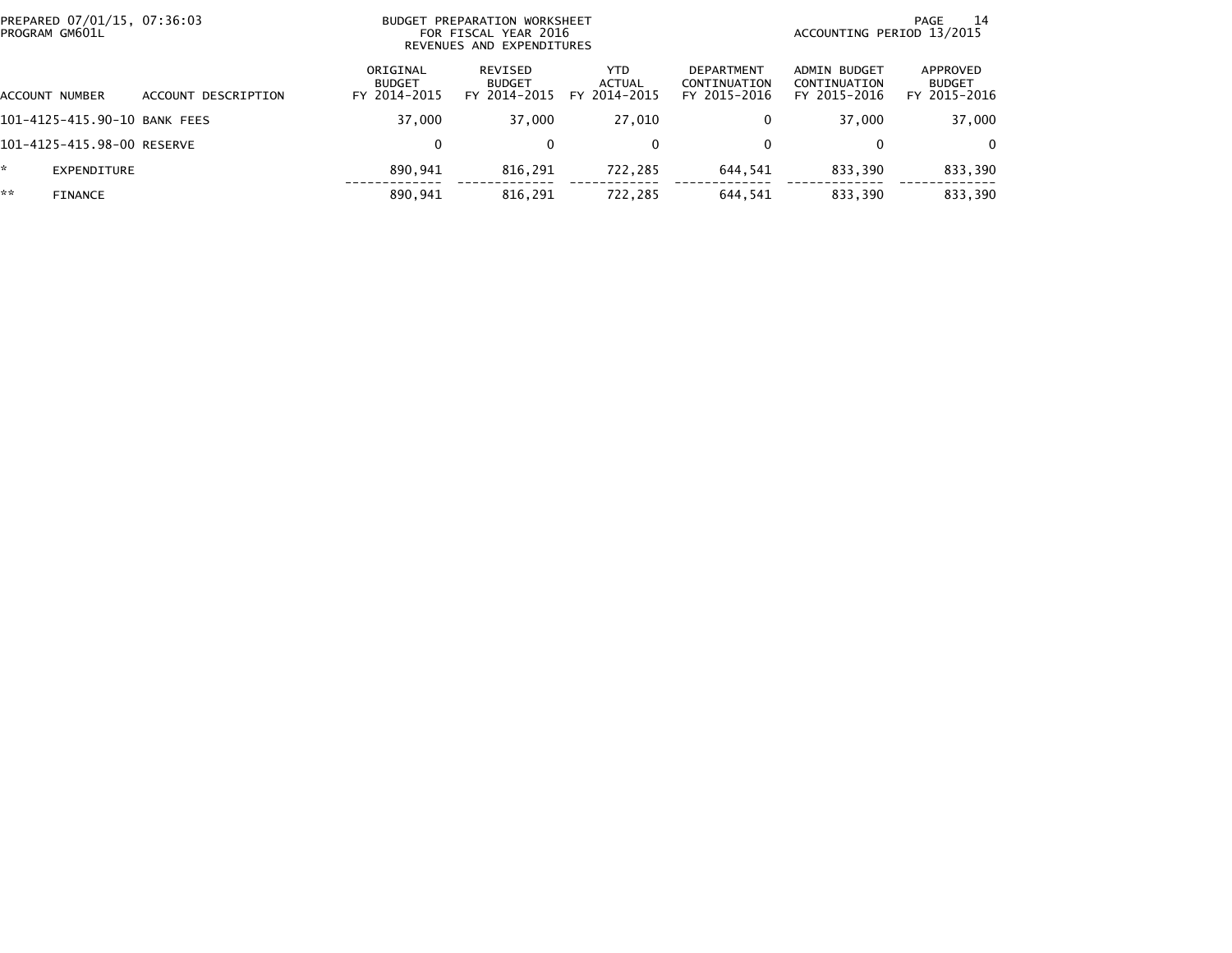| PREPARED 07/01/15, 07:36:03<br>PROGRAM GM601L |                                              |                           | BUDGET PREPARATION WORKSHEET<br>FOR FISCAL YEAR 2016<br>REVENUES AND EXPENDITURES |                             | 15<br><b>PAGE</b><br>ACCOUNTING PERIOD 13/2015 |                              |                           |  |
|-----------------------------------------------|----------------------------------------------|---------------------------|-----------------------------------------------------------------------------------|-----------------------------|------------------------------------------------|------------------------------|---------------------------|--|
|                                               |                                              | ORIGINAL<br><b>BUDGET</b> | <b>REVISED</b><br><b>BUDGET</b>                                                   | <b>YTD</b><br><b>ACTUAL</b> | <b>DEPARTMENT</b><br>CONTINUATION              | ADMIN BUDGET<br>CONTINUATION | APPROVED<br><b>BUDGET</b> |  |
| ACCOUNT NUMBER                                | ACCOUNT DESCRIPTION                          | FY 2014-2015              | FY 2014-2015                                                                      | FY 2014-2015                | FY 2015-2016                                   | FY 2015-2016                 | FY 2015-2016              |  |
|                                               |                                              | 34,619                    | 34,619                                                                            | 32,520                      | 0                                              | 29,439                       | 29,439                    |  |
|                                               |                                              | 0                         | $\Omega$                                                                          | $\Omega$                    | $\Omega$                                       | $\Omega$                     | $\mathbf{0}$              |  |
| 101-4126-415.20-05 HEALTH INSURANCE           |                                              | 7,236                     | 7,236                                                                             | 6,639                       | $\Omega$                                       | 6,030                        | 6,030                     |  |
| 101-4126-415.20-10 MEDICARE TAX               |                                              | 502                       | 502                                                                               | 408                         | 0                                              | 428                          | 428                       |  |
| 101-4126-415.20-15 RETIREMENT                 |                                              | 2,448                     | 2,448                                                                             | 2,299                       | 0                                              | 2,084                        | 2,084                     |  |
| 101–4126–415.20–20 SOCIAL SECURITY TAX        |                                              | 2,146                     | 2,146                                                                             | 1,743                       | 0                                              | 1,826                        | 1,826                     |  |
| 101-4126-415.20-25 WORKERS COMPENSATION       |                                              | 139                       | 139                                                                               | 130                         | 0                                              | 118                          | 118                       |  |
| 101-4126-415.20-30 401(K) CONTRIBUTIONS       |                                              | 1,039                     | 1,039                                                                             | 976                         | 0                                              | 886                          | 886                       |  |
|                                               | 101-4126-415.33-00 OTHER PROFESSIONAL SRVCS  | 2,000                     | 2,000                                                                             | 20                          | 0                                              | 2,000                        | 2,000                     |  |
| 101-4126-415.33-17 CONTRACTED SERVICES        |                                              | 230,000                   | 230,000                                                                           | 192,139                     | 0                                              | 230,000                      | 230,000                   |  |
| 101-4126-415.34-30 SERVICE & MAINTENANCE      |                                              | 3,400                     | 3,400                                                                             | 1,300                       | 0                                              | 3,400                        | 3,400                     |  |
|                                               | 101-4126-415.50-07 COST PER COPY PROGRAM     | 1,500                     | 1,500                                                                             | 991                         | 0                                              | 1,500                        | 1,500                     |  |
| 101-4126-415.55-00 PRINTING                   |                                              | 100                       | 100                                                                               | 0                           | 0                                              | 0                            | $\mathbf{0}$              |  |
| 101-4126-415.57-00 POSTAGE                    |                                              | 2,100                     | 2,100                                                                             | 376                         | $\Omega$                                       | 2,100                        | 2,100                     |  |
| 101-4126-415.58-00 TRAVEL                     |                                              | 2,000                     | 2,000                                                                             | $\Omega$                    | $\Omega$                                       | 2,000                        | 2,000                     |  |
| 101-4126-415.59-00 TRAINING                   |                                              | 400                       | 400                                                                               | $\Omega$                    | $\Omega$                                       | 400                          | 400                       |  |
| 101-4126-415.61-05 SUPPLIES:OFFICE            |                                              | 1,000                     | 1,000                                                                             | 473                         | 0                                              | 1,000                        | 1,000                     |  |
|                                               | 101-4126-415.61-95 SUPPLIES:OTHER SMALL EOMT | 600                       | 600                                                                               | 476                         | 0                                              | 500                          | 500                       |  |
|                                               |                                              | $\mathbf 0$               | $\mathbf 0$                                                                       | $\mathbf 0$                 | 0                                              | $\mathbf 0$                  | $\mathbf{0}$              |  |
| ×.<br>EXPENDITURE                             |                                              | 291,229                   | 291,229                                                                           | 240,490                     | 0                                              | 283,711                      | 283,711                   |  |
| **<br>AMBULANCE BILLING/COLLECT               |                                              | 291,229                   | 291,229                                                                           | 240,490                     | 0                                              | 283,711                      | 283,711                   |  |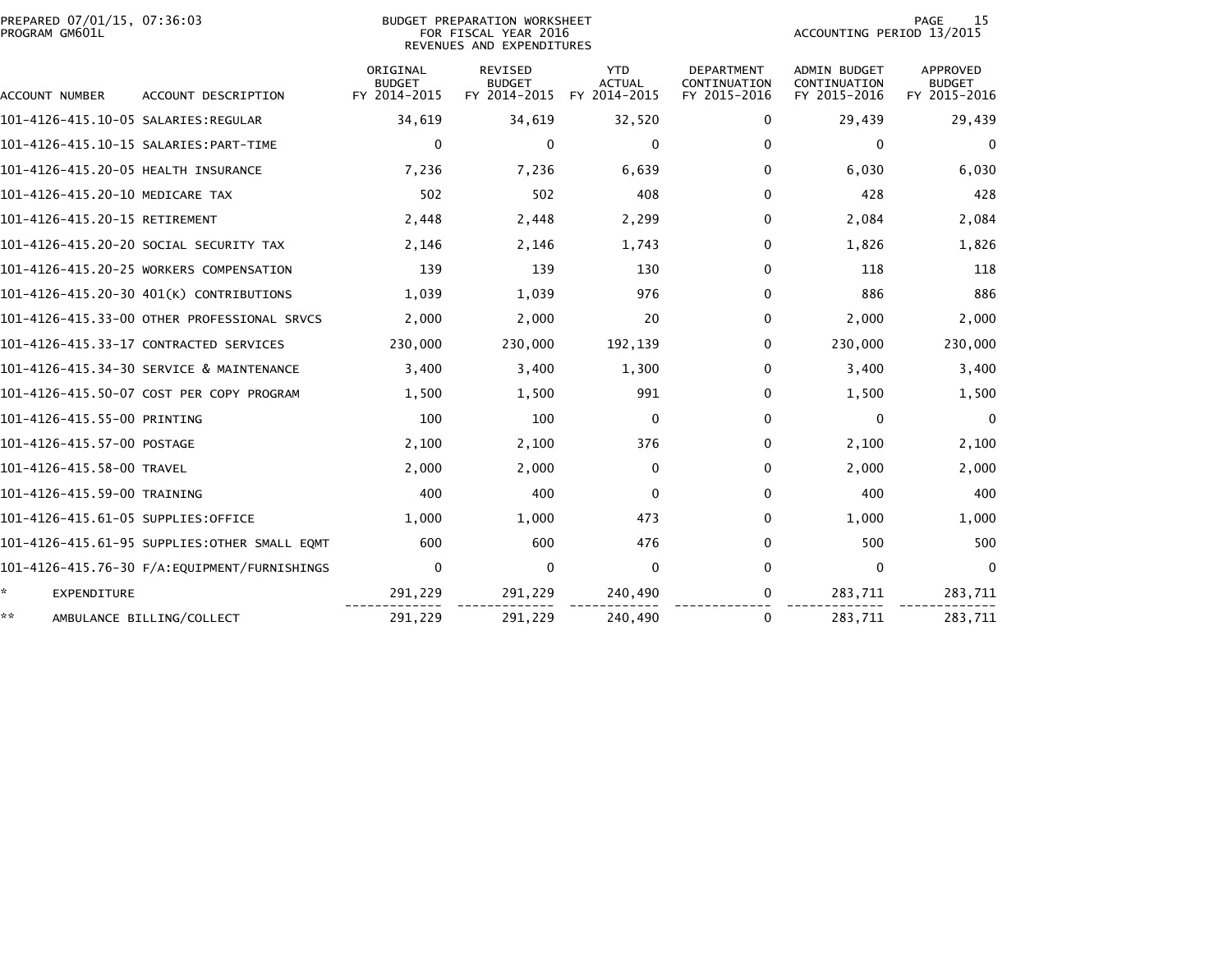| PROGRAM GM601L | PREPARED 07/01/15, 07:36:03                                                                              |                                           | <b>BUDGET PREPARATION WORKSHEET</b><br>FOR FISCAL YEAR 2016<br>REVENUES AND EXPENDITURES |                             | PAGE<br>16<br>ACCOUNTING PERIOD 13/2015    |                                              |                                           |
|----------------|----------------------------------------------------------------------------------------------------------|-------------------------------------------|------------------------------------------------------------------------------------------|-----------------------------|--------------------------------------------|----------------------------------------------|-------------------------------------------|
| ACCOUNT NUMBER | ACCOUNT DESCRIPTION                                                                                      | ORIGINAL<br><b>BUDGET</b><br>FY 2014-2015 | REVISED<br><b>BUDGET</b><br>FY 2014-2015 FY 2014-2015                                    | <b>YTD</b><br><b>ACTUAL</b> | DEPARTMENT<br>CONTINUATION<br>FY 2015-2016 | ADMIN BUDGET<br>CONTINUATION<br>FY 2015-2016 | APPROVED<br><b>BUDGET</b><br>FY 2015-2016 |
|                | 101-4131-415.10-05 SALARIES:REGULAR                                                                      | 243,901                                   | 261,051                                                                                  | 253,806                     | 0                                          | 235,800                                      | 235,800                                   |
|                |                                                                                                          | 8,200                                     | 8,200                                                                                    | 7,375                       | 8,200                                      | 8,200                                        | 8,200                                     |
|                | 101-4131-415.20-05 HEALTH INSURANCE                                                                      | 40,200                                    | 40,200                                                                                   | 34,371                      | 0                                          | 40,320                                       | 40,320                                    |
|                |                                                                                                          | 8,040                                     | 8,040                                                                                    | 8,040                       | 0                                          | 8,040                                        | 8,040                                     |
|                | 101-4131-415.20-10 MEDICARE TAX                                                                          | 3,660                                     | 3,740                                                                                    | 3,629                       | 0                                          | 3,538                                        | 3,538                                     |
|                | 101-4131-415.20-15 RETIREMENT                                                                            | 17,243                                    | 18,463                                                                                   | 17,944                      | 0                                          | 16,671                                       | 16,671                                    |
|                | 101-4131-415.20-20 SOCIAL SECURITY TAX                                                                   | 15,630                                    | 15,960                                                                                   | 15,516                      | 0                                          | 15,128                                       | 15,128                                    |
|                | 101-4131-415.20-25 WORKERS COMPENSATION                                                                  | 976                                       | 1,076                                                                                    | 1,045                       | 0                                          | 976                                          | 976                                       |
|                | 101-4131-415.20-30 401(K) CONTRIBUTIONS                                                                  | 7,317                                     | 7,837                                                                                    | 7,614                       | 0                                          | 7,074                                        | 7,074                                     |
|                | 101-4131-415.32-18 EMPLOYEE ASSISTANCE PROG                                                              | 14,000                                    | 14,000                                                                                   | 13,860                      | 15,000                                     | 14,500                                       | 14,500                                    |
| LEVEL<br>400   | <b>TEXT</b><br>NUMBER OF COVERED EMPLOYEES INCREASED TO 775                                              |                                           | TEXT AMT                                                                                 | 14,500<br>14,500            |                                            |                                              |                                           |
|                | 101-4131-415.32-40 PHYSICIAN FEES                                                                        | 8,200                                     | 8,200                                                                                    | 7,463                       | 8,200                                      | 9,000                                        | 9,000                                     |
| LEVEL<br>400   | <b>TEXT</b><br>LAST YR WENT OVER BUDGET, DID A BA IN JUNE 2014 TO<br>COVER TOTAL EXPENDITURES OF \$8,987 |                                           | TEXT AMT                                                                                 | 9,000                       |                                            |                                              |                                           |
|                |                                                                                                          |                                           |                                                                                          | 9,000                       |                                            |                                              |                                           |
|                | 101-4131-415.33-17 CONTRACTED SERVICES                                                                   | 6,635                                     | 6,635                                                                                    | 867                         | 6,635                                      | 6,635                                        | 6,635                                     |
|                | 101-4131-415.34-30 SERVICE & MAINTENANCE                                                                 | 5,600                                     | 5,600                                                                                    | 4,540                       | 5,600                                      | 5,600                                        | 5,600                                     |
|                | 101-4131-415.50-07 COST PER COPY PROGRAM                                                                 | 3,600                                     | 3,600                                                                                    | 2,619                       | 3,600                                      | 3,600                                        | 3,600                                     |
|                | 101-4131-415.53-05 TELEPHONE                                                                             | 1,600                                     | 2,290                                                                                    | 2,068                       | 0                                          | 2,400                                        | 2,400                                     |
| LEVEL<br>400   | <b>TEXT</b><br>PHONES LINES BEING CHARGED TO HR THIS YEAR                                                |                                           | TEXT AMT                                                                                 | 2,400<br>2,400              |                                            |                                              |                                           |
|                | 101-4131-415.54-00 ADVERTISING                                                                           | 0                                         | 0                                                                                        | 0                           | 0                                          | $\mathbf{0}$                                 | 0                                         |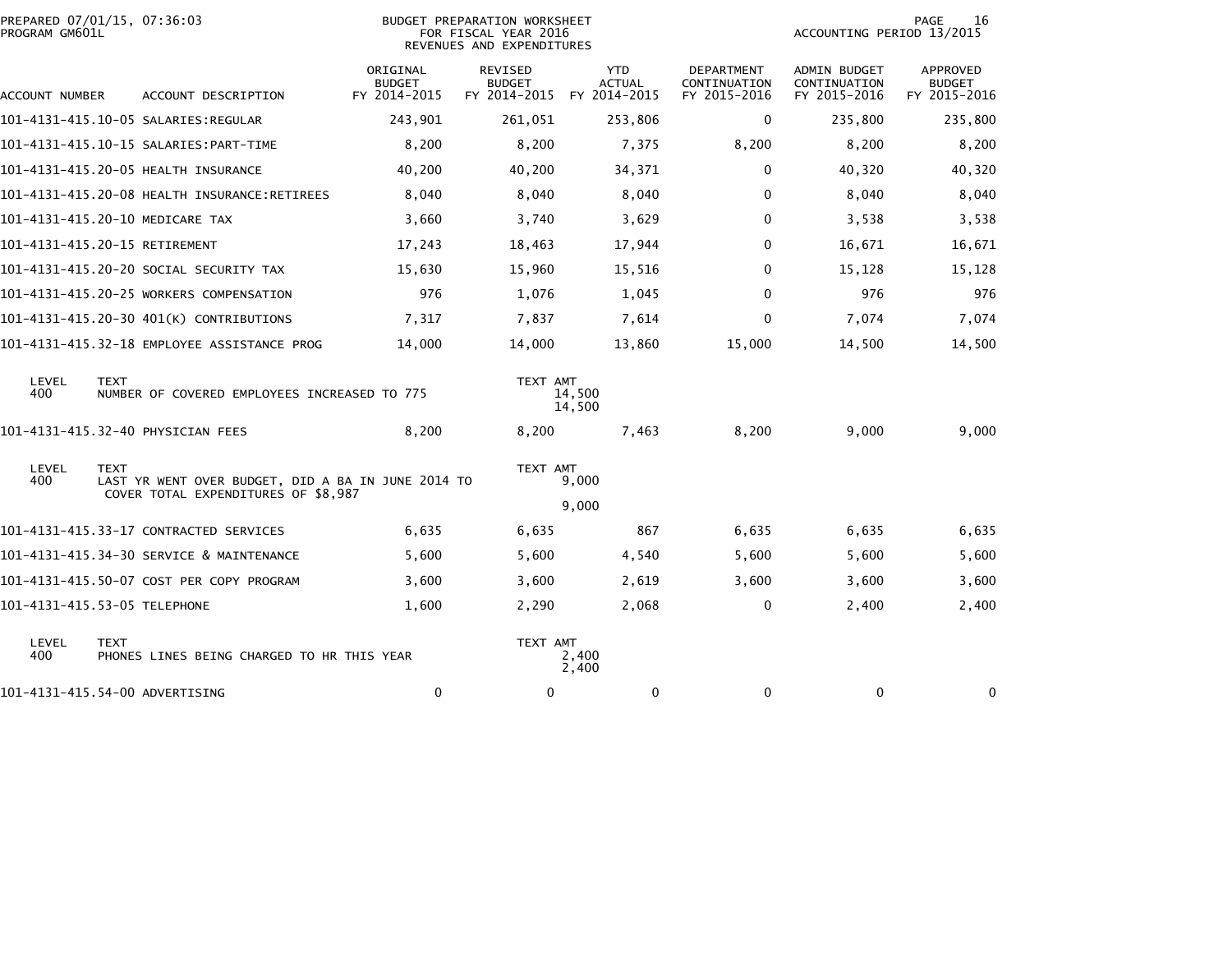| PROGRAM GM601L             | PREPARED 07/01/15, 07:36:03                                                                                     |                                           | BUDGET PREPARATION WORKSHEET<br>FOR FISCAL YEAR 2016<br>REVENUES AND EXPENDITURES |                                             | PAGE<br>17<br>ACCOUNTING PERIOD 13/2015           |                                                     |                                                  |  |
|----------------------------|-----------------------------------------------------------------------------------------------------------------|-------------------------------------------|-----------------------------------------------------------------------------------|---------------------------------------------|---------------------------------------------------|-----------------------------------------------------|--------------------------------------------------|--|
| <b>ACCOUNT NUMBER</b>      | ACCOUNT DESCRIPTION                                                                                             | ORIGINAL<br><b>BUDGET</b><br>FY 2014-2015 | <b>REVISED</b><br><b>BUDGET</b><br>FY 2014-2015                                   | <b>YTD</b><br><b>ACTUAL</b><br>FY 2014-2015 | <b>DEPARTMENT</b><br>CONTINUATION<br>FY 2015-2016 | <b>ADMIN BUDGET</b><br>CONTINUATION<br>FY 2015-2016 | <b>APPROVED</b><br><b>BUDGET</b><br>FY 2015-2016 |  |
|                            | 101-4131-415.55-00 PRINTING                                                                                     | 300                                       | 300                                                                               | 225                                         | 300                                               | 300                                                 | 300                                              |  |
| 101-4131-415.57-00 POSTAGE |                                                                                                                 | 1,200                                     | 1,200                                                                             | 807                                         | 1,200                                             | 1,200                                               | 1,200                                            |  |
| 101-4131-415.58-00 TRAVEL  |                                                                                                                 | 1,800                                     | 1,800                                                                             | 817                                         | 1,800                                             | 1,800                                               | 1,800                                            |  |
|                            | 101-4131-415.59-00 TRAINING                                                                                     | 3,000                                     | 2,710                                                                             | 790                                         | 3,000                                             | 3,000                                               | 3,000                                            |  |
|                            | 101-4131-415.61-05 SUPPLIES:OFFICE                                                                              | 2,700                                     | 2,700                                                                             | 2,416                                       | 2,700                                             | 2,700                                               | 2,700                                            |  |
|                            | 101-4131-415.61-22 SUPPLIES:COPIER                                                                              | 1,450                                     | 1,450                                                                             | 1,443                                       | 1,450                                             | 1,450                                               | 1,450                                            |  |
|                            | 101-4131-415.61-95 SUPPLIES:OTHER SMALL EQMT                                                                    | 480                                       | 730                                                                               | 590                                         | 480                                               | 480                                                 | 480                                              |  |
|                            | 101-4131-415.64-50 DUES & SUBSCRIPTIONS                                                                         | 1,400                                     | 1,400                                                                             | 1,253                                       | 1,400                                             | 1,500                                               | 1,500                                            |  |
| LEVEL<br>400               | <b>TEXT</b><br>INCREASE IN DUES FOR LOCAL HR ASSOCIATION                                                        |                                           | TEXT AMT                                                                          | 1,500<br>1,500                              |                                                   |                                                     |                                                  |  |
|                            | 101-4131-415.76-20 F/A:DP EQUIPMENT                                                                             | $\Omega$                                  | $\mathbf{0}$                                                                      | $\mathbf{0}$                                | 0                                                 | $\Omega$                                            | $\Omega$                                         |  |
|                            | 101-4131-415.83-67 WELLNESS PROGRAM                                                                             | 11,000                                    | 11,000                                                                            | 10.034                                      | 12,450                                            | 12,450                                              | 12,450                                           |  |
| LEVEL<br>400               | <b>TEXT</b><br>INCREASE IN COST OF SMOKING CESSATION PROGRAM EXPE<br>NSES AND LOSS OF HEALTHY COMMUNITIES GRANT |                                           | TEXT AMT                                                                          | 12,450<br>12,450                            |                                                   |                                                     |                                                  |  |
| *<br><b>EXPENDITURE</b>    |                                                                                                                 | 408,132                                   | 428,182                                                                           | 399,132                                     | 72,015                                            | 402,362                                             | 402,362                                          |  |
| **                         | HUMAN RESOURCES                                                                                                 | 408,132                                   | 428,182                                                                           | 399,132                                     | 72,015                                            | 402.362                                             | 402,362                                          |  |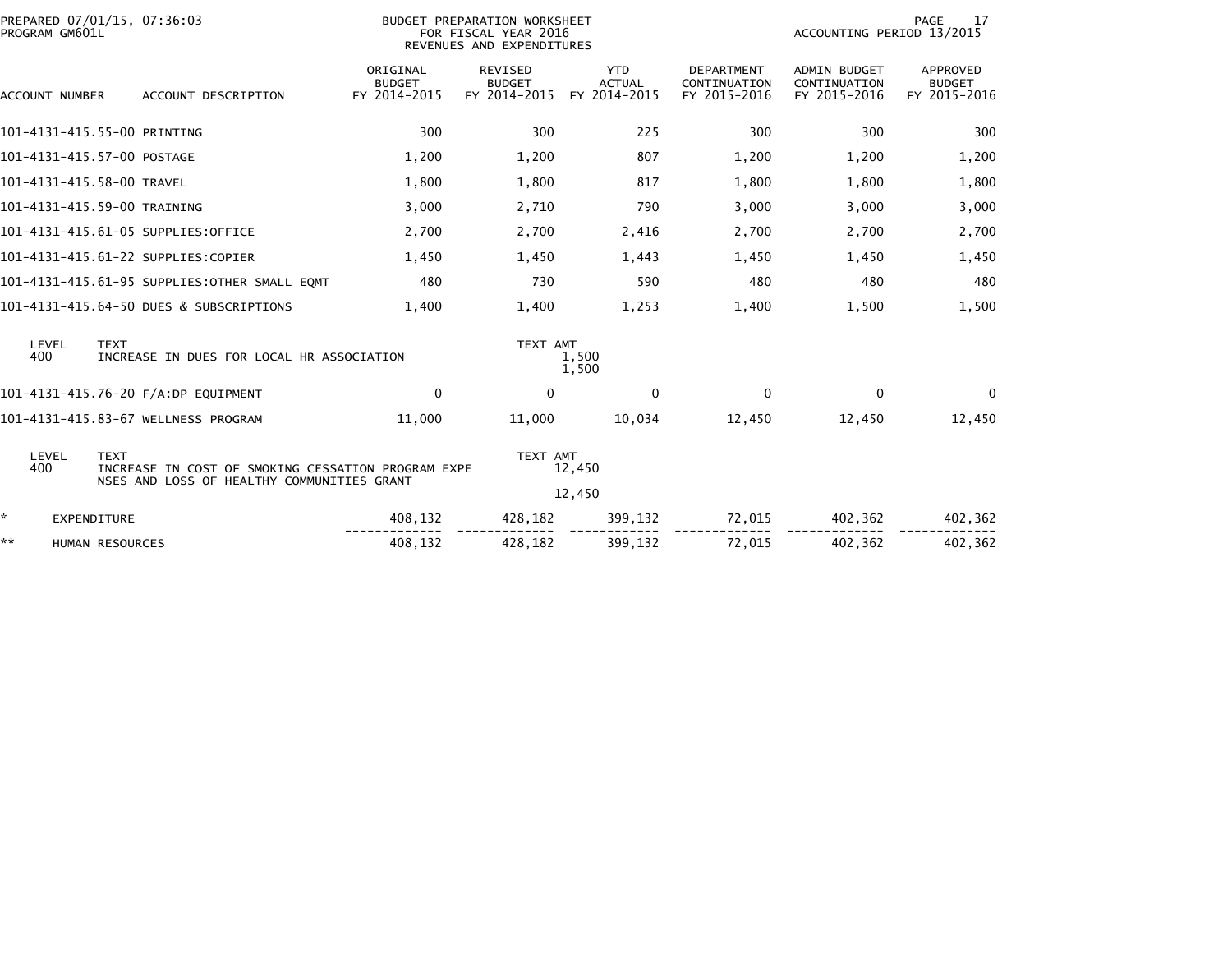| PREPARED 07/01/15, 07:36:03<br>PROGRAM GM601L |                                              |                                           | BUDGET PREPARATION WORKSHEET<br>FOR FISCAL YEAR 2016<br>REVENUES AND EXPENDITURES |                                             | PAGE<br>18<br>ACCOUNTING PERIOD 13/2015           |                                              |                                           |  |
|-----------------------------------------------|----------------------------------------------|-------------------------------------------|-----------------------------------------------------------------------------------|---------------------------------------------|---------------------------------------------------|----------------------------------------------|-------------------------------------------|--|
| ACCOUNT NUMBER                                | ACCOUNT DESCRIPTION                          | ORIGINAL<br><b>BUDGET</b><br>FY 2014-2015 | <b>REVISED</b><br><b>BUDGET</b><br>FY 2014-2015                                   | <b>YTD</b><br><b>ACTUAL</b><br>FY 2014-2015 | <b>DEPARTMENT</b><br>CONTINUATION<br>FY 2015-2016 | ADMIN BUDGET<br>CONTINUATION<br>FY 2015-2016 | APPROVED<br><b>BUDGET</b><br>FY 2015-2016 |  |
|                                               | 101-4132-334.72-00 VETERANS SERVICE GRANT    | $1.400 -$                                 | $1.400 -$                                                                         | 0                                           | 0                                                 | 0                                            | $\Omega$                                  |  |
| <b>REVENUE</b>                                |                                              | $1.400 -$<br>64,273                       | $1,400-$<br>70,793                                                                | 0<br>68,481                                 | 0<br>0                                            | 0<br>75,125                                  | 75,125                                    |  |
|                                               |                                              | 0                                         | $\Omega$                                                                          | $\Omega$                                    | $\Omega$                                          | 0                                            | $\Omega$                                  |  |
| 101-4132-444.20-05 HEALTH INSURANCE           |                                              | 16,080                                    | 15,965                                                                            | 8,174                                       | 0                                                 | 17,418                                       | 17,418                                    |  |
| 101-4132-444.20-10 MEDICARE TAX               |                                              | 932                                       | 1,022                                                                             | 981                                         | 0                                                 | 1,090                                        | 1,090                                     |  |
| 101-4132-444.20-15 RETIREMENT                 |                                              | 4,544                                     | 5,014                                                                             | 4,842                                       | $\Omega$                                          | 5,311                                        | 5,311                                     |  |
|                                               | 101-4132-444.20-20 SOCIAL SECURITY TAX       | 3,985                                     | 4,345                                                                             | 4,196                                       | 0                                                 | 4,658                                        | 4,658                                     |  |
|                                               | 101-4132-444.20-25 WORKERS COMPENSATION      | 257                                       | 382                                                                               | 366                                         | $\Omega$                                          | 487                                          | 487                                       |  |
|                                               | 101-4132-444.20-30 401(K) CONTRIBUTIONS      | 1,930                                     | 1,930                                                                             | 1,825                                       | $\Omega$                                          | 2,254                                        | 2,254                                     |  |
|                                               | 101-4132-444.50-07 COST PER COPY PROGRAM     | 0                                         | 600                                                                               | 137                                         | $\Omega$                                          | 600                                          | 600                                       |  |
| 101-4132-444.53-05 TELEPHONE                  |                                              | 1,500                                     | 1,400                                                                             | 1,184                                       | 1,500                                             | 1,500                                        | 1,500                                     |  |
| 101-4132-444.57-00 POSTAGE                    |                                              | 300                                       | $\mathbf{0}$                                                                      | $\Omega$                                    | 300                                               | 200                                          | 200                                       |  |
| 101-4132-444.58-00 TRAVEL                     |                                              | 4,000                                     | 3,800                                                                             | 3,449                                       | 4,000                                             | 4,000                                        | 4,000                                     |  |
| 101-4132-444.59-00 TRAINING                   |                                              | 500                                       | 240                                                                               | 240                                         | 300                                               | 300                                          | 300                                       |  |
| 101-4132-444.61-05 SUPPLIES:OFFICE            |                                              | 1,000                                     | 650                                                                               | 397                                         | 700                                               | 900                                          | 900                                       |  |
|                                               | 101-4132-444.61-95 SUPPLIES:OTHER SMALL EQMT | 500                                       | 830                                                                               | 689                                         | 500                                               | 500                                          | 500                                       |  |
|                                               | 101-4132-444.64-50 DUES & SUBSCRIPTIONS      | 600                                       | 480                                                                               | 329                                         | 400                                               | 400                                          | 400                                       |  |
|                                               |                                              | 500                                       | 1,400                                                                             | 1,147                                       | 500                                               | 500                                          | 500                                       |  |
| ÷.<br><b>EXPENDITURE</b>                      |                                              | 100,901                                   | 108,851                                                                           | 96,437                                      | 8,200                                             | 115,243                                      | 115,243                                   |  |
| **<br>VETERAN SERVICES                        |                                              | 99,501                                    | 107,451                                                                           | 96,437                                      | 8,200                                             | 115,243                                      | 115,243                                   |  |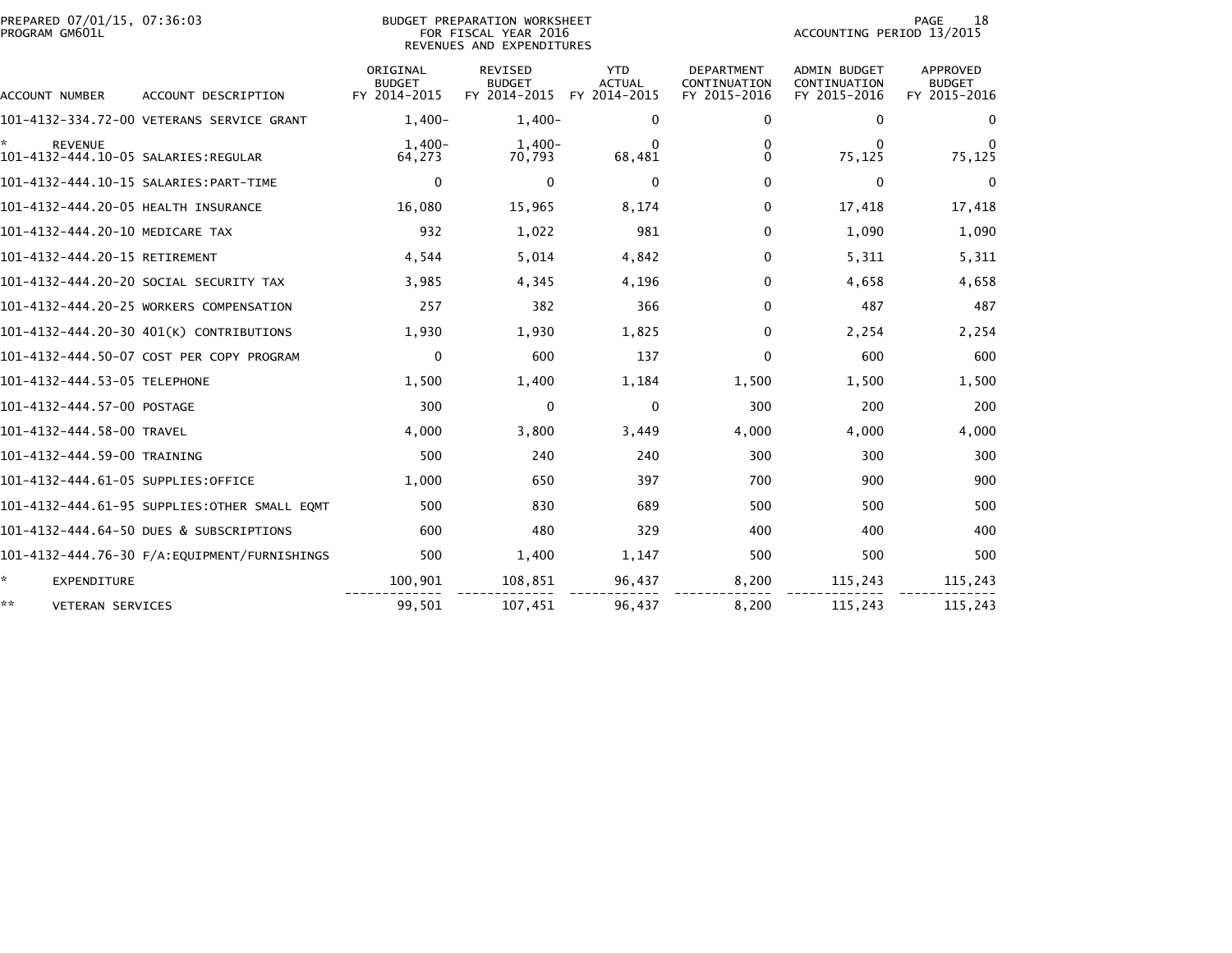| PROGRAM GM601L                       |                                              |                                           | FOR FISCAL YEAR 2016<br>REVENUES AND EXPENDITURES |                                             | ACCOUNTING PERIOD 13/2015                         |                                                     |                                           |  |
|--------------------------------------|----------------------------------------------|-------------------------------------------|---------------------------------------------------|---------------------------------------------|---------------------------------------------------|-----------------------------------------------------|-------------------------------------------|--|
| ACCOUNT NUMBER                       | ACCOUNT DESCRIPTION                          | ORIGINAL<br><b>BUDGET</b><br>FY 2014-2015 | <b>REVISED</b><br><b>BUDGET</b><br>FY 2014-2015   | <b>YTD</b><br><b>ACTUAL</b><br>FY 2014-2015 | <b>DEPARTMENT</b><br>CONTINUATION<br>FY 2015-2016 | <b>ADMIN BUDGET</b><br>CONTINUATION<br>FY 2015-2016 | APPROVED<br><b>BUDGET</b><br>FY 2015-2016 |  |
|                                      | 101-4134-395.10-00 FUND BALANCE APPR-UNREST  | 0                                         | $\Omega$                                          | $\Omega$                                    | $\Omega$                                          | 0                                                   | <sup>0</sup>                              |  |
| <b>REVENUE</b>                       |                                              | 484,048                                   | 484,048                                           | 449,931                                     | 0<br>$\Omega$                                     | 0<br>500,258                                        | 500,258                                   |  |
| 101-4134-419.10-10 SALARIES:OVERTIME |                                              | $\mathbf{0}$                              | 0                                                 | $\Omega$                                    | $\Omega$                                          | 0                                                   | $\Omega$                                  |  |
|                                      |                                              | $\Omega$                                  | $\mathbf{0}$                                      | $\Omega$                                    | $\Omega$                                          | 0                                                   | $\Omega$                                  |  |
| 101-4134-419.20-05 HEALTH INSURANCE  |                                              | 108,540                                   | 108,540                                           | 101,505                                     | 0                                                 | 108,863                                             | 108,863                                   |  |
|                                      | 101-4134-419.20-08 HEALTH INSURANCE:RETIREES | 8,040                                     | 8,040                                             | 8,040                                       | 0                                                 | 2,680                                               | 2,680                                     |  |
| 101-4134-419.20-10 MEDICARE TAX      |                                              | 7,019                                     | 7,019                                             | 6,049                                       | 0                                                 | 7,254                                               | 7,254                                     |  |
| 101-4134-419.20-15 RETIREMENT        |                                              | 34,222                                    | 34,222                                            | 31,810                                      | 0                                                 | 35,368                                              | 35,368                                    |  |
|                                      | 101-4134-419.20-20 SOCIAL SECURITY TAX       | 30,011                                    | 30,011                                            | 25,862                                      | 0                                                 | 31,016                                              | 31,016                                    |  |
|                                      | 101-4134-419.20-25 WORKERS COMPENSATION      | 33,063                                    | 33,063                                            | 25,914                                      | 0                                                 | 28,521                                              | 28,521                                    |  |
|                                      | 101-4134-419.20-30 401(K) CONTRIBUTIONS      | 14,521                                    | 14,521                                            | 13,084                                      | 0                                                 | 15,008                                              | 15,008                                    |  |
|                                      | 101-4134-419.33-07 CONTRACTED SERVICES       | 0                                         | 0                                                 | 0                                           | 0                                                 | 0                                                   | 0                                         |  |
| 101-4134-419.33-13 CONTRACT CLEANING |                                              | 170,000                                   | 170,000                                           | 148,096                                     | 170,000                                           | 170,000                                             | 170,000                                   |  |
|                                      | 101-4134-419.33-63 SNOW REMOVAL SERVICES     | 4,000                                     | 4,000                                             | 4,000                                       | 4,000                                             | 4,000                                               | 4,000                                     |  |
|                                      | 101-4134-419.34-30 SERVICE & MAINTENANCE     | 162,000                                   | 162,000                                           | 149,406                                     | 162,000                                           | 162,000                                             | 162,000                                   |  |
| 101-4134-419.41-40 WATER             |                                              | 28,000                                    | 28,000                                            | 18,295                                      | 28,000                                            | 28,000                                              | 28,000                                    |  |
| 101-4134-419.41-42 STORM WATER FEE   |                                              | 5,000                                     | 5,000                                             | 4,100                                       | 5,000                                             | 5,400                                               | 5,400                                     |  |
| 101-4134-419.43-05 R&M:BUILDINGS     |                                              | 430,000                                   | 424,800                                           | 245,289                                     | $\mathbf{0}$                                      | 430,000                                             | 430,000                                   |  |
| 101-4134-419.43-15 R&M:EQUIPMENT     |                                              | 7,400                                     | 7,400                                             | 6,270                                       | 7,400                                             | 7,400                                               | 7,400                                     |  |
| 101-4134-419.43-20 R&M:VEHICLES      |                                              | 5,000                                     | 5,000                                             | 4,745                                       | 5,000                                             | 6,500                                               | 6,500                                     |  |
|                                      |                                              |                                           |                                                   |                                             |                                                   |                                                     |                                           |  |

PREPARED 07/01/15, 07:36:03 BUDGET PREPARATION WORKSHEET PAGE 19

| I FVFI<br>400 | <b>TFYT</b><br>ORIGINAL DEPARTMENT REOUEST<br>PLUS: COUNTY MANAGER'S RECOMMENDED INCREASE | TEXT AMT<br>5,000<br>1,500 |
|---------------|-------------------------------------------------------------------------------------------|----------------------------|
|               |                                                                                           | 6.500                      |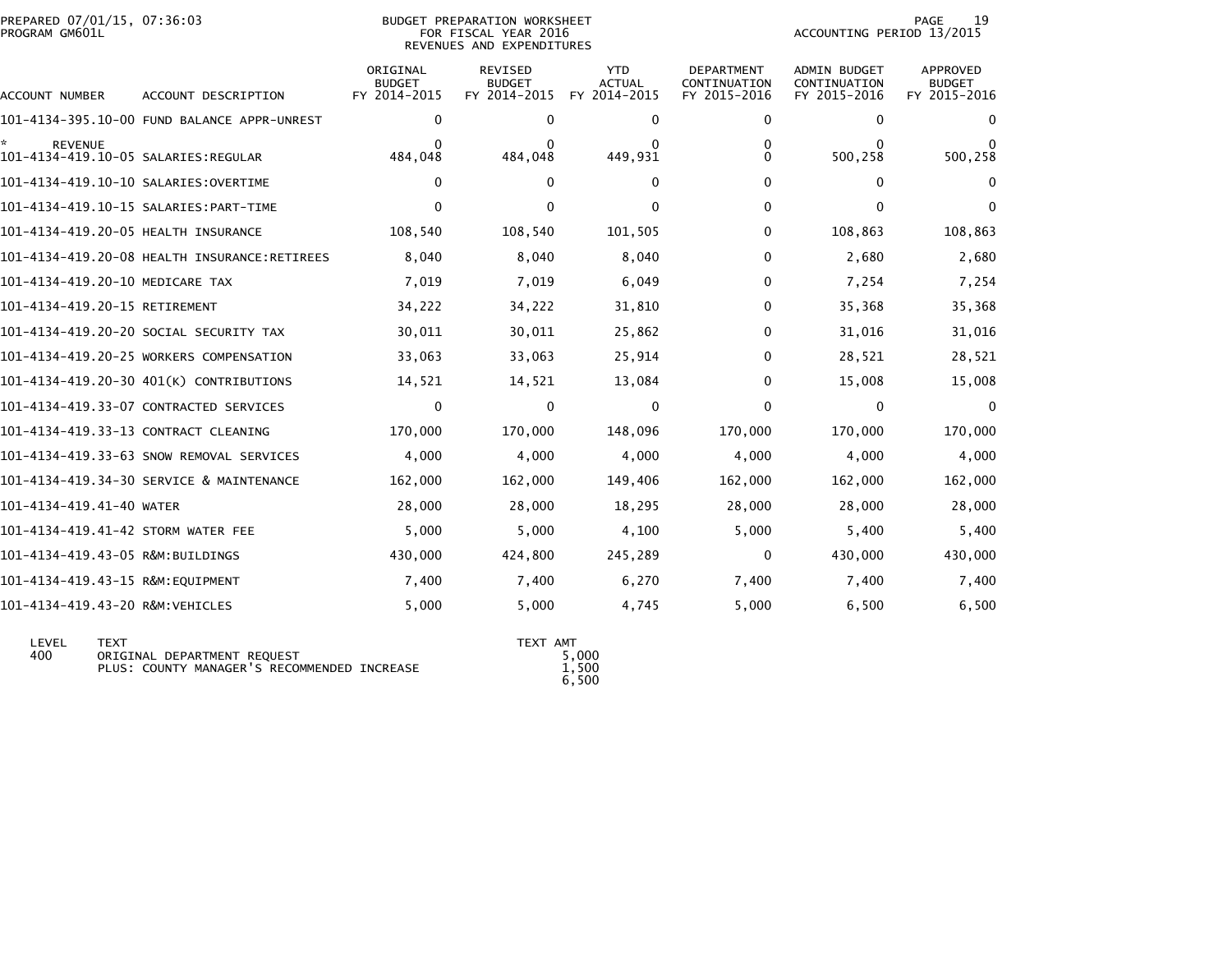| PREPARED 07/01/15, 07:36:03<br>PROGRAM GM601L |                                               |                                           | BUDGET PREPARATION WORKSHEET<br>FOR FISCAL YEAR 2016<br>REVENUES AND EXPENDITURES |                                             |                                                   | ACCOUNTING PERIOD 13/2015                           | 20<br><b>PAGE</b>                         |
|-----------------------------------------------|-----------------------------------------------|-------------------------------------------|-----------------------------------------------------------------------------------|---------------------------------------------|---------------------------------------------------|-----------------------------------------------------|-------------------------------------------|
| ACCOUNT NUMBER                                | ACCOUNT DESCRIPTION                           | ORIGINAL<br><b>BUDGET</b><br>FY 2014-2015 | <b>REVISED</b><br><b>BUDGET</b><br>FY 2014-2015                                   | <b>YTD</b><br><b>ACTUAL</b><br>FY 2014-2015 | <b>DEPARTMENT</b><br>CONTINUATION<br>FY 2015-2016 | <b>ADMIN BUDGET</b><br>CONTINUATION<br>FY 2015-2016 | APPROVED<br><b>BUDGET</b><br>FY 2015-2016 |
| 101-4134-419.44-10 RENT: EQUIPMENT            |                                               | 3,500                                     | 3,500                                                                             | 2,139                                       | 4,000                                             | 4,000                                               | 4,000                                     |
| LEVEL<br><b>TEXT</b><br>400                   | INCREASE DUE TO MORE ELECTIONS                |                                           | TEXT AMT                                                                          | 4,000<br>4,000                              |                                                   |                                                     |                                           |
|                                               | 101-4134-419.50-07 COST PER COPY PROGRAM      | 450                                       | 450                                                                               | 172                                         | 450                                               | 450                                                 | 450                                       |
| 101-4134-419.53-05 TELEPHONE                  |                                               | 9,700                                     | 9,900                                                                             | 9,636                                       | 9,700                                             | 10,800                                              | 10,800                                    |
| 101-4134-419.56-00 UNIFORMS                   |                                               | 6,000                                     | 6,000                                                                             | 3,150                                       | 6,000                                             | 6,000                                               | 6,000                                     |
| 101-4134-419.57-00 POSTAGE                    |                                               | 100                                       | 100                                                                               | 4                                           | 100                                               | 100                                                 | 100                                       |
| 101-4134-419.58-00 TRAVEL                     |                                               | 1,000                                     | 1,000                                                                             | 927                                         | 1,000                                             | 1,800                                               | 1,800                                     |
| 101-4134-419.59-00 TRAINING                   |                                               | 750                                       | 750                                                                               | 0                                           | 750                                               | 750                                                 | 750                                       |
| 101-4134-419.61-05 SUPPLIES:OFFICE            |                                               | 850                                       | 950                                                                               | 860                                         | 850                                               | 850                                                 | 850                                       |
|                                               | 101-4134-419.61-30 SUPPLIES:JANITORIAL        | 185,000                                   | 185,000                                                                           | 181,347                                     | 185,000                                           | 185,000                                             | 185,000                                   |
|                                               | 101-4134-419.61-40 SUPPLIES:MAINTENANCE       | 25,000                                    | 25,000                                                                            | 17,554                                      | 25,000                                            | 25,000                                              | 25,000                                    |
| 101-4134-419.61-80 SUPPLIES:SIGNS             |                                               | 20,000                                    | 20,000                                                                            | 12,299                                      | 15,000                                            | 15,000                                              | 15,000                                    |
| 101-4134-419.61-85 SUPPLIES: VEHICLE          |                                               | 2,800                                     | 2,800                                                                             | 1,515                                       | 2,800                                             | 2,800                                               | 2,800                                     |
|                                               | 101-4134-419.61-95 SUPPLIES: OTHER SMALL EQMT | 7,000                                     | 5,539                                                                             | 4,978                                       | 7,000                                             | 7,000                                               | 7,000                                     |
| 101-4134-419.62-05 ELECTRICITY                |                                               | 220,000                                   | 220,000                                                                           | 162,140                                     | 220,000                                           | 220,000                                             | 220,000                                   |
| 101-4134-419.62-10 HEATING OIL                |                                               | 1,000                                     | 1,000                                                                             | 558                                         | 1,000                                             | 1,000                                               | 1,000                                     |
|                                               | 101-4134-419.62-20 MOTOR FUEL & LUBRICANTS    | 30,000                                    | 30,000                                                                            | 19,914                                      | 30,000                                            | 32,000                                              | 32,000                                    |
| 101-4134-419.62-25 NATURAL GAS                |                                               | 35,000                                    | 35,000                                                                            | 25,930                                      | 35,000                                            | 37,000                                              | 37,000                                    |
|                                               | 101-4134-419.64-50 DUES & SUBSCRIPTIONS       | 500                                       | 500                                                                               | 309                                         | 500                                               | 500                                                 | 500                                       |
| 101-4134-419.72-00 C/A:BUILDINGS              |                                               | $\mathbf{0}$                              | $\mathbf{0}$                                                                      | $\mathbf{0}$                                | 0                                                 | $\Omega$                                            | $\mathbf{0}$                              |
|                                               | 101-4134-419.73-00 C/A:OTHER IMPROVEMENTS     | 292,200                                   | 286,700                                                                           | 81,711                                      | 0                                                 | 60,000                                              | 60,000                                    |
|                                               |                                               |                                           |                                                                                   |                                             |                                                   |                                                     |                                           |

LEVEL TEXT TEXT AMT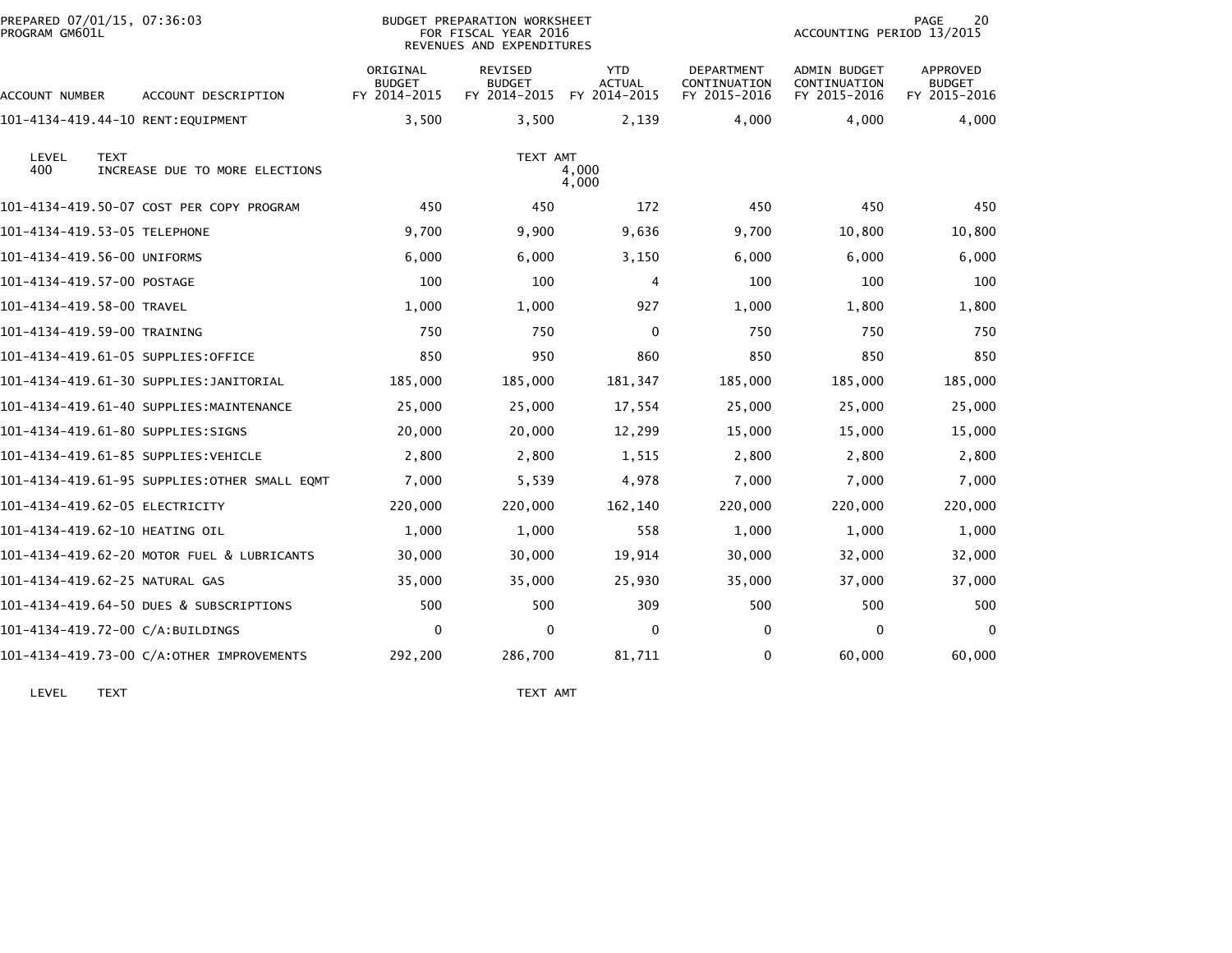| PREPARED 07/01/15, 07:36:03<br>PROGRAM GM601L |                                                                                                                                                                                                                                         |                                           | BUDGET PREPARATION WORKSHEET<br>FOR FISCAL YEAR 2016<br>REVENUES AND EXPENDITURES |                                                    |                                                   |                                                     | PAGE<br>21<br>ACCOUNTING PERIOD 13/2015   |  |  |
|-----------------------------------------------|-----------------------------------------------------------------------------------------------------------------------------------------------------------------------------------------------------------------------------------------|-------------------------------------------|-----------------------------------------------------------------------------------|----------------------------------------------------|---------------------------------------------------|-----------------------------------------------------|-------------------------------------------|--|--|
| ACCOUNT NUMBER                                | ACCOUNT DESCRIPTION                                                                                                                                                                                                                     | ORIGINAL<br><b>BUDGET</b><br>FY 2014-2015 | <b>REVISED</b><br><b>BUDGET</b><br>FY 2014-2015                                   | <b>YTD</b><br><b>ACTUAL</b><br>FY 2014-2015        | <b>DEPARTMENT</b><br>CONTINUATION<br>FY 2015-2016 | <b>ADMIN BUDGET</b><br>CONTINUATION<br>FY 2015-2016 | APPROVED<br><b>BUDGET</b><br>FY 2015-2016 |  |  |
| 400                                           | CARPET AND TILE REPLACEMENT AT VARIOUS COUNTY<br>LOCATIONS<br>REZONE HEATING AND AIR AT ROWAN COUNTY OFFICE<br>BUILDING 402 N. MAIN (2ND FLOOR COMPLETE FY 2015)<br>REPLACE 2 AC UNITS AT HEALTH/DSS<br>LESS: COUNTY MANAGER REDUCTIONS |                                           |                                                                                   | 10,000<br>60,000<br>35,000<br>$45,000 -$<br>60,000 |                                                   |                                                     |                                           |  |  |
|                                               | 101-4134-419.74-35 C/A:VEHICLES                                                                                                                                                                                                         | 66,200                                    | 66,200                                                                            | $\mathbf{0}$                                       | $\Omega$                                          | 60,000                                              | 60,000                                    |  |  |
| LEVEL<br>400                                  | <b>TEXT</b><br>REPLACE WORK TRUCK 0528 MILEAGE 132,329<br>REPLACE DODGE DURANGO 0704 MILEAGE 119,480                                                                                                                                    |                                           | TEXT AMT                                                                          | 30,000<br>30,000<br>60,000                         |                                                   |                                                     |                                           |  |  |
|                                               | 101-4134-419.74-90 C/A:OTHER EQUIPMENT                                                                                                                                                                                                  | $\Omega$                                  | $\mathbf{0}$                                                                      | $\Omega$                                           | $\Omega$                                          | $\Omega$                                            | 0                                         |  |  |
|                                               | 101-4134-419.76-20 F/A:DP EQUIPMENT                                                                                                                                                                                                     | 1,400                                     | 1,400                                                                             | 1,395                                              | 0                                                 | $\mathbf 0$                                         | 0                                         |  |  |
|                                               | 101-4134-419.76-30 F/A:EQUIPMENT/FURNISHINGS                                                                                                                                                                                            | 10,000                                    | 22,161                                                                            | 17,830                                             | 0                                                 | 10,000                                              | 10,000                                    |  |  |
|                                               | 101-4134-419.76-90 F/A:OTHER                                                                                                                                                                                                            | $\Omega$                                  | $\Omega$                                                                          | $\Omega$                                           | $\mathbf{0}$                                      | 3,500                                               | 3,500                                     |  |  |
| LEVEL<br>400                                  | <b>TEXT</b><br>CRUSHER RUN NEEDS TO BE PLACED AT THE JAIL ANNEX                                                                                                                                                                         |                                           | TEXT AMT                                                                          | 3,500<br>3,500                                     |                                                   |                                                     |                                           |  |  |
| *                                             | <b>EXPENDITURE</b>                                                                                                                                                                                                                      | 2,449,314                                 | 2,449,614                                                                         | 1,786,764                                          | 925,550                                           | 2,225,818                                           | 2,225,818                                 |  |  |
| **                                            | FACILITIES MANAGEMENT                                                                                                                                                                                                                   | 2,449,314                                 | 2,449,614                                                                         | 1,786,764                                          | 925,550                                           | 2,225,818                                           | 2,225,818                                 |  |  |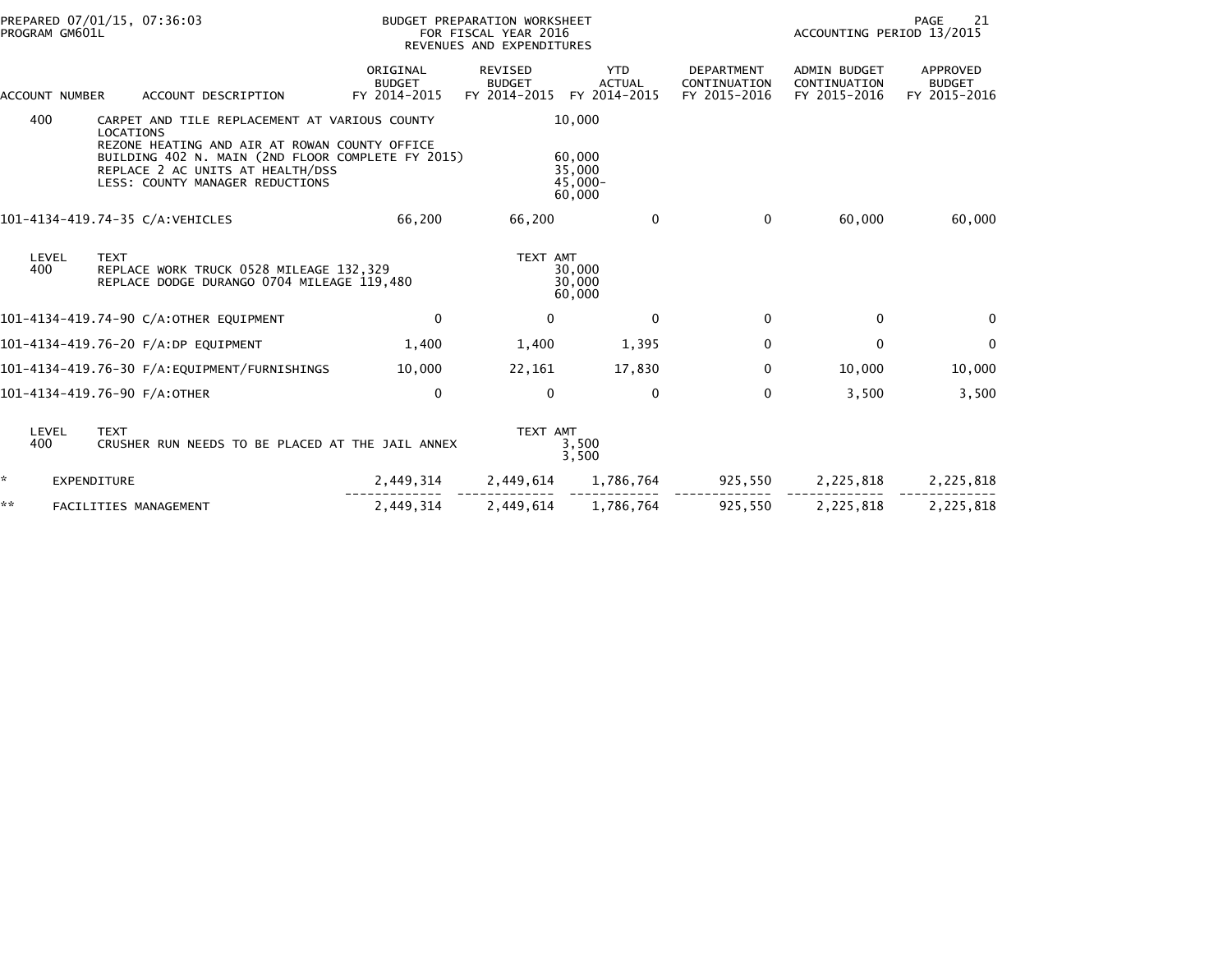| PREPARED 07/01/15, 07:36:03<br>PROGRAM GM601L |                                                                                                 |                                    | <b>BUDGET PREPARATION WORKSHEET</b><br>FOR FISCAL YEAR 2016<br>REVENUES AND EXPENDITURES |                                             | PAGE<br>22<br>ACCOUNTING PERIOD 13/2015           |                                                     |                                           |  |
|-----------------------------------------------|-------------------------------------------------------------------------------------------------|------------------------------------|------------------------------------------------------------------------------------------|---------------------------------------------|---------------------------------------------------|-----------------------------------------------------|-------------------------------------------|--|
| ACCOUNT NUMBER                                | ACCOUNT DESCRIPTION                                                                             | ORIGINAL<br>BUDGET<br>FY 2014-2015 | REVISED<br><b>BUDGET</b><br>FY 2014-2015                                                 | <b>YTD</b><br><b>ACTUAL</b><br>FY 2014-2015 | <b>DEPARTMENT</b><br>CONTINUATION<br>FY 2015-2016 | <b>ADMIN BUDGET</b><br>CONTINUATION<br>FY 2015-2016 | APPROVED<br><b>BUDGET</b><br>FY 2015-2016 |  |
|                                               | 101-4135-353.32-00 CLERK OF COURT JAIL FEES                                                     | $200,000 -$                        | $200,000 -$                                                                              | 173, 377-                                   | 0                                                 | 190,000-                                            | 190,000-                                  |  |
|                                               | 101-4135-353.38-00 COURT FACILITY FEES                                                          | 210,000-                           | 210,000-                                                                                 | 194,937-                                    | 0                                                 | 210,000-                                            | 210,000-                                  |  |
|                                               | 101-4135-353.40-00 COURT OFFICER FEES                                                           | $55,000 -$                         | $55,000 -$                                                                               | $67, 176 -$                                 | $\Omega$                                          | $70,000 -$                                          | $70,000 -$                                |  |
|                                               | 101-4135-395.10-00 FUND BALANCE APPR-UNREST                                                     | $\mathbf 0$                        | 0                                                                                        | $\mathbf 0$                                 | $\Omega$                                          | $\mathbf 0$                                         | $\mathbf 0$                               |  |
| <b>REVENUE</b>                                | 101-4135-412.10-05 SALARIES:REGULAR                                                             | 465,000-<br>24,914                 | 465,000-<br>25,484                                                                       | 435,490-<br>24,700                          | 0<br>$\Omega$                                     | 470,000-<br>25,357                                  | 470,000-<br>25,357                        |  |
|                                               | 101-4135-412.10-20 SALARIES:PER DIEM                                                            | 708                                | 708                                                                                      | 708                                         | $\Omega$                                          | 708                                                 | 708                                       |  |
|                                               | 101-4135-412.20-05 HEALTH INSURANCE                                                             | 8,040                              | 8,450                                                                                    | 8,174                                       | 0                                                 | 8,064                                               | 8,064                                     |  |
|                                               | 101-4135-412.20-10 MEDICARE TAX                                                                 | 361                                | 361                                                                                      | 292                                         | $\Omega$                                          | 368                                                 | 368                                       |  |
|                                               | 101-4135-412.20-15 RETIREMENT                                                                   | 1,762                              | 1,802                                                                                    | 1,746                                       | $\Omega$                                          | 1,793                                               | 1,793                                     |  |
|                                               | 101–4135–412.20–20 SOCIAL SECURITY TAX                                                          | 1,544                              | 1,544                                                                                    | 1,248                                       | $\Omega$                                          | 1,572                                               | 1,572                                     |  |
|                                               | 101-4135-412.20-25 WORKERS COMPENSATION                                                         | 1,355                              | 1,395                                                                                    | 1,344                                       | $\Omega$                                          | 1,379                                               | 1,379                                     |  |
|                                               | 101-4135-412.20-30 401(K) CONTRIBUTIONS                                                         | 748                                | 768                                                                                      | 741                                         | $\mathbf{0}$                                      | 761                                                 | 761                                       |  |
|                                               | 101-4135-412.33-13 CONTRACT CLEANING                                                            | 70,000                             | 63,000                                                                                   | 62,800                                      | 70,000                                            | 70,000                                              | 70,000                                    |  |
| 101-4135-412.41-40 WATER                      |                                                                                                 | 31,500                             | 31,500                                                                                   | 24,951                                      | 31,500                                            | 33,500                                              | 33,500                                    |  |
|                                               | 101-4135-412.42-20 GROUNDS MAINTENANCE                                                          | 1,500                              | 1,500                                                                                    | 849                                         | 1,500                                             | 1,500                                               | 1,500                                     |  |
|                                               | 101-4135-412.43-05 R&M:BUILDINGS                                                                | 100,000                            | 112,599                                                                                  | 32,343                                      | $\Omega$                                          | 95,000                                              | 95,000                                    |  |
| LEVEL<br>400                                  | <b>TEXT</b><br>DEPARTMENT'S CONTINUATION REQUEST<br>PLUS: COUNTY MANAGER'S RECOMMENDED INCREASE |                                    | TEXT AMT                                                                                 | 94,699<br>301<br>95,000                     |                                                   |                                                     |                                           |  |
|                                               | 101-4135-412.43-15 R&M:EQUIPMENT                                                                | 1,800                              | 1,800                                                                                    | $\Omega$                                    | $\mathbf{0}$                                      | $\mathbf 0$                                         | $\Omega$                                  |  |
|                                               | 101-4135-412.44-20 RENT:LAND & BUILDINGS                                                        | 88,000                             | 88,000                                                                                   | 87,314                                      | 0                                                 | 88,000                                              | 88,000                                    |  |
|                                               | 101-4135-412.53-05 TELEPHONE                                                                    | 1,700                              | 1,700                                                                                    | 1,477                                       | 1,700                                             | 1,500                                               | 1,500                                     |  |
| 101-4135-412.56-00 UNIFORMS                   |                                                                                                 | 300                                | 300                                                                                      | 112                                         | 300                                               | 300                                                 | 300                                       |  |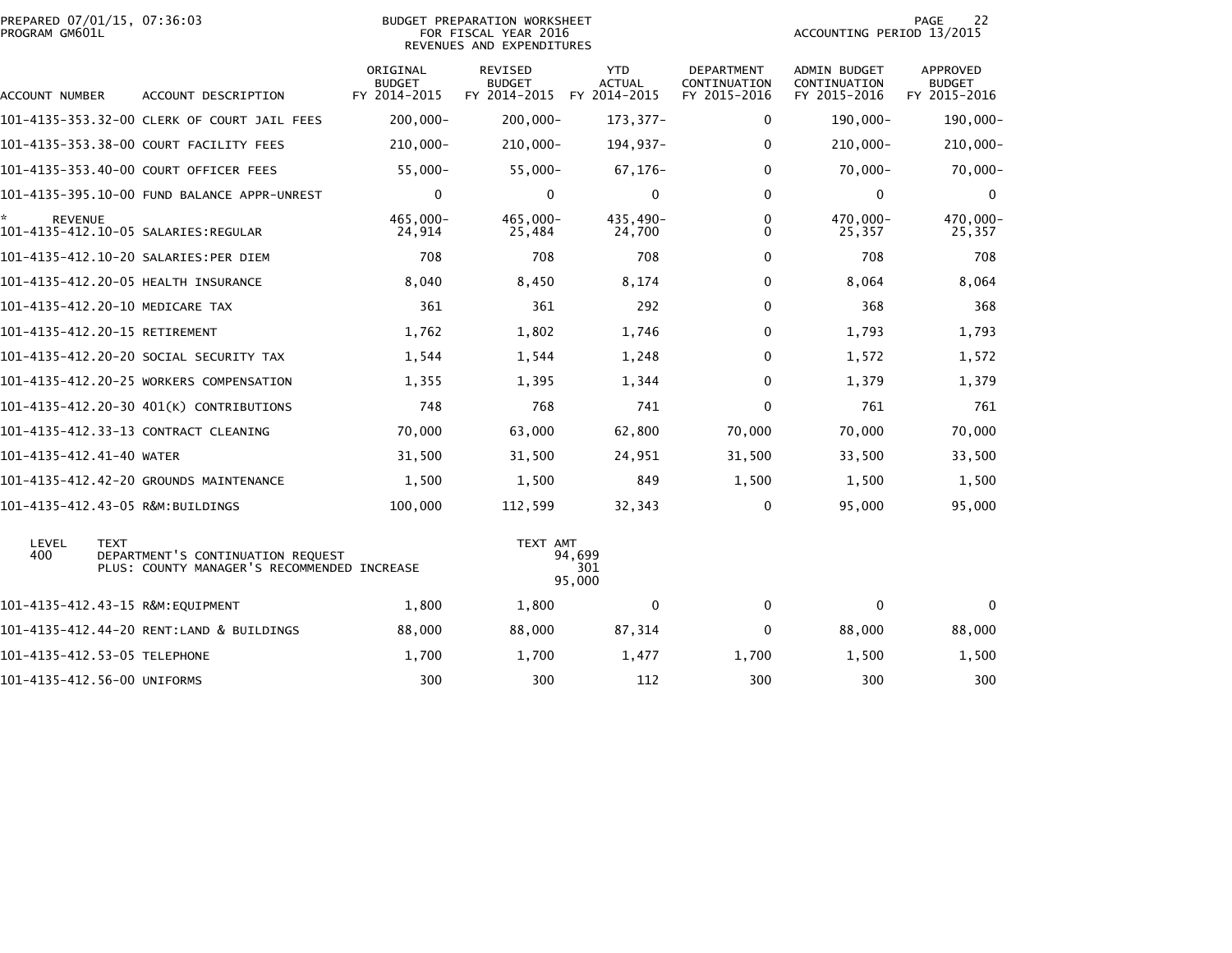| PREPARED 07/01/15, 07:36:03<br>PROGRAM GM601L |                                |                               |                                                                                                                                        | BUDGET PREPARATION WORKSHEET<br>FOR FISCAL YEAR 2016<br>REVENUES AND EXPENDITURES |                                          |                                             |                                            | PAGE<br>23<br>ACCOUNTING PERIOD 13/2015             |                                           |  |
|-----------------------------------------------|--------------------------------|-------------------------------|----------------------------------------------------------------------------------------------------------------------------------------|-----------------------------------------------------------------------------------|------------------------------------------|---------------------------------------------|--------------------------------------------|-----------------------------------------------------|-------------------------------------------|--|
|                                               | ACCOUNT NUMBER                 |                               | ACCOUNT DESCRIPTION                                                                                                                    | ORIGINAL<br><b>BUDGET</b><br>FY 2014-2015                                         | REVISED<br><b>BUDGET</b><br>FY 2014-2015 | <b>YTD</b><br><b>ACTUAL</b><br>FY 2014-2015 | DEPARTMENT<br>CONTINUATION<br>FY 2015-2016 | <b>ADMIN BUDGET</b><br>CONTINUATION<br>FY 2015-2016 | APPROVED<br><b>BUDGET</b><br>FY 2015-2016 |  |
|                                               |                                |                               | 101-4135-412.61-05 SUPPLIES:OFFICE                                                                                                     | 800                                                                               | 1,220                                    | 1,140                                       | $\Omega$                                   | 1,020                                               | 1,020                                     |  |
|                                               |                                |                               | 101-4135-412.61-30 SUPPLIES:JANITORIAL                                                                                                 | 11,000                                                                            | 11,900                                   | 11,187                                      | $\mathbf{0}$                               | 11,900                                              | 11,900                                    |  |
|                                               |                                |                               | 101-4135-412.61-95 SUPPLIES:OTHER SMALL EQMT                                                                                           | 3,000                                                                             | 3,000                                    | 2,824                                       | 3,000                                      | 3,000                                               | 3,000                                     |  |
|                                               | 101-4135-412.62-05 ELECTRICITY |                               |                                                                                                                                        | 76,000                                                                            | 75,650                                   | 57,722                                      | 76,000                                     | 78,000                                              | 78,000                                    |  |
|                                               | 101-4135-412.62-25 NATURAL GAS |                               |                                                                                                                                        | 13,000                                                                            | 26,350                                   | 16,643                                      | 13,000                                     | 21,000                                              | 21,000                                    |  |
|                                               |                                |                               | 101-4135-412.72-00 C/A:BUILDINGS                                                                                                       | 342,000                                                                           | 617,827                                  | 219,448                                     | 0                                          | 15,000                                              | 15,000                                    |  |
|                                               | LEVEL<br>400                   | <b>TEXT</b><br><b>WINDOWS</b> | REPAIR LEAKS IN WALLS, RECAULK PRECAST WALLS AND                                                                                       |                                                                                   | TEXT AMT                                 | 30,000                                      |                                            |                                                     |                                           |  |
|                                               |                                |                               | CARPET FOR CLERK OF COURT (CIVIL AND CRIMINAL)<br>REPLACEMENT OF FAN COIL UNITS (\$2,500 PER UNIT)<br>LESS: COUNTY MANAGER'S REDUCTION |                                                                                   |                                          | 15,000<br>50,000<br>$80,000 -$<br>15,000    |                                            |                                                     |                                           |  |
|                                               |                                |                               | 101-4135-412.76-30 F/A:EQUIPMENT/FURNISHINGS                                                                                           | 5,000                                                                             | 9,181                                    | 4,424                                       | $\mathbf 0$                                | 10,300                                              | 10,300                                    |  |
|                                               | LEVEL<br>400                   | <b>TEXT</b>                   | CAMERA FOR MAG OFFICE FOR "FINGERPRINT ROOM",<br>SECURITY FOR OFFICERS                                                                 |                                                                                   | TEXT AMT                                 | 800                                         |                                            |                                                     |                                           |  |
|                                               |                                |                               | REPLACEMENT OF JURORS CHAIRS                                                                                                           |                                                                                   |                                          | 4,500<br>5,300                              |                                            |                                                     |                                           |  |
| ÷.                                            |                                | <b>EXPENDITURE</b>            |                                                                                                                                        | 785,032                                                                           | 1,086,039                                | 562,187                                     | 197,000                                    | 470,022                                             | 470,022                                   |  |
| **                                            |                                | COURT FACILITIES              |                                                                                                                                        | 320,032                                                                           | 621,039                                  | 126,697                                     | 197,000                                    | 22                                                  | 22                                        |  |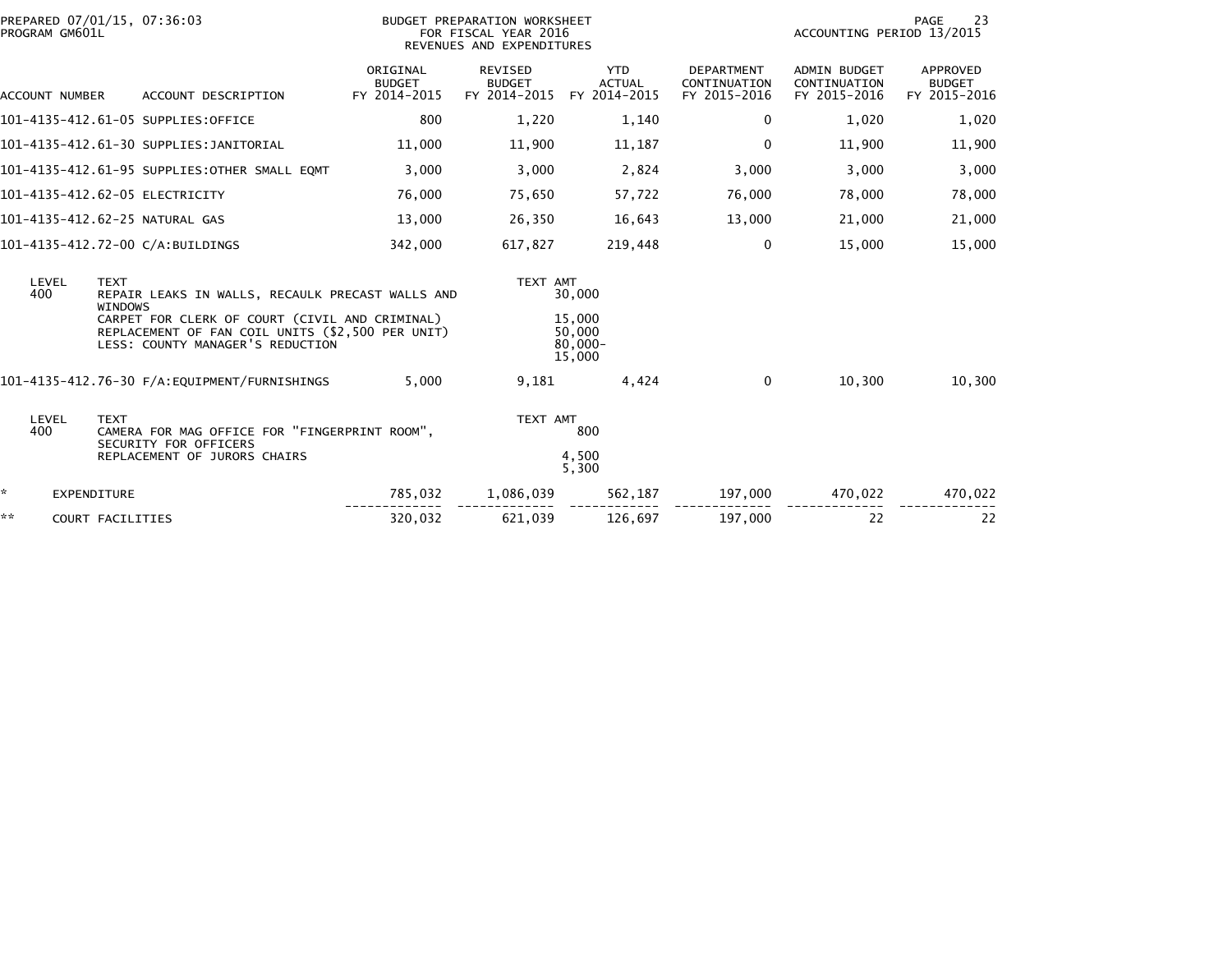| PREPARED 07/01/15, 07:36:03<br>PROGRAM GM601L |                                              | BUDGET PREPARATION WORKSHEET<br>FOR FISCAL YEAR 2016<br>REVENUES AND EXPENDITURES |                                                 |                                             |                                                   | 24<br><b>PAGE</b><br>ACCOUNTING PERIOD 13/2015      |                                           |  |
|-----------------------------------------------|----------------------------------------------|-----------------------------------------------------------------------------------|-------------------------------------------------|---------------------------------------------|---------------------------------------------------|-----------------------------------------------------|-------------------------------------------|--|
| ACCOUNT NUMBER                                | ACCOUNT DESCRIPTION                          | ORIGINAL<br><b>BUDGET</b><br>FY 2014-2015                                         | <b>REVISED</b><br><b>BUDGET</b><br>FY 2014-2015 | <b>YTD</b><br><b>ACTUAL</b><br>FY 2014-2015 | <b>DEPARTMENT</b><br>CONTINUATION<br>FY 2015-2016 | <b>ADMIN BUDGET</b><br>CONTINUATION<br>FY 2015-2016 | APPROVED<br><b>BUDGET</b><br>FY 2015-2016 |  |
|                                               |                                              | n                                                                                 | O                                               |                                             | n                                                 | <sup>0</sup>                                        | $\Omega$                                  |  |
| 101-4136-419.20-05 HEALTH INSURANCE           |                                              |                                                                                   |                                                 |                                             |                                                   |                                                     |                                           |  |
| 101-4136-419.20-10 MEDICARE TAX               |                                              |                                                                                   |                                                 |                                             |                                                   |                                                     | <sup>0</sup>                              |  |
| 101-4136-419.20-15 RETIREMENT                 |                                              |                                                                                   |                                                 |                                             |                                                   |                                                     |                                           |  |
|                                               | 101-4136-419.20-20 SOCIAL SECURITY TAX       |                                                                                   |                                                 |                                             |                                                   |                                                     | <sup>0</sup>                              |  |
|                                               | 101-4136-419.20-25 WORKERS COMPENSATION      |                                                                                   |                                                 |                                             |                                                   |                                                     | <sup>0</sup>                              |  |
|                                               | 101-4136-419.20-30 401(K) CONTRIBUTIONS      |                                                                                   |                                                 |                                             |                                                   |                                                     | $\Omega$                                  |  |
|                                               | 101-4136-419.33-07 CONTRACTED SERVICES       | 65,000                                                                            | 65,000                                          | 36,857                                      | 65,000                                            | 65,000                                              | 65,000                                    |  |
|                                               | 101-4136-419.34-30 SERVICE & MAINTENANCE     | 0                                                                                 |                                                 |                                             | $^{\circ}$                                        | ∩                                                   | $^{\circ}$                                |  |
|                                               | 101-4136-419.44-20 RENT:LAND & BUILDINGS     |                                                                                   |                                                 |                                             |                                                   |                                                     | $\Omega$                                  |  |
| 101-4136-419.59-00 TRAINING                   |                                              |                                                                                   |                                                 |                                             |                                                   |                                                     | $\Omega$                                  |  |
| 101-4136-419.61-25 SUPPLIES:GARAGE            |                                              | 0                                                                                 |                                                 |                                             | O.                                                |                                                     | $\Omega$                                  |  |
|                                               | 101-4136-419.61-95 SUPPLIES:OTHER SMALL EQMT |                                                                                   |                                                 |                                             |                                                   |                                                     | <sup>0</sup>                              |  |
|                                               | 101-4136-419.90-59 NC STATE INSPECTIONS      |                                                                                   |                                                 |                                             |                                                   |                                                     |                                           |  |
| EXPENDITURE                                   |                                              | 65,000                                                                            | 65,000                                          | 36,857                                      | 65,000                                            | 65,000                                              | 65,000                                    |  |
| **<br><b>GARAGE</b>                           |                                              | 65,000                                                                            | 65,000                                          | 36,857                                      | 65,000                                            | 65,000                                              | 65,000                                    |  |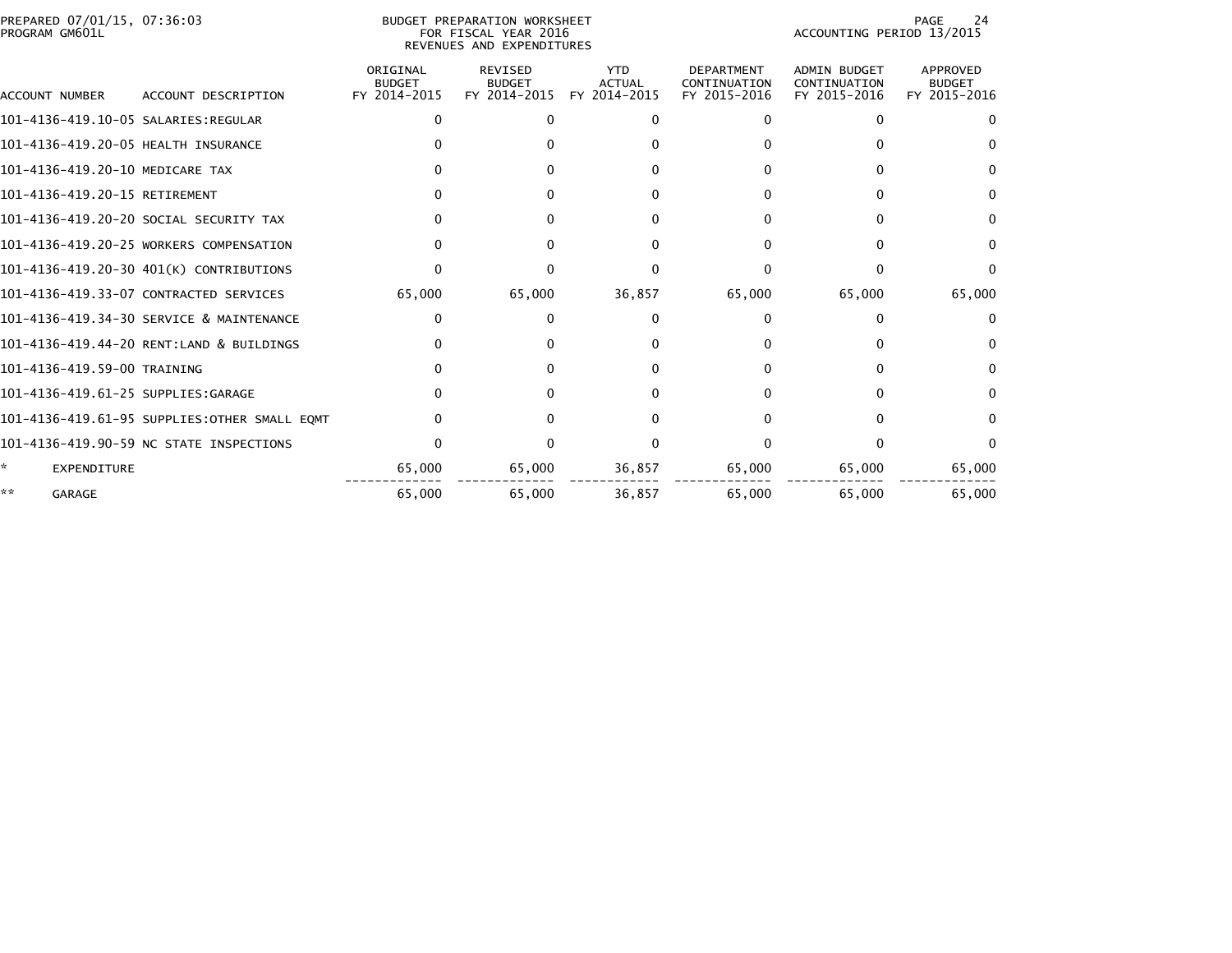|                | REPARED 07/01/15, 07:36:03" |  |
|----------------|-----------------------------|--|
| ROGRAM GM601L' |                             |  |

# PREPARED 07/01/15, 07:36:03 BUDGET PREPARATION WORKSHEET PAGE 25PROGRAM GM601L FOR FISCAL YEAR 2016 ACCOUNTING PERIOD 13/2015 REVENUES AND EXPENDITURES

PAGE 25<br>ACCOUNTING PERIOD 13/2015

| <b>ACCOUNT NUMBER</b>               | ACCOUNT DESCRIPTION                          | ORIGINAL<br><b>BUDGET</b><br>FY 2014-2015 | <b>REVISED</b><br><b>BUDGET</b><br>FY 2014-2015 | <b>YTD</b><br><b>ACTUAL</b><br>FY 2014-2015 | DEPARTMENT<br>CONTINUATION<br>FY 2015-2016 | <b>ADMIN BUDGET</b><br>CONTINUATION<br>FY 2015-2016 | APPROVED<br><b>BUDGET</b><br>FY 2015-2016 |
|-------------------------------------|----------------------------------------------|-------------------------------------------|-------------------------------------------------|---------------------------------------------|--------------------------------------------|-----------------------------------------------------|-------------------------------------------|
| 101-4140-325.64-00 TAX MAP SALES    |                                              | $100 -$                                   | $100 -$                                         | $218-$                                      | 0                                          | $100 -$                                             | $100 -$                                   |
| <b>REVENUE</b>                      |                                              | $100 -$                                   | $100 -$                                         | $218 -$                                     | 0                                          | $100 -$                                             | $100 -$                                   |
|                                     |                                              | 657,352                                   | 668,202                                         | 647,550                                     | 0                                          | 676,255                                             | 676,255                                   |
|                                     |                                              | 20,000                                    | 8,000                                           | 5,900                                       | 0                                          | 15,000                                              | 15,000                                    |
| 101-4140-415.20-05 HEALTH INSURANCE |                                              | 128,640                                   | 128,640                                         | 121,136                                     | $\Omega$                                   | 129,023                                             | 129,023                                   |
|                                     | 101-4140-415.20-08 HEALTH INSURANCE:RETIREES | 0                                         | 0                                               | 0                                           | 0                                          | 3,350                                               | 3,350                                     |
| 101-4140-415.20-10 MEDICARE TAX     |                                              | 9,821                                     | 9,821                                           | 8,997                                       | $\Omega$                                   | 10,096                                              | 10,096                                    |
| 101-4140-415.20-15 RETIREMENT       |                                              | 46,475                                    | 47,245                                          | 45,781                                      | 0                                          | 47,811                                              | 47,811                                    |
|                                     | 101-4140-415.20-20 SOCIAL SECURITY TAX       | 41,996                                    | 41,996                                          | 38,471                                      | 0                                          | 43,168                                              | 43,168                                    |
|                                     | 101-4140-415.20-25 WORKERS COMPENSATION      | 9,942                                     | 9,942                                           | 8,812                                       | 0                                          | 9,333                                               | 9,333                                     |
|                                     | 101-4140-415.20-30 401(K) CONTRIBUTIONS      | 19,721                                    | 19,721                                          | 19,008                                      | $\Omega$                                   | 20,288                                              | 20,288                                    |
|                                     | 101-4140-415.32-14 AUDITING-DISCOVERIES EXP  | 50,000                                    | 82,000                                          | 51,759                                      | 0                                          | 60,000                                              | 60,000                                    |
|                                     | 101-4140-415.33-00 OTHER PROFESSIONAL SRVCS  | 15,000                                    | 5,000                                           | $\Omega$                                    | $\Omega$                                   | 10,000                                              | 10,000                                    |
|                                     | 101-4140-415.34-06 AUTO PRICING LIST-DMV     | 12,000                                    | 12,000                                          | 0                                           | $\Omega$                                   | 7,000                                               | 7,000                                     |
|                                     | 101-4140-415.34-07 BOAT & MOTOR PRICING LIST | 4,000                                     | 4,000                                           | 3,016                                       | 0                                          | 4,000                                               | 4,000                                     |
|                                     | 101-4140-415.34-30 SERVICE & MAINTENANCE     | 9,500                                     | 9,500                                           | 8,052                                       | 0                                          | 9,500                                               | 9,500                                     |
| 101-4140-415.43-15 R&M:EOUIPMENT    |                                              | 400                                       | 400                                             | 0                                           | 0                                          | 400                                                 | 400                                       |
| 101-4140-415.43-55 R&M: TELEPHONES  |                                              | 200                                       | 200                                             | 55                                          | $\Omega$                                   | 200                                                 | 200                                       |
|                                     | 101-4140-415.50-07 COST PER COPY PROGRAM     | 2,000                                     | 2,000                                           | 2,000                                       | 0                                          | 2,000                                               | 2,000                                     |
| 101-4140-415.53-05 TELEPHONE        |                                              | 3,800                                     | 2,800                                           | 2,219                                       | 0                                          | 2,800                                               | 2,800                                     |
| 101-4140-415.54-00 ADVERTISING      |                                              | 3,000                                     | 3,000                                           | 2,035                                       | 0                                          | 3,000                                               | 3,000                                     |
| 101-4140-415.55-00 PRINTING         |                                              | 30,000                                    | 30,000                                          | 9,097                                       | 0                                          | 25,000                                              | 25,000                                    |
| 101-4140-415.57-00 POSTAGE          |                                              | 62,000                                    | 62,000                                          | 14,168                                      | 0                                          | 55,000                                              | 55,000                                    |
| 101-4140-415.58-00 TRAVEL           |                                              | 7,000                                     | 7,000                                           | 4,937                                       | $\mathbf{0}$                               | 7,000                                               | 7,000                                     |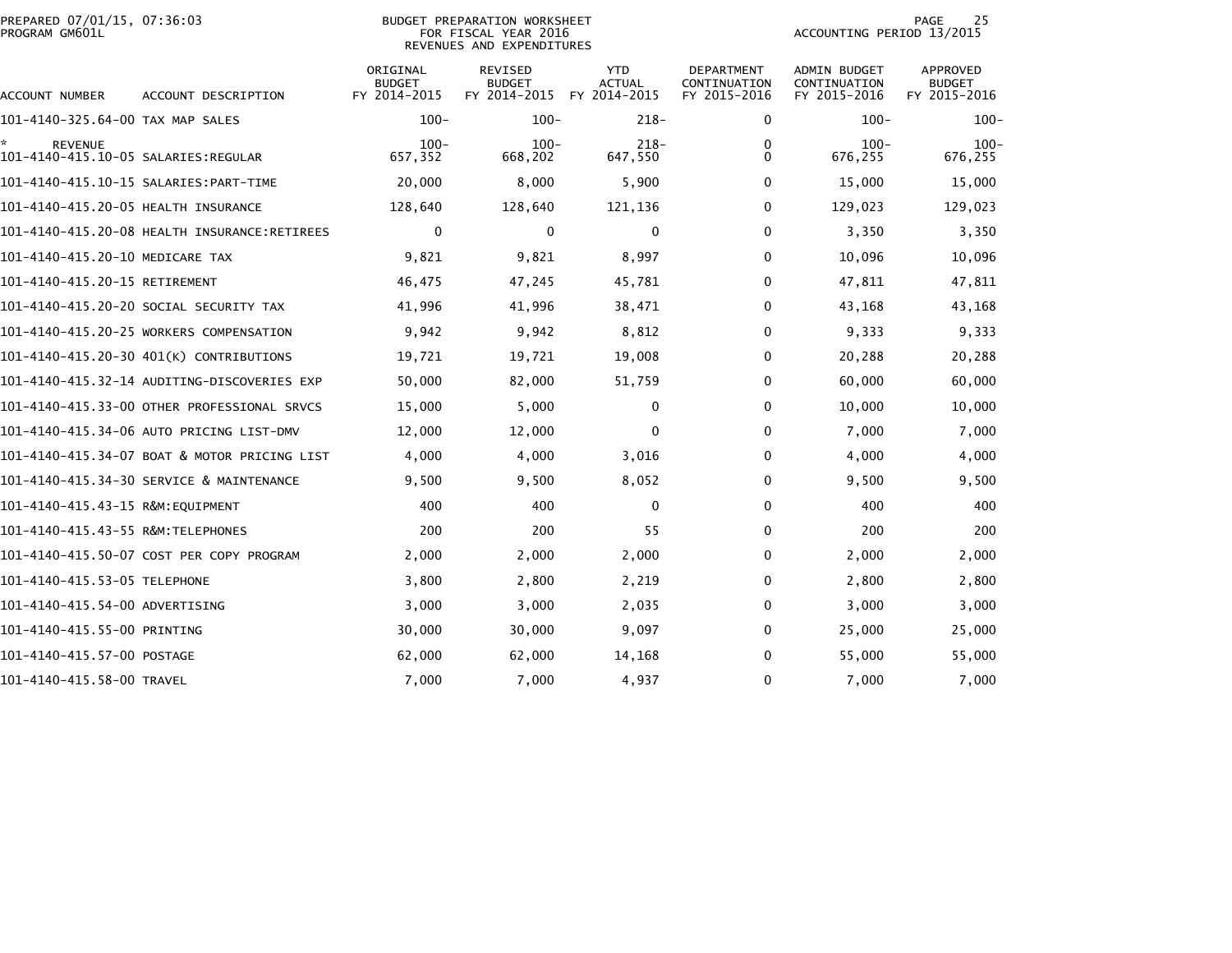| PREPARED 07/01/15, 07:36:03<br>PROGRAM GM601L             |                                                  | BUDGET PREPARATION WORKSHEET<br>FOR FISCAL YEAR 2016<br>REVENUES AND EXPENDITURES |                                             |                                                   | 26<br><b>PAGE</b><br>ACCOUNTING PERIOD 13/2015      |                                                  |  |  |
|-----------------------------------------------------------|--------------------------------------------------|-----------------------------------------------------------------------------------|---------------------------------------------|---------------------------------------------------|-----------------------------------------------------|--------------------------------------------------|--|--|
| ACCOUNT DESCRIPTION<br>ACCOUNT NUMBER                     | ORIGINAL<br><b>BUDGET</b><br>FY 2014-2015        | <b>REVISED</b><br><b>BUDGET</b><br>FY 2014-2015                                   | <b>YTD</b><br><b>ACTUAL</b><br>FY 2014-2015 | <b>DEPARTMENT</b><br>CONTINUATION<br>FY 2015-2016 | <b>ADMIN BUDGET</b><br>CONTINUATION<br>FY 2015-2016 | <b>APPROVED</b><br><b>BUDGET</b><br>FY 2015-2016 |  |  |
| 101-4140-415.59-00 TRAINING                               | 4,000                                            | 4,000                                                                             | 1,557                                       | 0                                                 | 4,000                                               | 4,000                                            |  |  |
| 101-4140-415.61-05 SUPPLIES:OFFICE                        | 4,000                                            | 4,000                                                                             | 3,280                                       | $\Omega$                                          | 4,500                                               | 4,500                                            |  |  |
| 101-4140-415.61-89 SOFTWARE LICENSES                      | 1,000                                            | 1,000                                                                             | $\mathbf 0$                                 | $\Omega$                                          | 1,000                                               | 251,000                                          |  |  |
| LEVEL<br><b>TEXT</b><br>400<br><b>CONTINUATION BUDGET</b> | EXPANSION- PURCHASE OR LEASE OF NEW TAX SOFTWARE | TEXT AMT                                                                          | 1,000<br>250,000<br>251,000                 |                                                   |                                                     |                                                  |  |  |
| 101-4140-415.61-95 SUPPLIES:OTHER SMALL EQMT              | 2,500                                            | 4,000                                                                             | 3,722                                       | 0                                                 | 2,500                                               | 2,500                                            |  |  |
| 101-4140-415.64-10 BOOKS                                  | 1,000                                            | 1,000                                                                             | 767                                         | $\Omega$                                          | 1,000                                               | 1,000                                            |  |  |
| 101-4140-415.64-50 DUES & SUBSCRIPTIONS                   | 700                                              | 700                                                                               | 399                                         | $\Omega$                                          | 900                                                 | 900                                              |  |  |
| 101-4140-415.73-00 C/A:OTHER IMPROVEMENTS                 | 0                                                | $\mathbf{0}$                                                                      | $\mathbf{0}$                                | $\Omega$                                          | 0                                                   | $\Omega$                                         |  |  |
| 101-4140-415.74-20 C/A:OFFICE EQUIPMENT                   | $\mathbf{0}$                                     | $\Omega$                                                                          | $\mathbf{0}$                                | $\Omega$                                          | $\mathbf{0}$                                        | $\Omega$                                         |  |  |
| 101-4140-415.76-20 F/A:DP EQUIPMENT                       | $\Omega$                                         | $\Omega$                                                                          | $\Omega$                                    | $\Omega$                                          | $\Omega$                                            | $\Omega$                                         |  |  |
|                                                           | 5,900                                            | 4,400                                                                             | 1,064                                       | $\Omega$                                          | 5,000                                               | 5,000                                            |  |  |
| 101-4140-415.90-39 SALES & USE TAX                        | 25                                               | 25                                                                                | 14                                          | $\Omega$                                          | 25                                                  | 25                                               |  |  |
| *<br>EXPENDITURE                                          | 1,151,972                                        | 1,172,592                                                                         | 1,003,796                                   | 0                                                 | 1,159,149                                           | 1,409,149                                        |  |  |
| **<br>COUNTY ASSESSOR                                     | 1,151,872                                        | 1,172,492                                                                         | 1,003,578                                   | 0                                                 | 1,159,049                                           | 1,409,049                                        |  |  |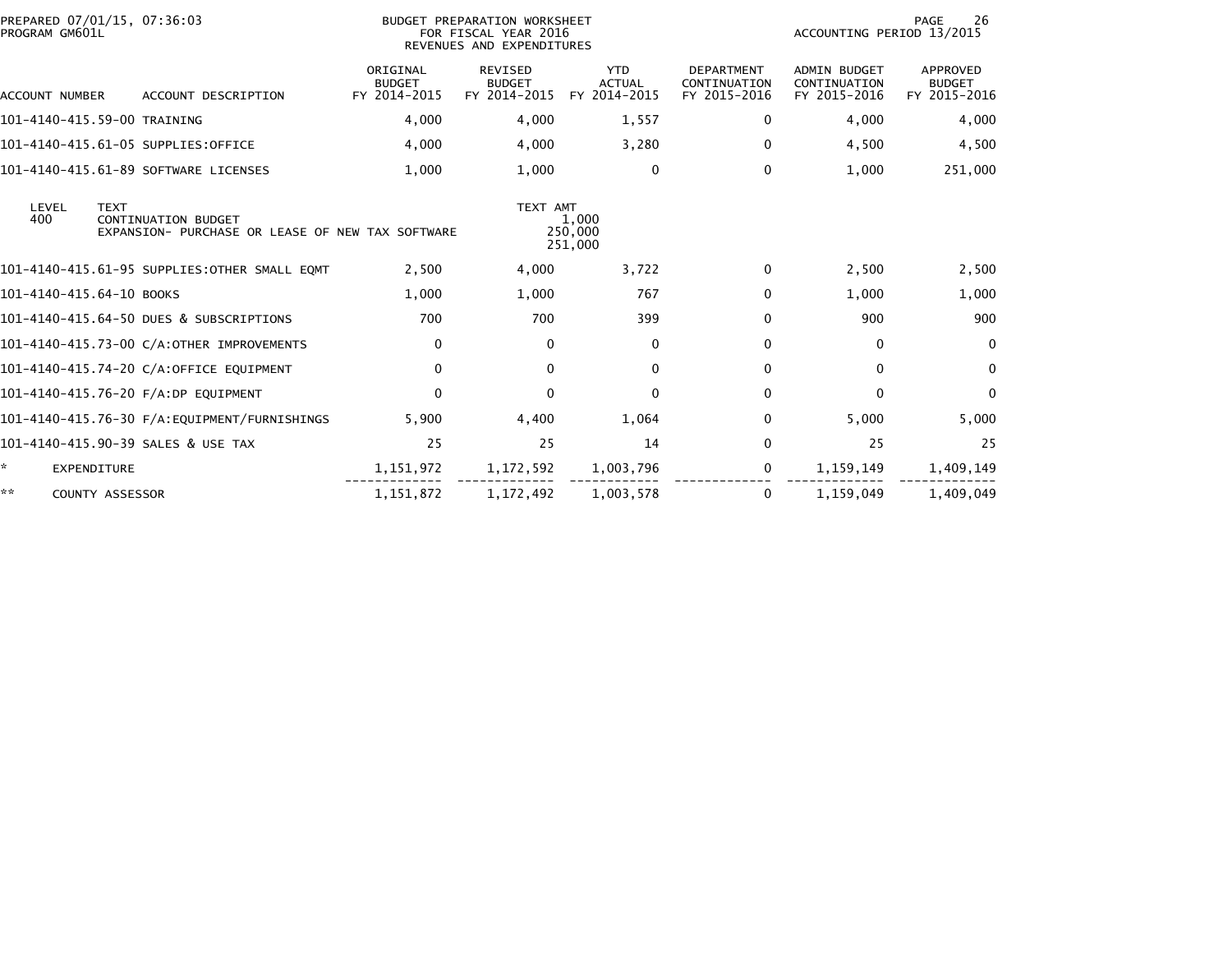| PREPARED 07/01/15, 07:36:03<br>PROGRAM GM601L |                                             |                                           | BUDGET PREPARATION WORKSHEET<br>FOR FISCAL YEAR 2016<br>REVENUES AND EXPENDITURES |                                             |                                            | <b>PAGE</b><br>27<br>ACCOUNTING PERIOD 13/2015      |                                                  |  |  |
|-----------------------------------------------|---------------------------------------------|-------------------------------------------|-----------------------------------------------------------------------------------|---------------------------------------------|--------------------------------------------|-----------------------------------------------------|--------------------------------------------------|--|--|
| ACCOUNT NUMBER                                | ACCOUNT DESCRIPTION                         | ORIGINAL<br><b>BUDGET</b><br>FY 2014-2015 | REVISED<br><b>BUDGET</b><br>FY 2014-2015                                          | <b>YTD</b><br><b>ACTUAL</b><br>FY 2014-2015 | DEPARTMENT<br>CONTINUATION<br>FY 2015-2016 | <b>ADMIN BUDGET</b><br>CONTINUATION<br>FY 2015-2016 | <b>APPROVED</b><br><b>BUDGET</b><br>FY 2015-2016 |  |  |
|                                               |                                             | 179,143                                   | 183,333                                                                           | 177,738                                     | 0                                          | 182,330                                             | 182,330                                          |  |  |
| 101-4141-415.20-05 HEALTH INSURANCE           |                                             | 32,160                                    | 33,770                                                                            | 32,696                                      | $\mathbf{0}$                               | 32,256                                              | 32,256                                           |  |  |
| 101-4141-415.20-10 MEDICARE TAX               |                                             | 2,598                                     | 2,598                                                                             | 2,463                                       | 0                                          | 2,644                                               | 2,644                                            |  |  |
| 101-4141-415.20-15 RETIREMENT                 |                                             | 12,665                                    | 12,965                                                                            | 12,566                                      | $\Omega$                                   | 12,891                                              | 12,891                                           |  |  |
|                                               | 101-4141-415.20-20 SOCIAL SECURITY TAX      | 11,107                                    | 11,107                                                                            | 10,534                                      | $\mathbf 0$                                | 11.304                                              | 11,304                                           |  |  |
|                                               | 101-4141-415.20-25 WORKERS COMPENSATION     | 3,728                                     | 3,818                                                                             | 3,698                                       | $\mathbf{0}$                               | 3,794                                               | 3,794                                            |  |  |
|                                               | 101-4141-415.20-30 401(K) CONTRIBUTIONS     | 5,374                                     | 5,504                                                                             | 5,332                                       | $\mathbf 0$                                | 5,470                                               | 5,470                                            |  |  |
|                                               | 101-4141-415.33-00 OTHER PROFESSIONAL SRVCS | 145,000                                   | 213,000                                                                           | 194,435                                     | $\mathbf{0}$                               | 85,000                                              | 85,000                                           |  |  |
|                                               | 101-4141-415.50-07 COST PER COPY PROGRAM    | 8,000                                     | 8,000                                                                             | 2,542                                       | $\mathbf{0}$                               | 6,000                                               | 6,000                                            |  |  |
| 101-4141-415.54-00 ADVERTISING                |                                             | 3,500                                     | 3,500                                                                             | $\mathbf{0}$                                | 0                                          | 2,000                                               | 2,000                                            |  |  |
| 101-4141-415.55-00 PRINTING                   |                                             | 30,000                                    | 30,000                                                                            | 11,314                                      | 0                                          | 15,000                                              | 15,000                                           |  |  |
| 101-4141-415.57-00 POSTAGE                    |                                             | 30,000                                    | 30,000                                                                            | 20,835                                      | 0                                          | 10,000                                              | 10,000                                           |  |  |
| 101-4141-415.58-00 TRAVEL                     |                                             | 30,000                                    | 30,000                                                                            | 23,895                                      | $\mathbf{0}$                               | 30,000                                              | 30,000                                           |  |  |
| 101-4141-415.59-00 TRAINING                   |                                             | 2,000                                     | 2,000                                                                             | 804                                         | $\mathbf 0$                                | 2,000                                               | 2,000                                            |  |  |
| 101-4141-415.61-05 SUPPLIES:OFFICE            |                                             | 7,500                                     | 7,500                                                                             | 5,925                                       | $\Omega$                                   | 7,500                                               | 7,500                                            |  |  |
|                                               | 101-4141-415.64-50 DUES & SUBSCRIPTIONS     | 6,000                                     | 6.000                                                                             | 4,862                                       | $\mathbf 0$                                | 6,500                                               | 6,500                                            |  |  |
| ☆.<br>EXPENDITURE                             |                                             | 508,775                                   | 583,095                                                                           | 509,639                                     | 0                                          | 414,689                                             | 414,689                                          |  |  |
| **<br>REVALUATION                             |                                             | 508,775                                   | 583,095                                                                           | 509,639                                     | 0                                          | 414,689                                             | 414,689                                          |  |  |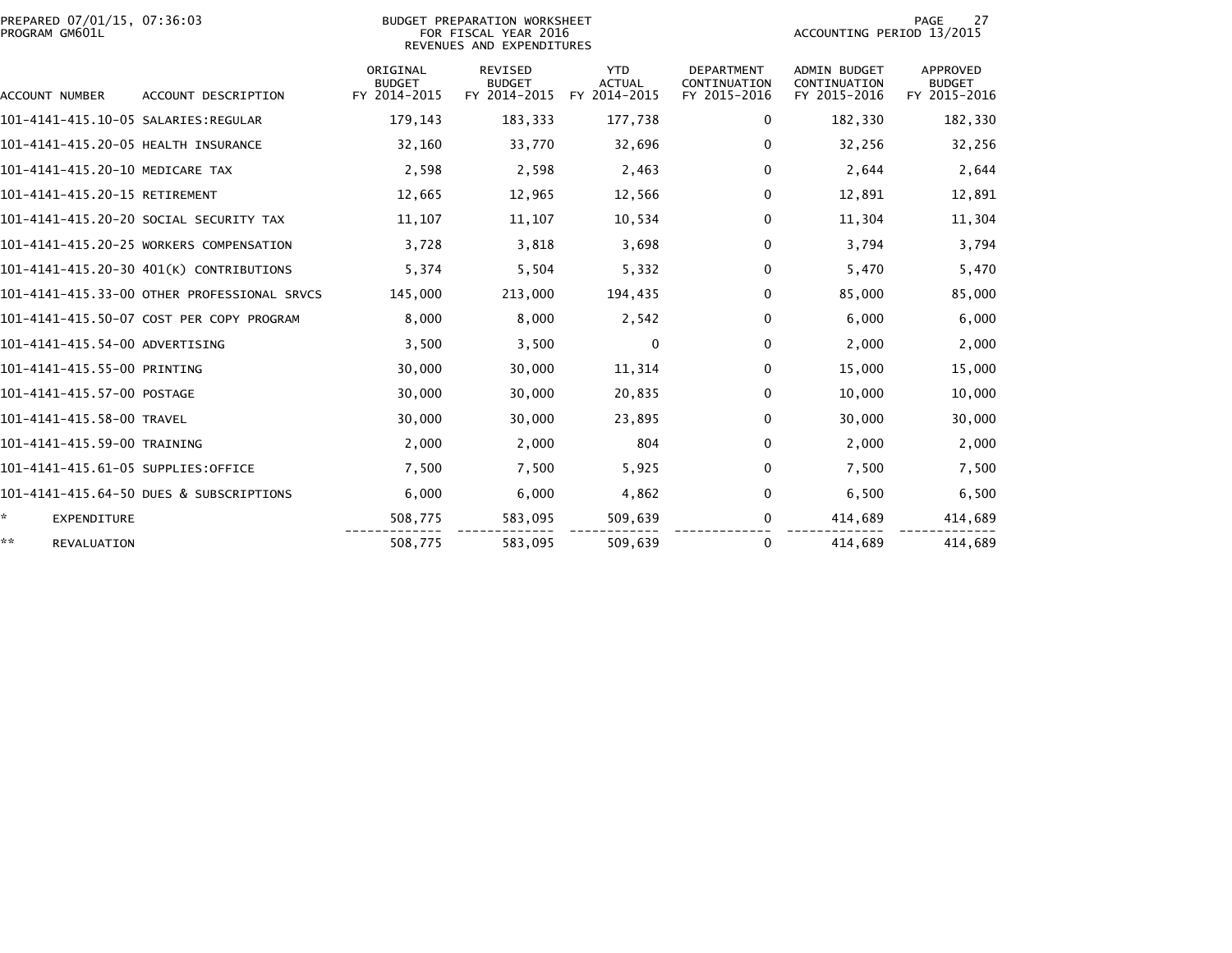# PREPARED 07/01/15, 07:36:03<br>PROGRAM GM601L

## BUDGET PREPARATION WORKSHEET<br>FOR FISCAL YEAR 2016 REVENUES AND EXPENDITURES

PAGE 28<br>ACCOUNTING PERIOD 13/2015

| ACCOUNT NUMBER                                              | ACCOUNT DESCRIPTION                          | ORIGINAL<br><b>BUDGET</b><br>FY 2014-2015 | <b>REVISED</b><br><b>BUDGET</b><br>FY 2014-2015 | <b>YTD</b><br><b>ACTUAL</b><br>FY 2014-2015 | DEPARTMENT<br>CONTINUATION<br>FY 2015-2016 | <b>ADMIN BUDGET</b><br>CONTINUATION<br>FY 2015-2016 | APPROVED<br><b>BUDGET</b><br>FY 2015-2016 |
|-------------------------------------------------------------|----------------------------------------------|-------------------------------------------|-------------------------------------------------|---------------------------------------------|--------------------------------------------|-----------------------------------------------------|-------------------------------------------|
|                                                             | 101-4150-353.88-05 TAX COLL:CHINA GROVE      | $24,000 -$                                | $24,000 -$                                      | $4,842-$                                    | 0                                          | $24.000 -$                                          | $24,000-$                                 |
|                                                             | 101-4150-353.88-15 TAX COLL:GRANITE QUARRY   | $15,000 -$                                | $15,000 -$                                      | $3,134-$                                    | 0                                          | $15,000 -$                                          | $15,000 -$                                |
|                                                             | 101-4150-353.88-25 TAX COLL:CLEVELAND        | $5,000 -$                                 | $5,000 -$                                       | $452 -$                                     | 0                                          | $5,000-$                                            | $5,000-$                                  |
|                                                             | 101-4150-353.88-30 TAX COLL:EAST SPENCER     | $7,000 -$                                 | $7,000 -$                                       | $1,036-$                                    | 0                                          | $7,000 -$                                           | $7,000-$                                  |
| 101-4150-353.88-35 TAX COLL:FAITH                           |                                              | $5,000 -$                                 | $5,000-$                                        | $934 -$                                     | 0                                          | $5,000-$                                            | $5,000 -$                                 |
|                                                             | 101-4150-353.88-40 TAX COLL:KANNAPOLIS       | $46,000 -$                                | $46,000 -$                                      | $11,625-$                                   | 0                                          | $46,000 -$                                          | $46,000 -$                                |
|                                                             |                                              | $17,000 -$                                | $17,000 -$                                      | $20,458-$                                   | 0                                          | $17,000 -$                                          | $17,000 -$                                |
| 101-4150-353.88-45 TAX COLL:ROCKWELL                        |                                              | $11,000 -$                                | $11,000 -$                                      | $1,895-$                                    | 0                                          | $11,000 -$                                          | $11,000 -$                                |
| 101-4150-353.88-50 TAX COLL:SALISBURY                       |                                              | $165,000 -$                               | $165,000 -$                                     | $53,190-$                                   | 0                                          | $165,000 -$                                         | $165,000 -$                               |
| 101-4150-353.88-55 TAX COLL:SPENCER                         |                                              | $16,000 -$                                | $16,000 -$                                      | $3,541-$                                    | 0                                          | $16,000 -$                                          | $16,000 -$                                |
|                                                             | 101-4150-353.88-60 TAX COLL:FIRE DISTRICTS   | $10,500 -$                                | $10,500 -$                                      | $13,661-$                                   | 0                                          | $10,500 -$                                          | $10,500 -$                                |
| ÷.<br><b>REVENUE</b><br>101-4150-415.10-05 SALARIES:REGULAR |                                              | $321,500 -$<br>269,650                    | 321,500-<br>256,650                             | 114,768-<br>245,492                         | 0<br>0                                     | $321,500 -$<br>247,683                              | 321,500-<br>247,683                       |
| 101-4150-415.10-10 SALARIES:OVERTIME                        |                                              | $\mathbf 0$                               | 0                                               | $\mathbf 0$                                 | 0                                          | $\mathbf 0$                                         | $\mathbf 0$                               |
|                                                             |                                              | 15,000                                    | 15,000                                          | 9,949                                       | 0                                          | 15,000                                              | 15,000                                    |
| 101-4150-415.20-05 HEALTH INSURANCE                         |                                              | 64,320                                    | 64,320                                          | 58,692                                      | 0                                          | 64,511                                              | 64,511                                    |
|                                                             | 101-4150-415.20-08 HEALTH INSURANCE:RETIREES | $\mathbf 0$                               | $\mathbf 0$                                     | $\mathbf 0$                                 | 0                                          | $\mathbf 0$                                         | 0                                         |
| 101-4150-415.20-10 MEDICARE TAX                             |                                              | 4,130                                     | 4,130                                           | 3,404                                       | 0                                          | 3,853                                               | 3,853                                     |
| 101-4150-415.20-15 RETIREMENT                               |                                              | 19,064                                    | 19,064                                          | 17,356                                      | 0                                          | 17,511                                              | 17,511                                    |
|                                                             | 101-4150-415.20-20 SOCIAL SECURITY TAX       | 17,648                                    | 17,648                                          | 14,557                                      | 0                                          | 16,472                                              | 16,472                                    |
|                                                             | 101-4150-415.20-25 WORKERS COMPENSATION      | 1,939                                     | 1,939                                           | 1,022                                       | 0                                          | 1,063                                               | 1,063                                     |
|                                                             | 101-4150-415.20-30 401(K) CONTRIBUTIONS      | 8,089                                     | 8,089                                           | 6,994                                       | 0                                          | 7,430                                               | 7,430                                     |
| 101-4150-415.32-10 ATTORNEY                                 |                                              | 3,000                                     | 3,000                                           | $43 -$                                      | 0                                          | 3,000                                               | 3,000                                     |
| 101-4150-415.32-21 LOCKBOX SERVICES                         |                                              | 41,000                                    | 41,000                                          | 20,179                                      | 0                                          | 41,000                                              | 41,000                                    |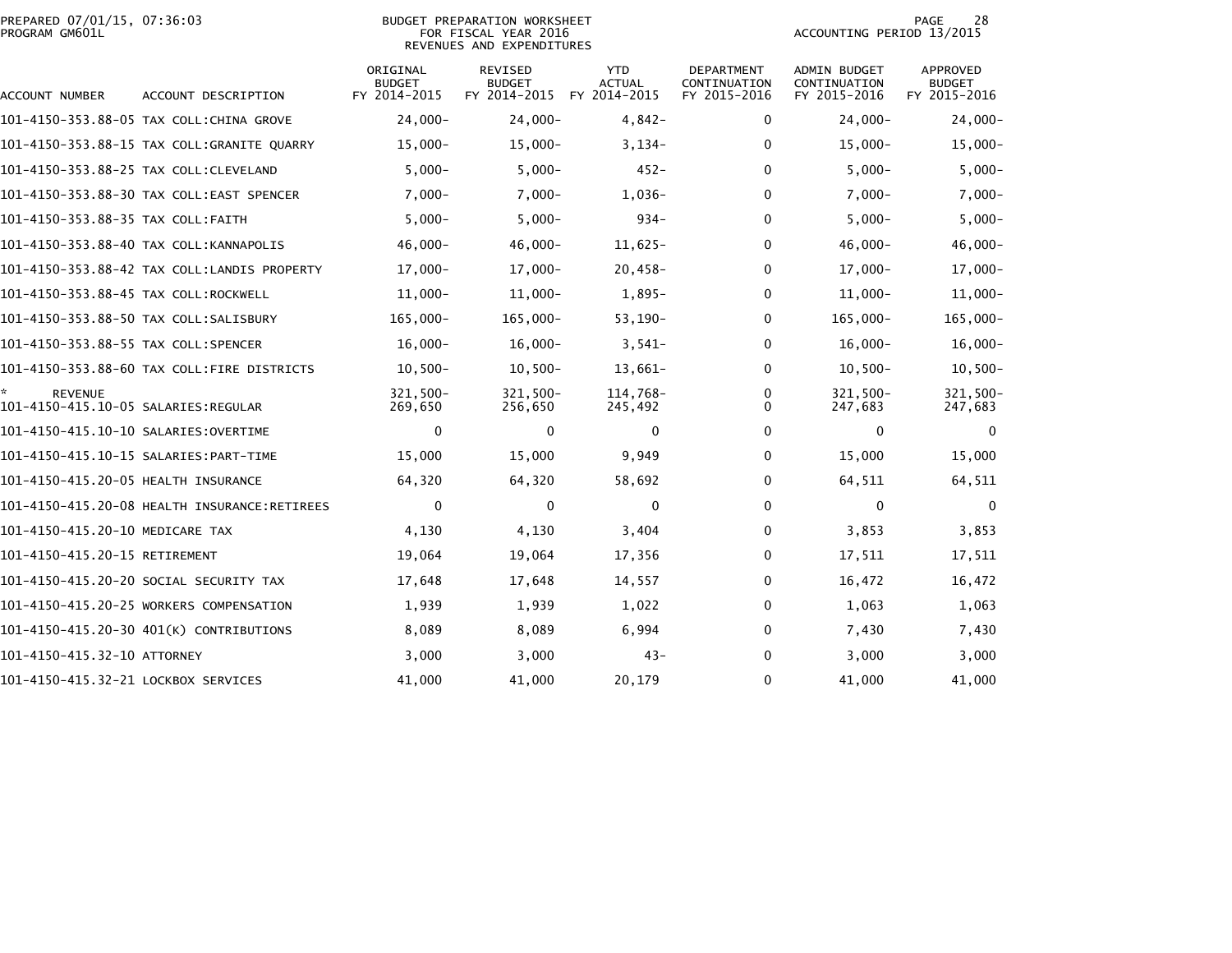| PROGRAM GM601L | PREPARED 07/01/15, 07:36:03                                                    |                                           | BUDGET PREPARATION WORKSHEET<br>FOR FISCAL YEAR 2016<br>REVENUES AND EXPENDITURES |                                             |                                                   | ACCOUNTING PERIOD 13/2015                    | 29<br>PAGE                                |
|----------------|--------------------------------------------------------------------------------|-------------------------------------------|-----------------------------------------------------------------------------------|---------------------------------------------|---------------------------------------------------|----------------------------------------------|-------------------------------------------|
| ACCOUNT NUMBER | ACCOUNT DESCRIPTION                                                            | ORIGINAL<br><b>BUDGET</b><br>FY 2014-2015 | <b>REVISED</b><br><b>BUDGET</b><br>FY 2014-2015                                   | <b>YTD</b><br><b>ACTUAL</b><br>FY 2014-2015 | <b>DEPARTMENT</b><br>CONTINUATION<br>FY 2015-2016 | ADMIN BUDGET<br>CONTINUATION<br>FY 2015-2016 | APPROVED<br><b>BUDGET</b><br>FY 2015-2016 |
|                | 101-4150-415.32-33 NCVTS-FEES ROWAN COUNTY                                     | 225,000                                   | 225,000                                                                           | 222,331                                     | 0                                                 | 250,000                                      | 250,000                                   |
| LEVEL<br>400   | <b>TEXT</b><br>INCREASE DUE TO NCVTS COST INCREASE                             |                                           | TEXT AMT                                                                          | 250,000<br>250,000                          |                                                   |                                              |                                           |
|                | 101-4150-415.32-37 NCVTS-FEES MUNICIPAL/FD                                     | 102,000                                   | 102,000                                                                           | 98,267                                      | 0                                                 | 115,000                                      | 115,000                                   |
| LEVEL<br>400   | <b>TEXT</b><br>INCREASE DUE TO NCVTS COST INCREASE                             |                                           | TEXT AMT                                                                          | 115,000<br>115,000                          |                                                   |                                              |                                           |
|                | 101-4150-415.34-00 TECHNICAL SERVICES                                          | 10,000                                    | 10,000                                                                            | 3,670                                       | 0                                                 | 10,000                                       | 10,000                                    |
|                | 101-4150-415.34-30 SERVICE & MAINTENANCE                                       | 7,000                                     | 7,000                                                                             | 5,022                                       | 0                                                 | 7,000                                        | 7,000                                     |
|                | 101-4150-415.50-07 COST PER COPY PROGRAM                                       | 4,000                                     | 4,000                                                                             | 1,905                                       | 0                                                 | 4,000                                        | 4,000                                     |
|                | 101-4150-415.53-05 TELEPHONE                                                   | 1,400                                     | 1,400                                                                             | 1,182                                       | $\Omega$                                          | 1,400                                        | 1,400                                     |
|                | 101-4150-415.54-00 ADVERTISING                                                 | 8,000                                     | 8,000                                                                             | $\mathbf 0$                                 | $\Omega$                                          | 10,000                                       | 10,000                                    |
| LEVEL<br>400   | <b>TEXT</b><br>INCREASE. WILL BEGIN ADVERTISING SINGLE WIDE                    |                                           | TEXT AMT                                                                          |                                             |                                                   |                                              |                                           |
|                | MOBILE HOMES AND BUSINESS PERSONAL PROPERTY.<br>101-4150-415.55-00 PRINTING    | 46,000                                    | 46,000                                                                            | 30,963                                      | 0                                                 | 46,000                                       | 46,000                                    |
|                | 101-4150-415.57-00 POSTAGE                                                     | 165,000                                   | 165,000                                                                           | 81,236                                      | $\Omega$                                          | 150,000                                      | 150,000                                   |
| LEVEL<br>400   | <b>TEXT</b><br>DEPARTMENT REQUESTED AMOUNT<br>LESS: COUNTY MANAGER'S REDUCTION |                                           | TEXT AMT                                                                          | 165,000<br>15,000-<br>150,000               |                                                   |                                              |                                           |
|                | 101-4150-415.58-00 TRAVEL                                                      | 8,500                                     | 8,500                                                                             | 2,600                                       | $\mathbf{0}$                                      | 6,000                                        | 6,000                                     |
|                | 101-4150-415.59-00 TRAINING                                                    | 3,000                                     | 3,000                                                                             | 2,167                                       | 0                                                 | 3,000                                        | 3,000                                     |
|                | 101-4150-415.61-05 SUPPLIES:OFFICE                                             | 9,500                                     | 9,500                                                                             | 7,669                                       | $\Omega$                                          | 9,000                                        | 9,000                                     |
|                | 101-4150-415.61-89 SOFTWARE LICENSES                                           | 0                                         | $\mathbf{0}$                                                                      | 0                                           | $\Omega$                                          | 0                                            | 0                                         |
|                | 101-4150-415.61-95 SUPPLIES:OTHER SMALL EQMT                                   | 1,700                                     | 1,700                                                                             | 1,360                                       | 0                                                 | 1,700                                        | 1,700                                     |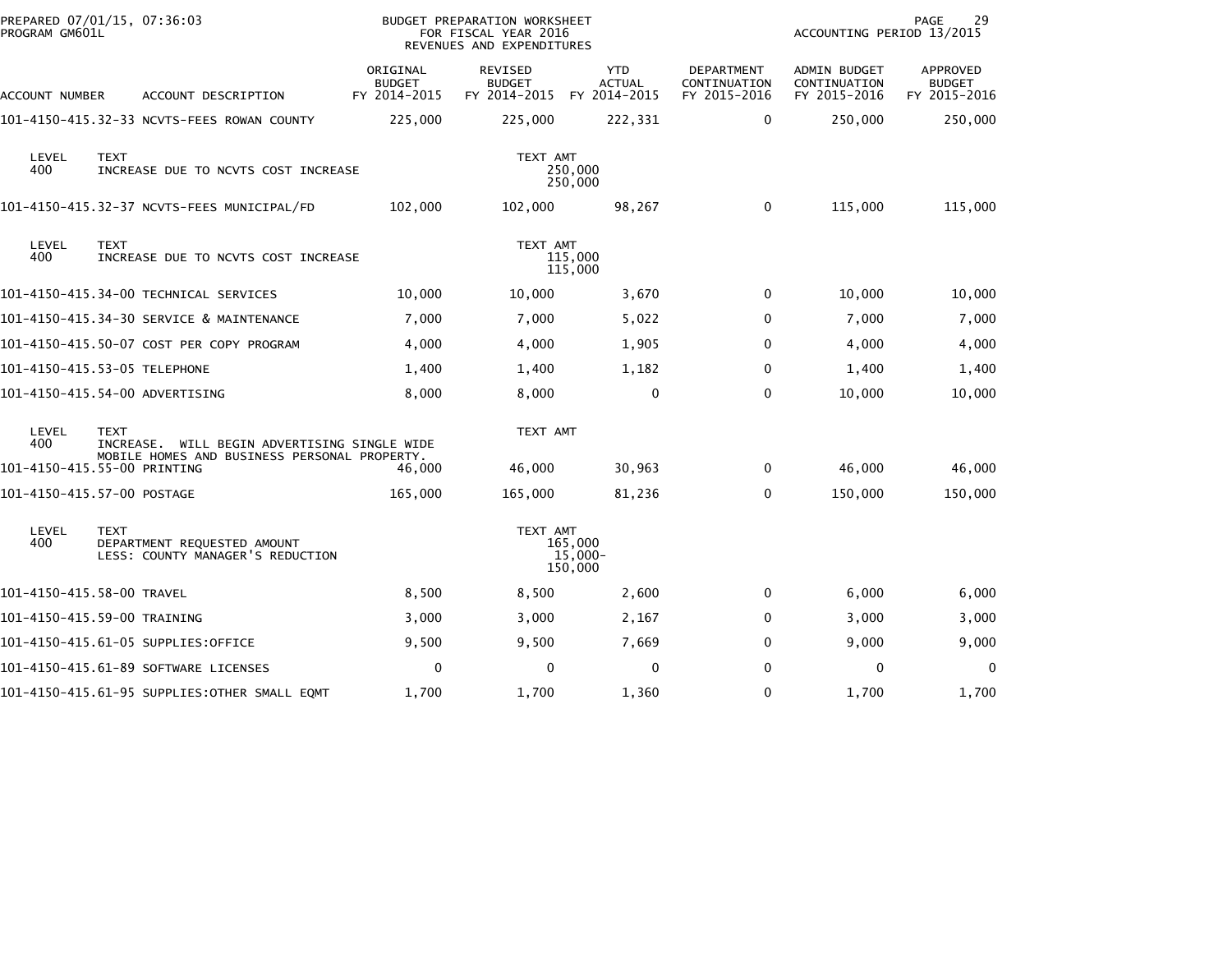| PREPARED 07/01/15, 07:36:03<br>PROGRAM GM601L |                                                                 | <b>BUDGET PREPARATION WORKSHEET</b><br>FOR FISCAL YEAR 2016<br>REVENUES AND EXPENDITURES |                                                 |                                             |                                                   | 30<br>PAGE<br>ACCOUNTING PERIOD 13/2015      |                                           |  |
|-----------------------------------------------|-----------------------------------------------------------------|------------------------------------------------------------------------------------------|-------------------------------------------------|---------------------------------------------|---------------------------------------------------|----------------------------------------------|-------------------------------------------|--|
| ACCOUNT NUMBER                                | ACCOUNT DESCRIPTION                                             | ORIGINAL<br><b>BUDGET</b><br>FY 2014-2015                                                | <b>REVISED</b><br><b>BUDGET</b><br>FY 2014-2015 | <b>YTD</b><br><b>ACTUAL</b><br>FY 2014-2015 | <b>DEPARTMENT</b><br>CONTINUATION<br>FY 2015-2016 | ADMIN BUDGET<br>CONTINUATION<br>FY 2015-2016 | APPROVED<br><b>BUDGET</b><br>FY 2015-2016 |  |
| 101-4150-415.64-10 BOOKS                      |                                                                 | 300                                                                                      | 300                                             | 110                                         | $\Omega$                                          | 300                                          | 300                                       |  |
|                                               | 101-4150-415.64-50 DUES & SUBSCRIPTIONS                         | 300                                                                                      | 300                                             | 221                                         | $\Omega$                                          | 300                                          | 300                                       |  |
|                                               | 101-4150-415.74-90 C/A:OTHER EQUIPMENT                          | 0                                                                                        | $\mathbf 0$                                     | $\mathbf 0$                                 | 0                                                 | 0                                            | 0                                         |  |
| 101-4150-415.76-20 F/A:DP EQUIPMENT           |                                                                 | $\mathbf 0$                                                                              | $\mathbf{0}$                                    | $\Omega$                                    | $\Omega$                                          | $\Omega$                                     | $\mathbf{0}$                              |  |
|                                               |                                                                 | 9,000                                                                                    | 9,000                                           | 3,329                                       | 0                                                 | 1,000                                        | 1,000                                     |  |
| LEVEL<br><b>TEXT</b><br>400                   | DEPARTMENT REQUESTED AMOUNT<br>LESS: COUNTY MANAGER'S REDUCTION |                                                                                          | TEXT AMT                                        | 9,000<br>$8,000 -$<br>1,000                 |                                                   |                                              |                                           |  |
|                                               | 101-4150-415.90-16 BANK FEES:CREDIT CARD                        | 6,500                                                                                    | 6,500                                           | 50                                          | 0                                                 | 1,000                                        | 1,000                                     |  |
| *<br>EXPENDITURE                              |                                                                 | 1,051,040                                                                                | 1,038,040                                       | 839,684                                     | 0                                                 | 1,033,223                                    | 1,033,223                                 |  |
| **<br>TAX COLLECTOR                           |                                                                 | 729,540                                                                                  | 716,540                                         | 724,916                                     | 0                                                 | 711,723                                      | 711,723                                   |  |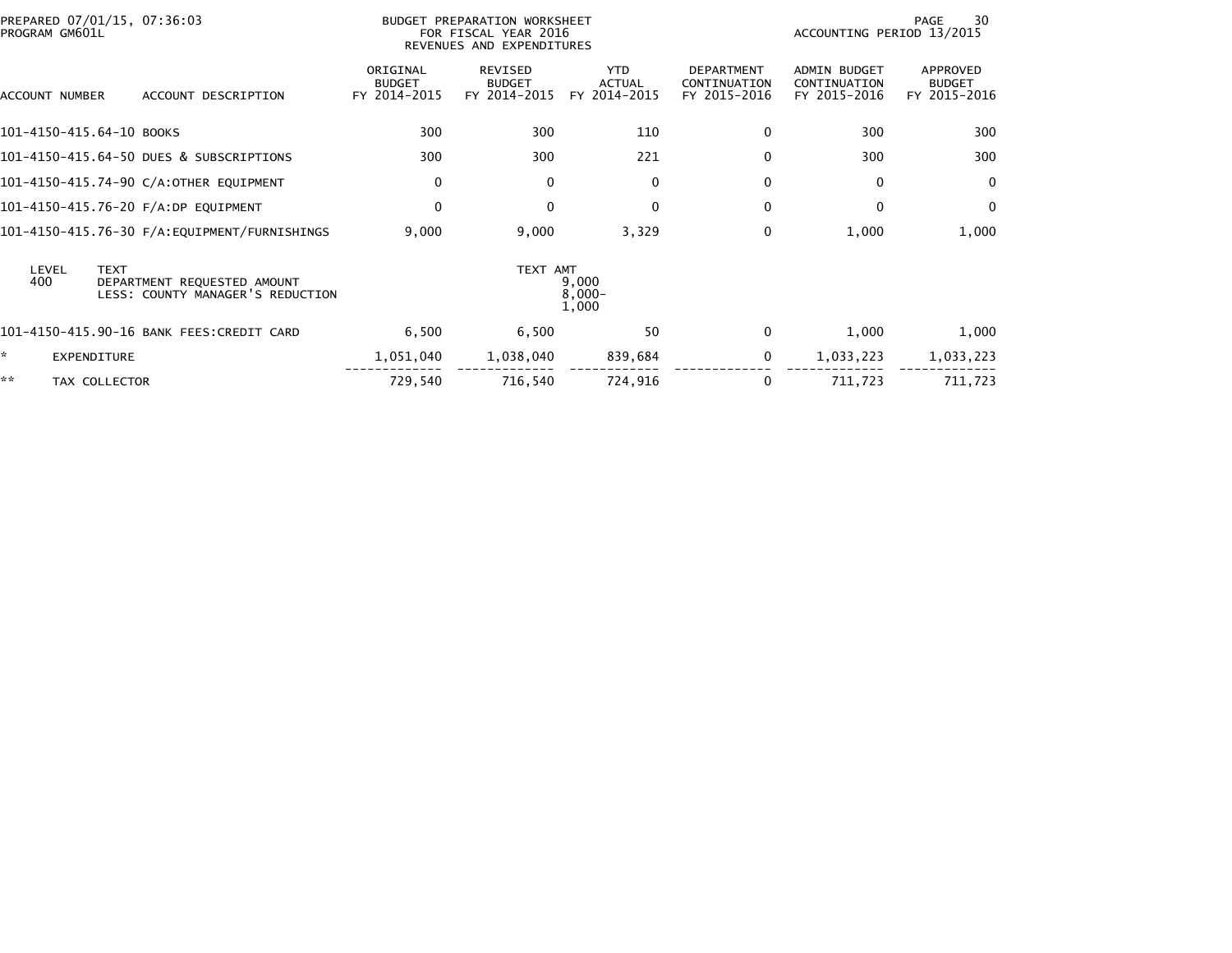| PROGRAM GM601L      | PREPARED 07/01/15, 07:36:03                                                                                                                                                                                                 | BUDGET PREPARATION WORKSHEET<br>FOR FISCAL YEAR 2016<br>REVENUES AND EXPENDITURES |                                                 |                                             |                                            | 31<br>PAGE<br>ACCOUNTING PERIOD 13/2015      |                                           |  |
|---------------------|-----------------------------------------------------------------------------------------------------------------------------------------------------------------------------------------------------------------------------|-----------------------------------------------------------------------------------|-------------------------------------------------|---------------------------------------------|--------------------------------------------|----------------------------------------------|-------------------------------------------|--|
| ACCOUNT NUMBER      | ACCOUNT DESCRIPTION                                                                                                                                                                                                         | ORIGINAL<br><b>BUDGET</b><br>FY 2014-2015                                         | <b>REVISED</b><br><b>BUDGET</b><br>FY 2014-2015 | <b>YTD</b><br><b>ACTUAL</b><br>FY 2014-2015 | DEPARTMENT<br>CONTINUATION<br>FY 2015-2016 | ADMIN BUDGET<br>CONTINUATION<br>FY 2015-2016 | APPROVED<br><b>BUDGET</b><br>FY 2015-2016 |  |
|                     | 101-4170-325.10-00 ABSTRACT & MAP COPY SALES                                                                                                                                                                                | $100 -$                                                                           | $100 -$                                         | $105 -$                                     | $100 -$                                    | $100 -$                                      | $100 -$                                   |  |
|                     | 101-4170-325.37-00 MUNICIPAL ELECTIONS                                                                                                                                                                                      | 0                                                                                 | $\mathbf 0$                                     | 0                                           | $30,000 -$                                 | $30,000 -$                                   | $30,000 -$                                |  |
|                     | 101-4170-331.33-00 HAVA VOTING EQUIP GRANT                                                                                                                                                                                  | $\Omega$                                                                          | $\Omega$                                        | $\mathbf{0}$                                | $\Omega$                                   | 0                                            | $\mathbf{0}$                              |  |
|                     | 101-4170-334.00-00 STATE GOVERNMENT GRANTS                                                                                                                                                                                  | $\mathbf{0}$                                                                      | $\mathbf 0$                                     | $\mathbf{0}$                                | $\mathbf{0}$                               | $\mathbf{0}$                                 | $\mathbf 0$                               |  |
|                     | 101–4170–353.52–00 FILING FEES                                                                                                                                                                                              | $50 -$                                                                            | $50 -$                                          | $55 -$                                      | $2,000-$                                   | $2,000-$                                     | $2,000-$                                  |  |
|                     | 101-4170-395.00-00 FUND BALANCE APPR-RESTR                                                                                                                                                                                  | $\mathbf 0$                                                                       | $\mathbf{0}$                                    | $\mathbf{0}$                                | $\Omega$                                   | $\mathbf 0$                                  | $\mathbf 0$                               |  |
| *<br><b>REVENUE</b> | 101-4170-414.10-05 SALARIES:REGULAR                                                                                                                                                                                         | $150 -$<br>137.055                                                                | $150 -$<br>137.055                              | $160 -$<br>125,002                          | $32,100-$<br>0                             | $32.100 -$<br>138,697                        | $32.100 -$<br>138,697                     |  |
|                     | 101-4170-414.10-10 SALARIES:OVERTIME                                                                                                                                                                                        | 4,000                                                                             | 4,985                                           | 4,985                                       | 20,000                                     | 10,000                                       | 10,000                                    |  |
| LEVEL<br>400        | <b>TEXT</b><br>THIS AMOUNT INCLUDES A MUNICIPAL AND 2 PRIMARIES.<br>ADDITIONAL MONIES MAY BE NEEDED IF 2ND PRIMARY<br>IS IN JUNE.<br>THIS IS FOR ADDITIONAL STAFF AND ONE-STOP WORKERS.<br>LESS: COUNTY MANAGER'S REDUCTION |                                                                                   | TEXT AMT                                        | 20,000<br>$10.000 -$<br>10.000              |                                            |                                              |                                           |  |
|                     |                                                                                                                                                                                                                             | 35,000                                                                            | 35,000                                          | 30,502                                      | 90,000                                     | 80,000                                       | 80,000                                    |  |
| LEVEL<br>400        | <b>TEXT</b><br>THIS AMOUNT INCLUDES A MUNICIPAL AND 2 PRIMARIES.<br>ADDITIONAL MONIES MAY BE NEEDED IF 2ND PRIMARY IS<br>IN JUNE.                                                                                           |                                                                                   | TEXT AMT                                        | 90,000                                      |                                            |                                              |                                           |  |
|                     | THIS IS FOR ADDITIONAL STAFF AND ONE-STOP WORKERS.<br>LESS: COUNTY MANAGER'S REDUCTION                                                                                                                                      |                                                                                   |                                                 | $10,000 -$<br>80,000                        |                                            |                                              |                                           |  |
|                     | 101-4170-414.10-20 SALARIES:PER DIEM                                                                                                                                                                                        | 4,672                                                                             | 4,672                                           | 4,450                                       | 7,050                                      | 6,067                                        | 6,067                                     |  |
| LEVEL<br>400        | <b>TEXT</b><br>THE BOARD OF ELECTIONS MEMBERS HAS NOT HAD AN<br>INCREASE IN SALARY IN 11 YEARS.<br>LESS: COUNTY MANAGER'S REDUCTION BASED ON<br>RESOLUTION OF SUPPORT FROM BOARD OF ELECTIONS                               |                                                                                   | TEXT AMT                                        | 7,050<br>$983 -$                            |                                            |                                              |                                           |  |
|                     |                                                                                                                                                                                                                             |                                                                                   |                                                 | 6,067                                       |                                            |                                              |                                           |  |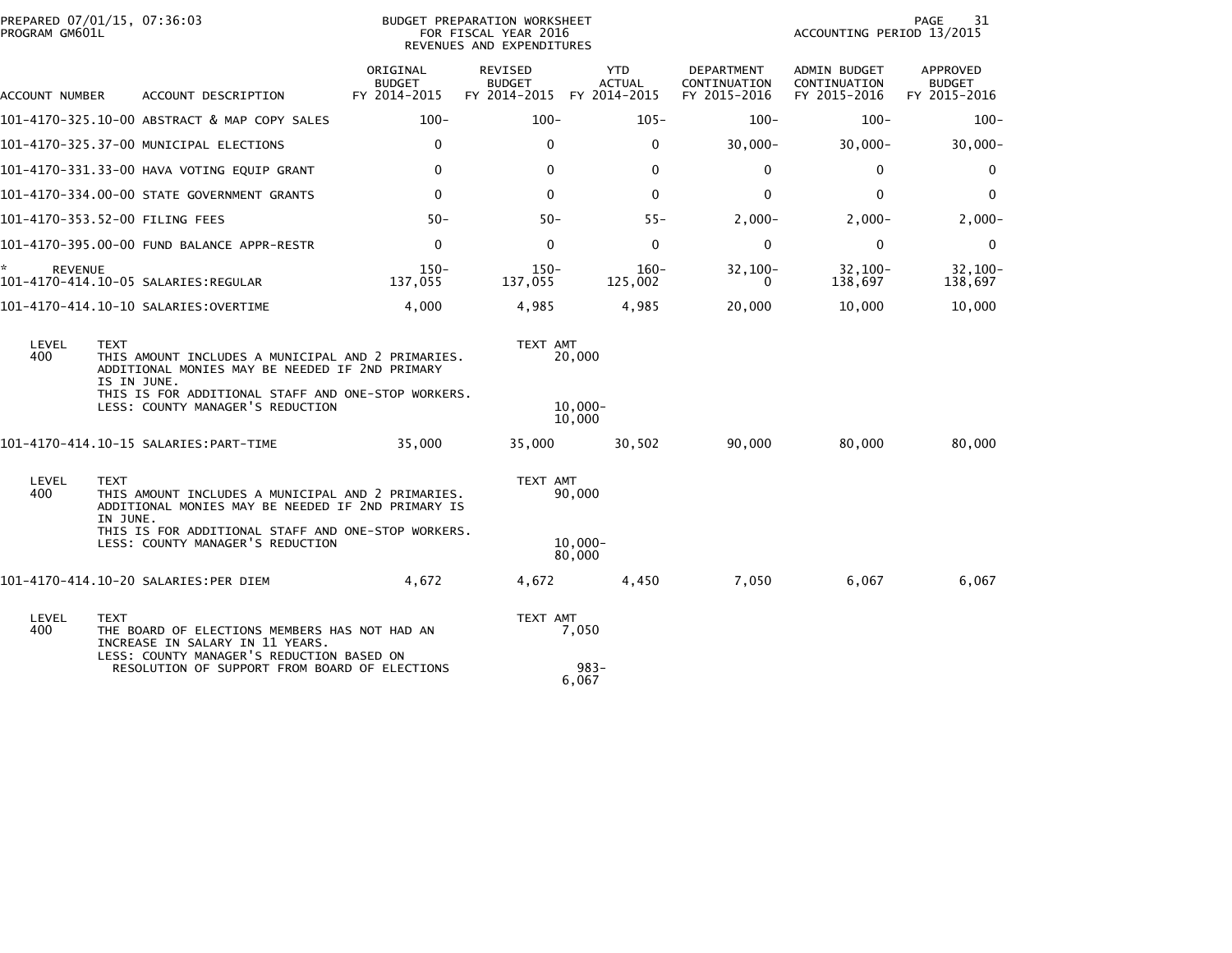| PROGRAM GM601L | PREPARED 07/01/15, 07:36:03                                                                                                                                                                                                                      | <b>BUDGET PREPARATION WORKSHEET</b><br>FOR FISCAL YEAR 2016<br>REVENUES AND EXPENDITURES | 32<br>PAGE<br>ACCOUNTING PERIOD 13/2015               |                       |                                            |                                              |                                           |
|----------------|--------------------------------------------------------------------------------------------------------------------------------------------------------------------------------------------------------------------------------------------------|------------------------------------------------------------------------------------------|-------------------------------------------------------|-----------------------|--------------------------------------------|----------------------------------------------|-------------------------------------------|
| ACCOUNT NUMBER | ACCOUNT DESCRIPTION                                                                                                                                                                                                                              | ORIGINAL<br><b>BUDGET</b><br>FY 2014-2015                                                | REVISED<br><b>BUDGET</b><br>FY 2014-2015 FY 2014-2015 | YTD.<br><b>ACTUAL</b> | DEPARTMENT<br>CONTINUATION<br>FY 2015-2016 | ADMIN BUDGET<br>CONTINUATION<br>FY 2015-2016 | APPROVED<br><b>BUDGET</b><br>FY 2015-2016 |
|                | 101-4170-414.20-05 HEALTH INSURANCE                                                                                                                                                                                                              | 32,160                                                                                   | 32,160                                                | 29,011                | 0                                          | 32,256                                       | 32,256                                    |
|                | 101-4170-414.20-10 MEDICARE TAX                                                                                                                                                                                                                  | 2,620                                                                                    | 2,620                                                 | 2,311                 | 0                                          | 3,404                                        | 3,404                                     |
|                | 101-4170-414.20-15 RETIREMENT                                                                                                                                                                                                                    | 9,690                                                                                    | 9,690                                                 | 8,838                 | 0                                          | 10,513                                       | 10,513                                    |
|                | 101–4170–414.20–20 SOCIAL SECURITY TAX                                                                                                                                                                                                           | 10,915                                                                                   | 10,915                                                | 9,882                 | $\mathbf{0}$                               | 14,556                                       | 14,556                                    |
|                | 101-4170-414.20-25 WORKERS COMPENSATION                                                                                                                                                                                                          | 705                                                                                      | 705                                                   | 634                   | $\mathbf{0}$                               | 915                                          | 915                                       |
|                | 101-4170-414.20-30 401(K) CONTRIBUTIONS                                                                                                                                                                                                          | 4,232                                                                                    | 4,232                                                 | 3,284                 | $\Omega$                                   | 4,461                                        | 4,461                                     |
|                | 101-4170-414.33-17 CONTRACTED SERVICES                                                                                                                                                                                                           | 25,000                                                                                   | 25,000                                                | 9,117                 | 35,000                                     | 35,000                                       | 35,000                                    |
| LEVEL<br>400   | <b>TEXT</b><br>THIS AMOUNT INCLUDES A MUNICIPAL AND 2 PRIMARIES.<br>ADDITIONAL MONIES MAY BE NEEDED IF 2ND PRIMARY IS<br>IN JUNE.<br>MUNICIPAL ELECTION WILL BE REIMBURSED IN REVENUE                                                            |                                                                                          | TEXT AMT                                              | 35,000                |                                            |                                              |                                           |
|                | ACCOUNT - 325-37-00                                                                                                                                                                                                                              |                                                                                          |                                                       | 35,000                |                                            |                                              |                                           |
|                | 101-4170-414.34-30 SERVICE & MAINTENANCE                                                                                                                                                                                                         | 39,500                                                                                   | 39,500                                                | 35,494                | 39,500                                     | 39,500                                       | 39,500                                    |
|                | 101-4170-414.34-45 PRECINCT WORKERS                                                                                                                                                                                                              | 45,000                                                                                   | 44,015                                                | 31,394                | 70,000                                     | 92,000                                       | 92,000                                    |
| LEVEL<br>400   | <b>TEXT</b><br>THIS AMOUNT INCLUDES A MUNICIPAL AND 2 PRIMARIES.<br>ADDITIONAL MONIES MAY BE NEEDED IF 2ND PRIMARY<br>IS IN JUNE.<br>MUNICIPAL ELECTION WILL BE REIMBURSED IN REVENUE<br>ACCOUNT - 325-37-00<br>PLUS: COUNTY MANAGER'S ADDITIONS | TEXT AMT                                                                                 | 70,000                                                |                       |                                            |                                              |                                           |
|                | TO REFLECT THE ID JUDGES AND ASSISTANCE NEEDED<br>AT POLLING PLACE FOR THE NEW VOTER ID LAW                                                                                                                                                      |                                                                                          |                                                       | 22,000<br>92,000      |                                            |                                              |                                           |
|                | 101-4170-414.43-15 R&M:EQUIPMENT                                                                                                                                                                                                                 | 1,000                                                                                    | 1,000                                                 | 90                    | 2,500                                      | 2,500                                        | 2,500                                     |
| LEVEL<br>400   | <b>TEXT</b><br>IF WE DO NOT PURCHASE NEW TABULATORS, THE OLDER<br>UNITS WILL NEED TO HAVE SOME HARDWARD UPDATES<br>THESE UNITS WILL NEED TO BE REPLACED IN THE NEAR<br>FUTURE PER SBOE REQUIREMENTS                                              |                                                                                          | TEXT AMT                                              | 2,500                 |                                            |                                              |                                           |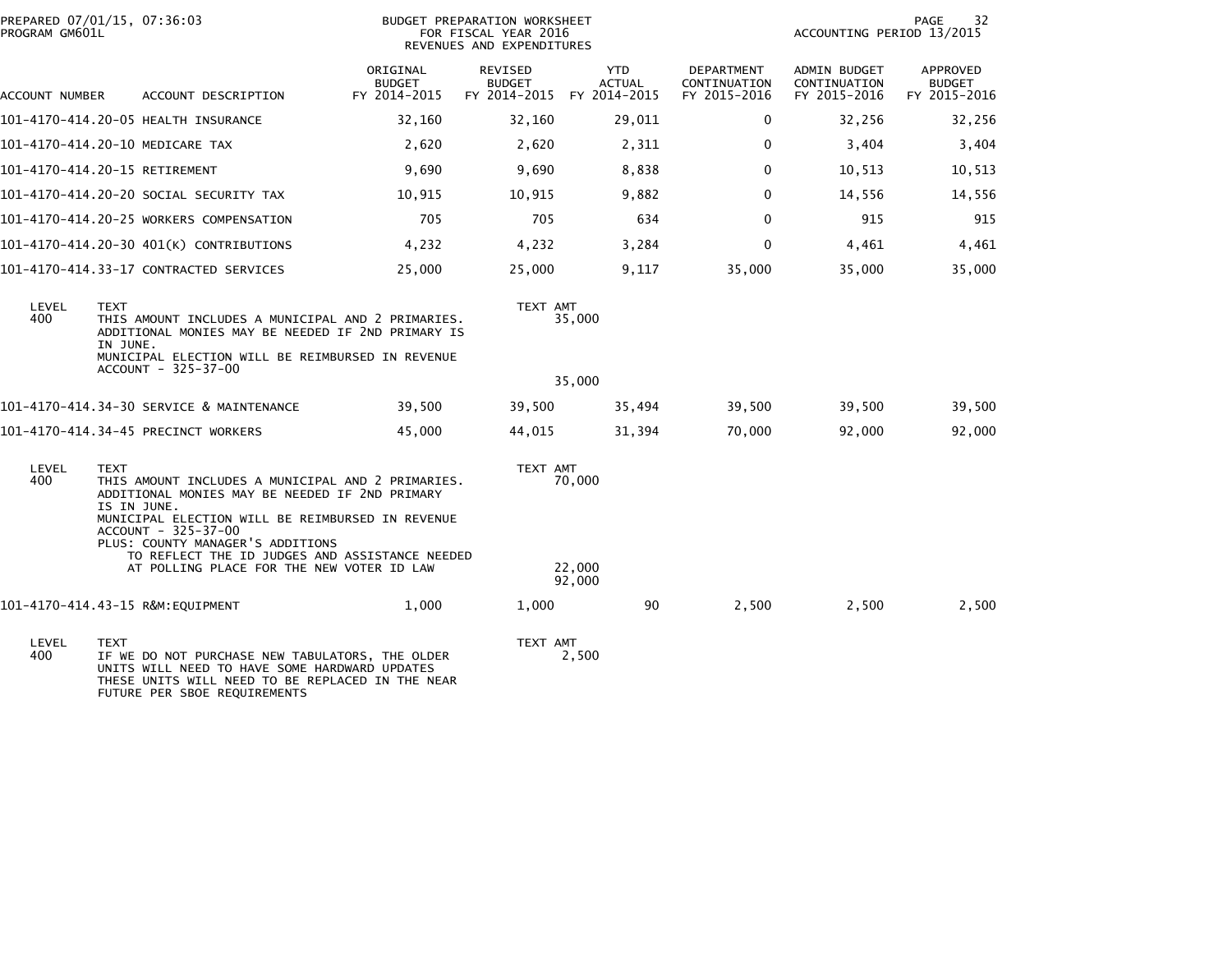| PREPARED 07/01/15, 07:36:03<br>PROGRAM GM601L |                                                                                                                                                                                       | BUDGET PREPARATION WORKSHEET<br>FOR FISCAL YEAR 2016<br>REVENUES AND EXPENDITURES |                                                 |                                             | PAGE<br>33<br>ACCOUNTING PERIOD 13/2015    |                                                     |                                           |
|-----------------------------------------------|---------------------------------------------------------------------------------------------------------------------------------------------------------------------------------------|-----------------------------------------------------------------------------------|-------------------------------------------------|---------------------------------------------|--------------------------------------------|-----------------------------------------------------|-------------------------------------------|
| ACCOUNT NUMBER                                | ACCOUNT DESCRIPTION                                                                                                                                                                   | ORIGINAL<br><b>BUDGET</b><br>FY 2014-2015                                         | <b>REVISED</b><br><b>BUDGET</b><br>FY 2014-2015 | <b>YTD</b><br><b>ACTUAL</b><br>FY 2014-2015 | DEPARTMENT<br>CONTINUATION<br>FY 2015-2016 | <b>ADMIN BUDGET</b><br>CONTINUATION<br>FY 2015-2016 | APPROVED<br><b>BUDGET</b><br>FY 2015-2016 |
|                                               |                                                                                                                                                                                       |                                                                                   |                                                 | 2,500                                       |                                            |                                                     |                                           |
|                                               | 101-4170-414.44-20 RENT:LAND & BUILDINGS                                                                                                                                              | 600                                                                               | 600                                             | 485                                         | 1,065                                      | 1,065                                               | 1,065                                     |
| LEVEL<br>400                                  | <b>TEXT</b><br>THIS AMOUNT INCLUDES A MUNICIPAL AND 2 PRIMARIES.<br>ADDITIONAL MONIES MAY BE NEEDED IF 2ND PRIMARY<br>IS IN JUNE.<br>MUNICIPAL ELECTION WILL BE REIMBURSED IN REVENUE |                                                                                   | TEXT AMT                                        | 1,065                                       |                                            |                                                     |                                           |
|                                               | ACCOUNT - 325-37-00                                                                                                                                                                   |                                                                                   |                                                 | 1,065                                       |                                            |                                                     |                                           |
|                                               | 101-4170-414.50-07 COST PER COPY PROGRAM                                                                                                                                              | 2,500                                                                             | 2,500                                           | 810                                         | 2,500                                      | 2,500                                               | 2,500                                     |
|                                               |                                                                                                                                                                                       |                                                                                   |                                                 |                                             |                                            |                                                     |                                           |
|                                               | 101-4170-414.53-05 TELEPHONE                                                                                                                                                          | 2,300                                                                             | 2,000                                           | 1,436                                       | 2,300                                      | 2,300                                               | 2,300                                     |
|                                               | 101-4170-414.54-00 ADVERTISING                                                                                                                                                        | 700                                                                               | 800                                             | 794                                         | 7,000                                      | 7,000                                               | 7,000                                     |
| LEVEL<br>400                                  | <b>TEXT</b><br>THIS AMOUNT INCLUDES A MUNICIPAL AND 2 PRIMARIES.<br>MUNICIPAL ELECTION WILL BE REIMBURSED IN REVENUE<br>ACCOUNT - 325-37-00                                           |                                                                                   | TEXT AMT                                        | 7,000                                       |                                            |                                                     |                                           |
|                                               |                                                                                                                                                                                       |                                                                                   |                                                 | 7,000                                       |                                            |                                                     |                                           |
|                                               | 101-4170-414.55-00 PRINTING                                                                                                                                                           | 70,000                                                                            | 69,000                                          | 26,817                                      | 70,000                                     | 70,000                                              | 70,000                                    |
| LEVEL<br>400                                  | <b>TEXT</b><br>THIS AMOUNT INCLUDES A MUNICIPAL AND 2 PRIMARIES.<br>ADDITIONAL MONIES MAY BE NEEDED IF 2ND PRIMARY<br>IS IN JUNE.                                                     |                                                                                   | TEXT AMT                                        | 70,000                                      |                                            |                                                     |                                           |
|                                               | MUNICIPAL ELECTION WILL BE REIMBURSED IN REVENUE<br>ACCOUNT - 325-37-00<br>IF OUR DEPARTMENT MOVES WILL HAVE ADDITIONAL                                                               |                                                                                   |                                                 |                                             |                                            |                                                     |                                           |
|                                               | PRINTING.                                                                                                                                                                             |                                                                                   |                                                 | 70,000                                      |                                            |                                                     |                                           |
|                                               | 101-4170-414.57-00 POSTAGE                                                                                                                                                            | 15,000                                                                            | 15,000                                          | 13,250                                      | 25,000                                     | 22,000                                              | 22,000                                    |
| LEVEL<br>400                                  | <b>TEXT</b><br>THIS AMOUNT INCLUDES A MUNICIPAL AND 2 PRIMARIES.<br>ADDITIONAL MONIES MAY BE NEEDED IF 2ND PRIMARY IS                                                                 |                                                                                   | TEXT AMT                                        | 25,000                                      |                                            |                                                     |                                           |
|                                               | IN JUNE.<br>LESS: COUNTY MANAGER'S REDUCTION                                                                                                                                          |                                                                                   |                                                 | $3,000 -$                                   |                                            |                                                     |                                           |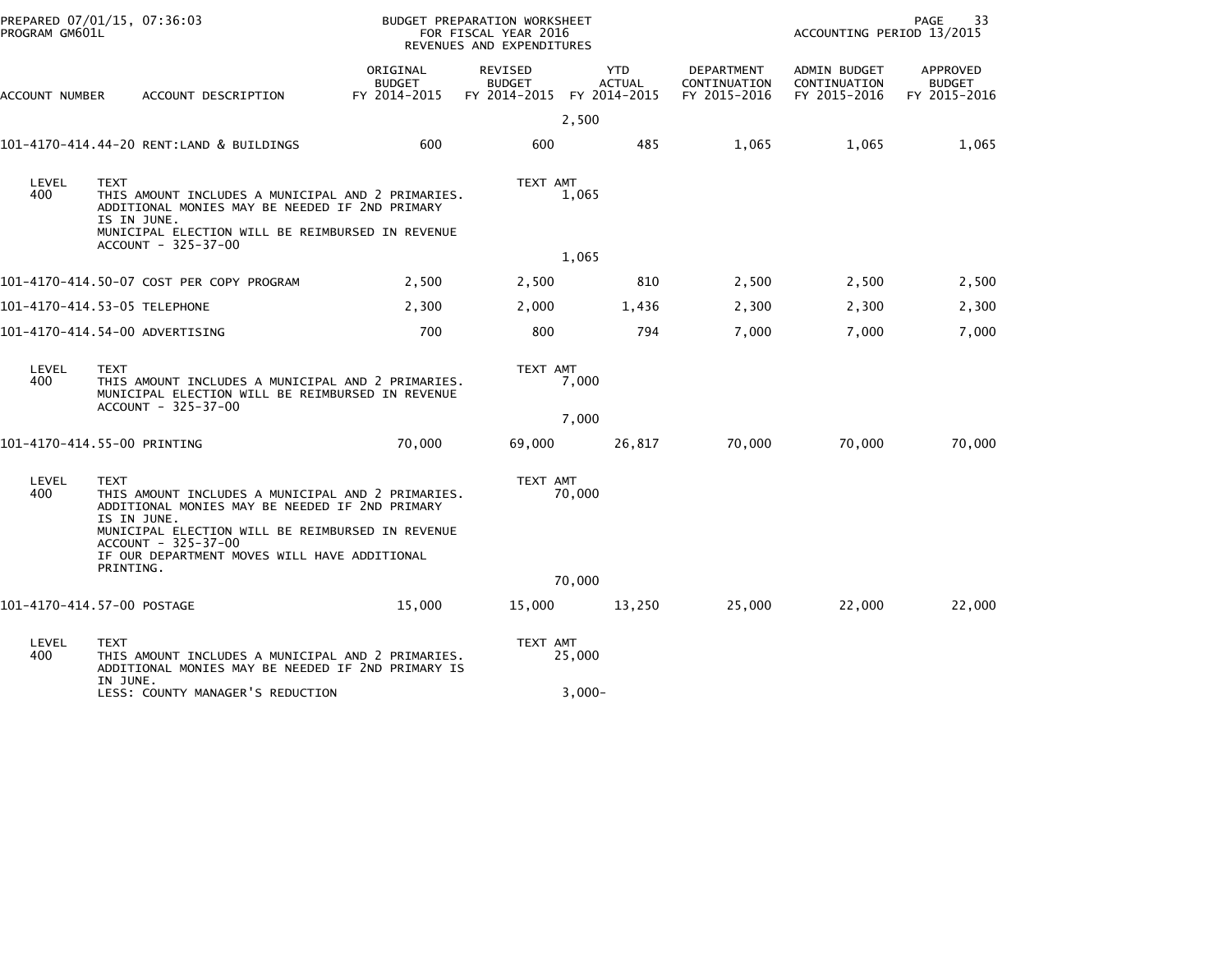| PREPARED 07/01/15, 07:36:03<br>PROGRAM GM601L |                                                                                                                                                                                                                                                                                                                                                   | BUDGET PREPARATION WORKSHEET<br>FOR FISCAL YEAR 2016<br>REVENUES AND EXPENDITURES |                                                 |                                             | PAGE<br>34<br>ACCOUNTING PERIOD 13/2015    |                                              |                                           |  |
|-----------------------------------------------|---------------------------------------------------------------------------------------------------------------------------------------------------------------------------------------------------------------------------------------------------------------------------------------------------------------------------------------------------|-----------------------------------------------------------------------------------|-------------------------------------------------|---------------------------------------------|--------------------------------------------|----------------------------------------------|-------------------------------------------|--|
| ACCOUNT NUMBER                                | ACCOUNT DESCRIPTION                                                                                                                                                                                                                                                                                                                               | ORIGINAL<br><b>BUDGET</b><br>FY 2014-2015                                         | <b>REVISED</b><br><b>BUDGET</b><br>FY 2014-2015 | <b>YTD</b><br><b>ACTUAL</b><br>FY 2014-2015 | DEPARTMENT<br>CONTINUATION<br>FY 2015-2016 | ADMIN BUDGET<br>CONTINUATION<br>FY 2015-2016 | APPROVED<br><b>BUDGET</b><br>FY 2015-2016 |  |
|                                               |                                                                                                                                                                                                                                                                                                                                                   |                                                                                   |                                                 | 22,000                                      |                                            |                                              |                                           |  |
|                                               | 101-4170-414.58-00 TRAVEL                                                                                                                                                                                                                                                                                                                         | 8,500                                                                             | 8,500                                           | 3,994                                       | 9,500                                      | 8,500                                        | 8,500                                     |  |
| LEVEL<br>400                                  | <b>TEXT</b><br>2 STATE BOARD TRAINING/BOARD, DIRECTOR AND STAFF<br>1 IOG TRAINING/DIRECTOR AND STAFF<br><b>DISTRICT MEETINGS</b><br>MILEAGE FOR BOARD MEMBERS AND STAFF IN PREPARATION<br>OF ELECTION POLLS AND ELECTION DAY NEEDS, ROVERS,<br>MULTI PARTISAN TEAMS TRAVEL TO NURSING FACILITIES<br>OUT OF STATE CONFERENCE/DIRECTOR AND ELECTION |                                                                                   | TEXT AMT                                        | 9,500                                       |                                            |                                              |                                           |  |
|                                               | SPECIALIST FOR NATIONAL CERTIFICATION.<br>LESS: COUNTY MANAGER'S REDUCTION                                                                                                                                                                                                                                                                        | $1,000-$<br>8,500                                                                 |                                                 |                                             |                                            |                                              |                                           |  |
|                                               | 101-4170-414.59-00 TRAINING                                                                                                                                                                                                                                                                                                                       | 3,400                                                                             | 3,400                                           | 1,520                                       | 3,400                                      | 3,400                                        | 3,400                                     |  |
|                                               | 101-4170-414.61-05 SUPPLIES:OFFICE                                                                                                                                                                                                                                                                                                                | 9,445                                                                             | 9,345                                           | 4,034                                       | 9,000                                      | 9,000                                        | 9,000                                     |  |
|                                               | 101-4170-414.61-95 SUPPLIES:OTHER SMALL EQMT                                                                                                                                                                                                                                                                                                      | 7,269                                                                             | 7,039                                           | 2,158                                       | 2,500                                      | 2,500                                        | 2,500                                     |  |
|                                               | 101-4170-414.64-50 DUES & SUBSCRIPTIONS                                                                                                                                                                                                                                                                                                           | 700                                                                               | 700                                             | 305                                         | 700                                        | 700                                          | 700                                       |  |
|                                               | 101-4170-414.74-00 C/A:EQUIPMENT                                                                                                                                                                                                                                                                                                                  | $\mathbf 0$                                                                       | $\mathbf 0$                                     | $\mathbf{0}$                                | 264,655                                    | 9,000                                        | 9,000                                     |  |
| LEVEL<br>400                                  | <b>TEXT</b><br>10 LAPTOPS TO REPLACE THE HP LAPTOPS.                                                                                                                                                                                                                                                                                              | TEXT AMT<br>9,000<br>9,000                                                        |                                                 |                                             |                                            |                                              |                                           |  |
|                                               | 101-4170-414.76-60 F/A:STATE GRANTS                                                                                                                                                                                                                                                                                                               | $\Omega$                                                                          | $\mathbf 0$                                     | $\mathbf{0}$                                | $\Omega$                                   | $\mathbf{0}$                                 | $\mathbf{0}$                              |  |
|                                               | 101-4170-414.76-90 F/A:OTHER                                                                                                                                                                                                                                                                                                                      | 130,429                                                                           | 131,659                                         | 124,025                                     | 0                                          | $\mathbf{0}$                                 | 0                                         |  |
|                                               | 101-4170-414.85-00 GRANT EXPENDITURES                                                                                                                                                                                                                                                                                                             | $\mathbf 0$                                                                       | $\mathbf 0$                                     | $\mathbf 0$                                 | 0                                          | $\mathbf{0}$                                 | $\mathbf 0$                               |  |
| ÷.                                            | <b>EXPENDITURE</b>                                                                                                                                                                                                                                                                                                                                | 602,392                                                                           | 602,092                                         | 474,622                                     | 661,670                                    | 607,834                                      | 607,834                                   |  |
| **                                            | BOARD OF ELECTIONS                                                                                                                                                                                                                                                                                                                                | 602,242                                                                           | 601,942                                         | 474,462                                     | 629,570                                    | 575,734                                      | 575,734                                   |  |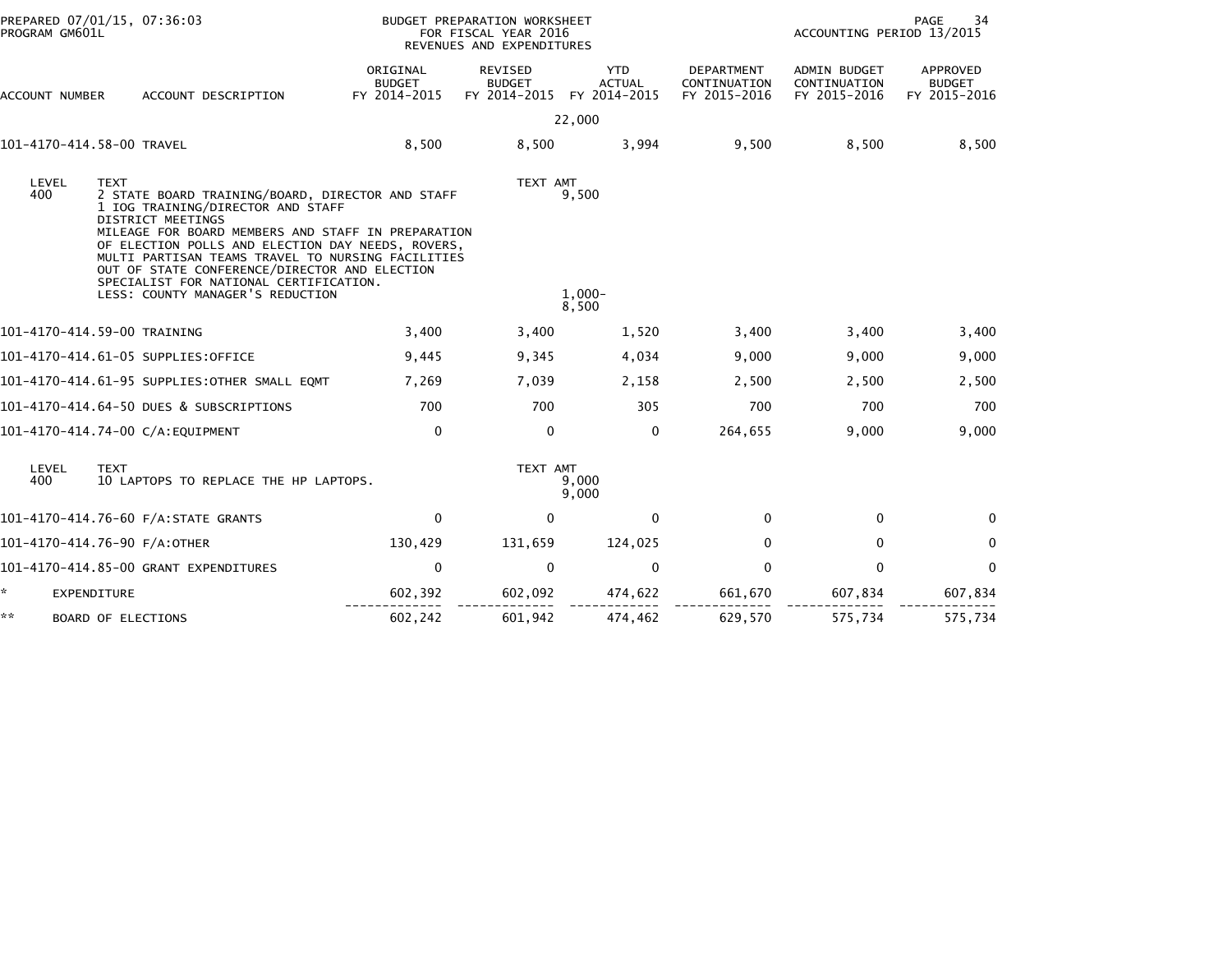| PROGRAM GM601L | PREPARED 07/01/15, 07:36:03                                                                                                                                                                                                                                                                                                                                                                                                                             | BUDGET PREPARATION WORKSHEET<br>FOR FISCAL YEAR 2016<br>REVENUES AND EXPENDITURES |                                          |                                             |                                            |                                              | PAGE<br>35<br>ACCOUNTING PERIOD 13/2015   |  |  |
|----------------|---------------------------------------------------------------------------------------------------------------------------------------------------------------------------------------------------------------------------------------------------------------------------------------------------------------------------------------------------------------------------------------------------------------------------------------------------------|-----------------------------------------------------------------------------------|------------------------------------------|---------------------------------------------|--------------------------------------------|----------------------------------------------|-------------------------------------------|--|--|
| ACCOUNT NUMBER | ACCOUNT DESCRIPTION                                                                                                                                                                                                                                                                                                                                                                                                                                     | ORIGINAL<br><b>BUDGET</b><br>FY 2014-2015                                         | REVISED<br><b>BUDGET</b><br>FY 2014-2015 | <b>YTD</b><br><b>ACTUAL</b><br>FY 2014-2015 | DEPARTMENT<br>CONTINUATION<br>FY 2015-2016 | ADMIN BUDGET<br>CONTINUATION<br>FY 2015-2016 | APPROVED<br><b>BUDGET</b><br>FY 2015-2016 |  |  |
|                | 101-4180-325.49-00 REGISTER OF DEEDS                                                                                                                                                                                                                                                                                                                                                                                                                    | 538,650-                                                                          | 538,650-                                 | $509,096 -$                                 | 0                                          | $522,000 -$                                  | 522,000-                                  |  |  |
|                | 101-4180-325.49-01 VITAL REC AUTO SYS (VRAS)                                                                                                                                                                                                                                                                                                                                                                                                            | $2,500-$                                                                          | $2,500-$                                 | $1,895-$                                    | $\Omega$                                   | $2,500-$                                     | $2,500-$                                  |  |  |
| <b>REVENUE</b> |                                                                                                                                                                                                                                                                                                                                                                                                                                                         | 541.150-<br>296,103                                                               | 541.150-<br>296,103                      | 510,991-<br>286,106                         | $\Omega$<br>0                              | $524.500 -$<br>296,733                       | 524,500-<br>296,733                       |  |  |
|                |                                                                                                                                                                                                                                                                                                                                                                                                                                                         | 28,000                                                                            | 28,000                                   | 19,864                                      | $\Omega$                                   | 28,000                                       | 28,000                                    |  |  |
|                | 101-4180-419.20-05 HEALTH INSURANCE                                                                                                                                                                                                                                                                                                                                                                                                                     | 72,360                                                                            | 72,370                                   | 70,216                                      | 0                                          | 72,575                                       | 72,575                                    |  |  |
|                | 101-4180-419.20-08 HEALTH INSURANCE:RETIREES                                                                                                                                                                                                                                                                                                                                                                                                            | $\mathbf 0$                                                                       | $\mathbf 0$                              | $\mathbf 0$                                 | $\Omega$                                   | $\mathbf 0$                                  | $\mathbf 0$                               |  |  |
|                | 101-4180-419.20-10 MEDICARE TAX                                                                                                                                                                                                                                                                                                                                                                                                                         | 4,700                                                                             | 4,700                                    | 4,285                                       | $\Omega$                                   | 5,761                                        | 5,761                                     |  |  |
|                | 101-4180-419.20-15 RETIREMENT                                                                                                                                                                                                                                                                                                                                                                                                                           | 20,934                                                                            | 20,934                                   | 20,228                                      | 0                                          | 22,959                                       | 22,959                                    |  |  |
|                | 101-4180-419.20-16 RETIREMENT-REG OF DEEDS                                                                                                                                                                                                                                                                                                                                                                                                              | 11,500                                                                            | 11,500                                   | 9,145                                       | $\Omega$                                   | 11,500                                       | 11,500                                    |  |  |
|                | 101–4180–419.20–20 SOCIAL SECURITY TAX                                                                                                                                                                                                                                                                                                                                                                                                                  | 20,094                                                                            | 20,094                                   | 18,320                                      | $\Omega$                                   | 24,633                                       | 24,633                                    |  |  |
|                | 101-4180-419.20-25 WORKERS COMPENSATION                                                                                                                                                                                                                                                                                                                                                                                                                 | 1,296                                                                             | 1,296                                    | 1,224                                       | 0                                          | 1,299                                        | 1,299                                     |  |  |
|                | 101-4180-419.20-30 401(K) CONTRIBUTIONS                                                                                                                                                                                                                                                                                                                                                                                                                 | 7,168                                                                             | 7,168                                    | 5,807                                       | $\Omega$                                   | 9,742                                        | 9,742                                     |  |  |
|                | 101-4180-419.34-30 SERVICE & MAINTENANCE                                                                                                                                                                                                                                                                                                                                                                                                                | 24,000                                                                            | 24,000                                   | 23,534                                      | 0                                          | 26,000                                       | 26,000                                    |  |  |
| LEVEL<br>400   | <b>TEXT</b><br>COTT SYSTEMS CONTRACT WAS RENEWED UNTIL 2019 WITH<br>A MONTHLY INCREASE OF \$146.00 INCREASING THE<br>YEARLY COST BY \$1,752<br>THE SCANNERS WERE REMOVED FROM CONTRACT BY THE<br>PREVIOUS ADMINISTRATION AFTER BEING ADVISED NOT TO<br>DO SO BY INFORMATION SYSTEMS. THE SCANNER SERVICE<br>CONTRACT IS \$99.00 EACH AT 9 TOTAL FOR COVERAGE<br>FOR A TOTAL OF \$891.00. SMALL INSURANCE POLICY<br>FOR NEARLY 12K WORTH OF FIXED ASSETS |                                                                                   | TEXT AMT                                 |                                             |                                            |                                              |                                           |  |  |
|                | 101-4180-419.43-10 R&M:BINDERS                                                                                                                                                                                                                                                                                                                                                                                                                          | 1,000                                                                             | 1,000                                    | 976                                         | $\mathbf{0}$                               | 1,000                                        | 1,000                                     |  |  |
|                | 101-4180-419.43-15 R&M:EQUIPMENT                                                                                                                                                                                                                                                                                                                                                                                                                        | 1,500                                                                             | 1,500                                    | 1,363                                       | 0                                          | 1,500                                        | 1,500                                     |  |  |
|                | 101-4180-419.43-55 R&M:TELEPHONES                                                                                                                                                                                                                                                                                                                                                                                                                       | 200                                                                               | 200                                      | $\mathbf 0$                                 | 0                                          | 200                                          | 200                                       |  |  |
|                | 101-4180-419.50-07 COST PER COPY PROGRAM                                                                                                                                                                                                                                                                                                                                                                                                                | 1,400                                                                             | 1,400                                    | 900                                         | $\Omega$                                   | 1,400                                        | 1,400                                     |  |  |
|                | 101-4180-419.53-05 TELEPHONE                                                                                                                                                                                                                                                                                                                                                                                                                            | 1,600                                                                             | 1,900                                    | 1,616                                       | $\Omega$                                   | 1,500                                        | 1,500                                     |  |  |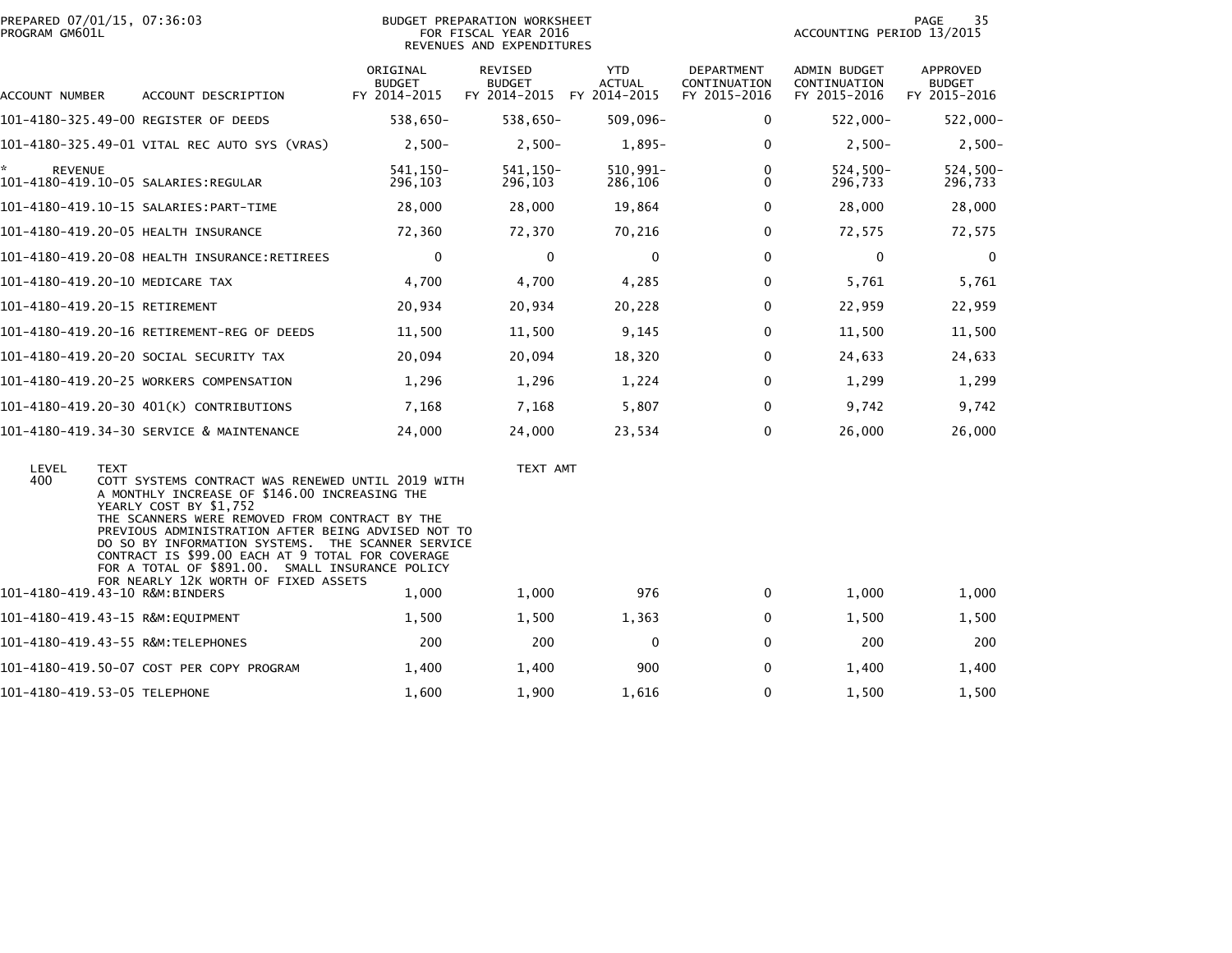| PREPARED 07/01/15, 07:36:03<br>PROGRAM GM601L |                                                                                                                                                                                                                                                                                                                                                                                                                                                                                                                                                                                                           | BUDGET PREPARATION WORKSHEET<br>FOR FISCAL YEAR 2016<br>REVENUES AND EXPENDITURES |                                          |                                             | 36<br>PAGE<br>ACCOUNTING PERIOD 13/2015    |                                              |                                           |
|-----------------------------------------------|-----------------------------------------------------------------------------------------------------------------------------------------------------------------------------------------------------------------------------------------------------------------------------------------------------------------------------------------------------------------------------------------------------------------------------------------------------------------------------------------------------------------------------------------------------------------------------------------------------------|-----------------------------------------------------------------------------------|------------------------------------------|---------------------------------------------|--------------------------------------------|----------------------------------------------|-------------------------------------------|
| ACCOUNT NUMBER                                | ACCOUNT DESCRIPTION                                                                                                                                                                                                                                                                                                                                                                                                                                                                                                                                                                                       | ORIGINAL<br><b>BUDGET</b><br>FY 2014-2015                                         | REVISED<br><b>BUDGET</b><br>FY 2014-2015 | <b>YTD</b><br><b>ACTUAL</b><br>FY 2014-2015 | DEPARTMENT<br>CONTINUATION<br>FY 2015-2016 | ADMIN BUDGET<br>CONTINUATION<br>FY 2015-2016 | APPROVED<br><b>BUDGET</b><br>FY 2015-2016 |
| LEVEL<br>400                                  | <b>TEXT</b><br>THIS BUDGET INCREASE WILL COVER THE CONTRACT FOR<br>TWO CELL PHONES. ONE FOR BOTH ASSISTANTS AND ONE                                                                                                                                                                                                                                                                                                                                                                                                                                                                                       |                                                                                   | TEXT AMT                                 |                                             |                                            |                                              |                                           |
|                                               | FOR MYSELF AS THE DIRECTOR. TOTAL INCREASE 1200<br>101-4180-419.55-00 PRINTING                                                                                                                                                                                                                                                                                                                                                                                                                                                                                                                            | 4,500                                                                             | 4,500                                    | 4,137                                       | 0                                          | 4,500                                        | 4,500                                     |
|                                               | 101–4180–419.56–00 UNIFORMS                                                                                                                                                                                                                                                                                                                                                                                                                                                                                                                                                                               | 400                                                                               | 400                                      | 384                                         | $\mathbf{0}$                               | 400                                          | 400                                       |
|                                               | 101-4180-419.57-00 POSTAGE                                                                                                                                                                                                                                                                                                                                                                                                                                                                                                                                                                                | 1,000                                                                             | 1,000                                    | 867                                         | 0                                          | 1,000                                        | 1,000                                     |
|                                               | 101-4180-419.58-00 TRAVEL                                                                                                                                                                                                                                                                                                                                                                                                                                                                                                                                                                                 | 2,000                                                                             | 2,000                                    | 1,349                                       | $\Omega$                                   | 3,000                                        | 3,000                                     |
| LEVEL<br>400                                  | <b>TEXT</b><br>WE HAVE 4 EMPLOYEES ELIGIBLE TO ATTEND THE ROD<br>SCHOOL IN CHAPEL HILL. IN THE PAST AT ONE YEAR OF<br>SERVICE OR LESS EMPLOYEES WOULD ATTEND. WE HAVE<br>EMPLOYEES THAT HAVE 3 YEARS EXPERIENCE AND HAVE<br>NOT ATTENDED. TRAINING AND TRAVEL HAS NOT BEEN<br>PRIORITY FOR THE PAST ADMINISTRATION. SEVERAL<br>ARE ELIGIBLE FOR CERTIFICATIONS THAT HAVE NEVER<br>BEEN SUBMITTED. ONE CERTIFICATION HAS LAPSED AND<br>WILL NEED TRAINING TO RECOVER. I HAVE A PLAN TO<br>ACCOMPLISH THIS TRAINING WITHIN THE NEXT BUDGET<br>YEAR.<br>101-4180-419.59-00 TRAINING                          | 2,000                                                                             | TEXT AMT<br>1,000                        | 250                                         | 0                                          | 3,000                                        | 3,000                                     |
| LEVEL<br>400                                  | <b>TEXT</b><br>WE HAVE 4 EMPLOYEES THAT ARE ELIGIBLE TO ATTEND<br>THE ROD SCHOOL IN CHAPEL HILL. IN THE PAST AT ONE<br>YEAR OF SERVICE OR LESS EMPLOYEES WOULD ATTEND.<br>WE HAVE EMPLOYEES THAT HAVE THREE YEARS OF<br>EXPERIENCE AND HAVE NOT ATTENDED. TRAINING AND<br>TRAVEL HAVE NOT BEEN A PRIORITY FOR THE PAST<br>ADMINISTRATION. SEVERAL ARE ELIGIBLE FOR<br>CERTIFICATIONS AND HAVE NEVER BEEN SUBMITTED.<br>ONE CERTIFICATION HAS LAPSED AND WILL NEED<br>TRAINING TO RECOVER. I HAVE A PLAN TO ACCOMPLISH<br>THIS TRAINING WITHIN THE NEXT BUDGET YEAR.<br>101–4180–419.61–05 SUPPLIES:OFFICE | 6,000                                                                             | TEXT AMT<br>7,200                        | 6,123                                       | 0                                          | 6,000                                        | 6,000                                     |
|                                               | 101–4180–419.61–95 SUPPLIES:OTHER SMALL EQMT                                                                                                                                                                                                                                                                                                                                                                                                                                                                                                                                                              | 1,000                                                                             | 800                                      | 239                                         | 0                                          | 1,000                                        | 1,000                                     |
|                                               | 101-4180-419.64-50 DUES & SUBSCRIPTIONS                                                                                                                                                                                                                                                                                                                                                                                                                                                                                                                                                                   | 1,000                                                                             | 1,000                                    | 937                                         | 0                                          | 1,000                                        | 1,000                                     |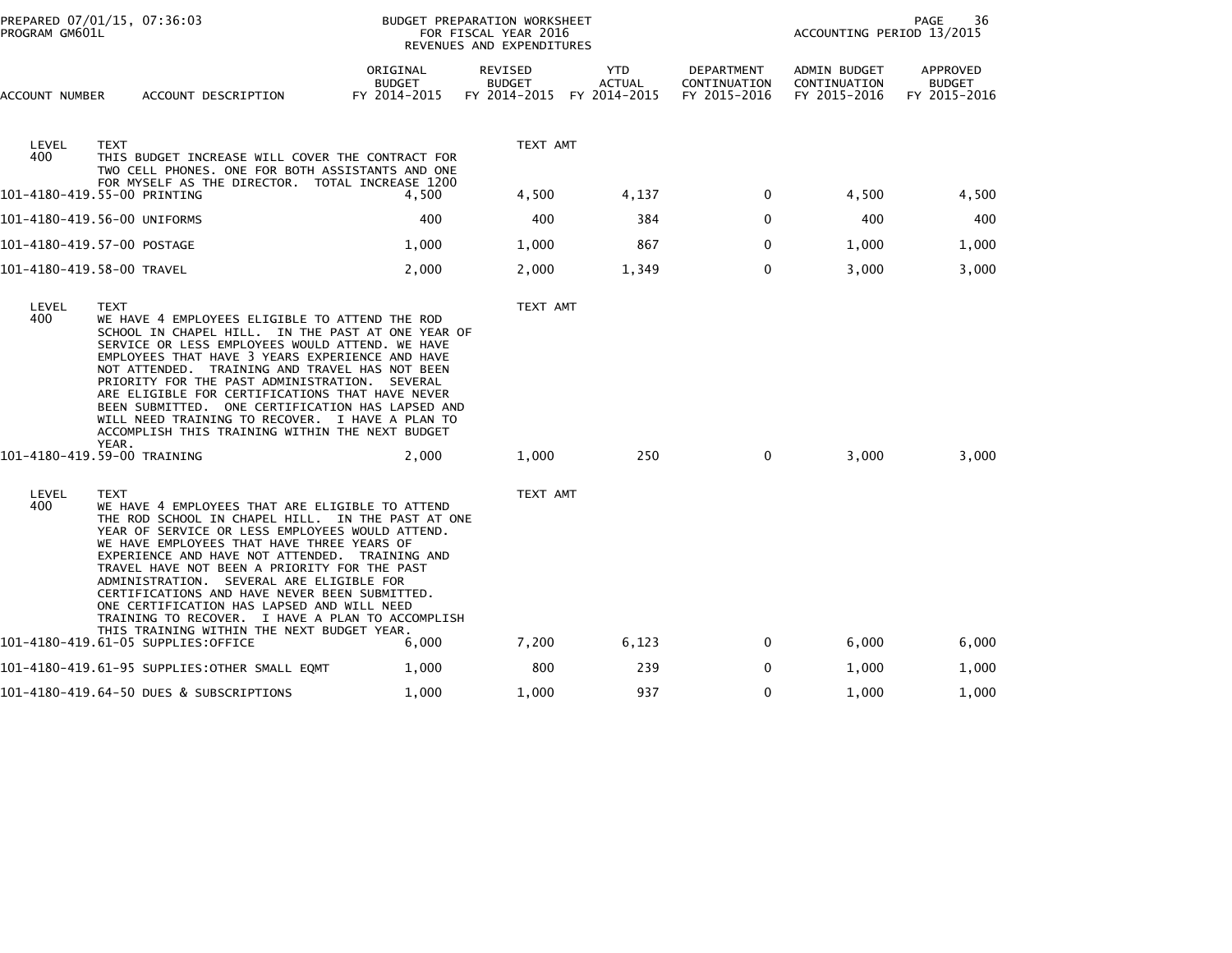| PREPARED 07/01/15, 07:36:03<br>BUDGET PREPARATION WORKSHEET<br>PROGRAM GM601L<br>REVENUES AND EXPENDITURES |                              |                                              |                                           | FOR FISCAL YEAR 2016                     |                                |                                                   |                                              | 37<br>PAGE<br>ACCOUNTING PERIOD 13/2015   |  |  |  |
|------------------------------------------------------------------------------------------------------------|------------------------------|----------------------------------------------|-------------------------------------------|------------------------------------------|--------------------------------|---------------------------------------------------|----------------------------------------------|-------------------------------------------|--|--|--|
|                                                                                                            | ACCOUNT NUMBER               | DESCRIPTION<br><b>ACCOUNT</b>                | ORIGINAL<br><b>BUDGET</b><br>FY 2014-2015 | REVISED<br><b>BUDGET</b><br>FY 2014-2015 | YTD.<br>ACTUAL<br>FY 2014-2015 | <b>DEPARTMENT</b><br>CONTINUATION<br>FY 2015-2016 | ADMIN BUDGET<br>CONTINUATION<br>FY 2015-2016 | APPROVED<br><b>BUDGET</b><br>FY 2015-2016 |  |  |  |
|                                                                                                            | 101-4180-419.64-60 MICROFILM |                                              | 3.000                                     | 3,000                                    | 2,950                          | 0                                                 | 3,000                                        | 3,000                                     |  |  |  |
|                                                                                                            |                              |                                              | 2,000                                     | 1,500                                    | 506                            | 0                                                 | 2,000                                        | 2,000                                     |  |  |  |
|                                                                                                            |                              | 101-4180-419.90-22 VITAL REC AUTO SYS (VRAS) | 2.500                                     | 2,500                                    | 1,627                          | 0                                                 | 2.500                                        | 2,500                                     |  |  |  |
| *.                                                                                                         | EXPENDITURE                  |                                              | 517.255                                   | 517,065                                  | 482,953                        | 0                                                 | 532,202                                      | 532,202                                   |  |  |  |
| **                                                                                                         | <b>REGISTER OF DEEDS</b>     |                                              | $23.895 -$                                | $24.085 -$                               | 28,038-                        | 0                                                 | 7,702                                        | 7,702                                     |  |  |  |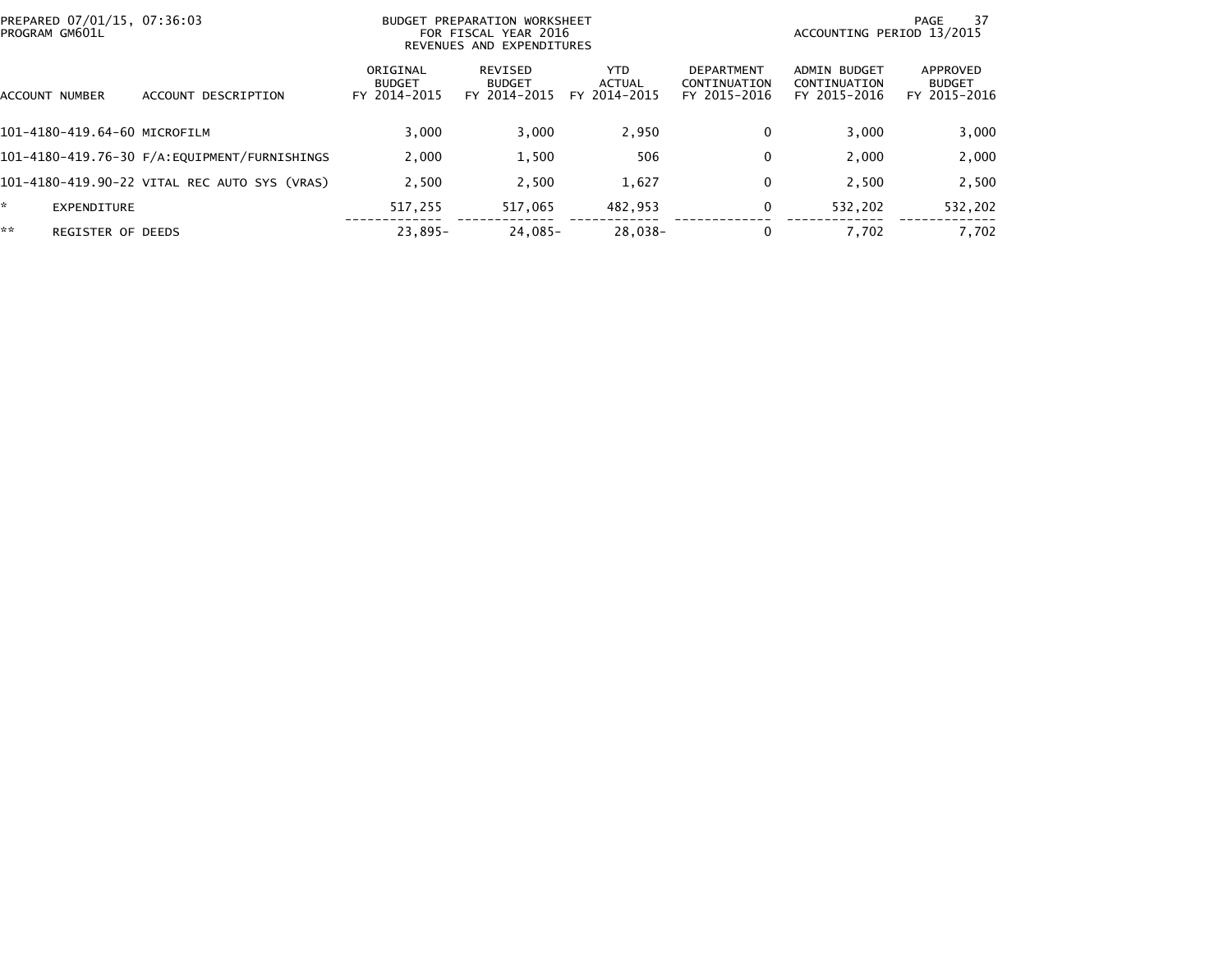| PROGRAM GM601L | PREPARED 07/01/15, 07:36:03                                                                                                                                                         |                                                                                                                                                                                                                                                                                                                            | BUDGET PREPARATION WORKSHEET<br>FOR FISCAL YEAR 2016<br>REVENUES AND EXPENDITURES | PAGE<br>38<br>ACCOUNTING PERIOD 13/2015     |                                                   |                                                     |                                           |
|----------------|-------------------------------------------------------------------------------------------------------------------------------------------------------------------------------------|----------------------------------------------------------------------------------------------------------------------------------------------------------------------------------------------------------------------------------------------------------------------------------------------------------------------------|-----------------------------------------------------------------------------------|---------------------------------------------|---------------------------------------------------|-----------------------------------------------------|-------------------------------------------|
|                | ACCOUNT DESCRIPTION<br>ACCOUNT NUMBER                                                                                                                                               | ORIGINAL<br><b>BUDGET</b><br>FY 2014-2015                                                                                                                                                                                                                                                                                  | REVISED<br><b>BUDGET</b><br>FY 2014-2015                                          | <b>YTD</b><br><b>ACTUAL</b><br>FY 2014-2015 | <b>DEPARTMENT</b><br>CONTINUATION<br>FY 2015-2016 | <b>ADMIN BUDGET</b><br>CONTINUATION<br>FY 2015-2016 | APPROVED<br><b>BUDGET</b><br>FY 2015-2016 |
|                | 101-4181-325.49-10 AUTOMATION ENH/PRES FUND                                                                                                                                         | 59,850-                                                                                                                                                                                                                                                                                                                    | 59,850-                                                                           | $50,429-$                                   | 0                                                 | $58,000 -$                                          | $58,000 -$                                |
|                | 101-4181-395.00-00 FUND BALANCE APPR-RESTR                                                                                                                                          | 0                                                                                                                                                                                                                                                                                                                          | 0                                                                                 | 0                                           | 0                                                 | 0                                                   | $\Omega$                                  |
| ŵ,             | <b>REVENUE</b><br>101-4181-419.33-17 CONTRACTED SERVICES                                                                                                                            | 59,850-<br>20,000                                                                                                                                                                                                                                                                                                          | 59,850-<br>16.100                                                                 | 50,429-<br>13,816                           | 0<br>$\Omega$                                     | $58,000 -$<br>40.000                                | $58.000 -$<br>40,000                      |
| LEVEL<br>400   | <b>TEXT</b><br>RECOVER BOOKS AND INDEXES FROM 1753 FORWARD.<br>25% OF NORTH CAROLINAS HISTORY OF LAND RECORD<br>HERE IN ROWAN COUNTY. THE BRIGHT SIDE OF THIS<br>HISTORICAL RECORDS | WE HAVE PRESERVATION PROJECTS THAT ARE NEEDED TO<br>TRANSACTIONS ARE IN THE REGISTER OF DEEDS OFFICE<br>PROJECT IS THAT THE FUNDS WILL NOT COST TAXPAYERS.<br>THE PRESERVATION FUND HAS GROWN NEARING 200K PLUS<br>THIS PROJECT AT THIS RATE WOULD MAKE A SIGNIFICANT<br>IMPACT ON THE PRESERVATION OF THESE IRREPLACEABLE | TEXT AMT                                                                          |                                             |                                                   |                                                     |                                           |
|                | 101-4181-419.64-60 MICROFILM                                                                                                                                                        | $\mathbf{0}$                                                                                                                                                                                                                                                                                                               | 4,100                                                                             | 4,079                                       | 0                                                 | $\Omega$                                            | $\Omega$                                  |
|                |                                                                                                                                                                                     | $\Omega$                                                                                                                                                                                                                                                                                                                   | 3,800                                                                             | 3.780                                       | 0                                                 | $\mathbf 0$                                         | $\Omega$                                  |
|                | 101-4181-419.98-00 RESERVE                                                                                                                                                          | 39,850                                                                                                                                                                                                                                                                                                                     | 35,850                                                                            | 0                                           | 0                                                 | 18,000                                              | 18,000                                    |
| *.             | EXPENDITURE                                                                                                                                                                         | 59,850                                                                                                                                                                                                                                                                                                                     | 59,850                                                                            | 21,675                                      | 0                                                 | 58,000                                              | 58,000                                    |
| **             | REG OF DEED AUTO ENH/PRES                                                                                                                                                           | 0                                                                                                                                                                                                                                                                                                                          | $\Omega$                                                                          | $28,754-$                                   | $\Omega$                                          | $\mathbf{0}$                                        | $\Omega$                                  |
| ***            | <b>GENERAL GOVERNMENT</b>                                                                                                                                                           | 11,579,359                                                                                                                                                                                                                                                                                                                 | 12, 123, 700                                                                      | 8,375,887                                   | 2,541,876                                         | 10,912,656                                          | 13,220,896                                |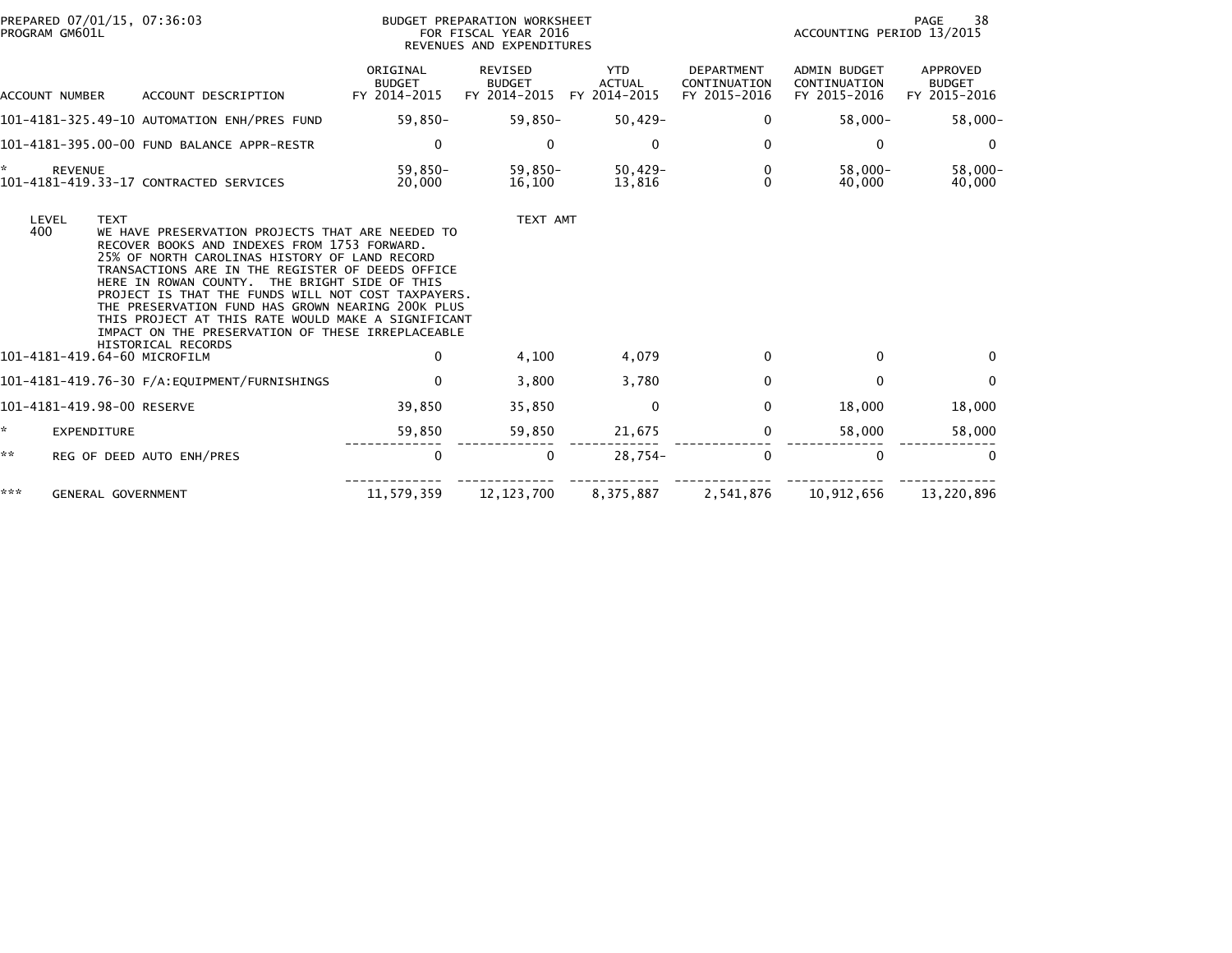|                | PREPARED 07/01/15, 07:36:03 |  |
|----------------|-----------------------------|--|
| PROGRAM GM601L |                             |  |

## PREPARED 07/01/15, 07:36:03 BUDGET PREPARATION WORKSHEET PAGE 39PROGRAM GM601L FOR FISCAL YEAR 2016 ACCOUNTING PERIOD 13/2015 REVENUES AND EXPENDITURES

PAGE 39<br>ACCOUNTING PERIOD 13/2015

| ACCOUNT NUMBER                           | ACCOUNT DESCRIPTION | ORIGINAL<br><b>BUDGET</b><br>FY 2014-2015 | REVISED<br><b>BUDGET</b><br>FY 2014-2015 | <b>YTD</b><br><b>ACTUAL</b><br>2014-2015<br>FY. | <b>DEPARTMENT</b><br>CONTINUATION<br>FY 2015-2016 | ADMIN BUDGET<br>CONTINUATION<br>FY 2015-2016 | APPROVED<br><b>BUDGET</b><br>FY 2015-2016 |
|------------------------------------------|---------------------|-------------------------------------------|------------------------------------------|-------------------------------------------------|---------------------------------------------------|----------------------------------------------|-------------------------------------------|
| 101-4210-341.10-00                       | DP REIMB FROM DSS   | $75,922 -$                                | $75,922 -$                               | 77,220-                                         | 0                                                 | 76,939-                                      | 76,939-                                   |
| *.<br><b>REVENUE</b>                     |                     | 75,922-<br>637,866                        | 75,922-<br>641,556                       | 77,220-<br>622,423                              | 0                                                 | 76,939-<br>655,369                           | 76,939-<br>655,369                        |
| 101-4210-419.20-05 HEALTH INSURANCE      |                     | 96,480                                    | 97,360                                   | 94,403                                          | 0                                                 | 96,767                                       | 96,767                                    |
|                                          |                     | 0                                         | 0                                        | $\mathbf{0}$                                    | 0                                                 | 0                                            | 0                                         |
| 101-4210-419.20-10 MEDICARE TAX          |                     | 9,250                                     | 9,250                                    | 8,658                                           | 0                                                 | 9,503                                        | 9,503                                     |
| 101-4210-419.20-15 RETIREMENT            |                     | 45,097                                    | 45,367                                   | 44,005                                          | $\Omega$                                          | 46,334                                       | 46,334                                    |
| 101–4210–419.20–20 SOCIAL SECURITY TAX   |                     | 39,547                                    | 39,547                                   | 37,020                                          | 0                                                 | 40,633                                       | 40,633                                    |
| 101-4210-419.20-25 WORKERS COMPENSATION  |                     | 2,551                                     | 2,571                                    | 2,489                                           | 0                                                 | 2,621                                        | 2,621                                     |
| 101-4210-419.20-30 401(K) CONTRIBUTIONS  |                     | 19,136                                    | 19,156                                   | 18,611                                          | 0                                                 | 19,661                                       | 19,661                                    |
| 101-4210-419.34-30 SERVICE & MAINTENANCE |                     | 569,983                                   | 652,193                                  | 543,717                                         | 571,016                                           | 546,236                                      | 546,236                                   |

| LEVEL<br><b>TEXT</b><br>400<br><b>ACOM</b><br>BACKUP FROM VEEAM<br>CEMCO (UPS)<br>CENTRAL LOGGING<br><b>CISCO</b><br><b>CITRIX</b><br>COX & CO TAX SOFTWARE<br><b>DEXIS</b><br><b>DNN MODULES</b><br>DOMAIN MANAGEMENT<br>DYN ECT QUPS<br>ENER GOV SOL LLC (INSPECTION & PLANNING SOFTWARE)<br><b>FARONICS</b><br><b>GRANICUS</b><br>HORIZON BUSINESS CONCEPTS (TOTAL FBO)<br>IBM (AS400 SUPPORT)<br>INOBAR FOR NOVUSOLUTIONS<br>MERAKI<br><b>NETFLOW</b><br>NETSCALER<br>NETWORK TRAFFIC SHAPING | TEXT AMT | 800<br>7,500<br>2,500<br>1,500<br>18,000<br>40,000<br>40,000<br>2,000<br>4,000<br>8,200<br>4,000<br>38,000<br>2,000<br>9,000<br>2,720<br>18,000<br>4,000<br>17,300<br>5,000 |
|---------------------------------------------------------------------------------------------------------------------------------------------------------------------------------------------------------------------------------------------------------------------------------------------------------------------------------------------------------------------------------------------------------------------------------------------------------------------------------------------------|----------|-----------------------------------------------------------------------------------------------------------------------------------------------------------------------------|
| ON TIME NOW<br>ONE SOURCE SCANNER MAINTENANCE<br>REMOTE SUPPORT AND MONITORING                                                                                                                                                                                                                                                                                                                                                                                                                    |          | 7,500<br>6,000<br>300<br>100<br>23,000                                                                                                                                      |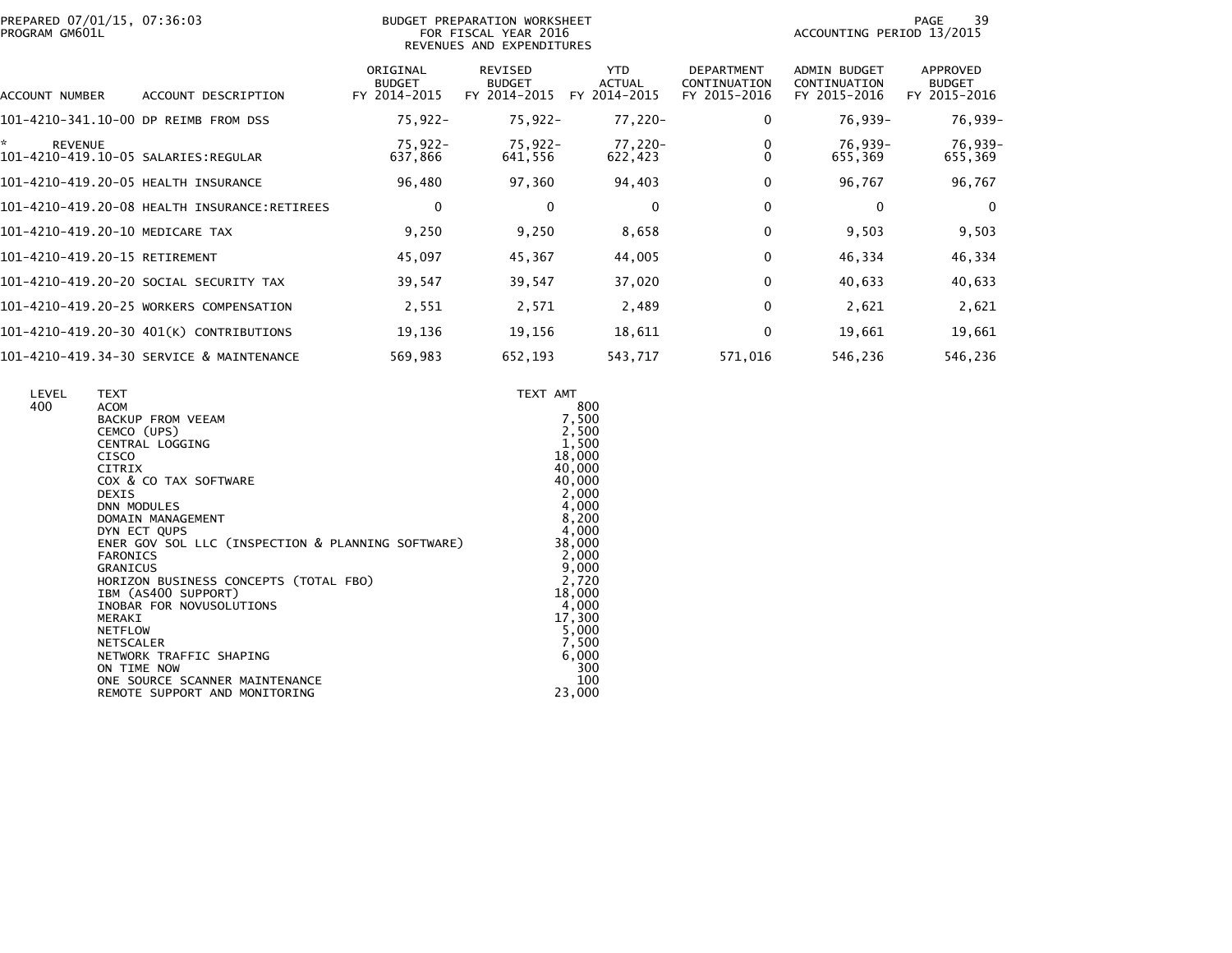| <b>ACCOUNT NUMBER</b> |                                         | ACCOUNT DESCRIPTION                                                                                                                                                                                                                                                                                                                                                                                                                                                                                  | ORIGINAL<br><b>BUDGET</b><br>FY 2014-2015 | <b>REVISED</b><br><b>BUDGET</b><br>FY 2014-2015 | <b>YTD</b><br><b>ACTUAL</b><br>FY 2014-2015                                                                                                                                                                     | <b>DEPARTMENT</b><br>CONTINUATION<br>FY 2015-2016 | <b>ADMIN BUDGET</b><br>CONTINUATION<br>FY 2015-2016 | APPROVED<br><b>BUDGET</b><br>FY 2015-2016 |  |
|-----------------------|-----------------------------------------|------------------------------------------------------------------------------------------------------------------------------------------------------------------------------------------------------------------------------------------------------------------------------------------------------------------------------------------------------------------------------------------------------------------------------------------------------------------------------------------------------|-------------------------------------------|-------------------------------------------------|-----------------------------------------------------------------------------------------------------------------------------------------------------------------------------------------------------------------|---------------------------------------------------|-----------------------------------------------------|-------------------------------------------|--|
|                       | <b>RIGHTFAX</b><br>ES-ALBX<br>ES-WEBEOC | RPM PRINT SERVER<br>SALISBURY FIRE APPLIANCE<br><b>SAN MAINTENANCE</b><br>SERVICE COMMANDER SOFTWARE INC FOR COC<br>SYSTEM RECOVERY<br>SYSTEM SCANNING TRACKER (GFI)<br>TAX NEXGEN<br><b>TEAM SOFTWARE</b><br>+TELEPHONE MAINTENANCE (WYNNCOM) MOVED FROM TELCOM<br>TRACKIT HELP DESK<br><b>VMWARE VSPHERE</b><br>YOREL (AS400)<br>AIRPORT-FUEL MASTER<br>ES-EIO BOARD<br>HTE-PAYROLL FINANCE<br>SD-ES-EC-OSSI PUBLIC SAFETY<br>LASERFICHE<br>TIMEKEEPINGSYSTEMS<br>LESS: COUNTY MANAGER'S REDUCTION |                                           |                                                 | 3,000<br>550<br>500<br>25,000<br>5,416<br>750<br>7,000<br>5,500<br>500<br>30,000<br>5,500<br>30,000<br>3,000<br>4.000<br>500<br>2,600<br>14,000<br>50,000<br>100,000<br>6,000<br>1,000<br>$10,000 -$<br>546,236 |                                                   |                                                     |                                           |  |
|                       |                                         | 101-4210-419.43-15 R&M:EOUIPMENT                                                                                                                                                                                                                                                                                                                                                                                                                                                                     | 5.000                                     | 1,700                                           | 1,466                                                                                                                                                                                                           | $\Omega$                                          | 0                                                   | $\Omega$                                  |  |
|                       |                                         | 101-4210-419.44-05 RENT:COPIER                                                                                                                                                                                                                                                                                                                                                                                                                                                                       | 0                                         | $\Omega$                                        | $\Omega$                                                                                                                                                                                                        | $\Omega$                                          | $\mathbf{0}$                                        | $\Omega$                                  |  |
|                       |                                         | 101-4210-419.44-15 RENT:MAILING SYSTEM/FOLDR                                                                                                                                                                                                                                                                                                                                                                                                                                                         | $\mathbf{0}$                              | $\Omega$                                        | $\mathbf{0}$                                                                                                                                                                                                    | $\Omega$                                          | $\mathbf{0}$                                        | $\Omega$                                  |  |
|                       |                                         | 101-4210-419.50-07 COST PER COPY PROGRAM                                                                                                                                                                                                                                                                                                                                                                                                                                                             | 400                                       | 400                                             | 321                                                                                                                                                                                                             | 400                                               | 400                                                 | 400                                       |  |
|                       |                                         | 101-4210-419.53-05 TELEPHONE                                                                                                                                                                                                                                                                                                                                                                                                                                                                         | 140,880                                   | 172,130                                         | 157,963                                                                                                                                                                                                         | 145,010                                           | 162,000                                             | 162,000                                   |  |

| LEVEL | <b>TEXT</b>                            | TEXT AMT |
|-------|----------------------------------------|----------|
| 400   | 900/MO * 12<br>AT&T CLUB BILL          | 10,800   |
|       | SPIRIT PHONE CHARGES 43/MO * 12 MONTHS | 516      |
|       | TIME WARNER - JAIL ANNEX               | 9,600    |
|       | \$2007<br>TIME WARNER - 911            | 24,084   |
|       | \$230<br>TIME WARNER - AIRPORT         | 3,588    |
|       | \$200<br>TIME WARNER - EMS #82         | 2,400    |
|       | \$200<br>TIME WARNER - EMS #83         | 2,400    |
|       | \$200<br>TIME WARNER - EMS #84         | 2,400    |
|       | \$200<br>TIME WARNER - EMS #86         | 2,400    |
|       | \$200<br>TIME WARNER - EMS #88         | 2,400    |
|       | TIME WARNER - LIBRARY SOUTH \$500      | 6.000    |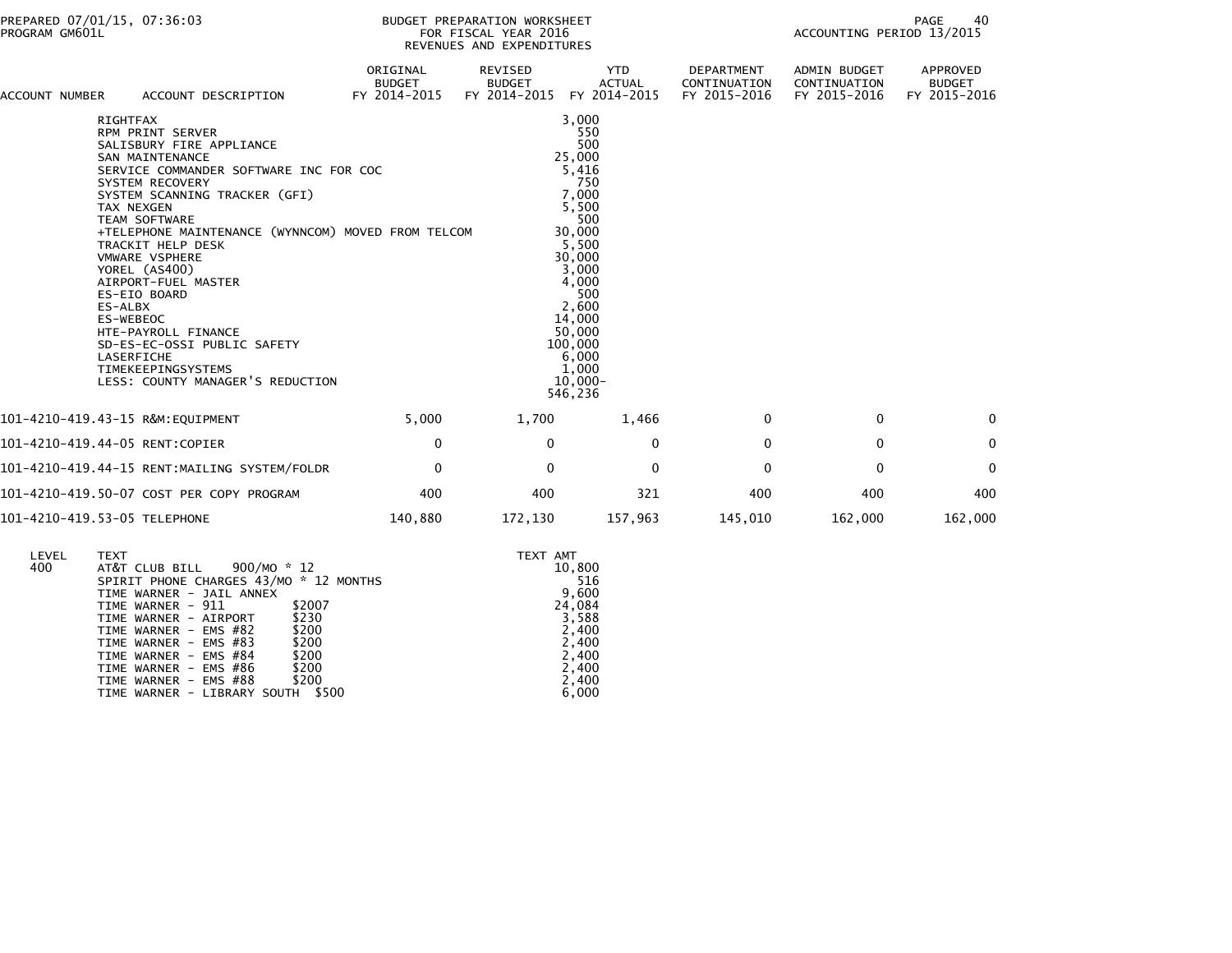| ACCOUNT NUMBER |                            | ACCOUNT DESCRIPTION                                                                                                                                                                                                                                                                                                                                                                            | ORIGINAL<br><b>BUDGET</b><br>FY 2014-2015 | REVISED<br><b>BUDGET</b><br>FY 2014-2015 | YTD<br><b>ACTUAL</b><br>FY 2014-2015                                                                                   | DEPARTMENT<br>CONTINUATION<br>FY 2015-2016 | ADMIN BUDGET<br>CONTINUATION<br>FY 2015-2016 | APPROVED<br><b>BUDGET</b><br>FY 2015-2016 |
|----------------|----------------------------|------------------------------------------------------------------------------------------------------------------------------------------------------------------------------------------------------------------------------------------------------------------------------------------------------------------------------------------------------------------------------------------------|-------------------------------------------|------------------------------------------|------------------------------------------------------------------------------------------------------------------------|--------------------------------------------|----------------------------------------------|-------------------------------------------|
|                |                            | TIME WARNER - LIBRARY EAST<br>\$230<br>\$230<br>TIME WARNER - DNP<br>TIME WARNER - ELLIS PARK \$ 200<br>TIME WARNER - IT<br>\$2850<br>TIME WARNER - FACILITIES MANAGEMENT<br>TIME WARNER - PROCES CTR 601.4705-432.53-05 \$ 230<br>TIME WARNER - VS<br>TIME WARNER - LANDIS SD<br>TIME WARNER - WEST END PLAZA<br>VERIZON WIRELESS CELL PHONES<br>WINDSTREAM INTERNET SERVICE<br>MISCELLANEOUS | \$ 200<br>\$ 200<br>\$230<br>\$1675       |                                          | 2,760<br>2,760<br>2,400<br>34,200<br>2.400<br>2,760<br>2,400<br>2,760<br>20,100<br>5,220<br>14,400<br>3,252<br>162,000 |                                            |                                              |                                           |
|                | 101-4210-419.57-00 POSTAGE |                                                                                                                                                                                                                                                                                                                                                                                                | 100                                       | 100                                      | 70                                                                                                                     | 100                                        | 100                                          | 100                                       |
|                | 101-4210-419.58-00 TRAVEL  |                                                                                                                                                                                                                                                                                                                                                                                                | 8,000                                     | 11,000                                   | 9,499                                                                                                                  | 8,000                                      | 8,000                                        | 8,000                                     |
|                |                            | 101-4210-419.59-00 TRAINING                                                                                                                                                                                                                                                                                                                                                                    | 8,500                                     | 5,500                                    | 4,179                                                                                                                  | 8,500                                      | 8,500                                        | 8,500                                     |
|                |                            | 101-4210-419.61-05 SUPPLIES:OFFICE                                                                                                                                                                                                                                                                                                                                                             | 8,500                                     | 6,300                                    | 5,122                                                                                                                  | 8,500                                      | 8,500                                        | 8,500                                     |
|                |                            | 101-4210-419.61-89 SOFTWARE LICENSES                                                                                                                                                                                                                                                                                                                                                           | 165,000                                   | 165,100                                  | 165,010                                                                                                                | 165,000                                    | 165,000                                      | 165,000                                   |
|                |                            | 101-4210-419.61-95 SUPPLIES: OTHER SMALL EQMT                                                                                                                                                                                                                                                                                                                                                  | 39,000                                    | 47,500                                   | 44,636                                                                                                                 | 76,000                                     | 59,000                                       | 59,000                                    |
| LEVEL<br>400   | <b>TEXT</b>                | FISCAL YEAR 2014-15 BUDGET<br>+ MOVED FROM 419-43-15<br>+ 8 YEAR TELEPHONE REPLACEMENT PLAN<br>LESS: COUNTY MANAGERS REDUCTION                                                                                                                                                                                                                                                                 |                                           | TEXT AMT                                 | 39,000<br>5,000<br>32,000<br>$17,000 -$<br>59,000                                                                      |                                            |                                              |                                           |
|                |                            | 101-4210-419.64-50 DUES & SUBSCRIPTIONS                                                                                                                                                                                                                                                                                                                                                        | 300                                       | 300                                      | 294                                                                                                                    | 300                                        | 300                                          | 300                                       |
|                |                            | 101-4210-419.74-10 C/A:DATA PROCESSING                                                                                                                                                                                                                                                                                                                                                         | 80,000                                    | 371,005                                  | 8,686                                                                                                                  | 80,000                                     | 105,000                                      | 105,000                                   |
| LEVEL<br>400   | TEXT                       | DATACENTER #2 SAN REPLACEMENT<br>LESS: COUNTY MANAGER'S REDUCTION                                                                                                                                                                                                                                                                                                                              |                                           | TEXT AMT                                 | 120,000<br>15,000-<br>105,000                                                                                          |                                            |                                              |                                           |
|                |                            | 101-4210-419.74-30 C/A:SOFTWARE                                                                                                                                                                                                                                                                                                                                                                | 0                                         | 6,840                                    | 6,840                                                                                                                  | $\Omega$                                   | 6,840                                        | 6,840                                     |
|                |                            | 101-4210-419.74-90 C/A:OTHER EQUIPMENT                                                                                                                                                                                                                                                                                                                                                         | $\mathbf 0$                               | 24,011                                   | 24,011                                                                                                                 | 0                                          | 0                                            | 0                                         |
|                |                            |                                                                                                                                                                                                                                                                                                                                                                                                |                                           |                                          |                                                                                                                        |                                            |                                              |                                           |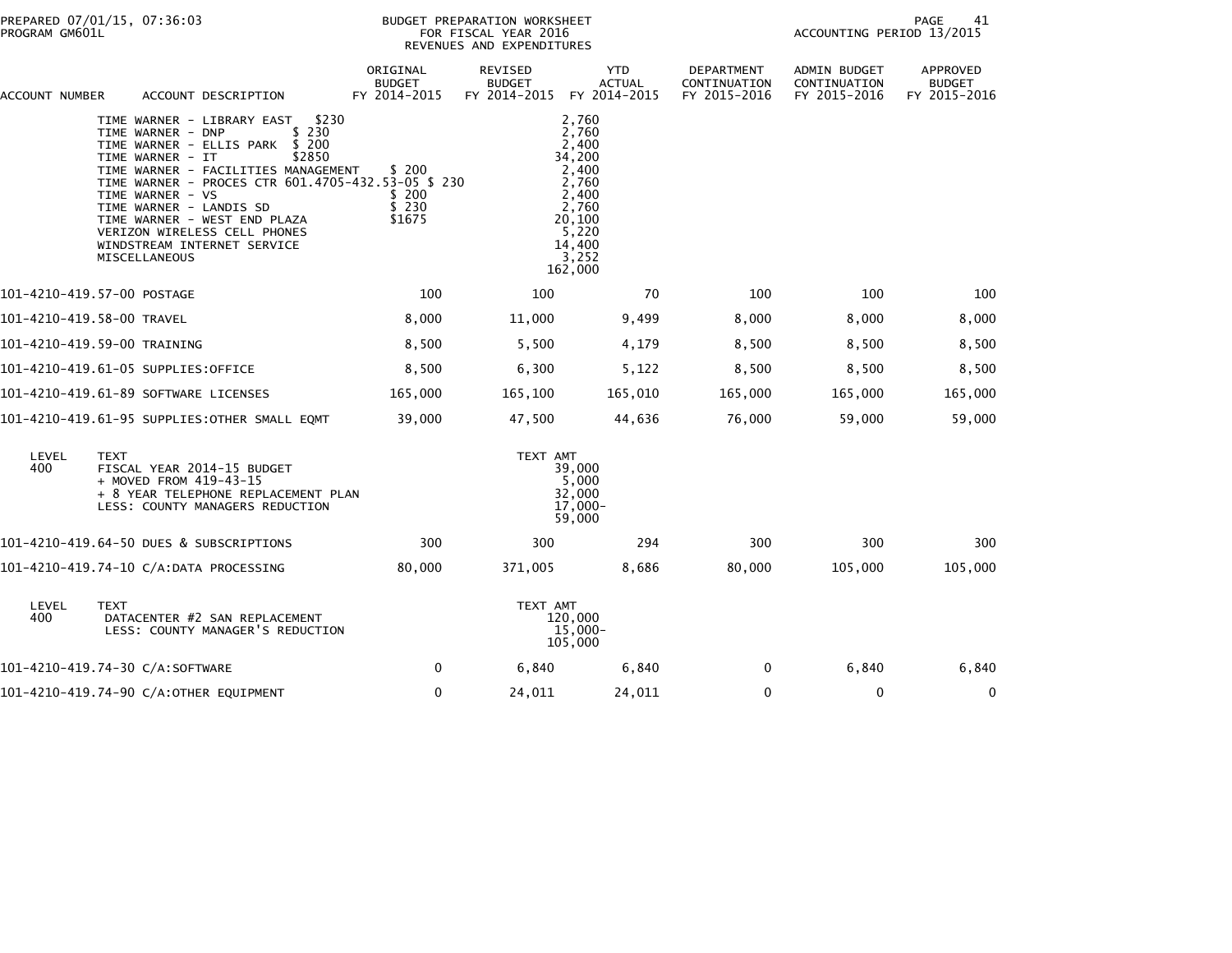| PREPARED 07/01/15, 07:36:03<br>PROGRAM GM601L |                             |                                                                                                                                                                                                                                                                  | BUDGET PREPARATION WORKSHEET<br>FOR FISCAL YEAR 2016<br>REVENUES AND EXPENDITURES |                                                 |                                                                                                               |                                                   | PAGE<br>-42<br>ACCOUNTING PERIOD 13/2015     |                                           |  |
|-----------------------------------------------|-----------------------------|------------------------------------------------------------------------------------------------------------------------------------------------------------------------------------------------------------------------------------------------------------------|-----------------------------------------------------------------------------------|-------------------------------------------------|---------------------------------------------------------------------------------------------------------------|---------------------------------------------------|----------------------------------------------|-------------------------------------------|--|
|                                               | ACCOUNT NUMBER              | ACCOUNT DESCRIPTION                                                                                                                                                                                                                                              | ORIGINAL<br><b>BUDGET</b><br>FY 2014-2015                                         | <b>REVISED</b><br><b>BUDGET</b><br>FY 2014-2015 | <b>YTD</b><br><b>ACTUAL</b><br>FY 2014-2015                                                                   | <b>DEPARTMENT</b><br>CONTINUATION<br>FY 2015-2016 | ADMIN BUDGET<br>CONTINUATION<br>FY 2015-2016 | APPROVED<br><b>BUDGET</b><br>FY 2015-2016 |  |
|                                               |                             | 101-4210-419.76-20 F/A:DP EQUIPMENT                                                                                                                                                                                                                              | 210,250                                                                           | 199,144                                         | 178,919                                                                                                       | 198,000                                           | 190,000                                      | 190,000                                   |  |
|                                               | LEVEL<br><b>TEXT</b><br>400 | DATA CENTER EQUIPMENT<br>HHIPPA/PCI/CJIS SECURITY<br>MISC COMPUTER EQUIPMENT<br>NETWORK EQUIPMENT<br>REPLACEMENT LAPTOPS<br>REPLACEMENT PC<br>SECURITY DVR, DOOR PANELS ETC<br>WIRELESS REPLACEMENT<br>REPLACEMENT MDT'S EMS<br>LESS: COUNTY MANAGER'S REDUCTION |                                                                                   | TEXT AMT                                        | 5,000<br>15,000<br>20,000<br>37,000<br>10,000<br>50,000<br>25,000<br>10,000<br>26,000<br>$8,000 -$<br>190,000 |                                                   |                                              |                                           |  |
|                                               |                             | 101-4210-419.76-25 F/A:SOFTWARE LICENSES                                                                                                                                                                                                                         | $\Omega$                                                                          | $\mathbf{0}$                                    | $\Omega$                                                                                                      | $\Omega$                                          | $\Omega$                                     | $\Omega$                                  |  |
|                                               |                             | 101-4210-419.76-30 F/A:EQUIPMENT/FURNISHINGS                                                                                                                                                                                                                     | 2,000                                                                             | $\mathbf{0}$                                    | $\mathbf{0}$                                                                                                  | 2,000                                             | 2,000                                        | 2,000                                     |  |
| ÷.                                            | <b>EXPENDITURE</b>          |                                                                                                                                                                                                                                                                  | 2,087,840                                                                         | 2,518,030                                       | 1,978,342                                                                                                     | 1,262,826                                         | 2,132,764                                    | 2,132,764                                 |  |
| **                                            | ADMINISTRATION              |                                                                                                                                                                                                                                                                  | 2,011,918                                                                         | 2,442,108                                       | 1,901,122                                                                                                     | 1,262,826                                         | 2,055,825                                    | 2,055,825                                 |  |
| ***                                           | <b>INFORMATION SYSTEMS</b>  |                                                                                                                                                                                                                                                                  | 2,011,918                                                                         | 2,442,108                                       | 1,901,122                                                                                                     | 1,262,826                                         | 2,055,825                                    | 2,055,825                                 |  |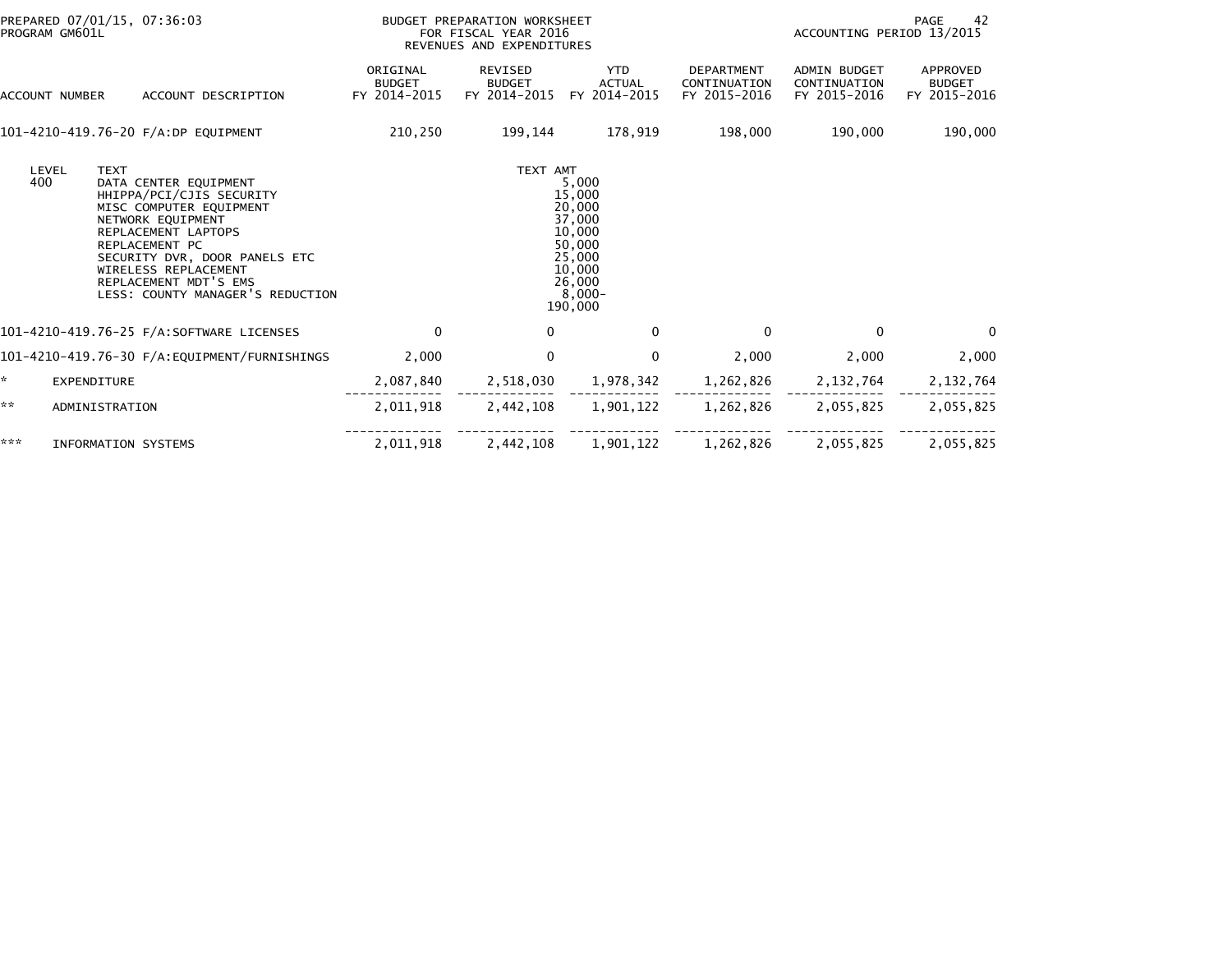|                                             | <b>BUDGET PREPARATION WORKSHEET</b><br>FOR FISCAL YEAR 2016<br>REVENUES AND EXPENDITURES |                                                                                                                                                                                                                                            |                             |                                                        | PAGE<br>43<br>ACCOUNTING PERIOD 13/2015             |                                           |
|---------------------------------------------|------------------------------------------------------------------------------------------|--------------------------------------------------------------------------------------------------------------------------------------------------------------------------------------------------------------------------------------------|-----------------------------|--------------------------------------------------------|-----------------------------------------------------|-------------------------------------------|
| ACCOUNT DESCRIPTION                         |                                                                                          | <b>REVISED</b><br><b>BUDGET</b>                                                                                                                                                                                                            | <b>YTD</b><br><b>ACTUAL</b> | <b>DEPARTMENT</b><br>CONTINUATION<br>FY 2015-2016      | <b>ADMIN BUDGET</b><br>CONTINUATION<br>FY 2015-2016 | APPROVED<br><b>BUDGET</b><br>FY 2015-2016 |
| 101-4330-334.34-00 EM STATE GRANT           | $50,000 -$                                                                               | 53,699-                                                                                                                                                                                                                                    | 53,699-                     | 0                                                      | $50,000 -$                                          | $50,000 -$                                |
| COORDINATORS SALARY                         |                                                                                          |                                                                                                                                                                                                                                            |                             |                                                        |                                                     |                                           |
| PROGRAM (RESTRICTED)                        |                                                                                          |                                                                                                                                                                                                                                            |                             |                                                        |                                                     |                                           |
| 101-4330-365.09-05 EXPLORER CONTRIBUTIONS   | 0                                                                                        | $\Omega$                                                                                                                                                                                                                                   | $\Omega$                    | $\mathbf{0}$                                           | 0                                                   | $\Omega$                                  |
| 101-4330-395.00-00 FUND BALANCE APPR-RESTR  | 0                                                                                        | 11,971-                                                                                                                                                                                                                                    | 0                           | 0                                                      | 0                                                   | $\mathbf 0$                               |
| 101-4330-395.10-00 FUND BALANCE APPR-UNREST | $\mathbf 0$                                                                              | $\mathbf{0}$                                                                                                                                                                                                                               | $\mathbf 0$                 | 0                                                      | $\Omega$                                            | $\mathbf{0}$                              |
| 101-4330-420.10-05 SALARIES:REGULAR         | $50,000 -$<br>168,114                                                                    | 65,670-<br>172,024                                                                                                                                                                                                                         | 53,699-<br>166,770          | 0<br>0                                                 | $50,000 -$<br>223,847                               | $50,000 -$<br>223,847                     |
| 101-4330-420.20-05 HEALTH INSURANCE         | 24,120                                                                                   | 25,330                                                                                                                                                                                                                                     | 24,522                      | 0                                                      | 32,256                                              | 32,256                                    |
| 101-4330-420.20-10 MEDICARE TAX             | 2,438                                                                                    | 2,438                                                                                                                                                                                                                                      | 2,294                       | 0                                                      | 3,246                                               | 3,246                                     |
| 101-4330-420.20-15 RETIREMENT               | 11,886                                                                                   | 12,166                                                                                                                                                                                                                                     | 11,791                      | 0                                                      | 15,826                                              | 15,826                                    |
| 101–4330–420.20–20 SOCIAL SECURITY TAX      | 10,423                                                                                   | 10,423                                                                                                                                                                                                                                     | 9,807                       | 0                                                      | 13,879                                              | 13,879                                    |
| 101-4330-420.20-25 WORKERS COMPENSATION     | 3,322                                                                                    | 5,052                                                                                                                                                                                                                                      | 4,890                       | 0                                                      | 8,256                                               | 8,256                                     |
| 101-4330-420.20-30 401(K) CONTRIBUTIONS     | 5,043                                                                                    | 5,163                                                                                                                                                                                                                                      | 5,003                       | 0                                                      | 6,715                                               | 6,715                                     |
| 101-4330-420.34-30 SERVICE & MAINTENANCE    | 4,665                                                                                    | 4,665                                                                                                                                                                                                                                      | 4,288                       | 0                                                      | 29,690                                              | 29,690                                    |
|                                             |                                                                                          | ORIGINAL<br><b>BUDGET</b><br>FY 2014-2015<br>FY2015 EMERGENCY MANAGEMENT PERFORMANCE GRANT<br>- UNIVERSAL OBJECTIVES COMPLIANCE USED TO OFFSET<br>- OPTIONAL PROJECT ACTIVITY FUNDING USED TO<br>FURTHER/EXPAND LOCAL EMERGENCY MANAGEMENT | FY 2014-2015                | FY 2014-2015<br>TEXT AMT<br>35,000<br>15,000<br>50,000 |                                                     |                                           |

| LEVEL | TFXT                                                                                                                                                      | TEXT AMT         |
|-------|-----------------------------------------------------------------------------------------------------------------------------------------------------------|------------------|
| 400   | - AUDIO/VISUAL MAINTENANCE IN EOC AND LOWER LEVEL<br>CONFERENCE TRAINING ROOM                                                                             | 2,400            |
|       | - ACTIVE911 DISPATCH PAGING SERVICE - 130 DEVICES<br>- MAINTENANCE FOR 185KW TRAILER MOUNTED GENERATOR<br>USED FOR DISASTER SHELTERS AND SECONDARY BACKUP | 1,365            |
|       | POWER FOR THE 9-1-1 CENTER<br>- RENEWAL OF EXISITING COMMUNITY NOTIFICATION                                                                               | 900              |
|       | SYSTEM SERVICES AGREEMENT FOR 7/1/2015-6/30/2017                                                                                                          | 25,025<br>29,690 |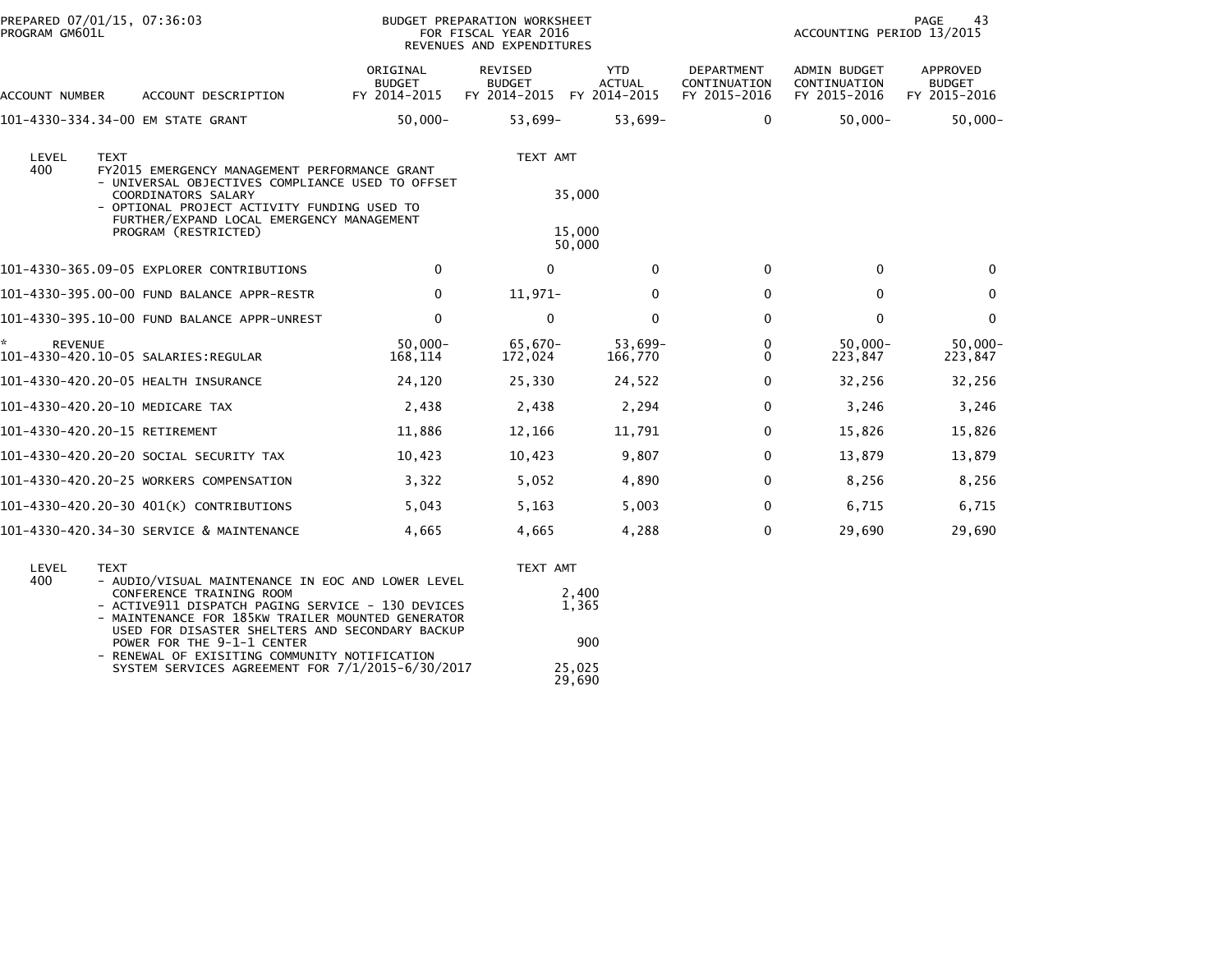|                                  | PREPARED 07/01/15, 07:36:03<br>PROGRAM GM601L |                                                                                                                                                                   |                                           | BUDGET PREPARATION WORKSHEET<br>FOR FISCAL YEAR 2016<br>REVENUES AND EXPENDITURES |                                      |               |                                            | PAGE<br>44<br>ACCOUNTING PERIOD 13/2015      |                                           |  |  |
|----------------------------------|-----------------------------------------------|-------------------------------------------------------------------------------------------------------------------------------------------------------------------|-------------------------------------------|-----------------------------------------------------------------------------------|--------------------------------------|---------------|--------------------------------------------|----------------------------------------------|-------------------------------------------|--|--|
| ACCOUNT NUMBER                   |                                               | ACCOUNT DESCRIPTION                                                                                                                                               | ORIGINAL<br><b>BUDGET</b><br>FY 2014-2015 | REVISED<br><b>BUDGET</b><br>FY 2014-2015 FY 2014-2015                             | <b>YTD</b>                           | <b>ACTUAL</b> | DEPARTMENT<br>CONTINUATION<br>FY 2015-2016 | ADMIN BUDGET<br>CONTINUATION<br>FY 2015-2016 | APPROVED<br><b>BUDGET</b><br>FY 2015-2016 |  |  |
|                                  |                                               | 101-4330-420.34-70 800 RADIO USER FEES                                                                                                                            | $\Omega$                                  | $\mathbf 0$                                                                       |                                      | $\mathbf{0}$  | 0                                          | $\mathbf{0}$                                 | $\mathbf 0$                               |  |  |
| 101-4330-420.43-05 R&M:BUILDINGS |                                               |                                                                                                                                                                   | 500                                       | 500                                                                               |                                      | 329           | $\mathbf{0}$                               | 500                                          | 500                                       |  |  |
| LEVEL<br>400                     | <b>TEXT</b>                                   | - MINOR INCIDENTIAL BUIDLING EQUIPMENT REPAIRS NOT<br>COVERED OR PROVIDED BY FACILITIES MANAGEMENT                                                                |                                           | TEXT AMT                                                                          | 500<br>500                           |               |                                            |                                              |                                           |  |  |
| 101-4330-420.43-15 R&M:EQUIPMENT |                                               |                                                                                                                                                                   | 625                                       | 625                                                                               |                                      | 139           | 0                                          | 625                                          | 625                                       |  |  |
| LEVEL<br>400                     | <b>TEXT</b>                                   | - GENERAL REPAIRS TO EMER MGMT/ADMIN EQUIPMENT<br>- REPLACEMENT TABLET/LAPTOP/RADIO ACCESSORIES                                                                   |                                           | TEXT AMT                                                                          | 350<br>275<br>625                    |               |                                            |                                              |                                           |  |  |
| 101-4330-420.43-20 R&M:VEHICLES  |                                               |                                                                                                                                                                   | 55,000                                    | 64,000                                                                            |                                      | 62,482        | 0                                          | 55,000                                       | 55,000                                    |  |  |
| LEVEL                            | <b>TEXT</b>                                   |                                                                                                                                                                   | TEXT AMT                                  |                                                                                   |                                      |               |                                            |                                              |                                           |  |  |
| 400                              |                                               | - PROVIDES FUNDING FOR THE DEPARTMENT VEHICLE<br>FLEET CONSISTING OF 33 UNITS/VEHICLES                                                                            |                                           | 55,000<br>55,000                                                                  |                                      |               |                                            |                                              |                                           |  |  |
|                                  |                                               | 101-4330-420.43-55 R&M:TELEPHONES                                                                                                                                 | 500                                       | 599                                                                               |                                      | 408           | $\mathbf{0}$                               | 500                                          | 500                                       |  |  |
| LEVEL                            | <b>TEXT</b>                                   |                                                                                                                                                                   |                                           | TEXT AMT                                                                          |                                      |               |                                            |                                              |                                           |  |  |
| 400                              |                                               | - PROVIDES GENERAL MAINTENANCE TO THE TELEPHONE<br>EQUIPMENT IN THE DEPARTMENTS 3 DIVISIONS                                                                       |                                           |                                                                                   | 500<br>500                           |               |                                            |                                              |                                           |  |  |
|                                  |                                               | 101-4330-420.50-07 COST PER COPY PROGRAM                                                                                                                          | 2,947                                     | 2,947                                                                             |                                      | 1,520         | $\mathbf 0$                                | 1,975                                        | 1,975                                     |  |  |
| LEVEL<br>400                     | <b>TEXT</b>                                   | - PROCIDE PER COPY COSTS FOR THE DEPARTMENTS<br>NINE SYSTEM COPIER/SCANNER/PRINTER UNITS AS                                                                       |                                           | TEXT AMT                                                                          |                                      |               |                                            |                                              |                                           |  |  |
|                                  | FOLLOWS:                                      | - MAIN DEPARTMENT ADMIN PRINTER<br>- DEPARTMENT WORKROOM/TRAINING (COLOR)<br>- DEPARTMENT WORKROOM/TRAINING (B&W)<br>- STATION 87<br>- STATION 82<br>- STATION 83 |                                           |                                                                                   | 300<br>750<br>475<br>110<br>40<br>45 |               |                                            |                                              |                                           |  |  |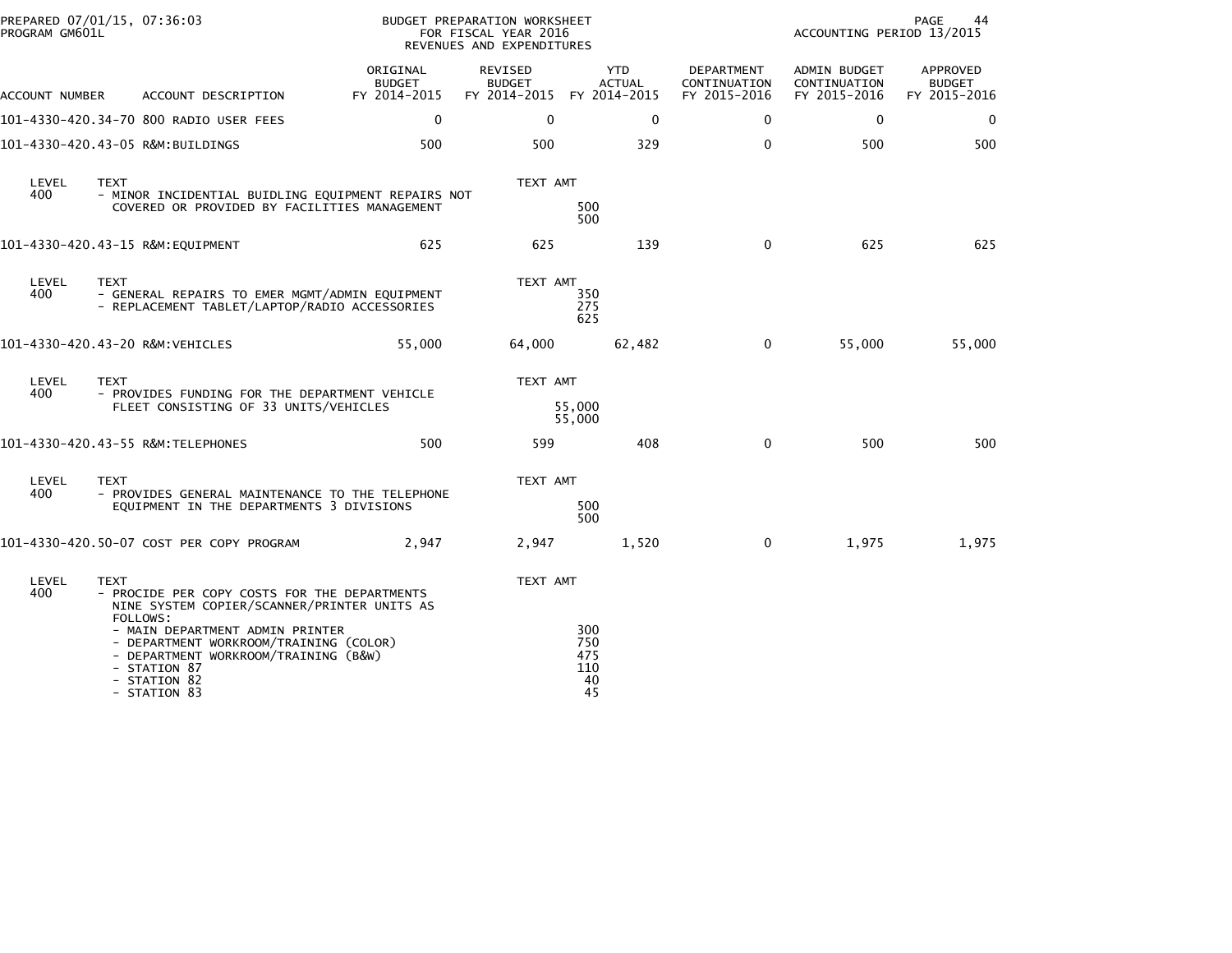| PREPARED 07/01/15, 07:36:03<br>PROGRAM GM601L                                                                                                                                                                                                                                                                                                                                                                                                                                                                                                                                                                                                                  |                                    | BUDGET PREPARATION WORKSHEET<br>FOR FISCAL YEAR 2016<br>REVENUES AND EXPENDITURES | PAGE<br>45<br>ACCOUNTING PERIOD 13/2015          |                                            |                                              |                                           |
|----------------------------------------------------------------------------------------------------------------------------------------------------------------------------------------------------------------------------------------------------------------------------------------------------------------------------------------------------------------------------------------------------------------------------------------------------------------------------------------------------------------------------------------------------------------------------------------------------------------------------------------------------------------|------------------------------------|-----------------------------------------------------------------------------------|--------------------------------------------------|--------------------------------------------|----------------------------------------------|-------------------------------------------|
| ACCOUNT DESCRIPTION<br>ACCOUNT NUMBER                                                                                                                                                                                                                                                                                                                                                                                                                                                                                                                                                                                                                          | ORIGINAL<br>BUDGET<br>FY 2014-2015 | REVISED<br><b>BUDGET</b><br>FY 2014-2015 FY 2014-2015                             | <b>YTD</b><br><b>ACTUAL</b>                      | DEPARTMENT<br>CONTINUATION<br>FY 2015-2016 | ADMIN BUDGET<br>CONTINUATION<br>FY 2015-2016 | APPROVED<br><b>BUDGET</b><br>FY 2015-2016 |
| - STATION 84<br>- STATION 85<br>- STATION 86<br>- STATION 88                                                                                                                                                                                                                                                                                                                                                                                                                                                                                                                                                                                                   |                                    |                                                                                   | 50<br>135<br>40<br>30<br>1,975                   |                                            |                                              |                                           |
| 101-4330-420.53-05 TELEPHONE                                                                                                                                                                                                                                                                                                                                                                                                                                                                                                                                                                                                                                   | 32,712                             | 19,712                                                                            | 15,842                                           | $\mathbf 0$                                | 18,924                                       | 18,924                                    |
| LEVEL<br><b>TEXT</b><br>400<br>PROVIDED CONSOLIDATED FUNDING FOR THE DEPARTMENTS<br>3 DIVISIONS AS FOLLOWS:<br>- SPIRIT COMMUNICATIONS VOIP SERVICE FOR 55 DID<br>LINES; WIRELINE PHONE SERVICE FOR STN 87/EOC<br>FAXLINE (1); STN 85/88 FIRE ALARM LINES (3)<br>- VERIZON CELL/DATA SERVICE FOR CHIEF, DIVISION<br>CHIEFS (3), FIRE INSPECTORS (2), SUPPORT<br>SERVICES (1) @ \$60/MONTH/UNIT<br>- VERIZON MOBILE HOTSPOT FOR DIVISION CHIEFS (2);<br>SUPPORT SERVICES (1)<br>- VERIZON MOBILE AIRCARD SERVICE FOR EMERGENCY<br>MGMT/ADMIN DIVISION (4); FIRE DIVISION (4);<br>EMS DIVISION (13); HAZMAT (1) @ \$41/MONTH/UNIT<br>101-4330-420.55-00 PRINTING | 1,000                              | TEXT AMT<br>1,000                                                                 | 2,700<br>5,040<br>360<br>10,824<br>18,924<br>475 | $\mathbf{0}$                               | 1,000                                        | 1,000                                     |
| LEVEL<br><b>TEXT</b><br>400<br>- INCLUDES PRINTING AND REPRODUCTION OF FORMS USED<br>DEPARTMENT WIDE IN FIELD AS WELL AS IN HOUSE<br>- REPRINTING COSTS FOR DEVELOPING PUBLIC RELATIONS<br>MATERIALS FOR EMERGENCY MANAGEMENT                                                                                                                                                                                                                                                                                                                                                                                                                                  |                                    | TEXT AMT                                                                          | 500<br>500<br>1,000                              |                                            |                                              |                                           |
| 101-4330-420.56-00 UNIFORMS                                                                                                                                                                                                                                                                                                                                                                                                                                                                                                                                                                                                                                    | 31,500                             | 31,500                                                                            | 28,852                                           | $\mathbf{0}$                               | 31,500                                       | 31,500                                    |
| LEVEL<br><b>TEXT</b><br>400<br>- PROVIDES FUNDING FOR NEW / REPLACEMENT UNIFORM<br>CLOTHING FOR THE ENTIRE DEPARTMENT CONSISTING OF<br>118 PERSONNEL AS NEEDED                                                                                                                                                                                                                                                                                                                                                                                                                                                                                                 |                                    | TEXT AMT                                                                          | 31,500<br>31,500                                 |                                            |                                              |                                           |
| 101-4330-420.57-00 POSTAGE                                                                                                                                                                                                                                                                                                                                                                                                                                                                                                                                                                                                                                     | 400                                | 500                                                                               | 489                                              | $\mathbf 0$                                | 400                                          | 400                                       |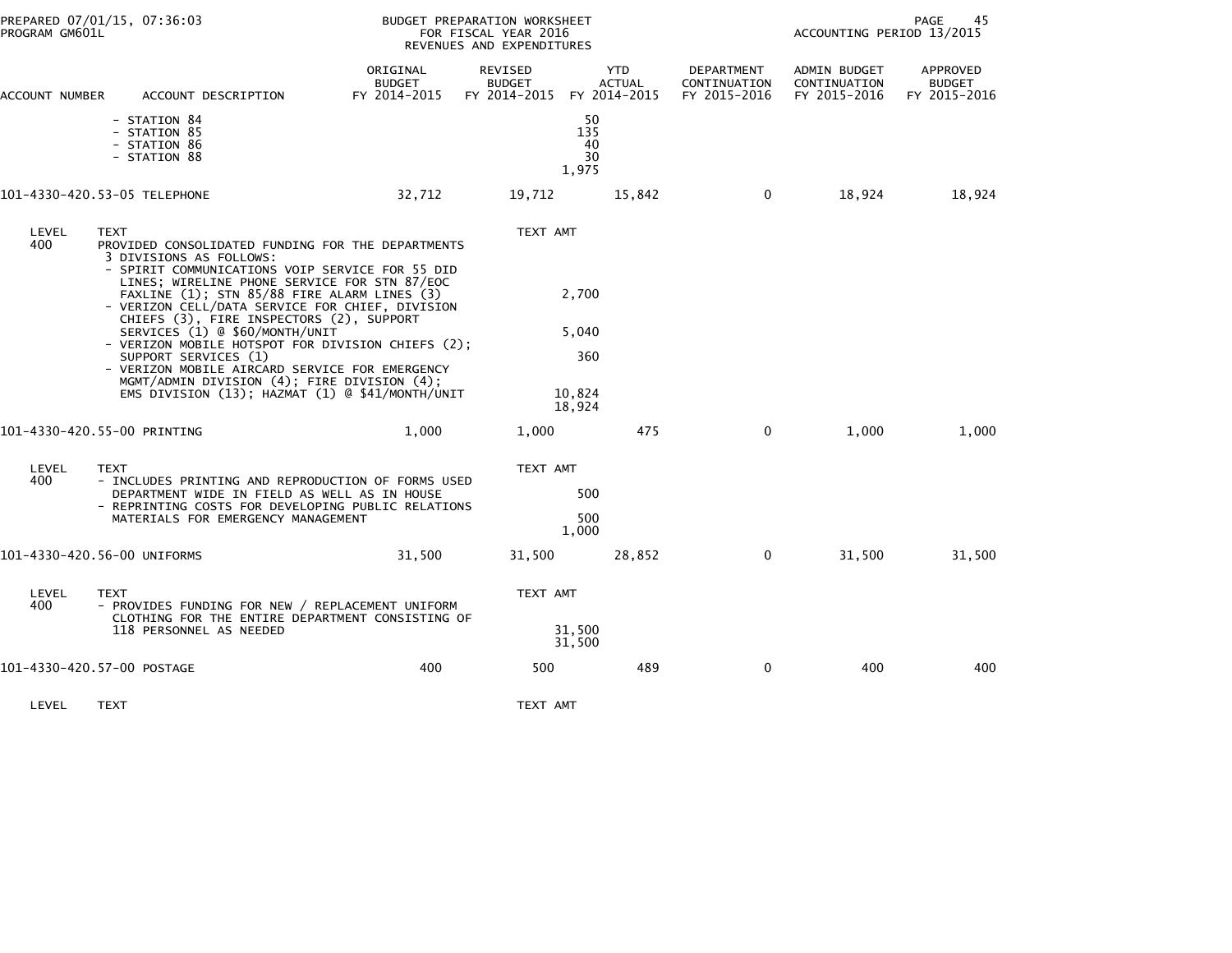| PROGRAM GM601L | PREPARED 07/01/15, 07:36:03                                                                                                                                                                                                                                                                                                                                              |                                           | <b>BUDGET PREPARATION WORKSHEET</b><br>FOR FISCAL YEAR 2016<br>REVENUES AND EXPENDITURES |                                             |                                            | PAGE<br>46<br>ACCOUNTING PERIOD 13/2015      |                                           |  |
|----------------|--------------------------------------------------------------------------------------------------------------------------------------------------------------------------------------------------------------------------------------------------------------------------------------------------------------------------------------------------------------------------|-------------------------------------------|------------------------------------------------------------------------------------------|---------------------------------------------|--------------------------------------------|----------------------------------------------|-------------------------------------------|--|
| ACCOUNT NUMBER | ACCOUNT DESCRIPTION                                                                                                                                                                                                                                                                                                                                                      | ORIGINAL<br><b>BUDGET</b><br>FY 2014-2015 | REVISED<br><b>BUDGET</b><br>FY 2014-2015                                                 | <b>YTD</b><br><b>ACTUAL</b><br>FY 2014-2015 | DEPARTMENT<br>CONTINUATION<br>FY 2015-2016 | ADMIN BUDGET<br>CONTINUATION<br>FY 2015-2016 | APPROVED<br><b>BUDGET</b><br>FY 2015-2016 |  |
| 400            | - PROVIDES GENERAL POSTAGE AND SHIPPING OF<br>PACKAGES FOR DEPARTMENTS 3 DIVISIONS                                                                                                                                                                                                                                                                                       |                                           |                                                                                          | 400<br>400                                  |                                            |                                              |                                           |  |
|                | 101-4330-420.58-00 TRAVEL                                                                                                                                                                                                                                                                                                                                                | 1,850                                     | 1,850                                                                                    | 1,392                                       | $\mathbf{0}$                               | 1,500                                        | 1,500                                     |  |
| LEVEL<br>400   | <b>TEXT</b><br>- PROVIDES TRAVEL FOR THE ADMIN/EMERGENCY MGMT<br>DIVISION FOR MEETING AND RELATED TRAINING EVENTS<br>FUNDS ATTENDANCE TO ONE NATIONAL LEVEL<br>CONFEFRENCE BY THE DEPARTMENT CHIEF<br>- INTERMEDIX WEBEOC COURSE TRAVEL                                                                                                                                  |                                           | TEXT AMT                                                                                 | 1,000<br>500<br>1,500                       |                                            |                                              |                                           |  |
|                | 101-4330-420.59-00 TRAINING                                                                                                                                                                                                                                                                                                                                              | 3,000                                     | 3,000                                                                                    | 1,707                                       | $\mathbf 0$                                | 3,000                                        | 3,000                                     |  |
| LEVEL<br>400   | <b>TEXT</b><br>- PROVIDES GENERAL TRAINING OPPORTUNITIES FOR THE<br>EMERGENCY MANAGEMENT COORDINATOR AND ADMIN<br>SECRETARY. SUPPLEMENTS ANY EXISTING TRAINING<br>GRANTS FOR PROVIDING ITEMS FOR TRAINING EVENTS<br>NOT REIMBURSEABLE UNDER SPECIFIC GRANTS<br>- REGISTRATION FOR INTERMEDIX WEBEOC ADVANCED<br>BOARD BUILDING COURSE<br>LESS: COUNTY MANAGERS REDUCTION |                                           | TEXT AMT                                                                                 | 2,000<br>1,650<br>$650 -$<br>3,000          |                                            |                                              |                                           |  |
|                | 101-4330-420.61-05 SUPPLIES:OFFICE                                                                                                                                                                                                                                                                                                                                       | 3,000                                     | 2,610                                                                                    | 2,258                                       | $\mathbf 0$                                | 3,000                                        | 3,000                                     |  |
| LEVEL<br>400   | <b>TEXT</b><br>- PROVIDES FUNDING FOR ALL DEPARTMENT GENERAL<br>OFFICE SUPPLIES FOR EMERGENCY MANAGEMENT/ADMIN<br>(4330), HAZMAT (4331), FIRE (4332), AND EMS<br>(4371) DIVISIONS                                                                                                                                                                                        |                                           | TEXT AMT                                                                                 | 3,000<br>3,000                              |                                            |                                              |                                           |  |
|                | 101–4330–420.61–15 SUPPLIES:EDUCATIONAL                                                                                                                                                                                                                                                                                                                                  | 500                                       | 500                                                                                      | 198                                         | $\mathbf 0$                                | 500                                          | 500                                       |  |
| LEVEL<br>400   | <b>TEXT</b><br>- PROVIDES PUBLIC EDUCATION SUPPLIES FOR<br>EMERGENCY MANAGEMENT AND OTHER PREPAREDNESS<br><b>FUNCTIONS</b>                                                                                                                                                                                                                                               |                                           | TEXT AMT                                                                                 | 500                                         |                                            |                                              |                                           |  |
|                |                                                                                                                                                                                                                                                                                                                                                                          |                                           |                                                                                          | 500                                         |                                            |                                              |                                           |  |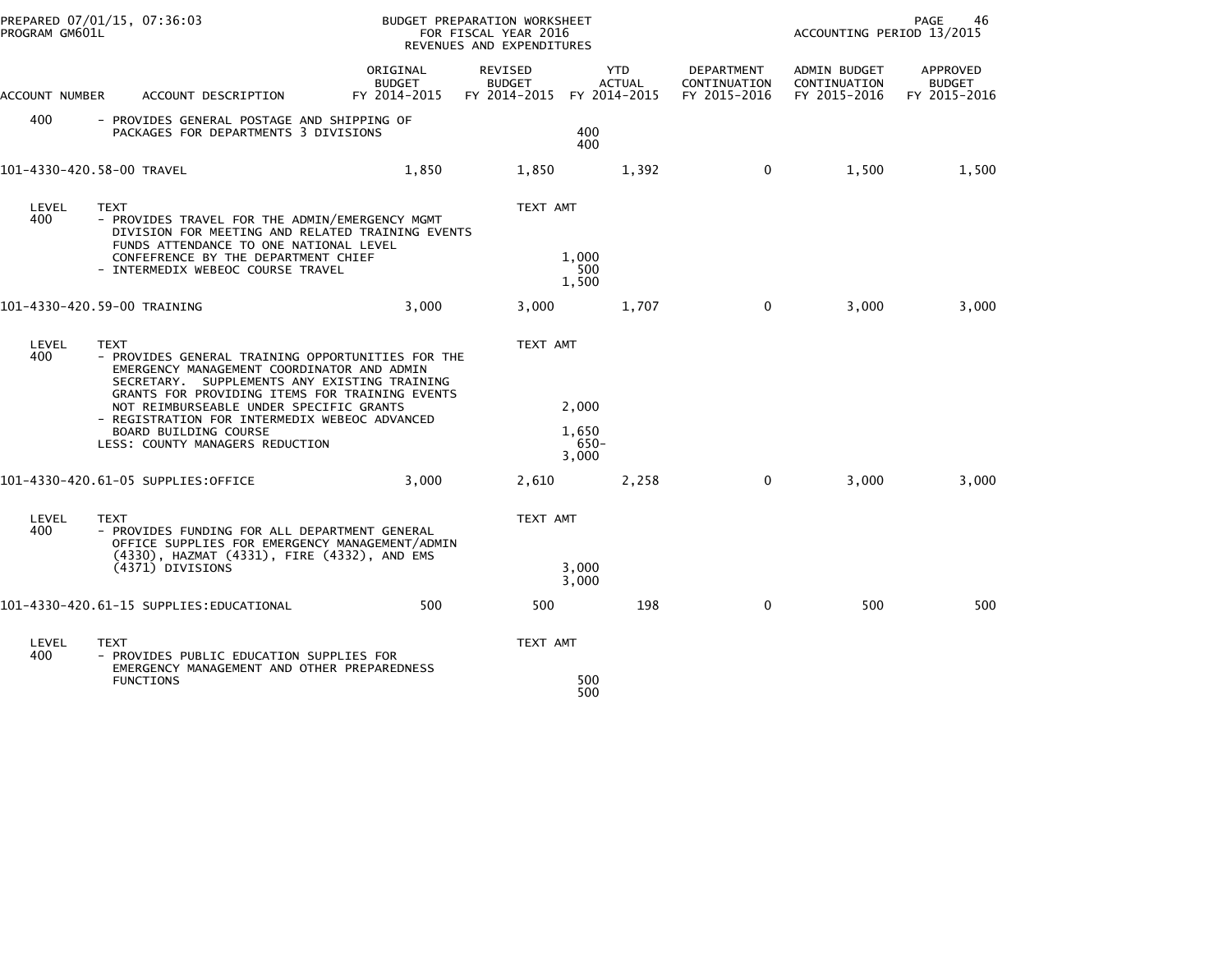| PREPARED 07/01/15, 07:36:03<br>PROGRAM GM601L |                                                                                                                                                    |                                           | BUDGET PREPARATION WORKSHEET<br>FOR FISCAL YEAR 2016<br>REVENUES AND EXPENDITURES |                                             |                                                   | ACCOUNTING PERIOD 13/2015                           | PAGE<br>47                                |
|-----------------------------------------------|----------------------------------------------------------------------------------------------------------------------------------------------------|-------------------------------------------|-----------------------------------------------------------------------------------|---------------------------------------------|---------------------------------------------------|-----------------------------------------------------|-------------------------------------------|
| ACCOUNT NUMBER                                | ACCOUNT DESCRIPTION                                                                                                                                | ORIGINAL<br><b>BUDGET</b><br>FY 2014-2015 | <b>REVISED</b><br><b>BUDGET</b><br>FY 2014-2015                                   | <b>YTD</b><br><b>ACTUAL</b><br>FY 2014-2015 | <b>DEPARTMENT</b><br>CONTINUATION<br>FY 2015-2016 | <b>ADMIN BUDGET</b><br>CONTINUATION<br>FY 2015-2016 | APPROVED<br><b>BUDGET</b><br>FY 2015-2016 |
|                                               | 101-4330-420.61-90 SUPPLIES: OTHER                                                                                                                 | 400                                       | 400                                                                               | 349                                         | 0                                                 | 400                                                 | 400                                       |
|                                               | 101-4330-420.61-95 SUPPLIES:OTHER SMALL EQMT                                                                                                       | 300                                       | 300                                                                               | 70                                          | 0                                                 | 300                                                 | 300                                       |
| 101-4330-420.64-10 BOOKS                      |                                                                                                                                                    | 950                                       | 1,023                                                                             | 1,023                                       | 0                                                 | 1.100                                               | 1,100                                     |
| LEVEL<br><b>TEXT</b><br>400                   | - SUPPLIES ANNUAL PURCHASE OF COMMUNITY RIGHT TO<br>KNOW PLANNING GUIDE FOR EMERGENCY MANAGEMENT &<br>LOCAL EMERGENCY PLANNING COMMITTEE REFERENCE |                                           | TEXT AMT                                                                          | 1,100<br>1,100                              |                                                   |                                                     |                                           |
|                                               | 101-4330-420.64-50 DUES & SUBSCRIPTIONS                                                                                                            | 400                                       | 327                                                                               | 279                                         | 0                                                 | 400                                                 | 400                                       |
| 101-4330-420.74-35 C/A:VEHICLES               |                                                                                                                                                    | $\Omega$                                  | $\Omega$                                                                          | $\Omega$                                    | $\Omega$                                          | $\mathbf{0}$                                        | $\Omega$                                  |
|                                               | 101-4330-420.74-90 C/A:OTHER EQUIPMENT                                                                                                             | 45,000                                    | 45,000                                                                            | 45,000                                      | 0                                                 | 0                                                   | 0                                         |
|                                               |                                                                                                                                                    | $\mathbf 0$                               | 1,170                                                                             | 1,168                                       | $\Omega$                                          | $\mathbf 0$                                         | $\mathbf 0$                               |
|                                               | 101-4330-420.82-32 EXPLORER EXPENDITURES                                                                                                           | $\Omega$                                  | $\Omega$                                                                          | 0                                           | $\Omega$                                          | 0                                                   | $\mathbf{0}$                              |
|                                               | 101-4330-420.85-00 GRANT EXPENDITURES                                                                                                              | 15,000                                    | 29,566                                                                            | 26,678                                      | $\Omega$                                          | 15,000                                              | 15,000                                    |
| LEVEL<br><b>TEXT</b><br>400                   | - ESTIMATED GRANT REVENUES TOTAL \$15,000. PLANNED<br>EXPENDITURES IN FY'16 INCLUDE:<br>- PHASE 3 UPDATE OF EOC AUDIO/VISUAL EQUIPMENT             |                                           | TEXT AMT                                                                          | 15,000                                      |                                                   |                                                     |                                           |
|                                               |                                                                                                                                                    |                                           |                                                                                   | 15,000                                      |                                                   |                                                     |                                           |
|                                               | 101-4330-420.85-74 LEPC GRANT EXPENDITURES                                                                                                         | 0                                         | 1,104                                                                             | $\mathbf{0}$                                | $\Omega$                                          | $\mathbf{0}$                                        | $\Omega$                                  |
| ☆.<br><b>EXPENDITURE</b>                      |                                                                                                                                                    | 425,595                                   | 445,494                                                                           | 420,023                                     | 0                                                 | 469,339                                             | 469,339                                   |
| **<br><b>OPERATIONS</b>                       |                                                                                                                                                    | 375,595                                   | 379,824                                                                           | 366,324                                     | 0                                                 | 419,339                                             | 419,339                                   |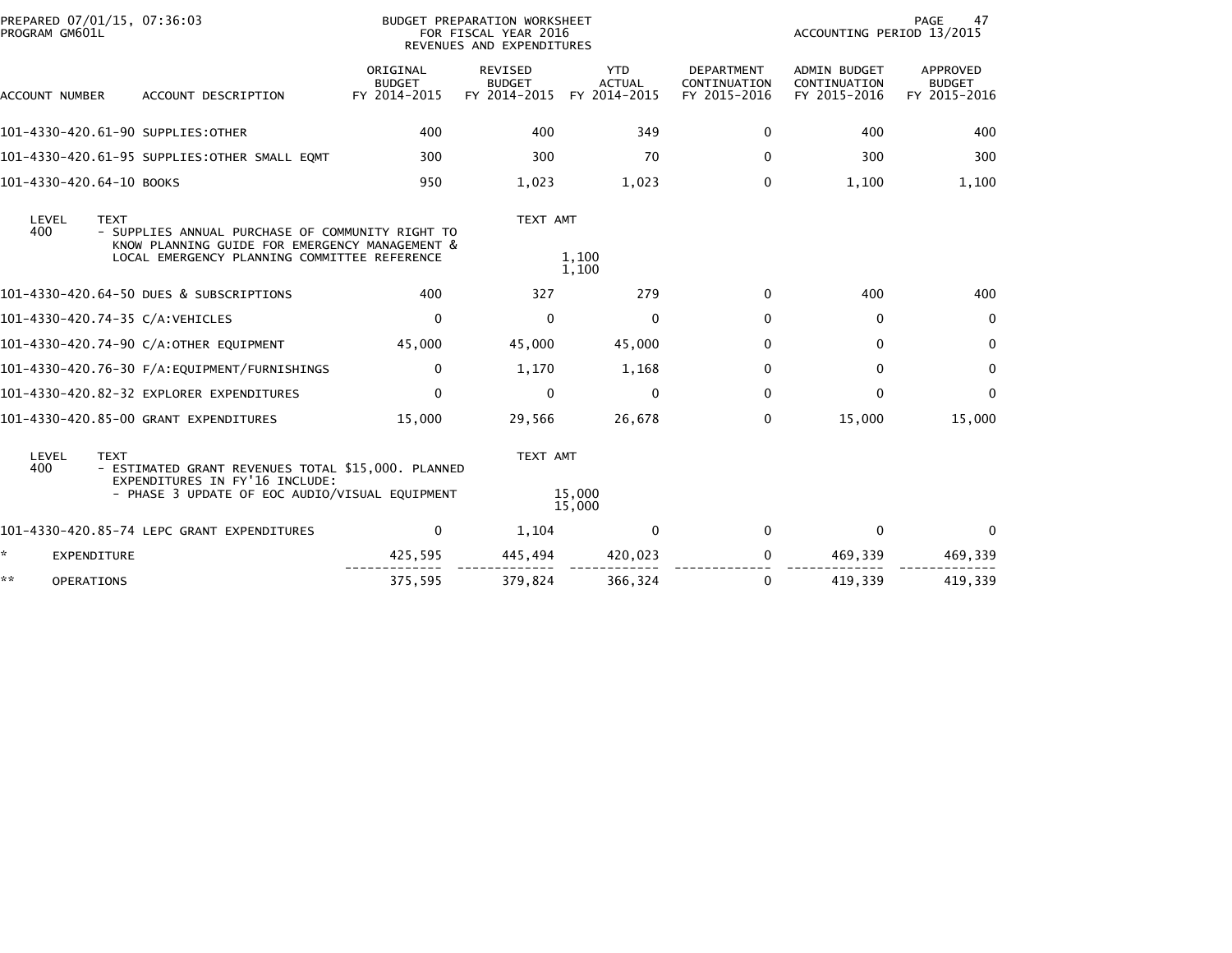| PROGRAM GM601L            | PREPARED 07/01/15, 07:36:03                                                                                                        | <b>BUDGET PREPARATION WORKSHEET</b><br>FOR FISCAL YEAR 2016<br>REVENUES AND EXPENDITURES |                                          |                                             | PAGE<br>48<br>ACCOUNTING PERIOD 13/2015    |                                              |                                           |
|---------------------------|------------------------------------------------------------------------------------------------------------------------------------|------------------------------------------------------------------------------------------|------------------------------------------|---------------------------------------------|--------------------------------------------|----------------------------------------------|-------------------------------------------|
| ACCOUNT NUMBER            | ACCOUNT DESCRIPTION                                                                                                                | ORIGINAL<br><b>BUDGET</b><br>FY 2014-2015                                                | REVISED<br><b>BUDGET</b><br>FY 2014-2015 | <b>YTD</b><br><b>ACTUAL</b><br>FY 2014-2015 | DEPARTMENT<br>CONTINUATION<br>FY 2015-2016 | ADMIN BUDGET<br>CONTINUATION<br>FY 2015-2016 | APPROVED<br><b>BUDGET</b><br>FY 2015-2016 |
|                           | 101-4331-353.59-00 HAZMAT FEES                                                                                                     | $\mathbf 0$                                                                              | 0                                        | $\mathbf 0$                                 | 0                                          | $\mathbf 0$                                  | 0                                         |
| *.<br><b>REVENUE</b>      | 101-4331-420.32-40 PHYSICIAN FEES                                                                                                  | $\bf{0}$<br>5,600                                                                        | $\Omega$<br>5,600                        | $\Omega$<br>4,110                           | $\mathbf{0}$<br>$\mathbf{0}$               | $\bf{0}$<br>5,600                            | 0<br>5,600                                |
| LEVEL<br>400              | <b>TEXT</b><br>-CONTINUAL FEES FOR HAZMAT TEAM MEMBER PHYSICALS                                                                    |                                                                                          | TEXT AMT<br>5,600<br>5,600               |                                             |                                            |                                              |                                           |
|                           |                                                                                                                                    | 38,000                                                                                   | 38,000                                   | 24,472                                      | 0                                          | 38,000                                       | 38,000                                    |
| LEVEL<br>400              | <b>TEXT</b><br>-QUARTERLY PAYMENTS TO CITY OF SALISBURY FOR<br>COUNTYS PORTION OF EMPLOYEE SALARY OF HAZMAT<br><b>TEAM MEMBERS</b> |                                                                                          | TEXT AMT<br>38,000                       |                                             |                                            |                                              |                                           |
|                           |                                                                                                                                    |                                                                                          | 38,000                                   |                                             |                                            |                                              |                                           |
|                           | 101-4331-420.43-15 R&M:EQUIPMENT                                                                                                   | 3,000                                                                                    | 2,900                                    | 1,597                                       | 0                                          | 3,000                                        | 3,000                                     |
| LEVEL<br>400              | <b>TEXT</b><br>-REPAIR EQUIPMENT AS NECESSARY                                                                                      |                                                                                          | TEXT AMT<br>3,000<br>3,000               |                                             |                                            |                                              |                                           |
|                           | 101-4331-420.43-20 R&M:VEHICLES                                                                                                    | 1,500                                                                                    | 1,500                                    | $\mathbf 0$                                 | $\mathbf 0$                                | 1,500                                        | 1,500                                     |
| LEVEL                     | <b>TEXT</b>                                                                                                                        |                                                                                          | TEXT AMT                                 |                                             |                                            |                                              |                                           |
| 400                       | -REPAIR AND MAINTENANCE OF COUNTY OWNED HAZMAT<br>RESPONSE VEHICLES (3)                                                            |                                                                                          | 1,500<br>1,500                           |                                             |                                            |                                              |                                           |
|                           | 101-4331-420.56-00 UNIFORMS                                                                                                        | 1,500                                                                                    | 900                                      | 0                                           | $\mathbf 0$                                | 1,500                                        | 1,500                                     |
| LEVEL<br>400              | <b>TEXT</b><br>-UNIFORMS FOR HAZMAT TEAM AS NEEDED                                                                                 |                                                                                          | TEXT AMT<br>1,500<br>1,500               |                                             |                                            |                                              |                                           |
| 101-4331-420.58-00 TRAVEL |                                                                                                                                    | 1,000                                                                                    | 1,600                                    | $\mathbf{0}$                                | 0                                          | 1,000                                        | 1,000                                     |
| LEVEL<br>400              | <b>TEXT</b><br>-TRAVEL FOR HAZMAT TEAM TO TRAINING AND CONFERENCE                                                                  |                                                                                          | TEXT AMT<br>1,000<br>1,000               |                                             |                                            |                                              |                                           |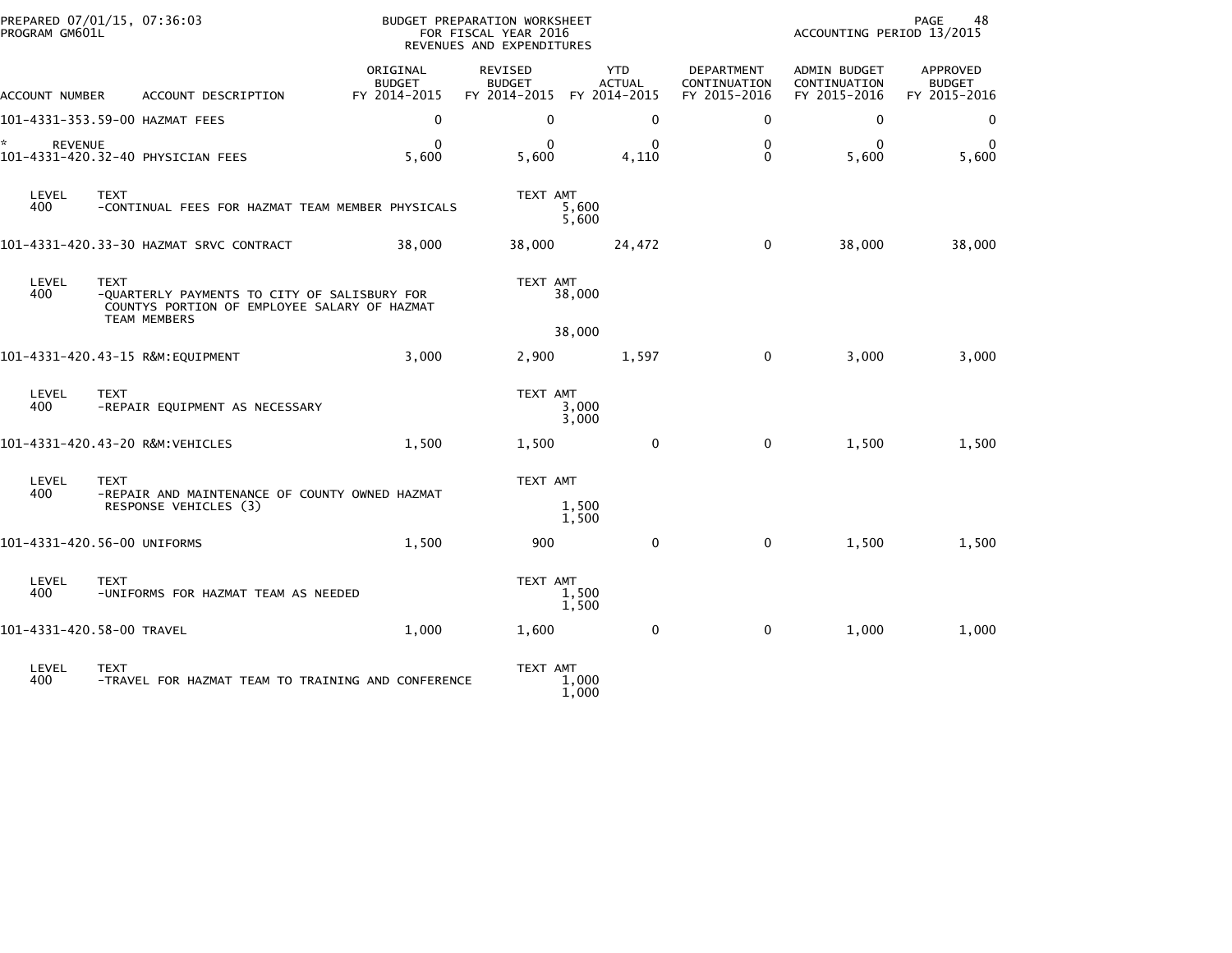| PREPARED 07/01/15, 07:36:03<br>PROGRAM GM601L |                 |                                                                                                     |                                           | BUDGET PREPARATION WORKSHEET<br>FOR FISCAL YEAR 2016<br>REVENUES AND EXPENDITURES |                             |                                                   | PAGE<br>49<br>ACCOUNTING PERIOD 13/2015             |                                           |  |
|-----------------------------------------------|-----------------|-----------------------------------------------------------------------------------------------------|-------------------------------------------|-----------------------------------------------------------------------------------|-----------------------------|---------------------------------------------------|-----------------------------------------------------|-------------------------------------------|--|
| ACCOUNT NUMBER                                |                 | ACCOUNT DESCRIPTION                                                                                 | ORIGINAL<br><b>BUDGET</b><br>FY 2014-2015 | <b>REVISED</b><br><b>BUDGET</b><br>FY 2014-2015 FY 2014-2015                      | <b>YTD</b><br><b>ACTUAL</b> | <b>DEPARTMENT</b><br>CONTINUATION<br>FY 2015-2016 | <b>ADMIN BUDGET</b><br>CONTINUATION<br>FY 2015-2016 | APPROVED<br><b>BUDGET</b><br>FY 2015-2016 |  |
| 101-4331-420.59-00 TRAINING                   |                 |                                                                                                     | 1,500                                     | 1,500                                                                             | 1,185                       | $\mathbf 0$                                       | 1,500                                               | 1,500                                     |  |
| LEVEL<br>400                                  | <b>TEXT</b>     | -CONTINUAL YEARLY TRAINING FOR HAZMAT TEAM MEMBERS                                                  |                                           | TEXT AMT                                                                          | 1,500<br>1,500              |                                                   |                                                     |                                           |  |
|                                               |                 | 101-4331-420.61-15 SUPPLIES:EDUCATIONAL                                                             | 500                                       | 500                                                                               | $\mathbf{0}$                | $\mathbf{0}$                                      | 500                                                 | 500                                       |  |
| LEVEL<br>400                                  | <b>TEXT</b>     | -TRAINING MATERIALS FOR HAZMAT TEAM SUCH AS<br>PROPS FOR TRAINING, CLASSES AND EDUCATIONAL          |                                           | TEXT AMT                                                                          | 500                         |                                                   |                                                     |                                           |  |
|                                               | <b>SUPPLIES</b> |                                                                                                     |                                           |                                                                                   | 500                         |                                                   |                                                     |                                           |  |
|                                               |                 | 101-4331-420.61-95 SUPPLIES: OTHER SMALL EQMT                                                       | 2.000                                     | 2,000                                                                             | 1,436                       | $\Omega$                                          | 2,000                                               | 2,000                                     |  |
| LEVEL<br>400                                  | <b>TEXT</b>     | -EQUIPMENT FOR HAZMAT TEAM SUCH AS SMALL TOOLS,<br>DETECTORS, MONITORS, AND CONSUMABLES USED FOR    |                                           | TEXT AMT                                                                          |                             |                                                   |                                                     |                                           |  |
|                                               |                 | MITIGATION ACTIVITIES AND INCIDENT SCENES                                                           |                                           |                                                                                   | 2,000<br>2,000              |                                                   |                                                     |                                           |  |
|                                               |                 | 101-4331-420.62-20 MOTOR FUEL & LUBRICANTS                                                          | 400                                       | 600                                                                               | 402                         | $\mathbf{0}$                                      | 700                                                 | 700                                       |  |
| LEVEL<br>400                                  | <b>TEXT</b>     | -FUEL AND LUBRICANTS FOR HAZMAT VEHICLES                                                            |                                           | TEXT AMT                                                                          | 700<br>700                  |                                                   |                                                     |                                           |  |
| 101-4331-420.64-10 BOOKS                      |                 |                                                                                                     | 700                                       | 700                                                                               | $\mathbf{0}$                | $\mathbf{0}$                                      | 700                                                 | 700                                       |  |
| LEVEL<br>400                                  | <b>TEXT</b>     | -BOOKS FOR HAZMAT TEAM. BOOKS NEED TO BE UPDATED<br>PERIODICALLY AS NEW UPDATES ARE MADE AVAILABLE. |                                           | TEXT AMT                                                                          | 700                         |                                                   |                                                     |                                           |  |
|                                               |                 |                                                                                                     |                                           |                                                                                   | 700                         |                                                   |                                                     |                                           |  |
|                                               |                 | 101-4331-420.64-50 DUES & SUBSCRIPTIONS                                                             | 100                                       | 100                                                                               | $\mathbf 0$                 | $\mathbf 0$                                       | 100                                                 | 100                                       |  |
| LEVEL<br>400                                  | <b>TEXT</b>     | -DUES AND SUBSCRIPTIONS SUCH AS TRADE MAGAZINES                                                     |                                           | TEXT AMT                                                                          | 100                         |                                                   |                                                     |                                           |  |

400 -DUES AND SUBSCRIPTIONS SUCH AS TRADE MAGAZINES 100 AND YEARLY DUES FOR CERTIFICATIONS.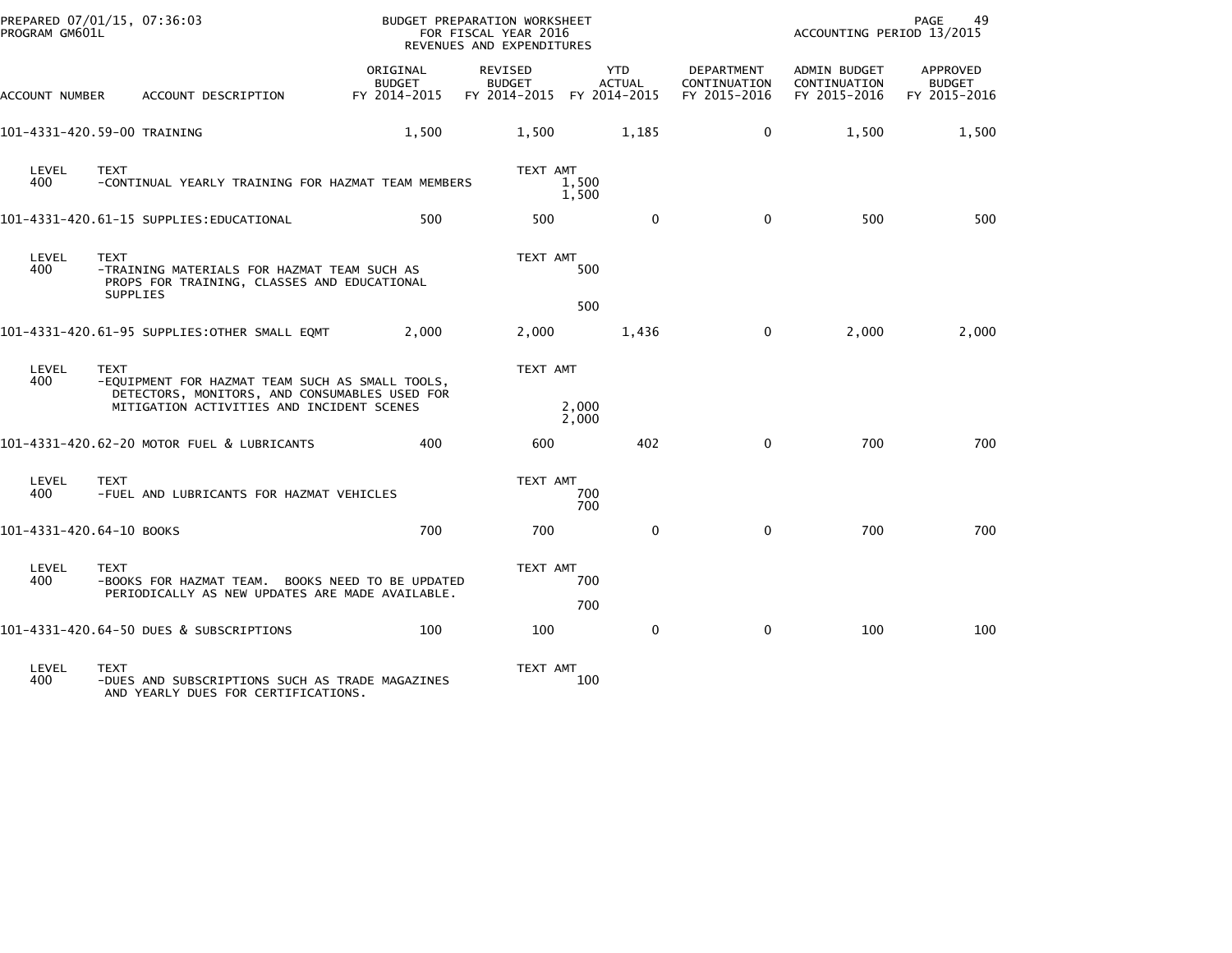| PREPARED 07/01/15, 07:36:03<br>PROGRAM GM601L |                              |                                                                                                                                         |                                           | BUDGET PREPARATION WORKSHEET<br>FOR FISCAL YEAR 2016<br>REVENUES AND EXPENDITURES |                                      |                                                   | ACCOUNTING PERIOD 13/2015                           | 50<br>PAGE                                |
|-----------------------------------------------|------------------------------|-----------------------------------------------------------------------------------------------------------------------------------------|-------------------------------------------|-----------------------------------------------------------------------------------|--------------------------------------|---------------------------------------------------|-----------------------------------------------------|-------------------------------------------|
|                                               | ACCOUNT NUMBER               | ACCOUNT DESCRIPTION                                                                                                                     | ORIGINAL<br><b>BUDGET</b><br>FY 2014-2015 | REVISED<br><b>BUDGET</b><br>FY 2014-2015                                          | <b>YTD</b><br>ACTUAL<br>FY 2014-2015 | <b>DEPARTMENT</b><br>CONTINUATION<br>FY 2015-2016 | <b>ADMIN BUDGET</b><br>CONTINUATION<br>FY 2015-2016 | APPROVED<br><b>BUDGET</b><br>FY 2015-2016 |
|                                               |                              |                                                                                                                                         |                                           |                                                                                   | 100                                  |                                                   |                                                     |                                           |
|                                               |                              | 101-4331-420.76-20 F/A:DP EQUIPMENT                                                                                                     | 0                                         | 0                                                                                 | $\mathbf{0}$                         | $\mathbf 0$                                       | $\Omega$                                            | $\mathbf{0}$                              |
|                                               | 101-4331-420.76-90 F/A:OTHER |                                                                                                                                         | 2,000                                     | 2,000                                                                             | 1,938                                | $\mathbf 0$                                       | 2,000                                               | 2,000                                     |
|                                               | <b>TEXT</b><br>LEVEL<br>400  | -FUNDS REQUESTED TO REPLACE TWO LEVEL A HAZMAT<br>SUITS AT \$1000.00 EACH. THIS IS A CONTINUAL<br>REPLACEMENT OF SUITS AS THEY AGE OUT. |                                           | TEXT AMT                                                                          | 2,000                                |                                                   |                                                     |                                           |
|                                               |                              |                                                                                                                                         |                                           |                                                                                   | 2,000                                |                                                   |                                                     |                                           |
| *                                             | EXPENDITURE                  |                                                                                                                                         | 57,800                                    | 57,900                                                                            | 35,140                               | 0                                                 | 58,100                                              | 58,100                                    |
| **                                            | <b>HAZMAT TEAM</b>           |                                                                                                                                         | 57,800                                    | 57,900                                                                            | 35,140                               | 0                                                 | 58,100                                              | 58,100                                    |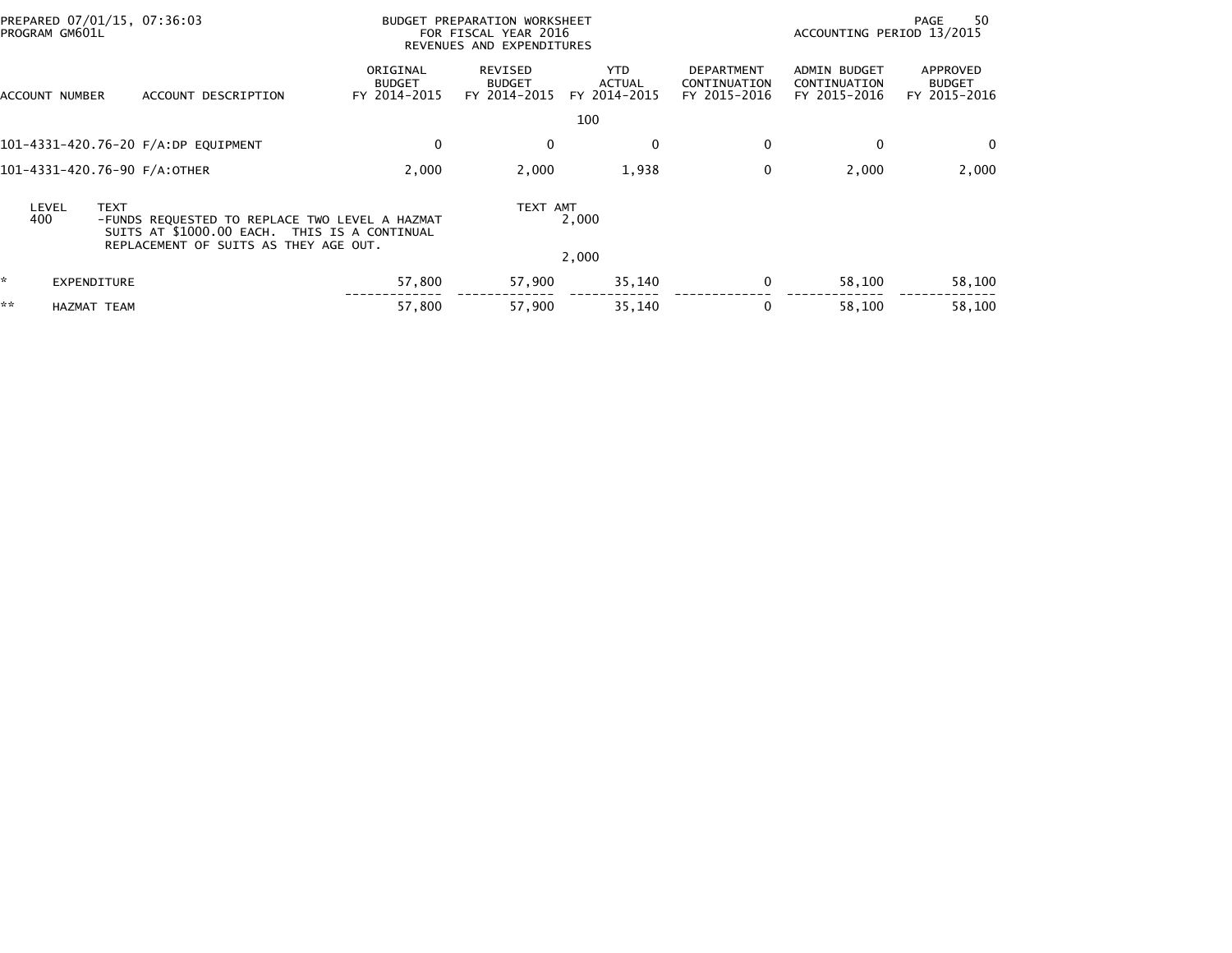| PREPARED 07/01/15, 07:36:03<br>PROGRAM GM601L |                                                                                                                                                                                                                                                                                                    | BUDGET PREPARATION WORKSHEET<br>FOR FISCAL YEAR 2016<br>REVENUES AND EXPENDITURES |                                          |                                             |                                            | 51<br>PAGE<br>ACCOUNTING PERIOD 13/2015      |                                           |  |
|-----------------------------------------------|----------------------------------------------------------------------------------------------------------------------------------------------------------------------------------------------------------------------------------------------------------------------------------------------------|-----------------------------------------------------------------------------------|------------------------------------------|---------------------------------------------|--------------------------------------------|----------------------------------------------|-------------------------------------------|--|
| ACCOUNT NUMBER                                | ACCOUNT DESCRIPTION                                                                                                                                                                                                                                                                                | ORIGINAL<br><b>BUDGET</b><br>FY 2014-2015                                         | REVISED<br><b>BUDGET</b><br>FY 2014-2015 | <b>YTD</b><br><b>ACTUAL</b><br>FY 2014-2015 | DEPARTMENT<br>CONTINUATION<br>FY 2015-2016 | ADMIN BUDGET<br>CONTINUATION<br>FY 2015-2016 | APPROVED<br><b>BUDGET</b><br>FY 2015-2016 |  |
|                                               | 101-4332-320.50-00 FIRE/ABC INSPECTIONS                                                                                                                                                                                                                                                            | 0                                                                                 | $\Omega$                                 | $250 -$                                     | 0                                          | 0                                            | 0                                         |  |
|                                               | 101-4332-354.10-00 INS. SETTLEMENT CLAIMS                                                                                                                                                                                                                                                          | $\Omega$                                                                          | 0                                        | $\mathbf 0$                                 | $\Omega$                                   | $\mathbf{0}$                                 | $\Omega$                                  |  |
|                                               | 101-4332-365.00-00 CONTRIBUTIONS-PRIVATE                                                                                                                                                                                                                                                           | $\Omega$                                                                          | $\Omega$                                 | $\mathbf{0}$                                | $\Omega$                                   | $\mathbf{0}$                                 | $\Omega$                                  |  |
| *.<br><b>REVENUE</b>                          | 101-4332-420.10-05 SALARIES:REGULAR                                                                                                                                                                                                                                                                | 0<br>117,807                                                                      | 0<br>87,807                              | $250 -$<br>78,854                           | $\Omega$<br>0                              | 0<br>123,652                                 | 123,652                                   |  |
|                                               |                                                                                                                                                                                                                                                                                                    | $\mathbf 0$                                                                       | $\Omega$                                 | $\mathbf 0$                                 | $\Omega$                                   | $\mathbf{0}$                                 | $\mathbf 0$                               |  |
|                                               |                                                                                                                                                                                                                                                                                                    | 16,700                                                                            | 16,700                                   | 8,391                                       | 0                                          | $\mathbf{0}$                                 | $\Omega$                                  |  |
|                                               | 101-4332-420.20-05 HEALTH INSURANCE                                                                                                                                                                                                                                                                | 24,120                                                                            | 24,120                                   | 22,847                                      | 0                                          | 24,192                                       | 24,192                                    |  |
| 101-4332-420.20-10 MEDICARE TAX               |                                                                                                                                                                                                                                                                                                    | 1,950                                                                             | 1,950                                    | 1,124                                       | 0                                          | 1,793                                        | 1,793                                     |  |
| 101-4332-420.20-15 RETIREMENT                 |                                                                                                                                                                                                                                                                                                    | 8,329                                                                             | 8,329                                    | 5,575                                       | $\Omega$                                   | 8,742                                        | 8,742                                     |  |
|                                               | 101–4332–420.20–20 SOCIAL SECURITY TAX                                                                                                                                                                                                                                                             | 8,340                                                                             | 8,340                                    | 4,807                                       | 0                                          | 7.667                                        | 7,667                                     |  |
|                                               | 101-4332-420.20-25 WORKERS COMPENSATION                                                                                                                                                                                                                                                            | 6,860                                                                             | 6,860                                    | 4,055                                       | $\Omega$                                   | 5,750                                        | 5,750                                     |  |
|                                               | 101-4332-420.20-30 401(K) CONTRIBUTIONS                                                                                                                                                                                                                                                            | 3,534                                                                             | 3,534                                    | 2,365                                       | $\Omega$                                   | 3,709                                        | 3,709                                     |  |
|                                               | 101-4332-420.34-30 SERVICE & MAINTENANCE                                                                                                                                                                                                                                                           | 0                                                                                 | 0                                        | 0                                           | $\Omega$                                   | 0                                            | $\mathbf{0}$                              |  |
| LEVEL<br><b>TEXT</b><br>400                   | -MAINTENANCE UPDATE FOR INSPECTION AND PERMITTING<br>SOFTWARE/REPORTING SYSTEM USED BY FIRE DIVISION<br>INSPECTORS; ENTERED AT DIRECTION AND CONCURRANCE<br>WITH INFORMATION SYSTEMS<br>LESS: COUNTY MANAGER RECOMMENDS ONE TIME COSTS BE<br>MOVED TO 101 4332 420 76 20 FIXED ASSETS              |                                                                                   | TEXT AMT                                 | 12,200<br>$12,200-$                         |                                            |                                              |                                           |  |
|                                               | 101-4332-420.43-15 R&M:EQUIPMENT                                                                                                                                                                                                                                                                   | 1,000                                                                             | 1,000                                    | 886                                         | $\mathbf{0}$                               | 2,340                                        | 2,340                                     |  |
| LEVEL<br>TEXT<br>400                          | -REPLACEMEN:TABLET, LAPTOP AND RADIO ACCESSORIES<br>-SERVICING AND MAINTENANCE OF OHD FIT TESTING<br>EQUIPMENT USED FOR CALIBRATION OF HALF MASK<br>RESPIRATORS USED IN FIRE INVESTIGATIONS<br>-GENERAL REPAIR AND MAINTENANCE OF FIRE DIVISION<br>EQUIPMENT SUCH AS CHEMICAL AND IGNITABLE LIQUID |                                                                                   | TEXT AMT                                 | 300<br>840<br>1,200                         |                                            |                                              |                                           |  |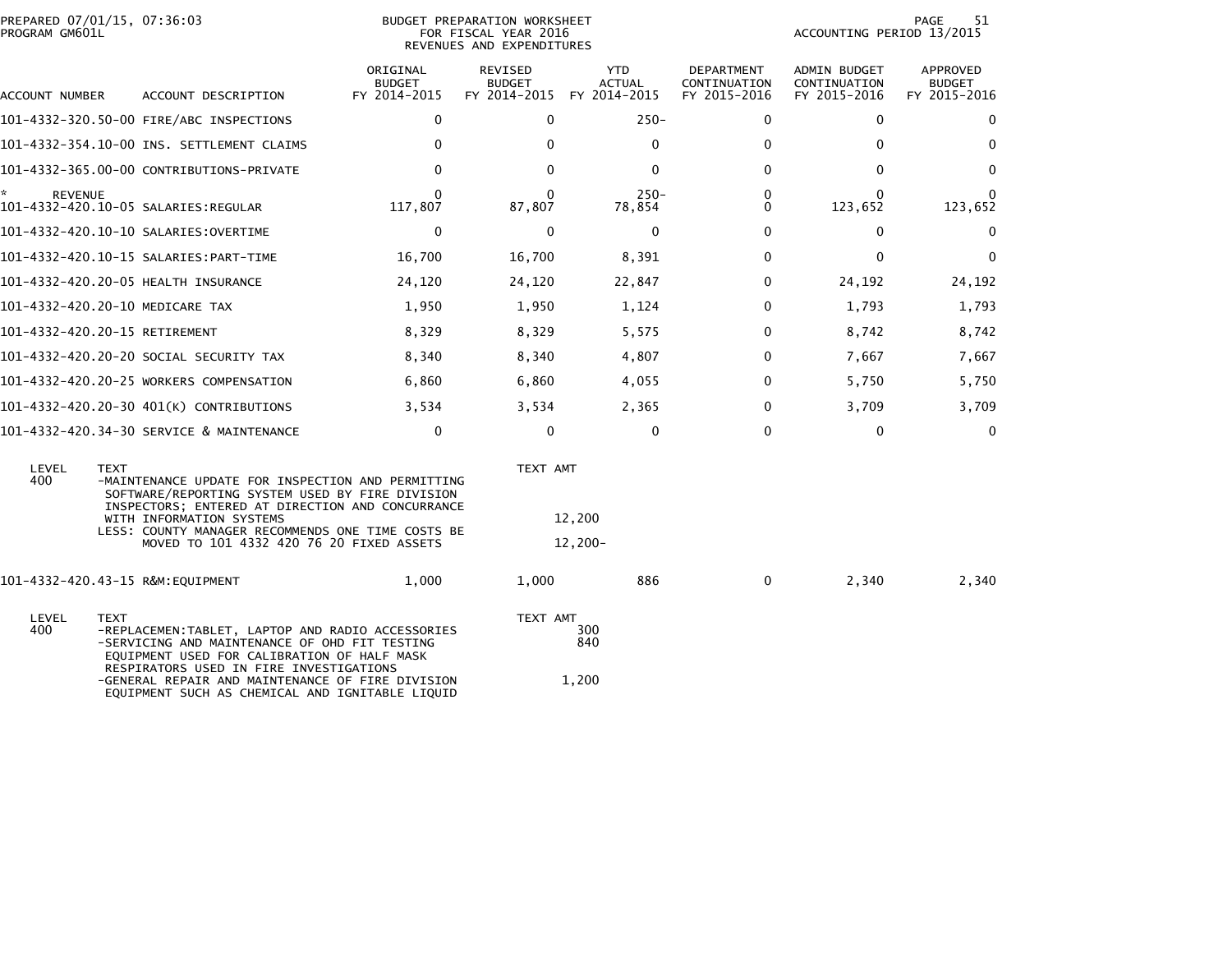| PROGRAM GM601L                                                                                                                | PREPARED 07/01/15, 07:36:03                                                                                                                                                       |                                           | BUDGET PREPARATION WORKSHEET<br>FOR FISCAL YEAR 2016<br>REVENUES AND EXPENDITURES |                             | 52<br>PAGE<br>ACCOUNTING PERIOD 13/2015    |                                              |                                           |
|-------------------------------------------------------------------------------------------------------------------------------|-----------------------------------------------------------------------------------------------------------------------------------------------------------------------------------|-------------------------------------------|-----------------------------------------------------------------------------------|-----------------------------|--------------------------------------------|----------------------------------------------|-------------------------------------------|
| ACCOUNT NUMBER                                                                                                                | ACCOUNT DESCRIPTION                                                                                                                                                               | ORIGINAL<br><b>BUDGET</b><br>FY 2014-2015 | REVISED<br><b>BUDGET</b><br>FY 2014-2015 FY 2014-2015                             | <b>YTD</b><br><b>ACTUAL</b> | DEPARTMENT<br>CONTINUATION<br>FY 2015-2016 | ADMIN BUDGET<br>CONTINUATION<br>FY 2015-2016 | APPROVED<br><b>BUDGET</b><br>FY 2015-2016 |
|                                                                                                                               | MONITORS, REFILLING FIRE DIVISION VEHICLE'S<br>SUPPLY OF ABSORBENT AND EVIDENCE CLEANING<br>SOLUTIONS                                                                             |                                           |                                                                                   | 2,340                       |                                            |                                              |                                           |
|                                                                                                                               | 101-4332-420.43-17 R&M:MASS UNIT                                                                                                                                                  | 3,150                                     | 3,310                                                                             | 3,310                       | $\mathbf{0}$                               | 3,150                                        | 3,150                                     |
| LEVEL<br>400                                                                                                                  | <b>TEXT</b>                                                                                                                                                                       |                                           | TEXT AMT                                                                          |                             |                                            |                                              |                                           |
|                                                                                                                               | -ANNUAL CERTIFICATIONS AND REPAIRS OF FIREFIGHTER<br>AIR MOBILE AIR SUPPLY COMPRESSOR SYSTEM                                                                                      |                                           |                                                                                   | 3,150<br>3,150              |                                            |                                              |                                           |
| 101-4332-420.58-00 TRAVEL                                                                                                     |                                                                                                                                                                                   | 2,000                                     | 1.790                                                                             | 1,757                       | $\mathbf 0$                                | 2,000                                        | 2,000                                     |
| LEVEL<br>TEXT<br>400<br>-TRAVEL COSTS FOR TRAVELING TO TRAINING CLASSES,<br>PROFESSIONAL CONFERENCES AND CERTIFICATION SITES. |                                                                                                                                                                                   | TEXT AMT                                  | 2,000                                                                             |                             |                                            |                                              |                                           |
|                                                                                                                               |                                                                                                                                                                                   |                                           |                                                                                   | 2,000                       |                                            |                                              |                                           |
|                                                                                                                               | 101-4332-420.59-00 TRAINING                                                                                                                                                       | 2,000                                     | 1,840                                                                             | 1,378                       | $\mathbf 0$                                | 2,000                                        | 2,000                                     |
| LEVEL<br>400                                                                                                                  | <b>TEXT</b><br>-FIRE CODE INSPECTOR LEVEL ADVANCEMENT CLASSES AND                                                                                                                 |                                           | TEXT AMT                                                                          |                             |                                            |                                              |                                           |
|                                                                                                                               | TRAINING.<br>-TRAINING APPLICATION AND PROCESSING FEE                                                                                                                             |                                           |                                                                                   | 200<br>50                   |                                            |                                              |                                           |
|                                                                                                                               | -FIRE INSPECTOR CONTINUING EDUCATION FOR SIX FIRE<br><b>INSPECTORS</b>                                                                                                            |                                           |                                                                                   | 750                         |                                            |                                              |                                           |
|                                                                                                                               | -FIRE INVESTIGATOR CONTINUING EDUCATION FOR SIX<br>FIRE INVESTIGATORS<br>*** FY2015 EXPENDITURES WERE LOWER THAN NORMAL DUE                                                       |                                           |                                                                                   | 1,000                       |                                            |                                              |                                           |
|                                                                                                                               | TO INSPECTOR/INVESTIGATOR ON MILITARY DEPLOYMENT*                                                                                                                                 |                                           |                                                                                   | 2,000                       |                                            |                                              |                                           |
|                                                                                                                               | 101-4332-420.61-15 SUPPLIES:EDUCATIONAL                                                                                                                                           | 3.900                                     | 4.669                                                                             | 4,413                       | $\Omega$                                   | 3,900                                        | 3,900                                     |
| LEVEL<br>400                                                                                                                  | <b>TEXT</b><br>-FUNDS USED FOR PUBLIC EDUCATION EVENTS AROUND<br>ROWAN COUNTY AND SCHOOLS TO PROMOTE FIRE SAFETY<br>INITIATIVES. OUR CURRENT PROGRAM HAS BEEN VERY<br>SUCCESSFUL. |                                           | TEXT AMT                                                                          | 3,900                       |                                            |                                              |                                           |
|                                                                                                                               |                                                                                                                                                                                   |                                           |                                                                                   | 3,900                       |                                            |                                              |                                           |
|                                                                                                                               | 101-4332-420.61-60 SUPPLIES: PHOTOGRAPHIC                                                                                                                                         | 450                                       | 309                                                                               | 279                         | 0                                          | 450                                          | 450                                       |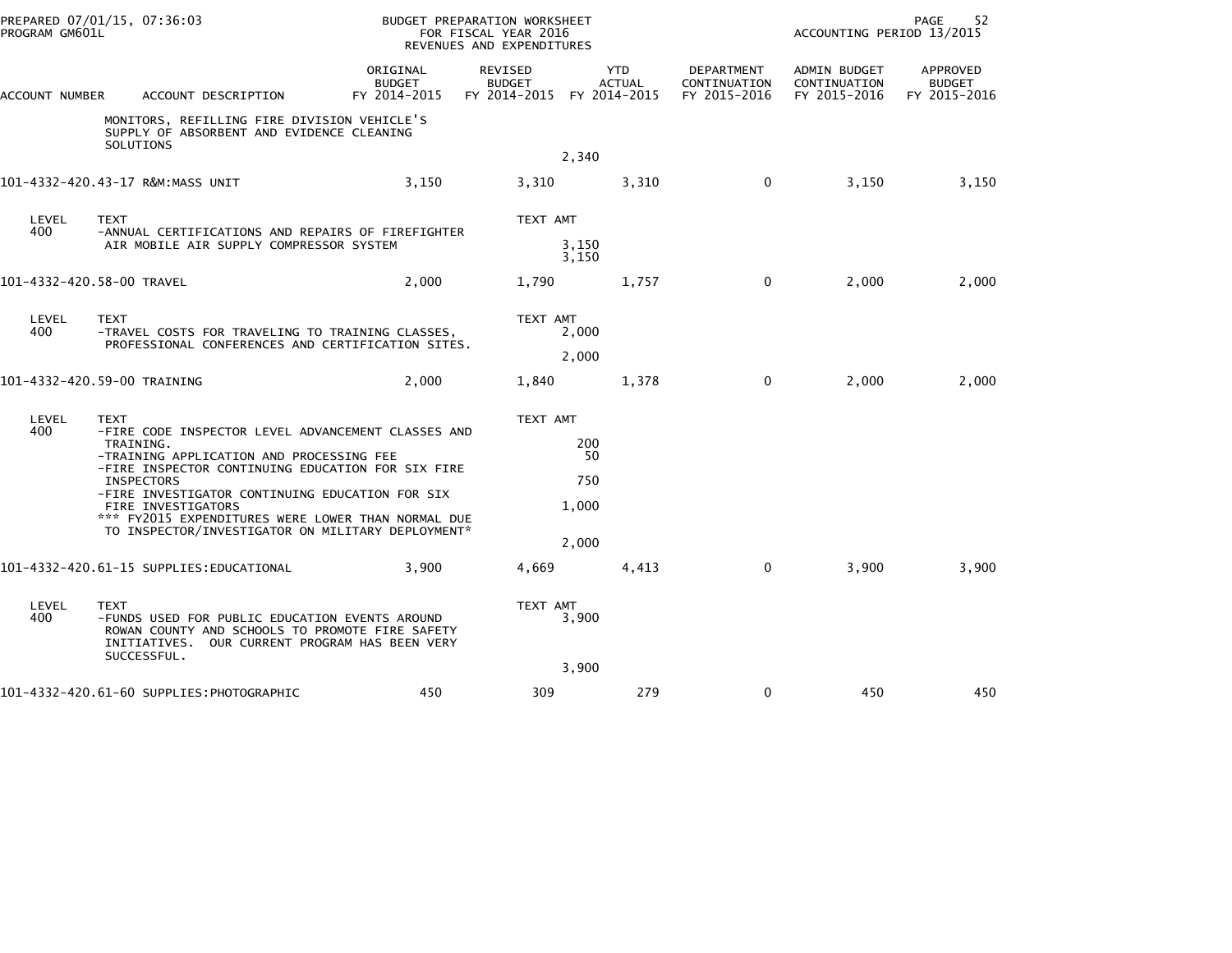| PROGRAM GM601L           | PREPARED 07/01/15, 07:36:03                                                                                                                                                                     |                                           | BUDGET PREPARATION WORKSHEET<br>FOR FISCAL YEAR 2016<br>REVENUES AND EXPENDITURES |                             |                                            | 53<br>PAGE<br>ACCOUNTING PERIOD 13/2015      |                                           |  |
|--------------------------|-------------------------------------------------------------------------------------------------------------------------------------------------------------------------------------------------|-------------------------------------------|-----------------------------------------------------------------------------------|-----------------------------|--------------------------------------------|----------------------------------------------|-------------------------------------------|--|
| ACCOUNT NUMBER           | ACCOUNT DESCRIPTION                                                                                                                                                                             | ORIGINAL<br><b>BUDGET</b><br>FY 2014-2015 | <b>REVISED</b><br><b>BUDGET</b><br>FY 2014-2015 FY 2014-2015                      | <b>YTD</b><br><b>ACTUAL</b> | DEPARTMENT<br>CONTINUATION<br>FY 2015-2016 | ADMIN BUDGET<br>CONTINUATION<br>FY 2015-2016 | APPROVED<br><b>BUDGET</b><br>FY 2015-2016 |  |
| LEVEL<br>400             | <b>TEXT</b><br>-PHOTOGRAPHIC SUPPLIES SUCH AS MEMORY CARDS AND<br>REPLACEMENT CAMERA EQUIPMENT AS NEEDED.                                                                                       |                                           | TEXT AMT                                                                          | 450                         |                                            |                                              |                                           |  |
|                          | 101-4332-420.61-90 SUPPLIES:OTHER                                                                                                                                                               | 500                                       | 401                                                                               | 450<br>394                  | $\mathbf 0$                                | 500                                          | 500                                       |  |
| LEVEL<br>400             | <b>TEXT</b><br>-SMALL SUPPLIES OTHER THAN EQUIPMENT SUCH AS<br>FIRE INVESTIGATION EVIDENCE SUPPLIES.                                                                                            |                                           | TEXT AMT                                                                          | 500<br>500                  |                                            |                                              |                                           |  |
|                          | 101-4332-420.61-95 SUPPLIES: OTHER SMALL EQMT                                                                                                                                                   | 4,250                                     | 2,274                                                                             | 2,243                       | $\mathbf 0$                                | 1,700                                        | 1,700                                     |  |
| LEVEL<br>400             | <b>TEXT</b><br>-FUNDS FOR SMALL EQUIPMENT FOR THE FIRE DIVISION<br>-LAPTOP/TABLET SUPPLIES<br>-NFPA COMPLIANT STRUCTURAL FIREFIGHTER HELMET X 2<br>@ \$350.00 EACH. 1 FOR NEW FIRE INVESTIGATOR |                                           | TEXT AMT                                                                          | 900<br>100<br>700           |                                            |                                              |                                           |  |
|                          | AND 1 TO REPLACE OUTDATED CURRENT EMPLOYEE HELMET                                                                                                                                               |                                           |                                                                                   | 1,700                       |                                            |                                              |                                           |  |
|                          | 101-4332-420.62-20 MOTOR FUEL & LUBRICANTS                                                                                                                                                      | 9.000                                     | 9,000                                                                             | 4,693                       | $\mathbf{0}$                               | 9,900                                        | 9,900                                     |  |
| LEVEL<br>400             | <b>TEXT</b><br>-FUEL AND LUBRICANTS FOR SIX FIRE DIVISION                                                                                                                                       |                                           | TEXT AMT                                                                          | 9,000                       |                                            |                                              |                                           |  |
|                          | <b>VEHICLES</b><br>PLUS: COUNTY MANAGERS RECOMMENDED INCREASE                                                                                                                                   |                                           |                                                                                   | 900<br>9,900                |                                            |                                              |                                           |  |
| 101-4332-420.64-10 BOOKS |                                                                                                                                                                                                 | 500                                       | 67                                                                                | 67                          | $\mathbf{0}$                               | 500                                          | 500                                       |  |
| LEVEL<br>400             | <b>TEXT</b><br>-BOOKS ARE REPLACED CONTINUALLY AS NEW EDITIONS<br>ARE PUBLISHED.                                                                                                                |                                           | TEXT AMT                                                                          | 500<br>500                  |                                            |                                              |                                           |  |
|                          | 101-4332-420.64-50 DUES & SUBSCRIPTIONS                                                                                                                                                         | 1,905                                     | 1,920                                                                             | 1,911                       | 0                                          | 1,895                                        | 1,895                                     |  |
| LEVEL                    | <b>TEXT</b>                                                                                                                                                                                     |                                           | TEXT AMT                                                                          |                             |                                            |                                              |                                           |  |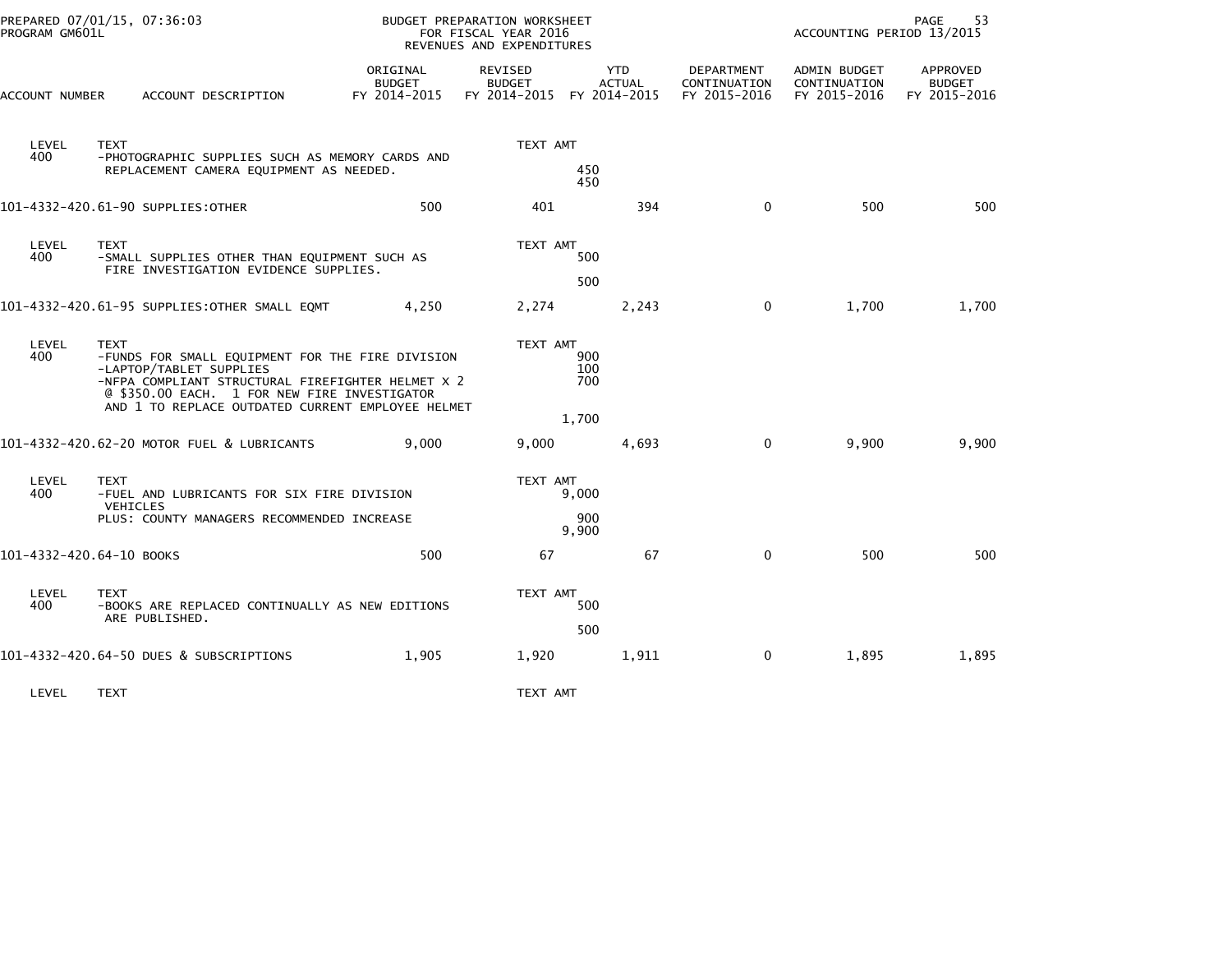| PREPARED 07/01/15, 07:36:03<br>PROGRAM GM601L |                       | BUDGET PREPARATION WORKSHEET<br>FOR FISCAL YEAR 2016<br>REVENUES AND EXPENDITURES                                                                                                                                                                                                                                                                         |                                           |                                          |                                             | PAGE<br>54<br>ACCOUNTING PERIOD 13/2015           |                                                     |                                           |
|-----------------------------------------------|-----------------------|-----------------------------------------------------------------------------------------------------------------------------------------------------------------------------------------------------------------------------------------------------------------------------------------------------------------------------------------------------------|-------------------------------------------|------------------------------------------|---------------------------------------------|---------------------------------------------------|-----------------------------------------------------|-------------------------------------------|
|                                               | <b>ACCOUNT NUMBER</b> | ACCOUNT DESCRIPTION                                                                                                                                                                                                                                                                                                                                       | ORIGINAL<br><b>BUDGET</b><br>FY 2014-2015 | REVISED<br><b>BUDGET</b><br>FY 2014-2015 | <b>YTD</b><br><b>ACTUAL</b><br>FY 2014-2015 | <b>DEPARTMENT</b><br>CONTINUATION<br>FY 2015-2016 | <b>ADMIN BUDGET</b><br>CONTINUATION<br>FY 2015-2016 | APPROVED<br><b>BUDGET</b><br>FY 2015-2016 |
|                                               | 400                   | -NC FIREMANS ASSOCIATION @ \$20 X 8 EMPLOYEES<br>-NC CHAPTER IAAI @ \$15 X 8 EMPLOYEES<br>-NATIONAL FIRE PROTECTION CODE SUBSCRIPTION<br>-NATIONAL IAAI @ \$75/CERTIFICATION PER PERSON<br>-NC CODE OFFICIALS QUALIFICATION BOARD ANNUAL<br>CERTIFICATION @ \$10 X 6 FIRE INSPECTORS<br>-NATIONAL FIRE PROTECTION DEPARTMENT AGENCY ANNUAL<br><b>DUES</b> |                                           |                                          | 160<br>120<br>1,165<br>225<br>60<br>165     |                                                   |                                                     |                                           |
|                                               |                       |                                                                                                                                                                                                                                                                                                                                                           |                                           |                                          | 1,895                                       |                                                   |                                                     |                                           |
|                                               |                       | 101-4332-420.74-35 C/A:VEHICLES                                                                                                                                                                                                                                                                                                                           | $\mathbf{0}$                              | $\mathbf{0}$                             | $\mathbf{0}$                                | $\Omega$                                          | $\mathbf{0}$                                        | $\Omega$                                  |
|                                               |                       | 101-4332-420.76-20 F/A:DP EQUIPMENT                                                                                                                                                                                                                                                                                                                       | $\mathbf 0$                               | 0                                        | $\mathbf 0$                                 | 0                                                 | 12,200                                              | 12,200                                    |
|                                               | LEVEL<br>400          | <b>TEXT</b><br>PLUS: COUNTY MANAGER RECOMMENDED MOVING<br>-MANINTENANCE UPDATE FOR INSPECTIONS AND PERMITING<br>SOFTWARE/REPORTING SYSTEM USED BY FIRE DIVISION<br>INSPECTORS; ENTERED AT DIRECTION AND CONCURRANCE<br>WITH INFORMATION SYSTEM DEPARTMENT FROM ACCOUNT<br>101 4332 420 34 30                                                              |                                           | TEXT AMT                                 | 12,200<br>12,200                            |                                                   |                                                     |                                           |
|                                               |                       |                                                                                                                                                                                                                                                                                                                                                           | 700                                       | 2,286                                    | 2,285                                       | 0                                                 | 0                                                   | $\mathbf{0}$                              |
|                                               |                       | 101-4332-420.76-90 F/A:OTHER                                                                                                                                                                                                                                                                                                                              | 0                                         | 0                                        | 0                                           | $\mathbf{0}$                                      | 0                                                   | $\mathbf{0}$                              |
|                                               |                       | 101-4332-420.91-00 APPROPRIATIONS                                                                                                                                                                                                                                                                                                                         | 113,600                                   | 113,600                                  | 113,400                                     | $\mathbf{0}$                                      | 113,600                                             | 113,600                                   |
|                                               | LEVEL<br>400          | <b>TEXT</b><br>- RURAL FIRE DEPARTMENT MUTUAL AID CONTRACTS                                                                                                                                                                                                                                                                                               |                                           | TEXT AMT                                 | 113,600<br>113,600                          |                                                   |                                                     |                                           |
| *                                             |                       | <b>EXPENDITURE</b>                                                                                                                                                                                                                                                                                                                                        | 330,595                                   | 300,106                                  | 265,034                                     | 0                                                 | 329,640                                             | 329,640                                   |
| **                                            |                       | FIRE DIVISION                                                                                                                                                                                                                                                                                                                                             | 330,595                                   | 300,106                                  | 264,784                                     | 0                                                 | 329,640                                             | 329,640                                   |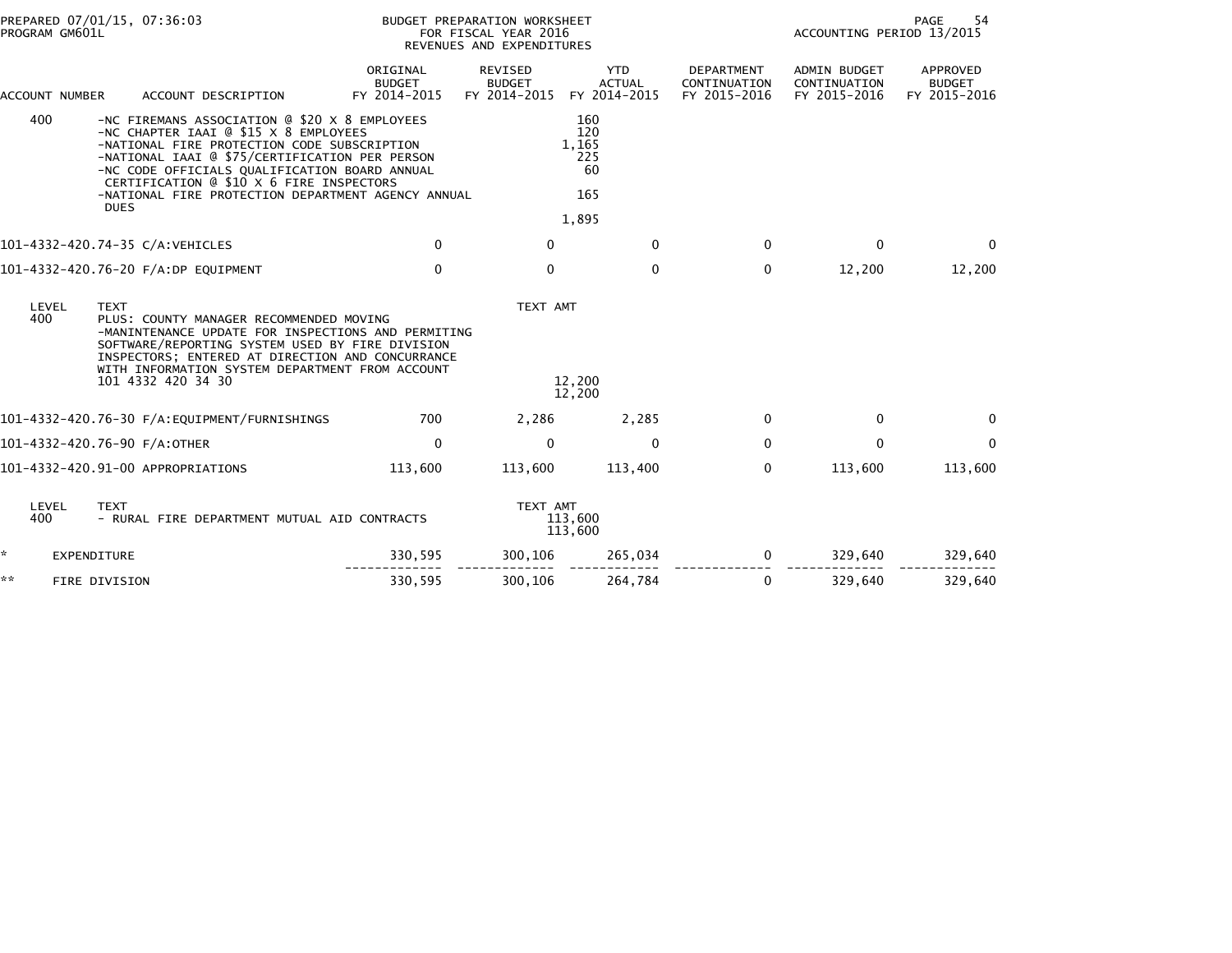| PREPARED 07/01/15, 07:36:03<br>PROGRAM GM601L |                                             |                                           | BUDGET PREPARATION WORKSHEET<br>FOR FISCAL YEAR 2016<br>REVENUES AND EXPENDITURES |                                      |                                            | ACCOUNTING PERIOD 13/2015                    | PAGE<br>55                                |
|-----------------------------------------------|---------------------------------------------|-------------------------------------------|-----------------------------------------------------------------------------------|--------------------------------------|--------------------------------------------|----------------------------------------------|-------------------------------------------|
| <b>I</b> ACCOUNT NUMBER                       | ACCOUNT DESCRIPTION                         | ORIGINAL<br><b>BUDGET</b><br>FY 2014-2015 | REVISED<br><b>BUDGET</b><br>FY 2014-2015                                          | <b>YTD</b><br>ACTUAL<br>FY 2014-2015 | DEPARTMENT<br>CONTINUATION<br>FY 2015-2016 | ADMIN BUDGET<br>CONTINUATION<br>FY 2015-2016 | APPROVED<br><b>BUDGET</b><br>FY 2015-2016 |
|                                               | 101-4333-331.61-00 HOMELAND SECURITY GRANTS | $\Omega$                                  | $2,282-$                                                                          | $2,280-$                             | 0                                          |                                              | 0                                         |
| <b>REVENUE</b>                                | 101-4333-420.76-40 F/A:FEDERAL GRANTS       |                                           | $2,282-$                                                                          | $2,280-$                             |                                            |                                              | 0<br>0                                    |
|                                               | 101-4333-420.82-32 EXPLORER EXPENDITURES    | $\Omega$                                  |                                                                                   |                                      |                                            |                                              | 0                                         |
|                                               | 101-4333-420.85-00 GRANT EXPENDITURES       | $\bf{0}$                                  | 2,282                                                                             | 2,280                                | 0                                          |                                              | 0                                         |
| ×.<br><b>EXPENDITURE</b>                      |                                             | $\bf{0}$                                  | 2,282                                                                             | 2,280                                | 0                                          |                                              | 0                                         |
| **                                            | HOMELAND SECURITY GRANTS                    |                                           |                                                                                   |                                      |                                            |                                              | 0                                         |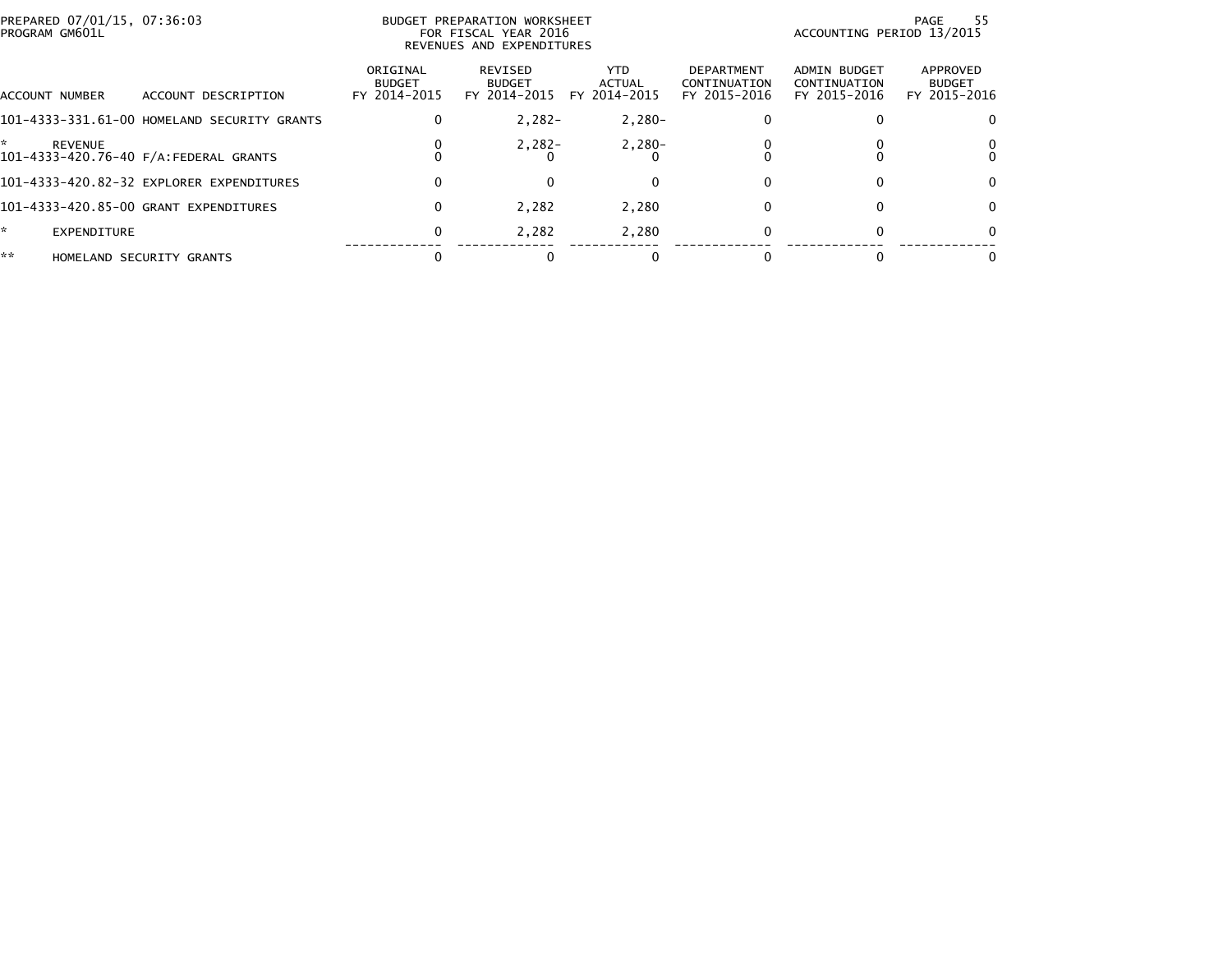| PREPARED 07/01/15, 07:36:03<br>PROGRAM GM601L |                                              |                                           | <b>BUDGET PREPARATION WORKSHEET</b><br>FOR FISCAL YEAR 2016<br>REVENUES AND EXPENDITURES |                                             |                                                   | ACCOUNTING PERIOD 13/2015                    | 56<br><b>PAGE</b>                         |
|-----------------------------------------------|----------------------------------------------|-------------------------------------------|------------------------------------------------------------------------------------------|---------------------------------------------|---------------------------------------------------|----------------------------------------------|-------------------------------------------|
| ACCOUNT NUMBER                                | ACCOUNT DESCRIPTION                          | ORIGINAL<br><b>BUDGET</b><br>FY 2014-2015 | <b>REVISED</b><br><b>BUDGET</b><br>FY 2014-2015                                          | <b>YTD</b><br><b>ACTUAL</b><br>FY 2014-2015 | <b>DEPARTMENT</b><br>CONTINUATION<br>FY 2015-2016 | ADMIN BUDGET<br>CONTINUATION<br>FY 2015-2016 | APPROVED<br><b>BUDGET</b><br>FY 2015-2016 |
|                                               | 101-4371-331.55-00 MEDICAID MAXIMIZATION     | 250,000-                                  | $250,000 -$                                                                              | 0                                           | $\Omega$                                          | $300,000 -$                                  | $300,000 -$                               |
|                                               | 101-4371-334.34-60 RURAL HEALTH COMM CARE    | 0                                         | $\Omega$                                                                                 | $\Omega$                                    | 0                                                 | 0                                            | 0                                         |
| 101-4371-334.63-00 SAFE KIDS GRANT            |                                              | 0                                         | $\Omega$                                                                                 | <sup>0</sup>                                | 0                                                 | 0                                            | $\Omega$                                  |
| 101-4371-353.14-00 AMBULANCE FEES             |                                              | $3,100,000 -$                             | $3,100,000 -$                                                                            | 3, 150, 357-                                | 0                                                 | $3,400,000 -$                                | $3,400,000 -$                             |
| 101-4371-353.14-10 GARNISHMENT FEES           |                                              | 0                                         | $\Omega$                                                                                 | $111 -$                                     | 0                                                 | $\Omega$                                     | 0                                         |
|                                               | 101-4371-353.14-15 MEDICAID NON-ALLOWED CHGS | 510,000                                   | 510,000                                                                                  | 517,104                                     | 0                                                 | 640,000                                      | 640,000                                   |
|                                               | 101-4371-353.14-25 MEDICARE NON-ALLOWED CHGS | 30,000                                    | 30,000                                                                                   | 28,705                                      | 0                                                 | 40,000                                       | 40,000                                    |
|                                               | 101-4371-353.14-35 MISC NON-ALLOWED CHGS     | 60,000                                    | 60,000                                                                                   | 16,826                                      | 0                                                 | 20,000                                       | 20,000                                    |
|                                               | 101-4371-353.15-00 ROWAN RESCUE SQUAD FEES   | 115,000-                                  | 115,000-                                                                                 | $73,003-$                                   | 0                                                 | 115,000-                                     | $115,000 -$                               |
|                                               | 101-4371-353.15-15 MEDICAID NON-ALLOWED CHGS | 22,500                                    | 22,500                                                                                   | 13,565                                      | 0                                                 | 22,500                                       | 22,500                                    |
|                                               | 101-4371-353.15-25 MEDICARE NON-ALLOWED CHGS | 500                                       | 500                                                                                      | 472                                         | $\Omega$                                          | 500                                          | 500                                       |
|                                               | 101-4371-353.15-35 MISC NON-ALLOWED CHARGES  | 2,000                                     | 2,000                                                                                    | 914                                         | $\Omega$                                          | 2,000                                        | 2,000                                     |
|                                               | 101-4371-353.16-00 AMBULANCE CHG-OFF COLL    | 0                                         | $\bf{0}$                                                                                 | $41,312-$                                   | 0                                                 | $\mathbf{0}$                                 | $\mathbf{0}$                              |
|                                               | 101-4371-353.17-00 FRANCHISE AGENCIES        | 0                                         | $\Omega$                                                                                 | $223 -$                                     | 0                                                 | 0                                            | 0                                         |
|                                               | 101-4371-353.17-35 MISC NON-ALLOWED CHGS     | $\Omega$                                  | $\Omega$                                                                                 | 13                                          | $\Omega$                                          | $\Omega$                                     | $\Omega$                                  |
| 101-4371-365.55-00 MISC DONATIONS             |                                              | $\Omega$                                  | $600 -$                                                                                  | $600 -$                                     | 0                                                 | $\Omega$                                     | $\Omega$                                  |
|                                               | 101-4371-395.00-00 FUND BALANCE APPR-RESTR   | $\Omega$                                  | $250 -$                                                                                  | $\mathbf{0}$                                | $\Omega$                                          | $\Omega$                                     | $\mathbf{0}$                              |
|                                               | 101-4371-395.10-00 FUND BALANCE APPR-UNREST  | 0                                         | 0                                                                                        | $\mathbf{0}$                                | $\Omega$                                          | $\Omega$                                     | $\mathbf{0}$                              |
| <b>REVENUE</b>                                |                                              | $2,840,000 -$<br>1,922,530                | 2,840,850-<br>1,962,630                                                                  | $2,688,007 -$<br>1,905,771                  | 0<br>0                                            | $3,090,000 -$<br>1,898,689                   | $3,090,000 -$<br>1,898,689                |
| 101-4371-421.10-10 SALARIES:OVERTIME          |                                              | 210,000                                   | 230,950                                                                                  | 224,133                                     | 0                                                 | 212,250                                      | 212,250                                   |

LEVEL TEXT AMT<br>400 OVERTIME HAS HISTORICALLY BEEN FUNDED AT 10.9% OF TEXT AMT OVERTIME HAS HISTORICALLY BEEN FUNDED AT 10.9% OF SALARIES:REGULAR. AN ADJUSTMENT IS MADE TO THATLINE TO COVER THE ADDITIONAL HOLIDAY PAY REQUIRED FOR EMS STAFF. THAT FIGURE FOR FY 2015/16 IS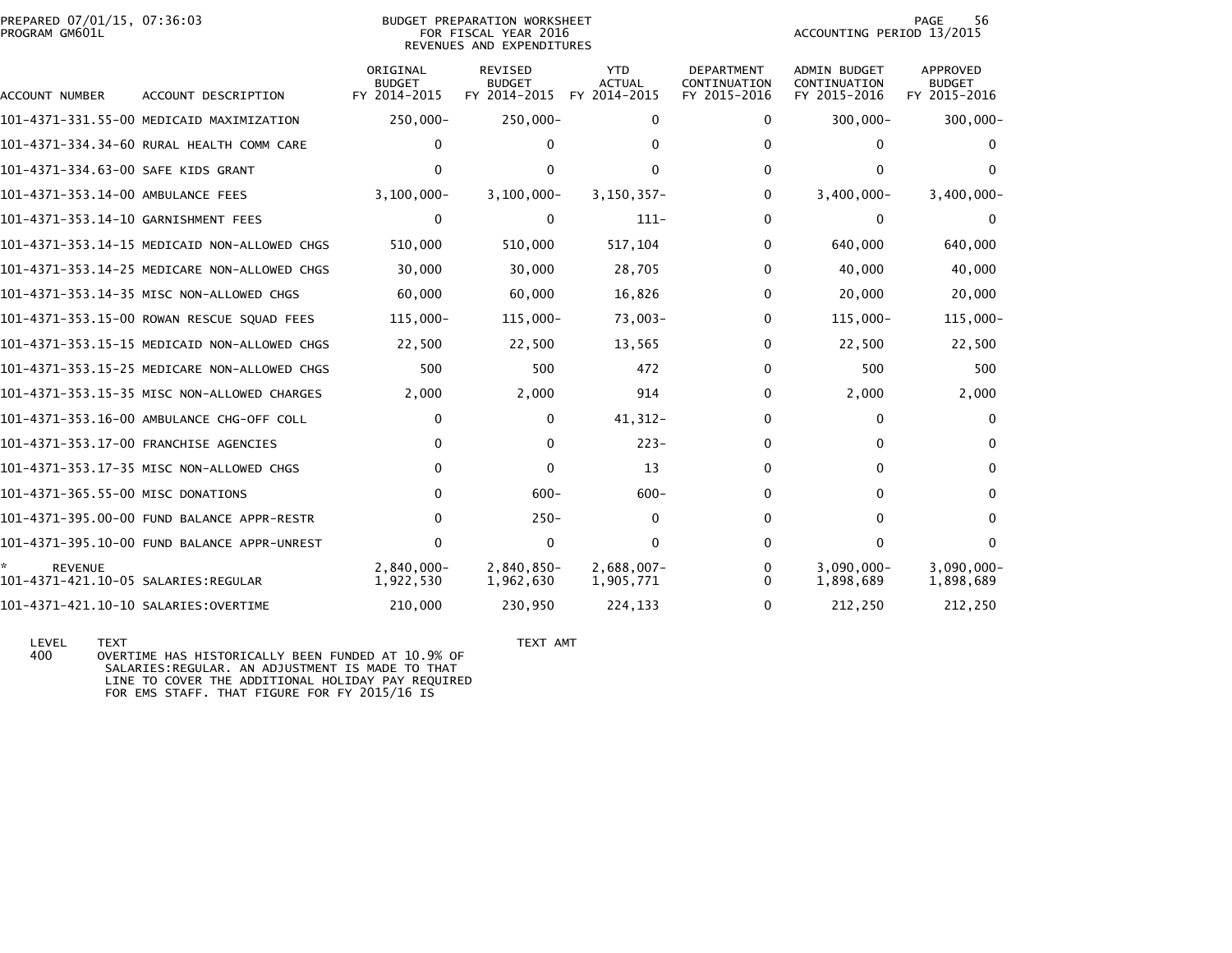| PREPARED 07/01/15, 07:36:03<br>PROGRAM GM601L                                                                                                                                                                                                                                                                                                                                                                                                                                                                                                                                                         |             |                                                                                                                                                                                                                                                                                                                                                                                                                                                                                                                                                                                                                                                                                                                                        |                                           | BUDGET PREPARATION WORKSHEET<br>FOR FISCAL YEAR 2016<br>REVENUES AND EXPENDITURES | PAGE<br>57<br>ACCOUNTING PERIOD 13/2015     |                                            |                                              |                                           |
|-------------------------------------------------------------------------------------------------------------------------------------------------------------------------------------------------------------------------------------------------------------------------------------------------------------------------------------------------------------------------------------------------------------------------------------------------------------------------------------------------------------------------------------------------------------------------------------------------------|-------------|----------------------------------------------------------------------------------------------------------------------------------------------------------------------------------------------------------------------------------------------------------------------------------------------------------------------------------------------------------------------------------------------------------------------------------------------------------------------------------------------------------------------------------------------------------------------------------------------------------------------------------------------------------------------------------------------------------------------------------------|-------------------------------------------|-----------------------------------------------------------------------------------|---------------------------------------------|--------------------------------------------|----------------------------------------------|-------------------------------------------|
| ACCOUNT NUMBER                                                                                                                                                                                                                                                                                                                                                                                                                                                                                                                                                                                        |             | ACCOUNT DESCRIPTION                                                                                                                                                                                                                                                                                                                                                                                                                                                                                                                                                                                                                                                                                                                    | ORIGINAL<br><b>BUDGET</b><br>FY 2014-2015 | REVISED<br><b>BUDGET</b><br>FY 2014-2015                                          | <b>YTD</b><br><b>ACTUAL</b><br>FY 2014-2015 | DEPARTMENT<br>CONTINUATION<br>FY 2015-2016 | ADMIN BUDGET<br>CONTINUATION<br>FY 2015-2016 | APPROVED<br><b>BUDGET</b><br>FY 2015-2016 |
| \$30,053. THIS IS ADDED TO THE PROJECTED SALARIES<br>BASED ON WORKSHEET OF \$1,899,155 TO GENERATE A<br>TOTAL EXPECTED AMOUNT OF \$1,929,208. BASED ON THE<br>RATE OF EXPENDITURE A RECOMMENDATION IS MADE TO<br>TO INCREASE THE FUNDING TO 11% (ROUNDED).<br>A SIMILAR RECOMMENDATION WAS MADE IN THE FY 14/15<br>BUDGET. THE CURRENT EXPENDITURE LEVELS INDICATE<br>THAT THE DEPARTMENT RECOMMENDATION WOULD HAVE<br>BEEN ACCURATE TO REFLECT THE NEEDED FUNDING FOR<br>THE DURATION OF THE BUDGET CYCLE. BUDGET ENTRY<br>IS CALCULATED AT 11%.<br>101-4371-421.10-15 SALARIES:PART-TIME<br>235,000 |             |                                                                                                                                                                                                                                                                                                                                                                                                                                                                                                                                                                                                                                                                                                                                        |                                           |                                                                                   | 212,250<br>212,250                          |                                            |                                              |                                           |
|                                                                                                                                                                                                                                                                                                                                                                                                                                                                                                                                                                                                       |             |                                                                                                                                                                                                                                                                                                                                                                                                                                                                                                                                                                                                                                                                                                                                        | 260,460                                   | 251,193                                                                           | $\mathbf{0}$                                | 251,500                                    | 251,500                                      |                                           |
| LEVEL<br>400                                                                                                                                                                                                                                                                                                                                                                                                                                                                                                                                                                                          | <b>TEXT</b> | PART TIME HAS HISTORICALLY BEEN FUNDED AT 11.7% OF<br>SALARIES: REGULAR. AN ADJUSTMENT IS MADE TO THAT<br>LINE TO COVER THE ADDITIONAL HOLIDAY PAY REQUIRED<br>FOR EMS STAFF. THAT FIGURE FOR FY 2015/16 IS<br>\$30053. THIS IS ADDED TO THE PROJECTED SALARIES<br>BASED ON THE WORKSHEET OF \$1,899,155 TO GENERATE<br>TOTAL EXPECTED AMOUNT OF \$1,929,208. CURRENT AND<br>AND HISTORICAL EXPENDITURES INDICATE THE NEED TO<br>RECOMMENDED THAT FUNDING BE INCREASED TO 12%<br>(ROUNDED). A SIMILAR RECOMMENDATION WAS MADE IN<br>THE FY 2014/15 BUDGET BUT WAS NOT RECOMMENDED BY<br>THE MANAGER. BUDGET ENTRY IS CALCULATED AT 12%.<br>PLUS: COUNTY MANAGER'S RECOMMENDATION BASED ON<br>PLANNED FMLA LEAVE AS REPORT BY DEPT HEAD |                                           | TEXT AMT                                                                          | 231,500<br>20,000<br>251,500                |                                            |                                              |                                           |
|                                                                                                                                                                                                                                                                                                                                                                                                                                                                                                                                                                                                       |             |                                                                                                                                                                                                                                                                                                                                                                                                                                                                                                                                                                                                                                                                                                                                        | 426,120                                   | 431,280                                                                           | 417,879                                     | 0                                          | 427,388                                      | 427,388                                   |
|                                                                                                                                                                                                                                                                                                                                                                                                                                                                                                                                                                                                       |             | 101-4371-421.20-08 HEALTH INSURANCE:RETIREES                                                                                                                                                                                                                                                                                                                                                                                                                                                                                                                                                                                                                                                                                           | 8,040                                     | 8,040                                                                             | 8,040                                       | 0                                          | 4,020                                        | 4,020                                     |
| 101-4371-421.20-10 MEDICARE TAX                                                                                                                                                                                                                                                                                                                                                                                                                                                                                                                                                                       |             |                                                                                                                                                                                                                                                                                                                                                                                                                                                                                                                                                                                                                                                                                                                                        | 34,329                                    | 34,329                                                                            | 32,250                                      | 0                                          | 33,972                                       | 33,972                                    |
| 101-4371-421.20-15 RETIREMENT                                                                                                                                                                                                                                                                                                                                                                                                                                                                                                                                                                         |             |                                                                                                                                                                                                                                                                                                                                                                                                                                                                                                                                                                                                                                                                                                                                        | 150,770                                   | 154,670                                                                           | 150,173                                     | 0                                          | 149,276                                      | 149,276                                   |
|                                                                                                                                                                                                                                                                                                                                                                                                                                                                                                                                                                                                       |             | 101–4371–421.20–20 SOCIAL SECURITY TAX                                                                                                                                                                                                                                                                                                                                                                                                                                                                                                                                                                                                                                                                                                 | 146,787                                   | 146,787                                                                           | 137,894                                     | 0                                          | 145,260                                      | 145,260                                   |
| 101-4371-421.20-25 WORKERS COMPENSATION<br>145,366                                                                                                                                                                                                                                                                                                                                                                                                                                                                                                                                                    |             | 145,366                                                                                                                                                                                                                                                                                                                                                                                                                                                                                                                                                                                                                                                                                                                                | 140,947                                   | $\mathbf 0$                                                                       | 147,697                                     | 147,697                                    |                                              |                                           |
|                                                                                                                                                                                                                                                                                                                                                                                                                                                                                                                                                                                                       |             | 101-4371-421.20-30 401(K) CONTRIBUTIONS                                                                                                                                                                                                                                                                                                                                                                                                                                                                                                                                                                                                                                                                                                | 57,676                                    | 62,746                                                                            | 60,925                                      | 0                                          | 63,342                                       | 63,342                                    |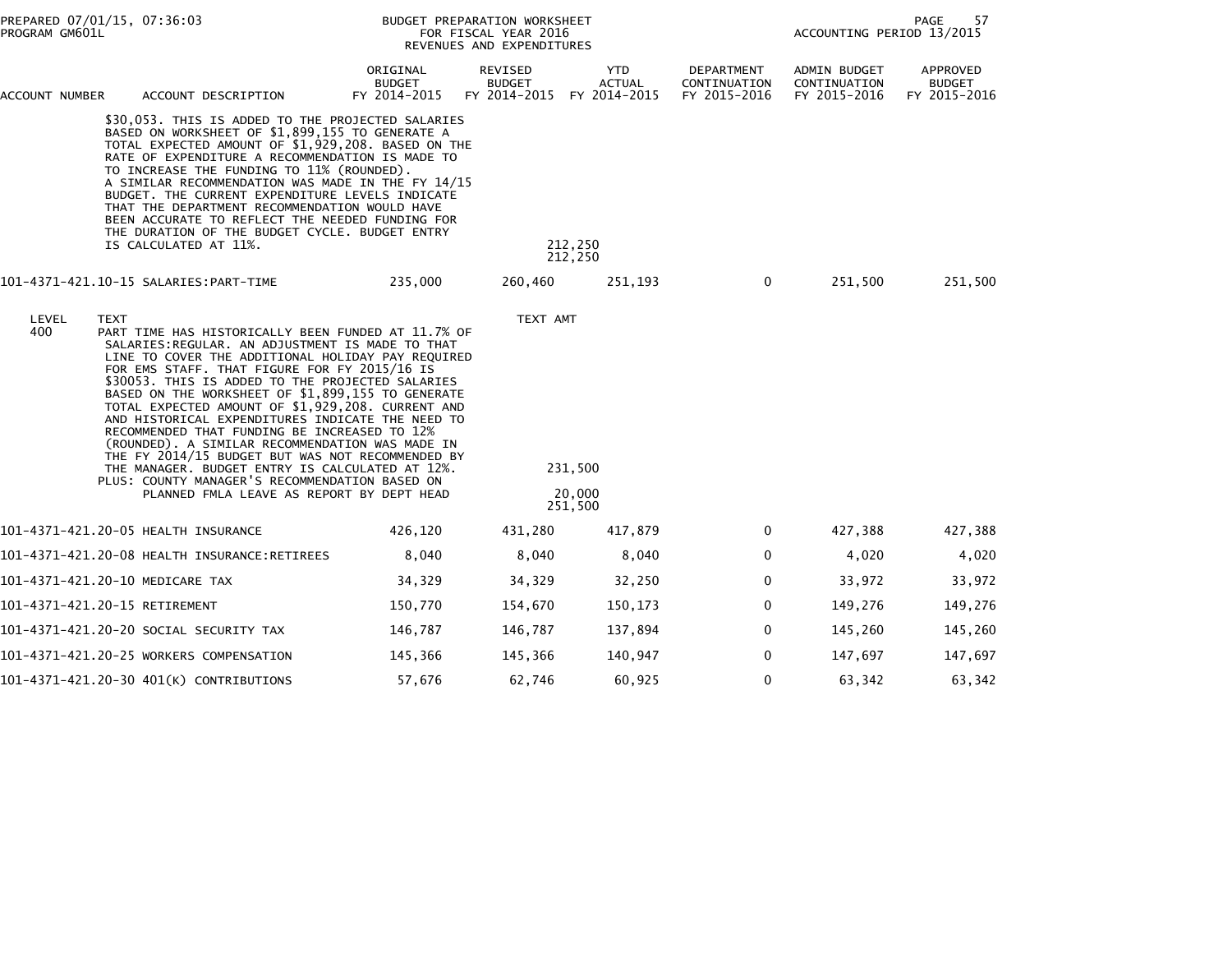| PROGRAM GM601L | PREPARED 07/01/15, 07:36:03                                                                                                                                                                                       | BUDGET PREPARATION WORKSHEET<br>FOR FISCAL YEAR 2016<br>REVENUES AND EXPENDITURES |                                                       |                             |                                            | 58<br>PAGE<br>ACCOUNTING PERIOD 13/2015      |                                           |  |
|----------------|-------------------------------------------------------------------------------------------------------------------------------------------------------------------------------------------------------------------|-----------------------------------------------------------------------------------|-------------------------------------------------------|-----------------------------|--------------------------------------------|----------------------------------------------|-------------------------------------------|--|
| ACCOUNT NUMBER | ACCOUNT DESCRIPTION                                                                                                                                                                                               | ORIGINAL<br><b>BUDGET</b><br>FY 2014-2015                                         | REVISED<br><b>BUDGET</b><br>FY 2014-2015 FY 2014-2015 | <b>YTD</b><br><b>ACTUAL</b> | DEPARTMENT<br>CONTINUATION<br>FY 2015-2016 | ADMIN BUDGET<br>CONTINUATION<br>FY 2015-2016 | APPROVED<br><b>BUDGET</b><br>FY 2015-2016 |  |
|                | 101-4371-421.32-32 MEDICAL DIRECTOR                                                                                                                                                                               | 15,240                                                                            | 15,240                                                | 15,240                      | 15,240                                     | 15,240                                       | 15,240                                    |  |
| LEVEL<br>400   | <b>TEXT</b><br>THIS LINE IS USED TO PAY MEDICAL DIRECTOR<br>DR. RONNIE BARRIER AND ASSISTANT MEDICAL DIRECTOR<br>DR. BERTRAND FOTE. THE AMOUNT IS SPLIT EVENLY<br>BETWEEN THE PHYSICIANS OVER QUARTERLY PAYMENTS. |                                                                                   | TEXT AMT                                              | 15,240<br>15,240            |                                            |                                              |                                           |  |
|                | 101-4371-421.32-40 PHYSICIAN FEES                                                                                                                                                                                 | 200                                                                               | 200                                                   | $\mathbf{0}$                | 200                                        | 200                                          | 200                                       |  |
| LEVEL<br>400   | <b>TEXT</b><br>USED TO COVER UNFORSEEN MEDICAL EXPENSES OUTSIDE<br>OF THOSE COVERED UNDER WORKERS COMPENSATION OR<br>THE HIRING PROCESS.                                                                          |                                                                                   | TEXT AMT                                              | 200<br>200                  |                                            |                                              |                                           |  |
|                | 101-4371-421.33-00 OTHER PROFESSIONAL SRVCS                                                                                                                                                                       | $\mathbf{0}$                                                                      | 13,000                                                | $\mathbf{0}$                | $\mathbf 0$                                | 14,000                                       | 14,000                                    |  |
| LEVEL<br>400   | <b>TEXT</b><br>- NCACC MEDICAID REPORT FEE (FROM FINANCE DEPT)                                                                                                                                                    |                                                                                   | TEXT AMT                                              | 14,000<br>14,000            |                                            |                                              |                                           |  |
|                | 101-4371-421.33-10 CONTRACT COLLECTION                                                                                                                                                                            | 804                                                                               | 804                                                   | 744                         | 804                                        | 912                                          | 912                                       |  |
| LEVEL<br>400   | <b>TEXT</b><br>SOLID WASTE SERVICE FOR EMS STATIONS<br>-STATION 82 @ \$30/MONTH<br>-STATION 83 @ \$26/MONTH<br>-STATION 84 @ \$20/MONTH                                                                           |                                                                                   | TEXT AMT                                              | 360<br>312<br>240<br>912    |                                            |                                              |                                           |  |
|                | 101-4371-421.33-17 CONTRACTED SERVICES                                                                                                                                                                            | 70,000                                                                            | 70,000                                                | 43,986                      | $\mathbf 0$                                | 71,000                                       | 71,000                                    |  |
| LEVEL<br>400   | <b>TEXT</b><br>-GENERAL SOFTWARE MAINTENANCE<br>-ROWAN RESCUE SQUAD SOUTH ROWAN PEAK TIME<br>AMBULANCE SERVICES                                                                                                   |                                                                                   | TEXT AMT                                              | 1,000<br>70,000<br>71,000   |                                            |                                              |                                           |  |
|                | 101-4371-421.34-30 SERVICE & MAINTENANCE                                                                                                                                                                          | 300                                                                               | 6                                                     | 5                           | 0                                          | 300                                          | 300                                       |  |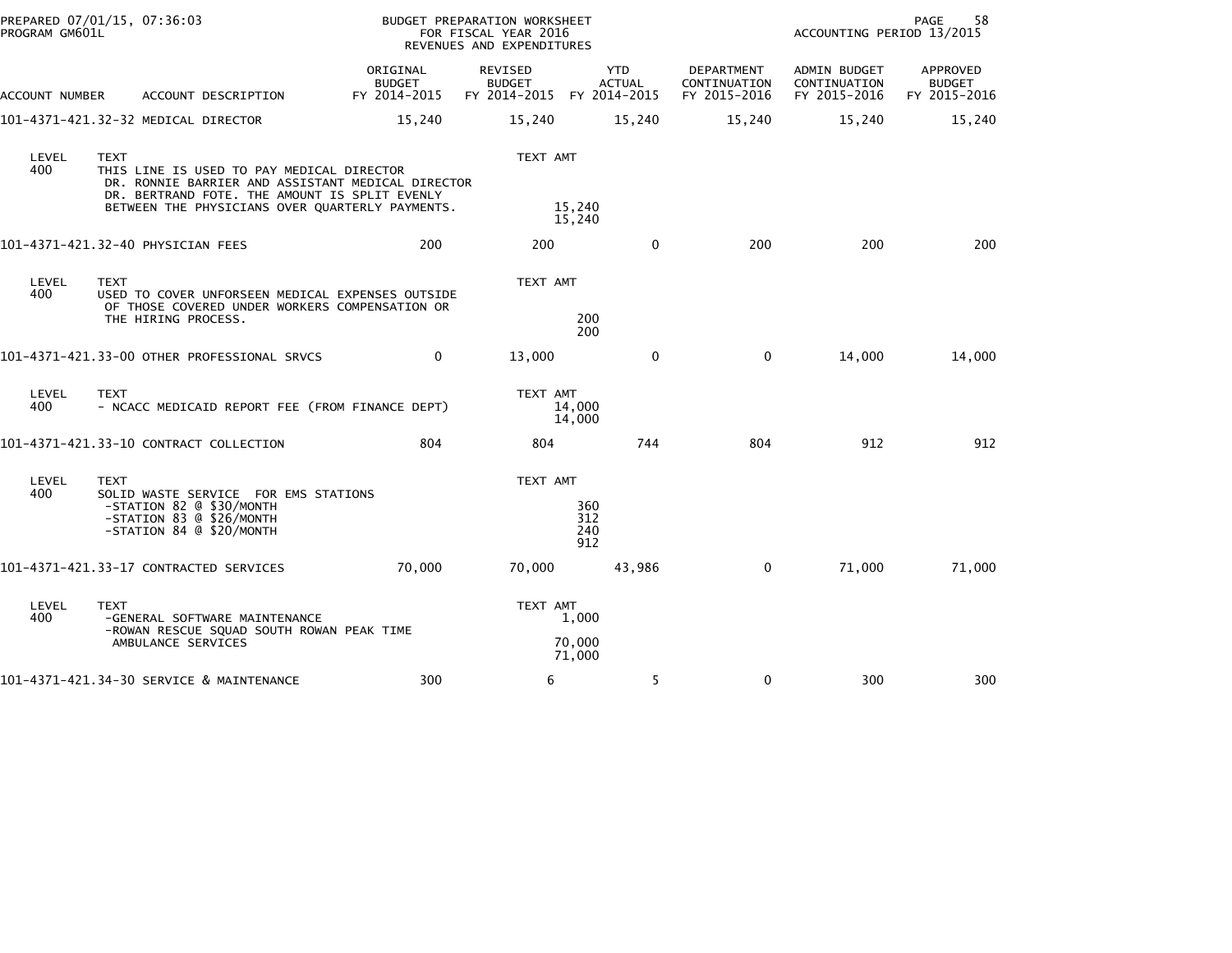|                          | PREPARED 07/01/15, 07:36:03<br>PROGRAM GM601L                                                                                                                                                                                                                                                                                                                                                                                                                                                                                  |                                           | BUDGET PREPARATION WORKSHEET<br>FOR FISCAL YEAR 2016<br>REVENUES AND EXPENDITURES |                                          |                                            | ACCOUNTING PERIOD 13/2015                    | 59<br>PAGE                                |
|--------------------------|--------------------------------------------------------------------------------------------------------------------------------------------------------------------------------------------------------------------------------------------------------------------------------------------------------------------------------------------------------------------------------------------------------------------------------------------------------------------------------------------------------------------------------|-------------------------------------------|-----------------------------------------------------------------------------------|------------------------------------------|--------------------------------------------|----------------------------------------------|-------------------------------------------|
| ACCOUNT NUMBER           | ACCOUNT DESCRIPTION                                                                                                                                                                                                                                                                                                                                                                                                                                                                                                            | ORIGINAL<br><b>BUDGET</b><br>FY 2014-2015 | REVISED<br><b>BUDGET</b><br>FY 2014-2015 FY 2014-2015                             | YTD<br>ACTUAL                            | DEPARTMENT<br>CONTINUATION<br>FY 2015-2016 | ADMIN BUDGET<br>CONTINUATION<br>FY 2015-2016 | APPROVED<br><b>BUDGET</b><br>FY 2015-2016 |
| LEVEL                    | <b>TEXT</b>                                                                                                                                                                                                                                                                                                                                                                                                                                                                                                                    |                                           | TEXT AMT                                                                          |                                          |                                            |                                              |                                           |
| 400                      | USED TO PAY FOR SERVICE TO THE EXISTING<br>AUTOMATIC EXTERNAL DEFIBRILLATOR                                                                                                                                                                                                                                                                                                                                                                                                                                                    |                                           | 300<br>300                                                                        |                                          |                                            |                                              |                                           |
| 101-4371-421.41-40 WATER |                                                                                                                                                                                                                                                                                                                                                                                                                                                                                                                                | 1,500                                     | 1,650                                                                             | 1,279                                    | $\mathbf{0}$                               | 1,800                                        | 1,800                                     |
|                          | 101-4371-421.41-42 STORM WATER FEE                                                                                                                                                                                                                                                                                                                                                                                                                                                                                             | 60                                        | 60                                                                                | 43                                       | $\mathbf{0}$                               | 60                                           | 60                                        |
| LEVEL<br>400             | <b>TEXT</b><br>THE CURRENT RATE OF EXPENDITURE WOULD SUPPORT<br>MAINTAINING THE PREVIOUS BUDGET AMOUNT.                                                                                                                                                                                                                                                                                                                                                                                                                        |                                           | TEXT AMT                                                                          | 60<br>60                                 |                                            |                                              |                                           |
|                          | 101-4371-421.43-05 R&M:BUILDINGS                                                                                                                                                                                                                                                                                                                                                                                                                                                                                               | 300                                       | 300                                                                               | 294                                      | $\mathbf 0$                                | 300                                          | 300                                       |
| LEVEL<br>400             | TEXT<br>USED FOR MINOR REPAIRS AS NEEDED THAT ARE NOT<br>COVERED BY FACILITIES MANAGEMENT                                                                                                                                                                                                                                                                                                                                                                                                                                      |                                           | TEXT AMT                                                                          | 300<br>300                               |                                            |                                              |                                           |
|                          | 101-4371-421.43-15 R&M:EQUIPMENT                                                                                                                                                                                                                                                                                                                                                                                                                                                                                               | 6,000                                     | 5,129                                                                             | 5,128                                    | $\overline{\mathbf{0}}$                    | 6,000                                        | 6,000                                     |
| LEVEL<br>400             | <b>TEXT</b><br>-BIANNUAL STRETCHER SERVICE BASED ON NUMBER OF<br>STRETCHERS IN INVENTORY 15 @ \$220 / YEAR<br>-GENERAL PARTS FOR STRETCHER REPAIRS<br>-SPECIALIZED BATTERIES FOR POWER LIFT STRETCHERS.<br>CURRENT BATTERIES ARE BEGINNNG TO FAIL DUE TO<br>AGE. FOUR WERE REPLACED IN THIS BUDGET CYCLE                                                                                                                                                                                                                       |                                           | TEXT AMT                                                                          | 3,300<br>1,000                           |                                            |                                              |                                           |
|                          | WITH THE PROJECTION OF FOUR IN EACH BUDGET CYCLE<br>MOVING FORWARD.<br>-MISCELLANEOUS MEDICAL EQUIPMENT REPLACEMENT PARTS<br>-DAMAGED ANTENNA REPAIR FEES<br>-DAMAGED PAGER REPAIR FEES (INCREASED AMOUNT<br>BASED ON CURRENT EXPENDITURE)<br>-DAMAGED LAPTOP/TABLET EQUIPMENT (INCREASED AMOUNT<br>BASED ON CURRENT EXPENDITURE)<br>-REPLACEMENT VEHICLE EQUIPMENT REMOVAL COST<br>PREVIOUSLY BUDGETED BY TELECOMMUNICATIONS,<br>THIS COST HAS BEEN REDIRECTED TO THE DIVISION<br>AND REPRESENTS A NEW EXPENSE IN THIS BUDGET |                                           |                                                                                   | 1,400<br>700<br>250<br>400<br>600<br>400 |                                            |                                              |                                           |
|                          | LESS: COUNTY MANAGER'S REDUCTION                                                                                                                                                                                                                                                                                                                                                                                                                                                                                               |                                           |                                                                                   | $2,050-$                                 |                                            |                                              |                                           |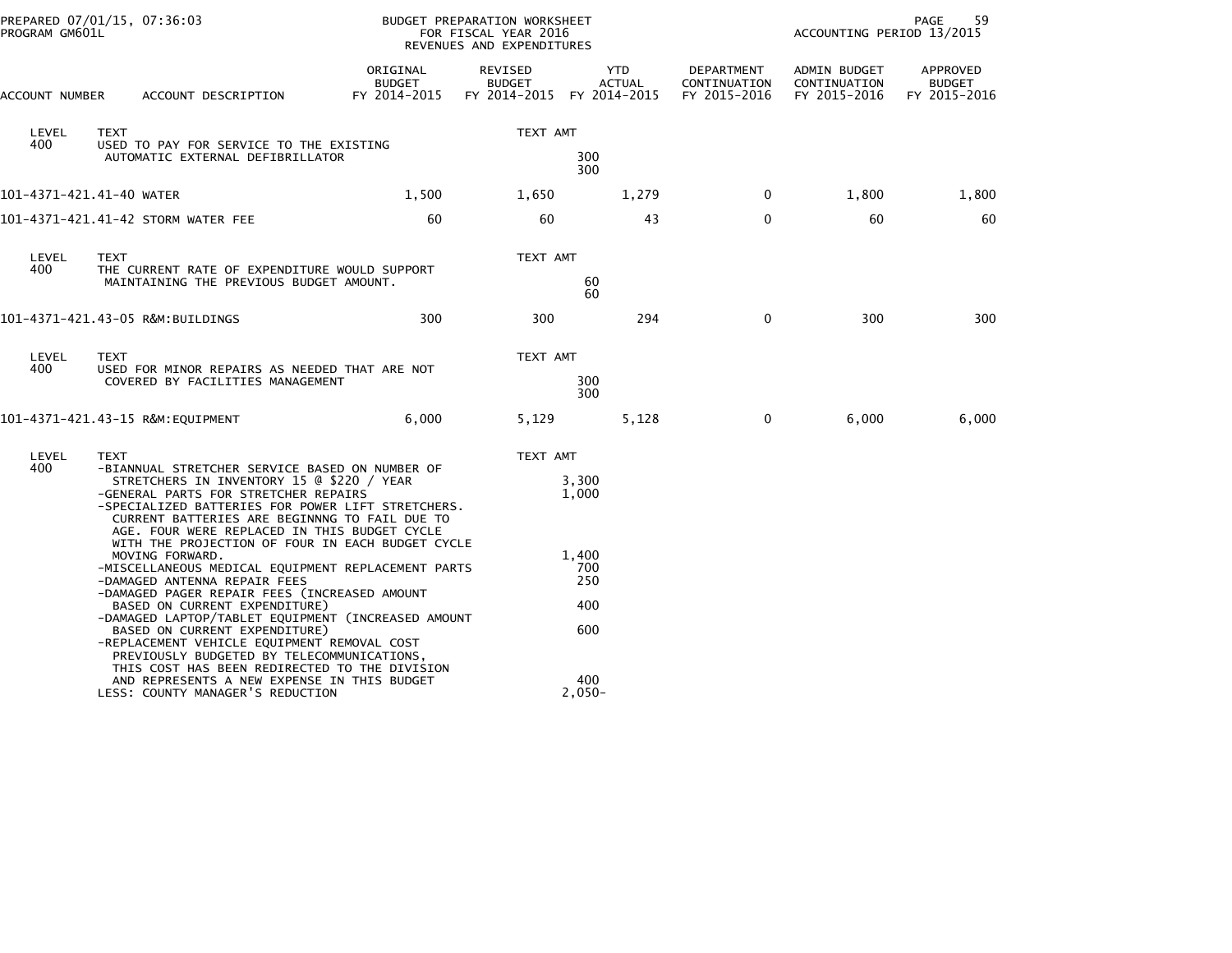| PROGRAM GM601L | PREPARED 07/01/15, 07:36:03                                                                                                                                                                                                                |                                           | BUDGET PREPARATION WORKSHEET<br>FOR FISCAL YEAR 2016<br>REVENUES AND EXPENDITURES | PAGE<br>60<br>ACCOUNTING PERIOD 13/2015 |                                            |                                              |                                           |
|----------------|--------------------------------------------------------------------------------------------------------------------------------------------------------------------------------------------------------------------------------------------|-------------------------------------------|-----------------------------------------------------------------------------------|-----------------------------------------|--------------------------------------------|----------------------------------------------|-------------------------------------------|
| ACCOUNT NUMBER | ACCOUNT DESCRIPTION                                                                                                                                                                                                                        | ORIGINAL<br><b>BUDGET</b><br>FY 2014-2015 | REVISED<br><b>BUDGET</b><br>FY 2014-2015 FY 2014-2015                             | YTD<br><b>ACTUAL</b>                    | DEPARTMENT<br>CONTINUATION<br>FY 2015-2016 | ADMIN BUDGET<br>CONTINUATION<br>FY 2015-2016 | APPROVED<br><b>BUDGET</b><br>FY 2015-2016 |
|                |                                                                                                                                                                                                                                            |                                           |                                                                                   | 6,000                                   |                                            |                                              |                                           |
|                | 101-4371-421.44-10 RENT:EQUIPMENT                                                                                                                                                                                                          | 51,000                                    | 51,000                                                                            | 46,245                                  | $\mathbf{0}$                               | 67,953                                       | 67,953                                    |
| LEVEL<br>400   | <b>TEXT</b><br>SUM OF ANNUAL LEASE PAYMENTS FOR PHILIPS CARDIAC<br>MONITORS. THE CURRENT EXPENDITURE WILL INCREASE<br>WITH THE NEW LEASE THAT WILL TAKE EFFECT TO<br>COINCIDE WITH FY 2015/16.                                             |                                           | TEXT AMT                                                                          | 67,953                                  |                                            |                                              |                                           |
|                |                                                                                                                                                                                                                                            |                                           |                                                                                   | 67,953                                  |                                            |                                              |                                           |
|                | 101-4371-421.44-20 RENT:LAND & BUILDINGS                                                                                                                                                                                                   | 8,100                                     | 8,100                                                                             | 6,900                                   | $\mathbf 0$                                | 8,100                                        | 8,100                                     |
| LEVEL<br>400   | <b>TEXT</b><br>-LANDIS EMS STATION BUILDING RENT<br>-CLEVELAND EMS STATION PROPERTY RENT                                                                                                                                                   |                                           | TEXT AMT                                                                          | 6,900<br>1,200<br>8,100                 |                                            |                                              |                                           |
|                |                                                                                                                                                                                                                                            | 800                                       | 576                                                                               | 552                                     | $\mathbf{0}$                               | 800                                          | 800                                       |
| LEVEL<br>400   | <b>TEXT</b><br>USED TO PURCHASE ITEMS SUCH AS HANDTOWELS FOR USE<br>BY EMS CREWS. THIS IS GENERALLY DONE BY MAKING<br>SEVERAL PURCHASES THROUGHOUT THE YEAR. A<br>PURCHASE IS PENDING                                                      |                                           | TEXT AMT                                                                          | 800<br>800                              |                                            |                                              |                                           |
|                | 101-4371-421.58-00 TRAVEL                                                                                                                                                                                                                  | 4,200                                     | 6,350                                                                             | 6,029                                   | $\Omega$                                   | 4,200                                        | 4,200                                     |
| LEVEL<br>400   | <b>TEXT</b><br>USED TO PAY TRAINING RELATED TRAVEL EXPENSES FOR<br>ESTABLISHED CONFERENCES, SEMINARS AND TRAINING<br>EVENTS SUCH AS EMERGENCY MEDICINE TODAY AND THE<br>NORTH CAROLINA ASSOCIATION OF EMS ADMINISTRATORS<br>CONFERENCE(S). |                                           | TEXT AMT                                                                          |                                         |                                            |                                              |                                           |
|                | -GENERAL EXPENSES FOR EMS DIVISION TRAVEL AND<br>TRAINING PURPOSES.<br>-SPECIFIC FUNDS FOR TRAVEL TO THE NATIONAL FIRE<br>ACADEMY FOR EMS DIVISION LEADERS. THE ACADEMY<br>OFFERS HIGH QUALITY EMS EDUCATION AT NO COST                    |                                           |                                                                                   | 3,425                                   |                                            |                                              |                                           |
|                | OTHER THAN PER DIEM TRAVEL. THERE IS NO COST<br>ASSOCIATED FOR TUITION OR LODGING<br>LESS: COUNTY MANAGER'S REDUCTION                                                                                                                      |                                           |                                                                                   | 1,875<br>$1,100-$                       |                                            |                                              |                                           |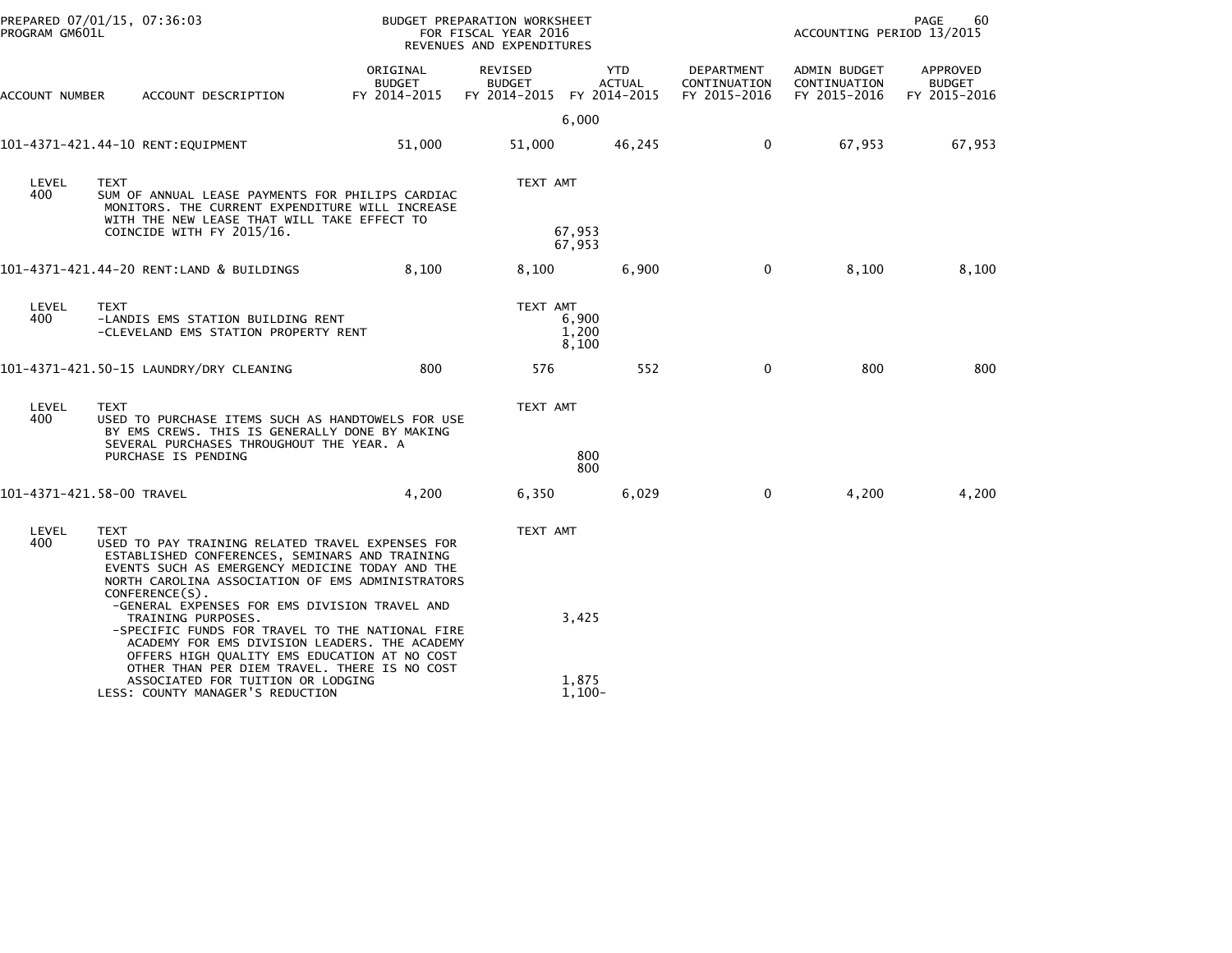|                | PREPARED 07/01/15, 07:36:03<br>PROGRAM GM601L                                                                                                                                                                                                                                                                                                                                                                                                                                                                                                                                                                                                                                                                        |                                           | BUDGET PREPARATION WORKSHEET<br>FOR FISCAL YEAR 2016<br>REVENUES AND EXPENDITURES |                                                                            |                                            | ACCOUNTING PERIOD 13/2015                    | 61<br>PAGE                                |
|----------------|----------------------------------------------------------------------------------------------------------------------------------------------------------------------------------------------------------------------------------------------------------------------------------------------------------------------------------------------------------------------------------------------------------------------------------------------------------------------------------------------------------------------------------------------------------------------------------------------------------------------------------------------------------------------------------------------------------------------|-------------------------------------------|-----------------------------------------------------------------------------------|----------------------------------------------------------------------------|--------------------------------------------|----------------------------------------------|-------------------------------------------|
| ACCOUNT NUMBER | ACCOUNT DESCRIPTION                                                                                                                                                                                                                                                                                                                                                                                                                                                                                                                                                                                                                                                                                                  | ORIGINAL<br><b>BUDGET</b><br>FY 2014-2015 | REVISED<br><b>BUDGET</b><br>FY 2014-2015                                          | <b>YTD</b><br><b>ACTUAL</b><br>FY 2014-2015                                | DEPARTMENT<br>CONTINUATION<br>FY 2015-2016 | ADMIN BUDGET<br>CONTINUATION<br>FY 2015-2016 | APPROVED<br><b>BUDGET</b><br>FY 2015-2016 |
|                |                                                                                                                                                                                                                                                                                                                                                                                                                                                                                                                                                                                                                                                                                                                      |                                           |                                                                                   | 4,200                                                                      |                                            |                                              |                                           |
|                | 101-4371-421.59-00 TRAINING                                                                                                                                                                                                                                                                                                                                                                                                                                                                                                                                                                                                                                                                                          | 8,760                                     | 8,760                                                                             | 6,334                                                                      | $\mathbf{0}$                               | 8,760                                        | 8,760                                     |
| LEVEL<br>400   | <b>TEXT</b><br>-TEXTS FOR REQUIRED COURSES IN ADVANCED CARDIAC<br>LIFE SUPPORT, PREHOSPITAL TRAUMA LIFE SUPPORT,<br>PEDIATRIC ADVANCED LIFE SUPPORT AMONG OTHERS<br>INCLUDING ASSOCIATED CERTIFICATION FEES.<br>-EMERGENCY MEDICINE TODAY REGISTRATION FEES<br>FOR 8 EMPLOYEES @ \$120<br>-NC ASSOCIATION OF EMS ADMINISTRATORS TUITION<br>8 @ \$205<br>-DIFFICULT AIRWAY COURSE 2 @ \$350<br>-PROFESSIONAL DEVELOPMENT SEMINARS 6 @ 210<br>-TACTICAL EMERGENCY MEDICAL SPECIALIST TUITION<br>-UPDATED TEXTBOOKS FOR CONTINUING EDUCATION<br>-UPDATED TRAINING AID I/O LEG REPLACEMENT AND<br>IV ARM SKIN REPLACEMENT<br>-COMMUNITY OUTREACH AND SUPPORT MATERIALS USED FOR<br>PUBLIC EDUCATION AND HEALTH AWARENESS |                                           | TEXT AMT                                                                          | 2,500<br>960<br>1,640<br>700<br>1,260<br>400<br>400<br>500<br>400<br>8,760 |                                            |                                              |                                           |
|                | 101-4371-421.61-45 SUPPLIES: MEDICAL                                                                                                                                                                                                                                                                                                                                                                                                                                                                                                                                                                                                                                                                                 | 140,000                                   | 142,800                                                                           | 133,649                                                                    | $\mathbf{0}$                               | 140,000                                      | 140,000                                   |
| LEVEL<br>400   | <b>TEXT</b><br>MEDICAL SUPPLY COSTS SEEM TO HAVE STABILIZED OVER<br>THE CURRENT BUDGET CYCLE. BASED ON THE CURRENT<br>RATE OF EXPENDITURE THE CURRENT LEVEL OF<br>FUNDING SHOULD BE MAINTAINED.                                                                                                                                                                                                                                                                                                                                                                                                                                                                                                                      |                                           | TEXT AMT<br>140,000<br>140,000                                                    |                                                                            |                                            |                                              |                                           |
|                | 101–4371–421.61–85 SUPPLIES:VEHICLE                                                                                                                                                                                                                                                                                                                                                                                                                                                                                                                                                                                                                                                                                  | 15,000                                    | 15,000                                                                            | 10,076                                                                     | $\mathbf{0}$                               | 15,000                                       | 15,000                                    |
| LEVEL<br>400   | <b>TEXT</b><br>THIS LINE IS USED ONLY TO PURCHASE TIRES FOR<br>DEPARTMENT VEHICLES. THE LINE IS CURRENTLY NEAR<br>THE EXPECTED LEVEL OF EXPENDITURE.<br>THE RECOMMENDATION IS TO MAINTIAN THE CURRENT<br>BUDGET AMOUNT BASED ON INSTABILITY IN THE<br>PETROLEUM MARKET.                                                                                                                                                                                                                                                                                                                                                                                                                                              |                                           | TEXT AMT                                                                          | 15,000<br>15,000                                                           |                                            |                                              |                                           |
|                | 101-4371-421.61-90 SUPPLIES:OTHER                                                                                                                                                                                                                                                                                                                                                                                                                                                                                                                                                                                                                                                                                    | 2,000                                     | 3,389                                                                             | 2,214                                                                      | 0                                          | 2,110                                        | 2,110                                     |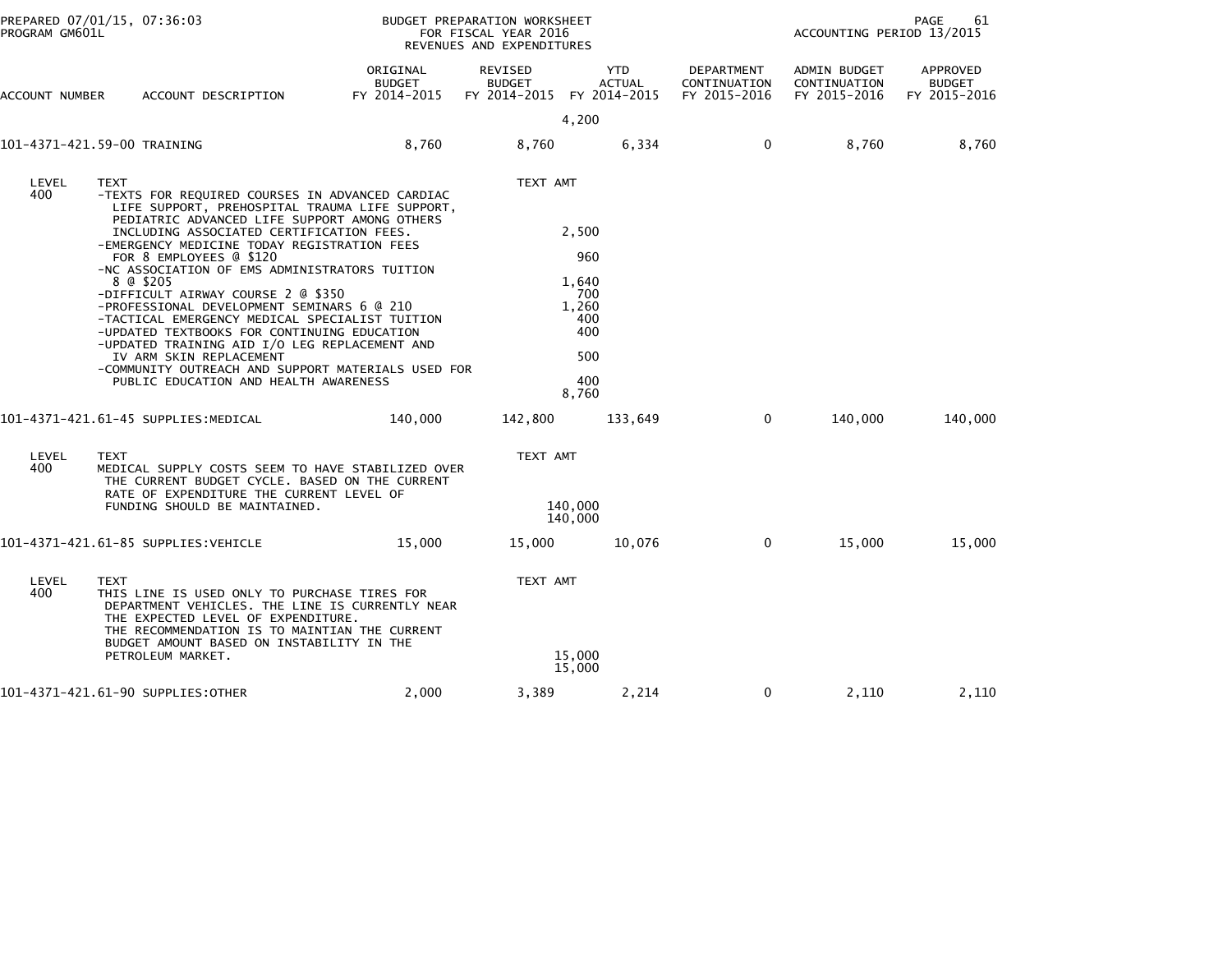| PROGRAM GM601L | PREPARED 07/01/15, 07:36:03                                                                                                                                                                                                                                                                                                                                                                                                                                                                                                                                                                                                                                                                                                                                                                                                                                                               |                                           | BUDGET PREPARATION WORKSHEET<br>FOR FISCAL YEAR 2016<br>REVENUES AND EXPENDITURES | PAGE<br>62<br>ACCOUNTING PERIOD 13/2015     |                                            |                                              |                                           |
|----------------|-------------------------------------------------------------------------------------------------------------------------------------------------------------------------------------------------------------------------------------------------------------------------------------------------------------------------------------------------------------------------------------------------------------------------------------------------------------------------------------------------------------------------------------------------------------------------------------------------------------------------------------------------------------------------------------------------------------------------------------------------------------------------------------------------------------------------------------------------------------------------------------------|-------------------------------------------|-----------------------------------------------------------------------------------|---------------------------------------------|--------------------------------------------|----------------------------------------------|-------------------------------------------|
| ACCOUNT NUMBER | ACCOUNT DESCRIPTION                                                                                                                                                                                                                                                                                                                                                                                                                                                                                                                                                                                                                                                                                                                                                                                                                                                                       | ORIGINAL<br><b>BUDGET</b><br>FY 2014-2015 | REVISED<br><b>BUDGET</b><br>FY 2014-2015                                          | <b>YTD</b><br><b>ACTUAL</b><br>FY 2014-2015 | DEPARTMENT<br>CONTINUATION<br>FY 2015-2016 | ADMIN BUDGET<br>CONTINUATION<br>FY 2015-2016 | APPROVED<br><b>BUDGET</b><br>FY 2015-2016 |
| LEVEL<br>400.  | TEXT<br>-DRY CELL BATTERIES FOR MEDICAL EQUIPMENT<br>-GENERAL SUPPLIES NOT PROVIDED BY FACILITIES<br>MANAGEMENT BUT REQUIRED FOR EMS OPERATIONS SUCH<br>AS BLEACH AND EMS SPECIFIC CLEANERS. CURRENT<br>EXPENDITURES ARE 10% OVER BUDGET AND THE ENTERED<br>AMOUNT REFLECTS A CORRESPONDING INCREASE.                                                                                                                                                                                                                                                                                                                                                                                                                                                                                                                                                                                     | TEXT AMT<br>900<br>1,210<br>2,110         |                                                                                   |                                             |                                            |                                              |                                           |
|                | 101-4371-421.61-95 SUPPLIES:OTHER SMALL EQMT                                                                                                                                                                                                                                                                                                                                                                                                                                                                                                                                                                                                                                                                                                                                                                                                                                              | 10,275                                    | 20,752                                                                            | 18,923                                      | $\mathbf{0}$                               | 10,675                                       | 10,675                                    |
| LEVEL<br>400   | <b>TEXT</b><br>-INCLUDED IN THIS LINE ARE MULTIPLE ITEMS THAT<br>REQUIRE ANNUAL REPLACEMENT:<br>-ADULT SOFT SPLINTS<br>-PEDIATRIC SOFT SPLINTS<br>-DISPOSABLE MEDICAL EQUIPMENT SUCH AS IV<br>PRESSURE INFUSERS, BLOOD PRESSURE CUFFS, ETC<br>-ALSO INCLUDED ARE ITEMS THAT ARE NOT CONSIDERED<br>DISPOSABLE BUT HAVE A LIMITED LIFE EXPECTANCY<br>DUE TO THE NATURE OF THEIR USE:<br>-PULSE OXIMETRY PROBES FOR CARDIAC MONITOR<br>-CARDIAC MONITOR CABLES<br>-BLOOD PRESSURE CUFFS FOR CARDIAC MONITOR<br>-REPLACEMENT BACKBOARDS 10 @ \$125<br>-LAPTOP/TABLET SUPPLIES: STYLUS, COVERS, CASES, ETC<br>-VARIOUS SMALL ITEMS NEEDED FOR DAILY OPERATIONS<br>OF EMS STATIONS SUCH AS: POTS/PANS/SILVERWARE<br>SMALL HANDTOOLS, ETC<br>-SMALL FURNITURE REPLACEMENT ITEMS FOR SEVERAL<br>LOCATIONS SUCH AS: LAMPS/STOOLS/SHELVING ETC.<br>-REPLACEMENT MATTRESSES FOR 2 STATIONS 4 @ \$425 |                                           | TEXT AMT<br>1,100<br>1,025<br>2,200<br>1.000<br>1.250<br>1,700<br>10,675          | 650<br>500<br>250<br>500<br>500             |                                            |                                              |                                           |
|                | 101–4371–421.62–05 ELECTRICITY                                                                                                                                                                                                                                                                                                                                                                                                                                                                                                                                                                                                                                                                                                                                                                                                                                                            | 24,900                                    | 24,900                                                                            | 17,862                                      | $\mathbf{0}$                               | 24,900                                       | 24,900                                    |
|                | 101-4371-421.62-20 MOTOR FUEL & LUBRICANTS                                                                                                                                                                                                                                                                                                                                                                                                                                                                                                                                                                                                                                                                                                                                                                                                                                                | 115,000                                   | 115,000                                                                           | 78,052                                      | $\mathbf 0$                                | 115,000                                      | 115,000                                   |
|                | 101-4371-421.62-25 NATURAL GAS                                                                                                                                                                                                                                                                                                                                                                                                                                                                                                                                                                                                                                                                                                                                                                                                                                                            | 2,200                                     | 2,200                                                                             | 646                                         | $\Omega$                                   | 4,000                                        | 4,000                                     |

LEVEL TEXT TEXT AMT 400 PROVIDES NATURAL GAS FOR: -123 N SHAVER STREET EMS STATION 85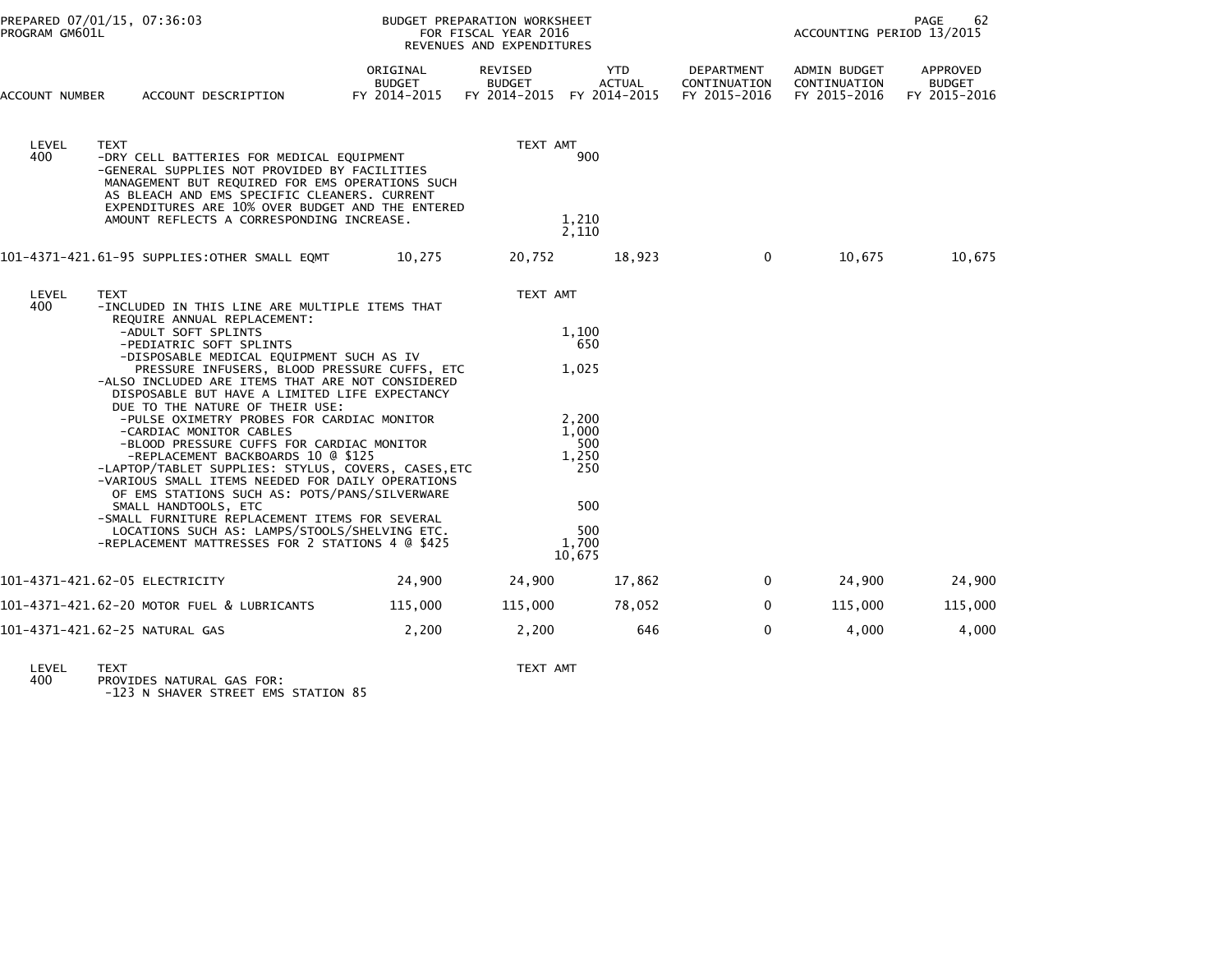|                                                                                                                                                                                                      | PREPARED 07/01/15, 07:36:03<br>PROGRAM GM601L                                                                                                                                                                |                                    | BUDGET PREPARATION WORKSHEET<br>FOR FISCAL YEAR 2016<br>REVENUES AND EXPENDITURES |                                  |                                            |                                              | <b>PAGE</b><br>63<br>ACCOUNTING PERIOD 13/2015 |  |  |
|------------------------------------------------------------------------------------------------------------------------------------------------------------------------------------------------------|--------------------------------------------------------------------------------------------------------------------------------------------------------------------------------------------------------------|------------------------------------|-----------------------------------------------------------------------------------|----------------------------------|--------------------------------------------|----------------------------------------------|------------------------------------------------|--|--|
| ACCOUNT NUMBER                                                                                                                                                                                       | ACCOUNT DESCRIPTION                                                                                                                                                                                          | ORIGINAL<br>BUDGET<br>FY 2014-2015 | REVISED<br><b>BUDGET</b><br>FY 2014-2015 FY 2014-2015                             | <b>YTD</b><br><b>ACTUAL</b>      | DEPARTMENT<br>CONTINUATION<br>FY 2015-2016 | ADMIN BUDGET<br>CONTINUATION<br>FY 2015-2016 | APPROVED<br><b>BUDGET</b><br>FY 2015-2016      |  |  |
| PNG ACCT# 8002826156001<br>(BAY HEATER, HOT WATER, GENERATOR)<br>-11130 STATESVILLE BLVD EMS STATION 88<br>PNG ACCT# 3003440539001<br>(HOT WATER, GENERATOR, HEAT)<br>101-4371-421.62-30 PROPANE GAS |                                                                                                                                                                                                              |                                    |                                                                                   | 2,800                            |                                            |                                              |                                                |  |  |
|                                                                                                                                                                                                      |                                                                                                                                                                                                              | 1,200<br>4,000                     |                                                                                   |                                  |                                            |                                              |                                                |  |  |
|                                                                                                                                                                                                      |                                                                                                                                                                                                              | 6,150                              | 6,150                                                                             | 2,234                            | $\mathbf{0}$                               | 6,150                                        | 6,150                                          |  |  |
| LEVEL<br>400                                                                                                                                                                                         | <b>TEXT</b><br>PROVIDES BOTTLED GAS FOR THE FOLLOWING EMS STATION                                                                                                                                            |                                    | TEXT AMT                                                                          |                                  |                                            |                                              |                                                |  |  |
|                                                                                                                                                                                                      | LOCATIONS:<br>-EMS STATION 82 (HEAT, BAY HEAT, GENERATOR)<br>-EMS STATION 83 (BAY HEAT, GENERATOR)<br>-EMS STATION 84 (GENERATOR)                                                                            |                                    |                                                                                   | 3.300<br>1,650<br>1,200<br>6,150 |                                            |                                              |                                                |  |  |
| 101-4371-421.64-50 DUES & SUBSCRIPTIONS                                                                                                                                                              |                                                                                                                                                                                                              | 700                                | 700                                                                               | 604                              | $\mathbf 0$                                | 700                                          | 700                                            |  |  |
| LEVEL                                                                                                                                                                                                | <b>TEXT</b>                                                                                                                                                                                                  |                                    | TEXT AMT                                                                          |                                  |                                            |                                              |                                                |  |  |
| 400                                                                                                                                                                                                  | VARIOUS ITEMS INCLUDING ANNUAL DUES ARE PAID FROM<br>THIS LINE.                                                                                                                                              |                                    |                                                                                   | 700<br>700                       |                                            |                                              |                                                |  |  |
|                                                                                                                                                                                                      | 101-4371-421.65-00 DRUGS & MEDICINES                                                                                                                                                                         | 55.000                             | 55,000                                                                            | 54,339                           | $\mathbf 0$                                | 55,000                                       | 55,000                                         |  |  |
| LEVEL<br>400                                                                                                                                                                                         | <b>TEXT</b><br>DRUG AND MEDICINE PRICES CONTINUE TO FLUCTUATE<br>DUE TO MANUFACTURING CHANGES AND RESULTING<br>SHORTAGES. THE LINE IS CURRENTLY NEAR EXPECTED<br>EXPENDITURES AND IT IS RECOMMENDED THAT THE |                                    | TEXT AMT                                                                          |                                  |                                            |                                              |                                                |  |  |
|                                                                                                                                                                                                      | CURRENT BUDGET AMOUNT BE MAINTAINED.                                                                                                                                                                         |                                    |                                                                                   | 55,000<br>55,000                 |                                            |                                              |                                                |  |  |
|                                                                                                                                                                                                      | 101-4371-421.74-35 C/A:VEHICLES                                                                                                                                                                              | 367,808                            | 358,808                                                                           | 344,921                          | $\mathbf{0}$                               | 365,612                                      | 365,612                                        |  |  |
| LEVEL                                                                                                                                                                                                | <b>TEXT</b>                                                                                                                                                                                                  |                                    | TEXT AMT                                                                          |                                  |                                            |                                              |                                                |  |  |
| 400                                                                                                                                                                                                  | -REPLACEMENT EMS UNIT FOR 2009 DODGE<br>COUNTY ID NUMBER 0922<br>-REPLACEMENT EMS UNIT FOR 2009 DODGE                                                                                                        |                                    | 182,806                                                                           |                                  |                                            |                                              |                                                |  |  |
|                                                                                                                                                                                                      | COUNTY ID NUMBER 1017                                                                                                                                                                                        |                                    | 182,806<br>365,612                                                                |                                  |                                            |                                              |                                                |  |  |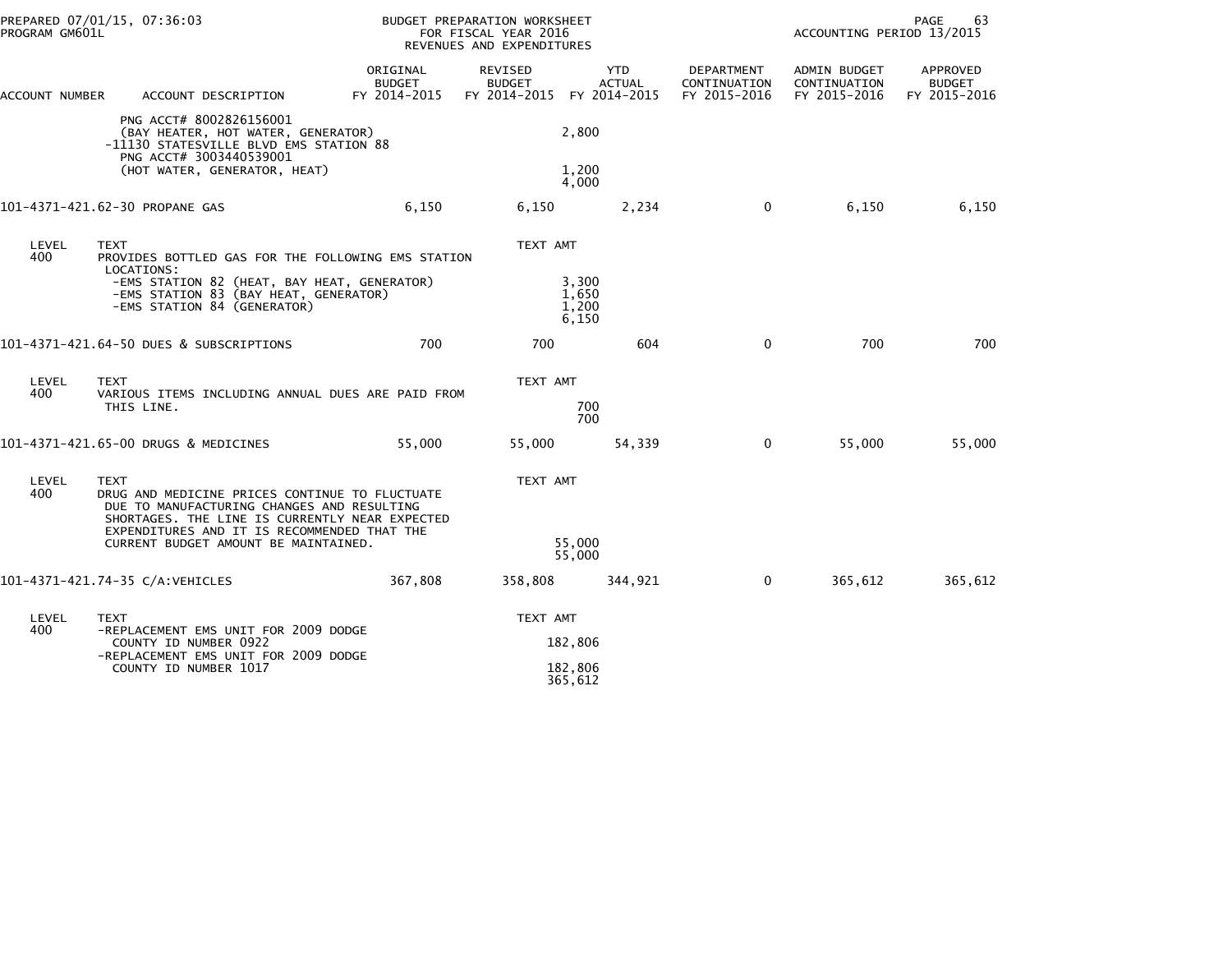| PROGRAM GM601L | PREPARED 07/01/15, 07:36:03                                                                                                                                                                                                                                                                                                                                                                                                                                                                                                                                                                                 |                                           | BUDGET PREPARATION WORKSHEET<br>FOR FISCAL YEAR 2016<br>REVENUES AND EXPENDITURES |                                                    | 64<br>PAGE<br>ACCOUNTING PERIOD 13/2015    |                                              |                                           |
|----------------|-------------------------------------------------------------------------------------------------------------------------------------------------------------------------------------------------------------------------------------------------------------------------------------------------------------------------------------------------------------------------------------------------------------------------------------------------------------------------------------------------------------------------------------------------------------------------------------------------------------|-------------------------------------------|-----------------------------------------------------------------------------------|----------------------------------------------------|--------------------------------------------|----------------------------------------------|-------------------------------------------|
| ACCOUNT NUMBER | ACCOUNT DESCRIPTION                                                                                                                                                                                                                                                                                                                                                                                                                                                                                                                                                                                         | ORIGINAL<br><b>BUDGET</b><br>FY 2014-2015 | REVISED<br><b>BUDGET</b><br>FY 2014-2015                                          | <b>YTD</b><br><b>ACTUAL</b><br>FY 2014-2015        | DEPARTMENT<br>CONTINUATION<br>FY 2015-2016 | ADMIN BUDGET<br>CONTINUATION<br>FY 2015-2016 | APPROVED<br><b>BUDGET</b><br>FY 2015-2016 |
|                | 101-4371-421.74-90 C/A:OTHER EQUIPMENT                                                                                                                                                                                                                                                                                                                                                                                                                                                                                                                                                                      | 39,730                                    | 23,545                                                                            | 15,464                                             | $\mathbf{0}$                               | 11,100                                       | 11,100                                    |
| LEVEL<br>400   | <b>TEXT</b><br>THE DIVISION CURRENTLY HAS ADULT AND PEDIATRIC<br>TRAINING AIDS USED FOR BOTH INITIAL EDUCATION<br>AND TRAINING/SKILLS MAINTENANCE. THE ADULT<br>TRAINING MANNIKIN WAS REPLACED IN FY 2014/15<br>THE PEDIATRIC DEVICE WAS PURCHASED IN 2007 AND IS<br>NOW WORN THROUGH USE. TECHNOLOGICALLY, IT IS<br>OUTDATED AND NON-FUNCTIONAL. THE DEVICE SHOULD BE<br>RETAINED AND USED IN SCENARIOS WHERE THE NEED FOR<br>COMPUTER ASSISTED SIMULATION IS NOT REQUIRED BUT<br>IT CURRENTLY DOES NOT FULFILL THE PURPOSE FOR<br>WHICH IT WAS DESIGNED.                                                  |                                           | TEXT AMT                                                                          | 11,100<br>11,100                                   |                                            |                                              |                                           |
|                | 101-4371-421.76-30 F/A:EQUIPMENT/FURNISHINGS                                                                                                                                                                                                                                                                                                                                                                                                                                                                                                                                                                | 14.560                                    | 14,928                                                                            | 13,826                                             | 0                                          | 9,550                                        | 9,550                                     |
| LEVEL<br>400   | <b>TEXT</b><br>THE DIVISION HAD REQUESTED FUNDS TO REPLACE<br>VARIOUS FURNITURE ITEMS AT THE EMS STATIONS<br>FOR A NUMBER OF YEARS. EACH YEAR THE APPROVED<br>BUDGET AMOUNT HAS BEEN REDUCED BY THE AMOUNT<br>PROVIDED FOR THIS PURPOSE. BUDGETED FUNDS WERE<br>UTILIZED TO REPLACE OUTDATED EMS STRETCHERS AND<br>STAIR CHAIRS IN LIEU OF FURNITURE REPLACEMENTS.<br>-REPLACEMENT FURNITURE FOR EMS STATION 82<br>-REPLACEMENT FURNITURE FOR EMS STATION 83<br>-REPLACEMENT FURNITURE FOR EMS STATION 84<br>-REPLACEMENT FURNITURE FOR EMS STATION 87<br>INVENTORY MANAGEMENT CONTROL STATION WITH SCANNER |                                           | TEXT AMT                                                                          | 1,500<br>2.300<br>2,350<br>1,500<br>1.900<br>9,550 |                                            |                                              |                                           |
|                | 101-4371-421.83-97 DONATION EXPENDITURES                                                                                                                                                                                                                                                                                                                                                                                                                                                                                                                                                                    | 0                                         | 850                                                                               | 0                                                  | $\mathbf 0$                                | $\mathbf{0}$                                 | $\mathbf{0}$                              |
|                | 101-4371-421.84-28 FRST RESPNDR FIN ASSIST                                                                                                                                                                                                                                                                                                                                                                                                                                                                                                                                                                  | 3,100                                     | 3,100                                                                             | 2,492                                              | $\mathbf 0$                                | 3,100                                        | 3,100                                     |
| LEVEL<br>400.  | TEXT<br>- STIPEND TO EACH MEDICAL RESPONDER AGENCY FOR<br>MEDICAL OXYGEN                                                                                                                                                                                                                                                                                                                                                                                                                                                                                                                                    |                                           | TEXT AMT                                                                          | 3,100<br>3,100                                     |                                            |                                              |                                           |
|                | 101-4371-421.85-49 GRANT:SAFE KIDS                                                                                                                                                                                                                                                                                                                                                                                                                                                                                                                                                                          | 0                                         | 0                                                                                 | 0                                                  | 0                                          | 0                                            | 0                                         |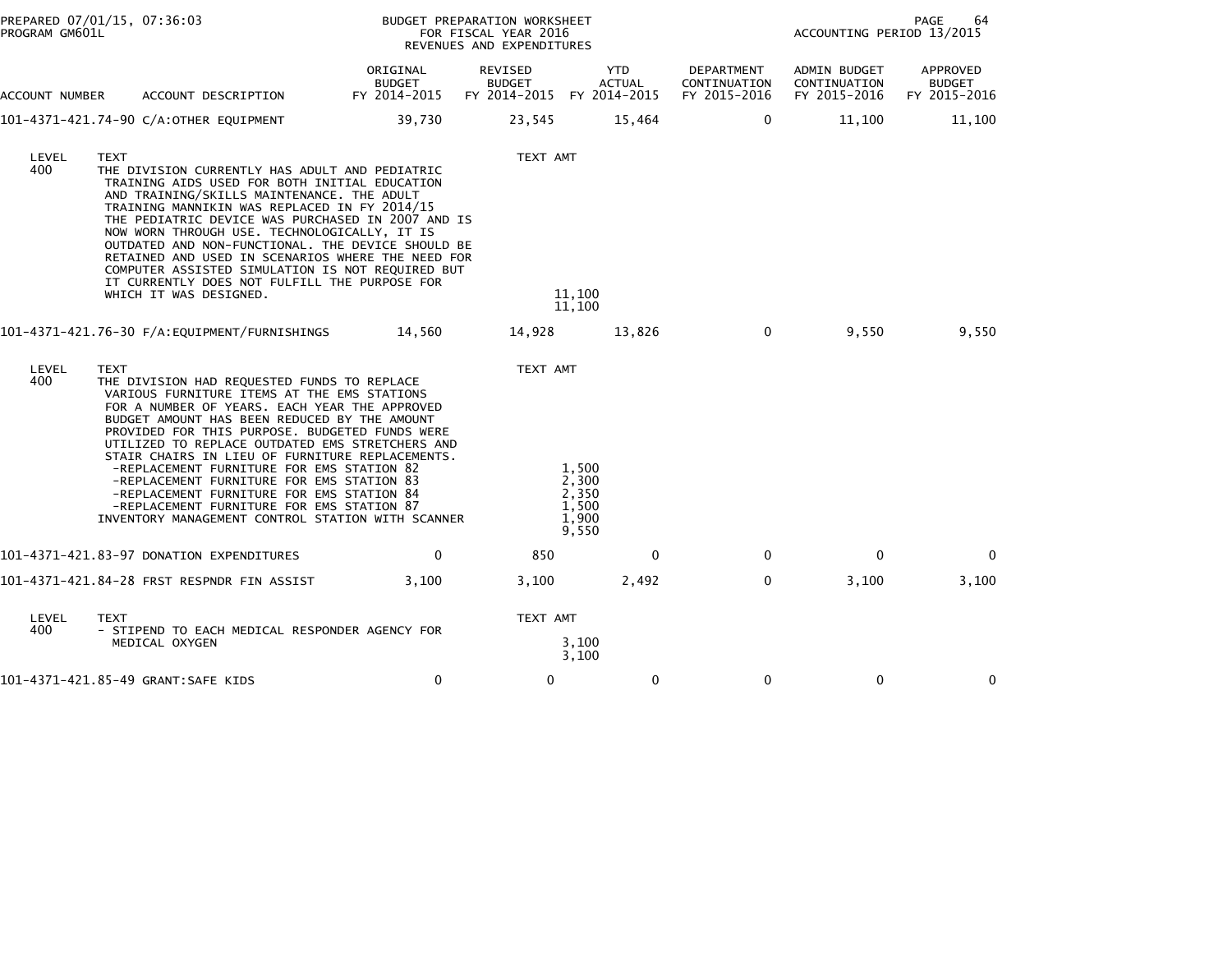|              | PREPARED 07/01/15, 07:36:03<br>PROGRAM GM601L |                                                                                                                                                  | BUDGET PREPARATION WORKSHEET<br>FOR FISCAL YEAR 2016<br>REVENUES AND EXPENDITURES |                                          |                                       |                                                   | ACCOUNTING PERIOD 13/2015                           | -65<br>PAGE                               |
|--------------|-----------------------------------------------|--------------------------------------------------------------------------------------------------------------------------------------------------|-----------------------------------------------------------------------------------|------------------------------------------|---------------------------------------|---------------------------------------------------|-----------------------------------------------------|-------------------------------------------|
|              | ACCOUNT NUMBER                                | ACCOUNT DESCRIPTION                                                                                                                              | ORIGINAL<br><b>BUDGET</b><br>FY 2014-2015                                         | REVISED<br><b>BUDGET</b><br>FY 2014-2015 | YTD.<br><b>ACTUAL</b><br>FY 2014-2015 | <b>DEPARTMENT</b><br>CONTINUATION<br>FY 2015-2016 | <b>ADMIN BUDGET</b><br>CONTINUATION<br>FY 2015-2016 | APPROVED<br><b>BUDGET</b><br>FY 2015-2016 |
|              |                                               | 101-4371-421.85-67 RURAL HEALTH COMM CARE                                                                                                        | 0                                                                                 | 0                                        | 0                                     | 0                                                 | 0                                                   | 0                                         |
|              |                                               | 101-4371-421.91-00 APPROPRIATIONS                                                                                                                | 40,320                                                                            | 40,320                                   | 40,320                                | 0                                                 | 40,320                                              | 40,320                                    |
| LEVEL<br>400 | <b>TEXT</b>                                   | - STIPEND TO EACH APPROVED MEDICAL RESPONDER<br>AGENCY FOR PROVIDING MEDICAL RESPONDER AND AED<br>SERVICES IN RESPECTIVE FIRE RESPONSE DISTRICTS |                                                                                   | TEXT AMT                                 | 40,320<br>40,320                      |                                                   |                                                     |                                           |
| *            | <b>EXPENDITURE</b>                            |                                                                                                                                                  | 4,340,625                                                                         | 4,445,875                                | 4,197,606                             | 16,244                                            | 4,336,236                                           | 4,336,236                                 |
| **           | <b>EMS DIVISION</b>                           |                                                                                                                                                  | 1,500,625                                                                         | 1,605,025                                | 1,509,599                             | 16,244                                            | 1,246,236                                           | 1,246,236                                 |
| ***          | <b>EMERGENCY SERVICES</b>                     |                                                                                                                                                  | 2,264,615                                                                         | 2,342,855                                | 2,175,847                             | 16,244                                            | 2,053,315                                           | 2,053,315                                 |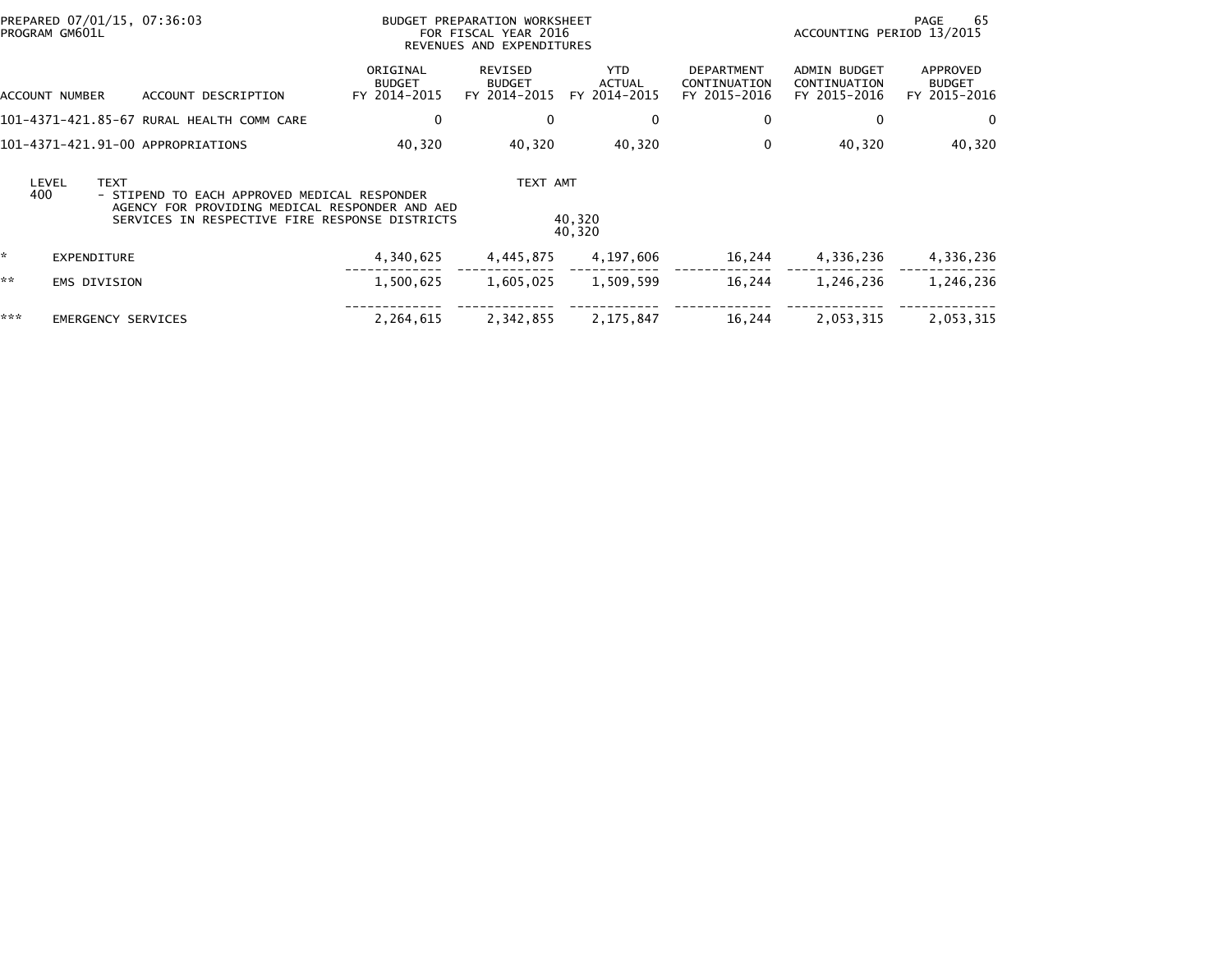| PREPARED 07/01/15, 07:36:03<br>PROGRAM GM601L           |                                            | <b>BUDGET PREPARATION WORKSHEET</b><br>FOR FISCAL YEAR 2016<br>REVENUES AND EXPENDITURES |                                          |                                |                                                   | 66<br>PAGE<br>ACCOUNTING PERIOD 13/2015      |                                           |  |
|---------------------------------------------------------|--------------------------------------------|------------------------------------------------------------------------------------------|------------------------------------------|--------------------------------|---------------------------------------------------|----------------------------------------------|-------------------------------------------|--|
| ACCOUNT NUMBER                                          | ACCOUNT DESCRIPTION                        | ORIGINAL<br><b>BUDGET</b><br>FY 2014-2015                                                | REVISED<br><b>BUDGET</b><br>FY 2014-2015 | YTD.<br>ACTUAL<br>FY 2014-2015 | <b>DEPARTMENT</b><br>CONTINUATION<br>FY 2015-2016 | ADMIN BUDGET<br>CONTINUATION<br>FY 2015-2016 | APPROVED<br><b>BUDGET</b><br>FY 2015-2016 |  |
| 101-4402-334.16-25 DJJDP PROGRAM                        |                                            | $322.700 -$                                                                              | 322.700-                                 | $322.700 -$                    | 0                                                 | 322.700-                                     | 322,700-                                  |  |
|                                                         | 101-4402-395.00-00 FUND BALANCE APPR-RESTR | 0                                                                                        | 0                                        | 0                              | 0                                                 |                                              | $\Omega$                                  |  |
| ÷<br><b>REVENUE</b><br>101-4402-421.32-23 DJJDP PROGRAM |                                            | 322.700-<br>322.700                                                                      | 322,700-<br>322,700                      | 322,700-<br>321.537            |                                                   | $322.700 -$<br>322.700                       | 322,700-<br>322,700                       |  |
| ×.<br><b>EXPENDITURE</b>                                |                                            | 322.700                                                                                  | 322.700                                  | 321.537                        | 0                                                 | 322.700                                      | 322,700                                   |  |
| **<br><b>DJJDP PROGRAM</b>                              |                                            | 0                                                                                        |                                          | $1.163 -$                      |                                                   |                                              | $\Omega$                                  |  |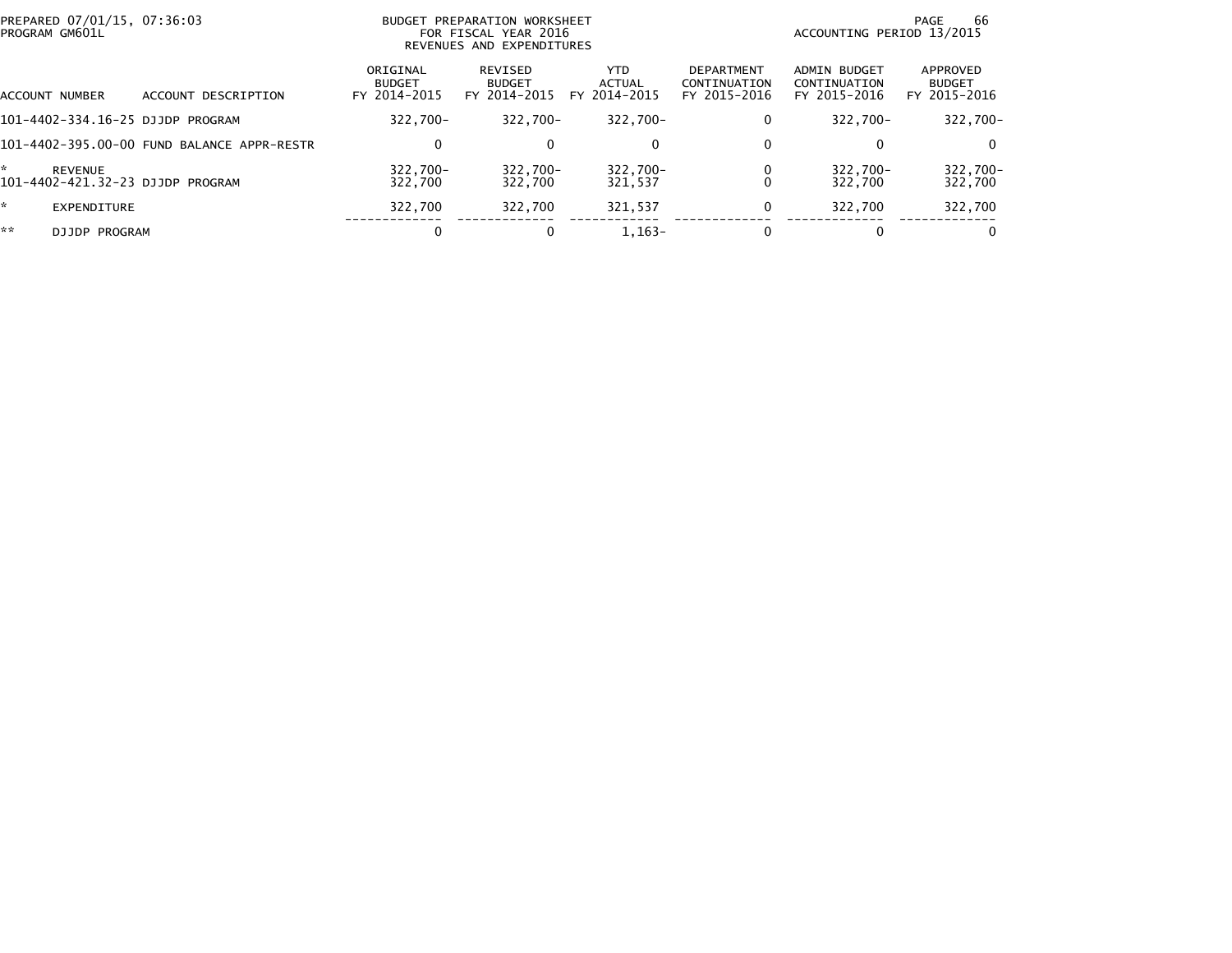| PREPARED 07/01/15, 07:36:03<br>PROGRAM GM601L |                                                                                        |  |                                                                       | <b>BUDGET PREPARATION WORKSHEET</b><br>FOR FISCAL YEAR 2016<br>REVENUES AND EXPENDITURES                 |                                                 |                                             |                                                   | ACCOUNTING PERIOD 13/2015                           | 67<br>PAGE                         |
|-----------------------------------------------|----------------------------------------------------------------------------------------|--|-----------------------------------------------------------------------|----------------------------------------------------------------------------------------------------------|-------------------------------------------------|---------------------------------------------|---------------------------------------------------|-----------------------------------------------------|------------------------------------|
| ACCOUNT NUMBER                                |                                                                                        |  | ACCOUNT DESCRIPTION                                                   | ORIGINAL<br><b>BUDGET</b><br>FY 2014-2015                                                                | <b>REVISED</b><br><b>BUDGET</b><br>FY 2014-2015 | <b>YTD</b><br><b>ACTUAL</b><br>FY 2014-2015 | <b>DEPARTMENT</b><br>CONTINUATION<br>FY 2015-2016 | <b>ADMIN BUDGET</b><br>CONTINUATION<br>FY 2015-2016 | APPROVED<br>BUDGET<br>FY 2015-2016 |
|                                               |                                                                                        |  | 101-4410-320.20-00 CONCEALED WEAPON PERMIT                            | $180,000 -$                                                                                              | 180,000-                                        | 162,580-                                    | 180,000-                                          | 180,000-                                            | 180,000-                           |
| 101-4410-320.30-00 PISTOL PERMITS             |                                                                                        |  |                                                                       | 17,000-                                                                                                  | $17,000-$                                       | $17,810-$                                   | $17,000-$                                         | $17,000-$                                           | $17,000-$                          |
|                                               |                                                                                        |  | 101-4410-325.56-00 DEPUTY ESCORT SERVICES                             | $2,000-$                                                                                                 | $2,000-$                                        | $1,565-$                                    | $2,000-$                                          | $2,000-$                                            | $2,000-$                           |
| 101-4410-332.40-00 ICE OT REIMBURSEMENT       |                                                                                        |  |                                                                       | $13,000-$                                                                                                | $13,000-$                                       | $\mathbf 0$                                 | 0                                                 | 0                                                   | 0                                  |
|                                               |                                                                                        |  | 101-4410-342.10-00 CALENDAR CONTRIBUTIONS                             | $7,500-$                                                                                                 | $6,000 -$                                       | $6,000 -$                                   | $\mathbf{0}$                                      | $6,000 -$                                           | $6,000-$                           |
|                                               |                                                                                        |  | 101-4410-342.15-00 COMM RELATIONS DRUG ENFRC                          | $\mathbf 0$                                                                                              | $\mathbf{0}$                                    | $10-$                                       | $\mathbf{0}$                                      | 0                                                   | $\Omega$                           |
|                                               |                                                                                        |  | 101-4410-342.25-00 GREAT - DRUG ABUSE RES ED                          | $100 -$                                                                                                  | $5,500-$                                        | $5,500-$                                    | 0                                                 | 0                                                   | $\mathbf{0}$                       |
| 101-4410-342.65-00 RCCC SECURITY REIMB        |                                                                                        |  |                                                                       | $3,000-$                                                                                                 | $3,000-$                                        | $3,000-$                                    | $3,000-$                                          | $3,000-$                                            | $3,000-$                           |
|                                               |                                                                                        |  | 101-4410-342.70-00 SCHOOL RESOURCE REIMB-R/S                          | 257,703-                                                                                                 | $259, 145 -$                                    | 259,146-                                    | 263,755-                                          | 269,461-                                            | $269,461-$                         |
| LEVEL<br>400                                  | TEXT<br>HIGH SCHOOL<br><b>EAST ROWAN</b><br><b>WEST ROWAN</b><br>MIDDLE SCHOOL OFFICER |  | <b>OFFICER</b><br><b>SCOTT FLOWERS</b><br>RYAN WALKER<br><b>TOTAL</b> | SALARY & BENEFITS<br>\$ 60,307<br>\$ 57.051<br>\$117,358<br>83.3%<br>x.<br>\$97,760<br>SALARY & BENEFITS | TEXT AMT                                        | 97,760                                      |                                                   |                                                     |                                    |
|                                               | <b>SOUTHEAST</b><br>ERWIN MIDDLE<br><b>WEST ROWAN</b>                                  |  | CAROL CABLE<br>TOMMIE CATO<br>DANNY LINDLEY                           | \$ 56,375<br>\$59,035<br>\$50,585                                                                        |                                                 | 56,375<br>59.035<br>50,585<br>263,755       |                                                   |                                                     |                                    |
|                                               |                                                                                        |  | 101-4410-351.15-00 COURT SEIZURE MONIES REV                           | $\mathbf{0}$                                                                                             | $\mathbf{0}$                                    | $\Omega$                                    | $\mathbf{0}$                                      | $\mathbf{0}$                                        | $\mathbf{0}$                       |
|                                               |                                                                                        |  | 101-4410-353.34-00 COMMITMENT TRANSPORT FEES                          | $4,500-$                                                                                                 | $4,500-$                                        | $6,663-$                                    | $5,000-$                                          | $5,000-$                                            | $5,000 -$                          |
|                                               |                                                                                        |  | 101-4410-353.47-00 EVIDENCE STORAGE FEES                              | $1,200-$                                                                                                 | $1,200-$                                        | $1,107-$                                    | $1,200-$                                          | $1,200-$                                            | $1,200-$                           |
| 101-4410-353.84-00 SHERIFFS FEES              |                                                                                        |  |                                                                       | 190,000-                                                                                                 | 190,000-                                        | 133,545-                                    | $160,000 -$                                       | $160,000 -$                                         | $160,000 -$                        |
| 101-4410-353.84-50 FINGERPRINTING             |                                                                                        |  |                                                                       | $20,000 -$                                                                                               | $20,000 -$                                      | $21,270-$                                   | $20,000-$                                         | $20,000 -$                                          | $20,000-$                          |
|                                               |                                                                                        |  | 101-4410-354.10-00 INS. SETTLEMENT CLAIMS                             | 0                                                                                                        | 0                                               | $\mathbf 0$                                 | 0                                                 | 0                                                   | $\mathbf{0}$                       |
|                                               |                                                                                        |  | 101–4410–365.09–00 PUBLIC SAFETY DONATIONS                            | $\mathbf{0}$                                                                                             | 0                                               | $100 -$                                     | 0                                                 | $\mathbf{0}$                                        | 0                                  |
|                                               |                                                                                        |  | 101-4410-365.09-05 EXPLORER CONTRIBUTIONS                             | $500 -$                                                                                                  | 0                                               | 0                                           | 0                                                 | $\mathbf{0}$                                        | 0                                  |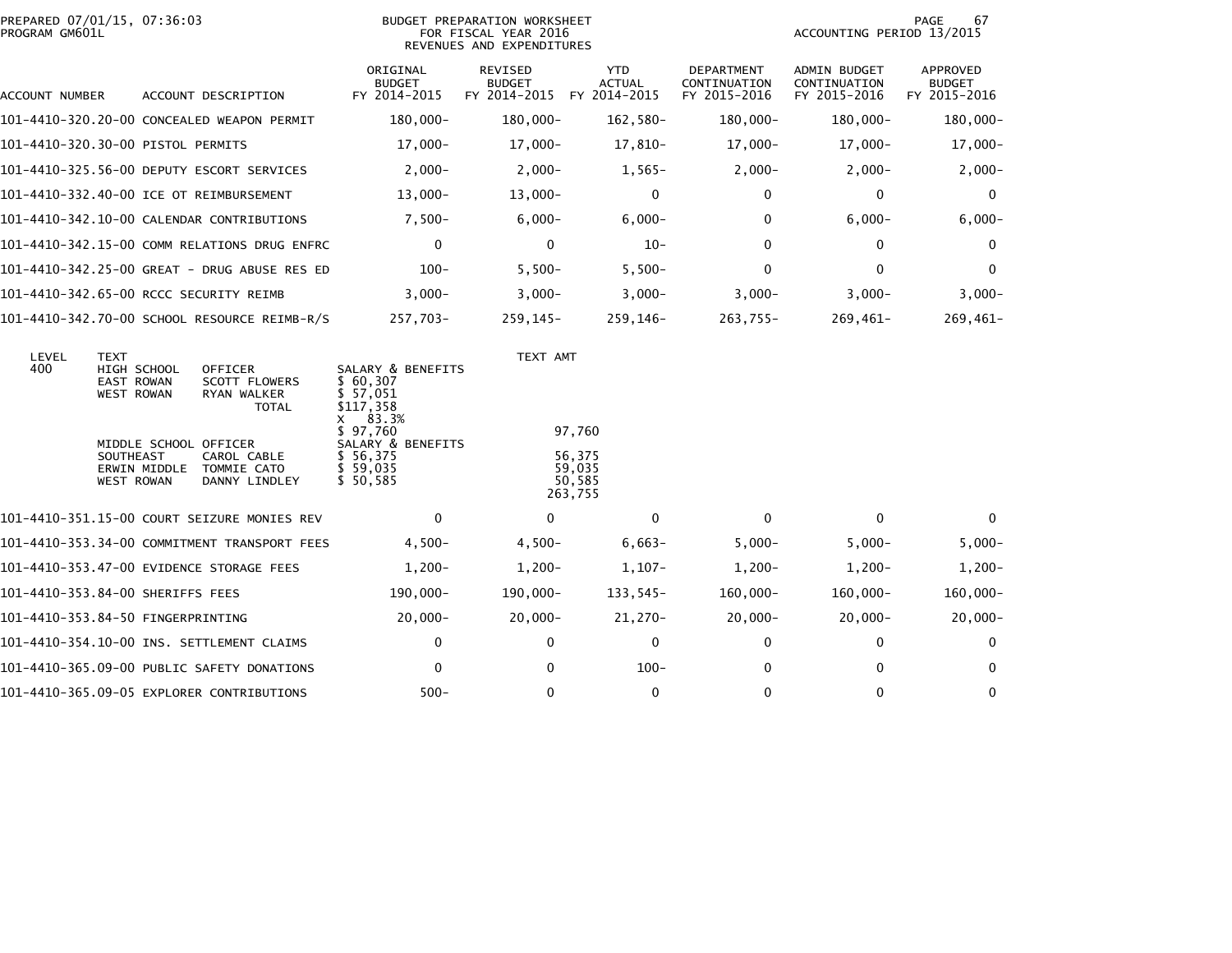| PREPARED 07/01/15, 07:36:03<br>PROGRAM GM601L |                                                                                                                                                                                                                                                                                                                                                                                                                                                                                                                                                                                                                                                                                                                                                                                                                                                                                                                                                                                                                                                                                                   |                                           | BUDGET PREPARATION WORKSHEET<br>FOR FISCAL YEAR 2016<br>REVENUES AND EXPENDITURES | 68<br>PAGE<br>ACCOUNTING PERIOD 13/2015 |                                                   |                                                     |                                           |
|-----------------------------------------------|---------------------------------------------------------------------------------------------------------------------------------------------------------------------------------------------------------------------------------------------------------------------------------------------------------------------------------------------------------------------------------------------------------------------------------------------------------------------------------------------------------------------------------------------------------------------------------------------------------------------------------------------------------------------------------------------------------------------------------------------------------------------------------------------------------------------------------------------------------------------------------------------------------------------------------------------------------------------------------------------------------------------------------------------------------------------------------------------------|-------------------------------------------|-----------------------------------------------------------------------------------|-----------------------------------------|---------------------------------------------------|-----------------------------------------------------|-------------------------------------------|
| ACCOUNT NUMBER                                | ACCOUNT DESCRIPTION                                                                                                                                                                                                                                                                                                                                                                                                                                                                                                                                                                                                                                                                                                                                                                                                                                                                                                                                                                                                                                                                               | ORIGINAL<br><b>BUDGET</b><br>FY 2014-2015 | REVISED<br><b>BUDGET</b><br>FY 2014-2015                                          | <b>YTD</b><br>ACTUAL<br>FY 2014-2015    | <b>DEPARTMENT</b><br>CONTINUATION<br>FY 2015-2016 | <b>ADMIN BUDGET</b><br>CONTINUATION<br>FY 2015-2016 | APPROVED<br><b>BUDGET</b><br>FY 2015-2016 |
|                                               | 101-4410-389.95-00 OTHER MISC RECEIPTS                                                                                                                                                                                                                                                                                                                                                                                                                                                                                                                                                                                                                                                                                                                                                                                                                                                                                                                                                                                                                                                            | 0                                         | 0                                                                                 | $98 -$                                  | 0                                                 | $\bf{0}$                                            | $\Omega$                                  |
|                                               | 101-4410-395.00-00 FUND BALANCE APPR-RESTR                                                                                                                                                                                                                                                                                                                                                                                                                                                                                                                                                                                                                                                                                                                                                                                                                                                                                                                                                                                                                                                        | $\mathbf 0$                               | $4,120-$                                                                          | $\mathbf 0$                             | 0                                                 | 0                                                   | $\mathbf 0$                               |
| *<br><b>REVENUE</b>                           | 101-4410-421.10-05 SALARIES:REGULAR                                                                                                                                                                                                                                                                                                                                                                                                                                                                                                                                                                                                                                                                                                                                                                                                                                                                                                                                                                                                                                                               | 696,503-<br>4,279,253                     | $705,465-$<br>4,403,143                                                           | 618,394-<br>4,267,590                   | 651,955-<br>0                                     | 663,661-<br>4,412,012                               | 663,661-<br>4,412,012                     |
|                                               |                                                                                                                                                                                                                                                                                                                                                                                                                                                                                                                                                                                                                                                                                                                                                                                                                                                                                                                                                                                                                                                                                                   | 21,000                                    | 15,000                                                                            | 2,925                                   | 8,000                                             | 8,000                                               | 8,000                                     |
| LEVEL<br><b>TEXT</b><br>400                   | REQUEST TO MAINTAIN THIS AMOUNT TO BE USED IN ONLY<br>EMERGENCY SITUATIONS:<br>FOR INVESTIGATORS WHEN THEY ARE REQUIRED TO WORK<br>OVERTIME INVESTIGATING SERIOUS CRIMES, SUCH AS A<br>MURDER, WHERE CONTINUOUS WORK ON THE CASE MAY BE<br>REQUIRED TO SUCCESSFULLY APPREHEND THE SUSPECT.<br>SERIOUS CRIMES OCCUR IN A CLOSE OR SHORT PERIOD OF<br>TIME. THIS HAS HAPPENED ON SEVERAL OCCASSIONS.<br>MAY ALSO BE USED BY CERTAIN CLERICAL STAFF SO THEY<br>CAN WORK TO DECREASE BACKLOG OF CONCEALED WEAPONS<br>PERMIT APPLICANTS. ROWAN COUNTY CONTINUED TO HAVE<br>A HIGH NUMBER OF CITIZENS SEEKING A NEW PERMIT,<br>AND ALL PERMITS MUST BE RENEWED EVERY FIVE YEARS.<br>THIS FUND WOULD ALSO BE USED IF ROWAN COUNTY WAS<br>THE VICTIM OF A MAJOR DISASTER THAT WOULD REQUIRE<br>SHERIFF'S OFFICE PERSONNEL TO WORK EXTENDED HOURS<br>FOR A PROLONGED PERIOD. POSSIBILITIES OF A<br>TERRORIST ATTACK OR A SEVERE WEATHER EVENT LIKE<br>HURRICANE HUGO WOULD REQUIRE SHERIFF'S OFFICE<br>PERSONNEL TO WORK OVERTIME. THESE TYPE OF EVENTS<br>COSTS WOULD LIKELY BE REIMVURSED BY THE FEDERAL |                                           | TEXT AMT                                                                          |                                         |                                                   |                                                     |                                           |
|                                               | GOVERNMENT SHOULD SUCH AN EVENT OCCURRED.                                                                                                                                                                                                                                                                                                                                                                                                                                                                                                                                                                                                                                                                                                                                                                                                                                                                                                                                                                                                                                                         | 75,000                                    | 75,000                                                                            | 64,714                                  | 75,000                                            | 75,000                                              | 75,000                                    |

LEVEL TEXT AMT<br>400 PART TIME FUNDS ARE USED FOR PART-TIME STAFF AT TEXT AMT PART TIME FUNDS ARE USED FOR PART-TIME STAFF AT BOTH OUR SALISBURY OFFICE AND OUR LANDIS SATELLITE OFFICE. ISSUANCE OF HANDGUN PURCHASE PERMITS,FINGERPRINTING, AND ISSUANCE OF CONCEALED CARRY<br>PERMITS CONTINUE AT A HIGH AND CONTINUOUS PACE.<br>USE OF PART-TIME CLERICAL IN THESE AREAS SAVE. THE COSTS OF BENEFITS REQUIRED IF REPLACED WITH<br>FULL TIME POSITIONS. FUNDS HERE ALSO USED TO COVER<br>PART TIME DEPUTY WHO ASSISTS WITH STAFF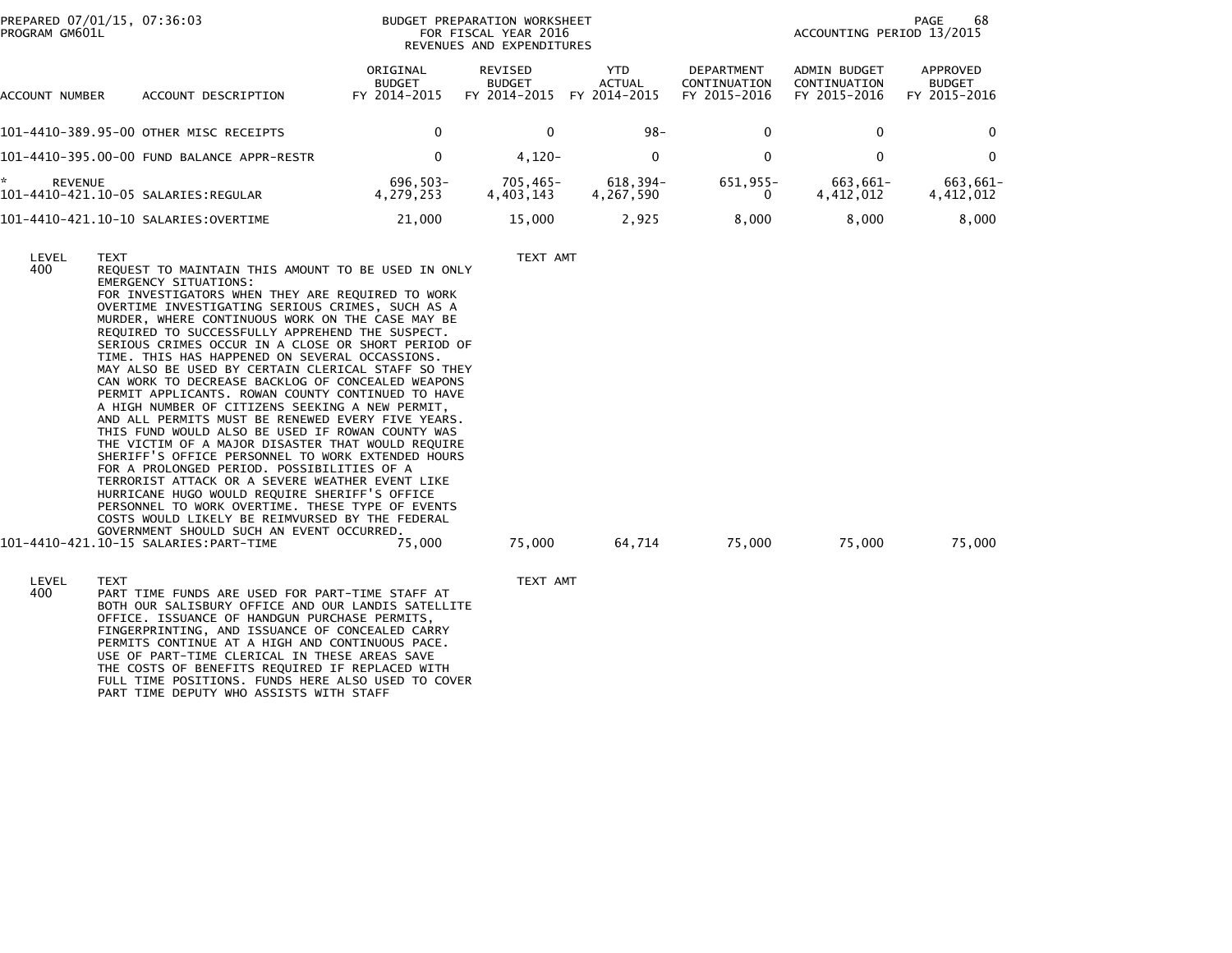| PREPARED 07/01/15, 07:36:03<br>PROGRAM GM601L |                                                                                                                                                                                                                                                                                                                                                                             | BUDGET PREPARATION WORKSHEET<br>FOR FISCAL YEAR 2016<br>REVENUES AND EXPENDITURES |                                          |                                             |                                                   | PAGE<br>69<br>ACCOUNTING PERIOD 13/2015             |                                           |  |
|-----------------------------------------------|-----------------------------------------------------------------------------------------------------------------------------------------------------------------------------------------------------------------------------------------------------------------------------------------------------------------------------------------------------------------------------|-----------------------------------------------------------------------------------|------------------------------------------|---------------------------------------------|---------------------------------------------------|-----------------------------------------------------|-------------------------------------------|--|
| ACCOUNT NUMBER                                | ACCOUNT DESCRIPTION                                                                                                                                                                                                                                                                                                                                                         | ORIGINAL<br><b>BUDGET</b><br>FY 2014-2015                                         | REVISED<br><b>BUDGET</b><br>FY 2014-2015 | <b>YTD</b><br><b>ACTUAL</b><br>FY 2014-2015 | <b>DEPARTMENT</b><br>CONTINUATION<br>FY 2015-2016 | <b>ADMIN BUDGET</b><br>CONTINUATION<br>FY 2015-2016 | APPROVED<br><b>BUDGET</b><br>FY 2015-2016 |  |
|                                               | DEVELOPMENT OFFICE AT LANDIS DUE TO EVER PRESENT<br>NEED TO FILL POSITIONS IN THE DETENTION CENTER.<br>ACCOUNT ALSO COVERS COSTS OF PART TIME DEPUTIES<br>USED IN LIMITED SITUATIONS TO ASSIST THE RCSO WHEN                                                                                                                                                                |                                                                                   |                                          |                                             |                                                   |                                                     |                                           |  |
|                                               | REQUIRED<br>101-4410-421.10-25 LEO SEPARATION ALLOWANCE                                                                                                                                                                                                                                                                                                                     | 263,000                                                                           | 263,000                                  | 227,540                                     | $\mathbf{0}$                                      | 283,448                                             | 283,448                                   |  |
|                                               | 101-4410-421.20-05 HEALTH INSURANCE                                                                                                                                                                                                                                                                                                                                         | 836,160                                                                           | 859,620                                  | 831,738                                     | 0                                                 | 887,031                                             | 887,031                                   |  |
|                                               | 101-4410-421.20-08 HEALTH INSURANCE:RETIREES                                                                                                                                                                                                                                                                                                                                | 112,560                                                                           | 112,560                                  | 112,560                                     | 0                                                 | 109,210                                             | 109,210                                   |  |
| 101-4410-421.20-10 MEDICARE TAX               |                                                                                                                                                                                                                                                                                                                                                                             | 67,249                                                                            | 67,249                                   | 62,896                                      | $\Omega$                                          | 69,288                                              | 69,288                                    |  |
| 101-4410-421.20-15 RETIREMENT                 |                                                                                                                                                                                                                                                                                                                                                                             | 311,093                                                                           | 325,863                                  | 315,839                                     | 0                                                 | 327,523                                             | 327,523                                   |  |
|                                               | 101-4410-421.20-20 SOCIAL SECURITY TAX                                                                                                                                                                                                                                                                                                                                      | 287,541                                                                           | 279,541                                  | 268,933                                     | 0                                                 | 296,265                                             | 296,265                                   |  |
|                                               | 101-4410-421.20-25 WORKERS COMPENSATION                                                                                                                                                                                                                                                                                                                                     | 197,688                                                                           | 204,218                                  | 197,926                                     | $\mathbf{0}$                                      | 210,242                                             | 210,242                                   |  |
|                                               | 101-4410-421.20-30 401(K) CONTRIBUTIONS                                                                                                                                                                                                                                                                                                                                     | 214,988                                                                           | 214,988                                  | 207,932                                     | $\Omega$                                          | 221,001                                             | 221,001                                   |  |
| 101-4410-421.32-40 PHYSICIAN FEES             |                                                                                                                                                                                                                                                                                                                                                                             | 2,000                                                                             | 6,500                                    | 4,959                                       | 0                                                 | 4,500                                               | 4,500                                     |  |
| LEVEL<br>400                                  | <b>TEXT</b><br>OBVIOUS INCREASE NEEDED IN THIS ACCOUNT DUE TO<br>VOLUME OF PHYSICALS REQUIRED BY COUNTY POLICY ON<br>NEW HIRES IN ALL TYPES OF JOBS AT THE RCSO. THE<br>ONGOING TURNOVER IN DETENTION DUE TO LOW WAGES &<br>THE TYPE OF INMATES THAT DETENTION STAFF HAVE TO<br>DEAL WITH WILL NO DOUBT CONTINUE WITH AN<br>INCREASE IN COMPENSATION, ESPECIALLY AS ECONOMY |                                                                                   |                                          | TEXT AMT<br>4,500                           |                                                   |                                                     |                                           |  |

 IMPROVES AND MORE DESIRABLE JOBS IN THE PRIVATESECTOR BECOME AVAILABLE. THIS ACCOUNT REQUIRED THE SUBMISSION OF TWO BUDGET AMENDMENT REQUESTS

SO FOR, 8 MONTHS IN THE FISCAL YEAR. ALSO HAD<br>TO COVER COST OF 5 NEW DEPUTY POSITIONS IN THIS<br>FISCAL YEARS BUDGET. ACCOUNT WAS CUT THIS FISCAL<br>YEAR, WITHOUT EXPLANATION, RESULTING IN THE NEED<br>TO DO BUDGET AMENDMENTS CREATI

101-4410-421.33-45 PRE-EMP PSYCHOLOGICAL EXM 4,000 1,000 425 0 4,000 4,000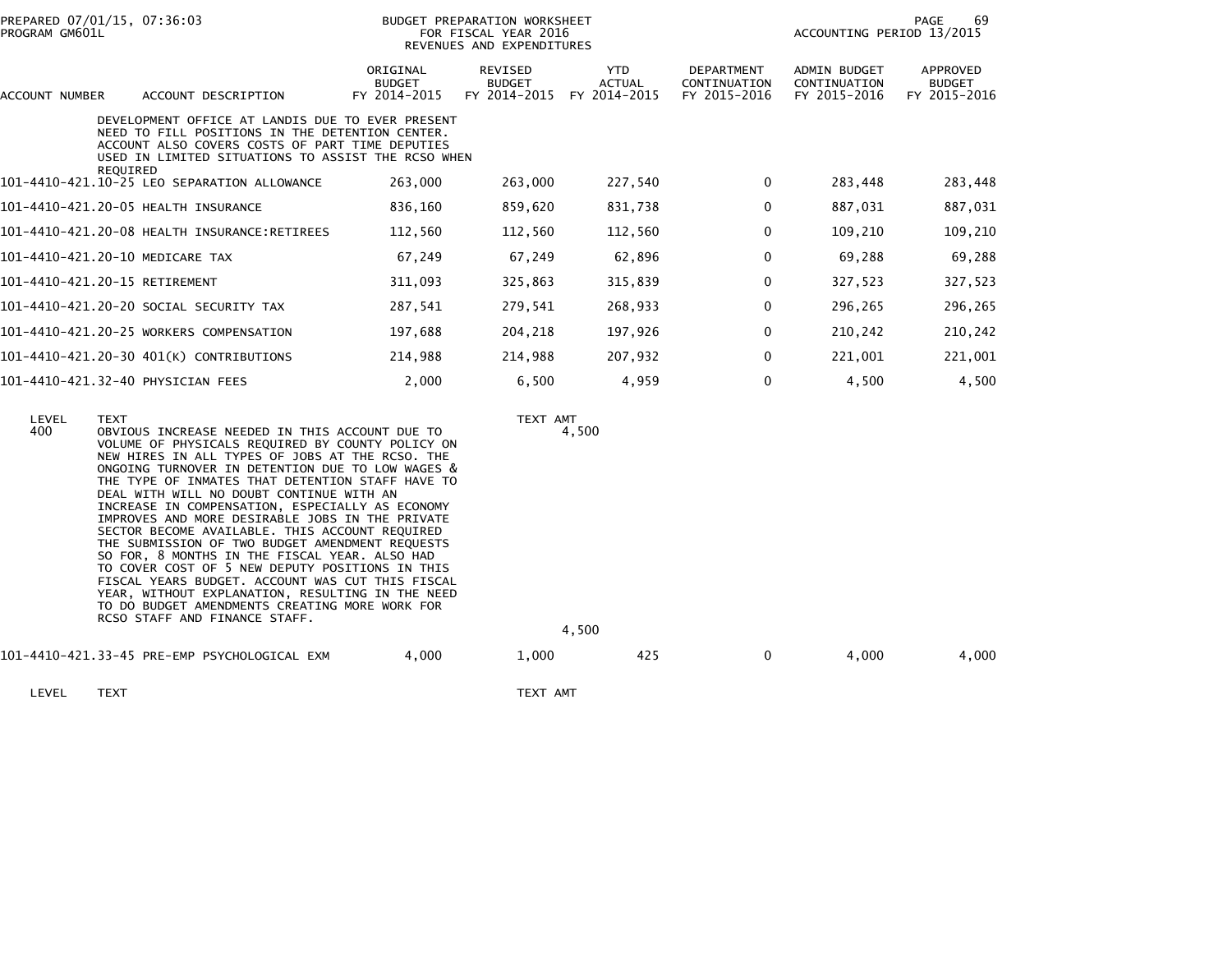| PREPARED 07/01/15, 07:36:03<br>PROGRAM GM601L |                                                                                                                                                                                                                                                                                                                                                                                                                                                                                                                                                                            | BUDGET PREPARATION WORKSHEET<br>FOR FISCAL YEAR 2016<br>REVENUES AND EXPENDITURES |                                          |                                             |                                                   | PAGE<br>70<br>ACCOUNTING PERIOD 13/2015      |                                           |  |
|-----------------------------------------------|----------------------------------------------------------------------------------------------------------------------------------------------------------------------------------------------------------------------------------------------------------------------------------------------------------------------------------------------------------------------------------------------------------------------------------------------------------------------------------------------------------------------------------------------------------------------------|-----------------------------------------------------------------------------------|------------------------------------------|---------------------------------------------|---------------------------------------------------|----------------------------------------------|-------------------------------------------|--|
| ACCOUNT NUMBER                                | ACCOUNT DESCRIPTION                                                                                                                                                                                                                                                                                                                                                                                                                                                                                                                                                        | ORIGINAL<br><b>BUDGET</b><br>FY 2014-2015                                         | REVISED<br><b>BUDGET</b><br>FY 2014-2015 | <b>YTD</b><br><b>ACTUAL</b><br>FY 2014-2015 | <b>DEPARTMENT</b><br>CONTINUATION<br>FY 2015-2016 | ADMIN BUDGET<br>CONTINUATION<br>FY 2015-2016 | APPROVED<br><b>BUDGET</b><br>FY 2015-2016 |  |
| 400                                           | FUNDS REQUIRED IN THIS ACCOUNT TO COVER POTENTIAL<br>NEEDS FOR FIT FOR DUTY EXAMS TO DETERMINE IF AN<br>EMPLOYEE IS READY TO RETURN TO DUTY. FIT FOR DUTY<br>EXAMS CAN BE REQUIRED IF AN EMPLOYEE IS INVOLVED<br>IN A CRITICAL INCIDENT INVOLVING THE USE OF DEADLY<br>FORCE OR A MAJOR LOSS OF LIFE. COST OF A SINGLE<br>FIT FOR DUTY EXAM IS NORMALLY AT LEAST \$750/EXAM.<br>101-4410-421.34-30 SERVICE & MAINTENANCE                                                                                                                                                   | 16.816                                                                            | 16.816                                   | 14,816                                      | $\mathbf{0}$                                      | 13,990                                       | 13,990                                    |  |
| LEVEL<br>400                                  | <b>TEXT</b><br>MAINTENANCE AGREEMENT WITH SIGNALSCAPE FOR CRIME<br>LAB EQUIPMENT FOR FISCAL YEAR<br>MAINTENANCE AGREEMENT WITH CELLEBRITE FOR CRIME<br>LAB EQUIPMENT FOR CELL PHONE ANALYSIS FOR FISCAL<br>MAINTENANCE AGREEMENT WITH MORPHOTRUST FOR TWO<br>FINGERPRINT MACHINES FOR PUBLIC USE, ONE AT LANDIS<br>AND ONE AT SALISBURY. SHOULD THESE BE REPLACED<br>WITH NEW EQUIPMENT, THIS MAINTENANCE CONTRACT WILL<br>NOT BE NEEDED.<br>MAINTENANCE AGREEMENT WITH MORPHOTRAK FOR AFIS<br>MACHINE HOUSED AT MAGISTRATE'S OFFICE FOR PERSONS<br>ARRESTED AND PROCESSED |                                                                                   | TEXT AMT                                 | 1,500<br>3,100<br>3.875<br>5,515<br>13,990  |                                                   |                                              |                                           |  |
| 101-4410-421.41-40 WATER                      |                                                                                                                                                                                                                                                                                                                                                                                                                                                                                                                                                                            | 25,000                                                                            | 25,000                                   | 19,219                                      | 25,000                                            | 24,600                                       | 24,600                                    |  |
|                                               | 101-4410-421.43-15 R&M:EQUIPMENT                                                                                                                                                                                                                                                                                                                                                                                                                                                                                                                                           | 8,000                                                                             | 8,000                                    | 5,985                                       | 8,000                                             | 8,500                                        | 8,500                                     |  |

8,000

400 THIS FUND IS TO COVER THE COST OF REPAIR FOR SHERIFF'S OFFICE EQUIP. RANGING FROM FLASHLIGHTS, FIRE EXTINQUISHERS FOR VEHICLES, TASERS, HANDGUNS, RIFLES, SHOTGUNS, RADARS, IN-CAR CAMERA SYSTEMS, SURVEILLANCE EQUIPMENT, ETC. THIS LIST INCLUDES MORE ITEMS, BUT AS ANYONE CAN SEE THE ACCOUNT DOES COVER MAINTENANCE TO SUPPORT EQUIPMENT THAT IS REQUIRED FOR EFFECTIVE LAW ENFORCEMENTS. SOME YEARS WE ARE LUCKY IN NOT HAVING MANY REQUIRED REPAIRS, AND THEM SOME YEARS WE MAY HAVE TO TAKE A PIECE OF EQUIPMENT OUT OF OPERATION BECAUSE THE COST OF REPAIRING WILL DEPLETE THIS ACCOUNT. REQUEST FUNDING TO BE ADDED TO COVER YEARLY COST OF PERFORMING CALIBRATIONS ON THE RADAR UNITS IN THE DEPUTY VEHICLES. THE CALIBRATION IS ASTATE REQUIREMENT AND THE COST WAS \$1,170 FOR THE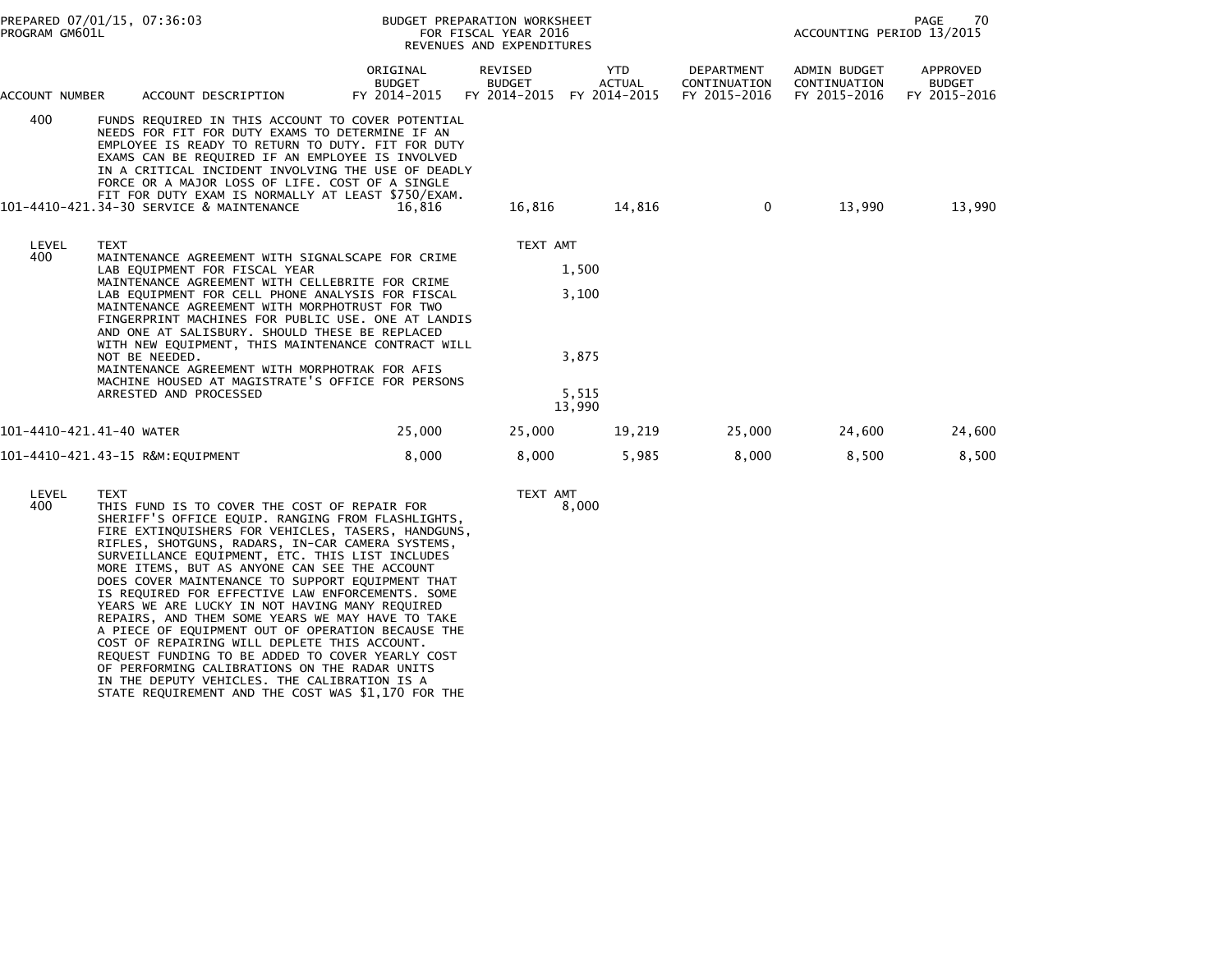| PROGRAM GM601L                                                                               | PREPARED 07/01/15, 07:36:03           |                                                                                                                                                                                                                                                                                                                                                                                                                  | BUDGET PREPARATION WORKSHEET<br>FOR FISCAL YEAR 2016<br>REVENUES AND EXPENDITURES                                                                                                                                                                                                                                                                                                                                                      |                          |                                                   | PAGE<br>71<br>ACCOUNTING PERIOD 13/2015    |                                              |                                           |
|----------------------------------------------------------------------------------------------|---------------------------------------|------------------------------------------------------------------------------------------------------------------------------------------------------------------------------------------------------------------------------------------------------------------------------------------------------------------------------------------------------------------------------------------------------------------|----------------------------------------------------------------------------------------------------------------------------------------------------------------------------------------------------------------------------------------------------------------------------------------------------------------------------------------------------------------------------------------------------------------------------------------|--------------------------|---------------------------------------------------|--------------------------------------------|----------------------------------------------|-------------------------------------------|
| ACCOUNT NUMBER                                                                               |                                       | ACCOUNT DESCRIPTION                                                                                                                                                                                                                                                                                                                                                                                              | ORIGINAL<br><b>BUDGET</b><br>FY 2014-2015                                                                                                                                                                                                                                                                                                                                                                                              | REVISED<br><b>BUDGET</b> | <b>YTD</b><br>ACTUAL<br>FY 2014-2015 FY 2014-2015 | DEPARTMENT<br>CONTINUATION<br>FY 2015-2016 | ADMIN BUDGET<br>CONTINUATION<br>FY 2015-2016 | APPROVED<br><b>BUDGET</b><br>FY 2015-2016 |
| CALIBRATION OF ALL UNITS HAVING RADAR IN THE<br>VEHICLE.<br>LESS: COUNTY MANAGER'S REDUCTION |                                       |                                                                                                                                                                                                                                                                                                                                                                                                                  | 1,200<br>$700 -$<br>8,500                                                                                                                                                                                                                                                                                                                                                                                                              |                          |                                                   |                                            |                                              |                                           |
|                                                                                              | 101-4410-421.43-20 R&M:VEHICLES       |                                                                                                                                                                                                                                                                                                                                                                                                                  | 82,000                                                                                                                                                                                                                                                                                                                                                                                                                                 | 77,000                   | 60,806                                            | 82,000                                     | 85,000                                       | 85,000                                    |
| LEVEL<br>400                                                                                 | <b>TEXT</b><br>REPAIR IS NEEDED.      | DURING SOME BUDGET YEARS WE HAVE BEEN FORCED TO<br>YEAR, AS A REVIEW OF PAST YEARS WOULD SUPPORT.<br>FORTUNATE, BUT JUST A FEW HIGH COST REPAIRS CAN<br>PUT THIS ACCOUNT IN PERIL OF GOING OVER BUDGET.<br>REQUEST SAME AMOUNT EVEN THOUGH SHERIFF'S FLEET<br>ADDITION OF 5 NEW DEPUTY POSITIONS. RCSO COMMAND<br>STAFF ALWAYS EVAULATED THE EXPENSE OF HIGH COST<br>PLUS: COUNTY MANAGER'S RECOMMENDED INCREASE | THIS ACCOUNT COVERS THE COST OF VEHICLE REPAIR FOR<br>THE ENTIRE FLEET OF SHERIFF'S OFFICE VEHICLES. AS<br>VEHICLES REACH THE END OF THEIR EFFECTIVE SERVICE<br>TIME, THEY WILL TEND TO REQUIRE MORE MAINTENANCE.<br>DO BUDGET AMENDMENTS TO MAKE IT TO THE END OF THE<br>SO FAR DURING THIS BUDGET YEAR, THE RCSO HAS BEEN<br>GREW BY 5 CARS THIS FISCAL YEAR WHEN THERE WAS AN<br>REPAIRS IF A VEHICLE IS AT A HIGH MILEAGE WHEN THE | TEXT AMT                 | 82,000<br>3,000<br>85,000                         |                                            |                                              |                                           |
|                                                                                              | 101-4410-421.44-10 RENT: EQUIPMENT    |                                                                                                                                                                                                                                                                                                                                                                                                                  | 19,344                                                                                                                                                                                                                                                                                                                                                                                                                                 | 19,344                   | 19,295                                            | 19,344                                     | 19,344                                       | 19,344                                    |
| LEVEL<br>400                                                                                 | TEXT<br>OFFICE:                       | DCI USER FEES FOR THE ROWAN COUNTY SHERIFF'S<br>TERMINALS RWA THROUGH RWA15 \$25/TERMINAL X 12                                                                                                                                                                                                                                                                                                                   |                                                                                                                                                                                                                                                                                                                                                                                                                                        |                          | TEXT AMT                                          |                                            |                                              |                                           |
|                                                                                              |                                       | MONTHS (TOTAL OF 16 TERMINALS) = \$4,800<br>MOBILE TERMINALS RWAM-RWAM100 \$12/MONTH X 12                                                                                                                                                                                                                                                                                                                        |                                                                                                                                                                                                                                                                                                                                                                                                                                        | 4,800                    |                                                   |                                            |                                              |                                           |
|                                                                                              |                                       | MONTHS (TOTAL OF $101$ TERMINALS) = \$14,544                                                                                                                                                                                                                                                                                                                                                                     |                                                                                                                                                                                                                                                                                                                                                                                                                                        |                          | 14,544<br>19,344                                  |                                            |                                              |                                           |
|                                                                                              | 101-4410-421.44-45 RENT:POSTAGE METER |                                                                                                                                                                                                                                                                                                                                                                                                                  | 2,850                                                                                                                                                                                                                                                                                                                                                                                                                                  | 2,850                    | 2,784                                             | 2,850                                      | 2,850                                        | 2,850                                     |
| LEVEL<br>400                                                                                 | <b>TEXT</b>                           | POST METERS USED AT THE SALISBURY OFFICE AND<br>AT THE LANDIS OFFICE ON MONTHLY RENTAL PLAN =                                                                                                                                                                                                                                                                                                                    |                                                                                                                                                                                                                                                                                                                                                                                                                                        |                          | TEXT AMT                                          |                                            |                                              |                                           |
|                                                                                              | \$2,850.                              |                                                                                                                                                                                                                                                                                                                                                                                                                  |                                                                                                                                                                                                                                                                                                                                                                                                                                        |                          | 2,850                                             |                                            |                                              |                                           |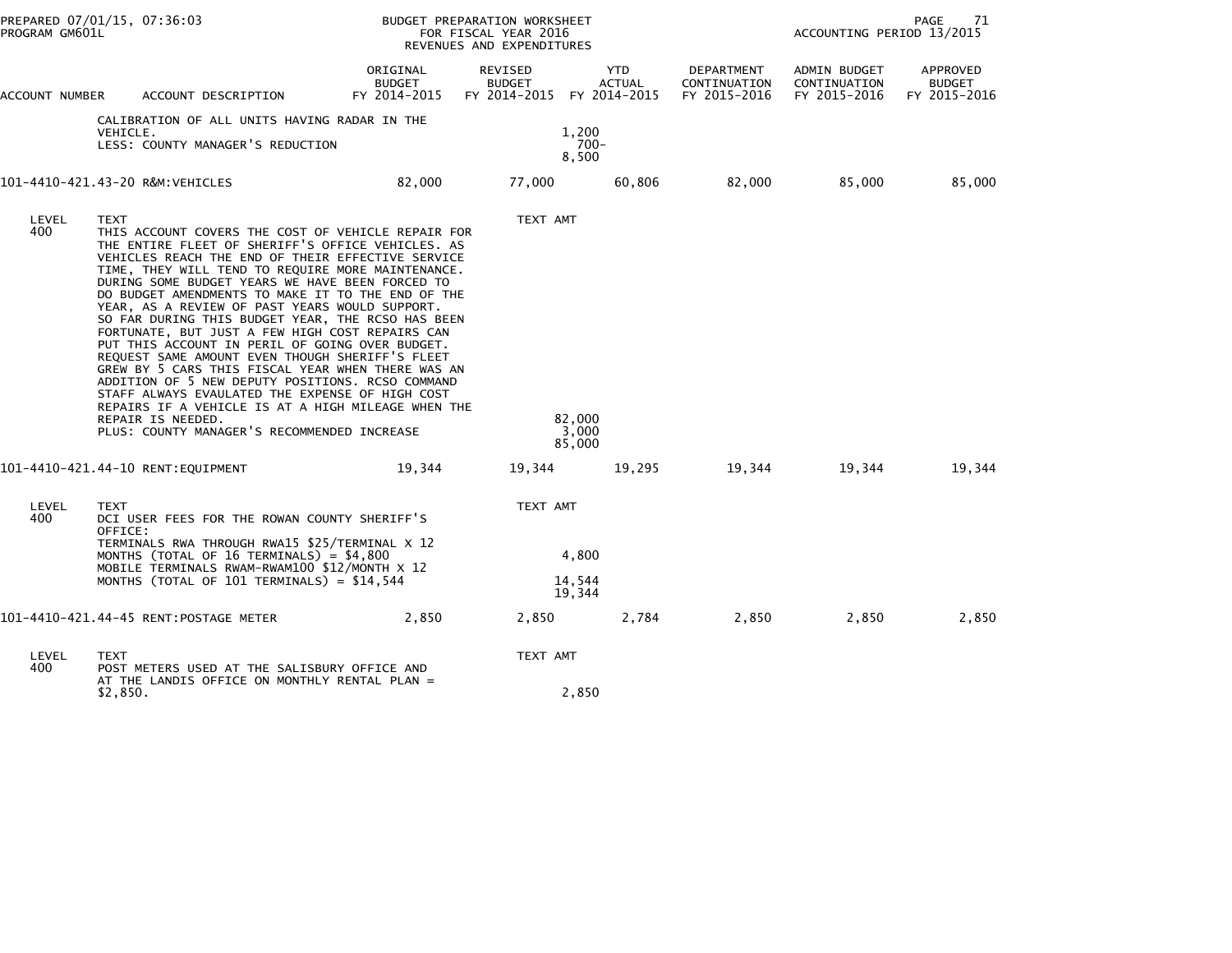| ORIGINAL<br>REVISED<br><b>YTD</b><br>DEPARTMENT<br>ADMIN BUDGET<br>APPROVED<br><b>BUDGET</b><br><b>BUDGET</b><br><b>ACTUAL</b><br>CONTINUATION<br>CONTINUATION<br><b>BUDGET</b><br>FY 2014-2015<br>FY 2014-2015 FY 2014-2015<br>FY 2015-2016<br>FY 2015-2016<br>ACCOUNT DESCRIPTION<br>FY 2015-2016<br>ACCOUNT NUMBER<br>2,850<br>9,700<br>101-4410-421.50-07 COST PER COPY PROGRAM<br>9,700<br>9,700<br>6,979<br>9,700<br>9,700<br>LEVEL<br>TEXT AMT<br><b>TEXT</b><br>400<br>COST HERE COVERS THE COPIERS AT THE SALISBURY AND<br>LANDIS OFFICES.<br>101-4410-421.50-10 INFORMERS<br>20,000<br>25,000<br>25,000<br>25,000<br>20,000<br>20,000<br>LEVEL<br>TEXT AMT<br><b>TEXT</b><br>400<br>INCREASE REQUESTED IN THIS ACCOUNT TO CONTINUE<br>OPERATION OF THE RCSO SPECIAL INVESTIGATIVE UNIT.<br>CURRENT AMOUNT IS SIGNIFICANTLY LOWER THAN<br>SURROUNDING AGENCIES OF OUR SIZE. RCSO HAS BEEN<br>USING ASSET FORFEITURE FUNDS TO CONTINUE TO<br>OPERATE ONCE THE FUNDS IN THIS ACCOUNT HAVE BEEN<br>25,000<br><b>EXPENDED</b><br>25,000<br>101-4410-421.53-05 TELEPHONE<br>80,000<br>80,000<br>85,000<br>85,000<br>80,550<br>68,102<br>LEVEL<br><b>TEXT</b><br>TEXT AMT<br>400<br>85,000<br>THIS ACCOUNT COVERS COST OF PHONE AND DATA LINES<br>FOR THE SHERIFF'S OFFICE AND LANDIS OFFICE, THE<br>AIR CARDS FOR 100+ MDT'S IN SHERIFF'S OFFICE UNITS<br>AND CELL PHONES FOR ADMINISTRATIVE STAFF, CID<br>INVESTIGATORS, AND SPECIAL INVESTIGATIVE UNIT<br>INVESTIGATORS.<br>85,000<br>2,500<br>2,500<br>101-4410-421.55-00 PRINTING<br>2,500<br>2,500<br>2,484<br>2,500<br>LEVEL<br><b>TEXT</b><br>TEXT AMT<br>400<br>ACCOUNT COVERS COST OF ALL PRINTED FORMS REQUIRED<br>FOR USE BY CIVIL DIVISION, ALL RCSO ENVELOPES,<br>AND DEPARTMENT LETTERHEAD. CONSTANT INCREASE IN<br>JURY LIST MAILING, A DUTY OF SHERIFF BY STATUTE,<br>AND THE HIGH AMOUNT OF CONCEALED WEAPONS ISSUED<br>REQUIRE PRINTED DOCUMENTS.<br>101-4410-421.56-00 UNIFORMS<br>40,000<br>51,442<br>42,274<br>45,000<br>45,000<br>45,000 | PREPARED 07/01/15, 07:36:03<br>PROGRAM GM601L |  | BUDGET PREPARATION WORKSHEET<br>FOR FISCAL YEAR 2016<br>REVENUES AND EXPENDITURES |  |  |  | PAGE<br>72<br>ACCOUNTING PERIOD 13/2015 |  |
|--------------------------------------------------------------------------------------------------------------------------------------------------------------------------------------------------------------------------------------------------------------------------------------------------------------------------------------------------------------------------------------------------------------------------------------------------------------------------------------------------------------------------------------------------------------------------------------------------------------------------------------------------------------------------------------------------------------------------------------------------------------------------------------------------------------------------------------------------------------------------------------------------------------------------------------------------------------------------------------------------------------------------------------------------------------------------------------------------------------------------------------------------------------------------------------------------------------------------------------------------------------------------------------------------------------------------------------------------------------------------------------------------------------------------------------------------------------------------------------------------------------------------------------------------------------------------------------------------------------------------------------------------------------------------------------------------------------------------------------------------------------------------------------------------------------------------------------------------------------------------------------------------------------------------------------------------------------------------------------------------------------------|-----------------------------------------------|--|-----------------------------------------------------------------------------------|--|--|--|-----------------------------------------|--|
|                                                                                                                                                                                                                                                                                                                                                                                                                                                                                                                                                                                                                                                                                                                                                                                                                                                                                                                                                                                                                                                                                                                                                                                                                                                                                                                                                                                                                                                                                                                                                                                                                                                                                                                                                                                                                                                                                                                                                                                                                    |                                               |  |                                                                                   |  |  |  |                                         |  |
|                                                                                                                                                                                                                                                                                                                                                                                                                                                                                                                                                                                                                                                                                                                                                                                                                                                                                                                                                                                                                                                                                                                                                                                                                                                                                                                                                                                                                                                                                                                                                                                                                                                                                                                                                                                                                                                                                                                                                                                                                    |                                               |  |                                                                                   |  |  |  |                                         |  |
|                                                                                                                                                                                                                                                                                                                                                                                                                                                                                                                                                                                                                                                                                                                                                                                                                                                                                                                                                                                                                                                                                                                                                                                                                                                                                                                                                                                                                                                                                                                                                                                                                                                                                                                                                                                                                                                                                                                                                                                                                    |                                               |  |                                                                                   |  |  |  |                                         |  |
|                                                                                                                                                                                                                                                                                                                                                                                                                                                                                                                                                                                                                                                                                                                                                                                                                                                                                                                                                                                                                                                                                                                                                                                                                                                                                                                                                                                                                                                                                                                                                                                                                                                                                                                                                                                                                                                                                                                                                                                                                    |                                               |  |                                                                                   |  |  |  |                                         |  |
|                                                                                                                                                                                                                                                                                                                                                                                                                                                                                                                                                                                                                                                                                                                                                                                                                                                                                                                                                                                                                                                                                                                                                                                                                                                                                                                                                                                                                                                                                                                                                                                                                                                                                                                                                                                                                                                                                                                                                                                                                    |                                               |  |                                                                                   |  |  |  |                                         |  |
|                                                                                                                                                                                                                                                                                                                                                                                                                                                                                                                                                                                                                                                                                                                                                                                                                                                                                                                                                                                                                                                                                                                                                                                                                                                                                                                                                                                                                                                                                                                                                                                                                                                                                                                                                                                                                                                                                                                                                                                                                    |                                               |  |                                                                                   |  |  |  |                                         |  |
|                                                                                                                                                                                                                                                                                                                                                                                                                                                                                                                                                                                                                                                                                                                                                                                                                                                                                                                                                                                                                                                                                                                                                                                                                                                                                                                                                                                                                                                                                                                                                                                                                                                                                                                                                                                                                                                                                                                                                                                                                    |                                               |  |                                                                                   |  |  |  |                                         |  |
|                                                                                                                                                                                                                                                                                                                                                                                                                                                                                                                                                                                                                                                                                                                                                                                                                                                                                                                                                                                                                                                                                                                                                                                                                                                                                                                                                                                                                                                                                                                                                                                                                                                                                                                                                                                                                                                                                                                                                                                                                    |                                               |  |                                                                                   |  |  |  |                                         |  |
|                                                                                                                                                                                                                                                                                                                                                                                                                                                                                                                                                                                                                                                                                                                                                                                                                                                                                                                                                                                                                                                                                                                                                                                                                                                                                                                                                                                                                                                                                                                                                                                                                                                                                                                                                                                                                                                                                                                                                                                                                    |                                               |  |                                                                                   |  |  |  |                                         |  |
|                                                                                                                                                                                                                                                                                                                                                                                                                                                                                                                                                                                                                                                                                                                                                                                                                                                                                                                                                                                                                                                                                                                                                                                                                                                                                                                                                                                                                                                                                                                                                                                                                                                                                                                                                                                                                                                                                                                                                                                                                    |                                               |  |                                                                                   |  |  |  |                                         |  |
|                                                                                                                                                                                                                                                                                                                                                                                                                                                                                                                                                                                                                                                                                                                                                                                                                                                                                                                                                                                                                                                                                                                                                                                                                                                                                                                                                                                                                                                                                                                                                                                                                                                                                                                                                                                                                                                                                                                                                                                                                    |                                               |  |                                                                                   |  |  |  |                                         |  |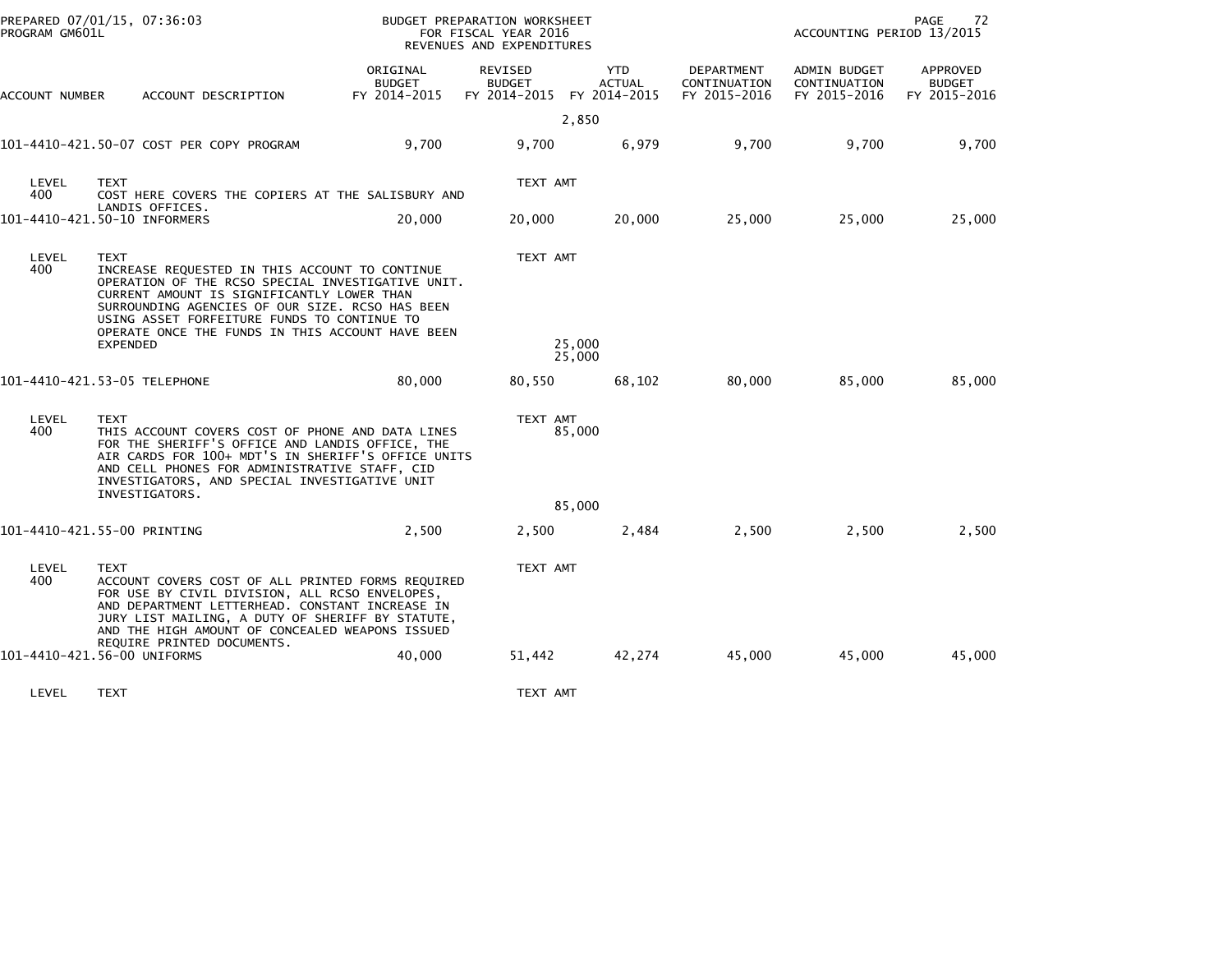| PROGRAM GM601L | PREPARED 07/01/15, 07:36:03                                                                                                                                                                                                                                                                                                                                                                                                                                                                                                                                                                                                                                                                                                                                                                                                                                                                                                                                                                                                                                                                                                                                                                                                                                                                                                                                                                                                                                                                                                                                                                                                                                                                                                                                                                                                                                                                                                  | BUDGET PREPARATION WORKSHEET<br>REVENUES AND EXPENDITURES | FOR FISCAL YEAR 2016                     |                                       |                                            | ACCOUNTING PERIOD 13/2015                    | 73<br>PAGE                                |
|----------------|------------------------------------------------------------------------------------------------------------------------------------------------------------------------------------------------------------------------------------------------------------------------------------------------------------------------------------------------------------------------------------------------------------------------------------------------------------------------------------------------------------------------------------------------------------------------------------------------------------------------------------------------------------------------------------------------------------------------------------------------------------------------------------------------------------------------------------------------------------------------------------------------------------------------------------------------------------------------------------------------------------------------------------------------------------------------------------------------------------------------------------------------------------------------------------------------------------------------------------------------------------------------------------------------------------------------------------------------------------------------------------------------------------------------------------------------------------------------------------------------------------------------------------------------------------------------------------------------------------------------------------------------------------------------------------------------------------------------------------------------------------------------------------------------------------------------------------------------------------------------------------------------------------------------------|-----------------------------------------------------------|------------------------------------------|---------------------------------------|--------------------------------------------|----------------------------------------------|-------------------------------------------|
| ACCOUNT NUMBER | ACCOUNT DESCRIPTION                                                                                                                                                                                                                                                                                                                                                                                                                                                                                                                                                                                                                                                                                                                                                                                                                                                                                                                                                                                                                                                                                                                                                                                                                                                                                                                                                                                                                                                                                                                                                                                                                                                                                                                                                                                                                                                                                                          | ORIGINAL<br><b>BUDGET</b><br>FY 2014-2015                 | REVISED<br><b>BUDGET</b><br>FY 2014-2015 | YTD.<br>ACTUAL<br>FY 2014-2015        | DEPARTMENT<br>CONTINUATION<br>FY 2015-2016 | ADMIN BUDGET<br>CONTINUATION<br>FY 2015-2016 | APPROVED<br><b>BUDGET</b><br>FY 2015-2016 |
| 400            | AT THE CURRENT RATE, THIS ACCOUNT IS CURRENTLY<br>UNDERFUNDED BY ABOUT \$10,500 FOR THIS FISCAL YEAR.<br>THERE WAS AN ADDITION OF 3 NEW MIDDLE SCHOOL<br>DEPUTY POSITIONS VIA A GRANT BY THE SCHOOL SYSTEM,<br>BUT THE GRANT WAS FOR SALARY ONLY, WITH NO<br>SUPPORTING EQUIPMENT OR UNIFORMS NEEDED. ALSO,<br>THERE WERE FOUR NEW DEPUTY POSITIONS ADDED FOR<br>THIS CURRENT FISCAL YEAR, BUT THERE WAS NO FUNDS<br>ADDED TO THE UNIFORM ACCOUNT TO ACCOUNT FOR THESE<br>FOUR, PLUS THE OTHER 3 POSITIONS. THIS REQUIRED<br>THAT 7 NEW POSITIONS BE COMPLETELY UNIFORMED FROM<br>SCRATCH WITH NO INCREASE IN THE UNIFORM BUDGET.<br>THIS SITUATION ALONG WITH THE UNFORTUNATE FACT<br>THAT THE RCSO HAD SEVERAL VETERAN OFFICERS/INV.<br>LEAVE EMPLOYMENT TO GO TO THE PRIVATE SECTOR FOR<br>BETTER PAY AND BENEFIT PACKAGE. THIS REQUIRED THE<br>RCSO TO COMPLETELY OUTFIT AN ADDITIONAL 6 NEW<br>ROOKIE OFFICERS FROM SCRATCH WHEN THE VETERAN<br>OFFICERS LEFT RCSO. THIS IS JUST ONE EXAMPLE OF<br>THE FAILURE TO FUND THE RCSO CAREER DEVELOPMENT<br>PLAN UNTIL JANUARY OF THIS YEAR, HURT THE RCSO<br>RETENTION OF VETERAN TRAINED AND VERY EXPERIENCED<br>OFFICERS. UNIFORM COSTS HAVE INCREASED ALSO TO<br>HELP CAUSE A SEVERE SHORTFALL IN THIS ACCOUNT.<br>REQUEST INCREASE TO COVER HIGHER COST AND TO TAKE<br>INTO ACCOUNT ANY ADDITIONAL PERSONNEL LOSES TO<br>THE PRIVATE SECTOR OR OTHER AGENCIES WITH HIGHER<br>COMPENSATION<br>REQUEST ONE TIME INCREASE TO PROVIDE REPLACEMENT<br>JACKETS USED BY THE RCSO CRIMINAL INVESTIGATION<br>UNIT WHILE AT CRIME SCENES AND ON INVESTIGATIONS<br>WHERE THEY NEED TO BE EASILY IDENTIFIED. COST OF<br>JACKET IS \$290, AND THERE WOULD BE ADDITION OF<br>HIGH VISIABILITY PRINTING OF "SHERIFF" ON THE<br>FRONT AND BACK OF EACH JACKET AT A COST OF \$15/<br>JACKET. TOTAL COST IS \$305 X 14 CID INVESTIGATORS<br>$= $4,270$<br>LESS: COUNTY MANAGER'S REDUCTION |                                                           |                                          | 45,000<br>4,270<br>$4,270-$<br>45,000 |                                            |                                              |                                           |
|                | 101-4410-421.56-10 CLOTHING                                                                                                                                                                                                                                                                                                                                                                                                                                                                                                                                                                                                                                                                                                                                                                                                                                                                                                                                                                                                                                                                                                                                                                                                                                                                                                                                                                                                                                                                                                                                                                                                                                                                                                                                                                                                                                                                                                  | 1,000                                                     | 1,000                                    | 1,000                                 | 1,000                                      | 1,000                                        | 1,000                                     |
| LEVEL<br>400   | TEXT<br>ACCOUNT COVERS THE COST OF THE SHERIFF'S YEARLY<br>CLOTHING ALLOWANCE.                                                                                                                                                                                                                                                                                                                                                                                                                                                                                                                                                                                                                                                                                                                                                                                                                                                                                                                                                                                                                                                                                                                                                                                                                                                                                                                                                                                                                                                                                                                                                                                                                                                                                                                                                                                                                                               |                                                           | TEXT AMT                                 |                                       |                                            |                                              |                                           |
|                | 101-4410-421.56-20 SPECIAL DEPUTIES                                                                                                                                                                                                                                                                                                                                                                                                                                                                                                                                                                                                                                                                                                                                                                                                                                                                                                                                                                                                                                                                                                                                                                                                                                                                                                                                                                                                                                                                                                                                                                                                                                                                                                                                                                                                                                                                                          | 2,000                                                     | 2,000                                    | 2,000                                 | 3,000                                      | 3,000                                        | 3,000                                     |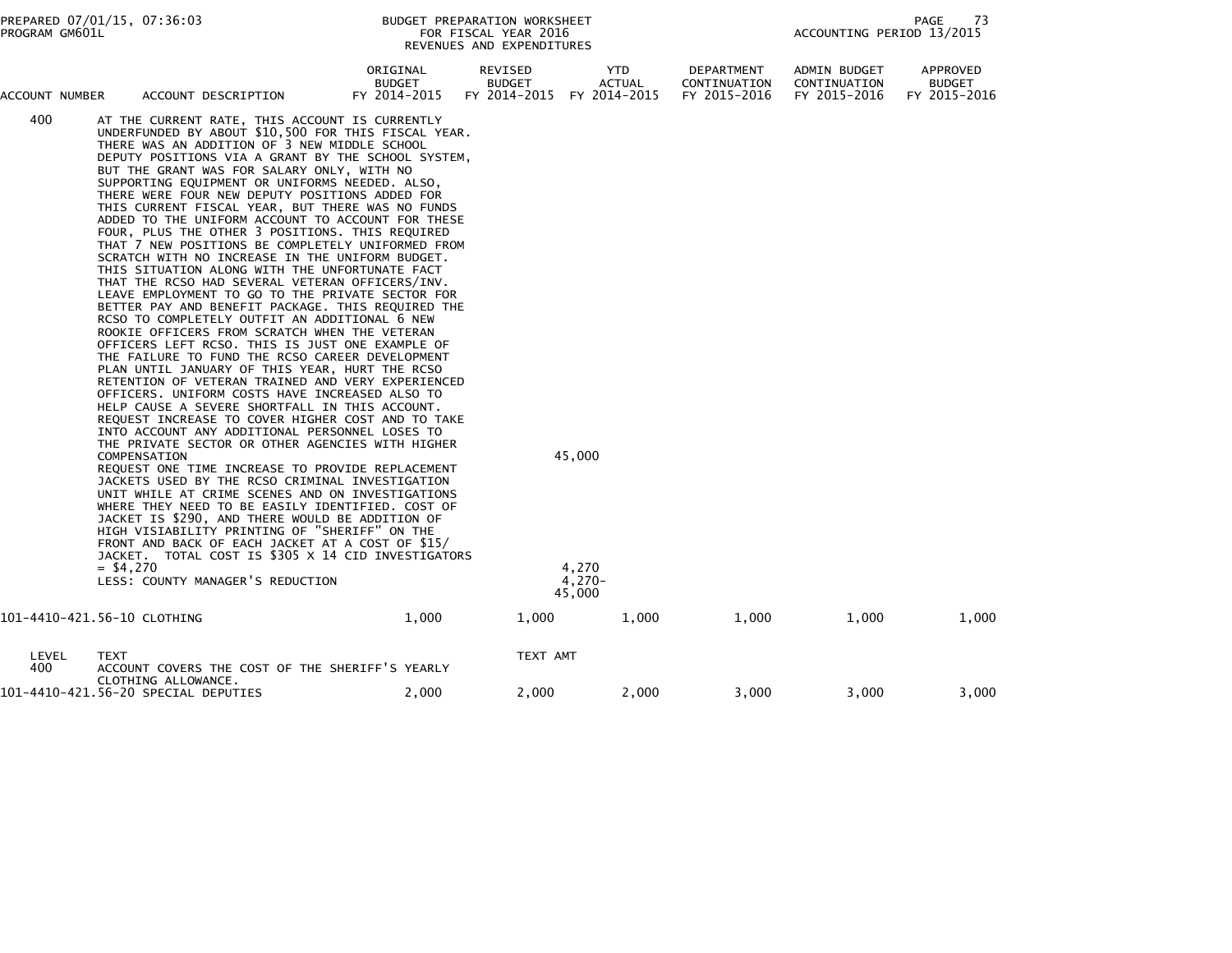| PROGRAM GM601L | PREPARED 07/01/15, 07:36:03                                                                                                                                                                                                                                                                                                                                                                                                                                                                                                                                                                                                                                                                                                                                                  |                                           | BUDGET PREPARATION WORKSHEET<br>FOR FISCAL YEAR 2016<br>REVENUES AND EXPENDITURES |                                      |                                            | ACCOUNTING PERIOD 13/2015                    | PAGE<br>74                                |
|----------------|------------------------------------------------------------------------------------------------------------------------------------------------------------------------------------------------------------------------------------------------------------------------------------------------------------------------------------------------------------------------------------------------------------------------------------------------------------------------------------------------------------------------------------------------------------------------------------------------------------------------------------------------------------------------------------------------------------------------------------------------------------------------------|-------------------------------------------|-----------------------------------------------------------------------------------|--------------------------------------|--------------------------------------------|----------------------------------------------|-------------------------------------------|
| ACCOUNT NUMBER | ACCOUNT DESCRIPTION                                                                                                                                                                                                                                                                                                                                                                                                                                                                                                                                                                                                                                                                                                                                                          | ORIGINAL<br><b>BUDGET</b><br>FY 2014-2015 | REVISED<br><b>BUDGET</b><br>FY 2014-2015                                          | YTD<br><b>ACTUAL</b><br>FY 2014-2015 | DEPARTMENT<br>CONTINUATION<br>FY 2015-2016 | ADMIN BUDGET<br>CONTINUATION<br>FY 2015-2016 | APPROVED<br><b>BUDGET</b><br>FY 2015-2016 |
| LEVEL<br>400   | <b>TEXT</b><br>REQUEST INCREASE IN THIS ACCOUNT TO COVER COST OF<br>INCREASE IN PRICES, BUT MAINLY TO COVER COST OF<br>ADDING ADDITIONAL RESERVE DEPUTIES TO THE RCSO<br>ROSTER. RESERVE DEPUTIES PROVIDE COVERAGE TO<br>ROWAN COUNTY EVENTS SUCH AS THE FAIR, FAITH 4TH OF<br>JULY, ROWAN COUNTY RELAY FOR LIFE, AND TO AUGMENT<br>THE PATROL OFFICERS AT THE RCSO ON WEKENDS WHEN<br>HIGHER CALL VOLUME BECOMES A PROBLEM.                                                                                                                                                                                                                                                                                                                                                 |                                           | TEXT AMT                                                                          |                                      |                                            |                                              |                                           |
|                | 101-4410-421.57-00 POSTAGE                                                                                                                                                                                                                                                                                                                                                                                                                                                                                                                                                                                                                                                                                                                                                   | 8,500                                     | 8,500                                                                             | 8,347                                | 8,500                                      | 8,500                                        | 8,500                                     |
|                | 101-4410-421.58-00 TRAVEL                                                                                                                                                                                                                                                                                                                                                                                                                                                                                                                                                                                                                                                                                                                                                    | 15,000                                    | 12,250                                                                            | 6,640                                | 15,000                                     | 15,000                                       | 15,000                                    |
| LEVEL<br>400   | <b>TEXT</b><br>THIS ACCOUNT COVERS TRAVEL AND LODGING COST FOR<br>BOTH LAW ENFORCEMENT AND CIVILIAN STAFF. A QUICK<br>REVIEW DONE REVEALS THAT AS OF TODAY, THERE ARE<br>FUTURE OBLIGATIONS OF \$2,381 IN THIS ACCOUNT. THIS<br>AMOUNT WILL CERTAINLY INCREASE AS TIME MOVES ON.<br>REQUEST ACCOUNT REMAIN SAME OR BE CONSIDERED FOR<br>INCREASE TO PROVIDE MORE TRAINING OPPORTUNITIES<br>TO STAFF. AN INQUIRY OF SURROUNDING AGENCIES<br>YIELDED THE FOLLOWING INFO:<br>CABARRUS SO. GETS \$50,000/YR FOR TRAVEL & TRAINING<br>CATAWBA SO. GETS \$46,900/YR FOR TRAVEL & TRAINING<br>IREDELL SO. GETS \$55,000/YR FOR TRAVEL & TRAINING<br>MORE TRAINING OPPORTUNITIES MAKE A BATTER STAFF<br>AND PROMOTE AN INCREASE IN DEPARTMENT MORALE.<br>101-4410-421.59-00 TRAINING | 15,400                                    | TEXT AMT<br>13,400                                                                | 10,050                               | 15,400                                     | 15,000                                       | 15,000                                    |
| LEVEL<br>400   | <b>TEXT</b><br>A QUICK REVIEW SHOWS CURRENT FUTURE TRAINING<br>OBLIGATIONS AT PRESENT TO BE \$1,900, WHICH WILL<br>INCREASE AS TIME MOVES ON. AS STATED IN THE TRAVEL<br>LINE ITEMS, 3 SURROUNDING SHERIFF OFFICES RECEIVE<br>\$20,000 MORE IN FUNDING AS THE RCSO CURRENTLY DOES<br>THE RCSO RESPECTFULLY REQUESTS TO BE CONSIDERED                                                                                                                                                                                                                                                                                                                                                                                                                                         |                                           | TEXT AMT                                                                          | 15,400                               |                                            |                                              |                                           |

 FOR AN INCREASE, OR AT LEAST STAY AT THE CURRENT LEVEL. MORE TRAINING CERTAINLY MEANS A BETTER PREPARED STAFF TO HANDLE LAW ENFORCEMENT ISSUES,AND INCREASED TRAINING OPPORTUNITIES INCREASE THE

REQUEST A ONE TIME INCREASE TO ALLOW FOR TRAINING

MORALE OF STAFF.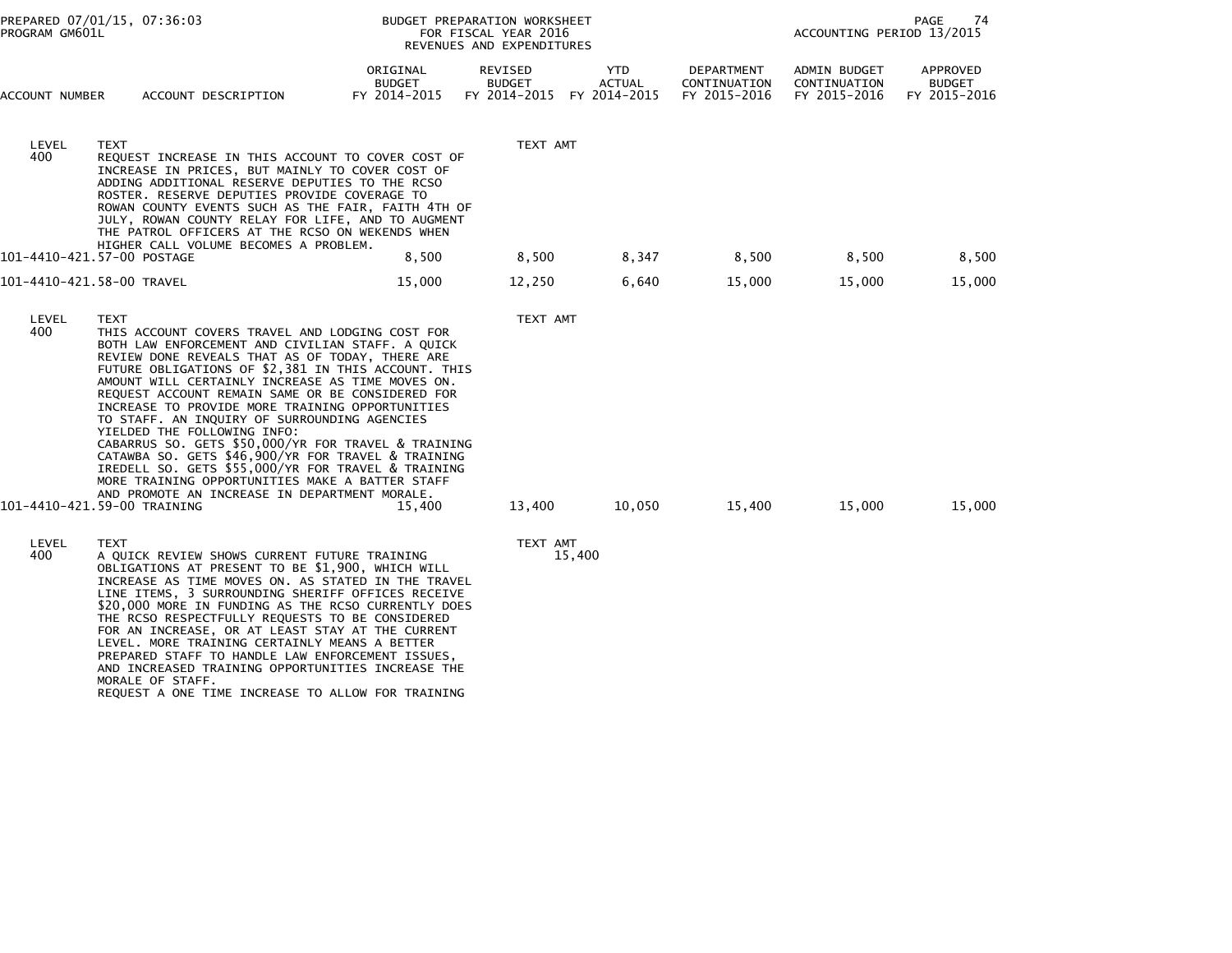| PROGRAM GM601L | PREPARED 07/01/15, 07:36:03                                                                                                                                                                                                                                                                                                                                                                                                                                                                                                                                                                                                                                                                                                                                                                                                                                                                                                                                                                          |                                           | <b>BUDGET PREPARATION WORKSHEET</b><br>FOR FISCAL YEAR 2016<br>REVENUES AND EXPENDITURES |                                      |                                            | 75<br>PAGE<br>ACCOUNTING PERIOD 13/2015      |                                           |  |
|----------------|------------------------------------------------------------------------------------------------------------------------------------------------------------------------------------------------------------------------------------------------------------------------------------------------------------------------------------------------------------------------------------------------------------------------------------------------------------------------------------------------------------------------------------------------------------------------------------------------------------------------------------------------------------------------------------------------------------------------------------------------------------------------------------------------------------------------------------------------------------------------------------------------------------------------------------------------------------------------------------------------------|-------------------------------------------|------------------------------------------------------------------------------------------|--------------------------------------|--------------------------------------------|----------------------------------------------|-------------------------------------------|--|
| ACCOUNT NUMBER | ACCOUNT DESCRIPTION                                                                                                                                                                                                                                                                                                                                                                                                                                                                                                                                                                                                                                                                                                                                                                                                                                                                                                                                                                                  | ORIGINAL<br><b>BUDGET</b><br>FY 2014-2015 | REVISED<br><b>BUDGET</b><br>FY 2014-2015                                                 | YTD<br><b>ACTUAL</b><br>FY 2014-2015 | DEPARTMENT<br>CONTINUATION<br>FY 2015-2016 | ADMIN BUDGET<br>CONTINUATION<br>FY 2015-2016 | APPROVED<br><b>BUDGET</b><br>FY 2015-2016 |  |
|                | OF THE PERSONNEL WHO REPLACED OUR RMS COORDINATOR,<br>PATRICK CARMEN, WHO RETIRED IN DECEMBER. THE<br>TRAINING IS THROUGH SUNGARD PUBLIC SECTOR WHO IS<br>THE COMPANY THAT SUPPLIES THE SOFTWARE FOR BOTH<br>THE SHERIFF'S OFFICE RMS AND THE DETENTION CENTER<br>JMS. THE TRAINING IS A 5 DAY INTENSIVE CLASS FOR<br>UP TO 6 KEY PERSONNEL IN THE SHERIFF'S OFFICE<br>WHO WILL ACT AS SYSTEM ADMINISTRATORS FOR BOTH THE<br>SHERIFF'S OFFICE AND DETENTION CENTER SOFTWARE<br>PROGRAMS. TOPICS COVERED WILL BE SELECTING<br>APPLICATION SETTINGS FOR RCSO EMPLOYEES WHO USE<br>THE SOFTWARE SYSTEMS (EVERY EMPLOYEE DOES), AND<br>ON BUILDING CODE TABLES THAT ARE UNIQUE TO THE<br>ROWAN CO SHERIFF'S OFFICE. THE ENTRIES MADE INTO<br>THIS SOFTWARE ARE VITAL TO MAINTAIN CRIME AND<br>ARREST RECORDS AS THE RCSO IS COMPELLED TO DO BY<br>THE DEPARTMENT OF JUSTICE. THE COST OF THE<br>TRAINING CLASS IS \$6,720, WHICH AGAIN IS FOR 6<br>PERSONS TO ATTEND<br>LESS: COUNTY MANAGER'S REDUCTION |                                           |                                                                                          | 6,720<br>$7,120-$<br>15,000          |                                            |                                              |                                           |  |
|                | 101-4410-421.61-05 SUPPLIES:OFFICE                                                                                                                                                                                                                                                                                                                                                                                                                                                                                                                                                                                                                                                                                                                                                                                                                                                                                                                                                                   | 17,000                                    | 18,000                                                                                   | 15,883                               | 17,000                                     | 17,000                                       | 17,000                                    |  |
|                | 101-4410-421.61-10 SUPPLIES:ANIMAL & VET                                                                                                                                                                                                                                                                                                                                                                                                                                                                                                                                                                                                                                                                                                                                                                                                                                                                                                                                                             | 8,000                                     | 11,500                                                                                   | 9,593                                | 9,000                                      | 8,000                                        | 8,000                                     |  |
| LEVEL<br>400   | <b>TEXT</b><br>THIS ACCOUNT SUPPORT A TOTAL OF 5 K-9S THAT ARE<br>ACTIVE WITH THE RCSO. THIS ALLOWS ONE DOG ON EACH<br>PATROL SQUAD AND ONE DOG ON THE AGGRESSIVE<br>CRIMINAL ENFORCEMENT TEAM. THIS LINE ITEM SUPPORTS<br>FOOD COSTS, VACCINES, ROUTINE ANNUAL VET CARE, AND                                                                                                                                                                                                                                                                                                                                                                                                                                                                                                                                                                                                                                                                                                                        |                                           | TEXT AMT                                                                                 |                                      |                                            |                                              |                                           |  |

 $1,000-$ 

 $8,000$ 

VARIOUS SUPPLIES SUCH AS COLLARS AND LEADS, ETC.

UNEXPECTED EVENT THAT DID DRIVE UP COSTS, SO WE

8,000

OTHER ACCOUNTS JUST TO GET BY. And the state of the state of the state of the state of the state of the state o

SERVICE WITHOUT HAVING TO TRANSFER FUNDS FROM

 ALSO COVERED BY THIS LINE ITEM ARE EXPENSES THAT OCCUR WHENEVER ONE OF THE DOGS HAS AN UNEXPECTED VET BILL DUE TO SICKNESS OR INJURY. AS YOU CAN SEE THIS ACCOUNT IS ONE ACCIDENT OR BAD SICKNESS AWAYFROM BEING COMPLETELY BUSTED. K-9 IKE DID HAVE AN

 WOULD RESPECTFULLY ASK FOR AN INCREASE TO BE MOREPREPARED TO COVER THE COST OF CARE FOR THE K-9S IN

LESS: COUNTY MANAGER'S REDUCTION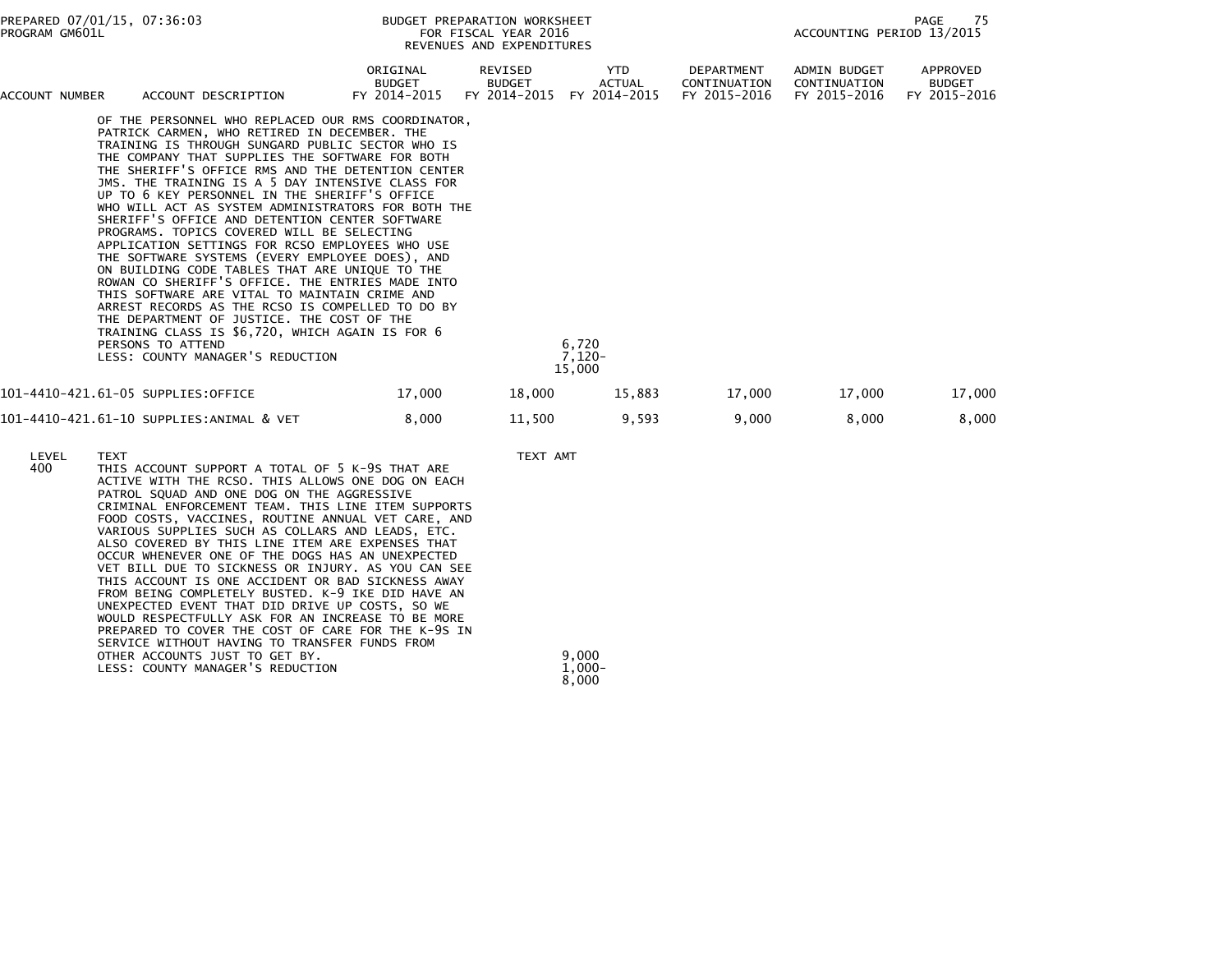PREPARED 07/01/15, 07:36:03<br>PROGRAM GM601L

## BUDGET PREPARATION WORKSHEET<br>FOR FISCAL YEAR 2016 REVENUES AND EXPENDITURES

76 PAGE 76<br>ACCOUNTING PERIOD 13/2015

| ACCOUNT<br>NUMBER | ACCOUNT DESCRIPTION                         | ORIGINAL<br><b>BUDGET</b><br>FY 2014-2015 | REVISED<br><b>BUDGET</b><br>FY 2014-2015 | <b>YTD</b><br><b>ACTUAL</b><br>FY 2014-2015 | DEPARTMENT<br>CONTINUATION<br>FY 2015-2016 | ADMIN BUDGET<br>CONTINUATION<br>FY 2015-2016 | APPROVED<br><b>BUDGET</b><br>2015-2016<br><b>EV</b> |
|-------------------|---------------------------------------------|-------------------------------------------|------------------------------------------|---------------------------------------------|--------------------------------------------|----------------------------------------------|-----------------------------------------------------|
|                   | 101-4410-421.61-20 SUPPLIES:FINGERPRINT     | 3.500                                     | 3.500                                    | 3.026                                       | 3.500                                      | 3.500                                        | 3,500                                               |
|                   | 101-4410-421.61-35 SUPPLIES:LAW ENFORCEMENT | 54.320                                    | 64.572                                   | 53.906                                      | 44.645                                     | 44.645                                       | 47.145                                              |

| LEVEL<br>400 | TEXT<br>THIS ACCOUNT PROVIDES FUNDING FOR NUMEROUS TYPES<br>OF SUPPLIES TO ALLOW THE RCSO TO BE AN EFFECTIVE<br>LAW ENFORCEMENT AGENCY. SOME OF THE ITEMS THAT<br>THIS ACCOUNT INCLUDES IS TASER CARTRIDGES, HANDGUN<br>AMMO, SHOTGUN AMMO, RIFLE AMMO, FLASHLIGHTS,             |       | TEXT AMT<br>28,000    |       |       |       |       |
|--------------|----------------------------------------------------------------------------------------------------------------------------------------------------------------------------------------------------------------------------------------------------------------------------------|-------|-----------------------|-------|-------|-------|-------|
|              | BATTERIES OF ALL TYPES, KEVLAR GLOVES, LEATHER<br>GEAR WORN BY OFFICERS, BADGES, PEPPER SPRAY, LONG<br>GUN CASES, AND THIS LIST WILL GO ON. AS YOU CAN<br>SEE, THE ACCOUNT PROVIDES VITAL ITEMS THAT THE<br>RCSO USES EVERYDAY. A FEW EXAMPLES OF THE MOST<br>NOTABLE ITEMS ARE: |       |                       |       |       |       |       |
|              | TASER CARTRIDGES FOR DEPUTIES-MUST REQUALIFY<br>EVERY YEAR, AND MUST DISCHARGE TWO CARTRIDGES TO<br>PASS RECERTIFICATION. NUMBER OF THE CARTRIDGES FOR                                                                                                                           |       |                       |       |       |       |       |
|              | THE SHERIFF'S OFFICE SIDE TRAINING IS 200 AT A<br>COST OF \$25/CARTRIDGE. TOTAL + 200 X \$25 = \$5,000<br>AMMUNITION FOR STATE MANDATED QUALIFICATIONS IS:                                                                                                                       |       | 5,000                 |       |       |       |       |
|              | 5 CASES OF 165 GR. .40 CALIBER PRACTICE AMMO AT A<br>COST OF $$350/CASE$ . 5 X $$350 = $1,750$<br>7 CASES OF .40 CALIBER DUTY AMMO. COST IS \$380/                                                                                                                               |       | 1,750                 |       |       |       |       |
|              | CASE. $7 \times $380 = 2,660$<br>7 CASES OF .223 64 GR. SOFT POINT RIFLE AMMO.COST                                                                                                                                                                                               |       | 2,660                 |       |       |       |       |
|              | IS \$375/CASE. 7 $\times$ \$375 = \$2,625.<br>5 CASES OF 12 GA. 00 BUCK, COST IS \$150/CASE.                                                                                                                                                                                     |       | 2,625                 |       |       |       |       |
|              | $5 \times \$150 = \$750$<br>*** BELOW ARE ITEMS THAT COINCIDE WITH THE REQUEST<br>TO REPLACE 20 OLD X26 TASERS. BELOW ITEMS ARE<br>ITEMS THAT ARE NEEDED TO PROVIDE SUPPORTING<br>EOUIPMENT FOR THE 20 NEW TASES.                                                                |       | 750                   |       |       |       |       |
|              | X26P POWER MAGAZINE WITH AUTO SHUTDOWN \$70/UNIT<br>$20 \times $70 = $1400$<br>BLACKHAWK X26P HOLSTER \$55 EACH 20 X \$55 = \$1,100<br>TASER X26P CARTRIDGE HOLDER \$18 EACH 20 X \$18=360<br>TASER CARTRIDGES FOR NEW TASERS \$25 EACH 40 X                                     |       | 1,400<br>1,100<br>360 |       |       |       |       |
|              | $$25 = $1,000$<br>EXPANSION- 50 INDIVIDUAL PATROL OFFICER GUN/STAB                                                                                                                                                                                                               |       | 1,000                 |       |       |       |       |
|              | WOUND SURVIVAL KITS                                                                                                                                                                                                                                                              |       | 2,500<br>47,145       |       |       |       |       |
|              | 101-4410-421.61-60 SUPPLIES:PHOTOGRAPHIC                                                                                                                                                                                                                                         | 3,500 | 3,500                 | 3,405 | 3,500 | 3,500 | 3,500 |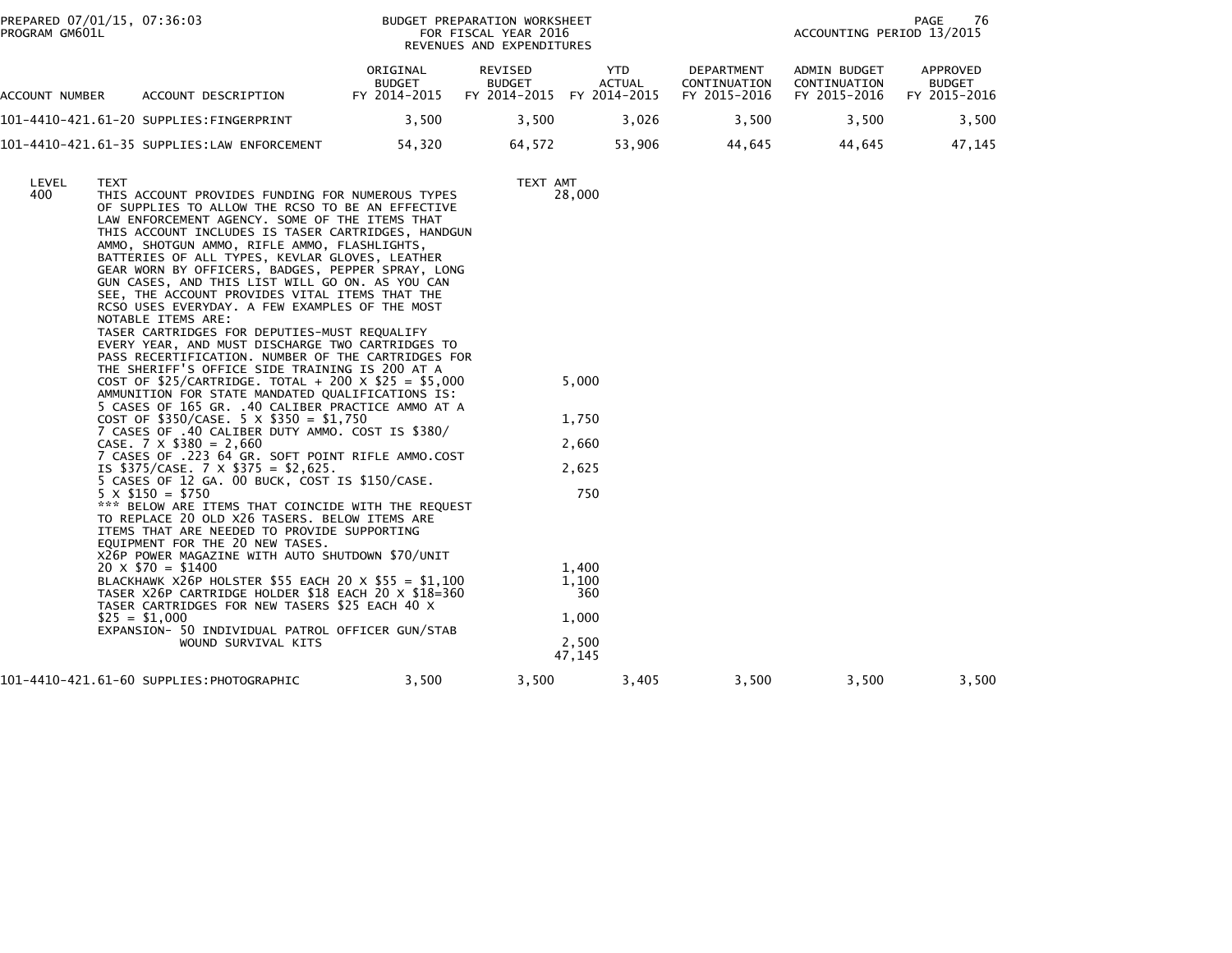| PROGRAM GM601L | PREPARED 07/01/15, 07:36:03                                                                                                                                                                                                                                                                                                                                                                                                                                                                                     |                                           | BUDGET PREPARATION WORKSHEET<br>FOR FISCAL YEAR 2016<br>REVENUES AND EXPENDITURES |                      |                                            | ACCOUNTING PERIOD 13/2015                    | PAGE<br>77                                |
|----------------|-----------------------------------------------------------------------------------------------------------------------------------------------------------------------------------------------------------------------------------------------------------------------------------------------------------------------------------------------------------------------------------------------------------------------------------------------------------------------------------------------------------------|-------------------------------------------|-----------------------------------------------------------------------------------|----------------------|--------------------------------------------|----------------------------------------------|-------------------------------------------|
| ACCOUNT NUMBER | ACCOUNT DESCRIPTION                                                                                                                                                                                                                                                                                                                                                                                                                                                                                             | ORIGINAL<br><b>BUDGET</b><br>FY 2014-2015 | REVISED<br><b>BUDGET</b><br>FY 2014-2015 FY 2014-2015                             | YTD<br><b>ACTUAL</b> | DEPARTMENT<br>CONTINUATION<br>FY 2015-2016 | ADMIN BUDGET<br>CONTINUATION<br>FY 2015-2016 | APPROVED<br><b>BUDGET</b><br>FY 2015-2016 |
| LEVEL<br>400   | TEXT<br>THIS ACCOUNT COVERS COST OF CAMERAS, PHOTO CARDS,<br>AND VARIOUS OTHER EVIDENCE SUPPLIES ASSOCIATED<br>WITH PHOTOGRAPHY. ADDED 8 ADDITIONAL DEPUTIES LAST<br>YEAR WHICH INCREASED EQUIPMENT NEEDS. PHOTO CARDS<br>HAVE TO CONTINUOUSLY BE REPLACED BECAUSE ONCE USED<br>AT A CRIME SCENE, THEY ARE ENTERED INTO EVIDENCE<br>UNTIL CASE IS ADJUDICATED. MANY CASES REQUIRE THE<br>PHOTO CARD TO BE RETAINED IN CASE OF APPEAL,<br>ESPECIALLY IN FELONY CASES.                                            |                                           | TEXT AMT                                                                          | 3,500                |                                            |                                              |                                           |
|                |                                                                                                                                                                                                                                                                                                                                                                                                                                                                                                                 |                                           |                                                                                   | 3,500                |                                            |                                              |                                           |
|                | 101-4410-421.61-85 SUPPLIES:VEHICLE                                                                                                                                                                                                                                                                                                                                                                                                                                                                             | 35,000                                    | 35,000                                                                            | 34,472               | 35,000                                     | 35,000                                       | 35,000                                    |
| LEVEL<br>400   | <b>TEXT</b><br>THIS ACCOUNT COVERS THE COST OF VEHICLE PARTS FOR<br>OIL CHANGES, PARTS FOR ALL TYPES OF REPAIRS, TIRES<br>FOR REPLACING THOSE WORN OUT, AND NUMEROUS VEHICLE<br>ITEMS FOR THE FLEET WHICH WOULD BE TOO LENGTHY TO<br>LIST. SINCE THERE HAS BEEN A GOOD RECENT HISTORY<br>OF REPLACING VEHICLES WHEN THEY COST PROHIBITIVE<br>TO FIX, THIS ACCOUNT HAS REMAINED WITHIN BUDGET<br>THIS FISCAL YEAR. SOME YEARS HAVE REQUIRED BUDGET<br>AMENDMENTS TO MAKE IT TO THE END OF JUNE.                  |                                           | TEXT AMT                                                                          | 35,000               |                                            |                                              |                                           |
|                |                                                                                                                                                                                                                                                                                                                                                                                                                                                                                                                 |                                           |                                                                                   | 35,000               |                                            |                                              |                                           |
|                | 101-4410-421.61-87 SUPPLIES:STREET                                                                                                                                                                                                                                                                                                                                                                                                                                                                              | 1,500                                     | 1,500                                                                             | 1,465                | 1,500                                      | 1,500                                        | 1,500                                     |
|                | 101-4410-421.61-95 SUPPLIES:OTHER SMALL EQMT                                                                                                                                                                                                                                                                                                                                                                                                                                                                    | 20,000                                    | 19,000                                                                            | 13,578               | 18,000                                     | 20,000                                       | 20,000                                    |
| LEVEL<br>400   | TEXT<br>REQUEST FUNDS TO REPLACE TEN OUTDATED ALCO-SENSOR<br>ALCOHOL BREATH TESTING INSTRUMENTS. THE<br>CURRENT UNITS HAVE BEEN IN SERVICE FOR 15+ YEARS<br>AND NEED TO BE UPGRADED. THE ALCO-SENSOR FST<br>PROVIDES A PRECISE, ACCURATE, REPEATABLE RESULTS<br>ON DIRECT BREATH SAMPLE TESTING. THIS NEW UNIT IS<br>DESIGNED TO OFFER INTUITIVE, SIMPLE OPERATING<br>PROCEDURES, AND HAS SAMPLE COLLECTION REQUIREMENTS<br>THAT MINIMIZE THE RISK TO THE OPERATOR.<br>EACH UNIT IS $$360 \times 10 = $3,600$ . |                                           | TEXT AMT                                                                          | 3,600                |                                            |                                              |                                           |
|                |                                                                                                                                                                                                                                                                                                                                                                                                                                                                                                                 |                                           |                                                                                   |                      |                                            |                                              |                                           |

REQUEST TO MAINTAIN THE AMOUNT FROM PREVIOUS YEARS IN THIS COMING FISCAL YEAR. THIS ACCOUNT IS USED TO PURCHASE CHAIRS, DESKS, FILING CABINETS, OUTER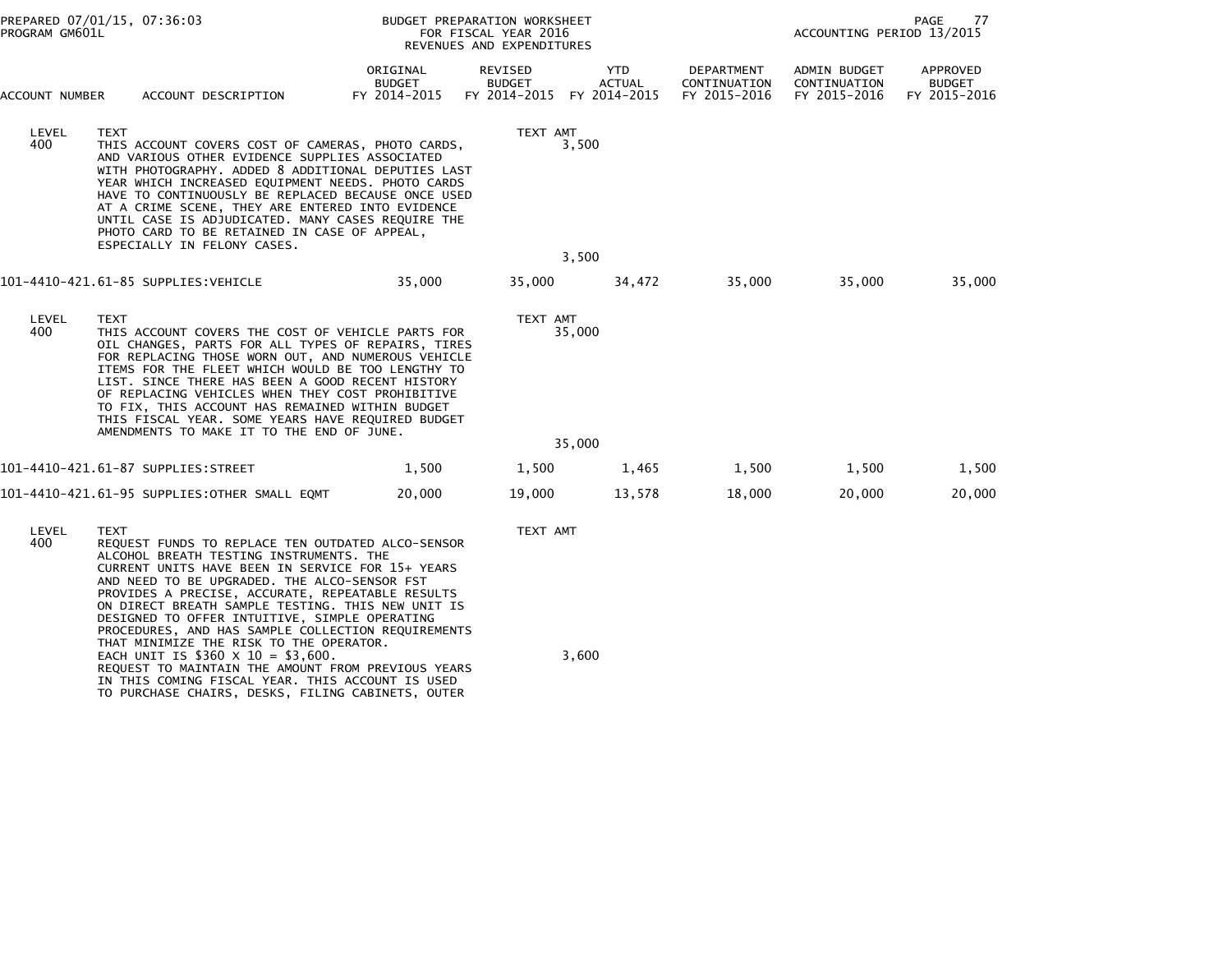| PROGRAM GM601L | PREPARED 07/01/15, 07:36:03                                                                                                                                                                                                                                                                                                                                                            |                                           | BUDGET PREPARATION WORKSHEET<br>FOR FISCAL YEAR 2016<br>REVENUES AND EXPENDITURES |                      |                                            | ACCOUNTING PERIOD 13/2015                    | 78<br>PAGE                                |
|----------------|----------------------------------------------------------------------------------------------------------------------------------------------------------------------------------------------------------------------------------------------------------------------------------------------------------------------------------------------------------------------------------------|-------------------------------------------|-----------------------------------------------------------------------------------|----------------------|--------------------------------------------|----------------------------------------------|-------------------------------------------|
| ACCOUNT NUMBER | ACCOUNT DESCRIPTION                                                                                                                                                                                                                                                                                                                                                                    | ORIGINAL<br><b>BUDGET</b><br>FY 2014-2015 | REVISED<br><b>BUDGET</b><br>FY 2014-2015 FY 2014-2015                             | YTD<br><b>ACTUAL</b> | DEPARTMENT<br>CONTINUATION<br>FY 2015-2016 | ADMIN BUDGET<br>CONTINUATION<br>FY 2015-2016 | APPROVED<br><b>BUDGET</b><br>FY 2015-2016 |
|                | TACTICAL VEST CARRIERS TO BE USED WITH BODY ARMOR,<br>AND A VARIETY OF EQUIPMENT THAT IS NEEDED TO<br>OPERATE THE RCSO IN AN EFFICENT MANNER.<br>REQUEST FUNDS FOR 10 INSTALLATION KITS FOR THE<br>REPLACEMENT IN-CAR CAMERAS $$150 \times 10 = $1500$<br>LESS: COUNTY MANAGER'S REDUCTION                                                                                             |                                           | 15,500<br>1,500<br>20,000                                                         | $600 -$              |                                            |                                              |                                           |
|                | 101-4410-421.62-05 ELECTRICITY                                                                                                                                                                                                                                                                                                                                                         | 60,000                                    | 60,000                                                                            | 43,716               | 65,000                                     | 60,000                                       | 60,000                                    |
| LEVEL<br>400   | <b>TEXT</b><br>CURRENT EXPENDITURES POSTED TO ACCOUNT REFLECT<br>ONLY 6 MONTHS OF EXPENSES FOR ELECTRICAL NEEDS.<br>AT CURRENT RATE, THIS ACCOUNT WILL BE CLOSE TO<br>BEING FULLY EXPENDED. DUKE ENERGY DID PASS ON A<br>RATE INCREASE WITHIN THE LAST 6 MONTHS, SO I AM<br>SURE EXPENSES WILL STAY AT CURRENT RATE OR GO<br>HIGHER. SUGGEST MODERATE INCREASE TO ACCOUNT FOR          |                                           | TEXT AMT                                                                          |                      |                                            |                                              |                                           |
|                | THE HIGHER DUKE ENERGY RATE.<br>101-4410-421.62-20 MOTOR FUEL & LUBRICANTS                                                                                                                                                                                                                                                                                                             | 420,000                                   | 407,000                                                                           | 283,456              | 420,000                                    | 420,000                                      | 420,000                                   |
| LEVEL<br>400   | <b>TEXT</b><br>FUEL COSTS THIS PAST YEAR HAVE BEEN LOWER DUE TO<br>LOWER THAN NORMAL COST PER GALLON OF FUEL. THE<br>EVER PRESENT VOLATILE POLITICAL CLIMATE IN THE<br>MAJOR OIL PRODUCING COUNTRIES COULD CHANGE AT ANY<br>TIME. BECAUSE OF THE POTENTIAL BIG SWINGS IN PRICE<br>RCSO RECOMMENDS FUNDING THIS LINE ITEM AT ITS<br>CURRENT LEVEL.                                      |                                           | TEXT AMT                                                                          |                      |                                            |                                              |                                           |
|                | 101-4410-421.64-50 DUES & SUBSCRIPTIONS                                                                                                                                                                                                                                                                                                                                                | 5,800                                     | 6,050                                                                             | 5,967                | 5,830                                      | 5,830                                        | 5,830                                     |
| LEVEL<br>400   | <b>TEXT</b><br>DUES TO BE PAID TO THE NC SHERIFFS'S ASSOCIATION<br>FOR THIS COMING FISCAL YEAR HAVE BEEN ASSESSED AT<br>\$2,249.99. THIS ACCOUNT ALSO COVERS DUES FOR OTHER<br>LAW ENFORCEMENT ASSOCIATIONS AND GROUPS THAT<br>PROVIDE THE RCSO WITH VALUABLE TRAINING AND INFO.<br>THIS ACCOUNT ALSO COVERS THE COSTS OF BOOKS &<br>PUBLICATIONS THAT HAVE TO BE UPDATED EACH YEAR TO |                                           | TEXT AMT                                                                          |                      |                                            |                                              |                                           |
|                | KEEP UP WITH CHANGES IN NC LAW<br>ALSO REQUEST FUNDS TO REPLACE 120 COPIES OF THE<br>NC SHERIFF'S STATUTE GUIDE, COMMONLY REFERRED TO<br>AS THE "BLUE BOOK". REPLACEMENT, WOULD BE WITH THE<br>2016 NC STATUTE BOOK WITH UPDATED LAWS AND                                                                                                                                              |                                           | 4,000                                                                             |                      |                                            |                                              |                                           |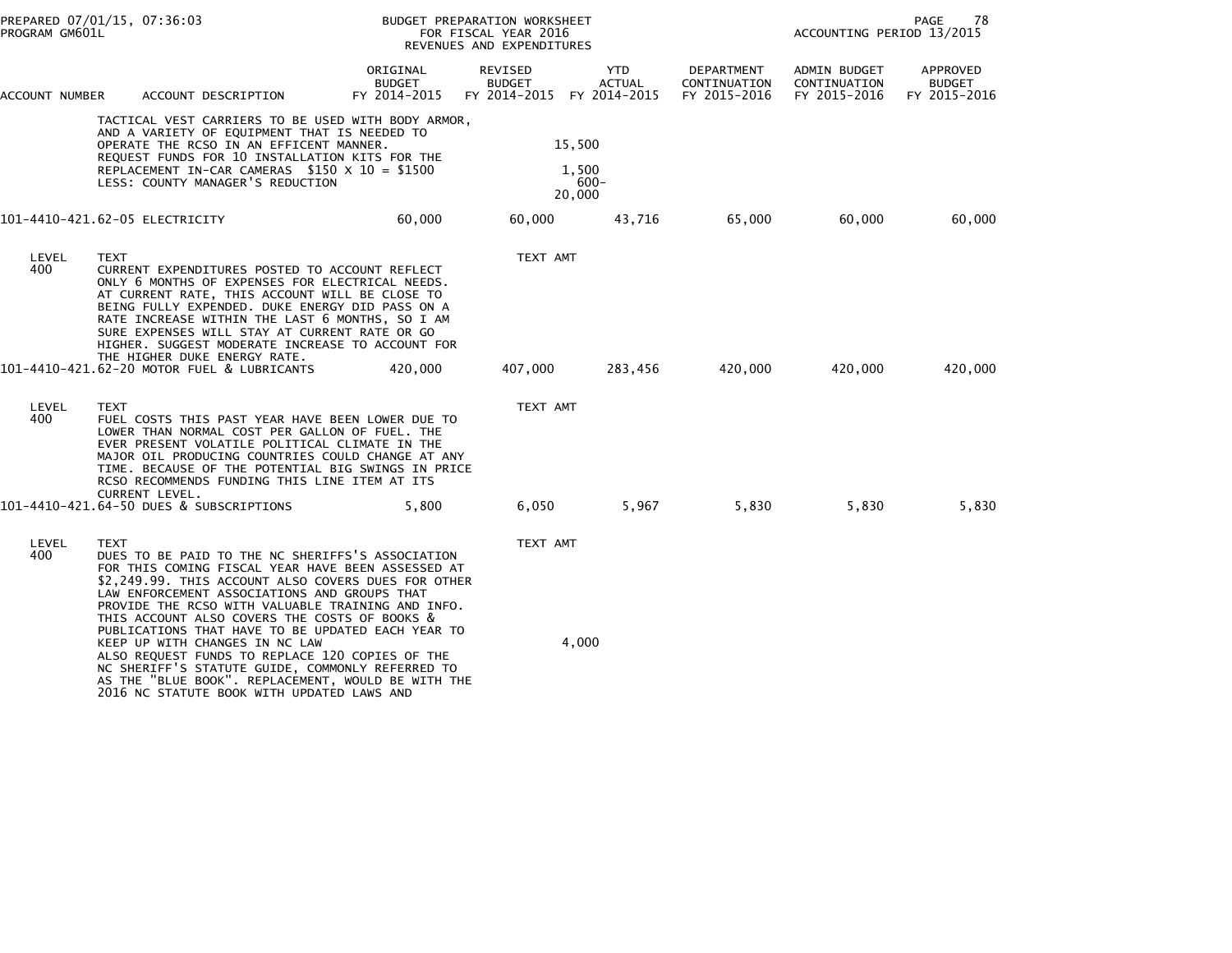| PROGRAM GM601L | PREPARED 07/01/15, 07:36:03                                                                                                                                                                                                                                                                                                                                                                                                                                                                      |                                                                                  | BUDGET PREPARATION WORKSHEET<br>FOR FISCAL YEAR 2016<br>REVENUES AND EXPENDITURES |                      |                                            | ACCOUNTING PERIOD 13/2015                    | PAGE<br>79                                |
|----------------|--------------------------------------------------------------------------------------------------------------------------------------------------------------------------------------------------------------------------------------------------------------------------------------------------------------------------------------------------------------------------------------------------------------------------------------------------------------------------------------------------|----------------------------------------------------------------------------------|-----------------------------------------------------------------------------------|----------------------|--------------------------------------------|----------------------------------------------|-------------------------------------------|
| ACCOUNT NUMBER | ACCOUNT DESCRIPTION                                                                                                                                                                                                                                                                                                                                                                                                                                                                              | ORIGINAL<br><b>BUDGET</b><br>FY 2014-2015                                        | REVISED<br><b>BUDGET</b><br>FY 2014-2015 FY 2014-2015                             | YTD<br><b>ACTUAL</b> | DEPARTMENT<br>CONTINUATION<br>FY 2015-2016 | ADMIN BUDGET<br>CONTINUATION<br>FY 2015-2016 | APPROVED<br><b>BUDGET</b><br>FY 2015-2016 |
|                | INFORMATION FROM THE LAST NC STATE LEGISLATIVE<br>SESSION, AND WOULD BE PRINTED IN DECEMBER OF 2015<br>TO REFLECT ALL NEWLY ENACTED LAWS AND/OR LAW<br>CHANGES. THIS GUIDE CONTAINS HUNDREDS OF STATUTES<br>USED BY OFFICERS. THE INFORMATION CONTAINED IN<br>THESE BOOKS HAS BEEN RESEARCHED, COMPILED, AND<br>ORGANIZED IN ORDER TO ASSIST OFFICERS IN FINDING<br>STATUTES USED ON A DAILY BASIS, ALONG WITH OTHER<br>HARD TO FIND INFORMATION.<br>BOOK COST IS \$15.25 X 120 (+S&H) = \$1,830 |                                                                                  |                                                                                   | 1,830<br>5,830       |                                            |                                              |                                           |
|                | 101-4410-421.65-00 DRUGS & MEDICINES                                                                                                                                                                                                                                                                                                                                                                                                                                                             | 2,500                                                                            | 2,000                                                                             | 1,719                | 2,500                                      | 2,500                                        | 2,500                                     |
| LEVEL<br>400   | <b>TEXT</b><br>THIS ACCOUNT PROVIDES FUNDS FOR PURCHASE OF<br>PROTECTIVE GLOVES AND FIRST AID SUPPLIES CARRIED<br>BY SHERIFF'S DEPUTIES IN THEIR PATROL UNITS. MANY<br>TIMES DEPUTIES ARE THE FIRST UNITS ON THE SCENE OF<br>MESSY SCENES AND REQUIRE THIS EQUIPMENT FOR THEIR<br>PROTECTION AND SAFETY. FIRST AID SUPPLIES HAVE<br>EXPIRATION DATES AND HAVE TO BE REPLACED<br>PERIODICALLY.                                                                                                    |                                                                                  | TEXT AMT                                                                          |                      |                                            |                                              |                                           |
|                | 101-4410-421.74-35 C/A:VEHICLES                                                                                                                                                                                                                                                                                                                                                                                                                                                                  | 708,800                                                                          | 719,401                                                                           | 719,242              | $\overline{0}$                             | 426,893                                      | 426,893                                   |
| LEVEL<br>400   | <b>TEXT</b><br>VEHICLES GOING OUT OF SERVICE IN 2016:<br>DEC2014 MI<br>BAR# VEHICLE TYPE<br>#0420 2004 FORD CRN VIC 111,939<br>#0708 2007 DODGE CHGR 117,972<br>#0501 2004 FORD CRN VIC 106,161<br>#0502 2004 FORD CRN VIC 117,097<br>#0503 2004 FORD CRN VIC 117.809<br>#0507 2007 FORD CRN VIC 114,555                                                                                                                                                                                         | DEC2015 MI EST<br>120,000<br>135,499<br>120,000<br>128,488<br>128,515<br>127,565 | TEXT AMT                                                                          |                      |                                            |                                              |                                           |

 #0536 2005 FORD CRN VIC 117,700 149,818 #0605 2006 CHEVY TAHOE 134,402 144,051 #0720 2007 DODGE CHGR 97,477 120,000 #1002 2010 DODGE CHGR 123,209 145,334 #0716 2007 DODGE CHGR 99,857 125,000 #0717 2007 DODGE CHGR 123,354 132,840 #0829 2008 DODGE MAGNUM 120,333 142,928 #0903 2009 DODGE CHGR 118,087 129,786 #1012 2010 DODGE CHGR 109,423 133,161 #0504 2004 FORD CRN VIC 134,690 148,515#0910 2009 FORD E350VAN 134,558 147,816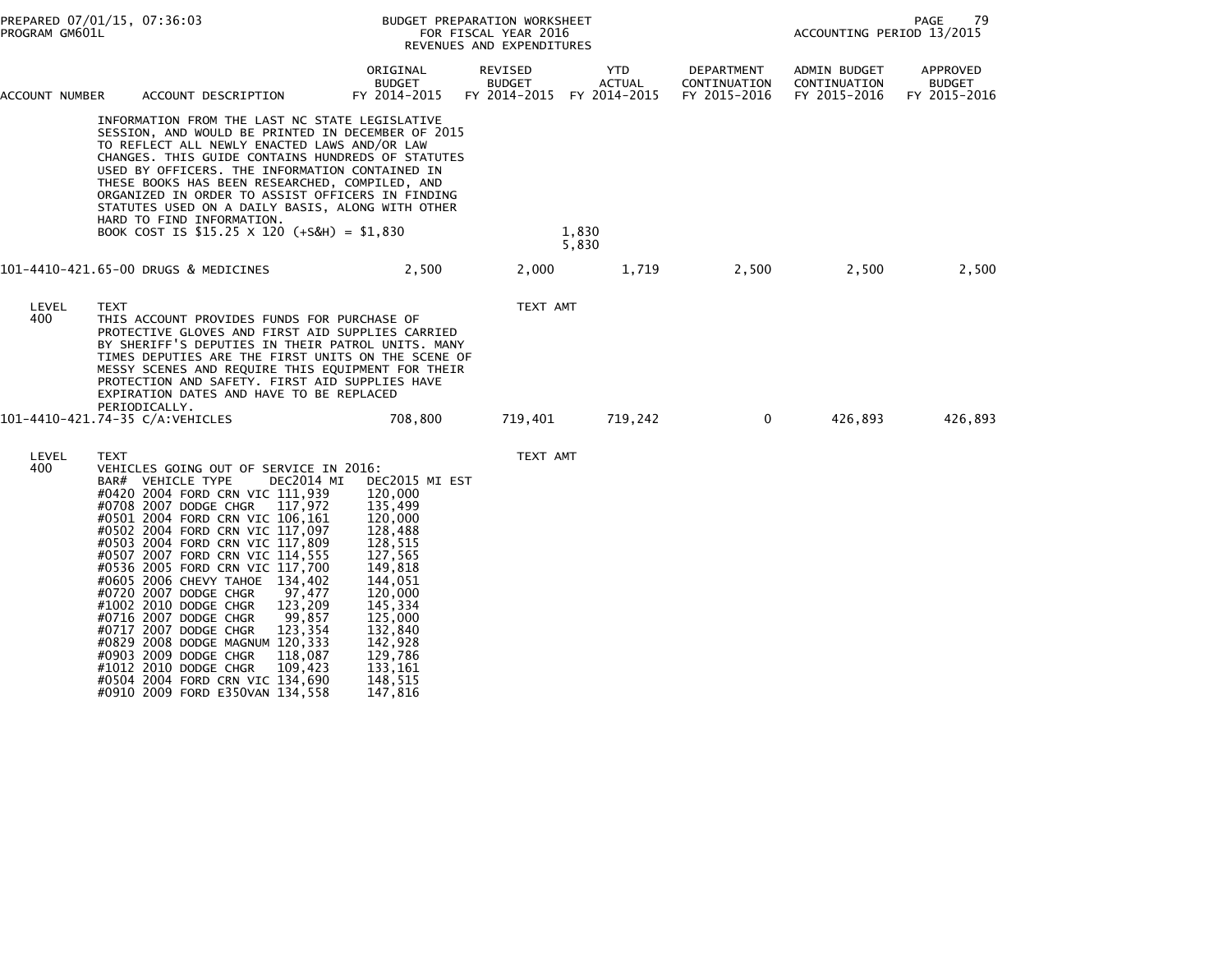## PREPARED 07/01/15, 07:36:03 PREPARATION WORKSHEET PREPARATION WORKSHEET PREPARATION WORKSHEET<br>FOR FISCAL YEAR 2016 ACCOUNTING PERIOD 13/2015 REVENUES AND EXPENDITURES<br>REVENUES AND EXPENDITURES

| ACCOUNT NUMBER | ACCOUNT DESCRIPTION                                                                                                                                                                                                                                                                                                                                                                                                                                                                                                                                                                                                                                                                                                                                                                                                                                                                                                                                              | ORIGINAL<br><b>BUDGET</b><br>FY 2014-2015 | REVISED<br><b>BUDGET</b><br>FY 2014-2015 FY 2014-2015 | YTD<br><b>ACTUAL</b>                                                                                                                                                                                                           | DEPARTMENT<br>CONTINUATION<br>FY 2015-2016 | <b>ADMIN BUDGET</b><br>CONTINUATION<br>FY 2015-2016 | APPROVED<br><b>BUDGET</b><br>FY 2015-2016 |
|----------------|------------------------------------------------------------------------------------------------------------------------------------------------------------------------------------------------------------------------------------------------------------------------------------------------------------------------------------------------------------------------------------------------------------------------------------------------------------------------------------------------------------------------------------------------------------------------------------------------------------------------------------------------------------------------------------------------------------------------------------------------------------------------------------------------------------------------------------------------------------------------------------------------------------------------------------------------------------------|-------------------------------------------|-------------------------------------------------------|--------------------------------------------------------------------------------------------------------------------------------------------------------------------------------------------------------------------------------|--------------------------------------------|-----------------------------------------------------|-------------------------------------------|
|                | #1521 2015 FORD TAURUS TOTAL LOSS-VEHICLE ACC.<br>2016 VEHICLE REQUEST AND COST:<br>MAKE/MODEL<br>PRICE<br>2016 FORD UTILITY 3.7L<br>\$27,530<br>\$25,200<br>2016 FORD PI SEDAN 3.7L<br>2016 FORD F150 PICK-UP<br>\$29,069<br>2016 FORD PI SEDAN 3.7L<br>\$25,200<br>\$27,530<br>2016 FORD UTILITY 3.7L<br>2016 FORD UTILITY 3.7L<br>\$27,530<br>2016 FORD UTILITY 3.7L<br>\$27,530<br>\$26,933<br>2016 CHEV CAPRICE V6<br>2016 CHEV TAHOE 4X4<br>\$31,988<br>2016 FORD PI UTIL-ECO BOO \$31,210<br>2016 FORD PI UTILITY 3.7L \$27,000<br>2016 FORD PI UTILITY 3.7L \$27,000<br>2016 FORD PI UTILITY 3.7L \$27,000<br>2016 FORD PI UTILITY 3.7L \$27,000<br>2016 FORD PI UTILITY 3.7L \$27,000<br>2016 FORD PI UTILITY 3.7L \$27,000<br>2016 FORD PI UTILITY 3.7L \$27,000<br>2016 CHEV 3500 VAN<br>\$27,927<br>5% BUFFER FOR PRICE INCREASE = \$14,900<br>3% DMV TAX AT REGISTRATION = \$15,347<br>GRAND TOTAL = $$526,893$<br>LESS: COUNTY MANAGER'S REDUCTION |                                           |                                                       | 27,530<br>25,200<br>29,068<br>25,200<br>27,530<br>27,530<br>27,530<br>26,933<br>31,988<br>31,210<br>27,000<br>27,000<br>27,000<br>27,000<br>27,000<br>27,000<br>27,000<br>27,927<br>14,900<br>15,347<br>$100,000 -$<br>426,893 |                                            |                                                     |                                           |
|                | 101-4410-421.74-36 C/A:VEHICLE EQUIPMENT                                                                                                                                                                                                                                                                                                                                                                                                                                                                                                                                                                                                                                                                                                                                                                                                                                                                                                                         | 118,110                                   | 118,110                                               | 110,788                                                                                                                                                                                                                        | $\mathbf 0$                                | 85,000                                              | 85,000                                    |
| LEVEL<br>400   | <b>TEXT</b><br>THE RCSO IS REQUESTING 18 REPLACEMENT VEHICLES IN<br>THE 2015-2016 BUDGET. BELOW IS A LISTING OF THE<br>VEHICLE AND THE EQUIPMENT COST ASSOCIATED WITH THE<br>VEHICLE. A COMPREHENSIVE LIST OF EACH PIECE OF<br>EQUIPMENT NEED FOR THE VEHICLES IS AVAILABLE AND<br>CAN BE PROVIDED TO WHOM EVER WOULD PREFER TO HAVE<br>A COPY:<br>REPLACEMENT VEHICLES WITH REPLACEMENT EQUIPMENT:                                                                                                                                                                                                                                                                                                                                                                                                                                                                                                                                                              |                                           | TEXT AMT                                              | $\sim$ $\sim$ $\sim$                                                                                                                                                                                                           |                                            |                                                     |                                           |

|                         | 1. 2016 FORD PI UTILITY EOUIPMENT NEEDED = \$3677 | 3,677 |
|-------------------------|---------------------------------------------------|-------|
|                         | 2. 2016 FORD PI SEDAN EQUIPMENT NEEDED =\$1706    | 1,706 |
|                         | 3. 2016 FORD F150 PICK UP EOUIPMENT NEEDED=\$1658 | 1,658 |
|                         | 4. 2016 FORD PI SEDAN EQUIPMENT NEEDED=\$2502     | 2,502 |
|                         | 5. 2016 FORD PI UTILITY EOUIPMENT NEEDED=\$3397   | 3,397 |
| 6. 2016 FORD PI UTILITY | EOUIPMENT NEEDED=\$3397                           | 3.397 |
| 7. 2016 FORD PI UTILITY | EOUIPMENT NEEDED=\$3397                           | 3.397 |
| 8. 2016 CHEV. CAPRICE   | EOUIPMENT NEEDED=\$1285                           | 1.285 |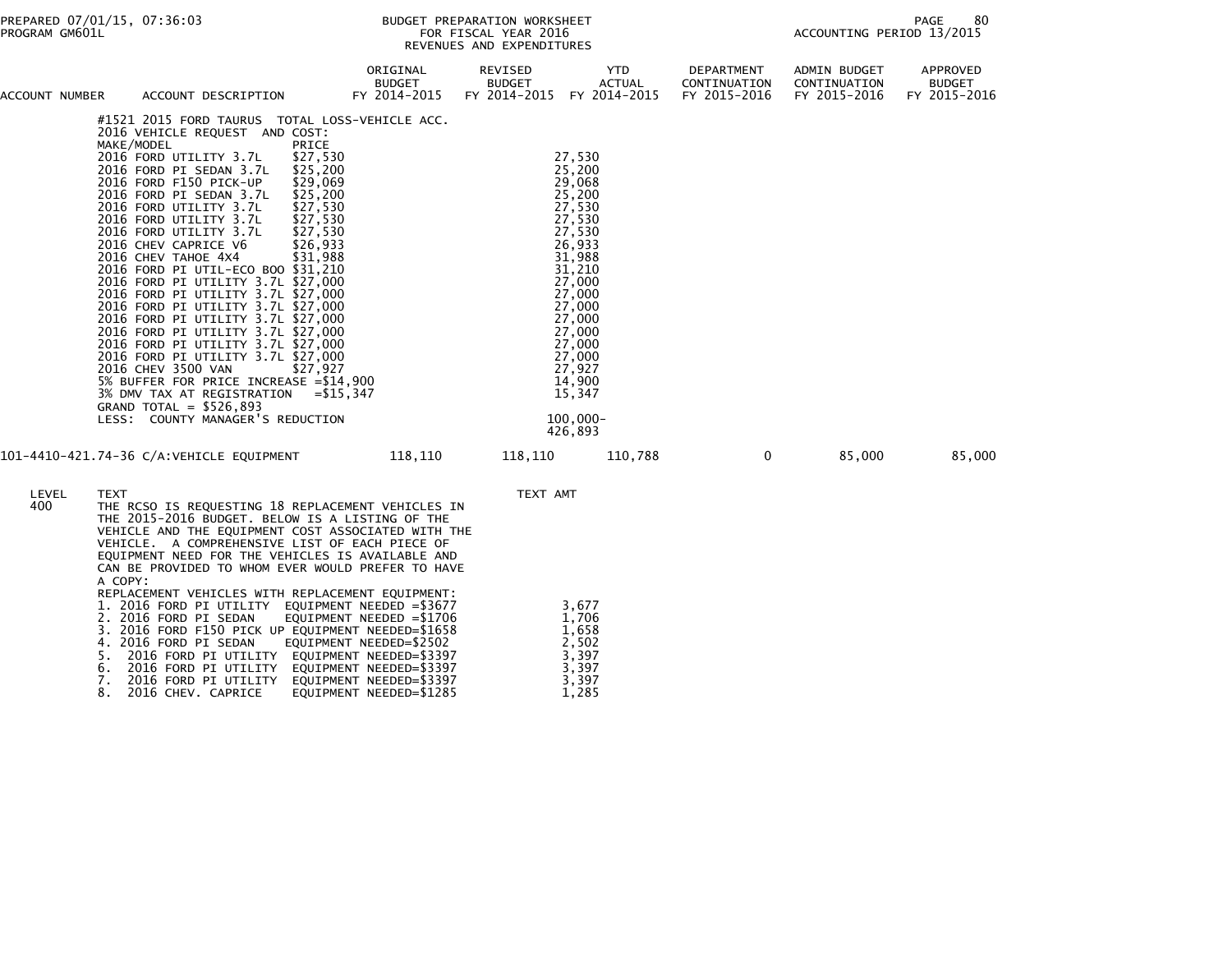| ACCOUNT NUMBER |                     | ACCOUNT DESCRIPTION                                                                                                                                                                                                                                                                                                                                                                                                                                                                                                                                                                                                                                                                                                                                                                                                                                                                                                                                                                            | ORIGINAL<br><b>BUDGET</b><br>FY 2014-2015 | REVISED<br><b>BUDGET</b> | <b>YTD</b><br>ACTUAL<br>FY 2014-2015 FY 2014-2015                                                                                                                                   | DEPARTMENT<br>CONTINUATION<br>FY 2015-2016 | ADMIN BUDGET<br>CONTINUATION<br>FY 2015-2016 | APPROVED<br><b>BUDGET</b><br>FY 2015-2016 |
|----------------|---------------------|------------------------------------------------------------------------------------------------------------------------------------------------------------------------------------------------------------------------------------------------------------------------------------------------------------------------------------------------------------------------------------------------------------------------------------------------------------------------------------------------------------------------------------------------------------------------------------------------------------------------------------------------------------------------------------------------------------------------------------------------------------------------------------------------------------------------------------------------------------------------------------------------------------------------------------------------------------------------------------------------|-------------------------------------------|--------------------------|-------------------------------------------------------------------------------------------------------------------------------------------------------------------------------------|--------------------------------------------|----------------------------------------------|-------------------------------------------|
|                | 9. 2016 CHEV. TAHOE | 10. 2016 FORD PI UTILITY-K9 EQUIP. NEEDED=\$10,400<br>11. 2016 FORD PI UTILITY-PAT. EQUIP. NEEDED=\$6680<br>12. 2016 FORD PI UTILITY-PAT. EQUIP. NEEDED=\$6680<br>13. 2016 FORD PI UTILITY-PAT. EQUIP. NEEDED=\$6680<br>14. 2016 FORD PI UTILITY-PAT. EQUIP. NEEDED=\$6680<br>15. 2016 FORD PI UTILITY-PAT. EQUIP. NEEDED=\$6680<br>16. 2016 FORD PI UTILITY-PAT. EQUIP. NEEDED=\$6680<br>17. 2016 FORD PI UTILITY-PAT. EQUIP. NEEDED=\$6680<br>18. 2016 CHEV. 3500 VAN-DET. EQUIP. NEEDED=\$320<br>FREIGHT CHARGES ESTIMATE = \$3000<br>OTHER EQUIPMENT NEEDED THAT IS NOT LISTED:<br>18 LIND COMPUTER CHARGERS \$130 X 18= \$2340<br>9 ANTENNA PLUS 4G ANTENNAS-PATROL \$120 X 9=\$1080<br>18 STREAMLIGHT FLASHLIGHTS \$140 X 18=\$2520<br>10 MERACKI POWER CORDS \$30 X 10= \$300<br>16 TESSCO LOW PROFILE 4G ANTENNAS $$65 \times 16 = $1040$<br>7 CUSTOM CAGES 1/2 PRISONER CAGE \$740 X 7=\$5180<br>8 SETS OF GRAPHICS-MARKED UNITS \$285 X 8=\$2280<br>LESS: COUNTY MANAGER'S REDUCTION | EQUIPMENT NEEDED=\$4930                   |                          | 4,930<br>10.400<br>6,680<br>6,680<br>6,680<br>6,680<br>6,680<br>6,680<br>6,680<br>320<br>3,000<br>2,340<br>1,080<br>2,520<br>300<br>1.040<br>5,180<br>2,280<br>$16, 169-$<br>85,000 |                                            |                                              |                                           |
|                |                     |                                                                                                                                                                                                                                                                                                                                                                                                                                                                                                                                                                                                                                                                                                                                                                                                                                                                                                                                                                                                | 15,000                                    | 23,803                   | 23,725                                                                                                                                                                              | 29,400                                     | 29,400                                       | 29,400                                    |
| LEVEL<br>400.  | TEXT                | FUNDS IN THIS ACCOUNT WILL COVER THE INSTALLATION<br>OF EMERGENCY EQUIPMENT, LIGHTS, RADIOS, AND ANY<br>ADDITIONAL EQUIPMENT SUCH AS IN-CAR CAMERAS,<br>RADARS, AND WEAPON MOUNTS. I DO HAVE A LIST THAT<br>BREAKS DOWN THE INSTALLATION COSTS, PER VEHICLE,<br>FOR EACH TYPE OF VEHICLE THAT IS BEING REQUESTED<br>IN THIS FISCAL YEARS BUDGET.<br>*** PLEASE NOTE THAT THE COUNTY COMMUNICATIONS HAS<br>COVERED THE COST OF INSTALLATION OF RADIOS, AND<br>EMERGENCY LIGHTING OUT OF THEIR BUDGET, BUT THE<br>DECISION WAS MADE TO HAVE EACH DEPARTMENT COVER<br>THEIR OWN INSTALLATION COST STARTING WITH THIS<br>FISCAL YEAR, SO OF COURSE, OUR BUDGET WILL HAVE TO<br>INCREASE, WHILE THE BUDGET FOR THE COMMUNICATIONS<br>DEPARTMENT SHOULD GO DOWN ****                                                                                                                                                                                                                                 |                                           | TEXT AMT                 | 24,000                                                                                                                                                                              |                                            |                                              |                                           |
|                |                     | COST FOR INSTALLATION OF VEHICLE DECALS IS \$150<br>PER VEHICLE X THE 18 VEHICLES REQUESTED + \$2,700<br>COST FOR REMOVAL OF THE VANCELL PRISONER HOLDING<br>UNIT OUT OF THE OLD DETENTION VAN, AND REINSTALL                                                                                                                                                                                                                                                                                                                                                                                                                                                                                                                                                                                                                                                                                                                                                                                  |                                           |                          | 2,700                                                                                                                                                                               |                                            |                                              |                                           |
|                |                     | INTO THE NEW DETENTION VAN.<br>$***$ THE COST OF A NEW VANCELL IS $$12,000 +$ SO IT                                                                                                                                                                                                                                                                                                                                                                                                                                                                                                                                                                                                                                                                                                                                                                                                                                                                                                            |                                           |                          | 2,700                                                                                                                                                                               |                                            |                                              |                                           |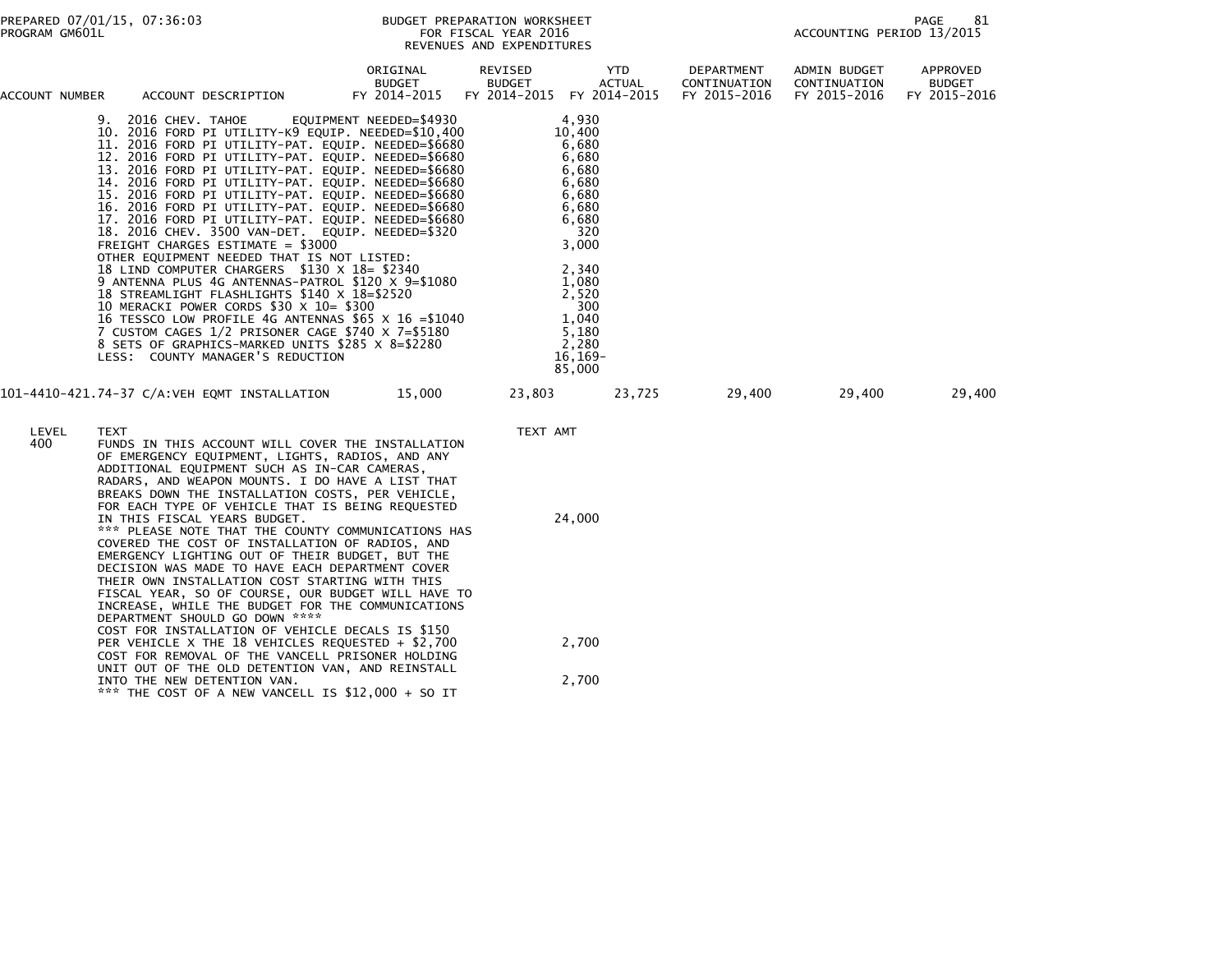| PREPARED 07/01/15, 07:36:03<br>PROGRAM GM601L |                            | <b>BUDGET PREPARATION WORKSHEET</b><br>FOR FISCAL YEAR 2016<br>REVENUES AND EXPENDITURES                                                                                                                                                                                                                                                                                                                                                                                                                                                                                                                                                                                                                                                                                                                                                                                                                                                                                                                                                                                                                                                                                                                                                                                                                                                                                                                                                                                                                                                                                                                                                                                                                                                                                                                                                                                                                                                                                                           | 82<br>PAGE<br>ACCOUNTING PERIOD 13/2015   |                                          |        |                               |                                            |                                              |                                           |
|-----------------------------------------------|----------------------------|----------------------------------------------------------------------------------------------------------------------------------------------------------------------------------------------------------------------------------------------------------------------------------------------------------------------------------------------------------------------------------------------------------------------------------------------------------------------------------------------------------------------------------------------------------------------------------------------------------------------------------------------------------------------------------------------------------------------------------------------------------------------------------------------------------------------------------------------------------------------------------------------------------------------------------------------------------------------------------------------------------------------------------------------------------------------------------------------------------------------------------------------------------------------------------------------------------------------------------------------------------------------------------------------------------------------------------------------------------------------------------------------------------------------------------------------------------------------------------------------------------------------------------------------------------------------------------------------------------------------------------------------------------------------------------------------------------------------------------------------------------------------------------------------------------------------------------------------------------------------------------------------------------------------------------------------------------------------------------------------------|-------------------------------------------|------------------------------------------|--------|-------------------------------|--------------------------------------------|----------------------------------------------|-------------------------------------------|
| ACCOUNT NUMBER                                |                            | ACCOUNT DESCRIPTION                                                                                                                                                                                                                                                                                                                                                                                                                                                                                                                                                                                                                                                                                                                                                                                                                                                                                                                                                                                                                                                                                                                                                                                                                                                                                                                                                                                                                                                                                                                                                                                                                                                                                                                                                                                                                                                                                                                                                                                | ORIGINAL<br><b>BUDGET</b><br>FY 2014-2015 | REVISED<br><b>BUDGET</b><br>FY 2014-2015 |        | YTD<br>ACTUAL<br>FY 2014-2015 | DEPARTMENT<br>CONTINUATION<br>FY 2015-2016 | ADMIN BUDGET<br>CONTINUATION<br>FY 2015-2016 | APPROVED<br><b>BUDGET</b><br>FY 2015-2016 |
|                                               |                            | IS CERTAINLY MORE ECONOMICAL TO THE COUNTY TO<br>REMOVE FROM OLD VAN AND REINSTALL ON NEW ONE                                                                                                                                                                                                                                                                                                                                                                                                                                                                                                                                                                                                                                                                                                                                                                                                                                                                                                                                                                                                                                                                                                                                                                                                                                                                                                                                                                                                                                                                                                                                                                                                                                                                                                                                                                                                                                                                                                      |                                           |                                          | 29,400 |                               |                                            |                                              |                                           |
|                                               |                            | 101-4410-421.74-90 C/A:OTHER EQUIPMENT                                                                                                                                                                                                                                                                                                                                                                                                                                                                                                                                                                                                                                                                                                                                                                                                                                                                                                                                                                                                                                                                                                                                                                                                                                                                                                                                                                                                                                                                                                                                                                                                                                                                                                                                                                                                                                                                                                                                                             | 32,300                                    | 0                                        |        | 0                             | 58,900                                     | 58,900                                       | 58,900                                    |
| LEVEL<br>400                                  | <b>TEXT</b><br>IS \$12,500 | REQUEST FUNDS TO REPLACE AN OUTDATED FORENSIC<br>WORKSTATION THAT HAS BEEN IN SERVICE SINCE 2010.<br>THIS CURRENT WORKSTATION USES A WINDOW BASED<br>FORENSIC SOFTWARE (FTK) THAT CURRENTLY OPERATES ON<br>SIX INTEL I7 PROCESSORS. BY TODAYS STANDARDS THIS<br>I7 PROCESSOR TECHNOOLOGY IS ANTIQUATED. THE<br>HARDWARE CONTAINS OUTDATED CHIPSETS, POOR MEMORY<br>BANDWIDTH, POOR I/O BANDWIDTH, AND DUE TO THE AGE<br>OF THE EQUIPMENT, RCSO GETS VERY LIMITED OR NO<br>SUPPORT OF ANY INTEGRATED PERIPHERALS.<br>THE NEW UPDATED FTK SOFTWARE USES 8 DUAL XEON<br>PROCESSORS OVER THE ANTIQUATED I7 PROCESSORS.<br>THIS UNIT IS A VERY IMPORTANT PART OF OUR EVIDENCE<br>LAB AS IT IS USED TO TEST AND ANALYZE THE HARD<br>DRIVE OF ANY SUSPECT SYSTEM. I CAN ACQUIRE<br>STORED DATA FROM BLU-RAY, CD-ROM, DVD-ROM, COMPACT<br>FLASH, MICRO DRIVES, SMART MEDIA, MEMORY STICK,<br>MEMORY STICK PRO, XD CARDS, SECURE DIGITAL MEDIA,<br>AND MULTIMEDIA CARDS. WITHOUT UPDATING THE<br>CURRENT TECHNOLOGY, ROWAN COUNTY CITIZENS WILL BE<br>FORCED TO SUFFER EXTREMELY LONG WAIT TIMES ON<br>INVESTIGATIONS AS THE RCSO WILL HAVE NO WAY OF<br>CONDUCTING FORENSIC ANALYSIS ON COMPUTER DEVICES<br>THAT ARE USED SO VERY OFTEN IN COMMITTING CRIMES<br>RANGING FROM CHILD PORN, MURDER CONSPIRACIES,<br>DRUG CONSPIRACY, AND SOPHISTICATED FINANCIAL<br>FRAUD SCHEMES THE CURRENT COST OF REPLACING THE<br>OUTDATED WORKSTATION, INSTALLATION AND SHIPPING<br>REQUEST FUNDING TO REPLACE TWO SMALL LIVESCAN<br>FINGERPRINT MACHINES. ONE UNIT IS HOUSED AT THE<br>SALISBURY OFFICE, AND ONE UNIT IS HOUSED AT THE<br>LANDIS OFFICE. THESE MACHINES HAVE BEEN IN SERVICE<br>ALMOST 15 YEARS, AND THE COMPANY HAS INFORMED THE<br>RCSO THAT AS OF MARCH 31, 2016, THAT THE COMPANY<br>WILL NO LONGER PROVIDE OR SUPPORT A MAINTENANCE<br>AGREEMENT FOR THE CURRENT SYSTEMS. PAST MARCH OF<br>2016, ANY REPAIR TO THESE TWO UNITS COULD RUN IN<br>EXCESS OF THOUSANDS OF DOLLARS. WITH THE AMOUNT OF |                                           | TEXT AMT                                 | 12,500 |                               |                                            |                                              |                                           |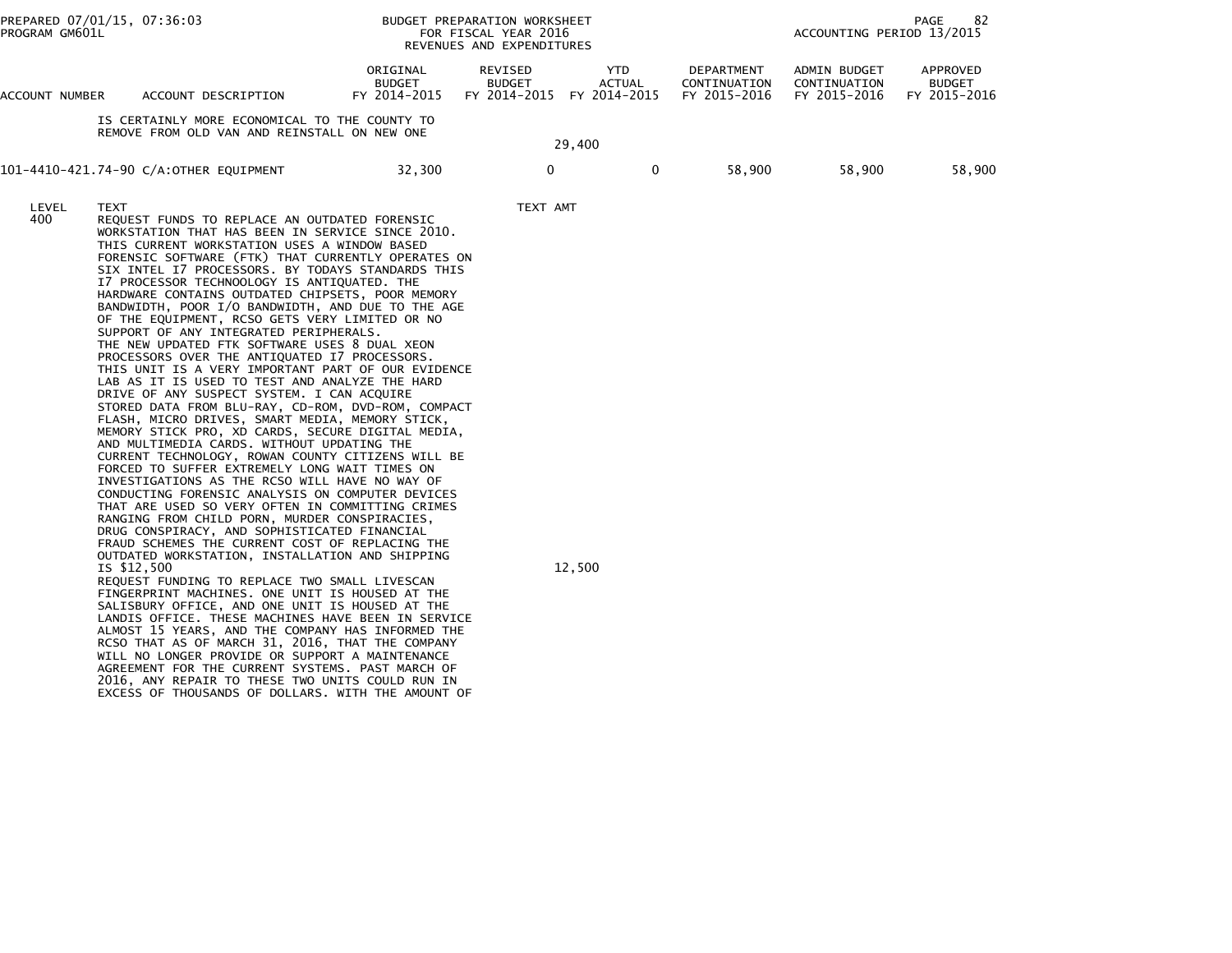| ACCOUNT NUMBER | ACCOUNT DESCRIPTION                              | ORIGINAL<br><b>BUDGET</b><br>FY 2014-2015 | REVISED<br><b>BUDGET</b><br>FY 2014-2015 | YTD.<br>ACTUAL<br>FY 2014-2015 | <b>DEPARTMENT</b><br>CONTINUATION<br>FY 2015-2016 | ADMIN BUDGET<br>CONTINUATION<br>FY 2015-2016 | APPROVED<br><b>BUDGET</b><br>FY 2015-2016 |  |
|----------------|--------------------------------------------------|-------------------------------------------|------------------------------------------|--------------------------------|---------------------------------------------------|----------------------------------------------|-------------------------------------------|--|
|                | DAILY USE OF THESE UNITS AT BOTH LOCATIONS, RCSO |                                           |                                          |                                |                                                   |                                              |                                           |  |
|                | HAS GREATLY BENEFITTED BY HAVING THE MAINTENANCE |                                           |                                          |                                |                                                   |                                              |                                           |  |
|                | AGREEMENTS IN PLACE FOR THE LAST 15 YEARS. THESE |                                           |                                          |                                |                                                   |                                              |                                           |  |
|                | MACHINES AR USED TO FINGERPRINT ROWAN COUNTY     |                                           |                                          |                                |                                                   |                                              |                                           |  |
|                | CITIZENS FOR CONCEALED HANDGUN PERMITS (WHICH IS |                                           |                                          |                                |                                                   |                                              |                                           |  |
|                | BEQUIDED BY STATE LAW FOR SUEBTEE'S OFFICES TO   |                                           |                                          |                                |                                                   |                                              |                                           |  |

 REQUIRED BY STATE LAW FOR SHERIFF'S OFFICES TO ISSUE THESE PERMITS AND FINGERPRINTING OF PERSON APPLYING IS MANDATORY). THE MACHINES ARE ALSO USED DAILY FOR PRINTING MEDICAL PERSONS, CHILD CHILD CARE WORKERS, FINANCIAL & BANKING OFFICIALS EMPLOYEE APPLICANTS, SEX OFFENDERS (ALSO REQUIRED BY NC STATUTE), AND FOR PERSONS WISHING TO ENGAGE IN THE RCSO RIDE-A-LONG PROGRAM. THE COST TO A CITIZEN IS \$10 TO HAVE A SET OF PRINTS DONE AND TRANSMITTED TO THE STATE SBI. IN FISCAL YEAR 2013- 2014, ROWAN COUNTY GENERATED REVENUE OF \$23,955 BY USE OF THESE FINGERPRINT MACHINES. CURRENT REVENUE PROJECTIONS IN THE FINGERPRINT ACCOUNT FOR THE CURRENT FISCAL YEAR IS AT \$20,000, SO THESE MACHINES WILL PAY FOR THEMSELVES WITHIN THE FIRST TWO YEARS OF SERVICE, WHILE FAILURE TO REPLACE THEM WILL RESULT IN A LOSS OF REVENUE DUE TO DOWN TIME WHILE COSTLY REPAIRS ARE MADE. OF COURSE, THERE IS A ONE YEAR WARRANTY ON THE NEW MACHINES FROM THE TIME OF PURCHASE, AND THE YEARLY COST AFTER THAT WILL BE \$3,000 INCLUDING THE PRINTERS TOO. THE COST OF THE REPLACEMENT MACHINES WHICH ARE EQUIPPED WITH STANDARD NC DEPT OF PUBLIC SAFETY CRIMINAL & APPLICANT PROFILES FOR CONNECT DIRECTLY TO THE NC-DPS AFIS DATABASE IS \$23,200 EACH. THIS PRICE INCLUDES THE MORPHOTRAK LIVESCAN STATION CABINET TENPRINT/PALMPRINT, SOFTWARE, COMPUTER & KEYBOARD, MUGSHOT CAPTURE KIT, SIGNATURE CAPTURE PAD, TENPRINT CARD PRINTER WITH TWO TRAYS, NC DPS ENCRYPTION DEVICE, ONSITE INSTALLATION AND TRAINING, AND 1 YEAR OF WARRANTY. TOTAL COST OF REPLACING THE SALISBURY AND LANDISMACHINES IS \$46,400. 46,400

 \*\*\* THERE IS A MAINTENANCE AGREEMENT COST IN RCSO ACCOUNT 4410-421-34-30 FOR THE 2 CURRENT MACHINES. OF COURSE THE AGREEMENT WILL RUN FROM JULY 1, 2015 TILL MARCH 31, 2016 ONLY, AND WILL COST \$3,875 FOR THAT TIME FRAME. IF THE NEW MACHINES ARE PURCHASED THEN THE \$3,875 COST COULD BE OMITTED FROM THEREQUEST FOR THAT LINE ITEM.

 $58,900$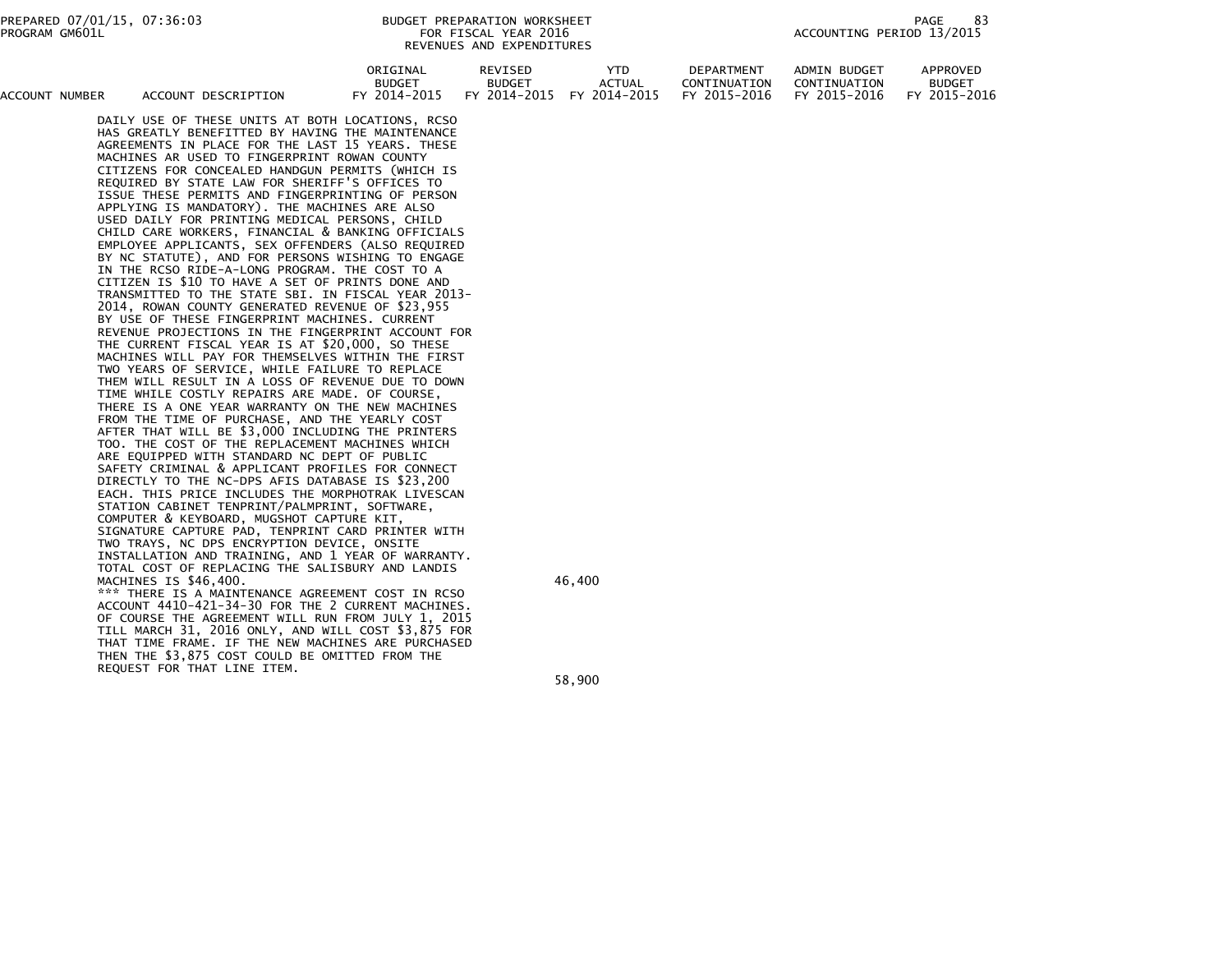| PROGRAM GM601L | PREPARED 07/01/15, 07:36:03                                                                                                                                                                                                                                                                                                                                                                                                                                                                                                                                                                                                                                                                                                                                                                                                                                                                                                                                                                                                                                                                                                                                                                                                                                             |                                           | BUDGET PREPARATION WORKSHEET<br>FOR FISCAL YEAR 2016<br>REVENUES AND EXPENDITURES |                      |                                            | ACCOUNTING PERIOD 13/2015                    | PAGE<br>84                                |
|----------------|-------------------------------------------------------------------------------------------------------------------------------------------------------------------------------------------------------------------------------------------------------------------------------------------------------------------------------------------------------------------------------------------------------------------------------------------------------------------------------------------------------------------------------------------------------------------------------------------------------------------------------------------------------------------------------------------------------------------------------------------------------------------------------------------------------------------------------------------------------------------------------------------------------------------------------------------------------------------------------------------------------------------------------------------------------------------------------------------------------------------------------------------------------------------------------------------------------------------------------------------------------------------------|-------------------------------------------|-----------------------------------------------------------------------------------|----------------------|--------------------------------------------|----------------------------------------------|-------------------------------------------|
| ACCOUNT NUMBER | ACCOUNT DESCRIPTION                                                                                                                                                                                                                                                                                                                                                                                                                                                                                                                                                                                                                                                                                                                                                                                                                                                                                                                                                                                                                                                                                                                                                                                                                                                     | ORIGINAL<br><b>BUDGET</b><br>FY 2014-2015 | REVISED<br><b>BUDGET</b><br>FY 2014-2015 FY 2014-2015                             | YTD<br><b>ACTUAL</b> | DEPARTMENT<br>CONTINUATION<br>FY 2015-2016 | ADMIN BUDGET<br>CONTINUATION<br>FY 2015-2016 | APPROVED<br><b>BUDGET</b><br>FY 2015-2016 |
|                | 101-4410-421.76-20 F/A:DP EQUIPMENT                                                                                                                                                                                                                                                                                                                                                                                                                                                                                                                                                                                                                                                                                                                                                                                                                                                                                                                                                                                                                                                                                                                                                                                                                                     | 0                                         | 0                                                                                 | 0                    | 32,075                                     | 30,000                                       | 30,000                                    |
| LEVEL<br>400   | <b>TEXT</b><br>AFTER CONSULTING WITH PERSONNEL FROM THE IT<br>DEPARTMENT, THEY RECOMMENDED THE FOLLOWING ITEMS<br>WERE NEEDED:<br>NINE DESKTOPS FOR REPLACEMENT- $9 \times $575 = $5,175$<br>THIRTY MDT LAPTOPS REPLACEMENT-30 $\times$ \$725 = \$21,750<br>REPLACEMENT OF A MERAKI 8-PORT SWITCH = \$650<br>REPLACEMENT OF STORAGE OF DATA REQUIRED USING THE<br>IT DEPARTMENT'S "DROBO SOLUTION" = \$4,500<br>THE REPLACEMENT OF THE 30 MDT LAPTOP WILL REPLACE<br>HALF OF THE PATROL DIVISION, WITH AN ADDITIONAL<br>30 SCHEDULED FOR REPLACEMENT DURING THE NEXT<br>FISCAL YEAR                                                                                                                                                                                                                                                                                                                                                                                                                                                                                                                                                                                                                                                                                     |                                           | TEXT AMT<br>5,175<br>21,750<br>650<br>4,500<br>$2,075-$                           |                      |                                            |                                              |                                           |
|                | LESS: COUNTY MANAGER'S REDUCTION                                                                                                                                                                                                                                                                                                                                                                                                                                                                                                                                                                                                                                                                                                                                                                                                                                                                                                                                                                                                                                                                                                                                                                                                                                        |                                           | 30,000                                                                            |                      |                                            |                                              |                                           |
|                | 101-4410-421.76-90 F/A:OTHER                                                                                                                                                                                                                                                                                                                                                                                                                                                                                                                                                                                                                                                                                                                                                                                                                                                                                                                                                                                                                                                                                                                                                                                                                                            | 77,060                                    | 105,989                                                                           | 96,454               | 35,500                                     | 78,765                                       | 78,765                                    |
| LEVEL<br>400   | TEXT<br>REQUEST FUNDS TO REPLACE TEN OUT DATE PRO-1000<br>RADAR SYSTEMS. THE NC DEPT. OF JUSTICE/CRIMINAL<br>JUSTICE STANDARDS DIVISION WILL BE REMOVING THE<br>PRO-1000 FROM THE LIST OF APPROVED RADAR UNITS FOR<br>THE STATE OF NC, THUS THESE CURRENT UNITS WILL NO<br>LONGER BE ALLOWED TO BE USED. THE PRO-1000 UNITS<br>HAVE BEEN IN SERVICE FOR A NUMBER OF YEARS BUT THE<br>ADVANCE OF TECHNOLOGY HAS MADE THEM OBSOLETE. RCSO<br>USES RADAR UNITS AS A MEANS TO FORM PROBABLE<br>CAUSE TO EFFECTIVE VEHICLE STOPS THAT MAY LEAD TO<br>DRUG AND/OR CASH SEIZURES. THE UNITS ARE ALSO USED<br>IN ENFORCEMENT IN NEIGHBORHOODS IN THE COUNTY<br>WHEN THE RCSO RECEIVES COMPLAINTS REGARDING<br>THE SAFETY OF CHILDREN PLAYING NEAR STREETS.<br>THE RAPTOR RP-1, SINGLE K-BAND ANTENNA-DIRECTIONAL<br>MODE WOULD BE REPLACEMENT UNITS AT A COST OF<br>\$1550/UNIT. TOTAL WOULD BE \$1,550 X 10 = \$15,500<br>REQUEST FUNDING FOR ONE TIME EXPENSE REPLACEMENT<br>DESK FOR SEX OFFENDER INVESTIGATOR/RMS SYSTEM<br>COORDINATOR KAREN BRINDLE. CURRENT DESK HAS BEEN<br>IN SERVICE FOR 25+ YEARS, AND WAS MOVED HERE IN<br>1995 FROM THE OLD SHERIFF'S OFFICE. NEW DESK WILL<br>PROVIDE SPACE FOR MULTI-TASKING AND WILL BE MORE<br>PROFESSIONAL TOWARD THE PUBLIC. |                                           | TEXT AMT<br>15,500                                                                |                      |                                            |                                              |                                           |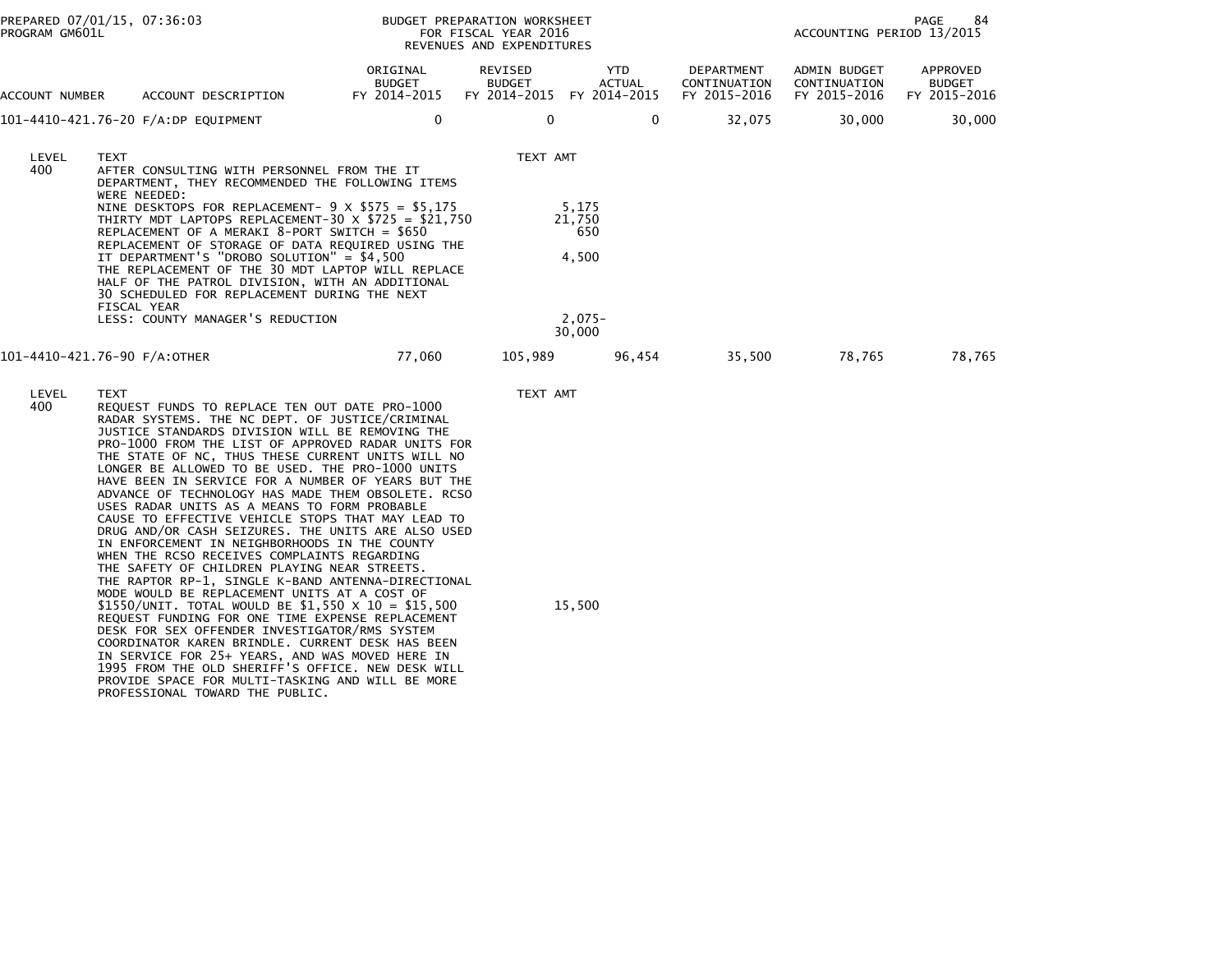|                |                                                                                                                                                                                                                                                                                                                                                                                                                                                                                                                                                                                                                                                                                                                                                                                                                                                                                                                                                                                                       |                                           | KEVENUES AND EAPENDITURES                |        |                                             |                                            |                                              |                                           |
|----------------|-------------------------------------------------------------------------------------------------------------------------------------------------------------------------------------------------------------------------------------------------------------------------------------------------------------------------------------------------------------------------------------------------------------------------------------------------------------------------------------------------------------------------------------------------------------------------------------------------------------------------------------------------------------------------------------------------------------------------------------------------------------------------------------------------------------------------------------------------------------------------------------------------------------------------------------------------------------------------------------------------------|-------------------------------------------|------------------------------------------|--------|---------------------------------------------|--------------------------------------------|----------------------------------------------|-------------------------------------------|
| ACCOUNT NUMBER | ACCOUNT DESCRIPTION                                                                                                                                                                                                                                                                                                                                                                                                                                                                                                                                                                                                                                                                                                                                                                                                                                                                                                                                                                                   | ORIGINAL<br><b>BUDGET</b><br>FY 2014-2015 | REVISED<br><b>BUDGET</b><br>FY 2014-2015 |        | <b>YTD</b><br><b>ACTUAL</b><br>FY 2014-2015 | DEPARTMENT<br>CONTINUATION<br>FY 2015-2016 | ADMIN BUDGET<br>CONTINUATION<br>FY 2015-2016 | APPROVED<br><b>BUDGET</b><br>FY 2015-2016 |
|                | COST OF DESK & RIGHT RETURN ATTACHMENT IS \$1500<br>WHICH INCLUDES TAX AND SHIPPING<br>REQUEST FUNDS TO REPLACE TWENTY OLD TASER X26<br>UNITS, AND REPLACE THEM WITH TWENTY NEW X26P TASER<br>UNITS, THE OLD X26 UNITS HAVE BEEN IN SERVICE PAST<br>THE RECOMMENDED LIFE BY TASER INTERNATIONAL, AND<br>THUS ARE NOT COVERED BY TASER, INC. THERE IS A<br>TRADE IN PROGRAM IN WHICH THERE WOULD BE A \$65 PER<br>UNIT SAVINGS ON EACH TRADE IN. ONCE THE OLD UNITS<br>BREAK, THE AVERAGE COST TO REPAIR IS OVER \$400,<br>AND ESSENTIALLY THEY BECOME USELESS TO THE RCSO.<br>SINCE RCSO FIRST BEGAN USING TASERS NEARLY 13<br>YEARS AGO, INJURIES TO OFFICERS HAVE GREATLY<br>DECREASED. THE TASER IS A NON-LETHAL USE OF FORCE<br>THAT IS USED TO CONTROL VIOLENT OR OUT OF CONTROL<br>SUSPECTS. AS LONG AS TASERS ARE WITHIN THE LIFE<br>SPAN RECOMMENDED BY TASER INT., THE COMPANY HAS A<br>LEGAL DEFENSE TEAM THAT WILL COME TO COURT FOR ANY<br>CIVIL SUIT INVOLVING A TASERS USE. THE COST OF |                                           |                                          | 1,500  |                                             |                                            |                                              |                                           |
|                | AN X26P ECD TASER IS \$925 EACH X 20 = \$18,500<br>THERE IS SOME SUPPORTING EQUIPMENT THAT GOES ALONG<br>WITH THE NEW UNITS, BUT THAT WILL BE LISTED IN A<br>ONE TIME INCREASE LISTED IN THE LAW ENFORCEMENT<br>SUPPLIES SECTION.<br>REQUEST FUNDING FOR REPLACEMENT OF BODY ARMOR WORN<br>BY DEPUTIES IN THE FIELD. LIFE OF A PIECE OF BODY<br>ARMOR IS GUARANTEED FOR 5 YEARS BY A MANUFACTURER.<br>RCSO HAS A ROTATING SCHEDULE OF WHEN THE VEST THAT<br>IS ASSIGNED BECOMES OUTDATED. CERTAIN VEST MAY<br>ALSO NEED TO BE REPLACED DUE TO RETIREMENTS OR DUE<br>TO DISMISSALS OF EMPLOYEES. FUNDS REQUESTED FOR<br>REPLACEMENT OF 15 VESTS AT A COST OF \$580 EACH.                                                                                                                                                                                                                                                                                                                               |                                           |                                          | 18,500 |                                             |                                            |                                              |                                           |
|                | TOTAL IS \$580 X 15=\$8,700<br>REQUEST FUNDS FOR REPLACEMENT OF 10 IN-CAR VIDEO<br>CAMERA UNITS THAT ARE OLD AND COST PROHIBITIVE TO<br>REPAIR ONCE THEY QUIT WORKING. IN-CAR CAMERAS ARE<br>A VALUABLE TOOL THAT PROVIDE AN UNDISPUTABLE<br>RECORD OF WHAT TAKES PLACE WHEN AN OFFICER STOPS<br>A SUSPECT, AND WHAT TAKES PLACE DURING AN OFFICERS<br>DAY WHILE HE IS OPERATING HIS PATROL UNIT. PRIME<br>EXAMPLE IS IN YEAR PRIOR TO THIS ONE IN WHICH A<br>PATROL DEPUTY WAS RESPONDING TO AN EMERGENCY CALL<br>OF A CONFIRMED MURDER THAT HAD JUST OCCURRED. A<br>CITIZEN BLEW RIGHT THROUGH A STOP SIGN RIGHT IN<br>FRONT OF OUR DEPUTY AND THE PATROL UNIT WAS A<br>TOTAL LOSS. CITIZEN'S INSURANCE HAD TO PAY FULL<br>COST OF REPLACEMENT OF THE PATROL VEHICLE AND ITS                                                                                                                                                                                                                        |                                           |                                          | 8,700  |                                             |                                            |                                              |                                           |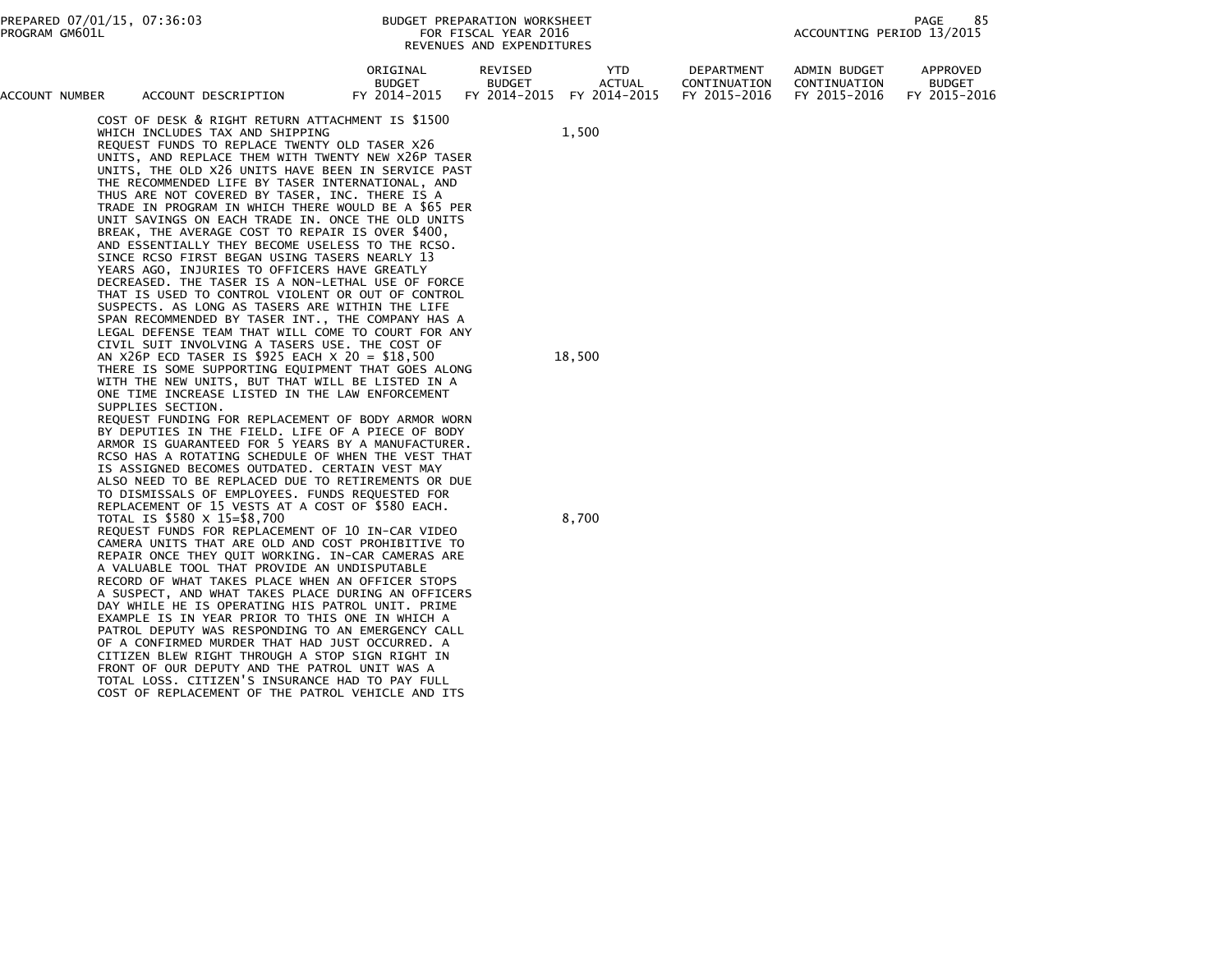| PREPARED 07/01/15, 07:36:03<br>PROGRAM GM601L |                                                                                                                                                                                                                                                                                                                                                                                                                                                                                                                                                                                                                                                                                                                                                                                                                                                                                             | BUDGET PREPARATION WORKSHEET<br>FOR FISCAL YEAR 2016<br>REVENUES AND EXPENDITURES |                                                 |                                       |                                            |                                              | 86<br>PAGE<br>ACCOUNTING PERIOD 13/2015   |  |  |
|-----------------------------------------------|---------------------------------------------------------------------------------------------------------------------------------------------------------------------------------------------------------------------------------------------------------------------------------------------------------------------------------------------------------------------------------------------------------------------------------------------------------------------------------------------------------------------------------------------------------------------------------------------------------------------------------------------------------------------------------------------------------------------------------------------------------------------------------------------------------------------------------------------------------------------------------------------|-----------------------------------------------------------------------------------|-------------------------------------------------|---------------------------------------|--------------------------------------------|----------------------------------------------|-------------------------------------------|--|--|
| ACCOUNT NUMBER                                | ACCOUNT DESCRIPTION                                                                                                                                                                                                                                                                                                                                                                                                                                                                                                                                                                                                                                                                                                                                                                                                                                                                         | ORIGINAL<br><b>BUDGET</b><br>FY 2014-2015                                         | <b>REVISED</b><br><b>BUDGET</b><br>FY 2014-2015 | YTD.<br><b>ACTUAL</b><br>FY 2014-2015 | DEPARTMENT<br>CONTINUATION<br>FY 2015-2016 | ADMIN BUDGET<br>CONTINUATION<br>FY 2015-2016 | APPROVED<br><b>BUDGET</b><br>FY 2015-2016 |  |  |
|                                               | EQUIPMENT, BECAUSE CAMERA PROVIDED FIRM EVIDENCE<br>THAT THE CITIZEN HAD RAN STOP SIGN. THAT ONE<br>INCIDENT ALONE SAVED ROWAN COUNTY \$30,000+, WHICH<br>IS ALMOST THE SAME AMOUNT IS WHAT IS BEING<br>REQUESTED FOR 10 CAMERAS IN THIS BUDGET. THESE<br>CAMERAS CAN ALSO PROVIDE A VALUABLE DEFENSE TO<br>OUTRAGEOUS CITIZEN COMPLAINTS AS WAS ILLUSTRATED<br>LAST YEAR WHEN SALISBURY PD WAS ABLE TO REFUTE<br>FALSE CLAIMS BY A LOCAL WELL KNOWN PASTOR WHO<br>TRULY LIED ABOUT THE OFFICER'S ACTIONS DURING THE<br>STOP. OFFICER ACTED VERY APPROPRIATELY DURING THE<br>STOP AND CAMERA SAVED WHAT WOULD HAVE OTHERWISE<br>BEEN A PROLONGED INTERNAL INVESTIGATION WITH<br>NO EVIDENCE EXCEPT THE CONFLICTING REPORTS OF THE<br>PARTIES INVOLVED. MAY HAVE SAVED DEPARTMENT COSTLY<br>CIVIL SUIT AS WELL.<br>COST OF CAMERA \$4995 X 10 = \$49,950<br>LESS: COUNTY MANAGER'S REDUCTION |                                                                                   |                                                 | 49.950<br>$15,385-$<br>78,765         |                                            |                                              |                                           |  |  |
|                                               | 101-4410-421.82-15 CALENDAR                                                                                                                                                                                                                                                                                                                                                                                                                                                                                                                                                                                                                                                                                                                                                                                                                                                                 | 7,500                                                                             | 8,762                                           | 7,847                                 | 6,000                                      | 6,000                                        | 6,000                                     |  |  |
| LEVEL<br>400                                  | <b>TEXT</b><br>AMOUNT CORRESPONDS WITH THE REVENUE ACCOUNT                                                                                                                                                                                                                                                                                                                                                                                                                                                                                                                                                                                                                                                                                                                                                                                                                                  |                                                                                   | TEXT AMT                                        | 6,000<br>6,000                        |                                            |                                              |                                           |  |  |
|                                               | 101-4410-421.82-32 EXPLORER EXPENDITURES                                                                                                                                                                                                                                                                                                                                                                                                                                                                                                                                                                                                                                                                                                                                                                                                                                                    | 500                                                                               | 1,184                                           | 0                                     | $\Omega$                                   | 0                                            | $\mathbf{0}$                              |  |  |
|                                               | 101-4410-421.83-13 C.R.D.E.                                                                                                                                                                                                                                                                                                                                                                                                                                                                                                                                                                                                                                                                                                                                                                                                                                                                 | $\mathbf 0$                                                                       | 0                                               | $\Omega$                              | $\mathbf{0}$                               | $\mathbf 0$                                  | $\mathbf 0$                               |  |  |
| 101-4410-421.83-17 GREAT                      |                                                                                                                                                                                                                                                                                                                                                                                                                                                                                                                                                                                                                                                                                                                                                                                                                                                                                             | 100                                                                               | 5,674                                           | 1,677                                 | $\mathbf{0}$                               | $\Omega$                                     | $\mathbf{0}$                              |  |  |
| LEVEL<br>400                                  | <b>TEXT</b><br>AMOUNT IN THIS ACCOUNT IS FROM A GRANT TO RCSO<br>BY THE JULIAN ROBERTSON FOUNDATION THAT ENABLES<br>THE RCSO TO PROVIDE SUMMER CAMPS FOR COUNTY YOUTH<br>FOR SEVERAL WEEKS DURING THE SUMMER. AMOUNT LEFT<br>AT END OF FISCAL YEAR SHOULD BE ROLLED OVER INTO                                                                                                                                                                                                                                                                                                                                                                                                                                                                                                                                                                                                               |                                                                                   | TEXT AMT                                        |                                       |                                            |                                              |                                           |  |  |
|                                               | NEXT BUDGET YEAR<br>101-4410-421.83-19 COURT SEIZURE MONIES EXP                                                                                                                                                                                                                                                                                                                                                                                                                                                                                                                                                                                                                                                                                                                                                                                                                             | 0                                                                                 | $\mathbf{0}$                                    | $\Omega$                              | 0                                          | 0                                            | 0                                         |  |  |
|                                               | 101-4410-421.83-32 EXPLORER PROGRAM                                                                                                                                                                                                                                                                                                                                                                                                                                                                                                                                                                                                                                                                                                                                                                                                                                                         | 0                                                                                 | $\Omega$                                        | 0                                     | 0                                          | $\mathbf{0}$                                 | $\mathbf{0}$                              |  |  |
|                                               | 101-4410-421.90-17 STATE FEES-CONCEALED WPNS                                                                                                                                                                                                                                                                                                                                                                                                                                                                                                                                                                                                                                                                                                                                                                                                                                                | 99,000                                                                            | 99,000                                          | 81,850                                | 99,000                                     | 99,000                                       | 99,000                                    |  |  |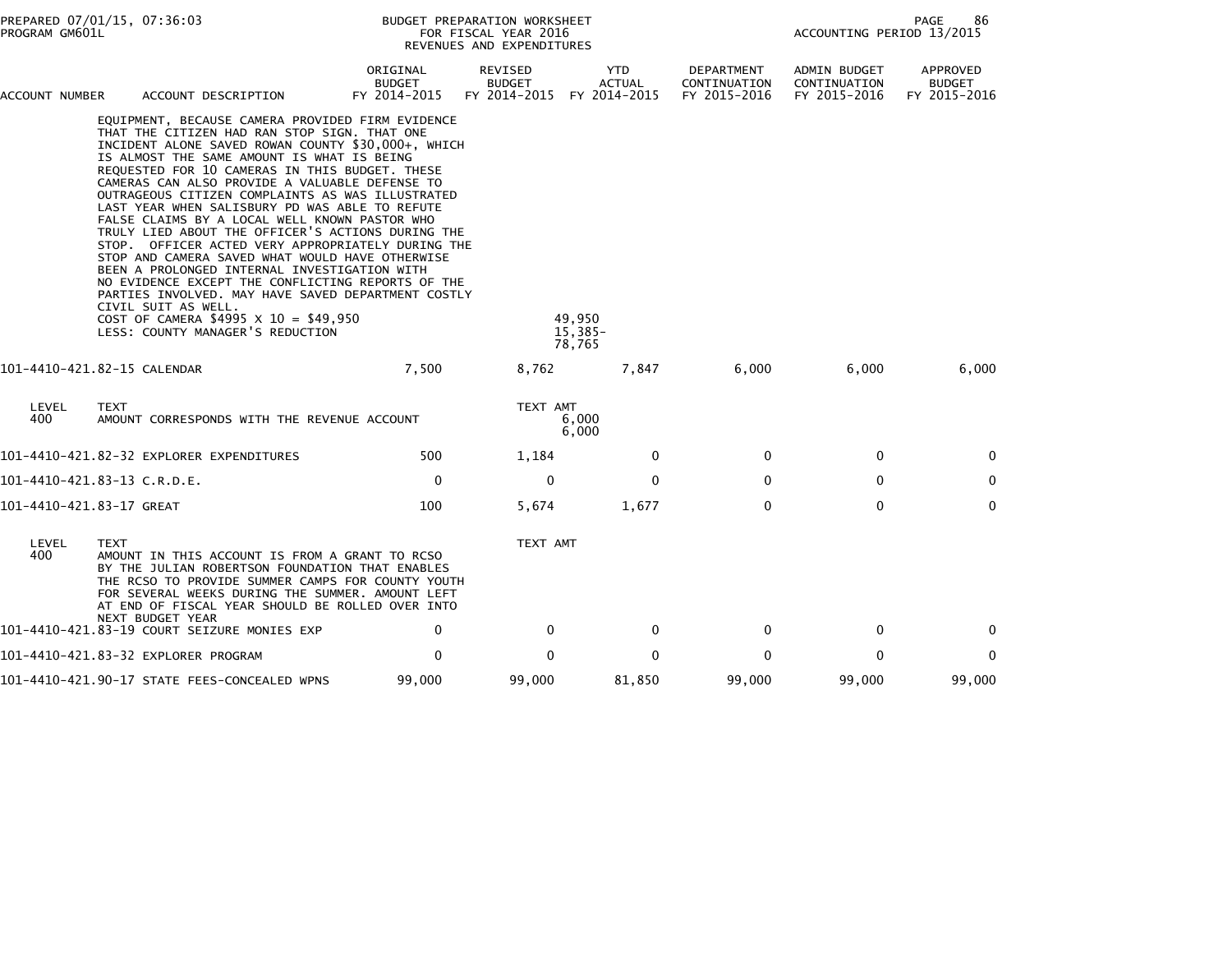| PREPARED 07/01/15, 07:36:03<br>PROGRAM GM601L |                                             |                                           | BUDGET PREPARATION WORKSHEET<br>FOR FISCAL YEAR 2016<br>REVENUES AND EXPENDITURES |                                | -87<br>PAGE<br>ACCOUNTING PERIOD 13/2015          |                                              |                                           |
|-----------------------------------------------|---------------------------------------------|-------------------------------------------|-----------------------------------------------------------------------------------|--------------------------------|---------------------------------------------------|----------------------------------------------|-------------------------------------------|
| ACCOUNT NUMBER                                | ACCOUNT DESCRIPTION                         | ORIGINAL<br><b>BUDGET</b><br>FY 2014-2015 | REVISED<br><b>BUDGET</b><br>FY 2014-2015                                          | YTD.<br>ACTUAL<br>FY 2014-2015 | <b>DEPARTMENT</b><br>CONTINUATION<br>FY 2015-2016 | ADMIN BUDGET<br>CONTINUATION<br>FY 2015-2016 | APPROVED<br><b>BUDGET</b><br>FY 2015-2016 |
|                                               | 101-4410-421.90-28 EVIDENCE STORAGE EXPENSE | 1.500                                     | 1.500                                                                             | 118                            | 1.200                                             | 1.200                                        | 1,200                                     |
| EXPENDITURE                                   |                                             | 8,710,632                                 | 8.893.079                                                                         | 8,368,645                      | 1,312,844                                         | 8.708.137                                    | 8,710,637                                 |
| **<br>ADMINISTRATION                          |                                             | 8,014,129                                 | 8,187,614                                                                         | 7,750,251                      | 660.889                                           | 8,044,476                                    | 8,046,976                                 |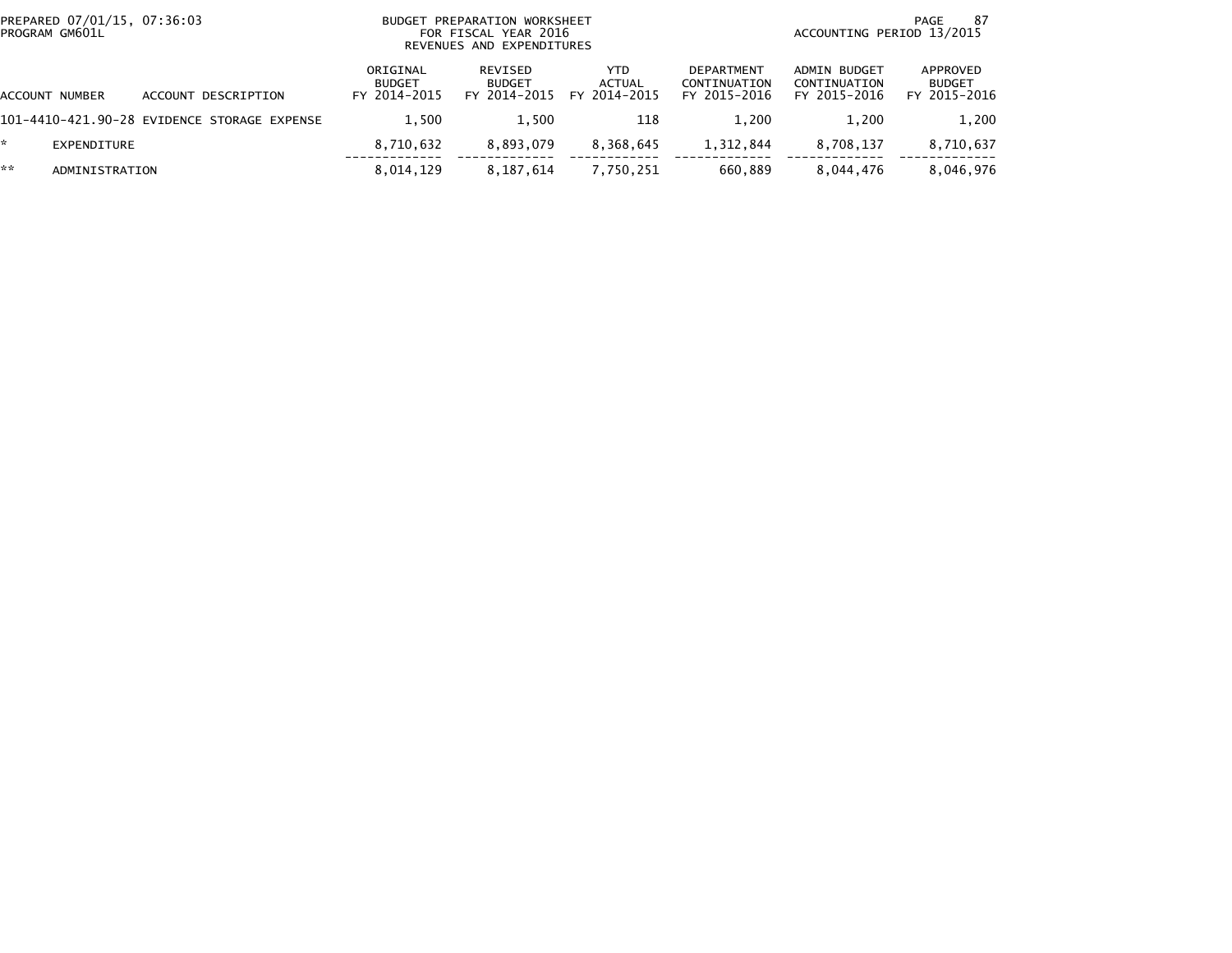| PREPARED 07/01/15, 07:36:03<br>PROGRAM GM601L |                                            |                                           | BUDGET PREPARATION WORKSHEET<br>FOR FISCAL YEAR 2016<br>REVENUES AND EXPENDITURES |                                             |                                                   | ACCOUNTING PERIOD 13/2015                           | 88<br>PAGE                                |
|-----------------------------------------------|--------------------------------------------|-------------------------------------------|-----------------------------------------------------------------------------------|---------------------------------------------|---------------------------------------------------|-----------------------------------------------------|-------------------------------------------|
| ACCOUNT NUMBER                                | ACCOUNT DESCRIPTION                        | ORIGINAL<br><b>BUDGET</b><br>FY 2014-2015 | <b>REVISED</b><br><b>BUDGET</b><br>FY 2014-2015                                   | <b>YTD</b><br><b>ACTUAL</b><br>FY 2014-2015 | <b>DEPARTMENT</b><br>CONTINUATION<br>FY 2015-2016 | <b>ADMIN BUDGET</b><br>CONTINUATION<br>FY 2015-2016 | APPROVED<br><b>BUDGET</b><br>FY 2015-2016 |
|                                               | 101-4412-342.20-00 CONTRACT SECURITY REIMB | $15,000 -$                                | $15,000 -$                                                                        | $15,000-$                                   | $15,000 -$                                        | $15,000 -$                                          | $15,000 -$                                |
|                                               | 101-4412-365.16-00 ALCOA-CONTRIBUTIONS     | 0                                         | $\mathbf{0}$                                                                      | 0                                           | $\Omega$                                          | $\Omega$                                            | $\mathbf{0}$                              |
| *<br><b>REVENUE</b>                           | 101-4412-421.10-15 SALARIES: PART-TIME     | $15,000 -$<br>10,000                      | $15,000 -$<br>8,900                                                               | $15,000 -$<br>8,234                         | $15,000 -$<br>10,000                              | $15,000 -$<br>10,000                                | $15,000 -$<br>10,000                      |
| 101-4412-421.20-10 MEDICARE TAX               |                                            | 145                                       | 145                                                                               | 119                                         | 145                                               | 145                                                 | 145                                       |
|                                               | 101-4412-421.20-20 SOCIAL SECURITY TAX     | 620                                       | 620                                                                               | 511                                         | 620                                               | 620                                                 | 620                                       |
|                                               | 101-4412-421.20-25 WORKERS COMPENSATION    | 655                                       | 655                                                                               | 395                                         | 655                                               | 468                                                 | 468                                       |
| 101-4412-421.43-12 R&M:BOATS                  |                                            | 600                                       | 600                                                                               | $\Omega$                                    | 600                                               | 600                                                 | 600                                       |
| 101-4412-421.61-90 SUPPLIES:OTHER             |                                            | 500                                       | 600                                                                               | $\Omega$                                    | 500                                               | 500                                                 | 500                                       |
|                                               | 101-4412-421.62-20 MOTOR FUEL & LUBRICANTS | 2,480                                     | 3,480                                                                             | 3,363                                       | 2,480                                             | 2,667                                               | 2,667                                     |
|                                               | 101-4412-421.74-90 C/A:OTHER EQUIPMENT     | $\mathbf 0$                               | $\mathbf{0}$                                                                      | $\Omega$                                    | $\mathbf{0}$                                      | $\Omega$                                            | $\mathbf{0}$                              |
| ÷.<br>EXPENDITURE                             |                                            | 15,000                                    | 15,000                                                                            | 12,622                                      | 15,000                                            | 15,000                                              | 15,000                                    |
| **<br>ALCOA GRANT                             |                                            | 0                                         | $\bf{0}$                                                                          | $2,378-$                                    |                                                   | 0                                                   | 0                                         |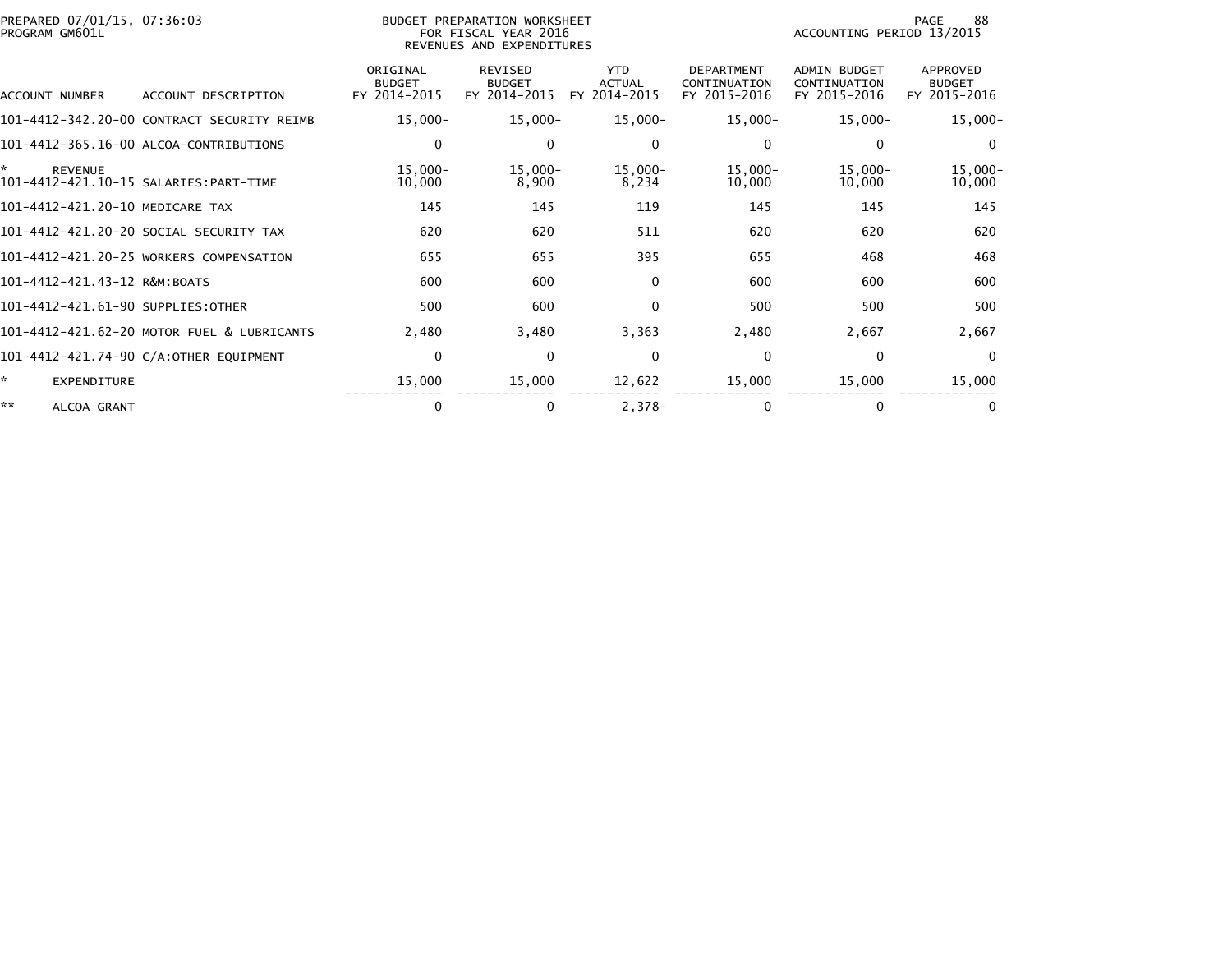|     | PROGRAM GM601L |                    | PREPARED 07/01/15, 07:36:03                                                                                                                                                                                                                                                                                                    |                                           | BUDGET PREPARATION WORKSHEET<br>FOR FISCAL YEAR 2016<br>REVENUES AND EXPENDITURES | 89<br>PAGE<br>ACCOUNTING PERIOD 13/2015     |                                            |                                              |                                           |
|-----|----------------|--------------------|--------------------------------------------------------------------------------------------------------------------------------------------------------------------------------------------------------------------------------------------------------------------------------------------------------------------------------|-------------------------------------------|-----------------------------------------------------------------------------------|---------------------------------------------|--------------------------------------------|----------------------------------------------|-------------------------------------------|
|     | ACCOUNT NUMBER |                    | ACCOUNT DESCRIPTION                                                                                                                                                                                                                                                                                                            | ORIGINAL<br><b>BUDGET</b><br>FY 2014-2015 | REVISED<br><b>BUDGET</b><br>FY 2014-2015                                          | <b>YTD</b><br><b>ACTUAL</b><br>FY 2014-2015 | DEPARTMENT<br>CONTINUATION<br>FY 2015-2016 | ADMIN BUDGET<br>CONTINUATION<br>FY 2015-2016 | APPROVED<br><b>BUDGET</b><br>FY 2015-2016 |
|     |                |                    | 101-4413-342.50-00 IV-D CHILD SUPPORT REIMB                                                                                                                                                                                                                                                                                    | 224,203-                                  | $224, 203 -$                                                                      | 188,664-                                    | 113,150-                                   | $226, 397 -$                                 | $226, 397 -$                              |
| 400 | LEVEL          | <b>TEXT</b><br>66% | INDIRECT COST PLAN CHILD SUPPORT ROLL FORWARD -                                                                                                                                                                                                                                                                                |                                           | TEXT AMT                                                                          | 226,397<br>226,397                          |                                            |                                              |                                           |
|     | <b>REVENUE</b> |                    | 101-4413-421.10-05 SALARIES:REGULAR                                                                                                                                                                                                                                                                                            | 224,203-<br>108,060                       | $224, 203 -$<br>113,720                                                           | 188,664-<br>110,147                         | 113,150-<br>105,650                        | $226, 397 -$<br>116,199                      | $226, 397 -$<br>116,199                   |
|     |                |                    | 101-4413-421.20-05 HEALTH INSURANCE                                                                                                                                                                                                                                                                                            | 24,120                                    | 25,330                                                                            | 24,522                                      | 0                                          | 24,192                                       | 24,192                                    |
|     |                |                    | 101-4413-421.20-10 MEDICARE TAX                                                                                                                                                                                                                                                                                                | 1,567                                     | 1,567                                                                             | 1,480                                       | $\Omega$                                   | 1,685                                        | 1,685                                     |
|     |                |                    | 101-4413-421.20-15 RETIREMENT                                                                                                                                                                                                                                                                                                  | 7,867                                     | 8,427                                                                             | 8,154                                       | $\mathbf{0}$                               | 8,610                                        | 8,610                                     |
|     |                |                    | 101-4413-421.20-20 SOCIAL SECURITY TAX                                                                                                                                                                                                                                                                                         | 6,699                                     | 6,699                                                                             | 6,328                                       | $\Omega$                                   | 7,204                                        | 7,204                                     |
|     |                |                    | 101-4413-421.20-25 WORKERS COMPENSATION                                                                                                                                                                                                                                                                                        | 5,187                                     | 5,457                                                                             | 5,285                                       | $\mathbf{0}$                               | 5,435                                        | 5,435                                     |
|     |                |                    | 101-4413-421.20-30 401(K) CONTRIBUTIONS                                                                                                                                                                                                                                                                                        | 5,403                                     | 5,693                                                                             | 5,507                                       | $\Omega$                                   | 5,810                                        | 5,810                                     |
|     |                |                    | 101-4413-421.56-00 UNIFORMS                                                                                                                                                                                                                                                                                                    | 1,000                                     | 1,000                                                                             | 1,000                                       | 2,000                                      | 2,000                                        | 2,000                                     |
|     | LEVEL<br>400   | <b>TEXT</b>        | REQUEST INCREASE IN THIS ACCOUNT AS IT PROVIDES<br>FOR 3 OFFICERS. CURRENT AMOUNT WILL NOT COVER THE<br>COSTS OF PROVIDING REPLACEMENT SHIRTS, PANTS, OR<br>JACKETS AS NEEDED FOR THE DSS DEPUTIES. THESE<br>DEPUTIES DO SPEND AT LEAST 2 DAYS PER WEEK IN<br>COURT SO THEY NEED A COUPLE OF NEWER & NICE<br>UNIFORMS TO WEAR. |                                           | TEXT AMT                                                                          |                                             |                                            |                                              |                                           |
|     |                |                    | 101-4413-421.61-95 SUPPLIES:OTHER SMALL EQMT                                                                                                                                                                                                                                                                                   | 5,500                                     | 5,500                                                                             | 4,327                                       | 5,500                                      | 5,500                                        | 5,500                                     |
|     |                |                    | 101-4413-421.76-90 F/A:OTHER                                                                                                                                                                                                                                                                                                   | 0                                         | $\mathbf 0$                                                                       | 0                                           | $\mathbf 0$                                | $\mathbf 0$                                  | 0                                         |
| *.  | EXPENDITURE    |                    |                                                                                                                                                                                                                                                                                                                                | 165,403                                   | 173,393                                                                           | 166,750                                     | 113,150                                    | 176,635                                      | 176,635                                   |
| **  |                |                    | DSS SUPPORT-REIMBURSEMENT                                                                                                                                                                                                                                                                                                      | 58,800-                                   | $50,810-$                                                                         | $21,914-$                                   | $\mathbf{0}$                               | $49,762 -$                                   | $49,762 -$                                |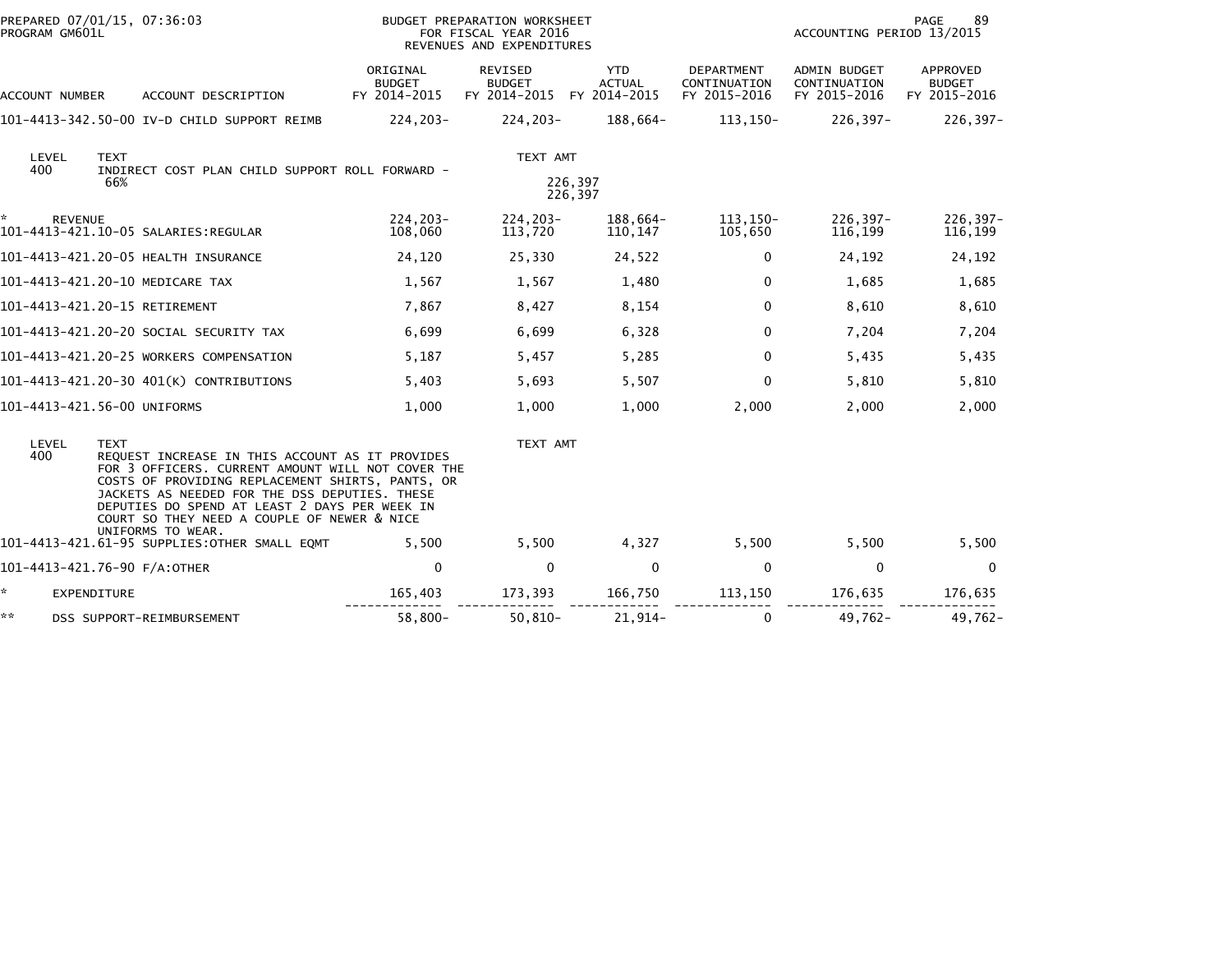|                | PREPARED 07/01/15, 07:36:03 |  |
|----------------|-----------------------------|--|
| PROGRAM GM601L |                             |  |

## BUDGET PREPARATION WORKSHEET<br>FOR FISCAL YEAR 2016 PROGRAM GM601L FOR FISCAL YEAR 2016 ACCOUNTING PERIOD 13/2015REVENUES AND EXPENDITURES

| ACCOUNT NUMBER                      | ACCOUNT DESCRIPTION                          | ORIGINAL<br><b>BUDGET</b><br>FY 2014-2015 | REVISED<br><b>BUDGET</b><br>FY 2014-2015 | <b>YTD</b><br><b>ACTUAL</b><br>FY 2014-2015 | DEPARTMENT<br>CONTINUATION<br>FY 2015-2016 | ADMIN BUDGET<br>CONTINUATION<br>FY 2015-2016 | APPROVED<br><b>BUDGET</b><br>FY 2015-2016 |
|-------------------------------------|----------------------------------------------|-------------------------------------------|------------------------------------------|---------------------------------------------|--------------------------------------------|----------------------------------------------|-------------------------------------------|
|                                     |                                              | $25,000 -$                                | $6,000 -$                                | 65,769-                                     | 0                                          | 0                                            | 0                                         |
|                                     | 101-4416-335.33-00 ST ASSET FORFEITURE FUNDS | $24,000 -$                                | 0                                        | 41,851-                                     | 0                                          | 0                                            | $\Omega$                                  |
| 101-4416-361.00-00 INTEREST REVENUE |                                              | 0                                         | 0                                        | $\mathbf{0}$                                | $\Omega$                                   | 0                                            | $\Omega$                                  |
| 101-4416-392.30-00 SALE OF PROPERTY |                                              | $\Omega$                                  | 0                                        | O                                           | $\Omega$                                   | 0                                            | $\Omega$                                  |
|                                     | 101-4416-395.00-00 FUND BALANCE APPR-RESTR   | $\mathbf{0}$                              | $266, 597 -$                             | $\Omega$                                    | $\Omega$                                   | 45,000-                                      | 45,000-                                   |
| <b>REVENUE</b>                      | 101-4416-421.34-30 SERVICE & MAINTENANCE     | $49.000 -$<br>5,500                       | $272.597 -$<br>16,700                    | 107.620-<br>7,140                           | 0<br><sup>0</sup>                          | $45.000 -$<br>5,500                          | 45,000-<br>5,500                          |
| 101-4416-421.43-20 R&M: VEHICLES    |                                              | 5,000                                     | 20,300                                   | 11,660                                      | 0                                          | 5,000                                        | 5,000                                     |
| 101-4416-421.53-05 TELEPHONE        |                                              | 5,000                                     | 5,000                                    | 3,040                                       | 0                                          | 4,000                                        | 4,000                                     |
| 101-4416-421.58-26 TRAVEL-FEDERAL   |                                              | 3,500                                     | 3,500                                    | 0                                           | 0                                          | 0                                            | 0                                         |
| 101-4416-421.58-65 TRAVEL-STATE     |                                              | 1,000                                     | 6,000                                    | 2,669                                       | 0                                          | 1,500                                        | 1,500                                     |
| 101-4416-421.59-26 TRAINING-FEDERAL |                                              | 1,500                                     | 1,500                                    | 0                                           | 0                                          | 0                                            | 0                                         |
| 101-4416-421.59-50 TRAINING-STATE   |                                              | 500                                       | 5,500                                    | 5,500                                       | 0                                          | 2,000                                        | 2,000                                     |
|                                     | 101-4416-421.61-91 SUPPLIES: OTHER-STATE     | 4,000                                     | 34,000                                   | 5,819                                       | 0                                          | 4,000                                        | 4,000                                     |
|                                     | 101–4416–421.61–95 SUPPLIES:OTHER SMALL EOMT | 5,000                                     | 17,000                                   | 5,145                                       | 0                                          | 4,000                                        | 4,000                                     |
|                                     | 101-4416-421.61-98 SUPPLIES:WEAPONS-STATE    | 4,000                                     | 14,000                                   | 4,090                                       | 0                                          | 4,000                                        | 4,000                                     |
|                                     | 101-4416-421.61-99 SUPPLIES:WEAPONS-FEDERAL  | 5,000                                     | 20,000                                   | 5,184                                       | 0                                          | 5,000                                        | 5,000                                     |
|                                     | 101-4416-421.74-05 C/A:ASSET FORFEITURE-FED  | 0                                         | 10,000                                   | 0                                           | 0                                          | 0                                            | $\Omega$                                  |
|                                     | 101-4416-421.74-85 C/A:ASSET FORFEITURE-STAT | $\mathbf{0}$                              | 10,000                                   | 0                                           | 0                                          | 0                                            | $\Omega$                                  |
|                                     |                                              | 4,000                                     | 19,181                                   | 9,610                                       | 0                                          | 5,000                                        | 5,000                                     |
|                                     |                                              | 0                                         | 10,916                                   | 713                                         | 0                                          | 0                                            | $\Omega$                                  |
|                                     | 101-4416-421.82-13 DRUG EDUCATION-FEDERAL    | 5,000                                     | 31,000                                   | 26,043                                      | 0                                          | 5,000                                        | 5,000                                     |
|                                     | 101-4416-421.82-18 ASSET FORFEITURE-FEDERAL  | 0                                         | 45,000                                   | 34,475                                      | 0                                          | 0                                            | $\Omega$                                  |
|                                     | 101-4416-421.82-19 ASSET FORFEITURE-STATE    | $\mathbf{0}$                              | 3,000                                    | 0                                           | 0                                          | $\Omega$                                     | $\Omega$                                  |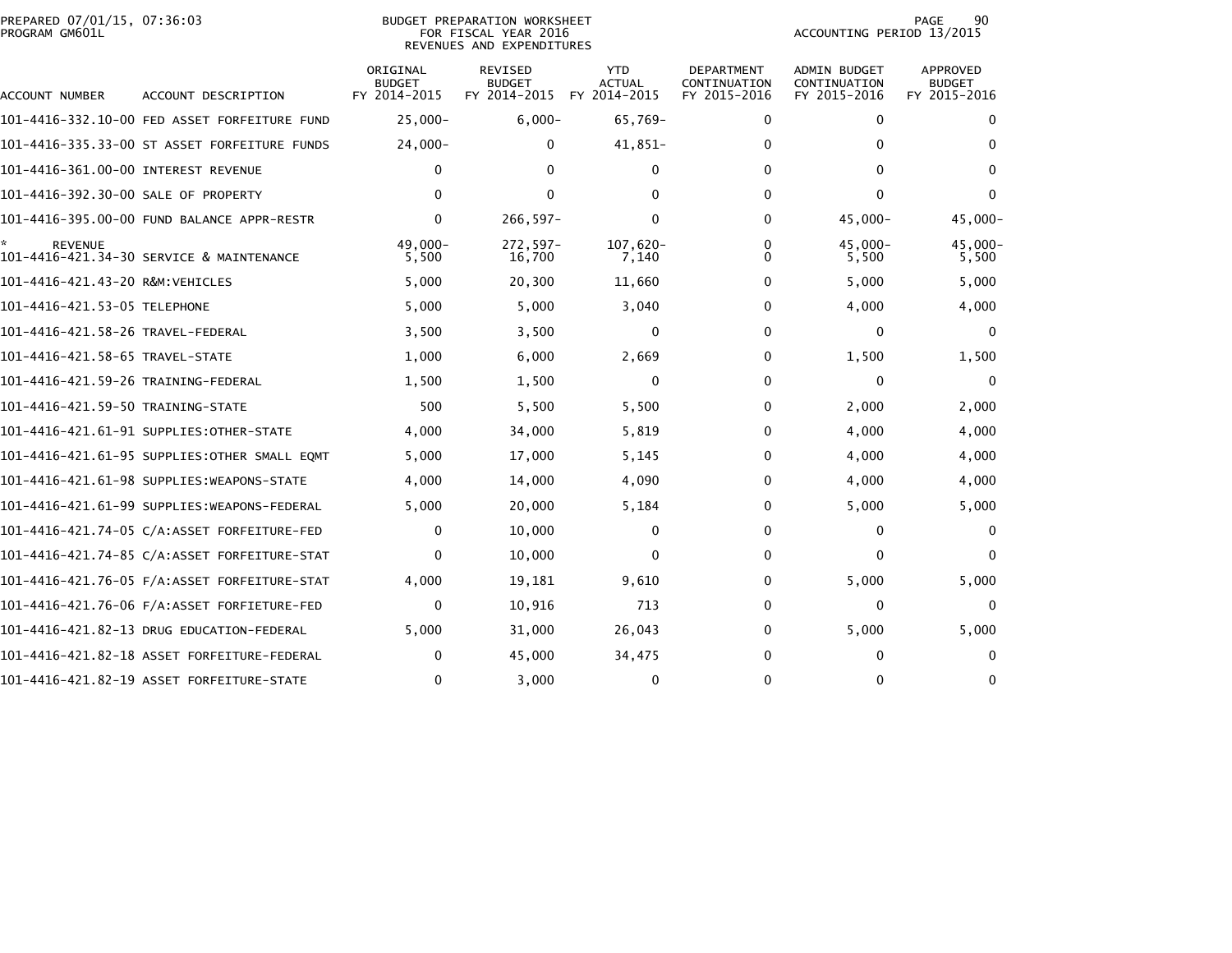|    | PREPARED 07/01/15, 07:36:03<br>PROGRAM GM601L |                     |                                           | BUDGET PREPARATION WORKSHEET<br>FOR FISCAL YEAR 2016<br>REVENUES AND EXPENDITURES |                                                    |                                                   |                                              |                                           |
|----|-----------------------------------------------|---------------------|-------------------------------------------|-----------------------------------------------------------------------------------|----------------------------------------------------|---------------------------------------------------|----------------------------------------------|-------------------------------------------|
|    | ACCOUNT NUMBER                                | ACCOUNT DESCRIPTION | ORIGINAL<br><b>BUDGET</b><br>FY 2014-2015 | REVISED<br><b>BUDGET</b>                                                          | YTD.<br><b>ACTUAL</b><br>FY 2014-2015 FY 2014-2015 | <b>DEPARTMENT</b><br>CONTINUATION<br>FY 2015-2016 | ADMIN BUDGET<br>CONTINUATION<br>FY 2015-2016 | APPROVED<br><b>BUDGET</b><br>FY 2015-2016 |
| ÷. | <b>EXPENDITURE</b>                            |                     | 49.000                                    | 272.597                                                                           | 121.088                                            |                                                   | 45.000                                       | 45,000                                    |
| ** | ASSET FORFEITURE FUNDS                        |                     |                                           |                                                                                   | 13.468                                             |                                                   |                                              | 0                                         |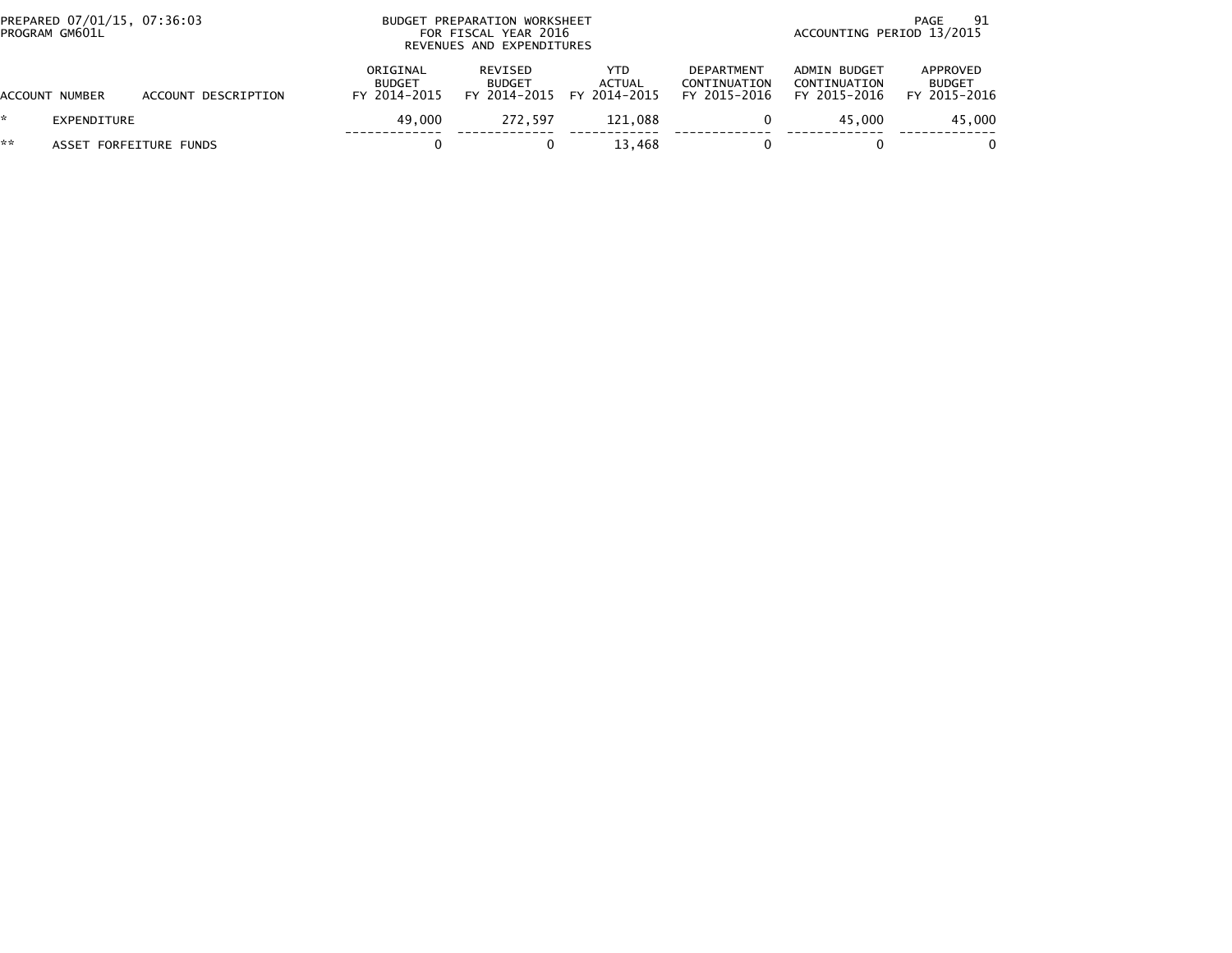| PREPARED 07/01/15, 07:36:03<br>PROGRAM GM601L                                                        |                                           | BUDGET PREPARATION WORKSHEET<br>FOR FISCAL YEAR 2016<br>REVENUES AND EXPENDITURES |                                             |                                            | ACCOUNTING PERIOD 13/2015                           | 92<br>PAGE                                |
|------------------------------------------------------------------------------------------------------|-------------------------------------------|-----------------------------------------------------------------------------------|---------------------------------------------|--------------------------------------------|-----------------------------------------------------|-------------------------------------------|
| ACCOUNT DESCRIPTION<br>ACCOUNT NUMBER                                                                | ORIGINAL<br><b>BUDGET</b><br>FY 2014-2015 | REVISED<br><b>BUDGET</b><br>FY 2014-2015                                          | <b>YTD</b><br><b>ACTUAL</b><br>FY 2014-2015 | DEPARTMENT<br>CONTINUATION<br>FY 2015-2016 | <b>ADMIN BUDGET</b><br>CONTINUATION<br>FY 2015-2016 | APPROVED<br><b>BUDGET</b><br>FY 2015-2016 |
| 101-4417-331.47-00 JUSTICE ASSISTANCE GRANT                                                          | $\mathbf{0}$                              | $13,302-$                                                                         | $\Omega$                                    | 0                                          |                                                     | $\Omega$                                  |
| LEVEL<br><b>TEXT</b><br>400<br>AMOUNT WILL BE AWARDED BY USDOJ AT A LATER DATE IF<br><b>ELIGIBLE</b> |                                           | TEXT AMT                                                                          |                                             |                                            |                                                     |                                           |
| 101-4417-395.00-00 FUND BALANCE APPR-RESTR                                                           | $\Omega$                                  | $\Omega$                                                                          | $\Omega$                                    | $\Omega$                                   | 0                                                   | $\Omega$                                  |
| <b>REVENUE</b><br>101-4417-421.34-30 SERVICE & MAINTENANCE                                           |                                           | $13,302-$                                                                         |                                             |                                            |                                                     | $\Omega$                                  |
| 101-4417-421.61-95 SUPPLIES: OTHER SMALL EQMT                                                        | $\Omega$                                  | 788                                                                               | 788                                         | 0                                          |                                                     | $\Omega$                                  |
| 101-4417-421.74-00 C/A:EQUIPMENT                                                                     | $\mathbf{0}$                              | $\mathbf{0}$                                                                      | 0                                           | 0                                          |                                                     | $\Omega$                                  |
| 101-4417-421.76-90 F/A:OTHER                                                                         | $\mathbf{0}$                              | 12,561                                                                            | 12,557                                      | $\Omega$                                   | <sup>0</sup>                                        | $\Omega$                                  |
| <b>EXPENDITURE</b>                                                                                   | 0                                         | 13,349                                                                            | 13,345                                      | 0                                          |                                                     | 0                                         |
| **<br>LLEBG: EQUIPMENT                                                                               | $\Omega$                                  | 47                                                                                | 13,345                                      | $\Omega$                                   | $\Omega$                                            | $\Omega$                                  |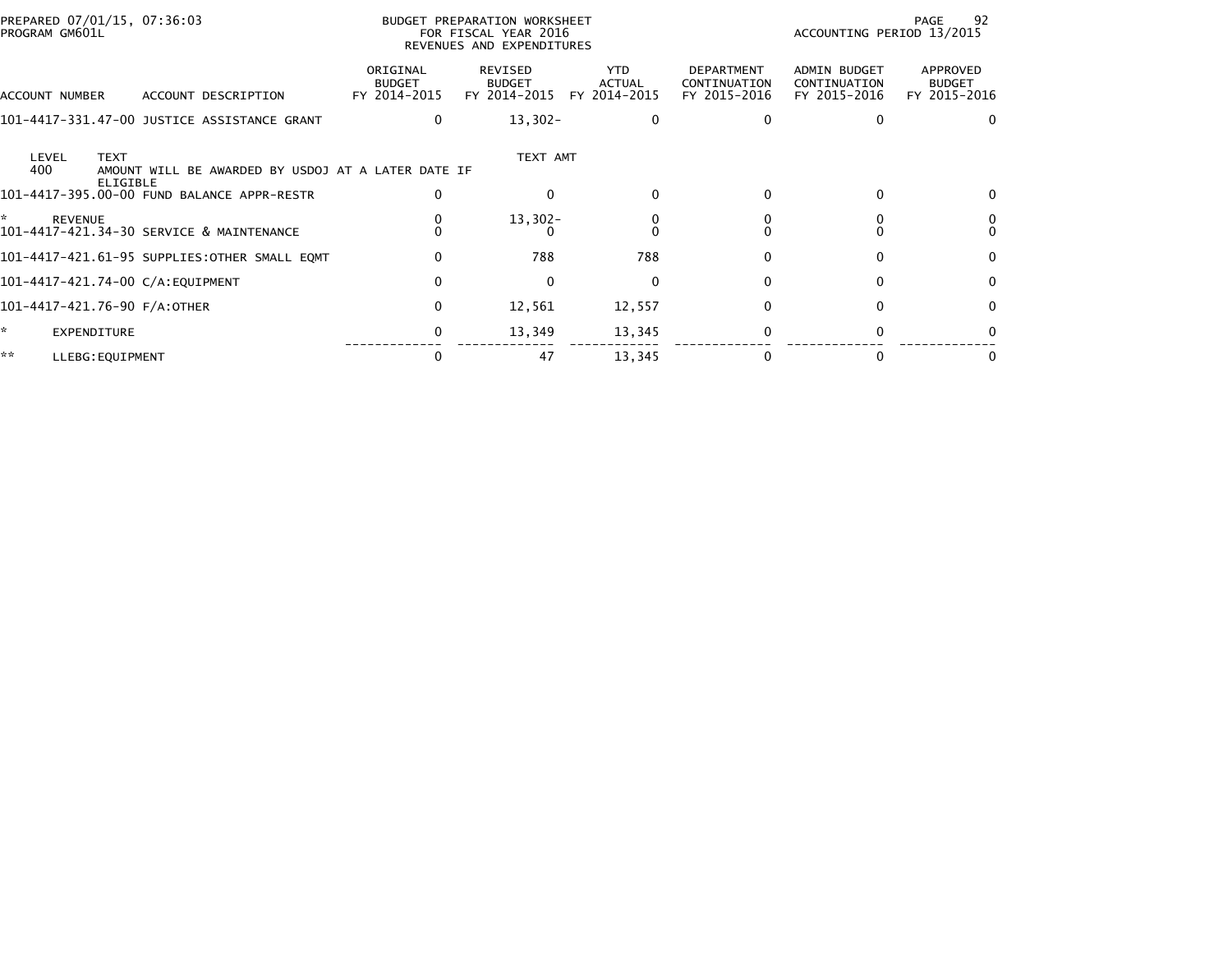| PROGRAM GM601L | PREPARED 07/01/15, 07:36:03                                                                                                                                          |                                    | BUDGET PREPARATION WORKSHEET<br>FOR FISCAL YEAR 2016<br>REVENUES AND EXPENDITURES |                                       |                                            | ACCOUNTING PERIOD 13/2015                    | 93<br>PAGE                                |
|----------------|----------------------------------------------------------------------------------------------------------------------------------------------------------------------|------------------------------------|-----------------------------------------------------------------------------------|---------------------------------------|--------------------------------------------|----------------------------------------------|-------------------------------------------|
| ACCOUNT NUMBER | ACCOUNT DESCRIPTION                                                                                                                                                  | ORIGINAL<br>BUDGET<br>FY 2014-2015 | REVISED<br><b>BUDGET</b><br>FY 2014-2015                                          | YTD.<br><b>ACTUAL</b><br>FY 2014-2015 | DEPARTMENT<br>CONTINUATION<br>FY 2015-2016 | ADMIN BUDGET<br>CONTINUATION<br>FY 2015-2016 | APPROVED<br><b>BUDGET</b><br>FY 2015-2016 |
|                | 101-4419-331.04-70 COPS - SECURE OUR SCHOOLS                                                                                                                         | $\Omega$                           | 0                                                                                 | $\Omega$                              | $\Omega$                                   | 0                                            |                                           |
|                | 101-4419-331.15-00 BULLETPROOF VEST GRANT                                                                                                                            | $\Omega$                           | $\Omega$                                                                          | $\Omega$                              | 0                                          | $\Omega$                                     | 0                                         |
| LEVEL<br>400   | <b>TEXT</b><br>AWARD, IF ANY, WILL BE DETERMINED AT A LATER DATE<br>BY USDOJ. LAST FEW YEARS HAS SEEN THE AWARDS<br>LIMITED TO JURISDICTIONS SERVING 75,000 OR LESS. |                                    | TEXT AMT                                                                          |                                       |                                            |                                              |                                           |
|                | 101-4419-331.67-00 SCAAP GRANTS                                                                                                                                      | 0                                  | $\mathbf{0}$                                                                      | $\Omega$                              | $\mathbf{0}$                               | $\Omega$                                     | 0                                         |
| LEVEL<br>400   | <b>TEXT</b><br>AWARD WILL BE DETERMINED BY FEDERAL GOVERNMENT<br>BASED ON NUMBER OF ILLEGAL ALIENS THAT WERE<br>HOUSED IN OUR DETENTION CENTER DURING THE LAST       |                                    | TEXT AMT                                                                          |                                       |                                            |                                              |                                           |
|                | YEAR. AWARD WILL BE DETERMINED AT A LATER DATE.<br>101-4419-338.60-00 CONTRIBUTIONS-RSS                                                                              | 0                                  | $\mathbf{0}$                                                                      | $\Omega$                              | $\mathbf{0}$                               | 0                                            |                                           |
|                | 101-4419-365.00-00 CONTRIBUTIONS-PRIVATE                                                                                                                             | $\Omega$                           | $2,500-$                                                                          | $2,500-$                              | 0                                          | 0                                            | 0                                         |
|                | 101-4419-365.65-00 PURDUE PRESCRIPTION GRANT                                                                                                                         | 0                                  | $\mathbf{0}$                                                                      | 0                                     | 0                                          | 0                                            | 0                                         |
|                | 101-4419-395.00-00 FUND BALANCE APPR-RESTR                                                                                                                           | 0                                  | $50,786 -$                                                                        | $\Omega$                              | $\Omega$                                   | 0                                            | 0                                         |
| <b>REVENUE</b> |                                                                                                                                                                      | $\Omega$<br>$\Omega$               | 53,286-<br>0.                                                                     | $2,500-$<br>0                         | $\Omega$<br>0                              | 0<br>0                                       | 0<br>$\mathbf{0}$                         |
|                | 101-4419-421.20-10 MEDICARE TAX                                                                                                                                      | 0                                  | 0                                                                                 | ŋ                                     | $\Omega$                                   | 0                                            | $\Omega$                                  |
|                | 101–4419–421.20–20 SOCIAL SECURITY TAX                                                                                                                               | $\Omega$                           | 0                                                                                 | o                                     | 0                                          | 0                                            | 0                                         |
|                | 101-4419-421.20-25 WORKERS COMPENSATION                                                                                                                              | 0                                  | 0                                                                                 | 0                                     | 0                                          | 0                                            | 0                                         |
|                | 101-4419-421.43-90 R&M:OTHER                                                                                                                                         |                                    | 0                                                                                 |                                       | $\Omega$                                   | 0                                            | 0                                         |
|                | 101-4419-421.59-00 TRAINING                                                                                                                                          | $\Omega$                           | 0                                                                                 | <sup>0</sup>                          | 0                                          | $\Omega$                                     | 0                                         |
|                | 101-4419-421.61-90 SUPPLIES:OTHER                                                                                                                                    | $\Omega$                           | 0                                                                                 | ŋ                                     | 0                                          | 0                                            | 0                                         |
|                | 101-4419-421.61-95 SUPPLIES:OTHER SMALL EQMT                                                                                                                         | 0                                  | 15,401                                                                            | 9,334                                 | $\Omega$                                   | 0                                            | $\mathbf{0}$                              |
| LEVEL<br>400   | <b>TEXT</b><br>ANY REMAINING AMOUNT SHOULD BE ROLLED OVER SINCE<br>THIS IS A FEDERAL GRANT FUND.                                                                     |                                    | TEXT AMT                                                                          |                                       |                                            |                                              |                                           |
|                | 101-4419-421.74-81 C/A:FEDERAL GRANT FUNDS                                                                                                                           | 0                                  | $\mathbf{0}$                                                                      | $\Omega$                              | 0                                          | $\mathbf{0}$                                 | 0                                         |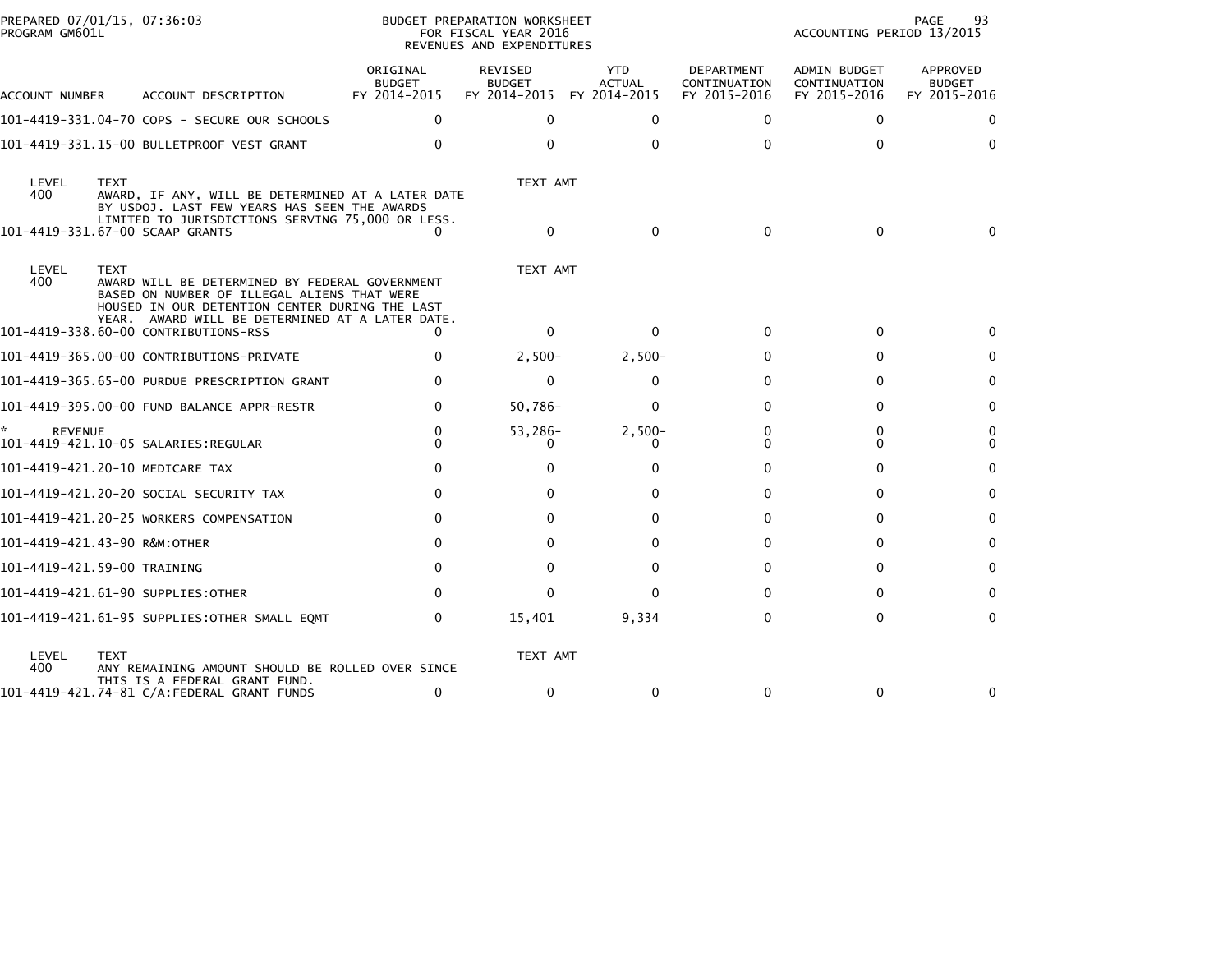|                                                   |                                               |                                           |                                                                                   |                                      |                                                   |                                                     | 94                                        |  |
|---------------------------------------------------|-----------------------------------------------|-------------------------------------------|-----------------------------------------------------------------------------------|--------------------------------------|---------------------------------------------------|-----------------------------------------------------|-------------------------------------------|--|
| PREPARED 07/01/15, 07:36:03<br>PROGRAM GM601L     |                                               |                                           | BUDGET PREPARATION WORKSHEET<br>FOR FISCAL YEAR 2016<br>REVENUES AND EXPENDITURES |                                      |                                                   | PAGE<br>ACCOUNTING PERIOD 13/2015                   |                                           |  |
| ACCOUNT NUMBER                                    | ACCOUNT DESCRIPTION                           | ORIGINAL<br><b>BUDGET</b><br>FY 2014-2015 | <b>REVISED</b><br><b>BUDGET</b><br>FY 2014-2015                                   | <b>YTD</b><br>ACTUAL<br>FY 2014-2015 | <b>DEPARTMENT</b><br>CONTINUATION<br>FY 2015-2016 | <b>ADMIN BUDGET</b><br>CONTINUATION<br>FY 2015-2016 | APPROVED<br><b>BUDGET</b><br>FY 2015-2016 |  |
|                                                   | 101-4419-421.76-40 F/A:FEDERAL GRANTS         | 0                                         | 10,000                                                                            | 4,475                                | $\Omega$                                          | $\Omega$                                            | $\Omega$                                  |  |
| LEVEL<br><b>TEXT</b><br>400<br><b>GRANT FUNDS</b> | AMOUNT SHOULD ROLL OVER SINCE THIS IS FEDERAL |                                           | TEXT AMT                                                                          |                                      |                                                   |                                                     |                                           |  |
| 101-4419-421.76-90 F/A:OTHER                      |                                               | 0                                         | 2,500                                                                             | 2,500                                | $\Omega$                                          | $\Omega$                                            | 0                                         |  |
|                                                   | 101-4419-421.82-24 KATRINA REIMBURSEMENT      | $\mathbf{0}$                              | 25,385                                                                            | 5,000                                | $\Omega$                                          | 0                                                   | $\mathbf{0}$                              |  |
|                                                   | 101-4419-421.82-29 PRESCRIPTION DRUG FUNDS    | $\Omega$                                  | $\Omega$                                                                          | $\mathbf{0}$                         | <sup>0</sup>                                      | $\Omega$                                            | $\mathbf{0}$                              |  |
|                                                   | 101-4419-421.85-57 COPS - SECURE OUR SCHOOLS  | $\Omega$                                  | $\Omega$                                                                          | $\mathbf{0}$                         | 0                                                 | $\Omega$                                            | $\mathbf{0}$                              |  |
| <b>EXPENDITURE</b>                                |                                               | 0                                         | 53,286                                                                            | 21,309                               | $\Omega$                                          | $\Omega$                                            | $\Omega$                                  |  |
| **<br>OTHER SHERIFF GRANTS                        |                                               | 0                                         | 0                                                                                 | 18,809                               | 0                                                 |                                                     | 0                                         |  |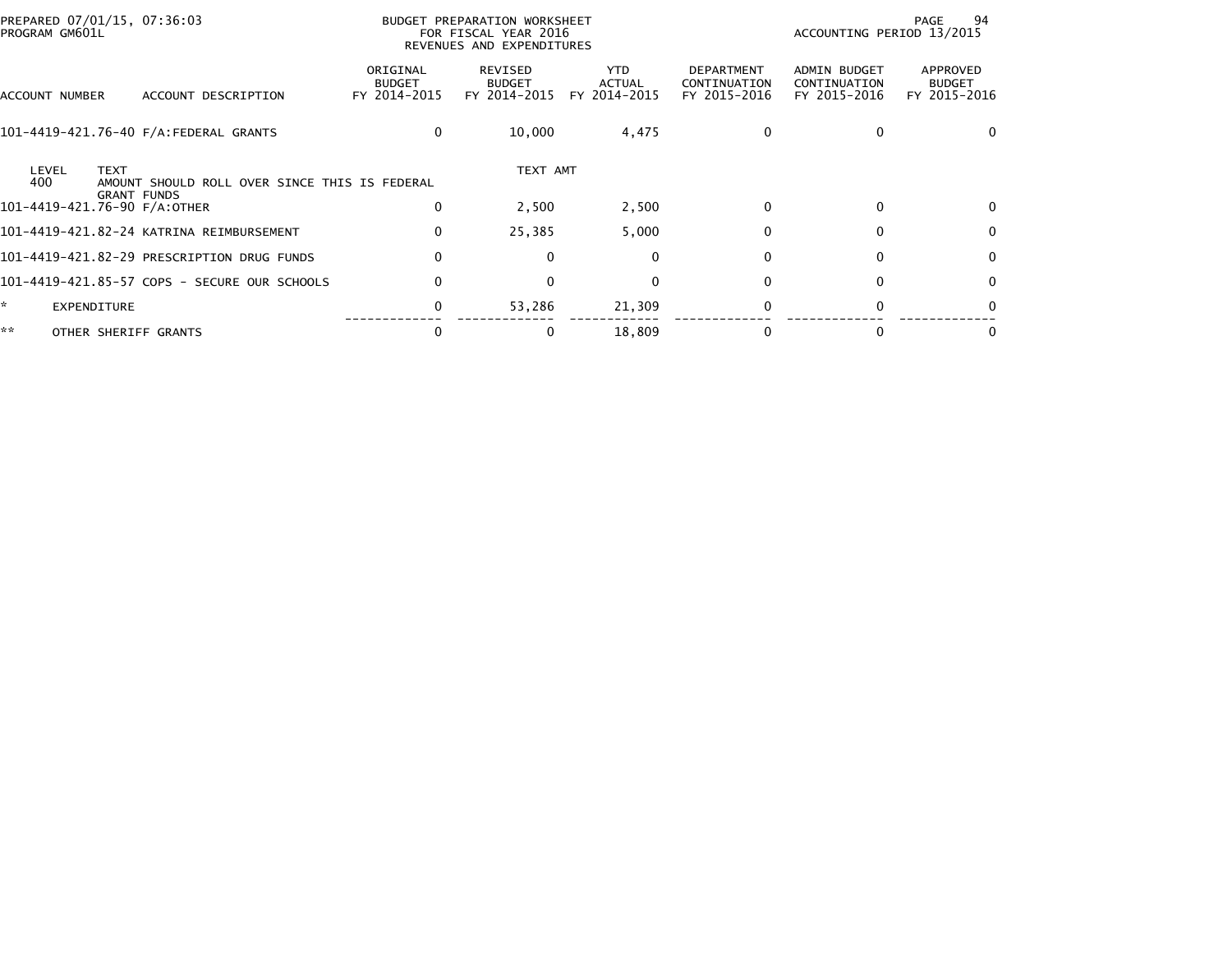| PREPARED 07/01/15, 07:36:03<br>PROGRAM GM601L         |                                                          |                                           | BUDGET PREPARATION WORKSHEET<br>FOR FISCAL YEAR 2016<br>REVENUES AND EXPENDITURES |                                             |                                                   | 95<br>PAGE<br>ACCOUNTING PERIOD 13/2015      |                                           |  |
|-------------------------------------------------------|----------------------------------------------------------|-------------------------------------------|-----------------------------------------------------------------------------------|---------------------------------------------|---------------------------------------------------|----------------------------------------------|-------------------------------------------|--|
| <b>ACCOUNT NUMBER</b>                                 | ACCOUNT DESCRIPTION                                      | ORIGINAL<br><b>BUDGET</b><br>FY 2014-2015 | <b>REVISED</b><br><b>BUDGET</b><br>FY 2014-2015                                   | <b>YTD</b><br><b>ACTUAL</b><br>FY 2014-2015 | <b>DEPARTMENT</b><br>CONTINUATION<br>FY 2015-2016 | ADMIN BUDGET<br>CONTINUATION<br>FY 2015-2016 | APPROVED<br><b>BUDGET</b><br>FY 2015-2016 |  |
| 101-4420-325.61-00 STAFF MEAL SALES                   |                                                          | $\Omega$                                  | $\Omega$                                                                          | 0                                           | 0                                                 | $\mathbf{0}$                                 | $\Omega$                                  |  |
|                                                       | 101-4420-332.15-00 SS REWARD-INMATE DETENTIO             | $13,500-$                                 | 17,600-                                                                           | $20,800 -$                                  | 0                                                 | $16,000-$                                    | $16,000-$                                 |  |
|                                                       | 101-4420-335.10-00 STATE PRISONERS DET FEES              | 150,000-                                  | $206,717-$                                                                        | 227,561-                                    | 0                                                 | 150,000-                                     | 150,000-                                  |  |
| LEVEL<br><b>TEXT</b><br>400                           | DEPARTMENT'S REQUEST<br>LESS: COUNTY MANAGER'S REDUCTION |                                           | TEXT AMT<br>170,000<br>150,000                                                    | -20,000                                     |                                                   |                                              |                                           |  |
|                                                       | 101-4420-335.15-00 DWI-LICENSE RESTORATION               | $7,000 -$                                 | $7,000-$                                                                          | $9,640-$                                    | 0                                                 | $9,000 -$                                    | $9,000 -$                                 |  |
|                                                       | 101-4420-342.21-00 CONTRACT INMATE HOUSING               | 250,000-                                  | $250,000 -$                                                                       | 182,979-                                    | 0                                                 | 250,000-                                     | 250,000-                                  |  |
|                                                       | 101-4420-342.40-00 INDIGENT SUPPLIES REIMB               | 0                                         | 0                                                                                 | $\Omega$                                    | $\Omega$                                          | $5,000-$                                     | $5,000-$                                  |  |
|                                                       | 101-4420-353.24-00 BONDSMAN ADVERTISING FEES             | 0                                         | 0                                                                                 | $\Omega$                                    | $\Omega$                                          | 0                                            | $\Omega$                                  |  |
| 101-4420-389.95-00 OTHER MISC RECEIPTS                |                                                          | $1,000-$                                  | $1,000-$                                                                          | $286-$                                      | 0                                                 | $\Omega$                                     | $\Omega$                                  |  |
|                                                       | 101-4420-395.00-00 FUND BALANCE APPR-RESTR               | 0                                         | $\Omega$                                                                          | $\Omega$                                    | $\Omega$                                          | $\mathbf{0}$                                 | $\Omega$                                  |  |
|                                                       | 101-4420-395.10-00 FUND BALANCE APPR-UNREST              | 0                                         | $\Omega$                                                                          | $\Omega$                                    | $\Omega$                                          | $\Omega$                                     | $\Omega$                                  |  |
| <b>REVENUE</b><br>101-4420-423.10-05 SALARIES:REGULAR |                                                          | 421.500-<br>2,528,916                     | 482.317-<br>2,473,053                                                             | 441.266-<br>2,393,228                       | 0<br>0                                            | 430.000-<br>2,553,424                        | 430.000-<br>2,553,424                     |  |
|                                                       |                                                          | 0                                         | 62,775                                                                            | 49,240                                      | 0                                                 | 0                                            | $\Omega$                                  |  |
|                                                       |                                                          | 120,000                                   | 135,700                                                                           | 129,048                                     | 0                                                 | 120,000                                      | 120,000                                   |  |

 LEVEL TEXT TEXT AMT 400 REQUEST INCREASE IN THE DETENTION PART TIME BUDGET AS THERE IS AN OBVIOUS SHORTFALL IN THE ACCOUNT FOR THIS FISCAL YEAR. HAVE JUST SUBMITTED ONE BUDGET AMENDMENT TO TRANSFER FUNDS TO INCREASE THIS ACCOUNT. THIS PART TIME BUDGET SUPPORTS SEVERAL DIFFERENT VITAL OPERATIONS OF THE RCSO DETENTION CENTER. PAYMENT FOR PART TIME COOKS THAT ARE REQUIRED TO AUGMENT THE FULL TIME COOK STAFF TO PREPARE MEALS FOR THE MAIN DETENTION CENTER & THE ANNEX. HAVE BEEN TIMES WHEN OPENINGS IN FULL TIME COOK POSITION REQUIRED THE RELIANCE ON PARTTIME STAFF TO COVER WHEN THERE WAS NO FULL TIME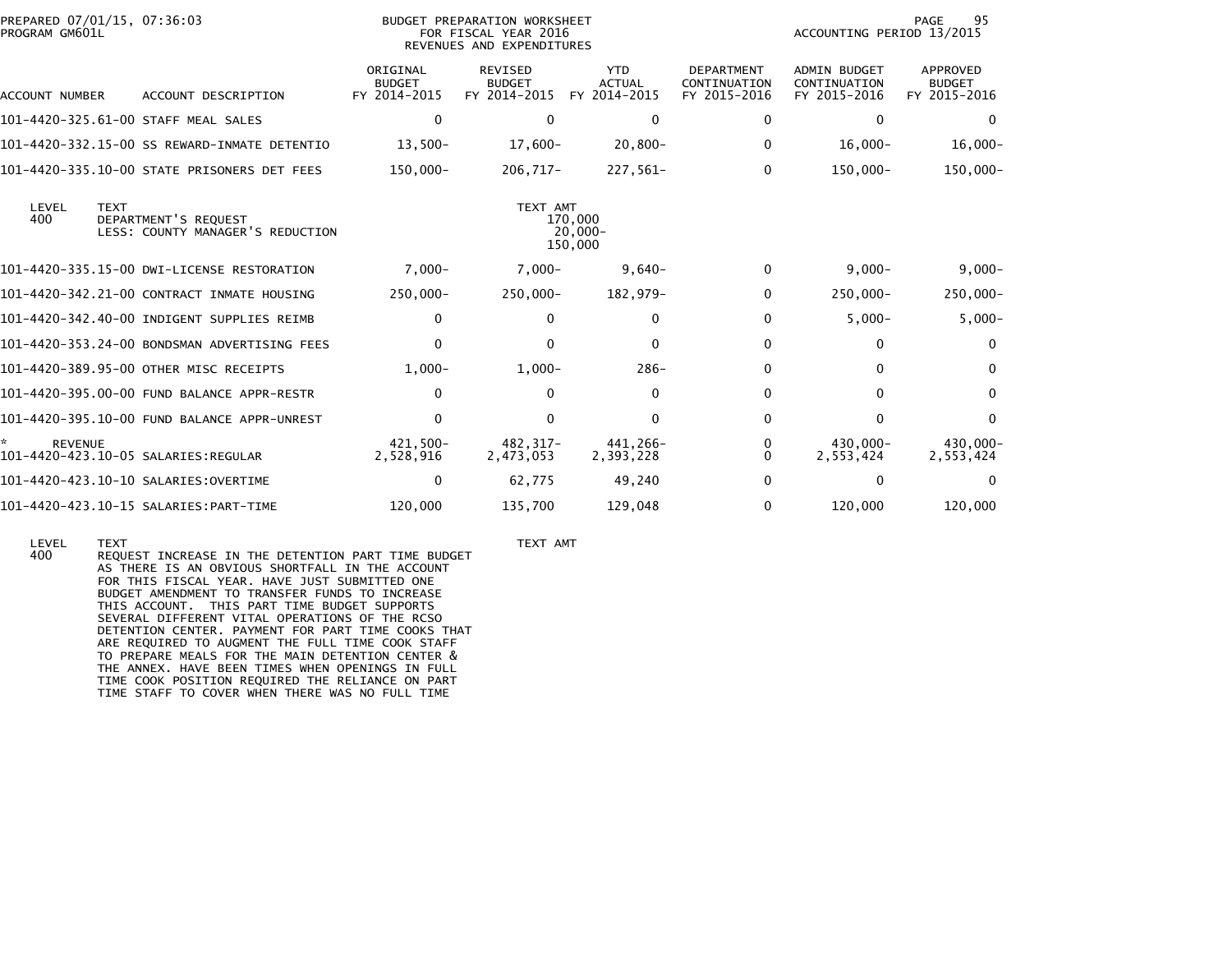| ACCOUNT NUMBER | ACCOUNT DESCRIPTION                      |                                                                                                                                                                                                                                                                                                                                                                                                                                                                                                                                                                                                                                                                                                                                                                                                                                                                                                                                                                                                                                                                                                                                                                                                                                                                                                                                                                                                                                                                                                                                                                                                                                                                                                                                                                                | ORIGINAL<br><b>BUDGET</b><br>FY 2014-2015 | REVISED<br><b>BUDGET</b><br>FY 2014-2015 | YTD<br><b>ACTUAL</b><br>FY 2014-2015 | DEPARTMENT<br>CONTINUATION<br>FY 2015-2016 | ADMIN BUDGET<br>CONTINUATION<br>FY 2015-2016 | APPROVED<br><b>BUDGET</b><br>FY 2015-2016 |
|----------------|------------------------------------------|--------------------------------------------------------------------------------------------------------------------------------------------------------------------------------------------------------------------------------------------------------------------------------------------------------------------------------------------------------------------------------------------------------------------------------------------------------------------------------------------------------------------------------------------------------------------------------------------------------------------------------------------------------------------------------------------------------------------------------------------------------------------------------------------------------------------------------------------------------------------------------------------------------------------------------------------------------------------------------------------------------------------------------------------------------------------------------------------------------------------------------------------------------------------------------------------------------------------------------------------------------------------------------------------------------------------------------------------------------------------------------------------------------------------------------------------------------------------------------------------------------------------------------------------------------------------------------------------------------------------------------------------------------------------------------------------------------------------------------------------------------------------------------|-------------------------------------------|------------------------------------------|--------------------------------------|--------------------------------------------|----------------------------------------------|-------------------------------------------|
|                | LEGAL ACTION.<br>COMMITMENTS.<br>CENTER. | COOK TO WORK. PART TIME IS USED TO HELP ON WEEK-<br>ENDS, HOLIDAYS, & EMPLOYEE VACATION DAYS, SO THERE<br>HAS BEEN A BIG DEMAND ON THIS BUDGET TO FEED THE<br>INMATES WHICH IS REQUIRED, OR COUNTY WOULD FACE<br>PART TIME TRANSPORTATION STAFF ARE REQUIRED TO<br>ASSIST IN THE TRANSPORT OF PRISONERS TO MANY<br>LOCATIONS WHENEVER THE NUMBER OF TRANSPORTS IS<br>BACKED UP DUE TO THE VOLUME OF PRISONERS THE RCSO<br>HANDLES. THIS PT STAFF IS ALSO USED TO ASSIST<br>WITH THE TRANSPORT OF MENTAL COMMITMENTS ON NIGHTS<br>AND WEEKENDS. MENTAL COMMITMENT TRIPS HAVE BEEN<br>RANGING FROM TRANSPORT TO BROUGHTON HOSPITAL TO<br>LOCATIONS IN THE FAR EASTERN PART OF NC. LOCATION<br>IS DETERMINED BY STATE AND NOT RCSO, AND IS<br>SHERIFF'S STATUTORY DUTY TO TRANSPORT MENTAL<br>PART TIME CLERICAL POSITION IS USED TO BACK UP THE<br>FULL TIME CLERICAL POSITION AT THE DETENTION<br>A MAJOR SOURCE OF EXPENSE IN THIS POSITION HAS<br>BEEN FOR PART TIME DETENTION OFFICERS REQUIRED TO<br>FILL IN ON DETENTION CREWS THAT ARE SHORT STAFFED<br>DUE TO HIGH TURNOVER IN DETENTION CENTER. LOW PAY,<br>REQUIRED WORK AMONG INMATES, AND SOME OF THE<br>THINGS DETENTION OFFICERS HAVE TO ENDURE WHILE<br>WORKING WITH INMATES LEAD TO A HIGHER THAN NORMAL<br>TURNOVER RATE, ESPECIALLY WHEN THE ECONOMY IS<br>IMPROVING, AND BETTER PAYING JOBS ARE AVAILABLE.<br>ONLY WAY TO IMPROVE THIS SITUATION IS TO INCREASE<br>THE PAY, OR PROVIDE OVERTIME FUNDS TO ALLOW<br>FULL TIME STAFF TO WORK EXTRA TIME TO HELP RCSO<br>MAINTAIN PRISONERS, WHILE ALLOWING THE FULL TIME<br>STAFF TO INCREASE THEIR OVERALL PAY.<br>BASED ON RATE THESE FUNDS WERE USED OVER THE PAST<br>8 MONTHS, THE YEARLY COST WOULD BE ABOUT \$137,000.<br>LESS: COUNTY MANAGER'S REDUCTION |                                           |                                          | 137,000<br>17,000-<br>120,000        |                                            |                                              |                                           |
|                | 101-4420-423.20-05 HEALTH INSURANCE      |                                                                                                                                                                                                                                                                                                                                                                                                                                                                                                                                                                                                                                                                                                                                                                                                                                                                                                                                                                                                                                                                                                                                                                                                                                                                                                                                                                                                                                                                                                                                                                                                                                                                                                                                                                                | 619,080                                   | 619,080                                  | 556,837                              | $\mathbf{0}$                               | 620,922                                      | 620,922                                   |
|                |                                          |                                                                                                                                                                                                                                                                                                                                                                                                                                                                                                                                                                                                                                                                                                                                                                                                                                                                                                                                                                                                                                                                                                                                                                                                                                                                                                                                                                                                                                                                                                                                                                                                                                                                                                                                                                                | 10,850                                    | 10,850                                   | 10,050                               | 0                                          | 8,040                                        | 8,040                                     |
|                | 101-4420-423.20-10 MEDICARE TAX          |                                                                                                                                                                                                                                                                                                                                                                                                                                                                                                                                                                                                                                                                                                                                                                                                                                                                                                                                                                                                                                                                                                                                                                                                                                                                                                                                                                                                                                                                                                                                                                                                                                                                                                                                                                                | 38,409                                    | 38,953                                   | 35,142                               | 0                                          | 39,011                                       | 39,011                                    |
|                | 101-4420-423.20-15 RETIREMENT            |                                                                                                                                                                                                                                                                                                                                                                                                                                                                                                                                                                                                                                                                                                                                                                                                                                                                                                                                                                                                                                                                                                                                                                                                                                                                                                                                                                                                                                                                                                                                                                                                                                                                                                                                                                                | 178,796                                   | 179,720                                  | 172,613                              | 0                                          | 189,209                                      | 189,209                                   |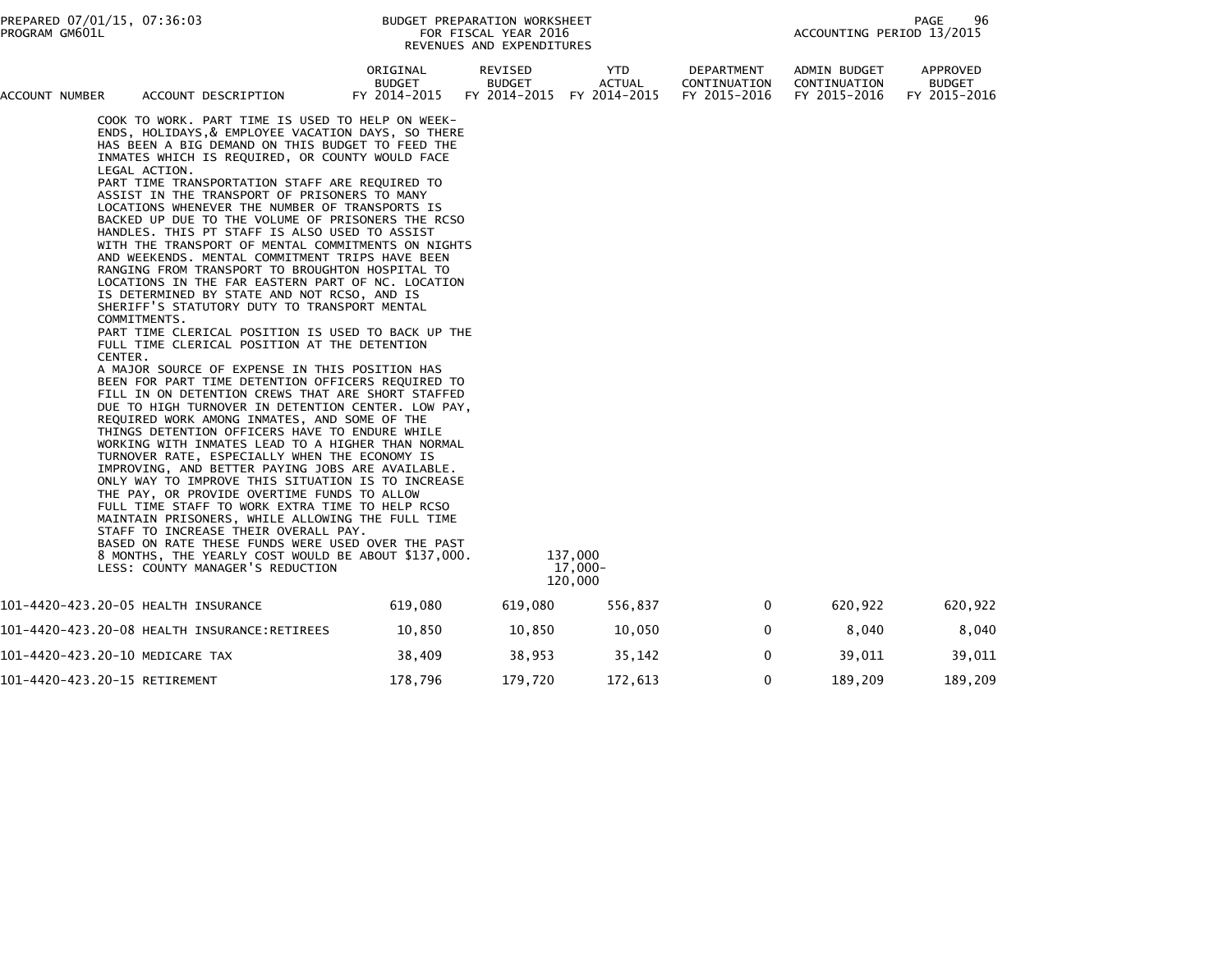| PROGRAM GM601L | PREPARED 07/01/15, 07:36:03                                                                                                                                                                                                                                                                                                 |                                           | BUDGET PREPARATION WORKSHEET<br>FOR FISCAL YEAR 2016<br>REVENUES AND EXPENDITURES |                               |                                            | ACCOUNTING PERIOD 13/2015                           | PAGE<br>97                                |
|----------------|-----------------------------------------------------------------------------------------------------------------------------------------------------------------------------------------------------------------------------------------------------------------------------------------------------------------------------|-------------------------------------------|-----------------------------------------------------------------------------------|-------------------------------|--------------------------------------------|-----------------------------------------------------|-------------------------------------------|
| ACCOUNT NUMBER | ACCOUNT DESCRIPTION                                                                                                                                                                                                                                                                                                         | ORIGINAL<br><b>BUDGET</b><br>FY 2014-2015 | REVISED<br><b>BUDGET</b><br>FY 2014-2015 FY 2014-2015                             | <b>YTD</b><br><b>ACTUAL</b>   | DEPARTMENT<br>CONTINUATION<br>FY 2015-2016 | <b>ADMIN BUDGET</b><br>CONTINUATION<br>FY 2015-2016 | APPROVED<br><b>BUDGET</b><br>FY 2015-2016 |
|                | 101–4420–423.20–20 SOCIAL SECURITY TAX                                                                                                                                                                                                                                                                                      | 164,235                                   | 166,558                                                                           | 150,265                       | 0                                          | 166,806                                             | 166,806                                   |
|                | 101-4420-423.20-25 WORKERS COMPENSATION                                                                                                                                                                                                                                                                                     | 127,413                                   | 129,166                                                                           | 121,222                       | $\Omega$                                   | 125,837                                             | 125,837                                   |
|                | 101-4420-423.20-30 401(K) CONTRIBUTIONS                                                                                                                                                                                                                                                                                     | 74,961                                    | 75,585                                                                            | 58,039                        | $\mathbf 0$                                | 127,671                                             | 127,671                                   |
|                | 101-4420-423.32-28 PSYCHOLOGICAL ASSESSMENT                                                                                                                                                                                                                                                                                 | 15,000                                    | 15,000                                                                            | 12,500                        | $\mathbf{0}$                               | 19,200                                              | 19,200                                    |
| LEVEL<br>400   | <b>TEXT</b><br>THE QUOTED COST IS \$1600/MONTH $\times$ 12 = \$19200                                                                                                                                                                                                                                                        |                                           | TEXT AMT                                                                          | 19,200<br>19,200              |                                            |                                                     |                                           |
|                | 101-4420-423.32-32 MEDICAL DIRECTOR                                                                                                                                                                                                                                                                                         | $\mathbf 0$                               | $\Omega$                                                                          | $\mathbf 0$                   | $\Omega$                                   | $\mathbf{0}$                                        | $\Omega$                                  |
|                | 101-4420-423.33-39 INMATE HEALTHCARE                                                                                                                                                                                                                                                                                        | 383,160                                   | 390,824                                                                           | 390,823                       | 398,640                                    | 398,650                                             | 398,650                                   |
| LEVEL<br>400   | <b>TEXT</b><br>AMOUNT WAS PROVIDED BY SOUTHERN HEALTHCARE<br>NEW CONTRACT FOR 7/1/15 TO 6/30/16 WILL HAVE A 2%<br>INCREASE OVER LAST YEAR.<br>BASE ANNUALIZED FEE:<br>MONTHLY COST WILL BE:                                                                                                                                 | \$398,650<br>33,220                       | TEXT AMT                                                                          | 398,650<br>398,650            |                                            |                                                     |                                           |
|                | 101-4420-423.33-41 FOOD SERVICES                                                                                                                                                                                                                                                                                            | 0                                         | 36,000                                                                            | 31,069                        | $\mathbf 0$                                | 450,000                                             | 450,000                                   |
| LEVEL<br>400   | <b>TEXT</b><br>AMOUNT LISTED WAS PROVIDED BY COUNTY MANAGER<br>CHURCH. AMOUNT HERE WILL NEGATE THE FOOD<br>SUPPLIES BUDGET AND THE SALARIES OF ANY KITCHEN<br>STAFF, BOTH FULL AND PART-TIME.<br>PLUS: COUNTY MANAGER'S RECOMMENDED INCREASE                                                                                |                                           | TEXT AMT                                                                          | 100.050<br>349,950<br>450,000 |                                            |                                                     |                                           |
|                | 101-4420-423.34-25 MEDICAL/SAFEKEEPER FEES                                                                                                                                                                                                                                                                                  | 80,000                                    | 51,000                                                                            | 40,955                        | $\mathbf 0$                                | 150,000                                             | 150,000                                   |
| LEVEL<br>400   | <b>TEXT</b><br>RECOMMEND FUNDING AT CURRENT LEVEL OR ABOVE. THIS<br>ACCOUNT COVERS COST OF INMATE CARE WHEN THEY HAVE<br>TO GO TO HOSPITAL OR BE HOUSED AT CENTRAL PRISON<br>IN RALEIGH. ONE BAD INCIDENT OF INMATE HEART<br>ATTACK OR BAD ASSAULT CAN COST THOUSANDS OF<br>DOLLARS. NEVER A WAY TO PREDICT WHAT COST COULD |                                           | TEXT AMT                                                                          | 80,000                        |                                            |                                                     |                                           |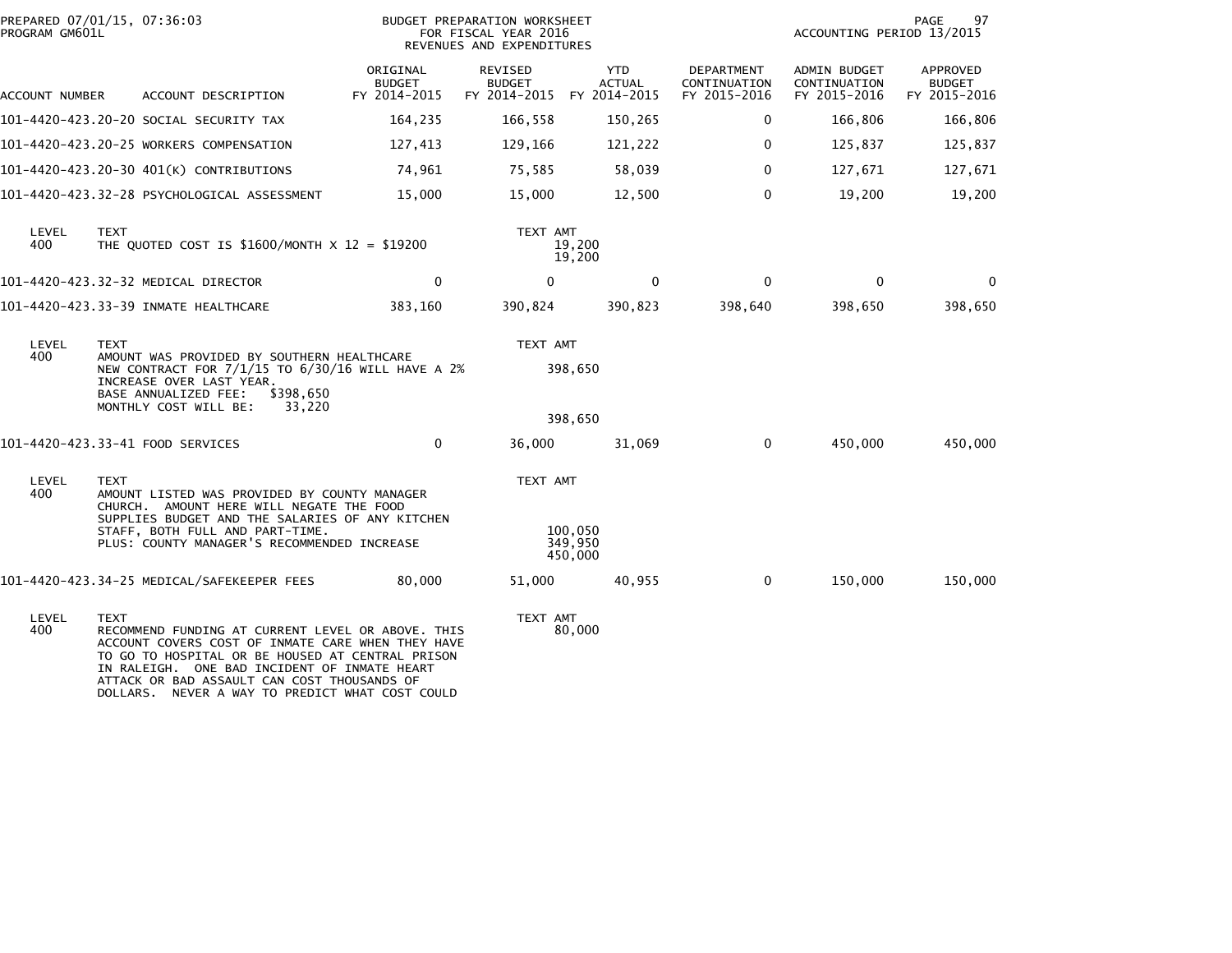|                | PREPARED 07/01/15, 07:36:03<br>PROGRAM GM601L                                                                        |                                                                                                                                                                                                                                                                                                                                                                                                                                                                                                                                                                                                                                                                                                                                                                                                                                                                                                                                                                                                                                                                                    | BUDGET PREPARATION WORKSHEET<br>FOR FISCAL YEAR 2016<br>REVENUES AND EXPENDITURES |                          |                                                                |                                            | 98<br>PAGE<br>ACCOUNTING PERIOD 13/2015      |                                           |  |
|----------------|----------------------------------------------------------------------------------------------------------------------|------------------------------------------------------------------------------------------------------------------------------------------------------------------------------------------------------------------------------------------------------------------------------------------------------------------------------------------------------------------------------------------------------------------------------------------------------------------------------------------------------------------------------------------------------------------------------------------------------------------------------------------------------------------------------------------------------------------------------------------------------------------------------------------------------------------------------------------------------------------------------------------------------------------------------------------------------------------------------------------------------------------------------------------------------------------------------------|-----------------------------------------------------------------------------------|--------------------------|----------------------------------------------------------------|--------------------------------------------|----------------------------------------------|-------------------------------------------|--|
| ACCOUNT NUMBER |                                                                                                                      | ACCOUNT DESCRIPTION                                                                                                                                                                                                                                                                                                                                                                                                                                                                                                                                                                                                                                                                                                                                                                                                                                                                                                                                                                                                                                                                | ORIGINAL<br><b>BUDGET</b><br>FY 2014-2015                                         | REVISED<br><b>BUDGET</b> | YTD<br><b>ACTUAL</b><br>FY 2014-2015 FY 2014-2015              | DEPARTMENT<br>CONTINUATION<br>FY 2015-2016 | ADMIN BUDGET<br>CONTINUATION<br>FY 2015-2016 | APPROVED<br><b>BUDGET</b><br>FY 2015-2016 |  |
|                |                                                                                                                      | BE IN THIS ACCOUNT.<br>PLUS: COUNTY MANAGER'S RECOMMENDED INCREASE                                                                                                                                                                                                                                                                                                                                                                                                                                                                                                                                                                                                                                                                                                                                                                                                                                                                                                                                                                                                                 |                                                                                   |                          | 70,000<br>150,000                                              |                                            |                                              |                                           |  |
|                |                                                                                                                      | 101-4420-423.34-30 SERVICE & MAINTENANCE                                                                                                                                                                                                                                                                                                                                                                                                                                                                                                                                                                                                                                                                                                                                                                                                                                                                                                                                                                                                                                           | 67,000                                                                            | 64,000                   | 62,743                                                         | $\mathbf{0}$                               | 62,589                                       | 62,589                                    |  |
| LEVEL<br>400   | <b>TEXT</b><br>6. STANELY CONVERGENCE SECURITY SOLUTIONS-AT ANNEX<br>MAINTENANCE OF TOUCHSCREEN CONTROL SYSTEM, DOOR | YEARLY MAINTENANCE CONTRACTS FOR DETENTION CENTER:<br>1. CAROLINA PIPE CLEANING- PUMPING OF GREASE TRAPS<br>AT MAIN DETENTION CENTER QUARTERLY. \$450 X 4=\$1800<br>PUMPING AT ANNEX $$400 \times 4 = $1600$<br>2. MORPHO-TRAK- MAINTENANCE FOR AFIS MACHINE<br>AFIS-SA001607-003<br>3. ALEXANDER EQUIPMENT- MAINTENANCE FOR KITCHEN<br>EQUIPMENT- ICE MACHINE & STEAMERS<br>4. SALISBURY FIRE APPLIANCE-MAINTAIN FIRE CONTROL<br>SYSTEMS IN THE MAIN DETENTION CENTER KITCHEN AND<br>IN THE ANNEX DETENTION CENTER KITCHEN<br>5. STANLEY CONVERGENCE SECURITY SOLUTIONS- MAIN<br>DETENTION CENTER- MAINTENANCE OF TOUCHSCREEN<br>CONTROL SYSTEM, DOOR CONTROL SYSTEM, INTERCOM<br>SYSTEM, CCTV SYSTEM, SECURITY MANAGEMENT SYSTEM,<br>AND THE RELATED SOFTWARE. \$5940                                                                                                                                                                                                                                                                                                            |                                                                                   |                          | TEXT AMT<br>1,800<br>1,600<br>4,718<br>1,800<br>2,164<br>5,940 |                                            |                                              |                                           |  |
|                |                                                                                                                      | CONTROL SYSTEM, INTERCOM SYSTEM, CCTV SYSTEM,<br>VIDEO VISITATION SYSTEM, DURESS SYSTEM, SECURITY<br>MANAGEMENT SYSTEM, & THE RELATED SOFTWARE. \$10,440<br>7. D.S.I. INC.- MAINTENANCE ON THE DETENTION DOORS<br>AND DOORWAYS, ALL LOCKS ON ALL DOORS AND CELLS, THE<br>MECHANICS AND ELECTRONIC ON ALL CLOSURES,<br>MAINTENANCE ON ALL SLIDER DEVICES, AND A<br>MULTITUDE OF OTHER TASKS THAT ARE NEEDED IN THE<br>DETENTION CENTER. DAVID SCHLANG IS A VERY<br>EXPERIENCED ENGINEER, AND SPECIALIZES IN THE AREA<br>OF PRISONS AND JAILS. HE WAS ACTUALLY ONE OF THE<br>LEAD PERSONS WHO WORKED ON OUR MAIN DETENTION<br>CENTER CONSTRUCTION PRIOR TO OUR MOVING INTO IT<br>IN 1995, SO HE KNOWS OUR FACILITY IN AND OUT. HE<br>HAS THE KNOWLEDGE OF METAL AND GLASS WORK THAT HE<br>IS ABLE TO HANDLE MANY ISSUES THAT ARISE AND<br>NEED ATTENTION AND A REMEDY. COST IS \$30,335, AND<br>IT IS BILLED QUARTERLY.<br>8. D.S.I. INC.- MAINTENANCE AT THE DETENTION ANNEX<br>ON ALL DOORS AND LOCKING DEVICES. AMOUNT IS \$3,792<br>AND IS BILL QUARTERLY. AS STATED PREVIOUSLY, |                                                                                   |                          | 10,440<br>30,335                                               |                                            |                                              |                                           |  |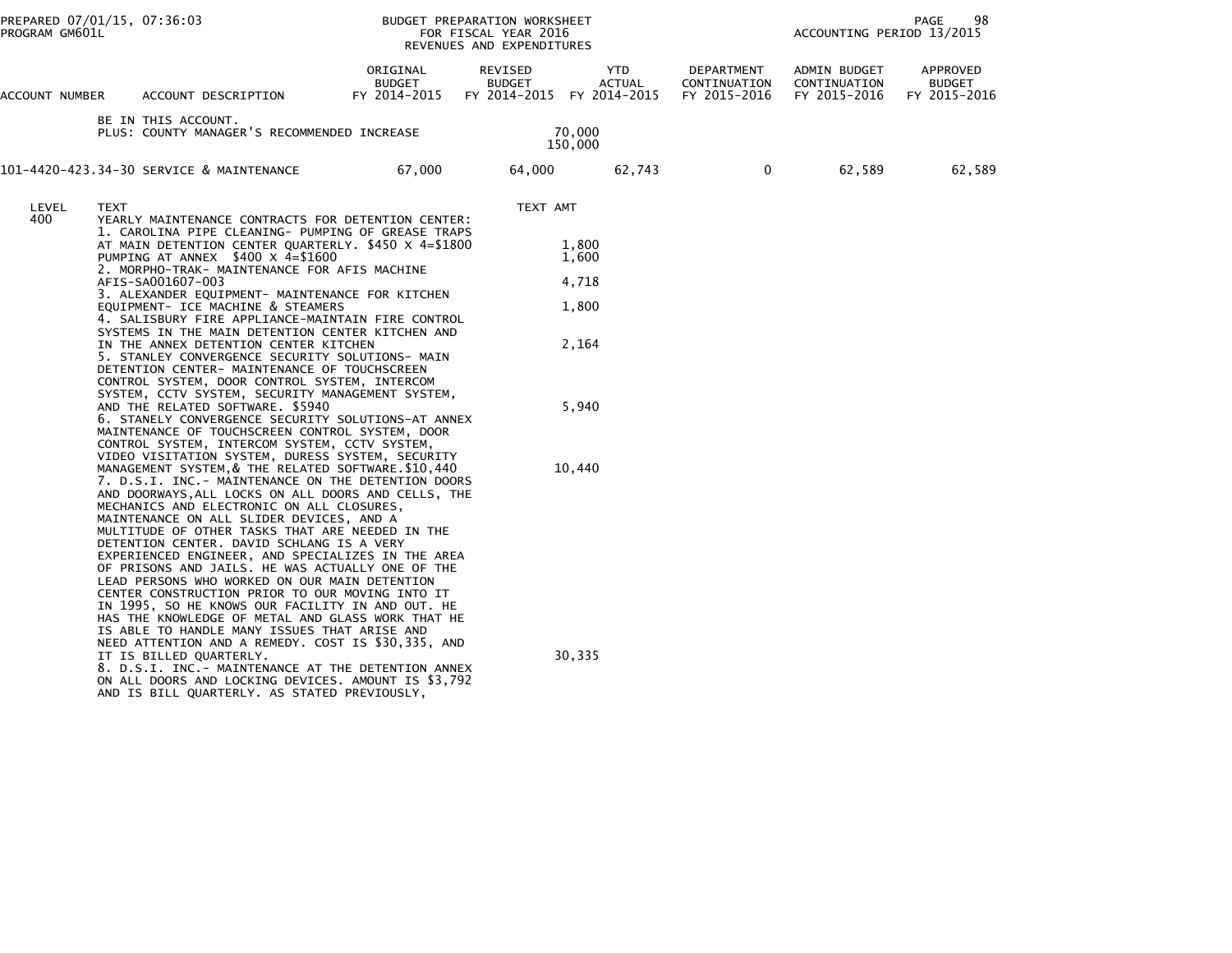| PREPARED 07/01/15, 07:36:03<br>PROGRAM GM601L |                          |                                                                                                                                                                                                                                                                                                                                                                                                                                                                                                                                                                                                                                                                                                                                                                                                                                                                                                                                                                                          | BUDGET PREPARATION WORKSHEET<br>FOR FISCAL YEAR 2016<br>REVENUES AND EXPENDITURES | 99<br>PAGE<br>ACCOUNTING PERIOD 13/2015         |                                             |                                            |                                              |                                           |
|-----------------------------------------------|--------------------------|------------------------------------------------------------------------------------------------------------------------------------------------------------------------------------------------------------------------------------------------------------------------------------------------------------------------------------------------------------------------------------------------------------------------------------------------------------------------------------------------------------------------------------------------------------------------------------------------------------------------------------------------------------------------------------------------------------------------------------------------------------------------------------------------------------------------------------------------------------------------------------------------------------------------------------------------------------------------------------------|-----------------------------------------------------------------------------------|-------------------------------------------------|---------------------------------------------|--------------------------------------------|----------------------------------------------|-------------------------------------------|
| ACCOUNT NUMBER                                |                          | ACCOUNT DESCRIPTION                                                                                                                                                                                                                                                                                                                                                                                                                                                                                                                                                                                                                                                                                                                                                                                                                                                                                                                                                                      | ORIGINAL<br><b>BUDGET</b><br>FY 2014-2015                                         | <b>REVISED</b><br><b>BUDGET</b><br>FY 2014-2015 | <b>YTD</b><br><b>ACTUAL</b><br>FY 2014-2015 | DEPARTMENT<br>CONTINUATION<br>FY 2015-2016 | ADMIN BUDGET<br>CONTINUATION<br>FY 2015-2016 | APPROVED<br><b>BUDGET</b><br>FY 2015-2016 |
|                                               |                          | DAVID SCHLANGE ASSIST WITH MANY AND VARIED TYPES<br>OF MAINTENANCE AND CONSTRUCTION TYPE SITUATIONS<br>AT THE RCSO DETENTION FACILITIES DUE TO HIS EXPERT<br>KNOWLEDGE OF DETENTION CENTERS, LOCKING DEVICES,<br>AND ALL AREAS ASSOCIATED WITH THEM.                                                                                                                                                                                                                                                                                                                                                                                                                                                                                                                                                                                                                                                                                                                                     |                                                                                   |                                                 | 3,792<br>62,589                             |                                            |                                              |                                           |
| 101-4420-423.41-40 WATER                      |                          |                                                                                                                                                                                                                                                                                                                                                                                                                                                                                                                                                                                                                                                                                                                                                                                                                                                                                                                                                                                          | 83,000                                                                            | 83,000                                          | 67,930                                      | 0                                          | 86,000                                       | 86,000                                    |
|                                               |                          | 101-4420-423.43-15 R&M:EQUIPMENT                                                                                                                                                                                                                                                                                                                                                                                                                                                                                                                                                                                                                                                                                                                                                                                                                                                                                                                                                         | 23,000                                                                            | 30,000                                          | 26,579                                      | 0                                          | 23,000                                       | 23,000                                    |
| LEVEL<br>400                                  | <b>TEXT</b><br>SMOOTHLY. | THIS ACCOUNT IS RESPONSIBLE FOR COVERING THE COST<br>OR REPAIR OF THE MANY AND VARIED TYPES OF<br>EQUIPMENT USED IN THE DETENTION CENTER. REPAIRS<br>CAN BE REQUIRED ON KITCHEN EQUIPMENT, WASHERS,<br>DRYERS (WHICH HAVE BEEN PUT IN BUDGET FOR REPLACE-<br>MENT THIS COMING YEAR), FLASHLIGHTS, CAMERAS, DVR<br>RECORDING DEVICES, GENERATORS, TASERS, RADIOS,<br>HANDGUNS, ETC. KITCHEN EQUIPMENT AND DVRS HAVE<br>COST THE RCSO TO REPAIR SEVERAL TIMES. ALL OF THE<br>EQUIPMENT IS IN USE 24 HOURS A DAY, SO THE REPAIRS<br>ARE NORMALLY REQUIRED QUICKLY. THIS ACCOUNT HAS<br>ALREADY REQUIRED A BUDGET AMENDMENT FOR THIS YEAR<br>TO COVER AN OBVIOUS EXPECTED SHORTFALL IN THE<br>ACCOUNT. THIS ACCOUNT ALSO COVERS REPAIR COST AT<br>THE ANNEX AS WELL, AND IT HAS BEEN IN OPERATION<br>FOR SEVERAL YEARS NOW, SO COSTS WILL INCREASE.<br>REQUEST INCREASE IN THIS ACCOUNT TO COVER THE<br>COST OF REPAIRS TO KEEP DETENTION CENTER RUNNING<br>LESS: COUNTY MANAGER'S REDUCTION |                                                                                   | TEXT AMT                                        | 25.000<br>$2,000 -$<br>23,000               |                                            |                                              |                                           |
|                                               |                          | 101-4420-423.50-07 COST PER COPY PROGRAM                                                                                                                                                                                                                                                                                                                                                                                                                                                                                                                                                                                                                                                                                                                                                                                                                                                                                                                                                 | 5,000                                                                             | 5,000                                           | 2,619                                       | 0                                          | 5,000                                        | 5,000                                     |
|                                               |                          |                                                                                                                                                                                                                                                                                                                                                                                                                                                                                                                                                                                                                                                                                                                                                                                                                                                                                                                                                                                          | 300                                                                               | 300                                             | $\mathbf 0$                                 | $\mathbf{0}$                               | 300                                          | 300                                       |
| LEVEL<br>400                                  | <b>TEXT</b>              | ACCOUNT USED FOR CLEANING OF OFFICER UNIFORMS IF<br>SOILED BY INMATE WHILE ON DUTY.                                                                                                                                                                                                                                                                                                                                                                                                                                                                                                                                                                                                                                                                                                                                                                                                                                                                                                      |                                                                                   | TEXT AMT                                        | 300<br>300                                  |                                            |                                              |                                           |
| 101-4420-423.53-05 TELEPHONE                  |                          |                                                                                                                                                                                                                                                                                                                                                                                                                                                                                                                                                                                                                                                                                                                                                                                                                                                                                                                                                                                          | 3,500                                                                             | 3,950                                           | 2,862                                       | 0                                          | 4,000                                        | 4,000                                     |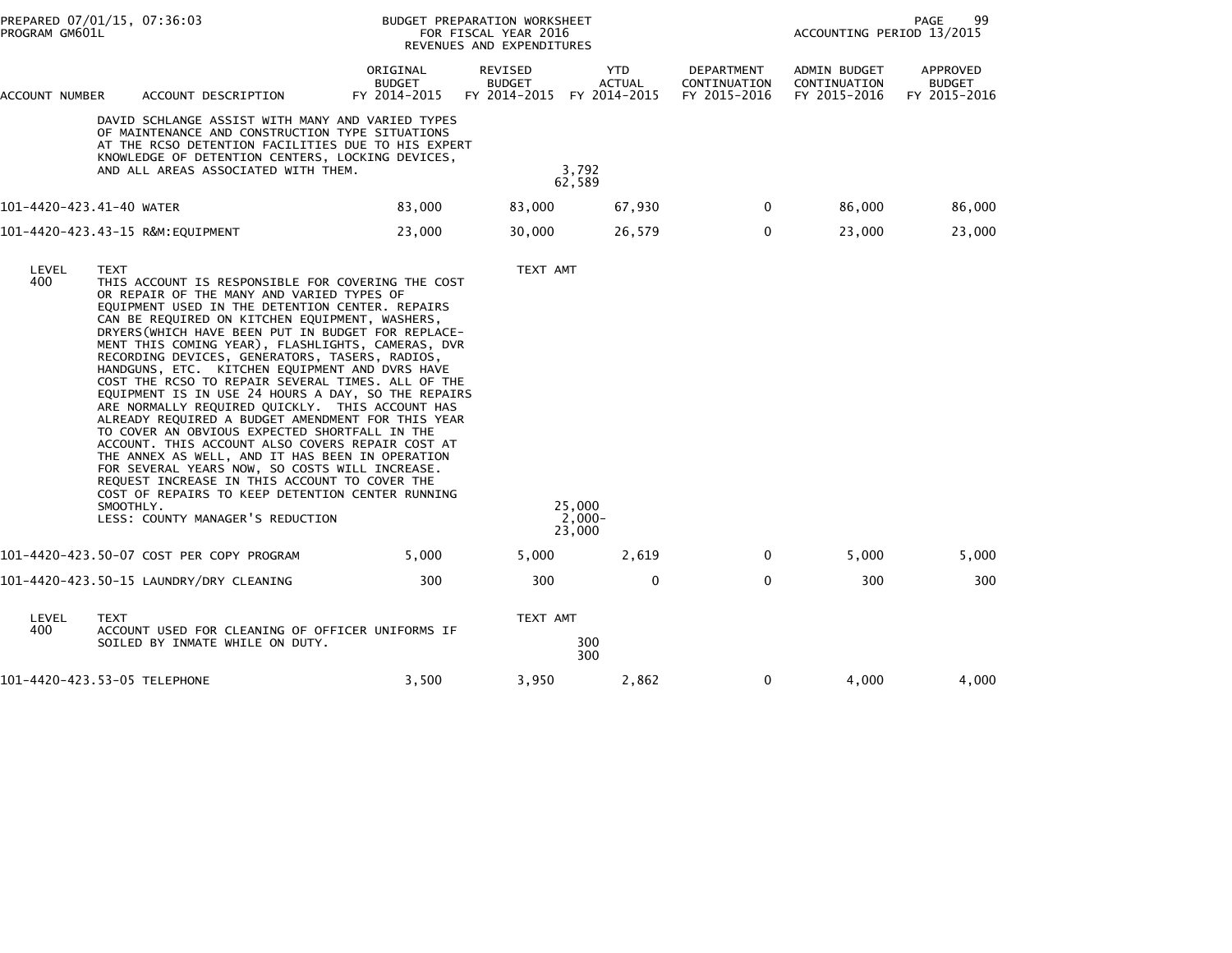| PROGRAM GM601L | PREPARED 07/01/15, 07:36:03                                                                                                                                                                                                                                                                                                                                                                                                                                                                                                                                                                                                                                                                                                                                                                                                                                                                                                                                                                                                                                                                                                                                                                                                                                  |                                           | BUDGET PREPARATION WORKSHEET<br>FOR FISCAL YEAR 2016<br>REVENUES AND EXPENDITURES | PAGE<br>100<br>ACCOUNTING PERIOD 13/2015 |                                            |                                              |                                           |
|----------------|--------------------------------------------------------------------------------------------------------------------------------------------------------------------------------------------------------------------------------------------------------------------------------------------------------------------------------------------------------------------------------------------------------------------------------------------------------------------------------------------------------------------------------------------------------------------------------------------------------------------------------------------------------------------------------------------------------------------------------------------------------------------------------------------------------------------------------------------------------------------------------------------------------------------------------------------------------------------------------------------------------------------------------------------------------------------------------------------------------------------------------------------------------------------------------------------------------------------------------------------------------------|-------------------------------------------|-----------------------------------------------------------------------------------|------------------------------------------|--------------------------------------------|----------------------------------------------|-------------------------------------------|
| ACCOUNT NUMBER | ACCOUNT DESCRIPTION                                                                                                                                                                                                                                                                                                                                                                                                                                                                                                                                                                                                                                                                                                                                                                                                                                                                                                                                                                                                                                                                                                                                                                                                                                          | ORIGINAL<br><b>BUDGET</b><br>FY 2014-2015 | REVISED<br><b>BUDGET</b><br>FY 2014-2015 FY 2014-2015                             | YTD<br><b>ACTUAL</b>                     | DEPARTMENT<br>CONTINUATION<br>FY 2015-2016 | ADMIN BUDGET<br>CONTINUATION<br>FY 2015-2016 | APPROVED<br><b>BUDGET</b><br>FY 2015-2016 |
| LEVEL<br>400   | <b>TEXT</b><br>REQUEST SMALL INCREASE DUE TO ADDED COST OF LINES<br>AT BOTH MAIN DETENTION CENTER AND AT ANNEX                                                                                                                                                                                                                                                                                                                                                                                                                                                                                                                                                                                                                                                                                                                                                                                                                                                                                                                                                                                                                                                                                                                                               |                                           | TEXT AMT                                                                          | 4,000<br>4,000                           |                                            |                                              |                                           |
|                | 101-4420-423.55-00 PRINTING                                                                                                                                                                                                                                                                                                                                                                                                                                                                                                                                                                                                                                                                                                                                                                                                                                                                                                                                                                                                                                                                                                                                                                                                                                  | 750                                       | 250                                                                               | 247                                      | $\mathbf{0}$                               | 750                                          | 750                                       |
|                | 101-4420-423.56-00 UNIFORMS                                                                                                                                                                                                                                                                                                                                                                                                                                                                                                                                                                                                                                                                                                                                                                                                                                                                                                                                                                                                                                                                                                                                                                                                                                  | 20,000                                    | 23,000                                                                            | 20,029                                   | 0                                          | 22,000                                       | 22,000                                    |
| LEVEL<br>400   | <b>TEXT</b><br>THIS ACCOUNT COVERS THE COST OF UNIFORMS FOR THE<br>DETENTION STAFF AT BOTH THE MAIN DETENTION CENTER<br>AND AT THE ANNEX. REQUESTED MORE FUNDS LAST YEAR<br>BUT MANAGER LOWER THE AMOUNT TO \$20,000. THIS<br>ACCOUNT ALSO COVERS THE COST OF ANY OF THE PART<br>TIME OFFICERS THAT WORK IN THE DETENTION CENTER.<br>A BUDGET AMENDMENT HAS ALREADY BEEN REQUIRED TO BE<br>SUBMITTED TO COVER THE SHORTFALL IN THIS ACCOUNT.<br>THE HIGH TURNOVER IN THE DETENTION CENTER OFFICERS<br>GREATLY CONTRIBUTES TO THE DEMANDS ON THIS ACCOUNT<br>AS THE CONSTANT INFLUX OF NEW OFFICERS CREATES A<br>HIGHER THAN NORMAL COST. SOME OF UNIFORMS CAN BE<br>RE-ISSUED, BUT THE AMOUNT OF SIZES FOR BOTH MALE<br>AND FEMALE OFFICERS, OF COURSE, MAKES THIS HARD TO<br>DO WHEN THE SIZE OF NEW EMPLOYEES DO NOT MATCH.<br>AT THE CURRENT RATE IN THIS FISCAL YEAR, THERE<br>WOULD BE A NEED OF \$27,500 TO COVER THE COST OF<br>UNIFORMS.<br>REQUEST THAT BUDGET BE INCREASED TO \$25,000 IN<br>NEXT FISCAL YEAR TO COVER THE NEEDS IN THIS<br>ACCOUNT. THE OUTLOOK FOR POSSIBLE SALARY INCREASES<br>AND BETTER CONDITIONS WILL HOPEFULLY DECREASE<br>THE AMOUNT OF EMPLOYEE TURNOVER IN THE DETENTION<br>CENTER.<br>LESS: COUNTY MANAGER'S REDUCTION |                                           | TEXT AMT                                                                          | 25,000<br>$3,000 -$<br>22,000            |                                            |                                              |                                           |
|                | 101-4420-423.57-00 POSTAGE                                                                                                                                                                                                                                                                                                                                                                                                                                                                                                                                                                                                                                                                                                                                                                                                                                                                                                                                                                                                                                                                                                                                                                                                                                   | 250                                       | 250                                                                               | 71                                       | 0                                          | 250                                          | 250                                       |
|                | 101-4420-423.58-00 TRAVEL                                                                                                                                                                                                                                                                                                                                                                                                                                                                                                                                                                                                                                                                                                                                                                                                                                                                                                                                                                                                                                                                                                                                                                                                                                    | 5,000                                     | 3,000                                                                             | 1,459                                    | 0                                          | 5,000                                        | 5,000                                     |

LEVEL TEXT TEXT AMT 400 REQUEST TO MAINTAIN THE CURRENT AMOUNT IN THIS 5,000 BUDGET. AS STAFFING CONCERNS IMPROVE IT WILL BE

TEXT AMT<br>5,000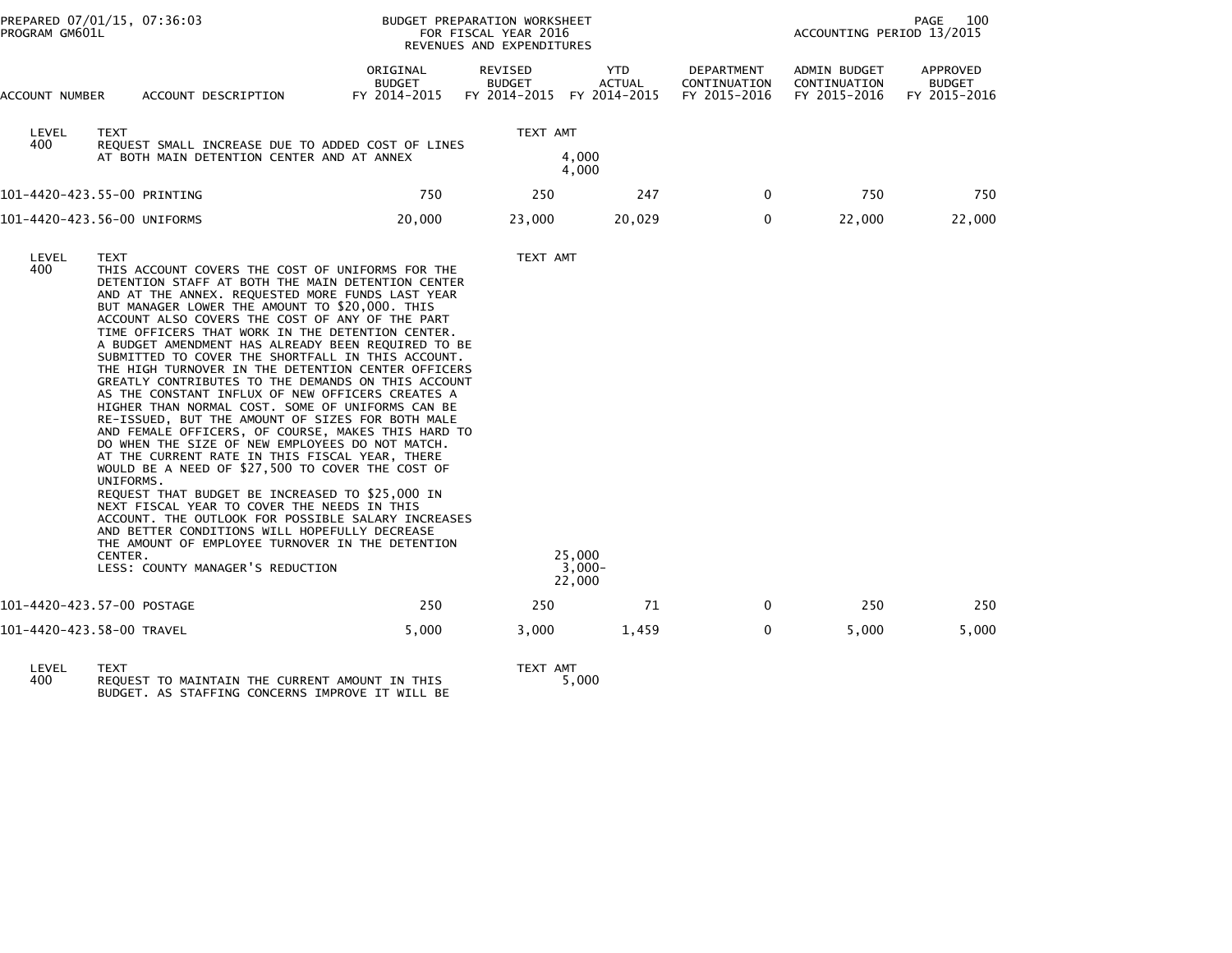| PROGRAM GM601L              | PREPARED 07/01/15, 07:36:03 |                                                                                                                                                                                                                                                                                                                                                                                                                                                                                                                                                                                                                                                                                                                                                                                                                                             |                                           | BUDGET PREPARATION WORKSHEET<br>FOR FISCAL YEAR 2016<br>REVENUES AND EXPENDITURES |                            |                                            | 101<br>PAGE<br>ACCOUNTING PERIOD 13/2015     |                                           |  |
|-----------------------------|-----------------------------|---------------------------------------------------------------------------------------------------------------------------------------------------------------------------------------------------------------------------------------------------------------------------------------------------------------------------------------------------------------------------------------------------------------------------------------------------------------------------------------------------------------------------------------------------------------------------------------------------------------------------------------------------------------------------------------------------------------------------------------------------------------------------------------------------------------------------------------------|-------------------------------------------|-----------------------------------------------------------------------------------|----------------------------|--------------------------------------------|----------------------------------------------|-------------------------------------------|--|
| ACCOUNT NUMBER              |                             | ACCOUNT DESCRIPTION                                                                                                                                                                                                                                                                                                                                                                                                                                                                                                                                                                                                                                                                                                                                                                                                                         | ORIGINAL<br><b>BUDGET</b><br>FY 2014-2015 | REVISED<br><b>BUDGET</b><br>FY 2014-2015 FY 2014-2015                             | YTD<br><b>ACTUAL</b>       | DEPARTMENT<br>CONTINUATION<br>FY 2015-2016 | ADMIN BUDGET<br>CONTINUATION<br>FY 2015-2016 | APPROVED<br><b>BUDGET</b><br>FY 2015-2016 |  |
|                             |                             | BOTH A BENEFIT AND MORALE BOOSTER TO ALLOW<br>DETENTION CENTER STAFF TO ATTEND TRAINING FOR<br>THEIR OWN IMPROVEMENT WHICH ALSO MAKES THE RCSO<br>DETENTION CENTER STAFF A MORE EFFICIENT TEAM.                                                                                                                                                                                                                                                                                                                                                                                                                                                                                                                                                                                                                                             |                                           |                                                                                   | 5,000                      |                                            |                                              |                                           |  |
|                             |                             | 101-4420-423.58-55 TRANSPORTATION:PRISONERS                                                                                                                                                                                                                                                                                                                                                                                                                                                                                                                                                                                                                                                                                                                                                                                                 | 1,000                                     | 1,000                                                                             | 348                        | $\mathbf{0}$                               | 1,000                                        | 1,000                                     |  |
| 101-4420-423.59-00 TRAINING |                             |                                                                                                                                                                                                                                                                                                                                                                                                                                                                                                                                                                                                                                                                                                                                                                                                                                             | 4.000                                     | 4,000                                                                             | 2,439                      | $\Omega$                                   | 4.000                                        | 4,000                                     |  |
| LEVEL<br>400                | TEXT                        | REQUEST SMALL INCREASE IN THE AMOUNT TO ALLOW FOR<br>PROPER TRAINING OF RCSO DETENTION STAFF. HIGH<br>TURNOVER HAS REDUCED THE OVERALL TRAINING LEVEL<br>OF THE DETENTION CENTER STAFF. A CHECK OF<br>SURROUNDING AGENCIES OF SIMILAR SIZE SHOWS THAT<br>THE OVERALL RCSO TRAINING BUDGETS ARE FUNDED WELL<br>BELOW WHAT OTHER DEPARTMENTS IN THE REGION ARE<br>PROVIDING. AS WE COMPETE WITH OTHER AGENCIES FOR<br>STAFFING OUR DETENTION CENTER, WE NEED TO BE ABLE<br>TO COMPETE WITH THESE OTHER DEPARTMENTS BY<br>PROVIDING ADEQUATE TRAINING OPPURTUNITIES.<br>LESS: COUNTY MANAGER'S REDUCTION                                                                                                                                                                                                                                       |                                           | TEXT AMT                                                                          | 5,000<br>$1,000-$<br>4,000 |                                            |                                              |                                           |  |
|                             |                             | 101-4420-423.61-05 SUPPLIES:OFFICE                                                                                                                                                                                                                                                                                                                                                                                                                                                                                                                                                                                                                                                                                                                                                                                                          | 10,000                                    | 14,500                                                                            | 12,137                     | $\mathbf{0}$                               | 10,500                                       | 10,500                                    |  |
| LEVEL<br>400                | <b>TEXT</b>                 | REQUEST MODERATE INCREASE IN THIS ACCOUNT TO COVER<br>THE COST OF OFFICE SUPPLIES FOR BOTH THE MAIN<br>DETENTION CENTER AND THE ANNEX. WITH THE ADDITION<br>OF THE ANNEX, THERE HAS OF COURSE BEEN AN INCREASE<br>IN THE NEEDS FOR PAPER AND ALL OTHER SUPPORTING<br>OFFICE SUPPLIES. THE INCREASED INMATE POPULATION<br>WITH THE RCSO DETENTION CENTER NOW KEEPING INMATES<br>FOR THE STATE AND FROM IREDELL COUNTY, ALSO CAUSES<br>MORE SUPPLIES TO BE EXPENDED. THE REVENUE OF<br>KEEPING THESE PRISONERS SHOULD MORE THAN COVER THE<br>SMALL INCREASE NEEDED TO FUND THIS ACCOUNT SO THAT<br>NEEDS CAN BE MET YEARLY WITHOUT REQUIRING A<br>BUDGET AMENDMENT TO MOVE FUNDS.<br>AT THE CURRENT RATE OF EXPENDITURES IN THIS FISCAL<br>YEAR, THERE WOULD BE A TOTAL NEED OF 13,900 TO<br>FUND THE ACCOUNT FOR THE WHOLE YEAR. ATTEMPTS BY |                                           | TEXT AMT                                                                          |                            |                                            |                                              |                                           |  |

STAFF TO FIND WAYS TO CONSERVE ON USE OF SUPPLIES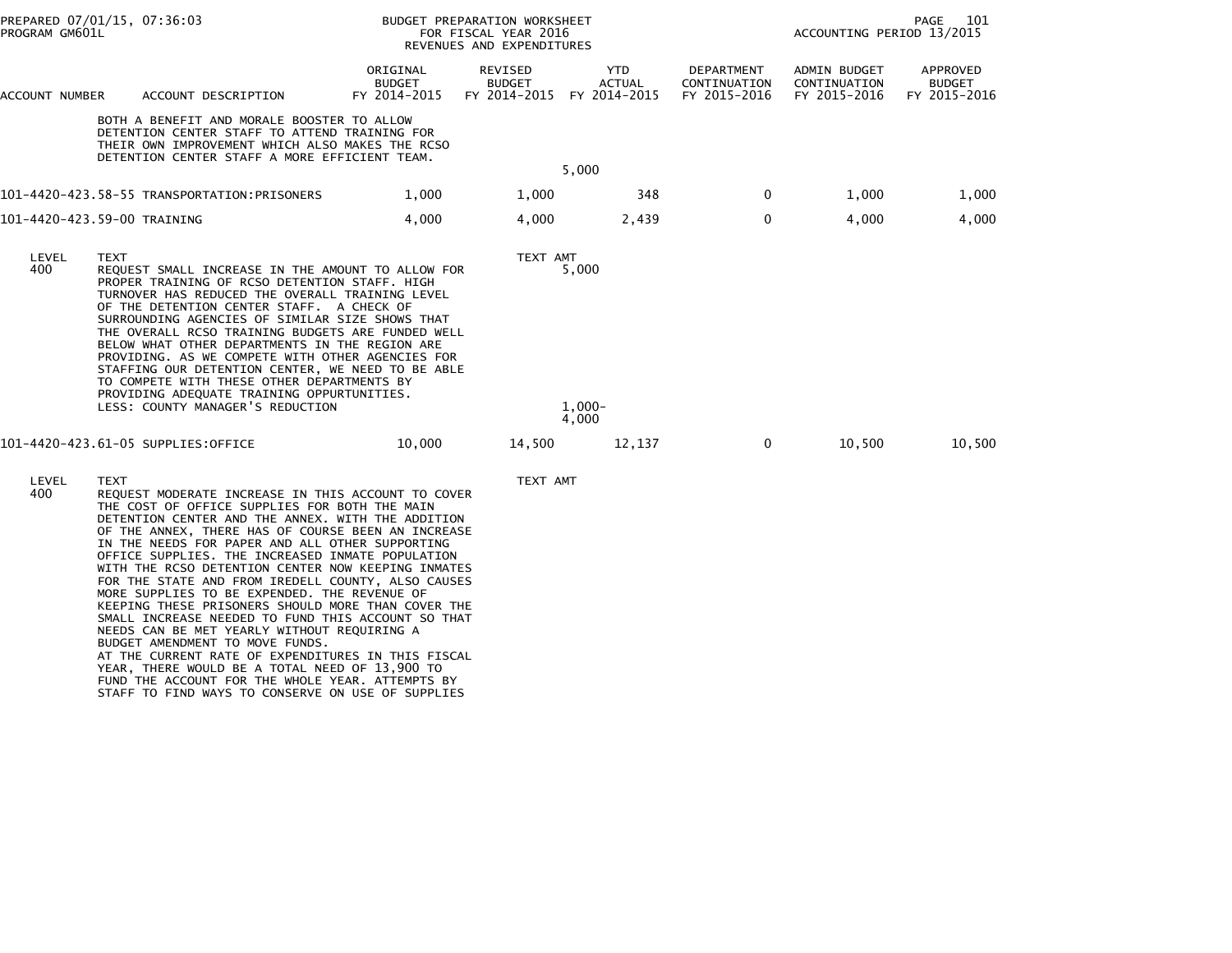| PROGRAM GM601L | PREPARED 07/01/15, 07:36:03                                                                                                                       |                                           | BUDGET PREPARATION WORKSHEET<br>FOR FISCAL YEAR 2016<br>REVENUES AND EXPENDITURES |                                             |                                            | PAGE<br>102<br>ACCOUNTING PERIOD 13/2015     |                                           |
|----------------|---------------------------------------------------------------------------------------------------------------------------------------------------|-------------------------------------------|-----------------------------------------------------------------------------------|---------------------------------------------|--------------------------------------------|----------------------------------------------|-------------------------------------------|
| ACCOUNT NUMBER | ACCOUNT DESCRIPTION                                                                                                                               | ORIGINAL<br><b>BUDGET</b><br>FY 2014-2015 | REVISED<br><b>BUDGET</b><br>FY 2014-2015                                          | <b>YTD</b><br><b>ACTUAL</b><br>FY 2014-2015 | DEPARTMENT<br>CONTINUATION<br>FY 2015-2016 | ADMIN BUDGET<br>CONTINUATION<br>FY 2015-2016 | APPROVED<br><b>BUDGET</b><br>FY 2015-2016 |
|                | LEAD THE RCSO TO REQUEST AN INCREASE TO \$13,500<br>LESS: COUNTY MANAGER'S REDUCTION                                                              |                                           |                                                                                   | 13,500<br>$3,000-$<br>10,500                |                                            |                                              |                                           |
|                | 101-4420-423.61-11 SUPPLIES:BEDDING & LINEN                                                                                                       | 18,000                                    | 11,000                                                                            | 10,112                                      | $\Omega$                                   | 18,000                                       | 18,000                                    |
| LEVEL<br>400   | <b>TEXT</b><br>ACCOUNT COVERS BOTH MAIN DETENTION CENTER AND THE<br>ANNEX.                                                                        |                                           | TEXT AMT                                                                          | 18,000                                      |                                            |                                              |                                           |
|                |                                                                                                                                                   |                                           |                                                                                   | 18,000                                      |                                            |                                              |                                           |
|                | 101-4420-423.61-20 SUPPLIES:FINGERPRINT                                                                                                           | 650                                       | 650                                                                               | 650                                         | $\Omega$                                   | 650                                          | 650                                       |
| LEVEL<br>400   | <b>TEXT</b><br>REQUEST MODERATE INCREASE TO HELP COVER COST IN<br>DEALING WITH HIGH NUMBER OF INMATES PROCESSED<br>DAILY AT THE DETENTION CENTER. |                                           | TEXT AMT                                                                          | 1,000                                       |                                            |                                              |                                           |
|                | LESS: COUNTY MANAGER'S REDUCTION                                                                                                                  |                                           |                                                                                   | $350 -$<br>650                              |                                            |                                              |                                           |
|                | 101-4420-423.61-30 SUPPLIES:JANITORIAL                                                                                                            | 18,000                                    | 16,000                                                                            | 12,787                                      | $\mathbf 0$                                | 18,000                                       | 18,000                                    |
| LEVEL<br>400   | <b>TEXT</b><br>ACCOUNT COVERS COST FOR BOTH MAIN DETENTION CENTER                                                                                 |                                           | TEXT AMT                                                                          |                                             |                                            |                                              |                                           |
|                | AND THE ANNEX.                                                                                                                                    |                                           |                                                                                   | 18,000<br>18,000                            |                                            |                                              |                                           |
|                | 101-4420-423.61-33 SUPPLIES:KITCHEN                                                                                                               | 7,000                                     | 5,000                                                                             | 3,785                                       | $\Omega$                                   | 7,000                                        | 7,000                                     |
|                | 101-4420-423.61-35 SUPPLIES:LAW ENFORCEMENT                                                                                                       | 18,000                                    | 28,968                                                                            | 26,973                                      | $\mathbf 0$                                | 20,000                                       | 20,000                                    |
|                |                                                                                                                                                   |                                           |                                                                                   |                                             |                                            |                                              |                                           |

 LEVEL TEXT TEXT AMT 400 REQUEST A MODERATE INCREASE TO PROPERLY COVER THE COST OF SUPPLIES NEEDED BY DETENTION OFFICERS TO PROPERLY MANAGE THE INMATE POPULATIONS AT BOTH THE MAIN DETENTION CENTER AND AT THE ANNEX. RCSO OF COURSE HAD ADDITION OF 16 NEW DETENTION OFFICER POSITIONS WHEN THE ANNEX OPENED. THAT FACT AND THE HIGH TURNOVER CAUSES THE NEED FOR SUPPLIES TO HAVE CLIMB HIGHER IN THIS ACCOUNT. THE ACCOUNT COVERS THE COST OF A MULTITUDE OF ITEMS USED DAILY ATBOTH DETENTION CENTER SITES. ACCOUNT COVERS COST OF BATTERIES, FLASHLIGHTS, LEATHER GEAR WORN BY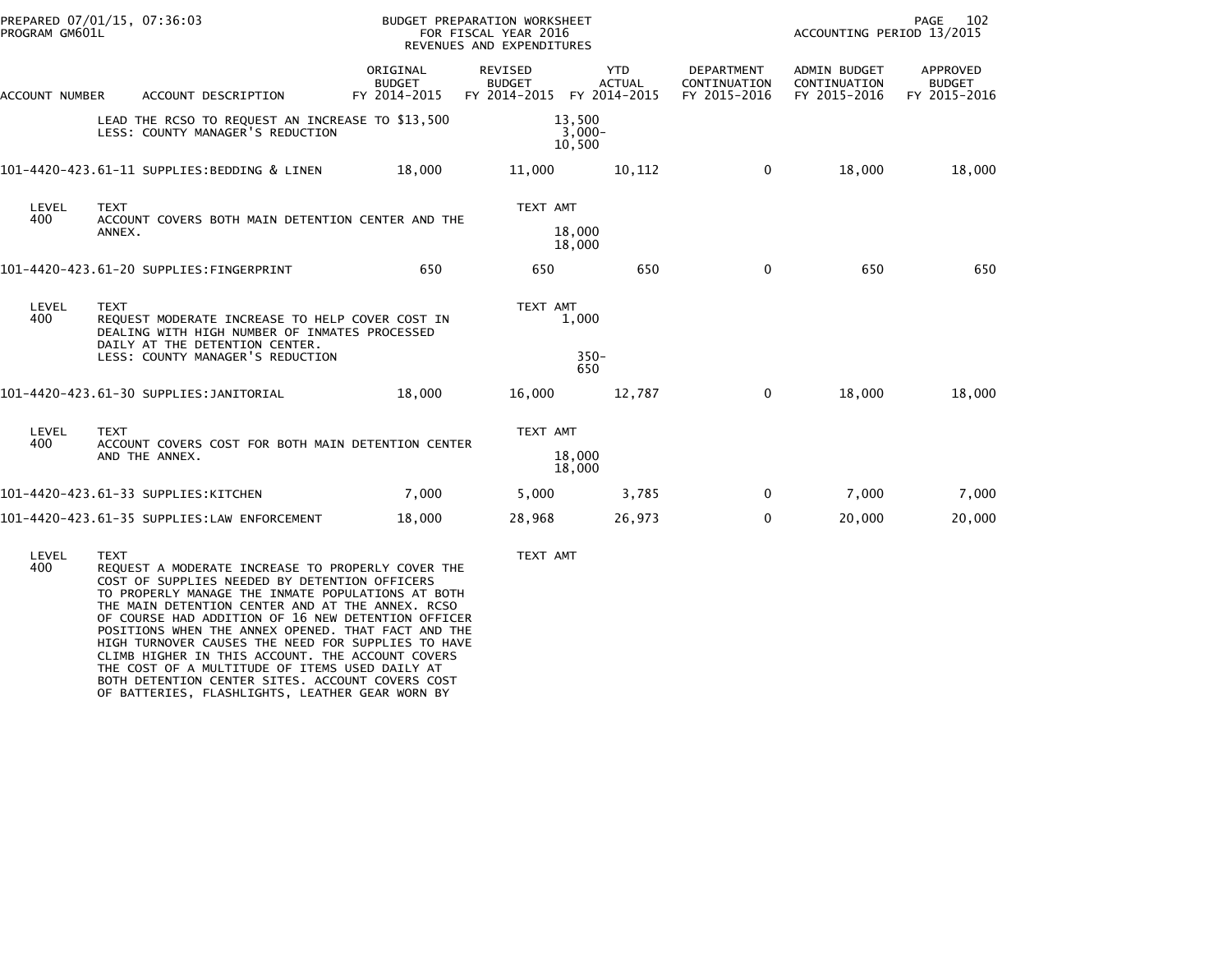|                | PREPARED 07/01/15, 07:36:03<br>PROGRAM GM601L |                                                                                                                                                                                                                                                                                                                                                                                                                                                                                                                                                                                                                                                                                                                                                                                                                                                                                |                                           | BUDGET PREPARATION WORKSHEET<br>FOR FISCAL YEAR 2016<br>REVENUES AND EXPENDITURES |                                        |                                                   | PAGE<br>103<br>ACCOUNTING PERIOD 13/2015     |                                           |  |
|----------------|-----------------------------------------------|--------------------------------------------------------------------------------------------------------------------------------------------------------------------------------------------------------------------------------------------------------------------------------------------------------------------------------------------------------------------------------------------------------------------------------------------------------------------------------------------------------------------------------------------------------------------------------------------------------------------------------------------------------------------------------------------------------------------------------------------------------------------------------------------------------------------------------------------------------------------------------|-------------------------------------------|-----------------------------------------------------------------------------------|----------------------------------------|---------------------------------------------------|----------------------------------------------|-------------------------------------------|--|
| ACCOUNT NUMBER |                                               | ACCOUNT DESCRIPTION                                                                                                                                                                                                                                                                                                                                                                                                                                                                                                                                                                                                                                                                                                                                                                                                                                                            | ORIGINAL<br><b>BUDGET</b><br>FY 2014-2015 | <b>REVISED</b><br><b>BUDGET</b><br>FY 2014-2015 FY 2014-2015                      | <b>YTD</b><br><b>ACTUAL</b>            | <b>DEPARTMENT</b><br>CONTINUATION<br>FY 2015-2016 | ADMIN BUDGET<br>CONTINUATION<br>FY 2015-2016 | APPROVED<br><b>BUDGET</b><br>FY 2015-2016 |  |
|                |                                               | DETENTION OFFICERS, PEPPER SPRAY, TASER CARTRIDGES<br>USED IN THE DETENTION CENTERS AND FOR TRAINING OF<br>DETENTION CENTER STAFF (COST OF 1 CARTRIDGE IS<br>\$25), BADGES, AND AMMO USED BY DETENTION CENTER<br>STAFF IN THE STATE MANDATED FIREARMS TRAINING<br>OF ANY SWORN DETENTION STAFF APPROVED TO CARRY<br>FIREARMS. ALSO USED IN DETENTION ARE PPE KITS,<br>SPIT MASKS, AND OF COURSE GLOVES TO PROTECT STAFF<br>FROM EXPOSURE TO DANGEROUS FLUIDS.<br>AT THE CURRENT RATE OF EXPENDITURES IN THIS FISCAL<br>YEAR, A TOTAL OF \$27,000 WOULD BE NEEDED IN THIS<br>ACCOUNT. A BUDGET AMENDMENT WILL BE REQUIRED TO<br>PROVIDED THE FUNDS NEEDED TO COVER COST IN THIS<br>ACCOUNT FOR THE REMAINDER OF THIS YEAR.<br>AMOUNT REQUESTED TO ADEQUATELY FUND THIS ACCOUNT<br>WOULD BE \$25,000.<br>LESS: COUNTY MANAGER'S REDUCTION<br>101-4420-423.61-45 SUPPLIES:MEDICAL | 2,500                                     | 2,500                                                                             | 25,000<br>$5,000 -$<br>20,000<br>2,500 | $\mathbf{0}$                                      | 3,200                                        | 6,700                                     |  |
| LEVEL<br>400   | <b>TEXT</b>                                   | REQUEST AN INCREASE TO COVER THE RISING COST OF<br>GLOVES REQUIRED IN DEALING WITH THE HIGH NUMBER OF<br>INMATES HOUSED IN THE RCSO DETENTION CENTER<br>THROUGHOUT THE YEAR. ACCOUNT COVERS COST FOR BOTH<br>THE MAIN DETENTION CENTER AND THE ANNEX. LACK OF<br>PROPER GLOVES COULD LEAD TO EXPOSURE OF DETENTION<br>STAFF TO DANGEROUS BODY FLUIDS, ETC., WHICH IN<br>TURN WILL LEAD TO HIGHER COST OF MEDICAL TREATMENT<br>OF THE EMPLOYEE AND LOSS OF WORK TIME, WHICH<br>CAUSES A NEED TO EXPEND MORE PART TIME FUNDS FOR<br>REPLACEMENT PERSONNEL. BUYING GLOVES IS LIKE THE<br>OLD SAYING, "AN OUNCE OF PREVENTION IS WORTH A<br>POUND OF CURE". PROPER FUNDING OF THIS ACCOUNT<br>WILL SAVE RCSO FUNDS IN THE LONG RUN.<br>EXPANSION- 2 POWERBEAT AED G3 PLUS DEFIBRILLATORS                                                                                           |                                           | TEXT AMT                                                                          | 3,200<br>3.500<br>6,700                |                                                   |                                              |                                           |  |
|                |                                               | 101-4420-423.61-60 SUPPLIES:PHOTOGRAPHIC                                                                                                                                                                                                                                                                                                                                                                                                                                                                                                                                                                                                                                                                                                                                                                                                                                       | 500                                       | 350                                                                               | 329                                    | $\mathbf{0}$                                      | 500                                          | 500                                       |  |
|                |                                               | 101–4420–423.61–95 SUPPLIES:OTHER SMALL EQMT                                                                                                                                                                                                                                                                                                                                                                                                                                                                                                                                                                                                                                                                                                                                                                                                                                   | 10,000                                    | 10,000                                                                            | 8,596                                  | $\mathbf{0}$                                      | 12,000                                       | 12,000                                    |  |
| LEVEL<br>400   | <b>TEXT</b>                                   | MODERATE INCREASE REQUESTED IN THIS ACCOUNT TO                                                                                                                                                                                                                                                                                                                                                                                                                                                                                                                                                                                                                                                                                                                                                                                                                                 |                                           | TEXT AMT                                                                          | 5,000                                  |                                                   |                                              |                                           |  |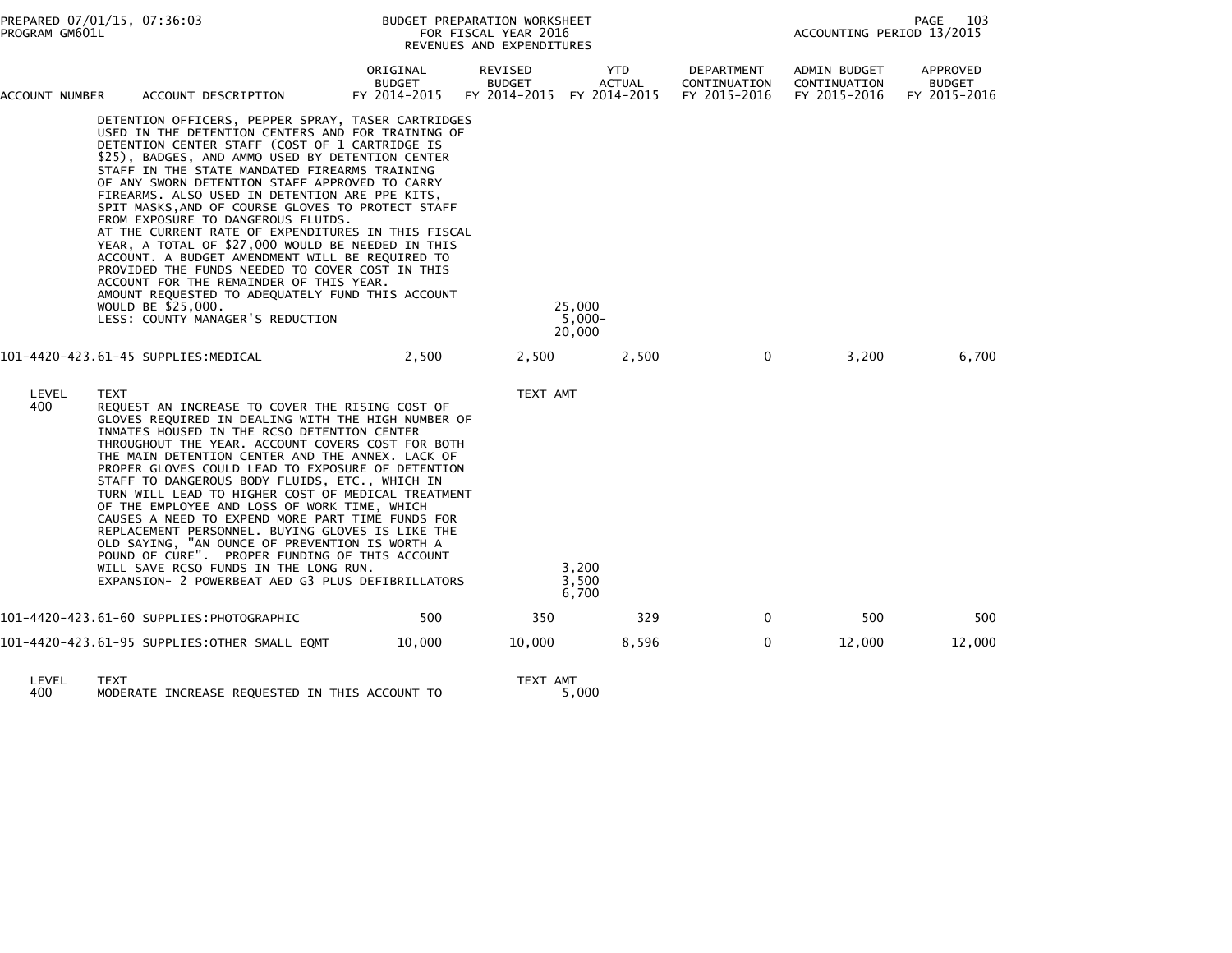| ACCOUNT NUMBER          | ACCOUNT DESCRIPTION                                                                                                                                                                                                                                                                                                                                                                                                                                                                                                                                                                                                                                                                                                                                                                                                        | ORIGINAL<br><b>BUDGET</b><br>FY 2014-2015 | REVISED<br><b>BUDGET</b><br>FY 2014-2015 | <b>YTD</b><br><b>ACTUAL</b><br>FY 2014-2015 | DEPARTMENT<br>CONTINUATION<br>FY 2015-2016 | ADMIN BUDGET<br>CONTINUATION<br>FY 2015-2016 | APPROVED<br><b>BUDGET</b><br>FY 2015-2016 |
|-------------------------|----------------------------------------------------------------------------------------------------------------------------------------------------------------------------------------------------------------------------------------------------------------------------------------------------------------------------------------------------------------------------------------------------------------------------------------------------------------------------------------------------------------------------------------------------------------------------------------------------------------------------------------------------------------------------------------------------------------------------------------------------------------------------------------------------------------------------|-------------------------------------------|------------------------------------------|---------------------------------------------|--------------------------------------------|----------------------------------------------|-------------------------------------------|
|                         | COVER COST OF REPLACEMENT ITEMS NEEDED FOR THE<br>MAIN DETENTION CENTER AND THE ANNEX. THE MAIN<br>DETENTION CENTER HAS BEEN IN OPERATION SINCE 1995,<br>WHICH MEANS A LOT OF THE EQUIPMENT HAS BEEN IN<br>DAILY USE FOR 20 YEARS. ROTATION/REPLACEMENT OF<br>BOTH ELECTRONIC AND MECHANICAL LOCK SYSTEMS IS A<br>MUST TO PREVENT THE ESCAPE OF DANGEROUS INMATES,<br>AND FOR STAFF PROTECTION.<br>REQUEST FUNDING TO REPLACE THREE 19" LCD MONITORS<br>USED AS SECURITY VIDEO MONITORS. CONSTANT DAILY<br>USE FOR YEARS REQUIRES REPLACEMENT \$425/EACH X 3=<br>REQUEST FUNDS FOR REPLACEMENT OF FIFTY 3150 SLIDER<br>DEVICES USED IN THE MAIN DETENTION CENTER. THE<br>ALMOST 25 YEARS OF CONSTANT USE OF THESE UNITS<br>DAILY MAKES A REPLACEMENT SCHEDULE A MUST TO<br>INSURE THE SMOOTH OPERATION OF THE DOORS AT THE |                                           |                                          | 1,275                                       |                                            |                                              |                                           |
|                         | DETENTION CENTER. UNIT COST IS \$76 EACH X 50 =<br>\$3800                                                                                                                                                                                                                                                                                                                                                                                                                                                                                                                                                                                                                                                                                                                                                                  |                                           |                                          | 3,800                                       |                                            |                                              |                                           |
|                         | REQUEST FUNDS FOR REPLACEMENT OF 10 ROLLER                                                                                                                                                                                                                                                                                                                                                                                                                                                                                                                                                                                                                                                                                                                                                                                 |                                           |                                          |                                             |                                            |                                              |                                           |
|                         | ASSEMBLIES ON ELECTRONIC CLOSURE DOORS \$23 EACH X<br>REQUEST FUNDS FOR REPLACEMENT OF TEN 2214 LCN<br>ELECTRONIC CLOSURES TO CONTINUE ON REPLACEMENT                                                                                                                                                                                                                                                                                                                                                                                                                                                                                                                                                                                                                                                                      |                                           |                                          | 230                                         |                                            |                                              |                                           |
|                         | SCHEDULE OF THESE UNITS AT THE MAIN DETENTION<br>CENTER. COST IS \$325 EACH X 10=\$3250<br>REQUEST FUNDS FOR REPLACEMENT OF HINGES FOR EIGHT<br>SECURITY DOORS. EACH DOOR CONSISTS OF 4 HINGES<br>EACH. THIS ALLOWS TO CONTINUE REPLACEMENT OF<br>HINGES WORN BY CONSTANT DAILY USE OF DOORS THAT                                                                                                                                                                                                                                                                                                                                                                                                                                                                                                                          |                                           |                                          | 3,250                                       |                                            |                                              |                                           |
|                         | ARE CONSTANTLY OPENED AND CLOSED. \$131EACH X 24=<br>\$3144<br>REQUEST FOR FUNDS FOR REPLACEMENT OF 500 SECURITY                                                                                                                                                                                                                                                                                                                                                                                                                                                                                                                                                                                                                                                                                                           |                                           |                                          | 3,144                                       |                                            |                                              |                                           |
|                         | SCREWS TO BE USED IN REPLACEMENT OF THE ABOVE<br>LISTED MAINTENANCE. 1 LOT = \$388<br>LESS: COUNTY MANAGER'S REDUCTION                                                                                                                                                                                                                                                                                                                                                                                                                                                                                                                                                                                                                                                                                                     |                                           |                                          | 388<br>$5,087-$<br>12,000                   |                                            |                                              |                                           |
|                         | 101-4420-423.62-05 ELECTRICITY                                                                                                                                                                                                                                                                                                                                                                                                                                                                                                                                                                                                                                                                                                                                                                                             | 195,000                                   | 195,000                                  | 146,072                                     | $\Omega$                                   | 195,000                                      | 195,000                                   |
|                         | 101-4420-423.62-25 NATURAL GAS                                                                                                                                                                                                                                                                                                                                                                                                                                                                                                                                                                                                                                                                                                                                                                                             | 80,000                                    | 80,000                                   | 56,582                                      | 0                                          | 80,000                                       | 80,000                                    |
| 101-4420-423.63-00 FOOD |                                                                                                                                                                                                                                                                                                                                                                                                                                                                                                                                                                                                                                                                                                                                                                                                                            | 430,000                                   | 480,000                                  | 459,672                                     | 0                                          | 20,000                                       | 20,000                                    |

 LEVEL TEXT TEXT AMT 400 NO AMOUNT IS LISTED DUE TO CONTRACT FOOD SERVICETAKING OVER AND THIS WOULD BE PART OF THEIR RESPONSIBILITY.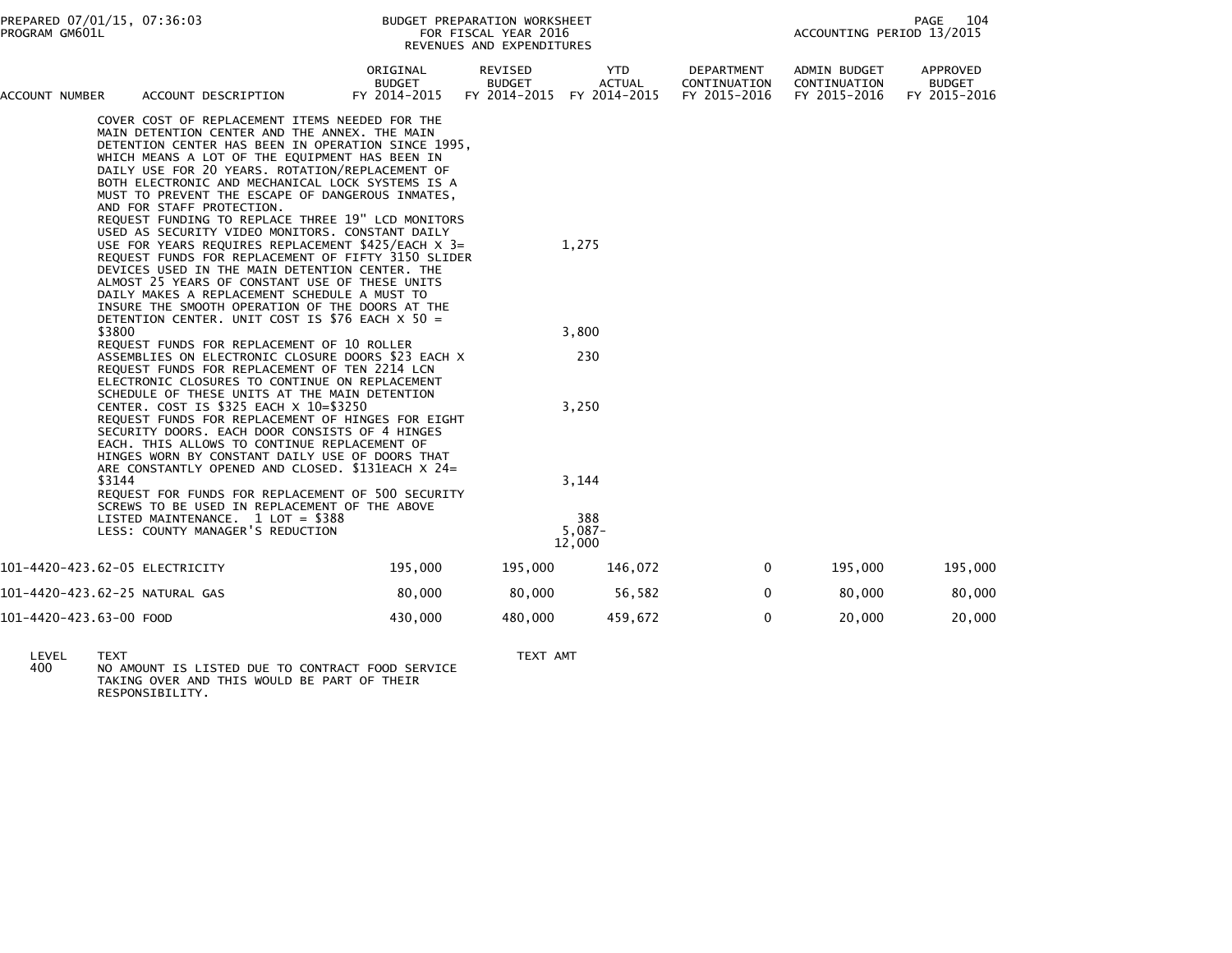| PROGRAM GM601L | PREPARED 07/01/15, 07:36:03 |                                                                                                                                                                                                                                                                                                                                                                                                                                                                                                                                                                                                                                                                                                                                                                                                                                                                                                                                                                                                                                                                                                                                                                                                                                                                                                                                                                                                                                                                                                                                                                                                                                                                                                                                                                                                                                             | BUDGET PREPARATION WORKSHEET<br>FOR FISCAL YEAR 2016<br>REVENUES AND EXPENDITURES |                                          |                                             |                                            | PAGE<br>105<br>ACCOUNTING PERIOD 13/2015     |                                           |  |
|----------------|-----------------------------|---------------------------------------------------------------------------------------------------------------------------------------------------------------------------------------------------------------------------------------------------------------------------------------------------------------------------------------------------------------------------------------------------------------------------------------------------------------------------------------------------------------------------------------------------------------------------------------------------------------------------------------------------------------------------------------------------------------------------------------------------------------------------------------------------------------------------------------------------------------------------------------------------------------------------------------------------------------------------------------------------------------------------------------------------------------------------------------------------------------------------------------------------------------------------------------------------------------------------------------------------------------------------------------------------------------------------------------------------------------------------------------------------------------------------------------------------------------------------------------------------------------------------------------------------------------------------------------------------------------------------------------------------------------------------------------------------------------------------------------------------------------------------------------------------------------------------------------------|-----------------------------------------------------------------------------------|------------------------------------------|---------------------------------------------|--------------------------------------------|----------------------------------------------|-------------------------------------------|--|
| ACCOUNT NUMBER |                             | ACCOUNT DESCRIPTION                                                                                                                                                                                                                                                                                                                                                                                                                                                                                                                                                                                                                                                                                                                                                                                                                                                                                                                                                                                                                                                                                                                                                                                                                                                                                                                                                                                                                                                                                                                                                                                                                                                                                                                                                                                                                         | ORIGINAL<br><b>BUDGET</b><br>FY 2014-2015                                         | REVISED<br><b>BUDGET</b><br>FY 2014-2015 | <b>YTD</b><br><b>ACTUAL</b><br>FY 2014-2015 | DEPARTMENT<br>CONTINUATION<br>FY 2015-2016 | ADMIN BUDGET<br>CONTINUATION<br>FY 2015-2016 | APPROVED<br><b>BUDGET</b><br>FY 2015-2016 |  |
|                |                             | PLUS: COUNTY MANAGER'S RECOMMENDED INCREASE                                                                                                                                                                                                                                                                                                                                                                                                                                                                                                                                                                                                                                                                                                                                                                                                                                                                                                                                                                                                                                                                                                                                                                                                                                                                                                                                                                                                                                                                                                                                                                                                                                                                                                                                                                                                 |                                                                                   |                                          | 20,000<br>20,000                            |                                            |                                              |                                           |  |
|                |                             | 101-4420-423.64-50 DUES & SUBSCRIPTIONS                                                                                                                                                                                                                                                                                                                                                                                                                                                                                                                                                                                                                                                                                                                                                                                                                                                                                                                                                                                                                                                                                                                                                                                                                                                                                                                                                                                                                                                                                                                                                                                                                                                                                                                                                                                                     | 650                                                                               | 650                                      | 453                                         | $\mathbf{0}$                               | 650                                          | 650                                       |  |
|                |                             | 101-4420-423.74-90 C/A:OTHER EQUIPMENT                                                                                                                                                                                                                                                                                                                                                                                                                                                                                                                                                                                                                                                                                                                                                                                                                                                                                                                                                                                                                                                                                                                                                                                                                                                                                                                                                                                                                                                                                                                                                                                                                                                                                                                                                                                                      | 133,000                                                                           | 90,850                                   | 55,781                                      | $\mathbf 0$                                | 49,966                                       | 49,966                                    |  |
| LEVEL<br>400   | <b>TEXT</b>                 | REQUEST FUNDS TO REPLACE BOWL CUTTER IN THE<br>DETENTION CENTER. CONSTANT DAILY USE AND THE<br>VOLUME OF FOOD PROCESSED HAS PLACED TREMENDOUS<br>WEAR AND TEAR ON THE PRESENT UNIT. NEWER UNIT IS<br>LARGER AND WILL ALLOW FOR THE CUTTING OF BULK<br>ITEMS. UNIT IS SUPPLIED BY FEDERAL SUPPLY WITH<br>A PRICE INCLUDING TAX AND FREIGHT OF \$5,990<br>REQUEST FUNDS FOR TWO NEW STEAMERS FOR USE IN THE<br>DETENTION CENTER KITCHEN. STEAMER AT MAIN<br>DETENTION CENTER WENT DOWN IN THE MIDDLE OF THIS<br>FISCAL YEAR, SO IT WAS REQUIRED THAT THE STEAMER<br>AT THE ANNEX HAD TO BE MOVED TO THE MAIN DETENTION<br>CENTER KITCHEN. THE STEAMER AT THE ANNEX KITCHEN<br>MUST BE REPLACED AS THERE IS CURRENTLY NO ONE AT<br>THAT LOCATION NOW. CONVECTION STEAMER AND TAX<br>COST IS \$15,558<br>THE SECOND STEAMER REQUESTED WILL BE A REPLACEMENT<br>FOR THE COMBI-OVEN AT THE MAIN DETENTION CENTER<br>WHICH HAS CONSISTENTLY BEEN A MAINTENANCE<br>NIGHTMARE AND IS RARELY OPERATIONAL. CONVECTION<br>STEAMER AND TAX COST IS \$15,558<br>REQUEST FUNDS TO REPLACE 2 75LB GAS LAUNDRY DRYERS<br>IN THE DETENTION CENTER. RECENT EVALUATION BY<br>ENGINEER REPORTED THAT THE USEFUL LIFE OF A 75LB<br>GAS DRYER IS ABOUT 15 YEARS, BASED ON AN AVERAGE<br>OPERATION OF 8 TO 10 HOURS DURING A DAY. CURRENT<br>DRYERS WERE PURCHASED IN 2008, BUT THEY OPERATE<br>24 HOURS A DAY ON A CONTINUOUS BASIS. IT WAS HIS<br>OPINION THAT OUR DRYERS "ARE OPERATING ON BORROWED<br>TIME". HE STATED THE COST OF ASSOCIATED WITH<br>HAVING TO COMPLETE A MAJOR REPAIR ON ONE OF THE<br>DRYERS WOULD EXCEED 50% OF THE COST OF A NEW<br>DRYER, AND WOULD BE COST PROHIBITIVE, BUT THE<br>DETENTION CENTER MUST HAVE DRYERS TO OPERATE.<br>COST OF DRYER THAT INCLUDES DRYER UNIT, SHIPPING<br>COST, COMPLETE INSTALLATION INCLUDING REMOVAL OF |                                                                                   | TEXT AMT                                 | 5,990<br>15,588<br>15,588                   |                                            |                                              |                                           |  |
|                |                             | THE OLD UNIT WOULD BE \$6400 $\times$ 2 = \$12,800                                                                                                                                                                                                                                                                                                                                                                                                                                                                                                                                                                                                                                                                                                                                                                                                                                                                                                                                                                                                                                                                                                                                                                                                                                                                                                                                                                                                                                                                                                                                                                                                                                                                                                                                                                                          |                                                                                   |                                          | 12,800<br>49,966                            |                                            |                                              |                                           |  |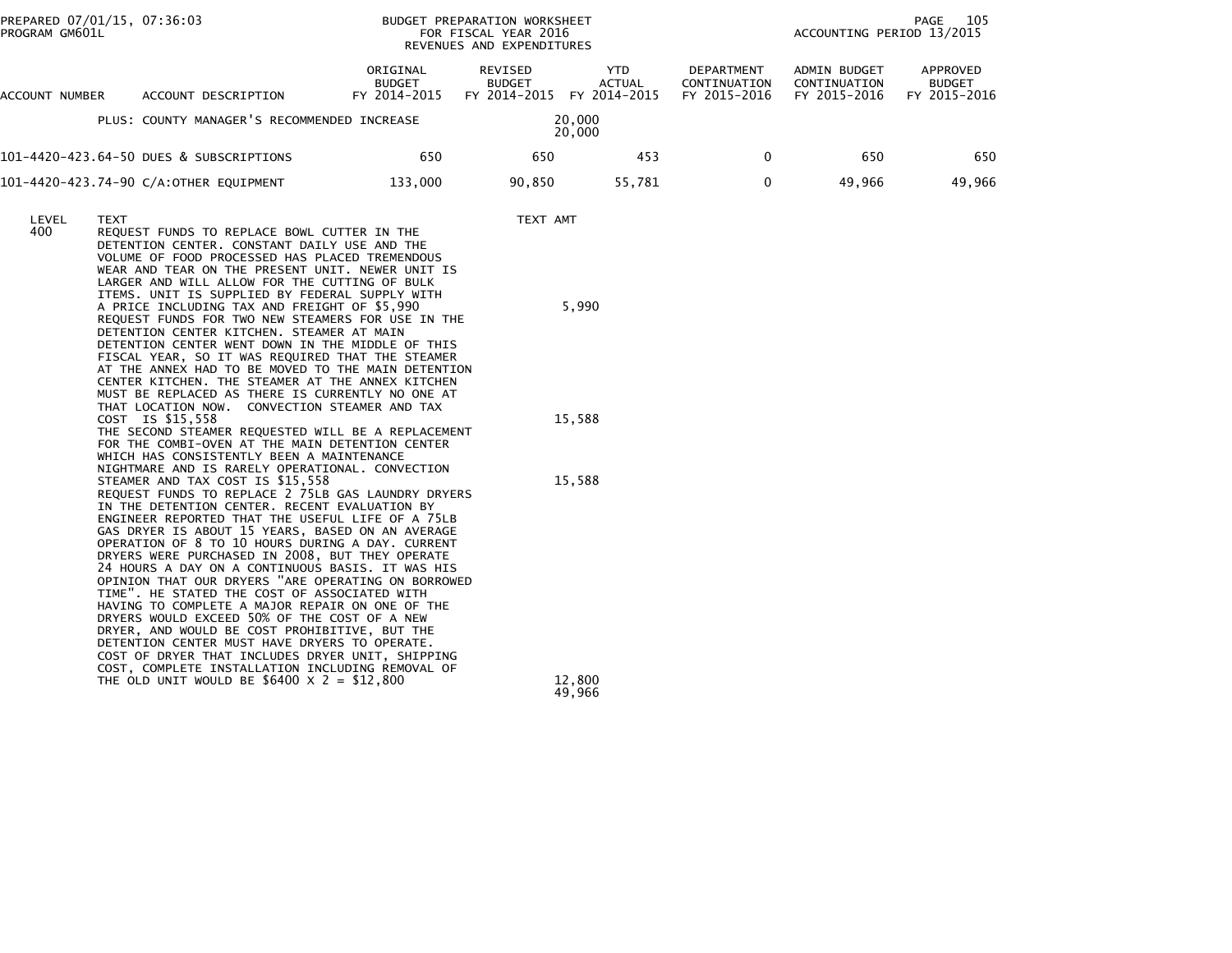| PREPARED 07/01/15, 07:36:03<br>PROGRAM GM601L |                                                                                                                                                                                                                                                                                                                                                                                                                                                                                                                                                                                                                                                                                                                                                                                                                                        | BUDGET PREPARATION WORKSHEET<br>FOR FISCAL YEAR 2016<br>REVENUES AND EXPENDITURES |                                          |                                                 |                                            | PAGE<br>106<br>ACCOUNTING PERIOD 13/2015     |                                           |  |
|-----------------------------------------------|----------------------------------------------------------------------------------------------------------------------------------------------------------------------------------------------------------------------------------------------------------------------------------------------------------------------------------------------------------------------------------------------------------------------------------------------------------------------------------------------------------------------------------------------------------------------------------------------------------------------------------------------------------------------------------------------------------------------------------------------------------------------------------------------------------------------------------------|-----------------------------------------------------------------------------------|------------------------------------------|-------------------------------------------------|--------------------------------------------|----------------------------------------------|-------------------------------------------|--|
| ACCOUNT NUMBER                                | ACCOUNT DESCRIPTION                                                                                                                                                                                                                                                                                                                                                                                                                                                                                                                                                                                                                                                                                                                                                                                                                    | ORIGINAL<br><b>BUDGET</b><br>FY 2014-2015                                         | REVISED<br><b>BUDGET</b><br>FY 2014-2015 | <b>YTD</b><br><b>ACTUAL</b><br>FY 2014-2015     | DEPARTMENT<br>CONTINUATION<br>FY 2015-2016 | ADMIN BUDGET<br>CONTINUATION<br>FY 2015-2016 | APPROVED<br><b>BUDGET</b><br>FY 2015-2016 |  |
|                                               | 101-4420-423.76-90 F/A:OTHER                                                                                                                                                                                                                                                                                                                                                                                                                                                                                                                                                                                                                                                                                                                                                                                                           | 26,200                                                                            | 38,200                                   | 31,209                                          | 0                                          | 16,500                                       | 26,500                                    |  |
| LEVEL<br>400                                  | <b>TEXT</b><br>REQUEST FUNDING TO REPLACE OUTDATED STAB VEST FOR<br>DETENTION OFFICERS WORKING AT THE DETENTION CENTER<br>AT BOTH LOCATIONS. VESTS PROTECT THESE OFFICERS<br>FROM THE THREAT OF BEING STABBED WITH ANY TYPE OF<br>SHARP INSTRUMENTS BY INMATES. GUARANTEED LIFE OF<br>THESE VESTS ARE 5 YEARS.<br>VEST COST IS \$550 X 20 = \$11,000<br>REQUEST FUNDS TO REPLACE TWO 1051 SOUTHERN STEEL<br>MECHANICAL ELECTRONIC LOCKS AT THE DETENTION<br>CENTER. WITH THE MAIN FACILITY BEING IN SERVICE<br>FOR 25 YEARS, THESE LOCKS HAVE CONSIDERABLE WEAR<br>AND TEAR FROM CONSTANT AND CONTINUOUS DAILY USE<br>OVER AND OVER. THIS WILL ALLOW FOR DETENTION<br>CENTER TO REMAIN ON A REPLACEMENT SCHEDULE OF TWO<br>PER YEAR. \$2750 EACH X 2 = \$5,500<br>COMMISSIONERS' ADDITION<br>ADDITIONAL STAB PROOF VEST FOR JAIL STAFF |                                                                                   |                                          | TEXT AMT<br>11,000<br>5,500<br>10,000<br>26,500 |                                            |                                              |                                           |  |
|                                               | 101-4420-423.84-35 JUVENILE DETENTION CONTRA                                                                                                                                                                                                                                                                                                                                                                                                                                                                                                                                                                                                                                                                                                                                                                                           | 50,000                                                                            | 34,336                                   | 27,084                                          | $\Omega$                                   | 42,000                                       | 42,000                                    |  |
| LEVEL<br>400                                  | <b>TEXT</b><br>DEPARTMENT REQUESTED AMOUNT<br>LESS: COUNTY MANAGER'S REDUCTION                                                                                                                                                                                                                                                                                                                                                                                                                                                                                                                                                                                                                                                                                                                                                         | TEXT AMT<br>50,000<br>8,000-<br>42,000                                            |                                          |                                                 |                                            |                                              |                                           |  |
| *                                             | <b>EXPENDITURE</b>                                                                                                                                                                                                                                                                                                                                                                                                                                                                                                                                                                                                                                                                                                                                                                                                                     | 5,553,120                                                                         | 5,610,018                                | 5,193,079                                       | 398,640                                    | 5,676,625                                    | 5,690,125                                 |  |
| **                                            | DETENTION CENTER                                                                                                                                                                                                                                                                                                                                                                                                                                                                                                                                                                                                                                                                                                                                                                                                                       | 5,131,620                                                                         | 5,127,701                                | 4,751,813                                       | 398,640                                    | 5,246,625                                    | 5,260,125                                 |  |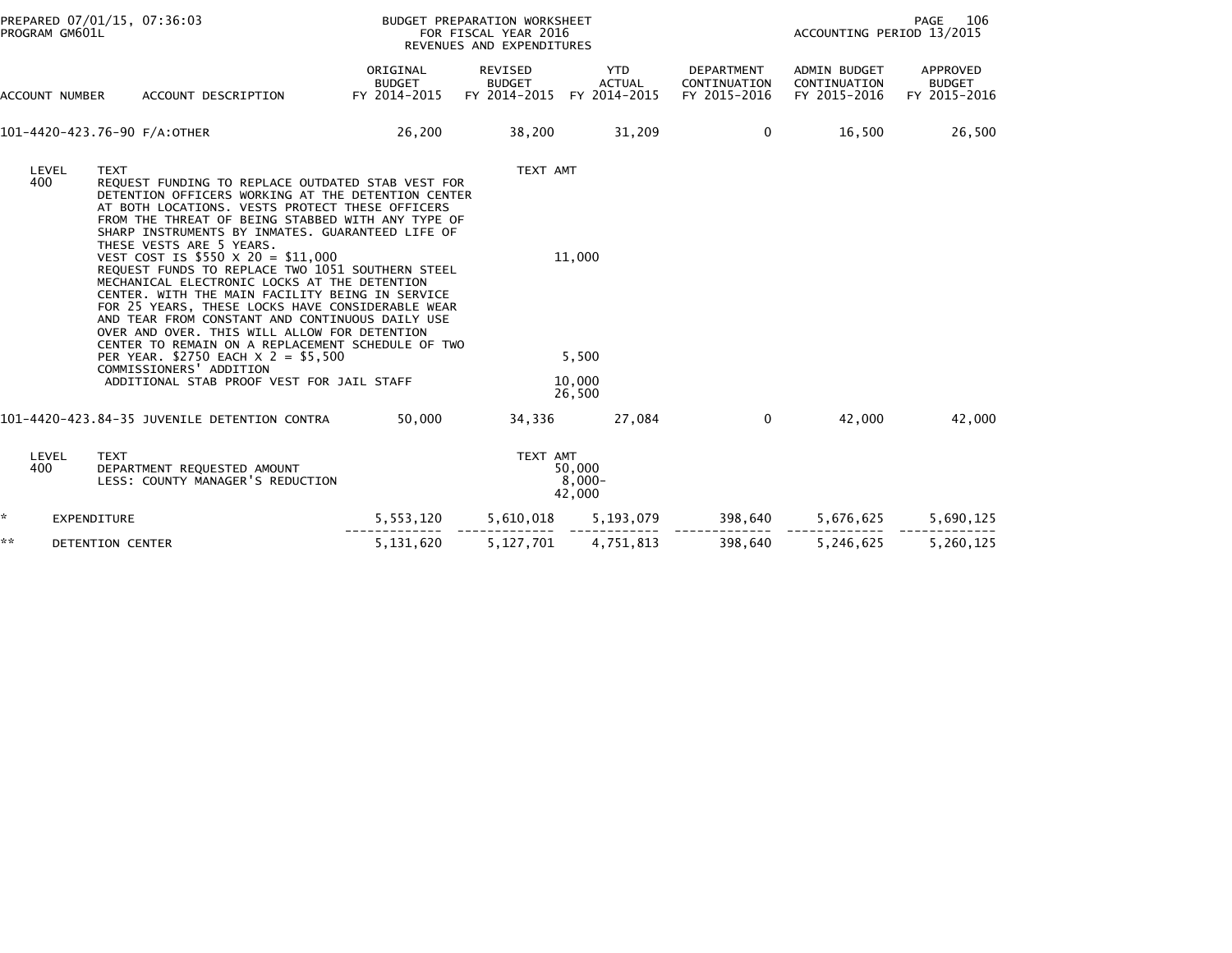| PREPARED 07/01/15, 07:36:03<br>PROGRAM GM601L |                                                                                                                                                                | BUDGET PREPARATION WORKSHEET<br>FOR FISCAL YEAR 2016<br>REVENUES AND EXPENDITURES |                                          |                                       |                                                   |                                              | PAGE<br>107<br>ACCOUNTING PERIOD 13/2015  |  |
|-----------------------------------------------|----------------------------------------------------------------------------------------------------------------------------------------------------------------|-----------------------------------------------------------------------------------|------------------------------------------|---------------------------------------|---------------------------------------------------|----------------------------------------------|-------------------------------------------|--|
| ACCOUNT NUMBER                                | ACCOUNT DESCRIPTION                                                                                                                                            | ORIGINAL<br><b>BUDGET</b><br>FY 2014-2015                                         | REVISED<br><b>BUDGET</b><br>FY 2014-2015 | YTD.<br><b>ACTUAL</b><br>FY 2014-2015 | <b>DEPARTMENT</b><br>CONTINUATION<br>FY 2015-2016 | ADMIN BUDGET<br>CONTINUATION<br>FY 2015-2016 | APPROVED<br><b>BUDGET</b><br>FY 2015-2016 |  |
|                                               | 101-4422-325.13-00 INMATE CANTEEN CONCESSION                                                                                                                   | 190,000-                                                                          | 285,900-                                 | 256,547-                              | 225,000-                                          | 240,000-                                     | $240,000 -$                               |  |
| LEVEL<br>400                                  | <b>TEXT</b><br>BASED ON THE REVENUE RECEIVED DURING THE FIRST 8<br>MONTHS OF THIS YEAR, SHOULD SEE AN INCREASE IN<br>THIS ACCOUNT DURING THE NEXT FISCAL YEAR. |                                                                                   | TEXT AMT                                 | 225,000<br>225,000                    |                                                   |                                              |                                           |  |
|                                               | 101-4422-342.40-00 INDIGENT SUPPLIES REIMB                                                                                                                     | $7,000 -$                                                                         | $7,000 -$                                | $3,788-$                              | $5,000 -$                                         | $5,000 -$                                    | $5,000-$                                  |  |
|                                               | 101-4422-342.60-00 PAY PHONE REVENUES                                                                                                                          | $80,000 -$                                                                        | $80,000 -$                               | 99,639-                               | $80,000 -$                                        | $85,000 -$                                   | $85,000 -$                                |  |
|                                               | 101-4422-353.84-60 KIOSK FEES                                                                                                                                  | $12,000 -$                                                                        | $12,000-$                                | $15,570-$                             | $12,000 -$                                        | $15,000 -$                                   | $15,000-$                                 |  |
|                                               | 101-4422-395.00-00 FUND BALANCE APPR-RESTR                                                                                                                     | 0                                                                                 | 0                                        | 0                                     | $\mathbf 0$                                       | 0                                            | $\mathbf 0$                               |  |
|                                               | 101-4422-395.10-00 FUND BALANCE APPR-UNREST                                                                                                                    | 0                                                                                 | $\mathbf{0}$                             | $\mathbf{0}$                          | $\mathbf{0}$                                      | $\mathbf{0}$                                 | $\mathbf{0}$                              |  |
| <b>REVENUE</b>                                | 101-4422-423.56-15 INMATE CLOTHING                                                                                                                             | 289.000-<br>10,000                                                                | 384,900-<br>7,000                        | $375.544-$<br>4,582                   | $322,000 -$<br>10,000                             | 345,000-<br>10,000                           | 345,000-<br>10,000                        |  |
|                                               | 101-4422-423.61-12 SUPPLIES:CONCESSIONS                                                                                                                        | 138,700                                                                           | 208,700                                  | 193,566                               | 171,000                                           | 175,200                                      | 175,200                                   |  |
|                                               | 101-4422-423.61-90 SUPPLIES:OTHER                                                                                                                              | 33,300                                                                            | 54,600                                   | 44,971                                | 41,250                                            | 41,800                                       | 41,800                                    |  |
| LEVEL<br>400                                  | <b>TEXT</b><br>INCREASE REQUESTED BASED ON THE CURRENT EXPENSES                                                                                                |                                                                                   | TEXT AMT                                 |                                       |                                                   |                                              |                                           |  |
|                                               | OF THE FIRST 8 MONTHS OF THIS FISCAL YEAR.<br>101-4422-423.65-00 DRUGS & MEDICINES                                                                             | $\mathbf{0}$                                                                      | $\Omega$                                 | $\mathbf{0}$                          | $\Omega$                                          | $\mathbf{0}$                                 | $\Omega$                                  |  |
|                                               | 101-4422-423.90-21 BANK FEES: KIOSK FEES                                                                                                                       | 12,000                                                                            | 15,000                                   | 12,768                                | 12,000                                            | 15,000                                       | 15,000                                    |  |
| 101-4422-423.98-00 RESERVE                    |                                                                                                                                                                | 15,000                                                                            | 19,600                                   | $\mathbf 0$                           | $\mathbf 0$                                       | $\mathbf 0$                                  | $\mathbf 0$                               |  |
| ☆.<br>EXPENDITURE                             |                                                                                                                                                                | 209,000                                                                           | 304,900                                  | 255,887                               | 234,250                                           | 242,000                                      | 242,000                                   |  |
| **<br>INMATE FUNDS                            |                                                                                                                                                                | $80,000 -$                                                                        | $80,000 -$                               | $119,657-$                            | 87,750-                                           | $103,000 -$                                  | $103,000 -$                               |  |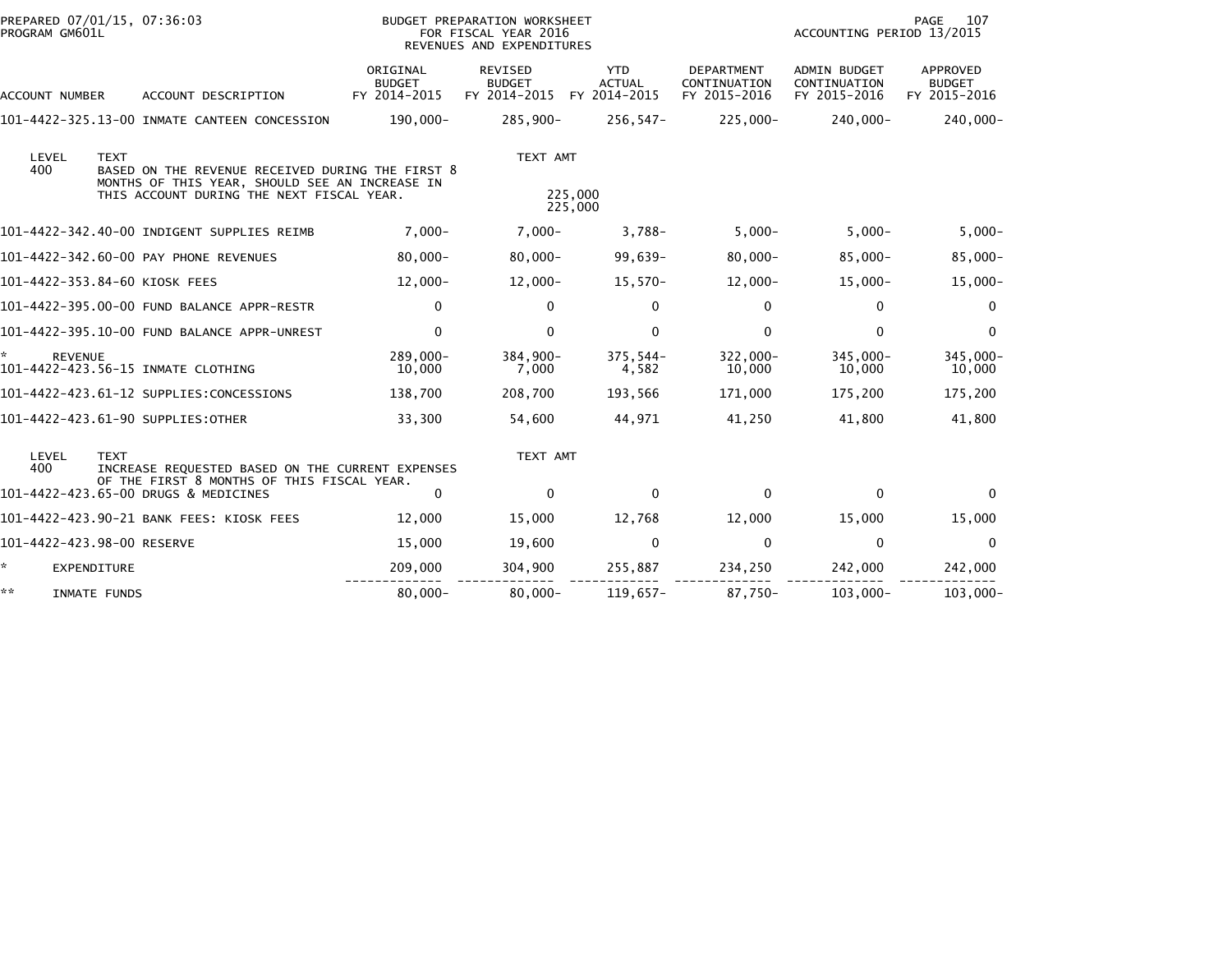| PREPARED 07/01/15, 07:36:03<br>PROGRAM GM601L |                                              |                                           | <b>BUDGET PREPARATION WORKSHEET</b><br>FOR FISCAL YEAR 2016<br>REVENUES AND EXPENDITURES | 108<br><b>PAGE</b><br>ACCOUNTING PERIOD 13/2015 |                                                   |                                              |                                           |
|-----------------------------------------------|----------------------------------------------|-------------------------------------------|------------------------------------------------------------------------------------------|-------------------------------------------------|---------------------------------------------------|----------------------------------------------|-------------------------------------------|
| ACCOUNT NUMBER                                | ACCOUNT DESCRIPTION                          | ORIGINAL<br><b>BUDGET</b><br>FY 2014-2015 | <b>REVISED</b><br><b>BUDGET</b><br>FY 2014-2015                                          | <b>YTD</b><br><b>ACTUAL</b><br>FY 2014-2015     | <b>DEPARTMENT</b><br>CONTINUATION<br>FY 2015-2016 | ADMIN BUDGET<br>CONTINUATION<br>FY 2015-2016 | APPROVED<br><b>BUDGET</b><br>FY 2015-2016 |
|                                               | 101-4425-353.23-00 BOND-PRETRIAL FEES        | $7,000 -$                                 | $7,000-$                                                                                 | 8,784-                                          | $10,000 -$                                        | $10,000 -$                                   | $10,000 -$                                |
|                                               | 101-4425-395.00-00 FUND BALANCE APPR-RESTR   | $20,000 -$                                | $20,000 -$                                                                               | $\mathbf{0}$                                    | $\mathbf{0}$                                      | $20,000 -$                                   | $20,000 -$                                |
| <b>REVENUE</b>                                |                                              | $27.000 -$<br>41,136                      | $27,000 -$<br>41,136                                                                     | $8,784-$<br>36,322                              | $10,000 -$<br>$\Omega$                            | $30,000 -$<br>39,266                         | $30,000 -$<br>39,266                      |
|                                               |                                              | 0                                         | 1,850                                                                                    | 1,229                                           | 0                                                 | 0                                            | $\mathbf 0$                               |
| 101-4425-423.20-05 HEALTH INSURANCE           |                                              | 8,040                                     | 8,040                                                                                    | 6,164                                           | $\Omega$                                          | 8,064                                        | 8,064                                     |
| 101-4425-423.20-10 MEDICARE TAX               |                                              | 596                                       | 596                                                                                      | 545                                             | $\Omega$                                          | 569                                          | 569                                       |
| 101-4425-423.20-15 RETIREMENT                 |                                              | 2,908                                     | 2,908                                                                                    | 2,568                                           | $\Omega$                                          | 2,910                                        | 2,910                                     |
|                                               | 101-4425-423.20-20 SOCIAL SECURITY TAX       | 2,550                                     | 2,550                                                                                    | 2,328                                           | $\Omega$                                          | 2,435                                        | 2,435                                     |
|                                               | 101-4425-423.20-25 WORKERS COMPENSATION      | 1,974                                     | 1,974                                                                                    | 901                                             | $\Omega$                                          | 1,837                                        | 1,837                                     |
|                                               | 101-4425-423.20-30 401(K) CONTRIBUTIONS      | 1,234                                     | 1,234                                                                                    | 1,090                                           | $\Omega$                                          | 1,963                                        | 1,963                                     |
|                                               |                                              | 100                                       | 100                                                                                      | $\Omega$                                        | 100                                               | 100                                          | 100                                       |
|                                               | 101-4425-423.34-30 SERVICE & MAINTENANCE     | 100                                       | 100                                                                                      | $\mathbf{0}$                                    | 100                                               | 100                                          | 100                                       |
| 101-4425-423.43-20 R&M:VEHICLES               |                                              | 300                                       | 300                                                                                      | 134                                             | 300                                               | 300                                          | 300                                       |
| 101-4425-423.50-05 BONDS - PRETRIAL           |                                              | 20,000                                    | 19,700                                                                                   | 13,460                                          | 20,000                                            | 20,000                                       | 20,000                                    |
|                                               | 101-4425-423.50-07 COST PER COPY PROGRAM     | 300                                       | 200                                                                                      | 116                                             | 300                                               | 300                                          | 300                                       |
| 101-4425-423.53-05 TELEPHONE                  |                                              | 800                                       | 1,400                                                                                    | 1,186                                           | 1,300                                             | 1,400                                        | 1,400                                     |
| 101-4425-423.57-00 POSTAGE                    |                                              | 50                                        | 50                                                                                       | $\Omega$                                        | 50                                                | 50                                           | 50                                        |
| 101-4425-423.58-00 TRAVEL                     |                                              | 0                                         | $\mathbf{0}$                                                                             | 0                                               | $\mathbf{0}$                                      | $\mathbf{0}$                                 | $\mathbf{0}$                              |
| 101-4425-423.59-00 TRAINING                   |                                              | $\mathbf 0$                               | $\mathbf{0}$                                                                             | $\Omega$                                        | $\mathbf{0}$                                      | $\mathbf{0}$                                 | $\Omega$                                  |
| 101-4425-423.61-05 SUPPLIES:OFFICE            |                                              | 250                                       | 250                                                                                      | 250                                             | 250                                               | 250                                          | 250                                       |
|                                               | 101-4425-423.61-95 SUPPLIES:OTHER SMALL EQMT | 200                                       | 200                                                                                      | 29                                              | 200                                               | 200                                          | 200                                       |
|                                               | 101-4425-423.62-20 MOTOR FUEL & LUBRICANTS   | 1,200                                     | 1,000                                                                                    | 576                                             | 1,200                                             | 1,200                                        | 1,200                                     |
| EXPENDITURE                                   |                                              | 81,738                                    | 83,588                                                                                   | 66,898                                          | 23,800                                            | 80,944                                       | 80,944                                    |

------------- ------------- ------------ ------------- ------------- -------------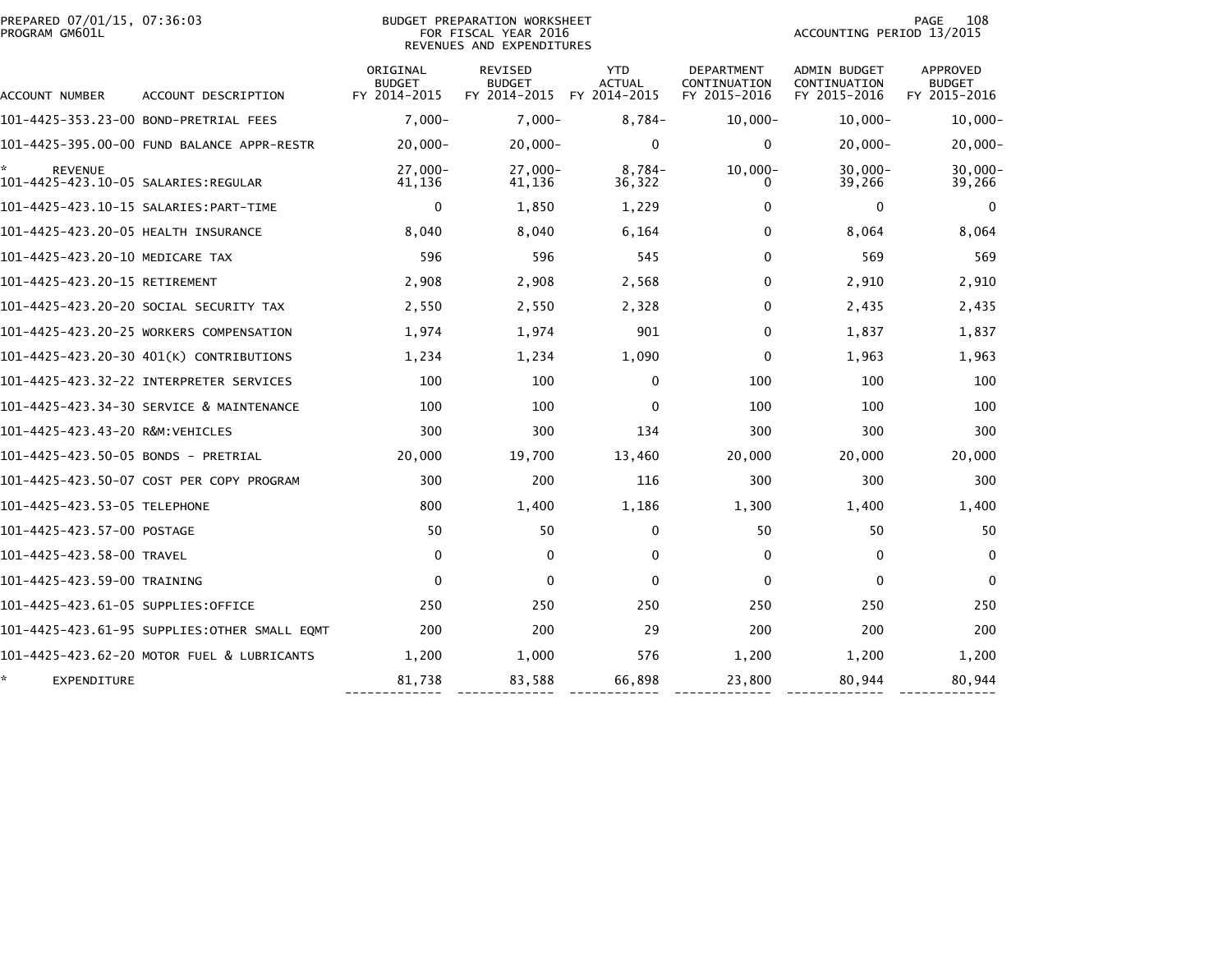| PREPARED 07/01/15, 07:36:03<br>PROGRAM GM601L |                     |                                           | BUDGET PREPARATION WORKSHEET<br>FOR FISCAL YEAR 2016<br>REVENUES AND EXPENDITURES |                                       |                                                   |                                              | 109<br>PAGE<br>ACCOUNTING PERIOD 13/2015  |  |  |  |
|-----------------------------------------------|---------------------|-------------------------------------------|-----------------------------------------------------------------------------------|---------------------------------------|---------------------------------------------------|----------------------------------------------|-------------------------------------------|--|--|--|
| ACCOUNT NUMBER                                | ACCOUNT DESCRIPTION | ORIGINAL<br><b>BUDGET</b><br>FY 2014-2015 | REVISED<br><b>BUDGET</b><br>FY 2014-2015                                          | YTD.<br><b>ACTUAL</b><br>FY 2014-2015 | <b>DEPARTMENT</b><br>CONTINUATION<br>FY 2015-2016 | ADMIN BUDGET<br>CONTINUATION<br>FY 2015-2016 | APPROVED<br><b>BUDGET</b><br>FY 2015-2016 |  |  |  |
| **<br>PRE-TRIAL SERVICES                      |                     | 54.738                                    | 56.588                                                                            | 58.114                                | 13.800                                            | 50.944                                       | 50,944                                    |  |  |  |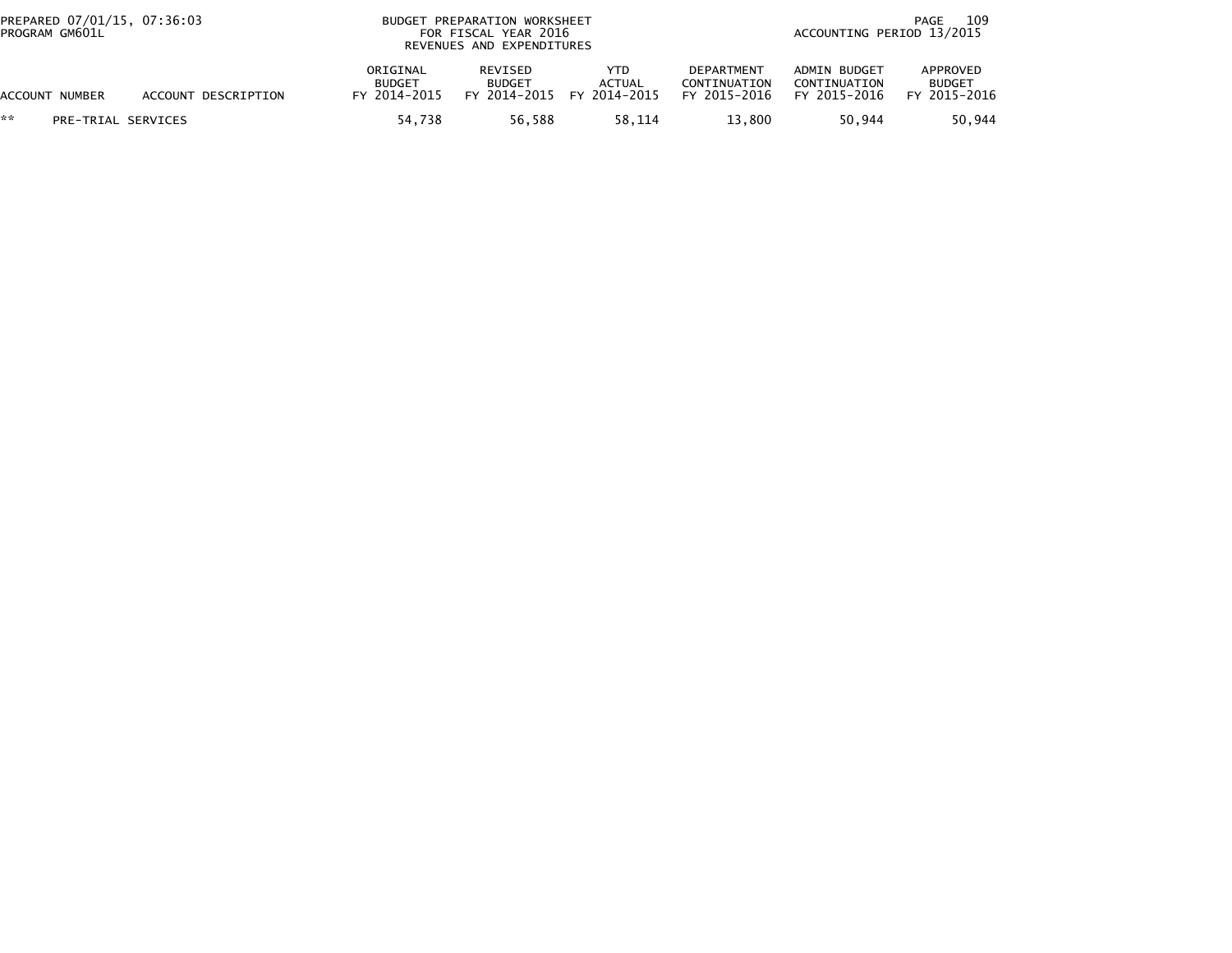| PROGRAM GM601L        | PREPARED 07/01/15, 07:36:03                                                                                                                                                                                                                                                                                     |                                           | BUDGET PREPARATION WORKSHEET<br>FOR FISCAL YEAR 2016<br>REVENUES AND EXPENDITURES |                                             |                                            | ACCOUNTING PERIOD 13/2015                           | PAGE 110                                  |
|-----------------------|-----------------------------------------------------------------------------------------------------------------------------------------------------------------------------------------------------------------------------------------------------------------------------------------------------------------|-------------------------------------------|-----------------------------------------------------------------------------------|---------------------------------------------|--------------------------------------------|-----------------------------------------------------|-------------------------------------------|
| <b>ACCOUNT NUMBER</b> | ACCOUNT DESCRIPTION                                                                                                                                                                                                                                                                                             | ORIGINAL<br><b>BUDGET</b><br>FY 2014-2015 | REVISED<br><b>BUDGET</b><br>FY 2014-2015                                          | <b>YTD</b><br><b>ACTUAL</b><br>FY 2014-2015 | DEPARTMENT<br>CONTINUATION<br>FY 2015-2016 | <b>ADMIN BUDGET</b><br>CONTINUATION<br>FY 2015-2016 | APPROVED<br><b>BUDGET</b><br>FY 2015-2016 |
|                       | 101-4430-325.12-00 ID SECURITY CARD SALES                                                                                                                                                                                                                                                                       | $300 -$                                   | $300 -$                                                                           | $155 -$                                     | $300 -$                                    | $300 -$                                             | $300 -$                                   |
|                       | 101-4430-395.00-00 FUND BALANCE APPR-RESTR                                                                                                                                                                                                                                                                      | $\Omega$                                  | $\Omega$                                                                          | $\Omega$                                    | $\Omega$                                   | $\Omega$                                            | $\Omega$                                  |
| *.<br><b>REVENUE</b>  |                                                                                                                                                                                                                                                                                                                 | $300 -$<br>144,840                        | $300 -$<br>150,480                                                                | $155 -$<br>145,839                          | $300 -$<br>0                               | $300 -$<br>151,177                                  | $300 -$<br>151,177                        |
|                       |                                                                                                                                                                                                                                                                                                                 | 0                                         | $\mathbf{0}$                                                                      | 0                                           | $\mathbf{0}$                               | 0                                                   | $\mathbf 0$                               |
|                       |                                                                                                                                                                                                                                                                                                                 | 117,500                                   | 125,800                                                                           | 117,248                                     | 120,000                                    | 117,000                                             | 117,000                                   |
| LEVEL<br>400          | <b>TEXT</b><br>SLIGHT INCREASE REQUESTED TO HELP COVER COST OF<br>COVERAGE REQUIRED OF DEPUTIES IN SUPERIOR COURT.<br>THERE IS A HUGE BACK LOG OF FELONY CASES, AND OF<br>CAPITAL MURDER CASES, WHICH WILL REQUIRE AN<br>INCREASE IN COURT TIME TO HELP REDUCE THE BACK LOG<br>LESS: COUNTY MANAGER'S REDUCTION |                                           | TEXT AMT                                                                          | 120,000<br>$3,000-$<br>117,000              |                                            |                                                     |                                           |
|                       | 101-4430-421.20-05 HEALTH INSURANCE                                                                                                                                                                                                                                                                             | 32,160                                    | 33,770                                                                            | 32,696                                      | $\Omega$                                   | 32,256                                              | 32,256                                    |
|                       | 101-4430-421.20-10 MEDICARE TAX                                                                                                                                                                                                                                                                                 | 3,805                                     | 4,027                                                                             | 3,611                                       | 0                                          | 3,932                                               | 3,932                                     |
|                       | 101-4430-421.20-15 RETIREMENT                                                                                                                                                                                                                                                                                   | 10,544                                    | 11,144                                                                            | 10,795                                      | $\Omega$                                   | 11,202                                              | 11,202                                    |
|                       | 101–4430–421.20–20 SOCIAL SECURITY TAX                                                                                                                                                                                                                                                                          | 16,265                                    | 17,214                                                                            | 15,441                                      | 0                                          | 16,813                                              | 16,813                                    |
|                       | 101-4430-421.20-25 WORKERS COMPENSATION                                                                                                                                                                                                                                                                         | 12,591                                    | 13,307                                                                            | 12,620                                      | $\Omega$                                   | 12,684                                              | 12,684                                    |
|                       | 101-4430-421.20-30 401(K) CONTRIBUTIONS                                                                                                                                                                                                                                                                         | 7,242                                     | 7,532                                                                             | 7,292                                       | $\Omega$                                   | 7,559                                               | 7,559                                     |
|                       | 101-4430-421.43-15 R&M:EQUIPMENT                                                                                                                                                                                                                                                                                | 1,600                                     | 1,600                                                                             | 1,600                                       | 7,050                                      | 2,050                                               | 2,050                                     |
|                       |                                                                                                                                                                                                                                                                                                                 |                                           |                                                                                   |                                             |                                            |                                                     |                                           |

 $1,600$ 

 $5,000$ 

 $450$ 

 LEVEL TEXT TEXT AMTMAINTENANCE FOR X-RAY MACHINES CALIBRATION FOR WALK-THROUGH METAL DETECTORS REQUEST ADDITION OF ONE TIME EXPENSE TO REPAIR 5,000 BROKEN X-RAY UNIT USED FOR COURTHOUSE SECURITY. THIS IS NEEDED UNLESS THE UNIT IS REPLACED AS REQUESTED IN THE 4430 CAPITAL ASSET ACCOUNT FOR THIS FISCAL YEAR REQUEST. REQUEST IS FOR \$5000 TO REPLACE BROKEN COMPUTER MODULE ON THE X-RAY UNIT. THIS MACHINE IS FAR OUT OF WARRANTY ANDWILL NOT WORK WITHOUT THIS REPAIR. COST INCLUDES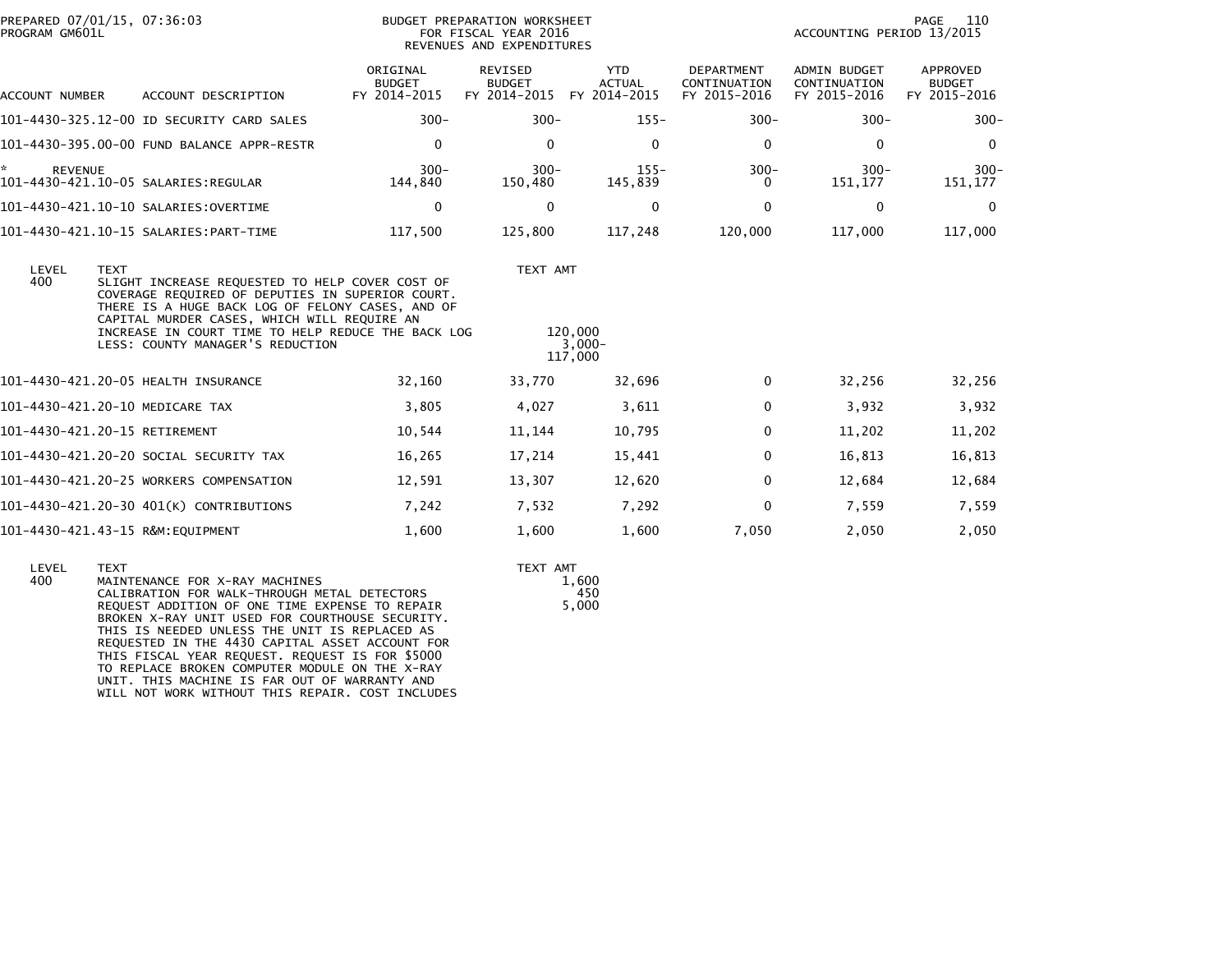| PREPARED 07/01/15, 07:36:03<br>PROGRAM GM601L |                                                                                                                                                                                                                                                                                                                                               | <b>BUDGET PREPARATION WORKSHEET</b><br>FOR FISCAL YEAR 2016<br>REVENUES AND EXPENDITURES |                                 |                                                          |                                                   | PAGE<br>111<br>ACCOUNTING PERIOD 13/2015            |                                           |
|-----------------------------------------------|-----------------------------------------------------------------------------------------------------------------------------------------------------------------------------------------------------------------------------------------------------------------------------------------------------------------------------------------------|------------------------------------------------------------------------------------------|---------------------------------|----------------------------------------------------------|---------------------------------------------------|-----------------------------------------------------|-------------------------------------------|
| ACCOUNT NUMBER                                | ACCOUNT DESCRIPTION                                                                                                                                                                                                                                                                                                                           | ORIGINAL<br><b>BUDGET</b><br>FY 2014-2015                                                | <b>REVISED</b><br><b>BUDGET</b> | <b>YTD</b><br><b>ACTUAL</b><br>FY 2014-2015 FY 2014-2015 | <b>DEPARTMENT</b><br>CONTINUATION<br>FY 2015-2016 | <b>ADMIN BUDGET</b><br>CONTINUATION<br>FY 2015-2016 | APPROVED<br><b>BUDGET</b><br>FY 2015-2016 |
|                                               | LABOR, TRAVEL, AND REPLACEMENT MODULE TO BE<br>INSTALLED BY CERTIFIED TECHNICIANS.<br>LESS: COUNTY MANAGER'S REDUCTION                                                                                                                                                                                                                        |                                                                                          |                                 | $5.000 -$<br>2,050                                       |                                                   |                                                     |                                           |
|                                               | 101-4430-421.53-05 TELEPHONE                                                                                                                                                                                                                                                                                                                  | 400                                                                                      | 1,000                           | 911                                                      | 0                                                 | 1,000                                               | 1,000                                     |
|                                               | 101-4430-421.56-00 UNIFORMS                                                                                                                                                                                                                                                                                                                   | 1,500                                                                                    | 1,500                           | 1,500                                                    | 2,000                                             | 2,000                                               | 2,000                                     |
| LEVEL<br>400                                  | <b>TEXT</b><br>ANTICIPATE POSSIBLE RETIREMENT OF AT LEAST 1 OF<br>THE CURRENT BALIFF'S WHICH WILL REQUIRE INCREASED<br>EXPENDITURE TO PROVIDE UNIFORMS FOR REPLACEMENT.<br>ALSO, HAVE HAD AT LEAST 3 OF THE PART-TIME STAFF<br>COMPLETELY RETIRE, SO WILL ALSO HAVE TO PROVIDE<br>UNIFORMS FOR REPLACEMENTS HIRED FOR PART-TIME<br>POSITIONS. |                                                                                          | TEXT AMT                        |                                                          |                                                   |                                                     |                                           |
|                                               | 101-4430-421.58-00 TRAVEL                                                                                                                                                                                                                                                                                                                     | 0                                                                                        | $\mathbf 0$                     | $\mathbf{0}$                                             | 300                                               | 300                                                 | 300                                       |
| LEVEL<br>400                                  | <b>TEXT</b><br>REQUEST MODERATE AMOUNT TO ALLOW FOR TRAINING OF<br>NEW AND CURRENT COURT DEPUTY STAFF. BUDGET WILL<br>BE TO COVER COST OF MEALS WHILE ATTENDING TRAINING<br>OVERALL RCSO TRAINING BUDGET IS MUCH LOWER THAN<br>SURROUNDING COUNTIES.                                                                                          |                                                                                          | TEXT AMT                        |                                                          |                                                   |                                                     |                                           |
|                                               | 101-4430-421.59-00 TRAINING                                                                                                                                                                                                                                                                                                                   | $\mathbf 0$                                                                              | $\mathbf{0}$                    | $\mathbf 0$                                              | 500                                               | 500                                                 | 500                                       |
| LEVEL<br>400                                  | <b>TEXT</b><br>REQUEST MODERATE AMOUNT TO ALLOW FOR NEW AND<br>CURRENT STAFF TO ATTEND TRAINING FOR COURT<br>DEPUTIES THAT PROVIDE PROTECTION TO ROWAN COUNTY<br>CITIZENS, COURTHOUSE STAFF, AND JUDGES. OVERALL<br>RCSO TRAINING BUDGET IS SMALLER THAN SURROUNDING<br>COUNTIES OF SIMILAR SIZE.                                             |                                                                                          | TEXT AMT                        |                                                          |                                                   |                                                     |                                           |
|                                               | 101-4430-421.61-10 SUPPLIES:ANIMAL & VET                                                                                                                                                                                                                                                                                                      | 2,000                                                                                    | 1,700                           | 1,267                                                    | $\mathbf 0$                                       | 2,000                                               | 2,000                                     |
|                                               | 101-4430-421.61-35 SUPPLIES:LAW ENFORCEMENT                                                                                                                                                                                                                                                                                                   | 4,000                                                                                    | 4,700                           | 4,399                                                    | $\mathbf{0}$                                      | 6,810                                               | 6,810                                     |
|                                               |                                                                                                                                                                                                                                                                                                                                               |                                                                                          |                                 |                                                          |                                                   |                                                     |                                           |

LEVEL TEXT TEXT AMT 400 SMALL INCREASE TO COVER COST OF EQUIPMENT FOR BOTH 5,000 NEW AND CURRENT COURT DEPUTIES. ALL COURT DEPUTIES EQUIPPED WITH TASERS AND THIS REQUIRES YEARLY CERTIFICATION. THIS TRAINING REQUIRES THAT

TEXT AMT<br>5,000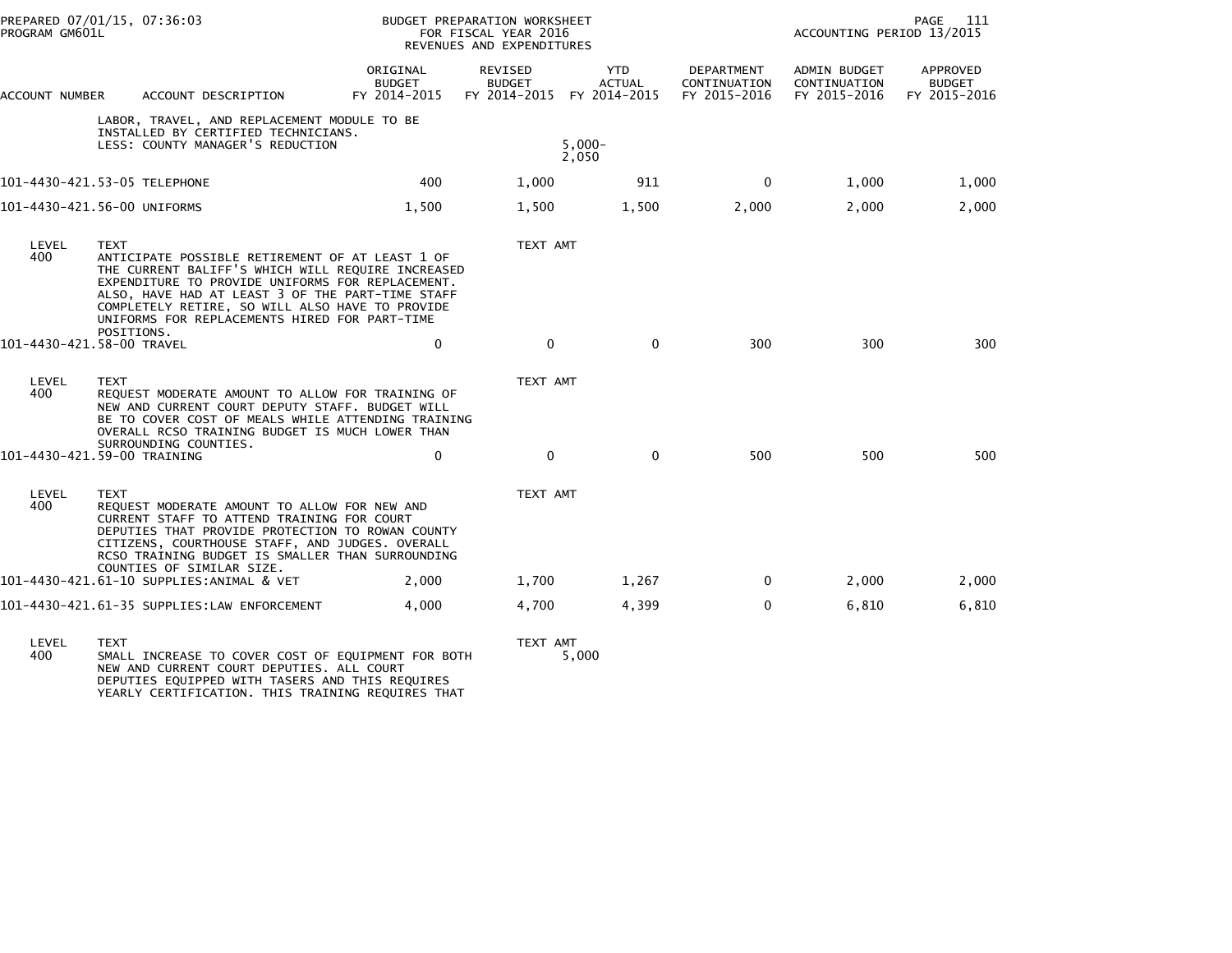| PREPARED 07/01/15, 07:36:03<br>PROGRAM GM601L |                             |                                                                                                                                                                                                                                                                                                                                                                                                                                                                                                                                                                                                                                                                    | BUDGET PREPARATION WORKSHEET<br>FOR FISCAL YEAR 2016<br>REVENUES AND EXPENDITURES |                                          |                                      |                                            | <b>PAGE</b> 112<br>ACCOUNTING PERIOD 13/2015        |                                           |
|-----------------------------------------------|-----------------------------|--------------------------------------------------------------------------------------------------------------------------------------------------------------------------------------------------------------------------------------------------------------------------------------------------------------------------------------------------------------------------------------------------------------------------------------------------------------------------------------------------------------------------------------------------------------------------------------------------------------------------------------------------------------------|-----------------------------------------------------------------------------------|------------------------------------------|--------------------------------------|--------------------------------------------|-----------------------------------------------------|-------------------------------------------|
|                                               | ACCOUNT NUMBER              | ACCOUNT DESCRIPTION                                                                                                                                                                                                                                                                                                                                                                                                                                                                                                                                                                                                                                                | ORIGINAL<br><b>BUDGET</b><br>FY 2014-2015                                         | REVISED<br><b>BUDGET</b><br>FY 2014-2015 | YTD<br><b>ACTUAL</b><br>FY 2014-2015 | DEPARTMENT<br>CONTINUATION<br>FY 2015-2016 | <b>ADMIN BUDGET</b><br>CONTINUATION<br>FY 2015-2016 | APPROVED<br><b>BUDGET</b><br>FY 2015-2016 |
|                                               |                             | EACH DEPUTY FIRE TWO CARTRIDGES COSTING \$25 EACH<br>IN RECERTIFICATION CLASSES. THIS ALONE INCREASES<br>THE EQUIPMENT COSTS. ALSO HAVE EVER PRESENT COST<br>OF AMMO, AND LEATHER GEAR.<br>SHOULD NEW X-RAY MACHINE BE PURCHASED, RCSO BALIFFS<br>WOULD BE REQUIRED BY LAW TO WEAR RADIATION BADGES<br>TO ESTABLISH A NEW BASELINE ON THE AMOUNT OF<br>RADIATION THAT OPERATORS WOULD BE EXPOSED TO.<br>TOTAL DOSIMETER UNITS NEEDED WOULD BE 26 UNITS,<br>WHICH IS ONE FOR EACH OFFICER WHO MAY BE OPERATING<br>THE X-RAY EQUIPMENT, AND AN ADDITIONAL 2 UNITS TO<br>COVER CHANGES IN PERSONNEL. COST IS \$16.15/UNIT<br>PER QUARTER FOR A YEAR, WHICH IS \$1808. |                                                                                   |                                          | 1,810<br>6,810                       |                                            |                                                     |                                           |
|                                               |                             | 101-4430-421.74-90 C/A:OTHER EQUIPMENT                                                                                                                                                                                                                                                                                                                                                                                                                                                                                                                                                                                                                             | $\mathbf{0}$                                                                      | $\mathbf{0}$                             | $\mathbf{0}$                         | 19,500                                     | 19,500                                              | 19,500                                    |
|                                               | LEVEL<br><b>TEXT</b><br>400 | REPLACEMENT OF CURRENT 5333 X-RAY MACHINE, ID#<br>08-08-19-P404. THIS MACHINE IS 6 YEARS OLD AND<br>REPAIR COST IS \$5,000. NEW MACHINE, SHOULD THIS BE<br>THE DESIRED OPTION, WOULD BE AN AC5333 X-RAY<br>MACHINE. THIS IS THE MOST UP TO DATE VERSION OF THE<br>MACHINE WHICH ALSO INCLUDES BUILT IN TRAINING &<br>AUTO ARCHIVING. COST INCLUDING THE NEW UNIT, TAX,<br>FREIGHT, AND INSTALLATIONS WOULD BE \$19,500.                                                                                                                                                                                                                                            |                                                                                   | TEXT AMT                                 | 19,500<br>19,500                     |                                            |                                                     |                                           |
|                                               |                             | 101-4430-421.76-30 F/A:EQUIPMENT/FURNISHINGS                                                                                                                                                                                                                                                                                                                                                                                                                                                                                                                                                                                                                       | 0                                                                                 | $\mathbf{0}$                             | $\mathbf{0}$                         | $\Omega$                                   | $\mathbf{0}$                                        | $\Omega$                                  |
| *                                             | EXPENDITURE                 |                                                                                                                                                                                                                                                                                                                                                                                                                                                                                                                                                                                                                                                                    | 354,447                                                                           | 373,774                                  | 355,219                              | 149,350                                    | 386,783                                             | 386,783                                   |
| **                                            | COURTHOUSE SECURITY         |                                                                                                                                                                                                                                                                                                                                                                                                                                                                                                                                                                                                                                                                    | 354,147                                                                           | 373,474                                  | 355.064                              | 149.050                                    | 386.483                                             | 386.483                                   |
| ***                                           | SHERIFF                     |                                                                                                                                                                                                                                                                                                                                                                                                                                                                                                                                                                                                                                                                    | 13,415,834                                                                        | 13,614,614                               | 12,815,752                           | 1,134,629                                  | 13,575,766                                          | 13,591,766                                |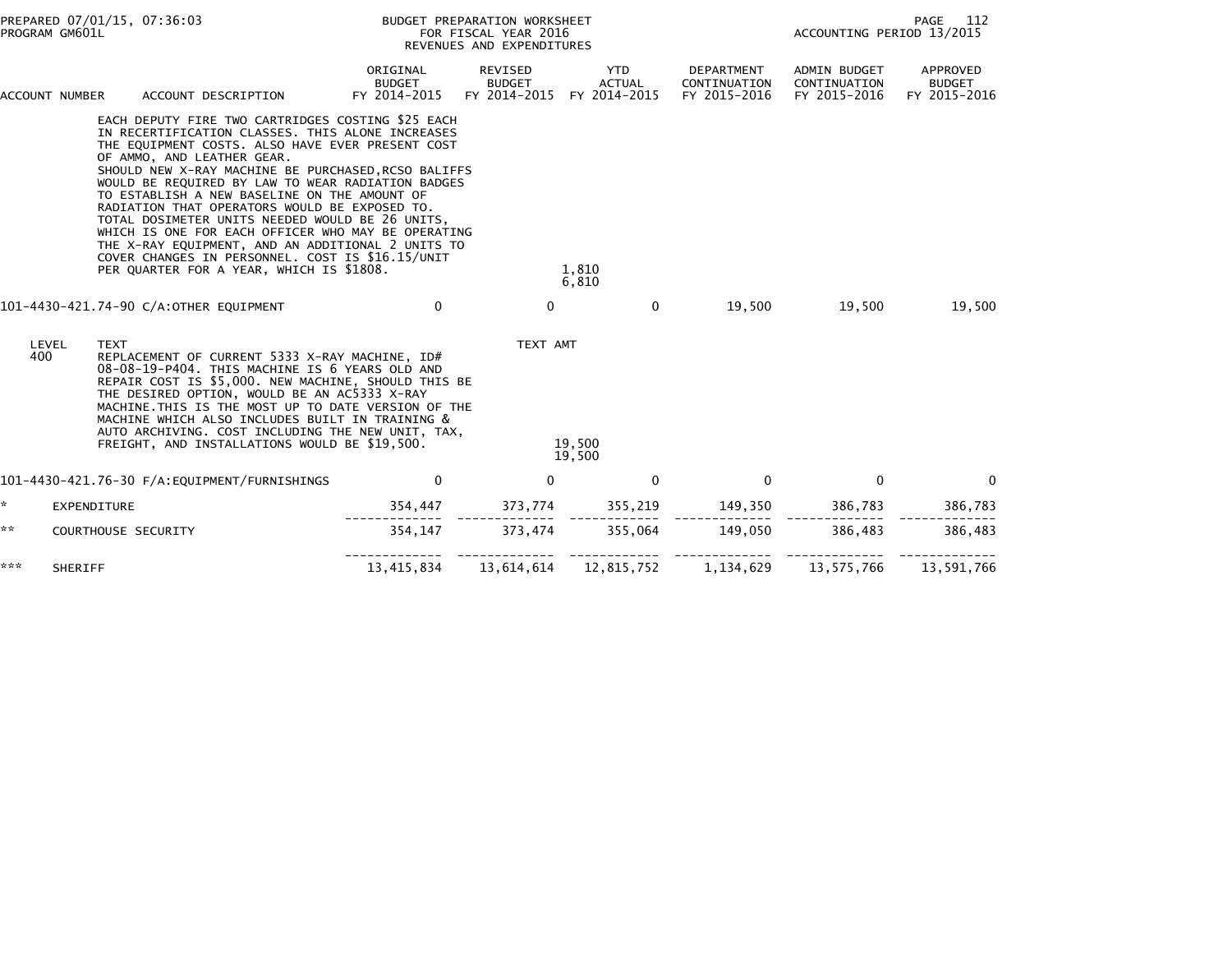|                | PREPARED 07/01/15, 07:36:03 |  |
|----------------|-----------------------------|--|
| PROGRAM GM601L |                             |  |

| PREPARED 07/01/15, 07:36:03 | BUDGET PREPARATION WORKSHEET | 113<br>PAGE               |
|-----------------------------|------------------------------|---------------------------|
| PROGRAM GM601L              | FOR FISCAL YEAR 2016         | ACCOUNTING PERIOD 13/2015 |
|                             | REVENUES AND EXPENDITURES    |                           |

| ACCOUNT NUMBER                       | ACCOUNT DESCRIPTION                         | ORIGINAL<br><b>BUDGET</b><br>FY 2014-2015 | <b>REVISED</b><br><b>BUDGET</b><br>FY 2014-2015 | <b>YTD</b><br><b>ACTUAL</b><br>FY 2014-2015 | DEPARTMENT<br>CONTINUATION<br>FY 2015-2016 | <b>ADMIN BUDGET</b><br>CONTINUATION<br>FY 2015-2016 | APPROVED<br><b>BUDGET</b><br>FY 2015-2016 |
|--------------------------------------|---------------------------------------------|-------------------------------------------|-------------------------------------------------|---------------------------------------------|--------------------------------------------|-----------------------------------------------------|-------------------------------------------|
|                                      | 101-4520-334.30-20 DOT CTP CAPITAL GRANT    | $317.628 -$                               | 147,456-                                        | 0                                           | 195,840-                                   | 195,840-                                            | 195,840-                                  |
|                                      | 101-4520-334.30-21 DOT ARRA CAPITAL GRANT   | $\mathbf 0$                               | $170, 172 -$                                    | 170,160-                                    | $\Omega$                                   | 0                                                   | $\mathbf{0}$                              |
|                                      | 101-4520-334.30-30 DOT CTP ADMIN GRANT      | 161,496-                                  | 161,496-                                        | 101,009-                                    | 149,061-                                   | 149,061-                                            | 149,061-                                  |
|                                      | 101-4520-334.30-36 DOT EMPLOYMENT TRANSPORT | $24,943-$                                 | $\Omega$                                        | $\Omega$                                    | 24,943-                                    | 0                                                   | $\Omega$                                  |
|                                      | 101-4520-334.30-49 DOT OPERATING SOFTWARE   | 0                                         | 0                                               | $\mathbf{0}$                                | $\mathbf{0}$                               | $\Omega$                                            | $\Omega$                                  |
|                                      | 101-4520-334.30-50 DOT RGP TRANSPORTATION   | $42,822 -$                                | 88,561-                                         | 88,561-                                     | 88,561-                                    | 88,561-                                             | 88,561-                                   |
| 101-4520-334.32-00 DOT E&D TRANSPORT |                                             | $98,569-$                                 | 91,683-                                         | $91,683-$                                   | $91,683-$                                  | $91,683-$                                           | $91,683-$                                 |
|                                      | 101-4520-353.85-50 RGP PASSENGER FARES      | $1,500-$                                  | $1,500-$                                        | $1,068-$                                    | $1.500 -$                                  | $1.500 -$                                           | $1,500-$                                  |
|                                      | 101-4520-361.25-00 INTEREST-E&D TRANSPORT   | $50 -$                                    | $50 -$                                          | $\Omega$                                    | $50 -$                                     | $50-$                                               | $50 -$                                    |
|                                      | 101-4520-365.76-00 RTS TRANS DONATIONS      | $\mathbf{0}$                              | 0                                               | $237 -$                                     | $\Omega$                                   | 0                                                   | $\Omega$                                  |
|                                      |                                             | $\mathbf{0}$                              | $5,082 -$                                       | $\Omega$                                    | $\mathbf{0}$                               | $\Omega$                                            | $\Omega$                                  |
| <b>REVENUE</b>                       |                                             | 647.008-<br>79,994                        | 666.000-<br>81,579                              | 452.718-<br>79,085                          | 551,638-<br>0                              | $526,695 -$<br>81,308                               | $526,695-$<br>81,308                      |
| 101-4520-535.20-05 HEALTH INSURANCE  |                                             | 16,080                                    | 16,080                                          | 8,174                                       | 0                                          | 14,838                                              | 14,838                                    |
| 101-4520-535.20-10 MEDICARE TAX      |                                             | 1,160                                     | 1,170                                           | 1,133                                       | 0                                          | 1,179                                               | 1,179                                     |
| 101-4520-535.20-15 RETIREMENT        |                                             | 5,656                                     | 5,771                                           | 5,591                                       | 0                                          | 5,749                                               | 5,749                                     |
|                                      | 101-4520-535.20-20 SOCIAL SECURITY TAX      | 4,902                                     | 5,002                                           | 4,846                                       | 0                                          | 5,042                                               | 5,042                                     |
|                                      | 101-4520-535.20-25 WORKERS COMPENSATION     | 1,920                                     | 1,960                                           | 1,898                                       | 0                                          | 1,951                                               | 1,951                                     |
|                                      | 101-4520-535.20-30 401(K) CONTRIBUTIONS     | 2,400                                     | 2,450                                           | 2,373                                       | 0                                          | 2,440                                               | 2,440                                     |
|                                      | 101-4520-535.32-00 PROFESSIONAL SERVICES    | 9,400                                     | 8,500                                           | 8,423                                       | 12,025                                     | 12,025                                              | 12,025                                    |
|                                      | 101-4520-535.33-17 CONTRACTED SERVICES      | 5,866                                     | 6,006                                           | 6,000                                       | 5,880                                      | 5,880                                               | 5,880                                     |
|                                      | 101-4520-535.34-30 SERVICE & MAINTENANCE    | 1,000                                     | 1,000                                           | 875                                         | 500                                        | 500                                                 | 500                                       |
| 101-4520-535.41-40 WATER             |                                             | 400                                       | 400                                             | 262                                         | 400                                        | 400                                                 | 400                                       |
| 101-4520-535.43-05 R&M:BUILDINGS     |                                             | 3,851                                     | 500                                             | 126                                         | 200                                        | 200                                                 | 200                                       |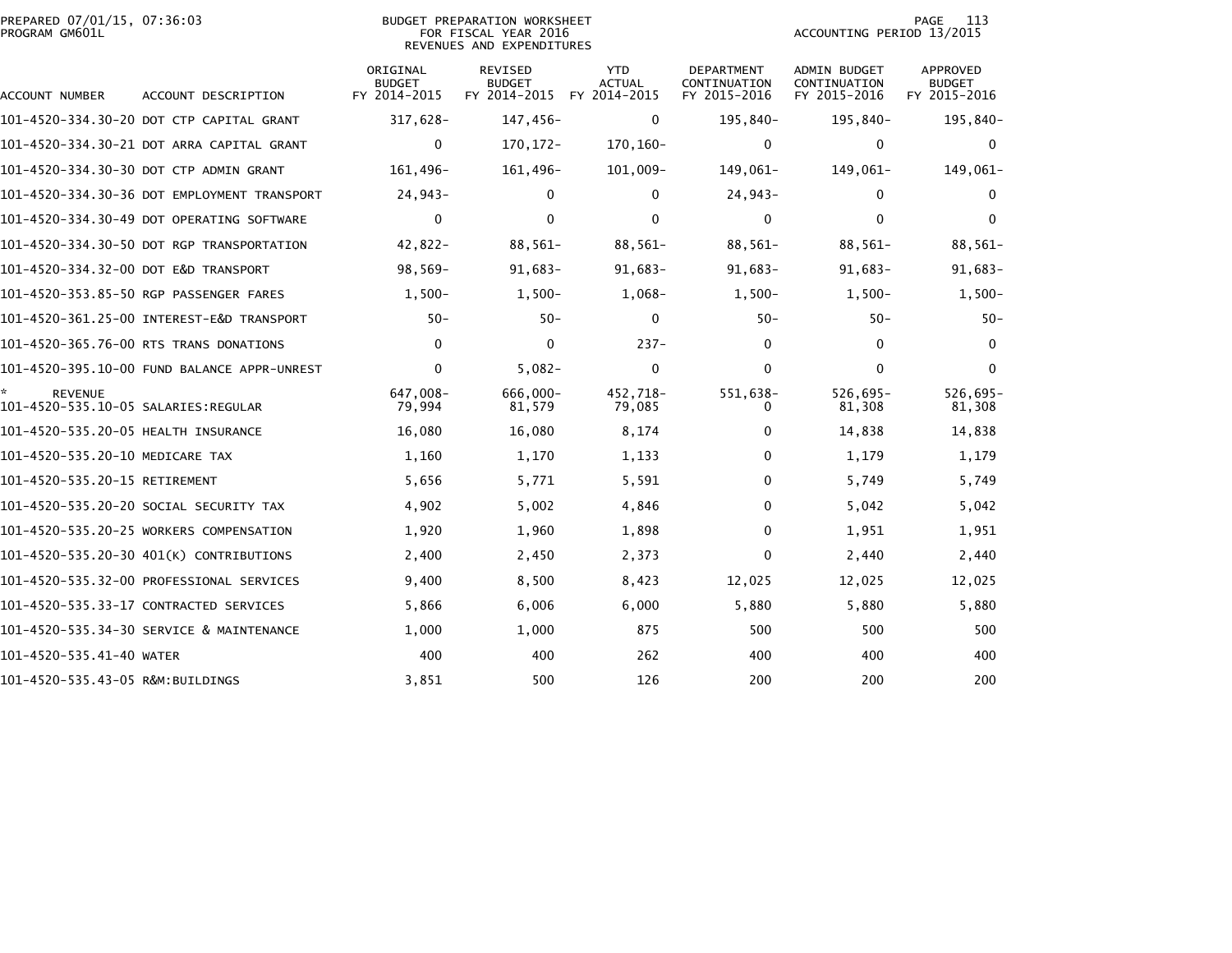| PREPARED 07/01/15, 07:36:03<br>PROGRAM GM601L |                                              | BUDGET PREPARATION WORKSHEET<br>FOR FISCAL YEAR 2016<br>REVENUES AND EXPENDITURES |                                                 |                                             |                                            | 114<br>PAGE<br>ACCOUNTING PERIOD 13/2015     |                                                  |  |
|-----------------------------------------------|----------------------------------------------|-----------------------------------------------------------------------------------|-------------------------------------------------|---------------------------------------------|--------------------------------------------|----------------------------------------------|--------------------------------------------------|--|
| ACCOUNT NUMBER                                | ACCOUNT DESCRIPTION                          | ORIGINAL<br><b>BUDGET</b><br>FY 2014-2015                                         | <b>REVISED</b><br><b>BUDGET</b><br>FY 2014-2015 | <b>YTD</b><br><b>ACTUAL</b><br>FY 2014-2015 | DEPARTMENT<br>CONTINUATION<br>FY 2015-2016 | ADMIN BUDGET<br>CONTINUATION<br>FY 2015-2016 | <b>APPROVED</b><br><b>BUDGET</b><br>FY 2015-2016 |  |
|                                               | 101-4520-535.44-04 RENT:COMMUNICATIONS EQUIP | 4,600                                                                             | 4,300                                           | 3,850                                       | 4,200                                      | 4,200                                        | 4,200                                            |  |
|                                               | 101-4520-535.44-20 RENT:LAND & BUILDINGS     | 4,500                                                                             | 4,500                                           | 4,200                                       | 4,200                                      | 4,200                                        | 4,200                                            |  |
| 101-4520-535.44-30 RENT:OTHER                 |                                              | $\Omega$                                                                          | $\mathbf{0}$                                    | $\mathbf{0}$                                | $\Omega$                                   | $\mathbf{0}$                                 | $\Omega$                                         |  |
|                                               | 101-4520-535.50-07 COST PER COPY PROGRAM     | 1,200                                                                             | 1,000                                           | 292                                         | 1,000                                      | 1,000                                        | 1,000                                            |  |
| 101-4520-535.52-00 INSURANCE                  |                                              | 19,200                                                                            | 19,200                                          | 19,200                                      | 19,200                                     | 19,200                                       | 19,200                                           |  |
| 101-4520-535.53-05 TELEPHONE                  |                                              | 3,000                                                                             | 3,000                                           | 2,239                                       | 2,800                                      | 2,800                                        | 2,800                                            |  |
| 101-4520-535.54-00 ADVERTISING                |                                              | 3,773                                                                             | 5,033                                           | 4,992                                       | 4,525                                      | 4,525                                        | 4,525                                            |  |
| 101-4520-535.55-00 PRINTING                   |                                              | 500                                                                               | 500                                             | 135                                         | 800                                        | 500                                          | 500                                              |  |
| 101-4520-535.57-00 POSTAGE                    |                                              | 400                                                                               | 300                                             | 298                                         | 300                                        | 300                                          | 300                                              |  |
| 101-4520-535.58-00 TRAVEL                     |                                              | 4,000                                                                             | 3,150                                           | 1,399                                       | 3,000                                      | 3,000                                        | 3,000                                            |  |
|                                               |                                              | 24,943                                                                            | 0                                               | 0                                           | 24,943                                     | 0                                            | $\mathbf 0$                                      |  |
| 101-4520-535.59-00 TRAINING                   |                                              | 2,000                                                                             | 1,000                                           | 1,000                                       | 200                                        | 200                                          | 200                                              |  |
| 101–4520–535.61–05 SUPPLIES:OFFICE            |                                              | 1,900                                                                             | 1,900                                           | 1,894                                       | 1,680                                      | 1,680                                        | 1,680                                            |  |
|                                               |                                              | 250                                                                               | 400                                             | 399                                         | 250                                        | 250                                          | 250                                              |  |
| 101-4520-535.62-05 ELECTRICITY                |                                              | 5,300                                                                             | 5,300                                           | 3,269                                       | 5,300                                      | 5,300                                        | 5,300                                            |  |
| 101-4520-535.62-25 NATURAL GAS                |                                              | 2,060                                                                             | 2,060                                           | 1,304                                       | 2,000                                      | 2,000                                        | 2,000                                            |  |
|                                               | 101-4520-535.64-50 DUES & SUBSCRIPTIONS      | 500                                                                               | 400                                             | 400                                         | 500                                        | 500                                          | 500                                              |  |
| 101-4520-535.74-35 C/A:VEHICLES               |                                              | 363,630                                                                           | 363,630                                         | 306,509                                     | 224,024                                    | 224,024                                      | 224,024                                          |  |
|                                               |                                              | 0                                                                                 | 3,351                                           | 1,890                                       | 0                                          | 0                                            | $\mathbf 0$                                      |  |
|                                               | 101-4520-535.84-25 E&D TRANSPORTATION        | 98,619                                                                            | 91,733                                          | 80,944                                      | 91,733                                     | 91,733                                       | 91,733                                           |  |
| 101-4520-535.85-43 RGP TRANSPORTION           |                                              | 47,580                                                                            | 98,401                                          | 60,788                                      | 98,401                                     | 98,401                                       | 98,401                                           |  |
|                                               |                                              | 6,183                                                                             | 6,183                                           | 0                                           | 2,140                                      | 2,140                                        | 2,140                                            |  |
| 101-4520-535.98-00 RESERVE                    |                                              | $\Omega$                                                                          | 0                                               | $\Omega$                                    | 0                                          | 0                                            | $\Omega$                                         |  |
| EXPENDITURE                                   |                                              | 726,767                                                                           | 745,759                                         | 613,788                                     | 510,201                                    | 597,465                                      | 597,465                                          |  |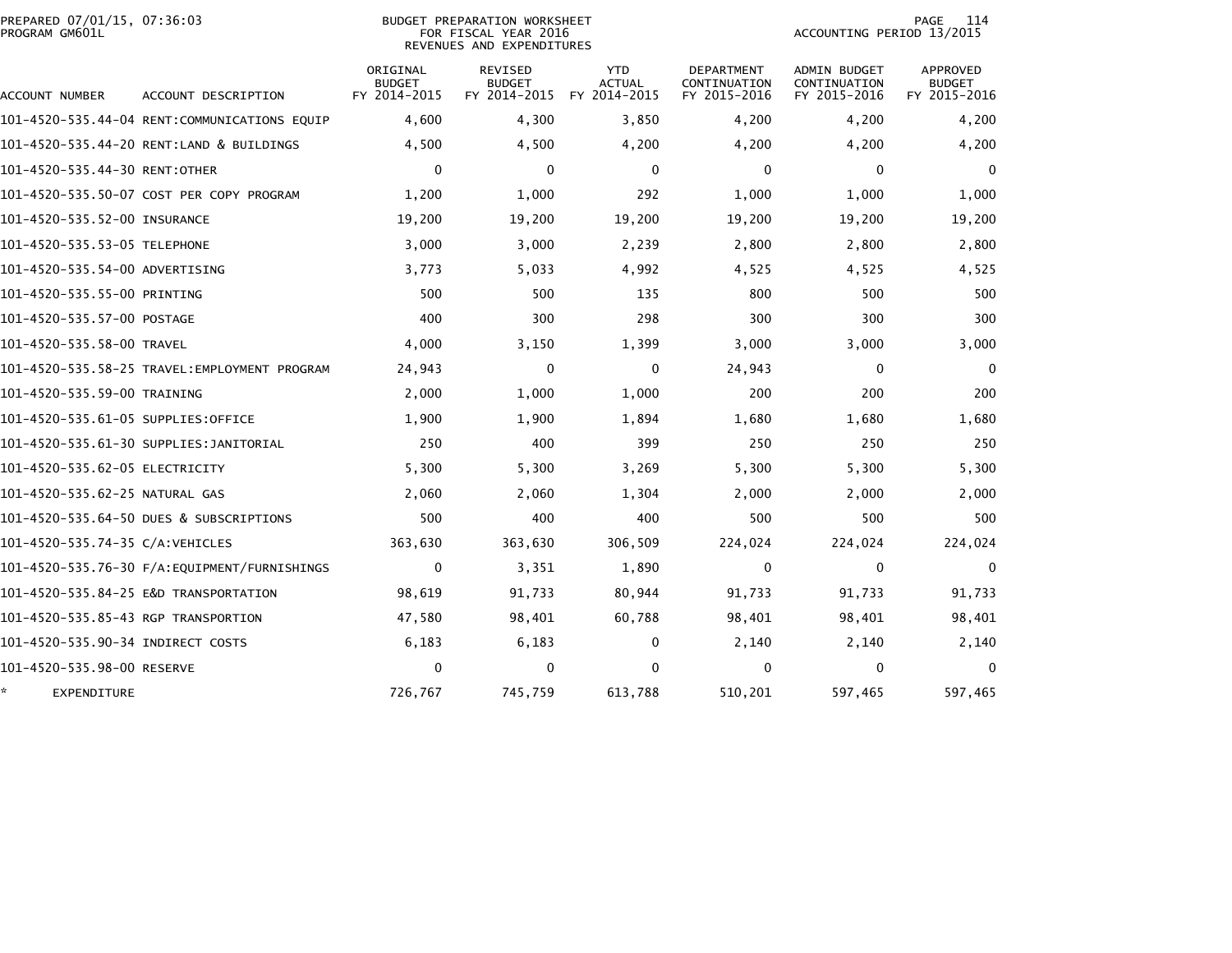| PREPARED 07/01/15, 07:36:03<br>PROGRAM GM601L |                     | BUDGET PREPARATION WORKSHEET<br>FOR FISCAL YEAR 2016<br>REVENUES AND EXPENDITURES | 115<br>PAGE<br>ACCOUNTING PERIOD 13/2015 |                                            |                                            |                                              |                                           |
|-----------------------------------------------|---------------------|-----------------------------------------------------------------------------------|------------------------------------------|--------------------------------------------|--------------------------------------------|----------------------------------------------|-------------------------------------------|
| <b>ACCOUNT NUMBER</b>                         | ACCOUNT DESCRIPTION | ORIGINAL<br><b>BUDGET</b><br>FY 2014-2015                                         | REVISED<br><b>BUDGET</b>                 | YTD<br>ACTUAL<br>FY 2014-2015 FY 2014-2015 | DEPARTMENT<br>CONTINUATION<br>FY 2015-2016 | ADMIN BUDGET<br>CONTINUATION<br>FY 2015-2016 | APPROVED<br><b>BUDGET</b><br>FY 2015-2016 |
| **<br>ROWAN AREA TRANSIT                      |                     | 79.759                                                                            | 79.759                                   | 161.070                                    | 41.437-                                    | 70.770                                       | 70.770                                    |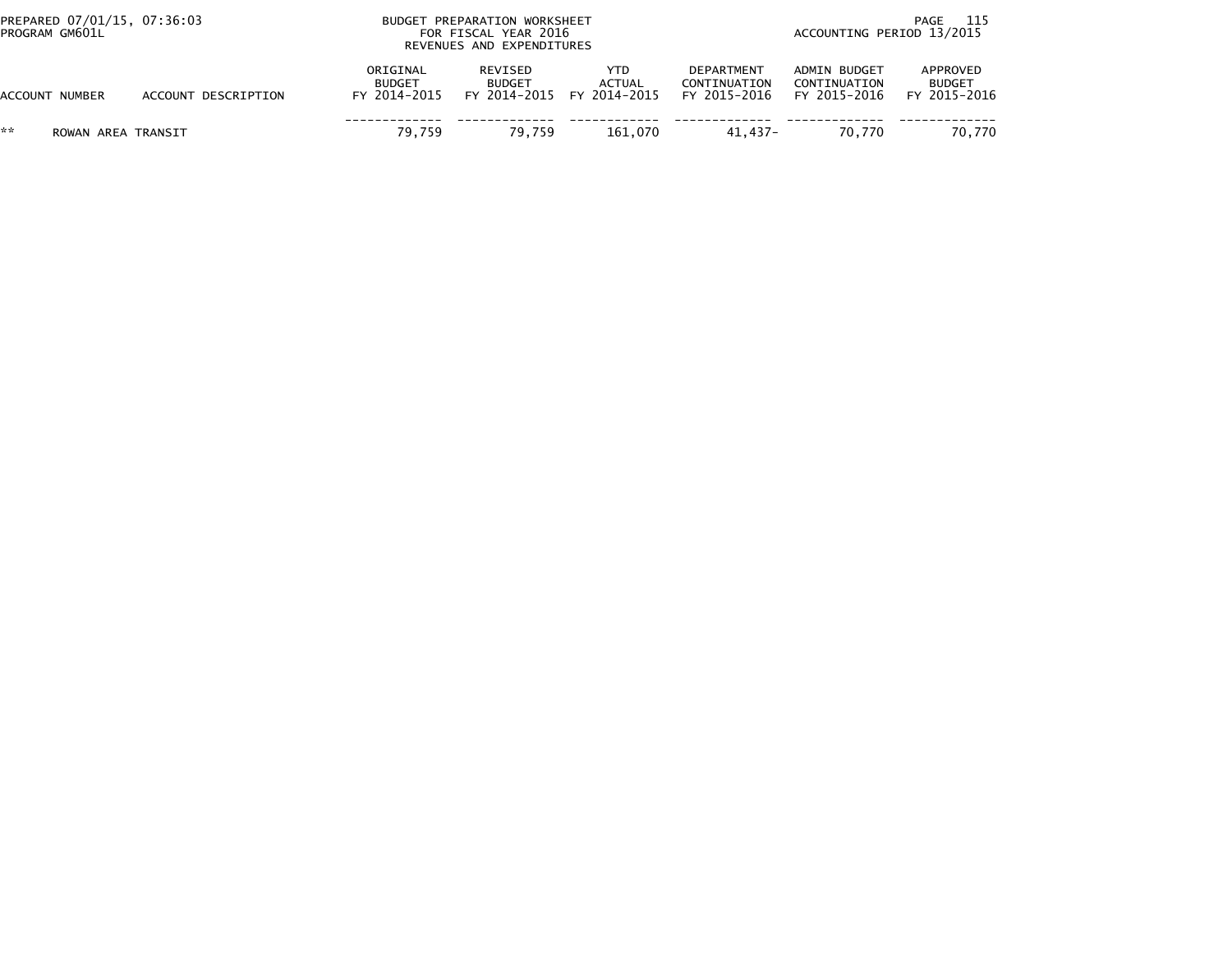| PREPARED 07/01/15, 07:36:03<br>PROGRAM GM601L |                                              | BUDGET PREPARATION WORKSHEET<br>FOR FISCAL YEAR 2016<br>REVENUES AND EXPENDITURES |                                                 |                                             |                                                   |                                                     | PAGE<br>116<br>ACCOUNTING PERIOD 13/2015  |  |  |
|-----------------------------------------------|----------------------------------------------|-----------------------------------------------------------------------------------|-------------------------------------------------|---------------------------------------------|---------------------------------------------------|-----------------------------------------------------|-------------------------------------------|--|--|
| ACCOUNT NUMBER                                | ACCOUNT DESCRIPTION                          | ORIGINAL<br><b>BUDGET</b><br>FY 2014-2015                                         | <b>REVISED</b><br><b>BUDGET</b><br>FY 2014-2015 | <b>YTD</b><br><b>ACTUAL</b><br>FY 2014-2015 | <b>DEPARTMENT</b><br>CONTINUATION<br>FY 2015-2016 | <b>ADMIN BUDGET</b><br>CONTINUATION<br>FY 2015-2016 | APPROVED<br><b>BUDGET</b><br>FY 2015-2016 |  |  |
|                                               | 101-4522-325.67-00 MEDICAID TRANSPORTAITON   | $300.000 -$                                                                       | $300,000 -$                                     | 154,535-                                    | $300,000 -$                                       | $300,000 -$                                         | $300,000 -$                               |  |  |
| <b>REVENUE</b>                                |                                              | $300,000 -$                                                                       | $300,000 -$                                     | $154,535-$                                  | $300,000 -$                                       | $300,000 -$                                         | $300,000 -$                               |  |  |
| 101-4522-535.10-10 SALARIES:OVERTIME          |                                              |                                                                                   |                                                 |                                             |                                                   |                                                     |                                           |  |  |
|                                               | 101-4522-535.10-15 SALARIES: PART-TIME       |                                                                                   |                                                 | 0                                           |                                                   |                                                     | 0                                         |  |  |
| 101-4522-535.20-05 HEALTH INSURANCE           |                                              |                                                                                   |                                                 | 0                                           |                                                   | 0                                                   | $\Omega$                                  |  |  |
| 101-4522-535.20-10 MEDICARE TAX               |                                              |                                                                                   |                                                 | 0                                           | o                                                 | 0                                                   | $\Omega$                                  |  |  |
| 101-4522-535.20-15 RETIREMENT                 |                                              |                                                                                   |                                                 | 0                                           |                                                   | 0                                                   | $\Omega$                                  |  |  |
|                                               | 101–4522–535.20–20 SOCIAL SECURITY TAX       |                                                                                   |                                                 | 0                                           |                                                   |                                                     | 0                                         |  |  |
|                                               | 101-4522-535.20-21 SOCIAL SECURITY TX-CONTRA |                                                                                   |                                                 | 0                                           |                                                   | O                                                   | $\Omega$                                  |  |  |
|                                               | 101-4522-535.20-25 WORKERS COMPENSATION      |                                                                                   |                                                 | 0                                           |                                                   | O                                                   | $\Omega$                                  |  |  |
|                                               | 101-4522-535.20-30 401(K) CONTRIBUTIONS      |                                                                                   |                                                 | 0                                           |                                                   |                                                     | 0                                         |  |  |
|                                               | 101-4522-535.50-07 COST PER COPY PROGRAM     |                                                                                   |                                                 | 0                                           |                                                   |                                                     | 0                                         |  |  |
| 101-4522-535.53-05 TELEPHONE                  |                                              |                                                                                   |                                                 | 0                                           |                                                   |                                                     | 0                                         |  |  |
| 101-4522-535.55-00 PRINTING                   |                                              |                                                                                   |                                                 | 0                                           |                                                   | O                                                   | $\Omega$                                  |  |  |
| 101-4522-535.57-00 POSTAGE                    |                                              |                                                                                   |                                                 | O                                           |                                                   | O                                                   | $\Omega$                                  |  |  |
|                                               | 101-4522-535.58-45 TRAVEL-VOLUNTEER-NONRELAT | 300,000                                                                           | 300,000                                         | 154,535                                     | 300,000                                           | 300,000                                             | 300,000                                   |  |  |
| 101-4522-535.61-89 SOFTWARE LICENSES          |                                              | $\Omega$                                                                          | $\mathbf{0}$                                    | $\mathbf{0}$                                | $\Omega$                                          | 0                                                   | 0                                         |  |  |
| EXPENDITURE                                   |                                              | 300,000                                                                           | 300,000                                         | 154,535                                     | 300,000                                           | 300,000                                             | 300,000                                   |  |  |
| **                                            | MEDICAID TRANSPORTATION                      | 0                                                                                 |                                                 | 0                                           |                                                   | 0                                                   |                                           |  |  |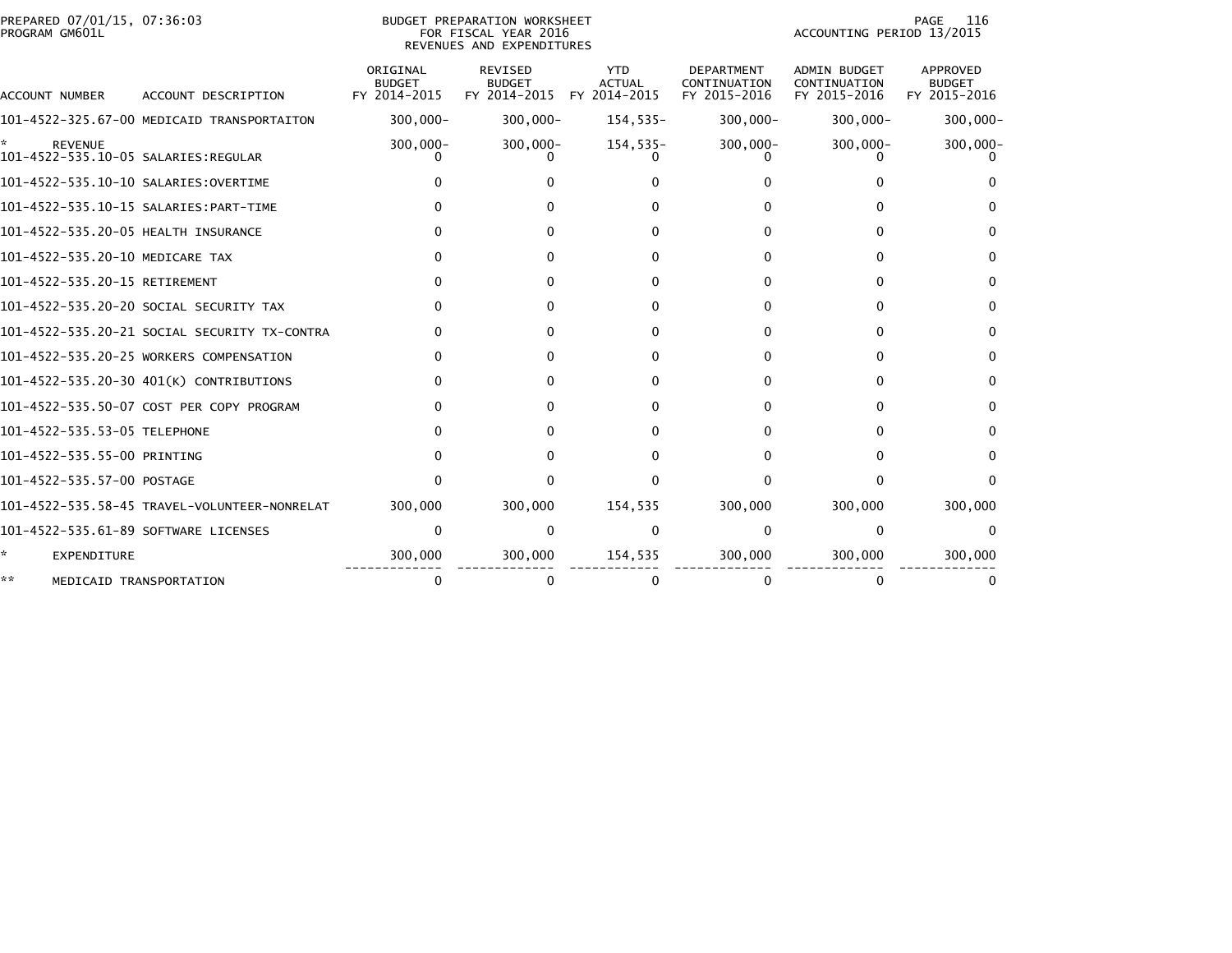|    | PREPARED 07/01/15, 07:36:03<br>PROGRAM GM601L |                                            |                                           | BUDGET PREPARATION WORKSHEET<br>FOR FISCAL YEAR 2016<br>REVENUES AND EXPENDITURES |                                |                                                   | ACCOUNTING PERIOD 13/2015                    | 117<br>PAGE                               |
|----|-----------------------------------------------|--------------------------------------------|-------------------------------------------|-----------------------------------------------------------------------------------|--------------------------------|---------------------------------------------------|----------------------------------------------|-------------------------------------------|
|    | ACCOUNT NUMBER                                | ACCOUNT DESCRIPTION                        | ORIGINAL<br><b>BUDGET</b><br>FY 2014-2015 | REVISED<br><b>BUDGET</b><br>FY 2014-2015                                          | YTD.<br>ACTUAL<br>FY 2014-2015 | <b>DEPARTMENT</b><br>CONTINUATION<br>FY 2015-2016 | ADMIN BUDGET<br>CONTINUATION<br>FY 2015-2016 | APPROVED<br><b>BUDGET</b><br>FY 2015-2016 |
|    |                                               | 101-4523-325.15-00 CONTRACT TRANSPORTATION | $167.500 -$                               | $167.500 -$                                                                       | 127.770-                       | $200.000 -$                                       |                                              | 0                                         |
|    |                                               | 101-4523-325.15-05 RTS CONTRACT TRANSPORT  | 0                                         | $\mathbf{0}$                                                                      | 0                              | 0                                                 | $200.000 -$                                  | $200,000 -$                               |
|    |                                               | 101-4523-331.05-06 DOT 5310 E&D GRANT      | $167,500-$                                | $167,500-$                                                                        | 117,629-                       | $200,000 -$                                       | $200.000 -$                                  | $200,000 -$                               |
| *  | <b>REVENUE</b>                                | 101-4523-535.84-25 E&D TRANSPORTATION      | 335.000-<br>335,000                       | $335.000 -$<br>335,000                                                            | 245.399-<br>254,952            | 400,000-<br>400,000                               | $400.000 -$<br>400,000                       | $400,000 -$<br>400,000                    |
| ×. | <b>EXPENDITURE</b>                            |                                            | 335.000                                   | 335,000                                                                           | 254.952                        | 400,000                                           | 400.000                                      | 400,000                                   |
| ** | 5310 E7D GRANT                                |                                            | 0                                         | $\bf{0}$                                                                          | 9,553                          |                                                   | 0                                            | $\Omega$                                  |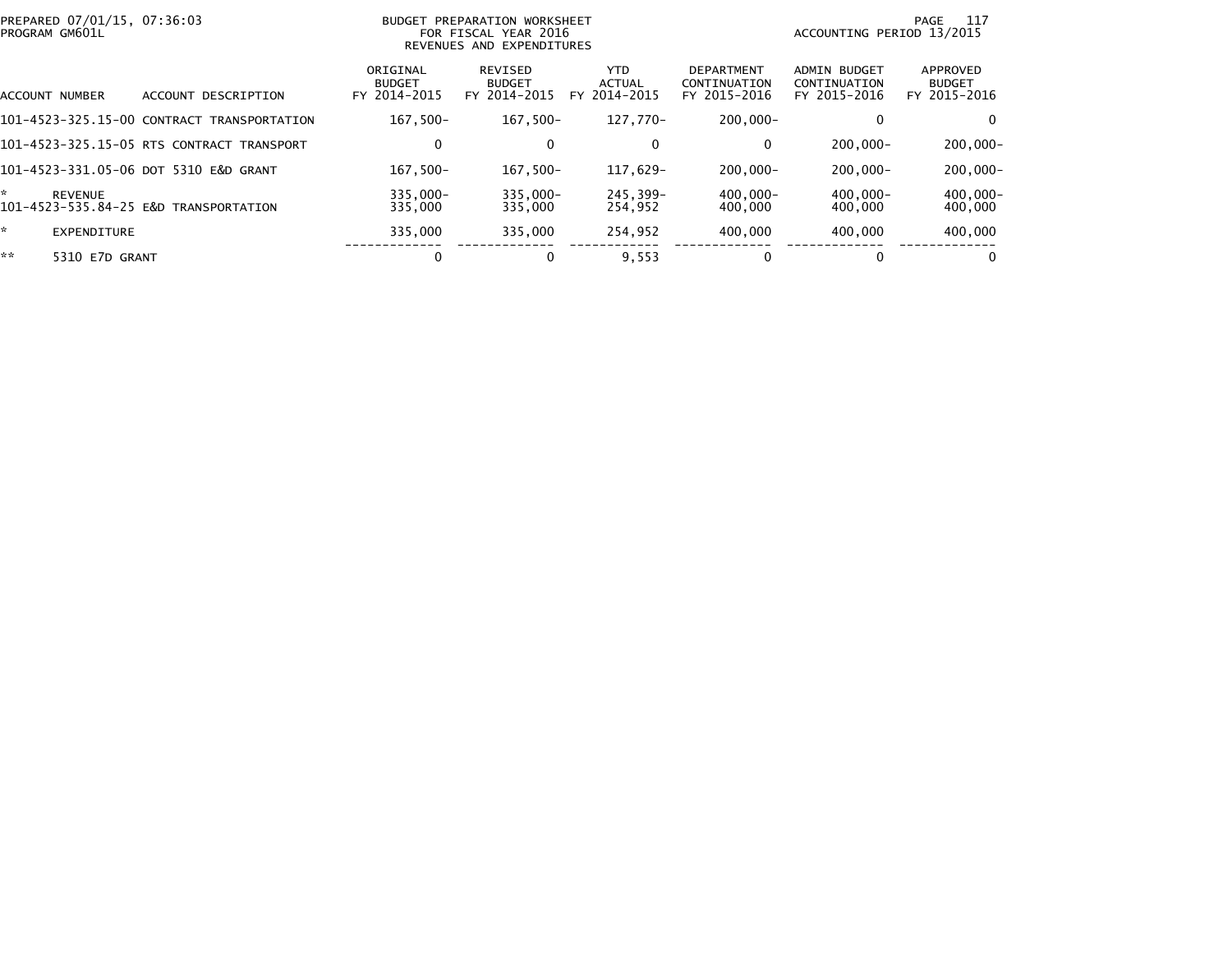|                | PREPARED 07/01/15, 07:36:03 |  |
|----------------|-----------------------------|--|
| PROGRAM GM601L |                             |  |

## PREPARED 07/01/15, 07:36:03 BUDGET PREPARATION WORKSHEET PAGE 118PROGRAM GM601L FOR FISCAL YEAR 2016 ACCOUNTING PERIOD 13/2015 REVENUES AND EXPENDITURES

PAGE 118<br>ACCOUNTING PERIOD 13/2015

| <b>ACCOUNT NUMBER</b>                | ACCOUNT DESCRIPTION                          | ORIGINAL<br><b>BUDGET</b><br>FY 2014-2015 | <b>REVISED</b><br><b>BUDGET</b><br>FY 2014-2015 | <b>YTD</b><br><b>ACTUAL</b><br>FY 2014-2015 | <b>DEPARTMENT</b><br>CONTINUATION<br>FY 2015-2016 | <b>ADMIN BUDGET</b><br>CONTINUATION<br>FY 2015-2016 | <b>APPROVED</b><br><b>BUDGET</b><br>FY 2015-2016 |
|--------------------------------------|----------------------------------------------|-------------------------------------------|-------------------------------------------------|---------------------------------------------|---------------------------------------------------|-----------------------------------------------------|--------------------------------------------------|
|                                      | 101-4524-331.05-04 JARC - CAPITAL GRANT      | $\Omega$                                  | $\Omega$                                        | $\Omega$                                    | <sup>0</sup>                                      | $\mathbf{0}$                                        |                                                  |
|                                      | 101-4524-331.05-05 JARC - OPERATING GRANT    | 120,000-                                  | 120,000-                                        | $56, 121 -$                                 | 170,000-                                          | $61,343-$                                           | $61,343-$                                        |
|                                      | 101-4524-334.30-36 DOT EMPLOYMENT TRANSPORT  | 0                                         | $24,507-$                                       | $24,507-$                                   | 0                                                 | $24,943-$                                           | $24,943-$                                        |
|                                      | 101-4524-334.30-47 DOT JARC CAPITAL GRANT    | 0                                         |                                                 | U                                           |                                                   | 0                                                   |                                                  |
|                                      | 101-4524-334.30-50 DOT RGP TRANSPORTATION    | $72,157-$                                 | 0                                               | 0                                           | 0                                                 | 0                                                   |                                                  |
|                                      | 101-4524-338.25-00 CONTRIBUTION-KANNAPOLIS   | $6,862-$                                  | $7,500-$                                        | $7,500-$                                    | $10,700 -$                                        | $10,700 -$                                          | $10,700 -$                                       |
|                                      | 101-4524-338.40-00 CONTRIBUTION-CHINA GROVE  | $6,862-$                                  | $7,500-$                                        | $7,500-$                                    | $7,500-$                                          | $7,500-$                                            | $7,500-$                                         |
|                                      | 101-4524-338.43-00 CONTRIBUTION-FAITH        | $1,500-$                                  | $1,500-$                                        | $1,500-$                                    | 0                                                 | 0                                                   |                                                  |
|                                      | 101-4524-338.44-00 CONTRIBUTION-GRANITE QUAR | $3,000-$                                  | $3,000-$                                        | $3,000-$                                    | $\Omega$                                          | 0                                                   |                                                  |
|                                      | 101-4524-338.45-00 CONTRIBUTION-LANDIS       | $6,862-$                                  | $7,500-$                                        | $7,500-$                                    | $7,500-$                                          | $7,500-$                                            | $7,500-$                                         |
|                                      | 101-4524-338.55-00 CONTRIBUTION-ROCKWELL     | $3,000-$                                  | $3,000-$                                        | $3,000-$                                    | 0                                                 | $\mathbf 0$                                         | $\Omega$                                         |
|                                      | 101-4524-338.70-00 CONTRIBUTION-SALISBURY    | $6,862-$                                  | $7,500-$                                        | $7,500-$                                    | $10,700 -$                                        | $10,700 -$                                          | $10,700 -$                                       |
|                                      | 101-4524-353.85-00 RTS PASSENGER FARES       | 12,895-                                   | 12,895-                                         | $8,933-$                                    | $12,500-$                                         | 0                                                   | $\Omega$                                         |
|                                      | 101-4524-395.00-00 FUND BALANCE APPR-RESTR   | 0                                         | $13,085-$                                       | $\Omega$                                    | $\Omega$                                          | 0                                                   | $\Omega$                                         |
| <b>REVENUE</b>                       | 101-4524-535.33-17 CONTRACTED SERVICES       | 240.000-<br>240,000                       | 207,987-<br>207,987                             | 127,061-<br>142,643                         | 218,900-<br>170,000                               | 122,686-<br>122,686                                 | 122,686-<br>122,686                              |
| 101-4524-535.54-00 ADVERTISING       |                                              | 0                                         |                                                 |                                             | 0                                                 | $\Omega$                                            |                                                  |
| 101-4524-535.57-00 POSTAGE           |                                              |                                           |                                                 |                                             |                                                   | 0                                                   |                                                  |
| 101-4524-535.61-85 SUPPLIES: VEHICLE |                                              | <sup>0</sup>                              |                                                 |                                             | 0                                                 | 0                                                   |                                                  |
| 101-4524-535.74-35 C/A: VEHICLES     |                                              | $\Omega$                                  | 0                                               |                                             | 0                                                 | $\Omega$                                            |                                                  |
| *.<br><b>EXPENDITURE</b>             |                                              | 240,000                                   | 207,987                                         | 142,643                                     | 170,000                                           | 122,686                                             | 122,686                                          |
| **<br>JARC GRANT                     |                                              | 0                                         | 0                                               | 15,582                                      | $48.900 -$                                        | 0                                                   |                                                  |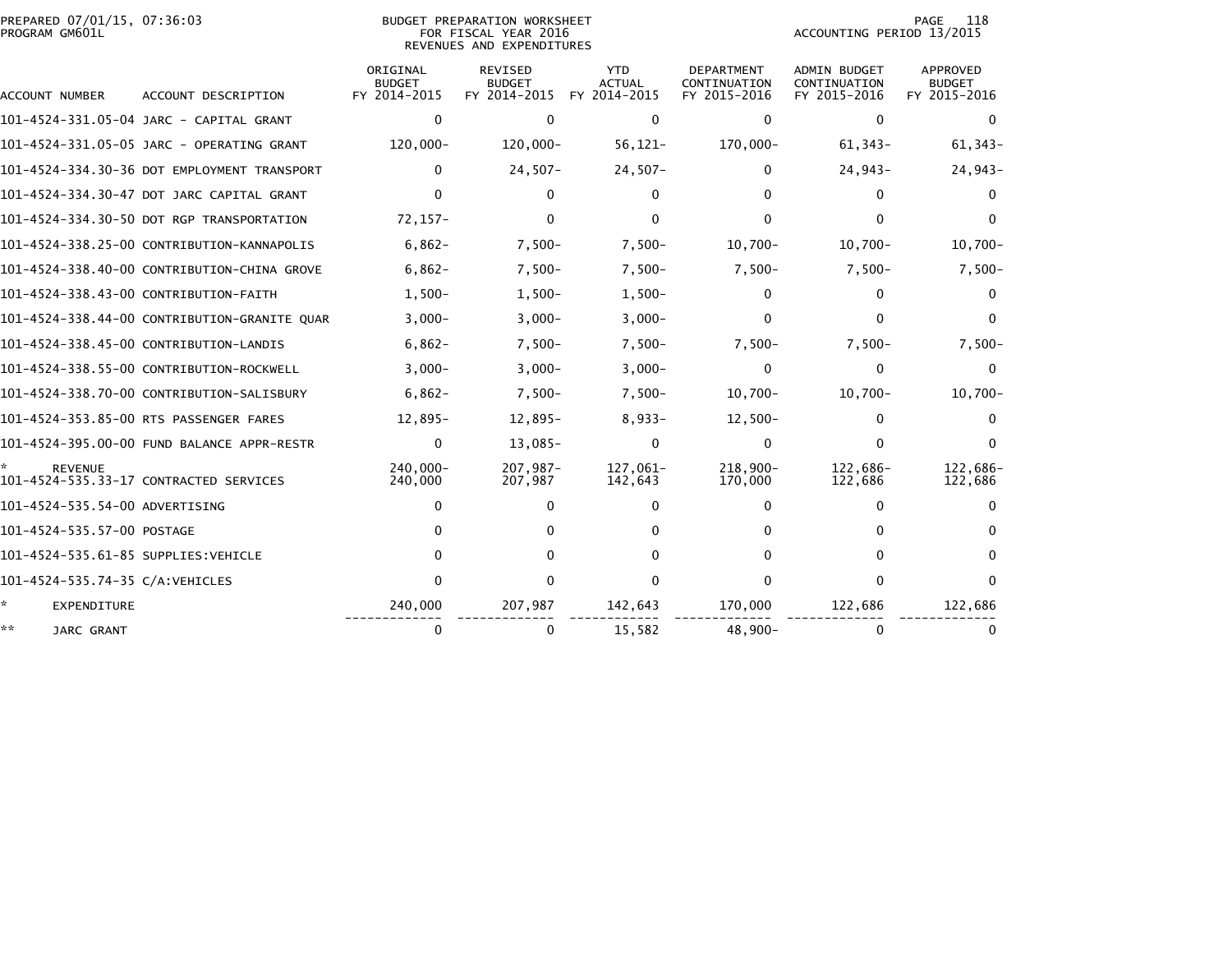| PREPARED 07/01/15, 07:36:03<br>PROGRAM GM601L           |                                       | BUDGET PREPARATION WORKSHEET<br>FOR FISCAL YEAR 2016<br>REVENUES AND EXPENDITURES |                                          |                                       |                                                   | 119<br>PAGE<br>ACCOUNTING PERIOD 13/2015            |                                           |  |
|---------------------------------------------------------|---------------------------------------|-----------------------------------------------------------------------------------|------------------------------------------|---------------------------------------|---------------------------------------------------|-----------------------------------------------------|-------------------------------------------|--|
| ACCOUNT NUMBER                                          | ACCOUNT DESCRIPTION                   | ORIGINAL<br><b>BUDGET</b><br>FY 2014-2015                                         | REVISED<br><b>BUDGET</b><br>FY 2014-2015 | YTD.<br><b>ACTUAL</b><br>FY 2014-2015 | <b>DEPARTMENT</b><br>CONTINUATION<br>FY 2015-2016 | <b>ADMIN BUDGET</b><br>CONTINUATION<br>FY 2015-2016 | APPROVED<br><b>BUDGET</b><br>FY 2015-2016 |  |
|                                                         | 101-4525-325.17-00 FUEL REIMBURSEMENT | $102,600 -$                                                                       | $102,600 -$                              | $63,037 -$                            | $102,600 -$                                       | $102,600 -$                                         | $102,600 -$                               |  |
| 101-4525-389.18-00 EXCISE TAX REFUND                    |                                       | $12,400-$                                                                         | $12,400-$                                | 0                                     | 16,080-                                           | $16,080-$                                           | 16,080-                                   |  |
| ÷.<br><b>REVENUE</b><br>101-4525-535.43-20 R&M:VEHICLES |                                       | $115,000 -$<br>5,000                                                              | 115,000-<br>5,000                        | 63,037-<br>189                        | 118,680-<br>5,000                                 | 118,680-<br>5,000                                   | 118,680-<br>5,000                         |  |
| 101-4525-535.44-30 RENT:OTHER                           |                                       | 23,000                                                                            | 23,000                                   | 22,776                                | 23,000                                            | 23,000                                              | 23,000                                    |  |
| 101-4525-535.61-90 SUPPLIES:OTHER                       |                                       | 400                                                                               | 400                                      | 54                                    | 400                                               | 400                                                 | 400                                       |  |
| 101-4525-535.62-30 PROPANE GAS                          |                                       | 64,600                                                                            | 64,600                                   | 38,936                                | 64,600                                            | 64,600                                              | 64,600                                    |  |
| *.<br><b>EXPENDITURE</b>                                |                                       | 93,000                                                                            | 93,000                                   | 61,955                                | 93,000                                            | 93,000                                              | 93,000                                    |  |
| **<br>PROPANE CONVERSION                                |                                       | $22.000 -$                                                                        | $22,000 -$                               | $1,082-$                              | $25,680-$                                         | $25,680-$                                           | 25,680-                                   |  |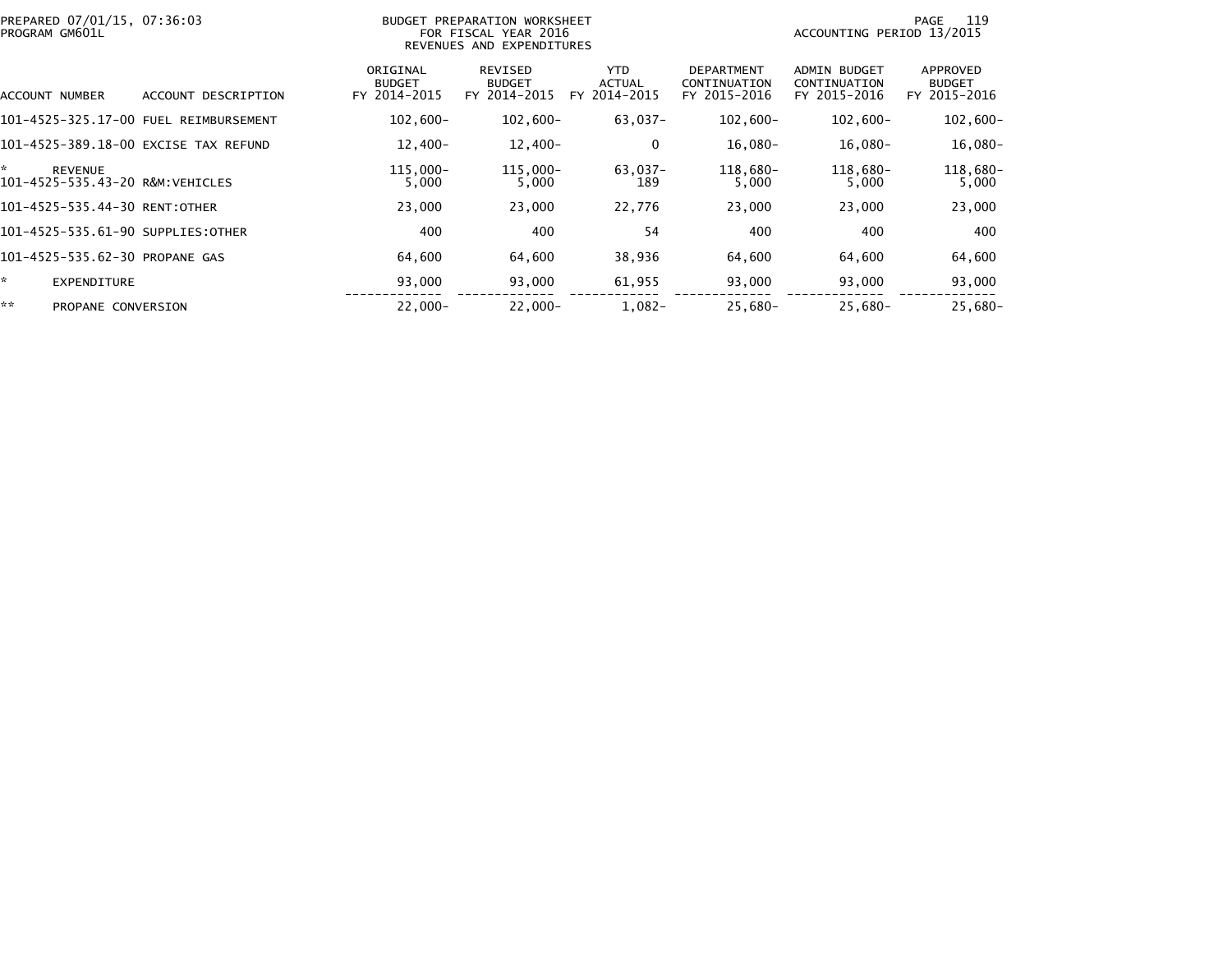| PREPARED 07/01/15, 07:36:03<br>PROGRAM GM601L |                                             | BUDGET PREPARATION WORKSHEET<br>FOR FISCAL YEAR 2016<br>REVENUES AND EXPENDITURES |                                          |                                |                                                   | 120<br>PAGE<br>ACCOUNTING PERIOD 13/2015            |                                           |  |
|-----------------------------------------------|---------------------------------------------|-----------------------------------------------------------------------------------|------------------------------------------|--------------------------------|---------------------------------------------------|-----------------------------------------------------|-------------------------------------------|--|
| ACCOUNT NUMBER                                | ACCOUNT DESCRIPTION                         | ORIGINAL<br><b>BUDGET</b><br>FY 2014-2015                                         | REVISED<br><b>BUDGET</b><br>FY 2014-2015 | YTD.<br>ACTUAL<br>FY 2014-2015 | <b>DEPARTMENT</b><br>CONTINUATION<br>FY 2015-2016 | <b>ADMIN BUDGET</b><br>CONTINUATION<br>FY 2015-2016 | APPROVED<br><b>BUDGET</b><br>FY 2015-2016 |  |
|                                               | 101-4526-325.15-10 SAL. CONTRACT TRANSPORT  | 0                                                                                 | $62,800 -$                               | $50,743-$                      | 0                                                 | $66,000 -$                                          | 66,000-                                   |  |
|                                               | 101-4526-325.15-15 OTHER CONTRACT TRANSPORT | 0                                                                                 | $\Omega$                                 | 0                              | 0                                                 | $8.400 -$                                           | $8,400-$                                  |  |
| *<br><b>REVENUE</b>                           | 101-4526-535.33-17 CONTRACTED SERVICES      | 0                                                                                 | $62,800 -$<br>62.800                     | 50,743-<br>55,202              |                                                   | 74,400-<br>74,400                                   | 74,400-<br>74,400                         |  |
| ×.<br>EXPENDITURE                             |                                             | 0                                                                                 | 62.800                                   | 55,202                         | 0                                                 | 74,400                                              | 74,400                                    |  |
| **<br><b>CONTRACT</b>                         | TRANSPORTATION                              | 0                                                                                 | $\mathbf{0}$                             | 4,459                          |                                                   |                                                     | $\Omega$                                  |  |
| ***<br>TRANSPORTATION                         |                                             | 57,759                                                                            | 57,759                                   | 189,582                        | 116.017-                                          | 45.090                                              | 45,090                                    |  |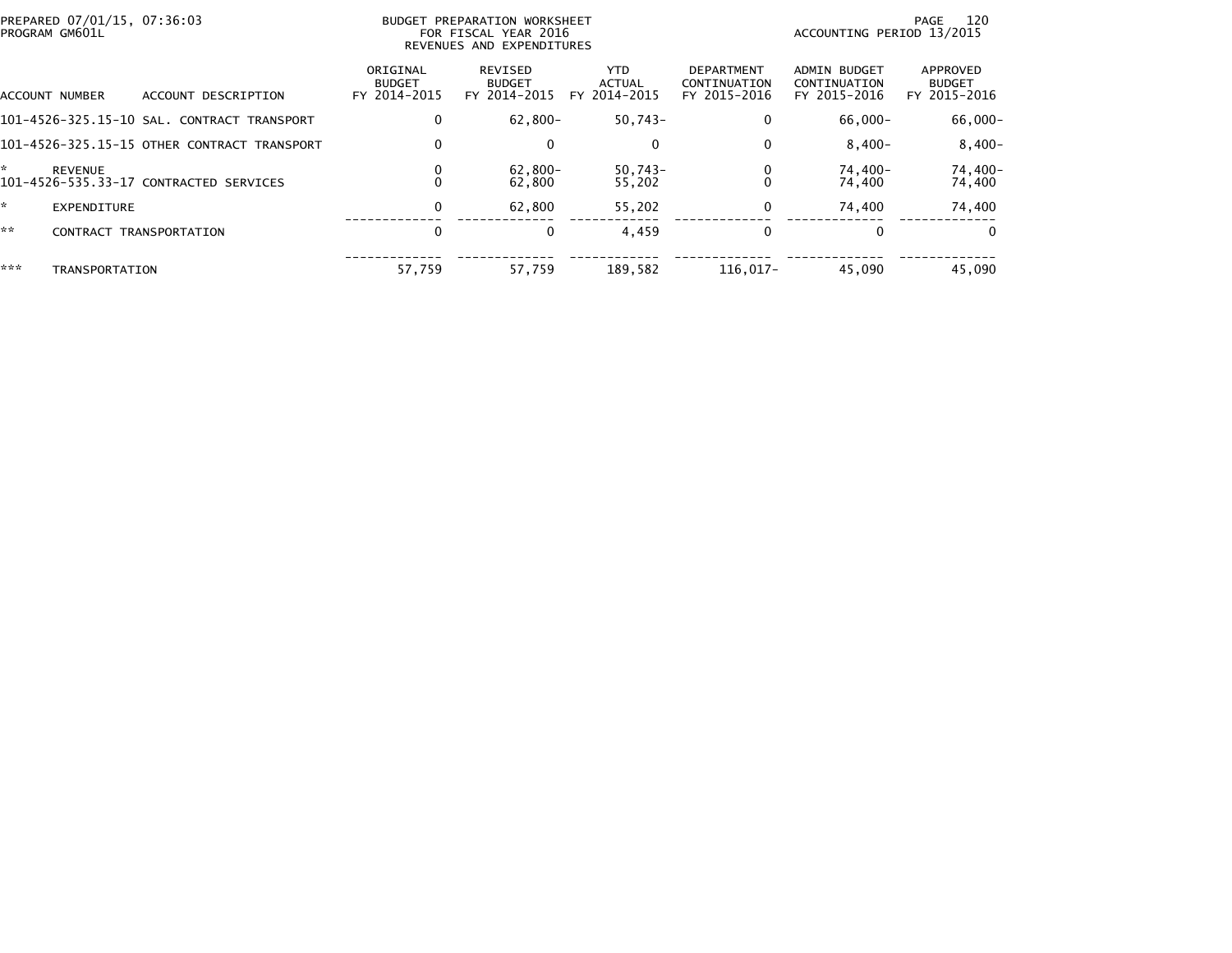| PROGRAM GM601L       | PREPARED 07/01/15, 07:36:03                                                                                                                                                                                                                                                                                                                                                                                                                 |                                           | BUDGET PREPARATION WORKSHEET<br>FOR FISCAL YEAR 2016<br>REVENUES AND EXPENDITURES |                                             |                                            | ACCOUNTING PERIOD 13/2015                    | 121<br>PAGE                               |
|----------------------|---------------------------------------------------------------------------------------------------------------------------------------------------------------------------------------------------------------------------------------------------------------------------------------------------------------------------------------------------------------------------------------------------------------------------------------------|-------------------------------------------|-----------------------------------------------------------------------------------|---------------------------------------------|--------------------------------------------|----------------------------------------------|-------------------------------------------|
| ACCOUNT NUMBER       | ACCOUNT DESCRIPTION                                                                                                                                                                                                                                                                                                                                                                                                                         | ORIGINAL<br><b>BUDGET</b><br>FY 2014-2015 | REVISED<br><b>BUDGET</b><br>FY 2014-2015                                          | <b>YTD</b><br><b>ACTUAL</b><br>FY 2014-2015 | DEPARTMENT<br>CONTINUATION<br>FY 2015-2016 | ADMIN BUDGET<br>CONTINUATION<br>FY 2015-2016 | APPROVED<br><b>BUDGET</b><br>FY 2015-2016 |
|                      | 101-4610-353.65-00 OSSI MCT FEES                                                                                                                                                                                                                                                                                                                                                                                                            | $\mathbf 0$                               | $\mathbf 0$                                                                       | 0                                           | 0                                          | $\mathbf 0$                                  | $\bf{0}$                                  |
| ÷.<br><b>REVENUE</b> | 101-4610-420.10-05 SALARIES:REGULAR                                                                                                                                                                                                                                                                                                                                                                                                         | $\Omega$<br>1,157,200                     | $\mathbf{0}$<br>1,127,200                                                         | 0<br>1,089,749                              | 0<br>$\mathbf{0}$                          | $\mathbf{0}$<br>1,151,507                    | 1,151,507                                 |
|                      |                                                                                                                                                                                                                                                                                                                                                                                                                                             | 71,000                                    | 75,050                                                                            | 71,304                                      | $\mathbf{0}$                               | 76,000                                       | 76,000                                    |
| LEVEL<br>400         | <b>TEXT</b><br>COVERS OVERTIME SALARIES THAT IS BUILT INTO THEIR<br>SCHEDULE AS WELL AS COVERING OPEN SHIFTS WHEN<br>PEOLE ARE OUT SICK, ON VACATION, FMLA, ETC. OUR<br>34 FULL TIME EMPLOYEES COVER WHEN THIER IS NO<br>PART TIME AVAILABLE. THE REQUEST FOR ADDITIONAL IS<br>DUE TO AN ADDED 8 HOURS OF CON ED THAT IS<br>MANDATORY FOR OUR EMPLOYEES. ALSO WE ARE STILL<br>TRYING TO BUILD OUR PART TIME STAFF FOR ADEQUATEC<br>COVERAGE |                                           | TEXT AMT                                                                          | 76,000<br>76,000                            |                                            |                                              |                                           |
|                      | 101-4610-420.10-15 SALARIES: PART-TIME                                                                                                                                                                                                                                                                                                                                                                                                      | 63,000                                    | 67,990                                                                            | 65,635                                      | 0                                          | 67,000                                       | 67,000                                    |
| LEVEL<br>400         | <b>TEXT</b><br>INCREASE IS DUE TO THE ADDITIONAL ACCRUAL OF FULL<br>TIME LEAVE DUE TO TIME ON THE JOB AND<br>ADDITIONAL CON ED REQUIREMENTS WE ALSO NEED TO<br>HIRE AT LEAST 5 PART TIME POSITIONS THIS YEAR                                                                                                                                                                                                                                |                                           | TEXT AMT                                                                          | 67,000<br>67.000                            |                                            |                                              |                                           |
|                      | 101-4610-420.20-05 HEALTH INSURANCE                                                                                                                                                                                                                                                                                                                                                                                                         | 294,666                                   | 294,666                                                                           | 284,033                                     | 0                                          | 295,543                                      | 295,543                                   |
|                      |                                                                                                                                                                                                                                                                                                                                                                                                                                             | 8,040                                     | 8,040                                                                             | 8,040                                       | $\Omega$                                   | 8,040                                        | 8,040                                     |
|                      | 101-4610-420.20-10 MEDICARE TAX                                                                                                                                                                                                                                                                                                                                                                                                             | 18,722                                    | 18,722                                                                            | 16,495                                      | 0                                          | 18,771                                       | 18,771                                    |
|                      | 101-4610-420.20-15 RETIREMENT                                                                                                                                                                                                                                                                                                                                                                                                               | 86,835                                    | 86,835                                                                            | 81,983                                      | 0                                          | 86,785                                       | 86,785                                    |
|                      | 101-4610-420.20-20 SOCIAL SECURITY TAX                                                                                                                                                                                                                                                                                                                                                                                                      | 80,054                                    | 80,054                                                                            | 70,531                                      | 0                                          | 80,260                                       | 80,260                                    |
|                      | 101-4610-420.20-25 WORKERS COMPENSATION                                                                                                                                                                                                                                                                                                                                                                                                     | 5,308                                     | 5,308                                                                             | 4,793                                       | 0                                          | 5,177                                        | 5,177                                     |
|                      | 101-4610-420.20-30 401(K) CONTRIBUTIONS                                                                                                                                                                                                                                                                                                                                                                                                     | 38,736                                    | 38,736                                                                            | 32,083                                      | 0                                          | 36,825                                       | 36,825                                    |
|                      | 101-4610-420.34-30 SERVICE & MAINTENANCE                                                                                                                                                                                                                                                                                                                                                                                                    | 89,090                                    | 89,090                                                                            | 48,652                                      | 0                                          | 202,513                                      | 202,513                                   |

LEVEL TEXT TEXT AMT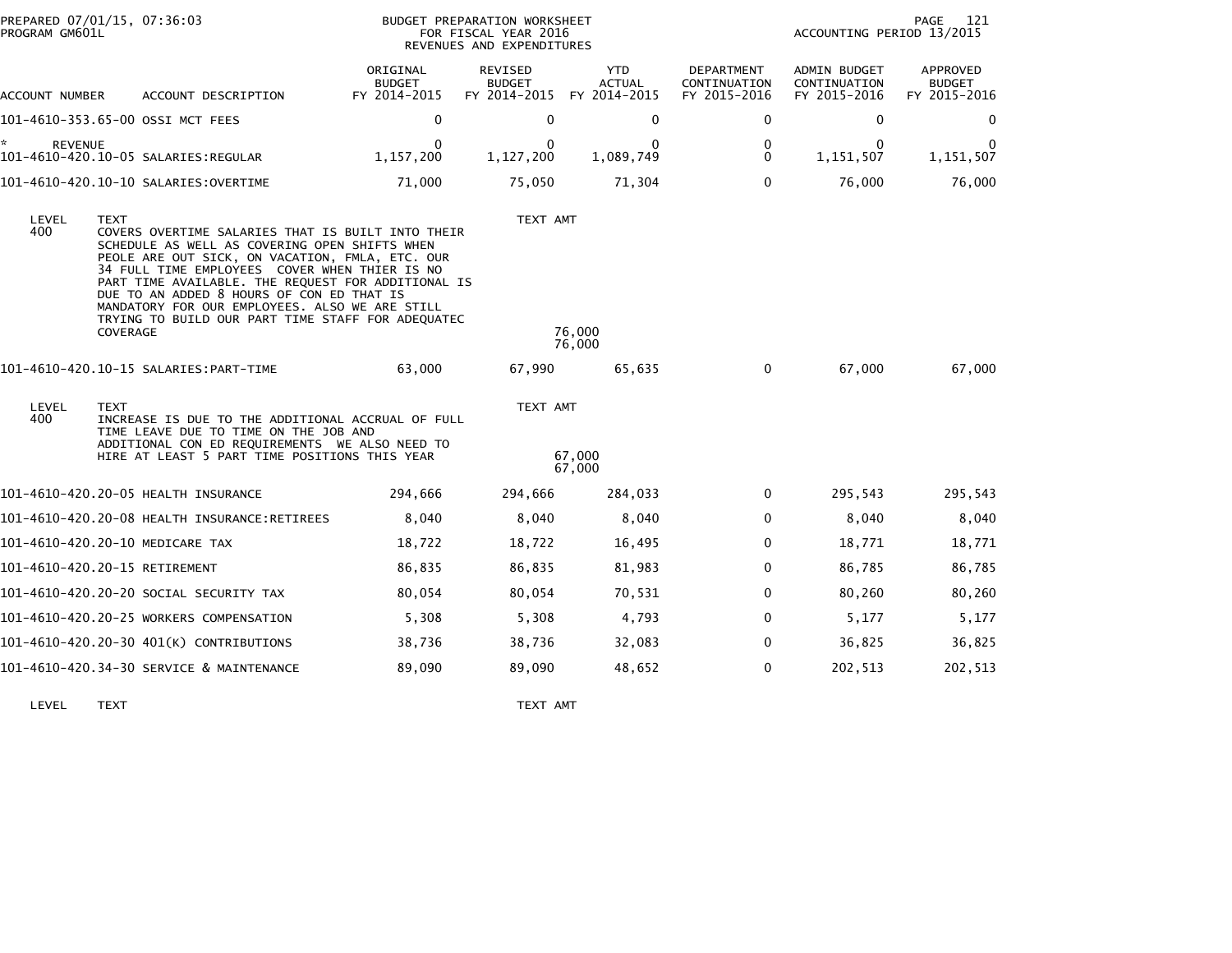| PREPARED 07/01/15, 07:36:03<br>PROGRAM GM601L |                                                                                        |                                                                                                                                                                                                                                                                                                                  |                                           | BUDGET PREPARATION WORKSHEET<br>FOR FISCAL YEAR 2016<br>REVENUES AND EXPENDITURES |                                                                                                    |                                            | PAGE<br>- 122<br>ACCOUNTING PERIOD 13/2015   |                                           |  |
|-----------------------------------------------|----------------------------------------------------------------------------------------|------------------------------------------------------------------------------------------------------------------------------------------------------------------------------------------------------------------------------------------------------------------------------------------------------------------|-------------------------------------------|-----------------------------------------------------------------------------------|----------------------------------------------------------------------------------------------------|--------------------------------------------|----------------------------------------------|-------------------------------------------|--|
| ACCOUNT NUMBER                                |                                                                                        | ACCOUNT DESCRIPTION                                                                                                                                                                                                                                                                                              | ORIGINAL<br><b>BUDGET</b><br>FY 2014-2015 | REVISED<br><b>BUDGET</b><br>FY 2014-2015 FY 2014-2015                             | <b>YTD</b><br><b>ACTUAL</b>                                                                        | DEPARTMENT<br>CONTINUATION<br>FY 2015-2016 | ADMIN BUDGET<br>CONTINUATION<br>FY 2015-2016 | APPROVED<br><b>BUDGET</b><br>FY 2015-2016 |  |
| 400                                           | <b>BUS GENERATOR</b><br>DCI USER FEES<br><b>GIS PLOTTER</b><br>VHF FIRE BASES<br>YEAR) | 2 RADIO TOWER UPS MAINTENANCE<br>REVERSE 911 DATA DUMPS (ALWAYS A GUESTIMATE)<br>MOTOROLA CONTRACT (1/2 YEAR)<br>SALISBURY RADIO MAINTENANCE (1/2 YEAR)<br>SPECTRUM TIME AND MATERIAL (ESTIMATED FROM LAST<br>PLUS: COUNTY MANAGER'S INCREASES TO ANNUALIZE<br>MOTOROLA CONTRACT AND SALISBURY RADIO MAINTENANCE |                                           |                                                                                   | 500<br>4,100<br>2,077<br>3,122<br>3.750<br>5,000<br>66,482<br>25,000<br>1,000<br>91,482<br>202,513 |                                            |                                              |                                           |  |
|                                               | 101-4610-420.34-70 800 RADIO USER FEES                                                 |                                                                                                                                                                                                                                                                                                                  | 153,360                                   | 153,360                                                                           | 138,644                                                                                            | $\mathbf{0}$                               | 153,360                                      | 153,360                                   |  |
| LEVEL<br>400                                  | <b>TEXT</b><br>THE YEAR                                                                | COVERS RADIO USER FEES PAID TO THE CITY OF<br>SALISBURY FOR 800 RADIOS FROM THE COUNTY USED ON<br>THE SYSTEM 1270 RADIOS \$10 EACH PER MONTH PER<br>RADIO PLUS ADDTIONAL FOR ANY RADIOS ADDED DURING                                                                                                             |                                           | TEXT AMT                                                                          | 153,360<br>153,360                                                                                 |                                            |                                              |                                           |  |
| 101-4610-420.41-40 WATER                      |                                                                                        |                                                                                                                                                                                                                                                                                                                  | 500                                       | 1,350                                                                             | 710                                                                                                | 0                                          | 1,000                                        | 1,000                                     |  |
| LEVEL<br>400                                  | <b>TEXT</b>                                                                            | WATER AND SEWER CHARGES, THE INCREASE IS DUE TO<br>BEING IN THE BUILDING FOR OVER A YEAR NOW                                                                                                                                                                                                                     |                                           | TEXT AMT                                                                          | 1,000<br>1,000                                                                                     |                                            |                                              |                                           |  |
|                                               | 101-4610-420.43-15 R&M:EQUIPMENT                                                       |                                                                                                                                                                                                                                                                                                                  | 1,000                                     | 1,000                                                                             | 13                                                                                                 | $\mathbf 0$                                | 1,000                                        | 1,000                                     |  |
| LEVEL<br>400                                  | <b>TEXT</b><br>CONTRACT                                                                | COVERS ANYTHING NOT COVERED UNDER MAINTENANCE                                                                                                                                                                                                                                                                    |                                           | TEXT AMT                                                                          | 1,000<br>1,000                                                                                     |                                            |                                              |                                           |  |
|                                               | 101-4610-420.43-20 R&M:VEHICLES                                                        |                                                                                                                                                                                                                                                                                                                  | 2,000                                     | 2,000                                                                             | 784                                                                                                | $\mathbf 0$                                | 2,000                                        | 2,000                                     |  |
| LEVEL.                                        | <b>TEYT</b>                                                                            |                                                                                                                                                                                                                                                                                                                  |                                           | TEYT AMT                                                                          |                                                                                                    |                                            |                                              |                                           |  |

LEVEL TEXT TEXT AMT 400 THIS COVERS MAINTENANCE FOR THE DEPARTMENTS COMMAND BUS AND TAHOE. THE TAHOE WILL NEED A SET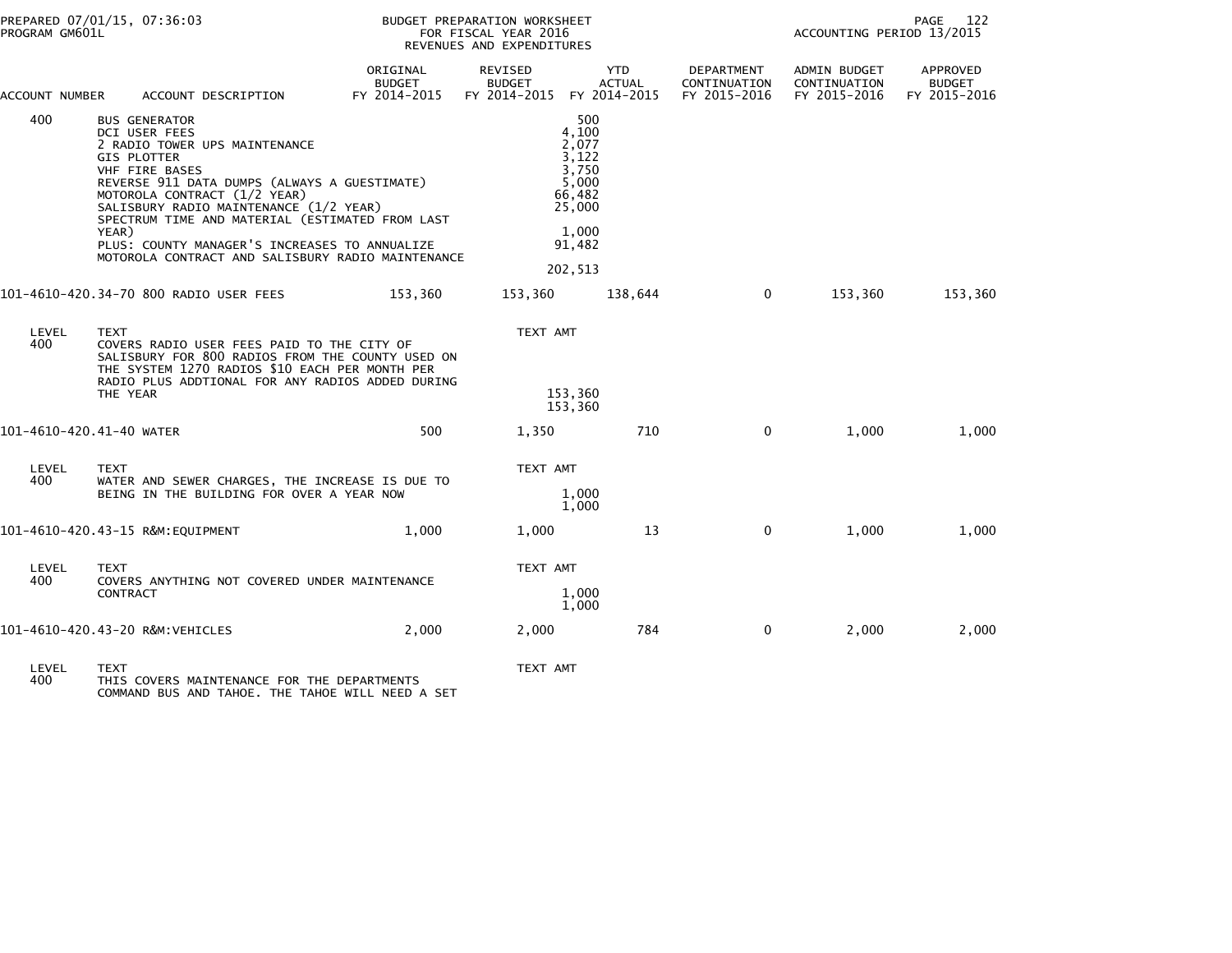| PROGRAM GM601L | PREPARED 07/01/15, 07:36:03                                                                                                                                                                                                                                                                                                                                                                                                                                                                                                                                                                                               |                                    | BUDGET PREPARATION WORKSHEET<br>FOR FISCAL YEAR 2016<br>REVENUES AND EXPENDITURES |                             | PAGE<br>- 123<br>ACCOUNTING PERIOD 13/2015 |                                              |                                           |
|----------------|---------------------------------------------------------------------------------------------------------------------------------------------------------------------------------------------------------------------------------------------------------------------------------------------------------------------------------------------------------------------------------------------------------------------------------------------------------------------------------------------------------------------------------------------------------------------------------------------------------------------------|------------------------------------|-----------------------------------------------------------------------------------|-----------------------------|--------------------------------------------|----------------------------------------------|-------------------------------------------|
| ACCOUNT NUMBER | ACCOUNT DESCRIPTION                                                                                                                                                                                                                                                                                                                                                                                                                                                                                                                                                                                                       | ORIGINAL<br>BUDGET<br>FY 2014-2015 | REVISED<br><b>BUDGET</b><br>FY 2014-2015 FY 2014-2015                             | <b>YTD</b><br><b>ACTUAL</b> | DEPARTMENT<br>CONTINUATION<br>FY 2015-2016 | ADMIN BUDGET<br>CONTINUATION<br>FY 2015-2016 | APPROVED<br><b>BUDGET</b><br>FY 2015-2016 |
|                | OF TIRES THIS YEAR.                                                                                                                                                                                                                                                                                                                                                                                                                                                                                                                                                                                                       |                                    |                                                                                   | 2,000<br>2,000              |                                            |                                              |                                           |
|                | 101-4610-420.43-23 R&M:RADIOS                                                                                                                                                                                                                                                                                                                                                                                                                                                                                                                                                                                             | 60,000                             | 57,600                                                                            | 43,143                      | 0                                          | 50,000                                       | 50,000                                    |
| LEVEL<br>400   | <b>TEXT</b><br>THIS COVERS REPAIRS ON A TIME AND MATERIAL BASIS<br>TO REPAIR THE COUNTY FIRE DEPARTMENTS, EMS AND<br>RCSO RADIOS. THERE ARE APPROX 1300 RADIOS.OF<br>THE 1300 RADIOS SOME CAN BE FIXED BY THE RADIO<br>SHOP FOR APPROX \$200 EACH. THE NEWER RADIOS WHICH<br>CAME OFF WARRANTY ARE \$450-\$600 EACH TIME THEY<br>NEED REPAIR. THIS LINE ITEM USED TO PAY FOR NEW<br>AND USED VEHICLE RADIO INSTALLATION OR REMOVAL<br>I HAVE ASKED THE INDIVIDUAL DEPARTMENTS TO REQUEST<br>THOSE NEEDS IN THIER BUDGET THIS ALSO INCLUDES<br>TIME AND MATERIAL ESTIMATES FOR REPAIR TO THE<br>SOUTH ROWAN SITE IF NEEDED |                                    | TEXT AMT                                                                          | 50,000                      |                                            |                                              |                                           |
|                | 101-4610-420.43-55 R&M:TELEPHONES                                                                                                                                                                                                                                                                                                                                                                                                                                                                                                                                                                                         | 3,000                              | 3,000                                                                             | 50,000<br>935               | $\mathbf 0$                                | 1,000                                        | 1,000                                     |
| LEVEL<br>400   | <b>TEXT</b><br>COVERS THE 5 ADMIN PHONES IN THE BUILDING                                                                                                                                                                                                                                                                                                                                                                                                                                                                                                                                                                  |                                    | TEXT AMT                                                                          | 1,000<br>1,000              |                                            |                                              |                                           |
|                | 101-4610-420.44-35 RENT:PAGERS                                                                                                                                                                                                                                                                                                                                                                                                                                                                                                                                                                                            | 12.500                             | 12,500                                                                            | 10,546                      | $\mathbf 0$                                | 11,000                                       | 11,000                                    |
| LEVEL<br>400   | <b>TEXT</b><br>COVERS THE COST OF PAGERS FOR SEVERAL COUNTY<br>AGENCIES. THIS LINE HAS DECREASED SINCE LAST YEAR<br>LESS PAGERS ARE USED THAN BEFORE                                                                                                                                                                                                                                                                                                                                                                                                                                                                      |                                    | TEXT AMT                                                                          | 11,000<br>11,000            |                                            |                                              |                                           |
|                | 101-4610-420.44-55 RENT:TOWERS                                                                                                                                                                                                                                                                                                                                                                                                                                                                                                                                                                                            | 38,700                             | 38,700                                                                            | 31,804                      | 0                                          | 35,820                                       | 35,820                                    |
| LEVEL<br>400   | <b>TEXT</b><br>COVERS THE COST OF LEASING TOWER SPACE AT YOUNGS<br>MOUNTAIN<br><b>GRANITE QUARRY</b>                                                                                                                                                                                                                                                                                                                                                                                                                                                                                                                      |                                    | TEXT AMT                                                                          | 33,120<br>2,700<br>35,820   |                                            |                                              |                                           |
|                | 101-4610-420.50-07 COST PER COPY PROGRAM                                                                                                                                                                                                                                                                                                                                                                                                                                                                                                                                                                                  | 900                                | 900                                                                               | 826                         | 0                                          | 1,200                                        | 1,200                                     |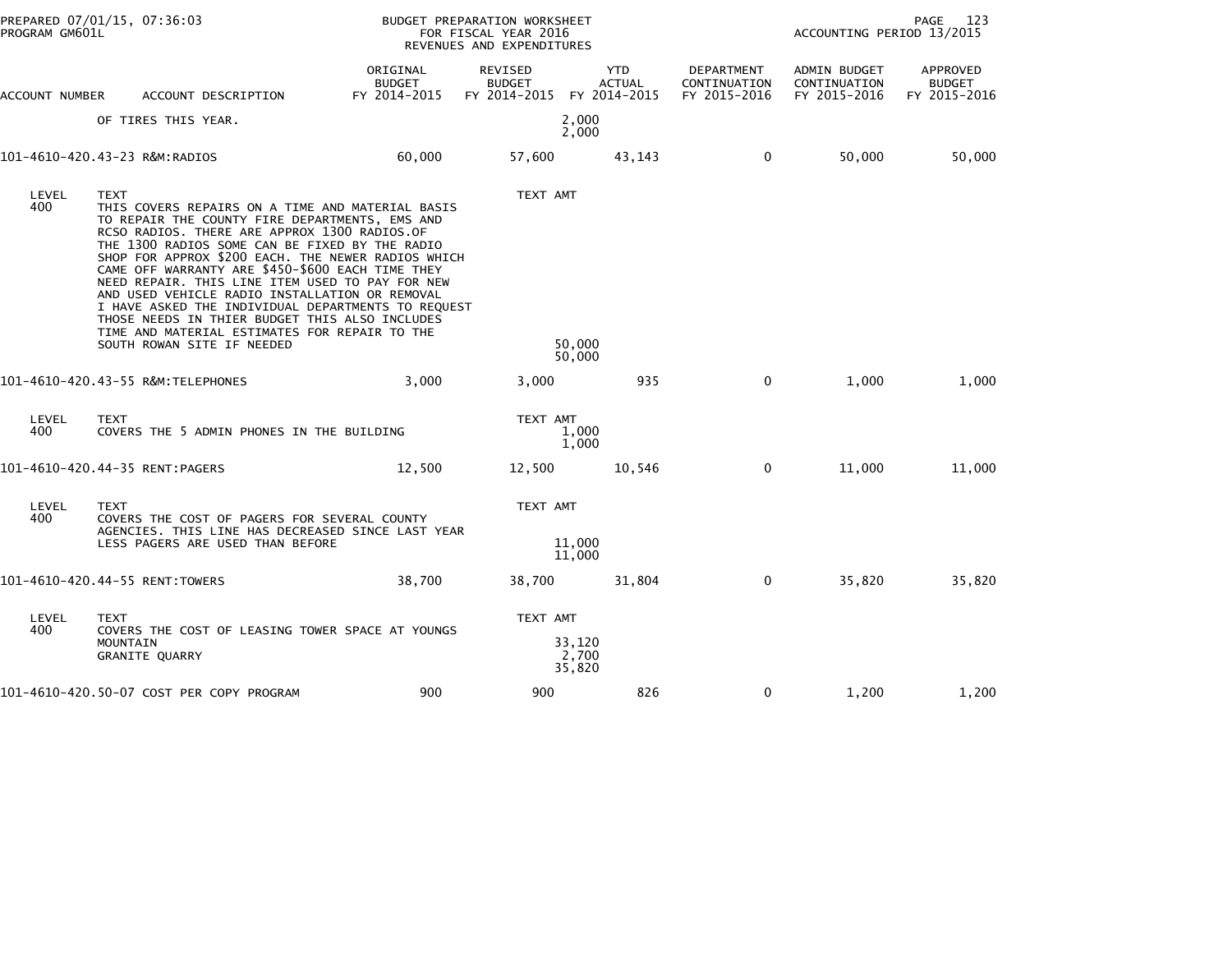| PROGRAM GM601L | PREPARED 07/01/15, 07:36:03                                                                                                                                                                                                                                    |                                           | <b>BUDGET PREPARATION WORKSHEET</b><br>FOR FISCAL YEAR 2016<br>REVENUES AND EXPENDITURES |                             |                                            | ACCOUNTING PERIOD 13/2015                    | 124<br>PAGE                               |
|----------------|----------------------------------------------------------------------------------------------------------------------------------------------------------------------------------------------------------------------------------------------------------------|-------------------------------------------|------------------------------------------------------------------------------------------|-----------------------------|--------------------------------------------|----------------------------------------------|-------------------------------------------|
| ACCOUNT NUMBER | ACCOUNT DESCRIPTION                                                                                                                                                                                                                                            | ORIGINAL<br><b>BUDGET</b><br>FY 2014-2015 | REVISED<br><b>BUDGET</b><br>FY 2014-2015 FY 2014-2015                                    | <b>YTD</b><br><b>ACTUAL</b> | DEPARTMENT<br>CONTINUATION<br>FY 2015-2016 | ADMIN BUDGET<br>CONTINUATION<br>FY 2015-2016 | APPROVED<br><b>BUDGET</b><br>FY 2015-2016 |
| LEVEL<br>400   | <b>TEXT</b><br>COST PER COPY PROGRAM                                                                                                                                                                                                                           |                                           | TEXT AMT<br>1,200<br>1,200                                                               |                             |                                            |                                              |                                           |
|                | 101-4610-420.53-05 TELEPHONE                                                                                                                                                                                                                                   | 9,000                                     | 12,000                                                                                   | 10,509                      | $\mathbf 0$                                | 12,600                                       | 12,600                                    |
| LEVEL<br>400   | <b>TEXT</b><br>AT&T VARIOUS ALARM LINES AND CIRCUIT LINES<br>VERIZON ADMIN CELL PHONES AND AIR CARDS<br>SPIRIT COMMUNICATIONS FOR DEPARTMENT DESK PHONES<br>OTHER PHONE CHARGES                                                                                |                                           | TEXT AMT<br>2,400<br>3,840<br>5,400<br>960<br>12,600                                     |                             |                                            |                                              |                                           |
|                | 101-4610-420.53-15 CELL PHONE ALLOWANCES                                                                                                                                                                                                                       | $\mathbf 0$                               | $\mathbf{0}$                                                                             | $\mathbf{0}$                | $\Omega$                                   | $\mathbf{0}$                                 | $\mathbf 0$                               |
|                | 101-4610-420.55-00 PRINTING                                                                                                                                                                                                                                    | 200                                       | 200                                                                                      | 48                          | $\mathbf 0$                                | 200                                          | 200                                       |
| LEVEL<br>400   | <b>TEXT</b><br>ANY OUTSIDE THE OFFICE PRINTING NEEDS                                                                                                                                                                                                           |                                           | TEXT AMT<br>200<br>200                                                                   |                             |                                            |                                              |                                           |
|                | 101-4610-420.56-00 UNIFORMS                                                                                                                                                                                                                                    | 10,500                                    | 10,500                                                                                   | 10,298                      | $\Omega$                                   | 10,500                                       | 10,500                                    |
| LEVEL<br>400   | <b>TEXT</b><br>COVERS THE COST OF PROVIDING UNIFORMS FOR<br>ALL EMPLOYEES (50). THIS IS THE SAME AS LAST YEARS<br>REQUEST. AS THE NEW DIRECTOR I HAVE A STRICTER<br>POLICY ON PROFESSIONAL DRESS THAN BEFORE. I AM ASK<br>ING THAT THIS ITEM BE KEPT THE SAME. |                                           | TEXT AMT<br>10,500<br>10,500                                                             |                             |                                            |                                              |                                           |
|                | 101-4610-420.57-00 POSTAGE                                                                                                                                                                                                                                     | 200                                       | 200                                                                                      | 117                         | $\mathbf 0$                                | 200                                          | 200                                       |
| LEVEL<br>400   | <b>TEXT</b><br>COVERS THE COST OF SHIPPING AND POSTAGE.                                                                                                                                                                                                        |                                           | TEXT AMT<br>200<br>200                                                                   |                             |                                            |                                              |                                           |
|                | 101-4610-420.58-00 TRAVEL                                                                                                                                                                                                                                      | 7,500                                     | 7,500                                                                                    | 4,999                       | $\mathbf 0$                                | 8,160                                        | 8,160                                     |
| LEVEL          | <b>TEXT</b>                                                                                                                                                                                                                                                    |                                           | TEXT AMT                                                                                 |                             |                                            |                                              |                                           |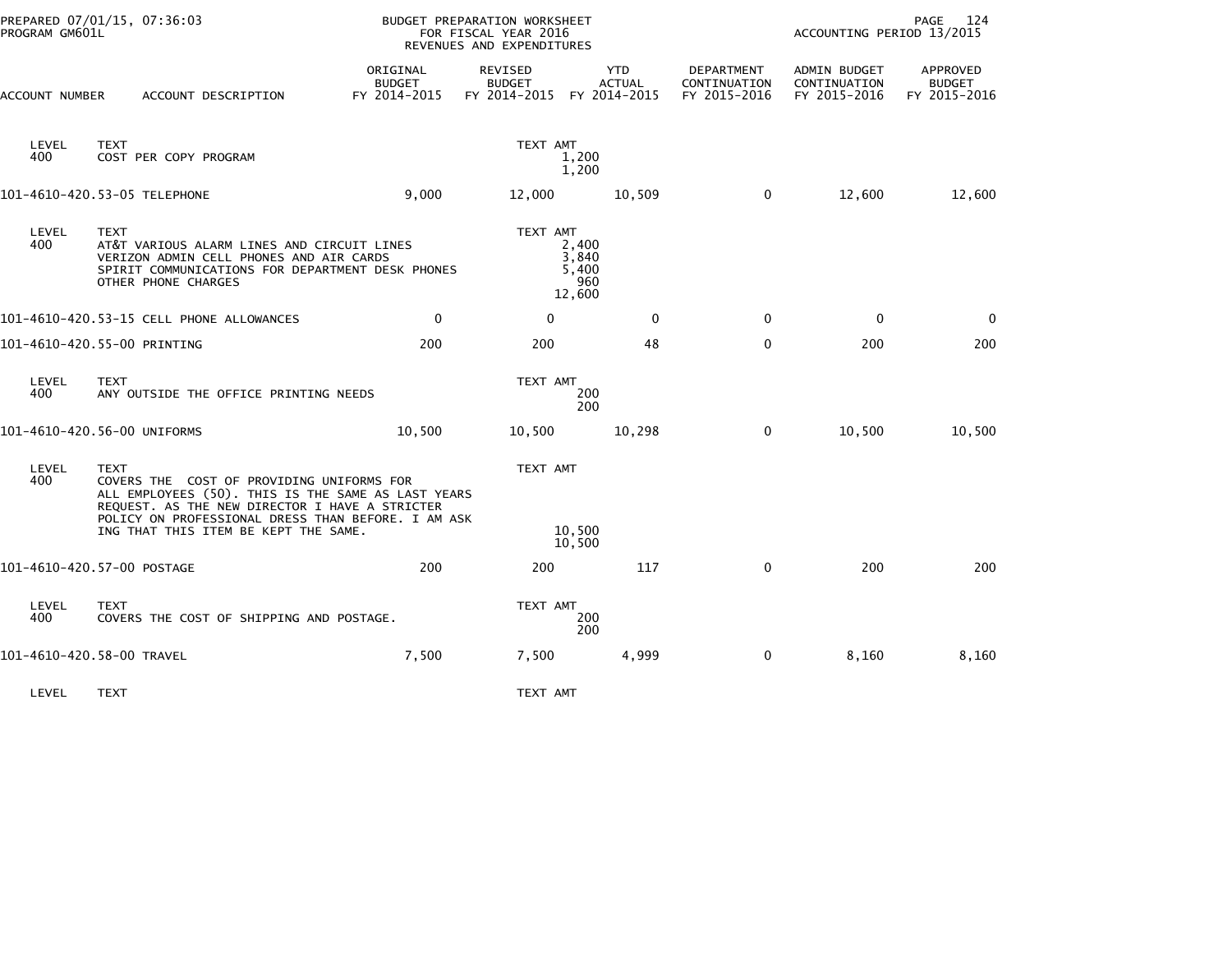| PREPARED 07/01/15, 07:36:03<br>PROGRAM GM601L |             |                                                                                                                                                                                                                                                   | BUDGET PREPARATION WORKSHEET<br>FOR FISCAL YEAR 2016<br>REVENUES AND EXPENDITURES |                                          |                                                                | ACCOUNTING PERIOD 13/2015                  | 125<br>PAGE                                  |                                           |
|-----------------------------------------------|-------------|---------------------------------------------------------------------------------------------------------------------------------------------------------------------------------------------------------------------------------------------------|-----------------------------------------------------------------------------------|------------------------------------------|----------------------------------------------------------------|--------------------------------------------|----------------------------------------------|-------------------------------------------|
| ACCOUNT NUMBER                                |             | ACCOUNT DESCRIPTION                                                                                                                                                                                                                               | ORIGINAL<br><b>BUDGET</b><br>FY 2014-2015                                         | REVISED<br><b>BUDGET</b><br>FY 2014-2015 | <b>YTD</b><br><b>ACTUAL</b><br>FY 2014-2015                    | DEPARTMENT<br>CONTINUATION<br>FY 2015-2016 | ADMIN BUDGET<br>CONTINUATION<br>FY 2015-2016 | APPROVED<br><b>BUDGET</b><br>FY 2015-2016 |
| 400                                           |             | GIS ANALYST TRAVEL FOR TRAINING<br>NEW DCI CERTIFICATIONS (ASSUMING FURTHEST CLASS)<br>INSTITUTE OF GOVERNMENT TRAINING<br>NENA APCO CONFERENCE (5 EMPLOYEES)<br>OTHER TRAINING OPPORTUNITIES DURING THE YEAR<br>LESS: COUNTY MANAGER'S REDUCTION |                                                                                   |                                          | 1,800<br>2,100<br>3,450<br>3,310<br>2,500<br>$5,000-$<br>8,160 |                                            |                                              |                                           |
| 101-4610-420.59-00 TRAINING                   |             |                                                                                                                                                                                                                                                   | 3,500                                                                             | 3,500                                    | 1,298                                                          | $\mathbf 0$                                | 4,000                                        | 4,000                                     |
| LEVEL<br>400                                  | <b>TEXT</b> | INSTITUTE OF GOVERNMENT<br><b>GIS ANALYST</b><br>NENA/APCO CONFERENCE (5 PEOPLE)<br>OTHER TRAINING OPPORTUNITIES DURING THE YEAR<br>LESS: COUNTY MANAGER'S REDUCTION                                                                              |                                                                                   | TEXT AMT                                 | 2,800<br>1.000<br>1,000<br>1,500<br>$2,300-$<br>4,000          |                                            |                                              |                                           |
|                                               |             | 101-4610-420.61-05 SUPPLIES:OFFICE                                                                                                                                                                                                                | 5,000                                                                             | 5,900                                    | 5,652                                                          | $\mathbf 0$                                | 5,000                                        | 5,000                                     |
| LEVEL<br>400                                  | <b>TEXT</b> | OFFICE SUPPLIES FOR THE DEPARTMENT                                                                                                                                                                                                                |                                                                                   | TEXT AMT                                 | 5,000<br>5,000                                                 |                                            |                                              |                                           |
|                                               |             | 101-4610-420.61-15 SUPPLIES:EDUCATIONAL                                                                                                                                                                                                           | 500                                                                               | 600                                      | 455                                                            | $\mathbf 0$                                | 500                                          | 500                                       |
| LEVEL<br>400                                  | <b>TEXT</b> | COVERS ANY ITEMS NOT COVERED IN SURCHARGE BUDGET                                                                                                                                                                                                  |                                                                                   | TEXT AMT                                 | 500<br>500                                                     |                                            |                                              |                                           |
|                                               |             | 101-4610-420.61-85 SUPPLIES:VEHICLE                                                                                                                                                                                                               | 700                                                                               | 700                                      | 452                                                            | $\mathbf{0}$                               | 700                                          | 700                                       |
| LEVEL<br>400                                  | <b>TEXT</b> | COST OF SUPPLIES FOR BOTH COUNTY VEHICLES                                                                                                                                                                                                         |                                                                                   | TEXT AMT                                 | 700<br>700                                                     |                                            |                                              |                                           |
|                                               |             | 101-4610-420.61-95 SUPPLIES:OTHER SMALL EQMT                                                                                                                                                                                                      | 20,000                                                                            | 18,300                                   | 18,296                                                         | $\mathbf 0$                                | 3,000                                        | 3,000                                     |
| LEVEL<br>400                                  | <b>TEXT</b> | IN SMALL EQUIPMENT NEEDS FOR THE DEPARTMENT                                                                                                                                                                                                       |                                                                                   | TEXT AMT                                 | 3,000<br>3,000                                                 |                                            |                                              |                                           |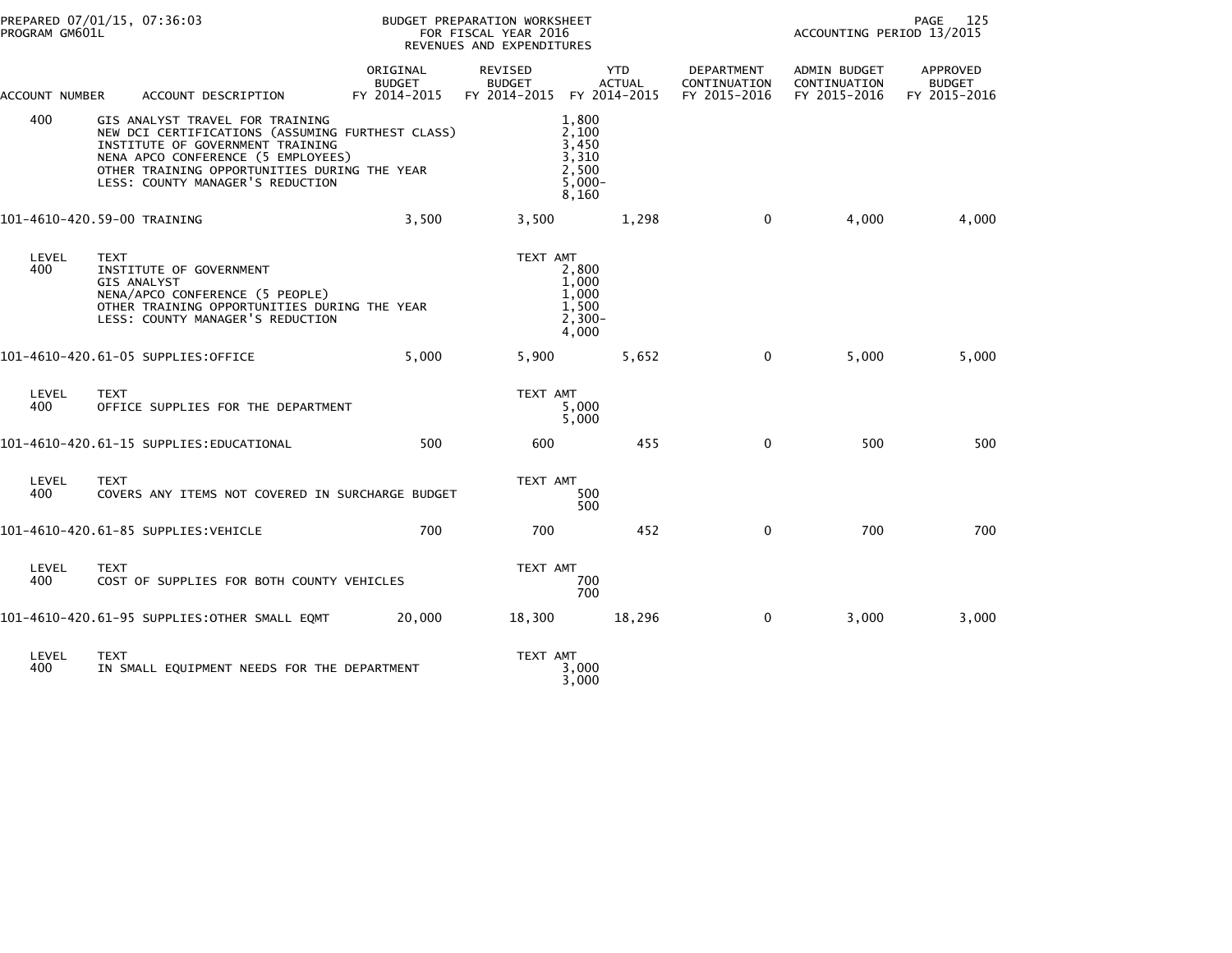| PROGRAM GM601L           | PREPARED 07/01/15, 07:36:03                                                                                                                   |                                           | BUDGET PREPARATION WORKSHEET<br>FOR FISCAL YEAR 2016<br>REVENUES AND EXPENDITURES |                                 |                                            | ACCOUNTING PERIOD 13/2015                    | PAGE<br>126                               |
|--------------------------|-----------------------------------------------------------------------------------------------------------------------------------------------|-------------------------------------------|-----------------------------------------------------------------------------------|---------------------------------|--------------------------------------------|----------------------------------------------|-------------------------------------------|
| ACCOUNT NUMBER           | ACCOUNT DESCRIPTION                                                                                                                           | ORIGINAL<br><b>BUDGET</b><br>FY 2014-2015 | REVISED<br><b>BUDGET</b><br>FY 2014-2015 FY 2014-2015                             | <b>YTD</b><br><b>ACTUAL</b>     | DEPARTMENT<br>CONTINUATION<br>FY 2015-2016 | ADMIN BUDGET<br>CONTINUATION<br>FY 2015-2016 | APPROVED<br><b>BUDGET</b><br>FY 2015-2016 |
|                          | 101-4610-420.62-05 ELECTRICITY                                                                                                                | 36,000                                    | 35,600                                                                            | 22,312                          | $\mathbf 0$                                | 36,000                                       | 36,000                                    |
| LEVEL<br>400             | <b>TEXT</b><br>OUR ELECTRIC BILL                                                                                                              |                                           | TEXT AMT                                                                          | 36,000<br>36,000                |                                            |                                              |                                           |
|                          | 101-4610-420.62-06 ELECTRICITY-TOWER SITES                                                                                                    | 9,600                                     | 10,254                                                                            | 9,338                           | 0                                          | 11,300                                       | 11,300                                    |
| LEVEL<br>400             | TEXT<br>YEARLY ESTIMATE FOR SOUTH ROWAN SITE<br>YEARLY ESTIMATE FOR YOUNGS MOUNTAIN SITE<br>POOLETOWN REPEATER TO BE DECOMMISSIONED THIS YEAR |                                           | TEXT AMT                                                                          | 6,000<br>4,800<br>500<br>11,300 |                                            |                                              |                                           |
|                          | 101-4610-420.62-20 MOTOR FUEL & LUBRICANTS                                                                                                    | 10,000                                    | 9,550                                                                             | 2,806                           | 0                                          | 8,000                                        | 8,000                                     |
| LEVEL<br>400             | <b>TEXT</b><br>COVERS FUEL FOR THE DEPARTMENTS 2 VEHICLE PLUS<br>FUEL FOR THE GENERATOR AT THE 911 FACILITY, AND<br>THE 2 TOWER SITES         |                                           | TEXT AMT                                                                          | 8,000                           |                                            |                                              |                                           |
| 101-4610-420.64-10 BOOKS |                                                                                                                                               | 200                                       | 200                                                                               | 8,000<br>$\mathbf{0}$           | $\mathbf 0$                                | 200                                          | 200                                       |
| LEVEL<br>400             | <b>TEXT</b><br>VARIOUS SUBSCRIPTIONS PERTAINING TO OUR INDUSTRY                                                                               |                                           | TEXT AMT                                                                          | 200<br>200                      |                                            |                                              |                                           |
|                          | 101-4610-420.64-50 DUES & SUBSCRIPTIONS                                                                                                       | 700                                       | 700                                                                               | 627                             | 0                                          | 1,200                                        | 1,200                                     |
| LEVEL<br>400             | <b>TEXT</b><br>APCO/NENA DUES PLUS OTHER RELATED TO OUR JOBS                                                                                  |                                           | TEXT AMT                                                                          | 1,200<br>1,200                  |                                            |                                              |                                           |
|                          | 101-4610-420.73-00 C/A:OTHER IMPROVEMENTS                                                                                                     | 24,000                                    | 24,000                                                                            | 24,000                          | $\mathbf 0$                                | $\mathbf 0$                                  | 9,000                                     |
| LEVEL<br>400             | <b>TEXT</b><br>EXPANSION- SHELTER TO STORE TRAILER-MOUNTED<br>MOBILE GENERATORS                                                               |                                           | TEXT AMT                                                                          | 9,000<br>9,000                  |                                            |                                              |                                           |
|                          |                                                                                                                                               |                                           |                                                                                   |                                 |                                            |                                              |                                           |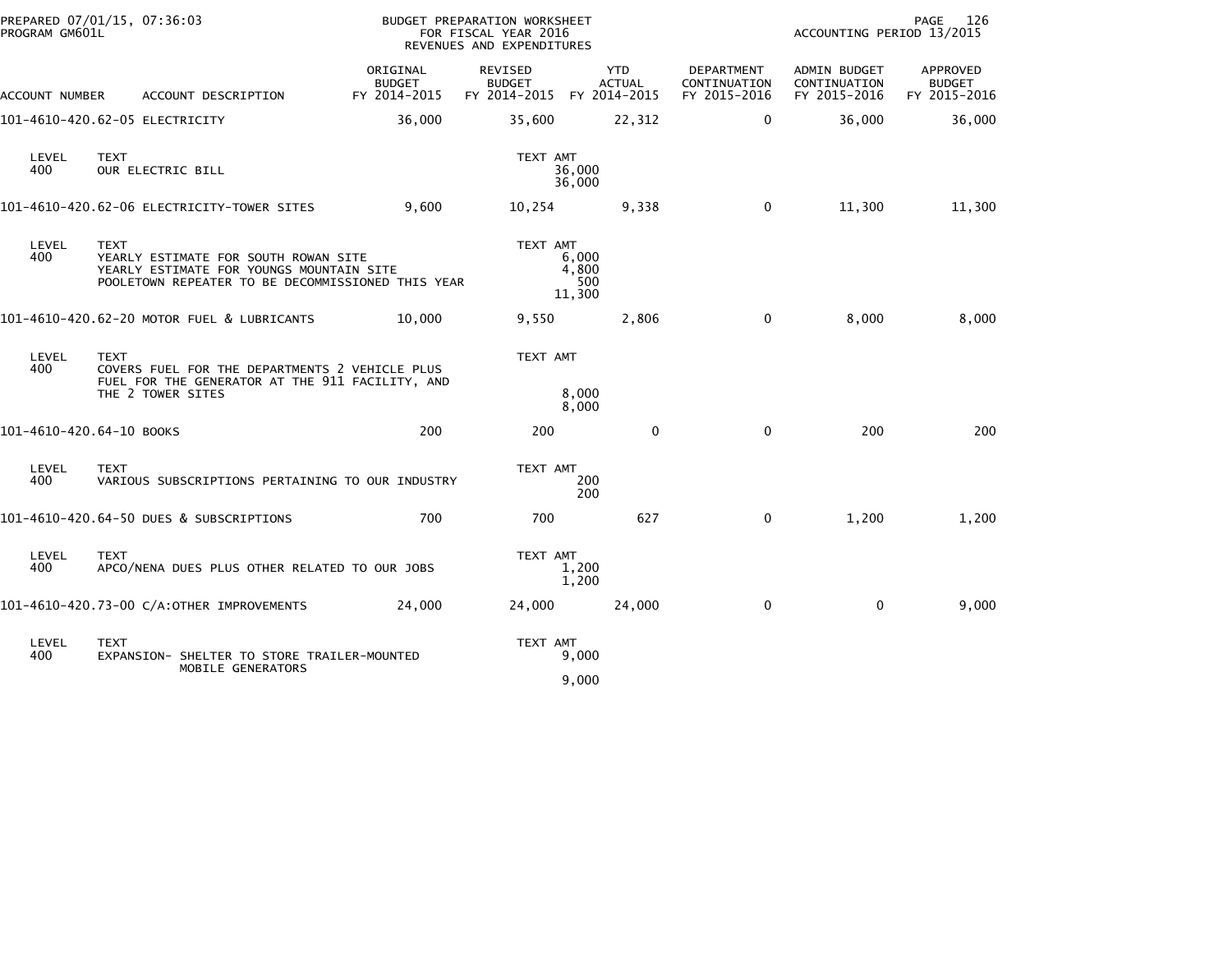| PREPARED 07/01/15, 07:36:03<br>PROGRAM GM601L |                                              |                                           | BUDGET PREPARATION WORKSHEET<br>FOR FISCAL YEAR 2016<br>REVENUES AND EXPENDITURES |                                       |                                                   | - 127<br>PAGE<br>ACCOUNTING PERIOD 13/2015          |                                           |  |  |
|-----------------------------------------------|----------------------------------------------|-------------------------------------------|-----------------------------------------------------------------------------------|---------------------------------------|---------------------------------------------------|-----------------------------------------------------|-------------------------------------------|--|--|
| ACCOUNT NUMBER                                | ACCOUNT DESCRIPTION                          | ORIGINAL<br><b>BUDGET</b><br>FY 2014-2015 | REVISED<br><b>BUDGET</b><br>FY 2014-2015                                          | YTD.<br><b>ACTUAL</b><br>FY 2014-2015 | <b>DEPARTMENT</b><br>CONTINUATION<br>FY 2015-2016 | <b>ADMIN BUDGET</b><br>CONTINUATION<br>FY 2015-2016 | APPROVED<br><b>BUDGET</b><br>FY 2015-2016 |  |  |
| 101-4610-420.74-35 C/A:VEHICLES               |                                              | 0                                         |                                                                                   | 0                                     |                                                   |                                                     | 0                                         |  |  |
| 101-4610-420.76-20 F/A:DP EQUIPMENT           |                                              | 0                                         |                                                                                   | 0                                     |                                                   | 0                                                   | 0                                         |  |  |
|                                               | 101-4610-420.76-30 F/A:EQUIPMENT/FURNISHINGS | 0                                         | 3,100                                                                             | 3,058                                 | 0                                                 | $\bf{0}$                                            | $\Omega$                                  |  |  |
| 101-4610-420.76-50 F/A:RADIOS                 |                                              | 0                                         |                                                                                   | $\mathbf{0}$                          |                                                   | 0                                                   | $\Omega$                                  |  |  |
| *.<br>EXPENDITURE                             |                                              | 2,322,211                                 | 2,304,905                                                                         | 2,114,968                             | 0                                                 | 2,386,361                                           | 2,395,361                                 |  |  |
| **<br>9-1-1 OPERATIONS                        |                                              | 2,322,211                                 | 2,304,905                                                                         | 2,114,968                             | 0                                                 | 2,386,361                                           | 2,395,361                                 |  |  |
| ***<br>TELECOMMUNICATIONS                     |                                              | 2,322,211                                 | 2,304,905                                                                         | 2,114,968                             | 0                                                 | 2,386,361                                           | 2,395,361                                 |  |  |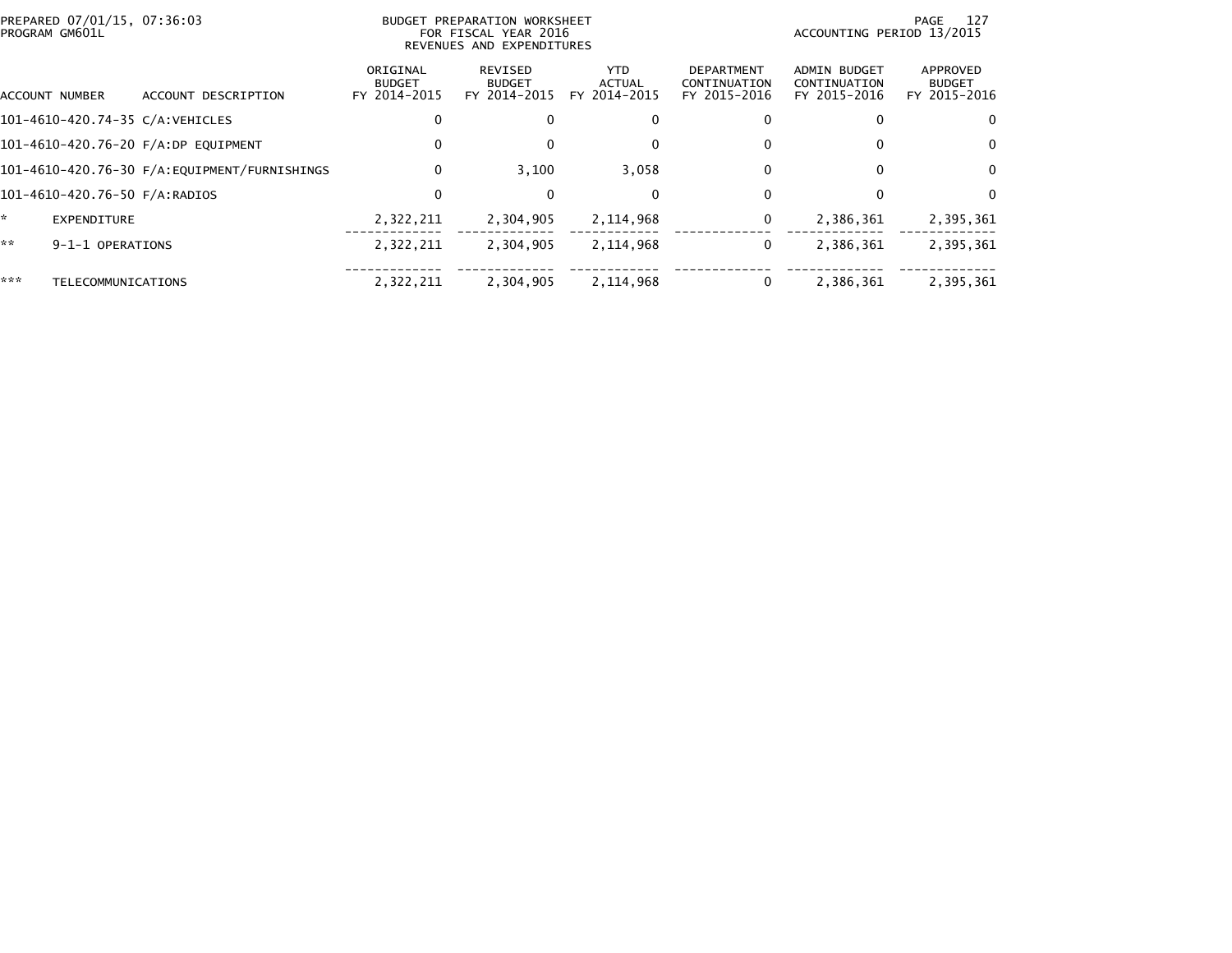| PREPARED 07/01/15, 07:36:03<br>PROGRAM GM601L |                                              |                           | <b>BUDGET PREPARATION WORKSHEET</b><br>FOR FISCAL YEAR 2016<br>REVENUES AND EXPENDITURES |                             |                            | ACCOUNTING PERIOD 13/2015    | 128<br>PAGE               |
|-----------------------------------------------|----------------------------------------------|---------------------------|------------------------------------------------------------------------------------------|-----------------------------|----------------------------|------------------------------|---------------------------|
|                                               |                                              | ORIGINAL<br><b>BUDGET</b> | <b>REVISED</b><br><b>BUDGET</b>                                                          | <b>YTD</b><br><b>ACTUAL</b> | DEPARTMENT<br>CONTINUATION | ADMIN BUDGET<br>CONTINUATION | APPROVED<br><b>BUDGET</b> |
| ACCOUNT NUMBER                                | ACCOUNT DESCRIPTION                          | FY 2014-2015              | FY 2014-2015                                                                             | FY 2014-2015                | FY 2015-2016               | FY 2015-2016                 | FY 2015-2016              |
|                                               |                                              | 53,381                    | 54,591                                                                                   | 52,923                      | 0                          | 54,330                       | 54,330                    |
|                                               |                                              | 0                         | $\mathbf{0}$                                                                             | $\Omega$                    | $\Omega$                   | 0                            | $\mathbf{0}$              |
| 101-4712-420.20-05 HEALTH INSURANCE           |                                              | 8,040                     | 8,450                                                                                    | 8,174                       | $\Omega$                   | 8,064                        | 8,064                     |
| 101-4712-420.20-10 MEDICARE TAX               |                                              | 774                       | 784                                                                                      | 753                         | $\Omega$                   | 788                          | 788                       |
| 101-4712-420.20-15 RETIREMENT                 |                                              | 3,774                     | 3,864                                                                                    | 3,742                       | 0                          | 3,841                        | 3,841                     |
|                                               | 101-4712-420.20-20 SOCIAL SECURITY TAX       | 3,309                     | 3,329                                                                                    | 3,221                       | 0                          | 3,369                        | 3,369                     |
|                                               | 101-4712-420.20-25 WORKERS COMPENSATION      | 213                       | 223                                                                                      | 212                         | 0                          | 217                          | 217                       |
|                                               | 101-4712-420.20-30 401(K) CONTRIBUTIONS      | 1,601                     | 1,641                                                                                    | 1,588                       | 0                          | 1,630                        | 1,630                     |
|                                               | 101-4712-420.33-50 PROGRAMMING SERVICES      | 12,000                    | 12,000                                                                                   | 9,000                       | 0                          | 12,000                       | 12,000                    |
|                                               | 101-4712-420.34-30 SERVICE & MAINTENANCE     | 29,000                    | 29,000                                                                                   | 24,500                      | 0                          | 29,000                       | 29,000                    |
| 101-4712-420.43-15 R&M:EQUIPMENT              |                                              | 500                       | 500                                                                                      | $\Omega$                    | 0                          | 500                          | 500                       |
| 101-4712-420.53-05 TELEPHONE                  |                                              | 1,150                     | 1,150                                                                                    | 970                         | 0                          | 1,150                        | 1,150                     |
| 101-4712-420.58-00 TRAVEL                     |                                              | 1,800                     | 1,800                                                                                    | 1,673                       | 0                          | 1,800                        | 1,800                     |
| 101-4712-420.59-00 TRAINING                   |                                              | 1,900                     | 1,900                                                                                    | 700                         | $\Omega$                   | 1,900                        | 1,900                     |
| 101-4712-420.61-05 SUPPLIES:OFFICE            |                                              | 200                       | 200                                                                                      | 69                          | 0                          | 200                          | 200                       |
| 101-4712-420.61-42 SUPPLIES:MAPPING           |                                              | 900                       | 900                                                                                      | 548                         | 0                          | 900                          | 900                       |
|                                               | 101-4712-420.61-95 SUPPLIES:OTHER SMALL EQMT | 300                       | 300                                                                                      | 50                          | 0                          | 300                          | 300                       |
|                                               | 101-4712-420.64-50 DUES & SUBSCRIPTIONS      | 200                       | 200                                                                                      | 25                          | 0                          | 200                          | 200                       |
|                                               | 101-4712-420.74-90 C/A:OTHER EQUIPMENT       | $\mathbf 0$               | $\mathbf 0$                                                                              | $\mathbf 0$                 | 0                          | $\mathbf 0$                  | $\mathbf{0}$              |
| ÷.<br><b>EXPENDITURE</b>                      |                                              | 119,042                   | 120,832                                                                                  | 108,148                     | 0                          | 120,189                      | 120,189                   |
| **<br>GIS IMPLEMENTATION                      |                                              | 119,042                   | 120,832                                                                                  | 108,148                     | 0                          | 120,189                      | 120,189                   |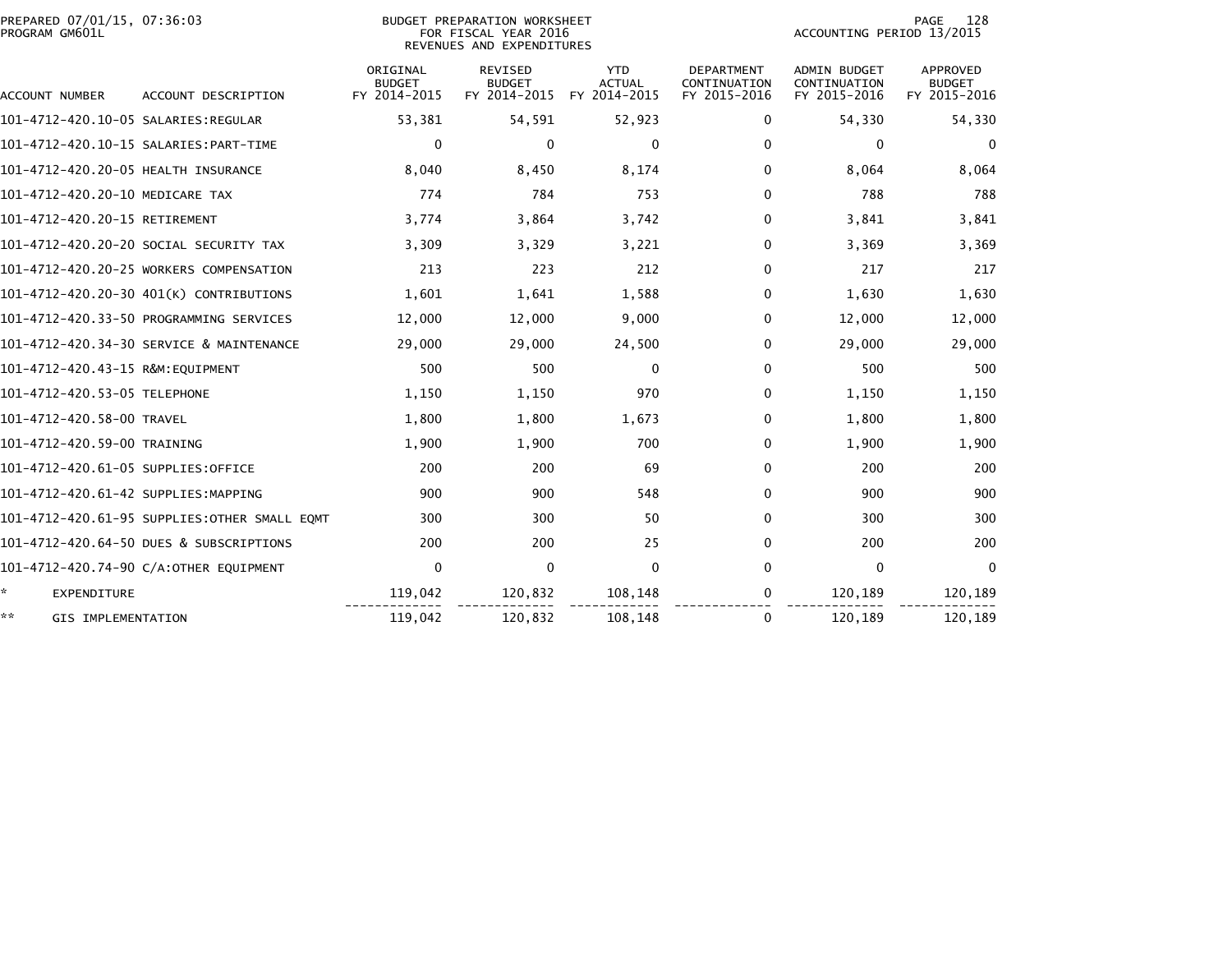|                | PREPARED 07/01/15, 07:36:03 |  |
|----------------|-----------------------------|--|
| PROGRAM GM601L |                             |  |

| ACCOUNT NUMBER                      | ACCOUNT DESCRIPTION                          | ORIGINAL<br><b>BUDGET</b><br>FY 2014-2015 | <b>REVISED</b><br><b>BUDGET</b><br>FY 2014-2015 | <b>YTD</b><br><b>ACTUAL</b><br>FY 2014-2015 | <b>DEPARTMENT</b><br>CONTINUATION<br>FY 2015-2016 | <b>ADMIN BUDGET</b><br>CONTINUATION<br>FY 2015-2016 | <b>APPROVED</b><br><b>BUDGET</b><br>FY 2015-2016 |
|-------------------------------------|----------------------------------------------|-------------------------------------------|-------------------------------------------------|---------------------------------------------|---------------------------------------------------|-----------------------------------------------------|--------------------------------------------------|
| 101-4725-325.34-00 MAP SALES        |                                              | $100 -$                                   | $100 -$                                         | $205 -$                                     | 0                                                 | $46 -$                                              | $46 -$                                           |
|                                     | 101-4725-325.40-00 ORDINANCE COPY SALES      | 0                                         | $\mathbf{0}$                                    | $4-$                                        | 0                                                 | 0                                                   | 0                                                |
| 101-4725-325.52-00 ROAD SIGN SALES  |                                              | $\Omega$                                  | $\Omega$                                        | $300 -$                                     | $\mathbf 0$                                       | $225 -$                                             | $225 -$                                          |
| 101-4725-353.29-00 CELL TOWER FEES  |                                              | $7,000-$                                  | $7,000 -$                                       | 0                                           | 0                                                 | $8,000 -$                                           | $8,000 -$                                        |
|                                     | 101-4725-353.46-00 EROSION CONTROL FEES      | $\Omega$                                  | $\mathbf{0}$                                    | 0                                           | $\Omega$                                          | $\mathbf{0}$                                        | $\Omega$                                         |
|                                     | 101-4725-353.48-00 EROSION CONTROL PENALTIES | $\Omega$                                  | $\mathbf{0}$                                    | 0                                           | $\mathbf{0}$                                      | $\Omega$                                            | $\Omega$                                         |
|                                     | 101-4725-353.77-00 PENALTIES AND INTEREST    | 0                                         | $\mathbf{0}$                                    | 0                                           | $\mathbf{0}$                                      | $\Omega$                                            | $\mathbf{0}$                                     |
| 101-4725-353.81-00 PLANNING FEES    |                                              | $25,000 -$                                | $25,000 -$                                      | $29,370-$                                   | $\mathbf{0}$                                      | $25,000 -$                                          | $25,000 -$                                       |
|                                     |                                              | $1,500-$                                  | $1,500-$                                        | $3,175-$                                    | $\Omega$                                          | $2,175-$                                            | $2,175-$                                         |
|                                     | 101-4725-353.86-00 SUBDIVISION REVIEW FEES   | $1,000-$                                  | $1,000-$                                        | $1,295-$                                    | $\mathbf{0}$                                      | $1,265-$                                            | $1,265-$                                         |
|                                     | 101-4725-389.06-00 DEMOLITION REIMBURSEMENT  | $\Omega$                                  | $\Omega$                                        | $\mathbf{0}$                                | $\Omega$                                          | $\Omega$                                            | $\bf{0}$                                         |
| <b>REVENUE</b>                      |                                              | $34,600 -$<br>271,438                     | $34,600 -$<br>271,438                           | 34,349-<br>263,937                          | 0<br>0                                            | 36,711-<br>273,908                                  | $36,711-$<br>273,908                             |
| 101-4725-465.20-05 HEALTH INSURANCE |                                              | 48,240                                    | 49,380                                          | 48,039                                      | $\mathbf{0}$                                      | 48,384                                              | 48,384                                           |
| 101-4725-465.20-10 MEDICARE TAX     |                                              | 3,936                                     | 3,936                                           | 3,652                                       | 0                                                 | 3,972                                               | 3,972                                            |
| 101-4725-465.20-15 RETIREMENT       |                                              | 19,191                                    | 19,191                                          | 18,660                                      | 0                                                 | 19,365                                              | 19,365                                           |
|                                     | 101-4725-465.20-20 SOCIAL SECURITY TAX       | 16,829                                    | 16,829                                          | 15,616                                      | $\Omega$                                          | 16,982                                              | 16,982                                           |
|                                     | 101-4725-465.20-25 WORKERS COMPENSATION      | 5,240                                     | 5,290                                           | 5,123                                       | $\Omega$                                          | 5,277                                               | 5,277                                            |
|                                     | 101-4725-465.20-30 401(K) CONTRIBUTIONS      | 8,143                                     | 8,143                                           | 7,506                                       | $\Omega$                                          | 8,217                                               | 8,217                                            |
|                                     | 101-4725-465.33-08 CONSULTANT SERVICES       | 7,000                                     | 7,000                                           | 3,500                                       | $\mathbf{0}$                                      | 8,000                                               | 8,000                                            |
| 101-4725-465.33-21 FORUM EXPENSE    |                                              | 200                                       | 200                                             | 34                                          | $\Omega$                                          | 200                                                 | 200                                              |
|                                     | 101-4725-465.34-30 SERVICE & MAINTENANCE     | 300                                       | 300                                             | 0                                           | $\mathbf{0}$                                      | 300                                                 | 300                                              |
| 101-4725-465.43-15 R&M:EQUIPMENT    |                                              | 300                                       | 300                                             | 0                                           | $\mathbf{0}$                                      | 300                                                 | 300                                              |
|                                     |                                              | 1,000                                     | 1.000                                           | 92                                          | $\mathbf{0}$                                      | 1.000                                               | 1,000                                            |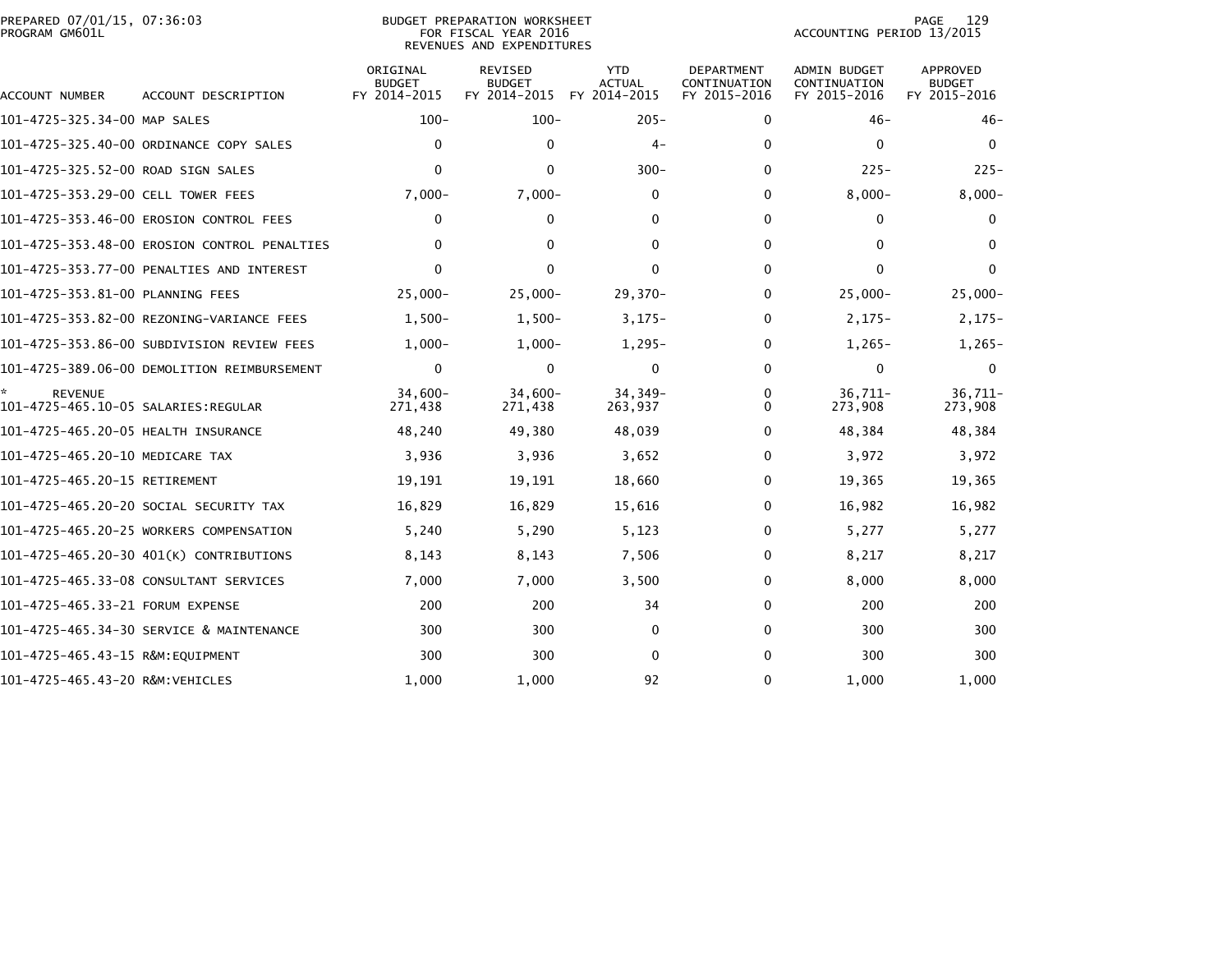| PREPARED 07/01/15, 07:36:03<br>PROGRAM GM601L |                                              |                                           | <b>BUDGET PREPARATION WORKSHEET</b><br>FOR FISCAL YEAR 2016<br>REVENUES AND EXPENDITURES |                                             | 130<br>PAGE<br>ACCOUNTING PERIOD 13/2015          |                                                     |                                           |
|-----------------------------------------------|----------------------------------------------|-------------------------------------------|------------------------------------------------------------------------------------------|---------------------------------------------|---------------------------------------------------|-----------------------------------------------------|-------------------------------------------|
| ACCOUNT NUMBER                                | ACCOUNT DESCRIPTION                          | ORIGINAL<br><b>BUDGET</b><br>FY 2014-2015 | <b>REVISED</b><br><b>BUDGET</b><br>FY 2014-2015                                          | <b>YTD</b><br><b>ACTUAL</b><br>FY 2014-2015 | <b>DEPARTMENT</b><br>CONTINUATION<br>FY 2015-2016 | <b>ADMIN BUDGET</b><br>CONTINUATION<br>FY 2015-2016 | APPROVED<br><b>BUDGET</b><br>FY 2015-2016 |
|                                               | 101-4725-465.50-07 COST PER COPY PROGRAM     | 1,500                                     | 1,200                                                                                    | 386                                         | $\mathbf{0}$                                      | 1,500                                               | 1,500                                     |
| 101-4725-465.50-50 REG OF DEEDS               |                                              | $\mathbf 0$                               | $\mathbf{0}$                                                                             | $\mathbf 0$                                 | $\Omega$                                          | 0                                                   | $\mathbf{0}$                              |
| 101-4725-465.53-05 TELEPHONE                  |                                              | 3,200                                     | 3,200                                                                                    | 2,879                                       | $\Omega$                                          | 3,200                                               | 3,200                                     |
| 101-4725-465.54-00 ADVERTISING                |                                              | 2,400                                     | 2,400                                                                                    | 2,236                                       | 0                                                 | 2,400                                               | 2,400                                     |
| 101-4725-465.55-00 PRINTING                   |                                              | 700                                       | 600                                                                                      | 214                                         | 0                                                 | 700                                                 | 700                                       |
| 101-4725-465.56-00 UNIFORMS                   |                                              | 250                                       | 225                                                                                      | $\Omega$                                    | $\Omega$                                          | 225                                                 | 225                                       |
| 101-4725-465.57-00 POSTAGE                    |                                              | 1,500                                     | 1,500                                                                                    | 729                                         | 0                                                 | 1,500                                               | 1,500                                     |
| 101-4725-465.58-00 TRAVEL                     |                                              | 2,800                                     | 2,800                                                                                    | 1,285                                       | 0                                                 | 2,800                                               | 2,800                                     |
| 101-4725-465.59-00 TRAINING                   |                                              | 2,000                                     | 2,000                                                                                    | 1,048                                       | 0                                                 | 2,000                                               | 2,000                                     |
| 101–4725–465.61–05 SUPPLIES:OFFICE            |                                              | 3,000                                     | 3,500                                                                                    | 3,064                                       | 0                                                 | 3,000                                               | 3,000                                     |
|                                               | 101-4725-465.61-95 SUPPLIES:OTHER SMALL EOMT | 650                                       | 650                                                                                      | 303                                         | $\Omega$                                          | 650                                                 | 650                                       |
|                                               | 101-4725-465.62-20 MOTOR FUEL & LUBRICANTS   | 2,650                                     | 2,650                                                                                    | 1,473                                       | 0                                                 | 2,650                                               | 2,650                                     |
| 101-4725-465.64-10 BOOKS                      |                                              | 500                                       | 400                                                                                      | $\Omega$                                    | $\Omega$                                          | 500                                                 | 500                                       |
|                                               | 101-4725-465.64-50 DUES & SUBSCRIPTIONS      | 1,500                                     | 1,500                                                                                    | 1,000                                       | 0                                                 | 1,500                                               | 1,500                                     |
| 101-4725-465.74-35 C/A:VEHICLES               |                                              | 0                                         | $\mathbf{0}$                                                                             | 0                                           | 0                                                 | 0                                                   | $\mathbf{0}$                              |
|                                               | 101-4725-465.82-05 ABANDONED MFG HOME REMOVL | 3,000                                     | 3,000                                                                                    | 1,500                                       | 0                                                 | 3,000                                               | 3,000                                     |
|                                               | 101-4725-465.82-11 DEMOLITION EXPENSES       | 4,000                                     | 4,000                                                                                    | 2,650                                       | 0                                                 | 4,000                                               | 4,000                                     |
| 101-4725-465.82-16 CENSUS COUNTS              |                                              | 0                                         | $\mathbf{0}$                                                                             | $\Omega$                                    | 0                                                 | 0                                                   | $\mathbf 0$                               |
|                                               | 101-4725-465.82-55 PHASE 1 - LAND USE PLAN   | $\mathbf{0}$                              | 0                                                                                        | 0                                           | 0                                                 | $\Omega$                                            | $\Omega$                                  |
| 101-4725-465.90-39 SALES & USE TAX            |                                              | $\mathbf 0$                               | 25                                                                                       | 20                                          | $\Omega$                                          | 25                                                  | 25                                        |
| ÷.<br>EXPENDITURE                             |                                              | 411,467                                   | 412,657                                                                                  | 384,946                                     | 0                                                 | 415,555                                             | 415,555                                   |
| **<br>PLANNING                                |                                              | 376,867                                   | 378,057                                                                                  | 350,597                                     | $\mathbf{0}$                                      | 378,844                                             | 378,844                                   |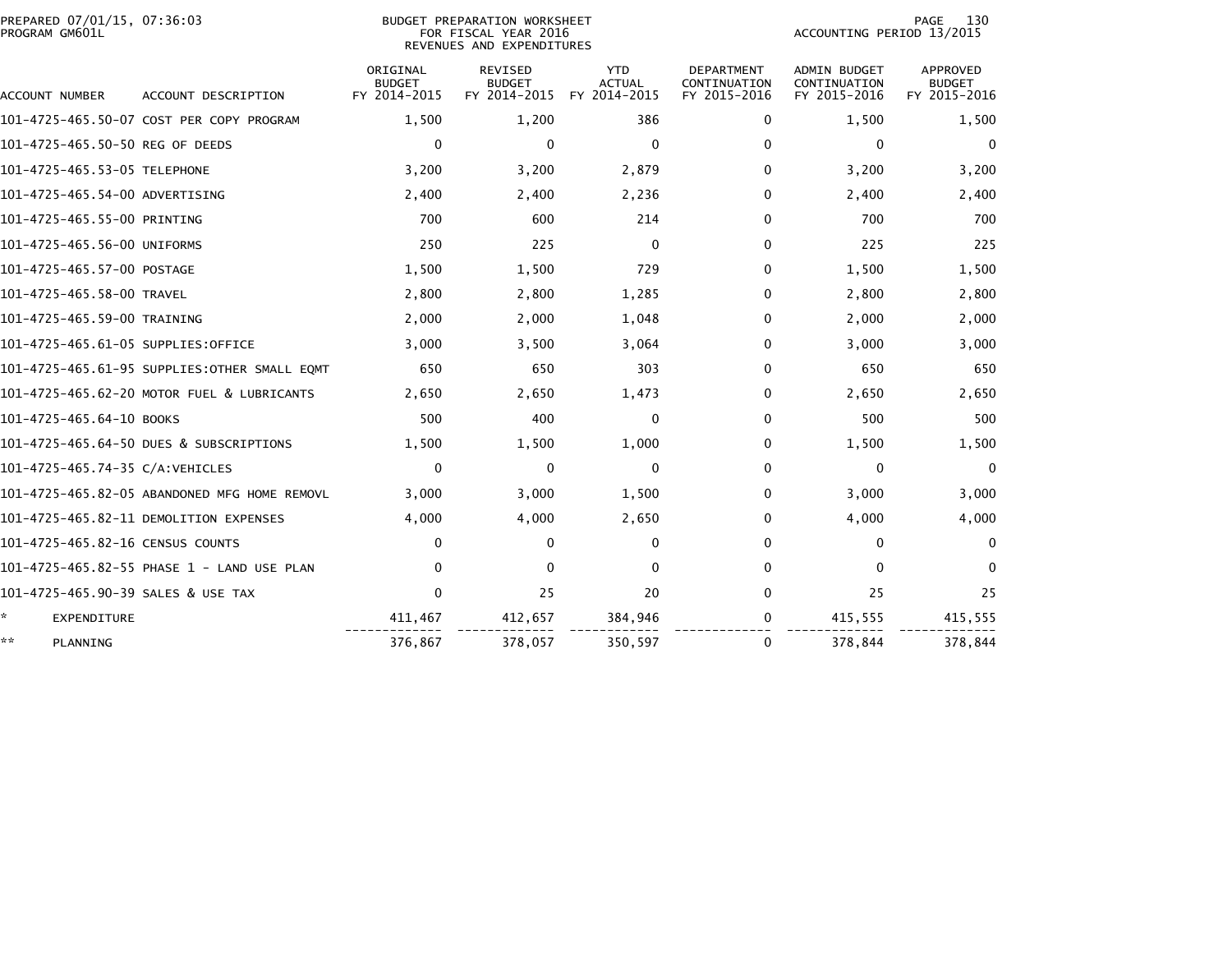| PROGRAM GM601L      | PREPARED 07/01/15, 07:36:03                                                                                                                                                                                                                                                                                                                                                | BUDGET PREPARATION WORKSHEET<br>FOR FISCAL YEAR 2016<br>REVENUES AND EXPENDITURES |                                                              |                             |                                            | 131<br>PAGE<br>ACCOUNTING PERIOD 13/2015     |                                                  |  |
|---------------------|----------------------------------------------------------------------------------------------------------------------------------------------------------------------------------------------------------------------------------------------------------------------------------------------------------------------------------------------------------------------------|-----------------------------------------------------------------------------------|--------------------------------------------------------------|-----------------------------|--------------------------------------------|----------------------------------------------|--------------------------------------------------|--|
| ACCOUNT NUMBER      | ACCOUNT DESCRIPTION                                                                                                                                                                                                                                                                                                                                                        | ORIGINAL<br><b>BUDGET</b><br>FY 2014-2015                                         | <b>REVISED</b><br><b>BUDGET</b><br>FY 2014-2015 FY 2014-2015 | <b>YTD</b><br><b>ACTUAL</b> | DEPARTMENT<br>CONTINUATION<br>FY 2015-2016 | ADMIN BUDGET<br>CONTINUATION<br>FY 2015-2016 | <b>APPROVED</b><br><b>BUDGET</b><br>FY 2015-2016 |  |
|                     | 101-4750-320.10-00 BUILDING PERMITS                                                                                                                                                                                                                                                                                                                                        | 450,000-                                                                          | 450,000-                                                     | $662, 302 -$                | 0                                          | 575,000-                                     | 575,000-                                         |  |
| *<br><b>REVENUE</b> |                                                                                                                                                                                                                                                                                                                                                                            | 450.000-<br>487,703                                                               | 450,000-<br>447,703                                          | 662,302-<br>428,830         | 0<br>0                                     | 575,000-<br>477,833                          | 575,000-<br>477,833                              |  |
|                     | 101-4750-424.20-05 HEALTH INSURANCE                                                                                                                                                                                                                                                                                                                                        | 80,400                                                                            | 80,400                                                       | 72,896                      | 0                                          | 80,639                                       | 80,639                                           |  |
|                     | 101-4750-424.20-10 MEDICARE TAX                                                                                                                                                                                                                                                                                                                                            | 7,072                                                                             | 7,072                                                        | 5,788                       | $\Omega$                                   | 6,929                                        | 6,929                                            |  |
|                     | 101-4750-424.20-15 RETIREMENT                                                                                                                                                                                                                                                                                                                                              | 34,481                                                                            | 34,481                                                       | 30,318                      | 0                                          | 33,783                                       | 33,783                                           |  |
|                     | 101–4750–424.20–20 SOCIAL SECURITY TAX                                                                                                                                                                                                                                                                                                                                     | 30,238                                                                            | 30,238                                                       | 24,749                      | 0                                          | 29,626                                       | 29,626                                           |  |
|                     | 101-4750-424.20-25 WORKERS COMPENSATION                                                                                                                                                                                                                                                                                                                                    | 10,574                                                                            | 10,574                                                       | 9,148                       | $\mathbf{0}$                               | 10,357                                       | 10,357                                           |  |
|                     | 101-4750-424.20-30 401(K) CONTRIBUTIONS                                                                                                                                                                                                                                                                                                                                    | 14,631                                                                            | 14,631                                                       | 11,191                      | 0                                          | 14,335                                       | 14,335                                           |  |
|                     | 101-4750-424.33-00 OTHER PROFESSIONAL SRVCS                                                                                                                                                                                                                                                                                                                                | 3,000                                                                             | 3,000                                                        | 350                         | $\Omega$                                   | 5,500                                        | 5,500                                            |  |
| LEVEL<br>400        | <b>TEXT</b><br>THE PROPOSED INCREASE IN THIS LINE FROM \$3,000 TO<br>TO \$5,500 IS RELATED TO A MIGRATION FROM THE<br>CURRENT INSPECTION AND ZONING PERMITTING SSTEM TO<br>THE ENERGOV ENTERPRIZE SYSTEM. STAFF HAS BEEN<br>ADVISED BY IT THAT MODIFICATIONS AND CUSTOMIZATION<br>ARE NOT INCLUDED IN THE CONTRACT ARE THE<br>RESPONSIBILITY OF THE RESPECTIVE DEPARTMENTS |                                                                                   | TEXT AMT                                                     | 5,500                       |                                            |                                              |                                                  |  |
|                     |                                                                                                                                                                                                                                                                                                                                                                            |                                                                                   |                                                              | 5,500                       |                                            |                                              |                                                  |  |
|                     | 101-4750-424.43-15 R&M:EQUIPMENT                                                                                                                                                                                                                                                                                                                                           | 100                                                                               | 100                                                          | $\Omega$                    | $\mathbf{0}$                               | 100                                          | 100                                              |  |
|                     | 101-4750-424.43-20 R&M:VEHICLES                                                                                                                                                                                                                                                                                                                                            | 4,000                                                                             | 4,000                                                        | 1,946                       | 0                                          | 4,000                                        | 4,000                                            |  |
|                     | 101-4750-424.50-07 COST PER COPY PROGRAM                                                                                                                                                                                                                                                                                                                                   | 1,500                                                                             | 1,500                                                        | 549                         | 0                                          | 1,500                                        | 1,500                                            |  |
|                     | 101-4750-424.53-05 TELEPHONE                                                                                                                                                                                                                                                                                                                                               | 10,000                                                                            | 10,000                                                       | 7,042                       | 0                                          | 9,000                                        | 9,000                                            |  |
|                     | 101-4750-424.56-00 UNIFORMS                                                                                                                                                                                                                                                                                                                                                | 2,400                                                                             | 2,400                                                        | 1,948                       | 0                                          | 2,400                                        | 2,400                                            |  |
|                     | 101-4750-424.57-00 POSTAGE                                                                                                                                                                                                                                                                                                                                                 | 400                                                                               | 400                                                          | 8                           | $\mathbf{0}$                               | 400                                          | 400                                              |  |
|                     | 101-4750-424.58-00 TRAVEL                                                                                                                                                                                                                                                                                                                                                  | 2,500                                                                             | 2,500                                                        | 479                         | $\mathbf{0}$                               | 2,500                                        | 2,500                                            |  |
|                     | 101-4750-424.59-00 TRAINING                                                                                                                                                                                                                                                                                                                                                | 4,000                                                                             | 4,000                                                        | 3,021                       | $\Omega$                                   | 4,000                                        | 4,000                                            |  |
|                     | 101-4750-424.61-05 SUPPLIES:OFFICE                                                                                                                                                                                                                                                                                                                                         | 4,500                                                                             | 4,500                                                        | 2,421                       | $\Omega$                                   | 4,000                                        | 4,000                                            |  |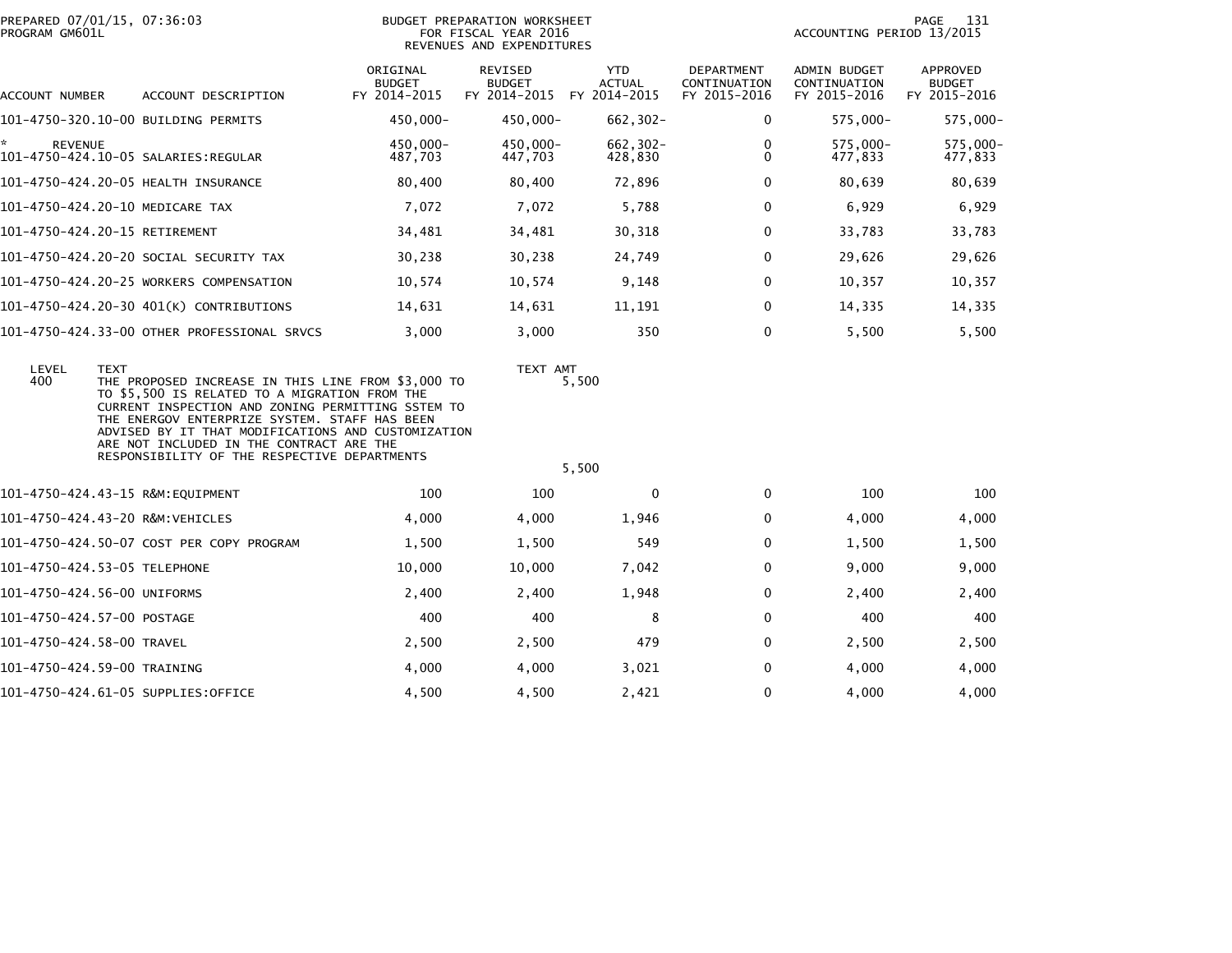| PROGRAM GM601L           | PREPARED 07/01/15, 07:36:03                                                                                                                                                                                                                                                                                                                                   |                                                                           | BUDGET PREPARATION WORKSHEET<br>FOR FISCAL YEAR 2016<br>REVENUES AND EXPENDITURES |                                             |                                                   | PAGE<br>132<br>ACCOUNTING PERIOD 13/2015     |                                           |  |
|--------------------------|---------------------------------------------------------------------------------------------------------------------------------------------------------------------------------------------------------------------------------------------------------------------------------------------------------------------------------------------------------------|---------------------------------------------------------------------------|-----------------------------------------------------------------------------------|---------------------------------------------|---------------------------------------------------|----------------------------------------------|-------------------------------------------|--|
| ACCOUNT NUMBER           | ACCOUNT DESCRIPTION                                                                                                                                                                                                                                                                                                                                           | ORIGINAL<br>BUDGET<br>FY 2014-2015                                        | REVISED<br><b>BUDGET</b><br>FY 2014-2015                                          | <b>YTD</b><br><b>ACTUAL</b><br>FY 2014-2015 | <b>DEPARTMENT</b><br>CONTINUATION<br>FY 2015-2016 | ADMIN BUDGET<br>CONTINUATION<br>FY 2015-2016 | APPROVED<br><b>BUDGET</b><br>FY 2015-2016 |  |
| LEVEL<br>400             | <b>TEXT</b><br>DEPARTMENT'S ORIGINAL REQUEST TYPO                                                                                                                                                                                                                                                                                                             |                                                                           | TEXT AMT                                                                          |                                             |                                                   |                                              |                                           |  |
|                          | DEPARTMENT'S CORRECTED REQUEST AMOUNT                                                                                                                                                                                                                                                                                                                         |                                                                           |                                                                                   | 4.000<br>4,000                              |                                                   |                                              |                                           |  |
|                          | 101-4750-424.61-95 SUPPLIES:OTHER SMALL EQMT                                                                                                                                                                                                                                                                                                                  | 1,000                                                                     | 1,465                                                                             | 1,284                                       | $\mathbf{0}$                                      | 1,400                                        | 1,400                                     |  |
|                          | 101-4750-424.62-20 MOTOR FUEL & LUBRICANTS                                                                                                                                                                                                                                                                                                                    | 23,000                                                                    | 16,500                                                                            | 12,215                                      | $\Omega$                                          | 23,000                                       | 23,000                                    |  |
| 101-4750-424.64-10 BOOKS |                                                                                                                                                                                                                                                                                                                                                               | 2,000                                                                     | 1,535                                                                             | 1,072                                       | $\Omega$                                          | 1,500                                        | 1,500                                     |  |
|                          | 101-4750-424.64-50 DUES & SUBSCRIPTIONS                                                                                                                                                                                                                                                                                                                       | 1,500                                                                     | 1,500                                                                             | 470                                         | $\Omega$                                          | 1,000                                        | 1,000                                     |  |
|                          | 101-4750-424.74-35 C/A:VEHICLES                                                                                                                                                                                                                                                                                                                               | $\mathbf 0$                                                               | $\mathbf{0}$                                                                      | $\mathbf{0}$                                | $\mathbf{0}$                                      | 40,190                                       | 40,190                                    |  |
| LEVEL<br>400             | <b>TEXT</b><br>2015 JEEP PATRIOT SPORT 4X4<br>2015 JEEP PATRIOT SPORT 4X4<br>THE BUILDING CODE ENFORCEMENT OFFICE HAS 2<br>VEHICLES THAT HAVE MILEAGED OUT DURING THE 2014-<br>2015 FISCAL YEAR. THE LIST BELOW DETALIS THE<br>VEHICLES THAT HAVE MILEAGED OUT AS OF MARCH 2015<br>VEH ID# MAKE AND MODEL<br>0813<br>08 FORD RANGER<br>0814<br>08 FORD RANGER | MILEAGE REPLACEMENT<br>145,060 15 JEEP PATRIOT<br>136,830 15 JEEP PATRIOT | TEXT AMT                                                                          | 20,095<br>20,095<br>40,190                  |                                                   |                                              |                                           |  |
|                          | 101-4750-424.76-20 F/A:DP EQUIPMENT                                                                                                                                                                                                                                                                                                                           | $\mathbf 0$                                                               | $\Omega$                                                                          | $\Omega$                                    | $\Omega$                                          | $\mathbf 0$                                  | $\Omega$                                  |  |
|                          | 101-4750-424.76-30 F/A:EQUIPMENT/FURNISHINGS                                                                                                                                                                                                                                                                                                                  | 1,500                                                                     | 1,500                                                                             | 437                                         | $\Omega$                                          | 1,500                                        | 1,500                                     |  |
|                          | 101-4750-424.90-16 BANK FEES:CREDIT CARD                                                                                                                                                                                                                                                                                                                      | 15,000                                                                    | 21,500                                                                            | 19,125                                      | $\Omega$                                          | 21,000                                       | 21,000                                    |  |
| *.                       | <b>EXPENDITURE</b>                                                                                                                                                                                                                                                                                                                                            | 741,499                                                                   | 701,499                                                                           | 635,287                                     | 0                                                 | 776,492                                      | 776,492                                   |  |
| **                       | INSPECTIONS                                                                                                                                                                                                                                                                                                                                                   | 291,499                                                                   | 251,499                                                                           | $27,015-$                                   | $\Omega$                                          | 201,492                                      | 201,492                                   |  |
| ***                      | ENVIRONMENTAL SERVICES                                                                                                                                                                                                                                                                                                                                        | 787,408                                                                   | 750,388                                                                           | 431,730                                     | 0                                                 | 700,525                                      | 700,525                                   |  |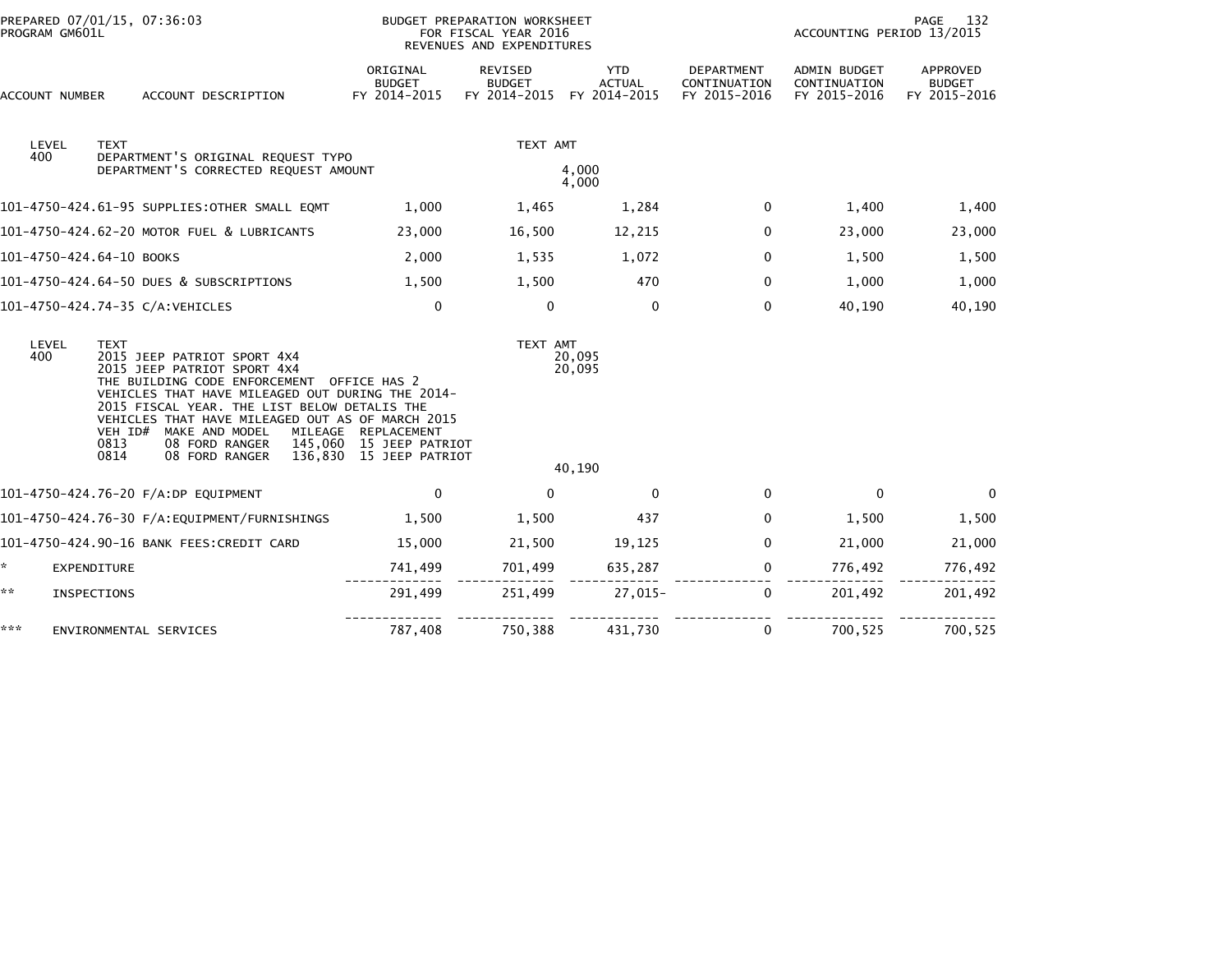| PROGRAM GM601L | PREPARED 07/01/15, 07:36:03 |                                             |                                           | BUDGET PREPARATION WORKSHEET<br>FOR FISCAL YEAR 2016<br>REVENUES AND EXPENDITURES | 133<br>PAGE<br>ACCOUNTING PERIOD 13/2015 |                                            |                                              |                                           |
|----------------|-----------------------------|---------------------------------------------|-------------------------------------------|-----------------------------------------------------------------------------------|------------------------------------------|--------------------------------------------|----------------------------------------------|-------------------------------------------|
| ACCOUNT NUMBER |                             | ACCOUNT DESCRIPTION                         | ORIGINAL<br><b>BUDGET</b><br>FY 2014-2015 | REVISED<br><b>BUDGET</b><br>FY 2014-2015                                          | YTD.<br>ACTUAL<br>FY 2014-2015           | DEPARTMENT<br>CONTINUATION<br>FY 2015-2016 | ADMIN BUDGET<br>CONTINUATION<br>FY 2015-2016 | APPROVED<br><b>BUDGET</b><br>FY 2015-2016 |
|                |                             | 101-4810-465.83-44 OCCUPANCY TAX REMITTANCE | 326,700                                   | 386,700                                                                           | 333,787                                  | 0                                          | 371,250                                      | 371,250                                   |
|                | EXPENDITURE                 |                                             | 326.700                                   | 386,700                                                                           | 333,787                                  | $\Omega$                                   | 371.250                                      | 371,250                                   |
| **             | CONV & VISIT BUREAU         |                                             | 326,700                                   | 386,700                                                                           | 333,787                                  | 0                                          | 371,250                                      | 371,250                                   |
| ***            | <b>RELATED UNITS</b>        |                                             | 326,700                                   | 386,700                                                                           | 333,787                                  | 0                                          | 371.250                                      | 371,250                                   |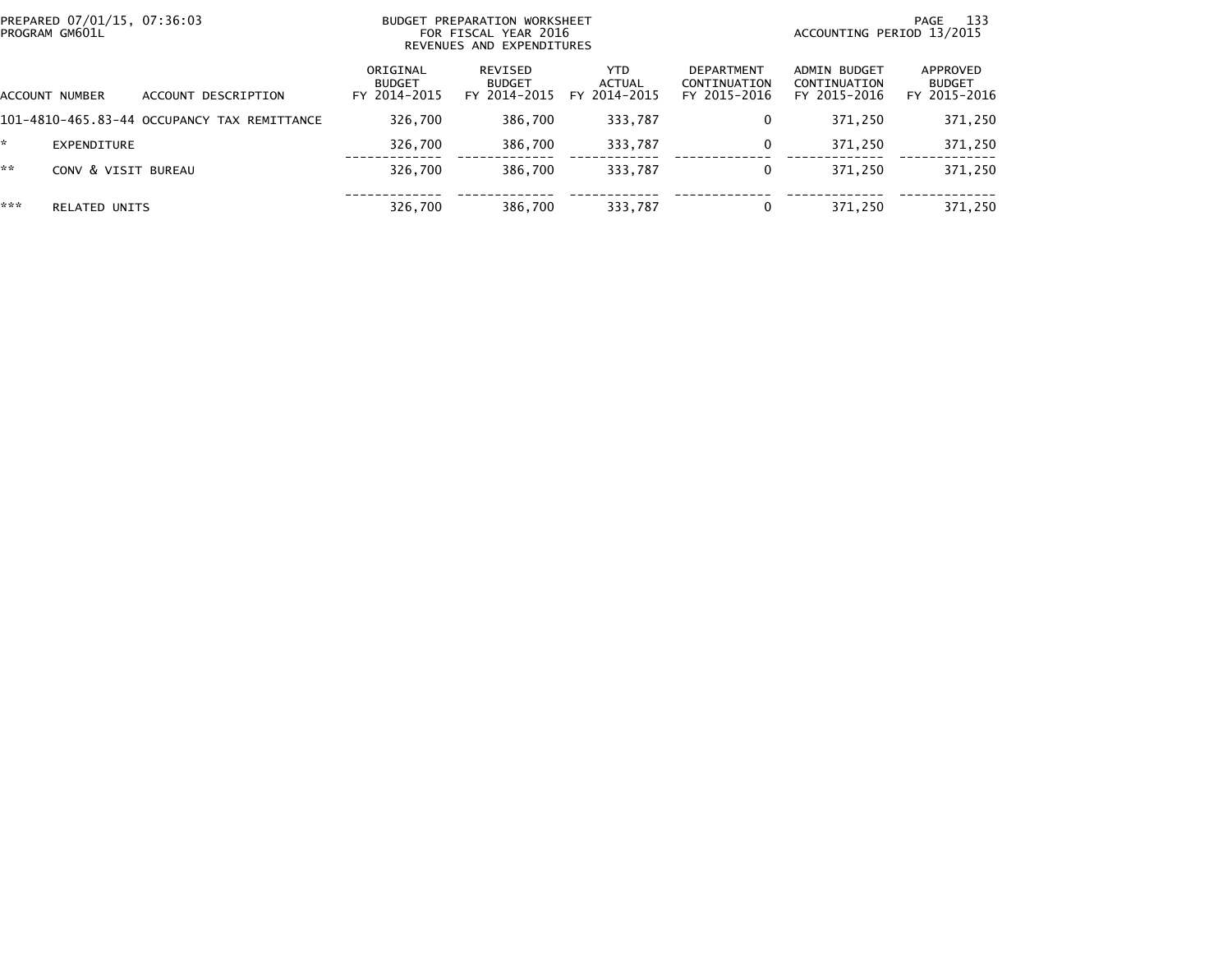|                              | PREPARED 07/01/15, 07:36:03<br>PROGRAM GM601L |                                                                                                                                                                                                                                                                                                             |                                           | BUDGET PREPARATION WORKSHEET<br>FOR FISCAL YEAR 2016<br>REVENUES AND EXPENDITURES | 134<br>PAGE<br>ACCOUNTING PERIOD 13/2015    |                                            |                                              |                                           |
|------------------------------|-----------------------------------------------|-------------------------------------------------------------------------------------------------------------------------------------------------------------------------------------------------------------------------------------------------------------------------------------------------------------|-------------------------------------------|-----------------------------------------------------------------------------------|---------------------------------------------|--------------------------------------------|----------------------------------------------|-------------------------------------------|
| ACCOUNT NUMBER               |                                               | ACCOUNT DESCRIPTION                                                                                                                                                                                                                                                                                         | ORIGINAL<br><b>BUDGET</b><br>FY 2014-2015 | REVISED<br><b>BUDGET</b><br>FY 2014-2015                                          | <b>YTD</b><br><b>ACTUAL</b><br>FY 2014-2015 | DEPARTMENT<br>CONTINUATION<br>FY 2015-2016 | ADMIN BUDGET<br>CONTINUATION<br>FY 2015-2016 | APPROVED<br><b>BUDGET</b><br>FY 2015-2016 |
|                              |                                               | 101-4950-395.00-00 FUND BALANCE APPR-RESTR                                                                                                                                                                                                                                                                  | 0                                         | $\Omega$                                                                          | 0                                           | 0                                          | 0                                            | $\mathbf{0}$                              |
| <b>REVENUE</b>               |                                               | 101-4950-465.32-22 INTERPRETER SERVICES                                                                                                                                                                                                                                                                     | $\Omega$<br>250                           | $\bf{0}$<br>250                                                                   | 0<br>$\Omega$                               | 0<br>$\Omega$                              | $\Omega$<br>250                              | $\Omega$<br>250                           |
|                              |                                               | 101-4950-465.33-17 CONTRACTED SERVICES                                                                                                                                                                                                                                                                      | 227,500                                   | 227,500                                                                           | 179,519                                     | $\Omega$                                   | 228,700                                      | 228,700                                   |
| LEVEL<br>400                 | <b>TEXT</b>                                   | EXTENSION 4-H AGENT, SARA DRAKE, HAS APPLIED FOR<br>TITLE PROMTION FROM ASSISTANT TO ASSOCIATE AGENT.<br>ROWAN COUNTY HAS A LOCK-IN/SEND IN AGREEMENT WITH<br>SALARIES. SHOULD DRAKE RECEIVE THE PROMOTION, SHE<br>WOULD RECEIVE A 5% ANNUAL SALARY INCREASE. DRAKE'S<br>CURRENT ANNUAL SALARY IS \$47,997. |                                           | TEXT AMT                                                                          | 228,700<br>228,700                          |                                            |                                              |                                           |
|                              |                                               | 101-4950-465.34-30 SERVICE & MAINTENANCE                                                                                                                                                                                                                                                                    | $\Omega$                                  | $\mathbf{0}$                                                                      | $\mathbf{0}$                                | $\mathbf{0}$                               | $\mathbf{0}$                                 | $\Omega$                                  |
|                              |                                               |                                                                                                                                                                                                                                                                                                             | 700                                       | 700                                                                               | 411                                         | $\Omega$                                   | 700                                          | 700                                       |
|                              |                                               | 101-4950-465.43-20 R&M:VEHICLES                                                                                                                                                                                                                                                                             | $\mathbf 0$                               | $\mathbf{0}$                                                                      | 0                                           | 0                                          | 0                                            | $\mathbf 0$                               |
|                              |                                               |                                                                                                                                                                                                                                                                                                             | 1,400                                     | 1,400                                                                             | 1,129                                       | $\Omega$                                   | 1,400                                        | 1,400                                     |
|                              |                                               | 101-4950-465.50-07 COST PER COPY PROGRAM                                                                                                                                                                                                                                                                    | 4,000                                     | 4,000                                                                             | 2,574                                       | $\Omega$                                   | 4,000                                        | 4,000                                     |
| 101-4950-465.53-05 TELEPHONE |                                               |                                                                                                                                                                                                                                                                                                             | 900                                       | 900                                                                               | 699                                         | 0                                          | 900                                          | 900                                       |
| 101-4950-465.55-00 PRINTING  |                                               |                                                                                                                                                                                                                                                                                                             | 2,000                                     | 2,000                                                                             | 1,130                                       | 0                                          | 2,000                                        | 2,000                                     |
| 101-4950-465.58-00 TRAVEL    |                                               |                                                                                                                                                                                                                                                                                                             | 9,400                                     | 8,400                                                                             | 5,760                                       | 0                                          | 9,400                                        | 9,400                                     |
| 101-4950-465.59-00 TRAINING  |                                               |                                                                                                                                                                                                                                                                                                             | 1,500                                     | 2,500                                                                             | 2,124                                       | 0                                          | 2,000                                        | 2,000                                     |
| LEVEL<br>400                 | <b>TEXT</b>                                   | ONE AGENT WILL BE ATTENDING LEADERSHIP ROWAN                                                                                                                                                                                                                                                                |                                           | TEXT AMT                                                                          | 2,000<br>2,000                              |                                            |                                              |                                           |
|                              |                                               | 101-4950-465.61-05 SUPPLIES:OFFICE                                                                                                                                                                                                                                                                          | 6.000                                     | 6,000                                                                             | 3,057                                       | 0                                          | 5,500                                        | 5,500                                     |
| LEVEL<br>400                 | <b>TEXT</b><br>A&T                            | AGENT FROM A&T UNIVERSITY RECEIVES SUPPLIES FROM                                                                                                                                                                                                                                                            |                                           | TEXT AMT                                                                          | 5,500<br>5,500                              |                                            |                                              |                                           |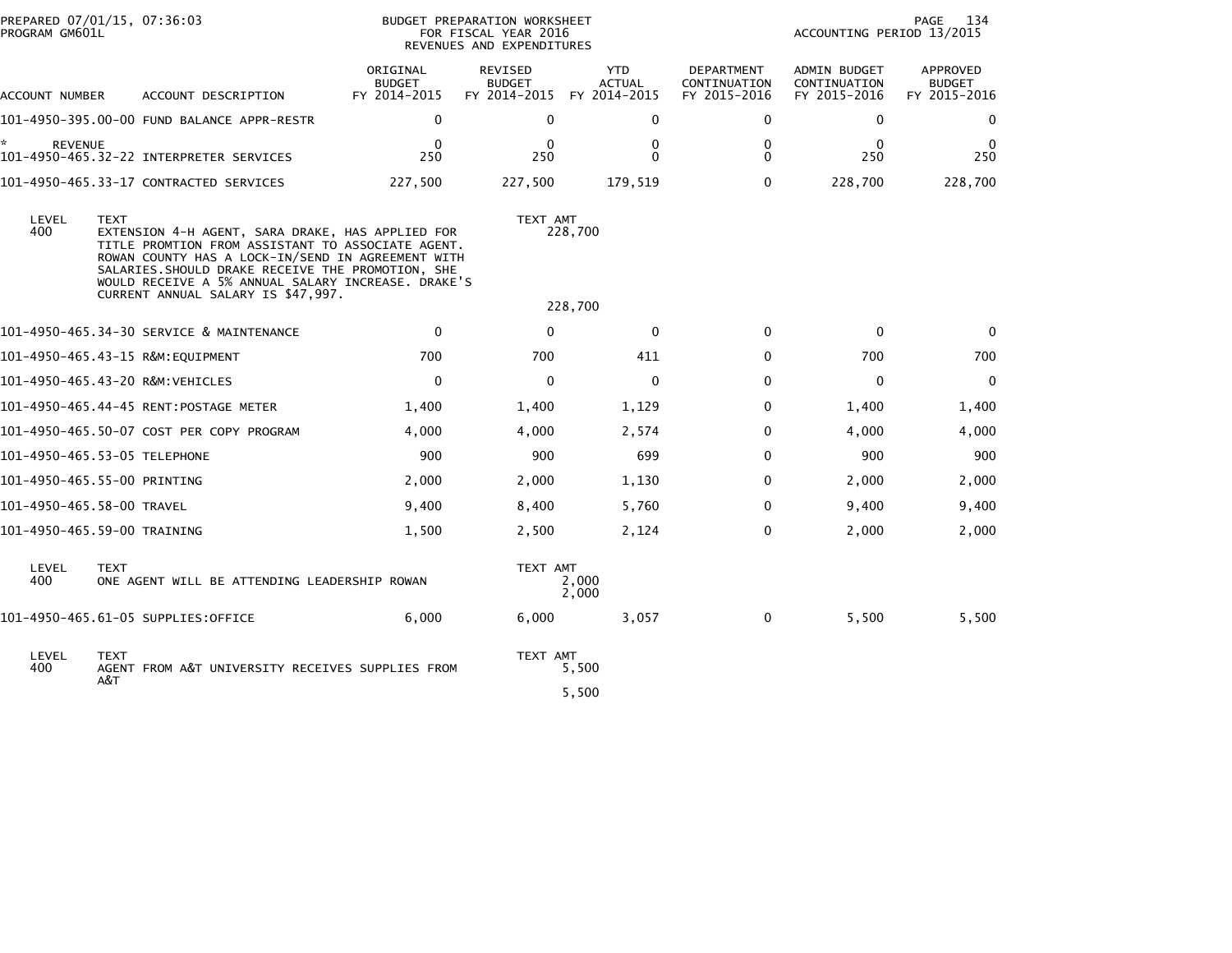| PREPARED 07/01/15, 07:36:03<br>PROGRAM GM601L |                                                                                                                                                                                                                                                 |                                           | BUDGET PREPARATION WORKSHEET<br>FOR FISCAL YEAR 2016<br>REVENUES AND EXPENDITURES | 135<br>PAGE<br>ACCOUNTING PERIOD 13/2015    |                                                   |                                                     |                                           |
|-----------------------------------------------|-------------------------------------------------------------------------------------------------------------------------------------------------------------------------------------------------------------------------------------------------|-------------------------------------------|-----------------------------------------------------------------------------------|---------------------------------------------|---------------------------------------------------|-----------------------------------------------------|-------------------------------------------|
| <b>ACCOUNT NUMBER</b>                         | ACCOUNT DESCRIPTION                                                                                                                                                                                                                             | ORIGINAL<br><b>BUDGET</b><br>FY 2014-2015 | REVISED<br><b>BUDGET</b><br>FY 2014-2015                                          | <b>YTD</b><br><b>ACTUAL</b><br>FY 2014-2015 | <b>DEPARTMENT</b><br>CONTINUATION<br>FY 2015-2016 | <b>ADMIN BUDGET</b><br>CONTINUATION<br>FY 2015-2016 | APPROVED<br><b>BUDGET</b><br>FY 2015-2016 |
|                                               | 101–4950–465.61–15 SUPPLIES:EDUCATIONAL                                                                                                                                                                                                         | 400                                       | 400                                                                               | 257                                         | 0                                                 | 400                                                 | 400                                       |
|                                               | 101-4950-465.61-95 SUPPLIES:OTHER SMALL EQMT                                                                                                                                                                                                    | 500                                       | 500                                                                               | 55                                          | 0                                                 | 500                                                 | 500                                       |
|                                               | 101-4950-465.62-20 MOTOR FUEL & LUBRICANTS                                                                                                                                                                                                      | $\mathbf 0$                               | $\Omega$                                                                          | $\Omega$                                    | 0                                                 | 0                                                   | $\Omega$                                  |
| 101-4950-465.64-10 BOOKS                      |                                                                                                                                                                                                                                                 | 300                                       | 300                                                                               | 22                                          | 0                                                 | 300                                                 | 300                                       |
|                                               | 101-4950-465.64-50 DUES & SUBSCRIPTIONS                                                                                                                                                                                                         | 1,400                                     | 1,400                                                                             | 886                                         | 0                                                 | 1,400                                               | 1,400                                     |
|                                               | 101-4950-465.76-20 F/A:DP EQUIPMENT                                                                                                                                                                                                             | 1.500                                     | 1,500                                                                             | $\Omega$                                    | 0                                                 | 1,900                                               | 1,900                                     |
| LEVEL<br><b>TEXT</b><br>400                   | PURCHASE COMPUTER FOR PT SECRETARY                                                                                                                                                                                                              |                                           | TEXT AMT                                                                          | 1,900<br>1,900                              |                                                   |                                                     |                                           |
|                                               | 101-4950-465.76-30 F/A:EQUIPMENT/FURNISHINGS                                                                                                                                                                                                    | 3,300                                     | 3,300                                                                             | 1,874                                       | $\mathbf{0}$                                      | 7,500                                               | 7,500                                     |
| LEVEL<br><b>TEXT</b><br>400                   | ENERGY EFFICENT APPLIANCES FOR THE DEMONSTRATION<br>KITCHEN. PRESENT APPLIANCES ARE ORIGINALS FROM<br>1986. ONE REFRIGERATOR WITH ICE MAKER, ONE FREE<br>STANDING STOVE, ONE SMOOTH COOKTOP, ONE MICROWAVE<br>OVEN, ONE FREE STANDING ICE MAKER |                                           | TEXT AMT                                                                          | 7,500<br>7,500                              |                                                   |                                                     |                                           |
| ×.<br><b>EXPENDITURE</b>                      |                                                                                                                                                                                                                                                 | 261,050                                   | 261,050                                                                           | 199,497                                     | 0                                                 | 266,850                                             | 266,850                                   |
| **<br>ADMINISTRATION                          |                                                                                                                                                                                                                                                 | 261,050                                   | 261,050                                                                           | 199,497                                     | 0                                                 | 266,850                                             | 266,850                                   |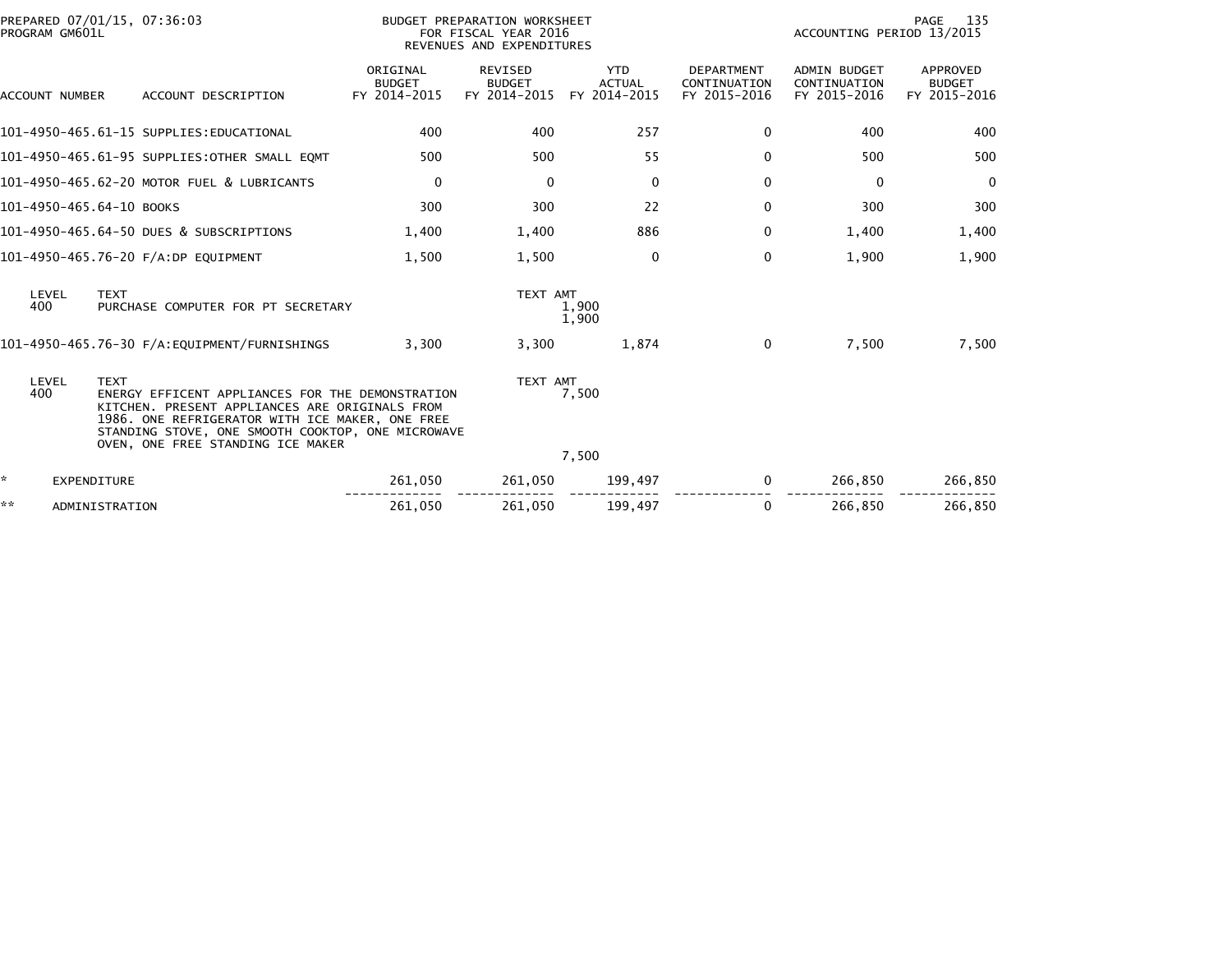| PROGRAM GM601L | PREPARED 07/01/15, 07:36:03                         |                                           | BUDGET PREPARATION WORKSHEET<br>FOR FISCAL YEAR 2016<br>REVENUES AND EXPENDITURES | ACCOUNTING PERIOD 13/2015                   | 136<br>PAGE                                       |                                                     |                                           |
|----------------|-----------------------------------------------------|-------------------------------------------|-----------------------------------------------------------------------------------|---------------------------------------------|---------------------------------------------------|-----------------------------------------------------|-------------------------------------------|
| ACCOUNT NUMBER | ACCOUNT DESCRIPTION                                 | ORIGINAL<br><b>BUDGET</b><br>FY 2014-2015 | REVISED<br><b>BUDGET</b><br>FY 2014-2015                                          | <b>YTD</b><br><b>ACTUAL</b><br>FY 2014-2015 | <b>DEPARTMENT</b><br>CONTINUATION<br>FY 2015-2016 | <b>ADMIN BUDGET</b><br>CONTINUATION<br>FY 2015-2016 | APPROVED<br><b>BUDGET</b><br>FY 2015-2016 |
|                | 101-4955-349.20-00 EXTENSION GENERAL REVENUE        | 0                                         | $\Omega$                                                                          | $1,779-$                                    | 0                                                 | 0                                                   | $\Omega$                                  |
|                | 101-4955-349.35-00 HORTICULTURE REVENUE             | 0                                         | $7,000 -$                                                                         | $9,116-$                                    |                                                   | $\Omega$                                            | $\Omega$                                  |
|                | 101-4955-349.36-00 LOCAL FOODS REVENUE              | $\Omega$                                  | $1,325-$                                                                          | 1,384-                                      | 0                                                 | $\Omega$                                            | $\Omega$                                  |
|                | 101-4955-349.80-40 4-H GENERAL REVENUE              | 0                                         | $3,000-$                                                                          | $16,453-$                                   | 0                                                 | 0                                                   | $\Omega$                                  |
|                | 101-4955-353.89-00 FAMILY CONSUMER SCIENCE          | $\Omega$                                  | $4.035 -$                                                                         | $4,035-$                                    | 0                                                 | $\Omega$                                            | $\Omega$                                  |
|                | 101-4955-395.00-00 FUND BALANCE APPR-RESTR          | 0                                         | $47,265 -$                                                                        | 0                                           | 0                                                 | $\Omega$                                            | 0                                         |
| ÷.             | <b>REVENUE</b><br>101-4955-465.83-05 ADVISORY BOARD | 0                                         | $62,625-$<br>1,456                                                                | $32.767 -$<br>474                           |                                                   | 0<br><sup>0</sup>                                   | 0<br>$\Omega$                             |
|                | 101-4955-465.83-06 LOCAL FOODS EXPENSE              | 0                                         | 1,325                                                                             | $375 -$                                     |                                                   | 0                                                   | $\Omega$                                  |
|                | 101–4955–465.83–33 FAMILY CONSUMER SCIENCE          | $\mathbf{0}$                              | 6,546                                                                             | 3,444                                       | 0                                                 | $\mathbf{0}$                                        | $\Omega$                                  |
|                |                                                     | $\mathbf{0}$                              | 19,683                                                                            | 17,337                                      | 0                                                 | $\Omega$                                            | $\Omega$                                  |
|                | 101-4955-465.83-79 EXTENSION-GENERAL EXPENSE        | 0                                         | 18,348                                                                            | 1,221                                       | 0                                                 | $\Omega$                                            | $\Omega$                                  |
|                | 101-4955-465.83-81 HORTICULTURE EXPENSE             | $\Omega$                                  | 15,267                                                                            | 6,557                                       | 0                                                 | $\Omega$                                            | $\Omega$                                  |
| ×.             | <b>EXPENDITURE</b>                                  | 0                                         | 62,625                                                                            | 28,658                                      | 0                                                 | 0                                                   | $\Omega$                                  |
| **             | OTHER PROGRAMS                                      | $\mathbf 0$                               | 0                                                                                 | $4,109-$                                    | $\Omega$                                          | $\mathbf{0}$                                        | $\Omega$                                  |
| ***            | COOPERATIVE EXTENSION                               | 261,050                                   | 261,050                                                                           | 195,388                                     | 0                                                 | 266,850                                             | 266,850                                   |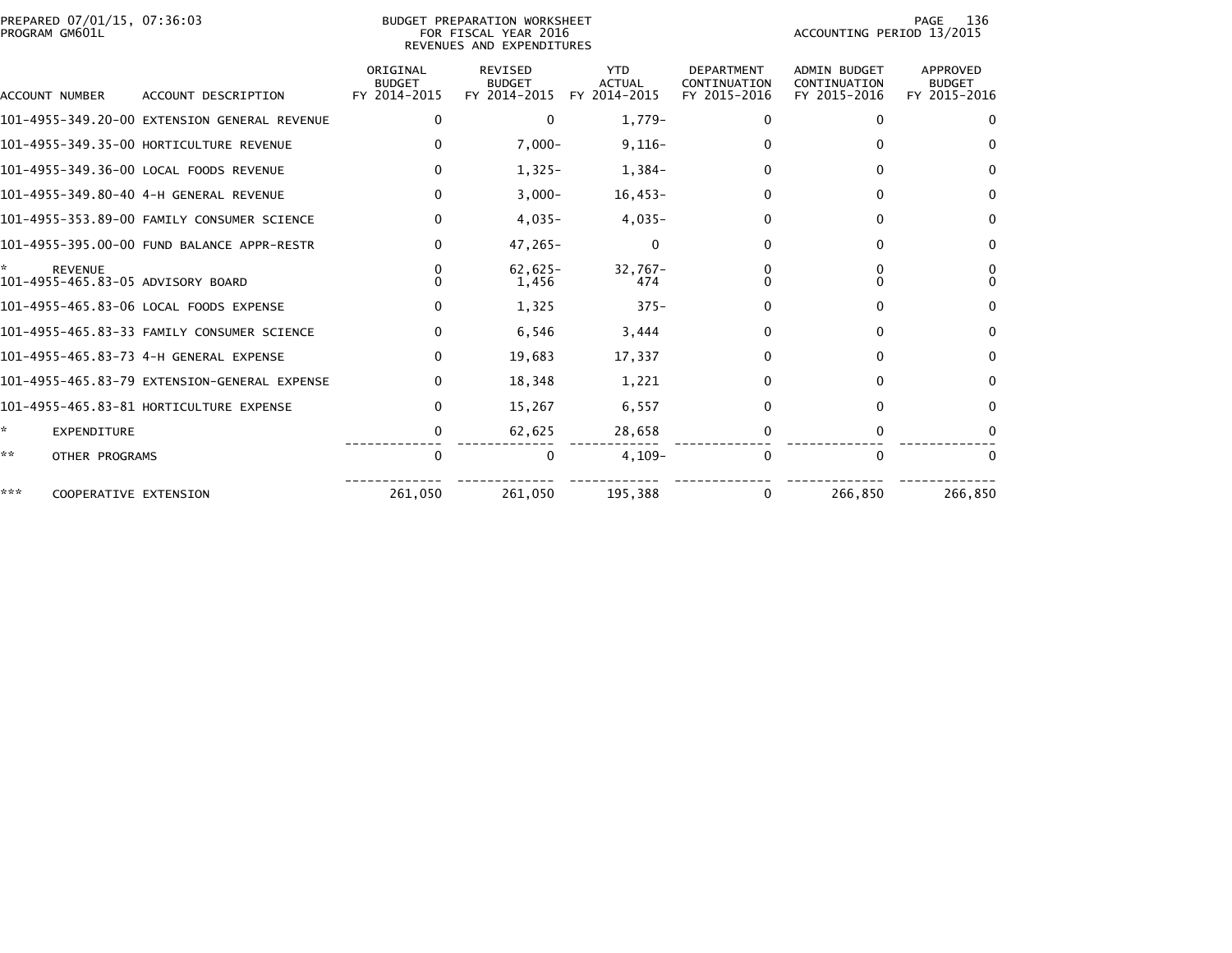| PREPARED 07/01/15, 07:36:03<br>PROGRAM GM601L |                                                                                                                                                                  |                                           | BUDGET PREPARATION WORKSHEET<br>FOR FISCAL YEAR 2016<br>REVENUES AND EXPENDITURES |                                             |                                                   | ACCOUNTING PERIOD 13/2015                           | 137<br>PAGE                               |
|-----------------------------------------------|------------------------------------------------------------------------------------------------------------------------------------------------------------------|-------------------------------------------|-----------------------------------------------------------------------------------|---------------------------------------------|---------------------------------------------------|-----------------------------------------------------|-------------------------------------------|
| ACCOUNT NUMBER                                | ACCOUNT DESCRIPTION                                                                                                                                              | ORIGINAL<br><b>BUDGET</b><br>FY 2014-2015 | <b>REVISED</b><br><b>BUDGET</b><br>FY 2014-2015                                   | <b>YTD</b><br><b>ACTUAL</b><br>FY 2014-2015 | <b>DEPARTMENT</b><br>CONTINUATION<br>FY 2015-2016 | <b>ADMIN BUDGET</b><br>CONTINUATION<br>FY 2015-2016 | APPROVED<br><b>BUDGET</b><br>FY 2015-2016 |
|                                               | 101-5010-334.60-00 SOIL & WATER GRANT                                                                                                                            | $23, 135 -$                               | $26,820-$                                                                         | 23,220-                                     | 0                                                 | $26,820-$                                           | $26,820-$                                 |
|                                               | 101-5010-334.68-00 STATE SOIL CONSERVATION                                                                                                                       | $3,600-$                                  | $3,600-$                                                                          | $3,600-$                                    | 0                                                 | $3,600-$                                            | $3,600-$                                  |
| 101-5010-365.55-00 MISC DONATIONS             |                                                                                                                                                                  | 0                                         | $\mathbf{0}$                                                                      | $276-$                                      | $\Omega$                                          | $\mathbf{0}$                                        | 0                                         |
|                                               | 101-5010-395.00-00 FUND BALANCE APPR-RESTR                                                                                                                       | $\Omega$                                  | $\Omega$                                                                          | 0                                           | $\Omega$                                          | $\mathbf{0}$                                        | $\mathbf{0}$                              |
|                                               | 101-5010-395.10-00 FUND BALANCE APPR-UNREST                                                                                                                      | 0                                         | $\mathbf{0}$                                                                      | $\mathbf 0$                                 | $\mathbf{0}$                                      | $\Omega$                                            | $\mathbf 0$                               |
| <b>REVENUE</b>                                |                                                                                                                                                                  | $26,735-$<br>37,455                       | $30,420 -$<br>37,745                                                              | $27.096 -$<br>36,583                        | 0<br>0                                            | $30.420 -$<br>37,557                                | $30,420 -$<br>37,557                      |
|                                               | 101-5010-461.20-05 HEALTH INSURANCE                                                                                                                              | 8,040                                     | 8,040                                                                             | 8,040                                       | $\Omega$                                          | 8,064                                               | 8,064                                     |
| 101-5010-461.20-10 MEDICARE TAX               |                                                                                                                                                                  | 550                                       | 550                                                                               | 531                                         | 0                                                 | 545                                                 | 545                                       |
| 101-5010-461.20-15 RETIREMENT                 |                                                                                                                                                                  | 3,038                                     | 3,068                                                                             | 2,967                                       | $\Omega$                                          | 3,046                                               | 3,046                                     |
|                                               | 101–5010–461.20–20 SOCIAL SECURITY TAX                                                                                                                           | 2,322                                     | 2,342                                                                             | 2,268                                       | 0                                                 | 2,328                                               | 2,328                                     |
|                                               | 101-5010-461.20-30 401(K) CONTRIBUTIONS                                                                                                                          | 0                                         | $\mathbf 0$                                                                       | $\mathbf 0$                                 | $\mathbf{0}$                                      | 1,127                                               | 1,127                                     |
| LEVEL<br><b>TEXT</b><br>400                   | TO RECOGNIZE THE ADDITIONAL BENEFIT THAT WILL<br>ACCRUE TO THE S&W DISTRICT CONSERVATIONIST WHEN<br>THE POSITION IS CONVERTED TO A COUNTY BENEFITTED<br>POSITION |                                           | TEXT AMT                                                                          | 1,127<br>1,127                              |                                                   |                                                     |                                           |
|                                               | 101-5010-461.33-60 SECRETARIAL SERVICES                                                                                                                          | 600                                       | 600                                                                               | 90                                          | $\mathbf{0}$                                      | 600                                                 | 600                                       |
| 101-5010-461.43-15 R&M:EQUIPMENT              |                                                                                                                                                                  | 75                                        | 75                                                                                | $\mathbf 0$                                 | $\Omega$                                          | 75                                                  | 75                                        |
|                                               | 101-5010-461.50-07 COST PER COPY PROGRAM                                                                                                                         | 200                                       | 200                                                                               | 18                                          | $\Omega$                                          | 200                                                 | 200                                       |
| 101-5010-461.53-05 TELEPHONE                  |                                                                                                                                                                  | 0                                         | $\mathbf 0$                                                                       | 0                                           | $\Omega$                                          | 800                                                 | 800                                       |
| 101–5010–461.54–00 ADVERTISING                |                                                                                                                                                                  | $\mathbf 0$                               | 113                                                                               | 98                                          | $\mathbf{0}$                                      | $\Omega$                                            | $\mathbf{0}$                              |
| 101-5010-461.57-00 POSTAGE                    |                                                                                                                                                                  | 100                                       | 100                                                                               | 0                                           | $\Omega$                                          | 100                                                 | 100                                       |
| 101-5010-461.58-00 TRAVEL                     |                                                                                                                                                                  | 2,840                                     | 2,500                                                                             | 892                                         | 0                                                 | 2,840                                               | 2,840                                     |
| 101-5010-461.59-00 TRAINING                   |                                                                                                                                                                  | 1,000                                     | 1,000                                                                             | 235                                         | $\Omega$                                          | 600                                                 | 600                                       |
|                                               |                                                                                                                                                                  |                                           |                                                                                   |                                             |                                                   |                                                     |                                           |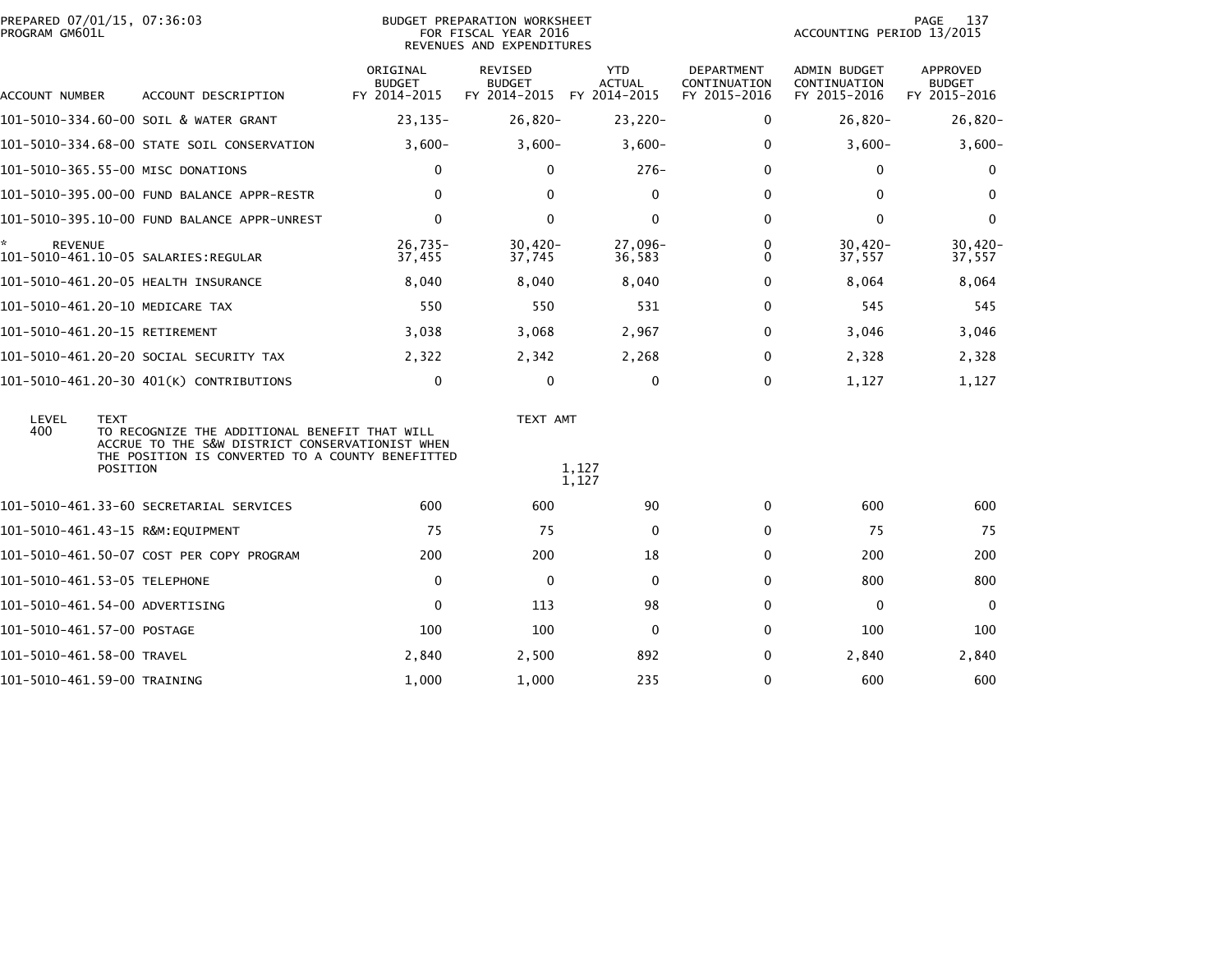| PREPARED 07/01/15, 07:36:03<br>PROGRAM GM601L |                                         |                                           | BUDGET PREPARATION WORKSHEET<br>FOR FISCAL YEAR 2016<br>REVENUES AND EXPENDITURES | 138<br>PAGE<br>ACCOUNTING PERIOD 13/2015    |                                                   |                                              |                                           |
|-----------------------------------------------|-----------------------------------------|-------------------------------------------|-----------------------------------------------------------------------------------|---------------------------------------------|---------------------------------------------------|----------------------------------------------|-------------------------------------------|
| ACCOUNT NUMBER                                | ACCOUNT DESCRIPTION                     | ORIGINAL<br><b>BUDGET</b><br>FY 2014-2015 | REVISED<br><b>BUDGET</b><br>FY 2014-2015                                          | <b>YTD</b><br><b>ACTUAL</b><br>FY 2014-2015 | <b>DEPARTMENT</b><br>CONTINUATION<br>FY 2015-2016 | ADMIN BUDGET<br>CONTINUATION<br>FY 2015-2016 | APPROVED<br><b>BUDGET</b><br>FY 2015-2016 |
| 101-5010-461.61-05 SUPPLIES:OFFICE            |                                         | 500                                       | 500                                                                               | $\mathbf{0}$                                | 0                                                 | 500                                          | 500                                       |
|                                               | 101-5010-461.64-50 DUES & SUBSCRIPTIONS | 1,500                                     | 1,500                                                                             | 1,466                                       | 0                                                 | 1,500                                        | 1,500                                     |
|                                               | 101-5010-461.83-04 EASEMENT MONITORING  | $\mathbf 0$                               | 3,685                                                                             | 100                                         | $\Omega$                                          | $\Omega$                                     | $\Omega$                                  |
|                                               | 101-5010-461.83-16 EDUCATIONAL PROJECT  | 695                                       | 582                                                                               | 575                                         | 0                                                 | 600                                          | 600                                       |
| ÷.<br><b>EXPENDITURE</b>                      |                                         | 58,915                                    | 62,600                                                                            | 53,863                                      | 0                                                 | 60,482                                       | 60,482                                    |
| **                                            | SOIL & WATER CONSERVATION               | 32,180                                    | 32,180                                                                            | 26,767                                      | 0                                                 | 30,062                                       | 30,062                                    |
| ***<br>SOIL & WATER                           |                                         | 32,180                                    | 32,180                                                                            | 26,767                                      | 0                                                 | 30,062                                       | 30,062                                    |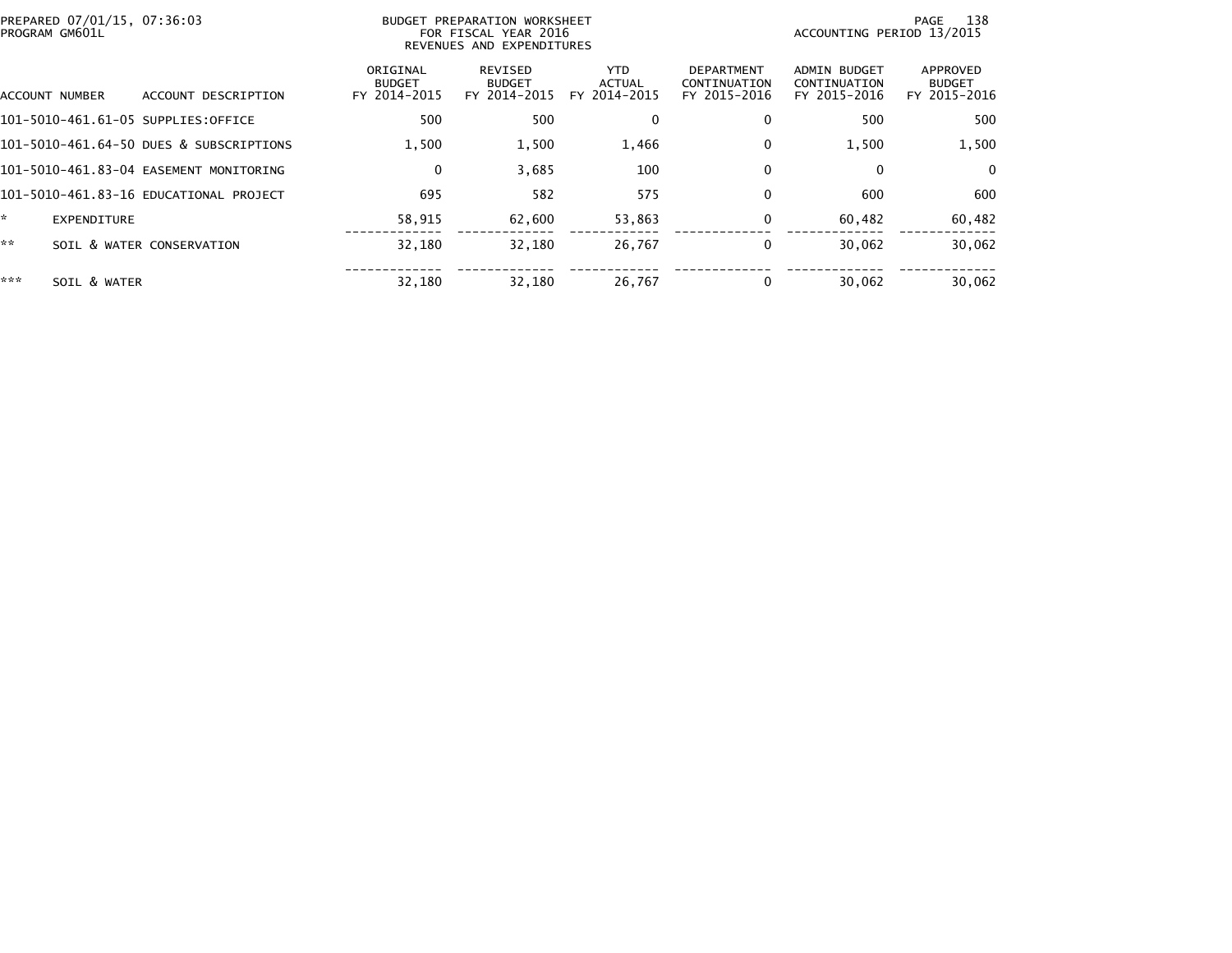| PREPARED 07/01/15, 07:36:03<br>PROGRAM GM601L |                                              |                                           | <b>BUDGET PREPARATION WORKSHEET</b><br>FOR FISCAL YEAR 2016<br>REVENUES AND EXPENDITURES |                                             |                                                   | ACCOUNTING PERIOD 13/2015                           | 139<br>PAGE                                      |
|-----------------------------------------------|----------------------------------------------|-------------------------------------------|------------------------------------------------------------------------------------------|---------------------------------------------|---------------------------------------------------|-----------------------------------------------------|--------------------------------------------------|
| ACCOUNT NUMBER                                | ACCOUNT DESCRIPTION                          | ORIGINAL<br><b>BUDGET</b><br>FY 2014-2015 | <b>REVISED</b><br><b>BUDGET</b><br>FY 2014-2015                                          | <b>YTD</b><br><b>ACTUAL</b><br>FY 2014-2015 | <b>DEPARTMENT</b><br>CONTINUATION<br>FY 2015-2016 | <b>ADMIN BUDGET</b><br>CONTINUATION<br>FY 2015-2016 | <b>APPROVED</b><br><b>BUDGET</b><br>FY 2015-2016 |
| 101-5110-331.02-00 BEACON GRANT               |                                              | $\mathbf 0$                               | $\Omega$                                                                                 | 0                                           | 0                                                 | 0                                                   | $\Omega$                                         |
|                                               |                                              | $40,996-$                                 | 0                                                                                        | $\Omega$                                    | 0                                                 | $\mathbf{0}$                                        | $\Omega$                                         |
|                                               | 101-5110-334.64-00 STATE AID HEALTH DEPT     | 66,010-                                   | 66,010-                                                                                  | $66,010-$                                   | 0                                                 | 66,010-                                             | 66,010-                                          |
|                                               | 101-5110-365.70-00 RESTRICTED DONATIONS      | 0                                         | 0                                                                                        | $\Omega$                                    | 0                                                 | 0                                                   | 0                                                |
|                                               |                                              | 0                                         | 0                                                                                        | 0                                           | 0                                                 | $\mathbf{0}$                                        | 0                                                |
|                                               | 101-5110-389.95-00 OTHER MISC RECEIPTS       | 0                                         | $\Omega$                                                                                 | $737-$                                      | 0                                                 | $\Omega$                                            | $\Omega$                                         |
|                                               | 101-5110-395.00-00 FUND BALANCE APPR-RESTR   | $\Omega$                                  | $\Omega$                                                                                 | $\mathbf 0$                                 | $\Omega$                                          | $\mathbf{0}$                                        | $\Omega$                                         |
|                                               |                                              | 0                                         | 63,140-                                                                                  | $\Omega$                                    | 0                                                 | $\Omega$                                            | $\Omega$                                         |
| <b>REVENUE</b>                                |                                              | 107,006-                                  | 129,150-<br>0                                                                            | $66,747-$<br>219,068                        | $\Omega$<br>0                                     | 66,010-                                             | 66,010-                                          |
|                                               |                                              | 240,542                                   | 202,615                                                                                  | 170,572                                     | 0                                                 | 234,350                                             | 234,350                                          |
|                                               |                                              | $\mathbf{0}$                              | $\mathbf{0}$                                                                             | $\mathbf{0}$                                | 0                                                 | $\mathbf{0}$                                        | $\mathbf{0}$                                     |
|                                               |                                              | 15,050                                    | 15,450                                                                                   | 13,265                                      | 0                                                 | 15,050                                              | 15,050                                           |
| 101-5110-441.10-20 SALARIES:PER DIEM          |                                              | 800                                       | 1,160                                                                                    | 1,160                                       | 0                                                 | 800                                                 | 800                                              |
|                                               |                                              | 47,359                                    | 36,319                                                                                   | 67,352                                      | 0                                                 | 43,967                                              | 43,967                                           |
|                                               | 101-5110-441.20-08 HEALTH INSURANCE:RETIREES | 36,850                                    | 36,850                                                                                   | 36,850                                      | 0                                                 | 24,790                                              | 24,790                                           |
| 101-5110-441.20-10 MEDICARE TAX               |                                              | 3,717                                     | 3,318                                                                                    | 5,426                                       | 0                                                 | 3.617                                               | 3,617                                            |
| 101-5110-441.20-15 RETIREMENT                 |                                              | 17,409                                    | 15,463                                                                                   | 28,323                                      | 0                                                 | 16,569                                              | 16,569                                           |
|                                               | 101–5110–441.20–20 SOCIAL SECURITY TAX       | 15,896                                    | 14,189                                                                                   | 23,199                                      | 0                                                 | 15,463                                              | 15,463                                           |
|                                               | 101-5110-441.20-25 WORKERS COMPENSATION      | 1,359                                     | 1,808                                                                                    | 4,907                                       | 0                                                 | 3,072                                               | 3,072                                            |
|                                               | 101-5110-441.20-30 401(K) CONTRIBUTIONS      | 7,216                                     | 7,240                                                                                    | 11,840                                      | 0                                                 | 7,032                                               | 7,032                                            |
|                                               |                                              | 0                                         | $\Omega$                                                                                 | 0                                           | 0                                                 | $\mathbf{0}$                                        | 0                                                |
|                                               | 101–5110–441.33–00 OTHER PROFESSIONAL SRVCS  | 0                                         | 0                                                                                        | 0                                           | 0                                                 | 0                                                   | 0                                                |
|                                               | 101-5110-441.33-17 CONTRACTED SVCS -BT/PREP  | 2,000                                     | 0                                                                                        | 0                                           |                                                   | $\Omega$                                            | $\Omega$                                         |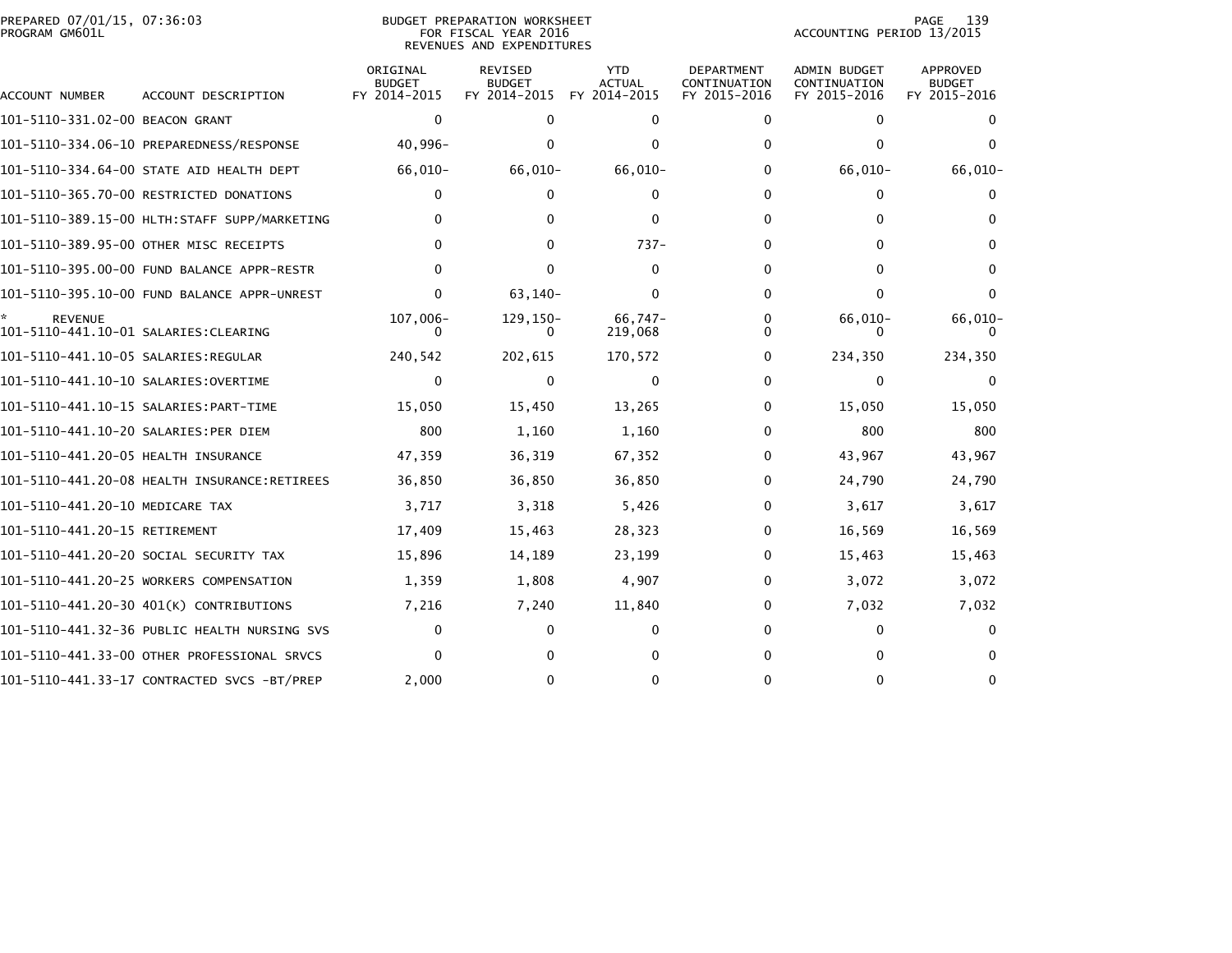| PREPARED 07/01/15, 07:36:03<br>PROGRAM GM601L |             |                                                                                      |                                           | BUDGET PREPARATION WORKSHEET<br>FOR FISCAL YEAR 2016<br>REVENUES AND EXPENDITURES |                                             |                                                   | ACCOUNTING PERIOD 13/2015                           | 140<br>PAGE                                      |
|-----------------------------------------------|-------------|--------------------------------------------------------------------------------------|-------------------------------------------|-----------------------------------------------------------------------------------|---------------------------------------------|---------------------------------------------------|-----------------------------------------------------|--------------------------------------------------|
| ACCOUNT NUMBER                                |             | ACCOUNT DESCRIPTION                                                                  | ORIGINAL<br><b>BUDGET</b><br>FY 2014-2015 | <b>REVISED</b><br><b>BUDGET</b><br>FY 2014-2015                                   | <b>YTD</b><br><b>ACTUAL</b><br>FY 2014-2015 | <b>DEPARTMENT</b><br>CONTINUATION<br>FY 2015-2016 | <b>ADMIN BUDGET</b><br>CONTINUATION<br>FY 2015-2016 | <b>APPROVED</b><br><b>BUDGET</b><br>FY 2015-2016 |
|                                               |             | 101–5110–441.33–40 MOVING SERVICES                                                   | $\Omega$                                  | $\Omega$                                                                          | $\mathbf{0}$                                | 0                                                 | $\mathbf{0}$                                        | $\Omega$                                         |
|                                               |             | 101-5110-441.34-30 SERVICE & MAINTENANCE                                             | 51,850                                    | 50,850                                                                            | 42,359                                      | 0                                                 | 75,000                                              | 75,000                                           |
| LEVEL<br>400                                  | <b>TEXT</b> | INCREASE F/NEW PATAGONIA ELECTRONIC MED. RECORDS<br>LESS: COUNTY MANAGER'S REDUCTION |                                           | TEXT AMT                                                                          | 76,500<br>1,500-<br>75,000                  |                                                   |                                                     |                                                  |
| 101-5110-441.41-40 WATER                      |             |                                                                                      | 4,000                                     | 4,000                                                                             | 2,926                                       | 0                                                 | 4,000                                               | 4,000                                            |
|                                               |             | 101-5110-441.41-42 STORM WATER FEE                                                   | 700                                       | 700                                                                               | 635                                         | $\Omega$                                          | 800                                                 | 800                                              |
|                                               |             | 101-5110-441.43-15 R&M:EQUIPMENT                                                     | 1,000                                     | 1,000                                                                             | $\mathbf{0}$                                | $\Omega$                                          | $\mathbf 0$                                         | $\Omega$                                         |
|                                               |             | 101-5110-441.44-20 RENT:LAND & BUILDINGS                                             | 4,000                                     | 4,080                                                                             | 4,080                                       | 0                                                 | 4,100                                               | 4,100                                            |
|                                               |             | 101-5110-441.44-45 RENT:POSTAGE METER                                                | 2,400                                     | 2,400                                                                             | 2,400                                       | $\Omega$                                          | 2,400                                               | 2,400                                            |
|                                               |             | 101-5110-441.50-07 COST PER COPY PROGRAM                                             | $\mathbf 0$                               | $\mathbf{0}$                                                                      | $\mathbf{0}$                                | $\Omega$                                          | $\mathbf 0$                                         | $\mathbf 0$                                      |
|                                               |             | 101-5110-441.50-50 REG OF DEEDS                                                      | $\mathbf{0}$                              | $\mathbf{0}$                                                                      | $\mathbf{0}$                                | $\Omega$                                          | $\mathbf{0}$                                        | $\Omega$                                         |
| 101-5110-441.53-05 TELEPHONE                  |             |                                                                                      | 4,200                                     | 2,900                                                                             | 2,163                                       | $\Omega$                                          | 5,000                                               | 5,000                                            |
| LEVEL<br>400                                  | <b>TEXT</b> | INCREASE TO ADD ONE CELL PHONE.                                                      |                                           | TEXT AMT                                                                          | 5,000<br>5,000                              |                                                   |                                                     |                                                  |
| 101-5110-441.54-00 ADVERTISING                |             |                                                                                      | $\mathbf 0$                               | $\Omega$                                                                          | $\mathbf{0}$                                | 0                                                 | 0                                                   | $\Omega$                                         |
| 101-5110-441.55-00 PRINTING                   |             |                                                                                      | 100                                       | 100                                                                               | 30                                          | 0                                                 | 100                                                 | 100                                              |
| LEVEL<br>400                                  | <b>TEXT</b> | INCREASE TO PRINT MORE BROCHURES.<br>LESS: COUNTY MANAGER'S REDUCTION                |                                           | TEXT AMT                                                                          | 400<br>$300 -$<br>100                       |                                                   |                                                     |                                                  |
| 101-5110-441.57-00 POSTAGE                    |             |                                                                                      | 1,700                                     | 1,620                                                                             | 1,027                                       | 0                                                 | 1,500                                               | 1,500                                            |
| 101-5110-441.58-00 TRAVEL                     |             |                                                                                      | 5,000                                     | 8,460                                                                             | 8,364                                       | 0                                                 | 7,300                                               | 7,300                                            |
|                                               |             |                                                                                      |                                           |                                                                                   |                                             |                                                   |                                                     |                                                  |

LEVEL TEXT TEXT AMT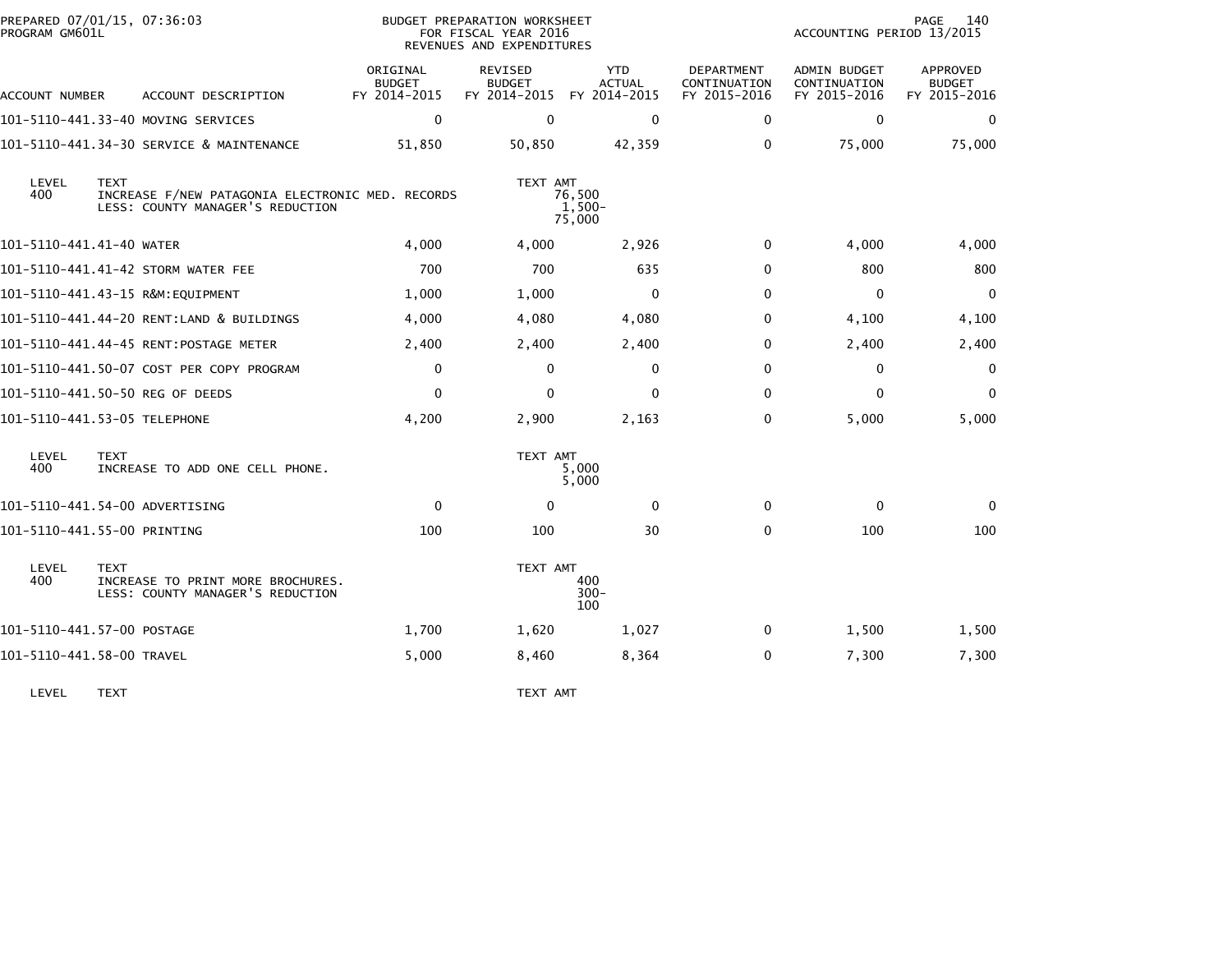| PREPARED 07/01/15, 07:36:03<br>PROGRAM GM601L |                                                               | <b>BUDGET PREPARATION WORKSHEET</b><br>FOR FISCAL YEAR 2016<br>REVENUES AND EXPENDITURES |                                                 |                                             | PAGE<br>141<br>ACCOUNTING PERIOD 13/2015   |                                              |                                           |
|-----------------------------------------------|---------------------------------------------------------------|------------------------------------------------------------------------------------------|-------------------------------------------------|---------------------------------------------|--------------------------------------------|----------------------------------------------|-------------------------------------------|
| ACCOUNT NUMBER                                | ACCOUNT DESCRIPTION                                           | ORIGINAL<br><b>BUDGET</b><br>FY 2014-2015                                                | <b>REVISED</b><br><b>BUDGET</b><br>FY 2014-2015 | <b>YTD</b><br><b>ACTUAL</b><br>FY 2014-2015 | DEPARTMENT<br>CONTINUATION<br>FY 2015-2016 | ADMIN BUDGET<br>CONTINUATION<br>FY 2015-2016 | APPROVED<br><b>BUDGET</b><br>FY 2015-2016 |
| 400                                           | INCREASE FOR PATAGONIA TRAINING.                              |                                                                                          |                                                 | 7,300<br>7,300                              |                                            |                                              |                                           |
| 101-5110-441.59-00 TRAINING                   |                                                               | 2,000                                                                                    | 2,000                                           | 1,819                                       | 0                                          | 2,000                                        | 2,000                                     |
|                                               | 101-5110-441.61-05 SUPPLIES:OFFICE                            | 2,800                                                                                    | 2,800                                           | 2,558                                       | $\mathbf{0}$                               | 2,800                                        | 2,800                                     |
|                                               | 101-5110-441.61-45 SUPPLIES:MEDICAL                           | $\mathbf 0$                                                                              | 640                                             | $\Omega$                                    | $\mathbf{0}$                               | $\mathbf{0}$                                 | $\Omega$                                  |
|                                               | 101-5110-441.61-95 SUPPLIES:OTHER SMALL EQMT                  | 700                                                                                      | 700                                             | 200                                         | $\mathbf{0}$                               | 700                                          | 700                                       |
|                                               | 101-5110-441.62-05 ELECTRICITY                                | 33,000                                                                                   | 33,000                                          | 28,210                                      | $\mathbf{0}$                               | 33,000                                       | 33,000                                    |
|                                               | 101-5110-441.62-25 NATURAL GAS                                | 3,000                                                                                    | 3,000                                           | 1,908                                       | 0                                          | 3,000                                        | 3,000                                     |
|                                               | 101-5110-441.64-50 DUES & SUBSCRIPTIONS                       | 4,200                                                                                    | 4,200                                           | 4,000                                       | $\mathbf{0}$                               | 4,200                                        | 4,200                                     |
|                                               | 101-5110-441.73-00 C/A:OTHER IMPROVEMENTS                     | 0                                                                                        | $\Omega$                                        | $\Omega$                                    | $\Omega$                                   | 0                                            | $\Omega$                                  |
|                                               | 101-5110-441.73-47 C/A:SMILE CENTER                           | 0                                                                                        | $\Omega$                                        | O                                           | 0                                          | $\mathbf{0}$                                 | $\Omega$                                  |
|                                               | 101-5110-441.74-30 C/A:SOFTWARE                               | 0                                                                                        | 63,140                                          | 63,140                                      | 0                                          | $\mathbf{0}$                                 | $\bf{0}$                                  |
|                                               | 101-5110-441.74-90 C/A:OTHER EQUIPMENT                        | $\mathbf{0}$                                                                             | $\Omega$                                        | $\Omega$                                    | $\mathbf{0}$                               | $\Omega$                                     | $\Omega$                                  |
|                                               | 101-5110-441.76-20 F/A:DP EQUIPMENT                           | 10,250                                                                                   | 10,250                                          | 10,217                                      | 0                                          | 2,000                                        | 2,000                                     |
| LEVEL<br>400                                  | <b>TEXT</b><br>ADDED JUST IN CASE ADMIN NEEDS A NEW COMPUTER. |                                                                                          | TEXT AMT                                        | 2,000<br>2,000                              |                                            |                                              |                                           |
|                                               |                                                               | $\mathbf{0}$                                                                             | $\Omega$                                        | $\Omega$                                    | 0                                          | 0                                            | $\Omega$                                  |
|                                               | 101-5110-441.76-30 F/A:EQUIPMENT/FURNISHINGS                  | 10,024                                                                                   | 8,564                                           | 8,563                                       | 0                                          | 0                                            | $\bf{0}$                                  |
|                                               |                                                               | $\mathbf{0}$                                                                             | 0                                               | 0                                           | $\mathbf{0}$                               | $\Omega$                                     | $\mathbf{0}$                              |
|                                               | 101-5110-441.85-00 GRANT EXPENDITURES                         | $\Omega$                                                                                 | $\Omega$                                        | $\Omega$                                    | $\Omega$                                   | $\Omega$                                     | $\Omega$                                  |
|                                               |                                                               | $\mathbf{0}$                                                                             | $\Omega$                                        | $\Omega$                                    | $\Omega$                                   | $\mathbf{0}$                                 | $\Omega$                                  |
| *<br>EXPENDITURE                              |                                                               | 529,122                                                                                  | 538,816                                         | 766,561                                     | 0                                          | 512,610                                      | 512,610                                   |
| **                                            | ADMINISTRATION                                                | 422,116                                                                                  | 409,666                                         | 699,814                                     | 0                                          | 446,600                                      | 446,600                                   |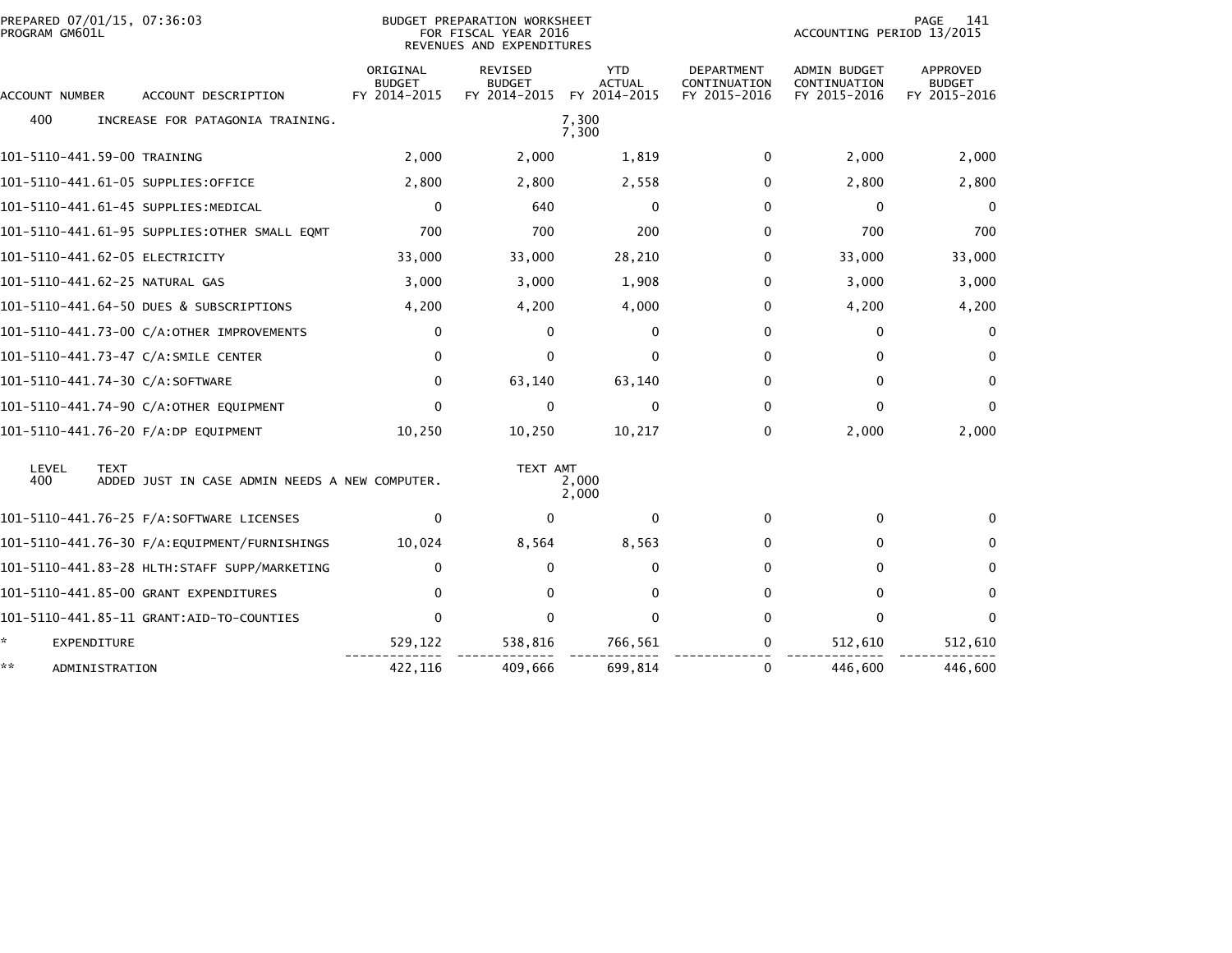|                | PREPARED 07/01/15, 07:36:03 |  |
|----------------|-----------------------------|--|
| PROGRAM GM601L |                             |  |

## PREPARED 07/01/15, 07:36:03 PREPARATION WORKSHEET PREPARATION WORKSHEET PREPARATION WORKSHEET<br>FOR FISCAL YEAR 2016 ACCOUNTING PERIOD 13/2015 REVENUES AND EXPENDITURES<br>REVENUES AND EXPENDITURES

PAGE 142<br>ACCOUNTING PERIOD 13/2015

| ACCOUNT NUMBER                                        | ACCOUNT DESCRIPTION                          | ORIGINAL<br><b>BUDGET</b><br>FY 2014-2015 | <b>REVISED</b><br><b>BUDGET</b><br>FY 2014-2015 | <b>YTD</b><br><b>ACTUAL</b><br>FY 2014-2015 | <b>DEPARTMENT</b><br>CONTINUATION<br>FY 2015-2016 | <b>ADMIN BUDGET</b><br>CONTINUATION<br>FY 2015-2016 | <b>APPROVED</b><br><b>BUDGET</b><br>FY 2015-2016 |
|-------------------------------------------------------|----------------------------------------------|-------------------------------------------|-------------------------------------------------|---------------------------------------------|---------------------------------------------------|-----------------------------------------------------|--------------------------------------------------|
|                                                       | 101-5185-334.36-00 ENVIRONMENTAL HEALTH GRNT | $8,272-$                                  | $12,550-$                                       | $25,550-$                                   | 0                                                 | $12,950-$                                           | $12,950-$                                        |
| 101-5185-334.50-00 MOSQUITO CONTROL                   |                                              | $2,643-$                                  | $\Omega$                                        | 0                                           | $\Omega$                                          | $\mathbf{0}$                                        | $\mathbf{0}$                                     |
|                                                       | 101-5185-334.64-00 STATE AID HEALTH DEPT     | $8,762-$                                  | $8,762-$                                        | $8,762-$                                    | 0                                                 | $8,762-$                                            | $8,762-$                                         |
|                                                       | 101-5185-353.44-00 ENVIRONMENTAL HEALTH FEES | 120,000-                                  | $120,000 -$                                     | 137,626-                                    | $\Omega$                                          | 120,000-                                            | 120,000-                                         |
| <b>REVENUE</b><br>101-5185-424.10-05 SALARIES:REGULAR |                                              | $139.677-$<br>414,101                     | 141, 312-<br>437,101                            | 171,938-<br>401,108                         | 0<br>0                                            | 141.712-<br>465,760                                 | 141,712-<br>465,760                              |
| 101-5185-424.20-05 HEALTH INSURANCE                   |                                              | 81,530                                    | 81,530                                          | 70,733                                      | 0                                                 | 87,382                                              | 87,382                                           |
| 101-5185-424.20-10 MEDICARE TAX                       |                                              | 6,058                                     | 6,058                                           | 5,199                                       | $\Omega$                                          | 6,754                                               | 6,754                                            |
| 101-5185-424.20-15 RETIREMENT                         |                                              | 29,277                                    | 29,527                                          | 26,883                                      | 0                                                 | 32,929                                              | 32,929                                           |
|                                                       | 101-5185-424.20-20 SOCIAL SECURITY TAX       | 25,564                                    | 25,564                                          | 22,228                                      | 0                                                 | 28,877                                              | 28,877                                           |
|                                                       | 101-5185-424.20-25 WORKERS COMPENSATION      | 8,144                                     | 9,344                                           | 8,482                                       | $\Omega$                                          | 8,948                                               | 8,948                                            |
|                                                       | 101-5185-424.20-30 401(K) CONTRIBUTIONS      | 12,423                                    | 12,523                                          | 11,407                                      | 0                                                 | 13,973                                              | 13,973                                           |
|                                                       | 101-5185-424.34-30 SERVICE & MAINTENANCE     | 16,500                                    | 16,500                                          | 15,267                                      | $\Omega$                                          | 16,500                                              | 16,500                                           |
|                                                       | 101-5185-424.50-07 COST PER COPY PROGRAM     | 500                                       | 500                                             | 435                                         | 0                                                 | 0                                                   | $\mathbf 0$                                      |
| 101-5185-424.53-05 TELEPHONE                          |                                              | 6,500                                     | 6,500                                           | 6,027                                       | 0                                                 | 6,500                                               | 6,500                                            |
| 101-5185-424.54-00 ADVERTISING                        |                                              | $\Omega$                                  | $\mathbf{0}$                                    | 0                                           | $\Omega$                                          | $\mathbf{0}$                                        | $\Omega$                                         |
| 101-5185-424.55-00 PRINTING                           |                                              | 1,000                                     | 1,300                                           | 814                                         | 0                                                 | 1,000                                               | 1,000                                            |
| 101-5185-424.57-00 POSTAGE                            |                                              | 4,000                                     | 4,000                                           | 1,783                                       | 0                                                 | 4,000                                               | 4,000                                            |
| 101-5185-424.58-00 TRAVEL                             |                                              | 38,500                                    | 37,857                                          | 32,751                                      | $\Omega$                                          | 37,857                                              | 37,857                                           |
| 101-5185-424.59-00 TRAINING                           |                                              | 3,000                                     | 3,000                                           | 962                                         | 0                                                 | 2,000                                               | 2,000                                            |
| 101-5185-424.61-05 SUPPLIES:OFFICE                    |                                              | 1,500                                     | 1,500                                           | 1,415                                       | $\Omega$                                          | 1,500                                               | 1,500                                            |
|                                                       | 101-5185-424.61-34 SUPPLIES:LABORATORY       | 12,500                                    | 12,500                                          | 10,890                                      | 0                                                 | 15,000                                              | 15,000                                           |

 LEVEL TEXT TEXT AMT 400 MORE INCREASES IN WATER BOTTLES. 15,000

15,000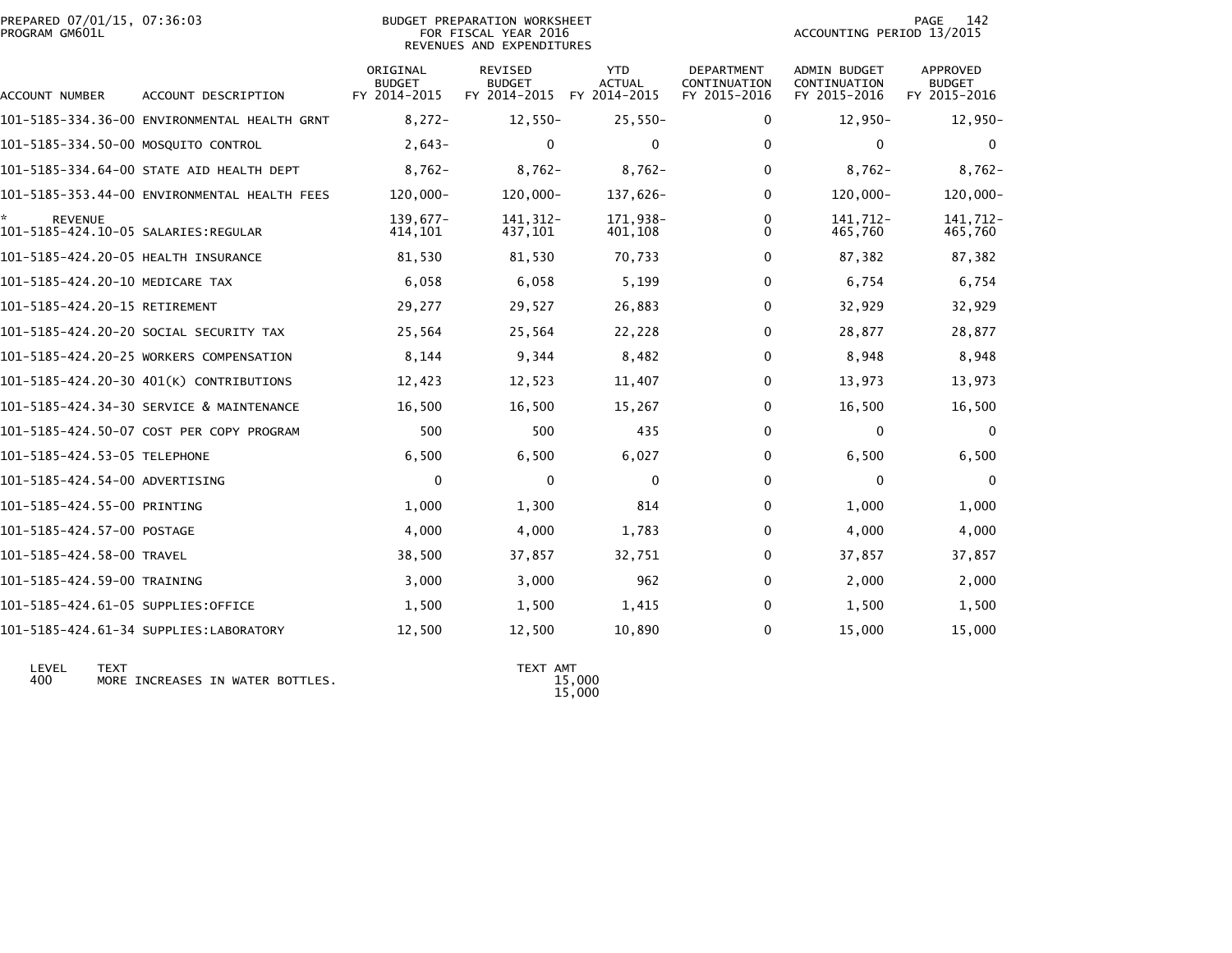| PROGRAM GM601L | PREPARED 07/01/15, 07:36:03                                                                         |                                           | BUDGET PREPARATION WORKSHEET<br>FOR FISCAL YEAR 2016<br>REVENUES AND EXPENDITURES |                                             |                                                   | ACCOUNTING PERIOD 13/2015                           | PAGE<br>143                               |
|----------------|-----------------------------------------------------------------------------------------------------|-------------------------------------------|-----------------------------------------------------------------------------------|---------------------------------------------|---------------------------------------------------|-----------------------------------------------------|-------------------------------------------|
| ACCOUNT NUMBER | ACCOUNT DESCRIPTION                                                                                 | ORIGINAL<br><b>BUDGET</b><br>FY 2014-2015 | <b>REVISED</b><br><b>BUDGET</b><br>FY 2014-2015                                   | <b>YTD</b><br><b>ACTUAL</b><br>FY 2014-2015 | <b>DEPARTMENT</b><br>CONTINUATION<br>FY 2015-2016 | <b>ADMIN BUDGET</b><br>CONTINUATION<br>FY 2015-2016 | APPROVED<br><b>BUDGET</b><br>FY 2015-2016 |
|                | 101-5185-424.61-88 SUPPLIES:VECTOR CONTROL                                                          | 2,000                                     | $\mathbf{0}$                                                                      | 0                                           | 0                                                 | $\mathbf{0}$                                        | $\Omega$                                  |
|                | 101-5185-424.61-95 SUPPLIES:OTHER SMALL EQMT                                                        | 4,000                                     | 5,434                                                                             | 3,977                                       | 0                                                 | 4,000                                               | 4,000                                     |
| LEVEL<br>400   | <b>TEXT</b><br>REPLACE AUGER HEADS AND NEW CREDIT CARD MACHINE.<br>LESS: COUNTY MANAGER'S REDUCTION |                                           | TEXT AMT                                                                          | 6,000<br>$2,000 -$<br>4,000                 |                                                   |                                                     |                                           |
|                | 101-5185-424.74-90 C/A:OTHER EQUIPMENT                                                              | 0                                         | 0                                                                                 | $\Omega$                                    | 0                                                 | $\bf{0}$                                            | 0                                         |
|                | 101-5185-424.76-20 F/A:DP EQUIPMENT                                                                 | $\mathbf 0$                               | $\mathbf{0}$                                                                      | $\Omega$                                    | $\Omega$                                          | $\mathbf{0}$                                        | $\mathbf{0}$                              |
|                |                                                                                                     | $\mathbf{0}$                              | 2,544                                                                             | 2,544                                       | 0                                                 | $\mathbf{0}$                                        | $\Omega$                                  |
|                | 101-5185-424.76-90 F/A:OTHER                                                                        | $\mathbf{0}$                              | $\bf{0}$                                                                          | 0                                           | 0                                                 | 0                                                   | $\Omega$                                  |
|                | 101-5185-424.82-06 IMMINENT HAZARD CLEANUP                                                          | $\mathbf 0$                               | $\mathbf{0}$                                                                      | $\Omega$                                    | 0                                                 | $\Omega$                                            | $\Omega$                                  |
|                | 101-5185-424.90-16 BANK FEES:CREDIT CARD                                                            | 1,800                                     | 2,300                                                                             | 1,950                                       | 0                                                 | 2,300                                               | 2,300                                     |
| *              | <b>EXPENDITURE</b>                                                                                  | 668,897                                   | 695,582                                                                           | 624,855                                     | 0                                                 | 735,280                                             | 735,280                                   |
| **             | ENVIRONMENTAL HEALTH                                                                                | 529,220                                   | 554,270                                                                           | 452.917                                     | 0                                                 | 593,568                                             | 593,568                                   |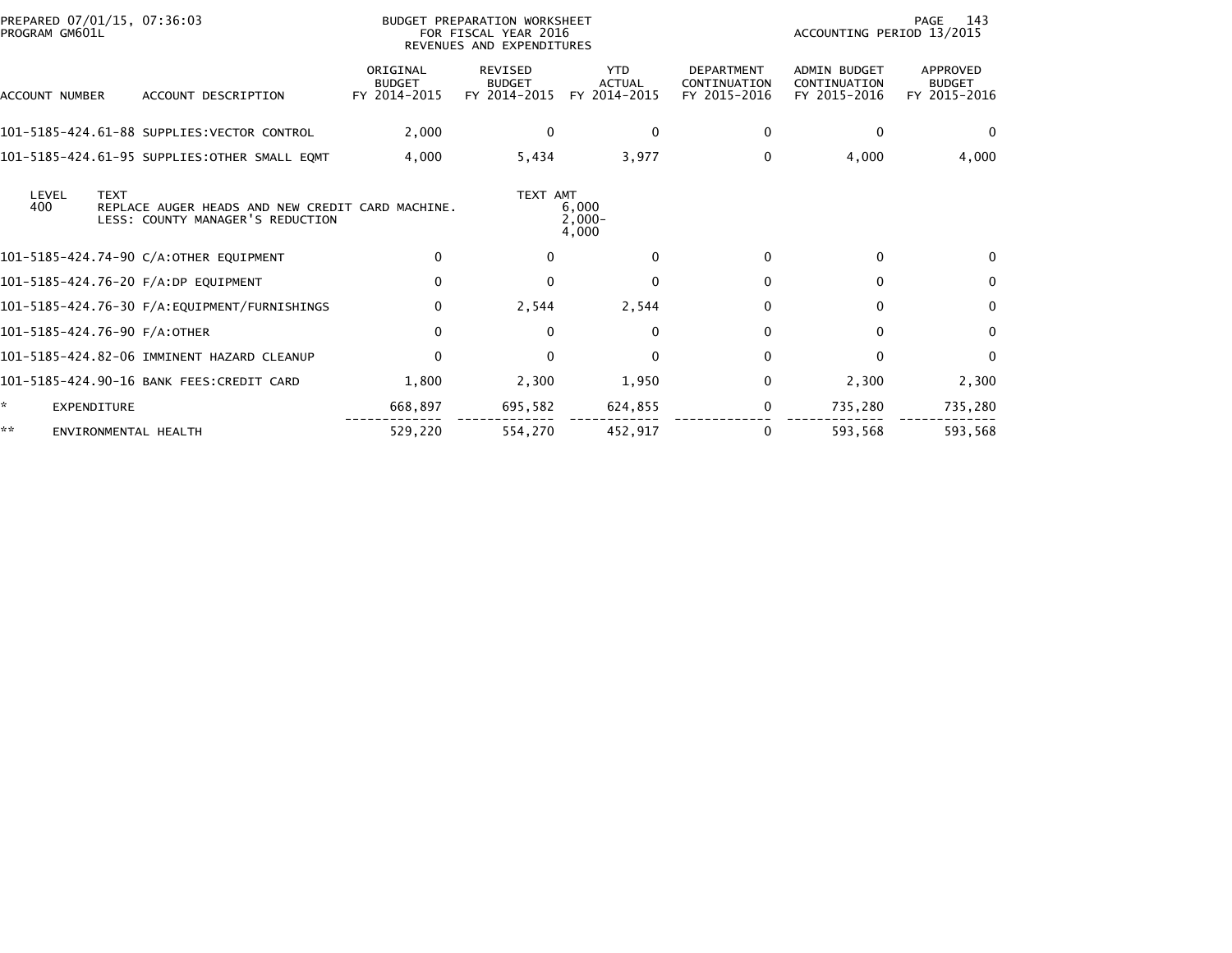| PROGRAM GM601L           | PREPARED 07/01/15, 07:36:03                                                               | <b>BUDGET PREPARATION WORKSHEET</b><br>FOR FISCAL YEAR 2016<br>REVENUES AND EXPENDITURES |                                                 |                                             |                                                   | PAGE<br>144<br>ACCOUNTING PERIOD 13/2015     |                                           |  |
|--------------------------|-------------------------------------------------------------------------------------------|------------------------------------------------------------------------------------------|-------------------------------------------------|---------------------------------------------|---------------------------------------------------|----------------------------------------------|-------------------------------------------|--|
| ACCOUNT NUMBER           | ACCOUNT DESCRIPTION                                                                       | ORIGINAL<br><b>BUDGET</b><br>FY 2014-2015                                                | <b>REVISED</b><br><b>BUDGET</b><br>FY 2014-2015 | <b>YTD</b><br><b>ACTUAL</b><br>FY 2014-2015 | <b>DEPARTMENT</b><br>CONTINUATION<br>FY 2015-2016 | ADMIN BUDGET<br>CONTINUATION<br>FY 2015-2016 | APPROVED<br><b>BUDGET</b><br>FY 2015-2016 |  |
|                          | 101-5190-325.19-00 SHELTER FEES                                                           | $28,000 -$                                                                               | $28,000 -$                                      | $20,579-$                                   | $\Omega$                                          | $28,000 -$                                   | $28,000 -$                                |  |
|                          | 101-5190-338.70-00 CONTRIBUTION-SALISBURY                                                 | $\mathbf 0$                                                                              | $\mathbf{0}$                                    | $\mathbf 0$                                 | $\mathbf 0$                                       | $\Omega$                                     | 0                                         |  |
|                          | 101-5190-353.94-00 VETERINARY FEES                                                        | 120,000-                                                                                 | $160,000 -$                                     | $165, 160 -$                                | $\mathbf{0}$                                      | 160,000-                                     | $160,000 -$                               |  |
|                          | 101-5190-365.17-00 ANIMAL CONTROL DONATIONS                                               | $3,200-$                                                                                 | $3,200-$                                        | $1,097-$                                    | $\Omega$                                          | $1,000-$                                     | $1,000 -$                                 |  |
|                          | 101-5190-395.00-00 FUND BALANCE APPR-RESTR                                                | $\Omega$                                                                                 | $\mathbf{0}$                                    | 0                                           | $\Omega$                                          | 0                                            | $\Omega$                                  |  |
|                          | 101-5190-395.10-00 FUND BALANCE APPR-UNREST                                               | $\Omega$                                                                                 | $\Omega$                                        | $\Omega$                                    | $\mathbf{0}$                                      | $\Omega$                                     | $\mathbf{0}$                              |  |
| <b>REVENUE</b>           |                                                                                           | 151,200-<br>391,217                                                                      | 191,200-<br>379,217                             | 186,836-<br>365,532                         | $\Omega$<br>$\Omega$                              | 189,000-<br>385,473                          | 189,000-<br>385,473                       |  |
|                          |                                                                                           | $\Omega$                                                                                 | $\mathbf{0}$                                    | 0                                           | $\Omega$                                          | $\Omega$                                     | $\Omega$                                  |  |
|                          |                                                                                           | $\Omega$                                                                                 | $\mathbf{0}$                                    | $\Omega$                                    | $\Omega$                                          | $\Omega$                                     | $\mathbf{0}$                              |  |
|                          | 101-5190-420.20-05 HEALTH INSURANCE                                                       | 77,821                                                                                   | 77,821                                          | 71,020                                      | $\Omega$                                          | 96,767                                       | 96,767                                    |  |
|                          | 101-5190-420.20-10 MEDICARE TAX                                                           | 5,718                                                                                    | 5,718                                           | 5,014                                       | $\mathbf{0}$                                      | 5,590                                        | 5,590                                     |  |
|                          | 101-5190-420.20-15 RETIREMENT                                                             | 27,659                                                                                   | 27,659                                          | 25,843                                      | 0                                                 | 27,253                                       | 27,253                                    |  |
|                          | 101-5190-420.20-20 SOCIAL SECURITY TAX                                                    | 24,161                                                                                   | 24,161                                          | 21,441                                      | $\Omega$                                          | 23,900                                       | 23,900                                    |  |
|                          | 101-5190-420.20-25 WORKERS COMPENSATION                                                   | 15,434                                                                                   | 17,914                                          | 17,416                                      | $\Omega$                                          | 18,503                                       | 18,503                                    |  |
|                          | 101-5190-420.20-30 401(K) CONTRIBUTIONS                                                   | 11,736                                                                                   | 11,736                                          | 9,682                                       | $\Omega$                                          | 11,564                                       | 11,564                                    |  |
|                          | 101-5190-420.32-60 VETERINARIAN FEES                                                      | 65,000                                                                                   | 132,000                                         | 115,808                                     | $\mathbf{0}$                                      | 170,000                                      | 170,000                                   |  |
| LEVEL<br>400             | <b>TEXT</b><br>DEPARTMENT'S ORIGINAL REQUEST<br>EXPANDED FACILITIES AND ANIMAL POPULATION | PLUS: COUNTY MANAGER'S RECOMMENDED INCREASE DUE TO                                       |                                                 | TEXT AMT<br>105,000<br>65,000               |                                                   |                                              |                                           |  |
|                          |                                                                                           |                                                                                          |                                                 | 170,000                                     |                                                   |                                              |                                           |  |
|                          | 101-5190-420.33-13 CONTRACT CLEANING                                                      | 7,100                                                                                    | 7,100                                           | 6,282                                       | $\mathbf 0$                                       | 7,100                                        | 7,100                                     |  |
|                          | 101-5190-420.34-30 SERVICE & MAINTENANCE                                                  | 5,000                                                                                    | 3,200                                           | 2,749                                       | $\Omega$                                          | 5,000                                        | 5,000                                     |  |
| 101-5190-420.41-40 WATER |                                                                                           | 2,500                                                                                    | 2,500                                           | 2,134                                       | $\mathbf{0}$                                      | 6,000                                        | 6,000                                     |  |

LEVEL TEXT TEXT AMT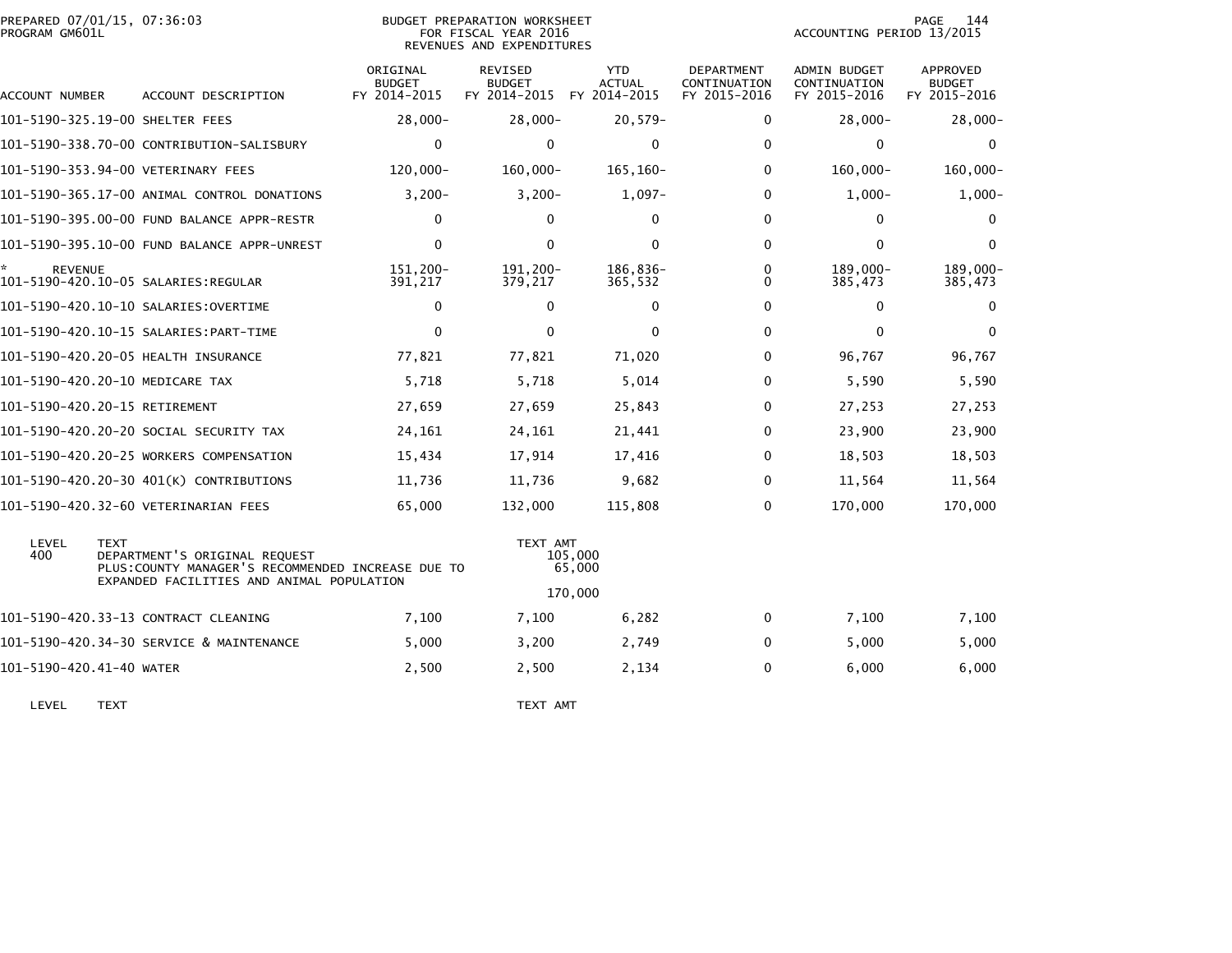| PREPARED 07/01/15, 07:36:03<br>PROGRAM GM601L |             |                                                                                        | BUDGET PREPARATION WORKSHEET<br>FOR FISCAL YEAR 2016<br>REVENUES AND EXPENDITURES |                                          |                                             |                                            | 145<br>PAGE<br>ACCOUNTING PERIOD 13/2015     |                                           |  |
|-----------------------------------------------|-------------|----------------------------------------------------------------------------------------|-----------------------------------------------------------------------------------|------------------------------------------|---------------------------------------------|--------------------------------------------|----------------------------------------------|-------------------------------------------|--|
| ACCOUNT NUMBER                                |             | ACCOUNT DESCRIPTION                                                                    | ORIGINAL<br><b>BUDGET</b><br>FY 2014-2015                                         | REVISED<br><b>BUDGET</b><br>FY 2014-2015 | <b>YTD</b><br><b>ACTUAL</b><br>FY 2014-2015 | DEPARTMENT<br>CONTINUATION<br>FY 2015-2016 | ADMIN BUDGET<br>CONTINUATION<br>FY 2015-2016 | APPROVED<br><b>BUDGET</b><br>FY 2015-2016 |  |
| 400                                           |             | BASED ON THE DOUBLING OF OUR CURRENT SQUARE<br>FOOTAGE WITH THE NEW BUILDING EXPANSION |                                                                                   |                                          | 6,000                                       |                                            |                                              |                                           |  |
|                                               |             |                                                                                        |                                                                                   |                                          | 6,000                                       |                                            |                                              |                                           |  |
|                                               |             | 101-5190-420.43-05 R&M:BUILDINGS                                                       | $\mathbf{0}$                                                                      | $\Omega$                                 | $\mathbf{0}$                                | $\mathbf{0}$                               | $\mathbf{0}$                                 | $\Omega$                                  |  |
|                                               |             | 101-5190-420.43-15 R&M:EQUIPMENT                                                       | 2,000                                                                             | 200                                      | 174                                         | 0                                          | 2,000                                        | 2,000                                     |  |
|                                               |             | 101-5190-420.43-20 R&M:VEHICLES                                                        | 3,000                                                                             | 3,000                                    | 2,646                                       | $\Omega$                                   | 3,000                                        | 3,000                                     |  |
|                                               |             | 101-5190-420.50-07 COST PER COPY PROGRAM                                               | 1,200                                                                             | 1,200                                    | 912                                         | $\Omega$                                   | 1,200                                        | 1,200                                     |  |
| 101-5190-420.53-05 TELEPHONE                  |             |                                                                                        | 4,500                                                                             | 4,500                                    | 3,238                                       | 0                                          | 4,500                                        | 4,500                                     |  |
| 101-5190-420.54-00 ADVERTISING                |             |                                                                                        | 1,500                                                                             | 1,500                                    | 1,208                                       | 0                                          | 1,500                                        | 1,500                                     |  |
| 101-5190-420.55-00 PRINTING                   |             |                                                                                        | 3,500                                                                             | 3,500                                    | 3,301                                       | 0                                          | 3,500                                        | 3,500                                     |  |
| 101-5190-420.56-00 UNIFORMS                   |             |                                                                                        | 6,300                                                                             | 3,300                                    | 2,376                                       | 0                                          | 6,300                                        | 6,300                                     |  |
| 101-5190-420.57-00 POSTAGE                    |             |                                                                                        | 1,600                                                                             | 1,600                                    | 857                                         | $\Omega$                                   | 1,600                                        | 1,600                                     |  |
| 101-5190-420.58-00 TRAVEL                     |             |                                                                                        | 4,113                                                                             | 2,713                                    | 2,119                                       | 0                                          | 4,113                                        | 4,113                                     |  |
|                                               |             | 101–5190–420.61–05 SUPPLIES:OFFICE                                                     | 4,080                                                                             | 2,580                                    | 1,887                                       | 0                                          | 4,080                                        | 4,080                                     |  |
|                                               |             | 101-5190-420.61-13 SUPPLIES:ANIMAL CONTROL                                             | 23,000                                                                            | 20,000                                   | 17,746                                      | 0                                          | 35,000                                       | 35,000                                    |  |
| LEVEL<br>400                                  | <b>TEXT</b> | DEPARTMENT'S ORIGINAL REQUEST<br>PLUS: COUNTY MANAGER'S RECOMMENDED INCREASE           |                                                                                   | TEXT AMT                                 | 23,000<br>12,000<br>35,000                  |                                            |                                              |                                           |  |
|                                               |             |                                                                                        | 4.000                                                                             | 2,500                                    | 1,848                                       | $\Omega$                                   | 8,000                                        | 8,000                                     |  |
| LEVEL<br>400                                  | <b>TEXT</b> | DEPARTMENT'S ORIGINAL REQUEST<br>PLUS: COUNTY MANAGER'S RECOMMENDED INCREASE           |                                                                                   | TEXT AMT                                 | 4.000<br>4,000<br>8,000                     |                                            |                                              |                                           |  |
|                                               |             | 101-5190-420.61-85 SUPPLIES:VEHICLE                                                    | 2,000                                                                             | 500                                      | 85                                          | 0                                          | 2,000                                        | 2,000                                     |  |
|                                               |             | 101–5190–420.61–95 SUPPLIES:OTHER SMALL EOMT                                           | 4.000                                                                             | 4,000                                    | 3,963                                       | 0                                          | 6,000                                        | 6,000                                     |  |
|                                               |             |                                                                                        |                                                                                   |                                          |                                             |                                            |                                              |                                           |  |

LEVEL TEXT TEXT AMT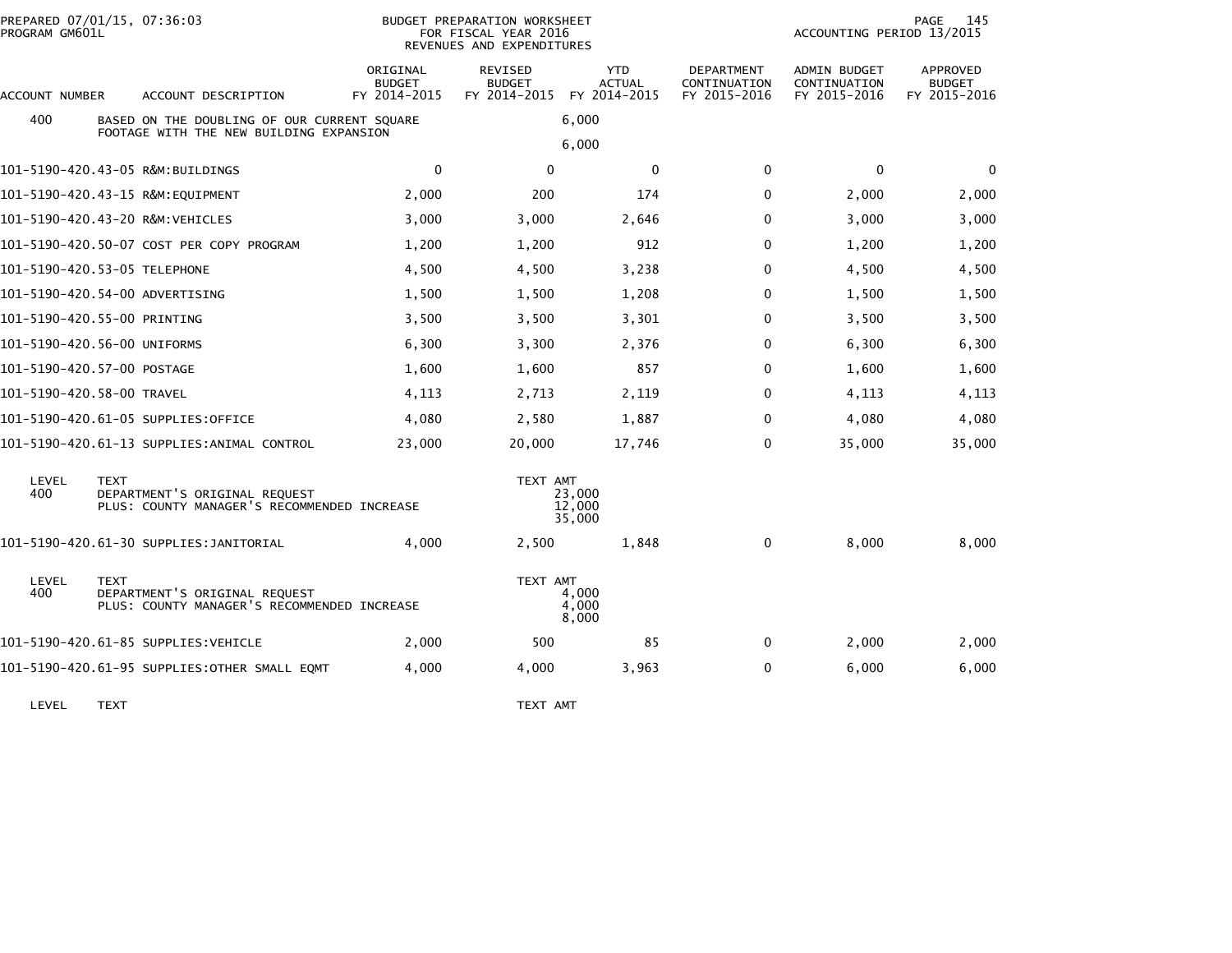| PREPARED 07/01/15, 07:36:03<br>PROGRAM GM601L |                                                                                                                                                    |                                           | BUDGET PREPARATION WORKSHEET<br>FOR FISCAL YEAR 2016<br>REVENUES AND EXPENDITURES |                                                          |                                                   | PAGE<br>- 146<br>ACCOUNTING PERIOD 13/2015   |                                           |  |
|-----------------------------------------------|----------------------------------------------------------------------------------------------------------------------------------------------------|-------------------------------------------|-----------------------------------------------------------------------------------|----------------------------------------------------------|---------------------------------------------------|----------------------------------------------|-------------------------------------------|--|
| ACCOUNT NUMBER                                | ACCOUNT DESCRIPTION                                                                                                                                | ORIGINAL<br><b>BUDGET</b><br>FY 2014-2015 | <b>REVISED</b><br><b>BUDGET</b>                                                   | <b>YTD</b><br><b>ACTUAL</b><br>FY 2014-2015 FY 2014-2015 | <b>DEPARTMENT</b><br>CONTINUATION<br>FY 2015-2016 | ADMIN BUDGET<br>CONTINUATION<br>FY 2015-2016 | APPROVED<br><b>BUDGET</b><br>FY 2015-2016 |  |
| 400                                           | BASED ON THE NEED TO PURCHASE ADDITIONAL DOG AND<br>CAT TRAPS AND ROUTINE REPLACEMENT OF CATCH POLES<br>AND CAT GRASPERS DUE TO INCREASED WORKLOAD |                                           |                                                                                   | 6,000<br>6,000                                           |                                                   |                                              |                                           |  |
|                                               | 101-5190-420.62-05 ELECTRICITY                                                                                                                     | 9,300                                     | 9,300                                                                             | 6,933                                                    | $\mathbf 0$                                       | 18,600                                       | 18,600                                    |  |
| LEVEL<br>400                                  | <b>TEXT</b><br>BASED ON THE DOUBLING OF OUR CURRENT SQUARE<br>FOOTAGE WITH THE NEW BUILDING EXPANSION                                              |                                           | TEXT AMT                                                                          | 18,600<br>18,600                                         |                                                   |                                              |                                           |  |
|                                               | 101-5190-420.62-20 MOTOR FUEL & LUBRICANTS                                                                                                         | 33,000                                    | 21,000                                                                            | 16,605                                                   | $\Omega$                                          | 33.000                                       | 33,000                                    |  |
|                                               | 101-5190-420.62-25 NATURAL GAS                                                                                                                     | 13,000                                    | 26,300                                                                            | 18,009                                                   | $\mathbf 0$                                       | 18,000                                       | 18,000                                    |  |
| LEVEL<br>400                                  | <b>TEXT</b><br>DEPARTMENT'S ORIGINAL REQUEST<br>PLUS: COUNTY MANAGER'S RECOMMENDED INCREASE                                                        |                                           | TEXT AMT                                                                          | 13,000<br>5,000<br>18,000                                |                                                   |                                              |                                           |  |
|                                               | 101-5190-420.63-10 ANIMAL FOOD                                                                                                                     | 3,000                                     | 3,000                                                                             | 1,472                                                    | $\mathbf 0$                                       | 6,000                                        | 6,000                                     |  |
| LEVEL<br>400                                  | <b>TEXT</b><br>DEPARTMENT'S ORIGINAL REQUEST<br>PLUS: COUNTY MANAGER'S RECOMMENDED INCREASE                                                        |                                           | TEXT AMT                                                                          | 3,000<br>3,000<br>6,000                                  |                                                   |                                              |                                           |  |
|                                               | 101-5190-420.74-20 C/A:OFFICE EQUIPMENT                                                                                                            | $\Omega$                                  | 0                                                                                 | $\mathbf 0$                                              | $\mathbf 0$                                       | $\mathbf{0}$                                 | 5,095                                     |  |
| LEVEL<br>400                                  | <b>TEXT</b><br>COMMISSIONERS' ADDITIONS<br>UPDATE CREDIT/DEBIT CARD PAYMENT CAPACITY<br>PER TASK FORCE RECOMMENDATIONS                             |                                           | TEXT AMT                                                                          | 5,095<br>5,095                                           |                                                   |                                              |                                           |  |
|                                               | 101-5190-420.74-30 C/A:SOFTWARE                                                                                                                    | $\mathbf{0}$                              | $\mathbf 0$                                                                       | $\mathbf 0$                                              | $\mathbf 0$                                       | $\mathbf{0}$                                 | 27,500                                    |  |
| LEVEL                                         | <b>TEXT</b>                                                                                                                                        |                                           | TEXT AMT                                                                          |                                                          |                                                   |                                              |                                           |  |
| 400                                           | COMMISSIONERS' ADDITIONS<br>CHAMELEON SHELTER MANAGEMENT SOFTWARE PER<br>TASK FORCE RECOMMENDATIONS                                                |                                           |                                                                                   | 27,500                                                   |                                                   |                                              |                                           |  |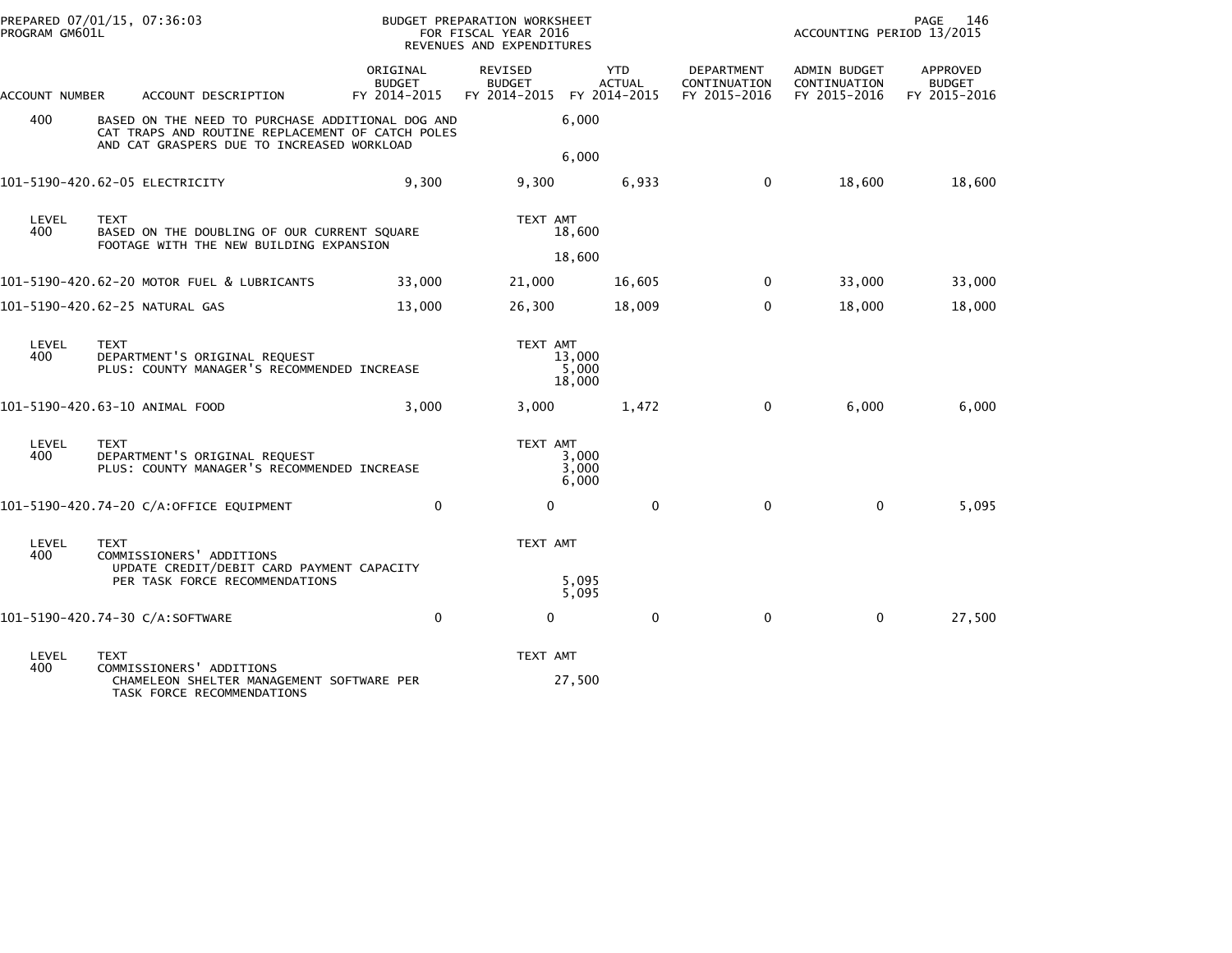| PROGRAM GM601L       | PREPARED 07/01/15, 07:36:03                                                                                                                                                                                                                                                                   |                                    | BUDGET PREPARATION WORKSHEET<br>FOR FISCAL YEAR 2016<br>REVENUES AND EXPENDITURES |                               |                                            | ACCOUNTING PERIOD 13/2015                           | PAGE<br>147                               |
|----------------------|-----------------------------------------------------------------------------------------------------------------------------------------------------------------------------------------------------------------------------------------------------------------------------------------------|------------------------------------|-----------------------------------------------------------------------------------|-------------------------------|--------------------------------------------|-----------------------------------------------------|-------------------------------------------|
| ACCOUNT NUMBER       | ACCOUNT DESCRIPTION                                                                                                                                                                                                                                                                           | ORIGINAL<br>BUDGET<br>FY 2014-2015 | REVISED<br><b>BUDGET</b><br>FY 2014-2015 FY 2014-2015                             | YTD<br>ACTUAL                 | DEPARTMENT<br>CONTINUATION<br>FY 2015-2016 | ADMIN BUDGET<br>CONTINUATION<br>FY 2015-2016        | APPROVED<br><b>BUDGET</b><br>FY 2015-2016 |
|                      |                                                                                                                                                                                                                                                                                               |                                    |                                                                                   | 27,500                        |                                            |                                                     |                                           |
|                      | 101-5190-420.74-35 C/A:VEHICLES                                                                                                                                                                                                                                                               | $\mathbf{0}$                       | $\mathbf{0}$                                                                      | $\mathbf{0}$                  | $\Omega$                                   | $\mathbf 0$                                         | $\Omega$                                  |
|                      | 101-5190-420.76-20 F/A:DP EQUIPMENT                                                                                                                                                                                                                                                           | $\Omega$                           | $\mathbf 0$                                                                       | $\mathbf 0$                   | $\mathbf{0}$                               | 4,000                                               | 4,000                                     |
| LEVEL<br>400         | <b>TEXT</b><br>REFLECTS THE NEED TO PURCHASE A NEW COMPUTER/PHONE<br>FOR THE CURRENT VET TECH TO BE INSTALLED IN THE<br>NEW BUILDING EXPANSION.<br>REFLECTS THE NEED TO PURCHASE A NEW COMPUTER/PHONE<br>FOR THE CURRENT OFFICE SUPERVISOR V TO BE<br>INSTALLED IN THE NEW BUILDING EXPANSION |                                    | TEXT AMT                                                                          | 2,000<br>2,000<br>4,000       |                                            |                                                     |                                           |
|                      | 101-5190-420.76-30 F/A:EQUIPMENT/FURNISHINGS                                                                                                                                                                                                                                                  | 1,950                              | 950                                                                               | $\mathbf{0}$                  | $\mathbf{0}$                               | 5,000                                               | 5,000                                     |
| LEVEL<br>400         | <b>TEXT</b><br>BASED ON THE NEED FOR REFRACTORY REPAIRS TO THE<br>ANIMAL SHELTER INCINERATOR. THIS INCLUDES REPAIRS<br>TO THE PRIIMARY SIDE WALLS, FLOOR, THROAT AND<br>SECONDARY DIVER WALL AND POSSIBLY REPAIRING<br>THE SIDE WALL BRICKS.<br>LESS: COUNTY MANAGER'S REDUCTION              |                                    | TEXT AMT                                                                          | 35,000<br>$30,000 -$<br>5,000 |                                            |                                                     |                                           |
|                      | 101-5190-420.82-41 PILOT PROGRM/EUTHANIZATIO                                                                                                                                                                                                                                                  | 5,000                              | 1,000                                                                             | 679                           | $\mathbf{0}$                               | 5,000                                               | 5,000                                     |
|                      | 101-5190-420.90-00 OTHER SERVICES                                                                                                                                                                                                                                                             | $\mathbf{0}$                       | $\Omega$                                                                          | $\Omega$                      | $\mathbf{0}$                               | $\mathbf{0}$                                        | $\Omega$                                  |
|                      | 101-5190-420.90-16 BANK FEES: CREDIT CARD                                                                                                                                                                                                                                                     | 7,500                              | 7,500                                                                             | 7,368                         | $\mathbf{0}$                               | 8,200                                               | 8,200                                     |
| LEVEL<br>400         | <b>TEXT</b><br>BASED ON A SUBSTANTIAL INCREASE IN ADOPTIONS<br>THROUGHOUT THE FISCAL YEAR                                                                                                                                                                                                     |                                    | TEXT AMT                                                                          | 8,200<br>8,200                |                                            |                                                     |                                           |
| *.                   | EXPENDITURE                                                                                                                                                                                                                                                                                   |                                    |                                                                                   |                               |                                            | $770,889$ $809,169$ $736,347$ 0 $937,743$ $970,338$ |                                           |
| **                   | ANIMAL CONTROL                                                                                                                                                                                                                                                                                | 619,689                            | 617,969                                                                           | 549,511                       | $\Omega$                                   | 748,743                                             | 781,338                                   |
| ***<br><b>HEALTH</b> |                                                                                                                                                                                                                                                                                               | 1,571,025                          | 1,581,905                                                                         | -------------<br>1,702,242    | $\mathbf{0}$                               | 1,788,911                                           | 1,821,506                                 |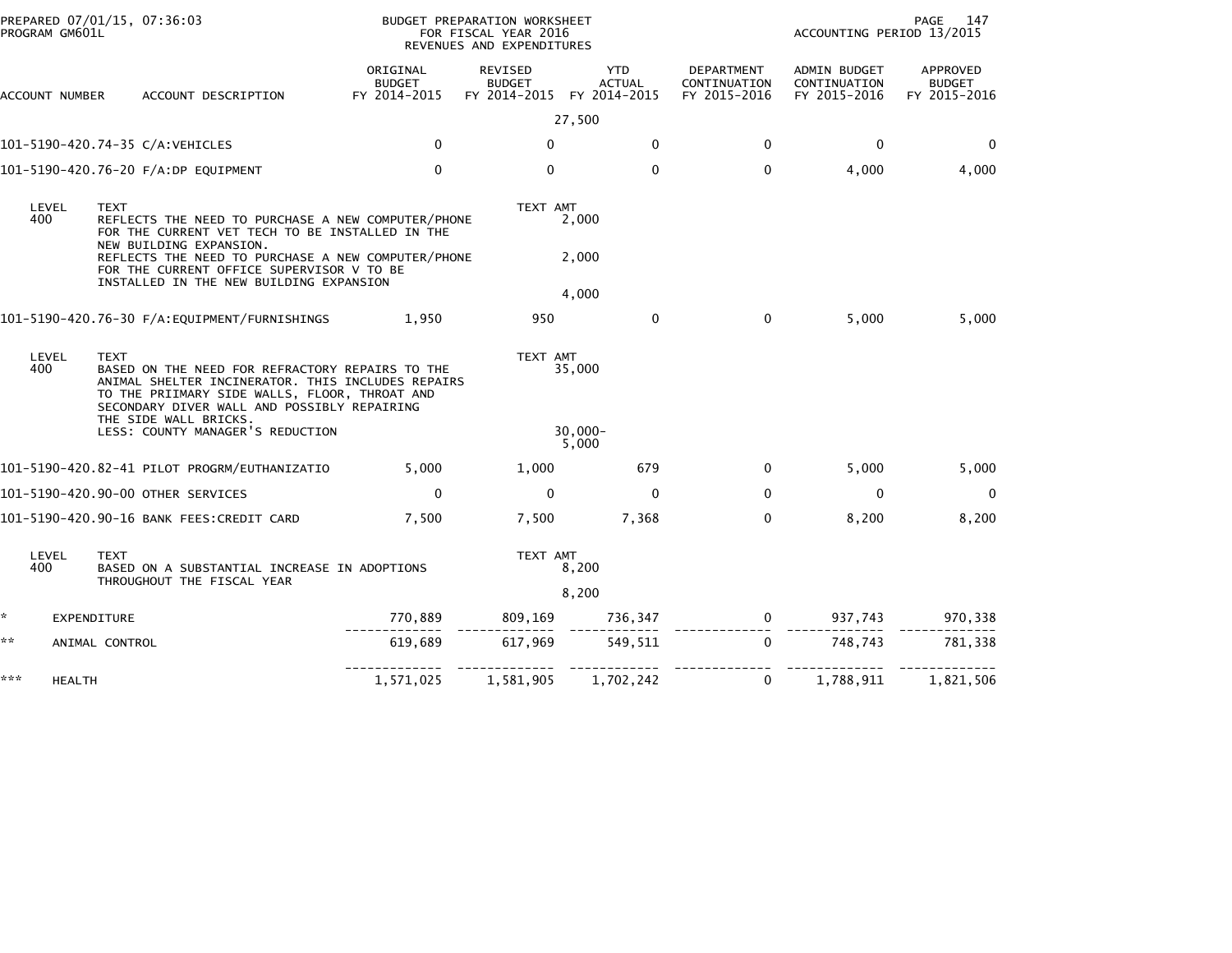| PREPARED 07/01/15, 07:36:03<br>PROGRAM GM601L |                                 | PREPARATION WORKSHEET<br><b>BUDGET</b><br>FOR FISCAL YEAR 2016<br>REVENUES AND EXPENDITURES | 148<br>PAGE<br>ACCOUNTING PERIOD 13/2015        |                                |                                                   |                                              |                                           |
|-----------------------------------------------|---------------------------------|---------------------------------------------------------------------------------------------|-------------------------------------------------|--------------------------------|---------------------------------------------------|----------------------------------------------|-------------------------------------------|
| ACCOUNT NUMBER                                | ACCOUNT DESCRIPTION             | ORIGINAL<br><b>BUDGET</b><br>FY 2014-2015                                                   | <b>REVISED</b><br><b>BUDGET</b><br>FY 2014-2015 | YTD.<br>ACTUAL<br>FY 2014-2015 | <b>DEPARTMENT</b><br>CONTINUATION<br>FY 2015-2016 | ADMIN BUDGET<br>CONTINUATION<br>FY 2015-2016 | APPROVED<br><b>BUDGET</b><br>FY 2015-2016 |
|                                               | 101-5200-441.83-59 SWIM THERAPY |                                                                                             |                                                 |                                |                                                   |                                              | 0                                         |
| *.<br>EXPENDITURE                             |                                 |                                                                                             |                                                 |                                |                                                   |                                              | 0                                         |
| **<br>ARTHRITIS                               |                                 |                                                                                             |                                                 |                                |                                                   |                                              | 0                                         |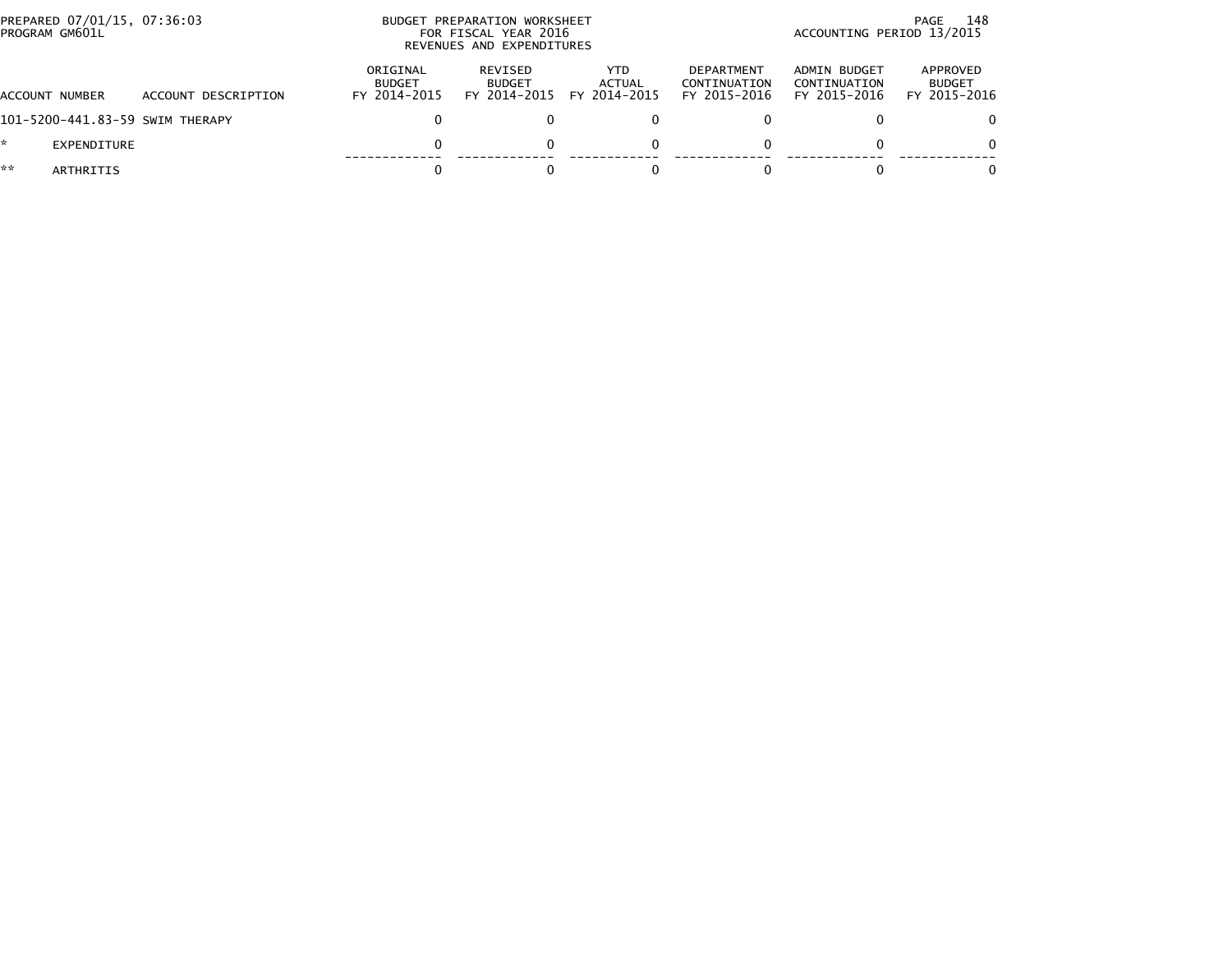|                | PREPARED 07/01/15, 07:36:03 |  |
|----------------|-----------------------------|--|
| PROGRAM GM601L |                             |  |

# PREPARED 07/01/15, 07:36:03 PREPARATION WORKSHEET PREPARATION WORKSHEET PREPARATION WORKSHEET<br>FOR FISCAL YEAR 2016 ACCOUNTING PERIOD 13/2015 REVENUES AND EXPENDITURES<br>REVENUES AND EXPENDITURES

PAGE 149<br>ACCOUNTING PERIOD 13/2015

| ACCOUNT NUMBER                      | ACCOUNT DESCRIPTION                          | ORIGINAL<br><b>BUDGET</b><br>FY 2014-2015 | <b>REVISED</b><br><b>BUDGET</b><br>FY 2014-2015 | <b>YTD</b><br><b>ACTUAL</b><br>FY 2014-2015 | <b>DEPARTMENT</b><br>CONTINUATION<br>FY 2015-2016 | <b>ADMIN BUDGET</b><br>CONTINUATION<br>FY 2015-2016 | APPROVED<br><b>BUDGET</b><br>FY 2015-2016 |
|-------------------------------------|----------------------------------------------|-------------------------------------------|-------------------------------------------------|---------------------------------------------|---------------------------------------------------|-----------------------------------------------------|-------------------------------------------|
| 101-5205-334.14-00 BCCCP GRANT      |                                              | $\mathbf{0}$                              | 0                                               | $\mathbf{0}$                                | $\Omega$                                          | $\mathbf{0}$                                        | 0                                         |
|                                     | 101-5205-365.63-00 SUSAN G.KOMEN CANCER FOUN |                                           |                                                 |                                             |                                                   | 0                                                   |                                           |
|                                     | 101-5205-395.00-00 FUND BALANCE APPR-RESTR   |                                           |                                                 |                                             |                                                   | O.                                                  |                                           |
| *.<br><b>REVENUE</b>                |                                              |                                           |                                                 |                                             |                                                   | Ω<br>O                                              |                                           |
| 101-5205-441.20-05 HEALTH INSURANCE |                                              |                                           |                                                 | $^{(1)}$                                    |                                                   | $\Omega$                                            |                                           |
| 101-5205-441.20-10 MEDICARE TAX     |                                              |                                           |                                                 | 0                                           |                                                   | 0                                                   | 0                                         |
| 101-5205-441.20-15 RETIREMENT       |                                              |                                           |                                                 | 0                                           |                                                   | 0                                                   |                                           |
|                                     | 101–5205–441.20–20 SOCIAL SECURITY TAX       |                                           |                                                 | 0                                           |                                                   | 0                                                   | 0                                         |
|                                     | 101-5205-441.20-25 WORKERS COMPENSATION      |                                           |                                                 | 0                                           |                                                   | 0                                                   |                                           |
|                                     | 101-5205-441.20-30 401(K) CONTRIBUTIONS      |                                           |                                                 | o                                           |                                                   | 0                                                   | 0                                         |
| 101-5205-441.32-40 PHYSICIAN FEES   |                                              |                                           |                                                 | n                                           |                                                   |                                                     |                                           |
| 101-5205-441.34-19 LABORATORY FEES  |                                              |                                           |                                                 |                                             |                                                   | 0                                                   |                                           |
|                                     |                                              |                                           |                                                 | O                                           |                                                   | O.                                                  |                                           |
| 101-5205-441.53-05 TELEPHONE        |                                              |                                           |                                                 | 0                                           |                                                   | 0                                                   | 0                                         |
| 101-5205-441.55-00 PRINTING         |                                              |                                           |                                                 | 0                                           |                                                   | 0                                                   |                                           |
| 101–5205–441.57–00 POSTAGE          |                                              |                                           |                                                 | 0                                           |                                                   | 0                                                   | <sup>0</sup>                              |
| 101-5205-441.58-00 TRAVEL           |                                              |                                           |                                                 | 0                                           |                                                   | 0                                                   | 0                                         |
| 101-5205-441.61-05 SUPPLIES:OFFICE  |                                              |                                           |                                                 | 0                                           |                                                   | $\Omega$                                            | 0                                         |
| 101-5205-441.61-45 SUPPLIES:MEDICAL |                                              |                                           |                                                 | 0                                           |                                                   | 0                                                   |                                           |
| 101–5205–441.62–05 ELECTRICITY      |                                              |                                           |                                                 |                                             |                                                   | 0                                                   |                                           |
|                                     | 101-5205-441.85-61 GRANT:SUSAN G. KOMEN      |                                           |                                                 |                                             |                                                   | O.                                                  |                                           |
|                                     | 101-5205-441.85-62 GRANT:KOMEN GRNT CASE MGR |                                           |                                                 |                                             |                                                   |                                                     |                                           |
|                                     | 101-5205-441.85-63 GRANT:KOMEN GRNT INPATINT |                                           |                                                 | o                                           |                                                   | 0                                                   |                                           |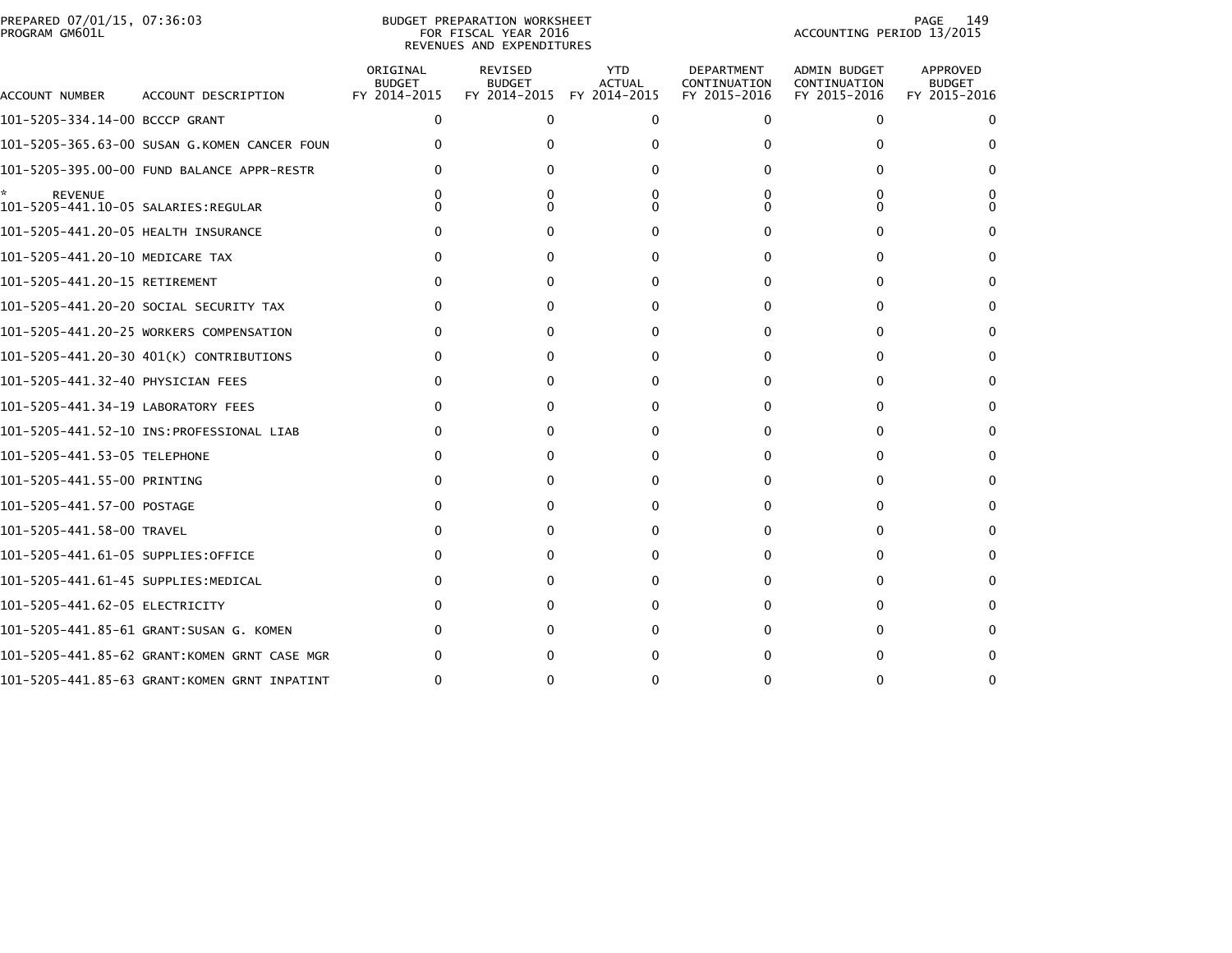| PROGRAM GM601L | PREPARED 07/01/15, 07:36:03 |                                              |                                           | BUDGET PREPARATION WORKSHEET<br>FOR FISCAL YEAR 2016<br>REVENUES AND EXPENDITURES | -150<br>PAGE<br>ACCOUNTING PERIOD 13/2015 |                                            |                                              |                                           |
|----------------|-----------------------------|----------------------------------------------|-------------------------------------------|-----------------------------------------------------------------------------------|-------------------------------------------|--------------------------------------------|----------------------------------------------|-------------------------------------------|
| ACCOUNT NUMBER |                             | ACCOUNT DESCRIPTION                          | ORIGINAL<br><b>BUDGET</b><br>FY 2014-2015 | REVISED<br><b>BUDGET</b><br>FY 2014-2015                                          | YTD.<br>ACTUAL<br>FY 2014-2015            | DEPARTMENT<br>CONTINUATION<br>FY 2015-2016 | ADMIN BUDGET<br>CONTINUATION<br>FY 2015-2016 | APPROVED<br><b>BUDGET</b><br>FY 2015-2016 |
|                |                             | 101-5205-441.85-64 GRANT:KOMEN GRANT OUTPTNT |                                           |                                                                                   |                                           |                                            |                                              | 0.                                        |
|                | EXPENDITURE                 |                                              |                                           |                                                                                   |                                           |                                            |                                              | 0                                         |
| **             | <b>BCCCP</b>                |                                              |                                           |                                                                                   |                                           |                                            |                                              |                                           |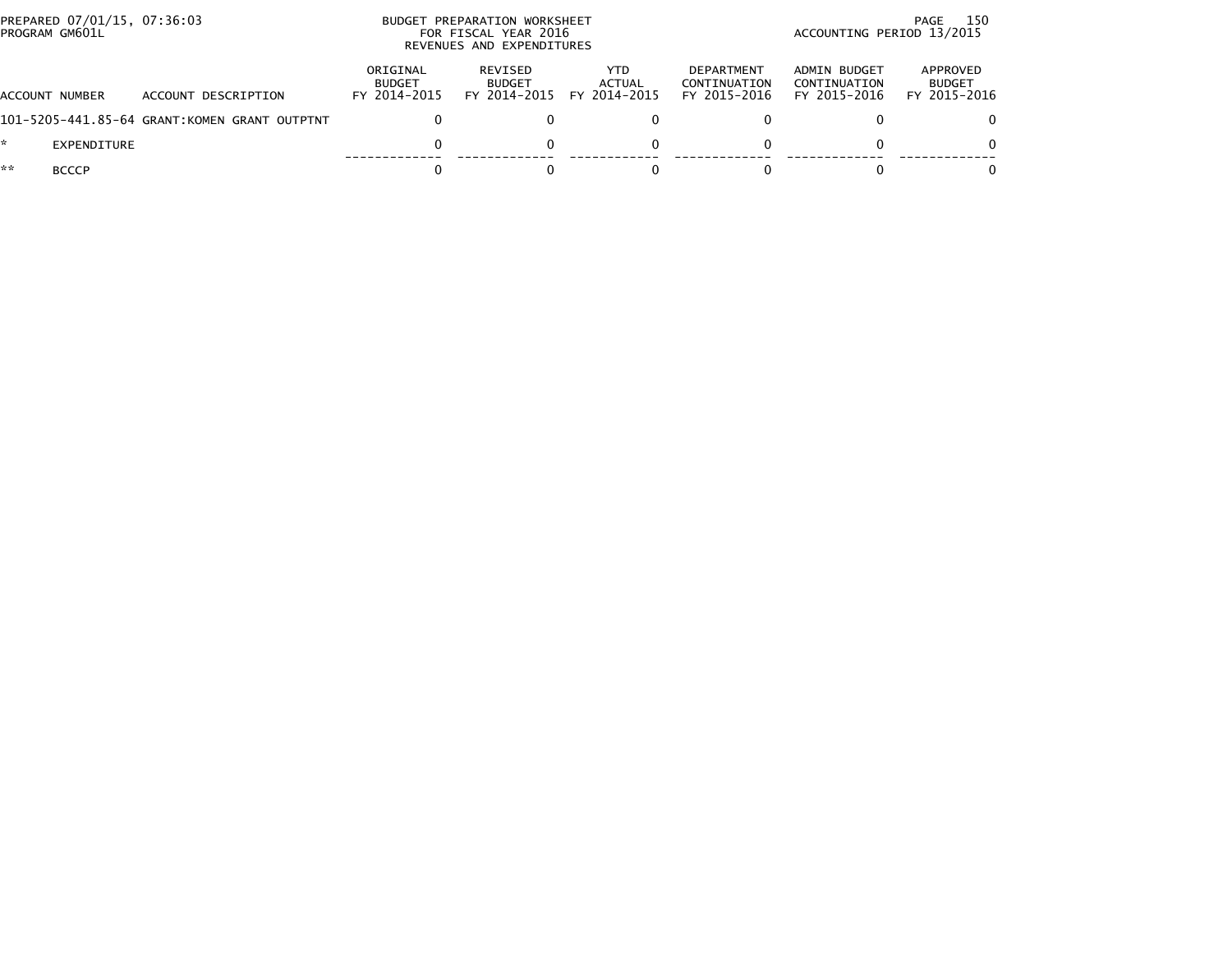| PREPARED 07/01/15, 07:36:03 | BUDGET PREPARATION WORKSHEET | 15<br>PAGE                |
|-----------------------------|------------------------------|---------------------------|
| PROGRAM GM601L              | FOR FISCAL YEAR 2016         | ACCOUNTING PERIOD 13/2015 |

### BUDGET PREPARATION WORKSHEET<br>FOR FISCAL YEAR 2016 REVENUES AND EXPENDITURES

| ACCOUNT NUMBER                | ACCOUNT DESCRIPTION                             | ORIGINAL<br><b>BUDGET</b><br>FY 2014-2015 | <b>REVISED</b><br><b>BUDGET</b><br>FY 2014-2015 | <b>YTD</b><br><b>ACTUAL</b><br>FY 2014-2015 | <b>DEPARTMENT</b><br>CONTINUATION<br>FY 2015-2016 | <b>ADMIN BUDGET</b><br>CONTINUATION<br>FY 2015-2016 | <b>APPROVED</b><br><b>BUDGET</b><br>FY 2015-2016 |
|-------------------------------|-------------------------------------------------|-------------------------------------------|-------------------------------------------------|---------------------------------------------|---------------------------------------------------|-----------------------------------------------------|--------------------------------------------------|
|                               | 101-5210-331.84-25 TXIX FEES-CHILD HEALTH       | $20,000 -$                                | $20,000 -$                                      | 43,872-                                     | 0                                                 | $20,000 -$                                          | $20,000 -$                                       |
|                               | 101-5210-334.18-00 CHILD HEALTH GRANT           | $15,802 -$                                | $15,802 -$                                      | $15,529-$                                   | 0                                                 | $15,844-$                                           | 15,844-                                          |
|                               | 101-5210-334.64-00 STATE AID HEALTH DEPT        | $\Omega$                                  | $\mathbf{0}$                                    | $\Omega$                                    | $\mathbf{0}$                                      | $\Omega$                                            | 0                                                |
|                               | 101-5210-334.65-23 SMART START:HEALTHY BEGIN    | $36,205 -$                                | $36, 205 -$                                     | $17,844-$                                   | 0                                                 | $25,873-$                                           | 25,873-                                          |
|                               |                                                 | $\Omega$                                  | 0                                               | $\Omega$                                    | $\mathbf{0}$                                      | $\mathbf{0}$                                        | 0                                                |
|                               | 101-5210-353.30-00 CHILD HEALTH FEES            | $2,000-$                                  | $2,000-$                                        | $1,845-$                                    | 0                                                 | $2,000-$                                            | $2,000 -$                                        |
|                               | 101-5210-395.00-00 FUND BALANCE APPR-RESTR      | $30,000 -$                                | $30,000 -$                                      | $\mathbf{0}$                                | $\mathbf{0}$                                      | $30,000 -$                                          | $30,000 -$                                       |
| <b>REVENUE</b>                |                                                 | $104.007 -$<br>154,579                    | $104.007 -$<br>136,618                          | 79,090-<br>108,951                          | $\mathbf{0}$<br>0                                 | $93.717 -$<br>164,939                               | 93.717-<br>164,939                               |
|                               | 101-5210-441.20-05 HEALTH INSURANCE             | 30,434                                    | 25,354                                          | 16,325                                      | 0                                                 | 30,945                                              | 30,945                                           |
|                               | 101-5210-441.20-10 MEDICARE TAX                 | 2,261                                     | 2,247                                           | 1,503                                       | 0                                                 | 2,392                                               | 2,392                                            |
| 101-5210-441.20-15 RETIREMENT |                                                 | 10,929                                    | 10,861                                          | 7,620                                       | 0                                                 | 11,661                                              | 11,661                                           |
|                               | 101–5210–441.20–20 SOCIAL SECURITY TAX          | 9,543                                     | 9,483                                           | 6,427                                       | $\mathbf{0}$                                      | 10,227                                              | 10,227                                           |
|                               | 101-5210-441.20-25 WORKERS COMPENSATION         | 2,778                                     | 2,778                                           | 1,777                                       | $\mathbf{0}$                                      | 2,935                                               | 2,935                                            |
|                               | 101-5210-441.20-30 401(K) CONTRIBUTIONS         | 4,637                                     | 4,608                                           | 2,963                                       | 0                                                 | 4,948                                               | 4,948                                            |
|                               | 101-5210-441.32-22 INTERPRETER SERVICES         | 300                                       | 300                                             | 7                                           | 0                                                 | 300                                                 | 300                                              |
|                               | 101-5210-441.32-36 PUBLIC HEALTH NURSING SVS    | 2,300                                     | 2,300                                           | 621                                         | 0                                                 | 1,000                                               | 1,000                                            |
|                               | 101-5210-441.32-40 PHYSICIAN FEES               | 1,820                                     | 7,282                                           | 6,610                                       | 0                                                 | 10,765                                              | 10,765                                           |
| LEVEL<br><b>TEXT</b><br>400   | INCREASE FOR CONTRACT PHYSICIAN, PHARMACIST AND |                                           | TEXT AMT                                        |                                             |                                                   |                                                     |                                                  |
|                               | LAB MANAGER FOR PROVISION OF SERVICES.          |                                           |                                                 | 10,765<br>10,765                            |                                                   |                                                     |                                                  |
|                               | 101-5210-441.33-65 TELEPHONE ANSWERING SERV     | 2,000                                     | 2,000                                           | 1,250                                       | 0                                                 | 2,000                                               | 2,000                                            |
|                               | 101-5210-441.34-19 LABORATORY FEES              | 200                                       | 200                                             | 131                                         | $\mathbf{0}$                                      | 220                                                 | 220                                              |
|                               | 101-5210-441.43-15 R&M:EQUIPMENT                | 1,350                                     | 1,350                                           | 1,029                                       | $\Omega$                                          | 1,000                                               | 1,000                                            |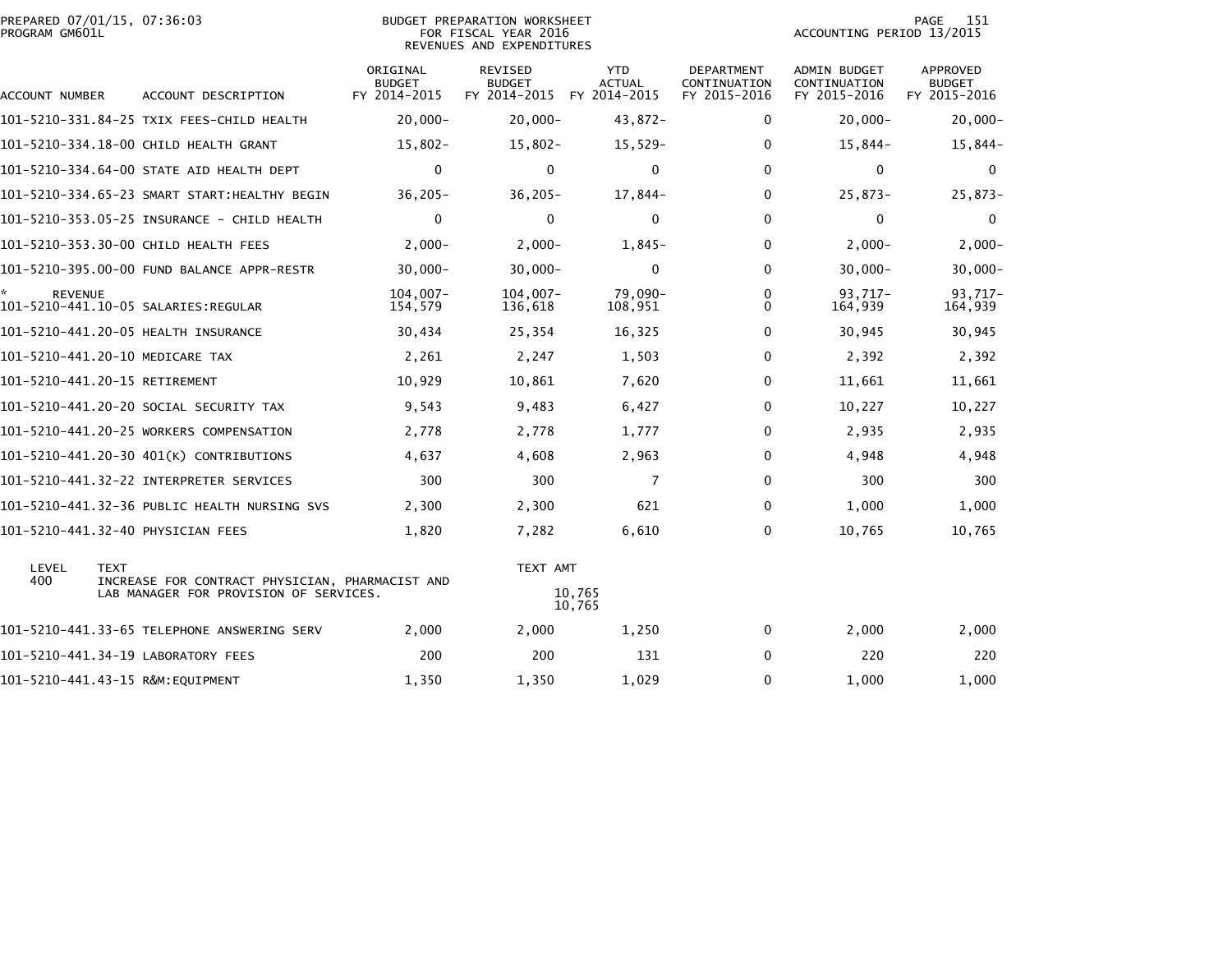| PREPARED 07/01/15, 07:36:03<br>PROGRAM GM601L |             |                                                                                                                                   |                                           | BUDGET PREPARATION WORKSHEET<br>FOR FISCAL YEAR 2016<br>REVENUES AND EXPENDITURES |                                             |                                                   | ACCOUNTING PERIOD 13/2015                    | 152<br>PAGE                               |
|-----------------------------------------------|-------------|-----------------------------------------------------------------------------------------------------------------------------------|-------------------------------------------|-----------------------------------------------------------------------------------|---------------------------------------------|---------------------------------------------------|----------------------------------------------|-------------------------------------------|
| ACCOUNT NUMBER                                |             | ACCOUNT DESCRIPTION                                                                                                               | ORIGINAL<br><b>BUDGET</b><br>FY 2014-2015 | <b>REVISED</b><br><b>BUDGET</b><br>FY 2014-2015                                   | <b>YTD</b><br><b>ACTUAL</b><br>FY 2014-2015 | <b>DEPARTMENT</b><br>CONTINUATION<br>FY 2015-2016 | ADMIN BUDGET<br>CONTINUATION<br>FY 2015-2016 | APPROVED<br><b>BUDGET</b><br>FY 2015-2016 |
| LEVEL                                         | <b>TEXT</b> |                                                                                                                                   |                                           | TEXT AMT                                                                          |                                             |                                                   |                                              |                                           |
| 400                                           |             | TO COVER FOR REQUIERED ANNUAL AUDIOMETERS AND<br>SCALES CALIBRATION AND MICROSCOPES SERVICES.<br>LESS: COUNTY MANAGER'S REDUCTION |                                           |                                                                                   | 1,800<br>$800 -$<br>1,000                   |                                                   |                                              |                                           |
|                                               |             | 101-5210-441.43-55 R&M:TELEPHONES                                                                                                 | 100                                       | 100                                                                               | $\mathbf{0}$                                | $\mathbf{0}$                                      | 250                                          | 250                                       |
|                                               |             | 101-5210-441.50-07 COST PER COPY PROGRAM                                                                                          | 2,000                                     | 2,000                                                                             | 1,855                                       | 0                                                 | 2,000                                        | 2,000                                     |
|                                               |             |                                                                                                                                   | 1,000                                     | 1,000                                                                             | 99                                          | $\Omega$                                          | 150                                          | 150                                       |
| 101-5210-441.53-05 TELEPHONE                  |             |                                                                                                                                   | 1,000                                     | 2,450                                                                             | 1,016                                       | 0                                                 | 1,000                                        | 1,000                                     |
| 101-5210-441.55-00 PRINTING                   |             |                                                                                                                                   | 300                                       | 300                                                                               | 219                                         | $\Omega$                                          | 300                                          | 300                                       |
| 101-5210-441.57-00 POSTAGE                    |             |                                                                                                                                   | 800                                       | 800                                                                               | 591                                         | $\Omega$                                          | 800                                          | 800                                       |
| 101-5210-441.58-00 TRAVEL                     |             |                                                                                                                                   | 1,960                                     | 1,960                                                                             | 1,147                                       | 0                                                 | 2,960                                        | 2,960                                     |
| LEVEL<br>400                                  | <b>TEXT</b> | INCREASE 1000 FOR PATAGONIA USER CONFERENCES.                                                                                     |                                           | TEXT AMT                                                                          | 2,960<br>2,960                              |                                                   |                                              |                                           |
| 101-5210-441.59-00 TRAINING                   |             |                                                                                                                                   | 2,000                                     | 2,000                                                                             | 391                                         | 0                                                 | 2,000                                        | 2,000                                     |
|                                               |             | 101–5210–441.61–05 SUPPLIES:OFFICE                                                                                                | 2,246                                     | 2,246                                                                             | 2,157                                       | 0                                                 | 2,246                                        | 2,246                                     |
|                                               |             | 101-5210-441.61-45 SUPPLIES:MEDICAL                                                                                               | 7,422                                     | 7,072                                                                             | 6,314                                       | $\Omega$                                          | 7,422                                        | 7,422                                     |
|                                               |             | 101–5210–441.61–95 SUPPLIES:OTHER SMALL EQMT                                                                                      | 0                                         | $\mathbf 0$                                                                       | 0                                           | $\Omega$                                          | 100                                          | 100                                       |
| LEVEL<br>400                                  | <b>TEXT</b> | TO REPLACE ANY SMALL EQUIPMENT NEEDED IN THE<br>CLINIC (BP CUFFS, THERMOMETERS, ETC).                                             | TEXT AMT                                  |                                                                                   | 100<br>100                                  |                                                   |                                              |                                           |
|                                               |             | 101-5210-441.74-15 C/A:MEDICAL EQUIP-HIV/STD                                                                                      | 0                                         | $\mathbf 0$                                                                       | $\mathbf 0$                                 | 0                                                 | $\mathbf 0$                                  | 0                                         |
|                                               |             |                                                                                                                                   | 700                                       | 700                                                                               | 685                                         | $\Omega$                                          | $\mathbf{0}$                                 | $\Omega$                                  |
|                                               |             | 101–5210–441.83–21 CHILD FATALITY COMMITTEE                                                                                       | 655                                       | 655                                                                               | 288                                         | $\Omega$                                          | 697                                          | 697                                       |
|                                               |             | 101-5210-441.90-16 BANK FEES:CREDIT CARD                                                                                          | 900                                       | 1,250                                                                             | 1,086                                       | 0                                                 | 1,300                                        | 1,300                                     |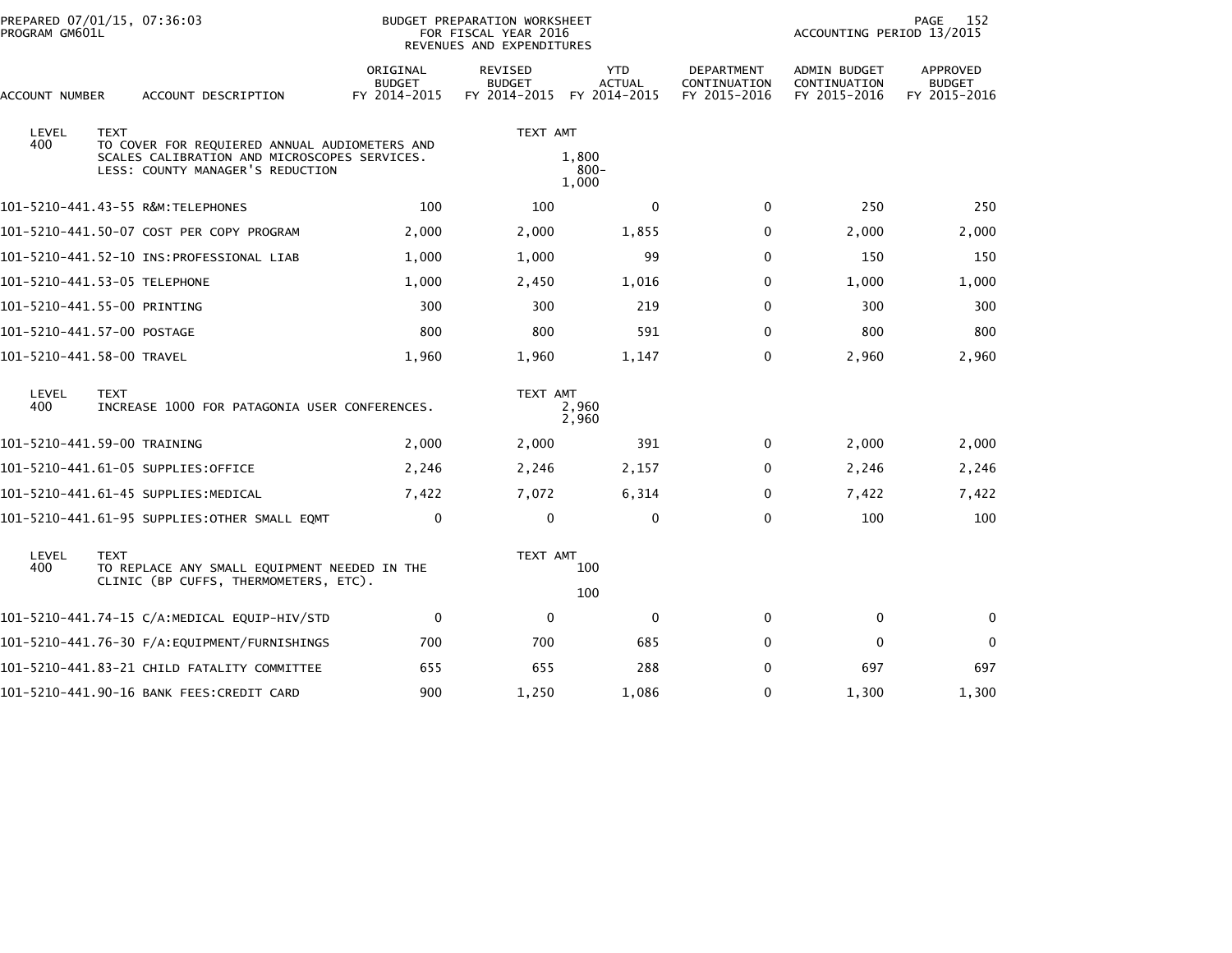| PREPARED 07/01/15, 07:36:03<br>PROGRAM GM601L |                                                     | BUDGET PREPARATION WORKSHEET<br>FOR FISCAL YEAR 2016<br>REVENUES AND EXPENDITURES |                                          |                                       |                                                   | PAGE 153<br>ACCOUNTING PERIOD 13/2015        |                                           |  |
|-----------------------------------------------|-----------------------------------------------------|-----------------------------------------------------------------------------------|------------------------------------------|---------------------------------------|---------------------------------------------------|----------------------------------------------|-------------------------------------------|--|
| ACCOUNT NUMBER                                | ACCOUNT DESCRIPTION                                 | ORIGINAL<br><b>BUDGET</b><br>FY 2014-2015                                         | REVISED<br><b>BUDGET</b><br>FY 2014-2015 | YTD.<br><b>ACTUAL</b><br>FY 2014-2015 | <b>DEPARTMENT</b><br>CONTINUATION<br>FY 2015-2016 | ADMIN BUDGET<br>CONTINUATION<br>FY 2015-2016 | APPROVED<br><b>BUDGET</b><br>FY 2015-2016 |  |
| LEVEL<br><b>TEXT</b><br>400                   | INCREASE IN FEES.<br>PLUS: COUNTY MANAGERS INCREASE |                                                                                   | TEXT AMT                                 | 1,000<br>300<br>1,300                 |                                                   |                                              |                                           |  |
| W.<br>EXPENDITURE                             |                                                     | 244.214                                                                           | 227.914                                  | 171,062                               | 0                                                 | 264.557                                      | 264,557                                   |  |
| **<br>CHILD HEALTH                            |                                                     | 140,207                                                                           | 123,907                                  | 91,972                                | 0                                                 | 170.840                                      | 170,840                                   |  |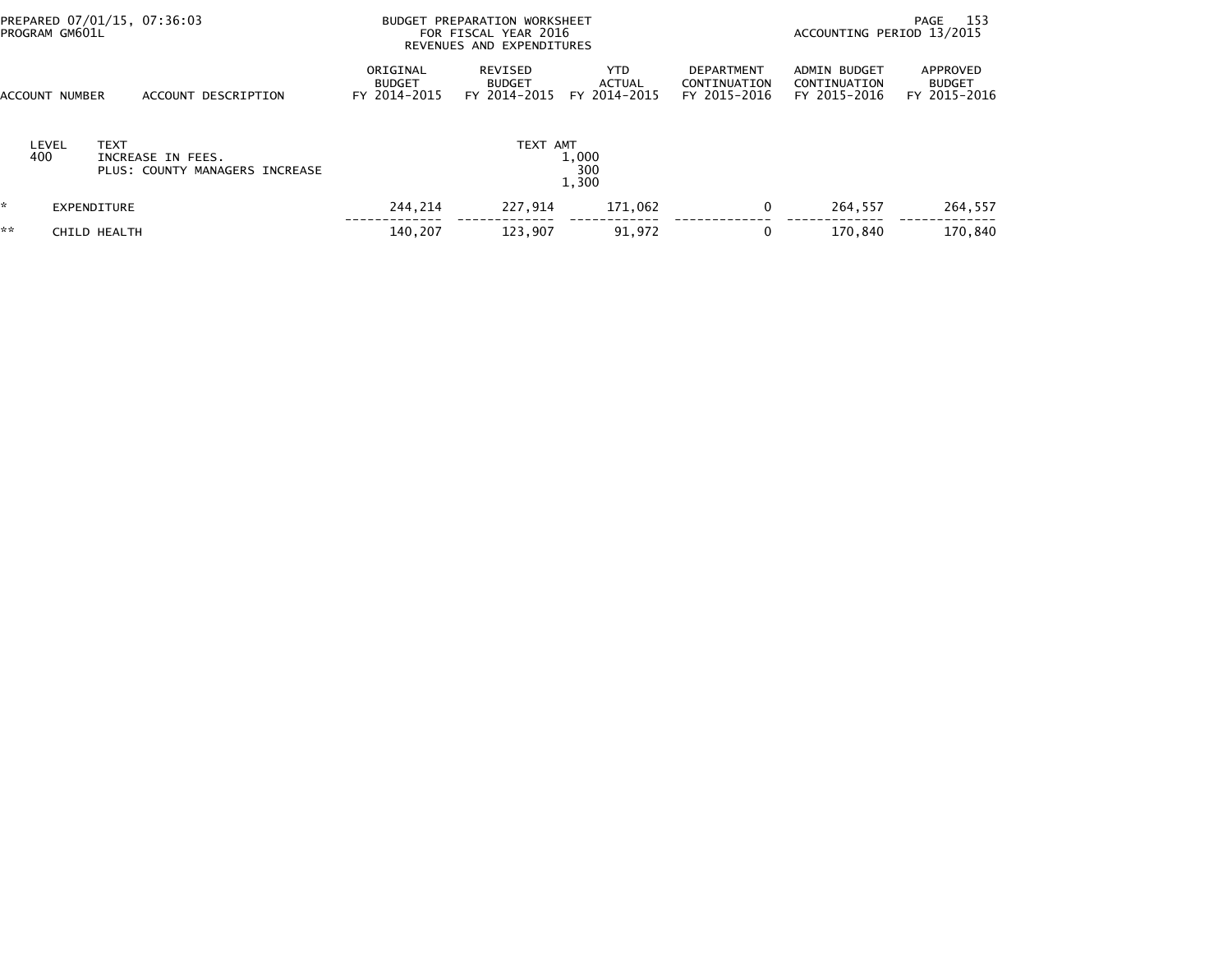| PREPARED 07/01/15, 07:36:03<br>PROGRAM GM601L |                                              | BUDGET PREPARATION WORKSHEET<br>FOR FISCAL YEAR 2016<br>REVENUES AND EXPENDITURES |                                          |                                |                                            |                                              | 154<br>PAGE<br>ACCOUNTING PERIOD 13/2015  |
|-----------------------------------------------|----------------------------------------------|-----------------------------------------------------------------------------------|------------------------------------------|--------------------------------|--------------------------------------------|----------------------------------------------|-------------------------------------------|
| ACCOUNT NUMBER                                | ACCOUNT DESCRIPTION                          | ORIGINAL<br><b>BUDGET</b><br>FY 2014-2015                                         | REVISED<br><b>BUDGET</b><br>FY 2014-2015 | YTD.<br>ACTUAL<br>FY 2014-2015 | DEPARTMENT<br>CONTINUATION<br>FY 2015-2016 | ADMIN BUDGET<br>CONTINUATION<br>FY 2015-2016 | APPROVED<br><b>BUDGET</b><br>FY 2015-2016 |
|                                               | 101-5212-331.84-39 TXIX FEES-HEALTH CK COORD |                                                                                   |                                          |                                |                                            |                                              | 0                                         |
| <b>REVENUE</b>                                |                                              |                                                                                   |                                          |                                |                                            | $\Omega$                                     | $\Omega$                                  |
| **                                            | HEALTH CHECK COORDINATOR                     |                                                                                   |                                          |                                |                                            |                                              |                                           |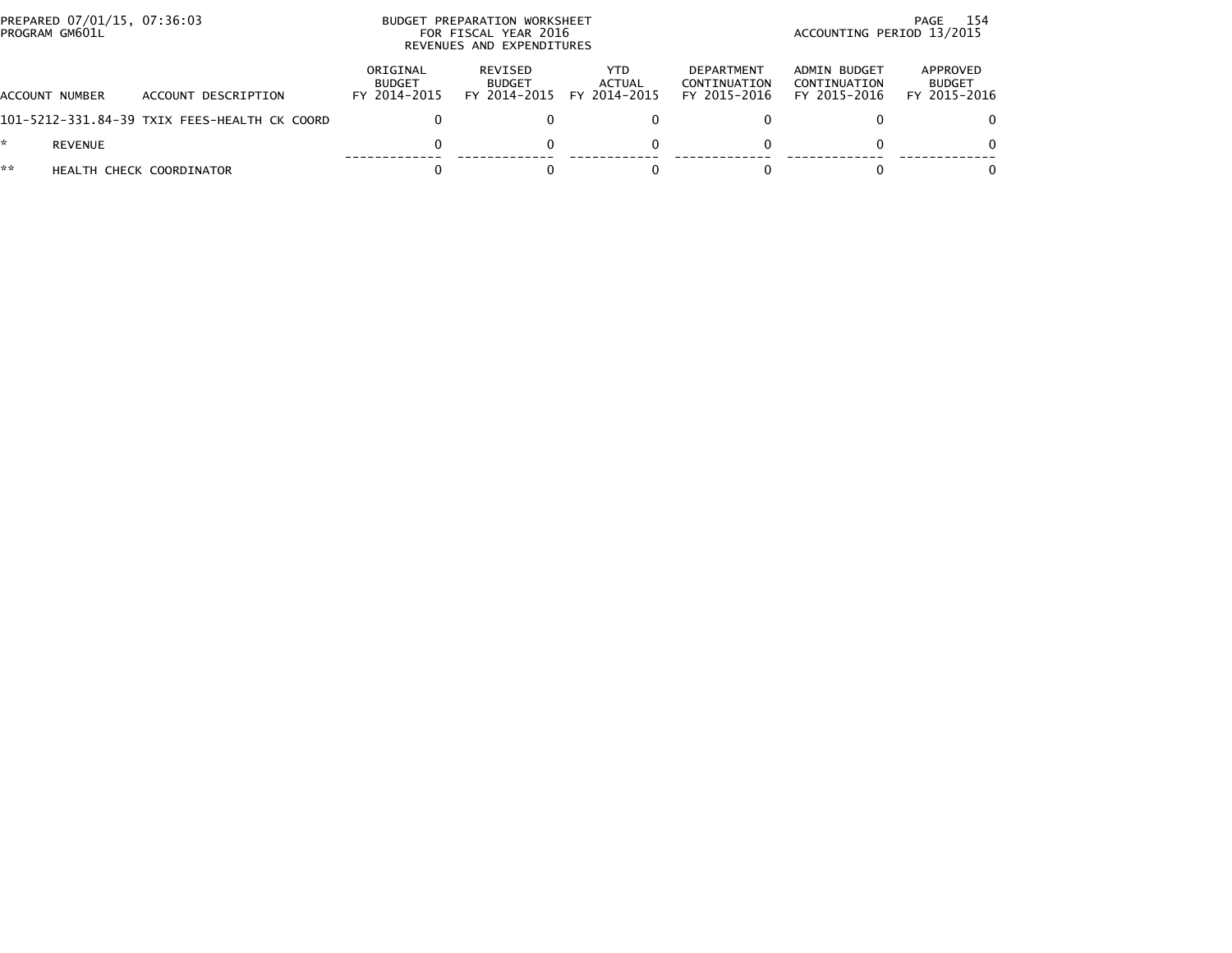| PREPARED 07/01/15, 07:36:03<br>PROGRAM GM601L |             |                                              |                                           | <b>BUDGET PREPARATION WORKSHEET</b><br>FOR FISCAL YEAR 2016<br>REVENUES AND EXPENDITURES |                                             |                                            | ACCOUNTING PERIOD 13/2015                    | 155<br>PAGE                               |
|-----------------------------------------------|-------------|----------------------------------------------|-------------------------------------------|------------------------------------------------------------------------------------------|---------------------------------------------|--------------------------------------------|----------------------------------------------|-------------------------------------------|
| ACCOUNT NUMBER                                |             | ACCOUNT DESCRIPTION                          | ORIGINAL<br><b>BUDGET</b><br>FY 2014-2015 | REVISED<br><b>BUDGET</b><br>FY 2014-2015                                                 | <b>YTD</b><br><b>ACTUAL</b><br>FY 2014-2015 | DEPARTMENT<br>CONTINUATION<br>FY 2015-2016 | ADMIN BUDGET<br>CONTINUATION<br>FY 2015-2016 | APPROVED<br><b>BUDGET</b><br>FY 2015-2016 |
|                                               |             | 101-5215-331.84-30 TXIX FEES-CHILD SERV COOR | 303,840-                                  | 318,714-                                                                                 | 315,432-                                    | 0                                          | 308,448-                                     | 308,448-                                  |
|                                               |             | 101-5215-334.20-00 CHILD SERV COORDINATION G | 22,770-                                   | 22,770-                                                                                  | 22,770-                                     | $\mathbf{0}$                               | 22,770-                                      | 22,770-                                   |
|                                               |             | 101-5215-395.00-00 FUND BALANCE APPR-RESTR   | $\mathbf 0$                               | $\Omega$                                                                                 | $\mathbf 0$                                 | $\mathbf{0}$                               | 0                                            | 0                                         |
| <b>REVENUE</b>                                |             |                                              | 326.610-<br>221,269                       | 341.484-<br>221,269                                                                      | 338,202-<br>180,780                         | $\Omega$<br>$\Omega$                       | 331.218-<br>223,768                          | 331, 218-<br>223,768                      |
|                                               |             | 101-5215-441.20-05 HEALTH INSURANCE          | 43,564                                    | 43,564                                                                                   | 37,957                                      | $\mathbf{0}$                               | 41,982                                       | 41,982                                    |
| 101-5215-441.20-10 MEDICARE TAX               |             |                                              | 3,237                                     | 3,237                                                                                    | 2,559                                       | 0                                          | 3,245                                        | 3,245                                     |
| 101-5215-441.20-15 RETIREMENT                 |             |                                              | 15,644                                    | 15,644                                                                                   | 12,781                                      | $\mathbf{0}$                               | 15,820                                       | 15,820                                    |
|                                               |             | 101–5215–441.20–20 SOCIAL SECURITY TAX       | 13,660                                    | 13,660                                                                                   | 10,943                                      | $\mathbf{0}$                               | 13,874                                       | 13,874                                    |
|                                               |             | 101-5215-441.20-25 WORKERS COMPENSATION      | 4,912                                     | 4,912                                                                                    | 3,968                                       | $\mathbf{0}$                               | 4,768                                        | 4,768                                     |
|                                               |             | 101-5215-441.20-30 401(K) CONTRIBUTIONS      | 6,638                                     | 6,638                                                                                    | 5,269                                       | 0                                          | 6,713                                        | 6,713                                     |
|                                               |             |                                              | $\mathbf 0$                               | $\mathbf{0}$                                                                             | $\mathbf 0$                                 | $\Omega$                                   | $\mathbf 0$                                  | $\mathbf{0}$                              |
|                                               |             | 101-5215-441.50-07 COST PER COPY PROGRAM     | 400                                       | 400                                                                                      | 198                                         | $\mathbf{0}$                               | 400                                          | 400                                       |
|                                               |             |                                              | 1,000                                     | 1,000                                                                                    | 893                                         | 0                                          | 1,100                                        | 1,100                                     |
| 101-5215-441.53-05 TELEPHONE                  |             |                                              | 2,831                                     | 3,681                                                                                    | 3,128                                       | 0                                          | 3,081                                        | 3,081                                     |
| LEVEL<br>400                                  | <b>TEXT</b> | ADD A FAX LINE.                              |                                           | TEXT AMT                                                                                 | 3,081<br>3,081                              |                                            |                                              |                                           |
| 101-5215-441.55-00 PRINTING                   |             |                                              | 1,205                                     | 1,205                                                                                    | 1,205                                       | $\mathbf{0}$                               | 1,205                                        | 1,205                                     |
| 101-5215-441.57-00 POSTAGE                    |             |                                              | 500                                       | 500                                                                                      | 376                                         | $\mathbf 0$                                | 500                                          | 500                                       |
| 101-5215-441.58-00 TRAVEL                     |             |                                              | 8,000                                     | 9,000                                                                                    | 8,316                                       | 0                                          | 9,000                                        | 9,000                                     |
| 101-5215-441.59-00 TRAINING                   |             |                                              | 750                                       | 750                                                                                      | $\Omega$                                    | 0                                          | $\mathbf{0}$                                 | $\Omega$                                  |
|                                               |             | 101-5215-441.61-05 SUPPLIES:OFFICE           | 3,000                                     | 3,000                                                                                    | 2,888                                       | $\mathbf{0}$                               | 3,000                                        | 3,000                                     |
|                                               |             | 101–5215–441.61–95 SUPPLIES:OTHER SMALL EQMT | 0                                         | 3,000                                                                                    | 2,503                                       | $\mathbf{0}$                               | 1,262                                        | 1,262                                     |
|                                               |             | 101-5215-441.76-20 F/A:DP EQUIPMENT          | 0                                         | 0                                                                                        | 0                                           | 0                                          | 1,500                                        | 1,500                                     |
|                                               |             |                                              |                                           |                                                                                          |                                             |                                            |                                              |                                           |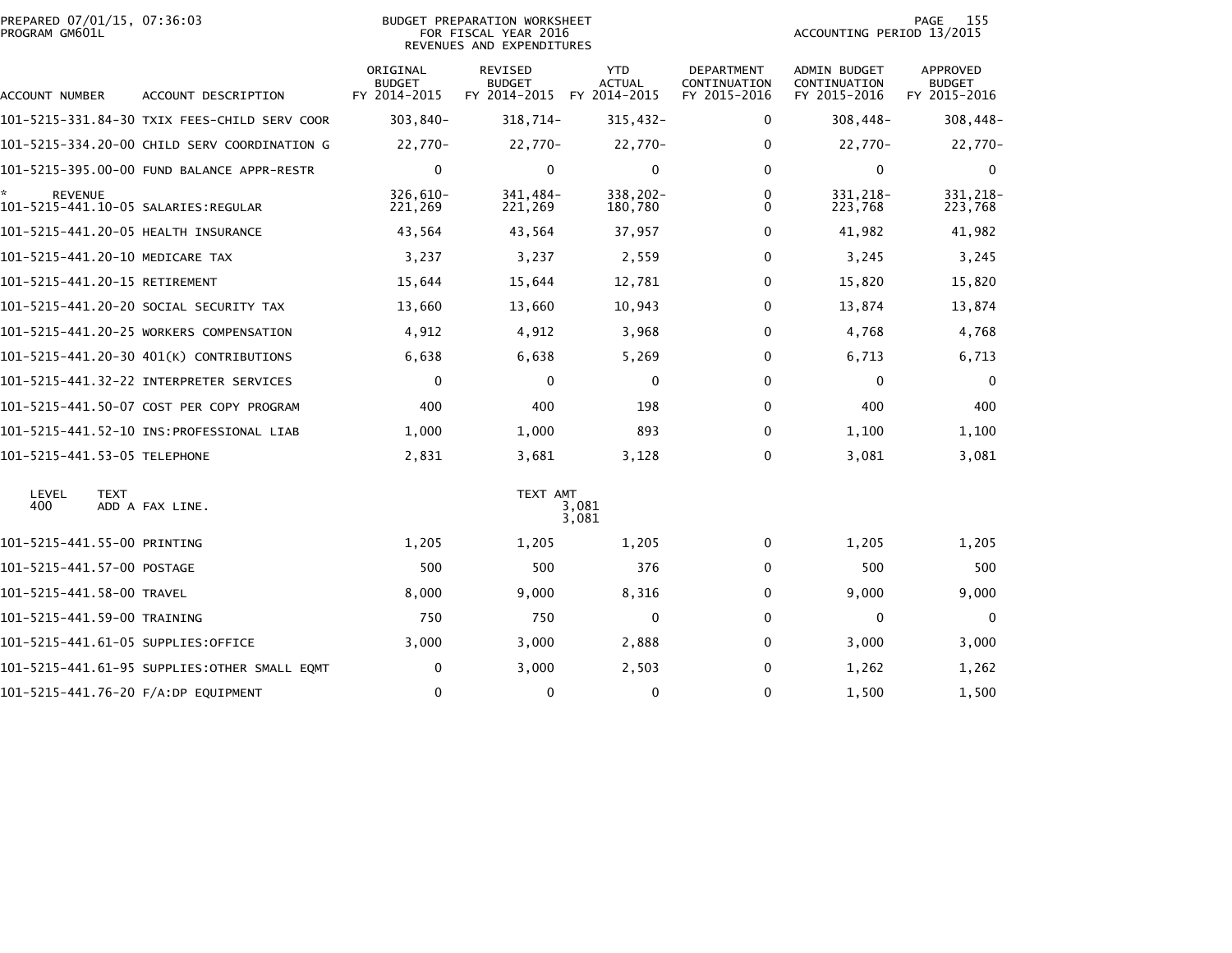| PREPARED 07/01/15, 07:36:03<br>PROGRAM GM601L |                         | <b>BUDGET</b>                             | PREPARATION WORKSHEET<br>FOR FISCAL YEAR 2016<br>REVENUES AND EXPENDITURES |                                |                                                   |                                              | 156<br>PAGE<br>ACCOUNTING PERIOD 13/2015  |  |  |  |
|-----------------------------------------------|-------------------------|-------------------------------------------|----------------------------------------------------------------------------|--------------------------------|---------------------------------------------------|----------------------------------------------|-------------------------------------------|--|--|--|
| ACCOUNT NUMBER                                | ACCOUNT DESCRIPTION     | ORIGINAL<br><b>BUDGET</b><br>FY 2014-2015 | <b>REVISED</b><br><b>BUDGET</b><br>FY 2014-2015                            | YTD.<br>ACTUAL<br>FY 2014-2015 | <b>DEPARTMENT</b><br>CONTINUATION<br>FY 2015-2016 | ADMIN BUDGET<br>CONTINUATION<br>FY 2015-2016 | APPROVED<br><b>BUDGET</b><br>FY 2015-2016 |  |  |  |
| 101-5215-441.98-00 RESERVE                    |                         | $\Omega$                                  | 10.624                                                                     | 0                              |                                                   | 0                                            | $\Omega$                                  |  |  |  |
| EXPENDITURE                                   |                         | 326.610                                   | 342.084                                                                    | 273.764                        |                                                   | 331.218                                      | 331,218                                   |  |  |  |
| **                                            | CHILD SERV COORDINATION |                                           | 600                                                                        | 64,438-                        |                                                   | 0                                            |                                           |  |  |  |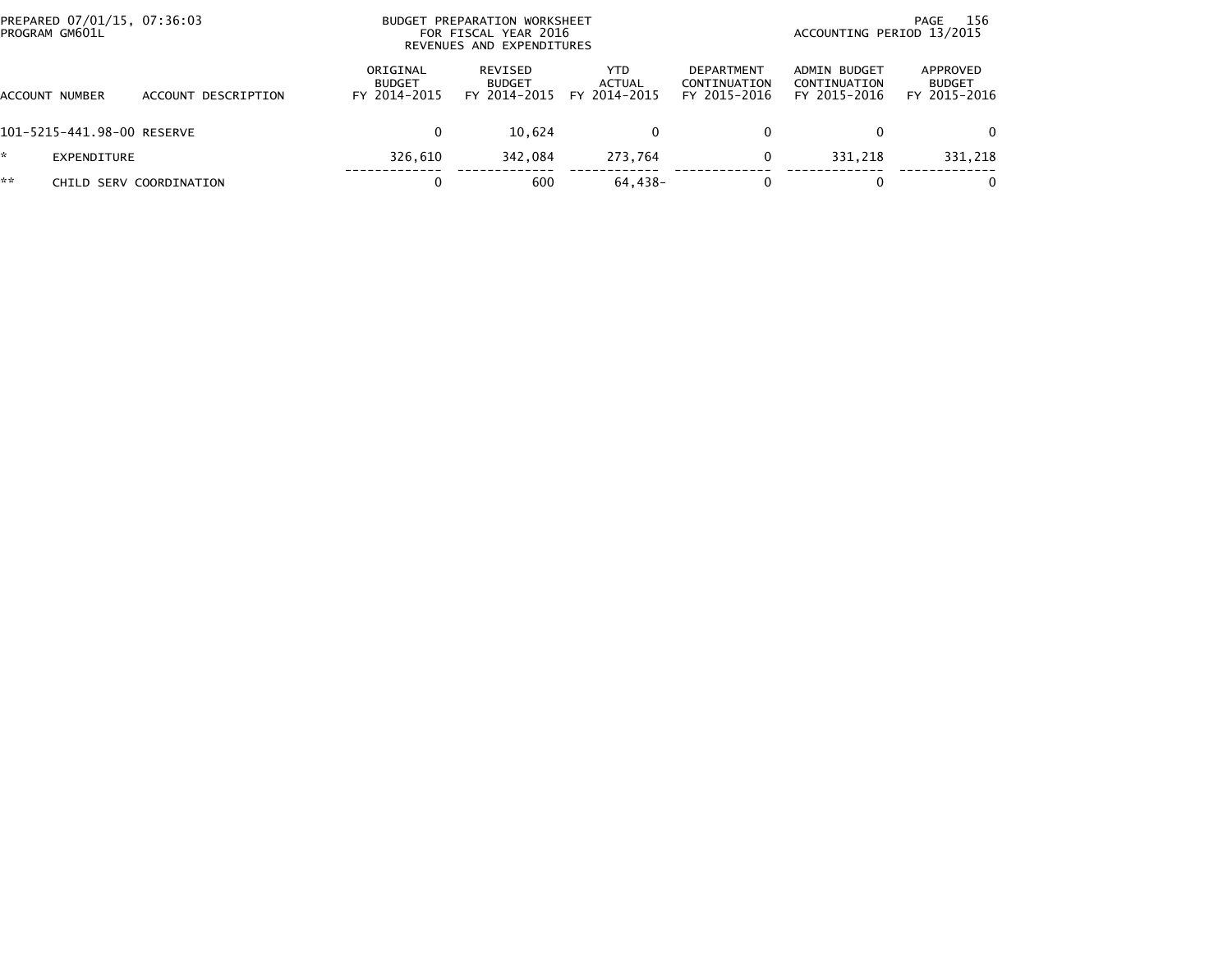| PREPARED 07/01/15, 07:36:03<br>PROGRAM GM601L               |                                              |                                           | BUDGET PREPARATION WORKSHEET<br>FOR FISCAL YEAR 2016<br>REVENUES AND EXPENDITURES |                                             |                                            | ACCOUNTING PERIOD 13/2015                    | 157<br>PAGE                                      |
|-------------------------------------------------------------|----------------------------------------------|-------------------------------------------|-----------------------------------------------------------------------------------|---------------------------------------------|--------------------------------------------|----------------------------------------------|--------------------------------------------------|
| ACCOUNT NUMBER                                              | ACCOUNT DESCRIPTION                          | ORIGINAL<br><b>BUDGET</b><br>FY 2014-2015 | <b>REVISED</b><br><b>BUDGET</b><br>FY 2014-2015                                   | <b>YTD</b><br><b>ACTUAL</b><br>FY 2014-2015 | DEPARTMENT<br>CONTINUATION<br>FY 2015-2016 | ADMIN BUDGET<br>CONTINUATION<br>FY 2015-2016 | <b>APPROVED</b><br><b>BUDGET</b><br>FY 2015-2016 |
|                                                             |                                              | 0                                         | 50,996-                                                                           | $34,536-$                                   | 0                                          | 40,996-                                      | $40,996-$                                        |
|                                                             | 101-5223-334.64-00 STATE AID HEALTH DEPT     | $\Omega$                                  | $\mathbf{0}$                                                                      | $\mathbf{0}$                                | 0                                          | $\Omega$                                     | $\mathbf{0}$                                     |
| ÷.<br><b>REVENUE</b><br>101-5223-441.10-05 SALARIES:REGULAR |                                              | 0<br>0                                    | $50,996 -$<br>28,657                                                              | $34,536-$<br>19,607                         | 0<br>0                                     | 40,996-<br>5,430                             | 40,996-<br>5,430                                 |
| 101-5223-441.20-05 HEALTH INSURANCE                         |                                              | 0                                         | 7,993                                                                             | 2,925                                       | 0                                          | 500                                          | 500                                              |
| 101-5223-441.20-10 MEDICARE TAX                             |                                              | $\Omega$                                  | 444                                                                               | 259                                         | 0                                          | 79                                           | 79                                               |
| 101-5223-441.20-15 RETIREMENT                               |                                              | 0                                         | 2,167                                                                             | 1,384                                       | 0                                          | 384                                          | 384                                              |
|                                                             | 101-5223-441.20-20 SOCIAL SECURITY TAX       | 0                                         | 1,901                                                                             | 1,109                                       | 0                                          | 337                                          | 337                                              |
|                                                             | 101-5223-441.20-25 WORKERS COMPENSATION      | 0                                         | 614                                                                               | 390                                         | 0                                          | 108                                          | 108                                              |
|                                                             | 101-5223-441.20-30 401(K) CONTRIBUTIONS      | 0                                         | 920                                                                               | 455                                         | O.                                         | 163                                          | 163                                              |
|                                                             | 101-5223-441.33-17 CONTRACTED SVCS -BT/PREP  | 0                                         | $\Omega$                                                                          | 0                                           | 0                                          | 30,000                                       | 30,000                                           |
| 101-5223-441.55-00 PRINTING                                 |                                              | 0                                         | $\Omega$                                                                          | $\Omega$                                    | 0                                          | $\Omega$                                     | 0                                                |
| 101-5223-441.56-00 UNIFORMS                                 |                                              | 0                                         | 2,800                                                                             | 2,714                                       | 0                                          | $\Omega$                                     | $\mathbf{0}$                                     |
| 101-5223-441.57-00 POSTAGE                                  |                                              | $\Omega$                                  | $\Omega$                                                                          | $\Omega$                                    | 0                                          | $\Omega$                                     | $\Omega$                                         |
| 101-5223-441.58-00 TRAVEL                                   |                                              | 0                                         | 4,000                                                                             | 1,410                                       | 0                                          | 2,395                                        | 2,395                                            |
| 101-5223-441.59-00 TRAINING                                 |                                              | 0                                         | 0                                                                                 | 0                                           | 0                                          | 100                                          | 100                                              |
| 101-5223-441.61-05 SUPPLIES:OFFICE                          |                                              | $\Omega$                                  | $\Omega$                                                                          | $\mathbf{0}$                                | 0                                          | $\Omega$                                     | $\mathbf{0}$                                     |
| 101-5223-441.61-45 SUPPLIES:MEDICAL                         |                                              | 0                                         | 1,000                                                                             | 483                                         | 0                                          | $\Omega$                                     | 0                                                |
| 101-5223-441.61-89 SOFTWARE LICENSES                        |                                              | 0                                         | $\Omega$                                                                          | 0                                           | 0                                          | $\Omega$                                     | 0                                                |
| 101-5223-441.61-90 SUPPLIES:OTHER                           |                                              | 0                                         | $\Omega$                                                                          | 0                                           | 0                                          | 0                                            | 0                                                |
|                                                             | 101-5223-441.61-95 SUPPLIES:OTHER SMALL EQMT | $\Omega$                                  | 500                                                                               | 396                                         | 0                                          | $\Omega$                                     | 0                                                |
|                                                             | 101-5223-441.74-90 C/A:OTHER EQUIPMENT       | 0                                         | 0                                                                                 | $\mathbf{0}$                                | 0                                          | $\Omega$                                     | $\mathbf{0}$                                     |
| 101-5223-441.76-20 F/A:DP EQUIPMENT                         |                                              |                                           |                                                                                   | 0                                           | 0                                          | 1,500                                        | 1,500                                            |
|                                                             | 101-5223-441.76-30 F/A:EQUIPMENT/FURNISHINGS | 0                                         | 0                                                                                 | 0                                           | 0                                          | $\Omega$                                     | 0                                                |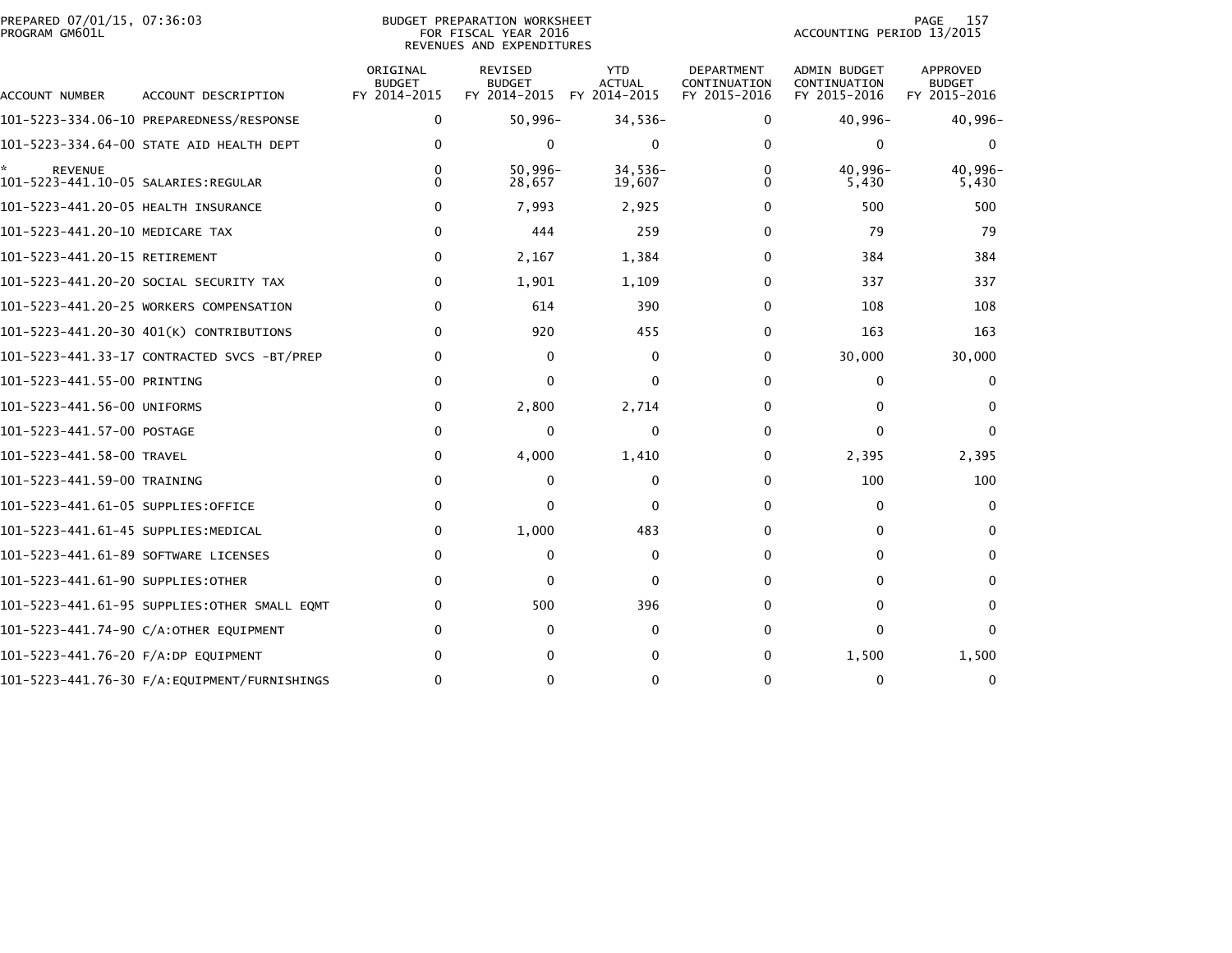|    | PREPARED 07/01/15, 07:36:03<br>PROGRAM GM601L |                     | PREPARATION WORKSHEET<br>BUDGET<br>FOR FISCAL YEAR 2016<br>REVENUES AND EXPENDITURES | 158<br>PAGE<br>ACCOUNTING PERIOD 13/2015 |                                                   |                                                   |                                              |                                           |
|----|-----------------------------------------------|---------------------|--------------------------------------------------------------------------------------|------------------------------------------|---------------------------------------------------|---------------------------------------------------|----------------------------------------------|-------------------------------------------|
|    | ACCOUNT NUMBER                                | ACCOUNT DESCRIPTION | ORIGINAL<br><b>BUDGET</b><br>FY 2014-2015                                            | REVISED<br><b>BUDGET</b>                 | YTD<br><b>ACTUAL</b><br>FY 2014-2015 FY 2014-2015 | <b>DEPARTMENT</b><br>CONTINUATION<br>FY 2015-2016 | ADMIN BUDGET<br>CONTINUATION<br>FY 2015-2016 | APPROVED<br><b>BUDGET</b><br>FY 2015-2016 |
| ÷. | <b>EXPENDITURE</b>                            |                     |                                                                                      | 50.996                                   | 31,132                                            |                                                   | 40.996                                       | 40,996                                    |
| ** | <b>BIOTERRORISM</b>                           |                     |                                                                                      |                                          | $3.404 -$                                         |                                                   |                                              |                                           |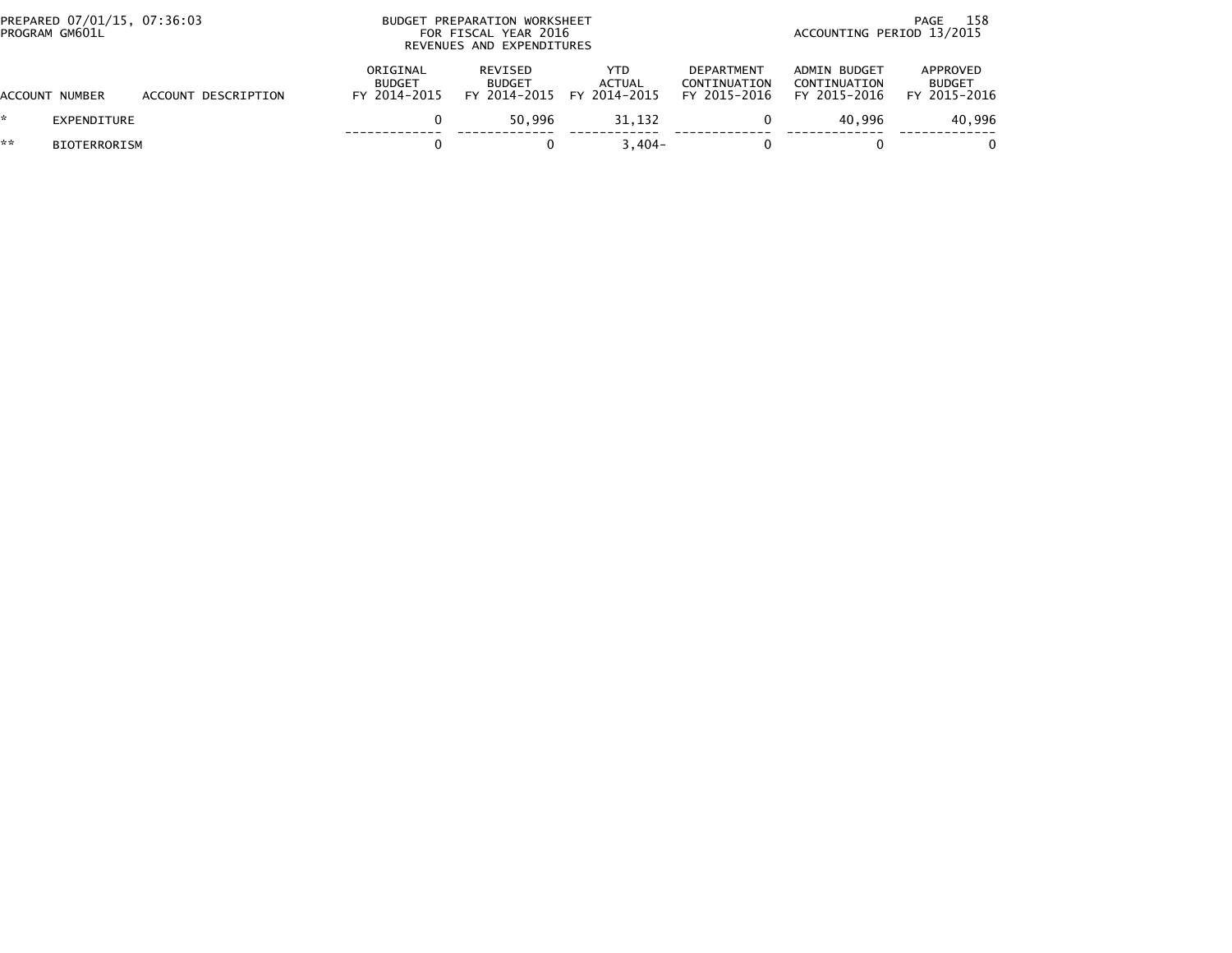| PREPARED 07/01/15, 07:36:03<br>PROGRAM GM601L |                                              |                                           | BUDGET PREPARATION WORKSHEET<br>FOR FISCAL YEAR 2016<br>REVENUES AND EXPENDITURES |                             |                                            | ACCOUNTING PERIOD 13/2015                           | 159<br>PAGE                               |
|-----------------------------------------------|----------------------------------------------|-------------------------------------------|-----------------------------------------------------------------------------------|-----------------------------|--------------------------------------------|-----------------------------------------------------|-------------------------------------------|
| ACCOUNT NUMBER                                | ACCOUNT DESCRIPTION                          | ORIGINAL<br><b>BUDGET</b><br>FY 2014-2015 | REVISED<br><b>BUDGET</b><br>FY 2014-2015 FY 2014-2015                             | <b>YTD</b><br><b>ACTUAL</b> | DEPARTMENT<br>CONTINUATION<br>FY 2015-2016 | <b>ADMIN BUDGET</b><br>CONTINUATION<br>FY 2015-2016 | APPROVED<br><b>BUDGET</b><br>FY 2015-2016 |
|                                               | 101-5225-334.24-00 COMMUNICABLE DIS/TB GRANT | $11,271-$                                 | $11,271-$                                                                         | $11,271-$                   | 0                                          | $11,271-$                                           | $11,271-$                                 |
|                                               | 101-5225-334.64-00 STATE AID HEALTH DEPT     | $\mathbf 0$                               | 0                                                                                 | $\Omega$                    | $\Omega$                                   | 0                                                   | 0                                         |
|                                               | 101-5225-395.00-00 FUND BALANCE APPR-RESTR   | $\Omega$                                  | $\mathbf{0}$                                                                      | $\Omega$                    | 0                                          | $20,000 -$                                          | $20,000 -$                                |
| *<br><b>REVENUE</b>                           |                                              | $11.271-$<br>50,311                       | $11,271-$<br>52,711                                                               | $11,271-$<br>47,330         | $\Omega$<br>$\Omega$                       | $31,271-$<br>58,404                                 | $31,271-$<br>58,404                       |
|                                               |                                              | $\mathbf 0$                               | 5,400                                                                             | 4,019                       | 0                                          | 0                                                   | $\Omega$                                  |
|                                               | 101-5225-441.20-05 HEALTH INSURANCE          | 9,905                                     | 9,905                                                                             | 6,310                       | 0                                          | 11,476                                              | 11,476                                    |
| 101-5225-441.20-10 MEDICARE TAX               |                                              | 736                                       | 836                                                                               | 703                         | 0                                          | 847                                                 | 847                                       |
| 101-5225-441.20-15 RETIREMENT                 |                                              | 3,557                                     | 3,957                                                                             | 3,501                       | 0                                          | 4,129                                               | 4,129                                     |
|                                               | 101-5225-441.20-20 SOCIAL SECURITY TAX       | 3,106                                     | 3,406                                                                             | 3,006                       | 0                                          | 3,622                                               | 3,622                                     |
|                                               | 101-5225-441.20-25 WORKERS COMPENSATION      | 1,121                                     | 1,421                                                                             | 1.237                       | $\Omega$                                   | 1,372                                               | 1,372                                     |
|                                               | 101-5225-441.20-30 401(K) CONTRIBUTIONS      | 1,509                                     | 1,509                                                                             | 1,176                       | 0                                          | 1,752                                               | 1,752                                     |
|                                               | 101-5225-441.32-22 INTERPRETER SERVICES      | 300                                       | 300                                                                               | $\Omega$                    | $\Omega$                                   | 300                                                 | 300                                       |
|                                               | 101-5225-441.32-40 PHYSICIAN FEES            | 2,000                                     | 2,000                                                                             | 976                         | $\Omega$                                   | 9,915                                               | 9,915                                     |
| LEVEL<br><b>TEXT</b><br>400                   | INCREASE IN EXPENSE FOR MEDICAL DIRECTOR,    |                                           | TEXT AMT                                                                          |                             |                                            |                                                     |                                           |
|                                               | PHARMACIST, LAB MANAGER.                     |                                           |                                                                                   | 9,915<br>9,915              |                                            |                                                     |                                           |
|                                               | 101-5225-441.34-19 LABORATORY FEES           | 250                                       | 250                                                                               | 156                         | $\mathbf{0}$                               | 325                                                 | 325                                       |
|                                               | 101-5225-441.43-55 R&M:TELEPHONES            | 100                                       | 100                                                                               | $\Omega$                    | $\Omega$                                   | $\Omega$                                            | $\Omega$                                  |
|                                               |                                              | 380                                       | 380                                                                               | 199                         | $\Omega$                                   | 380                                                 | 380                                       |
| 101-5225-441.53-05 TELEPHONE                  |                                              | 600                                       | 840                                                                               | 648                         | $\Omega$                                   | 2,000                                               | 2,000                                     |
| $\mathbf{F}$                                  |                                              |                                           | $TIVT$ $MTT$                                                                      |                             |                                            |                                                     |                                           |

 LEVEL TEXT TEXT AMT 400 TO COVER FOR THE TWO CELL PHONES FOR NURSES ON CALL FOR COMMUNICABLE DISEASE REPORTING (REQUIRED) 2,0002,000

 $\frac{2}{2},\frac{000}{000}$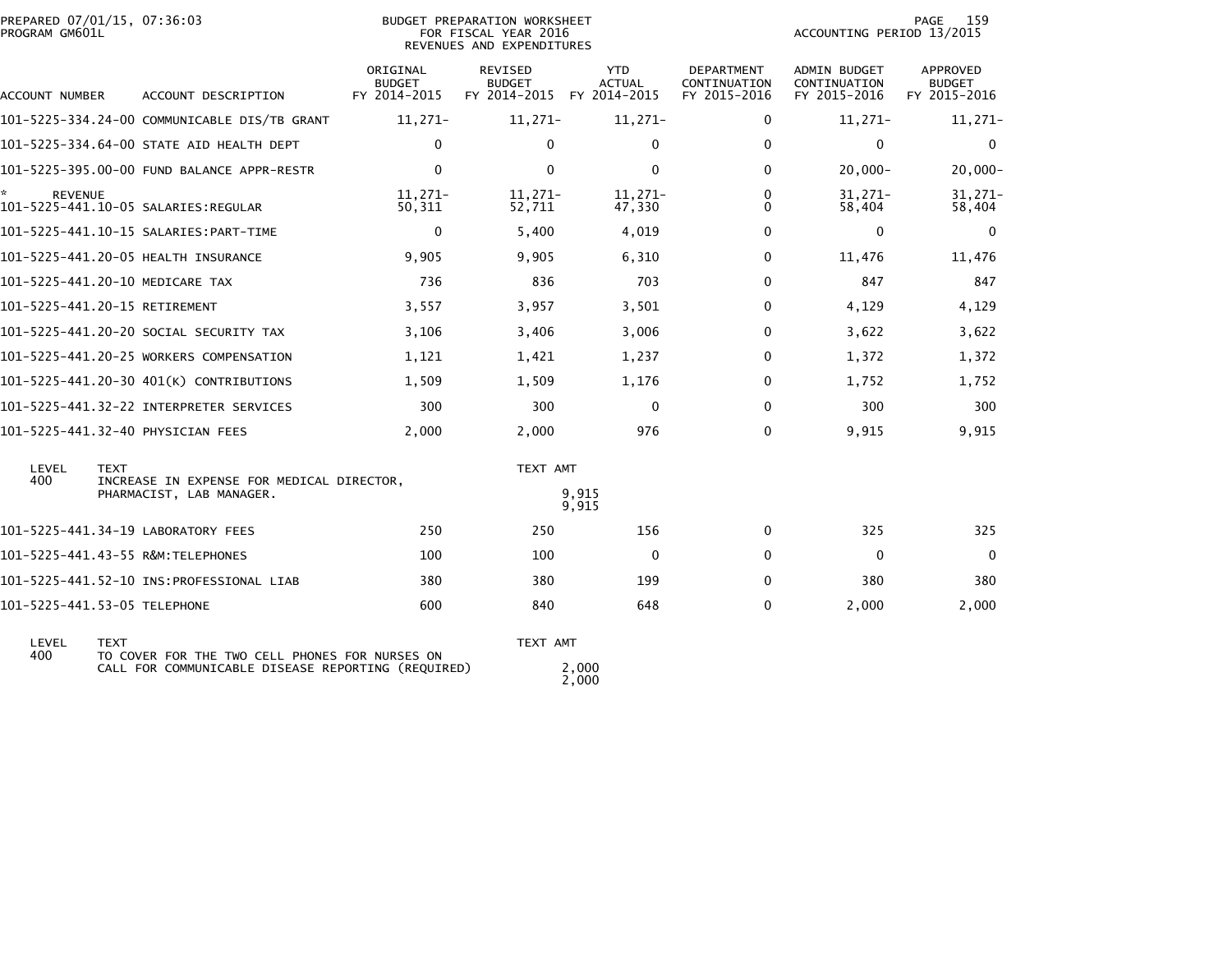|              | PROGRAM GM601L     | PREPARED 07/01/15, 07:36:03                                                                                |                                           | BUDGET PREPARATION WORKSHEET<br>FOR FISCAL YEAR 2016<br>REVENUES AND EXPENDITURES |                                             |                                                   | ACCOUNTING PERIOD 13/2015                           | 160<br>PAGE                               |
|--------------|--------------------|------------------------------------------------------------------------------------------------------------|-------------------------------------------|-----------------------------------------------------------------------------------|---------------------------------------------|---------------------------------------------------|-----------------------------------------------------|-------------------------------------------|
|              | ACCOUNT NUMBER     | ACCOUNT DESCRIPTION                                                                                        | ORIGINAL<br><b>BUDGET</b><br>FY 2014-2015 | REVISED<br><b>BUDGET</b><br>FY 2014-2015                                          | <b>YTD</b><br><b>ACTUAL</b><br>FY 2014-2015 | <b>DEPARTMENT</b><br>CONTINUATION<br>FY 2015-2016 | <b>ADMIN BUDGET</b><br>CONTINUATION<br>FY 2015-2016 | APPROVED<br><b>BUDGET</b><br>FY 2015-2016 |
|              |                    | 101-5225-441.55-00 PRINTING                                                                                | 200                                       | 200                                                                               | 71                                          | 0                                                 | 200                                                 | 200                                       |
|              |                    | 101-5225-441.57-00 POSTAGE                                                                                 | 600                                       | 600                                                                               | 30                                          | $\Omega$                                          | 600                                                 | 600                                       |
|              |                    | 101-5225-441.58-00 TRAVEL                                                                                  | 1,500                                     | 1,500                                                                             | 1,421                                       | $\Omega$                                          | 3,500                                               | 3,500                                     |
| LEVEL<br>400 | <b>TEXT</b>        | TO COVER COST OF REQUIRED ANNUAL COMMUNICABLE<br>DISEASE CONFERENCE FOR 4 AND CD INVESTIGATION<br>MILEAGE. |                                           | TEXT AMT                                                                          | 3,500<br>3,500                              |                                                   |                                                     |                                           |
|              |                    | 101-5225-441.59-00 TRAINING                                                                                | 650                                       | 650                                                                               | 330                                         | 0                                                 | 650                                                 | 650                                       |
|              |                    | 101-5225-441.61-05 SUPPLIES:OFFICE                                                                         | 800                                       | 800                                                                               | 534                                         | $\Omega$                                          | 800                                                 | 800                                       |
|              |                    | 101-5225-441.61-45 SUPPLIES:MEDICAL                                                                        | 3,400                                     | 3,400                                                                             | 1,984                                       | $\Omega$                                          | 3,400                                               | 3,400                                     |
|              |                    | 101-5225-441.64-50 DUES & SUBSCRIPTIONS                                                                    | 150                                       | 150                                                                               | 5                                           | $\Omega$                                          | 150                                                 | 150                                       |
|              |                    |                                                                                                            | 1,100                                     | 1,100                                                                             | $\mathbf{0}$                                | $\Omega$                                          | 1,100                                               | 1,100                                     |
|              |                    | 101-5225-441.85-11 GRANT:AID-TO-COUNTIES                                                                   | $\mathbf 0$                               | $\mathbf{0}$                                                                      | $\mathbf{0}$                                | $\Omega$                                          | $\mathbf 0$                                         | $\Omega$                                  |
|              |                    | 101-5225-441.98-00 RESERVE                                                                                 | $\mathbf 0$                               | $\mathbf 0$                                                                       | $\mathbf 0$                                 | 0                                                 | $\mathbf 0$                                         | $\mathbf 0$                               |
| ×.           | <b>EXPENDITURE</b> |                                                                                                            | 82,275                                    | 91,415                                                                            | 73,636                                      | 0                                                 | 104,922                                             | 104,922                                   |
| **           |                    | COMMUNICABLE DISEASE                                                                                       | 71,004                                    | 80.144                                                                            | 62,365                                      | 0                                                 | 73,651                                              | 73.651                                    |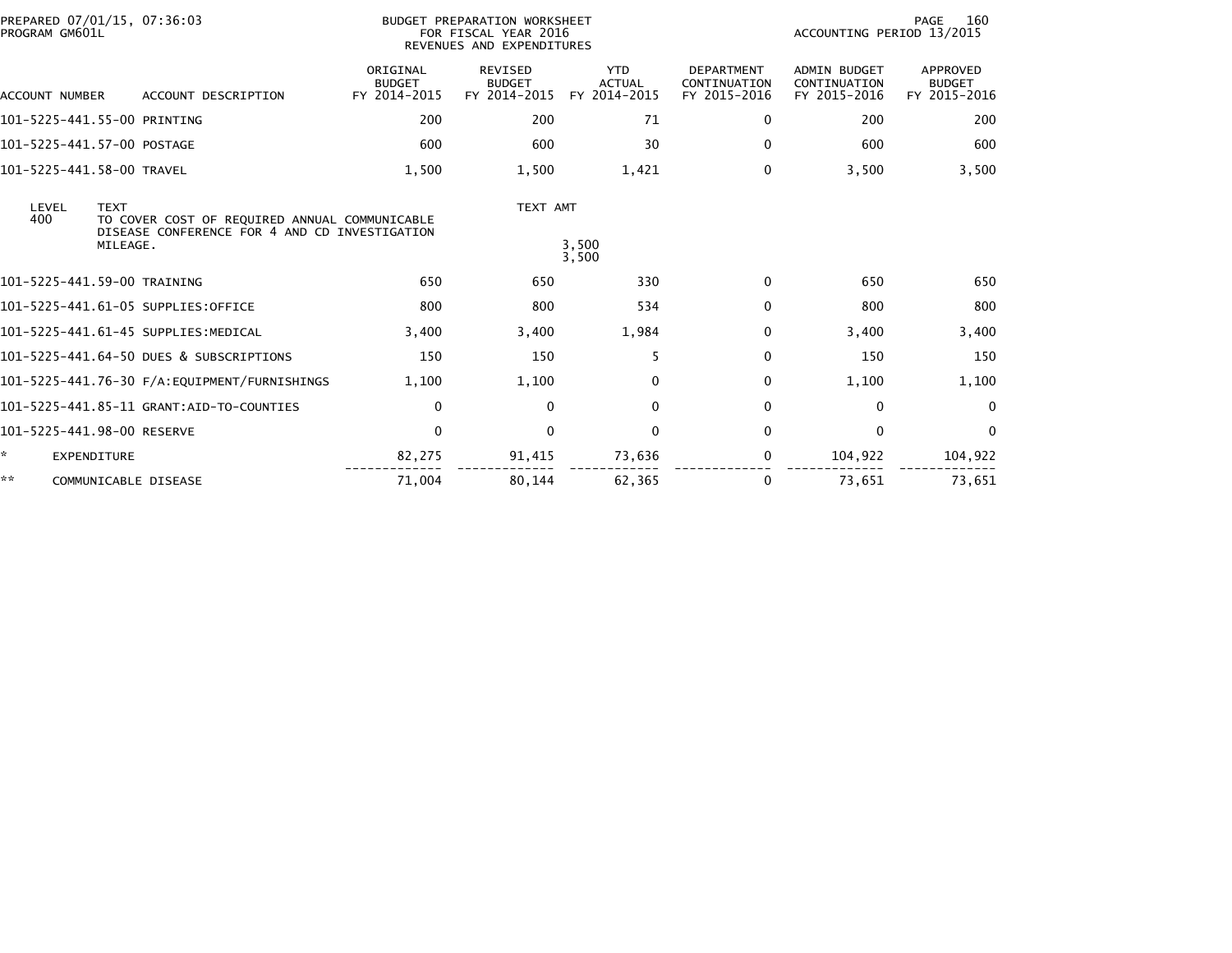| PREPARED 07/01/15, 07:36:03<br>PROGRAM GM601L |                                             |                                           | <b>BUDGET PREPARATION WORKSHEET</b><br>FOR FISCAL YEAR 2016<br>REVENUES AND EXPENDITURES |                                             |                                                   | ACCOUNTING PERIOD 13/2015                           | 161<br>PAGE                                      |
|-----------------------------------------------|---------------------------------------------|-------------------------------------------|------------------------------------------------------------------------------------------|---------------------------------------------|---------------------------------------------------|-----------------------------------------------------|--------------------------------------------------|
| ACCOUNT NUMBER                                | ACCOUNT DESCRIPTION                         | ORIGINAL<br><b>BUDGET</b><br>FY 2014-2015 | <b>REVISED</b><br><b>BUDGET</b><br>FY 2014-2015                                          | <b>YTD</b><br><b>ACTUAL</b><br>FY 2014-2015 | <b>DEPARTMENT</b><br>CONTINUATION<br>FY 2015-2016 | <b>ADMIN BUDGET</b><br>CONTINUATION<br>FY 2015-2016 | <b>APPROVED</b><br><b>BUDGET</b><br>FY 2015-2016 |
| 101-5228-331.84-33 TXIX FEES-DENTAL           |                                             | 675,730-                                  | 675,730-                                                                                 | 563,329-                                    | 0                                                 | 611,988-                                            | 611,988-                                         |
|                                               |                                             | $\mathbf{0}$                              | 0                                                                                        | 1,831-                                      | $\Omega$                                          | $\mathbf{0}$                                        | 0                                                |
| 101-5228-353.43-00 DENTAL FEES                |                                             | $9,500-$                                  | $9,500 -$                                                                                | 13,578-                                     | 0                                                 | $15,000 -$                                          | $15,000 -$                                       |
|                                               | 101-5228-353.79-00 HEALTH CHOICE INS FEES   | 0                                         | 0                                                                                        | 0                                           | 0                                                 | 0                                                   | 0                                                |
|                                               | 101-5228-365.72-01 PEDIATRC DENTAL CLINIC   | 0                                         | 0                                                                                        | $\Omega$                                    | 0                                                 | $\mathbf{0}$                                        | 0                                                |
|                                               | 101-5228-365.74-06 PEDIATRIC DENTAL CLINIC  | $\Omega$                                  | $\Omega$                                                                                 | $\Omega$                                    | 0                                                 | $\Omega$                                            | $\mathbf{0}$                                     |
|                                               | 101-5228-365.93-00 DELTA DENTAL FOUNDATION  | $\Omega$                                  | $4,000 -$                                                                                | $4,000 -$                                   | 0                                                 | $\mathbf{0}$                                        | $\mathbf{0}$                                     |
|                                               | 101-5228-395.00-00 FUND BALANCE APPR-RESTR  | $\Omega$                                  | $\mathbf{0}$                                                                             | 0                                           | 0                                                 | $55,000 -$                                          | $55,000 -$                                       |
| <b>REVENUE</b>                                |                                             | 685.230-<br>383,084                       | 689.230-<br>272,584                                                                      | 582.738-<br>248,745                         | 0<br>$\Omega$                                     | 681.988-<br>393,798                                 | 681,988-<br>393,798                              |
|                                               |                                             | 0                                         | $\mathbf{0}$                                                                             | $\Omega$                                    | 0                                                 | $\mathbf{0}$                                        | 0                                                |
| 101-5228-441.20-05 HEALTH INSURANCE           |                                             | 70,080                                    | 70,080                                                                                   | 39,620                                      | 0                                                 | 62,248                                              | 62,248                                           |
| 101-5228-441.20-10 MEDICARE TAX               |                                             | 5,555                                     | 5,555                                                                                    | 3,477                                       | 0                                                 | 5,711                                               | 5,711                                            |
| 101-5228-441.20-15 RETIREMENT                 |                                             | 27,084                                    | 27,084                                                                                   | 17,584                                      | 0                                                 | 27,842                                              | 27,842                                           |
|                                               | 101-5228-441.20-20 SOCIAL SECURITY TAX      | 23,752                                    | 23,752                                                                                   | 14,867                                      | 0                                                 | 24,416                                              | 24,416                                           |
|                                               | 101-5228-441.20-25 WORKERS COMPENSATION     | 2,012                                     | 2,012                                                                                    | 1,283                                       | 0                                                 | 1,992                                               | 1,992                                            |
|                                               | 101-5228-441.20-30 401(K) CONTRIBUTIONS     | 11,493                                    | 8,993                                                                                    | 6,901                                       | 0                                                 | 11,814                                              | 11,814                                           |
| 101-5228-441.32-40 PHYSICIAN FEES             |                                             | 5,143                                     | 4,468                                                                                    | $\Omega$                                    | 0                                                 | $\mathbf{0}$                                        | 0                                                |
|                                               | 101-5228-441.33-00 OTHER PROFESSIONAL SRVCS | 0                                         | $\mathbf{0}$                                                                             | $\Omega$                                    | 0                                                 | 0                                                   | 0                                                |
|                                               | 101-5228-441.33-17 CONTRACTED SVCS -BT/PREP | 84,000                                    | 197,000                                                                                  | 183,629                                     | 0                                                 | 84,000                                              | 84,000                                           |
|                                               | 101-5228-441.34-30 SERVICE & MAINTENANCE    | 2,200                                     | 2,200                                                                                    | 1,888                                       | 0                                                 | 2,200                                               | 2,200                                            |
| 101-5228-441.43-05 R&M:BUILDINGS              |                                             | 0                                         | 0                                                                                        | 0                                           | $\Omega$                                          | $\mathbf{0}$                                        | $\mathbf{0}$                                     |
| 101-5228-441.43-15 R&M:EQUIPMENT              |                                             | 2,350                                     | 2,350                                                                                    | 976                                         | 0                                                 | 2,350                                               | 2,350                                            |
| 101-5228-441.44-10 RENT:EQUIPMENT             |                                             | $\Omega$                                  | 0                                                                                        | $\Omega$                                    | $\Omega$                                          | $\mathbf{0}$                                        | 0                                                |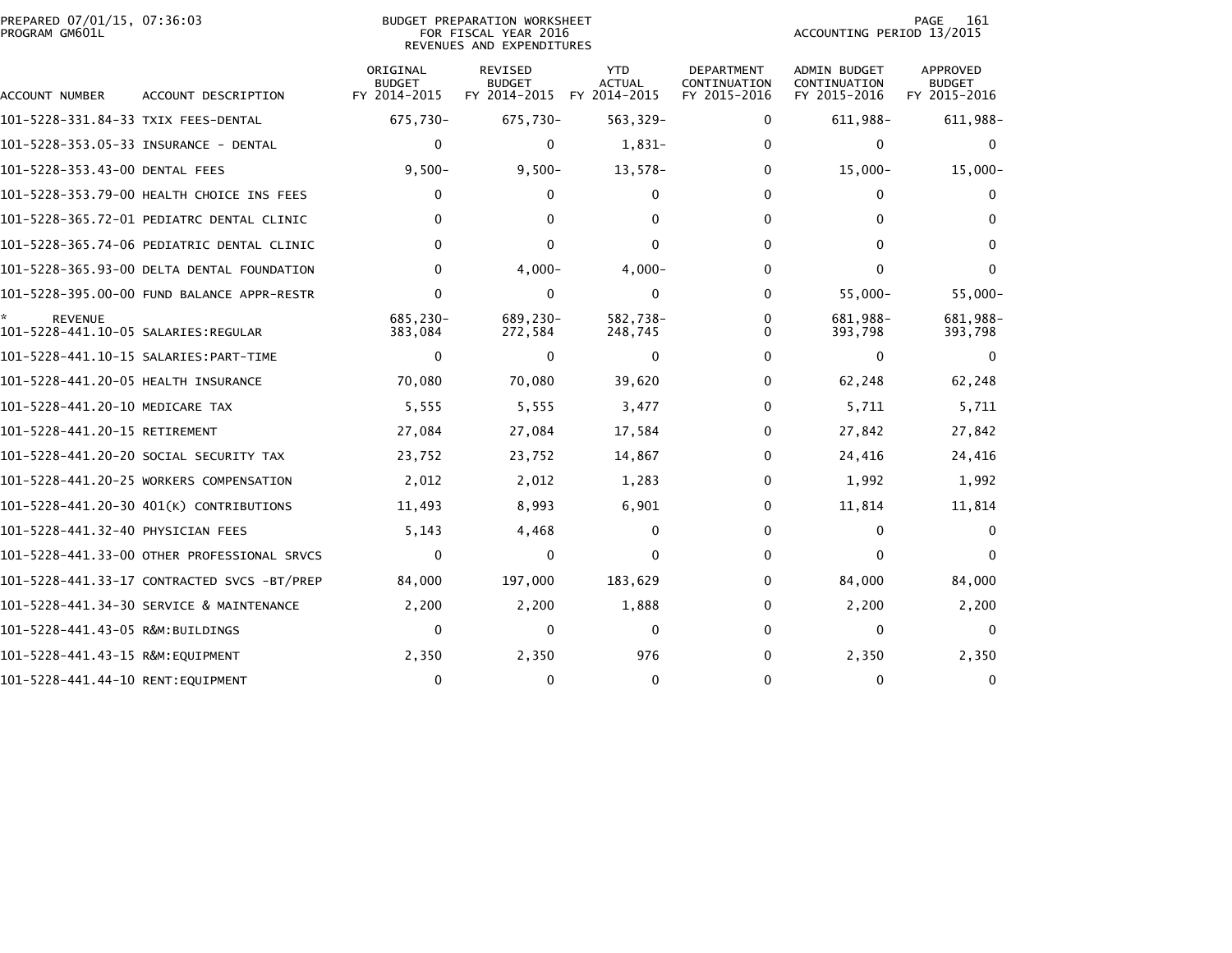| PREPARED 07/01/15, 07:36:03<br>PROGRAM GM601L |                                              |                                           | <b>BUDGET PREPARATION WORKSHEET</b><br>FOR FISCAL YEAR 2016<br>REVENUES AND EXPENDITURES |                                             |                                                   | ACCOUNTING PERIOD 13/2015                           | 162<br>PAGE                                      |
|-----------------------------------------------|----------------------------------------------|-------------------------------------------|------------------------------------------------------------------------------------------|---------------------------------------------|---------------------------------------------------|-----------------------------------------------------|--------------------------------------------------|
| ACCOUNT NUMBER                                | ACCOUNT DESCRIPTION                          | ORIGINAL<br><b>BUDGET</b><br>FY 2014-2015 | <b>REVISED</b><br><b>BUDGET</b><br>FY 2014-2015                                          | <b>YTD</b><br><b>ACTUAL</b><br>FY 2014-2015 | <b>DEPARTMENT</b><br>CONTINUATION<br>FY 2015-2016 | <b>ADMIN BUDGET</b><br>CONTINUATION<br>FY 2015-2016 | <b>APPROVED</b><br><b>BUDGET</b><br>FY 2015-2016 |
|                                               | 101-5228-441.50-07 COST PER COPY PROGRAM     | 400                                       | 400                                                                                      | 284                                         | 0                                                 | 400                                                 | 400                                              |
|                                               |                                              | 1,525                                     | 1,525                                                                                    | 993                                         | 0                                                 | 1,525                                               | 1,525                                            |
| 101-5228-441.53-05 TELEPHONE                  |                                              | 1,600                                     | 1,600                                                                                    | 1,319                                       | 0                                                 | 1,600                                               | 1,600                                            |
| 101-5228-441.54-00 ADVERTISING                |                                              | 475                                       | 475                                                                                      | 0                                           | 0                                                 | 475                                                 | 475                                              |
| 101-5228-441.55-00 PRINTING                   |                                              | 300                                       | 1,600                                                                                    | 1,593                                       | 0                                                 | 900                                                 | 900                                              |
| 101-5228-441.57-00 POSTAGE                    |                                              | 1,200                                     | 1,200                                                                                    | 1,021                                       | 0                                                 | 1,200                                               | 1,200                                            |
| 101-5228-441.58-00 TRAVEL                     |                                              | 1,000                                     | 1,000                                                                                    | 299                                         | 0                                                 | 1,000                                               | 1,000                                            |
| 101-5228-441.59-00 TRAINING                   |                                              | 1,200                                     | 1,200                                                                                    | 991                                         | 0                                                 | 1,200                                               | 1,200                                            |
| 101-5228-441.61-05 SUPPLIES:OFFICE            |                                              | 2,159                                     | 3,059                                                                                    | 2,699                                       | $\Omega$                                          | 2,159                                               | 2,159                                            |
|                                               | 101-5228-441.61-15 SUPPLIES:EDUCATIONAL      | 620                                       | 620                                                                                      | 59                                          | $\Omega$                                          | 620                                                 | 620                                              |
| 101-5228-441.61-45 SUPPLIES:MEDICAL           |                                              | 48,460                                    | 50,260                                                                                   | 45,436                                      | 0                                                 | 45,000                                              | 45,000                                           |
|                                               | 101-5228-441.61-95 SUPPLIES:OTHER SMALL EQMT | 1,000                                     | 1,000                                                                                    | 0                                           | 0                                                 | 1,000                                               | 1,000                                            |
|                                               | 101-5228-441.64-50 DUES & SUBSCRIPTIONS      | 3,125                                     | 3,800                                                                                    | 3,750                                       | 0                                                 | 3,125                                               | 3,125                                            |
|                                               | 101-5228-441.73-00 C/A:OTHER IMPROVEMENTS    | 0                                         | 0                                                                                        | $\Omega$                                    | 0                                                 | 0                                                   | $\mathbf{0}$                                     |
|                                               | 101-5228-441.74-15 C/A:MEDICAL EQUIP-HIV/STD | 0                                         | 0                                                                                        | 0                                           | 0                                                 | $\mathbf{0}$                                        | $\Omega$                                         |
| 101-5228-441.76-20 F/A:DP EQUIPMENT           |                                              | $\Omega$                                  | 0                                                                                        | 0                                           | $\Omega$                                          | $\mathbf{0}$                                        | 0                                                |
|                                               |                                              | 1,955                                     | 1,955                                                                                    | 0                                           | 0                                                 | 1,955                                               | 1,955                                            |
|                                               |                                              | 3,458                                     | 3,458                                                                                    | 0                                           | $\Omega$                                          | 3,458                                               | 3,458                                            |
| 101-5228-441.76-90 F/A:OTHER                  |                                              | $\Omega$                                  | $\mathbf{0}$                                                                             | $\mathbf 0$                                 | $\Omega$                                          | 0                                                   | $\Omega$                                         |
| *<br><b>EXPENDITURE</b>                       |                                              | 685,230                                   | 689,230                                                                                  | 577,414                                     | 0                                                 | 681,988                                             | 681,988                                          |
| **<br>DENTAL CLINIC                           |                                              | 0                                         | 0                                                                                        | $5,324-$                                    | 0                                                 | $\mathbf{0}$                                        | 0                                                |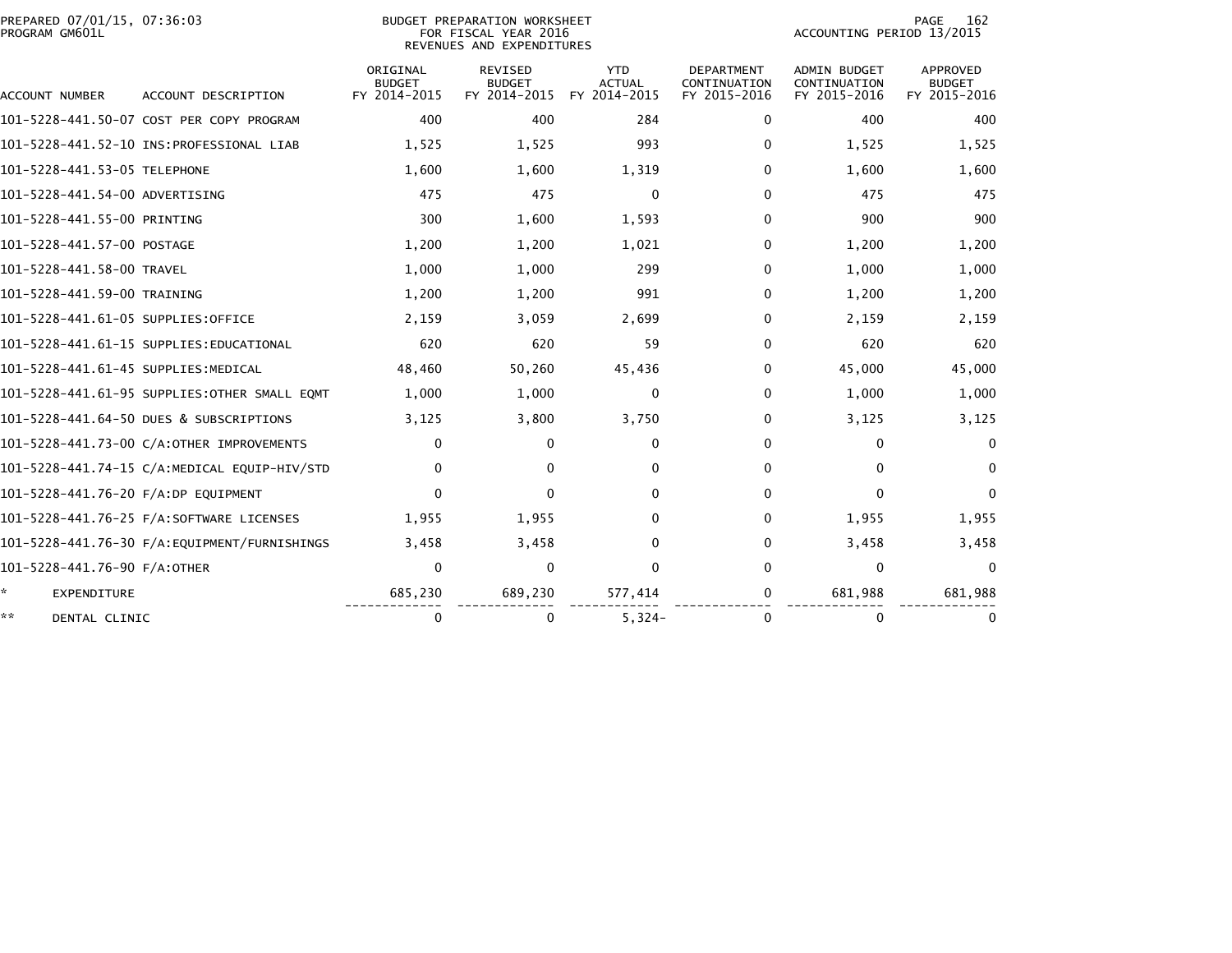| PREPARED 07/01/15, 07:36:03<br>PROGRAM GM601L |                                              |                                           | <b>BUDGET PREPARATION WORKSHEET</b><br>FOR FISCAL YEAR 2016<br>REVENUES AND EXPENDITURES |                                             |                                                   | ACCOUNTING PERIOD 13/2015                           | PAGE<br>163                               |
|-----------------------------------------------|----------------------------------------------|-------------------------------------------|------------------------------------------------------------------------------------------|---------------------------------------------|---------------------------------------------------|-----------------------------------------------------|-------------------------------------------|
| ACCOUNT NUMBER                                | ACCOUNT DESCRIPTION                          | ORIGINAL<br><b>BUDGET</b><br>FY 2014-2015 | <b>REVISED</b><br><b>BUDGET</b><br>FY 2014-2015                                          | <b>YTD</b><br><b>ACTUAL</b><br>FY 2014-2015 | <b>DEPARTMENT</b><br>CONTINUATION<br>FY 2015-2016 | <b>ADMIN BUDGET</b><br>CONTINUATION<br>FY 2015-2016 | <b>APPROVED</b><br>BUDGET<br>FY 2015-2016 |
|                                               | 101-5229-334.65-45 SMART START CH CONSULTANT | $67,202 -$                                | $65,965-$                                                                                | $65,910-$                                   | 0                                                 | $66, 111 -$                                         | $66, 111 -$                               |
| <b>REVENUE</b>                                |                                              | $67,202 -$<br>43,550                      | $65,965-$<br>42,693                                                                      | 65,910-<br>39,172                           | 0<br>$\Omega$                                     | 66,111-<br>42,620                                   | $66, 111 -$<br>42,620                     |
| 101-5229-441.20-05 HEALTH INSURANCE           |                                              | 8,040                                     | 7,882                                                                                    | 7,705                                       | 0                                                 | 8,064                                               | 8,064                                     |
| 101-5229-441.20-10 MEDICARE TAX               |                                              | 631                                       | 619                                                                                      | 547                                         | $\Omega$                                          | 619                                                 | 619                                       |
| 101-5229-441.20-15 RETIREMENT                 |                                              | 3,079                                     | 3,018                                                                                    | 2,769                                       | 0                                                 | 3,013                                               | 3,013                                     |
|                                               | 101-5229-441.20-20 SOCIAL SECURITY TAX       | 2,700                                     | 2,647                                                                                    | 2,337                                       | $\Omega$                                          | 2,643                                               | 2,643                                     |
|                                               | 101-5229-441.20-25 WORKERS COMPENSATION      | 1,045                                     | 1,015                                                                                    | 940                                         | $\Omega$                                          | 1,023                                               | 1,023                                     |
|                                               | 101-5229-441.20-30 401(K) CONTRIBUTIONS      | 1,307                                     | 1,281                                                                                    | 1,079                                       | 0                                                 | 1,279                                               | 1,279                                     |
|                                               | 101-5229-441.33-17 CONTRACTED SVCS -BT/PREP  | $\mathbf 0$                               | $\mathbf 0$                                                                              | $\mathbf 0$                                 | $\Omega$                                          | 0                                                   | 0                                         |
| 101-5229-441.55-00 PRINTING                   |                                              | 500                                       | 1,459                                                                                    | 1,458                                       | $\Omega$                                          | 1,500                                               | 1,500                                     |
| 101-5229-441.57-00 POSTAGE                    |                                              | 100                                       | 175                                                                                      | 175                                         | $\Omega$                                          | 175                                                 | 175                                       |
| 101-5229-441.58-00 TRAVEL                     |                                              | 3,400                                     | 2,312                                                                                    | 2,312                                       | $\Omega$                                          | 2,215                                               | 2,215                                     |
| 101-5229-441.59-00 TRAINING                   |                                              | 300                                       | 395                                                                                      | 360                                         | $\Omega$                                          | 375                                                 | 375                                       |
| 101–5229–441.61–05 SUPPLIES:OFFICE            |                                              | 2,300                                     | 744                                                                                      | 744                                         | 0                                                 | 750                                                 | 750                                       |
|                                               | 101-5229-441.61-15 SUPPLIES:EDUCATIONAL      | 150                                       | 190                                                                                      | 190                                         | $\Omega$                                          | 300                                                 | 300                                       |
|                                               | 101–5229–441.61–95 SUPPLIES:OTHER SMALL EOMT | $\mathbf 0$                               | $\mathbf{0}$                                                                             | $\mathbf 0$                                 | $\Omega$                                          | $\Omega$                                            | $\mathbf{0}$                              |
|                                               | 101-5229-441.64-50 DUES & SUBSCRIPTIONS      | 100                                       | 35                                                                                       | 35                                          | $\Omega$                                          | 35                                                  | 35                                        |
| 101-5229-441.76-20 F/A:DP EQUIPMENT           |                                              | 0                                         | $\mathbf{0}$                                                                             | 0                                           | $\Omega$                                          | $\Omega$                                            | $\mathbf{0}$                              |
|                                               |                                              | $\mathbf{0}$                              | 0                                                                                        | $\Omega$                                    | $\Omega$                                          | 0                                                   | $\Omega$                                  |
|                                               | 101-5229-441.83-53 NONCASH GRANTS/AWARDS     | $\Omega$                                  | 1,500                                                                                    | 1,500                                       | $\Omega$                                          | 1,500                                               | 1,500                                     |
| ×.<br><b>EXPENDITURE</b>                      |                                              | 67,202                                    | 65,965                                                                                   | 61,323                                      | 0                                                 | 66,111                                              | 66,111                                    |
| **<br>SMART START: SMILE SAVERS               |                                              | 0                                         | 0                                                                                        | $4,587-$                                    | 0                                                 | 0                                                   | 0                                         |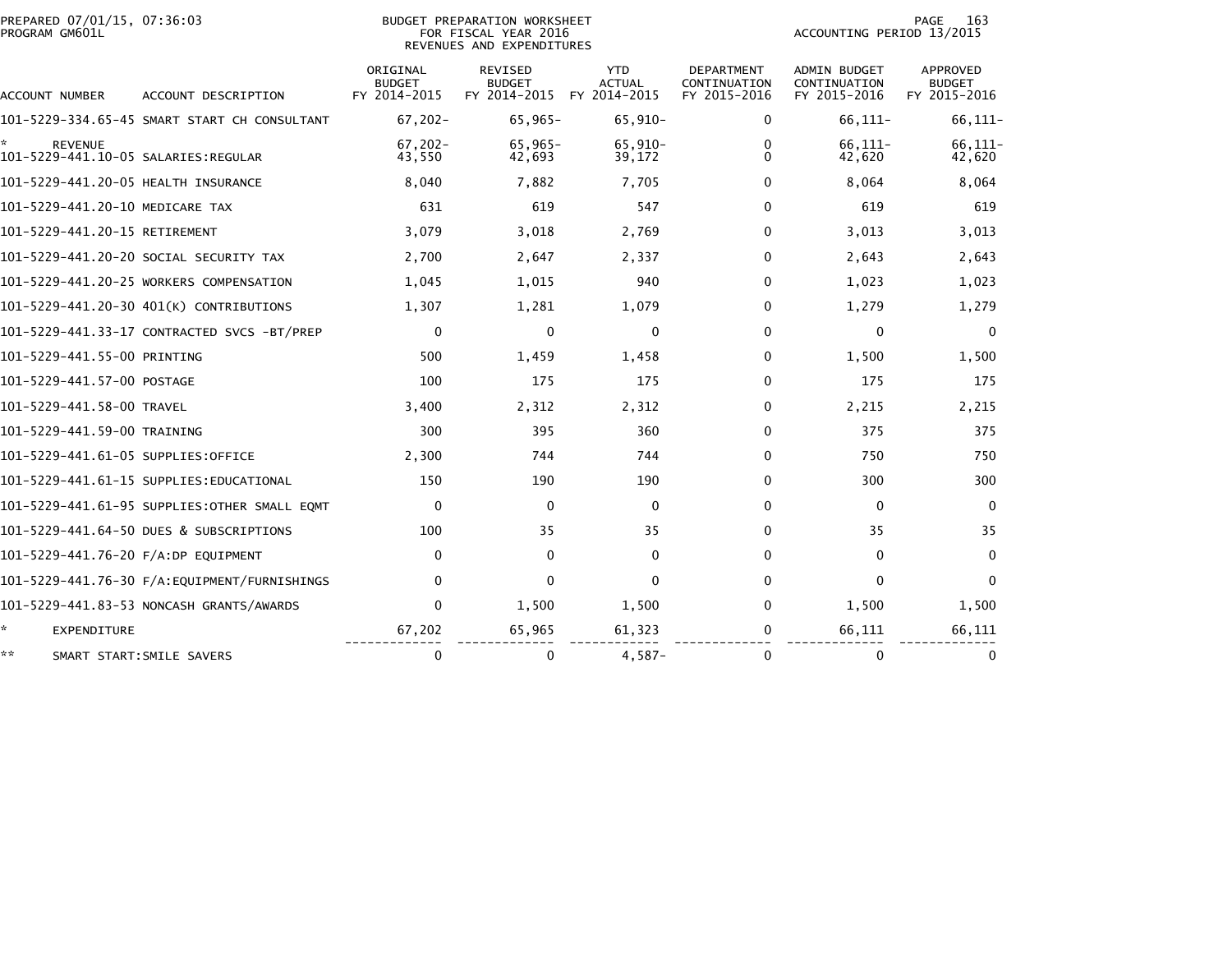| PREPARED 07/01/15, 07:36:03<br>PROGRAM GM601L |                         |                                                                                                           |                                           | <b>BUDGET PREPARATION WORKSHEET</b><br>FOR FISCAL YEAR 2016<br>REVENUES AND EXPENDITURES |                                             |                                            | ACCOUNTING PERIOD 13/2015                    | 164<br>PAGE                               |
|-----------------------------------------------|-------------------------|-----------------------------------------------------------------------------------------------------------|-------------------------------------------|------------------------------------------------------------------------------------------|---------------------------------------------|--------------------------------------------|----------------------------------------------|-------------------------------------------|
| ACCOUNT NUMBER                                |                         | ACCOUNT DESCRIPTION                                                                                       | ORIGINAL<br><b>BUDGET</b><br>FY 2014-2015 | REVISED<br><b>BUDGET</b><br>FY 2014-2015                                                 | <b>YTD</b><br><b>ACTUAL</b><br>FY 2014-2015 | DEPARTMENT<br>CONTINUATION<br>FY 2015-2016 | ADMIN BUDGET<br>CONTINUATION<br>FY 2015-2016 | APPROVED<br><b>BUDGET</b><br>FY 2015-2016 |
| 101-5230-331.75-00 TANF                       |                         |                                                                                                           | 13,816-                                   | 13,816-                                                                                  | $13,051-$                                   | 0                                          | 13,816-                                      | 13,816-                                   |
|                                               |                         | 101-5230-331.84-35 TXIX FEES-FAMILY PLANNING                                                              | 115,483-                                  | 115,483-                                                                                 | 229,258-                                    | $\Omega$                                   | $160,000 -$                                  | 160,000-                                  |
|                                               |                         | 101-5230-334.38-00 FAMILY PLANNING                                                                        | $183,055-$                                | 181,290-                                                                                 | 182,290-                                    | $\Omega$                                   | 178,612-                                     | 178,612-                                  |
|                                               |                         | 101-5230-334.64-00 STATE AID HEALTH DEPT                                                                  | $6,875-$                                  | $6,875-$                                                                                 | $6,875-$                                    | $\Omega$                                   | $6,875-$                                     | $6,875-$                                  |
|                                               |                         | 101-5230-353.05-35 INSURANCE-FAMILY PLANNING                                                              | $\mathbf 0$                               | $\mathbf 0$                                                                              | $527 -$                                     | 0                                          | 0                                            | 0                                         |
|                                               |                         | 101-5230-353.50-00 FAMILY PLANNING FEES                                                                   | $16,000 -$                                | $16,000 -$                                                                               | $25, 112 -$                                 | $\Omega$                                   | $25,000 -$                                   | $25,000-$                                 |
|                                               |                         | 101-5230-395.00-00 FUND BALANCE APPR-RESTR                                                                | $70.000 -$                                | $70,000 -$                                                                               | $\mathbf{0}$                                | $\Omega$                                   | $70,000 -$                                   | $70,000 -$                                |
| <b>REVENUE</b>                                |                         | 101-5230-441.10-05 SALARIES:REGULAR                                                                       | 405,229-<br>314,010                       | $403,464-$<br>304,785                                                                    | 457, 113-<br>270,998                        | 0<br>0                                     | 454,303-<br>301,442                          | 454,303-<br>301,442                       |
|                                               |                         | 101-5230-441.20-05 HEALTH INSURANCE                                                                       | 61,824                                    | 56,598                                                                                   | 45,589                                      | 0                                          | 56,554                                       | 56,554                                    |
|                                               |                         | 101-5230-441.20-10 MEDICARE TAX                                                                           | 4,593                                     | 4,553                                                                                    | 3,666                                       | 0                                          | 4,371                                        | 4,371                                     |
| 101-5230-441.20-15 RETIREMENT                 |                         |                                                                                                           | 22,201                                    | 22,008                                                                                   | 19,015                                      | 0                                          | 21,312                                       | 21,312                                    |
|                                               |                         | 101-5230-441.20-20 SOCIAL SECURITY TAX                                                                    | 19,385                                    | 19,216                                                                                   | 15,677                                      | $\Omega$                                   | 18,690                                       | 18,690                                    |
|                                               |                         | 101-5230-441.20-25 WORKERS COMPENSATION                                                                   | 4,396                                     | 4,396                                                                                    | 3,936                                       | 0                                          | 4,287                                        | 4,287                                     |
|                                               |                         | 101-5230-441.20-30 401(K) CONTRIBUTIONS                                                                   | 9,420                                     | 9,338                                                                                    | 7,139                                       | $\Omega$                                   | 9,043                                        | 9,043                                     |
|                                               |                         |                                                                                                           | 1,000                                     | 1,000                                                                                    | 182                                         | 0                                          | 1,000                                        | 1,000                                     |
|                                               |                         | 101-5230-441.32-36 PUBLIC HEALTH NURSING SVS                                                              | 3,500                                     | 3,500                                                                                    | 621                                         | $\Omega$                                   | 3,500                                        | 3,500                                     |
|                                               |                         | 101-5230-441.32-40 PHYSICIAN FEES                                                                         | 4,400                                     | 12,085                                                                                   | 10,672                                      | 0                                          | 11,215                                       | 11,215                                    |
| LEVEL<br>400                                  | <b>TEXT</b><br>MANAGER. | INCREASE FOR CONTRACT PHYSICIAN AND LABORATORY<br>PHYSICIAN CLINICAL SERVICE NOW INCLUDED<br>IN CONTRACT. |                                           | TEXT AMT                                                                                 | 11,215                                      |                                            |                                              |                                           |
|                                               |                         |                                                                                                           |                                           |                                                                                          | 11,215                                      |                                            |                                              |                                           |
|                                               |                         | 101-5230-441.34-19 LABORATORY FEES                                                                        | 15,000                                    | 15,000                                                                                   | 10,438                                      | 0                                          | 15,000                                       | 15,000                                    |
|                                               |                         | 101-5230-441.43-15 R&M:EQUIPMENT                                                                          | 300                                       | 300                                                                                      | 75                                          | $\Omega$                                   | 300                                          | 300                                       |
|                                               |                         | 101-5230-441.43-55 R&M:TELEPHONES                                                                         | 100                                       | 100                                                                                      | 0                                           | $\Omega$                                   | 250                                          | 250                                       |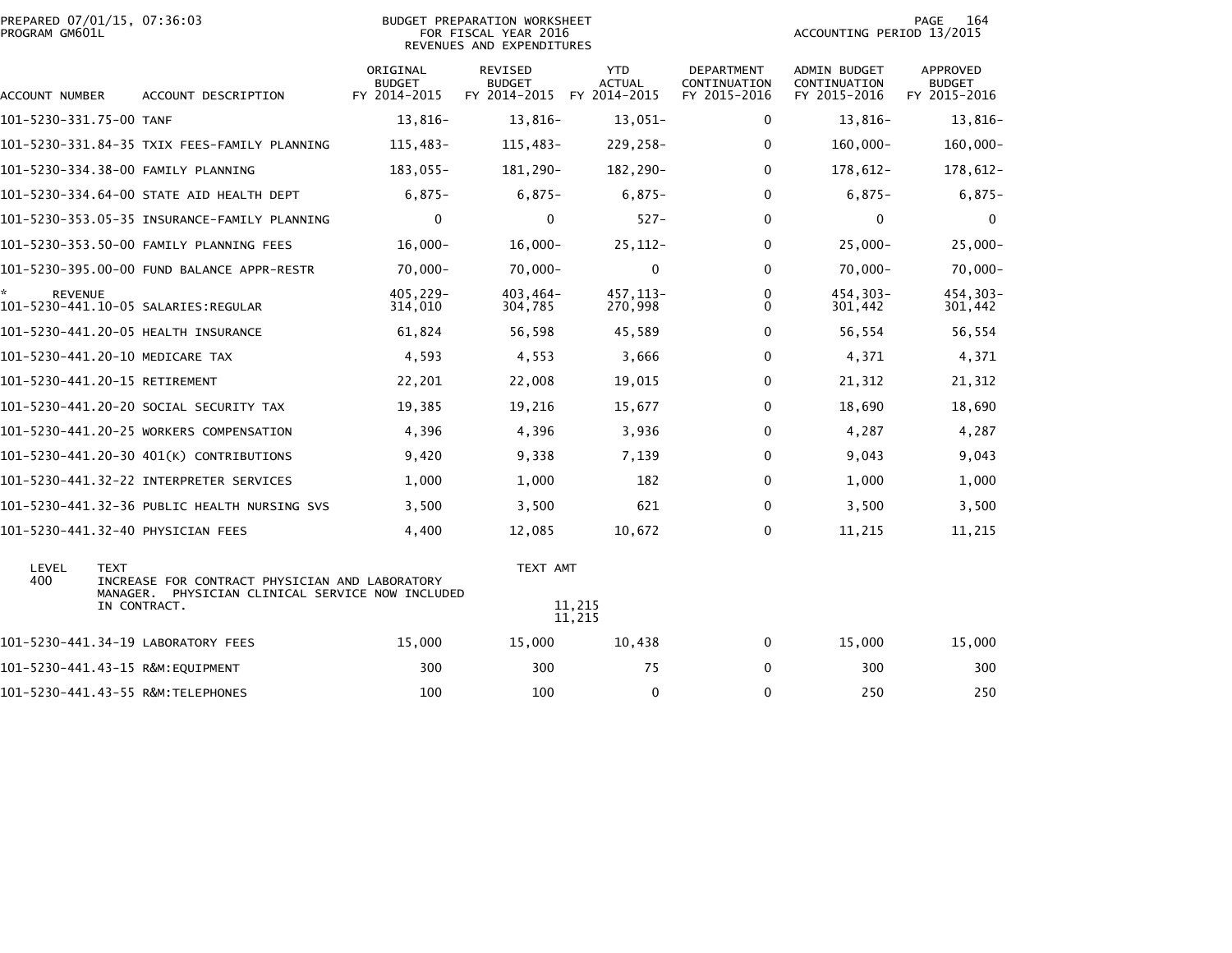| PROGRAM GM601L            | PREPARED 07/01/15, 07:36:03                                                                                                                                            |                                           | BUDGET PREPARATION WORKSHEET<br>FOR FISCAL YEAR 2016<br>REVENUES AND EXPENDITURES |                                             |                                                   | ACCOUNTING PERIOD 13/2015                    | 165<br>PAGE                                      |
|---------------------------|------------------------------------------------------------------------------------------------------------------------------------------------------------------------|-------------------------------------------|-----------------------------------------------------------------------------------|---------------------------------------------|---------------------------------------------------|----------------------------------------------|--------------------------------------------------|
| ACCOUNT NUMBER            | ACCOUNT DESCRIPTION                                                                                                                                                    | ORIGINAL<br><b>BUDGET</b><br>FY 2014-2015 | <b>REVISED</b><br><b>BUDGET</b><br>FY 2014-2015                                   | <b>YTD</b><br><b>ACTUAL</b><br>FY 2014-2015 | <b>DEPARTMENT</b><br>CONTINUATION<br>FY 2015-2016 | ADMIN BUDGET<br>CONTINUATION<br>FY 2015-2016 | <b>APPROVED</b><br><b>BUDGET</b><br>FY 2015-2016 |
|                           | 101-5230-441.50-07 COST PER COPY PROGRAM                                                                                                                               | 2,000                                     | 2,000                                                                             | 1,855                                       | 0                                                 | 2,000                                        | 2,000                                            |
|                           |                                                                                                                                                                        | 3,000                                     | 3,000                                                                             | 1,986                                       | 0                                                 | 3,000                                        | 3,000                                            |
|                           | 101-5230-441.53-05 TELEPHONE                                                                                                                                           | 2,000                                     | 2,000                                                                             | 1,753                                       | $\Omega$                                          | 2,000                                        | 2,000                                            |
|                           | 101-5230-441.54-00 ADVERTISING                                                                                                                                         | 500                                       | 500                                                                               | $\mathbf{0}$                                | $\Omega$                                          | 500                                          | 500                                              |
|                           | 101-5230-441.55-00 PRINTING                                                                                                                                            | 900                                       | 900                                                                               | 413                                         | $\Omega$                                          | 900                                          | 900                                              |
|                           | 101-5230-441.57-00 POSTAGE                                                                                                                                             | 3,900                                     | 3,900                                                                             | 3,407                                       | $\Omega$                                          | 3,900                                        | 3,900                                            |
| 101-5230-441.58-00 TRAVEL |                                                                                                                                                                        | 2,000                                     | 2,000                                                                             | 1,545                                       | $\Omega$                                          | 2,000                                        | 2,000                                            |
|                           | 101-5230-441.59-00 TRAINING                                                                                                                                            | 3,000                                     | 3,000                                                                             | 183                                         | 0                                                 | 4,000                                        | 4,000                                            |
| LEVEL<br>400              | <b>TEXT</b><br>ADDITIONAL EXPENSES FOR PATAGONIA SOFTWARE<br>TRAINING.                                                                                                 |                                           | TEXT AMT                                                                          | 4,000<br>4,000                              |                                                   |                                              |                                                  |
|                           | 101-5230-441.61-05 SUPPLIES:OFFICE                                                                                                                                     | 3,850                                     | 3,850                                                                             | 2,413                                       | 0                                                 | 3,850                                        | 3,850                                            |
|                           | 101-5230-441.61-15 SUPPLIES:EDUCATIONAL                                                                                                                                | $\mathbf 0$                               | $\Omega$                                                                          | $\mathbf{0}$                                | $\Omega$                                          | $\mathbf 0$                                  | $\mathbf 0$                                      |
|                           | 101-5230-441.61-45 SUPPLIES:MEDICAL                                                                                                                                    | 70,000                                    | 68,235                                                                            | 48,004                                      | $\Omega$                                          | 60,000                                       | 60,000                                           |
| LEVEL<br>400              | <b>TEXT</b><br>WE HAD \$70,000 BUDGETED FOR FY 14-15 AND REDUCED<br>THE AMOUNT TO \$68,235 MIDYEAR DUE TO STATE FUND<br>REDUCTION.<br>LESS: COUNTY MANAGER'S REDUCTION |                                           | TEXT AMT                                                                          | 70,000<br>$10.000 -$<br>60,000              |                                                   |                                              |                                                  |
|                           | 101-5230-441.61-95 SUPPLIES:OTHER SMALL EQMT                                                                                                                           | 300                                       | 300                                                                               | 300                                         | 0                                                 | 300                                          | 300                                              |
|                           | 101-5230-441.64-50 DUES & SUBSCRIPTIONS                                                                                                                                | 900                                       | 900                                                                               | 578                                         | $\Omega$                                          | 900                                          | 900                                              |
| LEVEL<br>400              | <b>TEXT</b><br>USED FOR CLIA, PHARMACY, PDR, DMA, ETC.                                                                                                                 |                                           | TEXT AMT                                                                          | 900<br>900                                  |                                                   |                                              |                                                  |
|                           |                                                                                                                                                                        | 0                                         | 0                                                                                 | 0                                           | 0                                                 | 0                                            | 0                                                |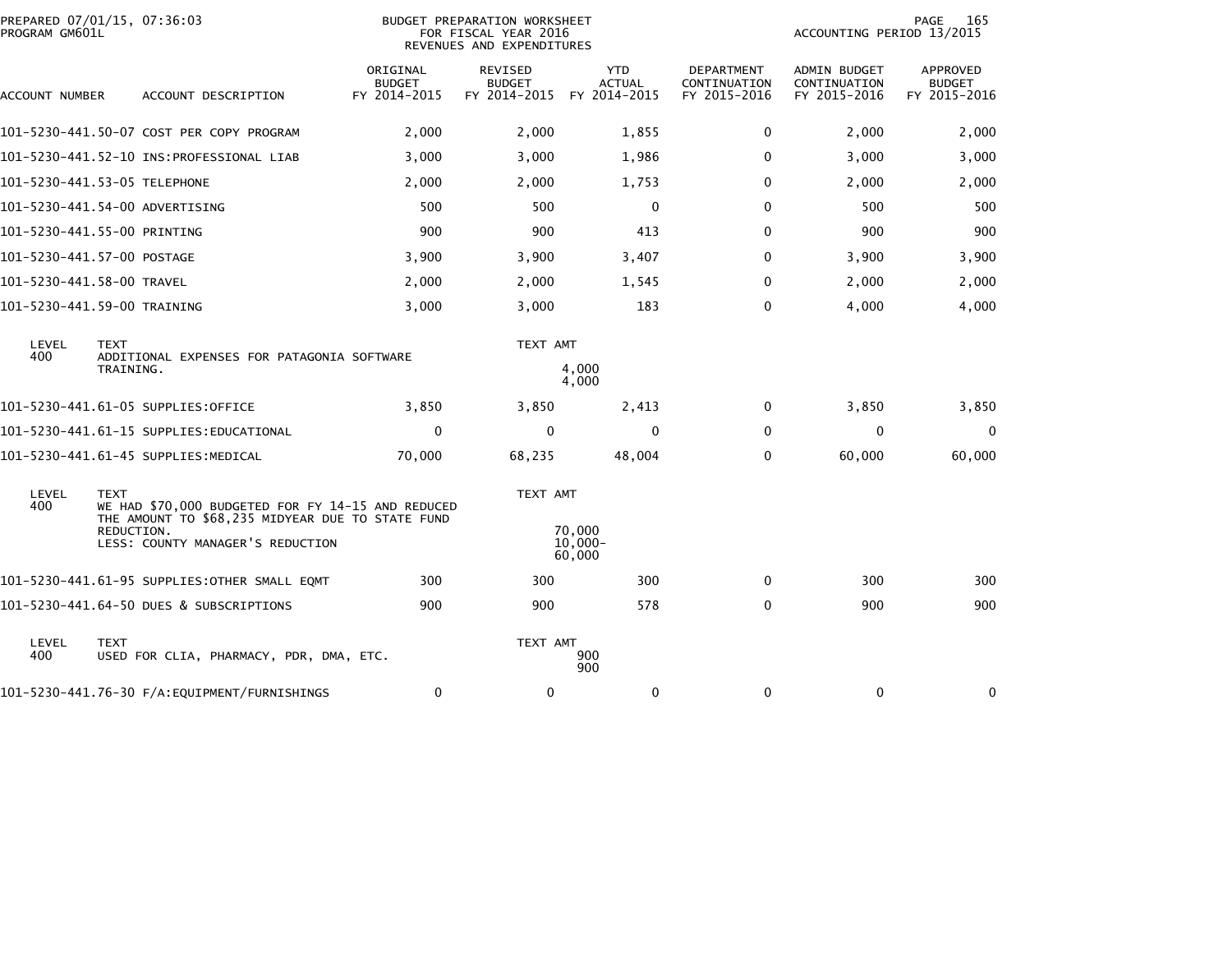|     | PREPARED 07/01/15, 07:36:03<br>PROGRAM GM601L |                     | <b>BUDGET</b>                             | PREPARATION WORKSHEET<br>FOR FISCAL YEAR 2016<br>REVENUES AND EXPENDITURES |                               | 166<br>PAGE<br>ACCOUNTING PERIOD 13/2015          |                                              |                                           |  |
|-----|-----------------------------------------------|---------------------|-------------------------------------------|----------------------------------------------------------------------------|-------------------------------|---------------------------------------------------|----------------------------------------------|-------------------------------------------|--|
|     | ACCOUNT NUMBER                                | ACCOUNT DESCRIPTION | ORIGINAL<br><b>BUDGET</b><br>FY 2014-2015 | REVISED<br><b>BUDGET</b><br>FY 2014-2015                                   | YTD<br>ACTUAL<br>FY 2014-2015 | <b>DEPARTMENT</b><br>CONTINUATION<br>FY 2015-2016 | ADMIN BUDGET<br>CONTINUATION<br>FY 2015-2016 | APPROVED<br><b>BUDGET</b><br>FY 2015-2016 |  |
|     | EXPENDITURE                                   |                     | 552.479                                   | 543.464                                                                    | 450.445                       |                                                   | 530.314                                      | 530,314                                   |  |
| k k | FAMILY PLANNING                               |                     | 147,250                                   | 140.000                                                                    | $6,668-$                      |                                                   | 76.011                                       | 76,011                                    |  |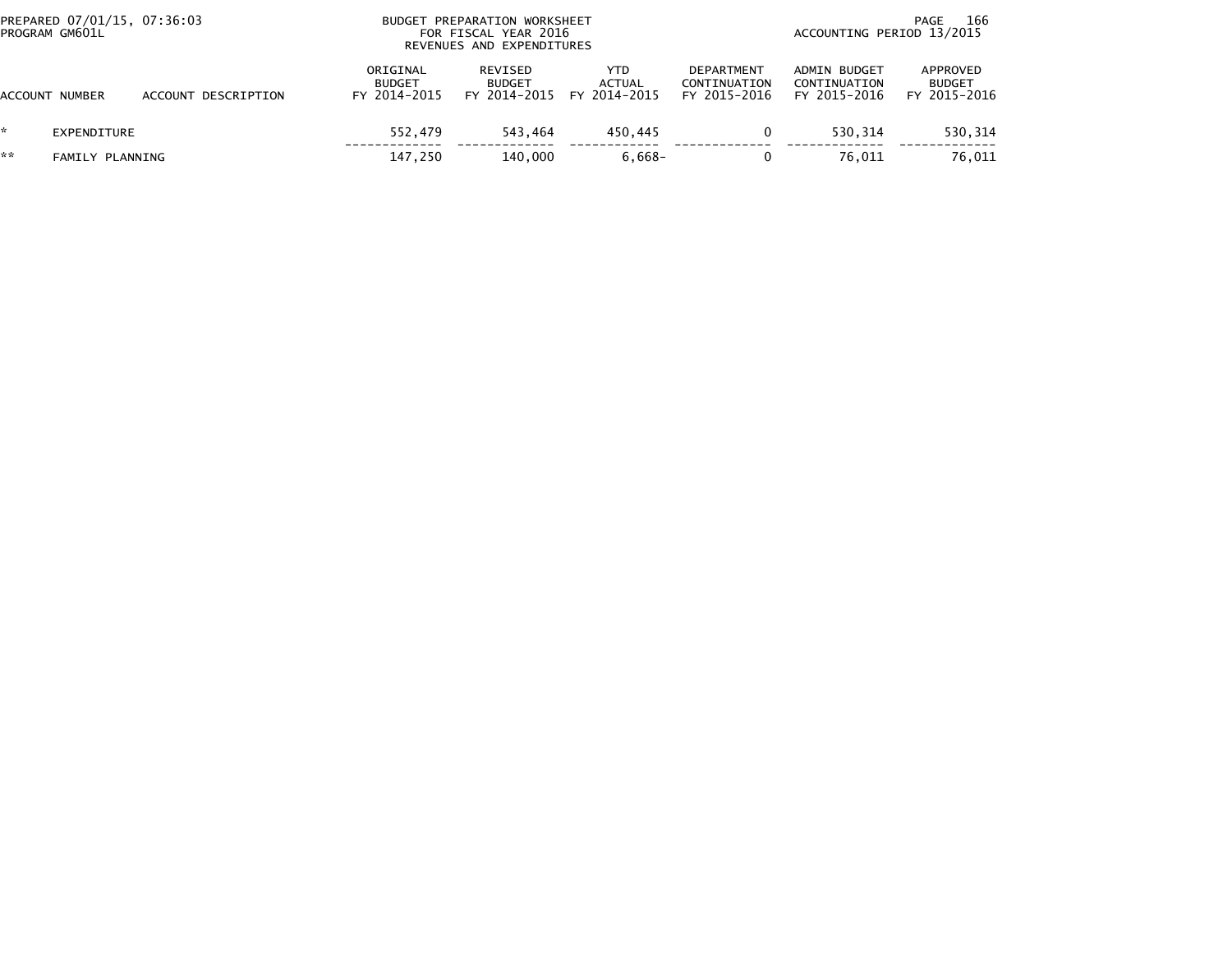|                | PREPARED 07/01/15, 07:36:03 |  |
|----------------|-----------------------------|--|
| PROGRAM GM601L |                             |  |

## BUDGET PREPARATION WORKSHEET PROGRAM GM601L FOR FISCAL YEAR 2016 ACCOUNTING PERIOD 13/2015 REVENUES AND EXPENDITURES

PAGE 167<br>ACCOUNTING PERIOD 13/2015

| ACCOUNT NUMBER                                        | ACCOUNT DESCRIPTION                          | ORIGINAL<br><b>BUDGET</b><br>FY 2014-2015 | <b>REVISED</b><br><b>BUDGET</b><br>FY 2014-2015 | <b>YTD</b><br><b>ACTUAL</b><br>FY 2014-2015 | <b>DEPARTMENT</b><br>CONTINUATION<br>FY 2015-2016 | <b>ADMIN BUDGET</b><br>CONTINUATION<br>FY 2015-2016 | <b>APPROVED</b><br><b>BUDGET</b><br>FY 2015-2016 |
|-------------------------------------------------------|----------------------------------------------|-------------------------------------------|-------------------------------------------------|---------------------------------------------|---------------------------------------------------|-----------------------------------------------------|--------------------------------------------------|
|                                                       | 101-5240-334.07-50 EAT SMART, MOVE MORE      | $\mathbf 0$                               | $\mathbf{0}$                                    | 0                                           | $\mathbf{0}$                                      | $\mathbf 0$                                         | $\Omega$                                         |
|                                                       | 101-5240-334.07-51 HEALTHY COMMUNITIES       | $13,075-$                                 | $26,832-$                                       | $26,831-$                                   | 0                                                 | $26,832-$                                           | $26,832-$                                        |
|                                                       | 101-5240-334.42-00 HEALTH PROMOTION GRANT    | $\mathbf{0}$                              | $\mathbf{0}$                                    | $\mathbf{0}$                                | $\mathbf{0}$                                      | $\Omega$                                            | $\mathbf{0}$                                     |
| 101-5240-334.45-00 HEALTH LINK GRANT                  |                                              | $68,626-$                                 | $12,558-$                                       | $32,095 -$                                  | 0                                                 | $\Omega$                                            | $\Omega$                                         |
|                                                       | 101-5240-334.45-01 HEALTH LINK-HEALTHY BEGIN | 84,480-                                   | $81,092 -$                                      | 71,599-                                     | $\mathbf{0}$                                      | 81,092-                                             | $81,092 -$                                       |
|                                                       | 101-5240-334.64-00 STATE AID HEALTH DEPT     | 20,188-                                   | $20,188-$                                       | $20, 188 -$                                 | 0                                                 | $20,188-$                                           | $20, 188 -$                                      |
|                                                       | 101-5240-334.98-00 FAMILY STRENGTH INITIATVE | 0                                         | $\mathbf{0}$                                    | $\mathbf{0}$                                | $\mathbf{0}$                                      | $\Omega$                                            | $\Omega$                                         |
|                                                       | 101-5240-334.99-00 SNFI-SCHOOL NURSE FUNDING | $100,000 -$                               | $100,000 -$                                     | $100,000 -$                                 | 0                                                 | $100,000 -$                                         | $100,000 -$                                      |
|                                                       | 101-5240-365.04-40 HEALTH-HDSP PUBLIC AWARE  | 0                                         | 0                                               | $\mathbf{0}$                                | $\mathbf{0}$                                      | 0                                                   | $\mathbf{0}$                                     |
|                                                       | 101-5240-365.74-04 GRANT:ROBERTSON/HLTHLINK  | $20,000 -$                                | $10.000 -$                                      | 0                                           | $\mathbf{0}$                                      | $10.000 -$                                          | $10,000 -$                                       |
|                                                       | 101-5240-395.00-00 FUND BALANCE APPR-RESTR   | $\mathbf{0}$                              | $4,266-$                                        | $\mathbf{0}$                                | $\mathbf{0}$                                      | $\Omega$                                            | $\mathbf{0}$                                     |
| <b>REVENUE</b><br>101-5240-441.10-05 SALARIES:REGULAR |                                              | $306.369 -$<br>171,521                    | 254.936-<br>159,530                             | 250,713-<br>142,511                         | 0<br>$\Omega$                                     | 238.112-<br>179,788                                 | 238.112-<br>179,788                              |
| 101-5240-441.20-05 HEALTH INSURANCE                   |                                              | 33,770                                    | 32,770                                          | 29,359                                      | 0                                                 | 33,730                                              | 33,730                                           |
| 101-5240-441.20-10 MEDICARE TAX                       |                                              | 2,509                                     | 2,384                                           | 2,023                                       | $\mathbf{0}$                                      | 2,607                                               | 2,607                                            |
| 101-5240-441.20-15 RETIREMENT                         |                                              | 12,127                                    | 11,519                                          | 10,076                                      | 0                                                 | 12,711                                              | 12,711                                           |
|                                                       | 101-5240-441.20-20 SOCIAL SECURITY TAX       | 10,588                                    | 10,010                                          | 8,652                                       | $\mathbf{0}$                                      | 11,147                                              | 11,147                                           |
|                                                       | 101-5240-441.20-25 WORKERS COMPENSATION      | 3,295                                     | 3,295                                           | 2,857                                       | 0                                                 | 3,627                                               | 3,627                                            |
|                                                       | 101-5240-441.20-30 401(K) CONTRIBUTIONS      | 5,146                                     | 4,716                                           | 4,212                                       | 0                                                 | 5,394                                               | 5,394                                            |
|                                                       | 101-5240-441.50-07 COST PER COPY PROGRAM     | 1,000                                     | 1,000                                           | 523                                         | 0                                                 | 1,000                                               | 1,000                                            |
| 101-5240-441.53-05 TELEPHONE                          |                                              | 1,100                                     | 1,600                                           | 1,088                                       | $\mathbf{0}$                                      | 1,100                                               | 1,100                                            |
| 101-5240-441.54-00 ADVERTISING                        |                                              | 190                                       | 190                                             | 130                                         | $\mathbf{0}$                                      | 190                                                 | 190                                              |
| 101-5240-441.55-00 PRINTING                           |                                              | 500                                       | 500                                             | 495                                         | $\mathbf{0}$                                      | 500                                                 | 500                                              |
| 101-5240-441.57-00 POSTAGE                            |                                              | 100                                       | 100                                             | $\mathbf{0}$                                | 0                                                 | 100                                                 | 100                                              |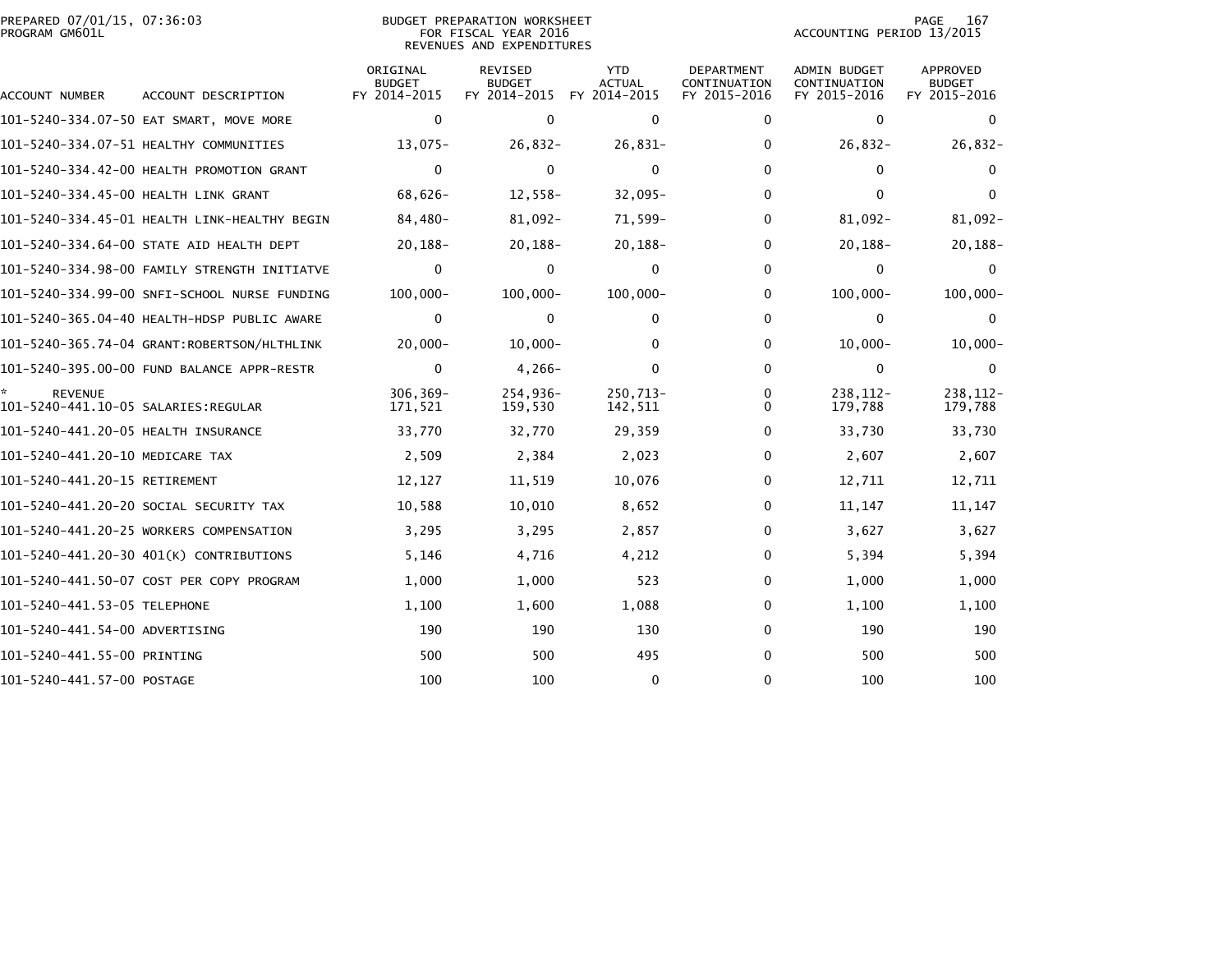| PREPARED 07/01/15, 07:36:03<br>PROGRAM GM601L |                                         |                                           | BUDGET PREPARATION WORKSHEET<br>FOR FISCAL YEAR 2016<br>REVENUES AND EXPENDITURES |                                             |                                                   |                                                     | 168<br>PAGE<br>ACCOUNTING PERIOD 13/2015  |  |
|-----------------------------------------------|-----------------------------------------|-------------------------------------------|-----------------------------------------------------------------------------------|---------------------------------------------|---------------------------------------------------|-----------------------------------------------------|-------------------------------------------|--|
| ACCOUNT NUMBER                                | ACCOUNT DESCRIPTION                     | ORIGINAL<br><b>BUDGET</b><br>FY 2014-2015 | <b>REVISED</b><br><b>BUDGET</b><br>FY 2014-2015                                   | <b>YTD</b><br><b>ACTUAL</b><br>FY 2014-2015 | <b>DEPARTMENT</b><br>CONTINUATION<br>FY 2015-2016 | <b>ADMIN BUDGET</b><br>CONTINUATION<br>FY 2015-2016 | APPROVED<br><b>BUDGET</b><br>FY 2015-2016 |  |
| 101-5240-441.58-00 TRAVEL                     |                                         | 2,000                                     | 2,000                                                                             | 869                                         | 0                                                 | 2,000                                               | 2,000                                     |  |
| 101-5240-441.59-00 TRAINING                   |                                         | 1,450                                     | 1,450                                                                             | 281                                         | 0                                                 | 1,450                                               | 1,450                                     |  |
| 101-5240-441.61-05 SUPPLIES:OFFICE            |                                         | 479                                       | 479                                                                               | 479                                         | 0                                                 | 479                                                 | 479                                       |  |
|                                               | 101-5240-441.61-15 SUPPLIES:EDUCATIONAL | 350                                       | 350                                                                               | $\mathbf 0$                                 | 0                                                 | 350                                                 | 350                                       |  |
|                                               | 101-5240-441.64-50 DUES & SUBSCRIPTIONS | 250                                       | 250                                                                               | 205                                         | 0                                                 | 250                                                 | 250                                       |  |
| LEVEL<br><b>TEXT</b><br>400                   | SOPHE INVOICES.                         |                                           | TEXT AMT                                                                          | 250<br>250                                  |                                                   |                                                     |                                           |  |
| 101-5240-441.76-20 F/A:DP EQUIPMENT           |                                         | $\Omega$                                  | $\mathbf{0}$                                                                      | $\mathbf{0}$                                | 0                                                 | $\Omega$                                            | $\Omega$                                  |  |
|                                               | 101-5240-441.85-00 GRANT EXPENDITURES   | 177,282                                   | 126,824                                                                           | 123,086                                     | 0                                                 | 110,000                                             | 110,000                                   |  |
|                                               | 101-5240-441.85-26 HEALTHY COMMUNITIES  | 13,075                                    | 26,832                                                                            | 26,831                                      | 0                                                 | 26,832                                              | 26,832                                    |  |
| ×.<br><b>EXPENDITURE</b>                      |                                         | 436,732                                   | 385,799                                                                           | 353,677                                     | 0                                                 | 393,255                                             | 393,255                                   |  |
| **<br>HEALTH PROMOTION                        |                                         | 130,363                                   | 130,863                                                                           | 102,964                                     | 0                                                 | 155,143                                             | 155,143                                   |  |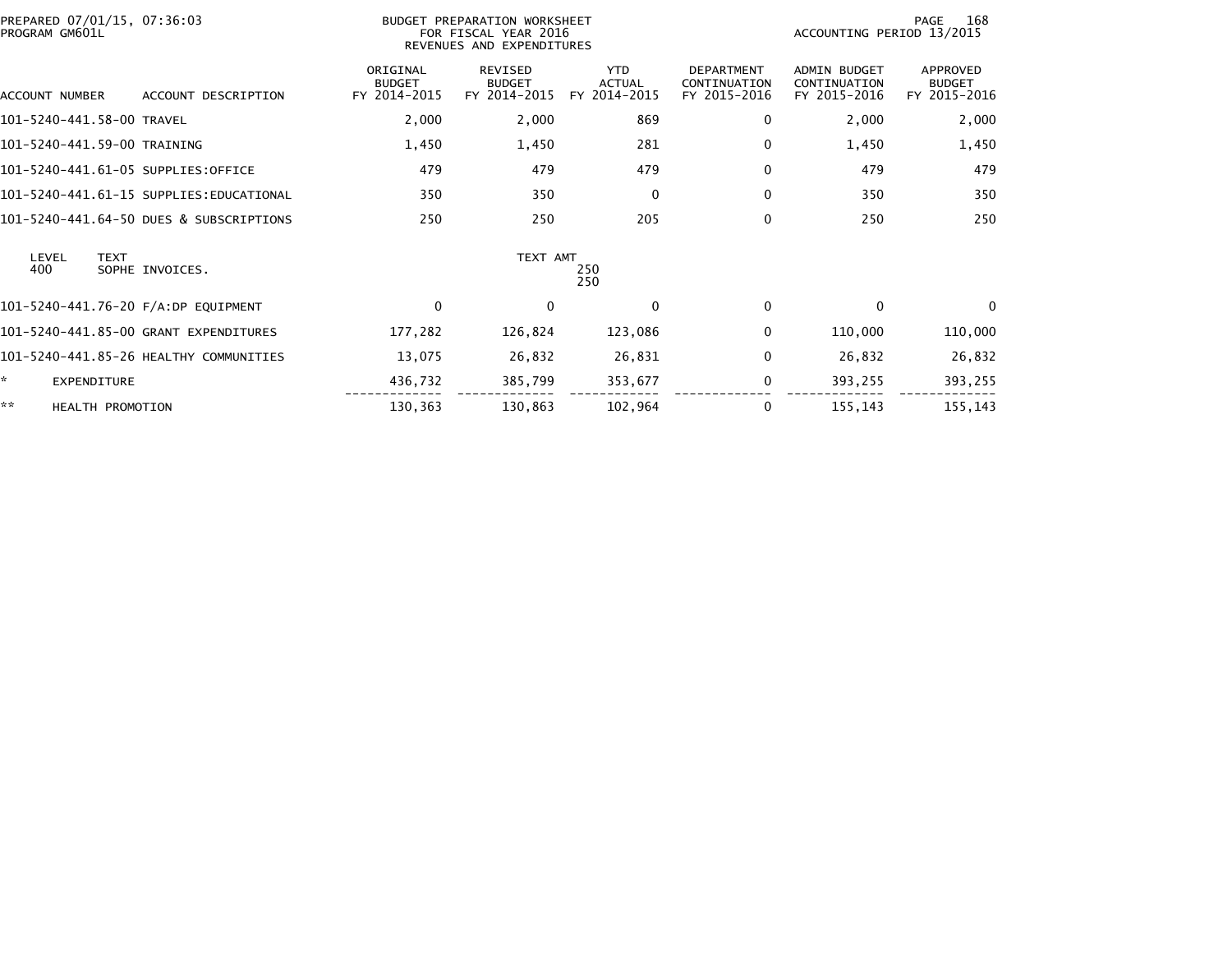|                | PREPARED 07/01/15, 07:36:03 |  |
|----------------|-----------------------------|--|
| PROGRAM GM601L |                             |  |

#### BUDGET PREPARATION WORKSHEET<br>FOR FISCAL YEAR 2016 PROGRAM GM601L FOR FISCAL YEAR 2016 ACCOUNTING PERIOD 13/2015REVENUES AND EXPENDITURES

| ACCOUNT NUMBER                      | ACCOUNT DESCRIPTION                          | ORIGINAL<br><b>BUDGET</b><br>FY 2014-2015 | REVISED<br><b>BUDGET</b><br>FY 2014-2015 | <b>YTD</b><br><b>ACTUAL</b><br>FY 2014-2015 | DEPARTMENT<br>CONTINUATION<br>FY 2015-2016 | <b>ADMIN BUDGET</b><br>CONTINUATION<br>FY 2015-2016 | APPROVED<br><b>BUDGET</b><br>FY 2015-2016 |
|-------------------------------------|----------------------------------------------|-------------------------------------------|------------------------------------------|---------------------------------------------|--------------------------------------------|-----------------------------------------------------|-------------------------------------------|
|                                     | 101-5244-334.07-70 TEEN TOBACCO PREVENTION   | $\Omega$                                  | $\Omega$                                 | 0                                           | 0                                          | 0                                                   | 0                                         |
| 101-5244-361.00-00 INTEREST REVENUE |                                              | o                                         |                                          |                                             | O                                          | $\Omega$                                            |                                           |
| <b>REVENUE</b>                      |                                              |                                           |                                          |                                             |                                            | 0<br>$\Omega$                                       |                                           |
| 101-5244-441.20-05 HEALTH INSURANCE |                                              | o                                         | $^{\circ}$                               | 0                                           | O                                          | 0                                                   |                                           |
| 101-5244-441.20-10 MEDICARE TAX     |                                              | 0                                         | $^{\circ}$                               | 0                                           | $\Omega$                                   | 0                                                   |                                           |
| 101-5244-441.20-15 RETIREMENT       |                                              | 0                                         | $^{\circ}$                               | 0                                           | 0                                          | $\Omega$                                            | $\Omega$                                  |
|                                     | 101-5244-441.20-20 SOCIAL SECURITY TAX       | $^{\circ}$                                | $^{\circ}$                               | 0                                           | $\Omega$                                   | 0                                                   |                                           |
|                                     | 101-5244-441.20-25 WORKERS COMPENSATION      | 0                                         |                                          | 0                                           | O                                          | 0                                                   |                                           |
|                                     | 101-5244-441.20-30 401(K) CONTRIBUTIONS      | 0                                         | 0                                        | 0                                           | O                                          | 0                                                   |                                           |
|                                     | 101-5244-441.33-17 CONTRACTED SVCS -BT/PREP  | 0                                         | 0                                        | 0                                           | 0                                          | $\mathbf{0}$                                        | 0                                         |
|                                     | 101-5244-441.50-07 COST PER COPY PROGRAM     | 0                                         |                                          | 0                                           | 0                                          | 0                                                   |                                           |
| 101-5244-441.53-05 TELEPHONE        |                                              | 0                                         |                                          | $\Omega$                                    | $\Omega$                                   | 0                                                   |                                           |
| 101-5244-441.54-10 CENTRAL MEDIA    |                                              | 0                                         |                                          | 0                                           |                                            | 0                                                   |                                           |
| 101-5244-441.57-00 POSTAGE          |                                              | 0                                         |                                          | 0                                           | 0                                          | 0                                                   | 0                                         |
| 101-5244-441.58-00 TRAVEL           |                                              | O                                         |                                          | 0                                           | 0                                          | 0                                                   |                                           |
| 101-5244-441.59-00 TRAINING         |                                              | 0                                         |                                          | $\Omega$                                    | 0                                          | 0                                                   |                                           |
|                                     | 101-5244-441.61-15 SUPPLIES:EDUCATIONAL      | 0                                         |                                          | O                                           |                                            | 0                                                   |                                           |
|                                     | 101–5244–441.61–24 SUPPLIES:FOOD CLUB MEETNG | 0                                         |                                          |                                             |                                            | 0                                                   | $\Omega$                                  |
|                                     | 101-5244-441.61-95 SUPPLIES:OTHER SMALL EQMT | 0                                         |                                          | ŋ                                           |                                            | 0                                                   |                                           |
| 101-5244-441.76-20 F/A:DP EQUIPMENT |                                              |                                           |                                          |                                             |                                            | 0                                                   |                                           |
|                                     | 101-5244-441.76-30 F/A:EQUIPMENT/FURNISHINGS |                                           |                                          |                                             |                                            |                                                     |                                           |
| 101-5244-441.98-00 RESERVE          |                                              |                                           |                                          |                                             |                                            |                                                     |                                           |
| EXPENDITURE                         |                                              |                                           |                                          |                                             |                                            |                                                     |                                           |

------------- ------------- ------------ ------------- ------------- -------------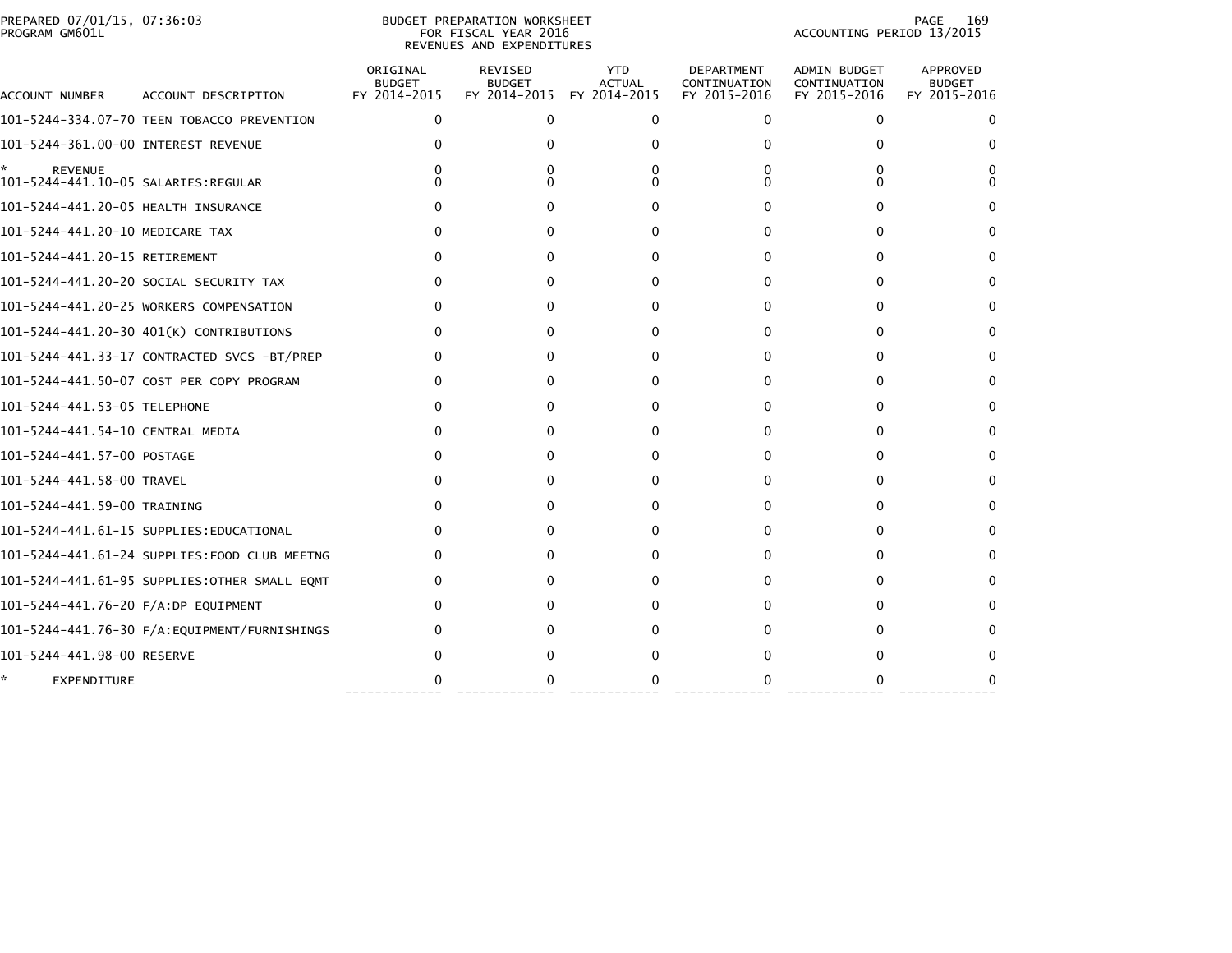| PREPARED 07/01/15, 07:36:03<br>PROGRAM GM601L |                     | BUDGET PREPARATION WORKSHEET<br>FOR FISCAL YEAR 2016<br>REVENUES AND EXPENDITURES |                                          |                                      |                                            | 170<br>PAGE<br>ACCOUNTING PERIOD 13/2015     |                                           |
|-----------------------------------------------|---------------------|-----------------------------------------------------------------------------------|------------------------------------------|--------------------------------------|--------------------------------------------|----------------------------------------------|-------------------------------------------|
| ACCOUNT NUMBER                                | ACCOUNT DESCRIPTION | ORIGINAL<br><b>BUDGET</b><br>FY 2014-2015                                         | REVISED<br><b>BUDGET</b><br>FY 2014-2015 | <b>YTD</b><br>ACTUAL<br>FY 2014-2015 | DEPARTMENT<br>CONTINUATION<br>FY 2015-2016 | ADMIN BUDGET<br>CONTINUATION<br>FY 2015-2016 | APPROVED<br><b>BUDGET</b><br>FY 2015-2016 |
| **<br>HWTFC/ CIS PROJECT                      |                     |                                                                                   |                                          |                                      |                                            |                                              |                                           |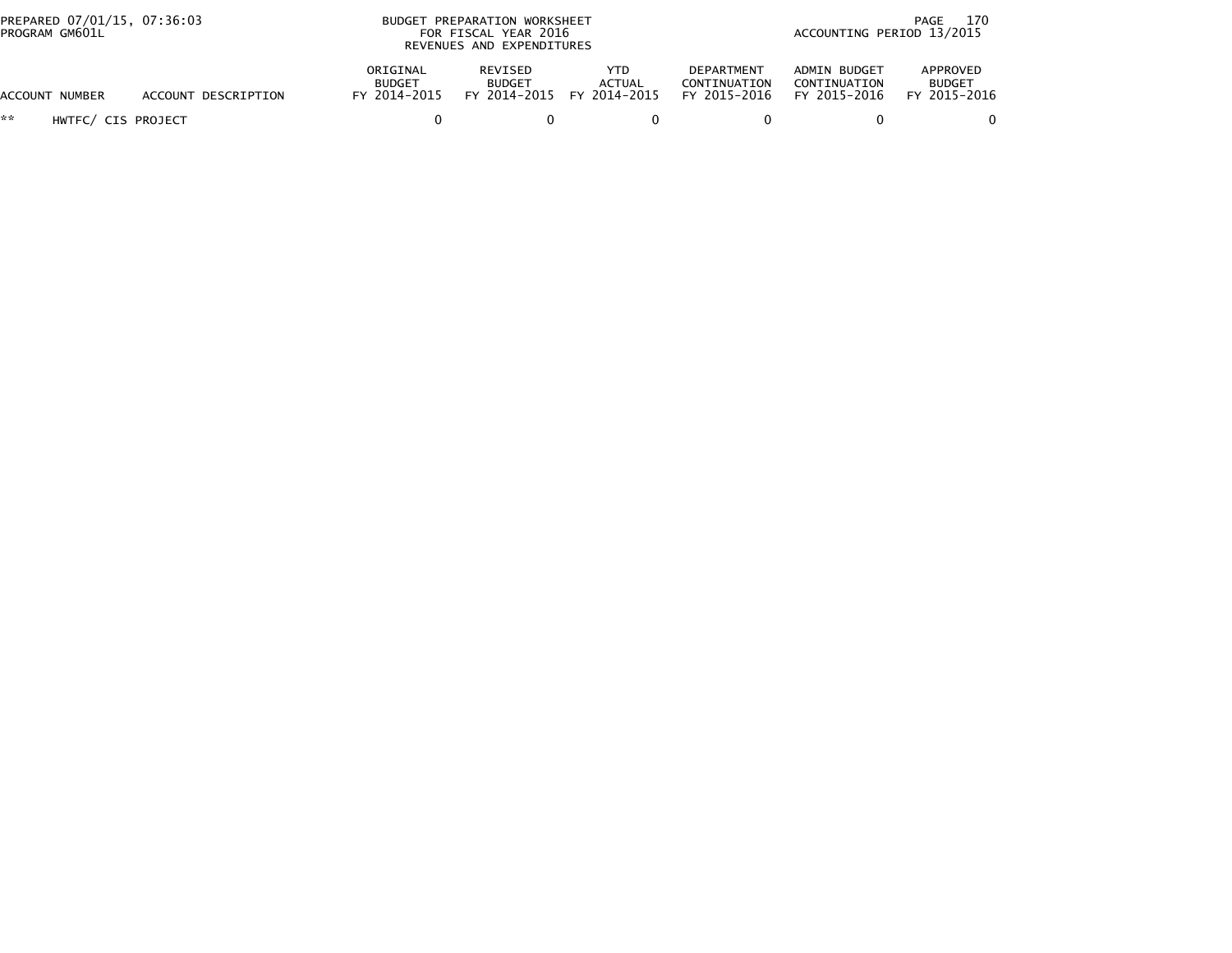| PREPARED 07/01/15, 07:36:03<br>PROGRAM GM601L |                                                                                                                  |                                           | BUDGET PREPARATION WORKSHEET<br>FOR FISCAL YEAR 2016<br>REVENUES AND EXPENDITURES |                                             |                                            | ACCOUNTING PERIOD 13/2015                    | 171<br>PAGE                               |
|-----------------------------------------------|------------------------------------------------------------------------------------------------------------------|-------------------------------------------|-----------------------------------------------------------------------------------|---------------------------------------------|--------------------------------------------|----------------------------------------------|-------------------------------------------|
| ACCOUNT NUMBER                                | ACCOUNT DESCRIPTION                                                                                              | ORIGINAL<br><b>BUDGET</b><br>FY 2014-2015 | <b>REVISED</b><br><b>BUDGET</b><br>FY 2014-2015                                   | <b>YTD</b><br><b>ACTUAL</b><br>FY 2014-2015 | DEPARTMENT<br>CONTINUATION<br>FY 2015-2016 | ADMIN BUDGET<br>CONTINUATION<br>FY 2015-2016 | APPROVED<br><b>BUDGET</b><br>FY 2015-2016 |
|                                               | 101-5245-331.07-55 XVIII FEES-HIV/STD                                                                            | $\mathbf{0}$                              | $\mathbf{0}$                                                                      | $207 -$                                     | $\Omega$                                   | 0                                            | $\mathbf{0}$                              |
|                                               | 101-5245-331.84-55 TXIX FEES-STD                                                                                 | $10,000 -$                                | $10,000 -$                                                                        | $19,170-$                                   | $\Omega$                                   | $20,000 -$                                   | $20,000-$                                 |
|                                               | 101-5245-334.13-00 AIDS CONTROL GRANT                                                                            | $12,500-$                                 | $13,550-$                                                                         | $16,221-$                                   | $\Omega$                                   | $12,961-$                                    | 12,961-                                   |
|                                               | 101-5245-334.86-01 STD MEDICATIONS                                                                               | $4,081-$                                  | $4,081-$                                                                          | $\mathbf{0}$                                | $\Omega$                                   | $4,081-$                                     | $4,081-$                                  |
|                                               |                                                                                                                  | 0                                         | 0                                                                                 | $57 -$                                      | $\Omega$                                   | 0                                            | 0                                         |
|                                               | 101-5245-353.93-00 HIV/STD FEES                                                                                  | $\mathbf{0}$                              | $\Omega$                                                                          | $224 -$                                     | $\Omega$                                   | $\mathbf{0}$                                 | $\mathbf{0}$                              |
|                                               | 101-5245-395.00-00 FUND BALANCE APPR-RESTR                                                                       | $\mathbf 0$                               | $\mathbf{0}$                                                                      | $\mathbf 0$                                 | $\Omega$                                   | $\mathbf 0$                                  | $\mathbf 0$                               |
| ÷.<br><b>REVENUE</b>                          |                                                                                                                  | 26,581-<br>190,444                        | 27,631-<br>195,732                                                                | 35,879-<br>174,806                          | $\Omega$<br>$\Omega$                       | $37,042-$<br>186,939                         | 37,042-<br>186,939                        |
|                                               | 101-5245-441.20-05 HEALTH INSURANCE                                                                              | 37,495                                    | 33,386                                                                            | 27,586                                      | $\Omega$                                   | 35,072                                       | 35,072                                    |
|                                               | 101-5245-441.20-10 MEDICARE TAX                                                                                  | 2,786                                     | 2,767                                                                             | 2,385                                       | $\Omega$                                   | 2,711                                        | 2,711                                     |
|                                               | 101-5245-441.20-15 RETIREMENT                                                                                    | 13,464                                    | 13,871                                                                            | 12,274                                      | $\Omega$                                   | 13,217                                       | 13,217                                    |
|                                               | 101-5245-441.20-20 SOCIAL SECURITY TAX                                                                           | 11,757                                    | 11,676                                                                            | 10,199                                      | 0                                          | 11,591                                       | 11,591                                    |
|                                               | 101-5245-441.20-25 WORKERS COMPENSATION                                                                          | 2,708                                     | 3,008                                                                             | 2,524                                       | $\Omega$                                   | 2,616                                        | 2,616                                     |
|                                               | 101-5245-441.20-30 401(K) CONTRIBUTIONS                                                                          | 5,713                                     | 5,674                                                                             | 4,345                                       | $\Omega$                                   | 5,608                                        | 5,608                                     |
|                                               | 101-5245-441.32-22 INTERPRETER SERVICES                                                                          | 100                                       | 100                                                                               | $\mathbf{0}$                                | $\Omega$                                   | $\mathbf 0$                                  | $\mathbf{0}$                              |
|                                               | 101-5245-441.32-40 PHYSICIAN FEES                                                                                | 3,500                                     | 9,403                                                                             | 8,652                                       | $\Omega$                                   | 11,215                                       | 11,215                                    |
| LEVEL<br>400                                  | <b>TEXT</b><br>INCREASE FOR CONTRACT PHYSICIAN CLINIC AS WELL AS<br>ADMINISTRATIVE SERVICES AND TO COVER COST OF |                                           | TEXT AMT                                                                          |                                             |                                            |                                              |                                           |
|                                               | PHARMACIST AND LAB MANAGER SERVICE FEES.                                                                         |                                           |                                                                                   | 11,215<br>11,215                            |                                            |                                              |                                           |
|                                               | 101-5245-441.34-19 LABORATORY FEES                                                                               | 9,000                                     | 9,000                                                                             | 8,999                                       | 0                                          | 9,825                                        | 9,825                                     |
| LEVEL<br>400                                  | <b>TEXT</b><br>INCREASE TO COVER 3% INCREASE IN LAB FEES AND                                                     |                                           | TEXT AMT                                                                          |                                             |                                            |                                              |                                           |
|                                               | ADDITIONAL SCREENING SERVICES.                                                                                   |                                           |                                                                                   | 9,825<br>9,825                              |                                            |                                              |                                           |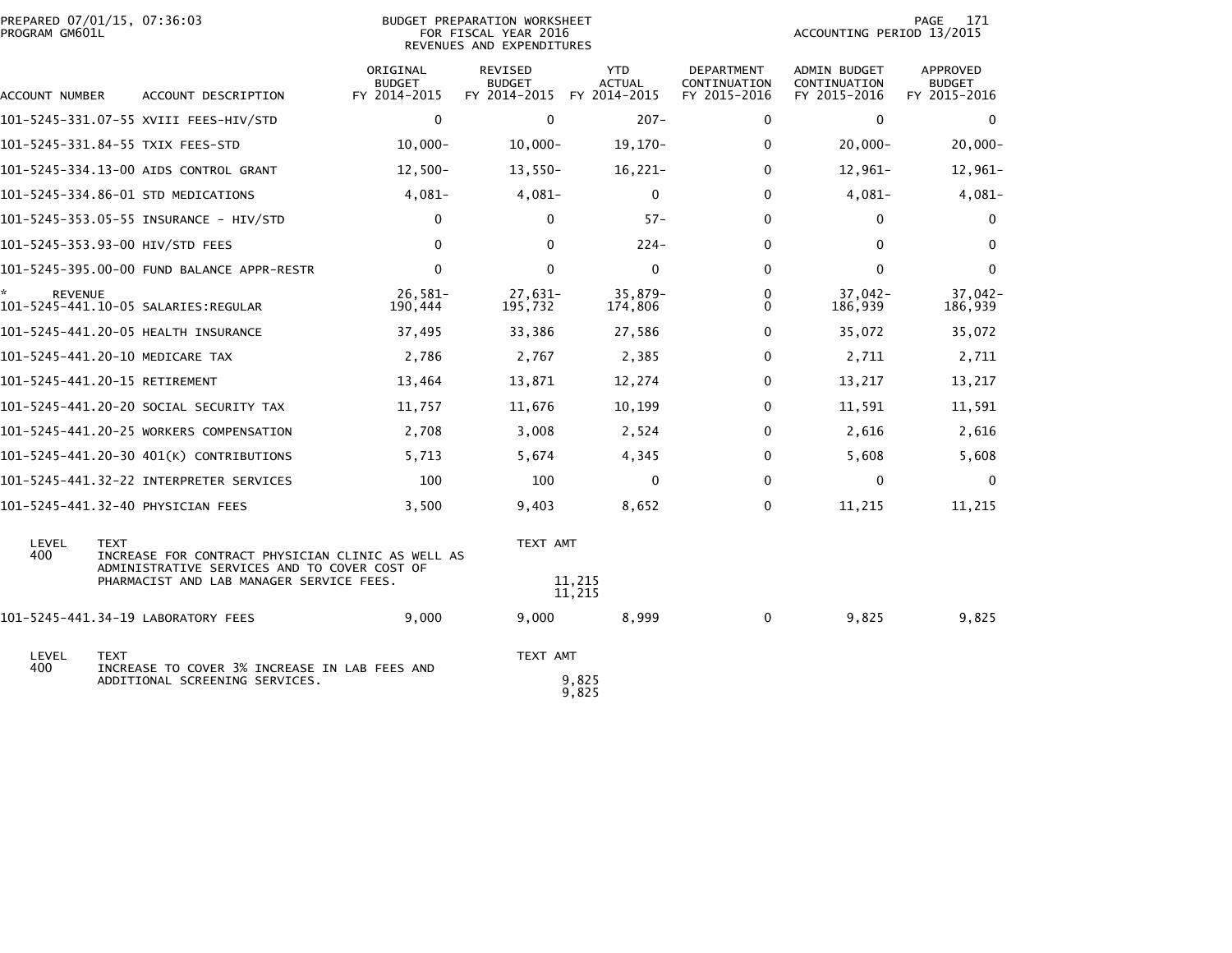| PROGRAM GM601L | PREPARED 07/01/15, 07:36:03<br>BUDGET PREPARATION WORKSHEET<br>FOR FISCAL YEAR 2016<br>REVENUES AND EXPENDITURES                                                    |                                           |                                                 |                                             |                                            | 172<br>PAGE<br>ACCOUNTING PERIOD 13/2015     |                                                  |
|----------------|---------------------------------------------------------------------------------------------------------------------------------------------------------------------|-------------------------------------------|-------------------------------------------------|---------------------------------------------|--------------------------------------------|----------------------------------------------|--------------------------------------------------|
| ACCOUNT NUMBER | ACCOUNT DESCRIPTION                                                                                                                                                 | ORIGINAL<br><b>BUDGET</b><br>FY 2014-2015 | <b>REVISED</b><br><b>BUDGET</b><br>FY 2014-2015 | <b>YTD</b><br><b>ACTUAL</b><br>FY 2014-2015 | DEPARTMENT<br>CONTINUATION<br>FY 2015-2016 | ADMIN BUDGET<br>CONTINUATION<br>FY 2015-2016 | <b>APPROVED</b><br><b>BUDGET</b><br>FY 2015-2016 |
|                | 101-5245-441.43-15 R&M:EQUIPMENT                                                                                                                                    | 400                                       | 400                                             | 169                                         | 0                                          | 400                                          | 400                                              |
|                | 101-5245-441.43-55 R&M:TELEPHONES                                                                                                                                   | 100                                       | 100                                             | $\mathbf 0$                                 | 0                                          | 0                                            | $\mathbf 0$                                      |
|                |                                                                                                                                                                     | 1,300                                     | 1,300                                           | 993                                         | $\Omega$                                   | 1,300                                        | 1,300                                            |
|                | 101-5245-441.53-05 TELEPHONE                                                                                                                                        | 1,000                                     | 1,000                                           | 696                                         | 0                                          | 1,000                                        | 1,000                                            |
|                | 101-5245-441.55-00 PRINTING                                                                                                                                         | 200                                       | 200                                             | 50                                          | $\Omega$                                   | 200                                          | 200                                              |
|                | 101-5245-441.57-00 POSTAGE                                                                                                                                          | 3,000                                     | 3,000                                           | 2,996                                       | 0                                          | 3,000                                        | 3,000                                            |
|                | 101-5245-441.58-00 TRAVEL                                                                                                                                           | 1,000                                     | 1,400                                           | 727                                         | 0                                          | 2,000                                        | 2,000                                            |
| LEVEL<br>400   | <b>TEXT</b><br>INCREASE TO COVER TRAVEL AND ASSOCIATED REQUIRED<br>TRAINING COSTS FOR NEW EXPANDED ROLE NURSE AND<br>PATAGONIA USER CONFERENCES.                    |                                           | TEXT AMT                                        | 2,000<br>2,000                              |                                            |                                              |                                                  |
|                | 101-5245-441.59-00 TRAINING                                                                                                                                         | 200                                       | 800                                             | 560                                         | 0                                          | 1,200                                        | 1,200                                            |
| LEVEL<br>400   | <b>TEXT</b><br>INCREASE TO COVER COST OF NEW EXPANDED ROLE NURSE<br>REQUIRED ANNUAL TRAINING.                                                                       |                                           | TEXT AMT                                        | 1,200<br>1,200                              |                                            |                                              |                                                  |
|                | 101-5245-441.61-05 SUPPLIES:OFFICE                                                                                                                                  | 700                                       | 700                                             | 594                                         | 0                                          | 1,000                                        | 1,000                                            |
| LEVEL<br>400   | <b>TEXT</b><br>STD AA FOR 2015-16 REQUIRES PROVISION OF AGE AND<br>CULTURALLY APPROPIATE PROVISION OF EDUCATIONAL<br>MATERIALS FOR CLIENTS AT RISK FOR STD AND HIV. |                                           | TEXT AMT                                        | 1,000<br>1,000                              |                                            |                                              |                                                  |
|                | 101–5245–441.61–45 SUPPLIES:MEDICAL                                                                                                                                 | 4,000                                     | 4,050                                           | 2,095                                       | 0                                          | 4,050                                        | 4,050                                            |
|                | 101-5245-441.61-46 SUPPLIES:STD MEDICATIONS                                                                                                                         | 4,081                                     | 4,081                                           | 2,504                                       | $\Omega$                                   | 4,081                                        | 4,081                                            |
|                | 101-5245-441.64-50 DUES & SUBSCRIPTIONS                                                                                                                             | 300                                       | 300                                             | 102                                         | 0                                          | 300                                          | 300                                              |
|                | 101-5245-441.74-15 C/A:MEDICAL EQUIP-HIV/STD                                                                                                                        | $\mathbf 0$                               | $\mathbf{0}$                                    | $\mathbf 0$                                 | $\Omega$                                   | $\mathbf 0$                                  | $\mathbf 0$                                      |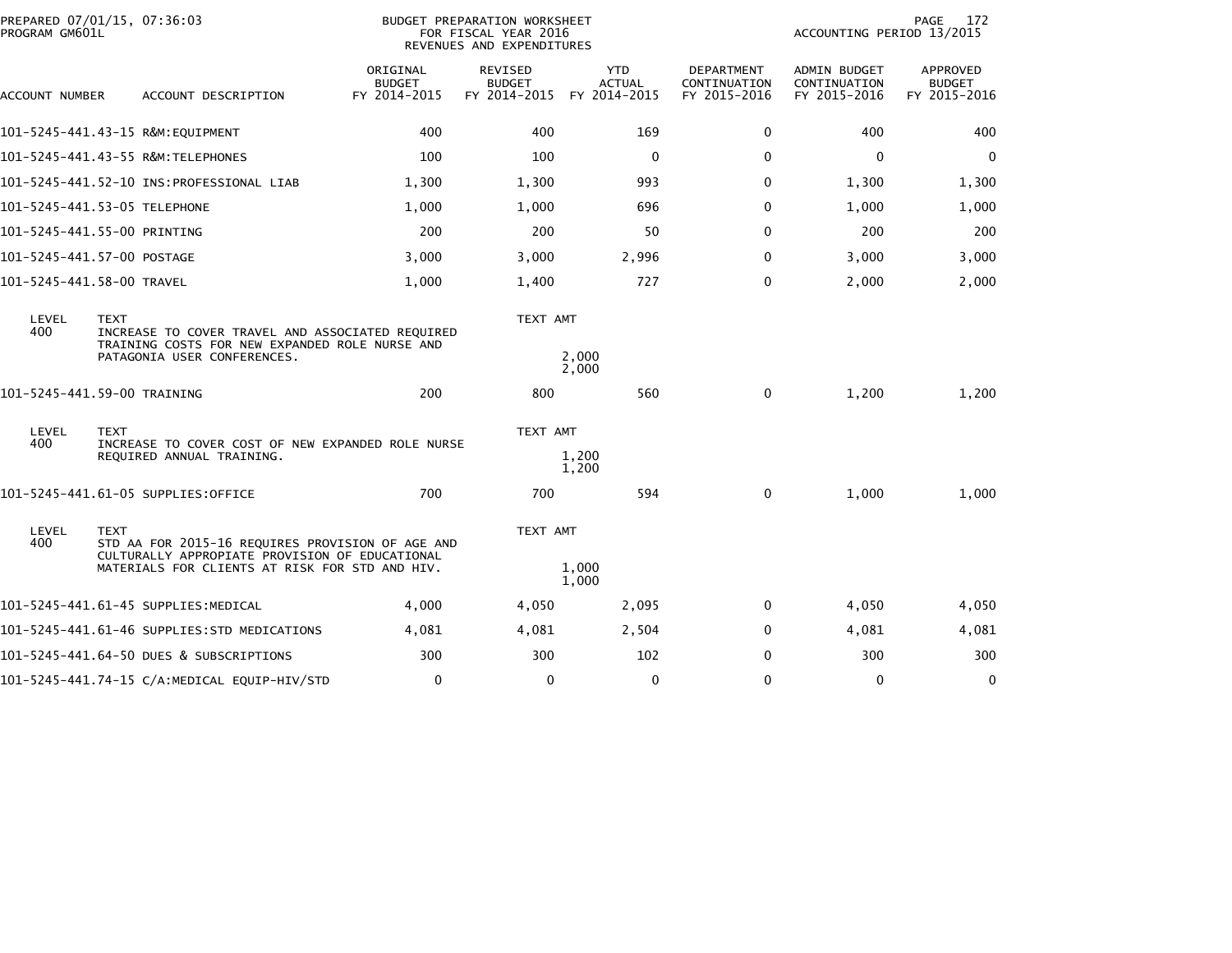| PREPARED 07/01/15, 07:36:03<br>PROGRAM GM601L |                             |                                                                                                                                                                                 |                                           | BUDGET PREPARATION WORKSHEET<br>FOR FISCAL YEAR 2016<br>REVENUES AND EXPENDITURES |                                |                                            | ACCOUNTING PERIOD 13/2015                           | 173<br>PAGE                               |
|-----------------------------------------------|-----------------------------|---------------------------------------------------------------------------------------------------------------------------------------------------------------------------------|-------------------------------------------|-----------------------------------------------------------------------------------|--------------------------------|--------------------------------------------|-----------------------------------------------------|-------------------------------------------|
|                                               | ACCOUNT NUMBER              | ACCOUNT DESCRIPTION                                                                                                                                                             | ORIGINAL<br><b>BUDGET</b><br>FY 2014-2015 | REVISED<br><b>BUDGET</b><br>FY 2014-2015                                          | YTD.<br>ACTUAL<br>FY 2014-2015 | DEPARTMENT<br>CONTINUATION<br>FY 2015-2016 | <b>ADMIN BUDGET</b><br>CONTINUATION<br>FY 2015-2016 | APPROVED<br><b>BUDGET</b><br>FY 2015-2016 |
|                                               | <b>TEXT</b><br>LEVEL<br>400 | FOR CO2 INCUBATOR REPLACEMENT IF NECESSARY. IT'S<br>20 YEARS OLD AND WE HAVE HAD SOME ISSUES DURING<br>THE CURRENT YEAR WITH THE INCUBATOR.<br>LESS: COUNTY MANAGER'S REDUCTION |                                           | TEXT AMT                                                                          | 9,550<br>$9,550-$              |                                            |                                                     |                                           |
| ÷.                                            | EXPENDITURE                 |                                                                                                                                                                                 | 293,248                                   | 301,948                                                                           | 263,256                        | 0                                          | 297.325                                             | 297,325                                   |
| **                                            | HIV-STD STATE               |                                                                                                                                                                                 | 266,667                                   | 274,317                                                                           | 227,377                        | 0                                          | 260,283                                             | 260.283                                   |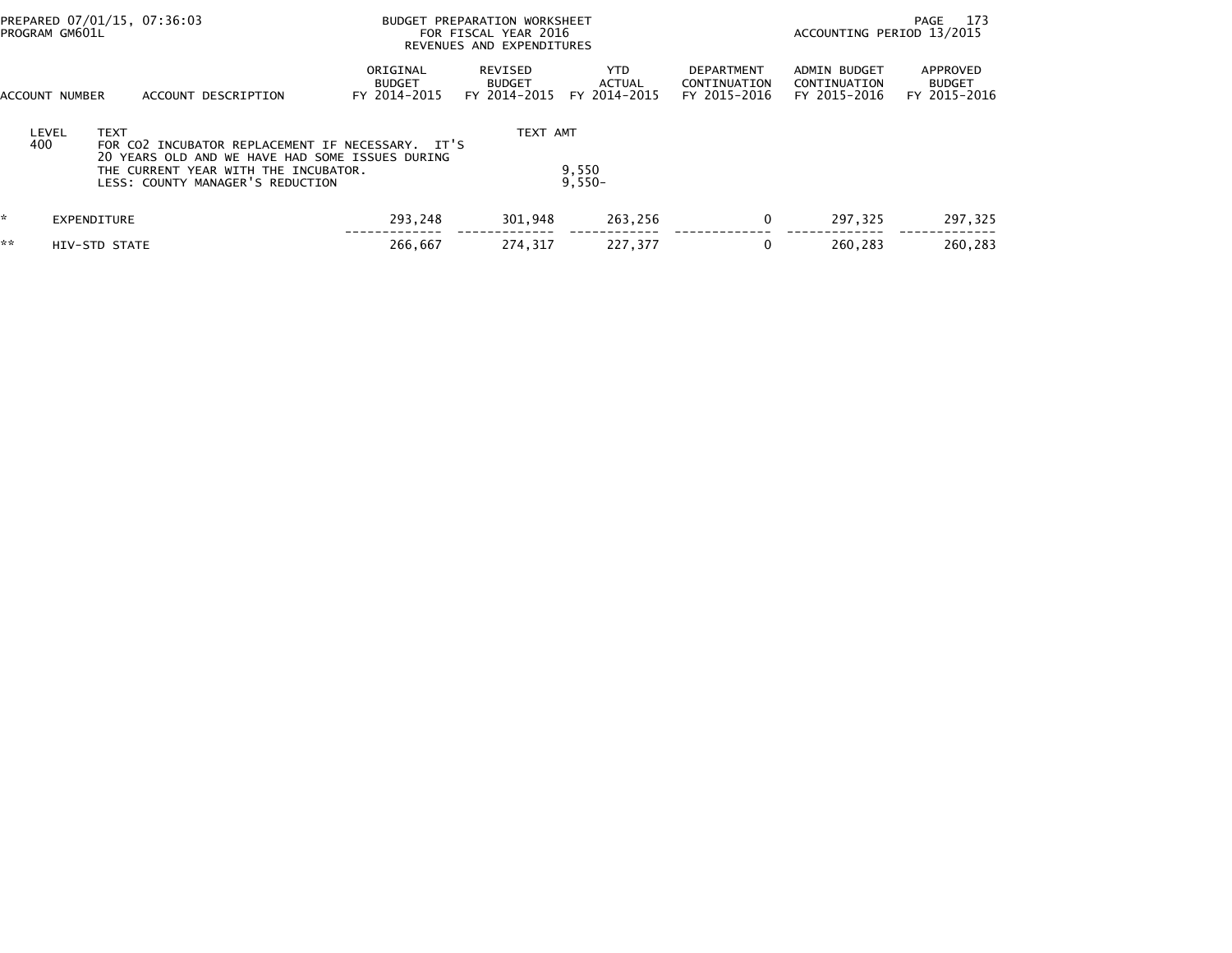|                | PREPARED 07/01/15, 07:36:03 |  |
|----------------|-----------------------------|--|
| PROGRAM GM601L |                             |  |

| ACCOUNT NUMBER                | ACCOUNT DESCRIPTION                                                  | ORIGINAL<br><b>BUDGET</b><br>FY 2014-2015 | <b>REVISED</b><br><b>BUDGET</b><br>FY 2014-2015 | <b>YTD</b><br><b>ACTUAL</b><br>FY 2014-2015 | <b>DEPARTMENT</b><br>CONTINUATION<br>FY 2015-2016 | <b>ADMIN BUDGET</b><br>CONTINUATION<br>FY 2015-2016 | <b>APPROVED</b><br><b>BUDGET</b><br>FY 2015-2016 |
|-------------------------------|----------------------------------------------------------------------|-------------------------------------------|-------------------------------------------------|---------------------------------------------|---------------------------------------------------|-----------------------------------------------------|--------------------------------------------------|
| 101-5250-325.25-00 FLU SHOTS  |                                                                      | $\mathbf 0$                               | $\Omega$                                        | $\Omega$                                    | $\mathbf{0}$                                      | $\mathbf{0}$                                        | 0                                                |
|                               | 101-5250-331.07-40 XVIII FEES-IMMUNIZATION                           | $\mathbf{0}$                              | $\mathbf{0}$                                    | $361 -$                                     | $\Omega$                                          | 0                                                   | $\Omega$                                         |
|                               | 101-5250-331.51-00 MEDICARE-FLU/PNEUMONIA                            | $\Omega$                                  | $\Omega$                                        | $\Omega$                                    | $\Omega$                                          | $\Omega$                                            | $\Omega$                                         |
|                               | 101-5250-331.84-40 TXIX FEES-IMMUNIZATION                            | $5,000-$                                  | $5,000-$                                        | 66,661-                                     | $\Omega$                                          | $41,000 -$                                          | $41,000 -$                                       |
|                               | 101-5250-334.48-00 IMMUNIZATION ACT PLAN GRN                         | $43, 135 -$                               | $33, 158 -$                                     | $26,633-$                                   | $\Omega$                                          | $30, 368 -$                                         | $30, 368 -$                                      |
|                               | 101-5250-334.64-00 STATE AID HEALTH DEPT                             | $12, 142 -$                               | $12, 142 -$                                     | $12, 142 -$                                 | $\Omega$                                          | $12, 142 -$                                         | $12, 142 -$                                      |
|                               | 101-5250-353.05-40 INSURANCE - IMMUNIZATIONS                         | $\mathbf 0$                               | $\mathbf{0}$                                    | $\mathbf 0$                                 | 0                                                 | 0                                                   | $\mathbf{0}$                                     |
|                               | 101-5250-353.09-00 ADULT IMMUNIZATION FEES                           | $15,000 -$                                | $15,000 -$                                      | $9,412-$                                    | 0                                                 | $15,000 -$                                          | $15,000 -$                                       |
|                               | 101-5250-395.00-00 FUND BALANCE APPR-RESTR                           | $60,000 -$                                | $60,000 -$                                      | $\mathbf 0$                                 | $\Omega$                                          | $60,000 -$                                          | $60,000 -$                                       |
| <b>REVENUE</b>                |                                                                      | $135,277-$<br>78,266                      | $125,300-$<br>86,826                            | 115,209-<br>77,661                          | 0<br>0                                            | 158,510-<br>94,304                                  | 158,510-<br>94,304                               |
|                               | 101-5250-441.20-05 HEALTH INSURANCE                                  | 15,409                                    | 15,289                                          | 12,667                                      | $\Omega$                                          | 17,693                                              | 17,693                                           |
|                               | 101-5250-441.20-10 MEDICARE TAX                                      | 1,145                                     | 1,274                                           | 1,079                                       | $\Omega$                                          | 1,368                                               | 1,368                                            |
| 101-5250-441.20-15 RETIREMENT |                                                                      | 5,533                                     | 5,931                                           | 5,151                                       | $\Omega$                                          | 6,667                                               | 6,667                                            |
|                               | 101-5250-441.20-20 SOCIAL SECURITY TAX                               | 4,832                                     | 5,343                                           | 4,612                                       | $\Omega$                                          | 5,847                                               | 5,847                                            |
|                               | 101-5250-441.20-25 WORKERS COMPENSATION                              | 1,168                                     | 1,868                                           | 1,414                                       | $\Omega$                                          | 1,692                                               | 1,692                                            |
|                               | 101-5250-441.20-30 401(K) CONTRIBUTIONS                              | 2,348                                     | 2,305                                           | 1,967                                       | $\Omega$                                          | 2,829                                               | 2,829                                            |
|                               | 101-5250-441.32-22 INTERPRETER SERVICES                              | 100                                       | 100                                             | $\mathbf 0$                                 | $\Omega$                                          | 100                                                 | 100                                              |
|                               | 101-5250-441.32-36 PUBLIC HEALTH NURSING SVS                         | 7,400                                     | 1,400                                           | 621                                         | $\Omega$                                          | 1,400                                               | 1,400                                            |
|                               | 101-5250-441.32-40 PHYSICIAN FEES                                    | 2,400                                     | 4,215                                           | 3,800                                       | $\Omega$                                          | 8,915                                               | 8,915                                            |
| LEVEL<br><b>TEXT</b><br>400   | INCREASE FOR CONTRACT PHYSICIAN, PHARMACIST AND<br>LAB MANAGER FEES. |                                           | TEXT AMT                                        | 8,915<br>8,915                              |                                                   |                                                     |                                                  |
|                               | 101-5250-441.34-30 SERVICE & MAINTENANCE                             | 0                                         | 0                                               | 0                                           | 0                                                 | 0                                                   | 0                                                |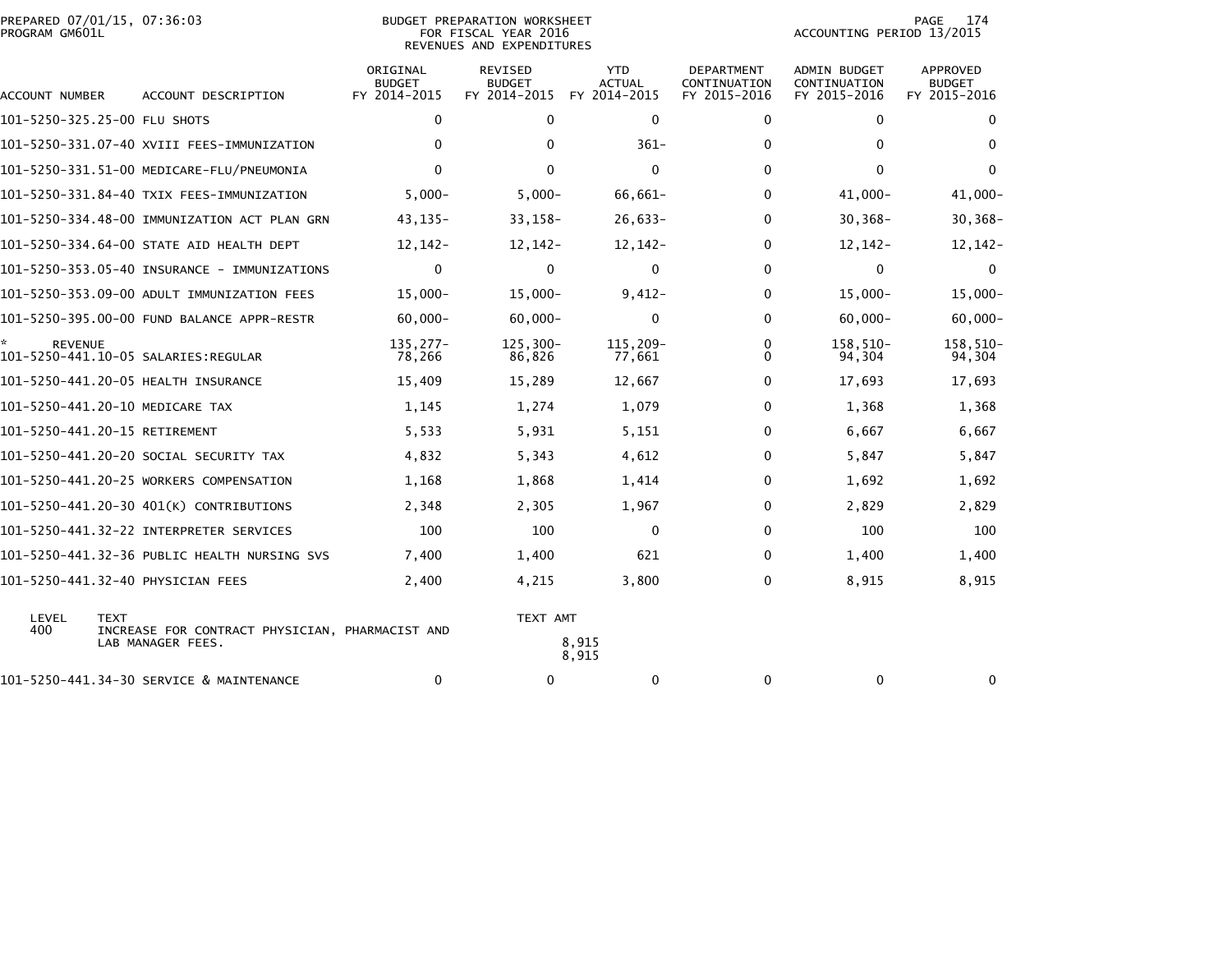| PROGRAM GM601L | PREPARED 07/01/15, 07:36:03                                                                                      |                                           | BUDGET PREPARATION WORKSHEET<br>FOR FISCAL YEAR 2016<br>REVENUES AND EXPENDITURES |                             |                                            | ACCOUNTING PERIOD 13/2015                    | PAGE<br>175                               |
|----------------|------------------------------------------------------------------------------------------------------------------|-------------------------------------------|-----------------------------------------------------------------------------------|-----------------------------|--------------------------------------------|----------------------------------------------|-------------------------------------------|
| ACCOUNT NUMBER | ACCOUNT DESCRIPTION                                                                                              | ORIGINAL<br><b>BUDGET</b><br>FY 2014-2015 | REVISED<br><b>BUDGET</b><br>FY 2014-2015 FY 2014-2015                             | <b>YTD</b><br><b>ACTUAL</b> | DEPARTMENT<br>CONTINUATION<br>FY 2015-2016 | ADMIN BUDGET<br>CONTINUATION<br>FY 2015-2016 | APPROVED<br><b>BUDGET</b><br>FY 2015-2016 |
|                | 101-5250-441.43-15 R&M:EQUIPMENT                                                                                 | 500                                       | 500                                                                               | 500                         | 0                                          | 500                                          | 500                                       |
| LEVEL<br>400   | <b>TEXT</b><br>FOR ANY IMMUNIZATION REFRIGERATOR OR FREEZER<br>REPAIR.                                           |                                           | TEXT AMT                                                                          | 1,000                       |                                            |                                              |                                           |
|                | LESS: COUNTY MANAGER'S REDUCTION                                                                                 |                                           |                                                                                   | $500 -$<br>500              |                                            |                                              |                                           |
|                | 101-5250-441.43-55 R&M:TELEPHONES                                                                                | 200                                       | 200                                                                               | $\Omega$                    | $\mathbf{0}$                               | 200                                          | 200                                       |
|                | 101-5250-441.50-07 COST PER COPY PROGRAM                                                                         | 1,900                                     | 1,900                                                                             | 1,855                       | 0                                          | 1,900                                        | 1,900                                     |
|                |                                                                                                                  | 1,000                                     | 1,000                                                                             | 511                         | 0                                          | 1,000                                        | 1,000                                     |
|                | 101-5250-441.53-05 TELEPHONE                                                                                     | 1,000                                     | 1,140                                                                             | 1,063                       | 0                                          | 2,000                                        | 2,000                                     |
| LEVEL<br>400   | <b>TEXT</b><br>TO COVER COST OF AIR CARDS FOR THE TWO NEW                                                        |                                           | TEXT AMT                                                                          |                             |                                            |                                              |                                           |
|                | IMMUNIZATION LAPTOPS.                                                                                            |                                           |                                                                                   | 2,000<br>2,000              |                                            |                                              |                                           |
|                | 101-5250-441.55-00 PRINTING                                                                                      | 400                                       | 900                                                                               | 900                         | $\mathbf 0$                                | 3,000                                        | 3,000                                     |
| LEVEL<br>400   | <b>TEXT</b><br>PRINTING OF IMMUNIZATION REQUIREMENTS/CHANGES TO<br>PROVIDE TO PARENTS OF KINDERGARTEN AND RISING |                                           | TEXT AMT                                                                          |                             |                                            |                                              |                                           |
|                | SEVENTH GRADE STUDENTS. THESE ARE SENT OUT THROUGH<br>SCHOOL PACKETS TO THE PARENTS.                             |                                           |                                                                                   | 3,000<br>3,000              |                                            |                                              |                                           |
|                | 101-5250-441.57-00 POSTAGE                                                                                       | 400                                       | 400                                                                               | $\mathbf{0}$                | 0                                          | 400                                          | 400                                       |
|                | 101-5250-441.58-00 TRAVEL                                                                                        | 600                                       | 600                                                                               | 560                         | 0                                          | 600                                          | 600                                       |
|                | 101-5250-441.59-00 TRAINING                                                                                      | 600                                       | 175                                                                               | 115                         | 0                                          | 600                                          | 600                                       |
|                | 101–5250–441.61–05 SUPPLIES:OFFICE                                                                               | 750                                       | 927                                                                               | 536                         | 0                                          | 750                                          | 750                                       |
|                | 101-5250-441.61-45 SUPPLIES:MEDICAL                                                                              | 35,000                                    | 24,955                                                                            | 24,779                      | 0                                          | 28,000                                       | 28,000                                    |
|                | 101-5250-441.61-95 SUPPLIES:OTHER SMALL EQMT                                                                     | 750                                       | 725                                                                               | 725                         | 0                                          | 250                                          | 250                                       |
|                | 101-5250-441.76-20 F/A:DP EQUIPMENT                                                                              | 0                                         | 5,841                                                                             | 5,793                       | 0                                          | 5,000                                        | 5,000                                     |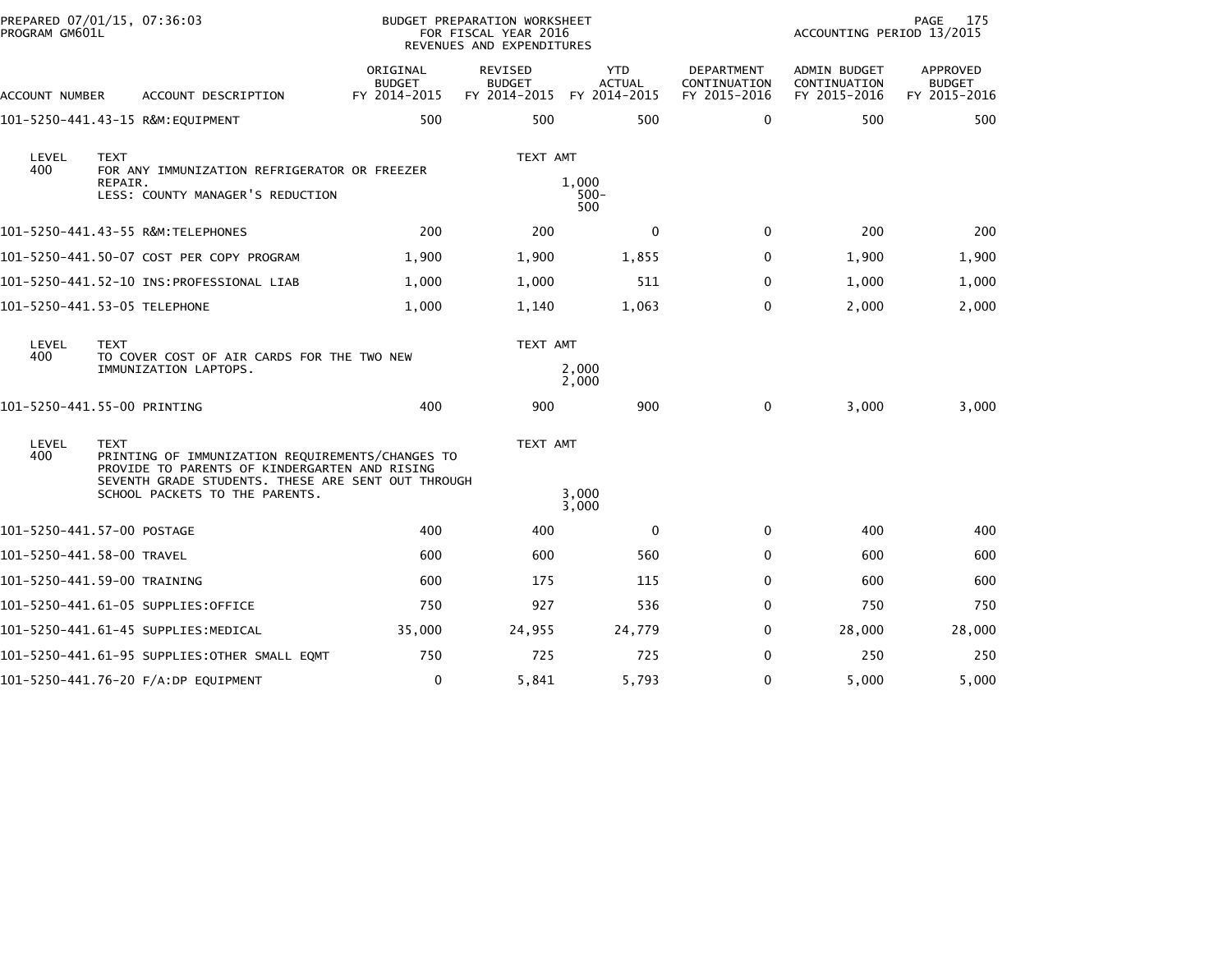| PREPARED 07/01/15, 07:36:03<br>PROGRAM GM601L               |                                           | BUDGET PREPARATION WORKSHEET<br>FOR FISCAL YEAR 2016<br>REVENUES AND EXPENDITURES |                                      |                                                   |                                              | 176<br>PAGE<br>ACCOUNTING PERIOD 13/2015  |  |  |
|-------------------------------------------------------------|-------------------------------------------|-----------------------------------------------------------------------------------|--------------------------------------|---------------------------------------------------|----------------------------------------------|-------------------------------------------|--|--|
| <b>ACCOUNT NUMBER</b><br>ACCOUNT DESCRIPTION                | ORIGINAL<br><b>BUDGET</b><br>FY 2014-2015 | REVISED<br><b>BUDGET</b><br>FY 2014-2015                                          | <b>YTD</b><br>ACTUAL<br>FY 2014-2015 | <b>DEPARTMENT</b><br>CONTINUATION<br>FY 2015-2016 | ADMIN BUDGET<br>CONTINUATION<br>FY 2015-2016 | APPROVED<br><b>BUDGET</b><br>FY 2015-2016 |  |  |
| <b>TEXT</b><br>LEVEL<br>400<br>NEED TO REPLACE 5 COMPUTERS. |                                           | TEXT AMT                                                                          | 5,000<br>5,000                       |                                                   |                                              |                                           |  |  |
| 101-5250-441.76-30 F/A:EQUIPMENT/FURNISHINGS                | 0                                         | $\Omega$                                                                          | $\mathbf 0$                          | 0                                                 | $\mathbf{0}$                                 | $\Omega$                                  |  |  |
| $\mathbf{r}$<br><b>EXPENDITURE</b>                          | 161.701                                   | 163,814                                                                           | 146,309                              | 0                                                 | 185,015                                      | 185,015                                   |  |  |
| **<br>IMMUNIZATION ACTION PLAN                              | 26,424                                    | 38,514                                                                            | 31,100                               |                                                   | 26,505                                       | 26,505                                    |  |  |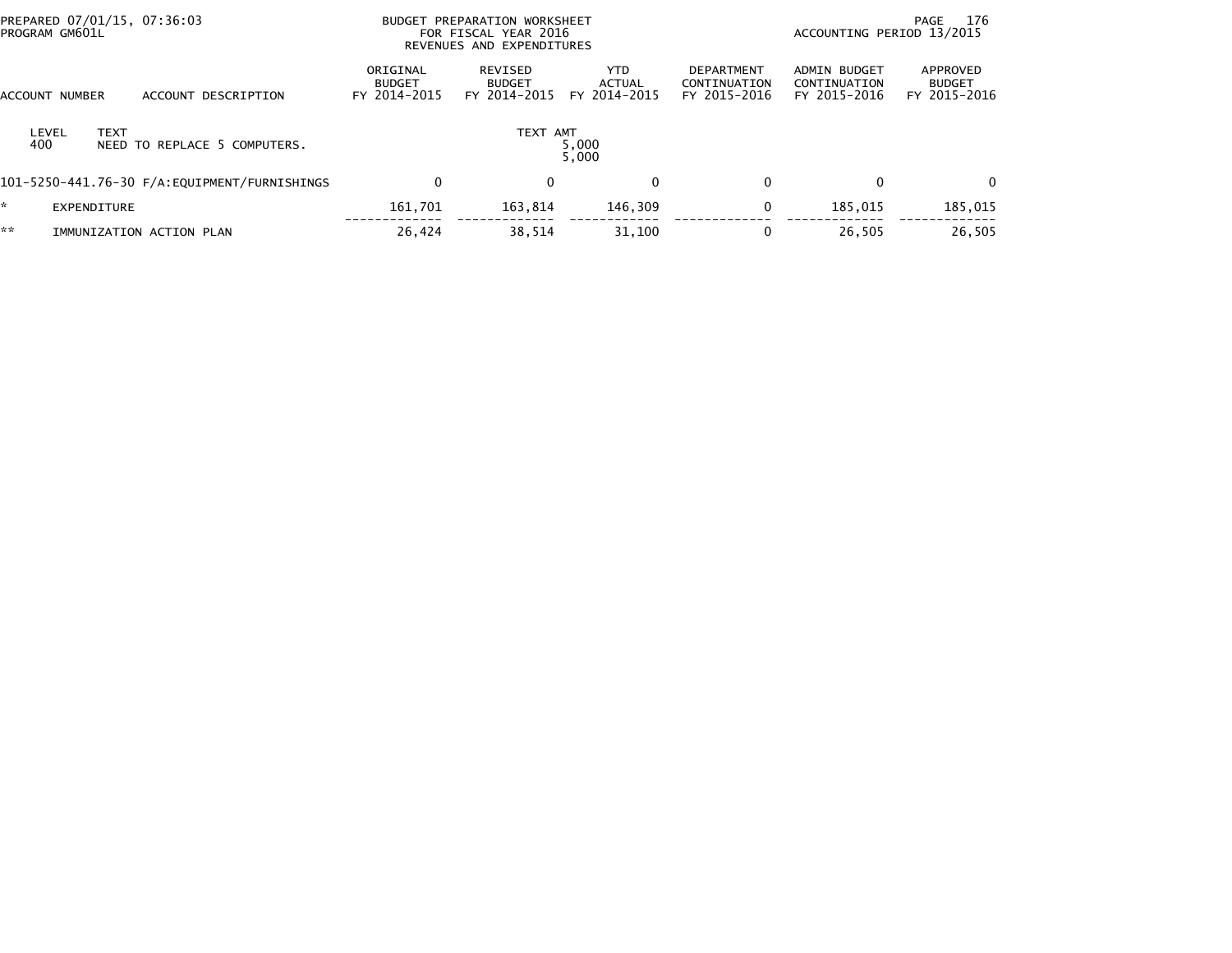|                | PREPARED 07/01/15, 07:36:03 |  |
|----------------|-----------------------------|--|
| PROGRAM GM601L |                             |  |

#### BUDGET PREPARATION WORKSHEET<br>FOR FISCAL YEAR 2016 PROGRAM GM601L FOR FISCAL YEAR 2016 ACCOUNTING PERIOD 13/2015REVENUES AND EXPENDITURES

| <b>ACCOUNT NUMBER</b>                                 | ACCOUNT DESCRIPTION                           | ORIGINAL<br><b>BUDGET</b><br>FY 2014-2015 | REVISED<br><b>BUDGET</b><br>FY 2014-2015 | <b>YTD</b><br><b>ACTUAL</b><br>FY 2014-2015 | <b>DEPARTMENT</b><br>CONTINUATION<br>FY 2015-2016 | <b>ADMIN BUDGET</b><br>CONTINUATION<br>FY 2015-2016 | APPROVED<br><b>BUDGET</b><br>FY 2015-2016 |
|-------------------------------------------------------|-----------------------------------------------|-------------------------------------------|------------------------------------------|---------------------------------------------|---------------------------------------------------|-----------------------------------------------------|-------------------------------------------|
|                                                       | 101-5255-331.07-45 XVIII FEES-MATERNAL CC     | $\Omega$                                  | 0                                        | $\Omega$                                    | 0                                                 | $\Omega$                                            | $\Omega$                                  |
|                                                       | 101-5255-331.07-50 XVIII FEES-MATERNAL HEALH  | $\Omega$                                  | $\Omega$                                 | $106 -$                                     | 0                                                 | $\Omega$                                            | $\Omega$                                  |
|                                                       | 101-5255-331.84-45 TXIX FEES-MATERNAL CARE C  | 0                                         | 0                                        | $\mathbf{0}$                                | 0                                                 | $\Omega$                                            | $\mathbf{0}$                              |
|                                                       | 101-5255-331.84-50 TXIX FEES-MATERNAL HEALTH  | $90,000 -$                                | $90,000 -$                               | 145,086-                                    | 0                                                 | $90,000 -$                                          | $90,000 -$                                |
|                                                       | 101-5255-334.35-00 MATERNAL HEALTH GRANT      | $36,207 -$                                | $34,755-$                                | $34,755-$                                   | 0                                                 | $35,652-$                                           | $35,652-$                                 |
|                                                       | 101-5255-334.64-00 STATE AID HEALTH DEPT      | $20,973-$                                 | $20,973-$                                | $20,973-$                                   | 0                                                 | $20,973-$                                           | $20,973-$                                 |
|                                                       | 101-5255-334.65-23 SMART START: HEALTHY BEGIN | 76,822-                                   | $76,822 -$                               | $53,330-$                                   | 0                                                 | $56,000 -$                                          | $56,000 -$                                |
|                                                       | 101-5255-353.05-50 INSURANCE - MATERNAL HLTH  | 0                                         | $\Omega$                                 | $\mathbf{0}$                                | 0                                                 | $\mathbf{0}$                                        | $\Omega$                                  |
| 101-5255-353.78-00 PRENATAL FEES                      |                                               | $9,000 -$                                 | $9,000 -$                                | 19,815-                                     | 0                                                 | $18,000 -$                                          | $18,000 -$                                |
|                                                       | 101-5255-395.00-00 FUND BALANCE APPR-RESTR    | $20,000 -$                                | $20,000 -$                               | $\Omega$                                    | 0                                                 | $20,000 -$                                          | $20,000 -$                                |
| <b>REVENUE</b><br>101-5255-441.10-05 SALARIES:REGULAR |                                               | $253.002 -$<br>274,871                    | 251.550-<br>263,964                      | 274,065-<br>218.741                         | 0<br>0                                            | $240.625 -$<br>259,655                              | 240,625-<br>259,655                       |
| 101-5255-441.20-05 HEALTH INSURANCE                   |                                               | 54,118                                    | 46,668                                   | 30,789                                      | 0                                                 | 48,714                                              | 48,714                                    |
| 101-5255-441.20-10 MEDICARE TAX                       |                                               | 4,021                                     | 4,015                                    | 2,991                                       | 0                                                 | 3,765                                               | 3,765                                     |
| 101-5255-441.20-15 RETIREMENT                         |                                               | 19,433                                    | 19,370                                   | 15,252                                      | 0                                                 | 18,358                                              | 18,358                                    |
|                                                       | 101-5255-441.20-20 SOCIAL SECURITY TAX        | 16,969                                    | 16,944                                   | 12,790                                      | 0                                                 | 16,099                                              | 16,099                                    |
|                                                       | 101-5255-441.20-25 WORKERS COMPENSATION       | 5,010                                     | 5,010                                    | 4,051                                       | 0                                                 | 4,680                                               | 4,680                                     |
|                                                       | 101-5255-441.20-30 401(K) CONTRIBUTIONS       | 8,246                                     | 8,234                                    | 6,267                                       | 0                                                 | 7,790                                               | 7,790                                     |
|                                                       | 101-5255-441.32-22 INTERPRETER SERVICES       | 1,000                                     | 748                                      | 375                                         | 0                                                 | 1,000                                               | 1,000                                     |
|                                                       | 101-5255-441.32-36 PUBLIC HEALTH NURSING SVS  | 1,000                                     | 1,000                                    | 621                                         | 0                                                 | 1,000                                               | 1,000                                     |
| 101-5255-441.32-40 PHYSICIAN FEES                     |                                               | 106,040                                   | 106,553                                  | 86,306                                      | 0                                                 | 108,300                                             | 108,300                                   |

LEVEL TEXT TEXT AMT TEXT AMT TEXT AMT AND TEXT AMT TEXT AMT INCREASE FOR CONTRACT LABORATORY MANAGER AND PHARMACIST.  $108,300$ 

 $\frac{108,300}{108,300}$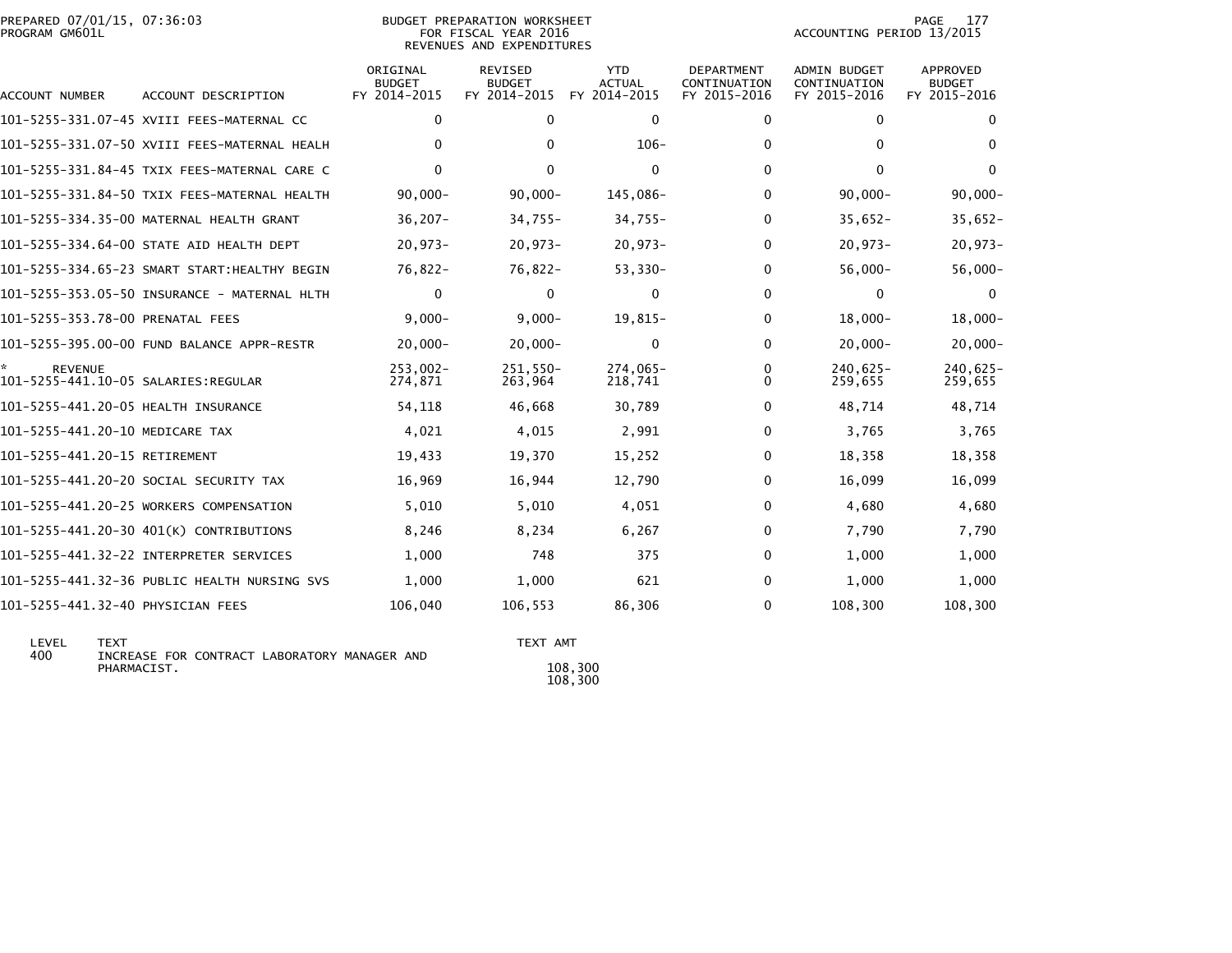| PREPARED 07/01/15, 07:36:03<br>PROGRAM GM601L |                                                                                                                                           | BUDGET PREPARATION WORKSHEET<br>FOR FISCAL YEAR 2016<br>REVENUES AND EXPENDITURES |                                          |                                             | PAGE<br>178<br>ACCOUNTING PERIOD 13/2015   |                                              |                                           |
|-----------------------------------------------|-------------------------------------------------------------------------------------------------------------------------------------------|-----------------------------------------------------------------------------------|------------------------------------------|---------------------------------------------|--------------------------------------------|----------------------------------------------|-------------------------------------------|
| ACCOUNT NUMBER                                | ACCOUNT DESCRIPTION                                                                                                                       | ORIGINAL<br><b>BUDGET</b><br>FY 2014-2015                                         | REVISED<br><b>BUDGET</b><br>FY 2014-2015 | <b>YTD</b><br><b>ACTUAL</b><br>FY 2014-2015 | DEPARTMENT<br>CONTINUATION<br>FY 2015-2016 | ADMIN BUDGET<br>CONTINUATION<br>FY 2015-2016 | APPROVED<br><b>BUDGET</b><br>FY 2015-2016 |
|                                               | 101-5255-441.34-19 LABORATORY FEES                                                                                                        | 9,000                                                                             | 9,000                                    | 7,928                                       | $\mathbf{0}$                               | 9,410                                        | 9,410                                     |
| LEVEL<br><b>TEXT</b><br>400                   | 3-6% INCREASE IN COST OF TESTS PROVIDED BY                                                                                                |                                                                                   | TEXT AMT                                 |                                             |                                            |                                              |                                           |
|                                               | COMMERCIAL AND/OR STATE LAB.                                                                                                              | 9,410<br>9,410                                                                    |                                          |                                             |                                            |                                              |                                           |
|                                               | 101-5255-441.34-30 SERVICE & MAINTENANCE                                                                                                  | 1,000                                                                             | 1,000                                    | 30                                          | 0                                          | 1,000                                        | 1,000                                     |
| 101-5255-441.43-15 R&M:EQUIPMENT              |                                                                                                                                           | 2,000                                                                             | 1,500                                    | 645                                         | 0                                          | 1,500                                        | 1,500                                     |
|                                               | 101-5255-441.43-55 R&M:TELEPHONES                                                                                                         | 200                                                                               | 200                                      | 0                                           | $\mathbf{0}$                               | 0                                            | $\mathbf 0$                               |
|                                               | 101-5255-441.50-07 COST PER COPY PROGRAM                                                                                                  | 2,300                                                                             | 2,300                                    | 2,053                                       | $\Omega$                                   | 2,300                                        | 2,300                                     |
|                                               |                                                                                                                                           | 2,000                                                                             | 2,000                                    | 993                                         | 0                                          | 2,000                                        | 2,000                                     |
| 101-5255-441.53-05 TELEPHONE                  |                                                                                                                                           | 2,100                                                                             | 1,100                                    | 718                                         | 0                                          | 2,100                                        | 2,100                                     |
| 101-5255-441.55-00 PRINTING                   |                                                                                                                                           | 500                                                                               | 500                                      | 70                                          | $\Omega$                                   | 500                                          | 500                                       |
| 101-5255-441.57-00 POSTAGE                    |                                                                                                                                           | 2,500                                                                             | 2,500                                    | 1,248                                       | 0                                          | 2,500                                        | 2,500                                     |
| 101-5255-441.58-00 TRAVEL                     |                                                                                                                                           | 1,400                                                                             | 1,400                                    | 632                                         | $\Omega$                                   | 1,400                                        | 1,400                                     |
| 101-5255-441.59-00 TRAINING                   |                                                                                                                                           | 800                                                                               | 800                                      | 435                                         | 0                                          | 800                                          | 800                                       |
|                                               | 101-5255-441.61-05 SUPPLIES:OFFICE                                                                                                        | 2,400                                                                             | 2,200                                    | 1,361                                       | 0                                          | 2,200                                        | 2,200                                     |
|                                               | 101–5255–441.61–45 SUPPLIES:MEDICAL                                                                                                       | 7,000                                                                             | 6,500                                    | 5,122                                       | 0                                          | 6,500                                        | 6,500                                     |
|                                               | 101–5255–441.61–95 SUPPLIES:OTHER SMALL EQMT                                                                                              | 1,000                                                                             | 1,000                                    | 915                                         | 0                                          | 1,000                                        | 1,000                                     |
|                                               |                                                                                                                                           | 0                                                                                 | $\mathbf{0}$                             | $\mathbf{0}$                                | $\Omega$                                   | $\mathbf{0}$                                 | $\Omega$                                  |
|                                               | 101-5255-441.76-30 F/A:EQUIPMENT/FURNISHINGS                                                                                              | 3,000                                                                             | 3,000                                    | $\Omega$                                    | $\Omega$                                   | 3,000                                        | 3,000                                     |
| LEVEL<br><b>TEXT</b>                          |                                                                                                                                           |                                                                                   | TEXT AMT                                 |                                             |                                            |                                              |                                           |
| 400                                           | REPLACEMENT FOR OB ULTRASOUND MACHINE. PRENATAL<br>ULTRASOUND MACHINE WAS PURCHASED OCTOBER 11, 2002.<br>LESS: COUNTY MANAGER'S REDUCTION |                                                                                   |                                          | 31.000<br>28,000-<br>3,000                  |                                            |                                              |                                           |
| ×.<br>EXPENDITURE                             |                                                                                                                                           | 527,908                                                                           | 507,506                                  | 400,333                                     | 0                                          | 505,571                                      | 505,571                                   |

------------- ------------- ------------ ------------- ------------- -------------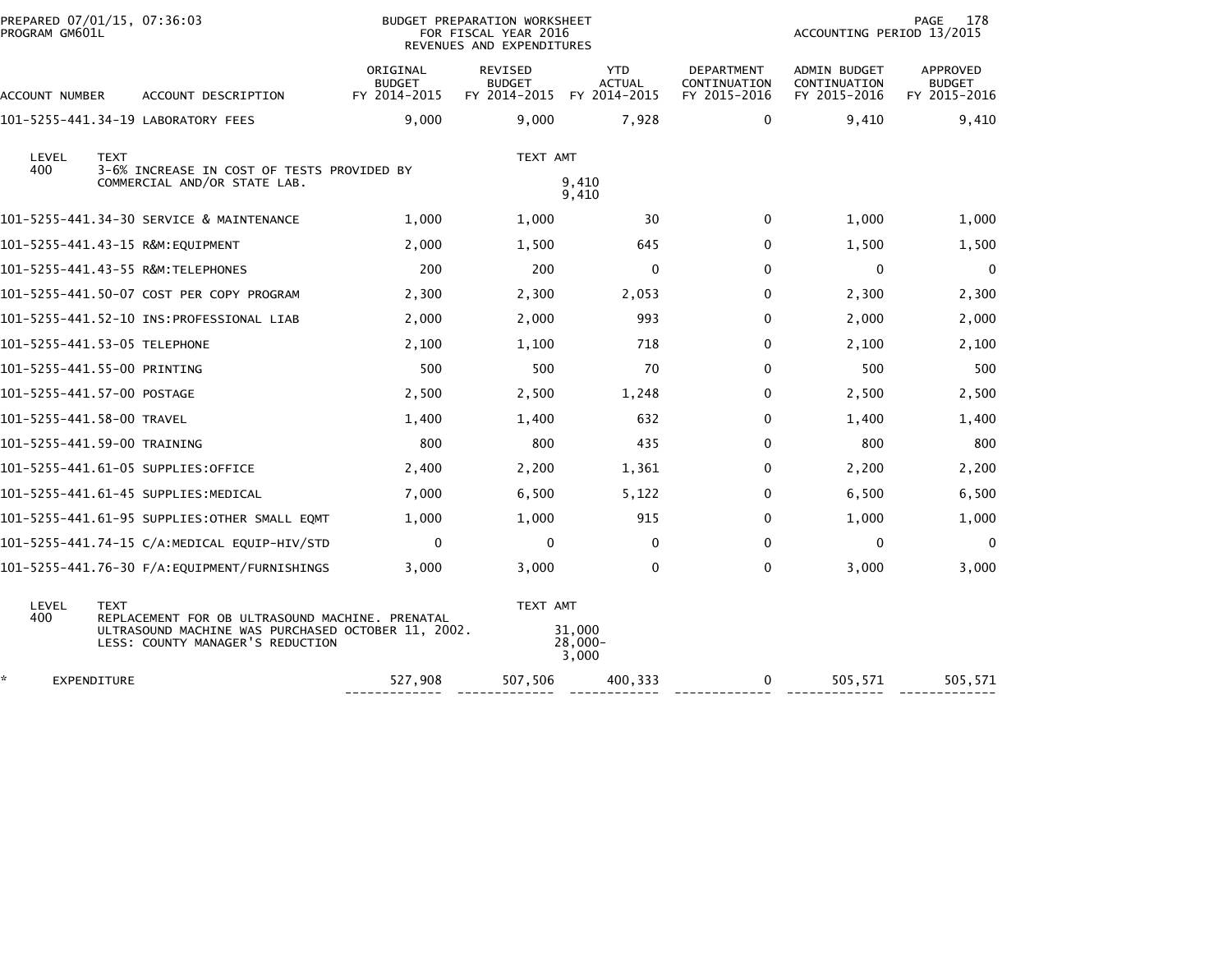| PREPARED 07/01/15, 07:36:03<br>PROGRAM GM601L |                     | BUDGET PREPARATION WORKSHEET<br>FOR FISCAL YEAR 2016<br>REVENUES AND EXPENDITURES |                          |                                            | 179<br>PAGE<br>ACCOUNTING PERIOD 13/2015          |                                              |                                           |
|-----------------------------------------------|---------------------|-----------------------------------------------------------------------------------|--------------------------|--------------------------------------------|---------------------------------------------------|----------------------------------------------|-------------------------------------------|
| ACCOUNT NUMBER                                | ACCOUNT DESCRIPTION | ORIGINAL<br><b>BUDGET</b><br>FY 2014-2015                                         | REVISED<br><b>BUDGET</b> | YTD<br>ACTUAL<br>FY 2014-2015 FY 2014-2015 | <b>DEPARTMENT</b><br>CONTINUATION<br>FY 2015-2016 | ADMIN BUDGET<br>CONTINUATION<br>FY 2015-2016 | APPROVED<br><b>BUDGET</b><br>FY 2015-2016 |
| **<br>MATERNAL HEALTH                         |                     | 274.906                                                                           | 255.956                  | 126,268                                    |                                                   | 264.946                                      | 264.946                                   |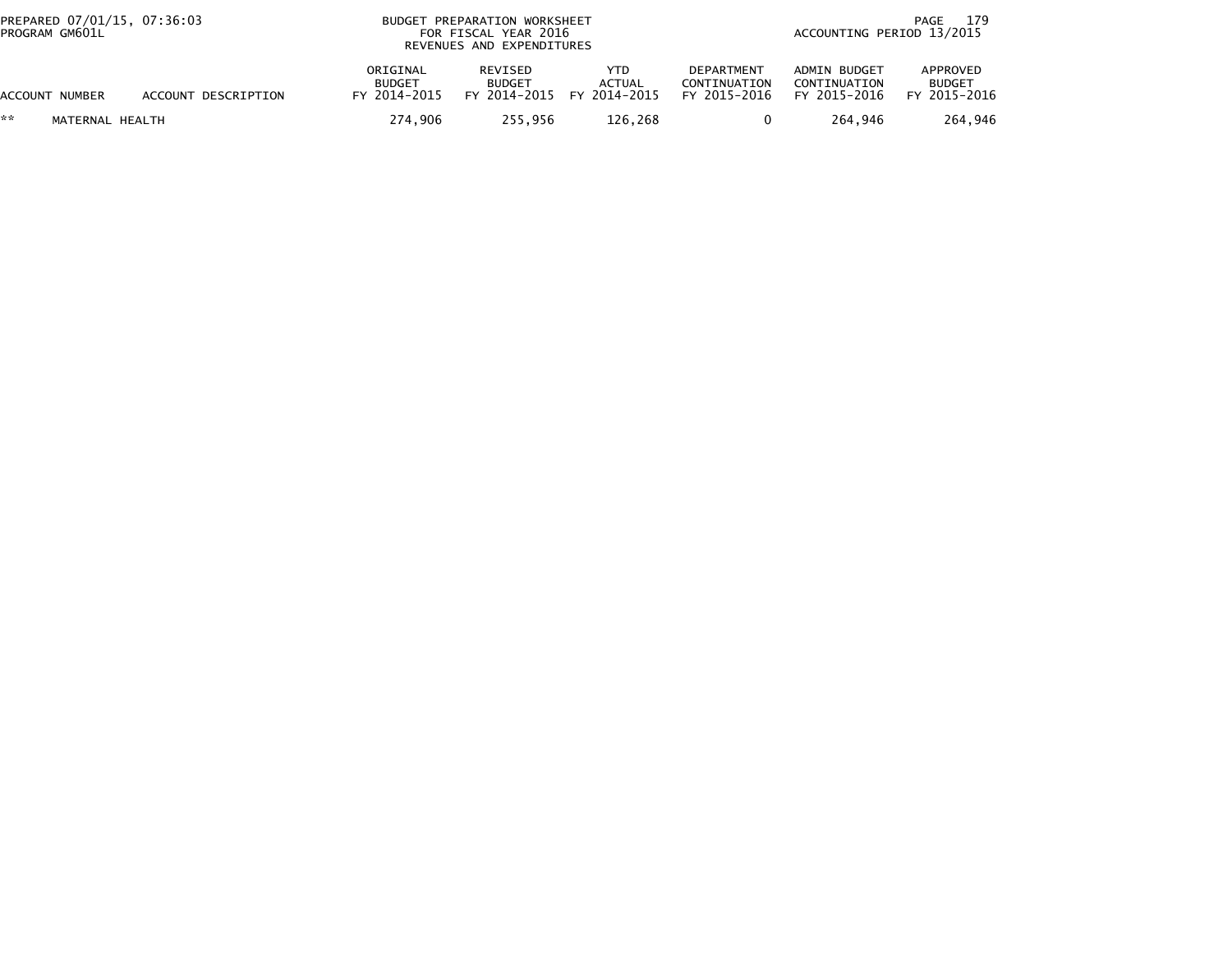| PREPARED 07/01/15, 07:36:03<br>PROGRAM GM601L |                                                                                       | <b>BUDGET PREPARATION WORKSHEET</b><br>FOR FISCAL YEAR 2016<br>REVENUES AND EXPENDITURES |                                                 |                                             |                                            |                                                     | 180<br><b>PAGE</b><br>ACCOUNTING PERIOD 13/2015 |  |  |
|-----------------------------------------------|---------------------------------------------------------------------------------------|------------------------------------------------------------------------------------------|-------------------------------------------------|---------------------------------------------|--------------------------------------------|-----------------------------------------------------|-------------------------------------------------|--|--|
| ACCOUNT NUMBER                                | ACCOUNT DESCRIPTION                                                                   | ORIGINAL<br><b>BUDGET</b><br>FY 2014-2015                                                | <b>REVISED</b><br><b>BUDGET</b><br>FY 2014-2015 | <b>YTD</b><br><b>ACTUAL</b><br>FY 2014-2015 | DEPARTMENT<br>CONTINUATION<br>FY 2015-2016 | <b>ADMIN BUDGET</b><br>CONTINUATION<br>FY 2015-2016 | APPROVED<br><b>BUDGET</b><br>FY 2015-2016       |  |  |
|                                               | 101-5256-331.84-45 TXIX FEES-MATERNAL CARE C                                          | $312, 323 -$                                                                             | 344,717-                                        | 369, 143-                                   | 0                                          | 334,011-                                            | 334,011-                                        |  |  |
| <b>REVENUE</b>                                |                                                                                       | $312, 323 -$<br>207,788                                                                  | 344,717-<br>210,188                             | 369, 143-<br>190,711                        | 0<br>$\Omega$                              | 334,011-<br>215,876                                 | 334,011-<br>215,876                             |  |  |
|                                               | 101-5256-441.20-05 HEALTH INSURANCE                                                   | 40,910                                                                                   | 47,910                                          | 42,774                                      | $\Omega$                                   | 40,501                                              | 40,501                                          |  |  |
|                                               | 101-5256-441.20-10 MEDICARE TAX                                                       | 3,040                                                                                    | 3,040                                           | 2,664                                       | $\Omega$                                   | 3,131                                               | 3,131                                           |  |  |
|                                               | 101-5256-441.20-15 RETIREMENT                                                         | 14,691                                                                                   | 15,091                                          | 13,483                                      | 0                                          | 15,262                                              | 15,262                                          |  |  |
|                                               | 101–5256–441.20–20 SOCIAL SECURITY TAX                                                | 12,827                                                                                   | 12,827                                          | 11,393                                      | 0                                          | 13,385                                              | 13,385                                          |  |  |
|                                               | 101-5256-441.20-25 WORKERS COMPENSATION                                               | 4,538                                                                                    | 4,738                                           | 4,220                                       | $\Omega$                                   | 4,585                                               | 4,585                                           |  |  |
|                                               | 101-5256-441.20-30 401(K) CONTRIBUTIONS                                               | 6,234                                                                                    | 6,234                                           | 5,568                                       | 0                                          | 6,476                                               | 6,476                                           |  |  |
|                                               |                                                                                       | $\mathbf{0}$                                                                             | $\mathbf{0}$                                    | $\Omega$                                    | $\Omega$                                   | 0                                                   | $\Omega$                                        |  |  |
|                                               | 101-5256-441.53-05 TELEPHONE                                                          | 3,000                                                                                    | 3,250                                           | 2,857                                       | 0                                          | 4,000                                               | 4,000                                           |  |  |
| 101-5256-441.55-00 PRINTING                   |                                                                                       | 500                                                                                      | 1,525                                           | 1,513                                       | $\Omega$                                   | 1,500                                               | 1,500                                           |  |  |
| 101-5256-441.57-00 POSTAGE                    |                                                                                       | 1,000                                                                                    | 1,000                                           | 719                                         | $\Omega$                                   | 1,000                                               | 1,000                                           |  |  |
| 101-5256-441.58-00 TRAVEL                     |                                                                                       | 9,795                                                                                    | 16,795                                          | 16,580                                      | 0                                          | 9,795                                               | 9,795                                           |  |  |
| 101-5256-441.59-00 TRAINING                   |                                                                                       | 0                                                                                        | $\mathbf 0$                                     | $\mathbf 0$                                 | $\Omega$                                   | 3,000                                               | 3,000                                           |  |  |
|                                               | 101-5256-441.61-05 SUPPLIES:OFFICE                                                    | 2,000                                                                                    | 975                                             | 966                                         | 0                                          | 2,000                                               | 2,000                                           |  |  |
|                                               | 101-5256-441.61-95 SUPPLIES:OTHER SMALL EOMT                                          | 1,000                                                                                    | 4,500                                           | 3,701                                       | 0                                          | 7,500                                               | 7,500                                           |  |  |
|                                               | 101-5256-441.76-20 F/A:DP EQUIPMENT                                                   | 5,000                                                                                    | 6,750                                           | 824                                         | 0                                          | 6,000                                               | 6,000                                           |  |  |
|                                               | 101-5256-441.76-30 F/A:EQUIPMENT/FURNISHINGS                                          | 0                                                                                        | 2,000                                           | 1,650                                       | 0                                          | 0                                                   | $\mathbf 0$                                     |  |  |
| LEVEL<br>400                                  | <b>TEXT</b><br>BUILD 3 OFFICES AND STORAGE AREAS.<br>LESS: COUNTY MANAGER'S REDUCTION |                                                                                          | TEXT AMT                                        | 23,728<br>$23,728-$                         |                                            |                                                     |                                                 |  |  |
| 101-5256-441.98-00 RESERVE                    |                                                                                       | $\mathbf 0$                                                                              | 7,894                                           | $\Omega$                                    | $\mathbf{0}$                               | $\mathbf 0$                                         | $\Omega$                                        |  |  |
| ×.<br>EXPENDITURE                             |                                                                                       | 312,323                                                                                  | 344,717                                         | 299,623                                     | 0                                          | 334,011                                             | 334,011                                         |  |  |

------------- ------------- ------------ ------------- ------------- -------------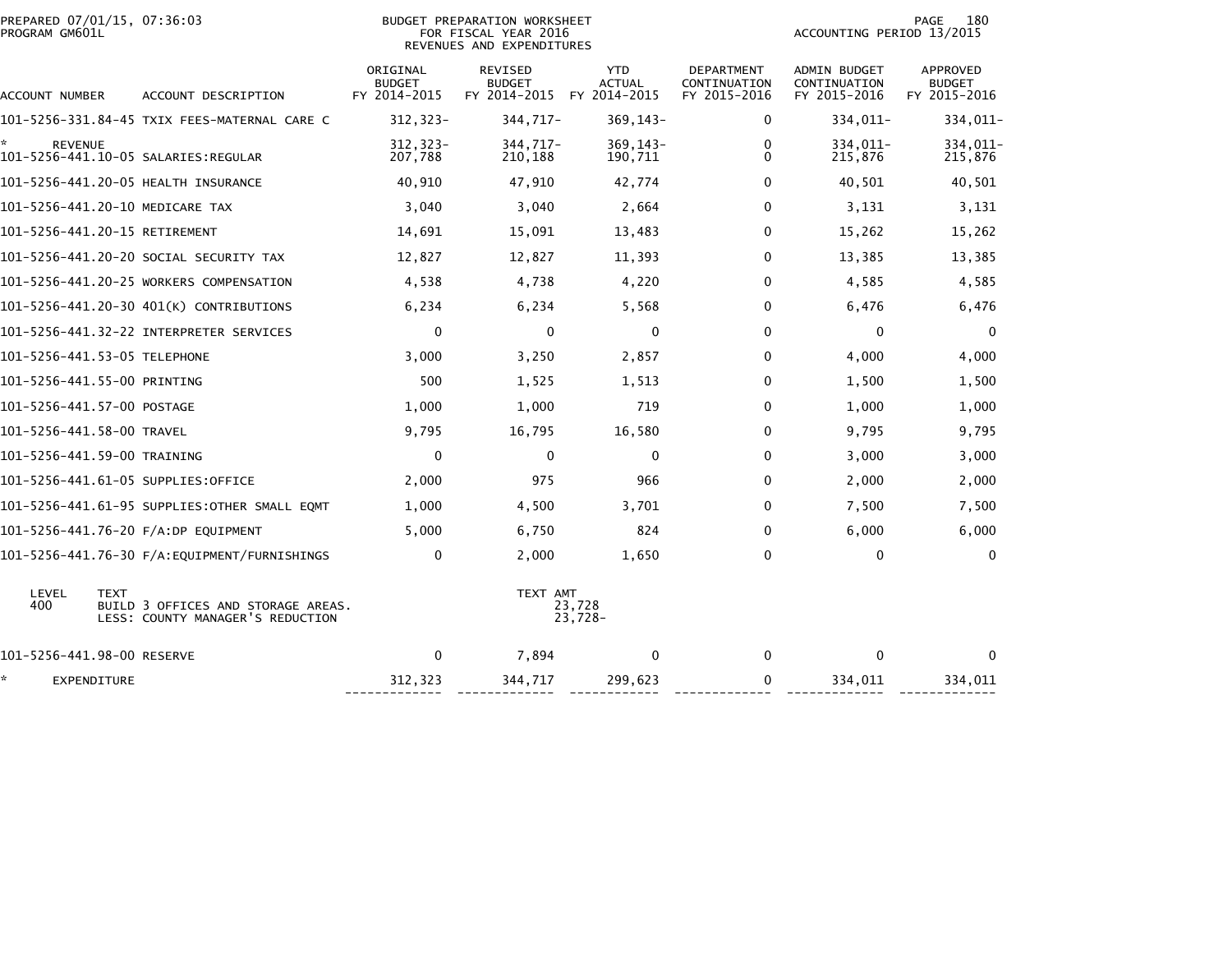| PREPARED 07/01/15, 07:36:03<br>PROGRAM GM601L |                     |                                           | BUDGET PREPARATION WORKSHEET<br>FOR FISCAL YEAR 2016<br>REVENUES AND EXPENDITURES |                                                    |                                            |                                              | 181<br>PAGE<br>ACCOUNTING PERIOD 13/2015  |  |
|-----------------------------------------------|---------------------|-------------------------------------------|-----------------------------------------------------------------------------------|----------------------------------------------------|--------------------------------------------|----------------------------------------------|-------------------------------------------|--|
| ACCOUNT NUMBER                                | ACCOUNT DESCRIPTION | ORIGINAL<br><b>BUDGET</b><br>FY 2014-2015 | REVISED<br><b>BUDGET</b>                                                          | YTD.<br><b>ACTUAL</b><br>FY 2014-2015 FY 2014-2015 | DEPARTMENT<br>CONTINUATION<br>FY 2015-2016 | ADMIN BUDGET<br>CONTINUATION<br>FY 2015-2016 | APPROVED<br><b>BUDGET</b><br>FY 2015-2016 |  |
| **<br>MATERNAL HEALTH                         |                     |                                           |                                                                                   | 69.520-                                            |                                            |                                              |                                           |  |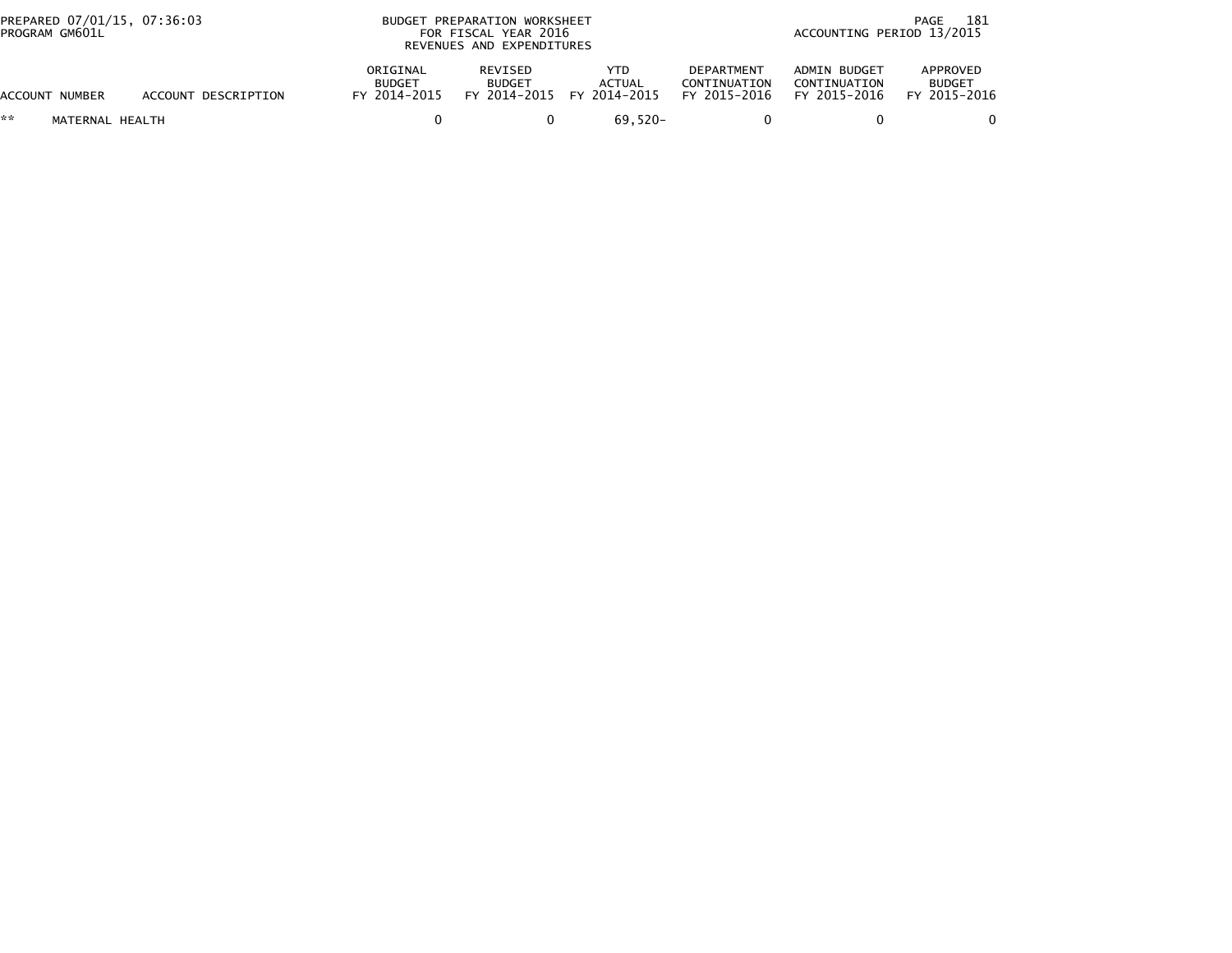|                                                            | PREPARED 07/01/15, 07:36:03<br>PROGRAM GM601L |             |                                                   |                                           | <b>BUDGET PREPARATION WORKSHEET</b><br>FOR FISCAL YEAR 2016<br>REVENUES AND EXPENDITURES |                             | ACCOUNTING PERIOD 13/2015                  | PAGE<br>182                                  |                                           |
|------------------------------------------------------------|-----------------------------------------------|-------------|---------------------------------------------------|-------------------------------------------|------------------------------------------------------------------------------------------|-----------------------------|--------------------------------------------|----------------------------------------------|-------------------------------------------|
|                                                            | ACCOUNT NUMBER                                |             | ACCOUNT DESCRIPTION                               | ORIGINAL<br><b>BUDGET</b><br>FY 2014-2015 | REVISED<br><b>BUDGET</b><br>FY 2014-2015 FY 2014-2015                                    | <b>YTD</b><br><b>ACTUAL</b> | DEPARTMENT<br>CONTINUATION<br>FY 2015-2016 | ADMIN BUDGET<br>CONTINUATION<br>FY 2015-2016 | APPROVED<br><b>BUDGET</b><br>FY 2015-2016 |
|                                                            |                                               |             | 101-5260-331.90-00 WIC GRANT                      | 605,356-                                  | $613,868-$                                                                               | 565,668-                    | 0                                          | 573,307-                                     | 573,307-                                  |
|                                                            |                                               |             | 101-5260-395.00-00 FUND BALANCE APPR-RESTR        | $\Omega$                                  | $\mathbf{0}$                                                                             | $\Omega$                    | $\Omega$                                   | $\mathbf 0$                                  | $\mathbf 0$                               |
|                                                            | <b>REVENUE</b>                                |             | 101-5260-441.10-05 SALARIES:REGULAR               | 605,356-<br>409.395                       | 613,868-<br>391.395                                                                      | 565,668-<br>324.572         | 0<br>$\Omega$                              | $573, 307 -$<br>373,431                      | 573,307-<br>373,431                       |
| LEVEL<br><b>TEXT</b><br>400<br>CONTINUATION PAYROLL BUDGET |                                               |             | LESS: COUNTY MANAGER'S REDUCTION                  |                                           | TEXT AMT                                                                                 | 412,697                     |                                            |                                              |                                           |
|                                                            |                                               |             | ELIMINATE VACANT NUTITIONIST II POSITION          |                                           | 39,266-<br>373,431                                                                       |                             |                                            |                                              |                                           |
|                                                            |                                               |             | 101-5260-441.20-05 HEALTH INSURANCE               | 81,047                                    | 93,047                                                                                   | 81,274                      | 0                                          | 70,060                                       | 70,060                                    |
|                                                            |                                               |             | 101-5260-441.20-10 MEDICARE TAX                   | 5,944                                     | 5,944                                                                                    | 4,643                       | $\Omega$                                   | 5,415                                        | 5,415                                     |
|                                                            |                                               |             | 101-5260-441.20-15 RETIREMENT                     | 28,944                                    | 28,944                                                                                   | 24,422                      | 0                                          | 26,402                                       | 26,402                                    |
|                                                            |                                               |             | 101-5260-441.20-20 SOCIAL SECURITY TAX            | 25,394                                    | 25,394                                                                                   | 19,852                      | 0                                          | 23,153                                       | 23,153                                    |
|                                                            |                                               |             | 101-5260-441.20-25 WORKERS COMPENSATION           | 3,375                                     | 3,375                                                                                    | 2,394                       | 0                                          | 3,113                                        | 3,113                                     |
|                                                            |                                               |             | 101-5260-441.20-30 401(K) CONTRIBUTIONS           | 12,282                                    | 12,282                                                                                   | 9,744                       | 0                                          | 11,203                                       | 11,203                                    |
|                                                            |                                               |             | 101-5260-441.32-22 INTERPRETER SERVICES           | $\mathbf 0$                               | $\mathbf 0$                                                                              | $\mathbf{0}$                | 0                                          | $\mathbf{0}$                                 | $\mathbf 0$                               |
|                                                            |                                               |             | 101-5260-441.33-17 CONTRACTED SVCS -BT/PREP       | 20,000                                    | 30,000                                                                                   | 27,870                      | $\Omega$                                   | 20,000                                       | 20,000                                    |
|                                                            | LEVEL<br>400                                  | <b>TEXT</b> | BFPC, DEAF INTERPRETER (NO LONGER USING NUTRITION |                                           | TEXT AMT                                                                                 |                             |                                            |                                              |                                           |
|                                                            |                                               | PLUS.       |                                                   |                                           |                                                                                          | 20,000<br>20,000            |                                            |                                              |                                           |
|                                                            |                                               |             | 101-5260-441.50-07 COST PER COPY PROGRAM          | 1,000                                     | 1,000                                                                                    | 954                         | $\mathbf 0$                                | 1,000                                        | 1,000                                     |
|                                                            |                                               |             | 101-5260-441.53-05 TELEPHONE                      | $\mathbf 0$                               | 1,131                                                                                    | 399                         | 0                                          | 1,400                                        | 1,400                                     |
|                                                            |                                               |             | 101-5260-441.55-00 PRINTING                       | 500                                       | 500                                                                                      | 341                         | 0                                          | 300                                          | 300                                       |
|                                                            | 101-5260-441.57-00 POSTAGE                    |             |                                                   | 1,500                                     | 2,800                                                                                    | 1,448                       | $\Omega$                                   | 2,600                                        | 2,600                                     |
|                                                            |                                               |             |                                                   |                                           |                                                                                          |                             |                                            |                                              |                                           |

LEVEL TEXT TEXT AMT 400 MAILING CERTIFIED LETTER, REPORTS TO STATE AND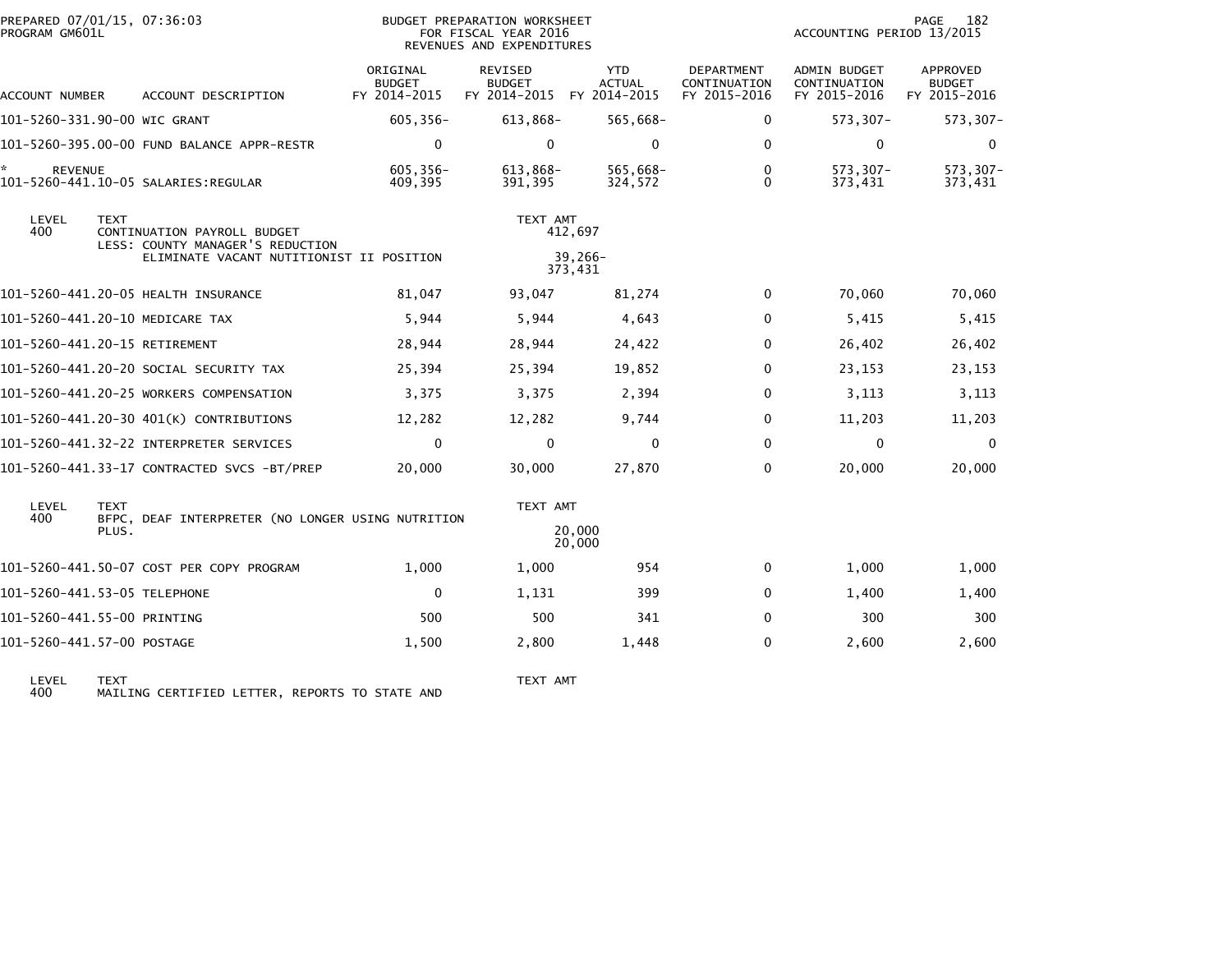|                | PREPARED 07/01/15, 07:36:03<br>PROGRAM GM601L                                                                                                                                                                                                                |                                           | BUDGET PREPARATION WORKSHEET<br>FOR FISCAL YEAR 2016<br>REVENUES AND EXPENDITURES |                                             | PAGE<br>183<br>ACCOUNTING PERIOD 13/2015          |                                              |                                           |
|----------------|--------------------------------------------------------------------------------------------------------------------------------------------------------------------------------------------------------------------------------------------------------------|-------------------------------------------|-----------------------------------------------------------------------------------|---------------------------------------------|---------------------------------------------------|----------------------------------------------|-------------------------------------------|
| ACCOUNT NUMBER | ACCOUNT DESCRIPTION                                                                                                                                                                                                                                          | ORIGINAL<br><b>BUDGET</b><br>FY 2014-2015 | <b>REVISED</b><br><b>BUDGET</b><br>FY 2014-2015                                   | <b>YTD</b><br><b>ACTUAL</b><br>FY 2014-2015 | <b>DEPARTMENT</b><br>CONTINUATION<br>FY 2015-2016 | ADMIN BUDGET<br>CONTINUATION<br>FY 2015-2016 | APPROVED<br><b>BUDGET</b><br>FY 2015-2016 |
|                | INFORMATION TO CLIENTS.                                                                                                                                                                                                                                      |                                           |                                                                                   | 2,600<br>2,600                              |                                                   |                                              |                                           |
|                | 101-5260-441.58-00 TRAVEL                                                                                                                                                                                                                                    | 3,050                                     | 3,531                                                                             | 3,351                                       | 0                                                 | 4,231                                        | 4,231                                     |
| LEVEL<br>400   | <b>TEXT</b><br>BFPC TRAVEL INCURRED DOING HOME VISITS, HOSPITAL<br>VISITS, TRAINING BFPC MANAGER TRAINING, WIC<br>CONFERENCE IN RALEIGH F/ALL STAFF FOR 2-3 DAYS,<br>CROSSROADS TRAINING IN RALEIGH F/NEW STAFF, TRAVEL<br>INCURRED DOING VENDOR MONITORING. |                                           | TEXT AMT                                                                          | 4,231                                       |                                                   |                                              |                                           |
|                |                                                                                                                                                                                                                                                              |                                           |                                                                                   | 4,231                                       |                                                   |                                              |                                           |
|                | 101-5260-441.59-00 TRAINING                                                                                                                                                                                                                                  | 800                                       | 800                                                                               | 71                                          | 0                                                 | 800                                          | 800                                       |
|                | 101-5260-441.61-05 SUPPLIES:OFFICE                                                                                                                                                                                                                           | 2,380                                     | 2,780                                                                             | 2,566                                       | 0                                                 | 2,380                                        | 2,380                                     |
|                | 101–5260–441.61–45 SUPPLIES:MEDICAL                                                                                                                                                                                                                          | 4.695                                     | 6,295                                                                             | 6,150                                       | 0                                                 | 6,645                                        | 6,645                                     |
|                | 101–5260–441.61–85 SUPPLIES:VEHICLE                                                                                                                                                                                                                          | 300                                       | 300                                                                               | $\mathbf{0}$                                | 0                                                 | $\mathbf{0}$                                 | 0                                         |
|                | 101–5260–441.61–95 SUPPLIES:OTHER SMALL EQMT                                                                                                                                                                                                                 | 1,500                                     | 1,100                                                                             | 965                                         | 0                                                 | 1,100                                        | 1,100                                     |
|                | 101-5260-441.62-20 MOTOR FUEL & LUBRICANTS                                                                                                                                                                                                                   | 250                                       | 250                                                                               | $\mathbf{0}$                                | 0                                                 | 0                                            | $\mathbf 0$                               |
|                | 101-5260-441.73-00 C/A:OTHER IMPROVEMENTS                                                                                                                                                                                                                    | 0                                         | $\mathbf 0$                                                                       | $\mathbf 0$                                 | 0                                                 | $\mathbf 0$                                  | $\mathbf 0$                               |
|                | 101-5260-441.74-90 C/A:OTHER EQUIPMENT                                                                                                                                                                                                                       | $\mathbf{0}$                              | $\Omega$                                                                          | $\mathbf{0}$                                | 0                                                 | $\Omega$                                     | $\mathbf 0$                               |
|                | 101-5260-441.76-20 F/A:DP EQUIPMENT                                                                                                                                                                                                                          | $\mathbf{0}$                              | $\mathbf{0}$                                                                      | $\mathbf{0}$                                | 0                                                 | $\mathbf{0}$                                 | $\mathbf 0$                               |
|                |                                                                                                                                                                                                                                                              | $\mathbf{0}$                              | $\Omega$                                                                          | $\Omega$                                    | 0                                                 | $\mathbf 0$                                  | $\Omega$                                  |
|                | 101-5260-441.83-11 BREASTFEEDING PROJECT FND                                                                                                                                                                                                                 | 3,000                                     | 3,000                                                                             | 2,950                                       | 0                                                 | 3,000                                        | 3,000                                     |
| LEVEL<br>400   | <b>TEXT</b><br>BREASTFEEDING EDUCATION MATERIALS, BFPC MATERIALS.                                                                                                                                                                                            |                                           | TEXT AMT                                                                          | 3,000<br>3,000                              |                                                   |                                              |                                           |
|                | 101-5260-441.98-00 RESERVE                                                                                                                                                                                                                                   | $\mathbf 0$                               | $\mathbf{0}$                                                                      | 0                                           | $\mathbf{0}$                                      | 17,074                                       | 17,074                                    |
| *              | EXPENDITURE                                                                                                                                                                                                                                                  | 605,356                                   | 613,868                                                                           | 513,966                                     | 0                                                 | 573,307                                      | 573,307                                   |
| **<br>WIC      |                                                                                                                                                                                                                                                              | $\mathbf 0$                               | $\mathbf 0$                                                                       | $51,702 -$                                  | 0                                                 | $\mathbf 0$                                  | $\mathbf 0$                               |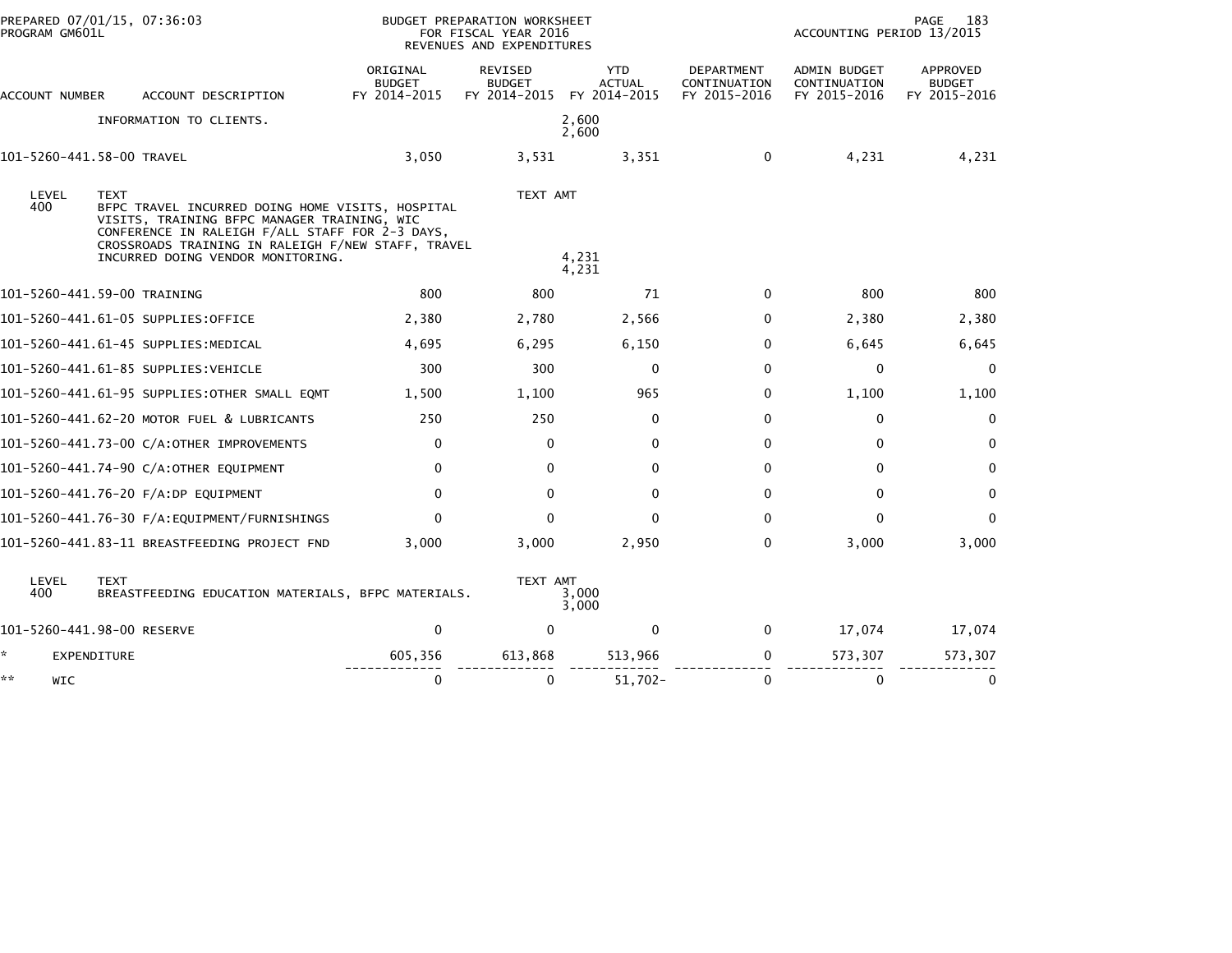| PREPARED 07/01/15, 07:36:03<br>PROGRAM GM601L |                                                                                                                  |                                           | BUDGET PREPARATION WORKSHEET<br>FOR FISCAL YEAR 2016<br>REVENUES AND EXPENDITURES |                                             | <b>PAGE</b><br>184<br>ACCOUNTING PERIOD 13/2015   |                                                     |                                                  |
|-----------------------------------------------|------------------------------------------------------------------------------------------------------------------|-------------------------------------------|-----------------------------------------------------------------------------------|---------------------------------------------|---------------------------------------------------|-----------------------------------------------------|--------------------------------------------------|
| <b>ACCOUNT NUMBER</b>                         | ACCOUNT DESCRIPTION                                                                                              | ORIGINAL<br><b>BUDGET</b><br>FY 2014-2015 | <b>REVISED</b><br><b>BUDGET</b><br>FY 2014-2015                                   | <b>YTD</b><br><b>ACTUAL</b><br>FY 2014-2015 | <b>DEPARTMENT</b><br>CONTINUATION<br>FY 2015-2016 | <b>ADMIN BUDGET</b><br>CONTINUATION<br>FY 2015-2016 | <b>APPROVED</b><br><b>BUDGET</b><br>FY 2015-2016 |
|                                               | 101-5265-331.07-54 XVIII FEES-PRIMARY CARE                                                                       | $\mathbf{0}$                              | 0                                                                                 | $1,517-$                                    | 0                                                 | 0                                                   | $\mathbf{0}$                                     |
|                                               | 101-5265-331.84-54 TXIX FEES-PRIMARY CARE PR                                                                     | $38,000 -$                                | $38,000 -$                                                                        | $90,664-$                                   | 0                                                 | $58,000 -$                                          | $58,000 -$                                       |
|                                               | 101-5265-334.64-00 STATE AID HEALTH DEPT                                                                         | $\mathbf{0}$                              | $\mathbf{0}$                                                                      | $\mathbf{0}$                                | 0                                                 | 0                                                   | $\mathbf{0}$                                     |
|                                               | 101-5265-345.60-00 PRIMARY CARE FEES                                                                             | $28,000 -$                                | $28,000 -$                                                                        | $28,853-$                                   | 0                                                 | $30,000 -$                                          | $30,000 -$                                       |
|                                               | 101-5265-353.05-54 INSURANCE - PRIMARY CARE                                                                      | $\mathbf{0}$                              | $\Omega$                                                                          | $263 -$                                     | 0                                                 | $\mathbf 0$                                         | $\mathbf 0$                                      |
|                                               | 101-5265-395.00-00 FUND BALANCE APPR-RESTR                                                                       | $100.000 -$                               | $100.000 -$                                                                       | $\Omega$                                    | 0                                                 | $100,000 -$                                         | $100,000 -$                                      |
| <b>REVENUE</b>                                | 101-5265-441.10-05 SALARIES: REGULAR                                                                             | 166,000-<br>147,091                       | 166,000-<br>142,807                                                               | 121,297-<br>107,880                         | 0<br>0                                            | 188,000-<br>114,130                                 | 188,000-<br>114,130                              |
|                                               | 101-5265-441.20-05 HEALTH INSURANCE                                                                              | 28,960                                    | 28,903                                                                            | 18,649                                      | 0                                                 | 21,412                                              | 21,412                                           |
|                                               | 101-5265-441.20-10 MEDICARE TAX                                                                                  | 2,152                                     | 2,142                                                                             | 1,476                                       | $\Omega$                                          | 1,569                                               | 1,569                                            |
| 101-5265-441.20-15 RETIREMENT                 |                                                                                                                  | 10,399                                    | 10,351                                                                            | 7,518                                       | 0                                                 | 8,069                                               | 8,069                                            |
|                                               | 101-5265-441.20-20 SOCIAL SECURITY TAX                                                                           | 9,080                                     | 9,038                                                                             | 6,311                                       | 0                                                 | 6,700                                               | 6,700                                            |
|                                               | 101-5265-441.20-25 WORKERS COMPENSATION                                                                          | 2,016                                     | 2,016                                                                             | 1,538                                       | $\Omega$                                          | 1,494                                               | 1,494                                            |
|                                               | 101-5265-441.20-30 401(K) CONTRIBUTIONS                                                                          | 4,413                                     | 4,392                                                                             | 2,946                                       | 0                                                 | 3,424                                               | 3,424                                            |
|                                               | 101-5265-441.32-22 INTERPRETER SERVICES                                                                          | 600                                       | 600                                                                               | 369                                         | $\Omega$                                          | 600                                                 | 600                                              |
|                                               | 101-5265-441.32-36 PUBLIC HEALTH NURSING SVS                                                                     | 2,000                                     | 2,000                                                                             | $\mathbf{0}$                                | 0                                                 | 2,000                                               | 2,000                                            |
|                                               | 101-5265-441.32-40 PHYSICIAN FEES                                                                                | 3,420                                     | 8,532                                                                             | 7,622                                       | 0                                                 | 11,215                                              | 11,215                                           |
| LEVEL<br>400                                  | <b>TEXT</b><br>INCREASE TO COVER CLINICAL AND ADMINISTRATIVE<br>SERVICES FOR MEDICAL DIRECTOR AND PHARMACIST AND |                                           | TEXT AMT                                                                          |                                             |                                                   |                                                     |                                                  |
|                                               | LAB MANAGER COST OF SERVICES INCREASE.                                                                           |                                           | 11,215<br>11,215                                                                  |                                             |                                                   |                                                     |                                                  |
|                                               | 101-5265-441.33-65 TELEPHONE ANSWERING SERV                                                                      | 2,000                                     | 2,000                                                                             | 1,750                                       | 0                                                 | 2,000                                               | 2,000                                            |
|                                               | 101-5265-441.34-19 LABORATORY FEES                                                                               | 980                                       | 980                                                                               | 746                                         | 0                                                 | 1,585                                               | 1,585                                            |
|                                               |                                                                                                                  |                                           |                                                                                   |                                             |                                                   |                                                     |                                                  |

LEVEL TEXT TEXT AMT 400 INCREASE IN LAB FEE COST. 1,585

TEXT AMT<br>1,585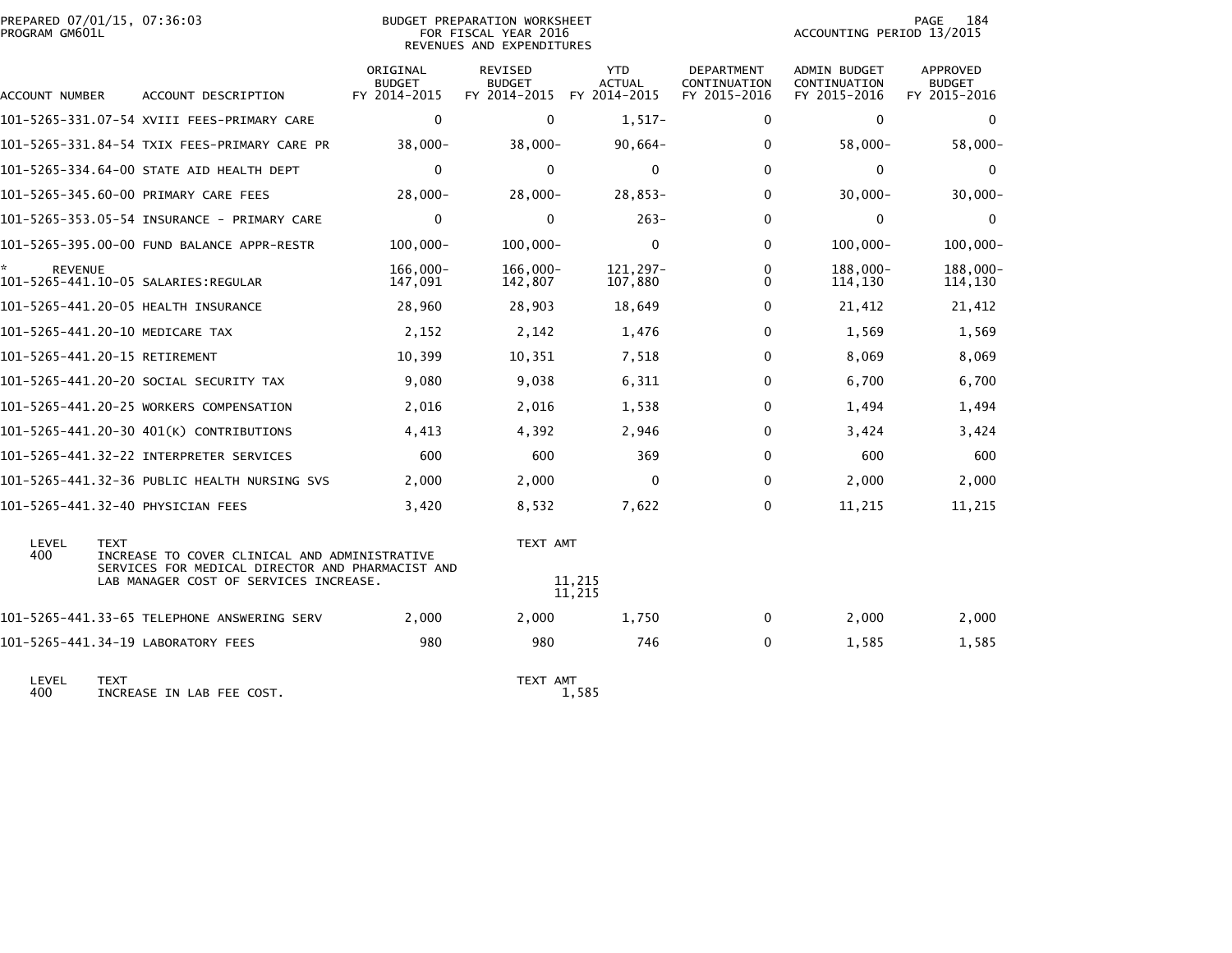| PROGRAM GM601L           | PREPARED 07/01/15, 07:36:03                             | BUDGET PREPARATION WORKSHEET<br>FOR FISCAL YEAR 2016<br>REVENUES AND EXPENDITURES |                                          |                                             |                                                   | 185<br>PAGE<br>ACCOUNTING PERIOD 13/2015            |                                           |  |
|--------------------------|---------------------------------------------------------|-----------------------------------------------------------------------------------|------------------------------------------|---------------------------------------------|---------------------------------------------------|-----------------------------------------------------|-------------------------------------------|--|
| ACCOUNT NUMBER           | ACCOUNT DESCRIPTION                                     | ORIGINAL<br><b>BUDGET</b><br>FY 2014-2015                                         | REVISED<br><b>BUDGET</b><br>FY 2014-2015 | <b>YTD</b><br><b>ACTUAL</b><br>FY 2014-2015 | <b>DEPARTMENT</b><br>CONTINUATION<br>FY 2015-2016 | <b>ADMIN BUDGET</b><br>CONTINUATION<br>FY 2015-2016 | APPROVED<br><b>BUDGET</b><br>FY 2015-2016 |  |
|                          |                                                         |                                                                                   |                                          | 1,585                                       |                                                   |                                                     |                                           |  |
|                          | 101-5265-441.43-15 R&M:EOUIPMENT                        | 280                                                                               | 280                                      | $\mathbf 0$                                 | 0                                                 | 280                                                 | 280                                       |  |
|                          | 101-5265-441.53-05 TELEPHONE<br>1,600<br>1,600          |                                                                                   |                                          |                                             | 0                                                 | 1,600                                               | 1,600                                     |  |
|                          | 101-5265-441.55-00 PRINTING                             | 300                                                                               | 300                                      | 155                                         | $\Omega$                                          | 300                                                 | 300                                       |  |
|                          | 101-5265-441.57-00 POSTAGE                              | 700                                                                               | 700                                      | 700                                         | 0                                                 | 1,000                                               | 1,000                                     |  |
|                          | 101-5265-441.58-00 TRAVEL                               | 1,193                                                                             | 1,193                                    | 954                                         | 0                                                 | 1,442                                               | 1,442                                     |  |
| LEVEL<br>400             | <b>TEXT</b><br>INCREASE FOR PATAGONIA SEMINARS.         |                                                                                   | TEXT AMT<br>1,442<br>1,442               |                                             |                                                   |                                                     |                                           |  |
|                          | 101-5265-441.59-00 TRAINING                             | 1,300                                                                             | 1,300                                    | 140                                         | $\Omega$                                          | 1,300                                               | 1,300                                     |  |
|                          | 101-5265-441.61-05 SUPPLIES:OFFICE                      | 2,480                                                                             | 2,480                                    | 1,845                                       | 0                                                 | 2,480                                               | 2,480                                     |  |
|                          | 101-5265-441.61-45 SUPPLIES:MEDICAL                     | 4,700                                                                             | 4,700                                    | 3,676                                       | 0                                                 | 4,700                                               | 4,700                                     |  |
|                          | 101-5265-441.61-95 SUPPLIES:OTHER SMALL EQMT            | 300                                                                               | 300                                      | 300                                         | 0                                                 | 700                                                 | 700                                       |  |
| LEVEL<br>400             | <b>TEXT</b><br>FOR NEW CREDIT CARD MACHINE.             |                                                                                   | TEXT AMT                                 | 700<br>700                                  |                                                   |                                                     |                                           |  |
| ×.<br><b>EXPENDITURE</b> |                                                         | 225,964                                                                           | 226,614                                  | 165,409                                     | 0                                                 | 188,000                                             | 188,000                                   |  |
| **                       | 59,964<br>60,614<br>44,112<br>PRIM CARE ADULT HLTH PROV |                                                                                   |                                          |                                             | 0                                                 | 0                                                   | 0                                         |  |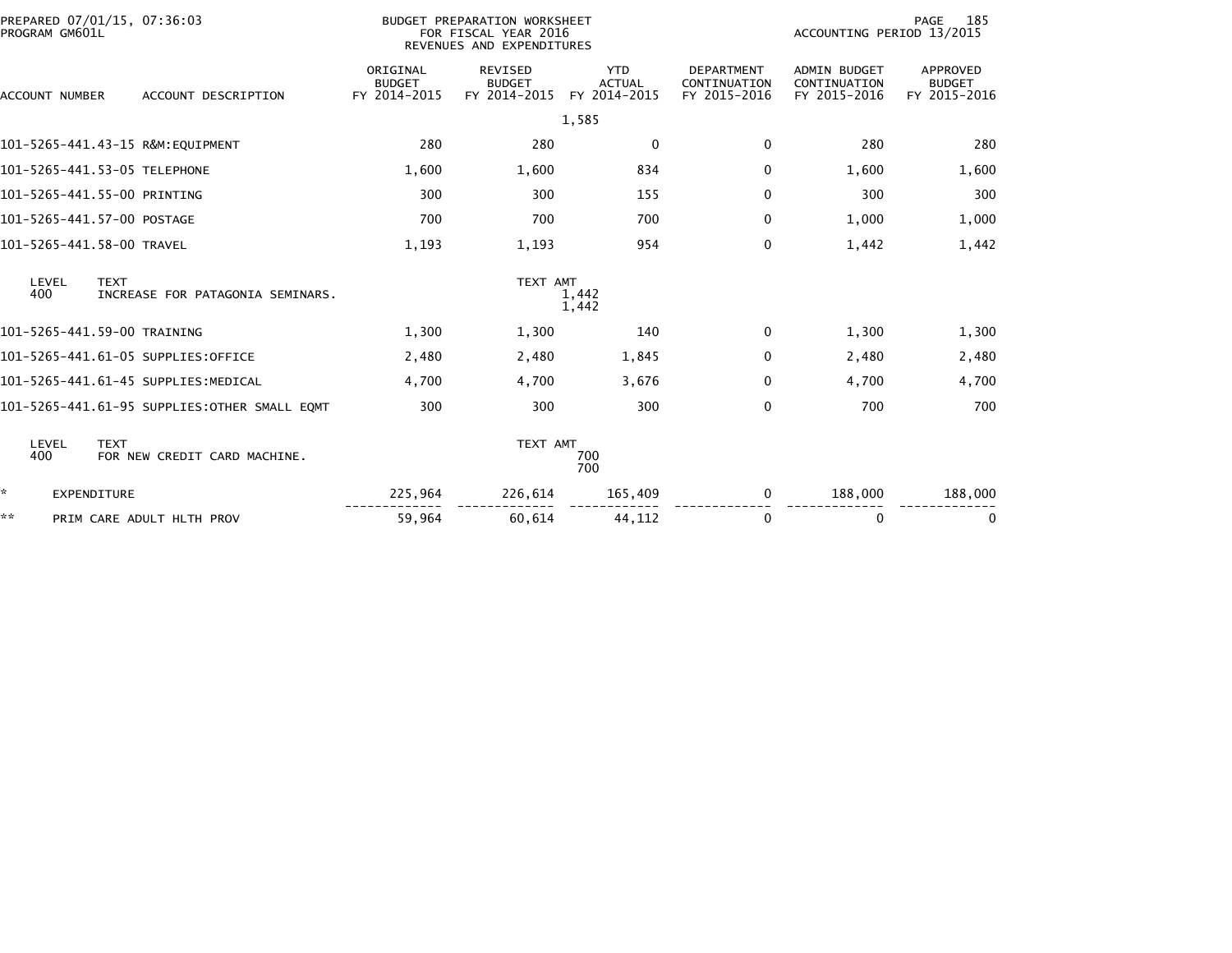| PREPARED 07/01/15, 07:36:03<br>PROGRAM GM601L |                                                                                                                                                                           |                                           | BUDGET PREPARATION WORKSHEET<br>FOR FISCAL YEAR 2016<br>REVENUES AND EXPENDITURES |                                             | PAGE<br>186<br>ACCOUNTING PERIOD 13/2015   |                                              |                                    |
|-----------------------------------------------|---------------------------------------------------------------------------------------------------------------------------------------------------------------------------|-------------------------------------------|-----------------------------------------------------------------------------------|---------------------------------------------|--------------------------------------------|----------------------------------------------|------------------------------------|
| ACCOUNT NUMBER                                | ACCOUNT DESCRIPTION                                                                                                                                                       | ORIGINAL<br><b>BUDGET</b><br>FY 2014-2015 | <b>REVISED</b><br><b>BUDGET</b><br>FY 2014-2015                                   | <b>YTD</b><br><b>ACTUAL</b><br>FY 2014-2015 | DEPARTMENT<br>CONTINUATION<br>FY 2015-2016 | ADMIN BUDGET<br>CONTINUATION<br>FY 2015-2016 | APPROVED<br>BUDGET<br>FY 2015-2016 |
|                                               | 101–5275–331.07–60 XVIII FEES–TB                                                                                                                                          | $\mathbf 0$                               | $\mathbf{0}$                                                                      | $\mathbf 0$                                 | $\mathbf{0}$                               | $\Omega$                                     | $\mathbf{0}$                       |
|                                               | 101-5275-331.84-60 TXIX FEES-TB                                                                                                                                           | $500 -$                                   | $500 -$                                                                           | $71,215-$                                   | 0                                          | $1,000-$                                     | $1,000-$                           |
|                                               | 101-5275-334.24-00 COMMUNICABLE DIS/TB GRANT                                                                                                                              | $18,410-$                                 | $18,410-$                                                                         | $18,438-$                                   | $\Omega$                                   | $18,453-$                                    | $18,453-$                          |
|                                               | 101-5275-353.05-60 INSURANCE - TB                                                                                                                                         | $\mathbf 0$                               | $\Omega$                                                                          | 0                                           | $\Omega$                                   | 0                                            | 0                                  |
| 101-5275-353.90-00 TB FEES                    |                                                                                                                                                                           | $6,700-$                                  | $6,700-$                                                                          | $3,917-$                                    | $\Omega$                                   | $5,000 -$                                    | $5,000-$                           |
|                                               | 101-5275-395.00-00 FUND BALANCE APPR-RESTR                                                                                                                                | $\mathbf 0$                               | 0                                                                                 | $\mathbf 0$                                 | 0                                          | 0                                            | 0                                  |
| <b>REVENUE</b>                                |                                                                                                                                                                           | $25,610-$<br>47,609                       | $25,610-$<br>47,050                                                               | $93,570-$<br>40,883                         | 0<br>$\Omega$                              | $24,453-$<br>56,613                          | $24,453-$<br>56,613                |
|                                               | 101-5275-441.20-05 HEALTH INSURANCE                                                                                                                                       | 9,374                                     | 9,328                                                                             | 7,097                                       | $\Omega$                                   | 10,621                                       | 10,621                             |
|                                               | 101-5275-441.20-10 MEDICARE TAX                                                                                                                                           | 696                                       | 688                                                                               | 555                                         | $\Omega$                                   | 778                                          | 778                                |
| 101-5275-441.20-15 RETIREMENT                 |                                                                                                                                                                           | 3,366                                     | 3,326                                                                             | 2,848                                       | 0                                          | 4,003                                        | 4,003                              |
|                                               | 101-5275-441.20-20 SOCIAL SECURITY TAX                                                                                                                                    | 2,939                                     | 2,904                                                                             | 2,371                                       | 0                                          | 3,323                                        | 3,323                              |
|                                               | 101-5275-441.20-25 WORKERS COMPENSATION                                                                                                                                   | 842                                       | 842                                                                               | 711                                         | $\Omega$                                   | 948                                          | 948                                |
|                                               | 101-5275-441.20-30 401(K) CONTRIBUTIONS                                                                                                                                   | 1,428                                     | 1,411                                                                             | 1,120                                       | 0                                          | 1,698                                        | 1,698                              |
|                                               |                                                                                                                                                                           | 300                                       | 300                                                                               | 0                                           | $\Omega$                                   | 300                                          | 300                                |
|                                               | 101-5275-441.32-40 PHYSICIAN FEES                                                                                                                                         | 4,200                                     | 4,905                                                                             | 3,339                                       | 0                                          | 10,665                                       | 10,665                             |
| LEVEL<br><b>TEXT</b><br>400                   | INCREASE FOR PHYSICIAN CLINICAL AND ADMINISTRATIVE<br>SERVICES AND INCREASE IN PHARMACIST AND LABORATORY<br>MANAGER SERVICE COST PLUS PIEDMONT RADIOLOGY AND<br>RMC FEES. |                                           | TEXT AMT                                                                          | 10,665<br>10,665                            |                                            |                                              |                                    |
|                                               | 101-5275-441.34-19 LABORATORY FEES                                                                                                                                        | 2,100                                     | 2,100                                                                             | 683                                         | 0                                          | 2,100                                        | 2,100                              |
|                                               |                                                                                                                                                                           | 1,000                                     | 1,000                                                                             | 794                                         | $\mathbf{0}$                               | 1,000                                        | 1,000                              |
| 101-5275-441.53-05 TELEPHONE                  |                                                                                                                                                                           | 700                                       | 1,350                                                                             | 275                                         | $\Omega$                                   | 720                                          | 720                                |
| 101-5275-441.55-00 PRINTING                   |                                                                                                                                                                           | 75                                        | 75                                                                                | $\mathbf 0$                                 | $\Omega$                                   | 75                                           | 75                                 |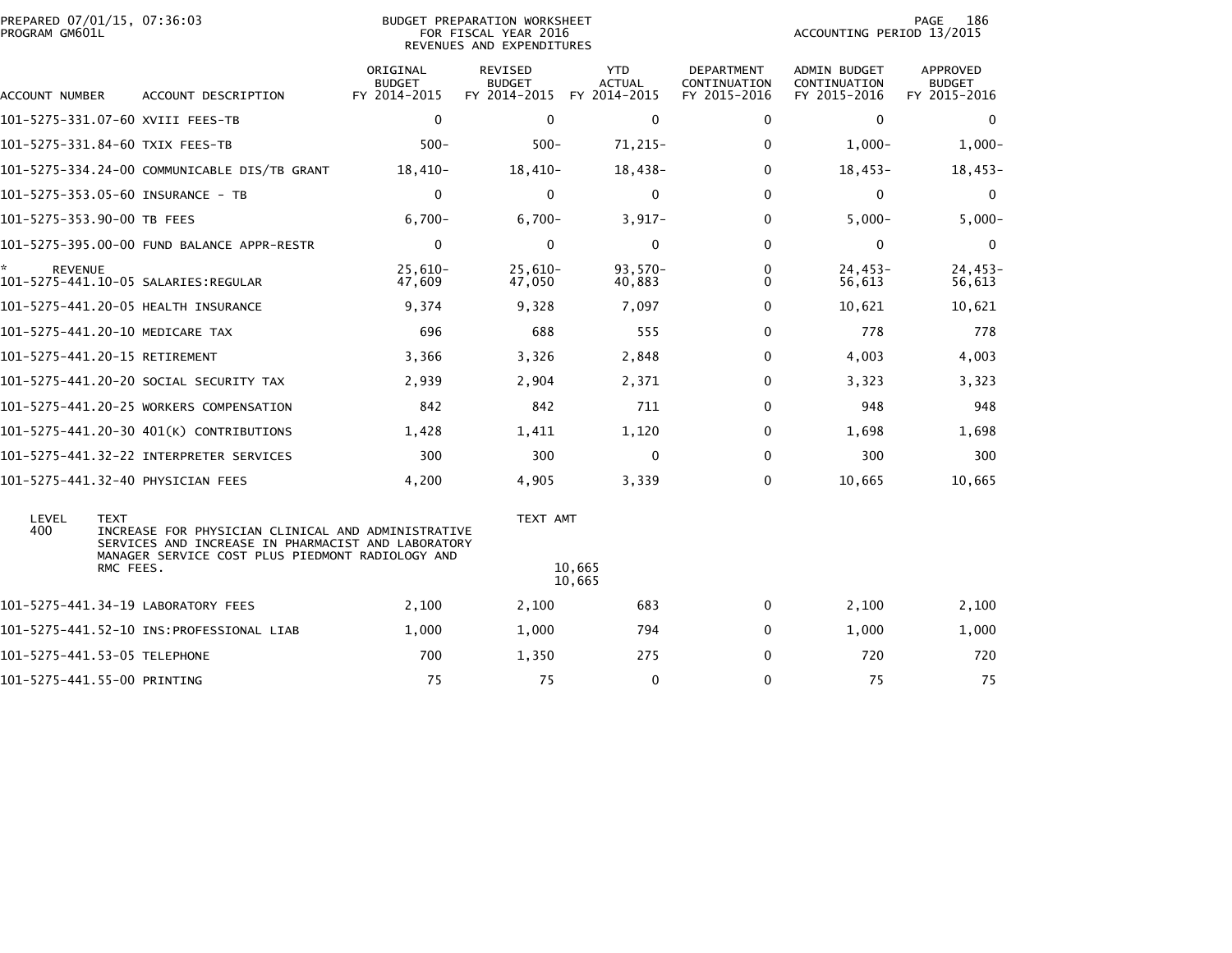| PREPARED 07/01/15, 07:36:03<br>BUDGET PREPARATION WORKSHEET<br>FOR FISCAL YEAR 2016<br>PROGRAM GM601L<br>REVENUES AND EXPENDITURES |                                         |                                           |                                          |                                             |                                                   | 187<br>PAGE<br>ACCOUNTING PERIOD 13/2015            |                                           |  |  |
|------------------------------------------------------------------------------------------------------------------------------------|-----------------------------------------|-------------------------------------------|------------------------------------------|---------------------------------------------|---------------------------------------------------|-----------------------------------------------------|-------------------------------------------|--|--|
| ACCOUNT NUMBER                                                                                                                     | ACCOUNT DESCRIPTION                     | ORIGINAL<br><b>BUDGET</b><br>FY 2014-2015 | REVISED<br><b>BUDGET</b><br>FY 2014-2015 | <b>YTD</b><br><b>ACTUAL</b><br>FY 2014-2015 | <b>DEPARTMENT</b><br>CONTINUATION<br>FY 2015-2016 | <b>ADMIN BUDGET</b><br>CONTINUATION<br>FY 2015-2016 | APPROVED<br><b>BUDGET</b><br>FY 2015-2016 |  |  |
| 101-5275-441.57-00 POSTAGE                                                                                                         |                                         | 600                                       | 600                                      | 230                                         | 0                                                 | 600                                                 | 600                                       |  |  |
| 101-5275-441.58-00 TRAVEL                                                                                                          |                                         | 1,600                                     | 1,600                                    | 912                                         | 0                                                 | 1,600                                               | 1,600                                     |  |  |
| 101-5275-441.59-00 TRAINING                                                                                                        |                                         | 1,000                                     | 1,000                                    | 0                                           | $\mathbf{0}$                                      | 1,000                                               | 1,000                                     |  |  |
| 101-5275-441.61-05 SUPPLIES:OFFICE                                                                                                 |                                         | 500                                       | 500                                      | 144                                         | 0                                                 | 500                                                 | 500                                       |  |  |
| 101–5275–441.61–45 SUPPLIES:MEDICAL                                                                                                |                                         | 1,500                                     | 1,500                                    | 481                                         | 0                                                 | 1,500                                               | 1,500                                     |  |  |
|                                                                                                                                    | 101-5275-441.64-50 DUES & SUBSCRIPTIONS | 150                                       | 150                                      | 10                                          | 0                                                 | 150                                                 | 150                                       |  |  |
| ×.<br><b>EXPENDITURE</b>                                                                                                           |                                         | 79,979                                    | 80,629                                   | 62,453                                      | 0                                                 | 98,194                                              | 98,194                                    |  |  |
| **<br>TB PROGRAM                                                                                                                   |                                         | 54,369                                    | 55,019                                   | $31,117-$                                   | 0                                                 | 73,741                                              | 73,741                                    |  |  |
| ***<br>PERSONAL HEALTH                                                                                                             |                                         | 1, 171, 154                               | 1,159,934                                | 449,398                                     | 0                                                 | 1,101,120                                           | 1,101,120                                 |  |  |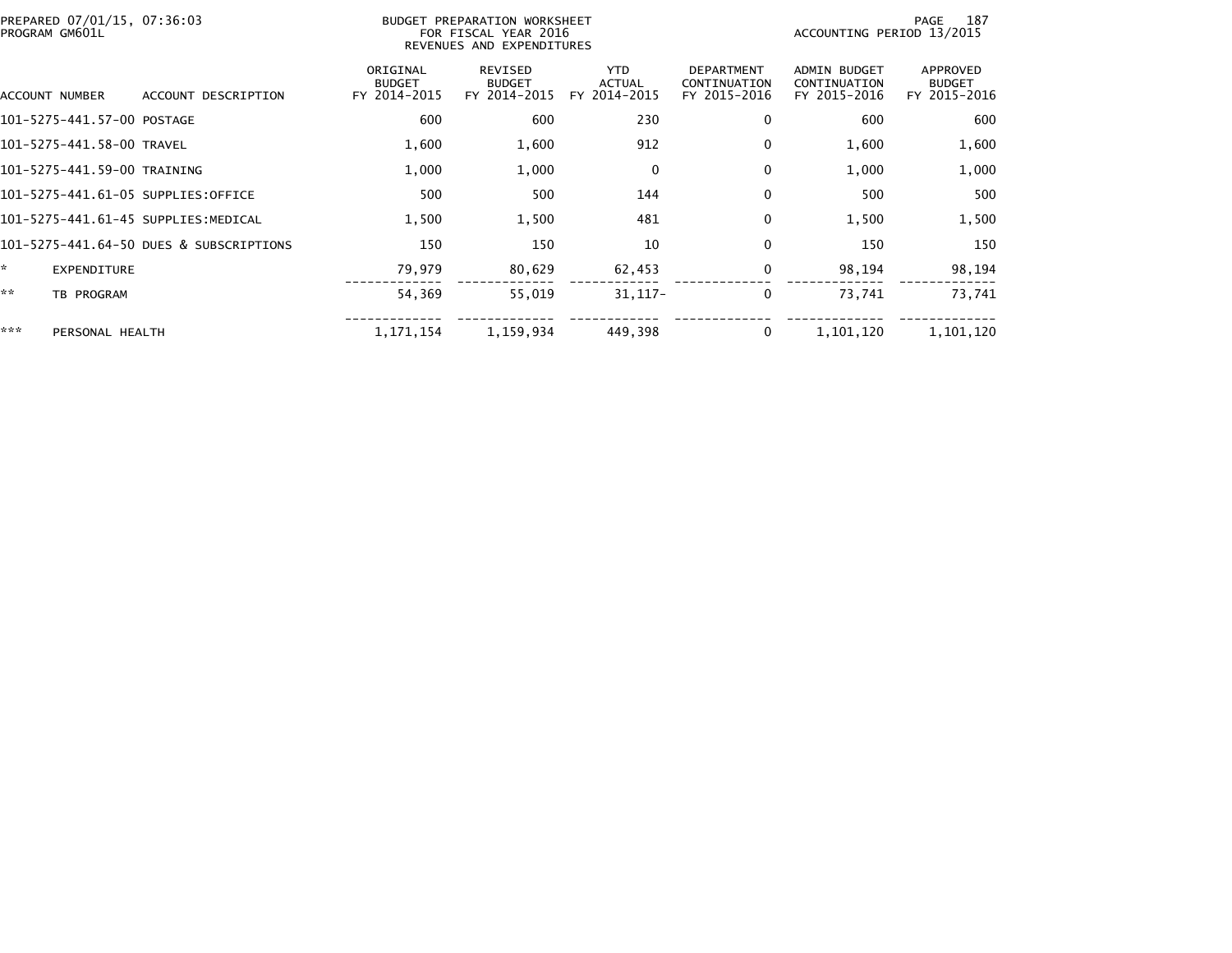|                | PREPARED 07/01/15, 07:36:03 |  |
|----------------|-----------------------------|--|
| PROGRAM GM601L |                             |  |

BUDGET PREPARATION WORKSHEET PROGRAM GM601L FOR FISCAL YEAR 2016 ACCOUNTING PERIOD 13/2015 REVENUES AND EXPENDITURES

PAGE 188<br>ACCOUNTING PERIOD 13/2015

| ACCOUNT NUMBER | ACCOUNT DESCRIPTION                                                                                                                                                                                                       | ORIGINAL<br><b>BUDGET</b><br>FY 2014-2015 | REVISED<br><b>BUDGET</b><br>FY 2014-2015 | <b>YTD</b><br><b>ACTUAL</b><br>FY 2014-2015 | <b>DEPARTMENT</b><br>CONTINUATION<br>FY 2015-2016 | <b>ADMIN BUDGET</b><br>CONTINUATION<br>FY 2015-2016 | APPROVED<br><b>BUDGET</b><br>FY 2015-2016 |
|----------------|---------------------------------------------------------------------------------------------------------------------------------------------------------------------------------------------------------------------------|-------------------------------------------|------------------------------------------|---------------------------------------------|---------------------------------------------------|-----------------------------------------------------|-------------------------------------------|
|                | 101-5310-334.62-00 STATE AID CO ADMIN DSS                                                                                                                                                                                 | $\mathbf 0$                               | $\Omega$                                 | $\mathbf 0$                                 | $\Omega$                                          | $\Omega$                                            | $\mathbf{0}$                              |
|                | 101-5310-346.30-00 DSS INTERIM PYMT CLEARING                                                                                                                                                                              | 0                                         | $\mathbf{0}$                             | $46, 160 -$                                 | 0                                                 | $\mathbf{0}$                                        | $\mathbf{0}$                              |
|                | 101-5310-353.36-00 COPY MACHINE FEES                                                                                                                                                                                      | $60 -$                                    | $60 -$                                   | $95 -$                                      | 0                                                 | $60 -$                                              | $60 -$                                    |
|                | 101-5310-389.50-00 MISC DSS CLEARING                                                                                                                                                                                      | 0                                         | $\mathbf{0}$                             | $\mathbf{0}$                                | 0                                                 | 0                                                   | 0                                         |
| <b>REVENUE</b> |                                                                                                                                                                                                                           | $60 -$<br>0                               | $60 -$<br>$\Omega$                       | $46.255 -$<br>1,396,272                     | 0<br>0                                            | $60 -$<br>0                                         | -60<br>$\Omega$                           |
|                |                                                                                                                                                                                                                           | 608,670                                   | 553,670                                  | 353,822                                     | 0                                                 | 416,864                                             | 416,864                                   |
|                |                                                                                                                                                                                                                           | 2,500                                     | 2,500                                    | 94,142                                      | 0                                                 | 0                                                   | $\bf{0}$                                  |
|                |                                                                                                                                                                                                                           | 11,075                                    | 11,075                                   | 35,770                                      | 0                                                 | 0                                                   | $\mathbf{0}$                              |
|                | 101-5310-444.10-20 SALARIES:PER DIEM                                                                                                                                                                                      | 2,520                                     | 2,520                                    | 2,030                                       | 0                                                 | 2,520                                               | 2,520                                     |
|                | 101-5310-444.20-05 HEALTH INSURANCE                                                                                                                                                                                       | 149,410                                   | 149,410                                  | 372,778                                     | 0                                                 | 82,008                                              | 82,008                                    |
|                | 101-5310-444.20-08 HEALTH INSURANCE:RETIREES                                                                                                                                                                              | 36,850                                    | 44,230                                   | 44,220                                      | 0                                                 | 38,860                                              | 38,860                                    |
|                | 101-5310-444.20-10 MEDICARE TAX                                                                                                                                                                                           | 8,986                                     | 8,986                                    | 25,791                                      | 0                                                 | 6,045                                               | 6,045                                     |
|                | 101-5310-444.20-15 RETIREMENT                                                                                                                                                                                             | 43,816                                    | 43,816                                   | 135,065                                     | 0                                                 | 29,472                                              | 29,472                                    |
|                | 101–5310–444.20–20 SOCIAL SECURITY TAX                                                                                                                                                                                    | 38,424                                    | 38,424                                   | 110,280                                     | 0                                                 | 25,846                                              | 25,846                                    |
|                | 101-5310-444.20-25 WORKERS COMPENSATION                                                                                                                                                                                   | 111,131                                   | 111,855                                  | 92,060                                      | 0                                                 | 111,131                                             | 111,131                                   |
|                | 101-5310-444.20-30 401(K) CONTRIBUTIONS                                                                                                                                                                                   | 18,592                                    | 18,592                                   | 48,576                                      | $\Omega$                                          | 12,506                                              | 12,506                                    |
|                | 101-5310-444.32-00 PROFESSIONAL SERVICES                                                                                                                                                                                  | 75,000                                    | 70,700                                   | 0                                           | $\Omega$                                          | 130,289                                             | 130,289                                   |
| LEVEL<br>400   | <b>TEXT</b><br>SET-UP/SUPPORT/DEVELOPMENT ASSOCIATED WITH NORTH-<br>WOODS DOCUMENT MANAGEMENT SYSTEM FOR CHILD WELFARE<br>AND ADULT SERVICES. THIS SYSTEM WILL IMPLEMENT<br>AUTOMATION OF CASE RECORDS FOR THIS DIVISION. |                                           |                                          | TEXT AMT<br>130,289<br>130,289              |                                                   |                                                     |                                           |
|                | 101-5310-444.32-01 PROFESSIONAL SERVICES NR                                                                                                                                                                               | $\mathbf 0$                               | $\mathbf{0}$                             | 0                                           | 0                                                 | 14,477                                              | 14,477                                    |
|                | 101-5310-444.32-22 INTERPRETER SERVICES                                                                                                                                                                                   | 3,000                                     | 3,000                                    | 271                                         | 0                                                 | 3,000                                               | 3,000                                     |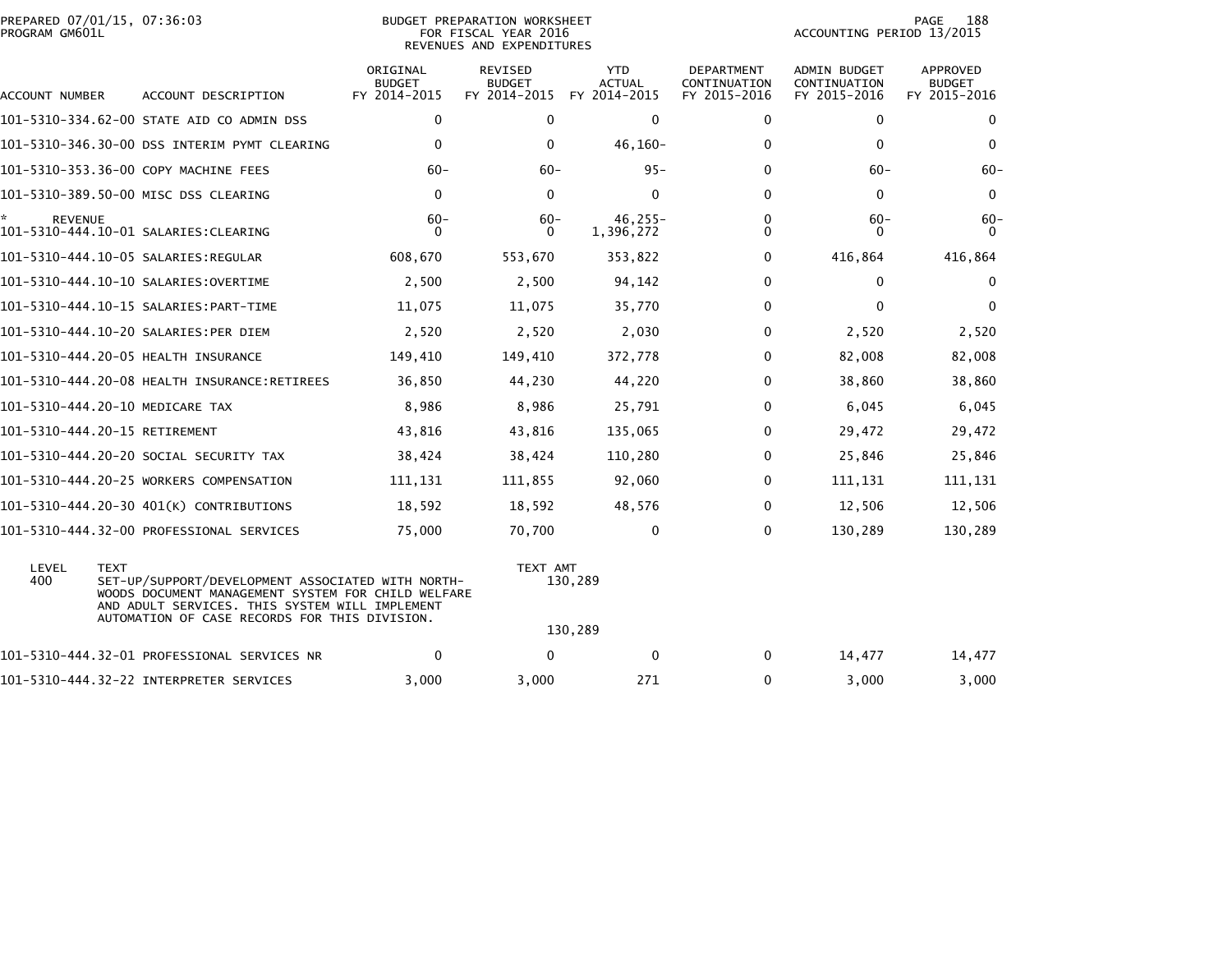| PROGRAM GM601L           | PREPARED 07/01/15, 07:36:03                                                                                                                                         |                                           | <b>BUDGET PREPARATION WORKSHEET</b><br>FOR FISCAL YEAR 2016<br>REVENUES AND EXPENDITURES |                                             |                                            | PAGE<br>189<br>ACCOUNTING PERIOD 13/2015     |                                           |  |
|--------------------------|---------------------------------------------------------------------------------------------------------------------------------------------------------------------|-------------------------------------------|------------------------------------------------------------------------------------------|---------------------------------------------|--------------------------------------------|----------------------------------------------|-------------------------------------------|--|
| ACCOUNT NUMBER           | ACCOUNT DESCRIPTION                                                                                                                                                 | ORIGINAL<br><b>BUDGET</b><br>FY 2014-2015 | REVISED<br><b>BUDGET</b><br>FY 2014-2015                                                 | <b>YTD</b><br><b>ACTUAL</b><br>FY 2014-2015 | DEPARTMENT<br>CONTINUATION<br>FY 2015-2016 | ADMIN BUDGET<br>CONTINUATION<br>FY 2015-2016 | APPROVED<br><b>BUDGET</b><br>FY 2015-2016 |  |
|                          | 101-5310-444.33-02 BOARD EXPENDITURES                                                                                                                               | 600                                       | 1,000                                                                                    | 755                                         | 0                                          | 1,000                                        | 1,000                                     |  |
| LEVEL<br>400             | <b>TEXT</b><br>TRAINING FOR 2 NEW BOARD MEMBERS PLUS TRAINING FOR<br>EXISTING MEMBERS, NCACDSS FEES<br>LESS: COUNTY MANAGER'S REDUCTION                             |                                           | TEXT AMT                                                                                 | 3,000<br>$2,000-$<br>1,000                  |                                            |                                              |                                           |  |
|                          | 101–5310–444.33–40 MOVING SERVICES                                                                                                                                  | $\Omega$                                  | $\mathbf{0}$                                                                             | 0                                           | $\mathbf{0}$                               | $\Omega$                                     | $\Omega$                                  |  |
|                          | 101-5310-444.33-50 PROGRAMMING SERVICES                                                                                                                             | 76,000                                    | 77,300                                                                                   | 77,220                                      | 0                                          | 77,800                                       | 77,800                                    |  |
|                          | 101-5310-444.34-30 SERVICE & MAINTENANCE                                                                                                                            | 54,624                                    | 57,940                                                                                   | 57,118                                      | $\Omega$                                   | 78,156                                       | 78,156                                    |  |
| LEVEL<br>400             | <b>TEXT</b><br>NORTHWOODS RENEWAL, MAXIMUS-PER DHHS DIRECTOR<br>BUDGET NORMAL S&M FOR MAXIMUS AND S&M FOR STATE<br>UPLIFT PROJECT TO ACQUIRE MAXIMUS, EOY PURCHASES |                                           | TEXT AMT                                                                                 | 78,156<br>78,156                            |                                            |                                              |                                           |  |
|                          | 101-5310-444.34-31 SERVICE & MAINTENANCE-NR                                                                                                                         | 34,000                                    | 34,057                                                                                   | 34,057                                      | 0                                          | 55,582                                       | 55,582                                    |  |
| LEVEL<br>400             | <b>TEXT</b><br>NORTHWOODS RENEWAL, LEASE 3 LIEAP NW SETUPS IN<br>LIEU OF PURCHASING (SAVINGS OF \$7,400)                                                            |                                           | TEXT AMT                                                                                 | 55,582<br>55,582                            |                                            |                                              |                                           |  |
| 101-5310-444.41-40 WATER |                                                                                                                                                                     | 6,500                                     | 6,500                                                                                    | 5,334                                       | $\mathbf{0}$                               | 6,700                                        | 6,700                                     |  |
|                          | 101-5310-444.41-42 STORM WATER FEE                                                                                                                                  | 1,200                                     | 1,200                                                                                    | 1,015                                       | 0                                          | 1,300                                        | 1,300                                     |  |
|                          | 101-5310-444.43-15 R&M:EQUIPMENT                                                                                                                                    | 1,040                                     | 1,040                                                                                    | 160                                         | $\Omega$                                   | 5,040                                        | 5,040                                     |  |
| LEVEL<br>400             | <b>TEXT</b><br>WIRING FOR 4 SCAN STATIONS                                                                                                                           |                                           | TEXT AMT                                                                                 | 5,040<br>5,040                              |                                            |                                              |                                           |  |
|                          | 101-5310-444.43-20 R&M:VEHICLES                                                                                                                                     | $\mathbf 0$                               | $\mathbf 0$                                                                              | 0                                           | $\mathbf{0}$                               | 0                                            | $\Omega$                                  |  |
|                          | 101-5310-444.43-55 R&M:TELEPHONES                                                                                                                                   | 2,375                                     | 2,375                                                                                    | 128                                         | 0                                          | 2,375                                        | 2,375                                     |  |
|                          | 101-5310-444.44-20 RENT:LAND & BUILDINGS                                                                                                                            | 0                                         | $\mathbf 0$                                                                              | $\mathbf 0$                                 | $\Omega$                                   | $\mathbf 0$                                  | 0                                         |  |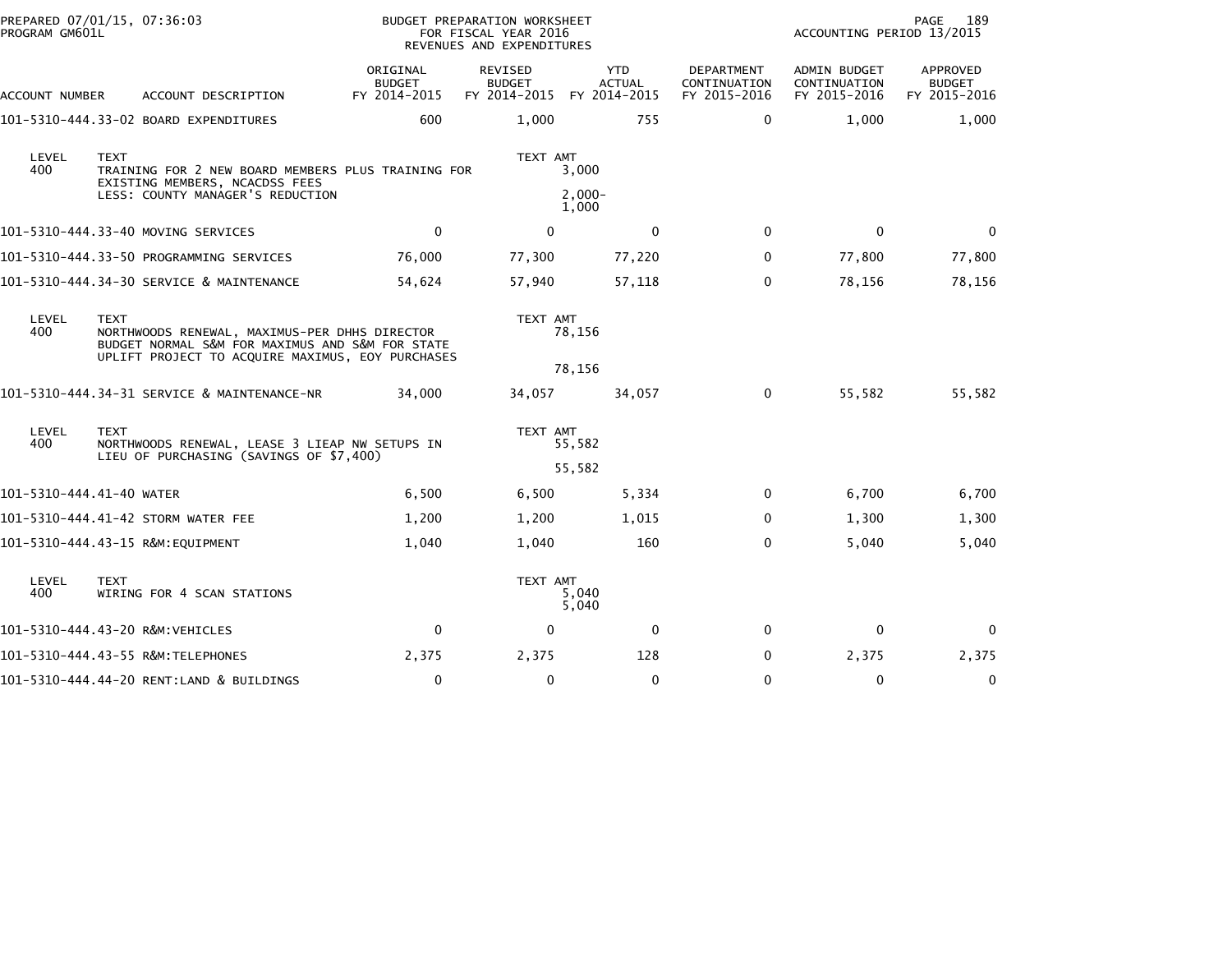|                                                                                                  | PREPARED 07/01/15, 07:36:03<br>PROGRAM GM601L                                    |  |                                           | BUDGET PREPARATION WORKSHEET<br>FOR FISCAL YEAR 2016<br>REVENUES AND EXPENDITURES |                                             |                                                   |                                                     | PAGE<br>190<br>ACCOUNTING PERIOD 13/2015  |  |  |
|--------------------------------------------------------------------------------------------------|----------------------------------------------------------------------------------|--|-------------------------------------------|-----------------------------------------------------------------------------------|---------------------------------------------|---------------------------------------------------|-----------------------------------------------------|-------------------------------------------|--|--|
| ACCOUNT NUMBER                                                                                   | ACCOUNT DESCRIPTION                                                              |  | ORIGINAL<br><b>BUDGET</b><br>FY 2014-2015 | <b>REVISED</b><br><b>BUDGET</b><br>FY 2014-2015                                   | <b>YTD</b><br><b>ACTUAL</b><br>FY 2014-2015 | <b>DEPARTMENT</b><br>CONTINUATION<br>FY 2015-2016 | <b>ADMIN BUDGET</b><br>CONTINUATION<br>FY 2015-2016 | APPROVED<br><b>BUDGET</b><br>FY 2015-2016 |  |  |
|                                                                                                  | 101-5310-444.44-35 RENT:PAGERS                                                   |  | $\mathbf 0$                               | $\mathbf 0$                                                                       | $\mathbf{0}$                                | 0                                                 | 0                                                   | 0                                         |  |  |
|                                                                                                  |                                                                                  |  | 4,500                                     | 4,500                                                                             | 3,668                                       | 0                                                 | 4,500                                               | 4,500                                     |  |  |
|                                                                                                  | 101-5310-444.50-07 COST PER COPY PROGRAM                                         |  | 46,000                                    | 46,000                                                                            | 31,387                                      | $\mathbf{0}$                                      | 46,000                                              | 46,000                                    |  |  |
|                                                                                                  | 101-5310-444.50-50 REG OF DEEDS                                                  |  | 500                                       | 500                                                                               | 70                                          | $\mathbf 0$                                       | 500                                                 | 500                                       |  |  |
|                                                                                                  | 101-5310-444.53-05 TELEPHONE                                                     |  | 42,000                                    | 51,060                                                                            | 41,452                                      | $\mathbf{0}$                                      | 51,500                                              | 51,500                                    |  |  |
| LEVEL<br><b>TEXT</b><br>400<br>EFFICIENT JOB PERFORMANCE-MUST COVER MINUTES &<br>DATA PLAN USAGE |                                                                                  |  |                                           | TEXT AMT                                                                          |                                             |                                                   |                                                     |                                           |  |  |
|                                                                                                  | LESS: COUNTY MANAGERS REDUCTIONS<br>INCREASED USE OF TECHNOLOGY FOR MOBILITY AND |  |                                           |                                                                                   | $2,000-$<br>53,500<br>51,500                |                                                   |                                                     |                                           |  |  |
|                                                                                                  | 101-5310-444.55-00 PRINTING                                                      |  | 12,000                                    | 12,000                                                                            | 10,664                                      | 0                                                 | 12,000                                              | 12,000                                    |  |  |
|                                                                                                  | 101-5310-444.56-00 UNIFORMS                                                      |  | 600                                       | 600                                                                               | 428                                         | $\mathbf{0}$                                      | 600                                                 | 600                                       |  |  |
|                                                                                                  | 101-5310-444.57-00 POSTAGE                                                       |  | 2,500                                     | 2,500                                                                             | 1,147                                       | $\mathbf{0}$                                      | 2,500                                               | 2,500                                     |  |  |
|                                                                                                  | 101-5310-444.57-10 POSTAGE:MAILING MACHINE                                       |  | 85,000                                    | 85,000                                                                            | 85,000                                      | $\mathbf{0}$                                      | 85,000                                              | 85,000                                    |  |  |
|                                                                                                  | 101-5310-444.58-00 TRAVEL                                                        |  | 6,500                                     | 6,500                                                                             | 5,490                                       | 0                                                 | 6,500                                               | 6,500                                     |  |  |
|                                                                                                  | 101-5310-444.59-00 TRAINING                                                      |  | 1,300                                     | 1,300                                                                             | 889                                         | $\mathbf 0$                                       | 1,300                                               | 1,300                                     |  |  |
|                                                                                                  | 101-5310-444.61-05 SUPPLIES:OFFICE                                               |  | 60,800                                    | 60,880                                                                            | 57,830                                      | $\mathbf{0}$                                      | 60,800                                              | 60,800                                    |  |  |
|                                                                                                  | 101-5310-444.61-50 SUPPLIES:NR                                                   |  | 2,000                                     | 2,000                                                                             | 1,413                                       | $\mathbf{0}$                                      | 2,000                                               | 2,000                                     |  |  |
|                                                                                                  | 101-5310-444.61-89 SOFTWARE LICENSES                                             |  | 62,600                                    | 63,991                                                                            | 62,809                                      | $\mathbf{0}$                                      | 72,000                                              | 72,000                                    |  |  |
| LEVEL<br>400                                                                                     | <b>TEXT</b><br>EA MICROSOFT, RIO LASERFICHE, SHAREFILE, EOY<br><b>PURCHASES</b>  |  |                                           | TEXT AMT                                                                          | 76,558                                      |                                                   |                                                     |                                           |  |  |
|                                                                                                  | LESS: COUNTY MANAGER'S REDUCTION                                                 |  |                                           |                                                                                   | 4,558-<br>72,000                            |                                                   |                                                     |                                           |  |  |
|                                                                                                  | 101-5310-444.61-95 SUPPLIES:OTHER SMALL EQMT                                     |  | 7,472                                     | 16,054                                                                            | 14,830                                      | 0                                                 | 20,000                                              | 20,000                                    |  |  |
|                                                                                                  |                                                                                  |  |                                           |                                                                                   |                                             |                                                   |                                                     |                                           |  |  |

LEVEL TEXT TEXT AMT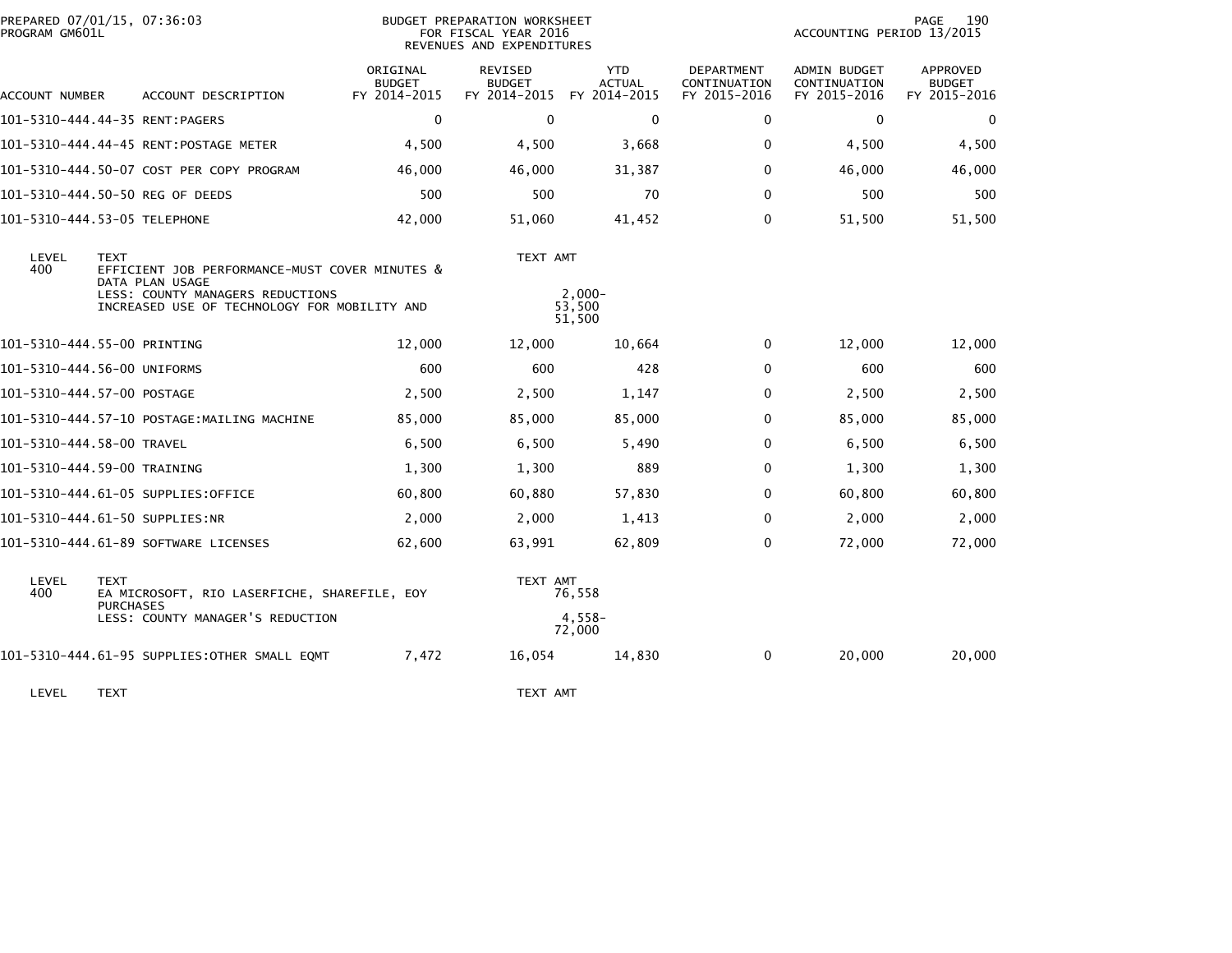| PROGRAM GM601L | PREPARED 07/01/15, 07:36:03                                                                                                                                                                                                                                                                                               |                                           | BUDGET PREPARATION WORKSHEET<br>FOR FISCAL YEAR 2016<br>REVENUES AND EXPENDITURES |                             | PAGE<br>191<br>ACCOUNTING PERIOD 13/2015          |                                              |                                           |
|----------------|---------------------------------------------------------------------------------------------------------------------------------------------------------------------------------------------------------------------------------------------------------------------------------------------------------------------------|-------------------------------------------|-----------------------------------------------------------------------------------|-----------------------------|---------------------------------------------------|----------------------------------------------|-------------------------------------------|
| ACCOUNT NUMBER | ACCOUNT DESCRIPTION                                                                                                                                                                                                                                                                                                       | ORIGINAL<br><b>BUDGET</b><br>FY 2014-2015 | <b>REVISED</b><br><b>BUDGET</b><br>FY 2014-2015 FY 2014-2015                      | <b>YTD</b><br><b>ACTUAL</b> | <b>DEPARTMENT</b><br>CONTINUATION<br>FY 2015-2016 | ADMIN BUDGET<br>CONTINUATION<br>FY 2015-2016 | APPROVED<br><b>BUDGET</b><br>FY 2015-2016 |
| 400            | REPLACEMENTS, MANDATORY SUPPLIES FOR SAFETY<br>OFFICER, EQUIPMENT ASSOCIATED W/ NORTHWOODS, EOY<br><b>PURCHASES</b>                                                                                                                                                                                                       |                                           |                                                                                   | 26,314                      |                                                   |                                              |                                           |
|                | LESS: COUNTY MANAGER'S REDUCTION                                                                                                                                                                                                                                                                                          |                                           |                                                                                   | $6,314-$<br>20,000          |                                                   |                                              |                                           |
|                | 101-5310-444.62-05 ELECTRICITY                                                                                                                                                                                                                                                                                            | 50,000                                    | 50,000                                                                            | 45,037                      | 0                                                 | 50,000                                       | 50,000                                    |
|                | 101-5310-444.62-20 MOTOR FUEL & LUBRICANTS                                                                                                                                                                                                                                                                                | $\mathbf 0$                               | $\mathbf 0$                                                                       | $\mathbf 0$                 | $\mathbf{0}$                                      | $\mathbf 0$                                  | $\mathbf 0$                               |
|                | 101-5310-444.62-25 NATURAL GAS                                                                                                                                                                                                                                                                                            | 7,000                                     | 7,000                                                                             | 5,340                       | $\Omega$                                          | 7,000                                        | 7,000                                     |
|                | 101-5310-444.64-50 DUES & SUBSCRIPTIONS                                                                                                                                                                                                                                                                                   | 2,700                                     | 2,700                                                                             | 2,503                       | 0                                                 | 4,000                                        | 4,000                                     |
| LEVEL<br>400   | <b>TEXT</b><br>NCACBSS & NCACDSS DUES INCREASED, NC STATE BAR<br>DUES FOR ATTORNEYS. THIS BUDGET AMT COMBINES 64-50<br>AND 64-51 ACCTS. PER CONTROLLER'S OFFICE-IF A<br>PURCHASE IS NECESSARY FOR AN EMPLOYEE TO PERFORM<br>THEIR JOB DUTIES, REIMBURSEMENT CAN BE CLAIMED-<br>MANDATORY IS REIMBURSABLE-VOLUNTARY IS NOT |                                           | TEXT AMT                                                                          | 4,000<br>4,000              |                                                   |                                              |                                           |
|                | 101-5310-444.64-51 DUES & SUBS:NR                                                                                                                                                                                                                                                                                         | 1,200                                     | 1,200                                                                             | 650                         | $\mathbf{0}$                                      | $\mathbf{0}$                                 | $\Omega$                                  |
|                | 101-5310-444.74-10 C/A:DATA PROCESSING                                                                                                                                                                                                                                                                                    | $\mathbf 0$                               | $\Omega$                                                                          | 0                           | $\mathbf{0}$                                      | $\mathbf 0$                                  | $\mathbf 0$                               |
|                | 101-5310-444.74-20 C/A:OFFICE EQUIPMENT                                                                                                                                                                                                                                                                                   | $\mathbf{0}$                              | $\mathbf{0}$                                                                      | $\Omega$                    | $\mathbf{0}$                                      | $\Omega$                                     | $\mathbf 0$                               |
|                | 101-5310-444.74-90 C/A:OTHER EQUIPMENT                                                                                                                                                                                                                                                                                    | $\Omega$                                  | $\mathbf{0}$                                                                      | $\mathbf{0}$                | $\mathbf{0}$                                      | $\mathbf{0}$                                 | $\mathbf{0}$                              |
|                | 101-5310-444.76-20 F/A:DP EQUIPMENT                                                                                                                                                                                                                                                                                       | 51,500                                    | 75,736                                                                            | 73,227                      | 0                                                 | 163,000                                      | 163,000                                   |
| LEVEL<br>400   | <b>TEXT</b><br>78 DESKTOP & 8 LAPTOP REPLACEMENTS-REQUIRED<br>NW SETUPS FOR CHILD WELARE & ADULT SERVICES, EOY<br>PURCHASES AND PENDING BA APPROVAL<br>LESS: COUNTY MANAGER'S REDUCTION                                                                                                                                   |                                           | TEXT AMT                                                                          | 186,981<br>23,981-          |                                                   |                                              |                                           |
|                |                                                                                                                                                                                                                                                                                                                           |                                           |                                                                                   | 163,000                     |                                                   |                                              |                                           |
|                |                                                                                                                                                                                                                                                                                                                           | 4.500                                     | 7,650                                                                             | 7,650                       | 0                                                 | 87,075                                       | 87,075                                    |
|                |                                                                                                                                                                                                                                                                                                                           | 0                                         | $\mathbf{0}$                                                                      | 0                           | 0                                                 | 0                                            | 0                                         |
|                | 101–5310–444.76–30 F/A:EQUIPMENT/FURNISHINGS                                                                                                                                                                                                                                                                              | $\mathbf 0$                               | 0                                                                                 | $\mathbf 0$                 | 0                                                 | $\mathbf 0$                                  | 0                                         |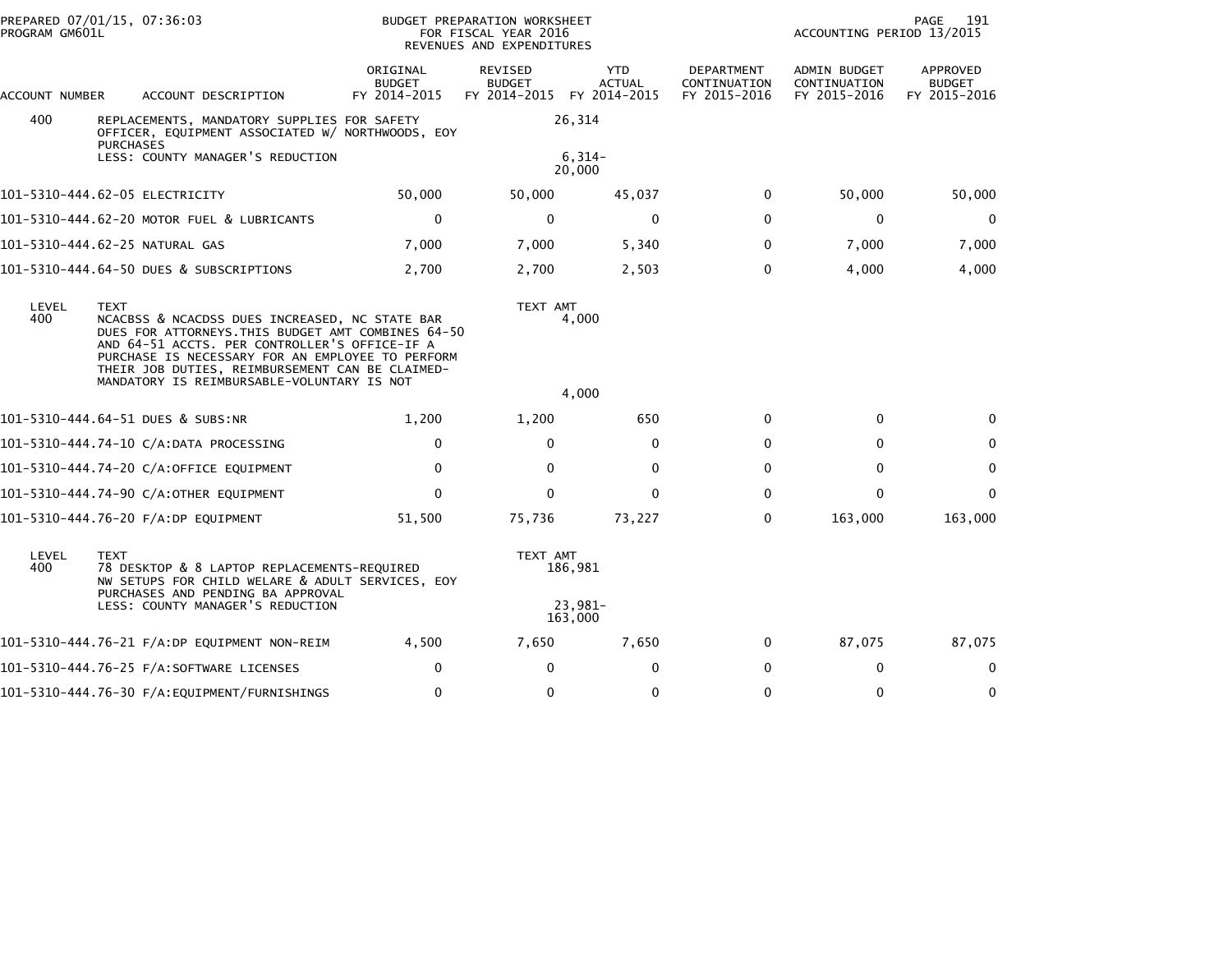| PREPARED 07/01/15, 07:36:03<br>PROGRAM GM601L |                                      |                                           | BUDGET PREPARATION WORKSHEET<br>FOR FISCAL YEAR 2016<br>REVENUES AND EXPENDITURES |                                      |                                            | - 192<br>PAGE<br>ACCOUNTING PERIOD 13/2015   |                                           |  |
|-----------------------------------------------|--------------------------------------|-------------------------------------------|-----------------------------------------------------------------------------------|--------------------------------------|--------------------------------------------|----------------------------------------------|-------------------------------------------|--|
| ACCOUNT NUMBER                                | ACCOUNT DESCRIPTION                  | ORIGINAL<br><b>BUDGET</b><br>FY 2014-2015 | REVISED<br><b>BUDGET</b><br>FY 2014-2015                                          | <b>YTD</b><br>ACTUAL<br>FY 2014-2015 | DEPARTMENT<br>CONTINUATION<br>FY 2015-2016 | ADMIN BUDGET<br>CONTINUATION<br>FY 2015-2016 | APPROVED<br><b>BUDGET</b><br>FY 2015-2016 |  |
| 101-5310-444.76-90 F/A:OTHER                  |                                      | 0                                         | 1,450                                                                             | 1,449                                | 0                                          | 0                                            | 0                                         |  |
|                                               | 101-5310-444.90-15 COURT FILING FEES | 150                                       | 150                                                                               |                                      | $\mathbf{0}$                               | 150                                          | 150                                       |  |
| *.<br>EXPENDITURE                             |                                      | 1,737,135                                 | 1,738,961                                                                         | 3,339,797                            | 0                                          | 1,777,396                                    | 1,777,396                                 |  |
| **<br>ADMINISTRATION                          |                                      | 1,737,075                                 | 1,738,901                                                                         | 3,293,542                            |                                            | 1,777,336                                    | 1,777,336                                 |  |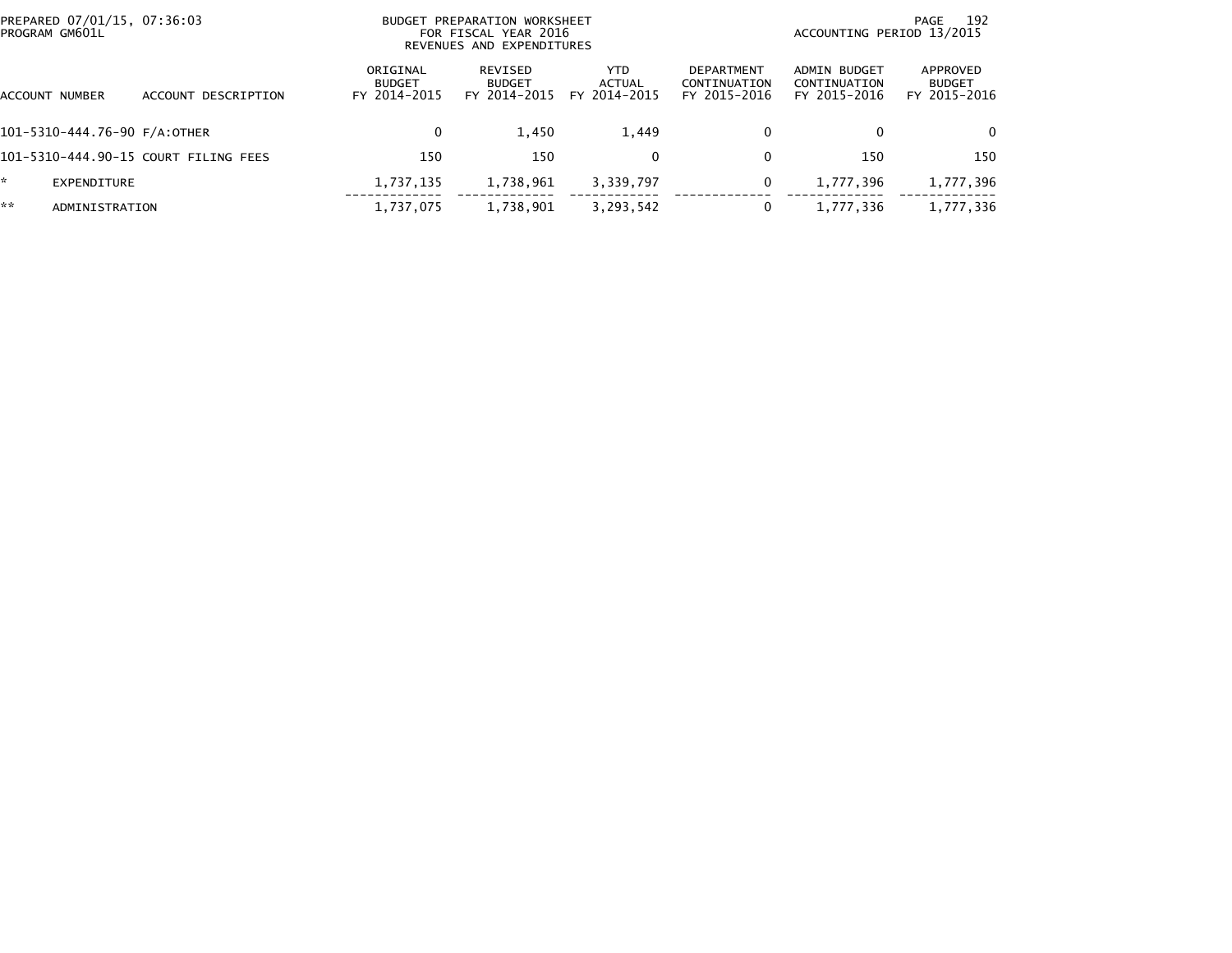| PROGRAM GM601L       | PREPARED 07/01/15, 07:36:03               |                                           | BUDGET PREPARATION WORKSHEET<br>FOR FISCAL YEAR 2016<br>REVENUES AND EXPENDITURES | PAGE 193<br>ACCOUNTING PERIOD 13/2015 |                                            |                                              |                                           |
|----------------------|-------------------------------------------|-------------------------------------------|-----------------------------------------------------------------------------------|---------------------------------------|--------------------------------------------|----------------------------------------------|-------------------------------------------|
| ACCOUNT NUMBER       | ACCOUNT DESCRIPTION                       | ORIGINAL<br><b>BUDGET</b><br>FY 2014-2015 | REVISED<br><b>BUDGET</b><br>FY 2014-2015                                          | YTD.<br>ACTUAL<br>FY 2014-2015        | DEPARTMENT<br>CONTINUATION<br>FY 2015-2016 | ADMIN BUDGET<br>CONTINUATION<br>FY 2015-2016 | APPROVED<br><b>BUDGET</b><br>FY 2015-2016 |
|                      | 101-5311-331.86-00 USDA FOOD DISTRIBUTION | 0                                         |                                                                                   |                                       |                                            |                                              |                                           |
| *.<br><b>REVENUE</b> | 101-5311-444.83-60 USDA DISTRIBUTED FOOD  |                                           |                                                                                   |                                       |                                            |                                              |                                           |
| *.<br>EXPENDITURE    |                                           | 0                                         |                                                                                   |                                       |                                            |                                              |                                           |
| **                   | USDA FOOD DISTRIBUTION                    |                                           |                                                                                   |                                       |                                            |                                              |                                           |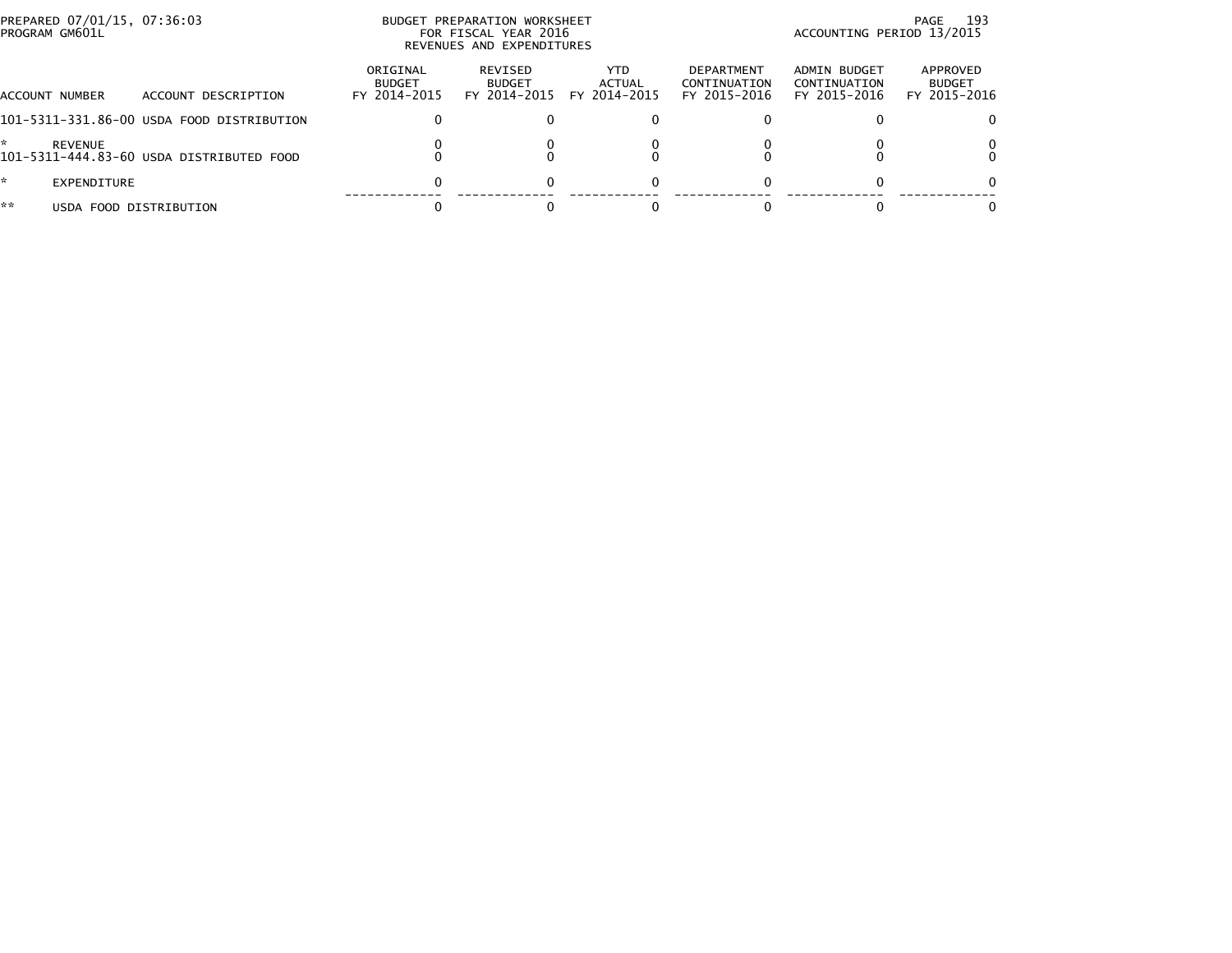| PREPARED 07/01/15, 07:36:03<br>PROGRAM GM601L |             |                                                                                                                                                                                                                                                                                                         |                                           | BUDGET PREPARATION WORKSHEET<br>FOR FISCAL YEAR 2016<br>REVENUES AND EXPENDITURES |                                             |                                            | ACCOUNTING PERIOD 13/2015                    | 194<br>PAGE                                      |
|-----------------------------------------------|-------------|---------------------------------------------------------------------------------------------------------------------------------------------------------------------------------------------------------------------------------------------------------------------------------------------------------|-------------------------------------------|-----------------------------------------------------------------------------------|---------------------------------------------|--------------------------------------------|----------------------------------------------|--------------------------------------------------|
| ACCOUNT NUMBER                                |             | ACCOUNT DESCRIPTION                                                                                                                                                                                                                                                                                     | ORIGINAL<br><b>BUDGET</b><br>FY 2014-2015 | REVISED<br><b>BUDGET</b><br>FY 2014-2015                                          | <b>YTD</b><br><b>ACTUAL</b><br>FY 2014-2015 | DEPARTMENT<br>CONTINUATION<br>FY 2015-2016 | ADMIN BUDGET<br>CONTINUATION<br>FY 2015-2016 | <b>APPROVED</b><br><b>BUDGET</b><br>FY 2015-2016 |
|                                               |             | 101-5320-331.12-00 ADULT DAY CARE                                                                                                                                                                                                                                                                       | $35,225 -$                                | $35,225-$                                                                         | $22,430-$                                   | 0                                          | $28,827-$                                    | $28,827-$                                        |
|                                               |             | 101-5320-331.72-00 FEDERAL GOVERNEMNT GRANTS                                                                                                                                                                                                                                                            | 287,791-                                  | $294,553-$                                                                        | 205, 219-                                   | 0                                          | 288,791-                                     | 288,791-                                         |
|                                               |             | 101-5320-331.72-10 TANF TO SSBG                                                                                                                                                                                                                                                                         | $51,662-$                                 | $51,662-$                                                                         | $51,655-$                                   | $\Omega$                                   | $51,662-$                                    | $51,662-$                                        |
|                                               |             | 101-5320-334.92-00 ADULT DAY CARE STATE FNDS                                                                                                                                                                                                                                                            | $32,105-$                                 | $32, 105 -$                                                                       | $20,080-$                                   | $\mathbf{0}$                               | $26, 273 -$                                  | $26, 273-$                                       |
|                                               |             | 101-5320-334.95-00 SSBG STATE FUNDS                                                                                                                                                                                                                                                                     | $37,364-$                                 | $37,364-$                                                                         | $37,364-$                                   | $\mathbf{0}$                               | $37,364-$                                    | $37,364-$                                        |
|                                               |             | 101-5320-353.08-00 ADOPTION INTERMEDIARY FEE                                                                                                                                                                                                                                                            | $1,500-$                                  | $1,500-$                                                                          | $500 -$                                     | $\mathbf{0}$                               | $1,500-$                                     | $1,500-$                                         |
|                                               |             | 101-5320-353.54-00 HOME STUDY FEES                                                                                                                                                                                                                                                                      | $4,000-$                                  | $4,000 -$                                                                         | $8,900-$                                    | $\Omega$                                   | $4,000 -$                                    | $4,000-$                                         |
| <b>REVENUE</b>                                |             |                                                                                                                                                                                                                                                                                                         | 449.647-<br>819,455                       | 456,409-<br>786,725                                                               | 346.148-<br>548,912                         | $\mathbf{0}$<br>0                          | 438,417-<br>724,262                          | 438,417-<br>724,262                              |
|                                               |             |                                                                                                                                                                                                                                                                                                         | $\mathbf 0$                               | $\mathbf{0}$                                                                      | $\mathbf 0$                                 | $\mathbf{0}$                               | $\mathbf 0$                                  | $\Omega$                                         |
|                                               |             | 101-5320-444.20-05 HEALTH INSURANCE                                                                                                                                                                                                                                                                     | 173,422                                   | 173,822                                                                           | 106,322                                     | 0                                          | 156,636                                      | 156,636                                          |
|                                               |             | 101-5320-444.20-10 MEDICARE TAX                                                                                                                                                                                                                                                                         | 11,882                                    | 11,915                                                                            | 7,473                                       | $\mathbf{0}$                               | 10,502                                       | 10,502                                           |
| 101-5320-444.20-15 RETIREMENT                 |             |                                                                                                                                                                                                                                                                                                         | 57,031                                    | 57,191                                                                            | 33,952                                      | 0                                          | 51,205                                       | 51,205                                           |
|                                               |             | 101-5320-444.20-20 SOCIAL SECURITY TAX                                                                                                                                                                                                                                                                  | 50,806                                    | 50,947                                                                            | 31,954                                      | 0                                          | 44,904                                       | 44,904                                           |
|                                               |             | 101-5320-444.20-30 401(K) CONTRIBUTIONS                                                                                                                                                                                                                                                                 | 24,200                                    | 24,267                                                                            | 14,634                                      | $\mathbf{0}$                               | 21,728                                       | 21,728                                           |
|                                               |             | 101-5320-444.33-00 OTHER PROFESSIONAL SRVCS                                                                                                                                                                                                                                                             | $\mathbf 0$                               | $\mathbf 0$                                                                       | 0                                           | $\mathbf 0$                                | $\mathbf 0$                                  | $\mathbf 0$                                      |
|                                               |             | 101-5320-444.33-11 CHILDREN SERVICES                                                                                                                                                                                                                                                                    | 7.000                                     | 7.000                                                                             | 6,488                                       | $\mathbf{0}$                               | 9.500                                        | 9,500                                            |
| LEVEL<br>400                                  | <b>TEXT</b> | PSYCH ASSESSMENTS, PATERNITY TESTING, WITNESS FEES<br>COURT FILING FEES, THERAPUTIC INTERVENTION FOR NON-<br>MEDICAID CLIENTS, BIRTH CERTIFICATES. CHANGES IN<br>CWS POLICY REQUIRE EXPENDITURES TO BE PAID FROM<br>SERVICES; HOWEVER, THIS PROVIDES REIMBURSEMENT.<br>LESS: COUNTY MANAGER'S REDUCTION |                                           | TEXT AMT                                                                          | 10,000<br>$500 -$<br>9.500                  |                                            |                                              |                                                  |
|                                               |             | 101-5320-444.33-14 SERVICES SUPPORT                                                                                                                                                                                                                                                                     | 1,200                                     | 1,200                                                                             | 160                                         | 0                                          | 1,200                                        | 1,200                                            |
| 101-5320-444.54-00 ADVERTISING                |             |                                                                                                                                                                                                                                                                                                         | 2,500                                     | 2,500                                                                             | $\mathbf 0$                                 | $\mathbf 0$                                | 2,500                                        | 2,500                                            |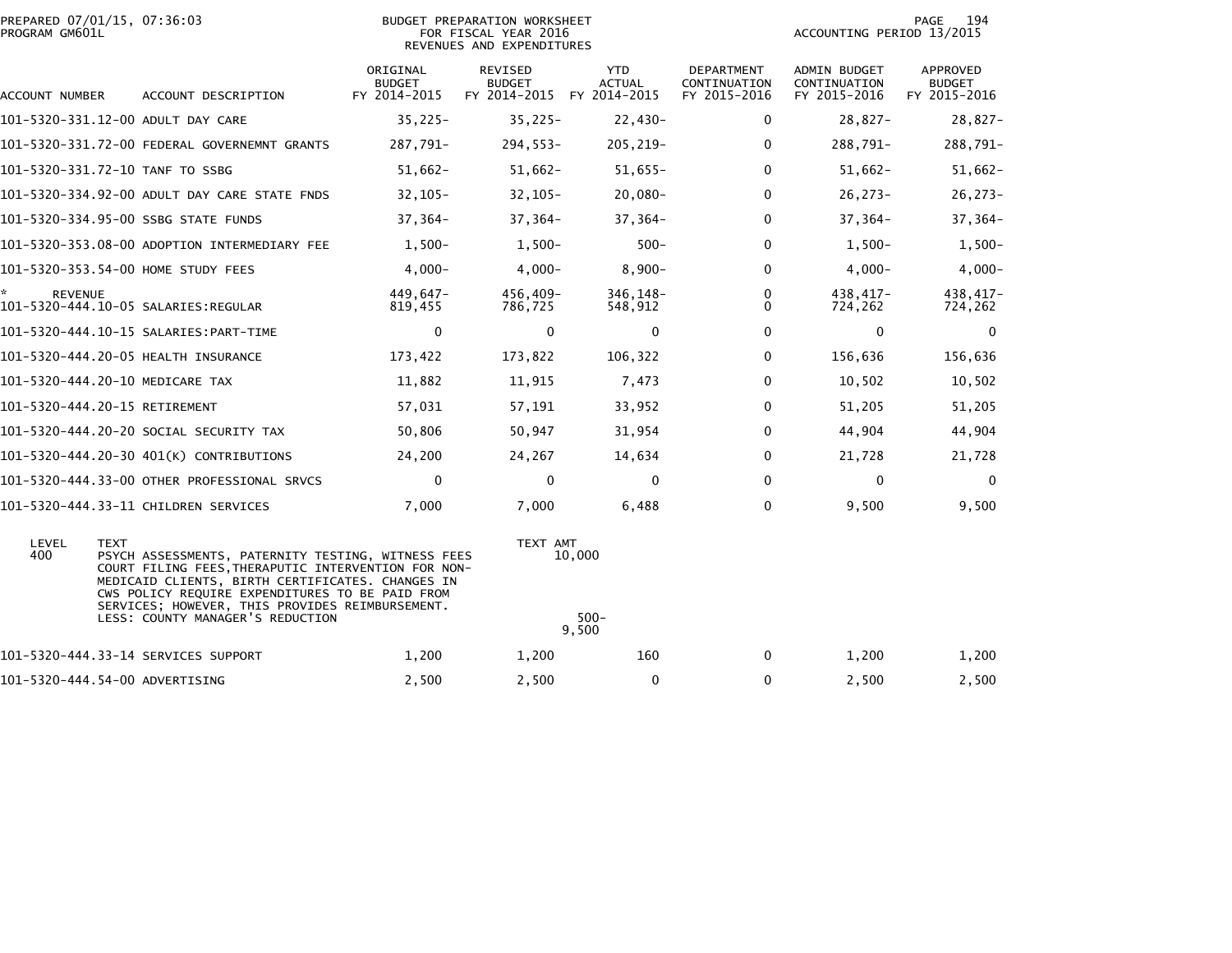|    | PROGRAM GM601L     |             | PREPARED 07/01/15, 07:36:03                        |                                           | BUDGET PREPARATION WORKSHEET<br>FOR FISCAL YEAR 2016<br>REVENUES AND EXPENDITURES |                                       |                                                   | ACCOUNTING PERIOD 13/2015                           | - 195<br>PAGE                             |
|----|--------------------|-------------|----------------------------------------------------|-------------------------------------------|-----------------------------------------------------------------------------------|---------------------------------------|---------------------------------------------------|-----------------------------------------------------|-------------------------------------------|
|    | ACCOUNT NUMBER     |             | ACCOUNT DESCRIPTION                                | ORIGINAL<br><b>BUDGET</b><br>FY 2014-2015 | REVISED<br><b>BUDGET</b><br>FY 2014-2015                                          | YTD.<br><b>ACTUAL</b><br>FY 2014-2015 | <b>DEPARTMENT</b><br>CONTINUATION<br>FY 2015-2016 | <b>ADMIN BUDGET</b><br>CONTINUATION<br>FY 2015-2016 | APPROVED<br><b>BUDGET</b><br>FY 2015-2016 |
|    |                    |             |                                                    | 26,500                                    | 19,100                                                                            | 13,967                                | $\mathbf 0$                                       | 26,500                                              | 26,500                                    |
|    |                    |             |                                                    | 0                                         | 0                                                                                 | $\mathbf{0}$                          | 0                                                 | 0                                                   | $\mathbf{0}$                              |
|    |                    |             | 101–5320–444.58–32 TRAVEL:CHILDRENS SERVICES       | 188.700                                   | 195,700                                                                           | 183,715                               | $\Omega$                                          | 189,000                                             | 189,000                                   |
|    | LEVEL<br>400       | <b>TEXT</b> | DAILY TRAVEL, MANDATORY WORKER TRAININGS, MEETINGS |                                           | TEXT AMT                                                                          | 189,000<br>189,000                    |                                                   |                                                     |                                           |
|    |                    |             | 101-5320-444.83-10 ADULT DAY CARE                  | 76,949                                    | 76,949                                                                            | 72,060                                | $\mathbf 0$                                       | 62,971                                              | 62,971                                    |
| ÷. | <b>EXPENDITURE</b> |             |                                                    | 1,439,645                                 | 1,407,316                                                                         | 1,019,637                             | $\mathbf 0$                                       | 1,300,908                                           | 1,300,908                                 |
| ** | <b>SSBG</b>        |             |                                                    | 989,998                                   | 950,907                                                                           | 673,489                               | 0                                                 | 862,491                                             | 862,491                                   |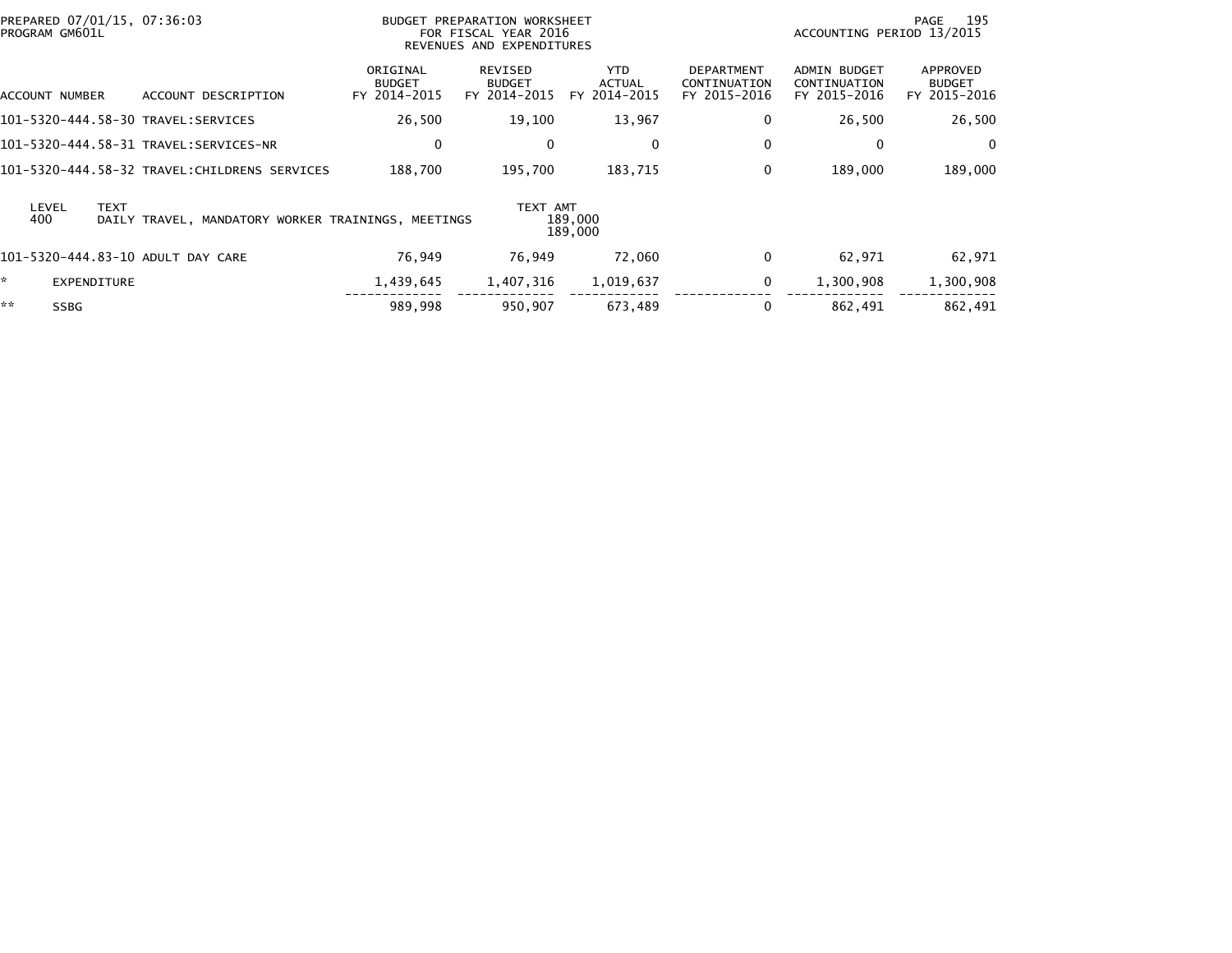| PREPARED 07/01/15, 07:36:03<br>PROGRAM GM601L         |                                              |                                           | BUDGET PREPARATION WORKSHEET<br>FOR FISCAL YEAR 2016<br>REVENUES AND EXPENDITURES |                                             | 196<br>PAGE<br>ACCOUNTING PERIOD 13/2015          |                                                     |                                           |
|-------------------------------------------------------|----------------------------------------------|-------------------------------------------|-----------------------------------------------------------------------------------|---------------------------------------------|---------------------------------------------------|-----------------------------------------------------|-------------------------------------------|
| ACCOUNT NUMBER                                        | ACCOUNT DESCRIPTION                          | ORIGINAL<br><b>BUDGET</b><br>FY 2014-2015 | <b>REVISED</b><br><b>BUDGET</b><br>FY 2014-2015                                   | <b>YTD</b><br><b>ACTUAL</b><br>FY 2014-2015 | <b>DEPARTMENT</b><br>CONTINUATION<br>FY 2015-2016 | <b>ADMIN BUDGET</b><br>CONTINUATION<br>FY 2015-2016 | APPROVED<br><b>BUDGET</b><br>FY 2015-2016 |
|                                                       | 101-5325-331.10-00 ADULT CARE HOME CS MGMT   |                                           | 0                                                                                 |                                             |                                                   |                                                     |                                           |
|                                                       | 101-5325-331.11-00 ADULT HOME SPECIALIST     | 23,820-                                   | $23,820-$                                                                         | 18,936-                                     |                                                   | $25,206-$                                           | $25,206-$                                 |
|                                                       | 101-5325-334.15-00 ADULT CARE HOME CASE MGMT | 0                                         |                                                                                   |                                             |                                                   |                                                     |                                           |
|                                                       | 101-5325-334.21-00 ADULT HOME SPECIALIST FND | 11,910-                                   | 11,910-                                                                           | $9,468-$                                    | $\Omega$                                          | 11,929-                                             | 11,929-                                   |
| <b>REVENUE</b><br>101-5325-444.10-05 SALARIES:REGULAR |                                              | $35,730-$                                 | $35,730-$                                                                         | 28,404-                                     |                                                   | $37, 135 -$                                         | $37,135-$                                 |
| 101-5325-444.20-05 HEALTH INSURANCE                   |                                              |                                           |                                                                                   |                                             |                                                   |                                                     |                                           |
| 101-5325-444.20-10 MEDICARE TAX                       |                                              |                                           |                                                                                   |                                             | <sup>n</sup>                                      |                                                     |                                           |
| 101-5325-444.20-15 RETIREMENT                         |                                              |                                           |                                                                                   |                                             |                                                   |                                                     |                                           |
|                                                       | 101-5325-444.20-20 SOCIAL SECURITY TAX       |                                           |                                                                                   |                                             |                                                   |                                                     |                                           |
|                                                       | 101-5325-444.20-30 401(K) CONTRIBUTIONS      |                                           |                                                                                   |                                             | 0                                                 |                                                     |                                           |
| *<br><b>EXPENDITURE</b>                               |                                              |                                           |                                                                                   |                                             |                                                   |                                                     |                                           |
| **                                                    | ADULT CARE HOME CASE MGMT                    | $35,730-$                                 | $35,730-$                                                                         | $28,404-$                                   |                                                   | $37, 135 -$                                         | $37, 135 -$                               |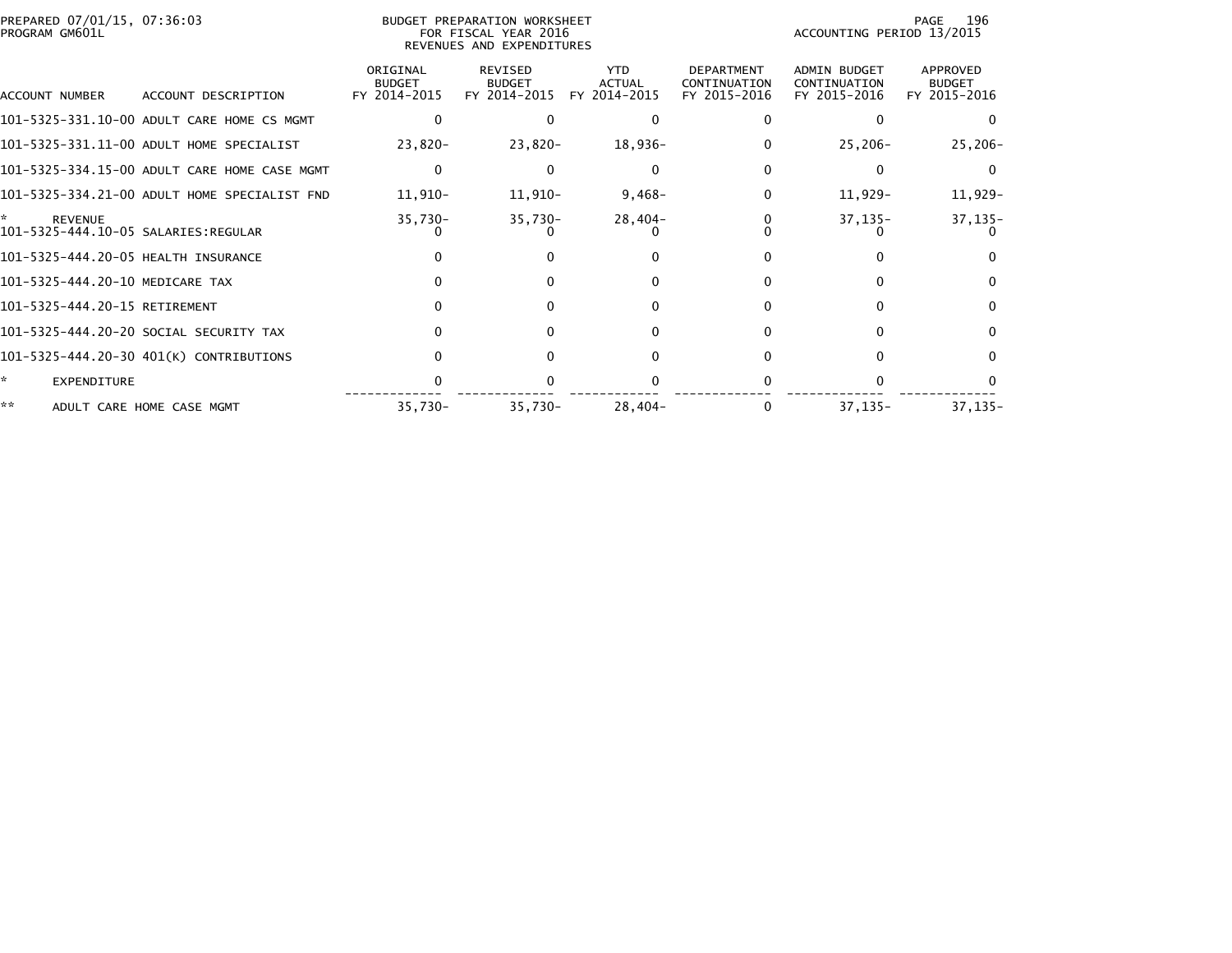| PREPARED 07/01/15, 07:36:03<br>PROGRAM GM601L |                                             |                                           | BUDGET PREPARATION WORKSHEET<br>FOR FISCAL YEAR 2016<br>REVENUES AND EXPENDITURES |                                             |                                            | ACCOUNTING PERIOD 13/2015                           | 197<br>PAGE                               |
|-----------------------------------------------|---------------------------------------------|-------------------------------------------|-----------------------------------------------------------------------------------|---------------------------------------------|--------------------------------------------|-----------------------------------------------------|-------------------------------------------|
| ACCOUNT NUMBER                                | ACCOUNT DESCRIPTION                         | ORIGINAL<br><b>BUDGET</b><br>FY 2014-2015 | REVISED<br><b>BUDGET</b><br>FY 2014-2015                                          | <b>YTD</b><br><b>ACTUAL</b><br>FY 2014-2015 | DEPARTMENT<br>CONTINUATION<br>FY 2015-2016 | <b>ADMIN BUDGET</b><br>CONTINUATION<br>FY 2015-2016 | APPROVED<br><b>BUDGET</b><br>FY 2015-2016 |
|                                               | 101-5326-331.08-00 ADULT PROTECTIVE SVS REV | $24,825-$                                 | 24,825-                                                                           | 24,825-                                     |                                            | $24,825-$                                           | $24,825-$                                 |
|                                               | 101-5326-334.19-00 ADULT PROTECTIVE SVS REV |                                           | $\Omega$                                                                          | 0                                           |                                            |                                                     | $\Omega$                                  |
| <b>REVENUE</b>                                |                                             | 24,825-                                   | 24,825-                                                                           | $24,825-$                                   |                                            | $24,825-$                                           | 24,825-                                   |
| 101-5326-444.20-05 HEALTH INSURANCE           |                                             |                                           |                                                                                   | 0                                           |                                            |                                                     |                                           |
| 101-5326-444.20-10 MEDICARE TAX               |                                             |                                           | $\Omega$                                                                          | 0                                           |                                            | 0                                                   | $\mathbf{0}$                              |
| 101-5326-444.20-15 RETIREMENT                 |                                             |                                           | $\Omega$                                                                          | 0                                           |                                            | 0                                                   | 0                                         |
|                                               | 101–5326–444.20–20 SOCIAL SECURITY TAX      |                                           | $\Omega$                                                                          | $\Omega$                                    |                                            |                                                     | $\Omega$                                  |
|                                               | 101-5326-444.20-30 401(K) CONTRIBUTIONS     |                                           | $\Omega$                                                                          | 0                                           |                                            | 0                                                   | $\Omega$                                  |
| *<br><b>EXPENDITURE</b>                       |                                             |                                           |                                                                                   |                                             |                                            |                                                     |                                           |
| **                                            | ADULT PROTECTIVE SERVICES                   | $24,825-$                                 | $24,825-$                                                                         | $24,825-$                                   |                                            | $24,825-$                                           | $24,825-$                                 |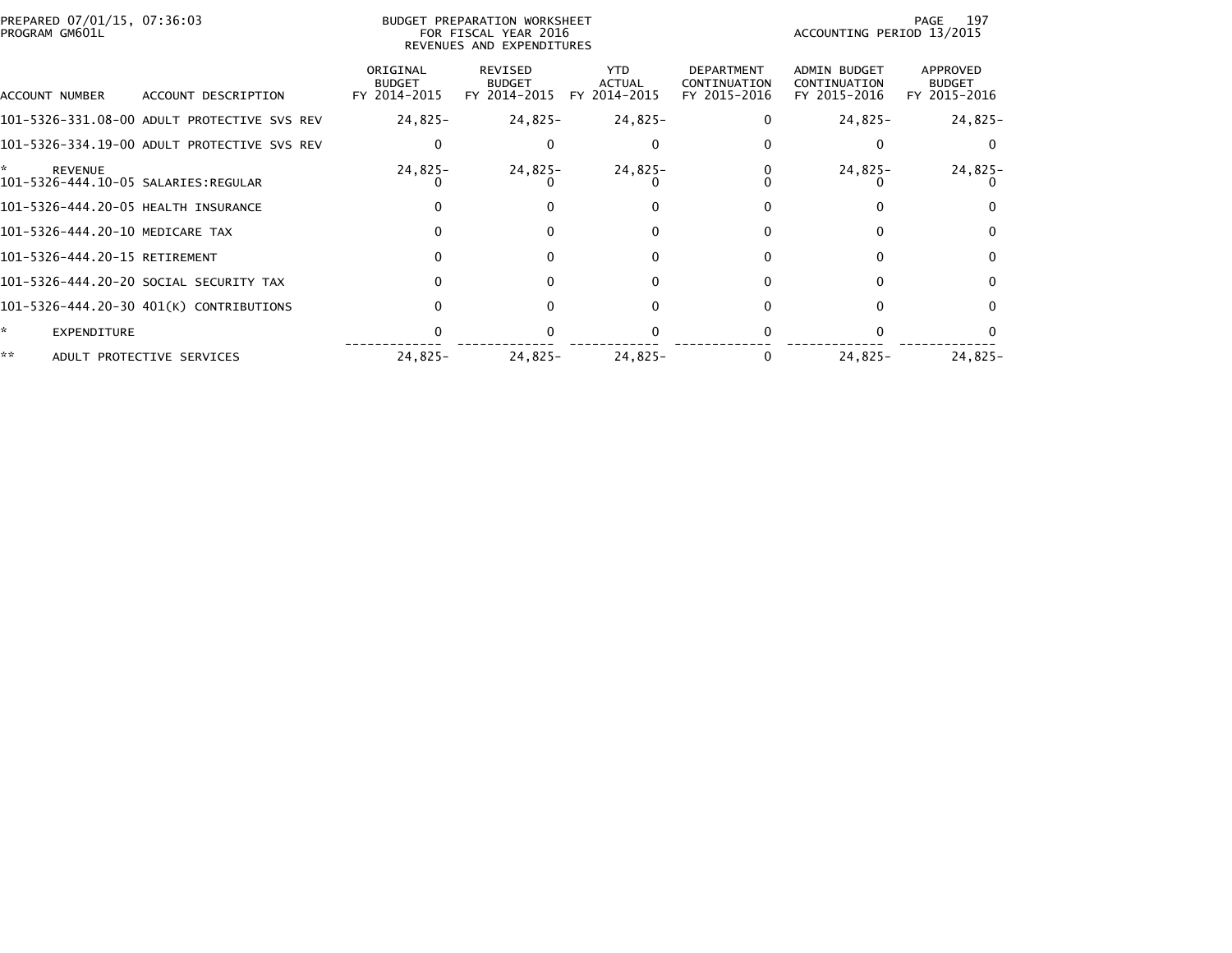| PREPARED 07/01/15, 07:36:03<br>PROGRAM GM601L               |                                          |                                           | BUDGET PREPARATION WORKSHEET<br>FOR FISCAL YEAR 2016<br>REVENUES AND EXPENDITURES |                                             |                                                   | ACCOUNTING PERIOD 13/2015                           | 198<br>PAGE                               |
|-------------------------------------------------------------|------------------------------------------|-------------------------------------------|-----------------------------------------------------------------------------------|---------------------------------------------|---------------------------------------------------|-----------------------------------------------------|-------------------------------------------|
| ACCOUNT NUMBER                                              | ACCOUNT DESCRIPTION                      | ORIGINAL<br><b>BUDGET</b><br>FY 2014-2015 | REVISED<br><b>BUDGET</b><br>FY 2014-2015                                          | <b>YTD</b><br><b>ACTUAL</b><br>FY 2014-2015 | <b>DEPARTMENT</b><br>CONTINUATION<br>FY 2015-2016 | <b>ADMIN BUDGET</b><br>CONTINUATION<br>FY 2015-2016 | APPROVED<br><b>BUDGET</b><br>FY 2015-2016 |
| 101-5330-331.44-00 IN-HOME SERVICES                         |                                          | $23,547-$                                 | 23,547-                                                                           | 21,333-                                     | 0                                                 | $23,547-$                                           | $23,547-$                                 |
| ÷.<br><b>REVENUE</b><br>101-5330-444.10-05 SALARIES:REGULAR |                                          | $23,547-$                                 | $23,547-$                                                                         | $21,333-$                                   |                                                   | $23,547-$                                           | $23,547-$                                 |
| 101-5330-444.20-05 HEALTH INSURANCE                         |                                          | $\mathbf{0}$                              | $\Omega$                                                                          | $\Omega$                                    | 0                                                 | 0                                                   | $\Omega$                                  |
| 101-5330-444.20-10 MEDICARE TAX                             |                                          | 0                                         |                                                                                   | $\Omega$                                    | 0                                                 |                                                     | $\mathbf{0}$                              |
| 101-5330-444.20-15 RETIREMENT                               |                                          | $\Omega$                                  | $\Omega$                                                                          | $\Omega$                                    | 0                                                 | $\Omega$                                            | $\mathbf{0}$                              |
|                                                             | 101–5330–444.20–20 SOCIAL SECURITY TAX   | $\mathbf{0}$                              | $\bf{0}$                                                                          | 0                                           | 0                                                 | 0                                                   | $\mathbf{0}$                              |
|                                                             | 101-5330-444.20-30 401(K) CONTRIBUTIONS  | 0                                         |                                                                                   | $\Omega$                                    |                                                   |                                                     | $\Omega$                                  |
|                                                             | 101-5330-444.83-15 IN-HOME AIDE PAYMENTS | 90,000                                    | 90,000                                                                            | 75,562                                      | 0                                                 | 90,000                                              | 90,000                                    |
| ŵ.<br><b>EXPENDITURE</b>                                    |                                          | 90,000                                    | 90,000                                                                            | 75,562                                      | 0                                                 | 90,000                                              | 90,000                                    |
| **<br>IN-HOME AIDE SERVICE                                  |                                          | 66,453                                    | 66,453                                                                            | 54,229                                      |                                                   | 66,453                                              | 66,453                                    |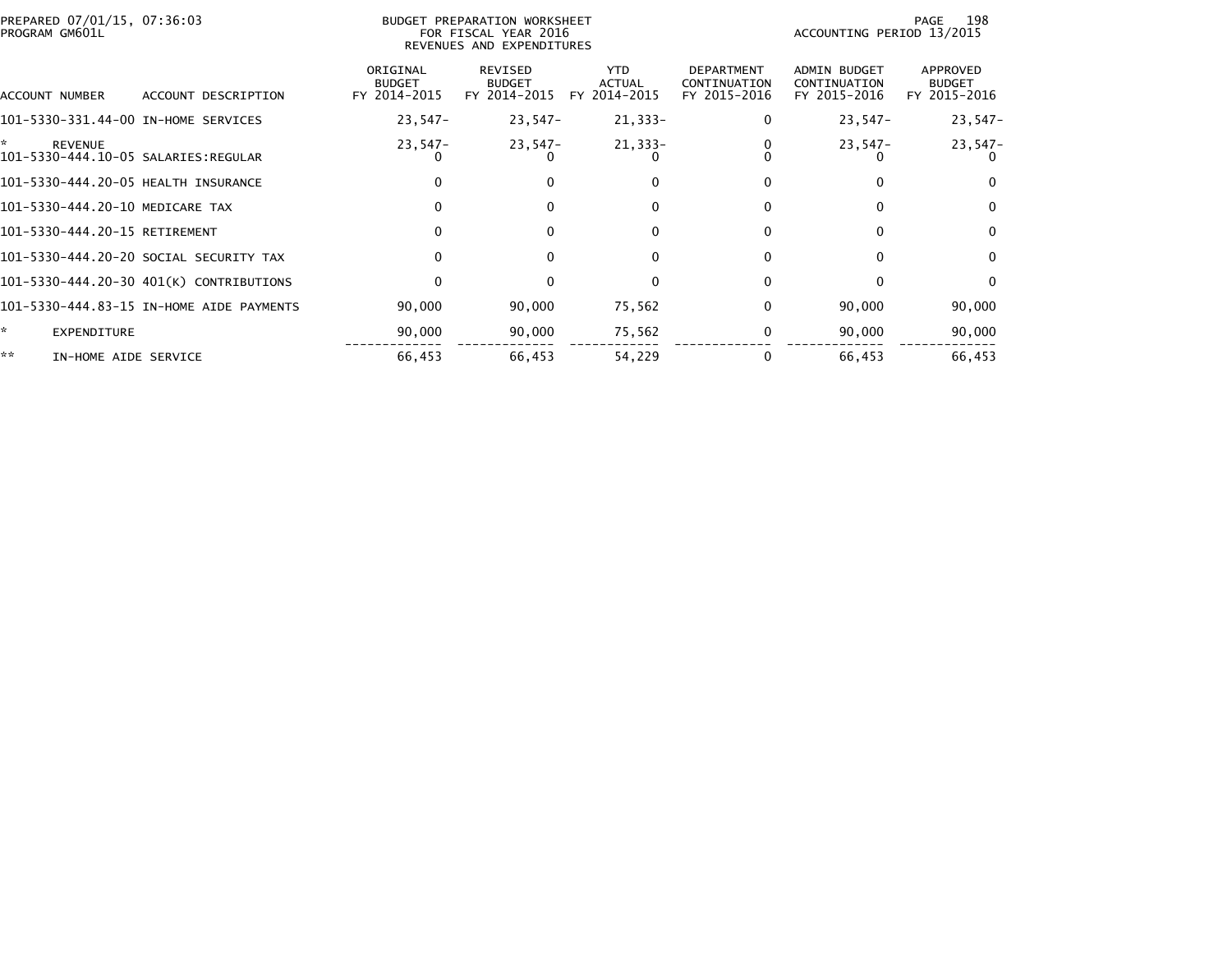| PREPARED 07/01/15, 07:36:03<br>PROGRAM GM601L |                                              |                                           | BUDGET PREPARATION WORKSHEET<br>FOR FISCAL YEAR 2016<br>REVENUES AND EXPENDITURES |                                             | 199<br>PAGE<br>ACCOUNTING PERIOD 13/2015          |                                                     |                                           |
|-----------------------------------------------|----------------------------------------------|-------------------------------------------|-----------------------------------------------------------------------------------|---------------------------------------------|---------------------------------------------------|-----------------------------------------------------|-------------------------------------------|
| ACCOUNT NUMBER                                | ACCOUNT DESCRIPTION                          | ORIGINAL<br><b>BUDGET</b><br>FY 2014-2015 | REVISED<br><b>BUDGET</b><br>FY 2014-2015                                          | <b>YTD</b><br><b>ACTUAL</b><br>FY 2014-2015 | <b>DEPARTMENT</b><br>CONTINUATION<br>FY 2015-2016 | <b>ADMIN BUDGET</b><br>CONTINUATION<br>FY 2015-2016 | APPROVED<br><b>BUDGET</b><br>FY 2015-2016 |
|                                               | 101-5340-331.60-00 PERMANENCY PLANNING       | 36,246-                                   | 36,246–                                                                           | $36,245-$                                   | $\Omega$                                          | $35,930-$                                           | $35,930-$                                 |
|                                               | 101-5340-334.07-51 HEALTHY COMMUNITIES       |                                           |                                                                                   |                                             |                                                   |                                                     |                                           |
|                                               | 101-5340-334.54-00 PERMANENCY PLANNING STATE |                                           |                                                                                   |                                             |                                                   |                                                     |                                           |
|                                               | 101-5340-334.99-00 SNFI-SCHOOL NURSE FUNDING |                                           |                                                                                   |                                             |                                                   |                                                     |                                           |
| <b>REVENUE</b>                                |                                              | $36, 246 -$                               | $36, 246 -$                                                                       | $36, 245 -$                                 |                                                   | $35,930-$                                           | $35,930-$                                 |
| 101-5340-444.20-05 HEALTH INSURANCE           |                                              |                                           |                                                                                   |                                             |                                                   |                                                     |                                           |
| 101-5340-444.20-10 MEDICARE TAX               |                                              |                                           |                                                                                   |                                             | <sup>0</sup>                                      |                                                     |                                           |
| 101-5340-444.20-15 RETIREMENT                 |                                              |                                           |                                                                                   |                                             |                                                   |                                                     |                                           |
|                                               | 101-5340-444.20-20 SOCIAL SECURITY TAX       | 0                                         |                                                                                   |                                             |                                                   |                                                     |                                           |
|                                               | 101-5340-444.20-30 401(K) CONTRIBUTIONS      |                                           |                                                                                   |                                             | 0                                                 |                                                     |                                           |
| ÷.<br><b>EXPENDITURE</b>                      |                                              |                                           |                                                                                   |                                             |                                                   |                                                     |                                           |
| **<br>PERMANENCY PLANNING                     |                                              | $36, 246 -$                               | $36, 246 -$                                                                       | $36, 245 -$                                 |                                                   | $35,930-$                                           | $35,930-$                                 |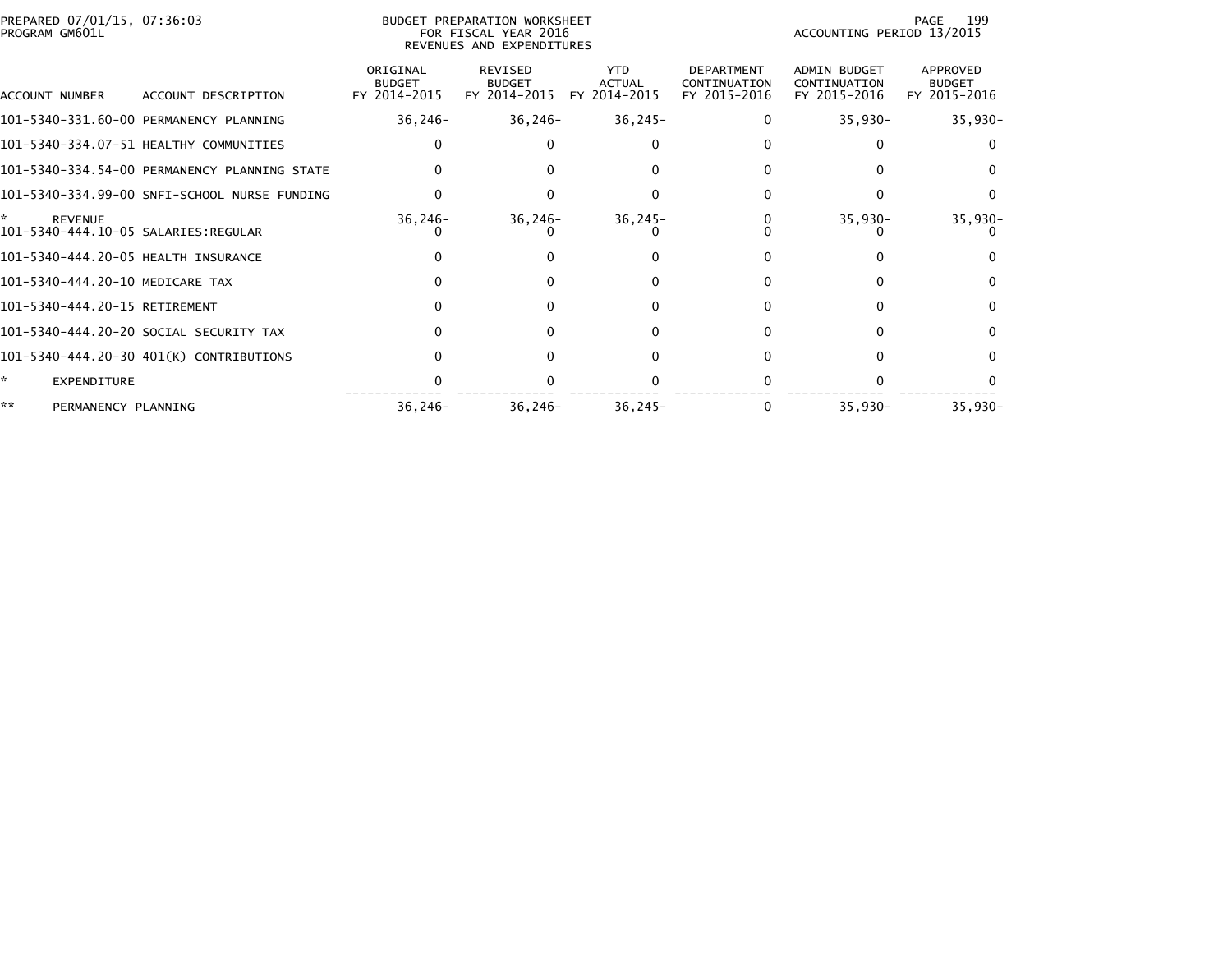|     | PROGRAM GM601L |             | PREPARED 07/01/15, 07:36:03                              |                                           | BUDGET PREPARATION WORKSHEET<br>FOR FISCAL YEAR 2016<br>REVENUES AND EXPENDITURES |                                             |                                                   | ACCOUNTING PERIOD 13/2015                           | 200<br>PAGE                               |
|-----|----------------|-------------|----------------------------------------------------------|-------------------------------------------|-----------------------------------------------------------------------------------|---------------------------------------------|---------------------------------------------------|-----------------------------------------------------|-------------------------------------------|
|     | ACCOUNT NUMBER |             | ACCOUNT DESCRIPTION                                      | ORIGINAL<br><b>BUDGET</b><br>FY 2014-2015 | REVISED<br><b>BUDGET</b><br>FY 2014-2015                                          | <b>YTD</b><br><b>ACTUAL</b><br>FY 2014-2015 | <b>DEPARTMENT</b><br>CONTINUATION<br>FY 2015-2016 | <b>ADMIN BUDGET</b><br>CONTINUATION<br>FY 2015-2016 | APPROVED<br><b>BUDGET</b><br>FY 2015-2016 |
|     |                |             | 101-5345-331.42-00 INDEPENDENT LIVING/LINKS              | $30,036 -$                                | $30,036 -$                                                                        | $30,036 -$                                  | $\Omega$                                          | 23,018-                                             | 23,018-                                   |
|     |                |             | 101-5345-331.42-01 LINKS SPECIAL FUND                    | $20,000 -$                                | $20,000 -$                                                                        | $7,164-$                                    | $\Omega$                                          | $15,000 -$                                          | $15,000 -$                                |
| 400 | LEVEL          | <b>TEXT</b> | DEPARTMENT'S REQUEST<br>LESS: COUNTY MANAGER'S REDUCTION |                                           | TEXT AMT                                                                          | 20,000<br>$5,000-$<br>15,000                |                                                   |                                                     |                                           |
|     |                |             | 101-5345-334.94-00 INDEPENDENT LIVING/LINKS              | 7,509-                                    | $7,509-$                                                                          | $7,509-$                                    | $\Omega$                                          | $5,755-$                                            | $5,755-$                                  |
|     |                |             | 101-5345-395.00-00 FUND BALANCE APPR-RESTR               | $\mathbf 0$                               | $\mathbf{0}$                                                                      | 0                                           | $\mathbf{0}$                                      | 0                                                   | 0                                         |
|     | <b>REVENUE</b> |             | 101-5345-444.10-05 SALARIES:REGULAR                      | $57,545-$<br>0                            | $57,545-$                                                                         | 44,709-<br>0                                | 0<br>0                                            | 43,773-<br>0                                        | 43,773-<br>0                              |
|     |                |             | 101-5345-444.20-05 HEALTH INSURANCE                      | 0                                         | 0                                                                                 | $\Omega$                                    | 0                                                 | $\Omega$                                            | $\mathbf{0}$                              |
|     |                |             | 101-5345-444.20-10 MEDICARE TAX                          | 0                                         | 0                                                                                 | $\Omega$                                    | $\mathbf{0}$                                      | 0                                                   | 0                                         |
|     |                |             | 101-5345-444.20-15 RETIREMENT                            | 0                                         | $\Omega$                                                                          | $\Omega$                                    | $\mathbf{0}$                                      | 0                                                   | 0                                         |
|     |                |             | 101-5345-444.20-20 SOCIAL SECURITY TAX                   | 0                                         | $\Omega$                                                                          | 0                                           | $\Omega$                                          | 0                                                   | 0                                         |
|     |                |             | 101-5345-444.20-30 401(K) CONTRIBUTIONS                  | 0                                         | $\Omega$                                                                          | $\mathbf{0}$                                | $\Omega$                                          | $\Omega$                                            | $\mathbf{0}$                              |
|     |                |             | 101-5345-444.33-00 OTHER PROFESSIONAL SRVCS              | 1,500                                     | 1,500                                                                             | 572                                         | 0                                                 | 1,500                                               | 1,500                                     |
|     |                |             | 101-5345-444.83-38 LINKS SPECIAL FUNDS                   | 20,000                                    | 20,000                                                                            | 7,347                                       | $\Omega$                                          | 15,000                                              | 15,000                                    |
| 400 | LEVEL          | <b>TEXT</b> | DEPARTMENT'S REQUEST<br>LESS: COUNTY MANAGER'S REDUCTION |                                           | TEXT AMT                                                                          | 20,000<br>$5,000 -$<br>15,000               |                                                   |                                                     |                                           |
| *.  | EXPENDITURE    |             |                                                          | 21,500                                    | 21,500                                                                            | 7,919                                       | $\mathbf{0}$                                      | 16,500                                              | 16,500                                    |
| **  |                |             | INDEPENDENT LIVING/LINKS                                 | $36,045-$                                 | $36,045-$                                                                         | $36,790 -$                                  | $\Omega$                                          | 27,273-                                             | $27,273-$                                 |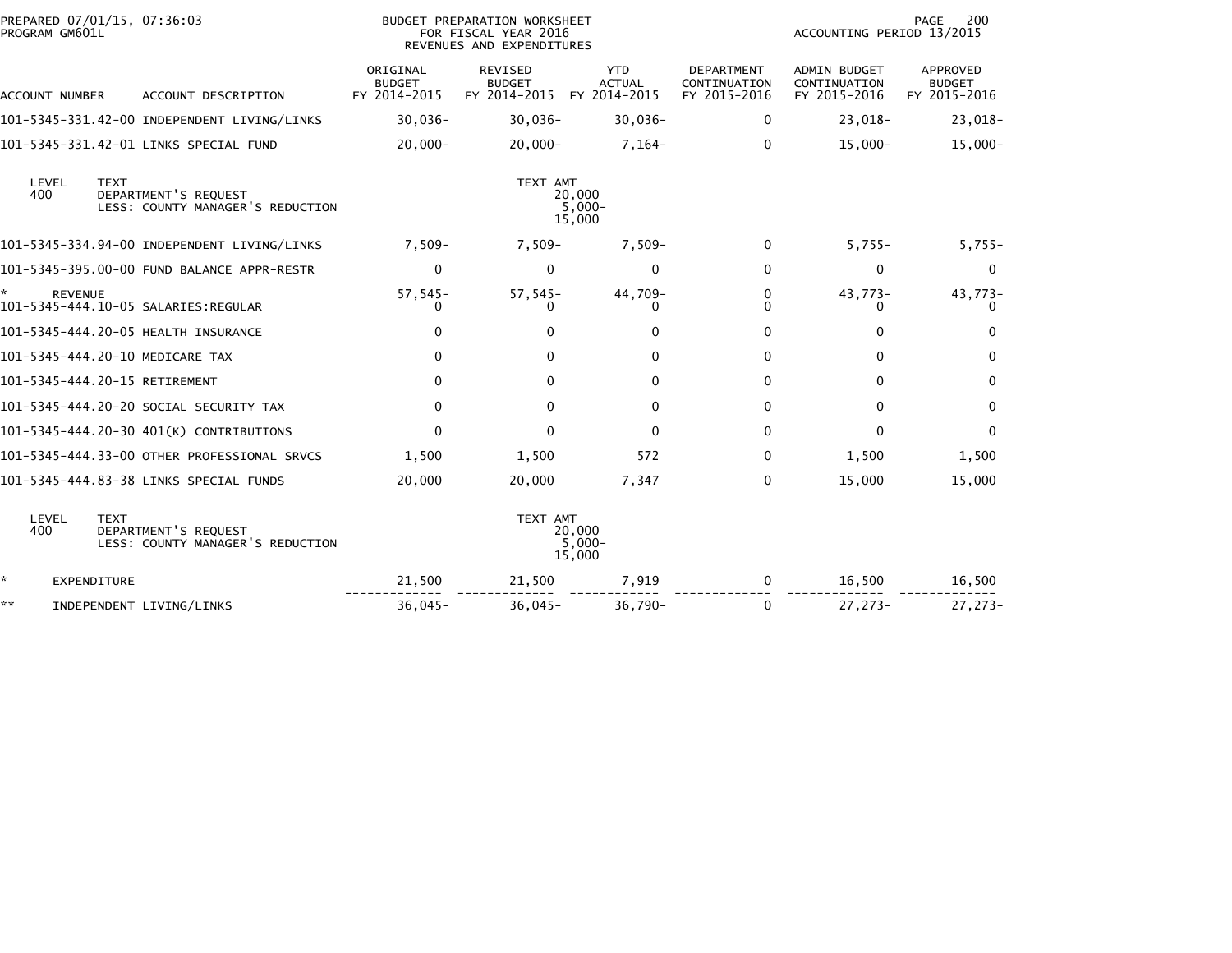| PREPARED 07/01/15, 07:36:03<br>PROGRAM GM601L |                                             | <b>BUDGET</b>                             | PREPARATION WORKSHEET<br>FOR FISCAL YEAR 2016<br>REVENUES AND EXPENDITURES | -201<br>PAGE<br>ACCOUNTING PERIOD 13/2015 |                                                   |                                              |                                           |
|-----------------------------------------------|---------------------------------------------|-------------------------------------------|----------------------------------------------------------------------------|-------------------------------------------|---------------------------------------------------|----------------------------------------------|-------------------------------------------|
| <b>ACCOUNT NUMBER</b>                         | ACCOUNT DESCRIPTION                         | ORIGINAL<br><b>BUDGET</b><br>FY 2014-2015 | REVISED<br><b>BUDGET</b><br>FY 2014-2015                                   | YTD.<br>ACTUAL<br>FY 2014-2015            | <b>DEPARTMENT</b><br>CONTINUATION<br>FY 2015-2016 | ADMIN BUDGET<br>CONTINUATION<br>FY 2015-2016 | APPROVED<br><b>BUDGET</b><br>FY 2015-2016 |
|                                               | 101-5346-331.63-00 FAMILY REUNIFICATION     | 14,893-                                   | 18,198-                                                                    | $15,052-$                                 | 0                                                 | $20, 346 -$                                  | $20,346-$                                 |
| <b>REVENUE</b>                                | 101-5346-444.33-00 OTHER PROFESSIONAL SRVCS | 14,893-<br>14.893                         | 18,198-<br>18.198                                                          | $15,052-$<br>18,198                       |                                                   | $20, 346 -$<br>20.346                        | $20,346-$<br>20,346                       |
| EXPENDITURE                                   |                                             | 14,893                                    | 18,198                                                                     | 18,198                                    | 0                                                 | 20,346                                       | 20,346                                    |
| **<br><b>FAMILY REUNIFICATION</b>             |                                             |                                           |                                                                            | 3.146                                     |                                                   |                                              | 0                                         |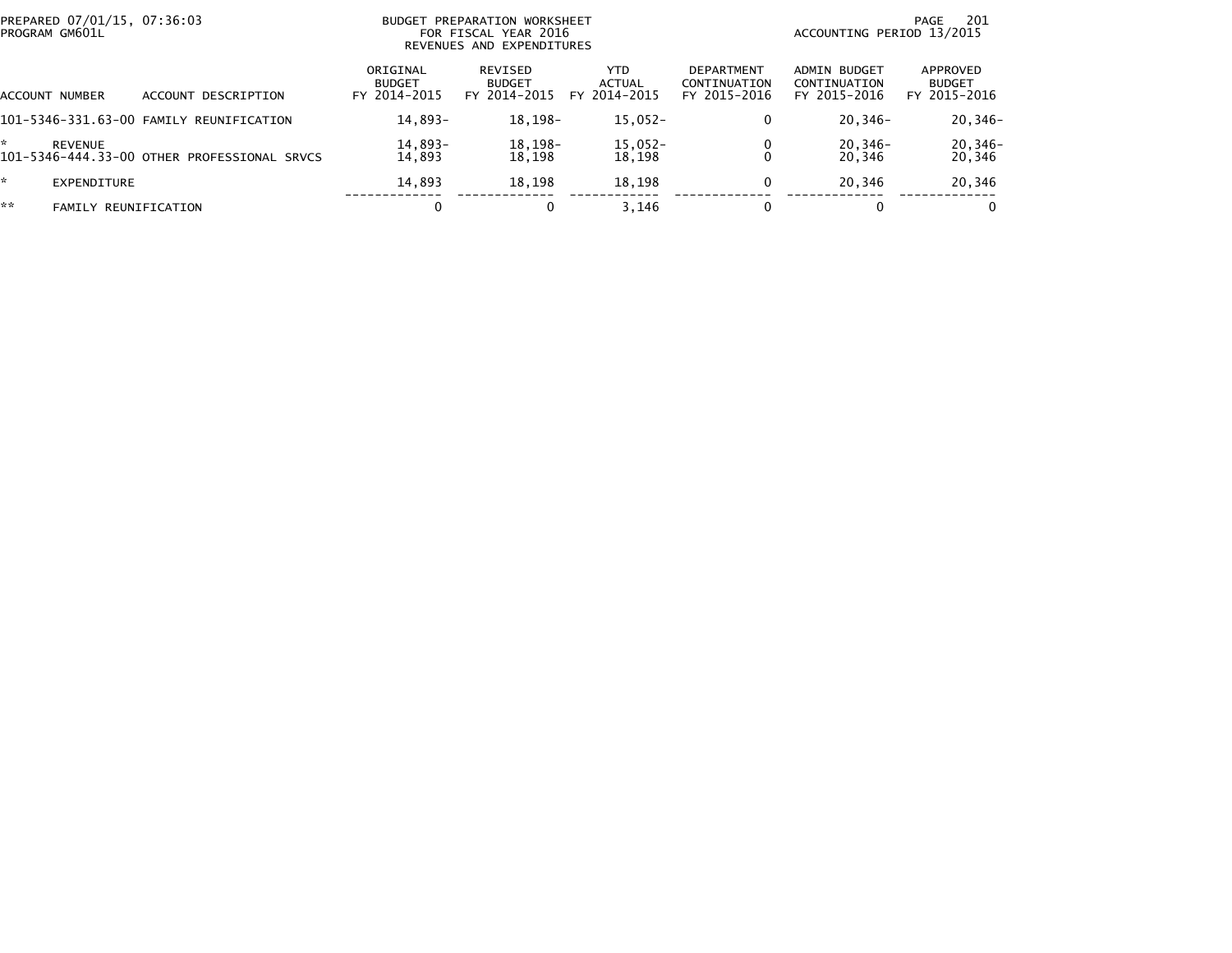| PREPARED 07/01/15, 07:36:03<br>PROGRAM GM601L |                                         |                                           | BUDGET PREPARATION WORKSHEET<br>FOR FISCAL YEAR 2016<br>REVENUES AND EXPENDITURES |                                       | 202<br>PAGE<br>ACCOUNTING PERIOD 13/2015          |                                                     |                                           |
|-----------------------------------------------|-----------------------------------------|-------------------------------------------|-----------------------------------------------------------------------------------|---------------------------------------|---------------------------------------------------|-----------------------------------------------------|-------------------------------------------|
| ACCOUNT NUMBER                                | ACCOUNT DESCRIPTION                     | ORIGINAL<br><b>BUDGET</b><br>FY 2014-2015 | REVISED<br><b>BUDGET</b><br>FY 2014-2015                                          | YTD.<br><b>ACTUAL</b><br>FY 2014-2015 | <b>DEPARTMENT</b><br>CONTINUATION<br>FY 2015-2016 | <b>ADMIN BUDGET</b><br>CONTINUATION<br>FY 2015-2016 | APPROVED<br><b>BUDGET</b><br>FY 2015-2016 |
|                                               |                                         | 2,575,833                                 | 2,737,556                                                                         | 2,119,424                             | 0                                                 | 2,729,901                                           | 2,729,901                                 |
| 101-5349-444.20-05 HEALTH INSURANCE           |                                         | 545,128                                   | 577,183                                                                           | 405,733                               | 0                                                 | 590,395                                             | 590,395                                   |
| 101-5349-444.20-10 MEDICARE TAX               |                                         | 37,350                                    | 39,986                                                                            | 28,877                                | 0                                                 | 39,584                                              | 39,584                                    |
| 101-5349-444.20-15 RETIREMENT                 |                                         | 179,269                                   | 192,107                                                                           | 148,107                               | 0                                                 | 193,004                                             | 193,004                                   |
|                                               | 101–5349–444.20–20 SOCIAL SECURITY TAX  | 159,702                                   | 170,962                                                                           | 123,476                               | $\mathbf 0$                                       | 169,253                                             | 169,253                                   |
|                                               | 101-5349-444.20-30 401(K) CONTRIBUTIONS | 76,069                                    | 81,518                                                                            | 56,533                                | 0                                                 | 81,897                                              | 81,897                                    |
| *.<br><b>EXPENDITURE</b>                      |                                         | 3,573,351                                 | 3,799,312                                                                         | 2,882,150                             | 0                                                 | 3,804,034                                           | 3,804,034                                 |
| **<br><b>CHILDRENS SERVICES</b>               |                                         | 3,573,351                                 | 3,799,312                                                                         | 2,882,150                             | 0                                                 | 3,804,034                                           | 3,804,034                                 |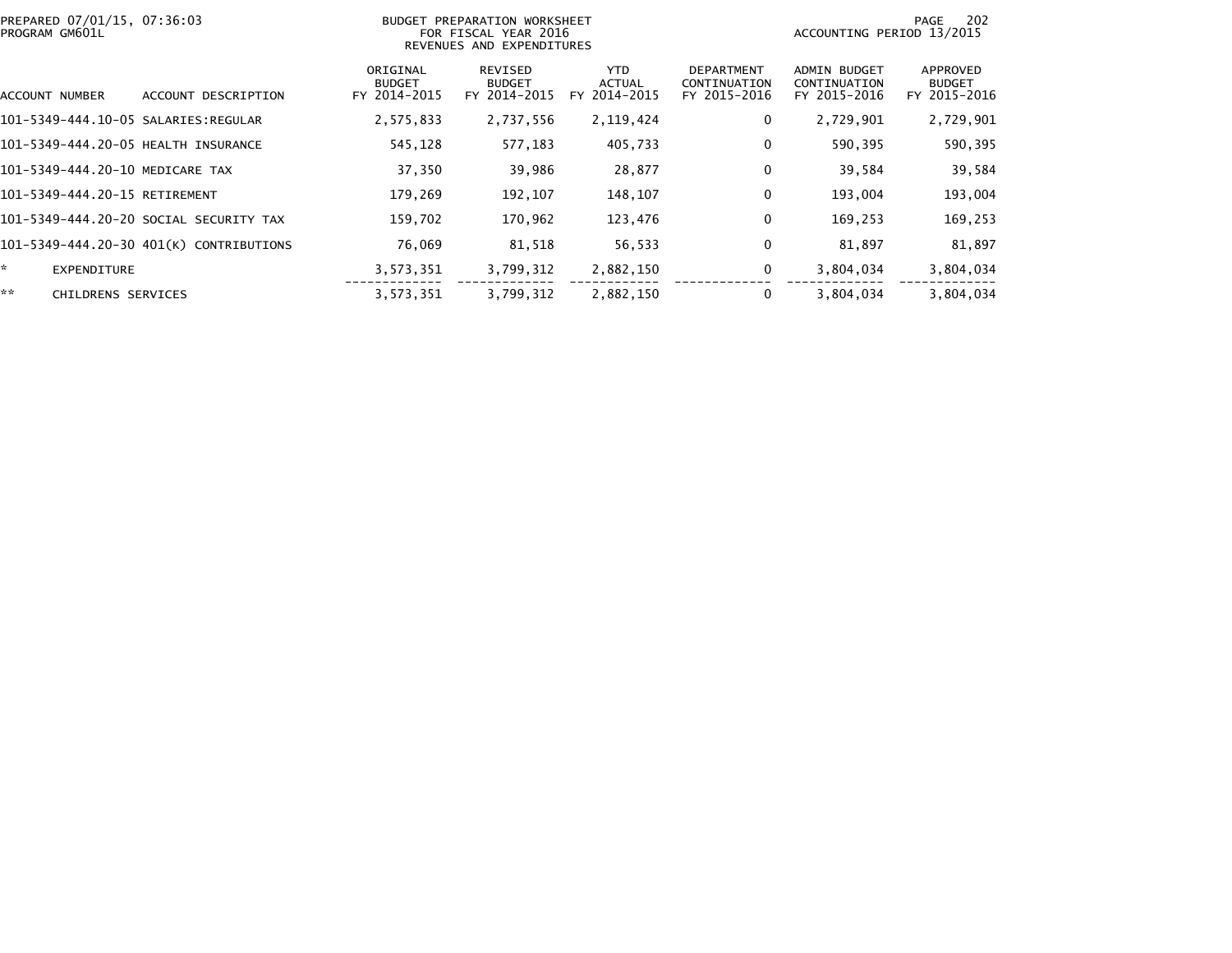| PREPARED 07/01/15, 07:36:03<br>PROGRAM GM601L                                           |                                           | BUDGET PREPARATION WORKSHEET<br>FOR FISCAL YEAR 2016<br>REVENUES AND EXPENDITURES |                                             | 203<br>PAGE<br>ACCOUNTING PERIOD 13/2015          |                                                     |                                           |  |
|-----------------------------------------------------------------------------------------|-------------------------------------------|-----------------------------------------------------------------------------------|---------------------------------------------|---------------------------------------------------|-----------------------------------------------------|-------------------------------------------|--|
| ACCOUNT DESCRIPTION<br><b>ACCOUNT NUMBER</b>                                            | ORIGINAL<br><b>BUDGET</b><br>FY 2014-2015 | <b>REVISED</b><br><b>BUDGET</b><br>FY 2014-2015                                   | <b>YTD</b><br><b>ACTUAL</b><br>FY 2014-2015 | <b>DEPARTMENT</b><br>CONTINUATION<br>FY 2015-2016 | <b>ADMIN BUDGET</b><br>CONTINUATION<br>FY 2015-2016 | APPROVED<br><b>BUDGET</b><br>FY 2015-2016 |  |
| 101-5350-331.80-20 TITLE IV-E ADMINISTRATION                                            | $604, 258 -$                              | $604, 258 -$                                                                      | 459,975-                                    | $\Omega$                                          | $600,000 -$                                         | $600,000 -$                               |  |
| LEVEL<br><b>TEXT</b><br>400<br>DEPARTMENT'S REQUEST<br>LESS: COUNTY MANAGER'S REDUCTION |                                           | TEXT AMT                                                                          | 620,554<br>20,554-<br>600,000               |                                                   |                                                     |                                           |  |
| 101-5350-334.73-00 TITLE IV-E ADM ST                                                    | -020, 202                                 | $202,020 -$                                                                       | 201,773-                                    | $\Omega$                                          | $202,020 -$                                         | $202,020-$                                |  |
| 101-5350-334.79-05 CASELOAD REDUCTION                                                   | 0                                         | $39,314-$                                                                         | 12,297-                                     | 0                                                 | $52,419-$                                           | $52,419-$                                 |  |
| 101-5350-334.89-00 CHILD WELFARE IN HOME                                                | $70,537-$                                 | 148,456-                                                                          | 107,525-                                    | $\Omega$                                          | 77,919-                                             | 77,919-                                   |  |
| <b>REVENUE</b><br>101-5350-444.10-05 SALARIES: REGULAR                                  | 876,815-                                  | 994,048-                                                                          | 781,570-                                    | 0                                                 | 932,358-                                            | 932,358-                                  |  |
| 101-5350-444.10-15 SALARIES: PART-TIME                                                  | 0                                         | 0                                                                                 | $\Omega$                                    | 0                                                 | 0                                                   | $\Omega$                                  |  |
| 101-5350-444.20-05 HEALTH INSURANCE                                                     | $\bf{0}$                                  | $\Omega$                                                                          | $\mathbf{0}$                                | 0                                                 | 0                                                   | $\bf{0}$                                  |  |
| 101-5350-444.20-10 MEDICARE TAX                                                         | $\mathbf{0}$                              | $\Omega$                                                                          | $\mathbf{0}$                                | 0                                                 | $\mathbf{0}$                                        | $\mathbf{0}$                              |  |
| 101-5350-444.20-15 RETIREMENT                                                           | $\mathbf{0}$                              | $\Omega$                                                                          | $\mathbf{0}$                                | $\Omega$                                          | $\Omega$                                            | $\mathbf{0}$                              |  |
| 101-5350-444.20-20 SOCIAL SECURITY TAX                                                  | $\Omega$                                  | $\mathbf{0}$                                                                      | $\mathbf{0}$                                | 0                                                 | $\mathbf{0}$                                        | $\mathbf{0}$                              |  |
| 101-5350-444.20-30 401(K) CONTRIBUTIONS                                                 | $\mathbf{0}$                              | 0                                                                                 | $\Omega$                                    | 0                                                 | $\Omega$                                            | $\Omega$                                  |  |
| 101-5350-444.59-25 TRAINING:FOSTER PARENTS                                              | 300                                       | 300                                                                               | $\Omega$                                    | $\Omega$                                          | 300                                                 | 300                                       |  |
| *<br>EXPENDITURE                                                                        | 300                                       | 300                                                                               | 0                                           |                                                   | 300                                                 | 300                                       |  |
| **<br>TITLE IV-E SERVICES                                                               | 876,515-                                  | 993.748-                                                                          | 781.570-                                    | $\Omega$                                          | 932,058-                                            | 932,058-                                  |  |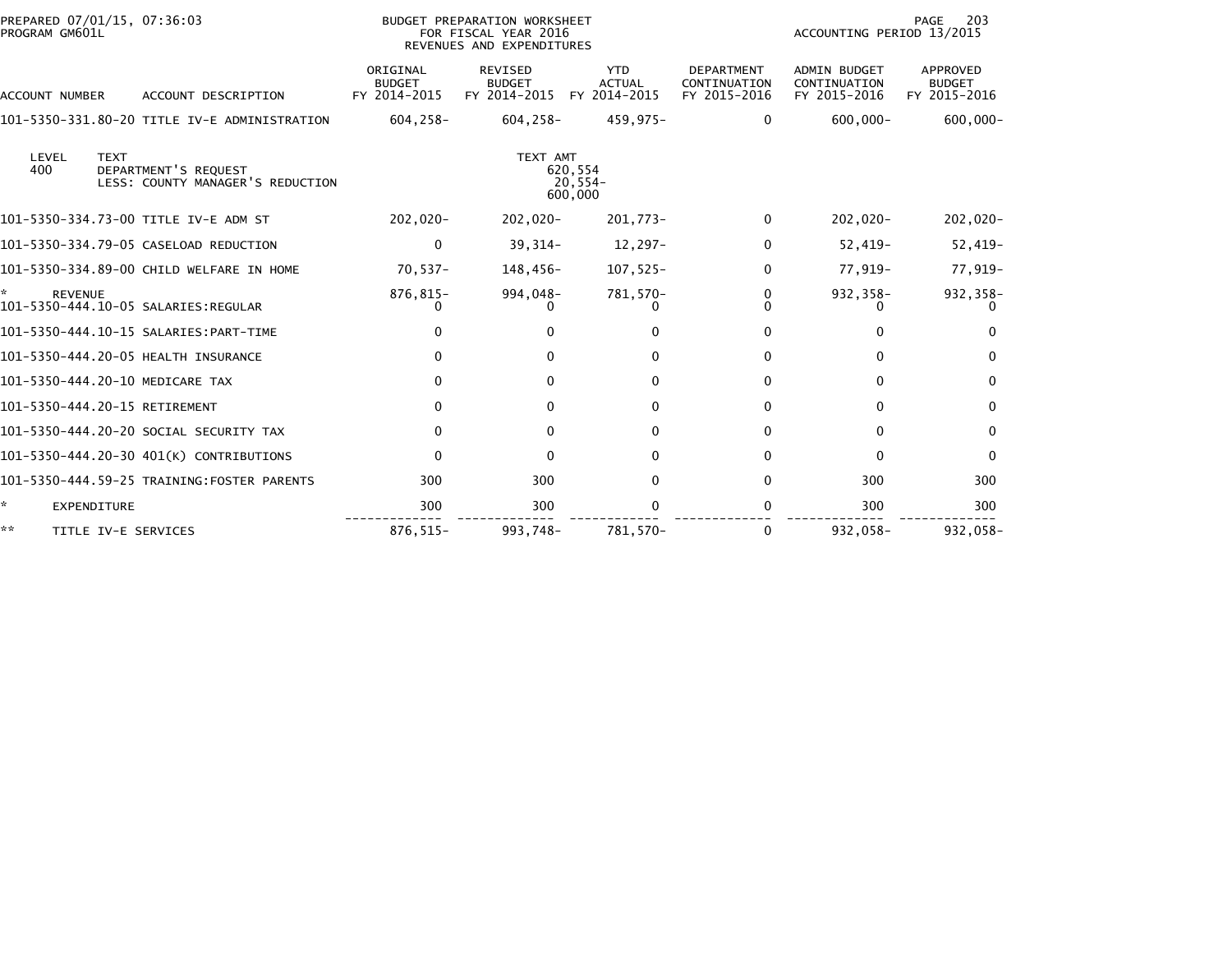| PREPARED 07/01/15, 07:36:03<br>PROGRAM GM601L |                                             | BUDGET PREPARATION WORKSHEET<br>FOR FISCAL YEAR 2016<br>REVENUES AND EXPENDITURES | 204<br>PAGE<br>ACCOUNTING PERIOD 13/2015        |                                             |                                                   |                                              |                                           |
|-----------------------------------------------|---------------------------------------------|-----------------------------------------------------------------------------------|-------------------------------------------------|---------------------------------------------|---------------------------------------------------|----------------------------------------------|-------------------------------------------|
| ACCOUNT NUMBER                                | ACCOUNT DESCRIPTION                         | ORIGINAL<br><b>BUDGET</b><br>FY 2014-2015                                         | <b>REVISED</b><br><b>BUDGET</b><br>FY 2014-2015 | <b>YTD</b><br><b>ACTUAL</b><br>FY 2014-2015 | <b>DEPARTMENT</b><br>CONTINUATION<br>FY 2015-2016 | ADMIN BUDGET<br>CONTINUATION<br>FY 2015-2016 | APPROVED<br><b>BUDGET</b><br>FY 2015-2016 |
|                                               | 101-5352-331.03-10 FOSTER CARE VISITATION   | 0                                                                                 | $7,717-$                                        | $7,717-$                                    |                                                   | 0                                            |                                           |
|                                               | 101-5352-334.82-00 FOSTER CARE VISIT FUNDS  |                                                                                   | <sup>0</sup>                                    | 0                                           |                                                   |                                              |                                           |
| *<br><b>REVENUE</b>                           |                                             |                                                                                   | $7,717-$                                        | $7,717-$                                    |                                                   |                                              |                                           |
|                                               | 101-5352-444.10-15 SALARIES:PART-TIME       |                                                                                   |                                                 |                                             |                                                   |                                              |                                           |
| 101-5352-444.20-05 HEALTH INSURANCE           |                                             |                                                                                   |                                                 |                                             |                                                   |                                              |                                           |
| 101-5352-444.20-10 MEDICARE TAX               |                                             |                                                                                   |                                                 | O                                           |                                                   |                                              |                                           |
| 101-5352-444.20-15 RETIREMENT                 |                                             |                                                                                   |                                                 | 0                                           |                                                   |                                              |                                           |
|                                               | 101-5352-444.20-20 SOCIAL SECURITY TAX      |                                                                                   |                                                 | 0                                           |                                                   |                                              |                                           |
|                                               | 101-5352-444.20-25 WORKERS COMPENSATION     |                                                                                   |                                                 | 0                                           |                                                   | O                                            |                                           |
|                                               | 101-5352-444.20-30 401(K) CONTRIBUTIONS     |                                                                                   |                                                 |                                             |                                                   |                                              |                                           |
|                                               | 101-5352-444.33-00 OTHER PROFESSIONAL SRVCS |                                                                                   |                                                 |                                             |                                                   |                                              |                                           |
| *.<br>EXPENDITURE                             |                                             |                                                                                   |                                                 |                                             |                                                   |                                              |                                           |
| **                                            | FOSTER CARE VISIT FUNDS                     | 0                                                                                 | $7,717-$                                        | $7.717-$                                    |                                                   |                                              |                                           |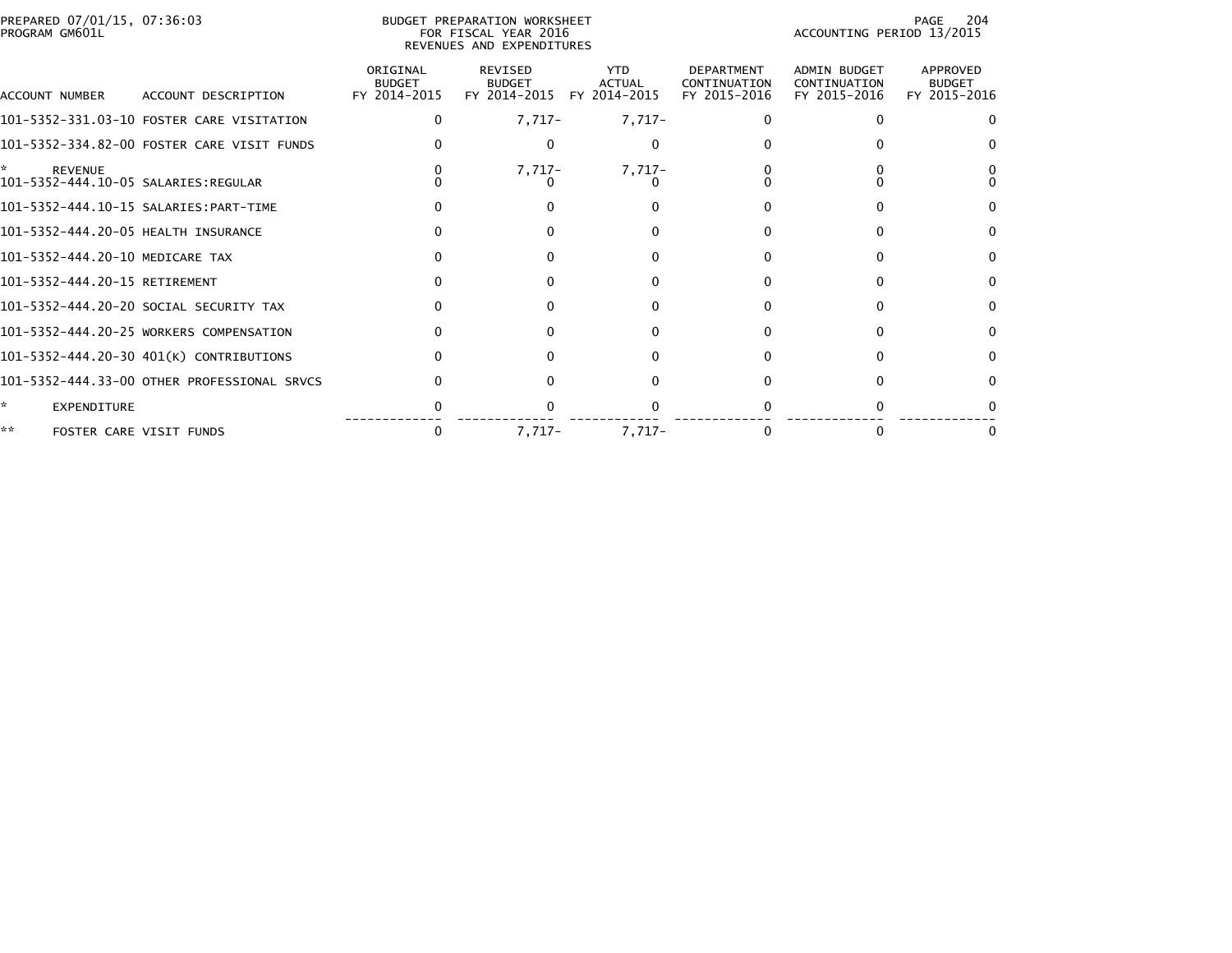| PREPARED 07/01/15, 07:36:03<br>PROGRAM GM601L         |                                            | BUDGET PREPARATION WORKSHEET<br>FOR FISCAL YEAR 2016<br>REVENUES AND EXPENDITURES |                                          |                                       |                                                   | 205<br>PAGE<br>ACCOUNTING PERIOD 13/2015            |                                           |  |
|-------------------------------------------------------|--------------------------------------------|-----------------------------------------------------------------------------------|------------------------------------------|---------------------------------------|---------------------------------------------------|-----------------------------------------------------|-------------------------------------------|--|
| ACCOUNT NUMBER                                        | ACCOUNT DESCRIPTION                        | ORIGINAL<br><b>BUDGET</b><br>FY 2014-2015                                         | REVISED<br><b>BUDGET</b><br>FY 2014-2015 | YTD.<br><b>ACTUAL</b><br>FY 2014-2015 | <b>DEPARTMENT</b><br>CONTINUATION<br>FY 2015-2016 | <b>ADMIN BUDGET</b><br>CONTINUATION<br>FY 2015-2016 | APPROVED<br><b>BUDGET</b><br>FY 2015-2016 |  |
|                                                       | 101-5353-334.61-00 SPEC CHILD ADOPTION FDS | 0                                                                                 |                                          |                                       |                                                   |                                                     | 0                                         |  |
|                                                       | 101-5353-395.00-00 FUND BALANCE APPR-RESTR | $20.000 -$                                                                        | $20,000 -$                               | 0                                     |                                                   | $20.000 -$                                          | $20,000 -$                                |  |
| <b>REVENUE</b><br>101-5353-444.76-20 F/A:DP EQUIPMENT |                                            | $20,000 -$                                                                        | $20,000 -$                               |                                       |                                                   | $20,000 -$                                          | $20,000-$                                 |  |
| 101-5353-444.82-00 SPECIAL PROJECTS                   |                                            | 20,000                                                                            | 84,078                                   | 13,689                                |                                                   | 20,000                                              | 20,000                                    |  |
| <b>EXPENDITURE</b>                                    |                                            | 20,000                                                                            | 84,078                                   | 13,689                                |                                                   | 20,000                                              | 20,000                                    |  |
| **                                                    | SPECIAL CHILD ADOPTION FD                  | 0                                                                                 | 64,078                                   | 13.689                                |                                                   |                                                     | 0                                         |  |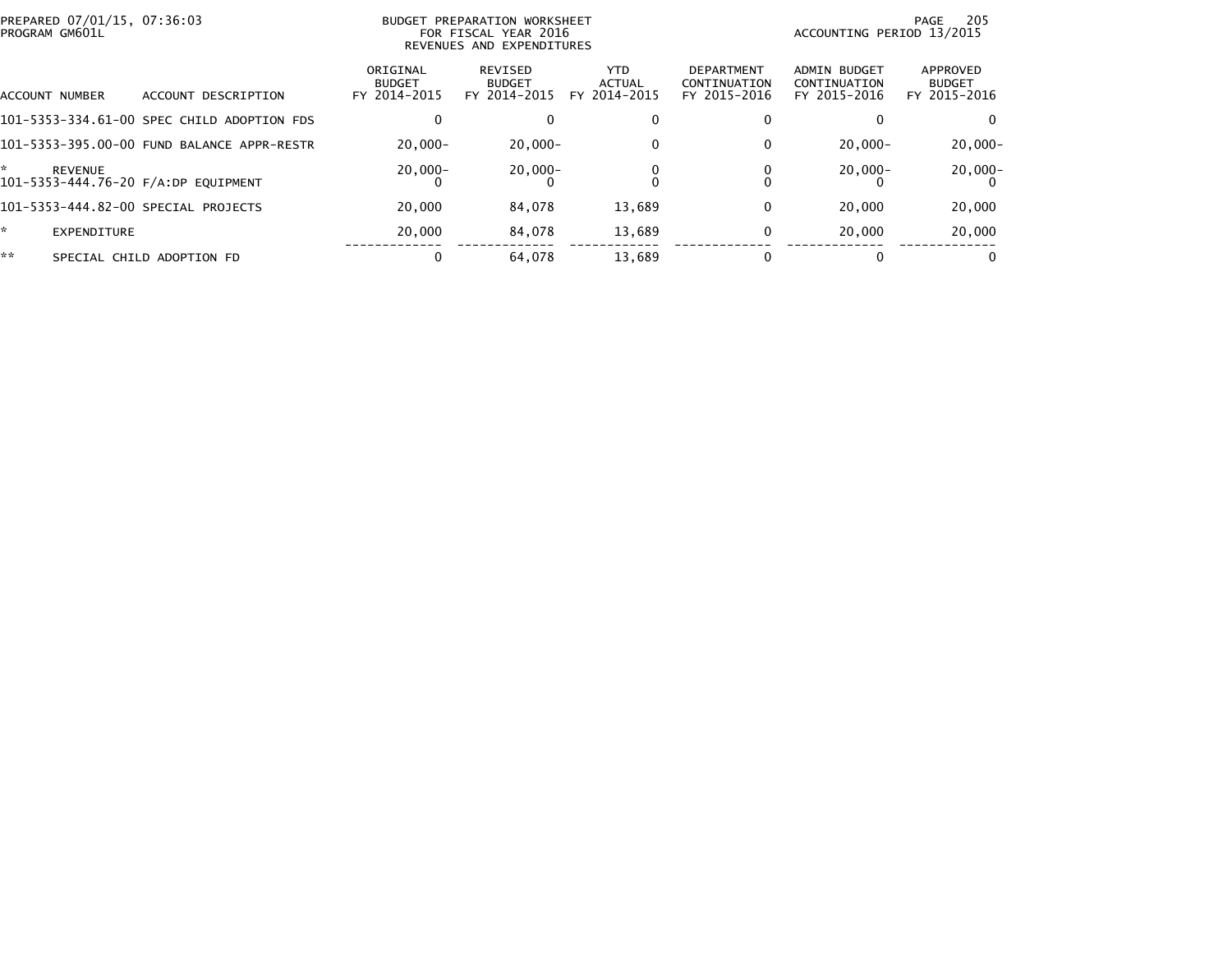| PREPARED 07/01/15, 07:36:03<br>PROGRAM GM601L |                                              | BUDGET PREPARATION WORKSHEET<br>FOR FISCAL YEAR 2016<br>REVENUES AND EXPENDITURES |                                                 |                                             |                                                   |                                                     |                                           |
|-----------------------------------------------|----------------------------------------------|-----------------------------------------------------------------------------------|-------------------------------------------------|---------------------------------------------|---------------------------------------------------|-----------------------------------------------------|-------------------------------------------|
| ACCOUNT NUMBER                                | ACCOUNT DESCRIPTION                          | ORIGINAL<br><b>BUDGET</b><br>FY 2014-2015                                         | <b>REVISED</b><br><b>BUDGET</b><br>FY 2014-2015 | <b>YTD</b><br><b>ACTUAL</b><br>FY 2014-2015 | <b>DEPARTMENT</b><br>CONTINUATION<br>FY 2015-2016 | <b>ADMIN BUDGET</b><br>CONTINUATION<br>FY 2015-2016 | APPROVED<br><b>BUDGET</b><br>FY 2015-2016 |
|                                               | 101-5372-331.78-20 TITLE IV-D INCENTIVE      | 102,318-                                                                          | 102,318-                                        | 226,150-                                    | 0                                                 | $100, 233 -$                                        | 100,233-                                  |
|                                               | 101-5372-395.00-00 FUND BALANCE APPR-RESTR   | 0                                                                                 |                                                 | 0                                           | 0                                                 | $\mathbf{0}$                                        | $\Omega$                                  |
| <b>REVENUE</b>                                |                                              | $102.318 -$<br>855.328                                                            | $102.318 -$<br>855.328                          | 226.150-<br>674,192                         | 0                                                 | $100.233 -$<br>837.453                              | 100,233-<br>837,453                       |
|                                               |                                              | $\mathbf{0}$                                                                      |                                                 | 0                                           | 0                                                 | $\mathbf{0}$                                        | 0                                         |
| 101-5372-444.20-05 HEALTH INSURANCE           |                                              | 181,015                                                                           | 181,015                                         | 129,250                                     | 0                                                 | 181,116                                             | 181,116                                   |
| 101-5372-444.20-10 MEDICARE TAX               |                                              | 12,402                                                                            | 12,402                                          | 9,186                                       | 0                                                 | 12,143                                              | 12,143                                    |
| 101-5372-444.20-15 RETIREMENT                 |                                              | 59,528                                                                            | 59,528                                          | 47,114                                      | 0                                                 | 59,208                                              | 59,208                                    |
|                                               | 101-5372-444.20-20 SOCIAL SECURITY TAX       | 53,030                                                                            | 53,030                                          | 39,277                                      | 0                                                 | 51,922                                              | 51,922                                    |
|                                               | 101-5372-444.20-25 WORKERS COMPENSATION      | 0                                                                                 | 0                                               | 0                                           | 0                                                 | 0                                                   | $\Omega$                                  |
|                                               | 101-5372-444.20-30 401(K) CONTRIBUTIONS      | 25,259                                                                            | 25,259                                          | 17,985                                      | 0                                                 | 25,124                                              | 25,124                                    |
|                                               | 101-5372-444.61-95 SUPPLIES:OTHER SMALL EQMT | $\mathbf{0}$                                                                      | 0                                               | $\Omega$                                    | 0                                                 | 0                                                   | $\Omega$                                  |
| 101-5372-444.76-20 F/A:DP EQUIPMENT           |                                              | $\Omega$                                                                          |                                                 | <sup>0</sup>                                | 0                                                 | $\Omega$                                            | $\Omega$                                  |
|                                               |                                              | $\Omega$                                                                          | 0                                               | $\Omega$                                    | 0                                                 | $\Omega$                                            | $\Omega$                                  |
|                                               | 101-5372-444.83-34 CHILD SUPPORT INCENTIVE   | $\Omega$                                                                          |                                                 | O                                           | 0                                                 | 0                                                   | $\Omega$                                  |
| ÷.<br><b>EXPENDITURE</b>                      |                                              | 1,186,562                                                                         | 1,186,562                                       | 917,004                                     | 0                                                 | 1,166,966                                           | 1,166,966                                 |
| **                                            | CHILD SUPPORT INCENTIVES                     | 1,084,244                                                                         | 1.084.244                                       | 690.854                                     | 0                                                 | 1,066,733                                           | 1,066,733                                 |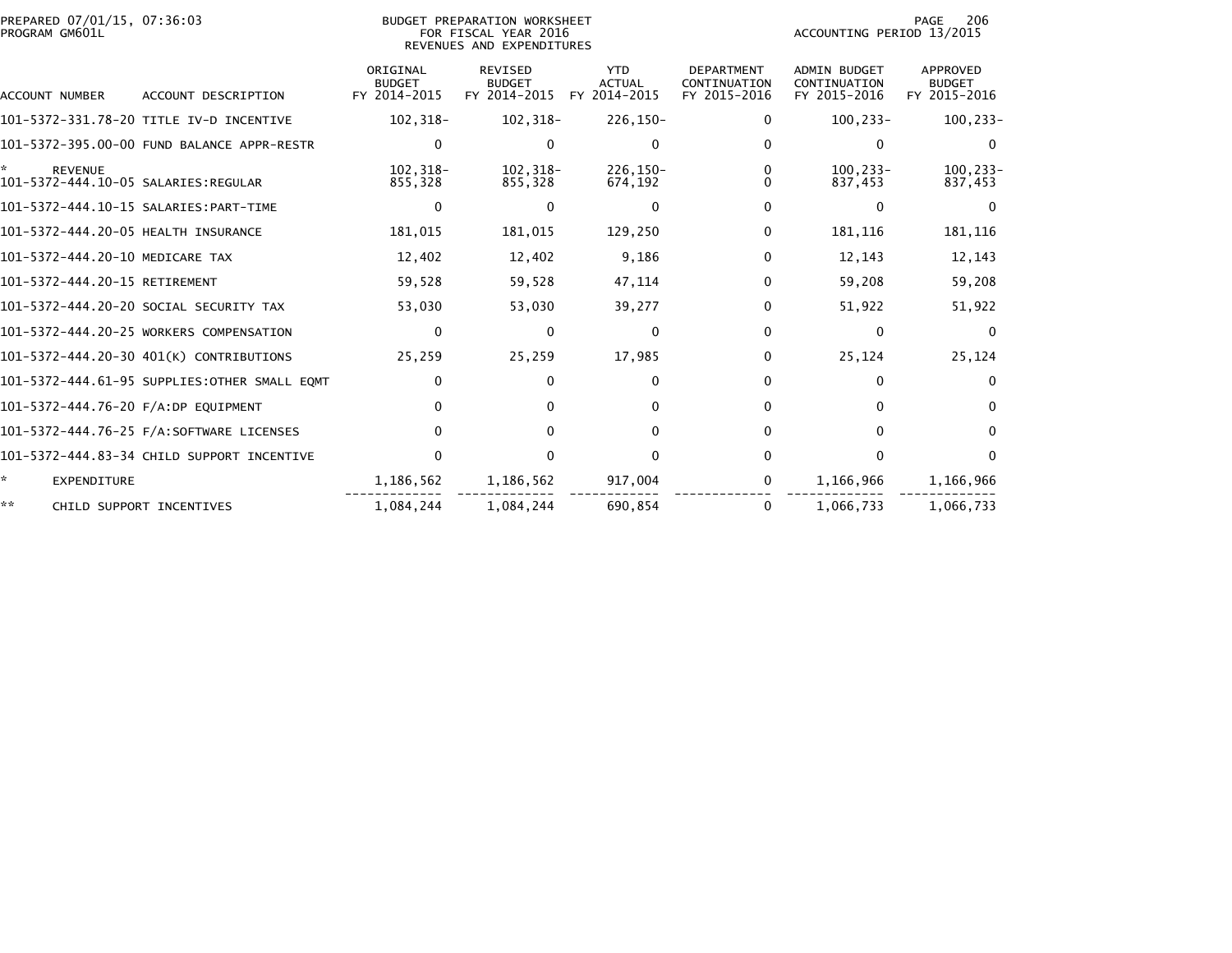| PREPARED 07/01/15, 07:36:03<br>PROGRAM GM601L |             |                                                                                                                                              | BUDGET PREPARATION WORKSHEET<br>FOR FISCAL YEAR 2016<br>REVENUES AND EXPENDITURES |                                                              |                             |                                                   | PAGE<br>207<br>ACCOUNTING PERIOD 13/2015     |                                           |  |
|-----------------------------------------------|-------------|----------------------------------------------------------------------------------------------------------------------------------------------|-----------------------------------------------------------------------------------|--------------------------------------------------------------|-----------------------------|---------------------------------------------------|----------------------------------------------|-------------------------------------------|--|
| ACCOUNT NUMBER                                |             | ACCOUNT DESCRIPTION                                                                                                                          | ORIGINAL<br><b>BUDGET</b><br>FY 2014-2015                                         | <b>REVISED</b><br><b>BUDGET</b><br>FY 2014-2015 FY 2014-2015 | <b>YTD</b><br><b>ACTUAL</b> | <b>DEPARTMENT</b><br>CONTINUATION<br>FY 2015-2016 | ADMIN BUDGET<br>CONTINUATION<br>FY 2015-2016 | APPROVED<br><b>BUDGET</b><br>FY 2015-2016 |  |
|                                               |             | 101-5373-331.78-10 TITLE IV-D CHILD SUPPORT                                                                                                  | 1,312,399-                                                                        | 1,312,399-                                                   | 756,418-                    | 0                                                 | 1,272,753-                                   | 1,272,753-                                |  |
|                                               |             | 101-5373-331.78-20 TITLE IV-D INCENTIVE                                                                                                      | $\mathbf{0}$                                                                      | $\mathbf{0}$                                                 | $\mathbf{0}$                | $\Omega$                                          | $\mathbf{0}$                                 | $\mathbf{0}$                              |  |
|                                               |             | 101-5373-331.78-30 TITLE IV-D OFFSET                                                                                                         | $35,000 -$                                                                        | $35,000 -$                                                   | $10,393-$                   | 0                                                 | $20,000 -$                                   | $20,000-$                                 |  |
|                                               |             | 101-5373-340.66-00 PARENT LOCATER FEES                                                                                                       | $3,000-$                                                                          | $3,000-$                                                     | $2,115-$                    | 0                                                 | $3,000-$                                     | $3,000-$                                  |  |
|                                               |             | 101-5373-353.96-00 PATERNITY TEST FEES-VOL                                                                                                   | $2,000-$                                                                          | $2,000-$                                                     | $874 -$                     | 0                                                 | $2,000-$                                     | $2,000-$                                  |  |
|                                               |             | 101-5373-395.00-00 FUND BALANCE APPR-RESTR                                                                                                   | $\mathbf 0$                                                                       | $\Omega$                                                     | $\mathbf{0}$                | 0                                                 | $\mathbf 0$                                  | 0                                         |  |
| <b>REVENUE</b>                                |             |                                                                                                                                              | 1,352,399-<br>0                                                                   | 1,352,399-<br>0                                              | 769,800-<br>0               | 0<br>0                                            | 1,297,753-<br>0                              | 1,297,753-                                |  |
|                                               |             |                                                                                                                                              | 0                                                                                 | 0                                                            | 0                           | 0                                                 | $\Omega$                                     |                                           |  |
|                                               |             | 101-5373-444.20-05 HEALTH INSURANCE                                                                                                          | 0                                                                                 | 0                                                            | 0                           | 0                                                 | 0                                            | 0                                         |  |
|                                               |             | 101-5373-444.20-10 MEDICARE TAX                                                                                                              | $\Omega$                                                                          | $\Omega$                                                     | 0                           | 0                                                 | $\Omega$                                     | 0                                         |  |
| 101-5373-444.20-15 RETIREMENT                 |             |                                                                                                                                              | 0                                                                                 | 0                                                            | 0                           | 0                                                 | $\mathbf{0}$                                 | $\bf{0}$                                  |  |
|                                               |             | 101-5373-444.20-20 SOCIAL SECURITY TAX                                                                                                       | $\Omega$                                                                          | $\Omega$                                                     | $\Omega$                    | 0                                                 | $\Omega$                                     | $\Omega$                                  |  |
|                                               |             | 101-5373-444.20-30 401(K) CONTRIBUTIONS                                                                                                      | $\Omega$                                                                          | $\Omega$                                                     | $\Omega$                    | 0                                                 | $\Omega$                                     | $\mathbf{0}$                              |  |
|                                               |             | 101-5373-444.34-20 PATERNITY TESTING                                                                                                         | 15,000                                                                            | 15,000                                                       | 7,399                       | 0                                                 | 12,000                                       | 12,000                                    |  |
| LEVEL<br>400                                  | <b>TEXT</b> | DEPARTMENT'S REQUEST<br>PLUS: COUNTY MANAGER'S RECOMMENDED INCREASE                                                                          |                                                                                   | TEXT AMT                                                     | 10,000<br>2,000<br>12,000   |                                                   |                                              |                                           |  |
|                                               |             |                                                                                                                                              | $\Omega$                                                                          | $\Omega$                                                     | $\Omega$                    | $\Omega$                                          | $\Omega$                                     |                                           |  |
|                                               |             | 101-5373-444.34-80 IV-D COOP AGREEMENTS                                                                                                      | 86,000                                                                            | 86,000                                                       | 53,140                      | 0                                                 | 76,200                                       | 76,200                                    |  |
| 101-5373-444.58-00 TRAVEL                     |             |                                                                                                                                              | 8,500                                                                             | 8,500                                                        | 5,024                       | 0                                                 | 9,000                                        | 9,000                                     |  |
| LEVEL<br>400                                  | <b>TEXT</b> | WEEKLY TRAVEL TO COURTHOUSE, STATE CHILD SUPPORT<br>CONFERENCE, STATE CHILD SUPPORT SUPERVISOR MTG,<br>STATE SPONSORED TRAININGS OUT OF TOWN |                                                                                   | TEXT AMT                                                     | 9,000                       |                                                   |                                              |                                           |  |

9,000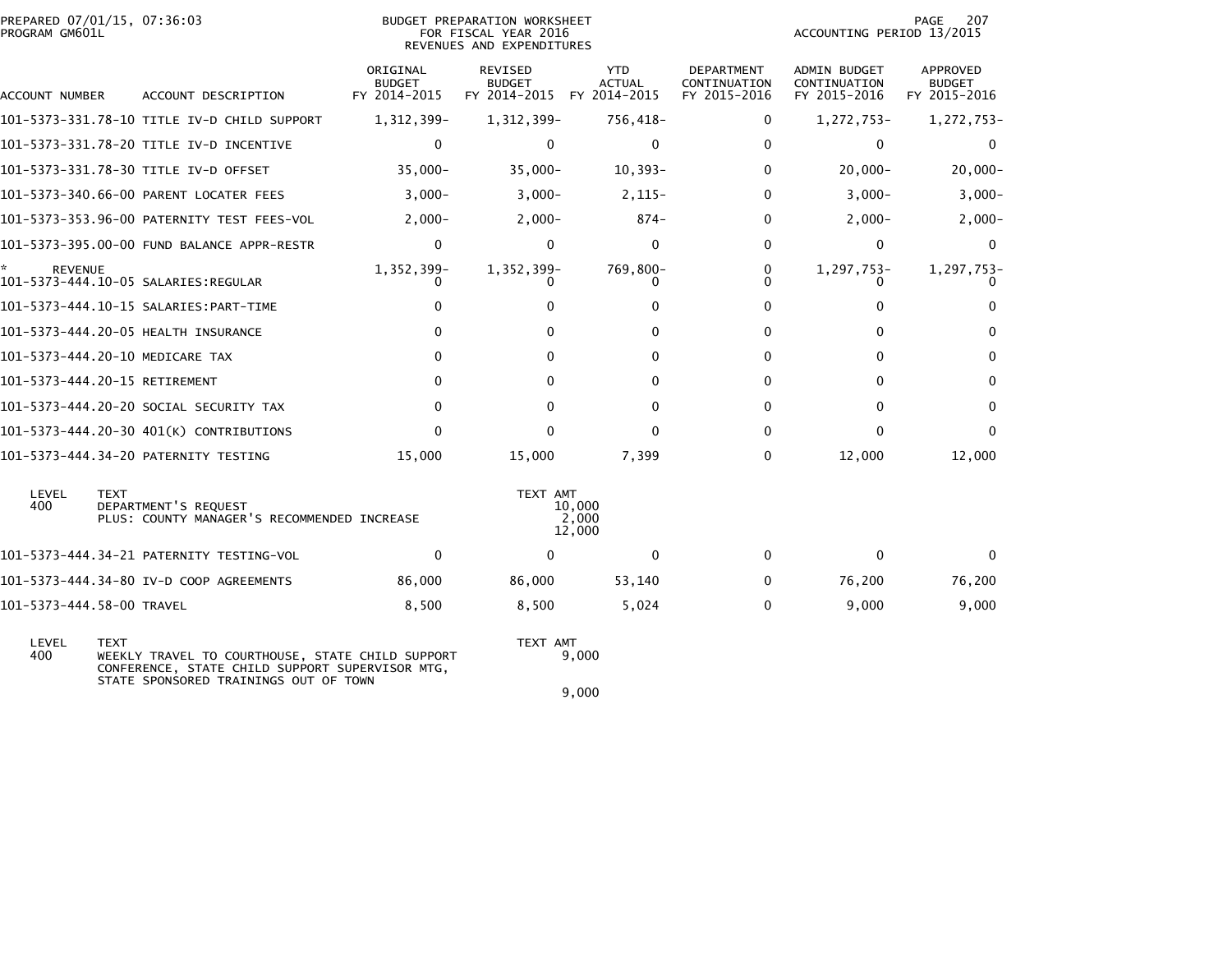|                | PREPARED 07/01/15, 07:36:03<br>PROGRAM GM601L |                           | <b>BUDGET</b>                             | PREPARATION WORKSHEET<br>FOR FISCAL YEAR 2016<br>REVENUES AND EXPENDITURES |                                      | 208<br>PAGE<br>ACCOUNTING PERIOD 13/2015   |                                              |                                           |  |
|----------------|-----------------------------------------------|---------------------------|-------------------------------------------|----------------------------------------------------------------------------|--------------------------------------|--------------------------------------------|----------------------------------------------|-------------------------------------------|--|
| ACCOUNT NUMBER |                                               | ACCOUNT DESCRIPTION       | ORIGINAL<br><b>BUDGET</b><br>FY 2014-2015 | REVISED<br><b>BUDGET</b><br>FY 2014-2015                                   | YTD<br><b>ACTUAL</b><br>FY 2014-2015 | DEPARTMENT<br>CONTINUATION<br>FY 2015-2016 | ADMIN BUDGET<br>CONTINUATION<br>FY 2015-2016 | APPROVED<br><b>BUDGET</b><br>FY 2015-2016 |  |
| *              | EXPENDITURE                                   |                           | 109,500                                   | 109.500                                                                    | 65,563                               |                                            | 97.200                                       | 97,200                                    |  |
| **             |                                               | CHILD SUPPORT & ENFORCEMT | 1,242,899-                                | 1,242,899-                                                                 | 704.237-                             |                                            | 1,200,553-                                   | 1,200,553-                                |  |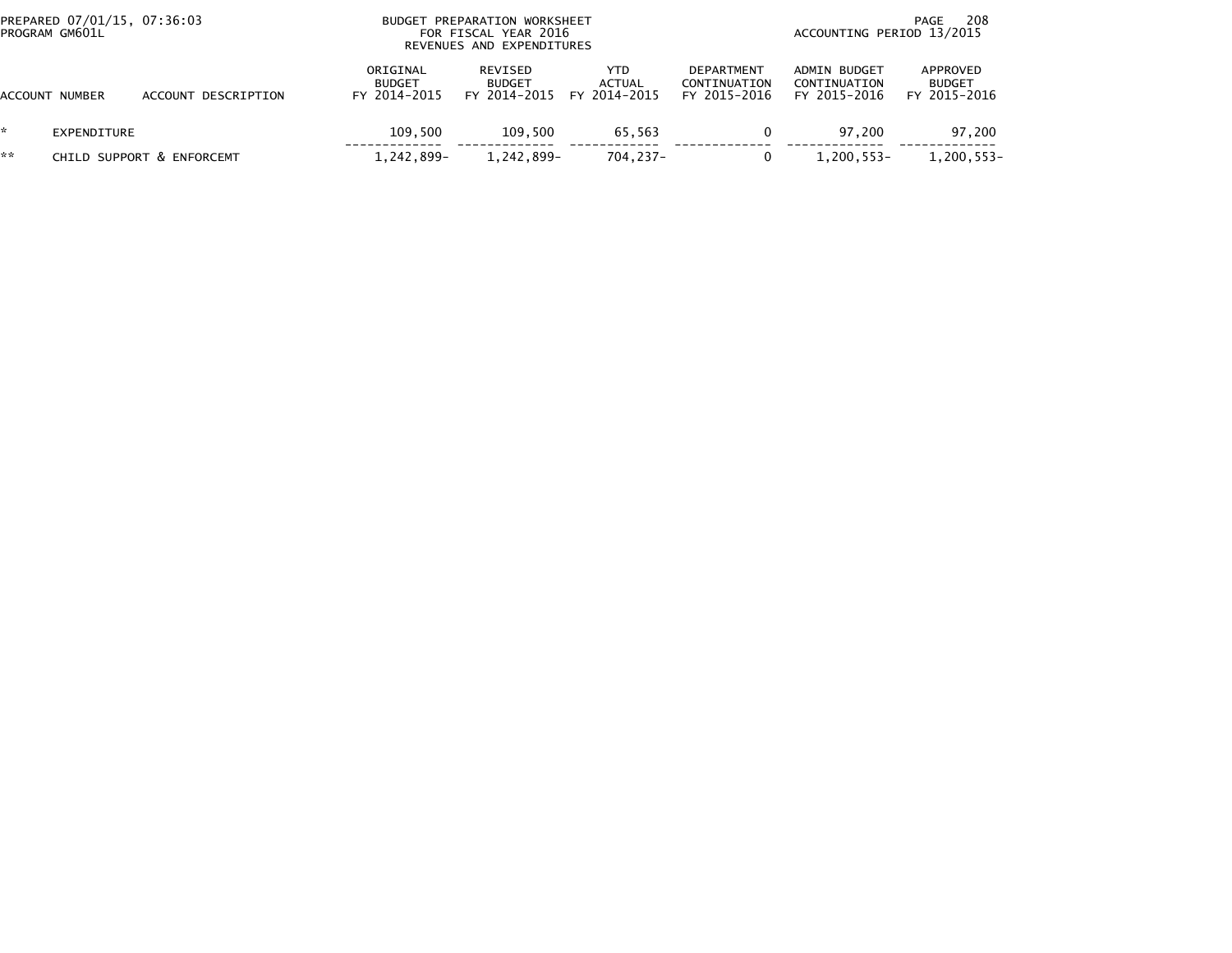| PREPARED 07/01/15, 07:36:03<br>PROGRAM GM601L |                                              | BUDGET PREPARATION WORKSHEET<br>FOR FISCAL YEAR 2016<br>REVENUES AND EXPENDITURES |                                                 |                                             |                                                   |                                                     | 209<br>PAGE<br>ACCOUNTING PERIOD 13/2015  |  |  |
|-----------------------------------------------|----------------------------------------------|-----------------------------------------------------------------------------------|-------------------------------------------------|---------------------------------------------|---------------------------------------------------|-----------------------------------------------------|-------------------------------------------|--|--|
| ACCOUNT NUMBER                                | ACCOUNT DESCRIPTION                          | ORIGINAL<br><b>BUDGET</b><br>FY 2014-2015                                         | <b>REVISED</b><br><b>BUDGET</b><br>FY 2014-2015 | <b>YTD</b><br><b>ACTUAL</b><br>FY 2014-2015 | <b>DEPARTMENT</b><br>CONTINUATION<br>FY 2015-2016 | <b>ADMIN BUDGET</b><br>CONTINUATION<br>FY 2015-2016 | APPROVED<br><b>BUDGET</b><br>FY 2015-2016 |  |  |
|                                               | 101-5374-331.18-00 CHILD CARE DEV B G ADMIN  | 169,648-                                                                          | $165, 957 -$                                    | 131,743-                                    |                                                   | 165,083-                                            | 165,083-                                  |  |  |
|                                               | 101-5374-331.20-00 CHILD CARE DEVELOPMENT BG | 4,071,557-                                                                        | 4,138,720-                                      | 3,730,021-                                  | 0                                                 | $3,961,997 -$                                       | $3,961,997-$                              |  |  |
|                                               | 101-5374-334.27-00 DOT-WF DAY CARE TRANSPORT |                                                                                   |                                                 |                                             |                                                   | 0                                                   |                                           |  |  |
|                                               | 101-5374-395.00-00 FUND BALANCE APPR-RESTR   |                                                                                   |                                                 |                                             |                                                   | 0                                                   | n                                         |  |  |
| <b>REVENUE</b>                                |                                              | 4, 241, 205-                                                                      | $4,304,677-$                                    | 3,861,764-                                  |                                                   | 4,127,080-                                          | 4,127,080-                                |  |  |
| 101-5374-444.20-05 HEALTH INSURANCE           |                                              |                                                                                   |                                                 |                                             |                                                   | O                                                   |                                           |  |  |
| 101-5374-444.20-10 MEDICARE TAX               |                                              |                                                                                   |                                                 | $\Omega$                                    |                                                   | 0                                                   | $\Omega$                                  |  |  |
| 101-5374-444.20-15 RETIREMENT                 |                                              |                                                                                   | 0                                               | $\Omega$                                    |                                                   | $\Omega$                                            | $\Omega$                                  |  |  |
|                                               | 101–5374–444.20–20 SOCIAL SECURITY TAX       |                                                                                   | 0                                               | O                                           |                                                   | $\Omega$                                            | $\Omega$                                  |  |  |
|                                               | 101-5374-444.20-30 401(K) CONTRIBUTIONS      |                                                                                   |                                                 |                                             |                                                   | 0                                                   | $\Omega$                                  |  |  |
| 101-5374-444.58-25 TRAVEL:DOT                 |                                              |                                                                                   |                                                 | U                                           |                                                   | <sup>0</sup>                                        | $\Omega$                                  |  |  |
|                                               | 101-5374-444.83-20 CHILD DAY CARE PAYMENTS   | 4,071,557                                                                         | 4,138,720                                       | 3,742,021                                   | 0                                                 | 3,961,997                                           | 3,961,997                                 |  |  |
| *<br><b>EXPENDITURE</b>                       |                                              | 4,071,557                                                                         | 4,138,720                                       | 3,742,021                                   | 0                                                 | 3,961,997                                           | 3,961,997                                 |  |  |
| **<br>CHILD DAY CARE                          |                                              | 169,648-                                                                          | $165, 957 -$                                    | 119,743-                                    | $\mathbf{0}$                                      | $165,083-$                                          | 165,083-                                  |  |  |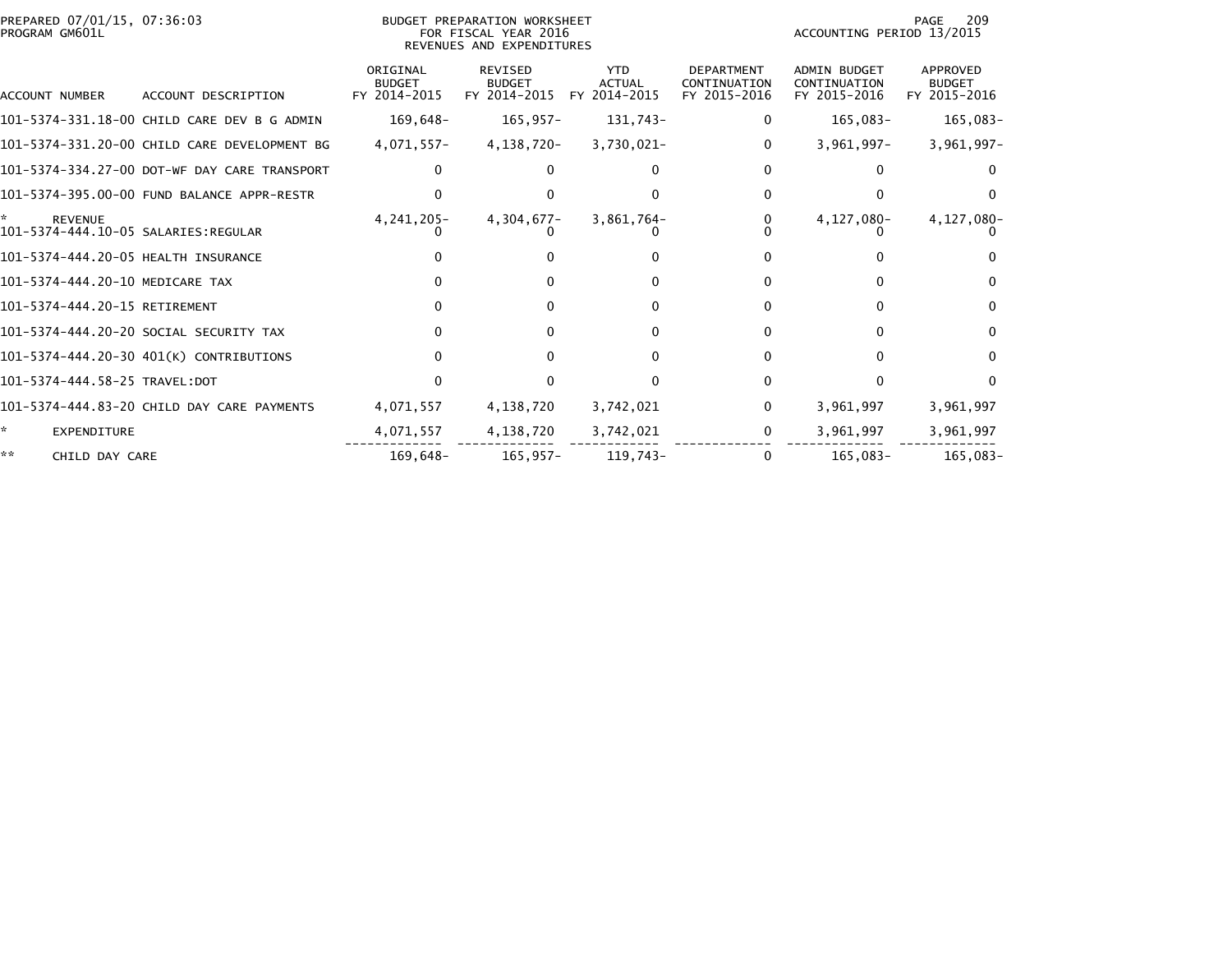| PREPARED 07/01/15, 07:36:03<br>PROGRAM GM601L |                                                          |                                           | <b>BUDGET PREPARATION WORKSHEET</b><br>FOR FISCAL YEAR 2016<br>REVENUES AND EXPENDITURES |                                             |                                                   | ACCOUNTING PERIOD 13/2015                           | PAGE<br>210                               |
|-----------------------------------------------|----------------------------------------------------------|-------------------------------------------|------------------------------------------------------------------------------------------|---------------------------------------------|---------------------------------------------------|-----------------------------------------------------|-------------------------------------------|
| ACCOUNT NUMBER                                | ACCOUNT DESCRIPTION                                      | ORIGINAL<br><b>BUDGET</b><br>FY 2014-2015 | <b>REVISED</b><br><b>BUDGET</b><br>FY 2014-2015                                          | <b>YTD</b><br><b>ACTUAL</b><br>FY 2014-2015 | <b>DEPARTMENT</b><br>CONTINUATION<br>FY 2015-2016 | <b>ADMIN BUDGET</b><br>CONTINUATION<br>FY 2015-2016 | APPROVED<br><b>BUDGET</b><br>FY 2015-2016 |
| 101-5380-331.30-00 FOOD ASSISTANCE            |                                                          | $1,134,457-$                              | 1, 194, 539-                                                                             | 801,757-                                    | 0                                                 | 752,758-                                            | 752,758-                                  |
|                                               | 101-5380-331.34-00 FS CLAIM REC INCENTIVE FD             | 21,918-                                   | 21,918-                                                                                  | 17,939-                                     | 0                                                 | $18,963-$                                           | $18,963-$                                 |
|                                               | 101-5380-331.48-00 LOW INCOME ENERGY ASSIST              | 107,475-                                  | $103, 565 -$                                                                             | $103,565-$                                  | 0                                                 | 97,539-                                             | $97,539-$                                 |
| 101-5380-331.50-00 MA EXPANSION               |                                                          | $\mathbf 0$                               | $\mathbf{0}$                                                                             | $\Omega$                                    | $\Omega$                                          | $\mathbf{0}$                                        | $\Omega$                                  |
|                                               | 101-5380-331.52-00 MEDICAID ASSISTANCE                   | 1,252,956-                                | 1,562,939-                                                                               | $1.697.851 -$                               | $\Omega$                                          | $2,200,000 -$                                       | $2,200,000 -$                             |
| LEVEL<br><b>TEXT</b><br>400                   | DEPARTMENT'S REOUEST<br>LESS: COUNTY MANAGER'S REDUCTION |                                           | TEXT AMT                                                                                 | 2,615,484<br>415,484-<br>2.200.000          |                                                   |                                                     |                                           |
|                                               | 101-5380-331.64-00 REFUGEE ASSISTANCE                    | $\mathbf{0}$                              | $3,000-$                                                                                 | $2,049-$                                    | $\Omega$                                          | $3,246-$                                            | $3,246-$                                  |
|                                               | 101-5380-331.85-00 TXIX MEDICAID TRANSPORTAT             | 615,037-                                  | 615,037-                                                                                 | 454,877-                                    | 0                                                 | $617,433-$                                          | 617,433-                                  |
|                                               | 101-5380-334.53-00 MA EXPANSION STATE                    | 0                                         | $\mathbf{0}$                                                                             | 0                                           | 0                                                 | 0                                                   | $\mathbf{0}$                              |
|                                               | 101-5380-334.71-00 TITLE XIX MEDICAID TRANS              | 274,648-                                  | 274,648-                                                                                 | 199,229-                                    | 0                                                 | 274,658-                                            | 274,658-                                  |
|                                               | 101-5380-334.87-00 MANAGED CARE CONTRACT                 | $\Omega$                                  | 0                                                                                        | <sup>0</sup>                                | 0                                                 | 0                                                   | $\Omega$                                  |
|                                               | 101-5380-395.00-00 FUND BALANCE APPR-RESTR               | $\mathbf{0}$                              | $\mathbf{0}$                                                                             | $\Omega$                                    | $\Omega$                                          | $\Omega$                                            | $\mathbf{0}$                              |
| <b>REVENUE</b>                                |                                                          | $3,406,491 -$<br>2,604,214                | 3,775,646-<br>2,690,568                                                                  | $3,277,267-$<br>2,168,566                   | 0<br>0                                            | $3,964,597-$<br>2,878,726                           | $3,964,597-$<br>2,878,726                 |
|                                               |                                                          | 0                                         | 250,000                                                                                  | 128,704                                     | 0                                                 | 0                                                   | $\mathbf 0$                               |
|                                               |                                                          | 106,678                                   | 106,678                                                                                  | 62,171                                      | 0                                                 | 55,803                                              | 55,803                                    |

 LEVEL TEXT TEXT AMT 400 AFFORDABLE CARE ACT CHANGED THE # OF HOURS PER WK 55,803FOR A TEMPORARY WORKER FROM 40 TO 29. THIS FY, WE<br>HIRED 4 TEMPS TO MANAGE THE LIEAP PROGRAM AND HAD<br>TO ENLIST ASSISTANCE OF 6 FTE.TO EFFECTIVELY<br>MANAGE THIS PROGRAM FOR FY 16, WE NEED 7 TEMP<br>WORKERS. THE # OF APPLICANTS FR THE PROGRAM.

TEXT AMT<br>55,803

55,803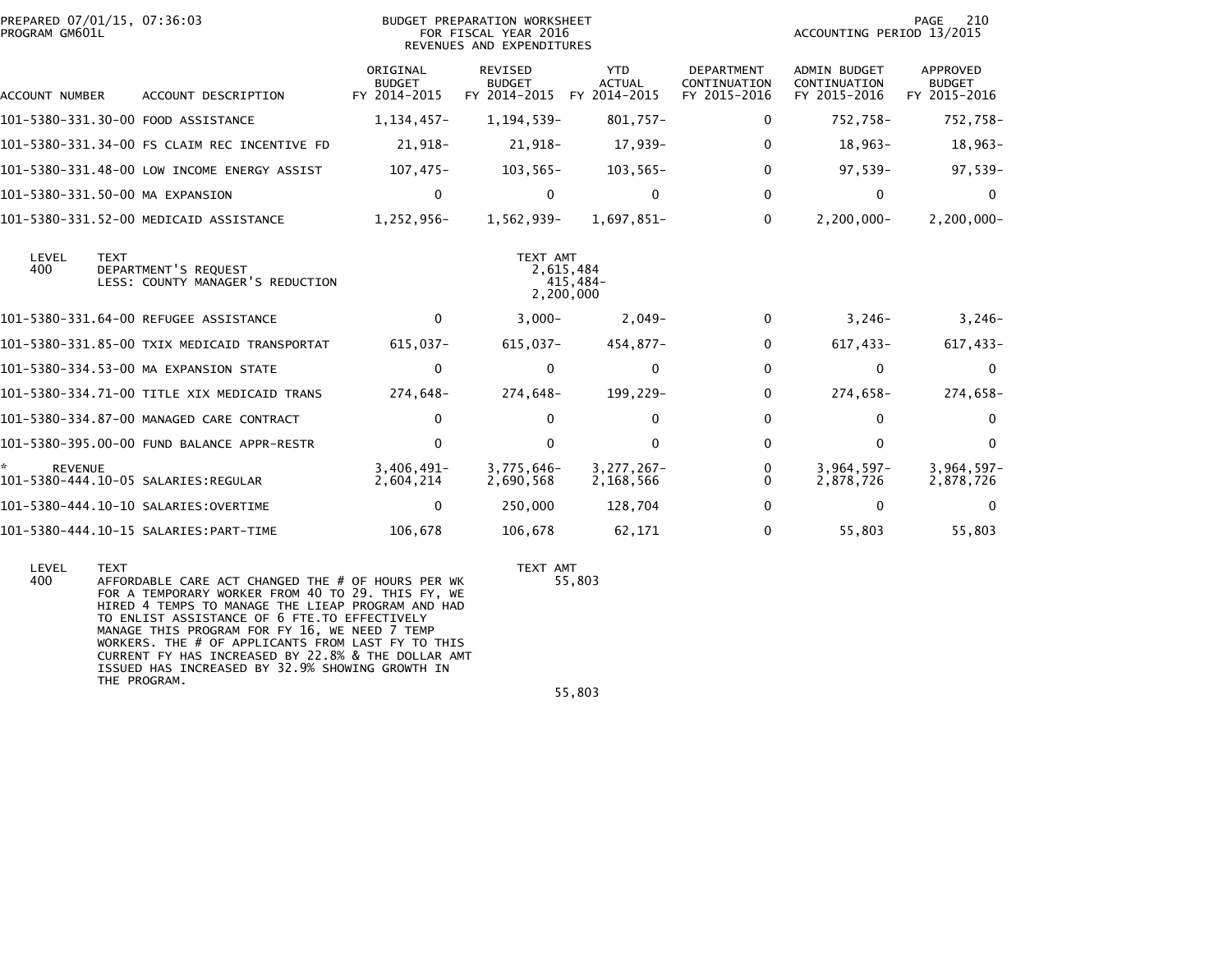| PROGRAM GM601L    | PREPARED 07/01/15, 07:36:03                                             |                                           | BUDGET PREPARATION WORKSHEET<br>FOR FISCAL YEAR 2016<br>REVENUES AND EXPENDITURES |                                             |                                            | ACCOUNTING PERIOD 13/2015                    | 211<br>PAGE                                      |
|-------------------|-------------------------------------------------------------------------|-------------------------------------------|-----------------------------------------------------------------------------------|---------------------------------------------|--------------------------------------------|----------------------------------------------|--------------------------------------------------|
| ACCOUNT NUMBER    | ACCOUNT DESCRIPTION                                                     | ORIGINAL<br><b>BUDGET</b><br>FY 2014-2015 | REVISED<br><b>BUDGET</b><br>FY 2014-2015                                          | <b>YTD</b><br><b>ACTUAL</b><br>FY 2014-2015 | DEPARTMENT<br>CONTINUATION<br>FY 2015-2016 | ADMIN BUDGET<br>CONTINUATION<br>FY 2015-2016 | <b>APPROVED</b><br><b>BUDGET</b><br>FY 2015-2016 |
|                   | 101-5380-444.20-05 HEALTH INSURANCE                                     | 579,870                                   | 579,765                                                                           | 450,391                                     | 0                                          | 634,650                                      | 634,650                                          |
|                   | 101-5380-444.20-10 MEDICARE TAX                                         | 39,308                                    | 39,728                                                                            | 32,152                                      | $\Omega$                                   | 42,551                                       | 42,551                                           |
|                   | 101-5380-444.20-15 RETIREMENT                                           | 188,364                                   | 201,652                                                                           | 164,742                                     | $\Omega$                                   | 205,877                                      | 205,877                                          |
|                   | 101–5380–444.20–20 SOCIAL SECURITY TAX                                  | 168,076                                   | 169,849                                                                           | 137,476                                     | $\Omega$                                   | 181,941                                      | 181,941                                          |
|                   | 101-5380-444.20-30 401(K) CONTRIBUTIONS                                 | 80,133                                    | 80,115                                                                            | 62,518                                      | $\Omega$                                   | 86,362                                       | 86,362                                           |
|                   | 101-5380-444.33-00 OTHER PROFESSIONAL SRVCS                             | 50,000                                    | 50,000                                                                            | 50,000                                      | $\Omega$                                   | 40,000                                       | 40,000                                           |
|                   | 101-5380-444.33-20 FOOD STAMP ISSUANCE CONTR                            | 50,000                                    | 50,000                                                                            | 30,435                                      | $\Omega$                                   | 45,000                                       | 45,000                                           |
| LEVEL<br>400      | <b>TEXT</b><br>DEPARTMENT'S REQUEST<br>LESS: COUNTY MANAGER'S REDUCTION |                                           | TEXT AMT                                                                          | 50,000<br>$5,000-$<br>45,000                |                                            |                                              |                                                  |
|                   | 101-5380-444.33-32 INCOME MAINTENANCE                                   | $\Omega$                                  | $\Omega$                                                                          | $\mathbf{0}$                                | 0                                          | $\mathbf{0}$                                 |                                                  |
|                   | 101-5380-444.58-10 TRAVEL:INCOME MAINTENANCE                            | 9,500                                     | 9,500                                                                             | 2,322                                       | $\Omega$                                   | 9,500                                        | 9,500                                            |
|                   | 101–5380–444.58–40 TRAVEL:VOLUNTEER-RELATIVE                            | $\Omega$                                  | $\Omega$                                                                          | $\mathbf{0}$                                | 0                                          | 0                                            | 0                                                |
|                   |                                                                         | 800,000                                   | 800,000                                                                           | 640,704                                     | 0                                          | 800,000                                      | 800,000                                          |
|                   |                                                                         | 7,500                                     | 5,500                                                                             | 804                                         | $\Omega$                                   | 5,000                                        | 5,000                                            |
|                   | 101–5380–444.61–95 SUPPLIES:OTHER SMALL EQMT                            | 0                                         | $\Omega$                                                                          | 0                                           | 0                                          | $\mathbf 0$                                  | 0                                                |
|                   | 101-5380-444.76-20 F/A:DP EQUIPMENT                                     | $\mathbf{0}$                              | $\Omega$                                                                          | $\mathbf{0}$                                | $\Omega$                                   | $\mathbf{0}$                                 | $\mathbf{0}$                                     |
|                   | 101-5380-444.76-30 F/A:EQUIPMENT/FURNISHINGS                            | $\mathbf{0}$                              | $\Omega$                                                                          | $\mathbf{0}$                                | 0                                          | $\mathbf{0}$                                 | 0                                                |
|                   | 101-5380-444.90-11 BANK FEES:FOOD STAMP                                 | $\mathbf{0}$                              | $\Omega$                                                                          | $\mathbf{0}$                                | 0                                          | 0                                            | $\mathbf{0}$                                     |
|                   | 101-5380-444.90-12 BANK FEES:MEDICAID                                   | $\mathbf{0}$                              | $\Omega$                                                                          | $\mathbf{0}$                                | $\Omega$                                   | $\mathbf{0}$                                 | $\mathbf{0}$                                     |
|                   | 101–5380–444.90–13 BANK FEES:SPECIAL ASSIST                             | $\Omega$                                  | $\Omega$                                                                          | $\mathbf{0}$                                | $\Omega$                                   | $\mathbf{0}$                                 | $\mathbf{0}$                                     |
|                   | 101-5380-444.90-19 BANK FEES:INCOME MAINTENA                            | 6,000                                     | 6,000                                                                             | 1,221                                       | 0                                          | 3,000                                        | 3,000                                            |
| ×.<br>EXPENDITURE |                                                                         | 4,689,643                                 | 5,039,355                                                                         | 3,932,206                                   | 0                                          | 4,988,410                                    | 4,988,410                                        |
|                   |                                                                         |                                           |                                                                                   |                                             |                                            |                                              |                                                  |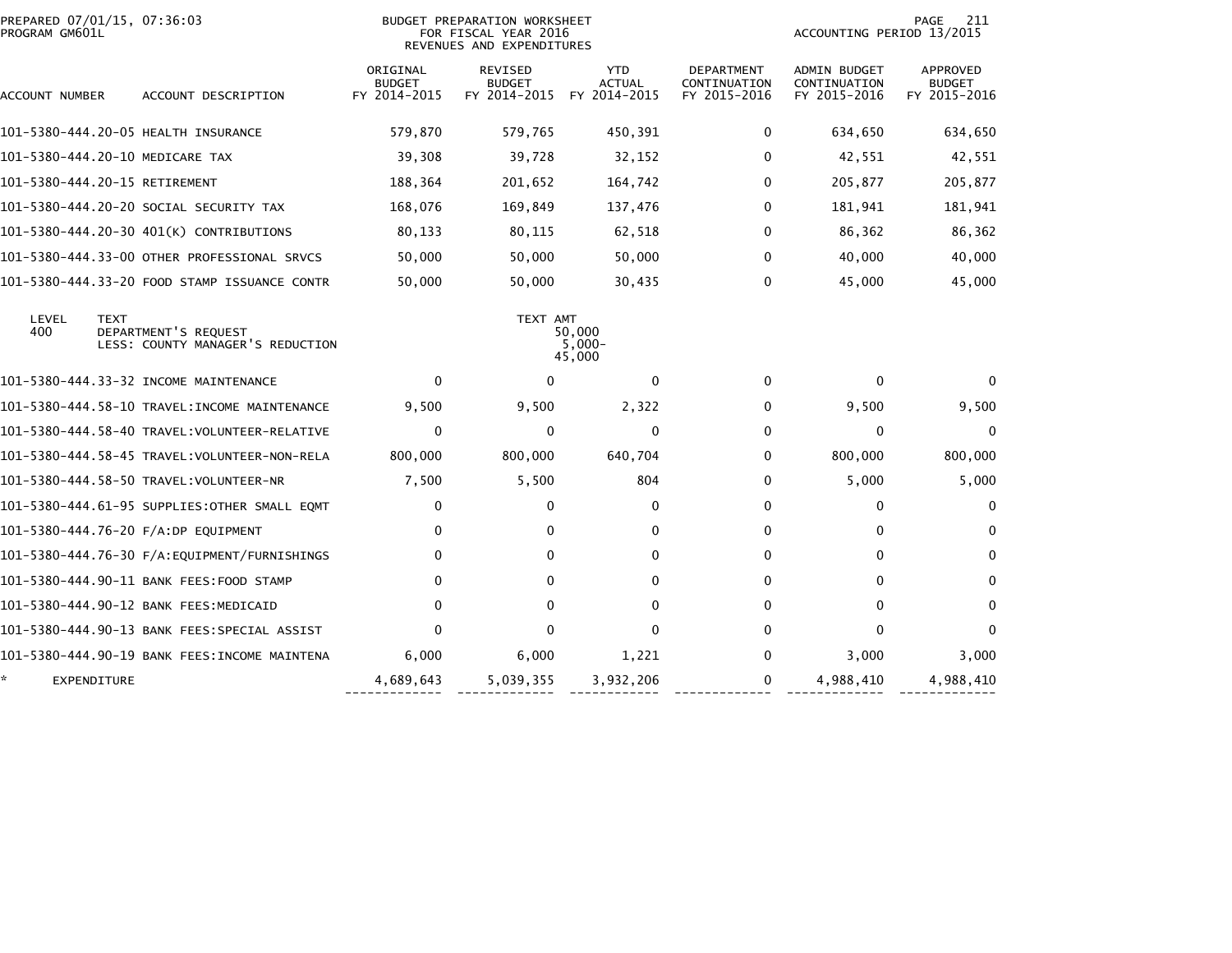| PREPARED 07/01/15, 07:36:03<br>PROGRAM GM601L |                         | BUDGET PREPARATION WORKSHEET<br>FOR FISCAL YEAR 2016<br>REVENUES AND EXPENDITURES | 212<br>PAGE<br>ACCOUNTING PERIOD 13/2015 |                                                    |                                            |                                              |                                           |
|-----------------------------------------------|-------------------------|-----------------------------------------------------------------------------------|------------------------------------------|----------------------------------------------------|--------------------------------------------|----------------------------------------------|-------------------------------------------|
| ACCOUNT NUMBER                                | ACCOUNT DESCRIPTION     | ORIGINAL<br><b>BUDGET</b><br>FY 2014-2015                                         | REVISED<br><b>BUDGET</b>                 | YTD.<br><b>ACTUAL</b><br>FY 2014-2015 FY 2014-2015 | DEPARTMENT<br>CONTINUATION<br>FY 2015-2016 | ADMIN BUDGET<br>CONTINUATION<br>FY 2015-2016 | APPROVED<br><b>BUDGET</b><br>FY 2015-2016 |
| **                                            | PUBLIC ASSISTANCE ADMIN | 1,283,152                                                                         | 1,263,709                                | 654,939                                            |                                            | 1.023.813                                    | 1,023,813                                 |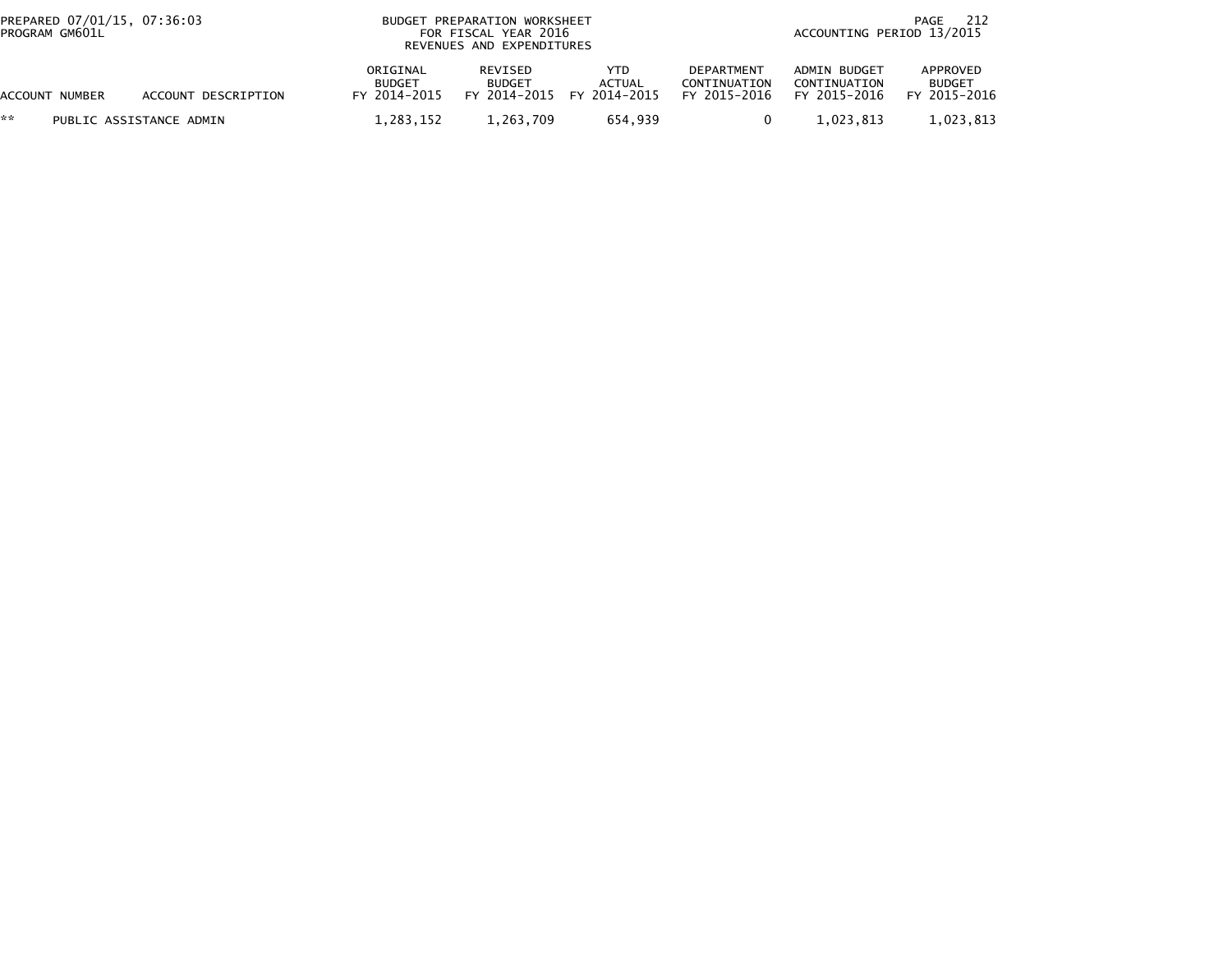| PREPARED 07/01/15, 07:36:03<br>PROGRAM GM601L       |                                             |                                           | BUDGET PREPARATION WORKSHEET<br>FOR FISCAL YEAR 2016<br>REVENUES AND EXPENDITURES |                                             |                                                   | ACCOUNTING PERIOD 13/2015                           | PAGE 213                                  |
|-----------------------------------------------------|---------------------------------------------|-------------------------------------------|-----------------------------------------------------------------------------------|---------------------------------------------|---------------------------------------------------|-----------------------------------------------------|-------------------------------------------|
| ACCOUNT NUMBER                                      | ACCOUNT DESCRIPTION                         | ORIGINAL<br><b>BUDGET</b><br>FY 2014-2015 | REVISED<br><b>BUDGET</b><br>FY 2014-2015                                          | <b>YTD</b><br><b>ACTUAL</b><br>FY 2014-2015 | <b>DEPARTMENT</b><br>CONTINUATION<br>FY 2015-2016 | <b>ADMIN BUDGET</b><br>CONTINUATION<br>FY 2015-2016 | APPROVED<br><b>BUDGET</b><br>FY 2015-2016 |
|                                                     | 101-5381-331.54-00 MEDICAID CASE MANAGEMENT | $40,000 -$                                | $40,000 -$                                                                        | 19,493-                                     |                                                   | $52,628-$                                           | 52,628-                                   |
| *<br>REVENUE<br>101-5381-444.10-05 SALARIES:REGULAR |                                             | $40,000 -$                                | 40,000-                                                                           | $19,493-$                                   |                                                   | $52,628-$                                           | 52,628-                                   |
| 101-5381-444.20-05 HEALTH INSURANCE                 |                                             |                                           |                                                                                   |                                             |                                                   |                                                     | $\Omega$                                  |
| 101-5381-444.20-10 MEDICARE TAX                     |                                             |                                           |                                                                                   |                                             | <sup>0</sup>                                      |                                                     | $\Omega$                                  |
| 101-5381-444.20-15 RETIREMENT                       |                                             | o                                         | 0                                                                                 | 0                                           | 0                                                 |                                                     | $\Omega$                                  |
|                                                     | 101–5381–444.20–20 SOCIAL SECURITY TAX      |                                           |                                                                                   |                                             |                                                   |                                                     | $\Omega$                                  |
|                                                     | 101-5381-444.20-30 401(K) CONTRIBUTIONS     |                                           |                                                                                   |                                             |                                                   |                                                     | $\Omega$                                  |
| *.<br><b>EXPENDITURE</b>                            |                                             |                                           |                                                                                   |                                             |                                                   |                                                     |                                           |
| **                                                  | MEDICAID CASE MANAGEMENT                    | $40,000 -$                                | $40.000 -$                                                                        | $19.493 -$                                  |                                                   | $52,628-$                                           | $52,628-$                                 |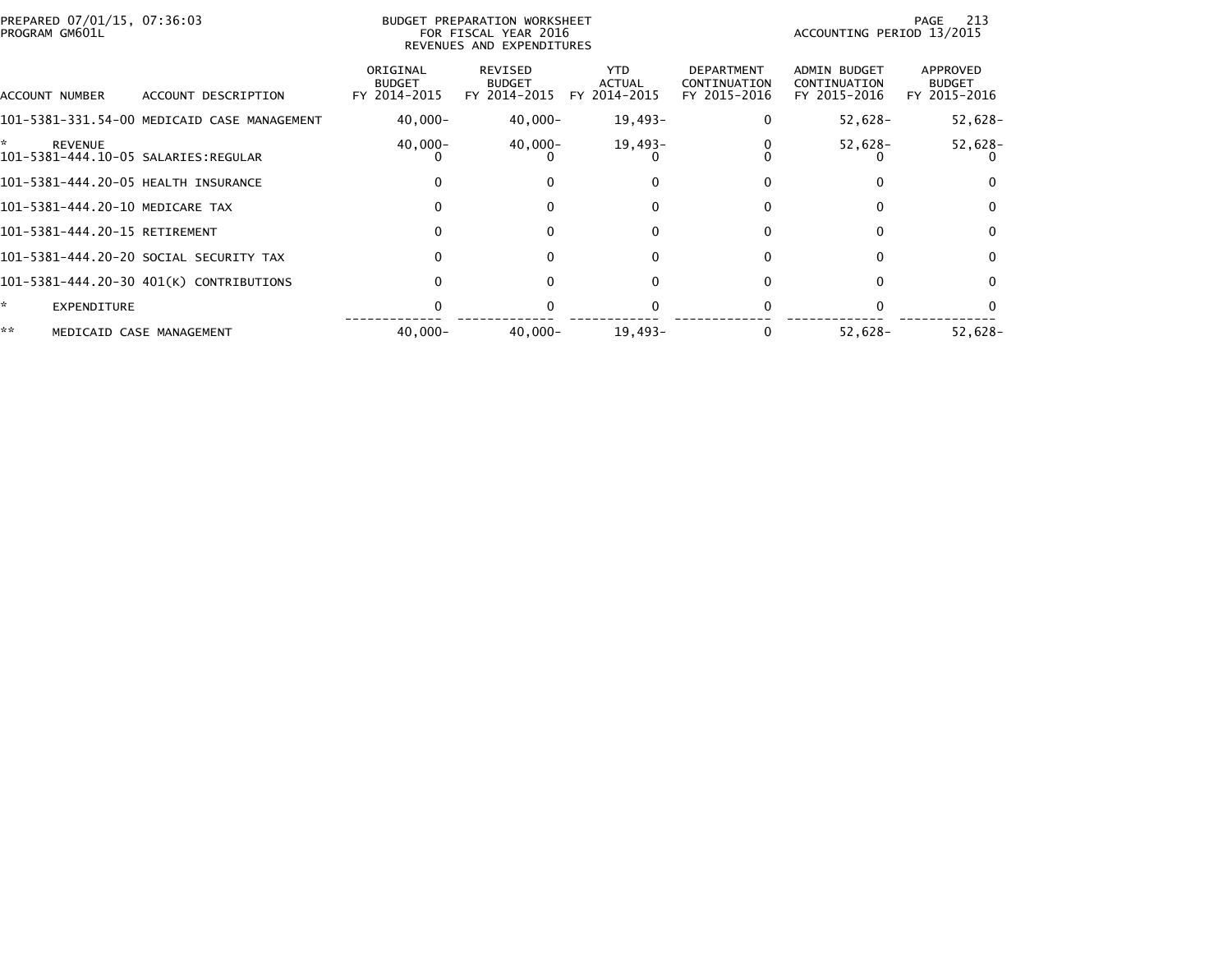| PREPARED 07/01/15, 07:36:03<br>PROGRAM GM601L |                                       |                                           | BUDGET PREPARATION WORKSHEET<br>FOR FISCAL YEAR 2016<br>REVENUES AND EXPENDITURES | -214<br>PAGE<br>ACCOUNTING PERIOD 13/2015 |                                            |                                              |                                           |
|-----------------------------------------------|---------------------------------------|-------------------------------------------|-----------------------------------------------------------------------------------|-------------------------------------------|--------------------------------------------|----------------------------------------------|-------------------------------------------|
| ACCOUNT NUMBER                                | ACCOUNT DESCRIPTION                   | ORIGINAL<br><b>BUDGET</b><br>FY 2014-2015 | REVISED<br><b>BUDGET</b><br>FY 2014-2015                                          | YTD.<br>ACTUAL<br>FY 2014-2015            | DEPARTMENT<br>CONTINUATION<br>FY 2015-2016 | ADMIN BUDGET<br>CONTINUATION<br>FY 2015-2016 | APPROVED<br><b>BUDGET</b><br>FY 2015-2016 |
|                                               | 101-5382-341.20-00 RRMC REIMBURSEMENT |                                           |                                                                                   |                                           |                                            |                                              | 0.                                        |
| <b>REVENUE</b>                                |                                       | $\Omega$                                  |                                                                                   |                                           | 0                                          |                                              | 0                                         |
| **<br>MEDICAID - RRMC                         |                                       |                                           |                                                                                   |                                           |                                            |                                              | 0                                         |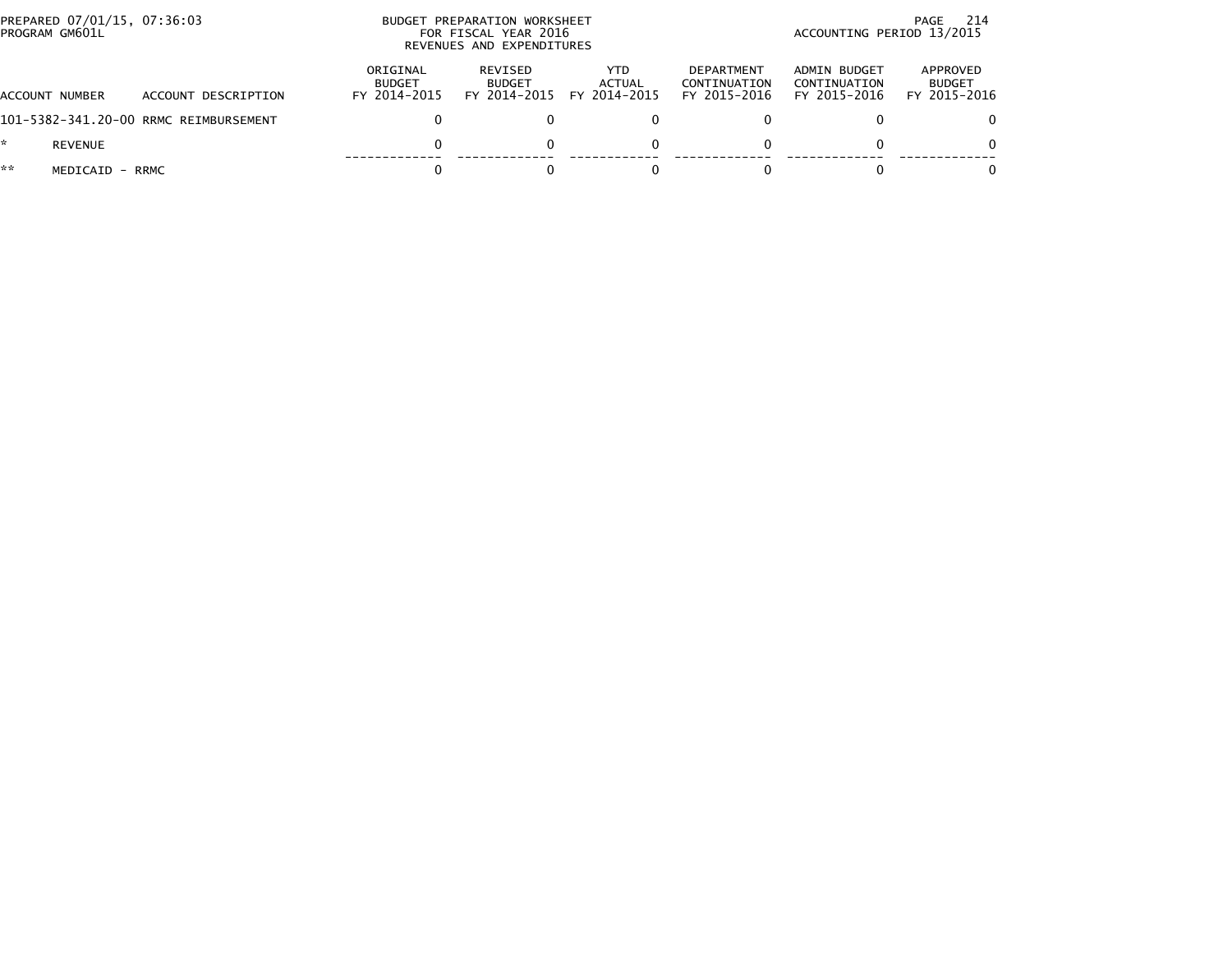| PROGRAM GM601L                | PREPARED 07/01/15, 07:36:03<br>BUDGET PREPARATION WORKSHEET<br>FOR FISCAL YEAR 2016<br>REVENUES AND EXPENDITURES |                                                          |                                           |                                                 |                                             |                                                   | 215<br>PAGE<br>ACCOUNTING PERIOD 13/2015            |                                           |
|-------------------------------|------------------------------------------------------------------------------------------------------------------|----------------------------------------------------------|-------------------------------------------|-------------------------------------------------|---------------------------------------------|---------------------------------------------------|-----------------------------------------------------|-------------------------------------------|
| ACCOUNT NUMBER                |                                                                                                                  | ACCOUNT DESCRIPTION                                      | ORIGINAL<br><b>BUDGET</b><br>FY 2014-2015 | <b>REVISED</b><br><b>BUDGET</b><br>FY 2014-2015 | <b>YTD</b><br><b>ACTUAL</b><br>FY 2014-2015 | <b>DEPARTMENT</b><br>CONTINUATION<br>FY 2015-2016 | <b>ADMIN BUDGET</b><br>CONTINUATION<br>FY 2015-2016 | APPROVED<br><b>BUDGET</b><br>FY 2015-2016 |
|                               |                                                                                                                  |                                                          | 0                                         | $\Omega$                                        | $\mathbf{0}$                                | 0                                                 | 0                                                   | 0                                         |
|                               |                                                                                                                  | 101-5383-331.75-20 TANF DOMESTIC VIOLENCE                |                                           | 0                                               | 0                                           | 0                                                 | $\mathbf{0}$                                        | $\Omega$                                  |
|                               |                                                                                                                  | 101-5383-331.75-30 TANF CPS/FC/ADOPTION                  | 225,540-                                  | $225,540-$                                      | $225,540-$                                  | $\Omega$                                          | $224,775-$                                          | 224,775-                                  |
|                               |                                                                                                                  | 101-5383-331.93-00 WORK FIRST INCENTIVES                 | $5,000-$                                  | $5,000-$                                        | $1,690-$                                    | 0                                                 | $5,000 -$                                           | $5,000-$                                  |
|                               |                                                                                                                  | 101-5383-331.94-00 WORK FIRST SERVICES-FED               | 688,583-                                  | 688,583-                                        | 446,777-                                    | 0                                                 | 688,583-                                            | 688,583-                                  |
| <b>REVENUE</b>                |                                                                                                                  |                                                          | 919,123-                                  | $919, 123 -$                                    | 674,007-                                    | 0                                                 | 918,358-                                            | 918, 358-                                 |
|                               |                                                                                                                  |                                                          |                                           | 0                                               | 0                                           | 0                                                 | 0                                                   |                                           |
|                               |                                                                                                                  |                                                          |                                           | 0                                               | <sup>0</sup>                                | 0                                                 | $\Omega$                                            | $\Omega$                                  |
|                               |                                                                                                                  | 101-5383-444.20-05 HEALTH INSURANCE                      | 0                                         | 0                                               | $\Omega$                                    | 0                                                 | $\mathbf{0}$                                        | $\Omega$                                  |
|                               |                                                                                                                  | 101-5383-444.20-10 MEDICARE TAX                          | 0                                         | 0                                               | 0                                           | 0                                                 | 0                                                   | $\Omega$                                  |
| 101-5383-444.20-15 RETIREMENT |                                                                                                                  |                                                          | 0                                         | 0                                               | 0                                           | 0                                                 | 0                                                   | 0                                         |
|                               |                                                                                                                  | 101-5383-444.20-20 SOCIAL SECURITY TAX                   | 0                                         | 0                                               | 0                                           | 0                                                 | 0                                                   | $\Omega$                                  |
|                               |                                                                                                                  | 101-5383-444.20-30 401(K) CONTRIBUTIONS                  | $\Omega$                                  | 0                                               | $\Omega$                                    | 0                                                 | $\Omega$                                            | $\Omega$                                  |
|                               |                                                                                                                  | 101-5383-444.33-00 OTHER PROFESSIONAL SRVCS              | 0                                         | 0                                               | 0                                           | 0                                                 | $\mathbf{0}$                                        | $\Omega$                                  |
|                               |                                                                                                                  | 101-5383-444.33-17 CONTRACTED SERVICES                   | 0                                         | 0                                               | 0                                           | 0                                                 | $\mathbf{0}$                                        | 0                                         |
| 101-5383-444.58-25 TRAVEL:DOT |                                                                                                                  |                                                          | 0                                         | 0                                               | 0                                           | 0                                                 | $\mathbf{0}$                                        | $\Omega$                                  |
|                               |                                                                                                                  |                                                          | 52,000                                    | 52,000                                          | 7,376                                       | 0                                                 | 42,000                                              | 42,000                                    |
| LEVEL<br>400                  | <b>TEXT</b>                                                                                                      | DEPARTMENT'S REQUEST<br>LESS: COUNTY MANAGER'S REDUCTION |                                           | TEXT AMT                                        | 52,000<br>$10,000 -$<br>42,000              |                                                   |                                                     |                                           |
|                               |                                                                                                                  | 101-5383-444.59-25 TRAINING:FOSTER PARENTS               | 300                                       | 300                                             | $\mathbf{0}$                                | 0                                                 | 300                                                 | 300                                       |
|                               |                                                                                                                  | 101–5383–444.59–30 TRAINING:SKILL-WORK FIRST             | 1,000                                     | 1,000                                           | 0                                           | $\Omega$                                          | 1,000                                               | 1,000                                     |
|                               |                                                                                                                  |                                                          | 0                                         | $\mathbf{0}$                                    | 0                                           | $\mathbf{0}$                                      | 0                                                   | 0                                         |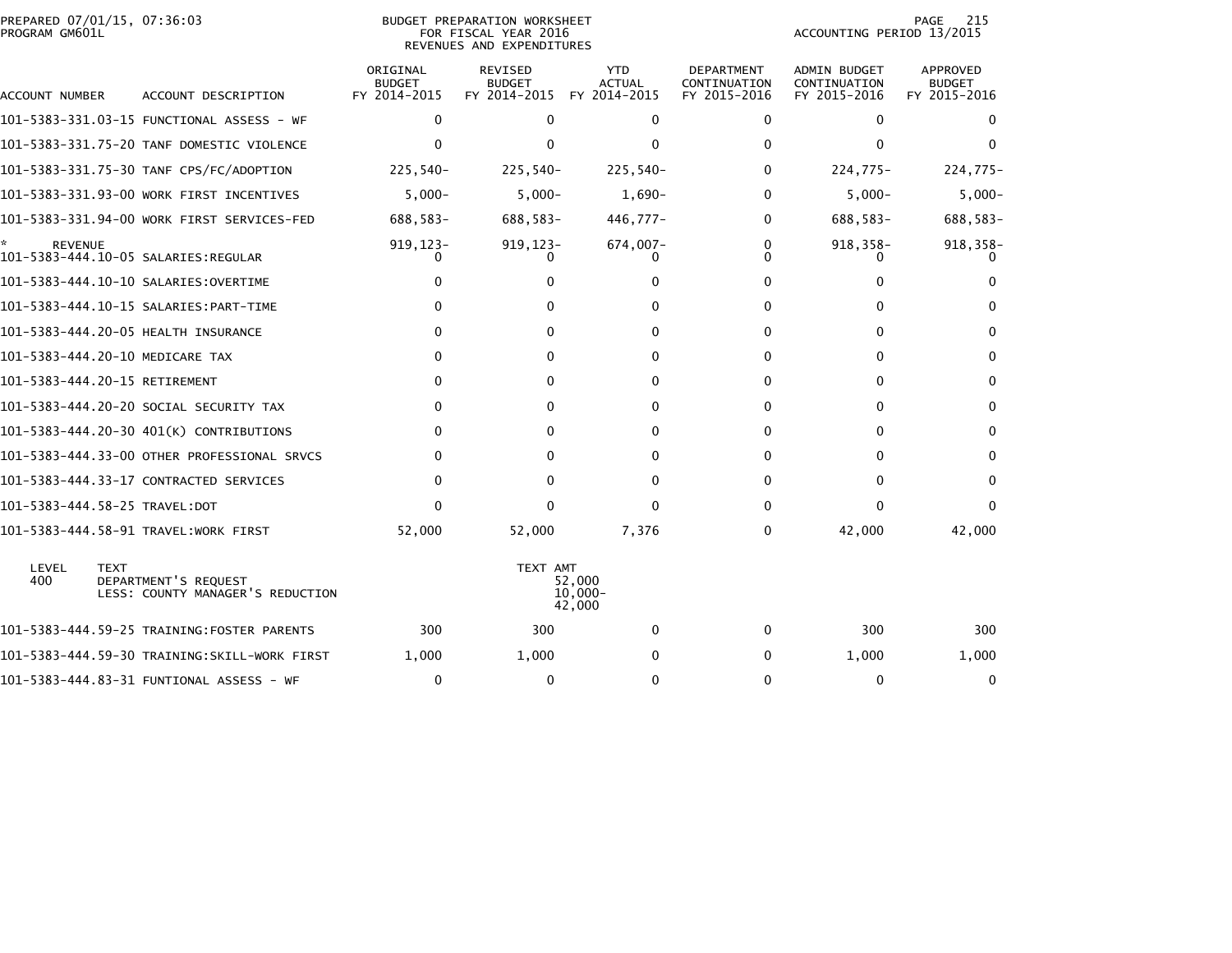| PREPARED 07/01/15, 07:36:03<br>PROGRAM GM601L |                                           | BUDGET PREPARATION WORKSHEET<br>FOR FISCAL YEAR 2016<br>REVENUES AND EXPENDITURES |                                          |                                      |                                                   | -216<br>PAGE<br>ACCOUNTING PERIOD 13/2015    |                                           |
|-----------------------------------------------|-------------------------------------------|-----------------------------------------------------------------------------------|------------------------------------------|--------------------------------------|---------------------------------------------------|----------------------------------------------|-------------------------------------------|
| ACCOUNT NUMBER                                | ACCOUNT DESCRIPTION                       | ORIGINAL<br><b>BUDGET</b><br>FY 2014-2015                                         | REVISED<br><b>BUDGET</b><br>FY 2014-2015 | <b>YTD</b><br>ACTUAL<br>FY 2014-2015 | <b>DEPARTMENT</b><br>CONTINUATION<br>FY 2015-2016 | ADMIN BUDGET<br>CONTINUATION<br>FY 2015-2016 | APPROVED<br><b>BUDGET</b><br>FY 2015-2016 |
| 101-5383-444.83-40 JOB SEARCH                 |                                           | 1.000                                                                             | 1,000                                    | 0                                    | 0                                                 | 1.000                                        | 1,000                                     |
|                                               | 101-5383-444.83-45 PARTICIPANT ASSISTANCE | 6.000                                                                             | 6.000                                    | 1,175                                | 0                                                 | 6.000                                        | 6,000                                     |
|                                               | 101-5383-444.90-14 BANK FEES:WORK FIRST   | 0                                                                                 | $\Omega$                                 | $\Omega$                             | 0                                                 | 0                                            | $\Omega$                                  |
| *<br>EXPENDITURE                              |                                           | 60.300                                                                            | 60,300                                   | 8,551                                | 0                                                 | 50.300                                       | 50,300                                    |
| **<br><b>WORK FIRST</b>                       | BLOCK GRANT                               | 858.823-                                                                          | 858.823-                                 | 665,456-                             |                                                   | 868,058-                                     | 868,058-                                  |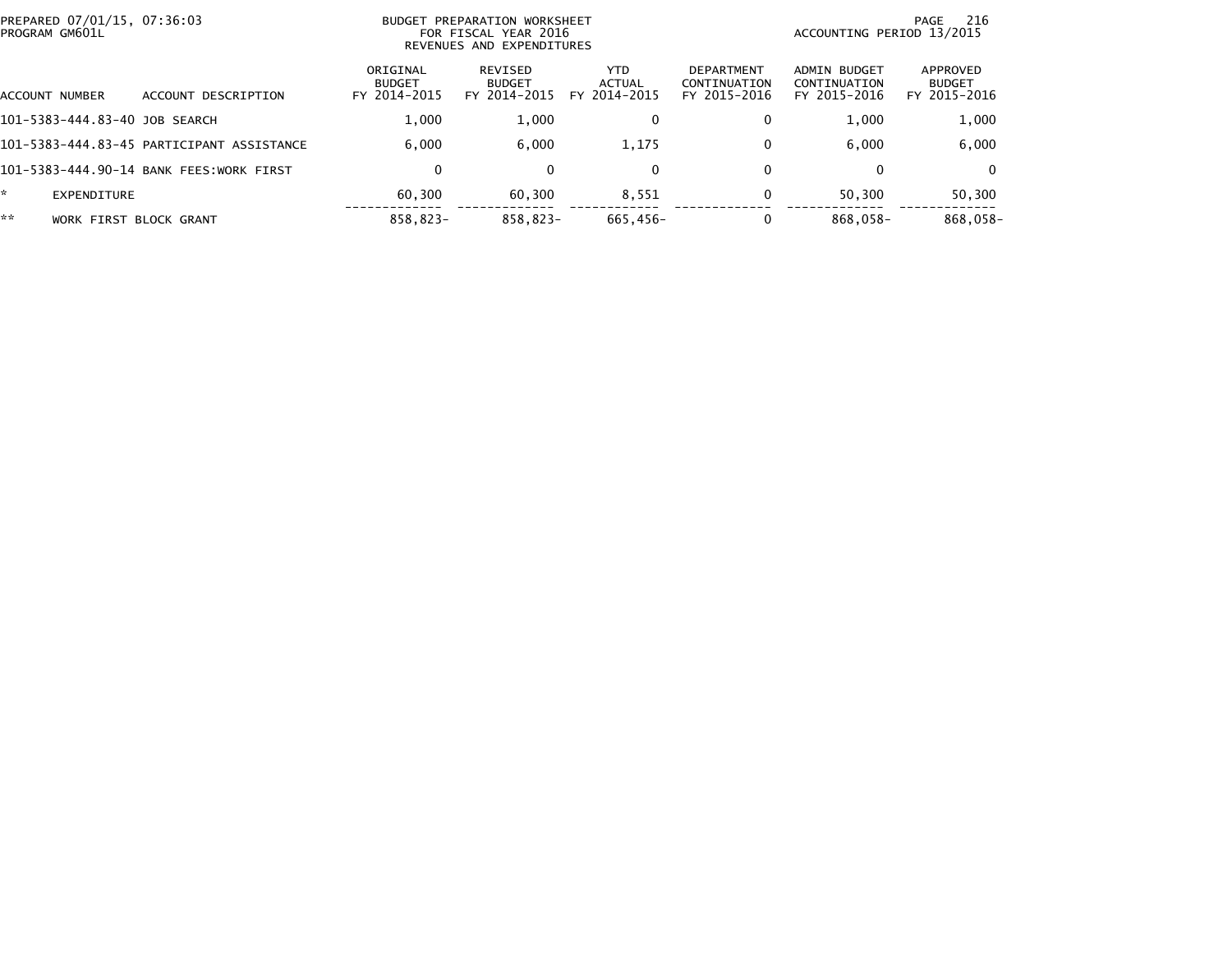| PREPARED 07/01/15, 07:36:03<br>PROGRAM GM601L | <b>BUDGET PREPARATION WORKSHEET</b><br>FOR FISCAL YEAR 2016<br>REVENUES AND EXPENDITURES |                                          |                                             |                                                   | 217<br>PAGE<br>ACCOUNTING PERIOD 13/2015     |                                           |  |  |
|-----------------------------------------------|------------------------------------------------------------------------------------------|------------------------------------------|---------------------------------------------|---------------------------------------------------|----------------------------------------------|-------------------------------------------|--|--|
| ACCOUNT DESCRIPTION<br>ACCOUNT NUMBER         | ORIGINAL<br><b>BUDGET</b><br>FY 2014-2015                                                | REVISED<br><b>BUDGET</b><br>FY 2014-2015 | <b>YTD</b><br><b>ACTUAL</b><br>FY 2014-2015 | <b>DEPARTMENT</b><br>CONTINUATION<br>FY 2015-2016 | ADMIN BUDGET<br>CONTINUATION<br>FY 2015-2016 | APPROVED<br><b>BUDGET</b><br>FY 2015-2016 |  |  |
| 101-5384-331.72-10 TANF TO SSBG               |                                                                                          |                                          |                                             |                                                   |                                              | $\Omega$                                  |  |  |
| 101-5384-331.79-00 CPS FEDERAL                | 83,424-                                                                                  | 83,424-                                  | 83,424-                                     |                                                   | 83,424-                                      | 83,424-                                   |  |  |
| 101-5384-334.79-00 CPS STATE                  | $\Omega$                                                                                 | 121,637-                                 | 121,633-                                    |                                                   | $121,637-$                                   | 121,637-                                  |  |  |
| *<br><b>REVENUE</b>                           | 83,424-                                                                                  | $205,061 -$                              | $205,057-$                                  |                                                   | $205,061 -$                                  | $205,061-$                                |  |  |
| 101-5384-444.20-05 HEALTH INSURANCE           |                                                                                          |                                          | 0                                           |                                                   |                                              | $\Omega$                                  |  |  |
| 101-5384-444.20-10 MEDICARE TAX               |                                                                                          | 0                                        | $\Omega$                                    |                                                   |                                              | $\Omega$                                  |  |  |
| 101-5384-444.20-15 RETIREMENT                 |                                                                                          |                                          | 0                                           |                                                   |                                              | $\Omega$                                  |  |  |
| 101-5384-444.20-20 SOCIAL SECURITY TAX        |                                                                                          | $\Omega$                                 | $\Omega$                                    |                                                   | O                                            | $\Omega$                                  |  |  |
| 101-5384-444.20-30 401(K) CONTRIBUTIONS       |                                                                                          |                                          | 0                                           |                                                   |                                              | $\Omega$                                  |  |  |
| ×.<br><b>EXPENDITURE</b>                      |                                                                                          |                                          |                                             |                                                   |                                              | $\Omega$                                  |  |  |
| **<br>CHILD WELFARE - STATE                   | 83,424-                                                                                  | 205,061-                                 | $205,057-$                                  |                                                   | $205,061 -$                                  | 205,061-                                  |  |  |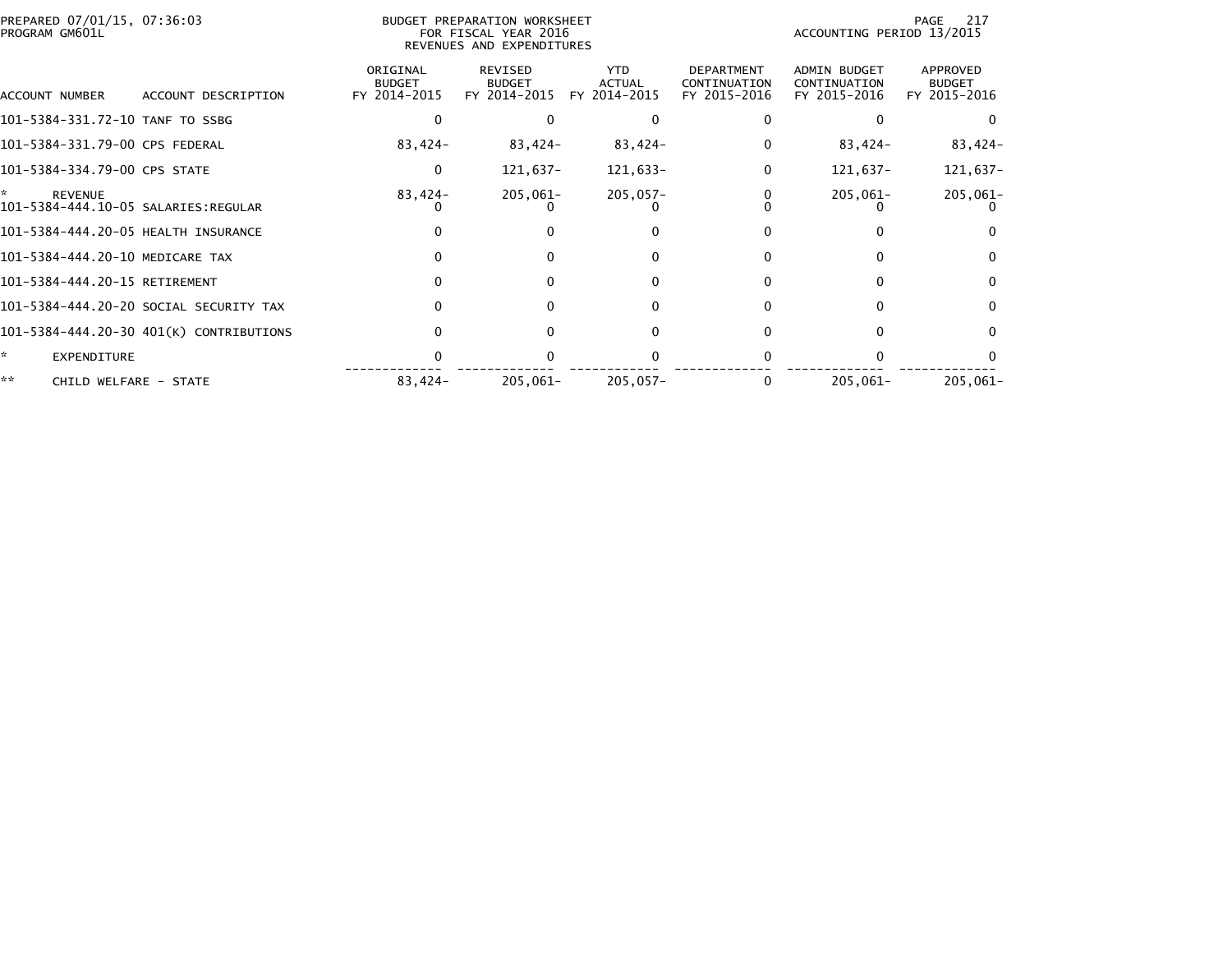| PREPARED 07/01/15, 07:36:03<br>BUDGET PREPARATION WORKSHEET<br>PROGRAM GM601L<br>FOR FISCAL YEAR 2016<br>REVENUES AND EXPENDITURES |                                           |                                                 |                                             |                                                   |                                              | 218<br>PAGE<br>ACCOUNTING PERIOD 13/2015  |  |
|------------------------------------------------------------------------------------------------------------------------------------|-------------------------------------------|-------------------------------------------------|---------------------------------------------|---------------------------------------------------|----------------------------------------------|-------------------------------------------|--|
| ACCOUNT DESCRIPTION                                                                                                                | ORIGINAL<br><b>BUDGET</b><br>FY 2014-2015 | <b>REVISED</b><br><b>BUDGET</b><br>FY 2014-2015 | <b>YTD</b><br><b>ACTUAL</b><br>FY 2014-2015 | <b>DEPARTMENT</b><br>CONTINUATION<br>FY 2015-2016 | ADMIN BUDGET<br>CONTINUATION<br>FY 2015-2016 | APPROVED<br><b>BUDGET</b><br>FY 2015-2016 |  |
| 101-5385-334.22-00 CHILD PROT SERV-STATE                                                                                           | 130,602-                                  | 130,602-                                        | 56,826-                                     |                                                   | 130,602-                                     | $130,602 -$                               |  |
| 101-5385-444.10-05 SALARIES:REGULAR                                                                                                | 130,602-                                  | 130,602-                                        | $56,826-$                                   |                                                   | 130,602-                                     | $130,602 -$                               |  |
|                                                                                                                                    |                                           | 0                                               | $\Omega$                                    |                                                   |                                              |                                           |  |
| 101-5385-444.20-05 HEALTH INSURANCE                                                                                                |                                           |                                                 |                                             |                                                   |                                              | 0                                         |  |
| 101-5385-444.20-10 MEDICARE TAX                                                                                                    |                                           | $\Omega$                                        | ŋ                                           |                                                   |                                              | $\mathbf{0}$                              |  |
| 101-5385-444.20-15 RETIREMENT                                                                                                      |                                           | 0                                               | 0                                           |                                                   | 0                                            | $\mathbf{0}$                              |  |
| 101-5385-444.20-20 SOCIAL SECURITY TAX                                                                                             |                                           |                                                 |                                             |                                                   |                                              | 0                                         |  |
| 101-5385-444.20-30 401(K) CONTRIBUTIONS                                                                                            |                                           | $\Omega$                                        | $\Omega$                                    |                                                   | 0                                            | $\Omega$                                  |  |
|                                                                                                                                    |                                           |                                                 |                                             |                                                   |                                              |                                           |  |
| CHILD PROTECTIVE SERVICES                                                                                                          | 130,602-                                  | 130,602-                                        | $56,826-$                                   |                                                   | 130,602-                                     | $130,602 -$                               |  |
|                                                                                                                                    |                                           |                                                 |                                             |                                                   |                                              |                                           |  |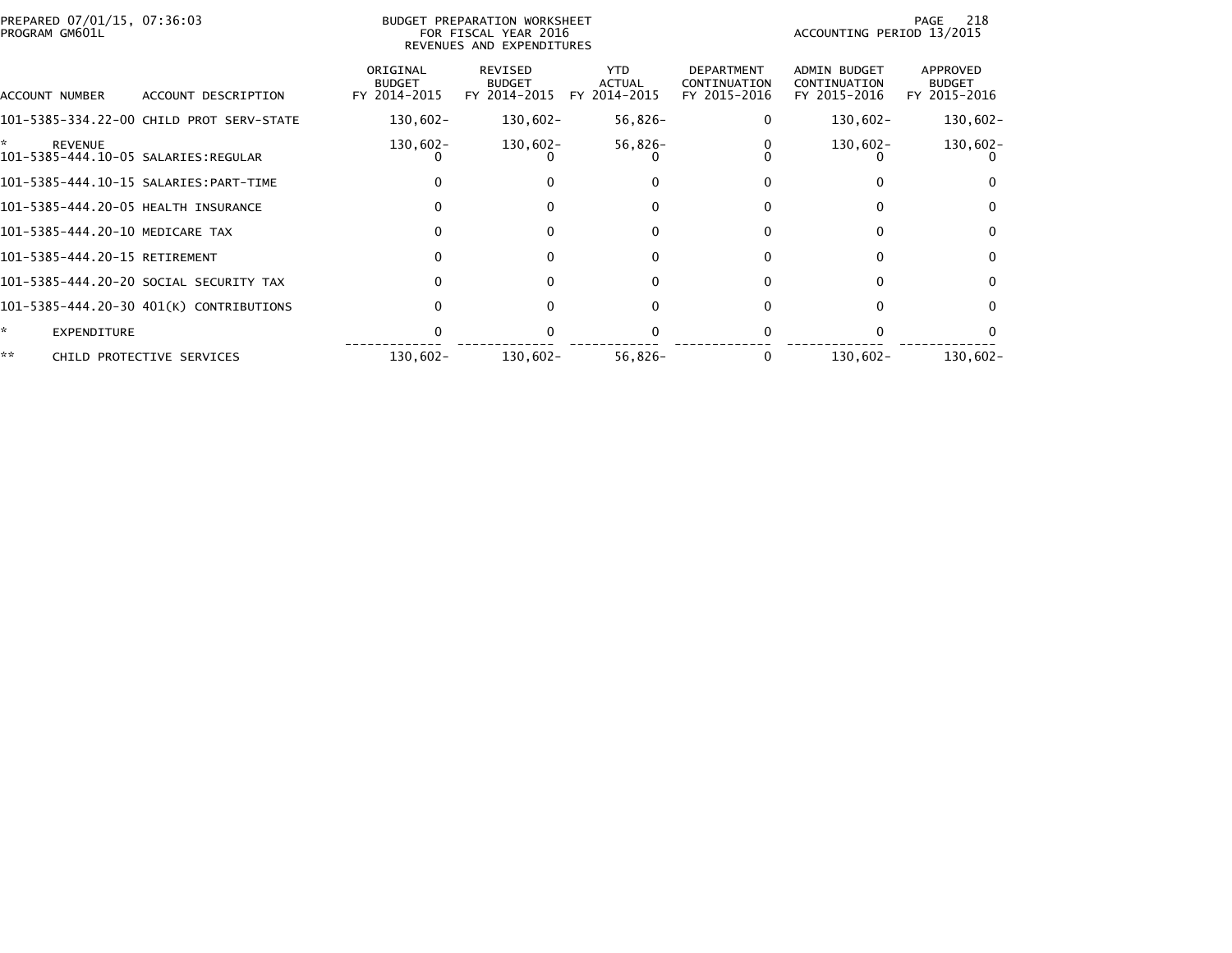|                | PREPARED 07/01/15, 07:36:03 |  |
|----------------|-----------------------------|--|
| PROGRAM GM601L |                             |  |

## BUDGET PREPARATION WORKSHEET PROGRAM GM601L FOR FISCAL YEAR 2016 ACCOUNTING PERIOD 13/2015 REVENUES AND EXPENDITURES

PAGE 219<br>ACCOUNTING PERIOD 13/2015

| ACCOUNT NUMBER                       | ACCOUNT DESCRIPTION                          | ORIGINAL<br><b>BUDGET</b><br>FY 2014-2015 | REVISED<br><b>BUDGET</b><br>FY 2014-2015 | <b>YTD</b><br><b>ACTUAL</b><br>FY 2014-2015 | <b>DEPARTMENT</b><br>CONTINUATION<br>FY 2015-2016 | <b>ADMIN BUDGET</b><br>CONTINUATION<br>FY 2015-2016 | APPROVED<br><b>BUDGET</b><br>FY 2015-2016 |
|--------------------------------------|----------------------------------------------|-------------------------------------------|------------------------------------------|---------------------------------------------|---------------------------------------------------|-----------------------------------------------------|-------------------------------------------|
| 101-5395-365.11-01 ALTRUSA DONATIONS |                                              | $\mathbf 0$                               | $\Omega$                                 | $\Omega$                                    | $\Omega$                                          | $\mathbf{0}$                                        | $\Omega$                                  |
| 101-5395-365.11-03 1 CHURCH 1 CHILD  |                                              | $5,000 -$                                 | $35,865-$                                | 36,786-                                     | 0                                                 | $5,000 -$                                           | $5,000 -$                                 |
|                                      | 101-5395-365.11-04 FOSTER PARENTS ASSOCIATIO | $\mathbf{0}$                              | 0                                        | $\Omega$                                    | 0                                                 | 0                                                   |                                           |
|                                      | 101-5395-365.14-00 ADULT SVCS DONATIONS      |                                           |                                          |                                             | 0                                                 |                                                     |                                           |
| 101-5395-365.19-00 BLIND FUND        |                                              |                                           |                                          |                                             | 0                                                 | 0                                                   |                                           |
|                                      | 101-5395-365.28-00 CHRISTMAS HAPPINESS DONAT | <sup>0</sup>                              |                                          | 0                                           | 0                                                 | 0                                                   |                                           |
|                                      | 101-5395-365.38-00 DONATIONS-INCOME MAINTENA | $\Omega$                                  | $270-$                                   | $270-$                                      | 0                                                 | 0                                                   |                                           |
| 101-5395-365.55-00 MISC DONATIONS    |                                              | ∩                                         | <sup>n</sup>                             | 0                                           | 0                                                 | <sup>n</sup>                                        |                                           |
|                                      | 101-5395-389.17-00 DSS: STAFF DEVELOPMENT    | ∩                                         | $\Omega$                                 | ∩                                           | 0                                                 | 0                                                   | 0                                         |
|                                      |                                              | $\Omega$                                  | 68,828-                                  |                                             | 0                                                 | <sup>n</sup>                                        |                                           |
|                                      |                                              | $\Omega$                                  | $\Omega$                                 | $\Omega$                                    | 0                                                 | 0                                                   | $\Omega$                                  |
| <b>REVENUE</b>                       | 101-5395-444.83-01 CHRISTMAS PARTY FOR FC    | $5.000 -$<br>500                          | $104.963 -$<br>500                       | $37.056 -$<br>405                           | 0<br><sup>0</sup>                                 | $5.000 -$<br>500                                    | $5.000 -$<br>500                          |
|                                      |                                              | 5,000                                     | 38,433                                   | 22,429                                      | 0                                                 | 5,000                                               | 5,000                                     |
|                                      | 101-5395-444.83-03 ALTRUSA CLUB - CHILDREN   | $\mathbf{0}$                              | 0                                        | 0                                           | 0                                                 | 0                                                   |                                           |
|                                      | 101-5395-444.83-07 ADULT SVCS DONATIONS      | $\Omega$                                  | 1,193                                    | 0                                           | 0                                                 | 0                                                   |                                           |
|                                      | 101–5395–444.83–22 DRUG SCREENING–CHILD SVS  | 26,400                                    | 26,400                                   | 23,205                                      | 0                                                 | 26,400                                              | 26,400                                    |
|                                      | 101–5395–444.83–23 FOSTER PARENTS ASSOCIATIO | 0                                         | 0                                        | 0                                           | o                                                 | 0                                                   |                                           |
|                                      | 101-5395-444.83-49 DSS: STAFF DEVLOPMENT     | 0                                         | $\Omega$                                 | 0                                           | 0                                                 | 0                                                   |                                           |
|                                      | 101-5395-444.83-88 DONATION EXP-INCOME MAINT | 0                                         | 502                                      | 239                                         | 0                                                 |                                                     |                                           |
|                                      | 101-5395-444.83-90 BLIND FUND EXPENSES       | 0                                         | 0                                        | 0                                           | 0                                                 | 0                                                   | 0                                         |
|                                      | 101–5395–444.83–91 CHRISTMAS HAPPINESS EXP   |                                           |                                          |                                             | Ω                                                 | 0                                                   |                                           |
|                                      | 101-5395-444.83-93 GEN ASSIST:CHILDREN SVS   | 7,000                                     | 7,000                                    | 6,282                                       | 0                                                 | 7,000                                               | 7,000                                     |
|                                      | 101-5395-444.83-94 GEN ASSIST:INCOME MAIN    | 3.000                                     | 3.000                                    | 951                                         | 0                                                 | 3.000                                               | 3.000                                     |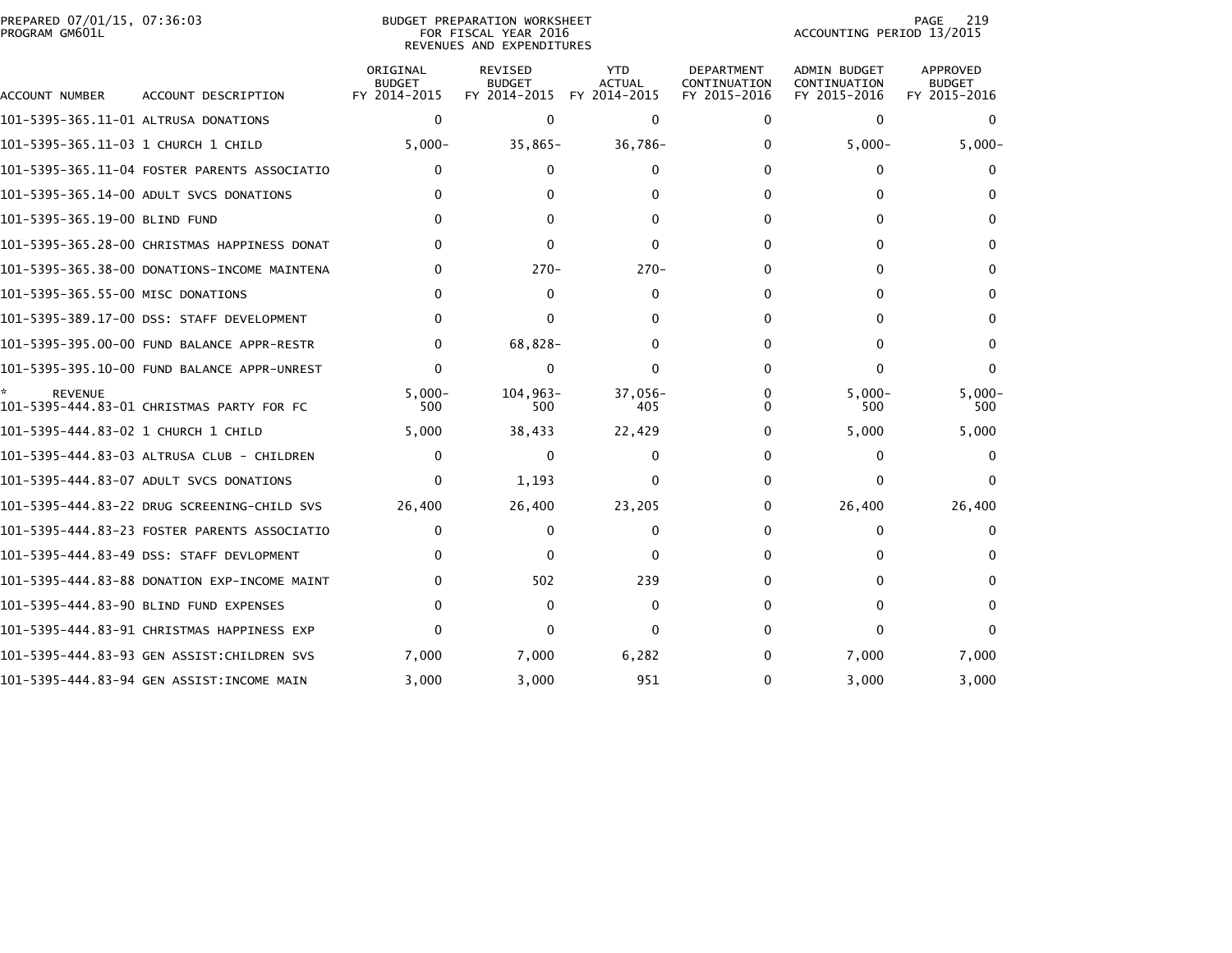| PREPARED 07/01/15, 07:36:03<br>PROGRAM GM601L |                                                                                                                                                                                                                                                                                                                                       |                                           | BUDGET PREPARATION WORKSHEET<br>FOR FISCAL YEAR 2016<br>REVENUES AND EXPENDITURES |                                             | PAGE<br>-220<br>ACCOUNTING PERIOD 13/2015         |                                                     |                                           |
|-----------------------------------------------|---------------------------------------------------------------------------------------------------------------------------------------------------------------------------------------------------------------------------------------------------------------------------------------------------------------------------------------|-------------------------------------------|-----------------------------------------------------------------------------------|---------------------------------------------|---------------------------------------------------|-----------------------------------------------------|-------------------------------------------|
| ACCOUNT NUMBER                                | ACCOUNT DESCRIPTION                                                                                                                                                                                                                                                                                                                   | ORIGINAL<br><b>BUDGET</b><br>FY 2014-2015 | <b>REVISED</b><br><b>BUDGET</b><br>FY 2014-2015                                   | <b>YTD</b><br><b>ACTUAL</b><br>FY 2014-2015 | <b>DEPARTMENT</b><br>CONTINUATION<br>FY 2015-2016 | <b>ADMIN BUDGET</b><br>CONTINUATION<br>FY 2015-2016 | APPROVED<br><b>BUDGET</b><br>FY 2015-2016 |
|                                               | 101-5395-444.83-95 SHOE FUND EXPENSE                                                                                                                                                                                                                                                                                                  | $\mathbf{0}$                              | $\mathbf{0}$                                                                      | 0                                           | 0                                                 | 0                                                   | $\mathbf{0}$                              |
|                                               | 101-5395-444.83-97 DONATION EXPENDITURES                                                                                                                                                                                                                                                                                              | $\Omega$                                  | 757                                                                               | $\Omega$                                    | $\mathbf{0}$                                      | $\Omega$                                            | $\mathbf{0}$                              |
|                                               | 101-5395-444.83-98 GEN ASSIST:ADULT SVS                                                                                                                                                                                                                                                                                               | 4,000                                     | 4,000                                                                             | 3,867                                       | 0                                                 | 70,000                                              | 70,000                                    |
| LEVEL<br><b>TEXT</b><br>400                   | UNCLAIMED BODIES-SIZE & LOCATION OF BODY DETERMINE<br>COSTS.DSS HAS BEEN AWARDED GUARDIANSHIP OF WARDS<br>W/ NO INCOME. WE ARE LEGALLY RESPONSIBLE FOR THEIR<br>NEEDS-LODGING, FOOD, MENTAL HEALTH, MEDICATIONS,<br>MEDICAL & DENTAL CARE. THERE IS NO STATE FUNDING<br>TO ASSIST W/ THESE WARDS.<br>LESS: COUNTY MANAGER'S REDUCTION |                                           | TEXT AMT                                                                          | 89,000<br>$19,000-$<br>70,000               |                                                   |                                                     |                                           |
|                                               | 101-5395-444.83-99 SUBSTANCE ABUSE & PSY SER                                                                                                                                                                                                                                                                                          | 0                                         | $\mathbf{0}$                                                                      | $\Omega$                                    | $\Omega$                                          | 0                                                   | $\Omega$                                  |
| *<br><b>EXPENDITURE</b>                       |                                                                                                                                                                                                                                                                                                                                       | 45,900                                    | 81,785                                                                            | 57,378                                      | 0                                                 | 111,900                                             | 111,900                                   |
| **<br>COUNTY PROGRAMS                         |                                                                                                                                                                                                                                                                                                                                       | 40,900                                    | 23,178-                                                                           | 20,322                                      | 0                                                 | 106.900                                             | 106,900                                   |
| ***<br>SOCIAL SERVICES                        |                                                                                                                                                                                                                                                                                                                                       | 5,240,416                                 | 5,166,773                                                                         | 5,599,997                                   | 0                                                 | 5,028,554                                           | 5,028,554                                 |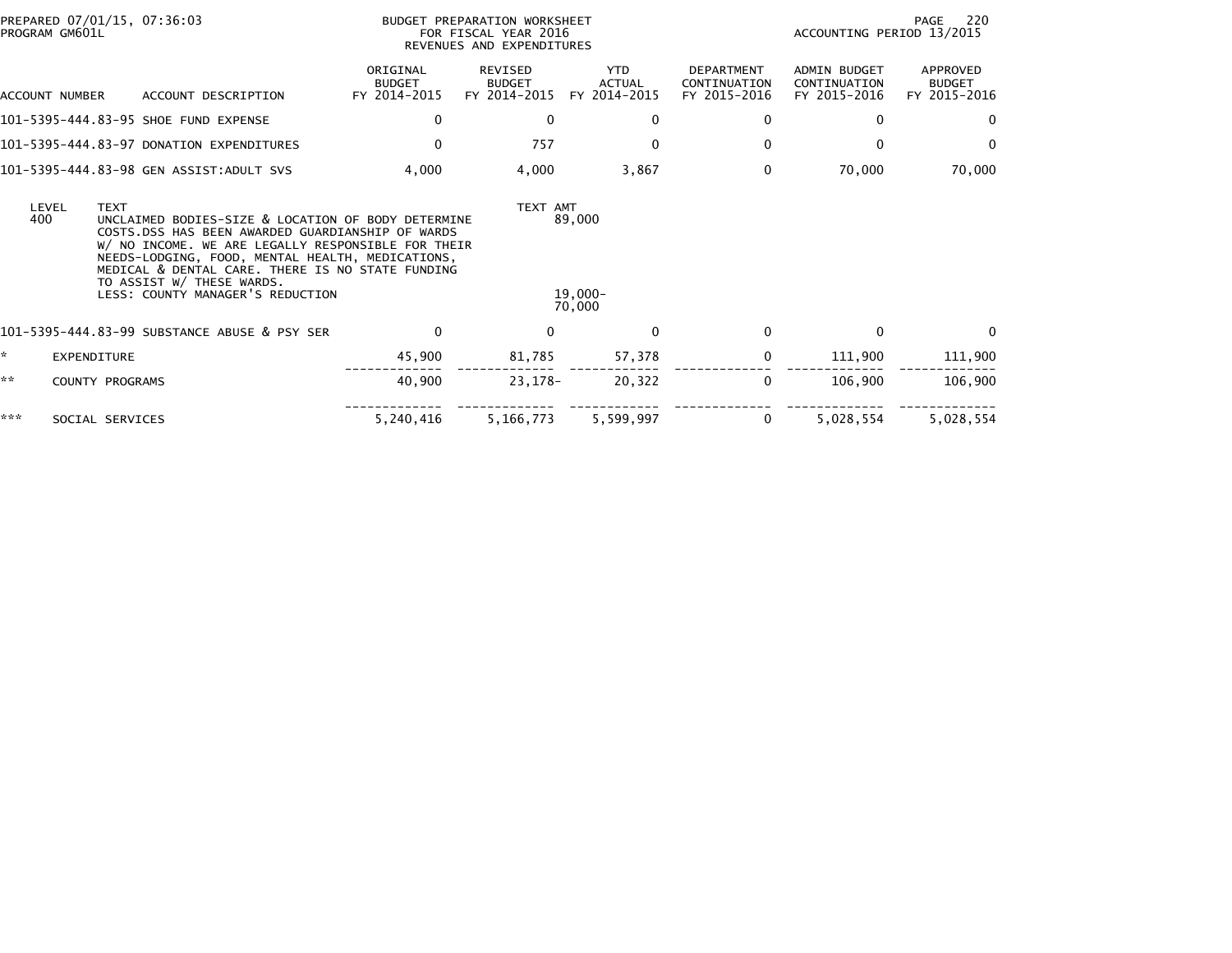| PREPARED 07/01/15, 07:36:03<br>PROGRAM GM601L |                                              | <b>BUDGET</b>                             | PREPARATION WORKSHEET<br>FOR FISCAL YEAR 2016<br>REVENUES AND EXPENDITURES |                                | -221<br>PAGE<br>ACCOUNTING PERIOD 13/2015  |                                              |                                           |  |
|-----------------------------------------------|----------------------------------------------|-------------------------------------------|----------------------------------------------------------------------------|--------------------------------|--------------------------------------------|----------------------------------------------|-------------------------------------------|--|
| ACCOUNT NUMBER                                | ACCOUNT DESCRIPTION                          | ORIGINAL<br><b>BUDGET</b><br>FY 2014-2015 | <b>REVISED</b><br><b>BUDGET</b><br>FY 2014-2015                            | YTD.<br>ACTUAL<br>FY 2014-2015 | DEPARTMENT<br>CONTINUATION<br>FY 2015-2016 | ADMIN BUDGET<br>CONTINUATION<br>FY 2015-2016 | APPROVED<br><b>BUDGET</b><br>FY 2015-2016 |  |
|                                               | 101-5410-334.76-00 TITLE IV-B ADOPTIONS-STAT | $3.000 -$                                 | $3,000-$                                                                   | $1,200-$                       | 0                                          | $1.000 -$                                    | $1,000-$                                  |  |
| *.<br><b>REVENUE</b>                          | 101-5410-444.93-05 IV-B ADOPTION ASSISTANCE  | $3,000-$<br>135,600                       | $3,000-$<br>135,600                                                        | $1,200-$<br>91.080             |                                            | $1,000-$<br>135,600                          | $1,000-$<br>135,600                       |  |
| $\mathcal{R}$<br><b>EXPENDITURE</b>           |                                              | 135,600                                   | 135.600                                                                    | 91.080                         | 0                                          | 135,600                                      | 135,600                                   |  |
| **                                            | IV-B ADOPTION ASSISTANCE                     | 132,600                                   | 132,600                                                                    | 89,880                         |                                            | 134,600                                      | 134,600                                   |  |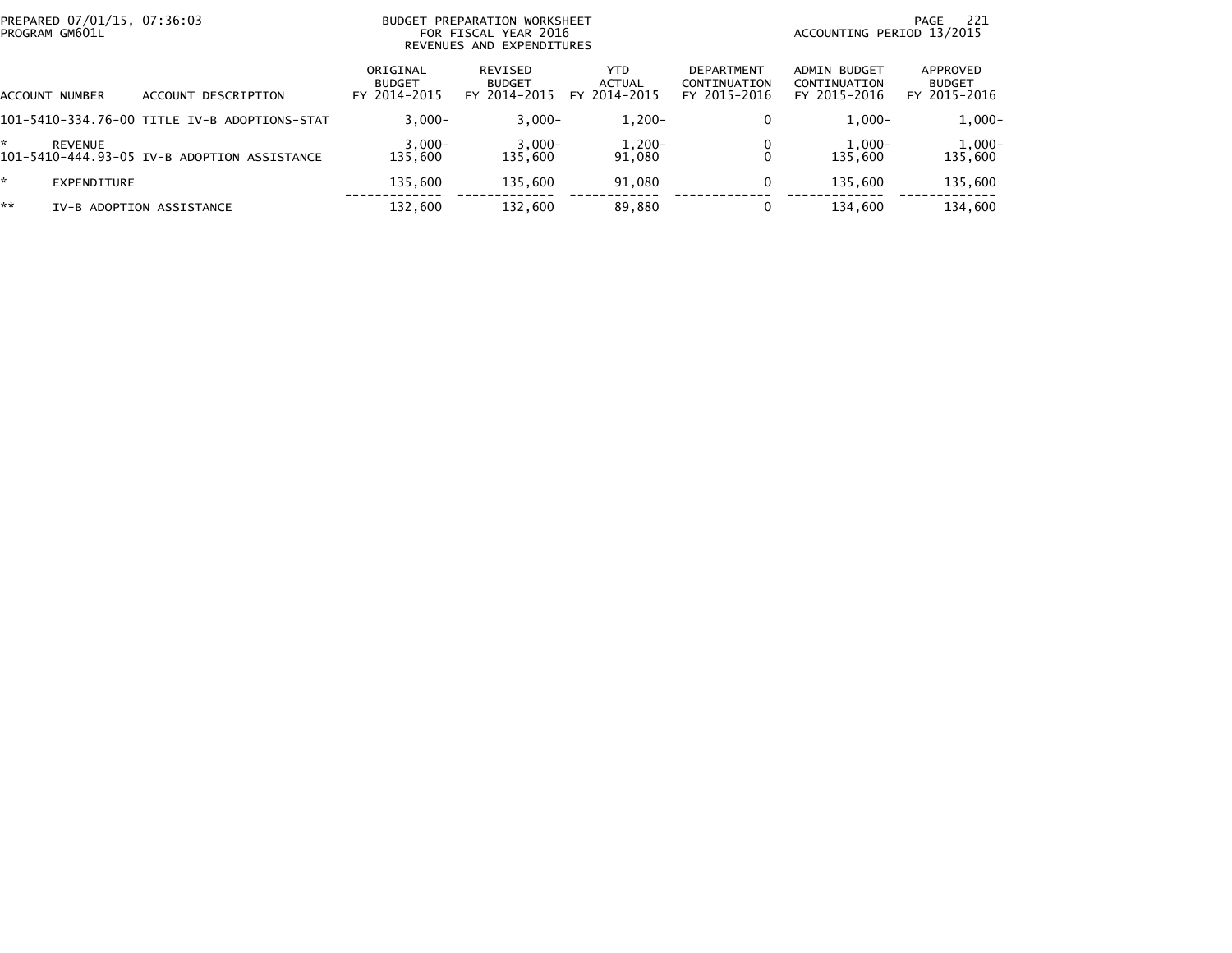|    | PREPARED 07/01/15, 07:36:03<br>PROGRAM GM601L |                                              | <b>BUDGET</b>                             | PREPARATION WORKSHEET<br>FOR FISCAL YEAR 2016<br>REVENUES AND EXPENDITURES | 222<br>PAGE<br>ACCOUNTING PERIOD 13/2015 |                                            |                                                     |                                           |
|----|-----------------------------------------------|----------------------------------------------|-------------------------------------------|----------------------------------------------------------------------------|------------------------------------------|--------------------------------------------|-----------------------------------------------------|-------------------------------------------|
|    | ACCOUNT NUMBER                                | DESCRIPTION<br><b>ACCOUNT</b>                | ORIGINAL<br><b>BUDGET</b><br>FY 2014-2015 | REVISED<br><b>BUDGET</b><br>FY 2014-2015                                   | YTD.<br><b>ACTUAL</b><br>FY 2014-2015    | DEPARTMENT<br>CONTINUATION<br>FY 2015-2016 | <b>ADMIN BUDGET</b><br>CONTINUATION<br>FY 2015-2016 | APPROVED<br><b>BUDGET</b><br>FY 2015-2016 |
|    |                                               | 101-5415-331.80-10 TITLE IV-E ADOPTIONS      | $4.700 -$                                 | $4.700 -$                                                                  | $1,680-$                                 |                                            | $4,700-$                                            | $4,700-$                                  |
|    |                                               | 101-5415-334.73-10 TITLE IV-E ADOPTIONS-STAT | $2.350 -$                                 | $2,350-$                                                                   | 840-                                     |                                            | $2.350 -$                                           | $2,350-$                                  |
| ÷. | <b>REVENUE</b>                                | 101-5415-444.93-10 IV-E ADOPTION ASSISTANCE  | $7,050-$<br>190.600                       | $7,050-$<br>190.600                                                        | $2,520-$<br>165.655                      |                                            | 7,050-<br>190.600                                   | $7,050-$<br>190,600                       |
| *. | EXPENDITURE                                   |                                              | 190.600                                   | 190.600                                                                    | 165,655                                  |                                            | 190.600                                             | 190,600                                   |
| ** |                                               | IV-E ADOPTION ASSISTANCE                     | 183,550                                   | 183.550                                                                    | 163,135                                  |                                            | 183.550                                             | 183,550                                   |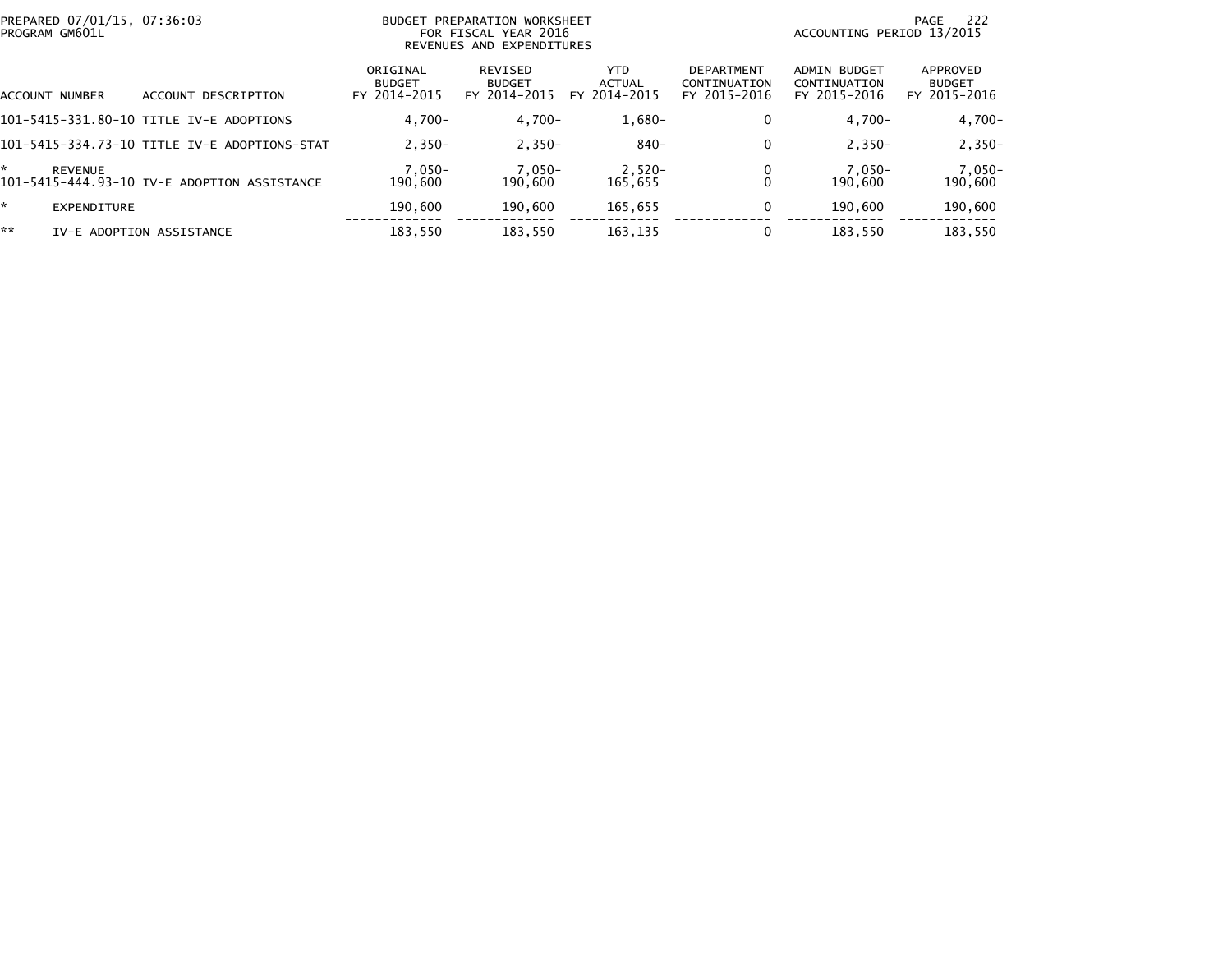|    | PROGRAM GM601L | PREPARED 07/01/15, 07:36:03                                                                                                                                                                                                    |                                           | BUDGET PREPARATION WORKSHEET<br>FOR FISCAL YEAR 2016<br>REVENUES AND EXPENDITURES |                                             |                                                   | ACCOUNTING PERIOD 13/2015                           | 223<br>PAGE                               |
|----|----------------|--------------------------------------------------------------------------------------------------------------------------------------------------------------------------------------------------------------------------------|-------------------------------------------|-----------------------------------------------------------------------------------|---------------------------------------------|---------------------------------------------------|-----------------------------------------------------|-------------------------------------------|
|    | ACCOUNT NUMBER | ACCOUNT DESCRIPTION                                                                                                                                                                                                            | ORIGINAL<br><b>BUDGET</b><br>FY 2014-2015 | <b>REVISED</b><br><b>BUDGET</b><br>FY 2014-2015                                   | <b>YTD</b><br><b>ACTUAL</b><br>FY 2014-2015 | <b>DEPARTMENT</b><br>CONTINUATION<br>FY 2015-2016 | <b>ADMIN BUDGET</b><br>CONTINUATION<br>FY 2015-2016 | APPROVED<br><b>BUDGET</b><br>FY 2015-2016 |
|    |                | 101-5420-334.66-00 IV-B FOSTER CARE BEN PYM                                                                                                                                                                                    | 458.000-                                  | 458.000-                                                                          | 179.539-                                    | $\Omega$                                          | $358.000 -$                                         | 358,000-                                  |
|    | LEVEL<br>400   | <b>TEXT</b><br>DEPARTMENT'S REQUEST<br>LESS: COUNTY MANAGER'S REDUCTION                                                                                                                                                        |                                           | TEXT AMT                                                                          | 458,000<br>$100,000 -$<br>358,000           |                                                   |                                                     |                                           |
| *  | <b>REVENUE</b> | 101-5420-444.93-15 IV-B FC-CLOTHING                                                                                                                                                                                            | 458.000-<br>47,628                        | 458.000-<br>47,628                                                                | 179,539-<br>19,336                          | 0<br>$\Omega$                                     | $358,000 -$<br>47,628                               | 358,000-<br>47,628                        |
|    |                | 101-5420-444.93-20 IV-B FC-MISCELLANEOUS                                                                                                                                                                                       | 3,000                                     | 3,000                                                                             | 1,401                                       | 0                                                 | 3,800                                               | 3,800                                     |
|    | LEVEL<br>400   | <b>TEXT</b><br>DUE TO CHANGES IN CWS POLICY, FUNDS NEED TO COVER<br>COURT-ORDERED & NECESSARY TUTORING, SUMMER CAMPS,<br>SCHOOL TECHNOLOGY FEES, MEDICAL COSTS NOT COVERED<br>BY MEDICAID AND CHILD DAY CARE REGISTRATION FEES |                                           | TEXT AMT                                                                          | 3,800<br>3,800                              |                                                   |                                                     |                                           |
|    |                | 101-5420-444.93-25 IV-B FC-PAYMENTS                                                                                                                                                                                            | 1,123,404                                 | 1,123,404                                                                         | 420,582                                     | $\Omega$                                          | 1,000,000                                           | 1,000,000                                 |
|    | LEVEL<br>400   | <b>TEXT</b><br>DEPARTMENT'S REQUEST<br>LESS: COUNTY MANAGER'S REDUCTION                                                                                                                                                        |                                           | TEXT AMT<br>1, 123, 404<br>1,000,000                                              | $123,404-$                                  |                                                   |                                                     |                                           |
| ÷. |                | <b>EXPENDITURE</b>                                                                                                                                                                                                             | 1,174,032                                 | 1,174,032                                                                         | 441,319                                     | 0                                                 | 1,051,428                                           | 1,051,428                                 |
| ** |                | IV-B FOSTER CARE                                                                                                                                                                                                               | 716,032                                   | 716,032                                                                           | 261,780                                     | 0                                                 | 693,428                                             | 693,428                                   |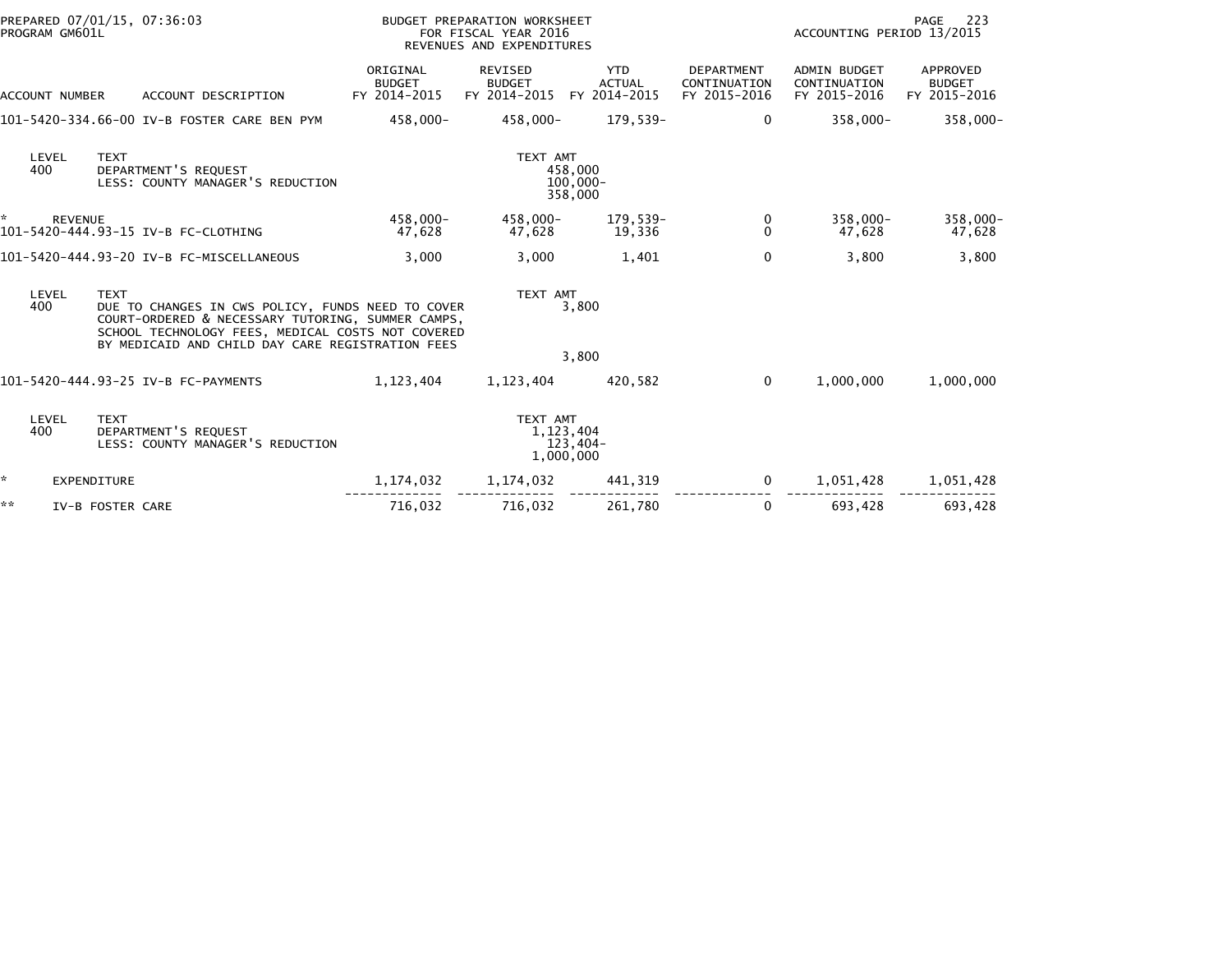|    | PREPARED 07/01/15, 07:36:03<br>PROGRAM GM601L |                                                                                                                                                                                                                 |                                           | BUDGET PREPARATION WORKSHEET<br>FOR FISCAL YEAR 2016<br>REVENUES AND EXPENDITURES |                                             | PAGE 224<br>ACCOUNTING PERIOD 13/2015             |                                                     |                                           |  |
|----|-----------------------------------------------|-----------------------------------------------------------------------------------------------------------------------------------------------------------------------------------------------------------------|-------------------------------------------|-----------------------------------------------------------------------------------|---------------------------------------------|---------------------------------------------------|-----------------------------------------------------|-------------------------------------------|--|
|    | ACCOUNT NUMBER                                | ACCOUNT DESCRIPTION                                                                                                                                                                                             | ORIGINAL<br><b>BUDGET</b><br>FY 2014-2015 | <b>REVISED</b><br><b>BUDGET</b><br>FY 2014-2015                                   | <b>YTD</b><br><b>ACTUAL</b><br>FY 2014-2015 | <b>DEPARTMENT</b><br>CONTINUATION<br>FY 2015-2016 | <b>ADMIN BUDGET</b><br>CONTINUATION<br>FY 2015-2016 | APPROVED<br><b>BUDGET</b><br>FY 2015-2016 |  |
|    |                                               | 101-5425-331.80-30 TITLE IV-E FOSTER CARE PY                                                                                                                                                                    | $-000, 000$                               | $600.000 -$                                                                       | 476.000-                                    | 0                                                 | 531,491-                                            | 531,491-                                  |  |
|    |                                               | 101–5425–334.37–00 HIGH RISK RESIDENTIAL FND                                                                                                                                                                    | 17,000-                                   | 17,000-                                                                           | $\Omega$                                    | 0                                                 | $15,000 -$                                          | 15,000-                                   |  |
|    |                                               | 101-5425-334.75-00 TITLE IV-E FC STATE PYMT                                                                                                                                                                     | 140,069-                                  | 140,069-                                                                          | 139,680-                                    | $\mathbf 0$                                       | 122,354-                                            | 122,354-                                  |  |
| *  | <b>REVENUE</b>                                | 101-5425-444.93-30 IV-E FC-CLOTHING                                                                                                                                                                             | 757,069–<br>65,772                        | 757,069-<br>65,772                                                                | 615,680-<br>42,871                          | 0<br>$\Omega$                                     | 668,845-<br>65,772                                  | 668,845-<br>65,772                        |  |
|    |                                               | 101-5425-444.93-35 IV-E FC-MISCELLANSOUS                                                                                                                                                                        | 4,500                                     | 4,500                                                                             | 3,306                                       | $\mathbf 0$                                       | 5,700                                               | 5,700                                     |  |
|    | LEVEL<br><b>TEXT</b><br>400                   | DUE TO CHANGES IN CWS POLICY, FUNDS NEED TO COVER<br>COURT-ORDERED & NECESSARY TUTORING, SUMMER CAMPS,<br>SCHOOL TECHNOLOGY FEES, MEDICAL COSTS NOT COVERED<br>BY MEDICAID AND CHILD DAY CARE REGISTRATION FEES |                                           | TEXT AMT                                                                          | 5,700                                       |                                                   |                                                     |                                           |  |
|    |                                               |                                                                                                                                                                                                                 |                                           |                                                                                   | 5,700                                       |                                                   |                                                     |                                           |  |
|    |                                               | 101-5425-444.93-40 IV-E FC-PAYMENTS                                                                                                                                                                             | 1,275,065                                 | 1,275,065                                                                         | 876,707                                     | $\mathbf{0}$                                      | 1,200,000                                           | 1,200,000                                 |  |
|    | LEVEL<br><b>TEXT</b><br>400                   | DECREASED THIS BUDGET BY \$125,065<br>PLUS: COUNTY MANAGER'S RECOMMENDED INCREASE                                                                                                                               |                                           | TEXT AMT<br>1,150,000<br>1,200,000                                                | 50,000                                      |                                                   |                                                     |                                           |  |
| ÷. | <b>EXPENDITURE</b>                            |                                                                                                                                                                                                                 | 1,345,337                                 | 1,345,337                                                                         | 922,884                                     | $\mathbf{0}$                                      | 1,271,472                                           | 1,271,472                                 |  |
| ** | IV-E FOSTER CARE                              |                                                                                                                                                                                                                 | 588,268                                   | 588,268                                                                           | 307,204                                     | $\Omega$                                          | 602,627                                             | 602,627                                   |  |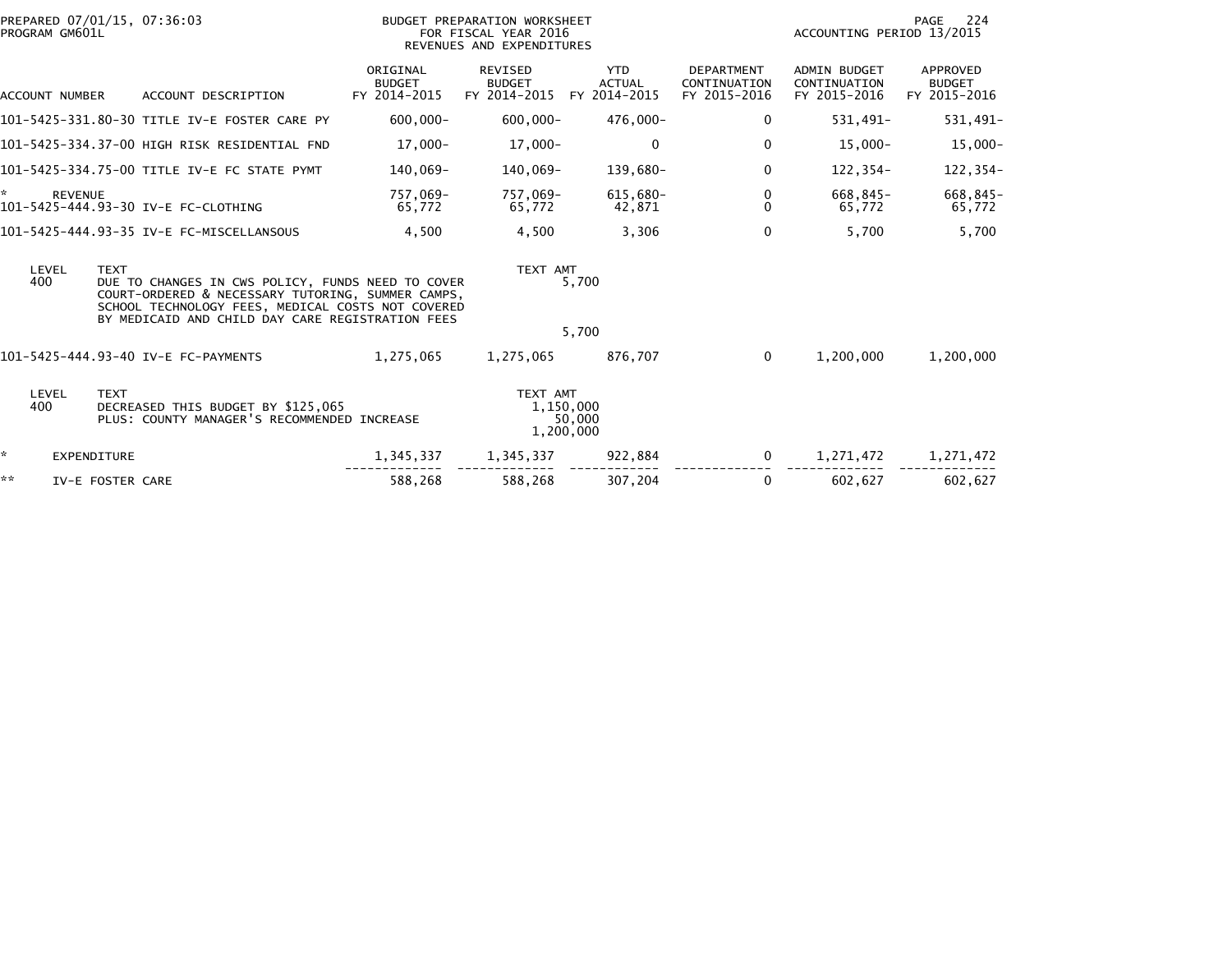| PREPARED 07/01/15, 07:36:03<br>PROGRAM GM601L |                                            | <b>BUDGET</b>                             | PREPARATION WORKSHEET<br>FOR FISCAL YEAR 2016<br>REVENUES AND EXPENDITURES |                                | 225<br>PAGE<br>ACCOUNTING PERIOD 13/2015          |                                              |                                           |  |
|-----------------------------------------------|--------------------------------------------|-------------------------------------------|----------------------------------------------------------------------------|--------------------------------|---------------------------------------------------|----------------------------------------------|-------------------------------------------|--|
| <b>ACCOUNT NUMBER</b>                         | ACCOUNT DESCRIPTION                        | ORIGINAL<br><b>BUDGET</b><br>FY 2014-2015 | REVISED<br><b>BUDGET</b><br>FY 2014-2015                                   | YTD.<br>ACTUAL<br>FY 2014-2015 | <b>DEPARTMENT</b><br>CONTINUATION<br>FY 2015-2016 | ADMIN BUDGET<br>CONTINUATION<br>FY 2015-2016 | APPROVED<br><b>BUDGET</b><br>FY 2015-2016 |  |
|                                               | 101-5430-334.70-00 STATE-PA EQUALIZATION   | $\Omega$                                  |                                                                            | $\bf{0}$                       |                                                   |                                              | 0                                         |  |
| <b>REVENUE</b>                                | 101-5430-444.93-45 ASSISTANCE TO THE BLIND | 5.600                                     | 5.600                                                                      | 4.960                          |                                                   | 5.460                                        | 5,460                                     |  |
| *.<br>EXPENDITURE                             |                                            | 5.600                                     | 5.600                                                                      | 4.960                          | 0                                                 | 5,460                                        | 5,460                                     |  |
| **<br>BLIND-ASSISTANCE                        |                                            | 5.600                                     | 5.600                                                                      | 4,960                          |                                                   | 5.460                                        | 5,460                                     |  |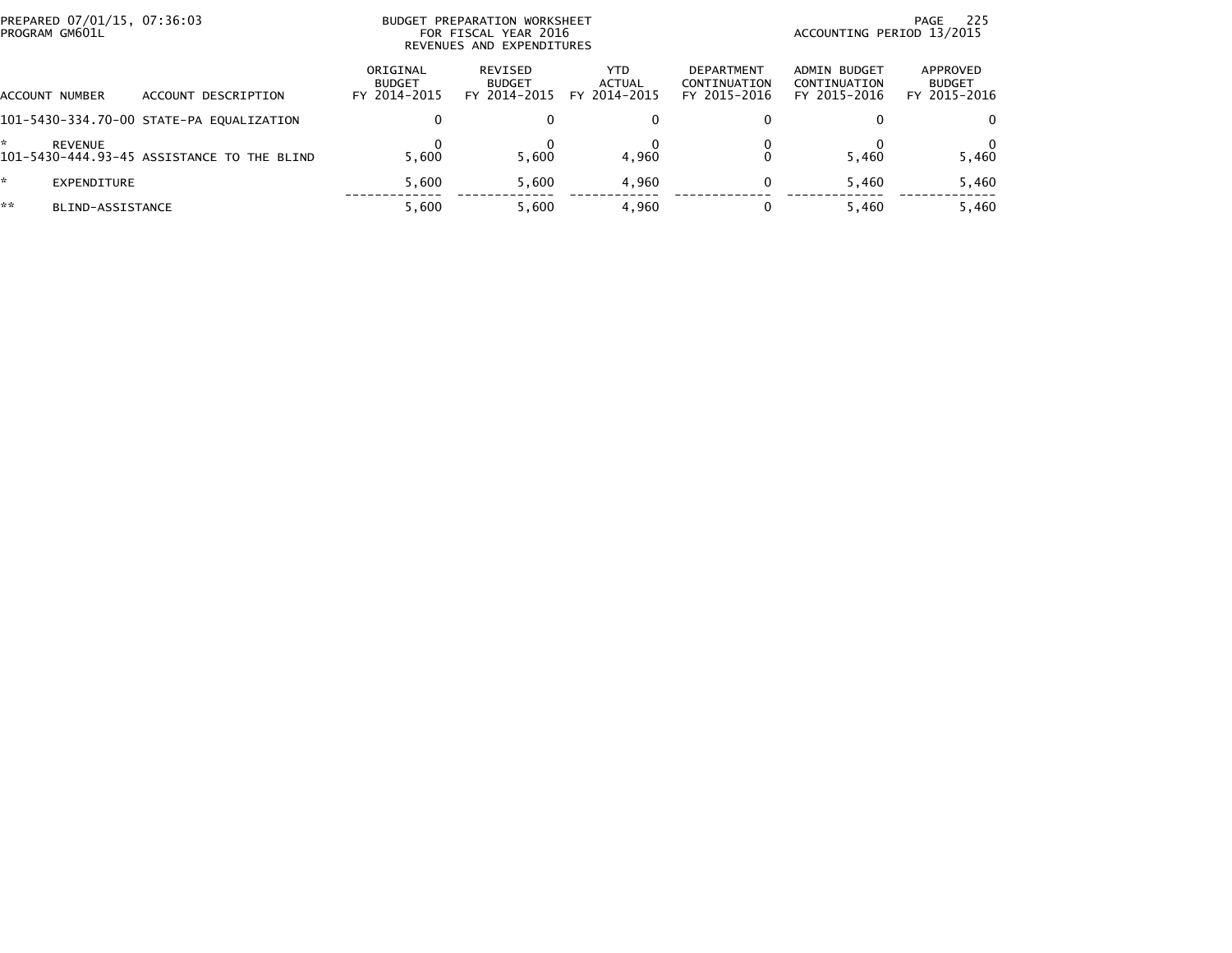| PREPARED 07/01/15, 07:36:03<br>PROGRAM GM601L |                                              |                                           | BUDGET PREPARATION WORKSHEET<br>FOR FISCAL YEAR 2016<br>REVENUES AND EXPENDITURES | -226<br>PAGE<br>ACCOUNTING PERIOD 13/2015   |                                                   |                                                     |                                           |
|-----------------------------------------------|----------------------------------------------|-------------------------------------------|-----------------------------------------------------------------------------------|---------------------------------------------|---------------------------------------------------|-----------------------------------------------------|-------------------------------------------|
| ACCOUNT NUMBER                                | ACCOUNT DESCRIPTION                          | ORIGINAL<br><b>BUDGET</b><br>FY 2014-2015 | REVISED<br><b>BUDGET</b><br>FY 2014-2015                                          | <b>YTD</b><br><b>ACTUAL</b><br>FY 2014-2015 | <b>DEPARTMENT</b><br>CONTINUATION<br>FY 2015-2016 | <b>ADMIN BUDGET</b><br>CONTINUATION<br>FY 2015-2016 | APPROVED<br><b>BUDGET</b><br>FY 2015-2016 |
|                                               | 101-5435-331.22-00 CRISIS INTERVENTION PYMT  | $529,632 -$                               | 518,995-                                                                          | 518,995-                                    | 0                                                 | 593,530-                                            | 593,530-                                  |
|                                               | 101-5435-331.48-00 LOW INCOME ENERGY ASSIST  | $500,000 -$                               | 779,722-                                                                          | 548,035-                                    | 0                                                 | 593,530-                                            | 593,530-                                  |
| 101-5435-334.90-00 SHARE THE WARMTH           |                                              | $3,300-$                                  | $3,300-$                                                                          | $2,392-$                                    | 0                                                 | $3,300-$                                            | $3,300-$                                  |
| *.<br><b>REVENUE</b>                          | 101-5435-444.82-44 SHARE THE WARMTH EXPEND   | 1,032,932-<br>3,300                       | 1,302,017-<br>3,300                                                               | 1,069,422-<br>2,392                         |                                                   | 1,190,360-<br>3,300                                 | 1,190,360-<br>3,300                       |
|                                               | 101–5435–444.93–50 CRISIS INTERVENTION PYMTS | 529,632                                   | 518,995                                                                           | 518,995                                     | 0                                                 | 593,530                                             | 593,530                                   |
|                                               | 101-5435-444.93-62 LOW INCOME ENERGY ASSIST  | 500,000                                   | 779,722                                                                           | 548,035                                     | 0                                                 | 593,530                                             | 593,530                                   |
| *.<br><b>EXPENDITURE</b>                      |                                              | 1,032,932                                 | 1,302,017                                                                         | 1,069,422                                   | 0                                                 | 1,190,360                                           | 1,190,360                                 |
| **<br>CRISIS INTERVENTION                     |                                              | 0                                         |                                                                                   | 0                                           |                                                   | 0                                                   |                                           |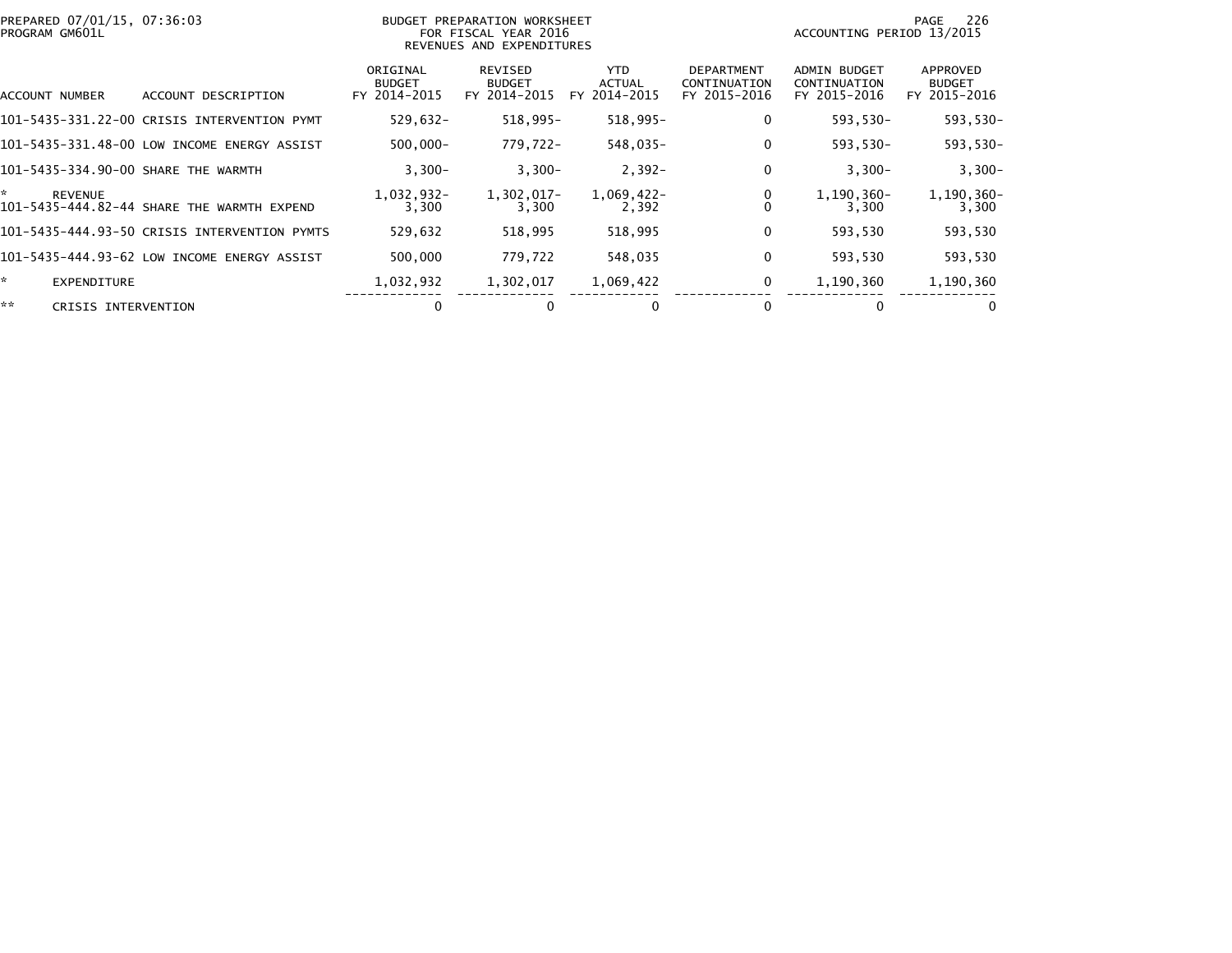| PREPARED 07/01/15, 07:36:03<br>PROGRAM GM601L |                                             |                                           | BUDGET PREPARATION WORKSHEET<br>FOR FISCAL YEAR 2016<br>REVENUES AND EXPENDITURES | 227<br>PAGE<br>ACCOUNTING PERIOD 13/2015 |                                                   |                                              |                                           |
|-----------------------------------------------|---------------------------------------------|-------------------------------------------|-----------------------------------------------------------------------------------|------------------------------------------|---------------------------------------------------|----------------------------------------------|-------------------------------------------|
| ACCOUNT NUMBER                                | ACCOUNT DESCRIPTION                         | ORIGINAL<br><b>BUDGET</b><br>FY 2014-2015 | REVISED<br><b>BUDGET</b><br>FY 2014-2015                                          | YTD<br>ACTUAL<br>FY 2014-2015            | <b>DEPARTMENT</b><br>CONTINUATION<br>FY 2015-2016 | ADMIN BUDGET<br>CONTINUATION<br>FY 2015-2016 | APPROVED<br><b>BUDGET</b><br>FY 2015-2016 |
|                                               | 101-5440-331.36-00 FOOD ASST-EMP & TRAINING | 0                                         |                                                                                   |                                          |                                                   |                                              |                                           |
| REVENUE                                       | 101-5440-444.93-55 FS EMPLOYMENT & TRAINING |                                           |                                                                                   |                                          |                                                   |                                              |                                           |
| W.<br>EXPENDITURE                             |                                             | 0                                         |                                                                                   |                                          |                                                   |                                              |                                           |
| **<br>FOOD STAMPS                             |                                             |                                           |                                                                                   |                                          |                                                   |                                              |                                           |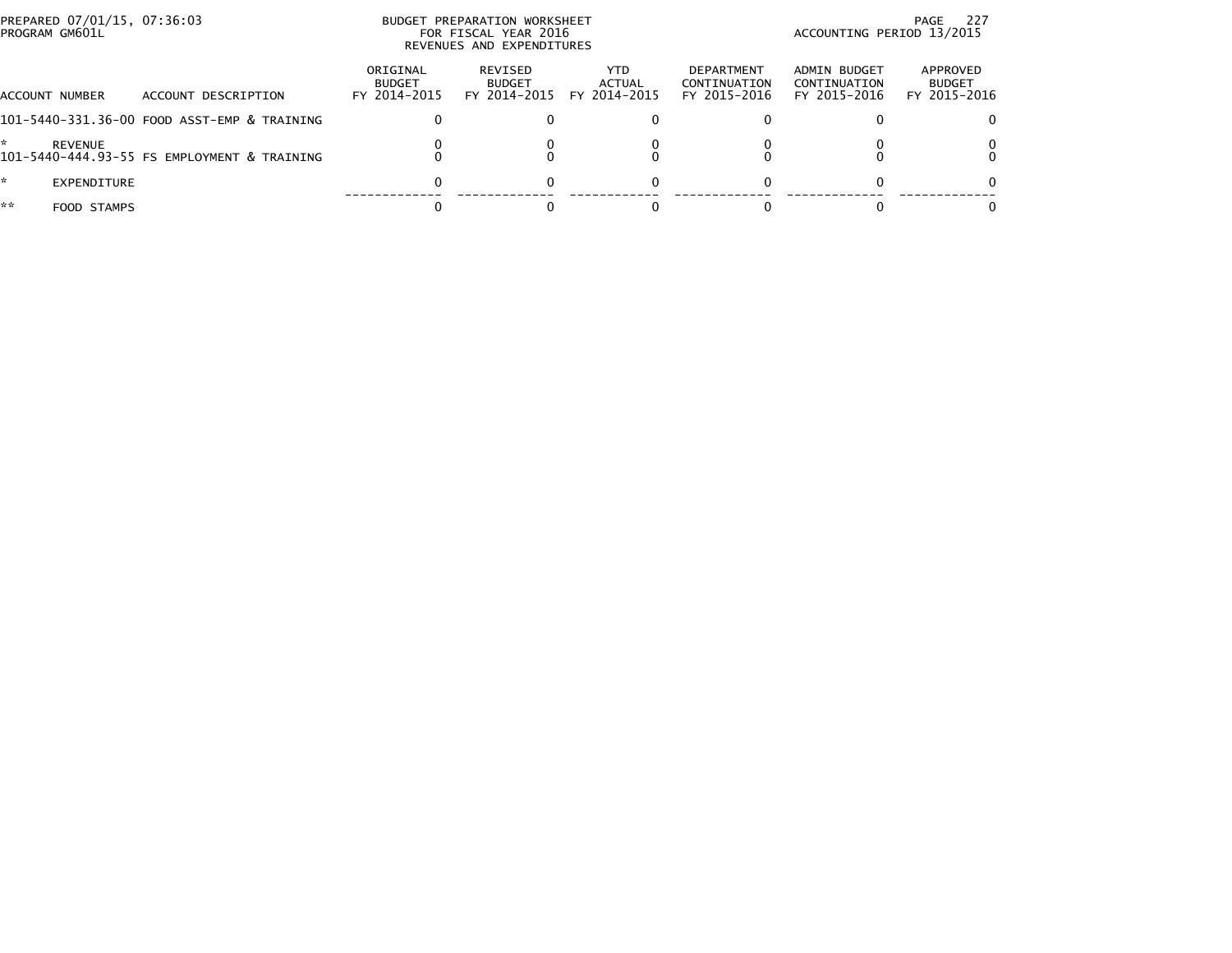| PREPARED 07/01/15, 07:36:03<br>PROGRAM GM601L               |                                           | BUDGET PREPARATION WORKSHEET<br>FOR FISCAL YEAR 2016<br>REVENUES AND EXPENDITURES | 228<br>PAGE<br>ACCOUNTING PERIOD 13/2015    |                                                   |                                                     |                                           |
|-------------------------------------------------------------|-------------------------------------------|-----------------------------------------------------------------------------------|---------------------------------------------|---------------------------------------------------|-----------------------------------------------------|-------------------------------------------|
| ACCOUNT NUMBER<br>ACCOUNT DESCRIPTION                       | ORIGINAL<br><b>BUDGET</b><br>FY 2014-2015 | REVISED<br><b>BUDGET</b><br>FY 2014-2015                                          | <b>YTD</b><br><b>ACTUAL</b><br>FY 2014-2015 | <b>DEPARTMENT</b><br>CONTINUATION<br>FY 2015-2016 | <b>ADMIN BUDGET</b><br>CONTINUATION<br>FY 2015-2016 | APPROVED<br><b>BUDGET</b><br>FY 2015-2016 |
| 101-5445-331.57-00 NC HLTH CHOICE ADM-FED                   | 21,886-                                   | 21,886-                                                                           | $47,662-$                                   | 0                                                 | $15,860-$                                           | 15,860-                                   |
| 101-5445-334.57-00 NC HLTH CHOICE ADM-STATE                 | $4.926 -$                                 | $4,926-$                                                                          | $3,869-$                                    |                                                   | $5,809-$                                            | $5,809-$                                  |
| 101-5445-353.55-00 HEALTH CHOICE INS FEES                   | $38,000 -$                                | $38,000 -$                                                                        | $31,500 -$                                  |                                                   | $35,000 -$                                          | $35,000 -$                                |
| 101-5445-353.91-00 HCWD FEES                                | 0                                         | $200 -$                                                                           | $200 -$                                     |                                                   | $100 -$                                             | $100 -$                                   |
| *<br><b>REVENUE</b><br>101-5445-444.93-65 MEDICAID PAYMENTS | 64.812-<br>10,500                         | 65.012-<br>10,500                                                                 | 83.231-<br>$4,924-$                         |                                                   | $56.769 -$<br>10,500                                | 56,769-<br>10,500                         |
| ×.<br>EXPENDITURE                                           | 10,500                                    | 10,500                                                                            | $4,924-$                                    | 0                                                 | 10,500                                              | 10,500                                    |
| **<br>MEDICAID                                              | $54, 312 -$                               | $54, 512 -$                                                                       | $88, 155 -$                                 |                                                   | $46,269-$                                           | $46, 269 -$                               |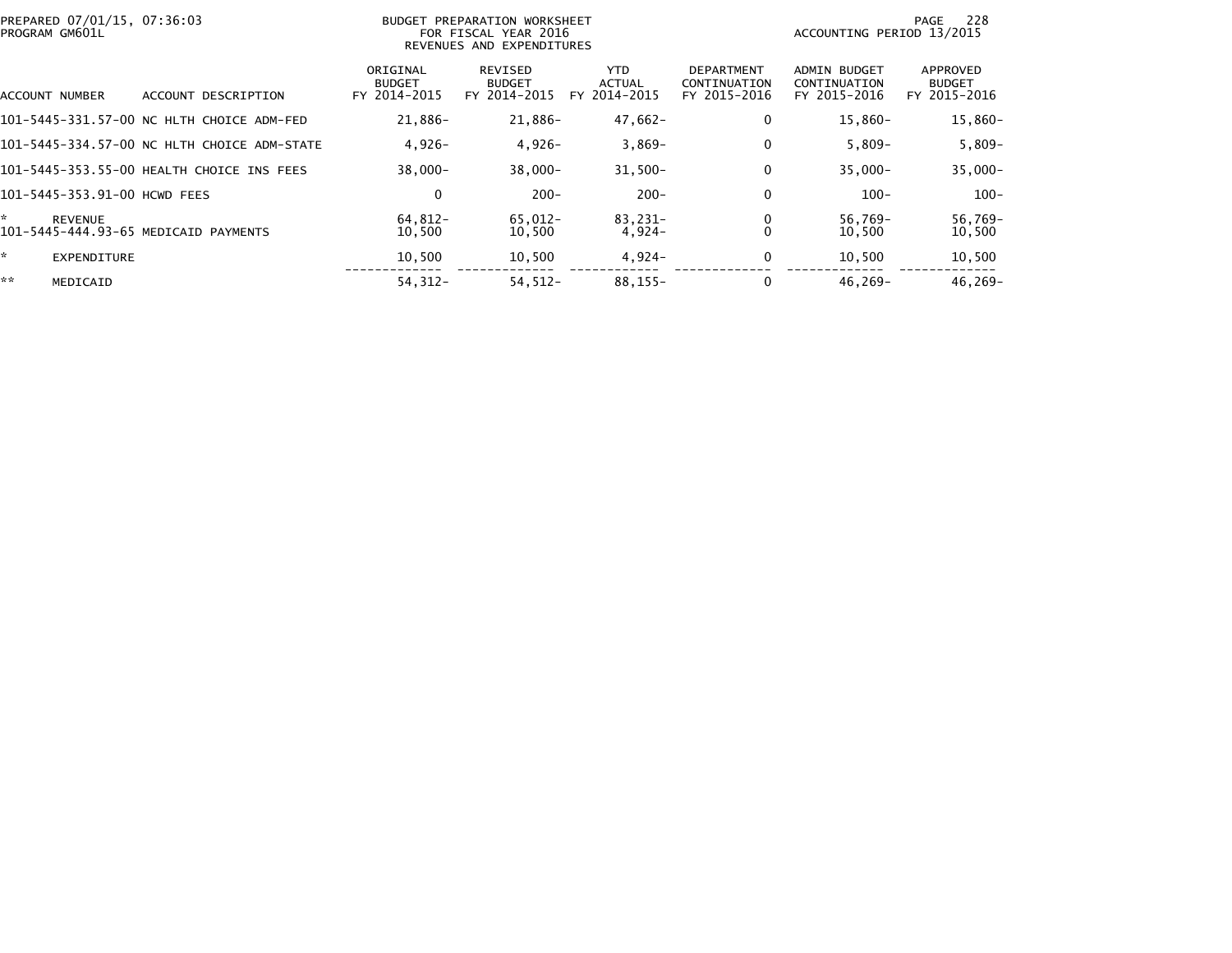|    | PREPARED 07/01/15, 07:36:03<br>PROGRAM GM601L |                                      |  | BUDGET PREPARATION WORKSHEET<br>FOR FISCAL YEAR 2016<br>REVENUES AND EXPENDITURES |                                                                                                                                                             |  |                                          |                              | ACCOUNTING PERIOD 13/2015             | PAGE                                              | 229                                                 |  |                                           |
|----|-----------------------------------------------|--------------------------------------|--|-----------------------------------------------------------------------------------|-------------------------------------------------------------------------------------------------------------------------------------------------------------|--|------------------------------------------|------------------------------|---------------------------------------|---------------------------------------------------|-----------------------------------------------------|--|-------------------------------------------|
|    | ACCOUNT NUMBER                                |                                      |  | ACCOUNT DESCRIPTION                                                               | ORIGINAL<br><b>BUDGET</b><br>FY 2014-2015                                                                                                                   |  | REVISED<br><b>BUDGET</b><br>FY 2014-2015 |                              | YTD.<br><b>ACTUAL</b><br>FY 2014-2015 | <b>DEPARTMENT</b><br>CONTINUATION<br>FY 2015-2016 | <b>ADMIN BUDGET</b><br>CONTINUATION<br>FY 2015-2016 |  | APPROVED<br><b>BUDGET</b><br>FY 2015-2016 |
|    |                                               |                                      |  | 101-5450-444.93-70 SPECIAL ASSISTANCE-AGED                                        | 478,414                                                                                                                                                     |  | 461.890                                  |                              | 404.794                               | 0                                                 | 478,414                                             |  | 478,414                                   |
|    | LEVEL<br>400                                  | <b>TEXT</b><br>EXPERIENCE A DECLINE. |  |                                                                                   | DECREASED THIS BUDGET BY \$20,000-GOVERNOR'S BUDGET<br>INCLUDES AN ADJUSTMENT AS THE PROGRAM CONTINUES TO<br>PLUS: COUNTY MANAGER'S RECOMMENDED RESTORATION |  | TEXT AMT                                 | 458.414<br>20,000<br>478.414 |                                       |                                                   |                                                     |  |                                           |
| ×. | <b>EXPENDITURE</b>                            |                                      |  |                                                                                   | 478,414                                                                                                                                                     |  | 461.890                                  |                              | 404,794                               | 0                                                 | 478.414                                             |  | 478,414                                   |
| ** |                                               | SPECIAL ASSISTANCE-AGED              |  |                                                                                   | 478.414                                                                                                                                                     |  | 461.890                                  |                              | 404.794                               | 0                                                 | 478,414                                             |  | 478.414                                   |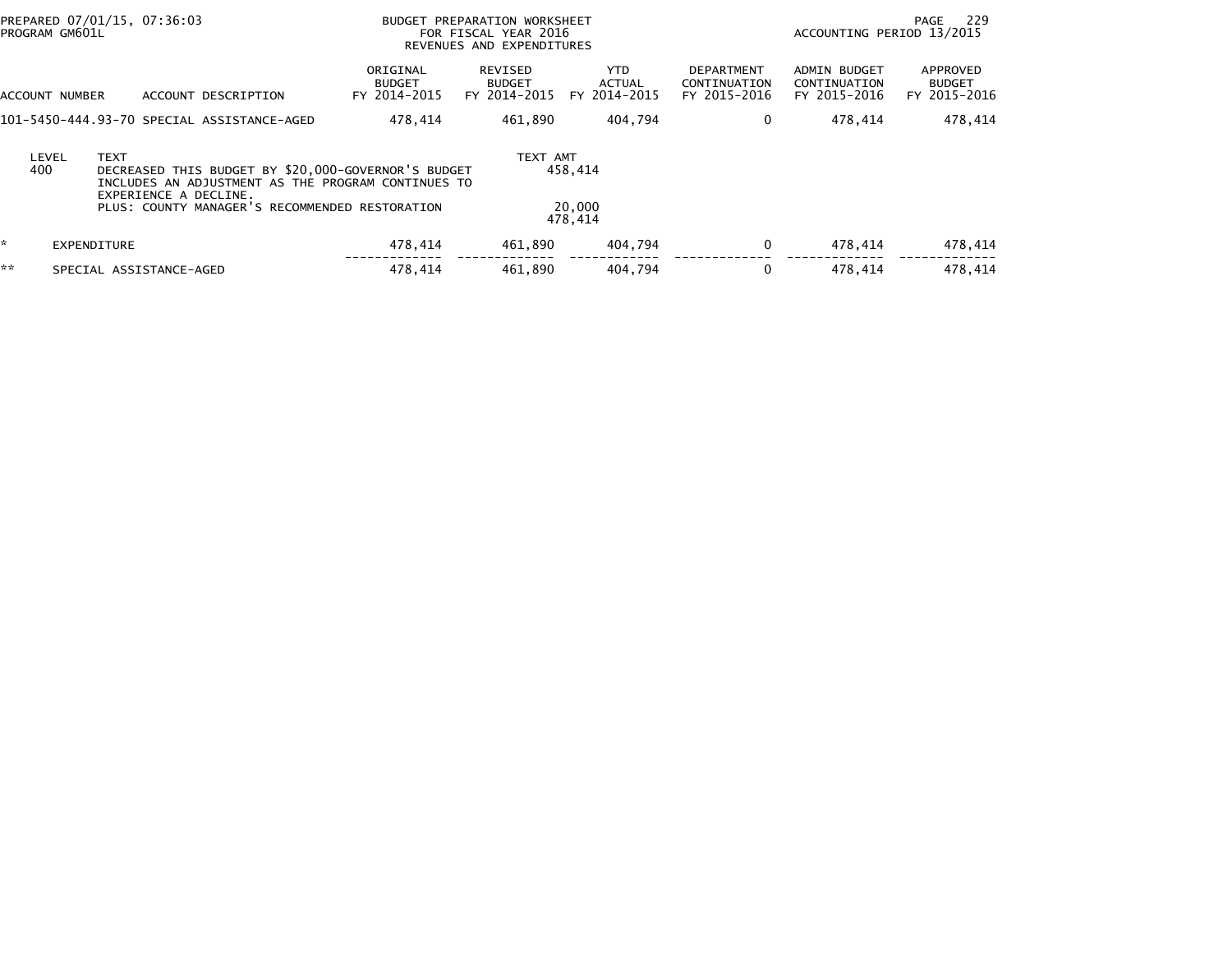| PROGRAM GM601L | PREPARED 07/01/15, 07:36:03                                                                                                                                                                         | PREPARATION WORKSHEET<br><b>BUDGET</b><br>FOR FISCAL YEAR 2016<br>REVENUES AND EXPENDITURES |                                          |                                       |                                                   | ACCOUNTING PERIOD 13/2015                           | 230<br>PAGE                               |
|----------------|-----------------------------------------------------------------------------------------------------------------------------------------------------------------------------------------------------|---------------------------------------------------------------------------------------------|------------------------------------------|---------------------------------------|---------------------------------------------------|-----------------------------------------------------|-------------------------------------------|
| ACCOUNT NUMBER | ACCOUNT DESCRIPTION                                                                                                                                                                                 | ORIGINAL<br><b>BUDGET</b><br>FY 2014-2015                                                   | REVISED<br><b>BUDGET</b><br>FY 2014-2015 | YTD.<br><b>ACTUAL</b><br>FY 2014-2015 | <b>DEPARTMENT</b><br>CONTINUATION<br>FY 2015-2016 | <b>ADMIN BUDGET</b><br>CONTINUATION<br>FY 2015-2016 | APPROVED<br><b>BUDGET</b><br>FY 2015-2016 |
|                | 101–5455–444.93–75 SPECIAL ASSISTANCE–DISABL                                                                                                                                                        | 499.982                                                                                     | 483.458                                  | 445.561                               | 0                                                 | 499.982                                             | 499,982                                   |
| LEVEL<br>400   | <b>TEXT</b><br>DECREASED THIS BUDGET BY \$20,000-GOVERNOR'S BUDGET<br>INCLUDES AN ADJUSTMENT AS THE PROGRAM CONTINUES TO<br>EXPERIENCE A DECLINE.<br>PLUS: COUNTY MANAGER'S RECOMMENDED RESTORATION |                                                                                             | TEXT AMT                                 | 479.982<br>20,000<br>499.982          |                                                   |                                                     |                                           |
| ×.             | <b>EXPENDITURE</b>                                                                                                                                                                                  | 499,982                                                                                     | 483,458                                  | 445,561                               | 0                                                 | 499.982                                             | 499,982                                   |
| **             | SPECIAL ASSISTANCE-DISABL                                                                                                                                                                           | 499.982                                                                                     | 483.458                                  | 445.561                               | 0                                                 | 499.982                                             | 499.982                                   |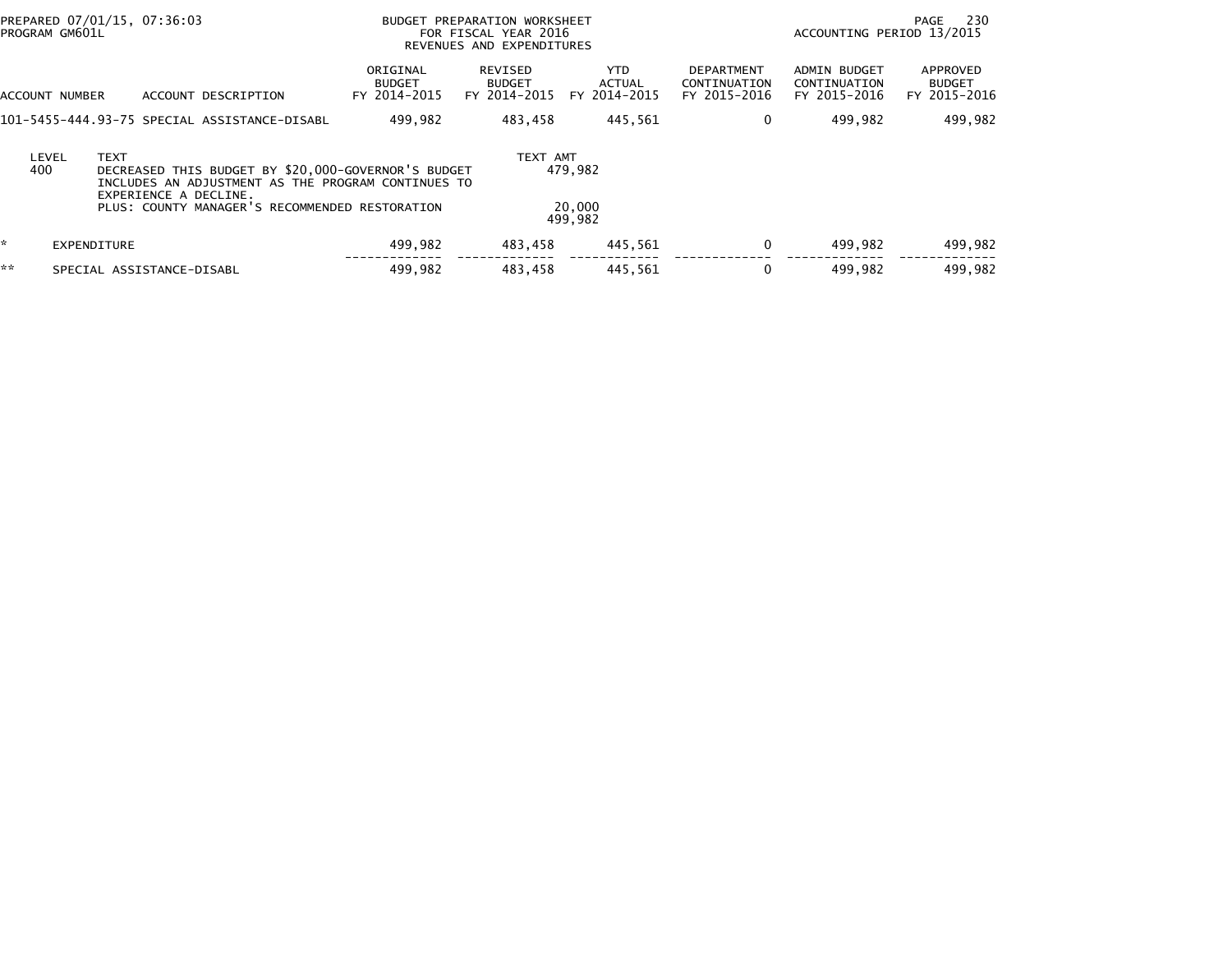|    | PREPARED 07/01/15, 07:36:03<br>PROGRAM GM601L |                     |                                           | BUDGET PREPARATION WORKSHEET<br>FOR FISCAL YEAR 2016<br>REVENUES AND EXPENDITURES |                                             | 231<br>PAGE<br>ACCOUNTING PERIOD 13/2015          |                                              |                                           |
|----|-----------------------------------------------|---------------------|-------------------------------------------|-----------------------------------------------------------------------------------|---------------------------------------------|---------------------------------------------------|----------------------------------------------|-------------------------------------------|
|    | ACCOUNT NUMBER                                | ACCOUNT DESCRIPTION | ORIGINAL<br><b>BUDGET</b><br>FY 2014-2015 | <b>REVISED</b><br><b>BUDGET</b><br>FY 2014-2015                                   | <b>YTD</b><br><b>ACTUAL</b><br>FY 2014-2015 | <b>DEPARTMENT</b><br>CONTINUATION<br>FY 2015-2016 | ADMIN BUDGET<br>CONTINUATION<br>FY 2015-2016 | APPROVED<br><b>BUDGET</b><br>FY 2015-2016 |
|    | 101-5460-444.93-80 WFFA-EA                    |                     | 9.000                                     | 9.000                                                                             | 8.073                                       | 0                                                 | 9.000                                        | 9,000                                     |
|    | EXPENDITURE                                   |                     | 9.000                                     | 9.000                                                                             | 8.073                                       | 0                                                 | 9.000                                        | 9,000                                     |
| ** | WFFA-EA                                       |                     | 9.000                                     | 9,000                                                                             | 8,073                                       | 0                                                 | 9.000                                        | 9,000                                     |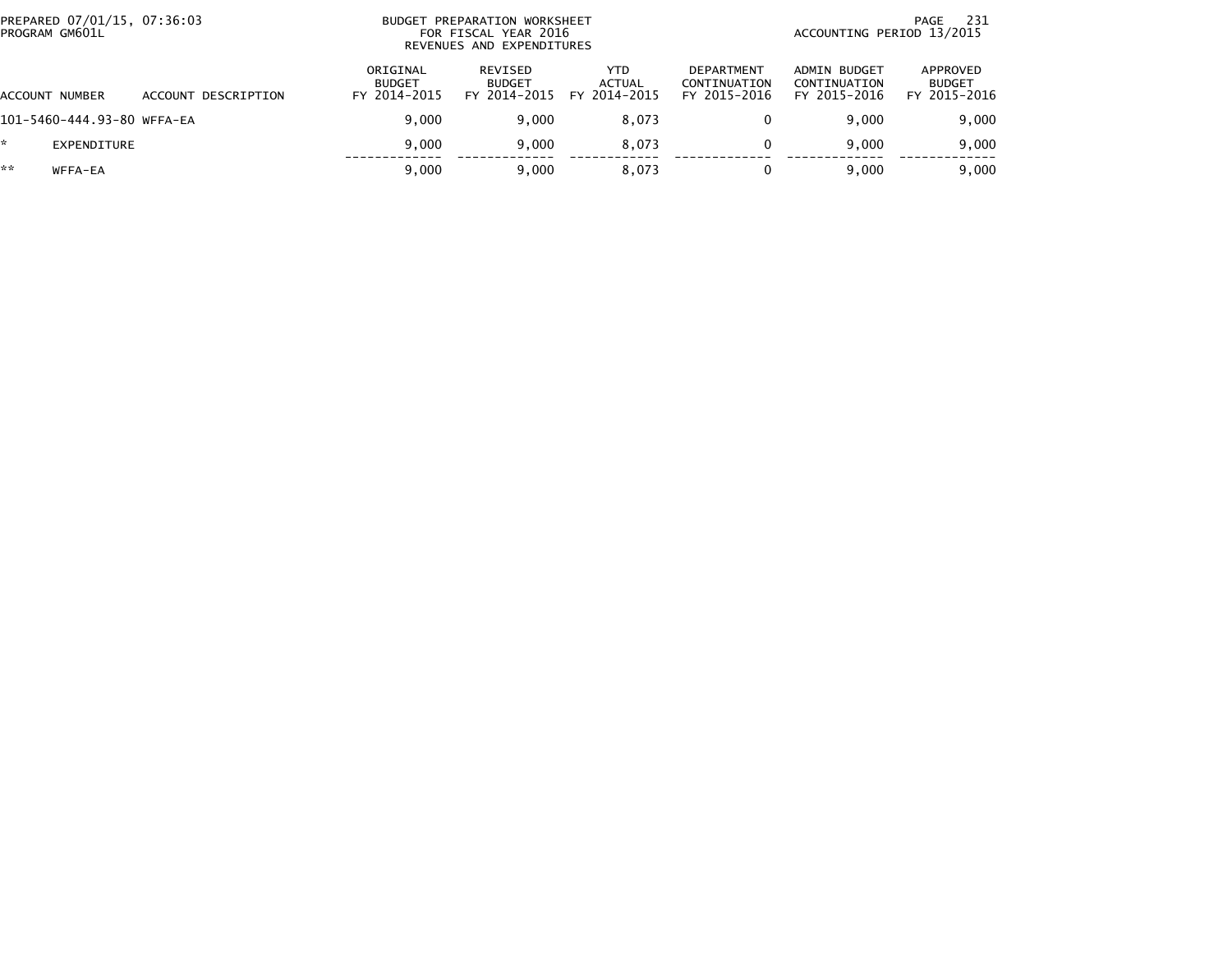| PREPARED 07/01/15, 07:36:03<br>PROGRAM GM601L |                                          |                                           | BUDGET PREPARATION WORKSHEET<br>FOR FISCAL YEAR 2016<br>REVENUES AND EXPENDITURES |                                             | PAGE<br>ACCOUNTING PERIOD 13/2015                 |                                              |                                           |  |
|-----------------------------------------------|------------------------------------------|-------------------------------------------|-----------------------------------------------------------------------------------|---------------------------------------------|---------------------------------------------------|----------------------------------------------|-------------------------------------------|--|
| ACCOUNT NUMBER                                | ACCOUNT DESCRIPTION                      | ORIGINAL<br><b>BUDGET</b><br>FY 2014-2015 | <b>REVISED</b><br><b>BUDGET</b><br>FY 2014-2015                                   | <b>YTD</b><br><b>ACTUAL</b><br>FY 2014-2015 | <b>DEPARTMENT</b><br>CONTINUATION<br>FY 2015-2016 | ADMIN BUDGET<br>CONTINUATION<br>FY 2015-2016 | APPROVED<br><b>BUDGET</b><br>FY 2015-2016 |  |
|                                               | 101-5465-331.91-00 WFFA INITIAL PAYMENTS | $5.000 -$                                 | $5.000 -$                                                                         | $80 -$                                      | 0                                                 | $5.000 -$                                    | $5,000 -$                                 |  |
| <b>REVENUE</b>                                | 101-5465-444.93-85 WFFA-INITIAL PAYMENTS | $5,000 -$<br>5,000                        | $5,000-$<br>5,000                                                                 | -80<br>543                                  |                                                   | $5,000 -$<br>5.000                           | $5,000-$<br>5,000                         |  |
| EXPENDITURE                                   |                                          | 5.000                                     | 5,000                                                                             | 543                                         |                                                   | 5.000                                        | 5,000                                     |  |
| **<br>WFFA-INITIAL                            |                                          | $\mathbf 0$                               |                                                                                   | 463                                         |                                                   | 0                                            | $\Omega$                                  |  |
| ***                                           | PUBLIC ASSISTANCE PYMNTS                 | 2.559.134                                 | 2,525,886                                                                         | 1,597,695                                   |                                                   | 2,560,792                                    | 2,560,792                                 |  |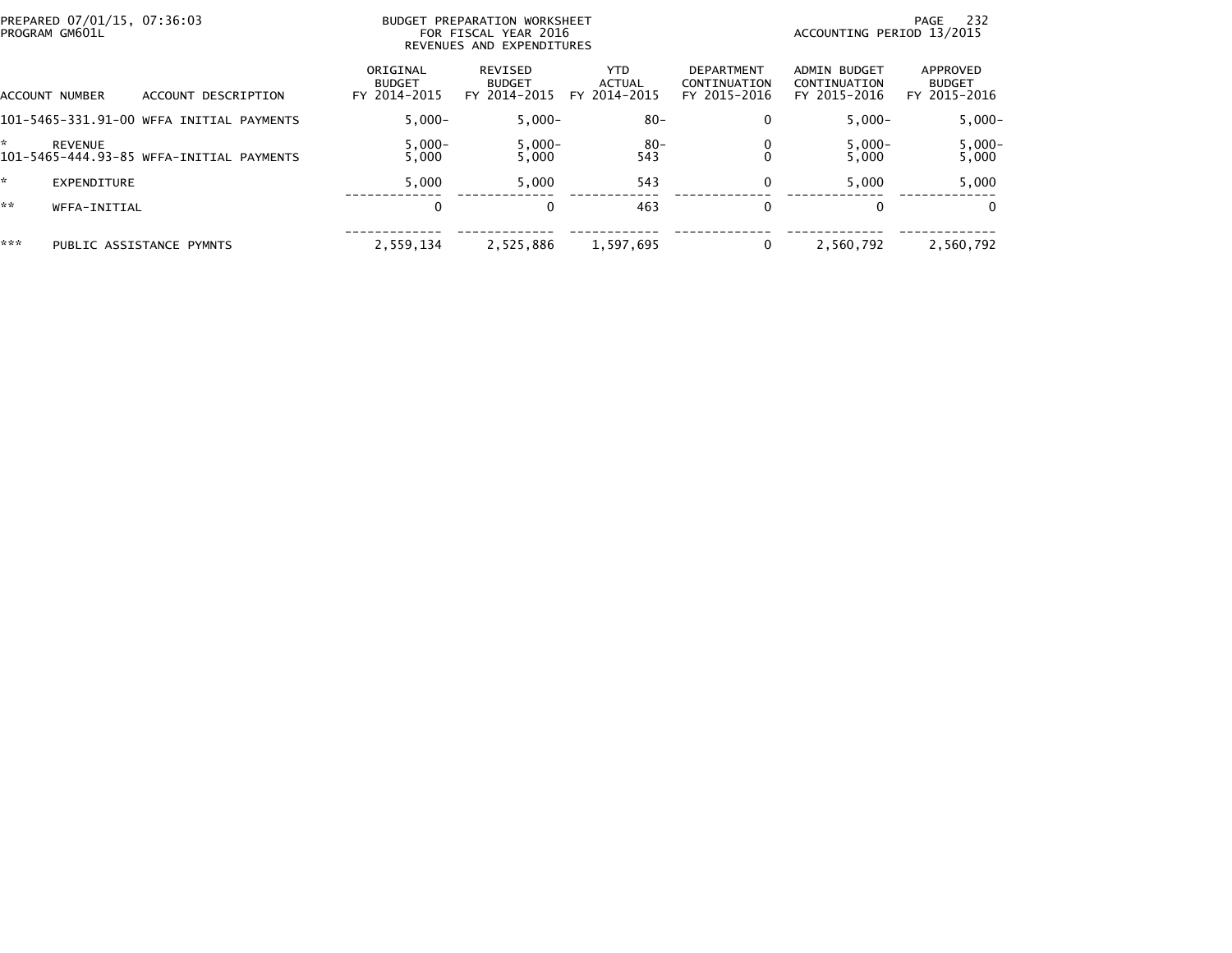## PREPARED 07/01/15, 07:36:03<br>PROGRAM GM601L

BUDGET PREPARATION WORKSHEET<br>FOR FISCAL YEAR 2016 REVENUES AND EXPENDITURES PAGE 233<br>ACCOUNTING PERIOD 13/2015

| ACCOUNT NUMBER                                        | ACCOUNT DESCRIPTION                          | ORIGINAL<br><b>BUDGET</b><br>FY 2014-2015 | REVISED<br><b>BUDGET</b><br>FY 2014-2015 | <b>YTD</b><br><b>ACTUAL</b><br>FY 2014-2015 | <b>DEPARTMENT</b><br>CONTINUATION<br>FY 2015-2016 | <b>ADMIN BUDGET</b><br>CONTINUATION<br>FY 2015-2016 | <b>APPROVED</b><br><b>BUDGET</b><br>FY 2015-2016 |
|-------------------------------------------------------|----------------------------------------------|-------------------------------------------|------------------------------------------|---------------------------------------------|---------------------------------------------------|-----------------------------------------------------|--------------------------------------------------|
|                                                       | 101-5550-331.00-00 FEDERAL GOVERNMENT GRANTS | $\mathbf{0}$                              | $\mathbf{0}$                             | $\Omega$                                    | 0                                                 | $\mathbf{0}$                                        | $\Omega$                                         |
|                                                       | 101-5550-331.05-02 ARRA NUTRITION FUNDS      |                                           | O.                                       | ŋ                                           |                                                   | 0                                                   |                                                  |
|                                                       | 101-5550-331.19-00 CARE GIVERS SUPPORT GRANT | 0                                         | 0                                        | $\Omega$                                    | 0                                                 | 0                                                   | $\Omega$                                         |
|                                                       | 101-5550-331.40-00 HCCBG SERVICES GRANT      | 0                                         | 0                                        | 53,332-                                     | 0                                                 | 0                                                   | <sup>0</sup>                                     |
|                                                       | 101-5550-331.40-05 HCCBG-ADULT DAY CARE      | 39,494-                                   | $39,494-$                                | $16,043-$                                   | 0                                                 | 39,494-                                             | $39,494-$                                        |
|                                                       | 101-5550-331.40-10 HCCBG-ADULT DAY HEALTH    | 12,036-                                   | 12,036-                                  | $8,874-$                                    | 0                                                 | 12,036-                                             | $12,036-$                                        |
|                                                       | 101-5550-331.40-15 HCCBG-CONGREGATE MEALS    | 381,769-                                  | 381,769-                                 | $227,572-$                                  | 0                                                 | $307, 302 -$                                        | $307, 302 -$                                     |
|                                                       | 101-5550-331.40-20 HCCBG-INFO AND ASSIST     | $\Omega$                                  | $\Omega$                                 | $\Omega$                                    | 0                                                 | $\mathbf{0}$                                        | $\Omega$                                         |
|                                                       | 101-5550-331.40-25 HCCBG-IN-HOME SERVICE     | 156,285-                                  | 146,793-                                 | 71,818-                                     | 0                                                 | 159,793-                                            | 159,793-                                         |
|                                                       | 101-5550-331.40-40 HCCBG-SENIOR CENTER OPS   | $32,520-$                                 | $32,520-$                                | 24,228-                                     | 0                                                 | $93,987-$                                           | 93,987-                                          |
|                                                       | 101-5550-331.40-50 HCCBG-TRANSPORTATION      | 190,328-                                  | 185,546-                                 | 128,685-                                    | 185,546-                                          | 185,546-                                            | 185,546-                                         |
| 101-5550-331.88-00 USDA GRANT                         |                                              | 40,875-                                   | $40,875-$                                | 26,746-                                     | 0                                                 | $40,875-$                                           | $40,875-$                                        |
|                                                       | 101-5550-365.22-00 CAP CARE-SUPP MEAL DONATI | 0                                         | $\Omega$                                 | 0                                           |                                                   | 0                                                   |                                                  |
|                                                       | 101-5550-365.25-00 ADULT DAY CARE DONATIONS  | 0                                         | 0                                        | $261-$                                      | 0                                                 | 0                                                   |                                                  |
|                                                       | 101-5550-365.26-00 CARE GIVER DONATIONS      | $\Omega$                                  | $\Omega$                                 | $\mathbf{0}$                                | $^{\circ}$                                        | $\Omega$                                            | $\Omega$                                         |
|                                                       | 101-5550-365.46-00 IN HOME AIDE DONATIONS    | 0                                         | $50 -$                                   | $50-$                                       | 0                                                 | $50 -$                                              | $50-$                                            |
|                                                       | 101-5550-365.64-00 NUTRITION DONATIONS       | 0                                         | 0                                        | 0                                           | 0                                                 | 0                                                   | 0                                                |
|                                                       | 101-5550-365.75-00 SENIOR CENTER OPER MATCH  | 0                                         | 0                                        | 0                                           | 0                                                 | 0                                                   | <sup>0</sup>                                     |
|                                                       | 101-5550-365.80-00 SAFE PROJECT DONATIONS    | 0                                         | 0                                        | 0                                           | 0                                                 | 0                                                   | 0                                                |
|                                                       | 101-5550-365.96-00 ASSISTIVE TECHNOLOGY DEV  | 0                                         | 0                                        | $\Omega$                                    | 0                                                 | 0                                                   | 0                                                |
|                                                       | 101-5550-365.99-00 HCCBG TRANS DONATIONS     | 0                                         | 0                                        | $1,016-$                                    | 0                                                 | 0                                                   | $\Omega$                                         |
|                                                       | 101-5550-395.00-00 FUND BALANCE APPR-RESTR   | 0                                         | 0                                        | 0                                           | 0                                                 | 0                                                   | $\Omega$                                         |
| <b>REVENUE</b><br>101-5550-444.10-05 SALARIES:REGULAR |                                              | $853.307 -$<br>70,288                     | 839,083-<br>70,288                       | 558,625-<br>58,870                          | 185,546-                                          | 839,083-<br>72,721                                  | 839,083-<br>72,721                               |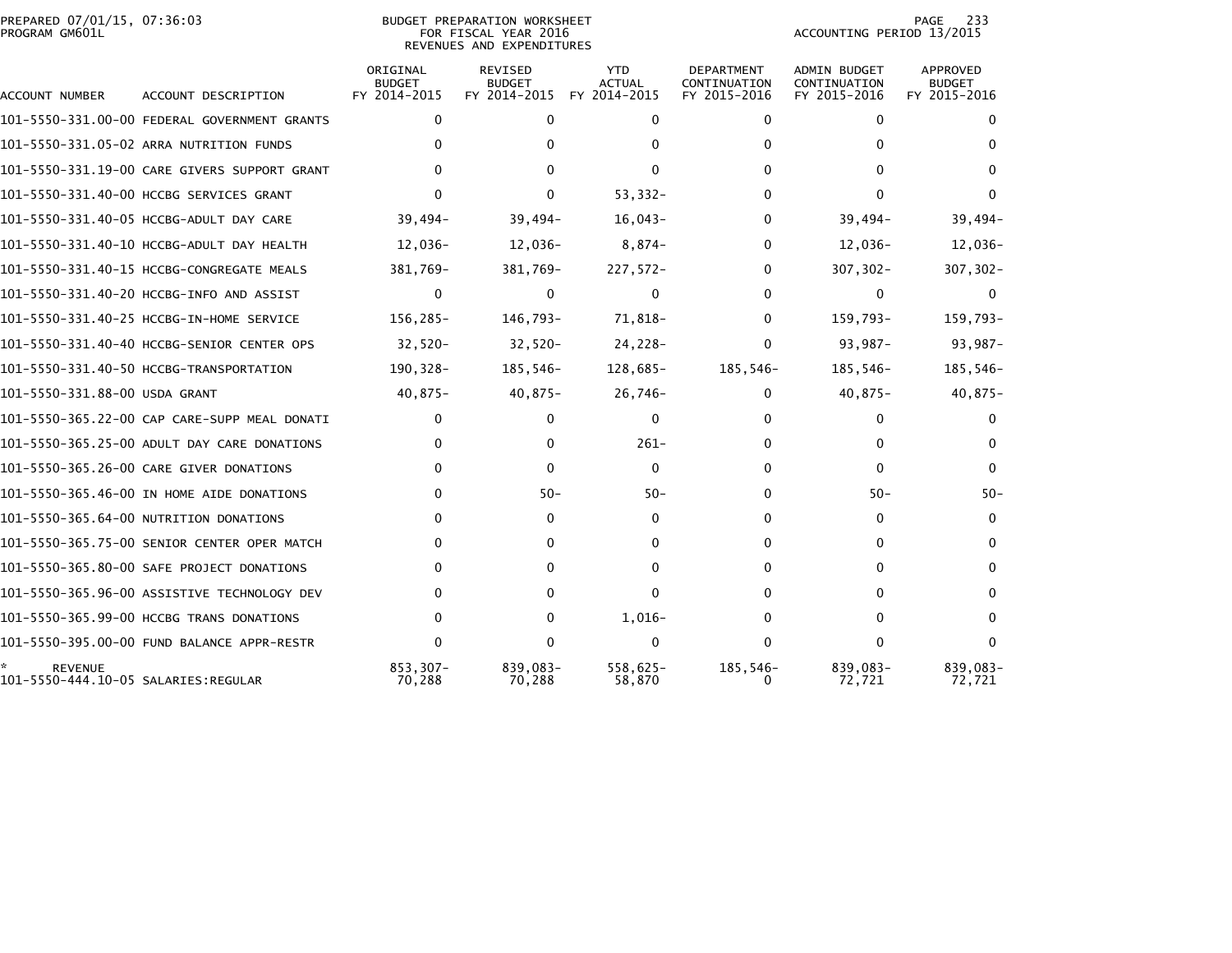| PREPARED 07/01/15, 07:36:03<br>PROGRAM GM601L |                                              |                                           | BUDGET PREPARATION WORKSHEET<br>FOR FISCAL YEAR 2016<br>REVENUES AND EXPENDITURES |                                             | 234<br>PAGE<br>ACCOUNTING PERIOD 13/2015          |                                                     |                                           |
|-----------------------------------------------|----------------------------------------------|-------------------------------------------|-----------------------------------------------------------------------------------|---------------------------------------------|---------------------------------------------------|-----------------------------------------------------|-------------------------------------------|
| ACCOUNT NUMBER                                | ACCOUNT DESCRIPTION                          | ORIGINAL<br><b>BUDGET</b><br>FY 2014-2015 | <b>REVISED</b><br><b>BUDGET</b><br>FY 2014-2015                                   | <b>YTD</b><br><b>ACTUAL</b><br>FY 2014-2015 | <b>DEPARTMENT</b><br>CONTINUATION<br>FY 2015-2016 | <b>ADMIN BUDGET</b><br>CONTINUATION<br>FY 2015-2016 | APPROVED<br><b>BUDGET</b><br>FY 2015-2016 |
|                                               |                                              | $\mathbf 0$                               | $\mathbf{0}$                                                                      | $\Omega$                                    | $\Omega$                                          | 0                                                   | $\mathbf{0}$                              |
| 101-5550-444.20-05 HEALTH INSURANCE           |                                              | 15,367                                    | 15,367                                                                            | 12,676                                      | 0                                                 | 15,941                                              | 15,941                                    |
|                                               | 101-5550-444.20-08 HEALTH INSURANCE:RETIREES | $\mathbf 0$                               | $\mathbf{0}$                                                                      | 0                                           | $\Omega$                                          | $\Omega$                                            | $\mathbf{0}$                              |
| 101-5550-444.20-10 MEDICARE TAX               |                                              | 1,019                                     | 1,019                                                                             | 816                                         | 0                                                 | 1,055                                               | 1,055                                     |
| 101-5550-444.20-15 RETIREMENT                 |                                              | 4,933                                     | 4,933                                                                             | 4,141                                       | 0                                                 | 5,142                                               | 5,142                                     |
|                                               | 101–5550–444.20–20 SOCIAL SECURITY TAX       | 4,279                                     | 4,279                                                                             | 3,487                                       | 0                                                 | 4,509                                               | 4,509                                     |
|                                               | 101-5550-444.20-25 WORKERS COMPENSATION      | 941                                       | 941                                                                               | 141                                         | 0                                                 | 943                                                 | 943                                       |
|                                               | 101-5550-444.20-30 401(K) CONTRIBUTIONS      | 2,093                                     | 2,093                                                                             | 1,687                                       | 0                                                 | 2,182                                               | 2,182                                     |
|                                               | 101-5550-444.33-00 OTHER PROFESSIONAL SRVCS  | 0                                         | $\mathbf{0}$                                                                      | 0                                           | 0                                                 | 0                                                   | $\mathbf{0}$                              |
|                                               | 101-5550-444.33-61 SENIOR CENTER OUTREACH    | $\mathbf{0}$                              | $\mathbf{0}$                                                                      | $\Omega$                                    | $\Omega$                                          | $\Omega$                                            | $\Omega$                                  |
|                                               | 101-5550-444.41-50 UTILITY:NUTRITION SITES   | 0                                         | 0                                                                                 | $\Omega$                                    | 0                                                 | 0                                                   | $\mathbf{0}$                              |
| 101-5550-444.43-15 R&M:EOUIPMENT              |                                              | $\mathbf{0}$                              | $\mathbf{0}$                                                                      | $\Omega$                                    | $\Omega$                                          | 0                                                   | $\mathbf{0}$                              |
|                                               |                                              | 0                                         | 0                                                                                 | 0                                           | 0                                                 | 0                                                   | 0                                         |
| 101-5550-444.43-55 R&M:TELEPHONES             |                                              | $\mathbf{0}$                              | 0                                                                                 | $\Omega$                                    | $\Omega$                                          | $\Omega$                                            | $\mathbf{0}$                              |
|                                               |                                              | $\mathbf{0}$                              | 0                                                                                 | 0                                           | 0                                                 | 0                                                   | $\Omega$                                  |
| 101-5550-444.44-29 RENT:OFFICE                |                                              | $\Omega$                                  | $\mathbf{0}$                                                                      | $\Omega$                                    | $\mathbf{0}$                                      | $\mathbf{0}$                                        | $\Omega$                                  |
|                                               | 101-5550-444.50-07 COST PER COPY PROGRAM     | 700                                       | 700                                                                               | 243                                         | 700                                               | 700                                                 | 700                                       |
| 101-5550-444.53-05 TELEPHONE                  |                                              | 0                                         | 0                                                                                 | 0                                           | 0                                                 | 0                                                   | $\mathbf{0}$                              |
|                                               | 101–5550–444.53–06 TELEPHONE:NUTRITION SITES | 0                                         | 0                                                                                 | 0                                           | $\Omega$                                          | 0                                                   | $\Omega$                                  |
| 101-5550-444.55-00 PRINTING                   |                                              | 0                                         | $\mathbf{0}$                                                                      | $\Omega$                                    | 0                                                 | 0                                                   | $\mathbf{0}$                              |
| 101-5550-444.57-00 POSTAGE                    |                                              | $\Omega$                                  | 0                                                                                 | $\mathbf{0}$                                | $\Omega$                                          | $\Omega$                                            | $\Omega$                                  |
| 101-5550-444.58-00 TRAVEL                     |                                              | 500                                       | 500                                                                               | 451                                         | 800                                               | 800                                                 | 800                                       |
| 101-5550-444.59-00 TRAINING                   |                                              | 500                                       | 500                                                                               | 250                                         | 600                                               | 600                                                 | 600                                       |
| 101–5550–444.61–05 SUPPLIES:OFFICE            |                                              | 500                                       | 500                                                                               | 447                                         | 800                                               | 800                                                 | 800                                       |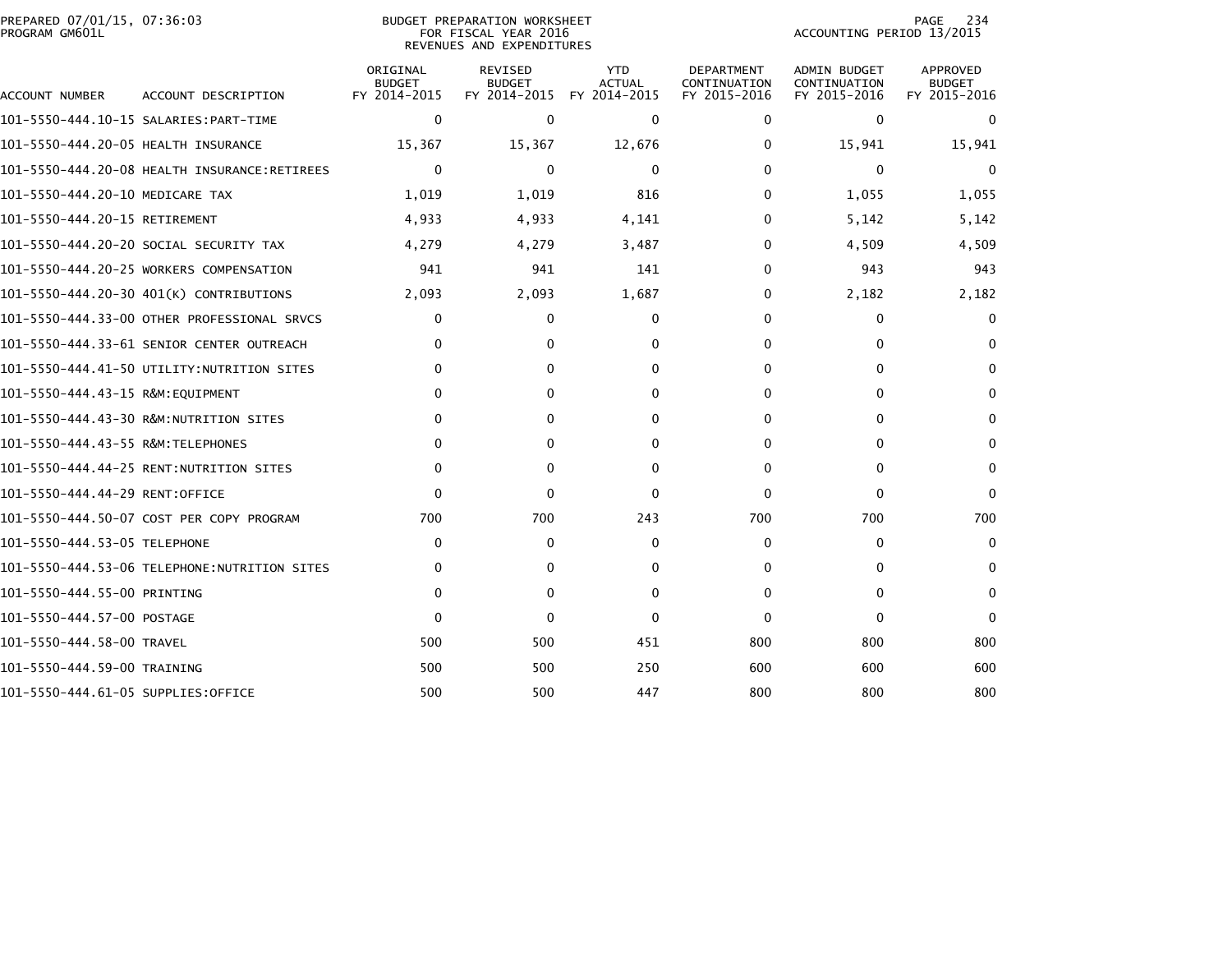| PREPARED 07/01/15, 07:36:03<br>PROGRAM GM601L |                                              |                                           | <b>BUDGET PREPARATION WORKSHEET</b><br>FOR FISCAL YEAR 2016<br>REVENUES AND EXPENDITURES |                                             | 235<br>PAGE<br>ACCOUNTING PERIOD 13/2015          |                                              |                                           |
|-----------------------------------------------|----------------------------------------------|-------------------------------------------|------------------------------------------------------------------------------------------|---------------------------------------------|---------------------------------------------------|----------------------------------------------|-------------------------------------------|
| ACCOUNT NUMBER                                | ACCOUNT DESCRIPTION                          | ORIGINAL<br><b>BUDGET</b><br>FY 2014-2015 | <b>REVISED</b><br><b>BUDGET</b><br>FY 2014-2015                                          | <b>YTD</b><br><b>ACTUAL</b><br>FY 2014-2015 | <b>DEPARTMENT</b><br>CONTINUATION<br>FY 2015-2016 | ADMIN BUDGET<br>CONTINUATION<br>FY 2015-2016 | APPROVED<br><b>BUDGET</b><br>FY 2015-2016 |
| 101-5550-444.61-81 SUPPLIES:SITE              |                                              | $\mathbf{0}$                              | 0                                                                                        | $\Omega$                                    | 0                                                 | $\mathbf{0}$                                 | 0                                         |
|                                               | 101-5550-444.61-95 SUPPLIES:OTHER SMALL EQMT | $\Omega$                                  | 0                                                                                        | 0                                           | 0                                                 | 0                                            |                                           |
| 101-5550-444.62-05 ELECTRICITY                |                                              |                                           |                                                                                          |                                             | 0                                                 | $\Omega$                                     | 0                                         |
| 101-5550-444.62-25 NATURAL GAS                |                                              | $\Omega$                                  | 0                                                                                        | 0                                           | 0                                                 | $\Omega$                                     | $\Omega$                                  |
|                                               | 101-5550-444.64-50 DUES & SUBSCRIPTIONS      | $\Omega$                                  |                                                                                          |                                             | 0                                                 | 0                                            | 0                                         |
| 101-5550-444.76-90 F/A:OTHER                  |                                              | $\Omega$                                  | 0                                                                                        |                                             | 0                                                 | $\Omega$                                     | $\Omega$                                  |
|                                               | 101-5550-444.83-00 PROGRAM ACTIVITIES        | $\Omega$                                  |                                                                                          |                                             | 0                                                 | 0                                            |                                           |
| 101-5550-444.83-05 ADVISORY BOARD             |                                              | $\Omega$                                  | 0                                                                                        | O                                           | 0                                                 | 0                                            | $\Omega$                                  |
|                                               | 101-5550-444.83-97 DONATION EXPENDITURES     | $\Omega$                                  | 0                                                                                        | ∩                                           | 0                                                 | $\Omega$                                     |                                           |
|                                               | 101-5550-444.84-10 ADULT DAY CARE CONTRACT   | 44,100                                    | 44,100                                                                                   | 36,988                                      | 0                                                 | 43,882                                       | 43,882                                    |
|                                               | 101-5550-444.84-15 CARE MGMT SERV PURCHASE   | 0                                         | 0                                                                                        | 0                                           | 0                                                 | 0                                            |                                           |
|                                               | 101-5550-444.84-19 CARE GIVERS SUPPORT GRANT | $\Omega$                                  | 0                                                                                        |                                             | 0                                                 | $\Omega$                                     |                                           |
|                                               | 101-5550-444.84-20 CONGREGATE CATERING CONTR | $\Omega$                                  |                                                                                          | 0                                           | 0                                                 |                                              |                                           |
|                                               | 101-5550-444.84-21 ARRA CONGREGATE CATERING  | $\Omega$                                  | 0                                                                                        |                                             | 0                                                 | $\mathbf{0}$                                 |                                           |
|                                               | 101-5550-444.84-30 IN HOME AIDE CONTRACT     | 156,285                                   | 146,793                                                                                  | 129,418                                     | 0                                                 | 177,548                                      | 177,548                                   |
|                                               | 101–5550–444.84–70 SUPPLEMENTAL MEALS CONTRA | $\mathbf{0}$                              | $\Omega$                                                                                 | $\Omega$                                    | 0                                                 | $\mathbf{0}$                                 | 0                                         |
|                                               | 101-5550-444.84-75 TRANSPORTATION CONTRACT   | 237,910                                   | 233,128                                                                                  | 160,998                                     | 233,128                                           | 231,933                                      | 231,933                                   |
| 101-5550-444.85-30 GRANT: HCCBG AGING         |                                              | 455,164                                   | 455,164                                                                                  | 275,884                                     | 0                                                 | 442,164                                      | 442,164                                   |
|                                               | 101-5550-444.85-44 GRANT:ROBERTSON-SAFE      | $\mathbf{0}$                              | $\mathbf{0}$                                                                             | 0                                           | 0                                                 | 0                                            | $\Omega$                                  |
| 101-5550-444.85-98 GRANT MATCH                |                                              | 202,628                                   | 202,628                                                                                  | 202,628                                     | 0                                                 | 201,184                                      | 201,184                                   |
|                                               | 101-5550-444.90-45 MGMT INFO SYSTEMS MAIN    | 1,200                                     | 1,200                                                                                    | 724                                         | 0                                                 | 1,200                                        | 1,200                                     |
|                                               | 101-5550-444.91-44 APPROPRIATION-RUFTYHOLMES | 73,530                                    | 73,530                                                                                   | 73,530                                      | 0                                                 | 73,530                                       | 73,530                                    |
|                                               | 101-5550-444.98-95 RESERVE:UNAPPROPRIATED    | $\mathbf 0$                               |                                                                                          | $\Omega$                                    | O                                                 | $\Omega$                                     |                                           |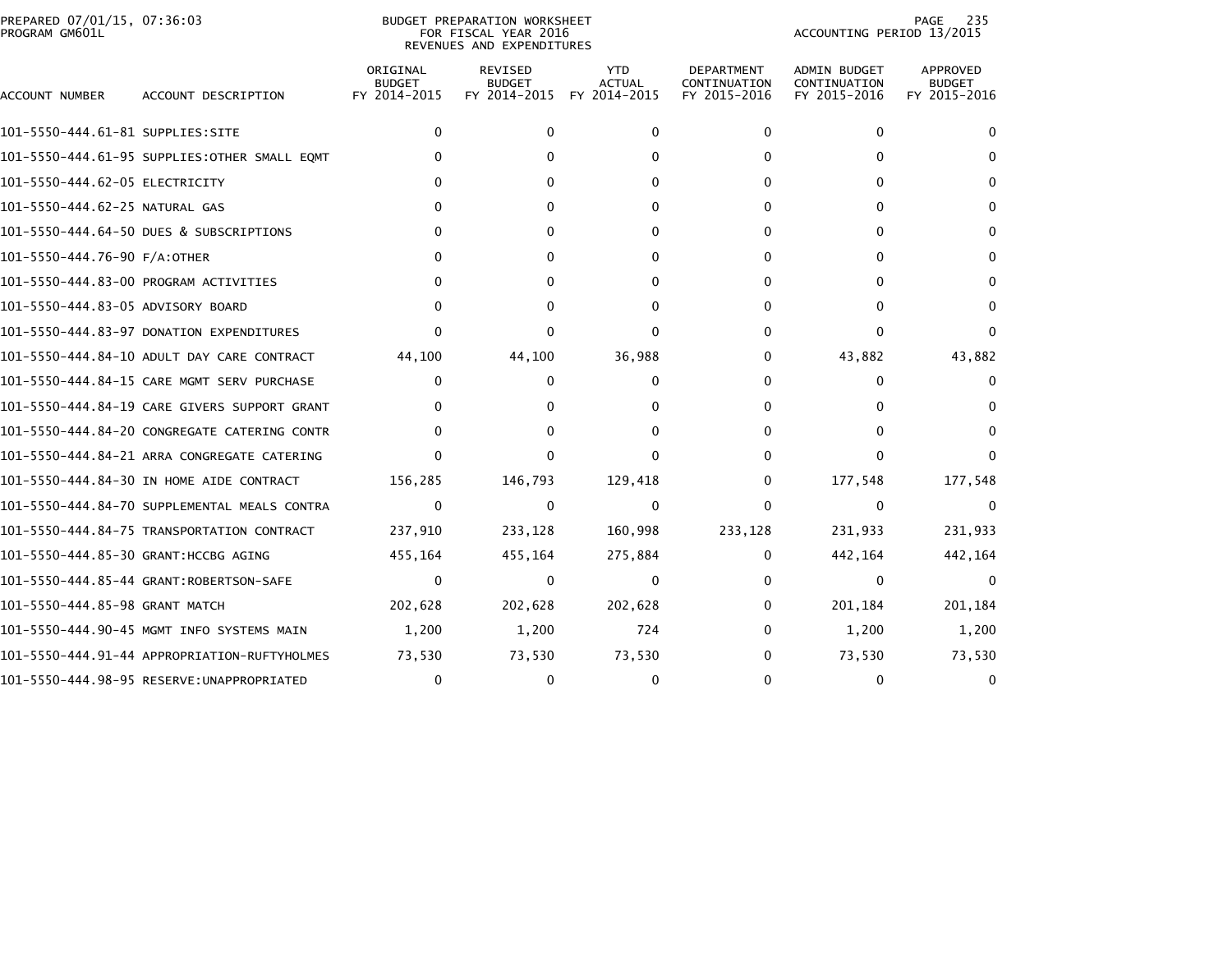|    | PREPARED 07/01/15, 07:36:03<br>PROGRAM GM601L | BUDGET PREPARATION WORKSHEET<br>FOR FISCAL YEAR 2016<br>REVENUES AND EXPENDITURES |                                           |                                          |                               |                                                   | 236<br>PAGE<br>ACCOUNTING PERIOD 13/2015            |                                           |  |  |
|----|-----------------------------------------------|-----------------------------------------------------------------------------------|-------------------------------------------|------------------------------------------|-------------------------------|---------------------------------------------------|-----------------------------------------------------|-------------------------------------------|--|--|
|    | ACCOUNT NUMBER                                | ACCOUNT DESCRIPTION                                                               | ORIGINAL<br><b>BUDGET</b><br>FY 2014-2015 | REVISED<br><b>BUDGET</b><br>FY 2014-2015 | YTD<br>ACTUAL<br>FY 2014-2015 | <b>DEPARTMENT</b><br>CONTINUATION<br>FY 2015-2016 | <b>ADMIN BUDGET</b><br>CONTINUATION<br>FY 2015-2016 | APPROVED<br><b>BUDGET</b><br>FY 2015-2016 |  |  |
|    | EXPENDITURE                                   |                                                                                   | 1.271.937                                 | 1.257.663                                | 963.379                       | 236.028                                           | 1.276.834                                           | 1,276,834                                 |  |  |
| ** |                                               | HOME CARE COMM BLK GRANT                                                          | 418.630                                   | 418.580                                  | 404.754                       | 50.482                                            | 437.751                                             | 437,751                                   |  |  |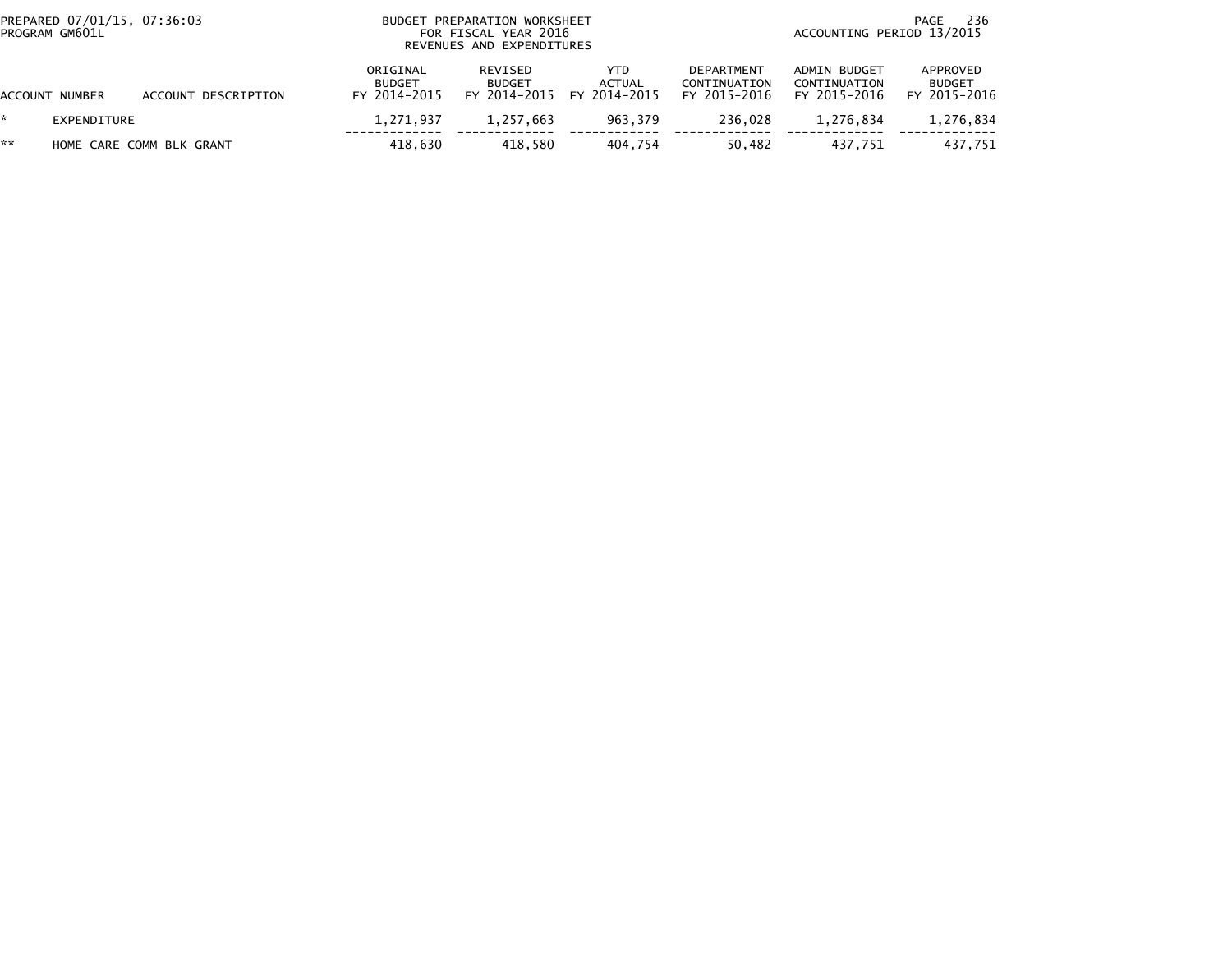|    | PREPARED 07/01/15, 07:36:03<br>PROGRAM GM601L |                                            |                                           | BUDGET PREPARATION WORKSHEET<br>FOR FISCAL YEAR 2016<br>REVENUES AND EXPENDITURES | 237<br>PAGE<br>ACCOUNTING PERIOD 13/2015 |                                                   |                                              |                                           |
|----|-----------------------------------------------|--------------------------------------------|-------------------------------------------|-----------------------------------------------------------------------------------|------------------------------------------|---------------------------------------------------|----------------------------------------------|-------------------------------------------|
|    | ACCOUNT NUMBER                                | ACCOUNT DESCRIPTION                        | ORIGINAL<br><b>BUDGET</b><br>FY 2014-2015 | REVISED<br><b>BUDGET</b><br>FY 2014-2015                                          | YTD.<br>ACTUAL<br>FY 2014-2015           | <b>DEPARTMENT</b><br>CONTINUATION<br>FY 2015-2016 | ADMIN BUDGET<br>CONTINUATION<br>FY 2015-2016 | APPROVED<br><b>BUDGET</b><br>FY 2015-2016 |
|    |                                               | 101-5551-331.71-00 SHIIP GRANT             |                                           |                                                                                   |                                          |                                                   |                                              | $\Omega$                                  |
|    |                                               | 101-5551-395.00-00 FUND BALANCE APPR-RESTR | 0                                         |                                                                                   |                                          |                                                   |                                              | 0                                         |
| *  | <b>REVENUE</b>                                | 101-5551-444.85-00 GRANT EXPENDITURES      |                                           |                                                                                   |                                          |                                                   |                                              | 0                                         |
| *  | <b>EXPENDITURE</b>                            |                                            |                                           |                                                                                   |                                          |                                                   |                                              | 0                                         |
| ** |                                               | DEPT OF RURAL EDUCATION                    |                                           |                                                                                   |                                          |                                                   |                                              | 0                                         |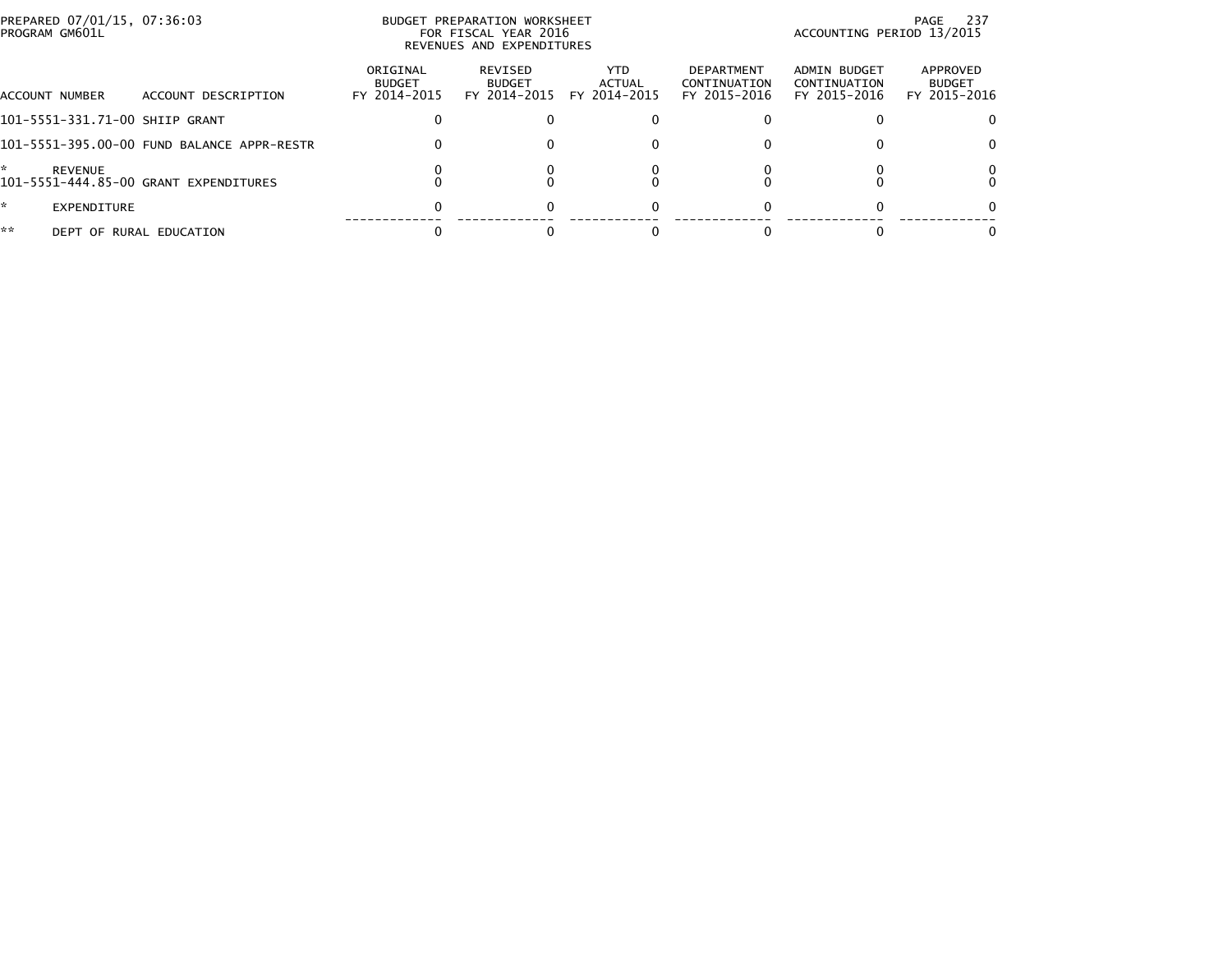| PREPARED 07/01/15, 07:36:03<br>PROGRAM GM601L         |                                              |                                           | BUDGET PREPARATION WORKSHEET<br>FOR FISCAL YEAR 2016<br>REVENUES AND EXPENDITURES |                                             | 238<br>PAGE<br>ACCOUNTING PERIOD 13/2015          |                                                     |                                           |  |
|-------------------------------------------------------|----------------------------------------------|-------------------------------------------|-----------------------------------------------------------------------------------|---------------------------------------------|---------------------------------------------------|-----------------------------------------------------|-------------------------------------------|--|
| ACCOUNT NUMBER                                        | ACCOUNT DESCRIPTION                          | ORIGINAL<br><b>BUDGET</b><br>FY 2014-2015 | <b>REVISED</b><br><b>BUDGET</b><br>FY 2014-2015                                   | <b>YTD</b><br><b>ACTUAL</b><br>FY 2014-2015 | <b>DEPARTMENT</b><br>CONTINUATION<br>FY 2015-2016 | <b>ADMIN BUDGET</b><br>CONTINUATION<br>FY 2015-2016 | APPROVED<br><b>BUDGET</b><br>FY 2015-2016 |  |
|                                                       | 101-5560-331.82-00 TITLE V SCSEP GRANT       | 0                                         | $\mathbf{0}$                                                                      | $\Omega$                                    | $\Omega$                                          | 0                                                   | 0                                         |  |
|                                                       | 101-5560-338.20-00 TITLE V AGENCY MATCH      |                                           |                                                                                   | 0                                           |                                                   | 0                                                   | 0                                         |  |
| <b>REVENUE</b><br>101-5560-444.10-05 SALARIES:REGULAR |                                              |                                           |                                                                                   |                                             |                                                   | 0<br>0                                              | 0                                         |  |
|                                                       |                                              |                                           |                                                                                   | 0                                           |                                                   | 0                                                   | 0                                         |  |
| 101-5560-444.20-05 HEALTH INSURANCE                   |                                              |                                           |                                                                                   | 0                                           |                                                   | 0                                                   | 0                                         |  |
| 101-5560-444.20-10 MEDICARE TAX                       |                                              | 0                                         | 0                                                                                 | 0                                           | 0                                                 | $\Omega$                                            | 0                                         |  |
| 101-5560-444.20-15 RETIREMENT                         |                                              | 0                                         | 0                                                                                 | $\Omega$                                    | 0                                                 | 0                                                   | 0                                         |  |
|                                                       | 101-5560-444.20-20 SOCIAL SECURITY TAX       | 0                                         | 0                                                                                 | 0                                           | 0                                                 | 0                                                   | 0                                         |  |
|                                                       | 101-5560-444.20-25 WORKERS COMPENSATION      | O                                         | O                                                                                 | <sup>0</sup>                                |                                                   | $\Omega$                                            | 0                                         |  |
|                                                       | 101-5560-444.20-30 401(K) CONTRIBUTIONS      | 0                                         | ∩                                                                                 | 0                                           | <sup>0</sup>                                      | 0                                                   | 0                                         |  |
| 101-5560-444.32-30 MEDICAL                            |                                              | <sup>0</sup>                              |                                                                                   | 0                                           | 0                                                 | 0                                                   | 0                                         |  |
| 101-5560-444.58-00 TRAVEL                             |                                              | o                                         | U                                                                                 | o                                           | <sup>0</sup>                                      | 0                                                   | 0                                         |  |
| 101-5560-444.59-00 TRAINING                           |                                              | U                                         |                                                                                   | 0                                           | 0                                                 | 0                                                   | 0                                         |  |
| 101-5560-444.85-72 GRANT:TITLE V                      |                                              | U                                         | ŋ                                                                                 | U                                           | 0                                                 | 0                                                   | $\Omega$                                  |  |
| 101-5560-444.85-98 GRANT MATCH                        |                                              | 19,584                                    | 16,976                                                                            | 16,976                                      | 0                                                 | 16,976                                              | 16,976                                    |  |
|                                                       | 101-5560-444.91-44 APPROPRIATION-RUFTYHOLMES | $\Omega$                                  | $\mathbf{0}$                                                                      | $\Omega$                                    | 0                                                 | $\Omega$                                            | $\mathbf{0}$                              |  |
| ×.<br>EXPENDITURE                                     |                                              | 19,584                                    | 16,976                                                                            | 16,976                                      | 0                                                 | 16,976                                              | 16,976                                    |  |
| **<br>TITLE V SCSEP                                   |                                              | 19,584                                    | 16,976                                                                            | 16,976                                      | 0                                                 | 16,976                                              | 16,976                                    |  |
| ***<br>SENIOR SERVICES                                |                                              | 438,214                                   | 435,556                                                                           | 421,730                                     | 50,482                                            | 454,727                                             | 454,727                                   |  |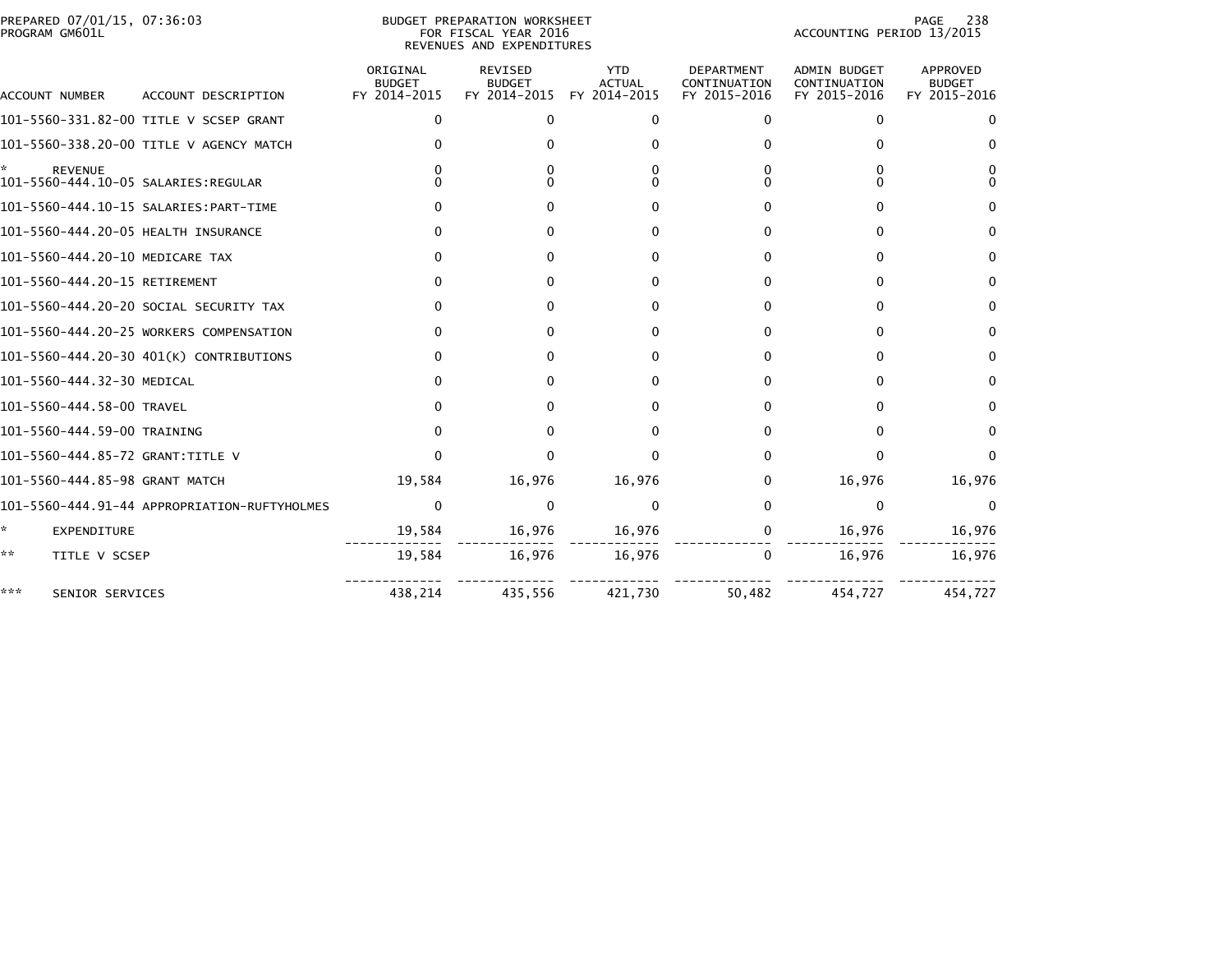| PREPARED 07/01/15, 07:36:03<br>PROGRAM GM601L |                                                                                 |                                                                           | BUDGET PREPARATION WORKSHEET<br>FOR FISCAL YEAR 2016<br>REVENUES AND EXPENDITURES |                                                       | 239<br>PAGE<br>ACCOUNTING PERIOD 13/2015 |                                            |                                              |                                           |
|-----------------------------------------------|---------------------------------------------------------------------------------|---------------------------------------------------------------------------|-----------------------------------------------------------------------------------|-------------------------------------------------------|------------------------------------------|--------------------------------------------|----------------------------------------------|-------------------------------------------|
| ACCOUNT NUMBER                                |                                                                                 | ACCOUNT DESCRIPTION                                                       | ORIGINAL<br><b>BUDGET</b><br>FY 2014-2015                                         | REVISED<br><b>BUDGET</b><br>FY 2014-2015 FY 2014-2015 | <b>YTD</b><br><b>ACTUAL</b>              | DEPARTMENT<br>CONTINUATION<br>FY 2015-2016 | ADMIN BUDGET<br>CONTINUATION<br>FY 2015-2016 | APPROVED<br><b>BUDGET</b><br>FY 2015-2016 |
|                                               |                                                                                 | 101-6110-331.46-00 LIBRARY FEDERAL AID GRANT                              | $\mathbf 0$                                                                       | $104,583-$                                            | $104,583-$                               | 0                                          | 0                                            | 0                                         |
|                                               |                                                                                 | 101-6110-334.52-00 LIBRARY STATE AID GRANT                                | 167,385-                                                                          | 167,385-                                              | 171,388-                                 | 167,385-                                   | 167,385-                                     | 167,385-                                  |
| LEVEL<br>400                                  | <b>TEXT</b><br>BASED ON THE MOST CURRENT INFORAMTION FROM THE<br>STATE LIBRARY. |                                                                           |                                                                                   | TEXT AMT                                              | 167,385                                  |                                            |                                              |                                           |
|                                               |                                                                                 |                                                                           |                                                                                   |                                                       | 167,385                                  |                                            |                                              |                                           |
|                                               |                                                                                 | 101-6110-334.52-01 RAISING THE BAR GRANT                                  | $\Omega$                                                                          | $\Omega$                                              | $\mathbf{0}$                             | $\Omega$                                   | $\Omega$                                     | $\Omega$                                  |
|                                               |                                                                                 | 101-6110-334.65-30 SMART START:LIBRARY                                    | $\Omega$                                                                          | $\mathbf{0}$                                          | $\mathbf{0}$                             | $\mathbf{0}$                               | $\Omega$                                     | $\mathbf{0}$                              |
|                                               |                                                                                 | 101-6110-351.50-00 LIBRARY FINES                                          | $65,000 -$                                                                        | $65,000 -$                                            | $62,300-$                                | $63,000 -$                                 | $63,000 -$                                   | $63,000 -$                                |
| LEVEL<br>400                                  | <b>TEXT</b>                                                                     | FINES ARE PROJECTED ON THE CURRENT REVENUE.                               |                                                                                   | TEXT AMT                                              | 63,000<br>63,000                         |                                            |                                              |                                           |
|                                               |                                                                                 | 101-6110-353.60-00 LIBRARY FEES(MICRO-PHOTO)                              | $32,000 -$                                                                        | $32,000 -$                                            | 37,701-                                  | $32,000 -$                                 | $34,000-$                                    | $34,000-$                                 |
| LEVEL<br>400                                  | <b>TEXT</b>                                                                     | FEES ARE PROJECTED ON THE CURRENT REVENUE.                                |                                                                                   | TEXT AMT                                              | 34,000<br>34,000                         |                                            |                                              |                                           |
|                                               |                                                                                 | 101-6110-365.70-00 RESTRICTED DONATIONS                                   | $\mathbf{0}$                                                                      | $9,000 -$                                             | $\mathbf{0}$                             | $\Omega$                                   | $\Omega$                                     | $\Omega$                                  |
|                                               |                                                                                 | 101-6110-389.10-00 LIBRARY:MISCELLANEOUS                                  | $8,500-$                                                                          | $8,500-$                                              | $28,345-$                                | $8,500-$                                   | $10,000 -$                                   | $10,000 -$                                |
| LEVEL<br>400                                  | <b>TEXT</b>                                                                     | MISCELLANEOUS REVENUE IS PROJECTED BASED ON THE<br><b>CURRENT REVENUE</b> |                                                                                   | TEXT AMT                                              | 10,000<br>10,000                         |                                            |                                              |                                           |
|                                               |                                                                                 | 101-6110-395.00-00 FUND BALANCE APPR-RESTR                                | 0                                                                                 | $10,776-$                                             | 0                                        | $\Omega$                                   | $\mathbf{0}$                                 | $\mathbf{0}$                              |
|                                               |                                                                                 |                                                                           |                                                                                   |                                                       |                                          |                                            |                                              |                                           |
| <b>REVENUE</b>                                |                                                                                 | 101-6110-455.10-05 SALARIES:REGULAR                                       | 272,885-<br>1,313,154                                                             | 397,244-<br>1,334,314                                 | 404, 317-<br>1,293,960                   | 270,885-<br>$\Omega$                       | 274,385-<br>1,327,431                        | $274, 385 -$<br>1,327,431                 |
|                                               |                                                                                 |                                                                           | 211,803                                                                           | 211,803                                               | 204,224                                  | $\mathbf{0}$                               | 211,803                                      | 211,803                                   |
|                                               |                                                                                 | 101-6110-455.20-05 HEALTH INSURANCE                                       | 321,600                                                                           | 316,500                                               | 276,040                                  | $\mathbf{0}$                               | 322,557                                      | 322,557                                   |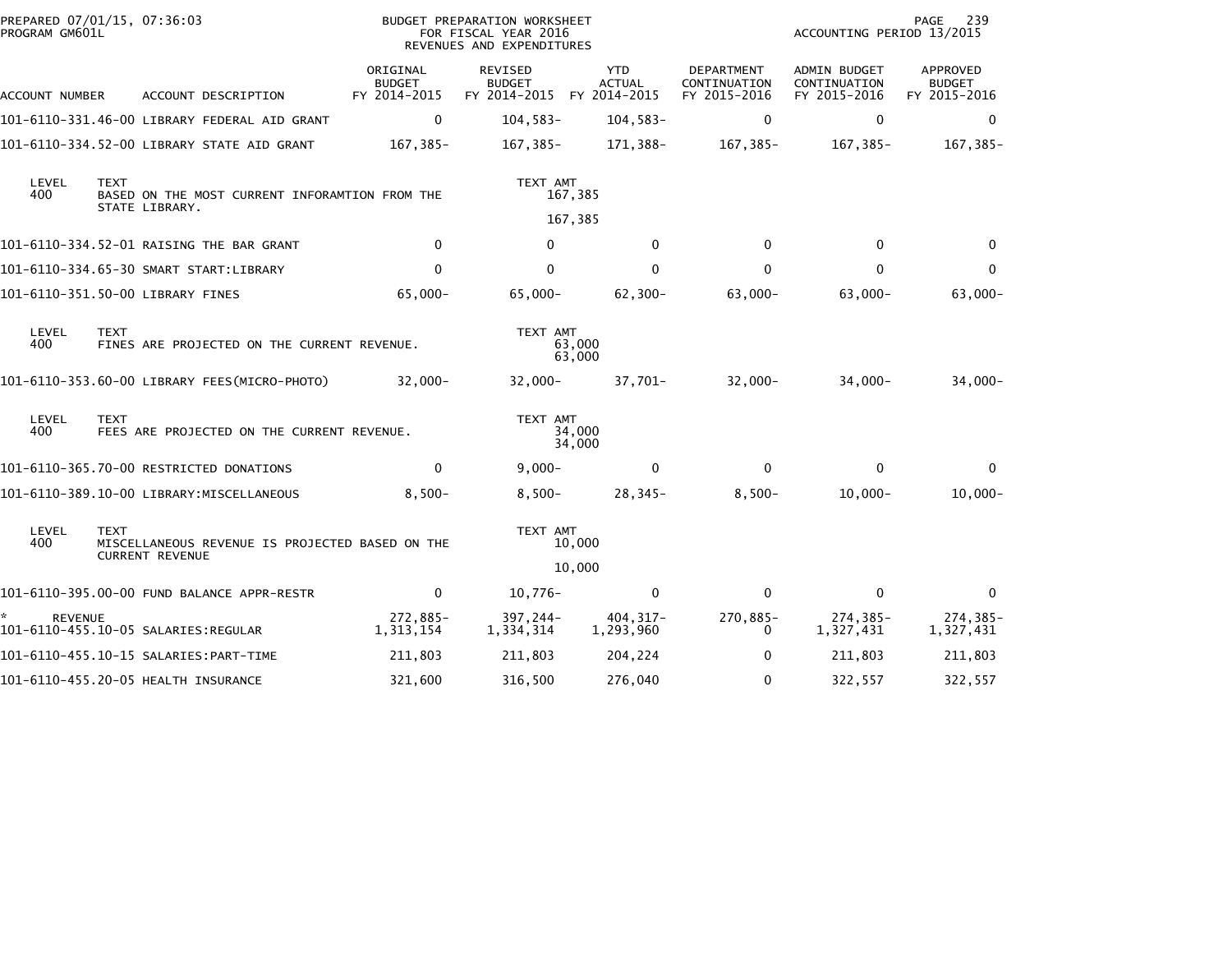| PROGRAM GM601L           | PREPARED 07/01/15, 07:36:03                                                                                                                                                                                                                                                                                                                       | BUDGET PREPARATION WORKSHEET<br>FOR FISCAL YEAR 2016<br>REVENUES AND EXPENDITURES |                                          |                                             |                                            | PAGE<br>240<br>ACCOUNTING PERIOD 13/2015     |                                           |  |
|--------------------------|---------------------------------------------------------------------------------------------------------------------------------------------------------------------------------------------------------------------------------------------------------------------------------------------------------------------------------------------------|-----------------------------------------------------------------------------------|------------------------------------------|---------------------------------------------|--------------------------------------------|----------------------------------------------|-------------------------------------------|--|
| ACCOUNT NUMBER           | ACCOUNT DESCRIPTION                                                                                                                                                                                                                                                                                                                               | ORIGINAL<br><b>BUDGET</b><br>FY 2014-2015                                         | REVISED<br><b>BUDGET</b><br>FY 2014-2015 | <b>YTD</b><br><b>ACTUAL</b><br>FY 2014-2015 | DEPARTMENT<br>CONTINUATION<br>FY 2015-2016 | ADMIN BUDGET<br>CONTINUATION<br>FY 2015-2016 | APPROVED<br><b>BUDGET</b><br>FY 2015-2016 |  |
|                          | 101-6110-455.20-08 HEALTH INSURANCE:RETIREES                                                                                                                                                                                                                                                                                                      | 18,090                                                                            | 18,760                                   | 18,760                                      | 0                                          | 24,120                                       | 24,120                                    |  |
|                          | 101-6110-455.20-10 MEDICARE TAX                                                                                                                                                                                                                                                                                                                   | 22,112                                                                            | 22,112                                   | 20,603                                      | 0                                          | 22,319                                       | 22,319                                    |  |
|                          | 101-6110-455.20-15 RETIREMENT                                                                                                                                                                                                                                                                                                                     | 94,547                                                                            | 94,547                                   | 91,483                                      | $\Omega$                                   | 93,849                                       | 93,849                                    |  |
|                          | 101-6110-455.20-20 SOCIAL SECURITY TAX                                                                                                                                                                                                                                                                                                            | 95,547                                                                            | 95,547                                   | 88,098                                      | 0                                          | 95,433                                       | 95,433                                    |  |
|                          | 101-6110-455.20-25 WORKERS COMPENSATION                                                                                                                                                                                                                                                                                                           | 12,095                                                                            | 17,195                                   | 16,520                                      | 0                                          | 18,371                                       | 18,371                                    |  |
|                          | 101-6110-455.20-30 401(K) CONTRIBUTIONS                                                                                                                                                                                                                                                                                                           | 38,590                                                                            | 38,590                                   | 36,513                                      | 0                                          | 39,823                                       | 39,823                                    |  |
|                          | 101-6110-455.32-46 SECURITY SERVICES                                                                                                                                                                                                                                                                                                              | 810                                                                               | 810                                      | 333                                         | $\Omega$                                   | 810                                          | 810                                       |  |
|                          | 101-6110-455.33-06 CATALOGING AND PROCESSING                                                                                                                                                                                                                                                                                                      | 56,000                                                                            | 56,000                                   | 56,000                                      | 56,000                                     | 56,000                                       | 56,000                                    |  |
|                          | 101-6110-455.33-17 CONTRACTED SERVICES                                                                                                                                                                                                                                                                                                            | $\mathbf 0$                                                                       | $\mathbf 0$                              | $\mathbf 0$                                 | 0                                          | $\mathbf 0$                                  | 0                                         |  |
|                          | 101-6110-455.34-09 BINDING                                                                                                                                                                                                                                                                                                                        | 1,000                                                                             | 1,000                                    | 1,000                                       | 1,000                                      | 1,000                                        | 1,000                                     |  |
|                          | 101-6110-455.34-30 SERVICE & MAINTENANCE                                                                                                                                                                                                                                                                                                          | 111,000                                                                           | 111,000                                  | 103,046                                     | 123,000                                    | 114,000                                      | 114,000                                   |  |
| LEVEL<br>400             | <b>TEXT</b><br>THE SERVICE AND MAINTENANCE CONTRACTS FOR THE<br>LIBRARY SYSTEM INCLUDES: AB ENTERPRISES,<br>BIBLIOTHECA, DABBS LAWNCARE, J&D CLEANING SERVICE,<br>LINEAGE, NEOPOST, PEELER ENVIROMENTAL, PERFORMANCE<br>FIRE PROTECTION, RESIDENTIAL GARBAGE SERVICE,<br>SUPERIOR COMMERICAL CLEANING, SPECTRUM, THE<br>LIBRARY CORP., AND XEROX. |                                                                                   | TEXT AMT                                 | 114,000                                     |                                            |                                              |                                           |  |
|                          |                                                                                                                                                                                                                                                                                                                                                   |                                                                                   |                                          | 114,000                                     |                                            |                                              |                                           |  |
| 101-6110-455.41-40 WATER |                                                                                                                                                                                                                                                                                                                                                   | 12,000                                                                            | 12,000                                   | 9,817                                       | 14,000                                     | 13,000                                       | 13,000                                    |  |
| LEVEL<br>400             | <b>TEXT</b><br>THE INCREASE IN THIS LINE ITEMS IS DUE TO THE<br>CURRENT YEAR PROJECTION.                                                                                                                                                                                                                                                          |                                                                                   | TEXT AMT                                 | 13,000                                      |                                            |                                              |                                           |  |
|                          |                                                                                                                                                                                                                                                                                                                                                   |                                                                                   |                                          | 13,000                                      |                                            |                                              |                                           |  |
|                          | 101-6110-455.41-42 STORM WATER FEE                                                                                                                                                                                                                                                                                                                | 500                                                                               | 500                                      | 360                                         | 500                                        | 500                                          | 500                                       |  |
|                          | 101-6110-455.43-05 R&M:BUILDINGS                                                                                                                                                                                                                                                                                                                  | 90,000                                                                            | 90,000                                   | 58,042                                      | 80,000                                     | 80,000                                       | 80,000                                    |  |
|                          | 101-6110-455.43-15 R&M:EQUIPMENT                                                                                                                                                                                                                                                                                                                  | 5,000                                                                             | 5,000                                    | 3,762                                       | 3,000                                      | 3,000                                        | 3,000                                     |  |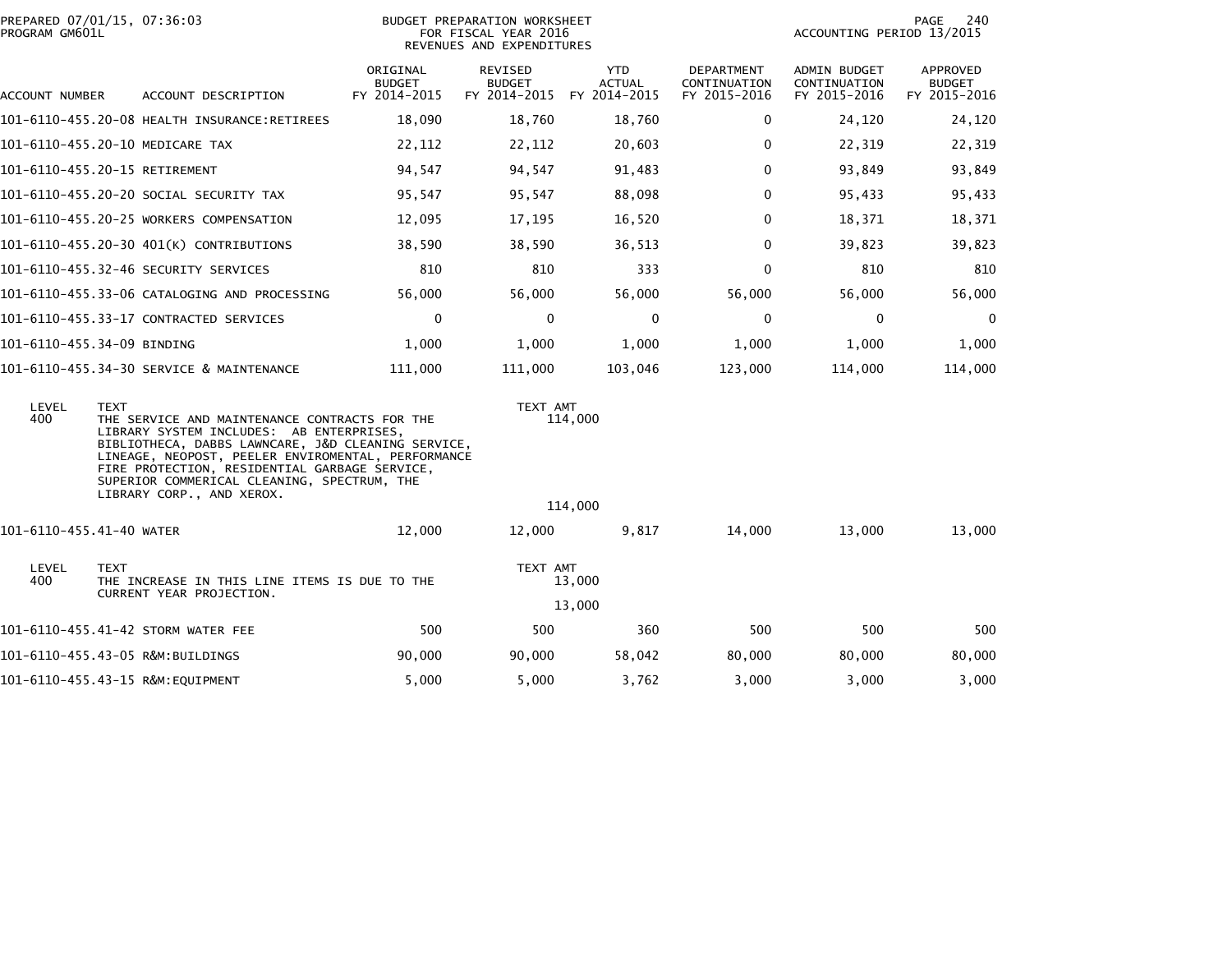| PROGRAM GM601L | PREPARED 07/01/15, 07:36:03                                                                                                                 | BUDGET PREPARATION WORKSHEET<br>FOR FISCAL YEAR 2016<br>REVENUES AND EXPENDITURES |                                                 |                                             |                                            | PAGE<br>241<br>ACCOUNTING PERIOD 13/2015     |                                           |  |
|----------------|---------------------------------------------------------------------------------------------------------------------------------------------|-----------------------------------------------------------------------------------|-------------------------------------------------|---------------------------------------------|--------------------------------------------|----------------------------------------------|-------------------------------------------|--|
| ACCOUNT NUMBER | ACCOUNT DESCRIPTION                                                                                                                         | ORIGINAL<br><b>BUDGET</b><br>FY 2014-2015                                         | <b>REVISED</b><br><b>BUDGET</b><br>FY 2014-2015 | <b>YTD</b><br><b>ACTUAL</b><br>FY 2014-2015 | DEPARTMENT<br>CONTINUATION<br>FY 2015-2016 | ADMIN BUDGET<br>CONTINUATION<br>FY 2015-2016 | APPROVED<br><b>BUDGET</b><br>FY 2015-2016 |  |
|                | 101-6110-455.43-20 R&M:VEHICLES                                                                                                             | 3,000                                                                             | 3,000                                           | 803                                         | 3,000                                      | 3,000                                        | 3,000                                     |  |
|                | 101-6110-455.43-55 R&M:TELEPHONES                                                                                                           | 500                                                                               | 500                                             | 95                                          | 500                                        | 500                                          | 500                                       |  |
|                | 101-6110-455.44-20 RENT:LAND & BUILDINGS                                                                                                    | 4,500                                                                             | 4,500                                           | 4,368                                       | 4,500                                      | 4,500                                        | 4,500                                     |  |
|                | 101-6110-455.50-07 COST PER COPY PROGRAM                                                                                                    | 6,000                                                                             | 6,000                                           | 5,389                                       | 7,500                                      | 7,500                                        | 7,500                                     |  |
| LEVEL<br>400   | <b>TEXT</b><br>THE INCREASE IN THIS LINE ITEM IS DUE TO THE<br>INSTALLATION OF ADDITIONAL PUBLIC COMPUTER LAB<br>PRINTERS.                  |                                                                                   | TEXT AMT                                        | 7,500                                       |                                            |                                              |                                           |  |
|                |                                                                                                                                             |                                                                                   |                                                 | 7,500                                       |                                            |                                              |                                           |  |
|                | 101-6110-455.53-05 TELEPHONE                                                                                                                | 9,000                                                                             | 9,000                                           | 5,615                                       | 9,000                                      | 9,000                                        | 9,000                                     |  |
|                | 101-6110-455.54-00 ADVERTISING                                                                                                              | 750                                                                               | 750                                             | 642                                         | 750                                        | 750                                          | 750                                       |  |
|                | 101-6110-455.55-00 PRINTING                                                                                                                 | 2,500                                                                             | 2,500                                           | 2,156                                       | 2,500                                      | 2,500                                        | 2,500                                     |  |
|                | 101-6110-455.57-00 POSTAGE                                                                                                                  | 10,000                                                                            | 10,000                                          | 7,853                                       | 7,500                                      | 7,500                                        | 7,500                                     |  |
| LEVEL<br>400   | <b>TEXT</b><br>THE DECREASE IN THIS LINE ITEM IS DUE TO THE USE<br>OF ELECTRONIC MAIL.                                                      |                                                                                   | TEXT AMT<br>7,500                               |                                             |                                            |                                              |                                           |  |
|                |                                                                                                                                             |                                                                                   |                                                 | 7,500                                       |                                            |                                              |                                           |  |
|                | 101-6110-455.58-00 TRAVEL                                                                                                                   | 6,000                                                                             | 6,000                                           | 5,386                                       | 6,000                                      | 6,000                                        | 6,000                                     |  |
| LEVEL<br>400   | <b>TEXT</b><br>THE LIBRARY WILL BE SENDING TWO STAFF MEMBERS<br>TO THE TLC TRAINING IN CHARLESTON, SC.                                      |                                                                                   | TEXT AMT                                        | 6,000                                       |                                            |                                              |                                           |  |
|                |                                                                                                                                             |                                                                                   |                                                 | 6,000                                       |                                            |                                              |                                           |  |
|                | 101-6110-455.59-00 TRAINING                                                                                                                 | 2,000                                                                             | 2,000                                           | 1,921                                       | 3,000                                      | 2,000                                        | 2,000                                     |  |
| LEVEL<br>400   | <b>TEXT</b><br>THE INCREASE IN THIS LINE ITEM IS TO COVER THE<br>COST OF TWO STAFF MEMBERS ATTENDING THE TLC<br>TRAINING IN CHARLESTON, SC. |                                                                                   | TEXT AMT                                        | 3,000                                       |                                            |                                              |                                           |  |
|                | LESS: COUNTY MANAGER'S REDUCTION                                                                                                            |                                                                                   |                                                 | $1.000 -$<br>2,000                          |                                            |                                              |                                           |  |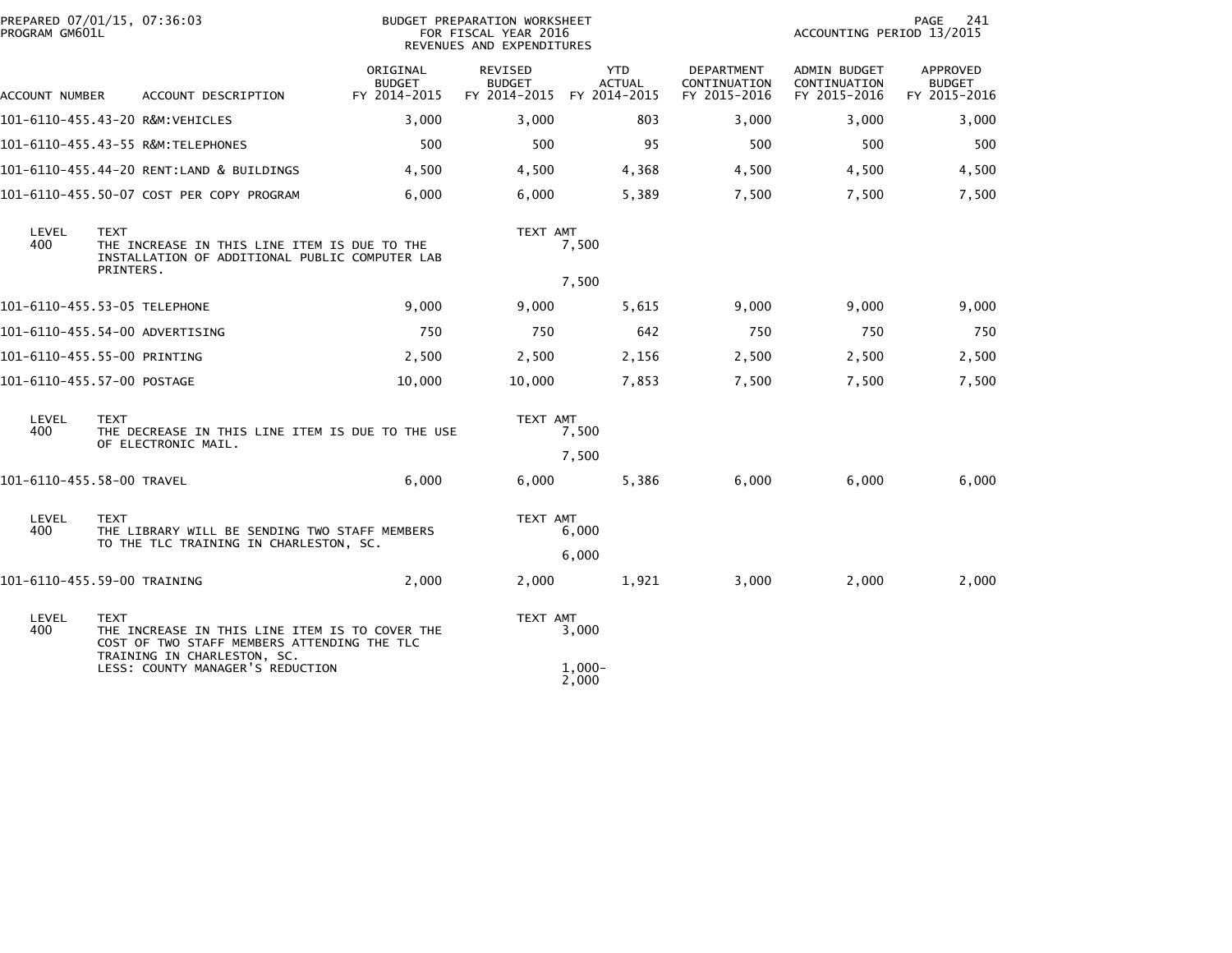| PREPARED 07/01/15, 07:36:03<br>PROGRAM GM601L |                                                                                           |                                                   | BUDGET PREPARATION WORKSHEET<br>FOR FISCAL YEAR 2016<br>REVENUES AND EXPENDITURES |                                             |                                            | ACCOUNTING PERIOD 13/2015                    |                                           |  |
|-----------------------------------------------|-------------------------------------------------------------------------------------------|---------------------------------------------------|-----------------------------------------------------------------------------------|---------------------------------------------|--------------------------------------------|----------------------------------------------|-------------------------------------------|--|
| ACCOUNT NUMBER                                | ACCOUNT DESCRIPTION                                                                       | ORIGINAL<br><b>BUDGET</b><br>FY 2014-2015         | REVISED<br><b>BUDGET</b><br>FY 2014-2015                                          | <b>YTD</b><br><b>ACTUAL</b><br>FY 2014-2015 | DEPARTMENT<br>CONTINUATION<br>FY 2015-2016 | ADMIN BUDGET<br>CONTINUATION<br>FY 2015-2016 | APPROVED<br><b>BUDGET</b><br>FY 2015-2016 |  |
|                                               | 101-6110-455.60-00 MISCELLANEOUS                                                          | 400                                               | 400                                                                               | 395                                         | 400                                        | 400                                          | 400                                       |  |
|                                               | 101-6110-455.61-05 SUPPLIES:OFFICE                                                        | 21,000                                            | 20,250                                                                            | 18,982                                      | 21,000                                     | 19,500                                       | 19,500                                    |  |
| LEVEL<br>400                                  | <b>TEXT</b><br>OF SUPPLIES THROUGHOUT THE LIBRARY SYSTEM.                                 | THE INCREASE IN THIS LINE ITEM IS DUE TO THE NEED | TEXT AMT<br>21,000                                                                |                                             |                                            |                                              |                                           |  |
|                                               | LESS: COUNTY MANAGER'S REDUCTION                                                          |                                                   |                                                                                   | 1,500-<br>19,500                            |                                            |                                              |                                           |  |
|                                               | 101-6110-455.61-30 SUPPLIES:JANITORIAL                                                    | 12,000                                            | 12,000                                                                            | 11,680                                      | 12,000                                     | 12,000                                       | 12,000                                    |  |
|                                               | 101-6110-455.61-37 SUPPLIES:LIBRARY                                                       | 20,000                                            | 20,000                                                                            | 17,431                                      | 22,000                                     | 20,000                                       | 20,000                                    |  |
| LEVEL<br>400                                  | <b>TEXT</b><br>THE INCREASE IN THIS LINE ITEM IS TO COVER THE<br>COMPUTER LAB PRINTERS.   | COST OF ADDITIONAL SUPPLIES NEEDED FOR THE PUBLIC | TEXT AMT                                                                          | 22,000                                      |                                            |                                              |                                           |  |
|                                               | LESS: COUNTY MANAGER'S REDUCTION                                                          |                                                   |                                                                                   | $2,000-$<br>20,000                          |                                            |                                              |                                           |  |
|                                               | 101-6110-455.61-85 SUPPLIES:VEHICLE                                                       | 2,000                                             | 2,000                                                                             | 430                                         | 1,500                                      | 1,500                                        | 1,500                                     |  |
| LEVEL<br>400                                  | <b>TEXT</b><br>THE DECREASE IN THIS LINE ITEM IS DUE TO THE<br>VANS.                      | PURCHASE OF THE NEW VAN WHICH REPLACES TWO OLDER  | TEXT AMT                                                                          | 1,500                                       |                                            |                                              |                                           |  |
|                                               |                                                                                           |                                                   |                                                                                   | 1,500                                       |                                            |                                              |                                           |  |
|                                               | 101-6110-455.61-95 SUPPLIES:OTHER SMALL EQMT                                              | 12,000                                            | 14,105                                                                            | 11,839                                      | 12,000                                     | 12,000                                       | 12,000                                    |  |
|                                               | 101-6110-455.62-05 ELECTRICITY                                                            | 132,000                                           | 132,000                                                                           | 104,527                                     | 141,000                                    | 136,000                                      | 136,000                                   |  |
| LEVEL<br>400                                  | <b>TEXT</b><br>THE INCREASE IN THIS LINE ITEM IS BASED ON THE<br>CURRENT YEAR PROJECTION. |                                                   | TEXT AMT                                                                          | 136,000                                     |                                            |                                              |                                           |  |
|                                               |                                                                                           |                                                   |                                                                                   | 136,000                                     |                                            |                                              |                                           |  |
|                                               | 101-6110-455.62-20 MOTOR FUEL & LUBRICANTS                                                | 5,500                                             | 5,500                                                                             | 3,255                                       | 5,500                                      | 5,500                                        | 5,500                                     |  |
|                                               | 101-6110-455.62-25 NATURAL GAS                                                            | 32,000                                            | 32,000                                                                            | 22,357                                      | 32,000                                     | 32,000                                       | 32,000                                    |  |
|                                               | 101-6110-455.64-05 AUDIO-VISUAL                                                           | 25,000                                            | 25,000                                                                            | 23,922                                      | 25,000                                     | 25,000                                       | 25,000                                    |  |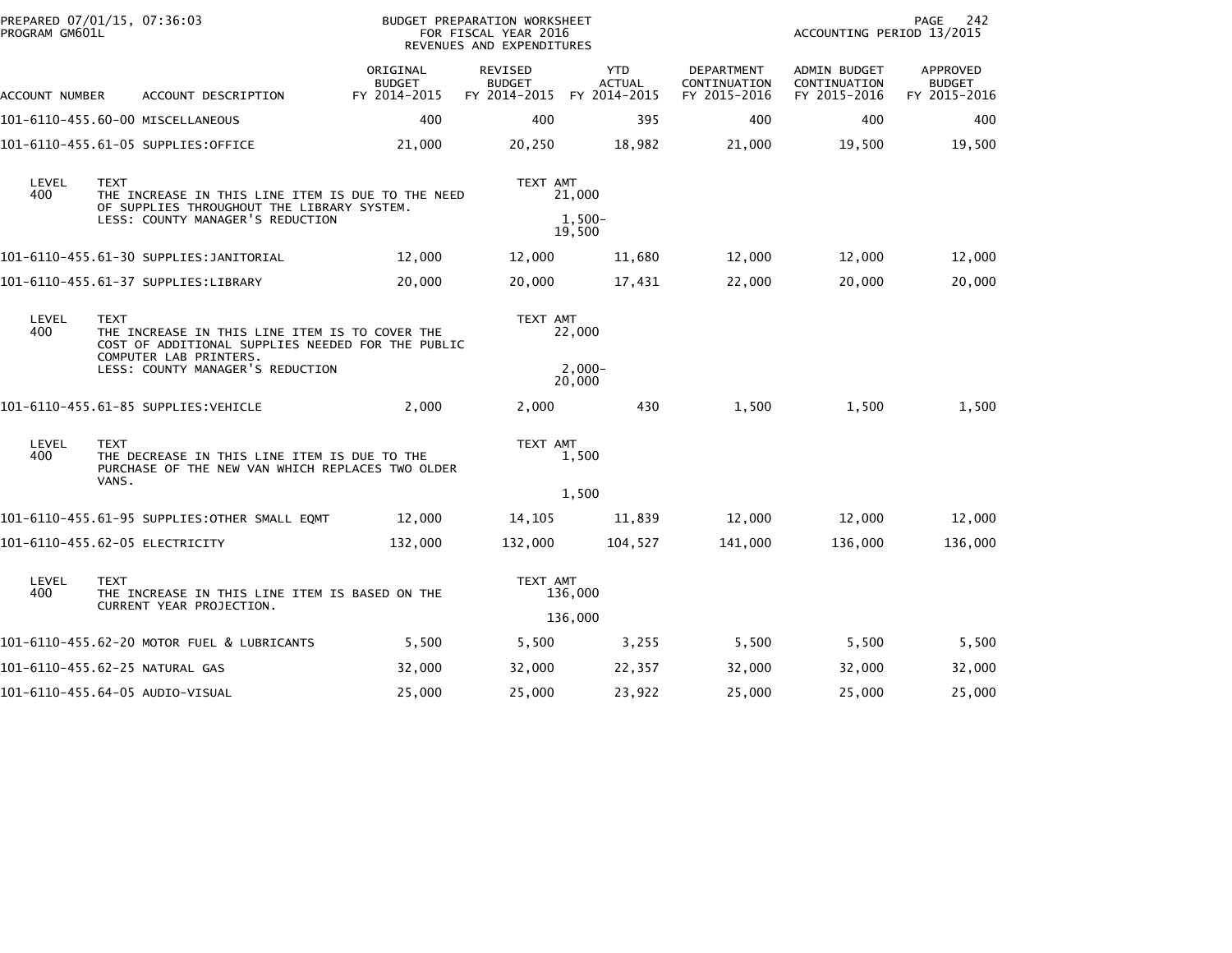| PROGRAM GM601L           | PREPARED 07/01/15, 07:36:03                                                                                                   | <b>BUDGET PREPARATION WORKSHEET</b><br>FOR FISCAL YEAR 2016<br>REVENUES AND EXPENDITURES |                                          |                                             |                                            | 243<br>PAGE<br>ACCOUNTING PERIOD 13/2015            |                                           |
|--------------------------|-------------------------------------------------------------------------------------------------------------------------------|------------------------------------------------------------------------------------------|------------------------------------------|---------------------------------------------|--------------------------------------------|-----------------------------------------------------|-------------------------------------------|
| ACCOUNT NUMBER           | ACCOUNT DESCRIPTION                                                                                                           | ORIGINAL<br><b>BUDGET</b><br>FY 2014-2015                                                | REVISED<br><b>BUDGET</b><br>FY 2014-2015 | <b>YTD</b><br><b>ACTUAL</b><br>FY 2014-2015 | DEPARTMENT<br>CONTINUATION<br>FY 2015-2016 | <b>ADMIN BUDGET</b><br>CONTINUATION<br>FY 2015-2016 | APPROVED<br><b>BUDGET</b><br>FY 2015-2016 |
| LEVEL<br>400             | <b>TEXT</b><br>DEPARTMENT REQUEST                                                                                             |                                                                                          | TEXT AMT                                 | 25,000<br>25,000                            |                                            |                                                     |                                           |
| 101-6110-455.64-10 BOOKS |                                                                                                                               | 170,000                                                                                  | 169,884                                  | 166,722                                     | 170,000                                    | 170,000                                             | 170,000                                   |
|                          | 101-6110-455.64-40 ELECTRONIC RESOURCES                                                                                       | 40,000                                                                                   | 40,750                                   | 40,741                                      | 41,000                                     | 41,000                                              | 41,000                                    |
| LEVEL<br>400             | <b>TEXT</b><br>THE INCREASE IN THIS LINE ITEM IS DUE TO THE<br>INCREASE USE OF ELECTRONIC MATERIALS IN THE<br>LIBRARY SYSTEM. |                                                                                          | TEXT AMT                                 | 41,000                                      |                                            |                                                     |                                           |
|                          |                                                                                                                               |                                                                                          |                                          | 41,000                                      |                                            |                                                     |                                           |
|                          | 101-6110-455.64-50 DUES & SUBSCRIPTIONS                                                                                       | 800                                                                                      | 800                                      | 650                                         | 800                                        | 800                                                 | 800                                       |
|                          | 101-6110-455.64-60 MICROFILM                                                                                                  | 2,000                                                                                    | 2,116                                    | 2,115                                       | 2,300                                      | 2,300                                               | 2,300                                     |
| LEVEL<br>400             | <b>TEXT</b><br>THE INCREASE IN THIS LINE ITEM IS DUE TO THE<br>INCREASE COST OF MICROFILM.                                    | TEXT AMT<br>2,300                                                                        |                                          |                                             |                                            |                                                     |                                           |
|                          |                                                                                                                               |                                                                                          |                                          | 2,300                                       |                                            |                                                     |                                           |
|                          | 101-6110-455.64-70 PERIODICALS                                                                                                | 14,000                                                                                   | 14,000                                   | 13,845                                      | 14,500                                     | 14,500                                              | 14,500                                    |
| LEVEL<br>400             | <b>TEXT</b><br>THE INCREASE IN THIS LINE ITEM IS DUE TO THE                                                                   |                                                                                          | TEXT AMT                                 | 14,500                                      |                                            |                                                     |                                           |
|                          | INCREASE COST SUBCRIPTIONS.                                                                                                   |                                                                                          |                                          | 14,500                                      |                                            |                                                     |                                           |
|                          | 101-6110-455.64-92 OTHER:A/YA                                                                                                 | 150                                                                                      | 150                                      | 132                                         | 150                                        | 150                                                 | 150                                       |
|                          | 101-6110-455.64-94 OTHER:J                                                                                                    | $\mathbf 0$                                                                              | 0                                        | $\mathbf{0}$                                | 0                                          | 0                                                   | 0                                         |
|                          | 101-6110-455.74-25 C/A:OFFICE-FURN & FIXTURE                                                                                  | $\mathbf 0$                                                                              | 0                                        | $\mathbf{0}$                                | 0                                          | $\mathbf 0$                                         | 0                                         |
|                          | 101-6110-455.74-35 C/A:VEHICLES                                                                                               | 27,500                                                                                   | 27,500                                   | $\mathbf{0}$                                | $\Omega$                                   | 0                                                   | 0                                         |
|                          | 101-6110-455.74-90 C/A:OTHER EQUIPMENT                                                                                        | $\mathbf 0$                                                                              | $\Omega$                                 | $\mathbf{0}$                                | 0                                          | $\mathbf{0}$                                        | $\mathbf{0}$                              |
|                          | 101-6110-455.76-20 F/A:DP EQUIPMENT                                                                                           | $\mathbf 0$                                                                              | 0                                        | $\mathbf 0$                                 | $\Omega$                                   | 9,000                                               | 9,000                                     |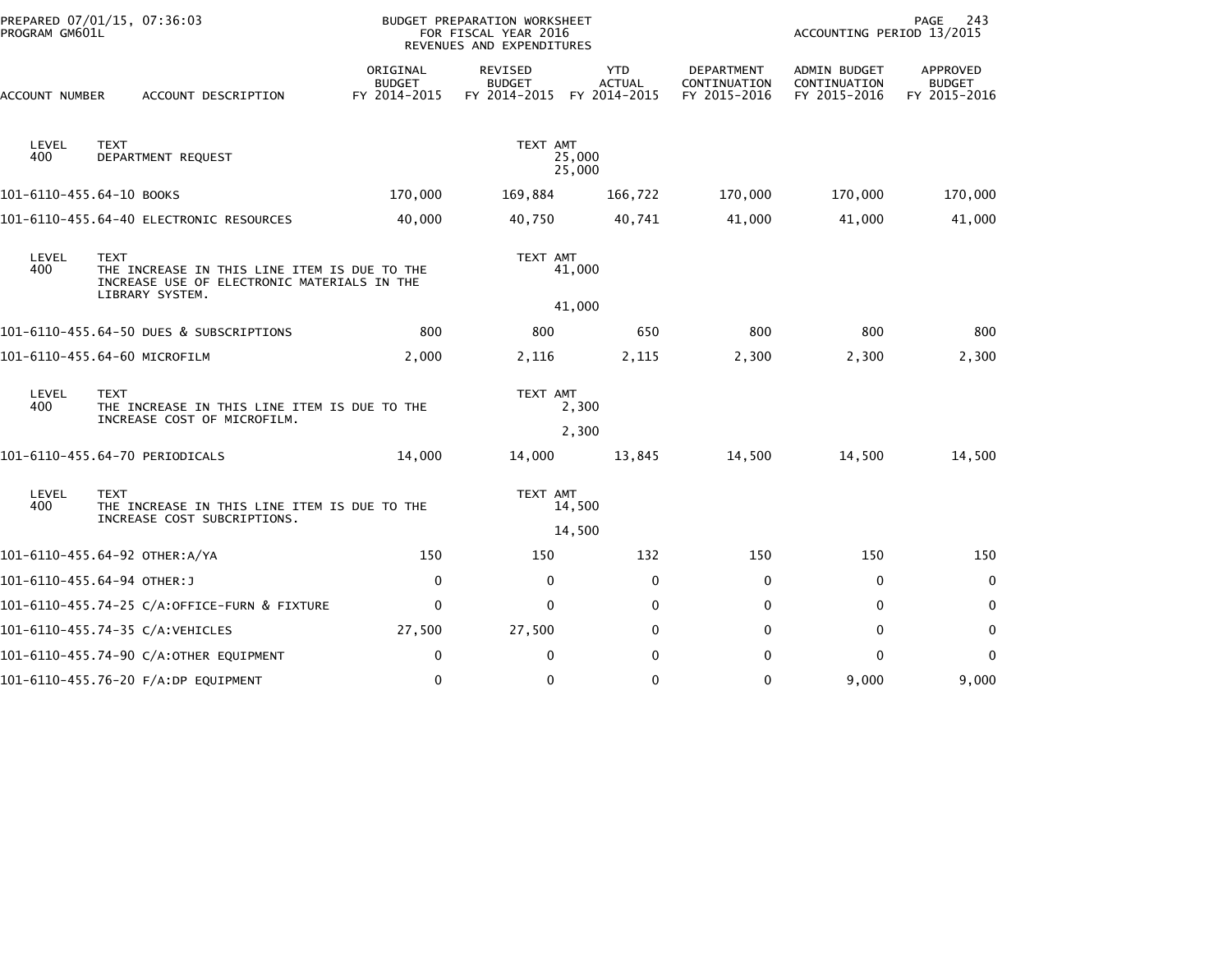| PROGRAM GM601L | PREPARED 07/01/15, 07:36:03                                                                                                                                                                         |                                           | BUDGET PREPARATION WORKSHEET<br>FOR FISCAL YEAR 2016<br>REVENUES AND EXPENDITURES | PAGE<br>244<br>ACCOUNTING PERIOD 13/2015    |                                                   |                                                     |                                           |
|----------------|-----------------------------------------------------------------------------------------------------------------------------------------------------------------------------------------------------|-------------------------------------------|-----------------------------------------------------------------------------------|---------------------------------------------|---------------------------------------------------|-----------------------------------------------------|-------------------------------------------|
| ACCOUNT NUMBER | ACCOUNT DESCRIPTION                                                                                                                                                                                 | ORIGINAL<br><b>BUDGET</b><br>FY 2014-2015 | REVISED<br><b>BUDGET</b><br>FY 2014-2015                                          | <b>YTD</b><br><b>ACTUAL</b><br>FY 2014-2015 | <b>DEPARTMENT</b><br>CONTINUATION<br>FY 2015-2016 | <b>ADMIN BUDGET</b><br>CONTINUATION<br>FY 2015-2016 | APPROVED<br><b>BUDGET</b><br>FY 2015-2016 |
| LEVEL<br>400   | <b>TEXT</b><br>TO REPLACE 3 CURRENT CHILDREN'S KIOSK STATIONS AT<br>A COST OF \$3,000 EACH                                                                                                          |                                           | TEXT AMT                                                                          | 9,000                                       |                                                   |                                                     |                                           |
|                |                                                                                                                                                                                                     |                                           |                                                                                   | 9,000                                       |                                                   |                                                     |                                           |
|                |                                                                                                                                                                                                     | 4.000                                     | 1,895                                                                             | 563                                         | $\mathbf 0$                                       | 4,000                                               | 4,000                                     |
| LEVEL<br>400   | <b>TEXT</b><br>THE INCREASE IN THIS LINE ITEM IS TO PURCHASE<br>3 REFERENCE CHAIRS, 9 TASK CHAIRS, A REPLACEMENT<br>DESK, 2 WORK TABLES, AND A FOLDING MACHINE.<br>LESS: COUNTY MANAGER'S REDUCTION |                                           | TEXT AMT                                                                          | 6,300<br>$2,300-$<br>4,000                  |                                                   |                                                     |                                           |
|                | 101-6110-455.76-90 F/A:OTHER                                                                                                                                                                        | $\Omega$                                  | $\mathbf{0}$                                                                      | $\mathbf{0}$                                | $\mathbf{0}$                                      | $\mathbf{0}$                                        | $\Omega$                                  |
|                | 101-6110-455.83-00 PROGRAM ACTIVITIES                                                                                                                                                               | 17,500                                    | 17,500                                                                            | 16,247                                      | 17,500                                            | 17,500                                              | 17,500                                    |
|                | 101-6110-455.85-58 GRANT: SMART START                                                                                                                                                               | $\mathbf 0$                               | 0                                                                                 | 0                                           | 0                                                 | 0                                                   | 0                                         |
|                | 101-6110-455.85-73 GRANT:LSTA                                                                                                                                                                       | $\mathbf 0$                               | 124,359                                                                           | 121,459                                     | $\Omega$                                          | $\mathbf{0}$                                        | $\mathbf 0$                               |
|                | 101-6110-455.90-16 BANK FEES:CREDIT CARD                                                                                                                                                            | 4,500                                     | 4,500                                                                             | 2,621                                       | 4,500                                             | 4,500                                               | 4,500                                     |
|                | 101-6110-455.90-38 NETWORKING                                                                                                                                                                       | 7,200                                     | 7,200                                                                             | 4,577                                       | 7,200                                             | 6,000                                               | 6,000                                     |
|                | 101-6110-455.90-39 SALES & USE TAX                                                                                                                                                                  | 2,800                                     | 2,800                                                                             | 2,228                                       | 2,800                                             | 3,000                                               | 3,000                                     |
|                | <b>EXPENDITURE</b>                                                                                                                                                                                  | 3,000,448                                 | 3,146,637                                                                         | 2,899,507                                   | 854,900                                           | 3,003,916                                           | 3,003,916                                 |
| **             | ADMINISTRATION                                                                                                                                                                                      | 2,727,563                                 | 2,749,393                                                                         | 2,495,190                                   | 584,015                                           | 2,729,531                                           | 2,729,531                                 |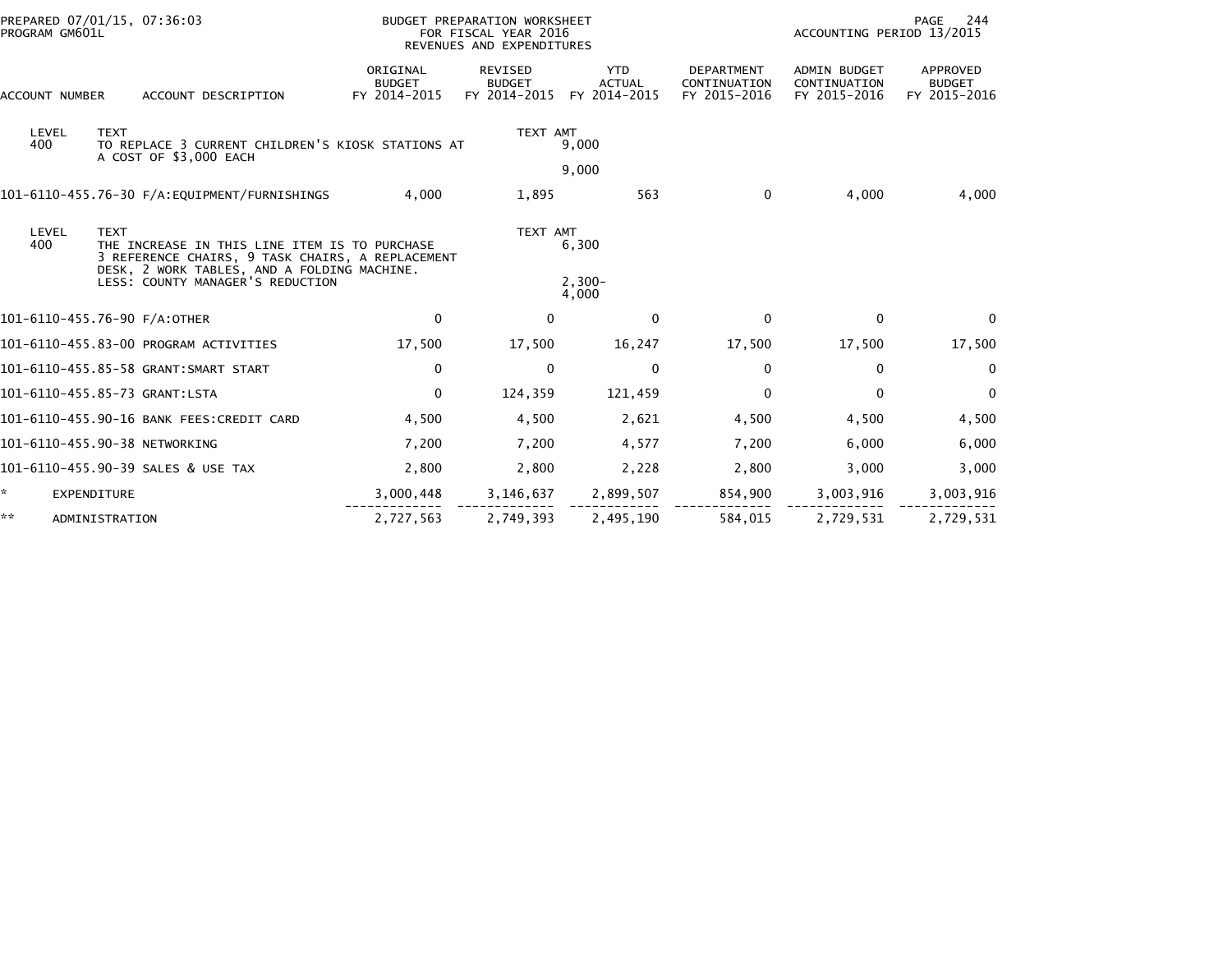| PREPARED 07/01/15, 07:36:03<br>BUDGET PREPARATION WORKSHEET<br>PROGRAM GM601L<br>FOR FISCAL YEAR 2016<br>REVENUES AND EXPENDITURES |                                              |                                           |                                                 |                                             |                                                   |                                                     | 245<br>PAGE<br>ACCOUNTING PERIOD 13/2015  |  |
|------------------------------------------------------------------------------------------------------------------------------------|----------------------------------------------|-------------------------------------------|-------------------------------------------------|---------------------------------------------|---------------------------------------------------|-----------------------------------------------------|-------------------------------------------|--|
| ACCOUNT NUMBER                                                                                                                     | ACCOUNT DESCRIPTION                          | ORIGINAL<br><b>BUDGET</b><br>FY 2014-2015 | <b>REVISED</b><br><b>BUDGET</b><br>FY 2014-2015 | <b>YTD</b><br><b>ACTUAL</b><br>FY 2014-2015 | <b>DEPARTMENT</b><br>CONTINUATION<br>FY 2015-2016 | <b>ADMIN BUDGET</b><br>CONTINUATION<br>FY 2015-2016 | APPROVED<br><b>BUDGET</b><br>FY 2015-2016 |  |
|                                                                                                                                    | 101-6115-365.35-00 EAST BRANCH DONATIONS     |                                           |                                                 | 0                                           |                                                   |                                                     |                                           |  |
|                                                                                                                                    | 101-6115-365.70-00 RESTRICTED DONATIONS      |                                           | $\Omega$                                        | $16,566-$                                   |                                                   | 0                                                   |                                           |  |
|                                                                                                                                    | 101-6115-395.00-00 FUND BALANCE APPR-RESTR   |                                           | $23,867-$                                       | $\Omega$                                    |                                                   |                                                     |                                           |  |
| <b>REVENUE</b>                                                                                                                     | 101-6115-455.61-95 SUPPLIES:OTHER SMALL EQMT |                                           | $23,867-$                                       | $16,566-$                                   |                                                   |                                                     |                                           |  |
|                                                                                                                                    | 101-6115-455.74-90 C/A:OTHER EQUIPMENT       |                                           |                                                 |                                             |                                                   | 0                                                   | <sup>0</sup>                              |  |
| 101-6115-455.76-10 F/A:DONATIONS                                                                                                   |                                              |                                           | 0                                               |                                             | 0                                                 | 0                                                   | <sup>0</sup>                              |  |
|                                                                                                                                    |                                              |                                           | $\Omega$                                        | ŋ                                           |                                                   | 0                                                   | <sup>0</sup>                              |  |
|                                                                                                                                    | 101-6115-455.82-35 MEMORIAL/GIFTS EXPENSE    | 0                                         | 23,867                                          | 8,876                                       |                                                   | 0                                                   | $\Omega$                                  |  |
|                                                                                                                                    | 101-6115-455.82-60 EAST BRANCH EXPENDITURES  | $\Omega$                                  | $\Omega$                                        | $\Omega$                                    | 0                                                 | 0                                                   | <sup>0</sup>                              |  |
| ×.<br>EXPENDITURE                                                                                                                  |                                              | 0                                         | 23,867                                          | 8,876                                       |                                                   | 0                                                   |                                           |  |
| **                                                                                                                                 | DONATION/ENDOWMENT FUNDS                     | 0                                         | $\mathbf{0}$                                    | $7,690-$                                    | $\Omega$                                          | $\Omega$                                            |                                           |  |
| ***<br>LIBRARY                                                                                                                     |                                              | 2,727,563                                 | 2,749,393                                       | 2,487,500                                   | 584,015                                           | 2,729,531                                           | 2,729,531                                 |  |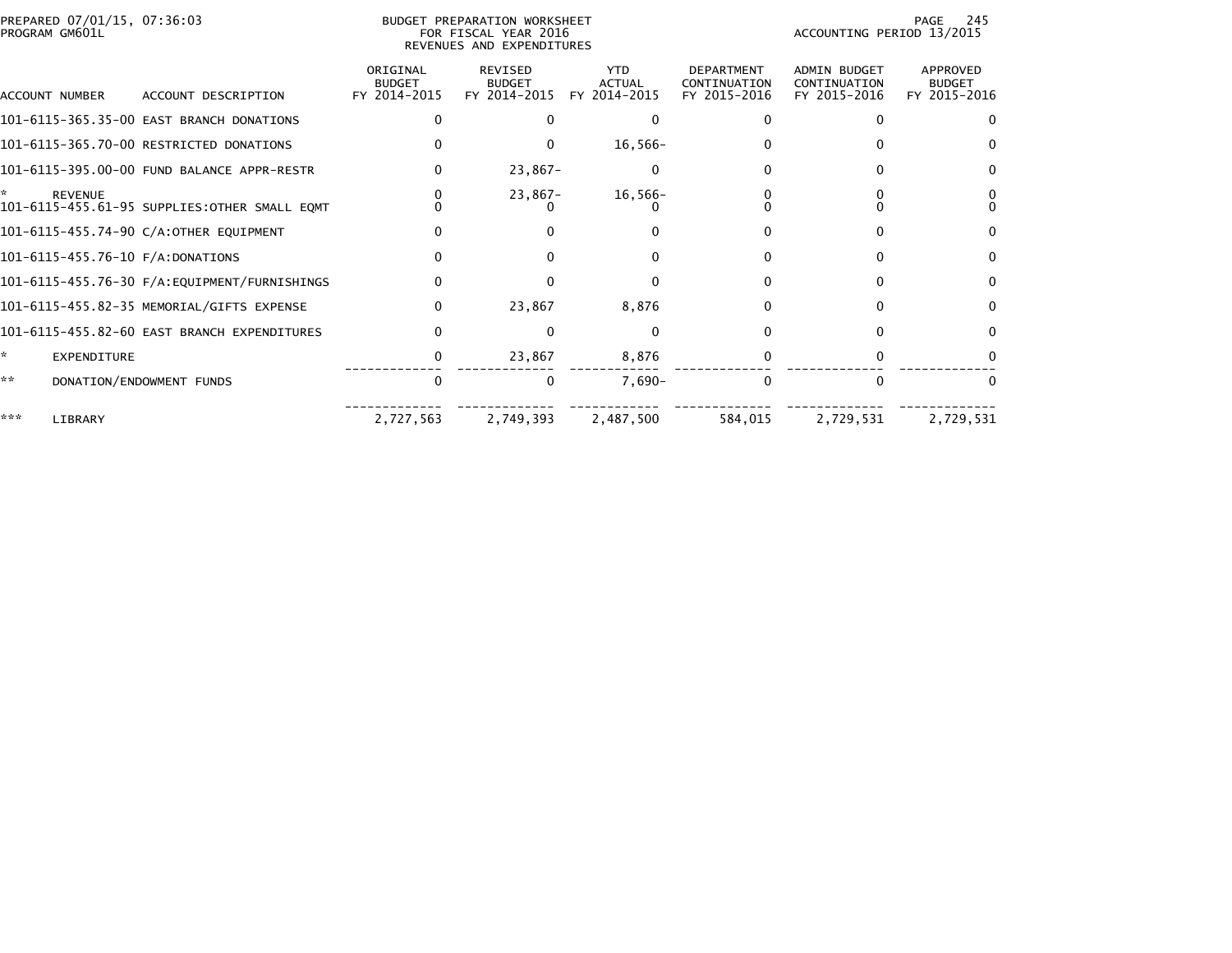| PREPARED 07/01/15, 07:36:03<br>PROGRAM GM601L |                                                |                                           | <b>BUDGET PREPARATION WORKSHEET</b><br>FOR FISCAL YEAR 2016<br>REVENUES AND EXPENDITURES | 246<br>PAGE<br>ACCOUNTING PERIOD 13/2015    |                                            |                                              |                                           |
|-----------------------------------------------|------------------------------------------------|-------------------------------------------|------------------------------------------------------------------------------------------|---------------------------------------------|--------------------------------------------|----------------------------------------------|-------------------------------------------|
| ACCOUNT NUMBER                                | ACCOUNT DESCRIPTION                            | ORIGINAL<br><b>BUDGET</b><br>FY 2014-2015 | REVISED<br><b>BUDGET</b><br>FY 2014-2015                                                 | <b>YTD</b><br><b>ACTUAL</b><br>FY 2014-2015 | DEPARTMENT<br>CONTINUATION<br>FY 2015-2016 | ADMIN BUDGET<br>CONTINUATION<br>FY 2015-2016 | APPROVED<br><b>BUDGET</b><br>FY 2015-2016 |
|                                               | 101-6230-325.46-00 PARK CONCESSIONS            | 205,000-                                  | $205,000 -$                                                                              | 210,909-                                    | $\Omega$                                   | $208,000 -$                                  | $208,000 -$                               |
|                                               | 101-6230-325.46-10 CONCESSIONS:PENNY MACHINE   | $\Omega$                                  | $\Omega$                                                                                 | $\mathbf{0}$                                | $\Omega$                                   | $\Omega$                                     | $\Omega$                                  |
|                                               | 101-6230-347.10-00 AUTUMN JUBILEE              | $50,000 -$                                | $50,000 -$                                                                               | $54,995-$                                   | $\Omega$                                   | $50,000 -$                                   | $50,000 -$                                |
|                                               | 101-6230-353.70-00 PARK FISHING FEES           | $3,500-$                                  | $3,500-$                                                                                 | $3,737-$                                    | 0                                          | $4,000-$                                     | $4,000-$                                  |
|                                               | 101-6230-353.72-00 PARK GOLF FEES              | 75,000-                                   | $75,000 -$                                                                               | 86,721-                                     | 0                                          | $85,000 -$                                   | $85,000 -$                                |
|                                               | 101-6230-353.74-00 PARK SHELTER FEES           | $50,000 -$                                | $50,000 -$                                                                               | $60,636-$                                   | $\Omega$                                   | $52,000 -$                                   | $52,000 -$                                |
|                                               | 101-6230-363.30-00 RENT-CELL TOWERS            | $13,200-$                                 | $13,200-$                                                                                | $13,200-$                                   | 0                                          | $13,200-$                                    | $13,200 -$                                |
|                                               | 101-6230-363.40-00 PARK BOAT RENTALS           | $65,000 -$                                | 65,000-                                                                                  | $65, 209 -$                                 | $\Omega$                                   | $65,000 -$                                   | $65,000 -$                                |
|                                               | 101-6230-365.23-00 GOLF DONATIONS              | $\Omega$                                  | $\Omega$                                                                                 | $985 -$                                     | 0                                          | $\Omega$                                     | $\Omega$                                  |
|                                               | 101-6230-365.58-00 MURTIS NICHOLAS DONATIONS   | 0                                         | 0                                                                                        | $1,110-$                                    | 0                                          | 0                                            | $\bf{0}$                                  |
|                                               | 101-6230-365.70-00 RESTRICTED DONATIONS        | $\mathbf 0$                               | $\mathbf 0$                                                                              | $\mathbf 0$                                 | $\Omega$                                   | $\mathbf 0$                                  | $\mathbf{0}$                              |
|                                               | 101-6230-389.20-00 PARKS:MISCELLANEOUS         | $300 -$                                   | $10, 390 -$                                                                              | $10,646-$                                   | 0                                          | $300 -$                                      | $300 -$                                   |
|                                               | 101-6230-395.00-00 FUND BALANCE APPR-RESTR     | 0                                         | $25,206 -$                                                                               | $\mathbf{0}$                                | $\Omega$                                   | 0                                            | 0                                         |
| <b>REVENUE</b>                                | 101-6230-452.10-05 SALARIES:REGULAR            | $462,000 -$<br>278,044                    | 497,296-<br>278,044                                                                      | $508, 148 -$<br>258,678                     | 0<br>0                                     | 477,500-<br>239,445                          | 477,500-<br>239,445                       |
|                                               |                                                | 0                                         | 1                                                                                        | 0                                           | $\Omega$                                   | 0                                            | $\Omega$                                  |
|                                               |                                                | 160,000                                   | 161,960                                                                                  | 152,904                                     | $\Omega$                                   | 168,000                                      | 168,000                                   |
| LEVEL<br><b>TEXT</b><br>400                   | INCREASE DUE TO RESTORING PARK OPERATING HOURS |                                           | TEXT AMT                                                                                 | 168,000<br>168,000                          |                                            |                                              |                                           |
|                                               | 101-6230-452.10-20 SALARIES:PER DIEM           | 720                                       | 720                                                                                      | 320                                         | $\Omega$                                   | 720                                          | 720                                       |
|                                               | 101-6230-452.20-05 HEALTH INSURANCE            | 60,300                                    | 59,735                                                                                   | 48,441                                      | 0                                          | 52,415                                       | 52,415                                    |
|                                               | 101-6230-452.20-10 MEDICARE TAX                | 6,362                                     | 6,362                                                                                    | 5,780                                       | $\Omega$                                   | 5,908                                        | 5,908                                     |
| 101-6230-452.20-15 RETIREMENT                 |                                                | 19,658                                    | 19,658                                                                                   | 18,288                                      | 0                                          | 16,929                                       | 16,929                                    |
|                                               | 101-6230-452.20-20 SOCIAL SECURITY TAX         | 27,203                                    | 27,203                                                                                   | 24,715                                      | 0                                          | 25,262                                       | 25,262                                    |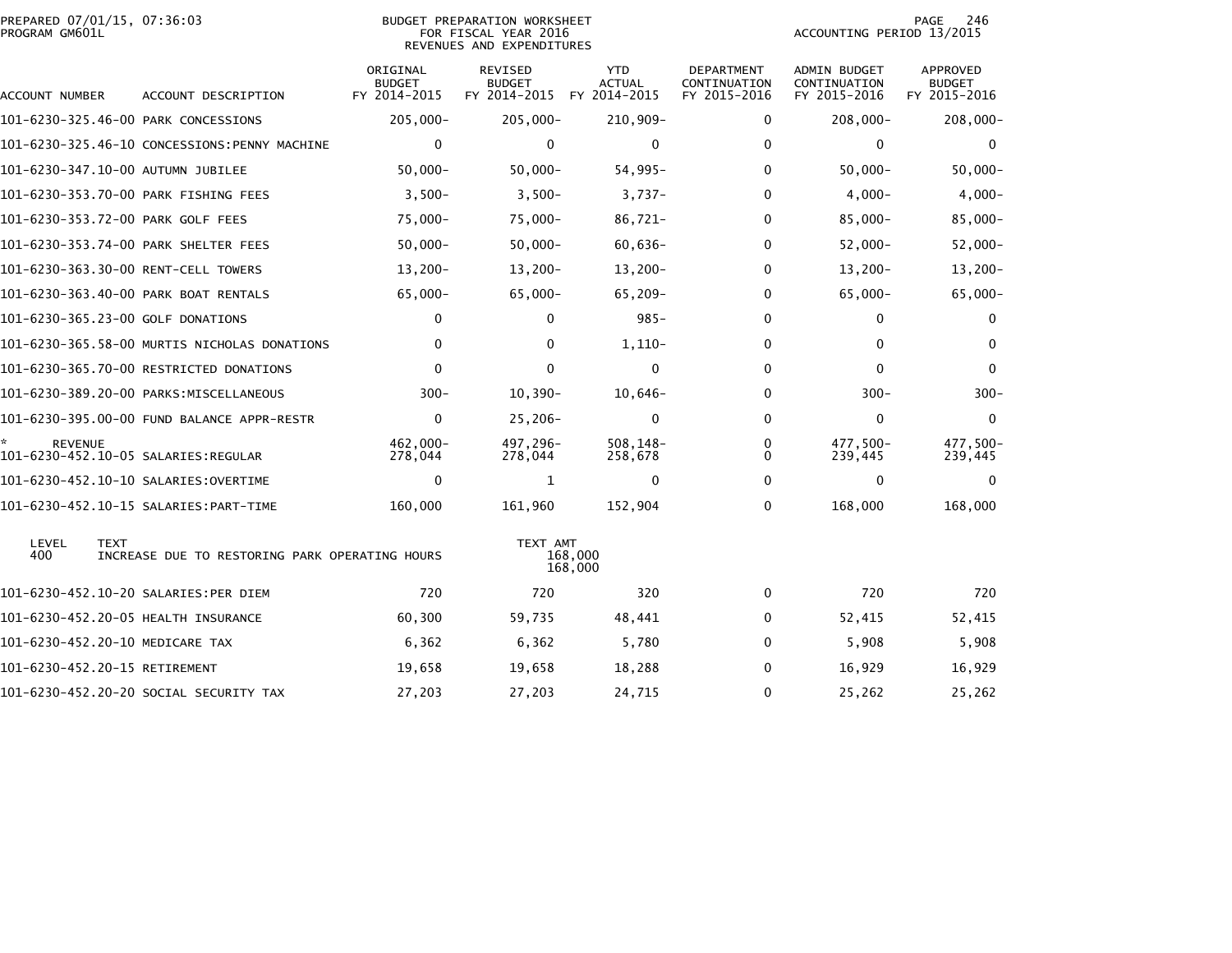| PREPARED 07/01/15, 07:36:03<br>BUDGET PREPARATION WORKSHEET<br>PROGRAM GM601L<br>FOR FISCAL YEAR 2016<br>REVENUES AND EXPENDITURES |                                          |                                           |                                                 | <b>PAGE</b><br>ACCOUNTING PERIOD 13/2015    |                                                   |                                                     | 247                                              |
|------------------------------------------------------------------------------------------------------------------------------------|------------------------------------------|-------------------------------------------|-------------------------------------------------|---------------------------------------------|---------------------------------------------------|-----------------------------------------------------|--------------------------------------------------|
| ACCOUNT NUMBER                                                                                                                     | ACCOUNT DESCRIPTION                      | ORIGINAL<br><b>BUDGET</b><br>FY 2014-2015 | <b>REVISED</b><br><b>BUDGET</b><br>FY 2014-2015 | <b>YTD</b><br><b>ACTUAL</b><br>FY 2014-2015 | <b>DEPARTMENT</b><br>CONTINUATION<br>FY 2015-2016 | <b>ADMIN BUDGET</b><br>CONTINUATION<br>FY 2015-2016 | <b>APPROVED</b><br><b>BUDGET</b><br>FY 2015-2016 |
|                                                                                                                                    | 101-6230-452.20-25 WORKERS COMPENSATION  | 8,775                                     | 9,045                                           | 8,699                                       | 0                                                 | 9,980                                               | 9,980                                            |
|                                                                                                                                    | 101-6230-452.20-30 401(K) CONTRIBUTIONS  | 8,341                                     | 8,341                                           | 7,760                                       | 0                                                 | 7,183                                               | 7,183                                            |
|                                                                                                                                    |                                          | 16,000                                    | 16,000                                          | 13,537                                      | 0                                                 | 17,000                                              | 17,000                                           |
|                                                                                                                                    | 101-6230-452.34-30 SERVICE & MAINTENANCE | $\mathbf 0$                               | 0                                               | $\mathbf 0$                                 | 0                                                 | 0                                                   | 0                                                |
|                                                                                                                                    | 101-6230-452.34-50 WATER & SOIL TESTING  | 2,000                                     | 2,000                                           | 1,350                                       | 0                                                 | 1,800                                               | 1,800                                            |
|                                                                                                                                    | 101-6230-452.42-20 GROUNDS MAINTENANCE   | 10,000                                    | 10,000                                          | 8,445                                       | 0                                                 | 10,000                                              | 10,000                                           |
| 101-6230-452.43-05 R&M:BUILDINGS                                                                                                   |                                          | 18,000                                    | 17,500                                          | 17,429                                      | 0                                                 | 18,000                                              | 18,000                                           |
| 101-6230-452.43-15 R&M:EQUIPMENT                                                                                                   |                                          | 5,000                                     | 5,000                                           | 4,460                                       | 0                                                 | 5,000                                               | 5,000                                            |
| 101-6230-452.43-20 R&M:VEHICLES                                                                                                    |                                          | 2,000                                     | 2,000                                           | 1,624                                       | 0                                                 | 2,000                                               | 2,000                                            |
| 101-6230-452.43-25 R&M:SIGNS                                                                                                       |                                          | 1,500                                     | 200                                             | 195                                         | 0                                                 | 1,000                                               | 1,000                                            |
|                                                                                                                                    | 101-6230-452.43-40 R&M:FARM HOUSE/DNP    | 1,500                                     | 420                                             | 0                                           | 0                                                 | 1,500                                               | 1,500                                            |
|                                                                                                                                    | 101-6230-452.43-45 R&M:FARM HOUSE/SLOAN  | 2,000                                     | 960                                             | 473                                         | 0                                                 | 2,000                                               | 2,000                                            |
|                                                                                                                                    |                                          | 1,200                                     | 250                                             | 180                                         | 0                                                 | 1,000                                               | 1,000                                            |
| 101-6230-452.43-47 R&M:PADDLE BOATS                                                                                                |                                          | 500                                       | 150                                             | 148                                         | 0                                                 | 500                                                 | 500                                              |
| 101-6230-452.43-55 R&M:TELEPHONES                                                                                                  |                                          | 300                                       | 300                                             | 141                                         | 0                                                 | 300                                                 | 300                                              |
| 101-6230-452.43-90 R&M:OTHER                                                                                                       |                                          | 0                                         | $\Omega$                                        | $\mathbf{0}$                                | 0                                                 | $\Omega$                                            | $\mathbf 0$                                      |
| 101-6230-452.44-10 RENT:EQUIPMENT                                                                                                  |                                          | 450                                       | 450                                             | 246                                         | 0                                                 | 450                                                 | 450                                              |
| 101-6230-452.44-42 RENT:PORT-A-JOHNS                                                                                               |                                          | 1,800                                     | 2,125                                           | 1,783                                       | 0                                                 | 1,900                                               | 1,900                                            |
|                                                                                                                                    | 101-6230-452.50-07 COST PER COPY PROGRAM | 1,600                                     | 1,600                                           | 664                                         | 0                                                 | 1,500                                               | 1,500                                            |
| 101-6230-452.53-05 TELEPHONE                                                                                                       |                                          | 7,000                                     | 7,000                                           | 6,126                                       | 0                                                 | 7,000                                               | 7,000                                            |
| 101-6230-452.54-00 ADVERTISING                                                                                                     |                                          | 24,000                                    | 24,000                                          | 19,123                                      | 0                                                 | 24,000                                              | 24,000                                           |
| 101-6230-452.55-00 PRINTING                                                                                                        |                                          | 8,000                                     | 8,950                                           | 7,783                                       | 0                                                 | 9,000                                               | 9,000                                            |
| 101-6230-452.56-00 UNIFORMS                                                                                                        |                                          | 2,500                                     | 2,500                                           | 1,684                                       | 0                                                 | 2,500                                               | 2,500                                            |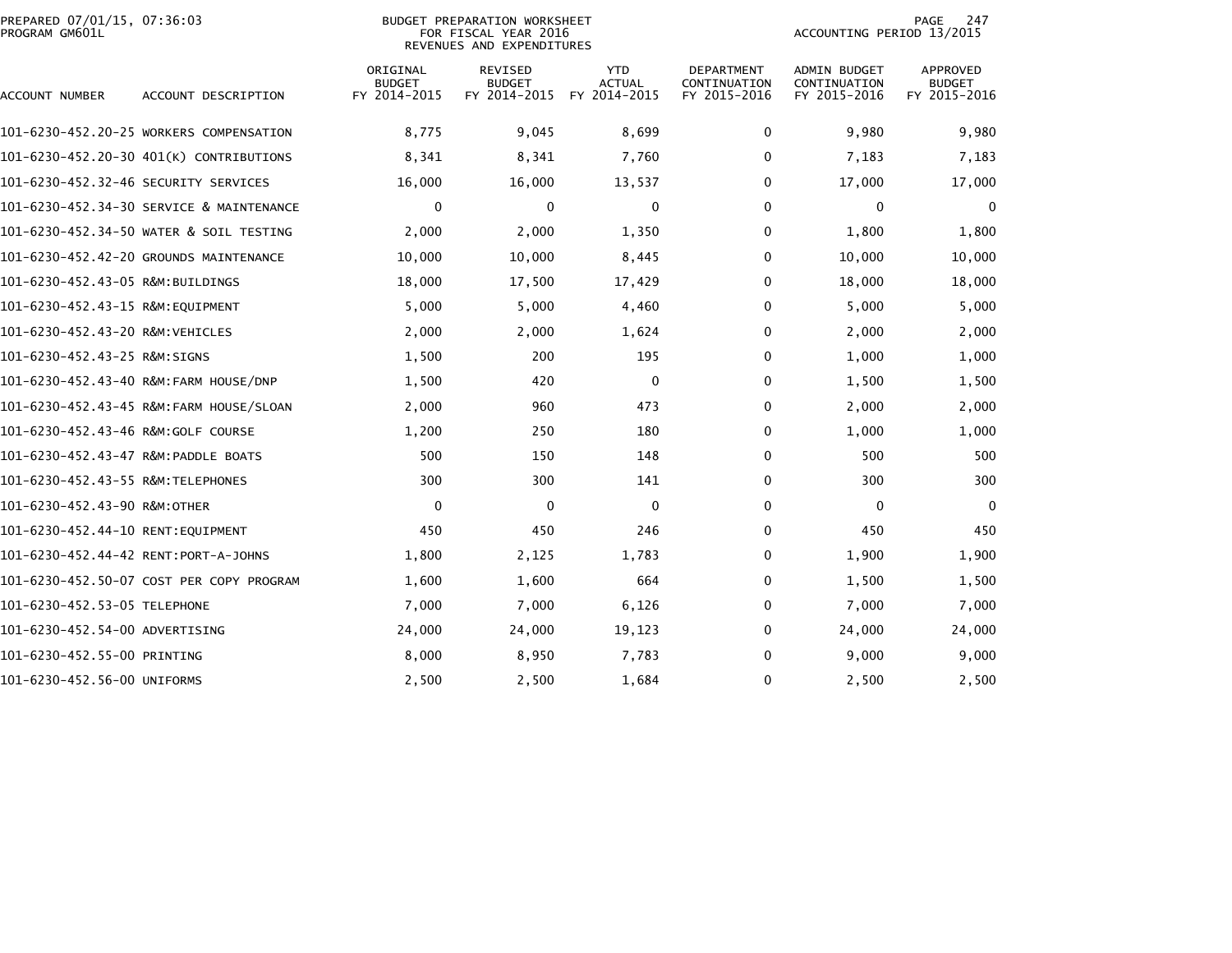| PROGRAM GM601L            | PREPARED 07/01/15, 07:36:03                                                    | <b>BUDGET PREPARATION WORKSHEET</b><br>FOR FISCAL YEAR 2016<br>REVENUES AND EXPENDITURES |                                          |                                             |                                            |                                              | 248<br><b>PAGE</b><br>ACCOUNTING PERIOD 13/2015 |  |  |
|---------------------------|--------------------------------------------------------------------------------|------------------------------------------------------------------------------------------|------------------------------------------|---------------------------------------------|--------------------------------------------|----------------------------------------------|-------------------------------------------------|--|--|
| ACCOUNT NUMBER            | ACCOUNT DESCRIPTION                                                            | ORIGINAL<br><b>BUDGET</b><br>FY 2014-2015                                                | REVISED<br><b>BUDGET</b><br>FY 2014-2015 | <b>YTD</b><br><b>ACTUAL</b><br>FY 2014-2015 | DEPARTMENT<br>CONTINUATION<br>FY 2015-2016 | ADMIN BUDGET<br>CONTINUATION<br>FY 2015-2016 | APPROVED<br><b>BUDGET</b><br>FY 2015-2016       |  |  |
|                           | 101-6230-452.57-00 POSTAGE                                                     | 3,000                                                                                    | 3,000                                    | 2,645                                       | 0                                          | 3,000                                        | 3,000                                           |  |  |
| 101-6230-452.58-00 TRAVEL |                                                                                | 3,500                                                                                    | 3,500                                    | 3,381                                       | 0                                          | 3,500                                        | 3,500                                           |  |  |
|                           | 101-6230-452.59-00 TRAINING                                                    | 1,000                                                                                    | 1,000                                    | 802                                         | 0                                          | 1,000                                        | 1,000                                           |  |  |
|                           | 101-6230-452.61-04 SUPPLIES: CHEMICALS                                         | 1,000                                                                                    | 1,000                                    | 869                                         | 0                                          | 1,000                                        | 1,000                                           |  |  |
|                           | 101-6230-452.61-05 SUPPLIES:OFFICE                                             | 2,500                                                                                    | 2,500                                    | 2,482                                       | $\mathbf{0}$                               | 2,500                                        | 2,500                                           |  |  |
|                           | 101-6230-452.61-12 SUPPLIES:CONCESSIONS                                        | 105,000                                                                                  | 105,000                                  | 89,812                                      | $\mathbf{0}$                               | 105,000                                      | 105,000                                         |  |  |
|                           | 101-6230-452.61-21 SUPPLIES:FISHING                                            | 1,200                                                                                    | 1,200                                    | 356                                         | 0                                          | 1,000                                        | 1,000                                           |  |  |
|                           | 101-6230-452.61-30 SUPPLIES:JANITORIAL                                         | 16,000                                                                                   | 16,000                                   | 14,000                                      | $\mathbf{0}$                               | 16,000                                       | 16,000                                          |  |  |
|                           | 101-6230-452.61-40 SUPPLIES:MAINTENANCE                                        | 4,000                                                                                    | 3,350                                    | 1,987                                       | 0                                          | 4,000                                        | 4,000                                           |  |  |
|                           | 101-6230-452.61-70 SUPPLIES:RECREATION                                         | 1,500                                                                                    | 1,500                                    | 1,489                                       | 0                                          | 2,000                                        | 2,000                                           |  |  |
|                           | 101-6230-452.61-85 SUPPLIES:VEHICLE                                            | 1,500                                                                                    | 1,000                                    | 849                                         | 0                                          | 1,500                                        | 1,500                                           |  |  |
|                           | 101-6230-452.61-90 SUPPLIES:OTHER                                              | 500                                                                                      | 550                                      | 546                                         | 0                                          | 500                                          | 500                                             |  |  |
|                           | 101-6230-452.61-95 SUPPLIES:OTHER SMALL EQMT                                   | 8,500                                                                                    | 4,500                                    | 4,473                                       | 0                                          | 4,500                                        | 4,500                                           |  |  |
|                           | 101-6230-452.62-05 ELECTRICITY                                                 | 62,000                                                                                   | 62,000                                   | 47,844                                      | 0                                          | 65,000                                       | 65,000                                          |  |  |
| LEVEL<br>400              | <b>TEXT</b><br>DEPARTMENTS ORIGINAL REQUEST<br>PLUS: COUNTY MANAGER'S INCREASE |                                                                                          | TEXT AMT                                 | 62,000<br>3,000<br>65,000                   |                                            |                                              |                                                 |  |  |
|                           | 101-6230-452.62-10 HEATING OIL                                                 | 2,500                                                                                    | 2,500                                    | 1,251                                       | 0                                          | 2,500                                        | 2,500                                           |  |  |
|                           | 101-6230-452.62-20 MOTOR FUEL & LUBRICANTS                                     | 27,000                                                                                   | 27,000                                   | 15,335                                      | 0                                          | 27,000                                       | 27,000                                          |  |  |
|                           | 101-6230-452.64-50 DUES & SUBSCRIPTIONS                                        | 850                                                                                      | 850                                      | 570                                         | 0                                          | 1,650                                        | 1,650                                           |  |  |
| LEVEL<br>400              | <b>TEXT</b><br>TO COVER COST FOR PARK STAFF MEMBERSHIP DUES TO<br><b>NCRPA</b> |                                                                                          | TEXT AMT                                 | 1,650<br>1,650                              |                                            |                                              |                                                 |  |  |
|                           | 101-6230-452.73-25 C/A:MINI GOLF COURSES                                       | 0                                                                                        | 0                                        | 0                                           | 0                                          | 0                                            | $\bf{0}$                                        |  |  |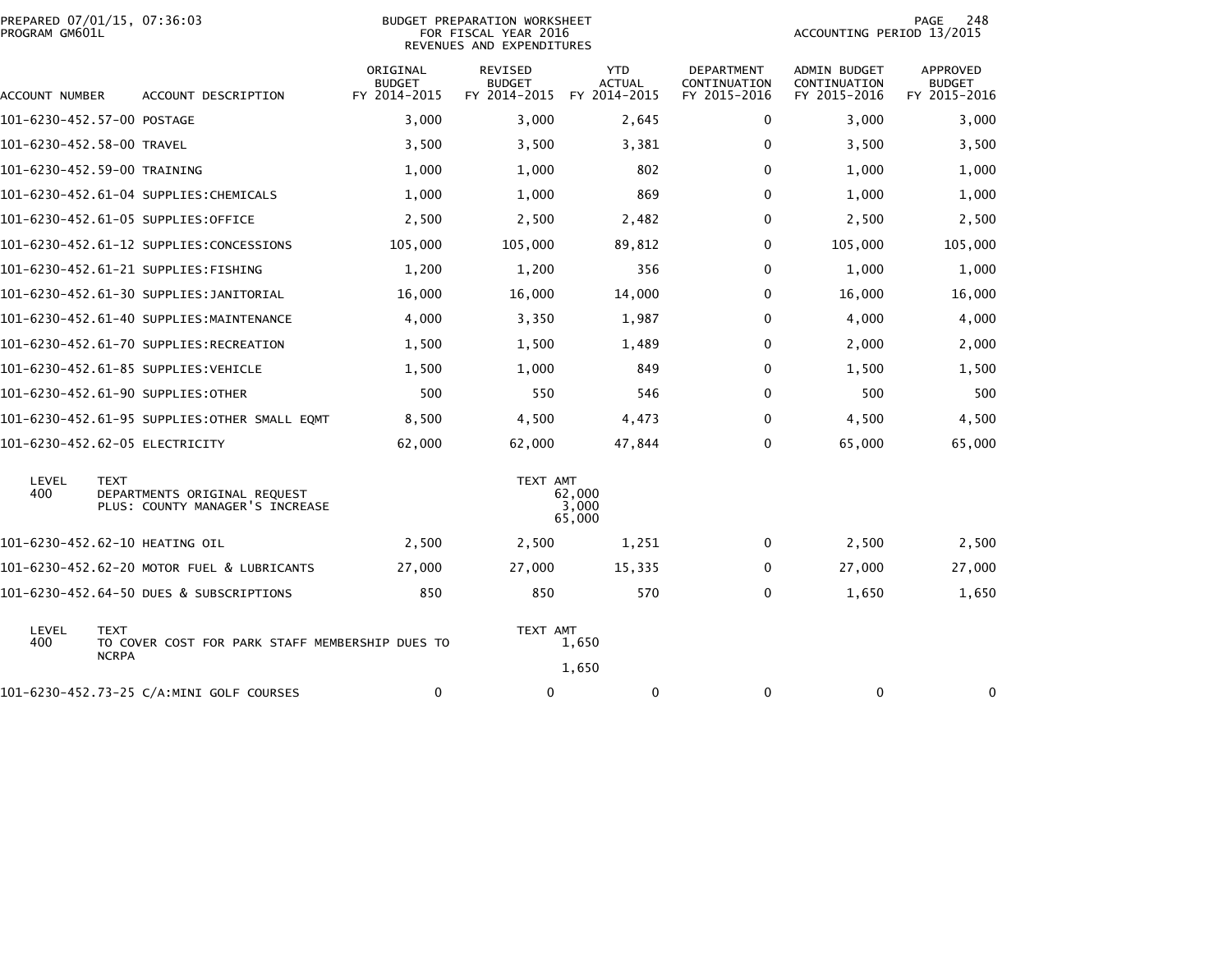| PREPARED 07/01/15, 07:36:03<br>PROGRAM GM601L |                                                                                                                           | BUDGET PREPARATION WORKSHEET<br>FOR FISCAL YEAR 2016<br>REVENUES AND EXPENDITURES |                                                       |                                          |                                            | PAGE<br>249<br>ACCOUNTING PERIOD 13/2015     |                                           |  |
|-----------------------------------------------|---------------------------------------------------------------------------------------------------------------------------|-----------------------------------------------------------------------------------|-------------------------------------------------------|------------------------------------------|--------------------------------------------|----------------------------------------------|-------------------------------------------|--|
| ACCOUNT NUMBER                                | ACCOUNT DESCRIPTION                                                                                                       | ORIGINAL<br><b>BUDGET</b><br>FY 2014-2015                                         | REVISED<br><b>BUDGET</b><br>FY 2014-2015 FY 2014-2015 | <b>YTD</b><br><b>ACTUAL</b>              | DEPARTMENT<br>CONTINUATION<br>FY 2015-2016 | ADMIN BUDGET<br>CONTINUATION<br>FY 2015-2016 | APPROVED<br><b>BUDGET</b><br>FY 2015-2016 |  |
|                                               | 101-6230-452.73-45 C/A:PAVING                                                                                             | 10,000                                                                            | 10,000                                                | 2,405                                    | 0                                          | 10,000                                       | 10,000                                    |  |
| LEVEL<br>400                                  | <b>TEXT</b><br>DEPARTMENT REQUESTED AMOUNT<br>LESS: COUNTY MANAGERS REDUCTION                                             |                                                                                   | TEXT AMT                                              | 18,000<br>$8,000 -$<br>10,000            |                                            |                                              |                                           |  |
|                                               | 101-6230-452.73-90 C/A:OTHER                                                                                              | 14,534                                                                            | 14,534                                                | 14,190                                   | $\mathbf{0}$                               | $\Omega$                                     | $\Omega$                                  |  |
|                                               | 101-6230-452.74-35 C/A:VEHICLES                                                                                           | $\mathbf 0$                                                                       | $\mathbf 0$                                           | $\mathbf 0$                              | $\mathbf{0}$                               | 20,000                                       | 20,000                                    |  |
| LEVEL<br>400                                  | <b>TEXT</b><br>REPLACE TRUCK 0223 MILEAGE 120836<br>REPLACE TRUCK 0727 MILEAGE 128375<br>LESS: COUNTY MANAGER'S REDUCTION |                                                                                   | TEXT AMT                                              | 20,000<br>20,000<br>$20,000 -$<br>20,000 |                                            |                                              |                                           |  |
|                                               | 101-6230-452.74-90 C/A:OTHER EQUIPMENT                                                                                    | 48,500                                                                            | 30,570                                                | 28,620                                   | $\mathbf 0$                                | 57,000                                       | 67,000                                    |  |
| LEVEL<br>400                                  | <b>TEXT</b><br>REPLACE PLAYGROUND EQUIPMENT THAT IS 20 YEARS<br>IN AGE, KEEP REPLACING PARTS DUE TO AGE                   |                                                                                   | TEXT AMT                                              | 15,000                                   |                                            |                                              |                                           |  |
|                                               | REPLACE 1 JOHN DEER GATOR<br>REPLACE MOWERS: 1 AT DNP 1 AT SLOAN                                                          |                                                                                   |                                                       | 10,000<br>32,000                         |                                            |                                              |                                           |  |
|                                               | MOWERS ARE AGING 72 INCH DECK<br>EXPANSION- GAS-POWERED UTILITY VEHICLE<br>(SUCH AS A GATOR)                              |                                                                                   |                                                       | 10,000                                   |                                            |                                              |                                           |  |
|                                               |                                                                                                                           |                                                                                   |                                                       | 67,000                                   |                                            |                                              |                                           |  |
|                                               | 101-6230-452.76-30 F/A:EQUIPMENT/FURNISHINGS                                                                              | $\mathbf{0}$                                                                      | 36,590                                                | 33,090                                   | $\mathbf 0$                                | 2,265                                        | 2,265                                     |  |
| LEVEL<br>400                                  | <b>TEXT</b><br>REPLACE TOMMY LIFT FOR NATURE CENTER                                                                       |                                                                                   | TEXT AMT                                              | 2,265<br>2,265                           |                                            |                                              |                                           |  |
|                                               | 101-6230-452.76-90 F/A:OTHER                                                                                              | 0                                                                                 | $\mathbf 0$                                           | 0                                        | 0                                          | 0                                            | 0                                         |  |
|                                               | 101-6230-452.82-10 BLACK ROAD PROPERTY EXP                                                                                | $\mathbf 0$                                                                       | 206                                                   | $\mathbf{0}$                             | $\mathbf{0}$                               | $\Omega$                                     | $\mathbf 0$                               |  |
|                                               | 101-6230-452.83-00 PROGRAM ACTIVITIES                                                                                     | 4,750                                                                             | 4,750                                                 | 3,954                                    | 0                                          | 4,750                                        | 4,750                                     |  |
|                                               | 101-6230-452.83-12 AUTUMN JUBILEE                                                                                         | 40,000                                                                            | 65,000                                                | 44,937                                   | 0                                          | 40,000                                       | 40,000                                    |  |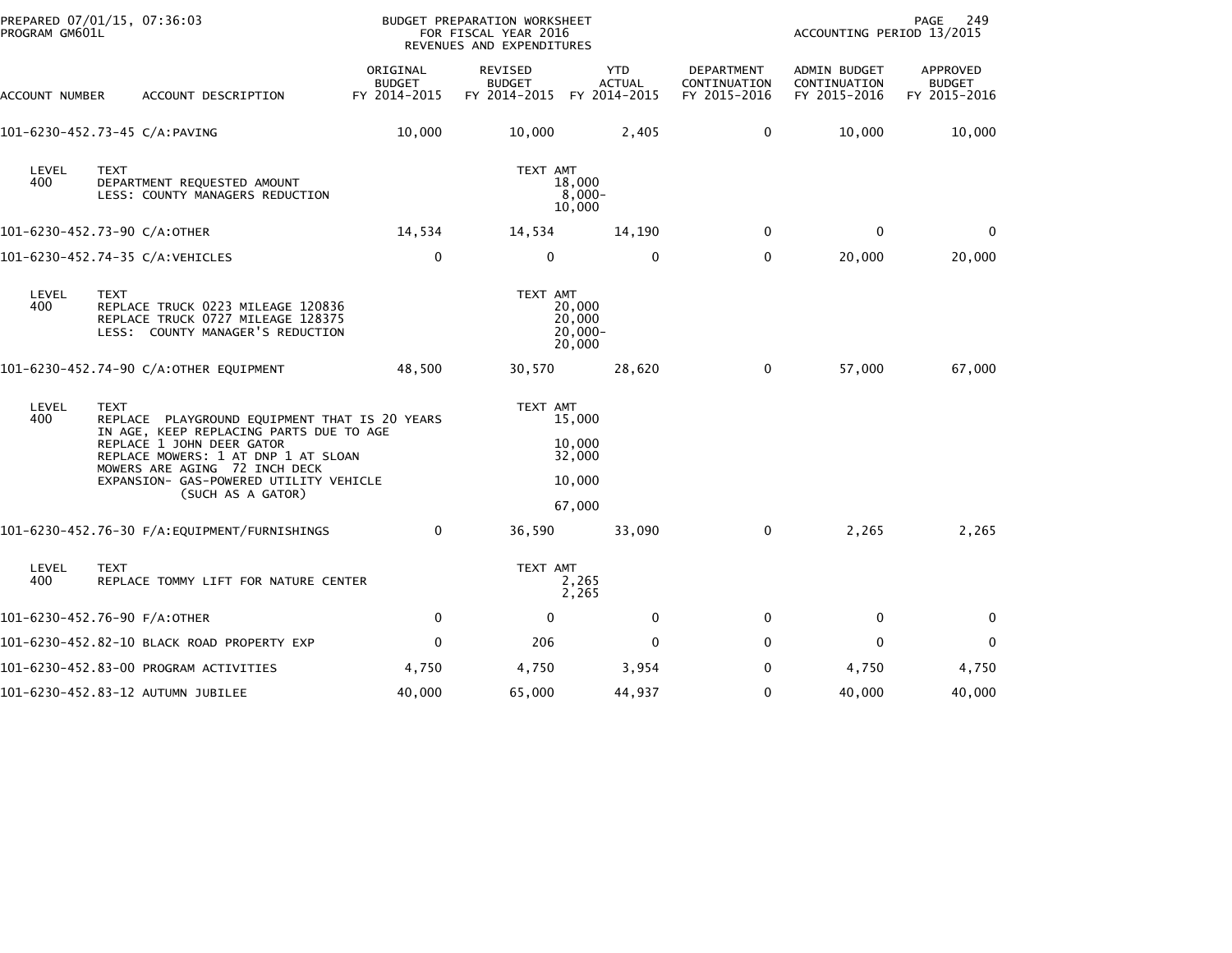| PREPARED 07/01/15, 07:36:03<br>PROGRAM GM601L |                                          | PREPARATION WORKSHEET<br><b>BUDGET</b><br>FOR FISCAL YEAR 2016<br>REVENUES AND EXPENDITURES |                                          |                                |                                            | 250<br>PAGE<br>ACCOUNTING PERIOD 13/2015            |                                           |  |
|-----------------------------------------------|------------------------------------------|---------------------------------------------------------------------------------------------|------------------------------------------|--------------------------------|--------------------------------------------|-----------------------------------------------------|-------------------------------------------|--|
| ACCOUNT NUMBER                                | ACCOUNT DESCRIPTION                      | ORIGINAL<br><b>BUDGET</b><br>FY 2014-2015                                                   | REVISED<br><b>BUDGET</b><br>FY 2014-2015 | YTD.<br>ACTUAL<br>FY 2014-2015 | DEPARTMENT<br>CONTINUATION<br>FY 2015-2016 | <b>ADMIN BUDGET</b><br>CONTINUATION<br>FY 2015-2016 | APPROVED<br><b>BUDGET</b><br>FY 2015-2016 |  |
|                                               | 101-6230-452.90-16 BANK FEES:CREDIT CARD | 3.300                                                                                       | 3,300                                    | 3,007                          | 0                                          | 4.000                                               | 4,000                                     |  |
|                                               | 101-6230-452.90-39 SALES & USE TAX       | 45.000                                                                                      | 45,000                                   | 36,300                         | 0                                          | 47.000                                              | 47,000                                    |  |
| ŵ.<br>EXPENDITURE                             |                                          | 1,082,387                                                                                   | 1,118,874                                | 966,170                        | 0                                          | 1,058,957                                           | 1,068,957                                 |  |
| **<br>ADMINISTRATION                          |                                          | 620,387                                                                                     | 621.578                                  | 458,022                        |                                            | 581,457                                             | 591,457                                   |  |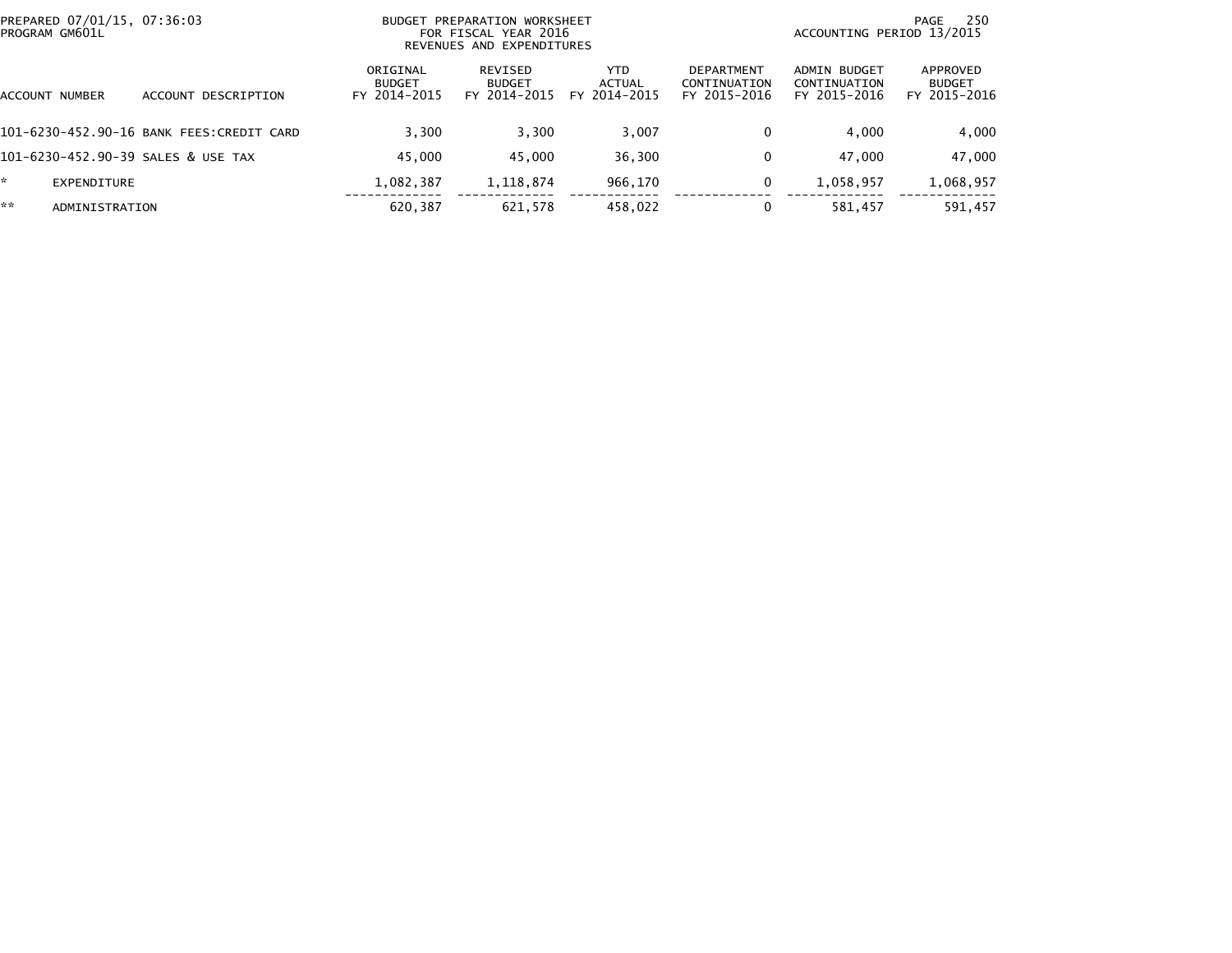| PREPARED 07/01/15, 07:36:03<br>PROGRAM GM601L |                                           |                                           | <b>BUDGET PREPARATION WORKSHEET</b><br>FOR FISCAL YEAR 2016<br>REVENUES AND EXPENDITURES | 251<br>PAGE<br>ACCOUNTING PERIOD 13/2015    |                                            |                                              |                                                  |
|-----------------------------------------------|-------------------------------------------|-------------------------------------------|------------------------------------------------------------------------------------------|---------------------------------------------|--------------------------------------------|----------------------------------------------|--------------------------------------------------|
| ACCOUNT NUMBER                                | ACCOUNT DESCRIPTION                       | ORIGINAL<br><b>BUDGET</b><br>FY 2014-2015 | <b>REVISED</b><br><b>BUDGET</b><br>FY 2014-2015                                          | <b>YTD</b><br><b>ACTUAL</b><br>FY 2014-2015 | DEPARTMENT<br>CONTINUATION<br>FY 2015-2016 | ADMIN BUDGET<br>CONTINUATION<br>FY 2015-2016 | <b>APPROVED</b><br><b>BUDGET</b><br>FY 2015-2016 |
|                                               | 101-6231-365.70-00 RESTRICTED DONATIONS   | $\mathbf 0$                               | $\mathbf 0$                                                                              | $5,090-$                                    | 0                                          | 0                                            | 0                                                |
|                                               | 101-6231-365.78-00 SENIOR GAMES DONATIONS | $\mathbf{0}$                              | $6,000 -$                                                                                | 15,812-                                     | $\Omega$                                   | $\Omega$                                     | $\bf{0}$                                         |
|                                               |                                           | $\mathbf{0}$                              | $19,434-$                                                                                | $\Omega$                                    | 0                                          | $\Omega$                                     | $\bf{0}$                                         |
| <b>REVENUE</b>                                |                                           | $\mathbf{0}$<br>103,130                   | $25,434-$<br>105,820                                                                     | $20,902 -$<br>102,575                       | $\Omega$<br>0                              | 0<br>105,576                                 | 105,576                                          |
|                                               |                                           | $\mathbf 0$                               | 0                                                                                        | 0                                           | 0                                          | 0                                            | 0                                                |
|                                               |                                           | 7,200                                     | 7,200                                                                                    | 6,019                                       | 0                                          | 8,000                                        | 8,000                                            |
| 101-6231-452.20-05 HEALTH INSURANCE           |                                           | 24,120                                    | 25,330                                                                                   | 24,522                                      | 0                                          | 24,192                                       | 24,192                                           |
|                                               |                                           | 8,040                                     | 8,040                                                                                    | 8,040                                       | 0                                          | 8,040                                        | 8,040                                            |
| 101-6231-452.20-10 MEDICARE TAX               |                                           | 1,600                                     | 1,600                                                                                    | 1,416                                       | 0                                          | 1,647                                        | 1,647                                            |
| 101-6231-452.20-15 RETIREMENT                 |                                           | 7,291                                     | 7,491                                                                                    | 7,252                                       | 0                                          | 7,464                                        | 7,464                                            |
|                                               | 101-6231-452.20-20 SOCIAL SECURITY TAX    | 6,840                                     | 6,840                                                                                    | 6,056                                       | 0                                          | 7,042                                        | 7,042                                            |
|                                               | 101-6231-452.20-25 WORKERS COMPENSATION   | 2,207                                     | 2,207                                                                                    | 2,076                                       | 0                                          | 2,272                                        | 2,272                                            |
|                                               | 101-6231-452.20-30 401(K) CONTRIBUTIONS   | 3,094                                     | 3,094                                                                                    | 2,674                                       | 0                                          | 3,167                                        | 3,167                                            |
| 101-6231-452.43-15 R&M:EQUIPMENT              |                                           | 220                                       | 0                                                                                        | 0                                           | 0                                          | 220                                          | 220                                              |
| 101-6231-452.44-05 RENT:COPIER                |                                           | $\mathbf 0$                               | $\Omega$                                                                                 | $\mathbf{0}$                                | 0                                          | 0                                            | $\mathbf{0}$                                     |
|                                               | 101-6231-452.50-07 COST PER COPY PROGRAM  | 1,850                                     | 1,850                                                                                    | 518                                         | $\Omega$                                   | 1,850                                        | 1,850                                            |
| 101-6231-452.53-05 TELEPHONE                  |                                           | 1,656                                     | 2,456                                                                                    | 2,232                                       | 0                                          | 2,500                                        | 2,500                                            |
| 101-6231-452.55-00 PRINTING                   |                                           | 200                                       | $\Omega$                                                                                 | $\Omega$                                    | $\Omega$                                   | 200                                          | 200                                              |
| 101-6231-452.56-00 UNIFORMS                   |                                           | 300                                       | 387                                                                                      | 182                                         | 0                                          | 400                                          | 400                                              |
| 101-6231-452.57-00 POSTAGE                    |                                           | 1,700                                     | 1,700                                                                                    | 1,584                                       | 0                                          | 1,700                                        | 1,700                                            |
| 101-6231-452.58-00 TRAVEL                     |                                           | 8,500                                     | 6,421                                                                                    | 4,920                                       | 0                                          | 8,500                                        | 8,500                                            |
| 101-6231-452.59-00 TRAINING                   |                                           | 700                                       | 450                                                                                      | 450                                         | 0                                          | 700                                          | 700                                              |
| 101-6231-452.61-05 SUPPLIES:OFFICE            |                                           | 1,100                                     | 1,250                                                                                    | 959                                         | 0                                          | 1,100                                        | 1,100                                            |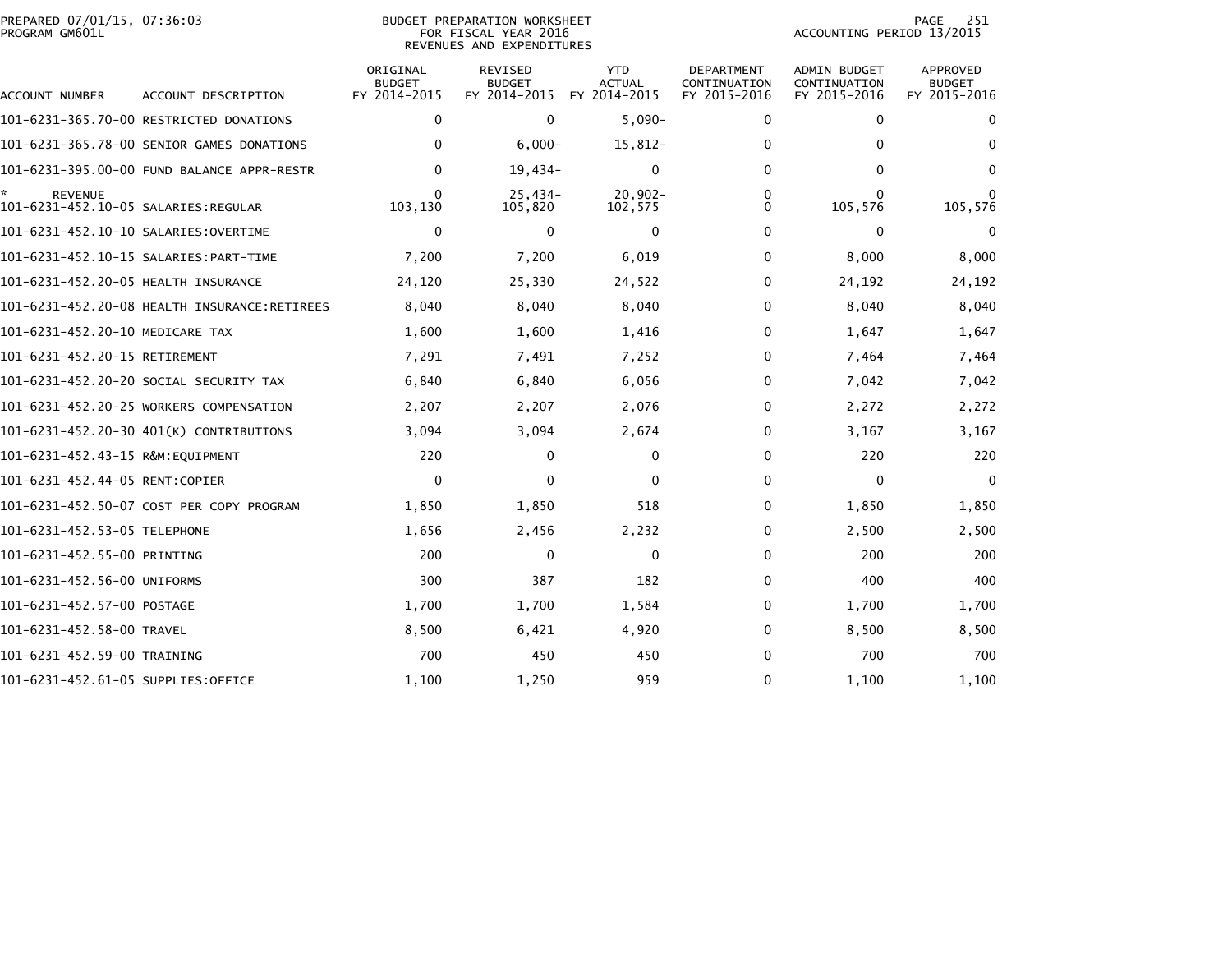| PREPARED 07/01/15, 07:36:03<br>PROGRAM GM601L |                                              | BUDGET PREPARATION WORKSHEET<br>FOR FISCAL YEAR 2016<br>REVENUES AND EXPENDITURES |                                                 |                                             |                                                   | 252<br>PAGE<br>ACCOUNTING PERIOD 13/2015            |                                                  |
|-----------------------------------------------|----------------------------------------------|-----------------------------------------------------------------------------------|-------------------------------------------------|---------------------------------------------|---------------------------------------------------|-----------------------------------------------------|--------------------------------------------------|
| ACCOUNT NUMBER                                | ACCOUNT DESCRIPTION                          | ORIGINAL<br><b>BUDGET</b><br>FY 2014-2015                                         | <b>REVISED</b><br><b>BUDGET</b><br>FY 2014-2015 | <b>YTD</b><br><b>ACTUAL</b><br>FY 2014-2015 | <b>DEPARTMENT</b><br>CONTINUATION<br>FY 2015-2016 | <b>ADMIN BUDGET</b><br>CONTINUATION<br>FY 2015-2016 | <b>APPROVED</b><br><b>BUDGET</b><br>FY 2015-2016 |
|                                               | 101-6231-452.61-15 SUPPLIES:EDUCATIONAL      | 150                                                                               | 150                                             | 141                                         | 0                                                 | 150                                                 | 150                                              |
|                                               | 101-6231-452.61-95 SUPPLIES:OTHER SMALL EQMT | 700                                                                               | 700                                             | 553                                         | 0                                                 | 700                                                 | 700                                              |
|                                               | 101-6231-452.64-50 DUES & SUBSCRIPTIONS      | 500                                                                               | 413                                             | 412                                         | $\Omega$                                          | 500                                                 | 500                                              |
|                                               |                                              | 0                                                                                 | $\mathbf{0}$                                    | 0                                           | $\Omega$                                          | 0                                                   | $\overline{0}$                                   |
|                                               | 101-6231-452.83-00 PROGRAM ACTIVITIES        | 4,500                                                                             | 6,849                                           | 3,188                                       | $\Omega$                                          | 5,000                                               | 5,000                                            |
| 101-6231-452.83-41 DONATIONS                  |                                              | $\mathbf 0$                                                                       | 6,776                                           | 2,249                                       | 0                                                 | $\mathbf{0}$                                        | $\Omega$                                         |
|                                               | 101-6231-452.83-54 SENIOR GAMES ACTIVITIES   | $\mathbf 0$                                                                       | 18,658                                          | 8,471                                       | 0                                                 | $\mathbf{0}$                                        | $\Omega$                                         |
|                                               | 101-6231-452.83-56 SENIOR GAMES COORDINATOR  | 4.000                                                                             | 4,000                                           | 3,962                                       | 0                                                 | 5,000                                               | 5,000                                            |
|                                               | 101-6231-452.84-75 TRANSPORTATION CONTRACT   | 22,000                                                                            | 22,000                                          | 16,424                                      | $\Omega$                                          | 23,000                                              | 23,000                                           |
| ×.<br><b>EXPENDITURE</b>                      |                                              | 211,598                                                                           | 241,682                                         | 206,875                                     | 0                                                 | 218,920                                             | 218,920                                          |
| **<br>THERAPEUTIC RECREATION                  |                                              | 211,598                                                                           | 216,248                                         | 185,973                                     |                                                   | 218,920                                             | 218,920                                          |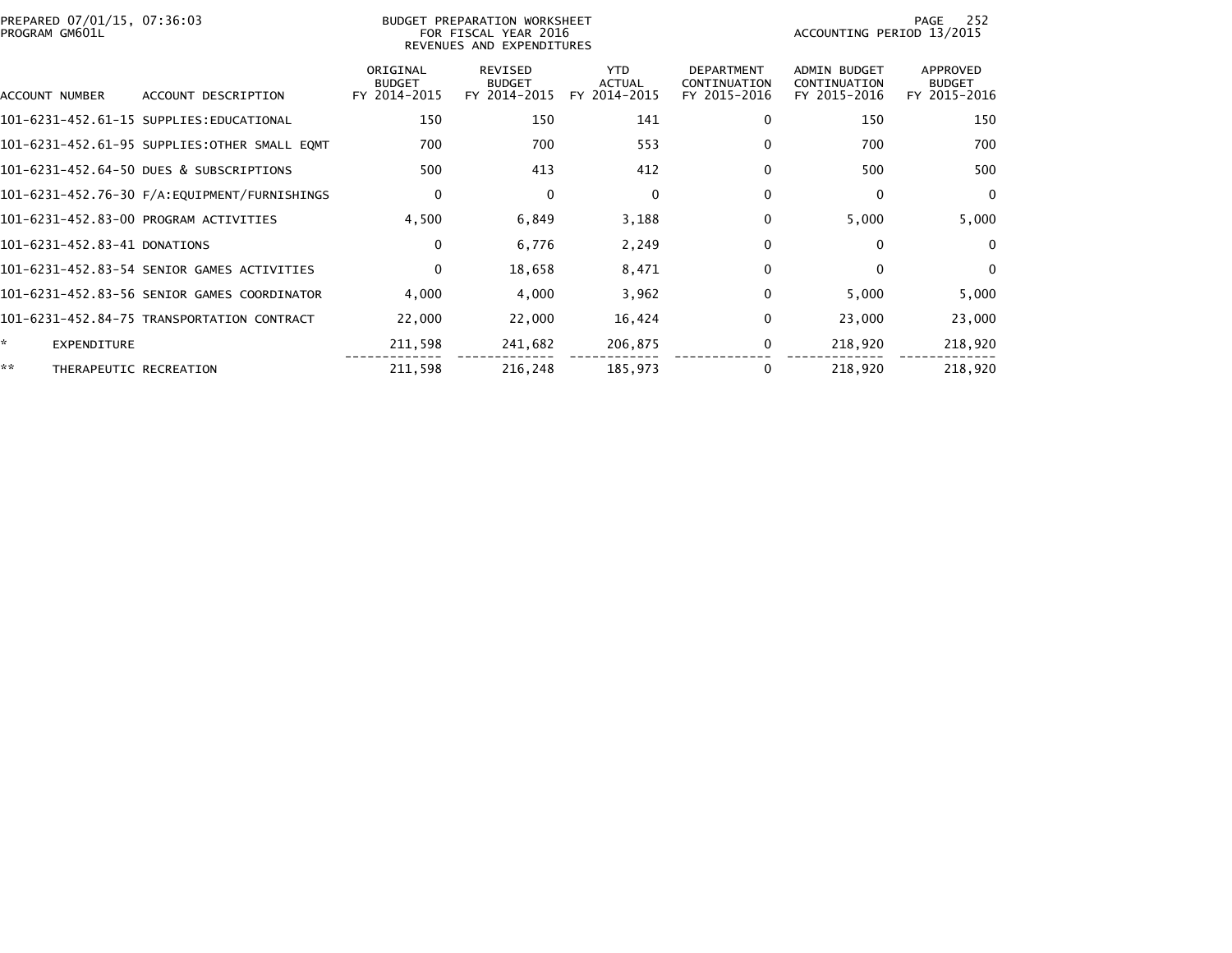|                | PREPARED 07/01/15, 07:36:03 |  |
|----------------|-----------------------------|--|
| PROGRAM GM601L |                             |  |

# PREPARED 07/01/15, 07:36:03 PREPARATION WORKSHEET PREPARATION WORKSHEET PREPARATION WORKSHEET<br>FOR FISCAL YEAR 2016 ACCOUNTING PERIOD 13/2015 REVENUES AND EXPENDITURES<br>REVENUES AND EXPENDITURES

PAGE 253<br>ACCOUNTING PERIOD 13/2015

| ACCOUNT NUMBER                                        | ACCOUNT DESCRIPTION                          | ORIGINAL<br><b>BUDGET</b><br>FY 2014-2015 | <b>REVISED</b><br><b>BUDGET</b><br>FY 2014-2015 | <b>YTD</b><br><b>ACTUAL</b><br>FY 2014-2015 | <b>DEPARTMENT</b><br>CONTINUATION<br>FY 2015-2016 | <b>ADMIN BUDGET</b><br>CONTINUATION<br>FY 2015-2016 | <b>APPROVED</b><br><b>BUDGET</b><br>FY 2015-2016 |
|-------------------------------------------------------|----------------------------------------------|-------------------------------------------|-------------------------------------------------|---------------------------------------------|---------------------------------------------------|-----------------------------------------------------|--------------------------------------------------|
| 101-6232-325.46-00 PARK CONCESSIONS                   |                                              | $25,000 -$                                | $25,000 -$                                      | $19,875-$                                   | 0                                                 | $24,000 -$                                          | $24,000 -$                                       |
|                                                       | 101-6232-325.47-00 PARK GEM MINING JEWELRY   | $28,000 -$                                | $28,000 -$                                      | $23,913-$                                   | $\Omega$                                          | $26,000 -$                                          | $26,000 -$                                       |
|                                                       | 101-6232-325.48-00 PARK GEM MINING RAW GEMS  | $220.000 -$                               | $220.000 -$                                     | 247,988-                                    | $\mathbf{0}$                                      | 230,000-                                            | 230,000-                                         |
| <b>REVENUE</b><br>101-6232-452.10-05 SALARIES:REGULAR |                                              | 273,000-<br>36,381                        | 273,000-<br>37,211                              | 291,776-<br>36,069                          | 0<br>0                                            | 280,000-<br>37,028                                  | 280,000-<br>37,028                               |
|                                                       | 101-6232-452.10-15 SALARIES:PART-TIME        | 50,000                                    | 50,000                                          | 44,513                                      | 0                                                 | 50,000                                              | 50,000                                           |
| 101-6232-452.20-05 HEALTH INSURANCE                   |                                              | 8,040                                     | 8,450                                           | 8,174                                       | $\mathbf{0}$                                      | 8,064                                               | 8,064                                            |
| 101-6232-452.20-10 MEDICARE TAX                       |                                              | 1,253                                     | 1,253                                           | 1,159                                       | 0                                                 | 1,262                                               | 1,262                                            |
| 101-6232-452.20-15 RETIREMENT                         |                                              | 2,572                                     | 2,632                                           | 2,550                                       | 0                                                 | 2,618                                               | 2,618                                            |
|                                                       | 101-6232-452.20-20 SOCIAL SECURITY TAX       | 5,355                                     | 5,355                                           | 4,958                                       | 0                                                 | 5,396                                               | 5,396                                            |
|                                                       | 101-6232-452.20-25 WORKERS COMPENSATION      | 1,728                                     | 1.648                                           | 1,573                                       | 0                                                 | 1.741                                               | 1,741                                            |
|                                                       | 101-6232-452.20-30 401(K) CONTRIBUTIONS      | 1,091                                     | 1,121                                           | 1,082                                       | 0                                                 | 1,111                                               | 1,111                                            |
|                                                       | 101-6232-452.42-20 GROUNDS MAINTENANCE       | 1,000                                     | 1,000                                           | 572                                         | 0                                                 | 1,000                                               | 1,000                                            |
| 101-6232-452.43-05 R&M:BUILDINGS                      |                                              | 1,000                                     | 1,000                                           | 985                                         | 0                                                 | 1,000                                               | 1,000                                            |
| 101-6232-452.55-00 PRINTING                           |                                              | 1,000                                     | 1,000                                           | 983                                         | 0                                                 | 1,000                                               | 1,000                                            |
| 101-6232-452.56-00 UNIFORMS                           |                                              | 400                                       | 400                                             | 380                                         | 0                                                 | 400                                                 | 400                                              |
| 101-6232-452.58-00 TRAVEL                             |                                              | 2,000                                     | 2,000                                           | 1,245                                       | 0                                                 | 2,000                                               | 2,000                                            |
| 101-6232-452.59-00 TRAINING                           |                                              | 400                                       | 400                                             | 0                                           | $\Omega$                                          | 400                                                 | 400                                              |
| 101-6232-452.61-05 SUPPLIES:OFFICE                    |                                              | 200                                       | 200                                             | 179                                         | $\mathbf{0}$                                      | 200                                                 | 200                                              |
|                                                       | 101-6232-452.61-15 SUPPLIES: EDUCATIONAL     | 100                                       | 100                                             | $\mathbf{0}$                                | $\Omega$                                          | 100                                                 | 100                                              |
|                                                       | 101-6232-452.61-18 SUPPLIES:DISPLAYS/EXHIBIT | 200                                       | 200                                             | 0                                           | 0                                                 | 200                                                 | 200                                              |
|                                                       | 101-6232-452.61-26 SUPPLIES:GEM MINING       | 2,200                                     | 2,200                                           | 1,841                                       | 0                                                 | 2,200                                               | 2,200                                            |
|                                                       | 101-6232-452.61-30 SUPPLIES:JANITORIAL       | 100                                       | 100                                             | 100                                         | 0                                                 | 100                                                 | 100                                              |
|                                                       | 101-6232-452.61-76 SUPPLIES:RESALE-NOVELTIES | 9,000                                     | 9,000                                           | 7,652                                       | $\Omega$                                          | 9,000                                               | 9,000                                            |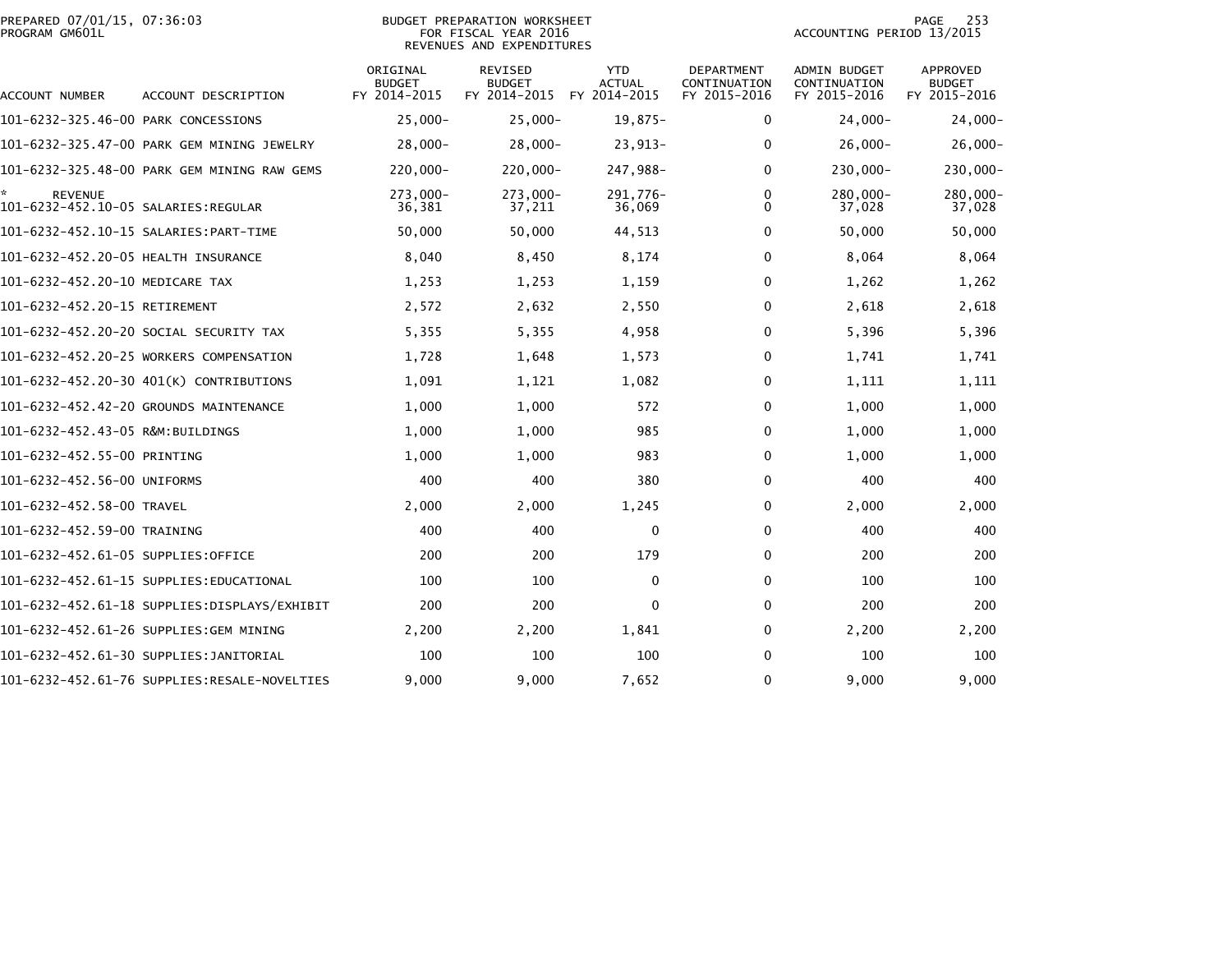| PREPARED 07/01/15, 07:36:03<br>PROGRAM GM601L |                                              | BUDGET PREPARATION WORKSHEET<br>FOR FISCAL YEAR 2016<br>REVENUES AND EXPENDITURES |                                          |                                       |                                                   | 254<br>PAGE<br>ACCOUNTING PERIOD 13/2015            |                                           |  |
|-----------------------------------------------|----------------------------------------------|-----------------------------------------------------------------------------------|------------------------------------------|---------------------------------------|---------------------------------------------------|-----------------------------------------------------|-------------------------------------------|--|
| ACCOUNT NUMBER                                | ACCOUNT DESCRIPTION                          | ORIGINAL<br><b>BUDGET</b><br>FY 2014-2015                                         | REVISED<br><b>BUDGET</b><br>FY 2014-2015 | YTD.<br><b>ACTUAL</b><br>FY 2014-2015 | <b>DEPARTMENT</b><br>CONTINUATION<br>FY 2015-2016 | <b>ADMIN BUDGET</b><br>CONTINUATION<br>FY 2015-2016 | APPROVED<br><b>BUDGET</b><br>FY 2015-2016 |  |
|                                               |                                              | 15,000                                                                            | 15,000                                   | 11,357                                | 0                                                 | 15,000                                              | 15,000                                    |  |
|                                               | 101-6232-452.61-78 SUPPLIES:RESALE-RAW GEMS  | 60,000                                                                            | 60,000                                   | 59,277                                | 0                                                 | 60,000                                              | 60,000                                    |  |
|                                               | 101-6232-452.61-95 SUPPLIES:OTHER SMALL EQMT | 500                                                                               | 500                                      | 329                                   | 0                                                 | 500                                                 | 500                                       |  |
| 101-6232-452.62-05 ELECTRICITY                |                                              | 6.000                                                                             | 6,000                                    | 3,728                                 | 0                                                 | 6,000                                               | 6,000                                     |  |
|                                               |                                              | 0                                                                                 | $\bf{0}$                                 | 0                                     | 0                                                 | $\mathbf{0}$                                        | $\Omega$                                  |  |
|                                               | 101-6232-452.90-16 BANK FEES:CREDIT CARD     | 2,000                                                                             | 2,600                                    | 2,067                                 | 0                                                 | 2,700                                               | 2,700                                     |  |
| ×.<br><b>EXPENDITURE</b>                      |                                              | 207.520                                                                           | 209.370                                  | 190,773                               | 0                                                 | 209,020                                             | 209,020                                   |  |
| **<br><b>GEM MINING</b>                       |                                              | 65.480-                                                                           | $63.630 -$                               | $101.003 -$                           |                                                   | 70.980-                                             | 70.980-                                   |  |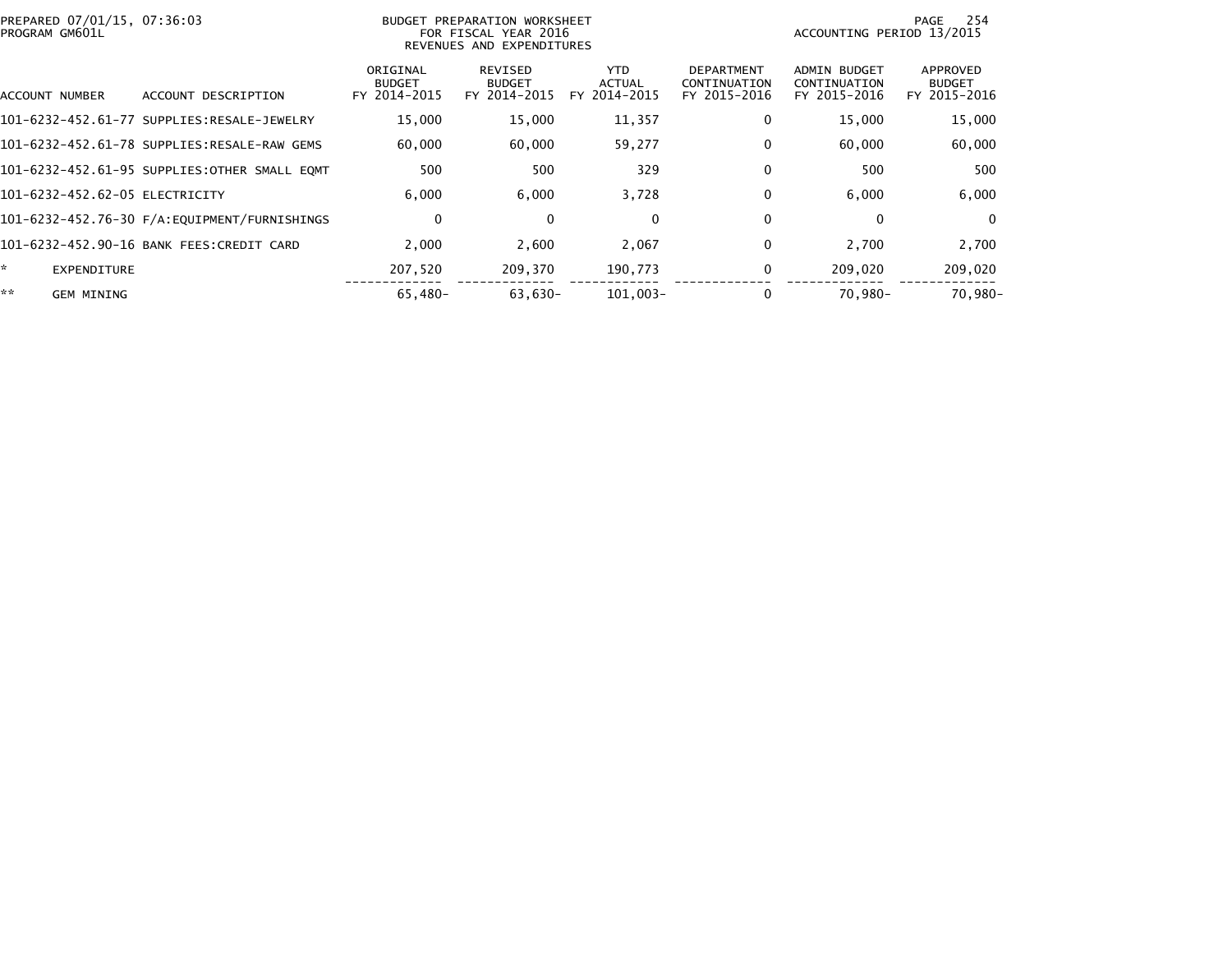| PREPARED 07/01/15, 07:36:03<br>PROGRAM GM601L | BUDGET PREPARATION WORKSHEET<br>FOR FISCAL YEAR 2016<br>REVENUES AND EXPENDITURES          |                                           |                                                 |                                       |                                                   | PAGE<br>255<br>ACCOUNTING PERIOD 13/2015            |                                           |
|-----------------------------------------------|--------------------------------------------------------------------------------------------|-------------------------------------------|-------------------------------------------------|---------------------------------------|---------------------------------------------------|-----------------------------------------------------|-------------------------------------------|
| ACCOUNT NUMBER                                | ACCOUNT DESCRIPTION                                                                        | ORIGINAL<br><b>BUDGET</b><br>FY 2014-2015 | <b>REVISED</b><br><b>BUDGET</b><br>FY 2014-2015 | YTD.<br><b>ACTUAL</b><br>FY 2014-2015 | <b>DEPARTMENT</b><br>CONTINUATION<br>FY 2015-2016 | <b>ADMIN BUDGET</b><br>CONTINUATION<br>FY 2015-2016 | APPROVED<br><b>BUDGET</b><br>FY 2015-2016 |
|                                               | 101-6233-325.31-00 HURLEY STATION CONCESSION                                               | $40,000 -$                                | $40.000 -$                                      | $40,200 -$                            | 0                                                 | $42,000 -$                                          | $42,000 -$                                |
|                                               | 101-6233-353.28-00 CAROUSEL FEES                                                           | $105,000 -$                               | $105,000 -$                                     | 102,748-                              | 0                                                 | $105,000 -$                                         | $105,000 -$                               |
|                                               | 101-6233-353.92-00 TRAIN FEES                                                              | 122,000-                                  | $122,000 -$                                     | 122,912-                              | 0                                                 | 122,000-                                            | $122,000 -$                               |
| <b>REVENUE</b>                                |                                                                                            | 267,000-<br>0                             | 267,000-<br>0.                                  | 265,860-<br>0                         | 0<br>0                                            | 269,000-<br>0                                       | $269,000 -$<br>0                          |
|                                               |                                                                                            | 40,000                                    | 40,000                                          | 32,418                                | 0                                                 | 40,000                                              | 40,000                                    |
|                                               | 101-6233-452.20-10 MEDICARE TAX                                                            | 580                                       | 580                                             | 470                                   | $\Omega$                                          | 580                                                 | 580                                       |
|                                               | 101-6233-452.20-20 SOCIAL SECURITY TAX                                                     | 2,480                                     | 2,480                                           | 2,010                                 | 0                                                 | 2,480                                               | 2,480                                     |
|                                               | 101-6233-452.20-25 WORKERS COMPENSATION                                                    | 800                                       | 1,330                                           | 1,242                                 | $\Omega$                                          | 826                                                 | 826                                       |
|                                               | 101-6233-452.43-35 R&M:CAROUSEL                                                            | 1,500                                     | 6,062                                           | 6,057                                 | 0                                                 | 1,500                                               | 1,500                                     |
| 101-6233-452.43-50 R&M:TRAIN                  |                                                                                            | 4,000                                     | 1,433                                           | 1,430                                 | 0                                                 | 4,000                                               | 4,000                                     |
| 101-6233-452.56-00 UNIFORMS                   |                                                                                            | 500                                       | 500                                             | 0                                     | 0                                                 | 500                                                 | 500                                       |
|                                               |                                                                                            | 22,000                                    | 22,000                                          | 19,870                                | 0                                                 | 22,000                                              | 22,000                                    |
|                                               | 101-6233-452.62-05 ELECTRICITY                                                             | 6,300                                     | 6,300                                           | 4,552                                 | $\Omega$                                          | 6,300                                               | 6,300                                     |
| 101-6233-452.76-90 F/A:OTHER                  |                                                                                            | 0                                         | $\mathbf{0}$                                    | $\Omega$                              | $\Omega$                                          | $\mathbf{0}$                                        | $\Omega$                                  |
|                                               | 101-6233-452.90-16 BANK FEES:CREDIT CARD                                                   | 4,000                                     | 5,400                                           | 4,510                                 | 0                                                 | 5,000                                               | 5,000                                     |
| LEVEL<br>400                                  | <b>TEXT</b><br>DEPARTMENTS ORIGINAL REQUEST<br>PLUS: COUNTY MANAGER'S RECOMMENDED INCREASE |                                           | TEXT AMT                                        | 4,000<br>1,000<br>5,000               |                                                   |                                                     |                                           |
| ÷.<br><b>EXPENDITURE</b>                      |                                                                                            | 82,160                                    | 86,085                                          | 72,559                                | 0                                                 | 83,186                                              | 83,186                                    |
| **<br>TRAIN/CAROUSEL                          |                                                                                            | 184,840-                                  | 180,915-                                        | 193,301-                              | 0                                                 | 185,814-                                            | 185,814-                                  |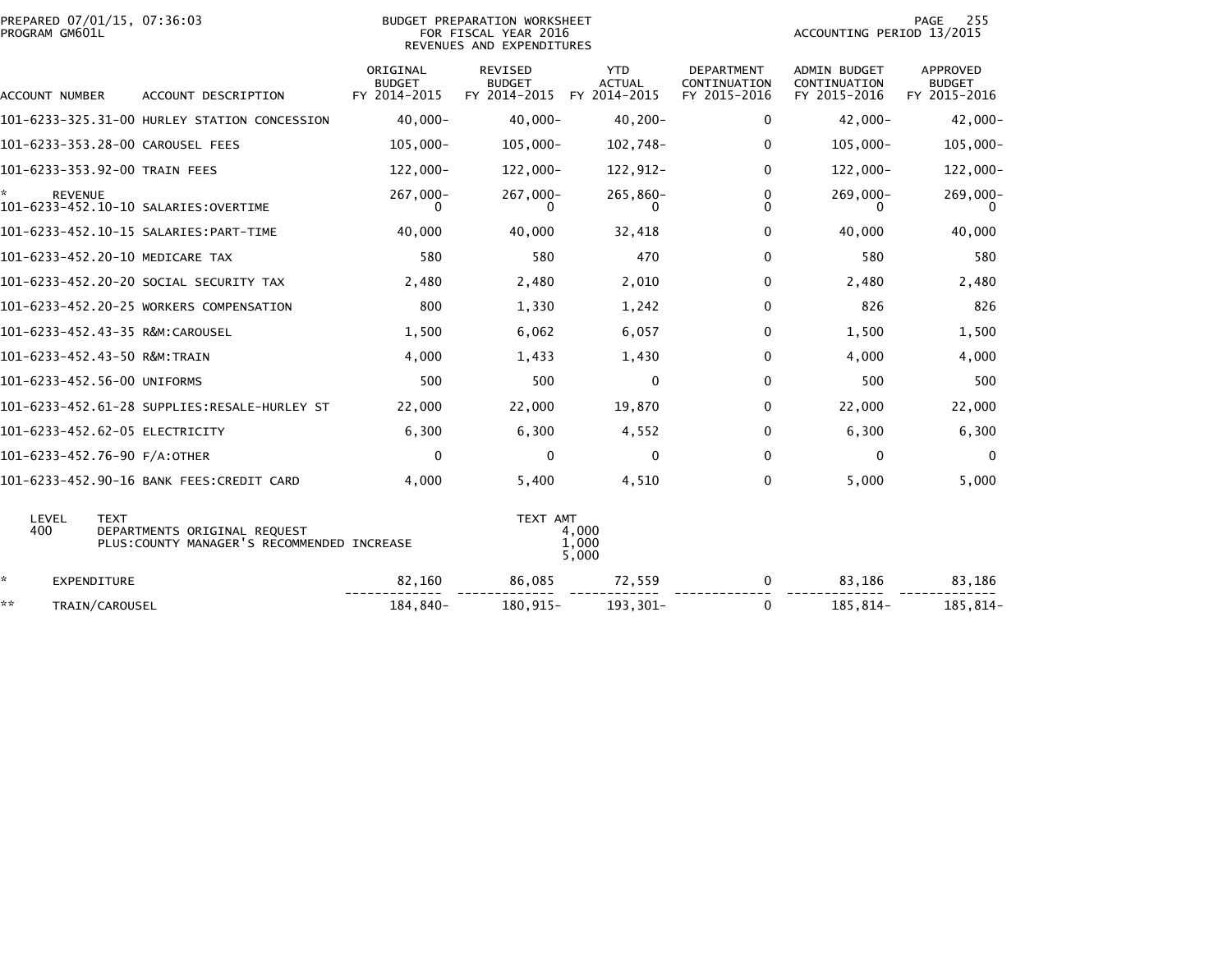| PREPARED 07/01/15, 07:36:03<br>PROGRAM GM601L |                                                                              | <b>BUDGET PREPARATION WORKSHEET</b><br>FOR FISCAL YEAR 2016<br>REVENUES AND EXPENDITURES |                                                 |                                             |                                                   | 256<br>PAGE<br>ACCOUNTING PERIOD 13/2015            |                                                  |  |
|-----------------------------------------------|------------------------------------------------------------------------------|------------------------------------------------------------------------------------------|-------------------------------------------------|---------------------------------------------|---------------------------------------------------|-----------------------------------------------------|--------------------------------------------------|--|
| ACCOUNT NUMBER                                | ACCOUNT DESCRIPTION                                                          | ORIGINAL<br><b>BUDGET</b><br>FY 2014-2015                                                | <b>REVISED</b><br><b>BUDGET</b><br>FY 2014-2015 | <b>YTD</b><br><b>ACTUAL</b><br>FY 2014-2015 | <b>DEPARTMENT</b><br>CONTINUATION<br>FY 2015-2016 | <b>ADMIN BUDGET</b><br>CONTINUATION<br>FY 2015-2016 | <b>APPROVED</b><br><b>BUDGET</b><br>FY 2015-2016 |  |
|                                               | 101-6234-325.43-00 CAMP STORE CONCESSIONS                                    | $16,000 -$                                                                               | $16,000 -$                                      | $21,053-$                                   | 0                                                 | $18,000 -$                                          | 18,000-                                          |  |
|                                               | 101-6234-353.68-00 PARK CAMPING FEES                                         | $155,000 -$                                                                              | $155,000 -$                                     | 156,984-                                    | 0                                                 | $155,000 -$                                         | 155,000-                                         |  |
|                                               | 101-6234-363.42-00 PARK CABIN RENTALS                                        | $26,000 -$                                                                               | $26,000 -$                                      | $25,810-$                                   | $\Omega$                                          | $27,000 -$                                          | 27,000-                                          |  |
| <b>REVENUE</b>                                |                                                                              | 197,000-<br>32,970                                                                       | 197,000-<br>33,740                              | 203,847-<br>32,704                          | 0<br>0                                            | $200,000 -$<br>33,557                               | $200,000 -$<br>33,557                            |  |
|                                               | 101-6234-452.10-15 SALARIES: PART-TIME                                       | 19,000                                                                                   | 19,000                                          | 15,789                                      | $\mathbf{0}$                                      | 19,000                                              | 19,000                                           |  |
| 101-6234-452.20-05 HEALTH INSURANCE           |                                                                              | 8,040                                                                                    | 8,450                                           | 8,174                                       | 0                                                 | 8,064                                               | 8,064                                            |  |
| 101-6234-452.20-10 MEDICARE TAX               |                                                                              | 740                                                                                      | 740                                             | 690                                         | 0                                                 | 762                                                 | 762                                              |  |
| 101-6234-452.20-15 RETIREMENT                 |                                                                              | 2,331                                                                                    | 2,391                                           | 2,312                                       | $\Omega$                                          | 2,373                                               | 2,373                                            |  |
|                                               | 101-6234-452.20-20 SOCIAL SECURITY TAX                                       | 3,160                                                                                    | 3,160                                           | 2,950                                       | 0                                                 | 3,259                                               | 3,259                                            |  |
|                                               | 101-6234-452.20-25 WORKERS COMPENSATION                                      | 1,019                                                                                    | 1,584                                           | 1,509                                       | 0                                                 | 1,051                                               | 1,051                                            |  |
|                                               | 101-6234-452.20-30 401(K) CONTRIBUTIONS                                      | 989                                                                                      | 1,019                                           | 981                                         | 0                                                 | 1,007                                               | 1,007                                            |  |
|                                               |                                                                              | 5,500                                                                                    | 5,500                                           | 3,188                                       | 0                                                 | 5,500                                               | 5,500                                            |  |
|                                               | 101-6234-452.61-12 SUPPLIES:CONCESSIONS                                      | 8,500                                                                                    | 8,700                                           | 8,613                                       | 0                                                 | 9,000                                               | 9,000                                            |  |
|                                               |                                                                              | 1,900                                                                                    | 1,900                                           | 1,632                                       | 0                                                 | 1,900                                               | 1,900                                            |  |
|                                               | 101-6234-452.61-95 SUPPLIES:OTHER SMALL EQMT                                 | 500                                                                                      | 500                                             | 37                                          | $\mathbf 0$                                       | 500                                                 | 500                                              |  |
| 101-6234-452.62-05 ELECTRICITY                |                                                                              | 17,300                                                                                   | 17,300                                          | 13,098                                      | 0                                                 | 18,200                                              | 18,200                                           |  |
| 101-6234-452.76-90 F/A:OTHER                  |                                                                              | $\Omega$                                                                                 | 0                                               | $\mathbf{0}$                                | 0                                                 | 0                                                   | 0                                                |  |
|                                               | 101-6234-452.83-00 PROGRAM ACTIVITIES                                        | 500                                                                                      | 560                                             | 552                                         | 0                                                 | 500                                                 | 500                                              |  |
|                                               | 101-6234-452.90-16 BANK FEES:CREDIT CARD                                     | 8,500                                                                                    | 10,960                                          | 9,208                                       | 0                                                 | 10,000                                              | 10,000                                           |  |
| LEVEL<br><b>TEXT</b><br>400                   | DEPARTMENT'S ORIGINAL REQUEST<br>PLUS: COUNTY MANAGER'S RECOMMENDED INCREASE |                                                                                          | TEXT AMT                                        | 8,500<br>1,500<br>10,000                    |                                                   |                                                     |                                                  |  |
| EXPENDITURE                                   |                                                                              | 110,949                                                                                  | 115,504                                         | 101,437                                     | $\mathbf 0$                                       | 114,673                                             | 114,673                                          |  |

------------- ------------- ------------ ------------- ------------- -------------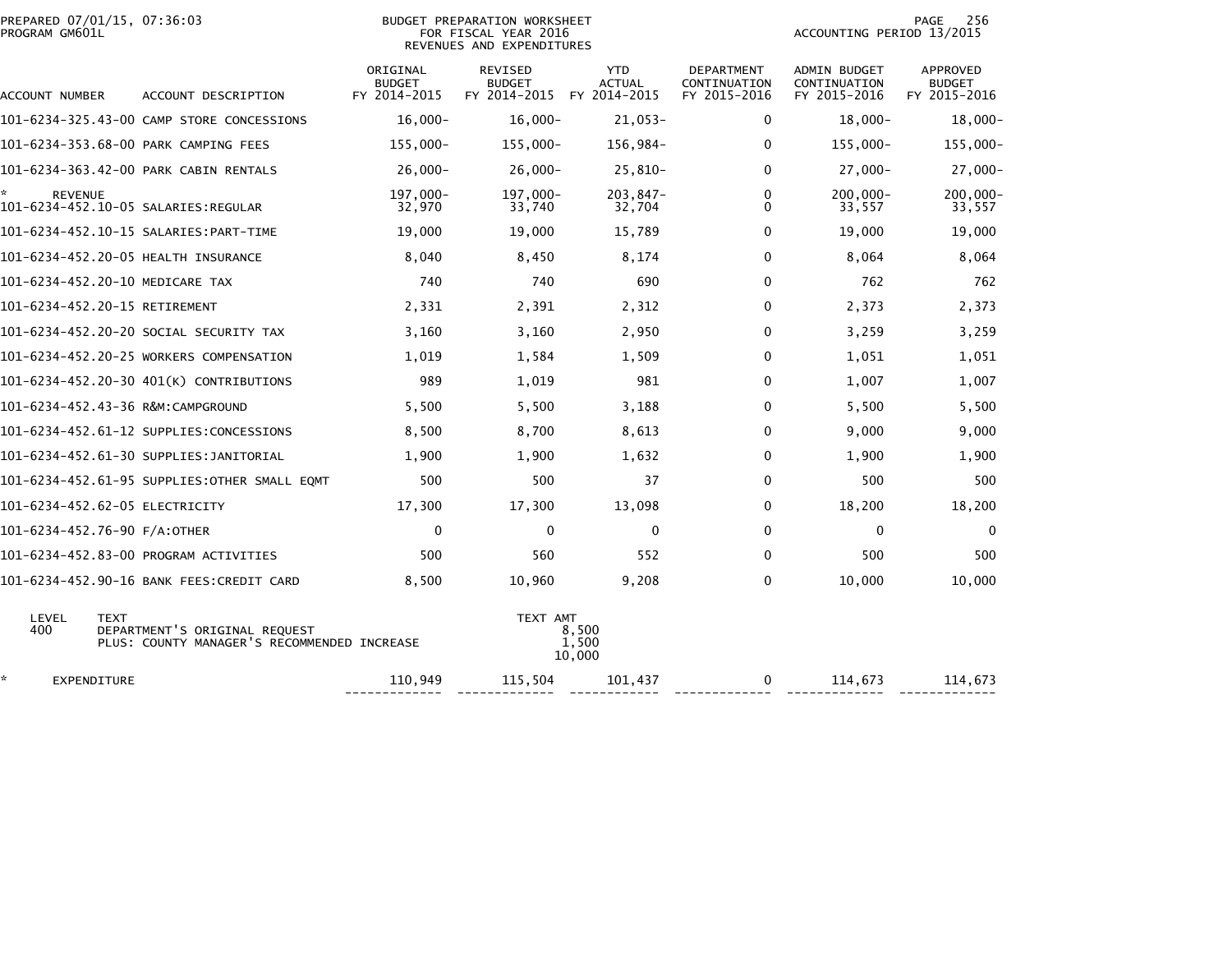| PREPARED 07/01/15, 07:36:03<br>PROGRAM GM601L |                     |                                           | BUDGET PREPARATION WORKSHEET<br>FOR FISCAL YEAR 2016<br>REVENUES AND EXPENDITURES |                       | -257<br>PAGE<br>ACCOUNTING PERIOD 13/2015  |                                              |                                           |  |
|-----------------------------------------------|---------------------|-------------------------------------------|-----------------------------------------------------------------------------------|-----------------------|--------------------------------------------|----------------------------------------------|-------------------------------------------|--|
| ACCOUNT NUMBER                                | ACCOUNT DESCRIPTION | ORIGINAL<br><b>BUDGET</b><br>FY 2014-2015 | REVISED<br><b>BUDGET</b><br>FY 2014-2015 FY 2014-2015                             | YTD.<br><b>ACTUAL</b> | DEPARTMENT<br>CONTINUATION<br>FY 2015-2016 | ADMIN BUDGET<br>CONTINUATION<br>FY 2015-2016 | APPROVED<br><b>BUDGET</b><br>FY 2015-2016 |  |
| **<br><b>CAMPGROUND</b>                       |                     | $86.051 -$                                | 81.496-                                                                           | 102.410-              |                                            | 85.327-                                      | 85.327-                                   |  |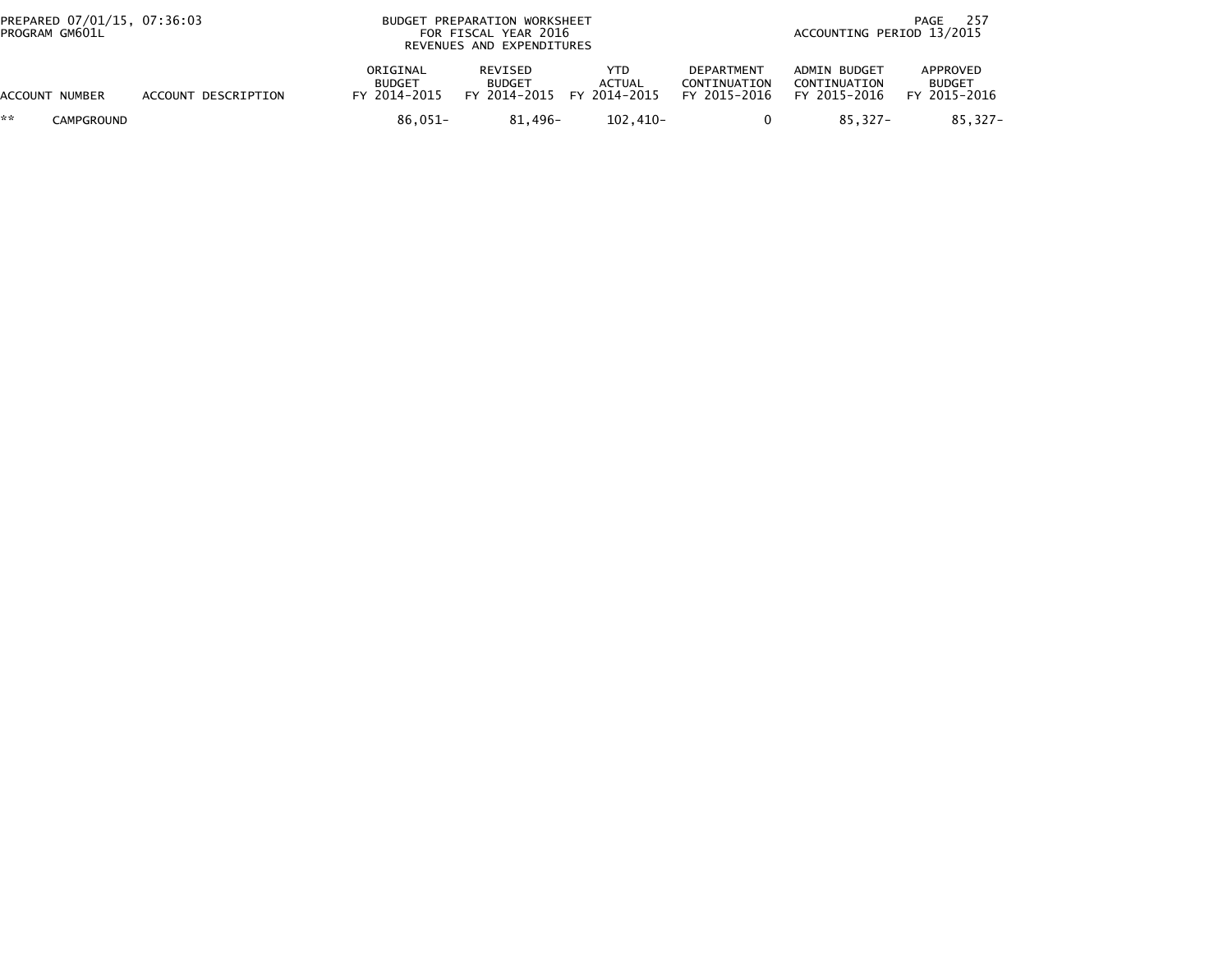| PROGRAM GM601L | PREPARED 07/01/15, 07:36:03                                                                       |                                           | BUDGET PREPARATION WORKSHEET<br>FOR FISCAL YEAR 2016<br>REVENUES AND EXPENDITURES |                                             |                                            | ACCOUNTING PERIOD 13/2015                           | 258<br>PAGE                               |
|----------------|---------------------------------------------------------------------------------------------------|-------------------------------------------|-----------------------------------------------------------------------------------|---------------------------------------------|--------------------------------------------|-----------------------------------------------------|-------------------------------------------|
| ACCOUNT NUMBER | ACCOUNT DESCRIPTION                                                                               | ORIGINAL<br><b>BUDGET</b><br>FY 2014-2015 | <b>REVISED</b><br><b>BUDGET</b><br>FY 2014-2015                                   | <b>YTD</b><br><b>ACTUAL</b><br>FY 2014-2015 | DEPARTMENT<br>CONTINUATION<br>FY 2015-2016 | <b>ADMIN BUDGET</b><br>CONTINUATION<br>FY 2015-2016 | APPROVED<br><b>BUDGET</b><br>FY 2015-2016 |
|                | 101-6235-325.46-00 PARK CONCESSIONS                                                               | $600 -$                                   | $600 -$                                                                           | $731 -$                                     | 0                                          | $600 -$                                             | $600 -$                                   |
|                | 101-6235-353.20-00 BARNYARD ZOO FEES                                                              | $25,000-$                                 | $25,000 -$                                                                        | $29,239-$                                   | 0                                          | $28,000-$                                           | $28,000-$                                 |
| LEVEL<br>400   | <b>TEXT</b><br>DEPARTMENT'S ORIGINAL REQUEST<br>PLUS: COUNTY MANAGER'S RECOMMENDED INCREASE BASED |                                           | TEXT AMT                                                                          | 26,000                                      |                                            |                                                     |                                           |
|                | ON PRIOR YEAR REVENUE COLLECTIONS                                                                 |                                           |                                                                                   | 2,000<br>28,000                             |                                            |                                                     |                                           |
|                | 101-6235-353.21-00 ANIMAL HABITAT FEES                                                            | $75,000-$                                 | 75,000-                                                                           | 75,733-                                     | 0                                          | 77,000-                                             | 77,000-                                   |
|                | 101-6235-365.06-75 SIMPLY LIVING FESTIVAL                                                         | 0                                         | $\Omega$                                                                          | $\mathbf{0}$                                | $\Omega$                                   | $\mathbf{0}$                                        | 0                                         |
|                | 101-6235-365.70-00 RESTRICTED DONATIONS                                                           | $\Omega$                                  | $\Omega$                                                                          | $1,353-$                                    | $\Omega$                                   | $\mathbf{0}$                                        | $\mathbf{0}$                              |
|                | 101-6235-395.00-00 FUND BALANCE APPR-RESTR                                                        | $\mathbf 0$                               | $7,700-$                                                                          | $\mathbf{0}$                                | $\Omega$                                   | $\mathbf 0$                                         | $\mathbf{0}$                              |
| <b>REVENUE</b> | 101-6235-452.10-05 SALARIES:REGULAR                                                               | $100.600 -$<br>106,212                    | $108, 300 -$<br>109,472                                                           | 107,056-<br>106,031                         | 0<br>0                                     | $105,600 -$<br>112,432                              | 105,600-<br>112,432                       |
|                | 101-6235-452.10-10 SALARIES:OVERTIME                                                              | $\mathbf 0$                               | 9                                                                                 | 6                                           | $\Omega$                                   | $\mathbf{0}$                                        | $\Omega$                                  |
|                | 101-6235-452.10-15 SALARIES: PART-TIME                                                            | 67,000                                    | 76,040                                                                            | 72,997                                      | 0                                          | 72,014                                              | 72,014                                    |
| LEVEL<br>400   | <b>TEXT</b><br>INCREASE DUE TO PARK HOURS                                                         |                                           | TEXT AMT                                                                          | 72,014<br>72,014                            |                                            |                                                     |                                           |
|                | 101-6235-452.20-05 HEALTH INSURANCE                                                               | 24,120                                    | 24,120                                                                            | 23,182                                      | 0                                          | 24,192                                              | 24,192                                    |
|                | 101-6235-452.20-10 MEDICARE TAX                                                                   | 2,512                                     | 2,542                                                                             | 2,450                                       | $\Omega$                                   | 2,674                                               | 2,674                                     |
|                | 101-6235-452.20-15 RETIREMENT                                                                     | 7,509                                     | 7,659                                                                             | 7,407                                       | $\Omega$                                   | 7,949                                               | 7,949                                     |
|                | 101-6235-452.20-20 SOCIAL SECURITY TAX                                                            | 10,739                                    | 10,859                                                                            | 10,476                                      | 0                                          | 11,436                                              | 11,436                                    |
|                | 101-6235-452.20-25 WORKERS COMPENSATION                                                           | 3,464                                     | 3,714                                                                             | 3,577                                       | 0                                          | 3,690                                               | 3,690                                     |
|                | 101-6235-452.20-30 401(K) CONTRIBUTIONS                                                           | 3,187                                     | 3,187                                                                             | 2,656                                       | 0                                          | 3,373                                               | 3,373                                     |
|                | 101-6235-452.33-07 CONTRACTED SERVICES                                                            | 0                                         | 0                                                                                 | 0                                           | $\Omega$                                   | 2,500                                               | 2,500                                     |
|                |                                                                                                   |                                           |                                                                                   |                                             |                                            |                                                     |                                           |

LEVEL TEXT TEXT AMT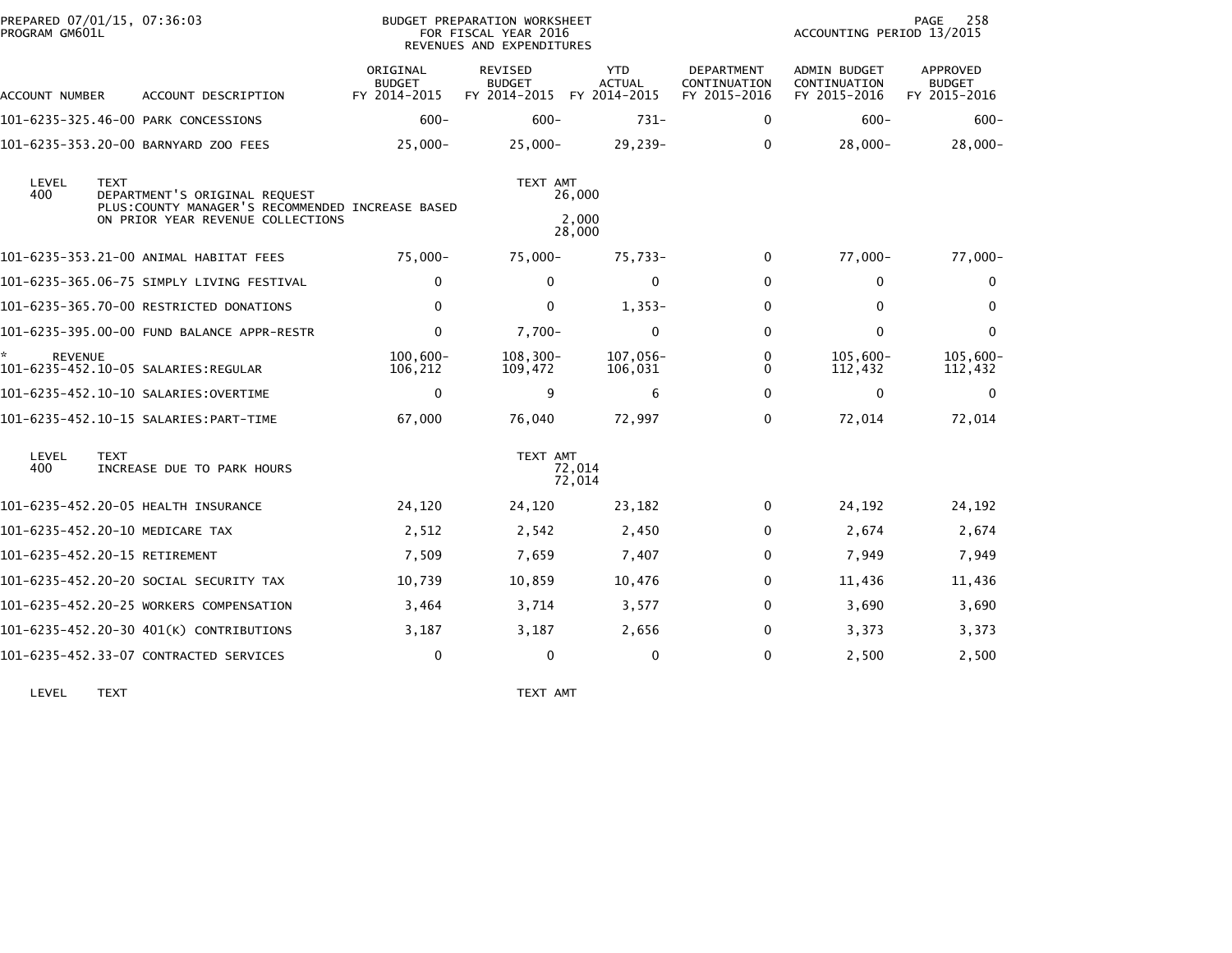| ORIGINAL<br>REVISED<br>YTD.<br>DEPARTMENT<br><b>ADMIN BUDGET</b><br><b>BUDGET</b><br><b>BUDGET</b><br><b>ACTUAL</b><br>CONTINUATION<br>CONTINUATION<br>FY 2014-2015<br>FY 2014-2015<br>FY 2014-2015<br>FY 2015-2016<br>FY 2015-2016<br>ACCOUNT NUMBER<br>ACCOUNT DESCRIPTION<br>2,500<br>400<br>INCREASE THE OVERALL STANDARD AND QUALITY OF CARE<br>FOR PARK ANIMALS, WITH THE POSSIBILITY OF PURSUING<br>ADDITIONAL ACCREDAITION CERTIFICATION. THIS WOULD<br>ALLOW US TO BE MORE PROACTIVE INSTEAD OF REACTIVE<br>WITH OUR ANIMAL CARE. OUR ANIMALS ARE AGING TO<br>SOME DEGREE AND VET NEEDS ARE EXPECTED TO GO UP.<br>PAST YEARS HAVE SEEN HIGH VETERINARY COSTS. IT<br>WOULD ALSO HAVE A VERY IMPORTANT SIDE BENEFIT OF<br>BETTER PUBLIC RELATIONS REGARDING OUR ANIMAL CARE.<br>THIS IN ITSELF IS A MAJOR CONCERN WITH ZOOS THESE<br>DAYS WITH ANTI CAPTIVITY GROUPS BECOMING MORE<br>WIDESPREAD.<br>A CONTRACT PROPOSAL FROM GREG LOWE, ROWAN ANIAML<br>CLINIC WOULD BE COVERED UNDER THIS PROPOSAL AND<br>INCLUDE: MONTHLY PARK VISITS, DISCOUNTED MEDICAL<br>CARE (10%), 24 HOUR ON-CALL SERVICES (NORMAL FEES<br>APPLY), PRESCRIPTION ACCESS (DIRECT SHIPMENT OF<br>SUPPLIES AND MEDICATIONS (EVEN PRESCRIPTIONS) FROM<br>A DISTRIBUTOR SUCH AS MIDWEST VETERINARY).<br>2,500<br>101-6235-452.42-20 GROUNDS MAINTENANCE<br>2,200<br>2,200<br>2,045<br>$\mathbf 0$<br>0<br>101-6235-452.43-05 R&M:BUILDINGS<br>10,000<br>13,500<br>7,818 | APPROVED<br><b>BUDGET</b><br>FY 2015-2016 |
|----------------------------------------------------------------------------------------------------------------------------------------------------------------------------------------------------------------------------------------------------------------------------------------------------------------------------------------------------------------------------------------------------------------------------------------------------------------------------------------------------------------------------------------------------------------------------------------------------------------------------------------------------------------------------------------------------------------------------------------------------------------------------------------------------------------------------------------------------------------------------------------------------------------------------------------------------------------------------------------------------------------------------------------------------------------------------------------------------------------------------------------------------------------------------------------------------------------------------------------------------------------------------------------------------------------------------------------------------------------------------------------------------------------------------------------------------|-------------------------------------------|
|                                                                                                                                                                                                                                                                                                                                                                                                                                                                                                                                                                                                                                                                                                                                                                                                                                                                                                                                                                                                                                                                                                                                                                                                                                                                                                                                                                                                                                                    |                                           |
|                                                                                                                                                                                                                                                                                                                                                                                                                                                                                                                                                                                                                                                                                                                                                                                                                                                                                                                                                                                                                                                                                                                                                                                                                                                                                                                                                                                                                                                    |                                           |
|                                                                                                                                                                                                                                                                                                                                                                                                                                                                                                                                                                                                                                                                                                                                                                                                                                                                                                                                                                                                                                                                                                                                                                                                                                                                                                                                                                                                                                                    | 2,200<br>2,200                            |
|                                                                                                                                                                                                                                                                                                                                                                                                                                                                                                                                                                                                                                                                                                                                                                                                                                                                                                                                                                                                                                                                                                                                                                                                                                                                                                                                                                                                                                                    | 23,000<br>23,000                          |
| LEVEL<br>TEXT AMT<br><b>TEXT</b><br>400<br>INCREASE DUE TO BEAR POOL REPAIR - LEAKING<br>13,000<br>10,000<br>CONTINUATION<br>23,000                                                                                                                                                                                                                                                                                                                                                                                                                                                                                                                                                                                                                                                                                                                                                                                                                                                                                                                                                                                                                                                                                                                                                                                                                                                                                                                |                                           |
| 101-6235-452.43-33 R&M:ANIMAL CAGES<br>800<br>800<br>543<br>$\Omega$                                                                                                                                                                                                                                                                                                                                                                                                                                                                                                                                                                                                                                                                                                                                                                                                                                                                                                                                                                                                                                                                                                                                                                                                                                                                                                                                                                               | 800<br>800                                |
| 101-6235-452.56-00 UNIFORMS<br>1,500<br>1,500<br>815<br>0                                                                                                                                                                                                                                                                                                                                                                                                                                                                                                                                                                                                                                                                                                                                                                                                                                                                                                                                                                                                                                                                                                                                                                                                                                                                                                                                                                                          | 1,500<br>1,500                            |
| 0<br>0<br>101-6235-452.58-00 TRAVEL<br>500<br>0                                                                                                                                                                                                                                                                                                                                                                                                                                                                                                                                                                                                                                                                                                                                                                                                                                                                                                                                                                                                                                                                                                                                                                                                                                                                                                                                                                                                    | 500<br>500                                |
| 400<br>60<br>0<br>101-6235-452.59-00 TRAINING<br>400                                                                                                                                                                                                                                                                                                                                                                                                                                                                                                                                                                                                                                                                                                                                                                                                                                                                                                                                                                                                                                                                                                                                                                                                                                                                                                                                                                                               | 400<br>400                                |
| 101-6235-452.61-05 SUPPLIES:OFFICE<br>700<br>579<br>0<br>1,000                                                                                                                                                                                                                                                                                                                                                                                                                                                                                                                                                                                                                                                                                                                                                                                                                                                                                                                                                                                                                                                                                                                                                                                                                                                                                                                                                                                     | 1,000<br>1,000                            |
| 7,000<br>8,000<br>7,114<br>0<br>101-6235-452.61-10 SUPPLIES:ANIMAL & VET                                                                                                                                                                                                                                                                                                                                                                                                                                                                                                                                                                                                                                                                                                                                                                                                                                                                                                                                                                                                                                                                                                                                                                                                                                                                                                                                                                           | 8,200<br>8,200                            |

| LEVEL. | TFXT                                        | TEXT AMT |
|--------|---------------------------------------------|----------|
| 400    | DEPARTMENT'S ORIGINAL REQUEST               | 7.000    |
|        | PLUS: COUNTY MANAGER'S RECOMMENDED INCREASE | 1.200    |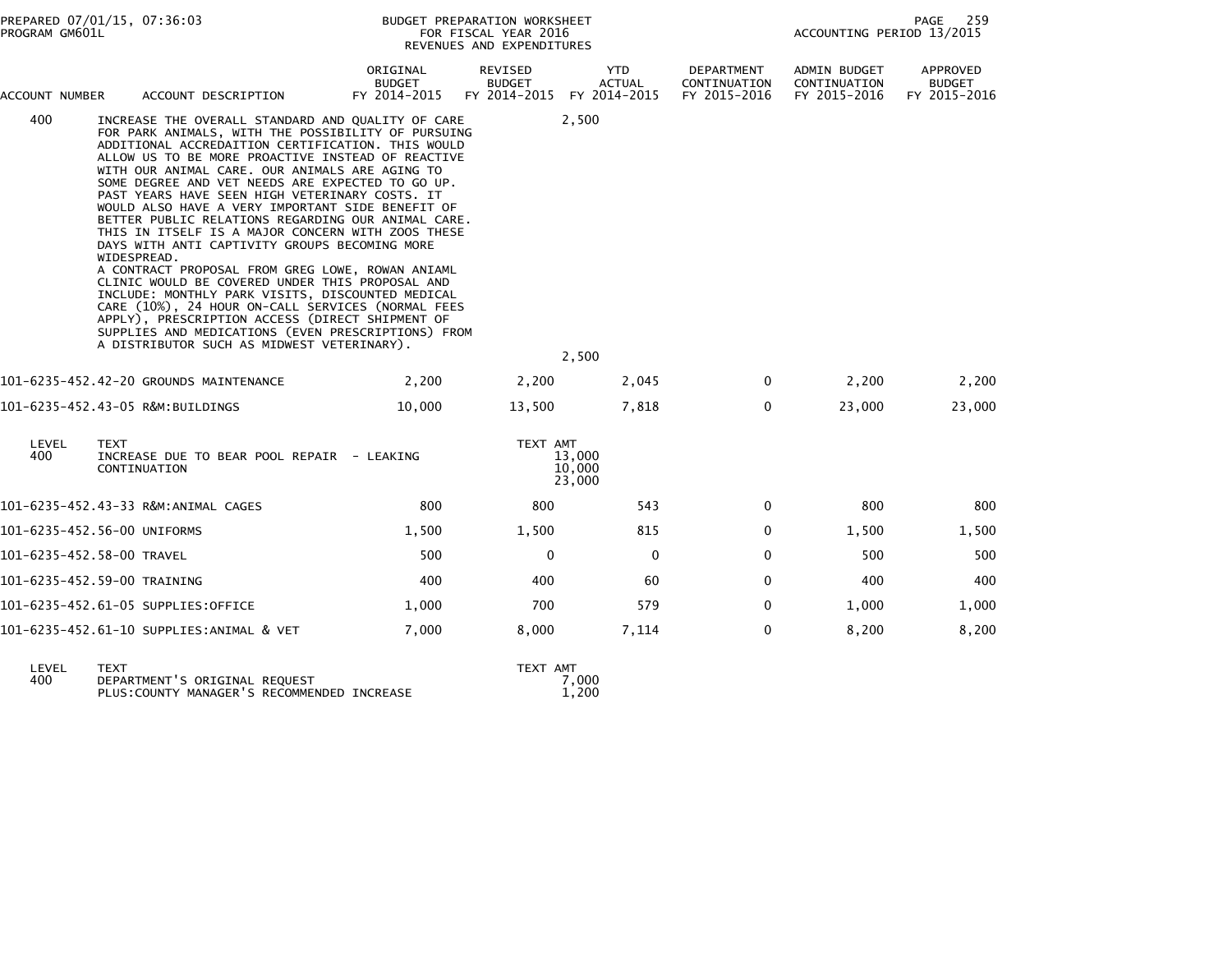| PREPARED 07/01/15, 07:36:03<br>PROGRAM GM601L |             |                                                                                          |                                           | <b>BUDGET PREPARATION WORKSHEET</b><br>FOR FISCAL YEAR 2016<br>REVENUES AND EXPENDITURES |                                             |                                                   | ACCOUNTING PERIOD 13/2015                           | 260<br>PAGE                               |
|-----------------------------------------------|-------------|------------------------------------------------------------------------------------------|-------------------------------------------|------------------------------------------------------------------------------------------|---------------------------------------------|---------------------------------------------------|-----------------------------------------------------|-------------------------------------------|
| ACCOUNT NUMBER                                |             | ACCOUNT DESCRIPTION                                                                      | ORIGINAL<br><b>BUDGET</b><br>FY 2014-2015 | <b>REVISED</b><br><b>BUDGET</b><br>FY 2014-2015                                          | <b>YTD</b><br><b>ACTUAL</b><br>FY 2014-2015 | <b>DEPARTMENT</b><br>CONTINUATION<br>FY 2015-2016 | <b>ADMIN BUDGET</b><br>CONTINUATION<br>FY 2015-2016 | APPROVED<br><b>BUDGET</b><br>FY 2015-2016 |
|                                               |             |                                                                                          |                                           |                                                                                          | 8,200                                       |                                                   |                                                     |                                           |
|                                               |             |                                                                                          | 500                                       | 500                                                                                      | 394                                         | $\Omega$                                          | 600                                                 | 600                                       |
|                                               |             | 101-6235-452.61-15 SUPPLIES:EDUCATIONAL                                                  | 425                                       | 225                                                                                      | 142                                         | $\Omega$                                          | 425                                                 | 425                                       |
|                                               |             | 101-6235-452.61-18 SUPPLIES:DISPLAYS/EXHIBIT                                             | 1,500                                     | 1,500                                                                                    | 1,150                                       | $\Omega$                                          | 1,500                                               | 1,500                                     |
|                                               |             | 101-6235-452.61-30 SUPPLIES:JANITORIAL                                                   | 1,200                                     | 1,200                                                                                    | 1,200                                       | 0                                                 | 1,200                                               | 1,200                                     |
|                                               |             | 101-6235-452.61-37 SUPPLIES:LIBRARY                                                      | 300                                       | 300                                                                                      | 173                                         | $\Omega$                                          | 300                                                 | 300                                       |
|                                               |             | 101-6235-452.61-84 SUPPLIES:AQUARIUM                                                     | 300                                       | 300                                                                                      | 100                                         | $\Omega$                                          | 300                                                 | 300                                       |
|                                               |             | 101-6235-452.61-90 SUPPLIES:OTHER                                                        | 300                                       | 300                                                                                      | 231                                         | $\Omega$                                          | 300                                                 | 300                                       |
|                                               |             | 101-6235-452.61-95 SUPPLIES:OTHER SMALL EQMT                                             | 400                                       | 400                                                                                      | 388                                         | $\Omega$                                          | 500                                                 | 500                                       |
| 101-6235-452.63-10 ANIMAL FOOD                |             |                                                                                          | 13,500                                    | 13,500                                                                                   | 13,090                                      | $\Omega$                                          | 14,500                                              | 14,500                                    |
| LEVEL<br>400                                  | <b>TEXT</b> | DUE TO INCREASE IN ANIMAL FOOD COST                                                      |                                           | TEXT AMT                                                                                 | 14,500<br>14,500                            |                                                   |                                                     |                                           |
|                                               |             | 101-6235-452.64-50 DUES & SUBSCRIPTIONS                                                  | 1,000                                     | 1,000                                                                                    | 744                                         | 0                                                 | 1,000                                               | 1,000                                     |
| 101-6235-452.73-90 C/A:OTHER                  |             |                                                                                          | 0                                         | 0                                                                                        | 0                                           | $\Omega$                                          | 0                                                   | 0                                         |
|                                               |             | 101-6235-452.74-90 C/A:OTHER EQUIPMENT                                                   | 0                                         | $\mathbf{0}$                                                                             | 0                                           | $\Omega$                                          | 0                                                   | 0                                         |
| 101-6235-452.76-90 F/A:OTHER                  |             |                                                                                          | 0                                         | 1,200                                                                                    | 0                                           | $\Omega$                                          | $\mathbf 0$                                         | $\mathbf{0}$                              |
|                                               |             | 101-6235-452.83-00 PROGRAM ACTIVITIES                                                    | 1,000                                     | 1,000                                                                                    | 225                                         | 0                                                 | 1,000                                               | 1,000                                     |
| LEVEL                                         | TEXT        |                                                                                          |                                           | TEXT AMT                                                                                 |                                             |                                                   |                                                     |                                           |
| 400                                           |             | DEPARTMENT'S ORIGINAL REQUEST TYPO<br>CORRECTION TO REFLECT DEPARTMENT'S ORIGINAL INTENT |                                           |                                                                                          | 1,000<br>1,000                              |                                                   |                                                     |                                           |
|                                               |             | 101-6235-452.83-42 DONATION EXPENDITURES                                                 | 0                                         | 3,000                                                                                    | 1,200                                       | 0                                                 | 0                                                   | $\Omega$                                  |
|                                               |             | 101–6235–452.83–61 SIMPLY LIVING FESTIVAL                                                | 500                                       | 500                                                                                      | 500                                         | $\Omega$                                          | 500                                                 | 500                                       |
| *<br>EXPENDITURE                              |             |                                                                                          | 269,068                                   | 289,627                                                                                  | 267,293                                     | 0                                                 | 299,985                                             | 299,985                                   |

------------- ------------- ------------ ------------- ------------- -------------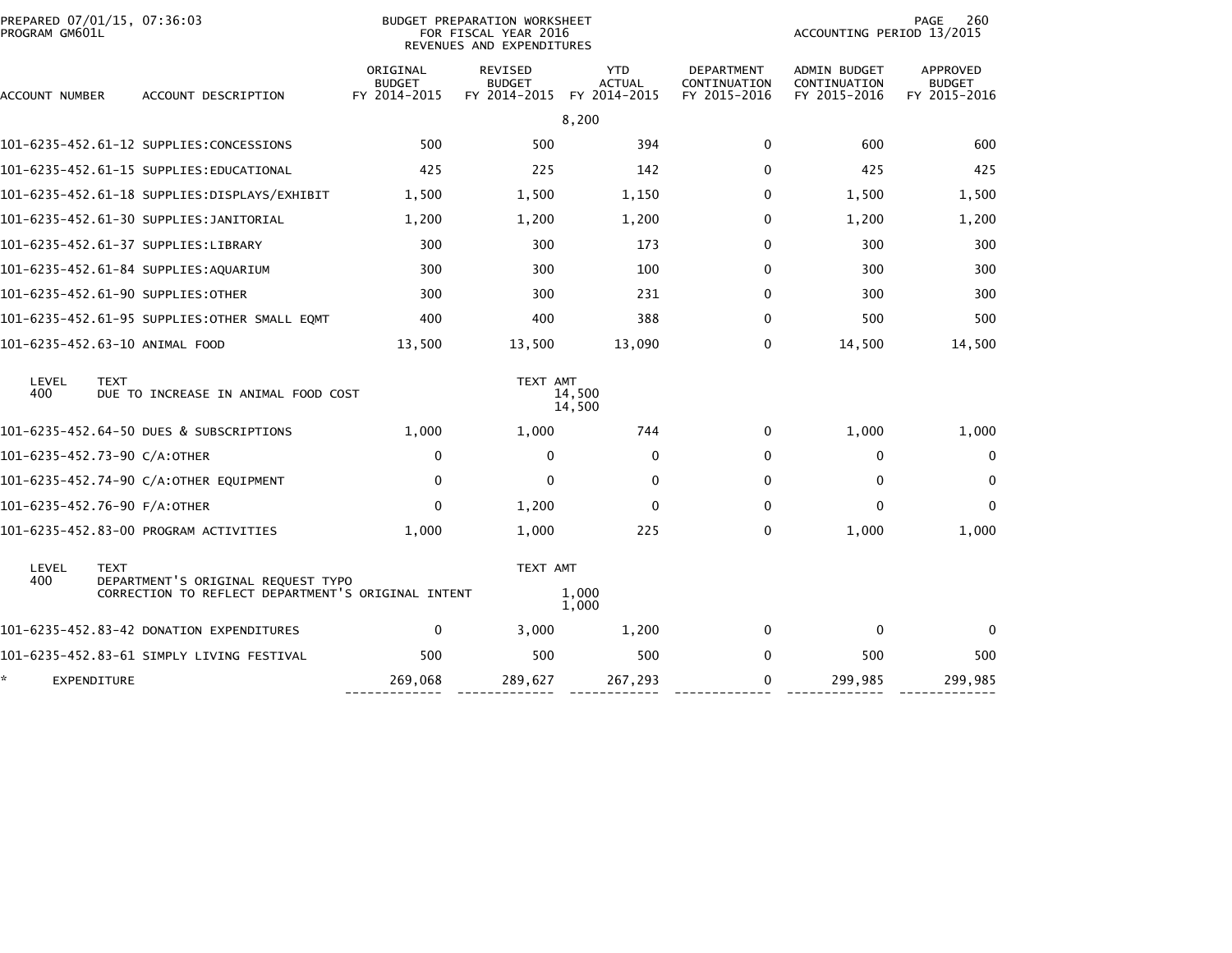| PREPARED 07/01/15, 07:36:03<br>PROGRAM GM601L |                     | BUDGET PREPARATION WORKSHEET<br>FOR FISCAL YEAR 2016<br>REVENUES AND EXPENDITURES | 261<br>PAGE<br>ACCOUNTING PERIOD 13/2015 |                                      |                                                   |                                              |                                           |
|-----------------------------------------------|---------------------|-----------------------------------------------------------------------------------|------------------------------------------|--------------------------------------|---------------------------------------------------|----------------------------------------------|-------------------------------------------|
| ACCOUNT NUMBER                                | ACCOUNT DESCRIPTION | ORIGINAL<br><b>BUDGET</b><br>FY 2014-2015                                         | REVISED<br><b>BUDGET</b><br>FY 2014-2015 | YTD<br><b>ACTUAL</b><br>FY 2014-2015 | <b>DEPARTMENT</b><br>CONTINUATION<br>FY 2015-2016 | ADMIN BUDGET<br>CONTINUATION<br>FY 2015-2016 | APPROVED<br><b>BUDGET</b><br>FY 2015-2016 |
| **<br>NATURE CENTER                           |                     | 168.468                                                                           | 181,327                                  | 160,237                              |                                                   | 194.385                                      | 194,385                                   |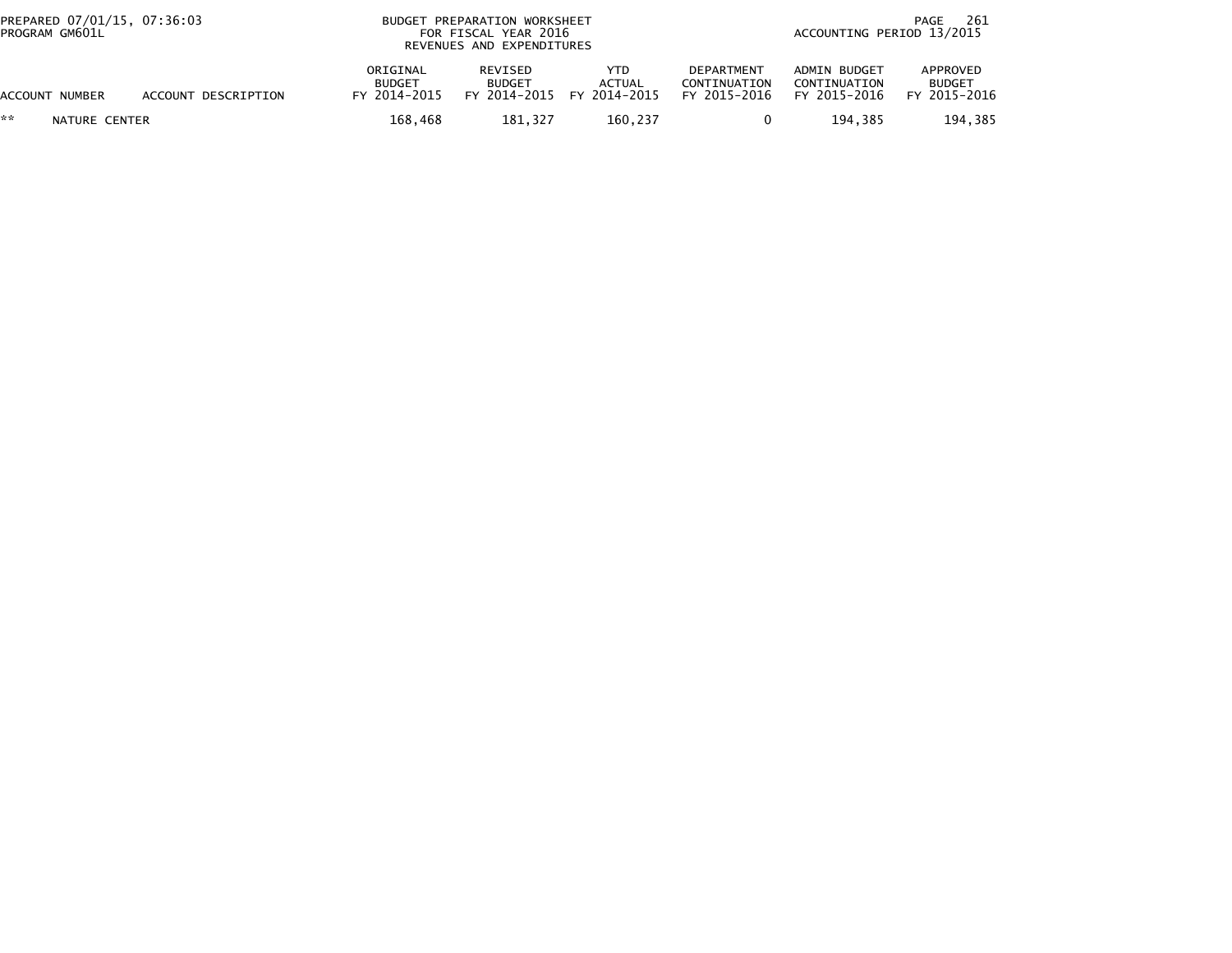| PREPARED 07/01/15, 07:36:03                                                       |                                           |                                                 |                                                   |                                                                                                                 |                                                     | PAGE<br>262                                      |
|-----------------------------------------------------------------------------------|-------------------------------------------|-------------------------------------------------|---------------------------------------------------|-----------------------------------------------------------------------------------------------------------------|-----------------------------------------------------|--------------------------------------------------|
| ACCOUNT DESCRIPTION                                                               | ORIGINAL<br><b>BUDGET</b><br>FY 2014-2015 | <b>REVISED</b><br><b>BUDGET</b><br>FY 2014-2015 | <b>YTD</b><br><b>ACTUAL</b><br>FY 2014-2015       | <b>DEPARTMENT</b><br>CONTINUATION<br>FY 2015-2016                                                               | <b>ADMIN BUDGET</b><br>CONTINUATION<br>FY 2015-2016 | <b>APPROVED</b><br><b>BUDGET</b><br>FY 2015-2016 |
| 101-6237-325.46-00 PARK CONCESSIONS                                               | $3,000-$                                  | $3,000-$                                        | $4,541-$                                          | $\Omega$                                                                                                        | $3,000-$                                            | $3,000 -$                                        |
| 101-6237-334.51-25 NCDENR GRANT                                                   | $\mathbf 0$                               | $\mathbf{0}$                                    | $\Omega$                                          | $\Omega$                                                                                                        | $\mathbf{0}$                                        | $\Omega$                                         |
| 101-6237-347.50-00 PROGRAM ACTIVITIES                                             | $800 -$                                   | $800 -$                                         | $660 -$                                           | $\Omega$                                                                                                        | $800 -$                                             | $800 -$                                          |
| 101-6237-353.74-00 PARK SHELTER FEES                                              | $8,000 -$                                 | $8,000 -$                                       | $12,675-$                                         | $\Omega$                                                                                                        | $8.600 -$                                           | $8,600-$                                         |
| <b>TEXT</b><br>DEPARTMENT'S ORIGINAL REQUEST<br>ON PRIOR YEAR REVENUE COLLECTIONS |                                           |                                                 | 600                                               |                                                                                                                 |                                                     |                                                  |
| 101-6237-365.70-00 RESTRICTED DONATIONS                                           | 0                                         | 0                                               | $426 -$                                           | 0                                                                                                               | $\mathbf 0$                                         | 0                                                |
| 101-6237-395.00-00 FUND BALANCE APPR-RESTR                                        | 0                                         | $\Omega$                                        | 0                                                 | $\Omega$                                                                                                        | $\Omega$                                            | $\Omega$                                         |
|                                                                                   | $11,800 -$<br>62,882                      | $11,800 -$<br>64,312                            | $18,302 -$<br>62,343                              | 0<br>0                                                                                                          | $12,400-$<br>64,000                                 | $12,400-$<br>64,000                              |
| 101-6237-452.10-15 SALARIES:PART-TIME                                             | 10,800                                    | 10,800                                          | 9,658                                             | 0                                                                                                               | 10,800                                              | 10,800                                           |
| 101-6237-452.20-05 HEALTH INSURANCE                                               | 16,080                                    | 16,890                                          | 16,348                                            | 0                                                                                                               | 16,128                                              | 16,128                                           |
| 101-6237-452.20-10 MEDICARE TAX                                                   | 1,068                                     | 1,068                                           | 999                                               | $\Omega$                                                                                                        | 1,085                                               | 1,085                                            |
| 101-6237-452.20-15 RETIREMENT                                                     | 4,446                                     | 4,556                                           | 4,408                                             | $\Omega$                                                                                                        | 4,525                                               | 4,525                                            |
| 101-6237-452.20-20 SOCIAL SECURITY TAX                                            | 4,570                                     | 4,570                                           | 4,272                                             | $\Omega$                                                                                                        | 4,638                                               | 4,638                                            |
| 101-6237-452.20-25 WORKERS COMPENSATION                                           | 1,475                                     | 1,495                                           | 1,440                                             | $\Omega$                                                                                                        | 1,496                                               | 1,496                                            |
| 101-6237-452.20-30 401(K) CONTRIBUTIONS                                           | 1,886                                     | 1,936                                           | 1,870                                             | 0                                                                                                               | 1,920                                               | 1,920                                            |
| 101-6237-452.41-40 WATER                                                          | 150                                       | 150                                             | 60                                                | $\Omega$                                                                                                        | 120                                                 | 120                                              |
| 101-6237-452.42-20 GROUNDS MAINTENANCE                                            | 2,000                                     | 2,000                                           | 1,680                                             | 0                                                                                                               | 2,000                                               | 2,000                                            |
| 101-6237-452.43-05 R&M:BUILDINGS                                                  | 6,000                                     | 6,400                                           | 5,306                                             | 0                                                                                                               | 6,000                                               | 6,000                                            |
| 101-6237-452.43-15 R&M:EQUIPMENT                                                  | 1,000                                     | 1,000                                           | 747                                               | $\Omega$                                                                                                        | 1,200                                               | 1,200                                            |
|                                                                                   |                                           |                                                 | PLUS: COUNTY MANAGER'S RECOMMENDED INCREASE BASED | BUDGET PREPARATION WORKSHEET<br>FOR FISCAL YEAR 2016<br>REVENUES AND EXPENDITURES<br>TEXT AMT<br>8,000<br>8,600 |                                                     | ACCOUNTING PERIOD 13/2015                        |

LEVEL TEXT TEXT AMT 400 EQUIPMENT HAS AGED 1,200

TEXT AMT<br>1,200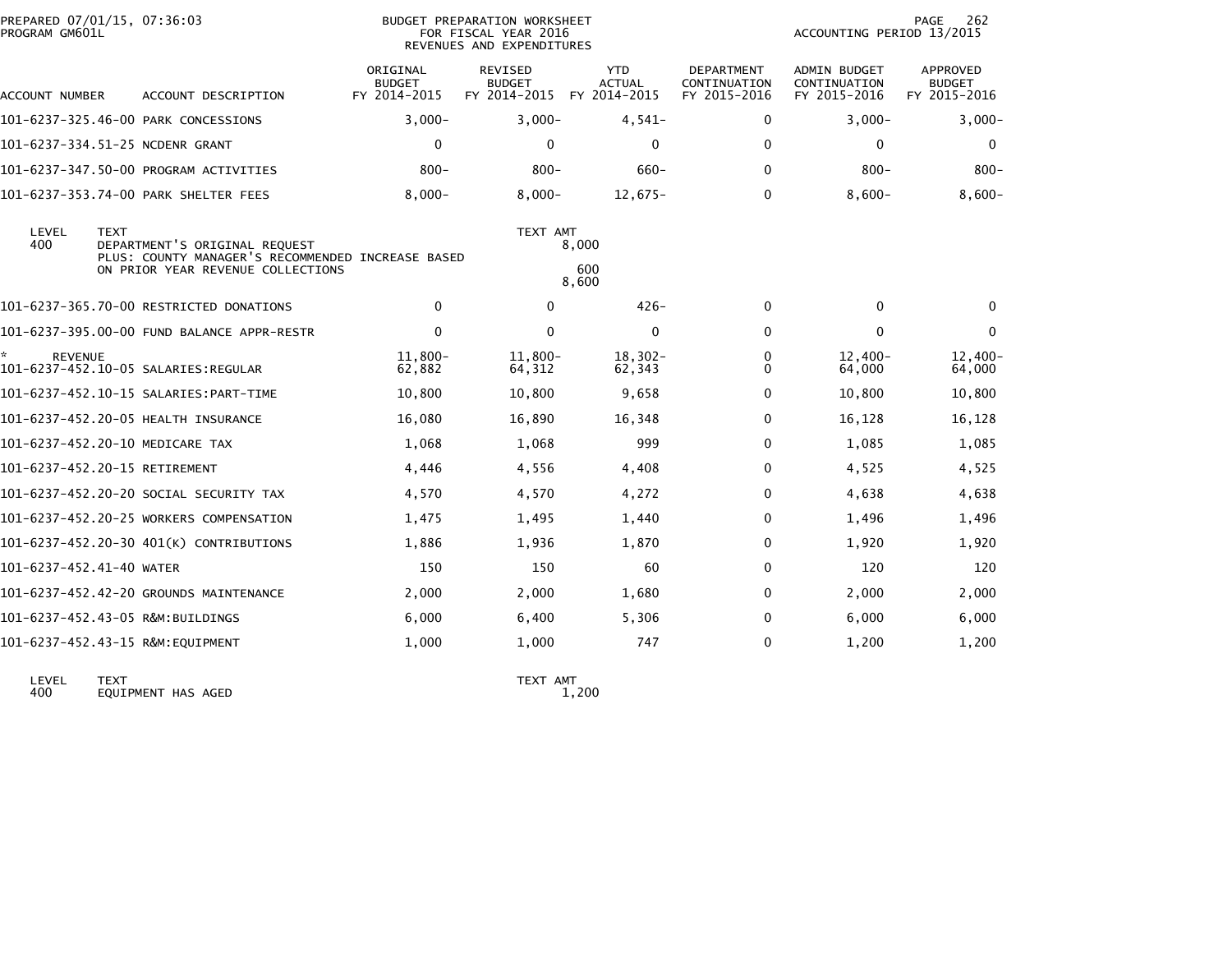| PREPARED 07/01/15, 07:36:03<br>BUDGET PREPARATION WORKSHEET<br>PROGRAM GM601L<br>FOR FISCAL YEAR 2016<br>REVENUES AND EXPENDITURES |                                               |                                           |                                                 |                                             |                                                   | 263<br><b>PAGE</b><br>ACCOUNTING PERIOD 13/2015     |                                           |  |
|------------------------------------------------------------------------------------------------------------------------------------|-----------------------------------------------|-------------------------------------------|-------------------------------------------------|---------------------------------------------|---------------------------------------------------|-----------------------------------------------------|-------------------------------------------|--|
| ACCOUNT NUMBER                                                                                                                     | ACCOUNT DESCRIPTION                           | ORIGINAL<br><b>BUDGET</b><br>FY 2014-2015 | <b>REVISED</b><br><b>BUDGET</b><br>FY 2014-2015 | <b>YTD</b><br><b>ACTUAL</b><br>FY 2014-2015 | <b>DEPARTMENT</b><br>CONTINUATION<br>FY 2015-2016 | <b>ADMIN BUDGET</b><br>CONTINUATION<br>FY 2015-2016 | APPROVED<br><b>BUDGET</b><br>FY 2015-2016 |  |
|                                                                                                                                    |                                               |                                           |                                                 | 1,200                                       |                                                   |                                                     |                                           |  |
| 101-6237-452.43-48 R&M:PARK GROUNDS                                                                                                |                                               | 2,000                                     | 1,600                                           | 1,326                                       | $\Omega$                                          | 2,000                                               | 2,000                                     |  |
| 101-6237-452.44-10 RENT:EQUIPMENT                                                                                                  |                                               | 250                                       | 250                                             | $\Omega$                                    | 0                                                 | 250                                                 | 250                                       |  |
| 101-6237-452.44-42 RENT:PORT-A-JOHNS                                                                                               |                                               | 600                                       | 600                                             | 414                                         | 0                                                 | 600                                                 | 600                                       |  |
|                                                                                                                                    | 101-6237-452.50-07 COST PER COPY PROGRAM      | $\mathbf 0$                               | $\mathbf{0}$                                    | $\mathbf{0}$                                | 0                                                 | $\mathbf{0}$                                        | $\mathbf 0$                               |  |
| 101-6237-452.53-05 TELEPHONE                                                                                                       |                                               | 900                                       | 980                                             | 822                                         | 0                                                 | 900                                                 | 900                                       |  |
| 101-6237-452.56-00 UNIFORMS                                                                                                        |                                               | 400                                       | 400                                             | 370                                         | 0                                                 | 400                                                 | 400                                       |  |
| 101-6237-452.61-05 SUPPLIES:OFFICE                                                                                                 |                                               | 300                                       | 300                                             | 246                                         | 0                                                 | 300                                                 | 300                                       |  |
|                                                                                                                                    | 101-6237-452.61-12 SUPPLIES:CONCESSIONS       | 2,000                                     | 2,000                                           | 1,821                                       | 0                                                 | 2,000                                               | 2,000                                     |  |
|                                                                                                                                    | 101-6237-452.61-30 SUPPLIES:JANITORIAL        | 1,000                                     | 1,000                                           | 935                                         | 0                                                 | 1,000                                               | 1,000                                     |  |
| 101-6237-452.61-31 SUPPLIES:GARDEN                                                                                                 |                                               | $\mathbf 0$                               | $\mathbf{0}$                                    | $\mathbf{0}$                                | 0                                                 | $\Omega$                                            | $\mathbf{0}$                              |  |
|                                                                                                                                    | 101-6237-452.61-40 SUPPLIES:MAINTENANCE       | 700                                       | 800                                             | 779                                         | 0                                                 | 700                                                 | 700                                       |  |
|                                                                                                                                    | 101-6237-452.61-70 SUPPLIES:RECREATION        | 400                                       | 400                                             | 338                                         | 0                                                 | 400                                                 | 400                                       |  |
|                                                                                                                                    | 101-6237-452.61-95 SUPPLIES: OTHER SMALL EQMT | 700                                       | 700                                             | 341                                         | 0                                                 | 700                                                 | 700                                       |  |
| 101-6237-452.62-05 ELECTRICITY                                                                                                     |                                               | 11,000                                    | 11,000                                          | 9,335                                       | 0                                                 | 11,500                                              | 11,500                                    |  |
|                                                                                                                                    | 101-6237-452.62-20 MOTOR FUEL & LUBRICANTS    | 3,100                                     | 3,100                                           | 961                                         | 0                                                 | 2,500                                               | 2,500                                     |  |
|                                                                                                                                    | 101-6237-452.72-30 C/A:BALL FIELD LIGHTS      | $\Omega$                                  | $\mathbf{0}$                                    | $\Omega$                                    | $\Omega$                                          | $\Omega$                                            | $\Omega$                                  |  |
|                                                                                                                                    | 101-6237-452.73-00 C/A:OTHER IMPROVEMENTS     | 22,141                                    | 22,141                                          | 22,035                                      | 0                                                 | $\Omega$                                            | $\Omega$                                  |  |
|                                                                                                                                    | 101-6237-452.74-17 C/A:DISC GOLF COURSE       | 0                                         | $\Omega$                                        | $\mathbf{0}$                                | 0                                                 | $\Omega$                                            | 0                                         |  |
|                                                                                                                                    | 101-6237-452.74-26 C/A:PLAYGROUD EQUIPMENT    | 0                                         | 0                                               | $\Omega$                                    | 0                                                 | 7,000                                               | 7,000                                     |  |
|                                                                                                                                    |                                               |                                           |                                                 |                                             |                                                   |                                                     |                                           |  |

 LEVEL TEXT TEXT AMT 400 REPLACE PLAYGROUND FIRE TRUCK - 15 YEARS IN AGE AND ITS BEING A SAFETY ISSUE 7,000 RECLASSIFIED ORIGINAL DEPARTMENT REQUEST FROM ACCOUNT 101 6237 452 76 307,000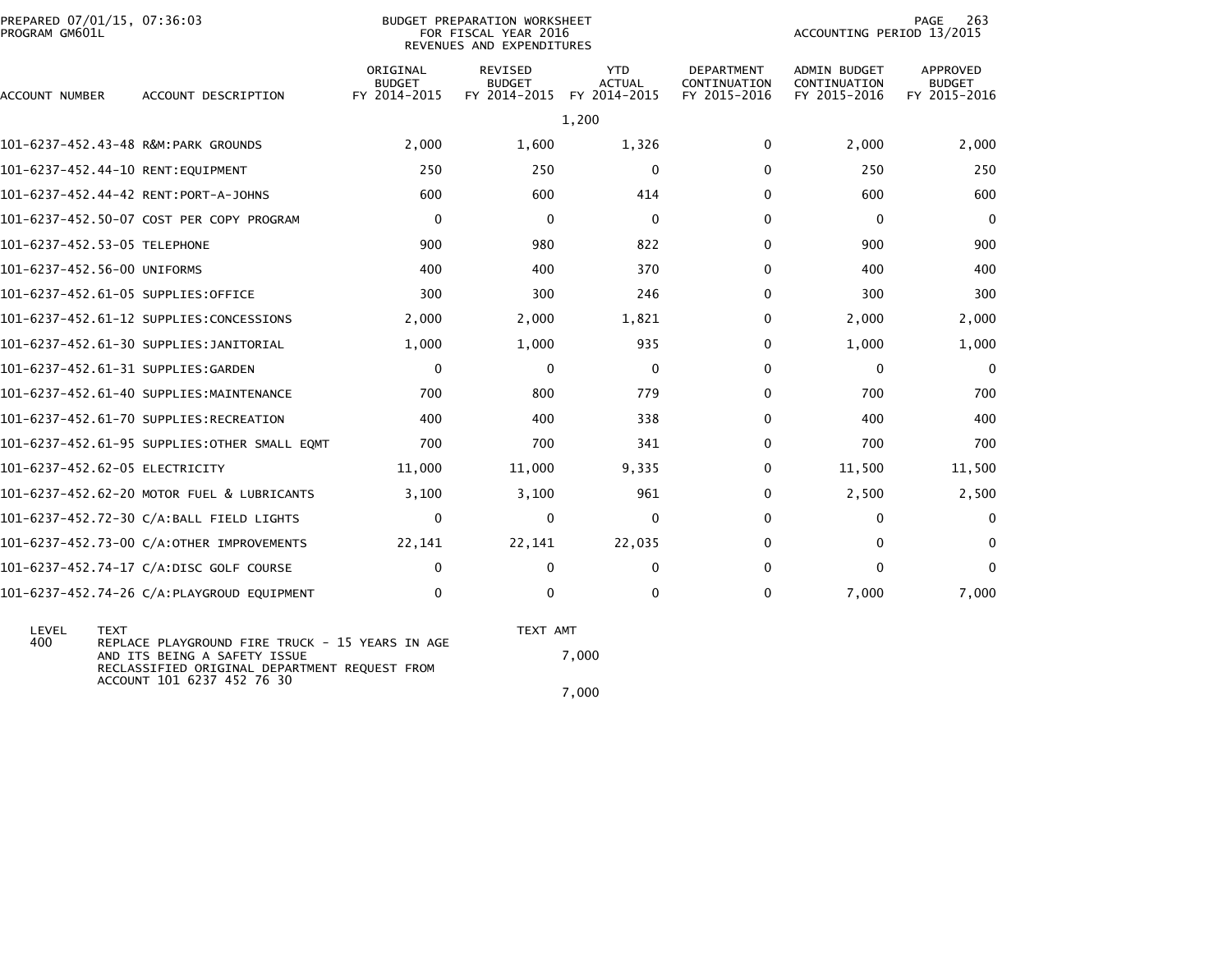| PROGRAM GM601L | PREPARED 07/01/15, 07:36:03                                                                                                                                                         |                                           | BUDGET PREPARATION WORKSHEET<br>FOR FISCAL YEAR 2016<br>REVENUES AND EXPENDITURES |                                             | - 264<br>PAGE<br>ACCOUNTING PERIOD 13/2015        |                                              |                                           |
|----------------|-------------------------------------------------------------------------------------------------------------------------------------------------------------------------------------|-------------------------------------------|-----------------------------------------------------------------------------------|---------------------------------------------|---------------------------------------------------|----------------------------------------------|-------------------------------------------|
| ACCOUNT NUMBER | ACCOUNT DESCRIPTION                                                                                                                                                                 | ORIGINAL<br><b>BUDGET</b><br>FY 2014-2015 | REVISED<br><b>BUDGET</b><br>FY 2014-2015                                          | <b>YTD</b><br><b>ACTUAL</b><br>FY 2014-2015 | <b>DEPARTMENT</b><br>CONTINUATION<br>FY 2015-2016 | ADMIN BUDGET<br>CONTINUATION<br>FY 2015-2016 | APPROVED<br><b>BUDGET</b><br>FY 2015-2016 |
|                |                                                                                                                                                                                     | $\bf{0}$                                  | $\Omega$                                                                          | 0                                           | 0                                                 | 0                                            | $\Omega$                                  |
| LEVEL<br>400   | <b>TEXT</b><br>REPLACE PLAYGROUND FIRE TRUCK- 15 YEARS IN AGE<br>AND IT IS BEING A SAFTY ISSUE<br>RECLASSIFIED TO ACCOUNT 101 6237 452 74 26 PER<br>COUNTY MANAGER'S RECOMMENDATION |                                           | TEXT AMT                                                                          | 7,000<br>$7,000-$                           |                                                   |                                              |                                           |
|                |                                                                                                                                                                                     |                                           |                                                                                   |                                             |                                                   |                                              |                                           |
|                | 101-6237-452.76-90 F/A:OTHER                                                                                                                                                        | 0                                         | $\Omega$                                                                          | $\Omega$                                    | 0                                                 | $\bf{0}$                                     | $\Omega$                                  |
|                | 101-6237-452.83-00 PROGRAM ACTIVITIES                                                                                                                                               | 0                                         | $\mathbf{0}$                                                                      | $\Omega$                                    | $\Omega$                                          | $\mathbf{0}$                                 | $\mathbf{0}$                              |
|                | 101-6237-452.83-42 DONATION EXPENDITURES                                                                                                                                            | $\mathbf 0$                               | $\mathbf{0}$                                                                      | $\Omega$                                    | $\Omega$                                          | 0                                            | $\mathbf{0}$                              |
| ☆.             | <b>EXPENDITURE</b>                                                                                                                                                                  | 157,848                                   | 160,448                                                                           | 148,854                                     | 0                                                 | 144, 162                                     | 144,162                                   |
| **             | <b>ELLIS PARK</b>                                                                                                                                                                   | 146.048                                   | 148,648                                                                           | 130,552                                     | 0                                                 | 131,762                                      | 131,762                                   |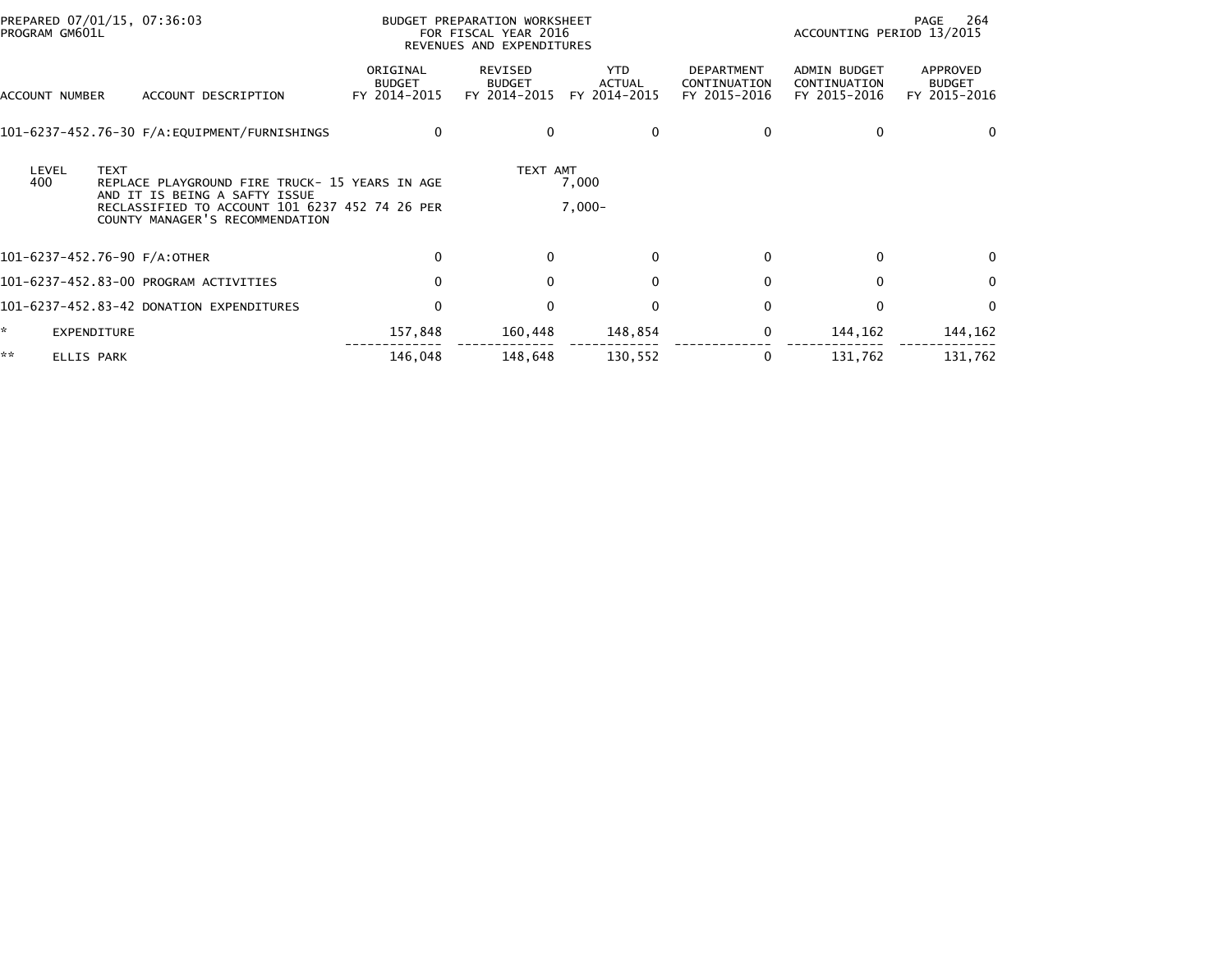| PREPARED 07/01/15, 07:36:03                  |                                           |                                                 |                                             |                                                                                                                   |                                              | 265<br>PAGE                               |
|----------------------------------------------|-------------------------------------------|-------------------------------------------------|---------------------------------------------|-------------------------------------------------------------------------------------------------------------------|----------------------------------------------|-------------------------------------------|
| ACCOUNT DESCRIPTION                          | ORIGINAL<br><b>BUDGET</b><br>FY 2014-2015 | <b>REVISED</b><br><b>BUDGET</b><br>FY 2014-2015 | <b>YTD</b><br><b>ACTUAL</b><br>FY 2014-2015 | <b>DEPARTMENT</b><br>CONTINUATION<br>FY 2015-2016                                                                 | ADMIN BUDGET<br>CONTINUATION<br>FY 2015-2016 | APPROVED<br><b>BUDGET</b><br>FY 2015-2016 |
| 101-6238-325.46-00 PARK CONCESSIONS          | $1,200-$                                  | $1,200-$                                        | $714-$                                      | 0                                                                                                                 | $800 -$                                      | $800 -$                                   |
| 101-6238-353.74-00 PARK SHELTER FEES         | $5,000-$                                  | $5,000-$                                        | $4,740-$                                    | $\Omega$                                                                                                          | $5,000-$                                     | $5,000 -$                                 |
| 101-6238-365.41-00 FARM LIFE CENTER DONATION | $\mathbf{0}$                              | $\mathbf{0}$                                    | $\Omega$                                    | 0                                                                                                                 | $\Omega$                                     | $\bf{0}$                                  |
| 101-6238-365.70-00 RESTRICTED DONATIONS      | $\mathbf{0}$                              | $\mathbf{0}$                                    | $\mathbf{0}$                                | $\Omega$                                                                                                          | $\mathbf{0}$                                 | $\Omega$                                  |
| 101-6238-395.00-00 FUND BALANCE APPR-RESTR   | 0                                         | $\mathbf{0}$                                    | $\mathbf{0}$                                | $\Omega$                                                                                                          | $\mathbf{0}$                                 | $\mathbf{0}$                              |
|                                              | $6,200 -$<br>35,843                       | $6,200-$<br>36,663                              | $5,454-$<br>35,536                          | $\Omega$<br>0                                                                                                     | $5,800-$<br>36,481                           | $5,800-$<br>36,481                        |
|                                              | 15,000                                    | 16,520                                          | 15,308                                      | 0                                                                                                                 | 30,000                                       | 30,000                                    |
| WITH ADDITIONAL PART TIME STAFF              |                                           |                                                 |                                             |                                                                                                                   |                                              |                                           |
| 101-6238-452.20-05 HEALTH INSURANCE          | 8,040                                     | 8,450                                           | 8,174                                       | 0                                                                                                                 | 8,064                                        | 8,064                                     |
| 101-6238-452.20-10 MEDICARE TAX              | 737                                       | 777                                             | 737                                         | $\Omega$                                                                                                          | 964                                          | 964                                       |
| 101-6238-452.20-15 RETIREMENT                | 2,534                                     | 2,594                                           | 2,512                                       | $\Omega$                                                                                                          | 2,579                                        | 2,579                                     |
| 101-6238-452.20-20 SOCIAL SECURITY TAX       | 3,152                                     | 3,302                                           | 3,152                                       | 0                                                                                                                 | 4,122                                        | 4,122                                     |
| 101-6238-452.20-25 WORKERS COMPENSATION      | 1,016                                     | 1,066                                           | 1,017                                       | $\Omega$                                                                                                          | 1,330                                        | 1,330                                     |
| 101-6238-452.20-30 401(K) CONTRIBUTIONS      | 1,075                                     | 1,105                                           | 1,066                                       | 0                                                                                                                 | 1,094                                        | 1,094                                     |
| 101-6238-452.33-17 CONTRACTED SERVICES       | $\mathbf 0$                               | 550                                             | 260                                         | $\Omega$                                                                                                          | $\Omega$                                     | $\mathbf{0}$                              |
| 101-6238-452.42-20 GROUNDS MAINTENANCE       | 1,500                                     | 3,900                                           | 520                                         | 0                                                                                                                 | 1,500                                        | 1,500                                     |
| 101-6238-452.43-05 R&M:BUILDINGS             | 5,800                                     | 2,015                                           | 1,926                                       | $\Omega$                                                                                                          | 5,000                                        | 5,000                                     |
| 101-6238-452.43-15 R&M:EQUIPMENT             | 2,000                                     | 1,900                                           | 718                                         | 0                                                                                                                 | 2,000                                        | 2,000                                     |
| 101-6238-452.50-07 COST PER COPY PROGRAM     | 100                                       | 100                                             | 7                                           | $\Omega$                                                                                                          | 100                                          | 100                                       |
| 101-6238-452.53-05 TELEPHONE                 | 4,100                                     | 5,350                                           | 4,928                                       | $\Omega$                                                                                                          | 5,400                                        | 5,400                                     |
| 101-6238-452.56-00 UNIFORMS                  | 250                                       | 250                                             | 142                                         | $\Omega$                                                                                                          | 250                                          | 250                                       |
|                                              |                                           | EXTENDED PARK HOURS MONDAY - FRIDAY             |                                             | BUDGET PREPARATION WORKSHEET<br>FOR FISCAL YEAR 2016<br>REVENUES AND EXPENDITURES<br>TEXT AMT<br>30,000<br>30,000 |                                              | ACCOUNTING PERIOD 13/2015                 |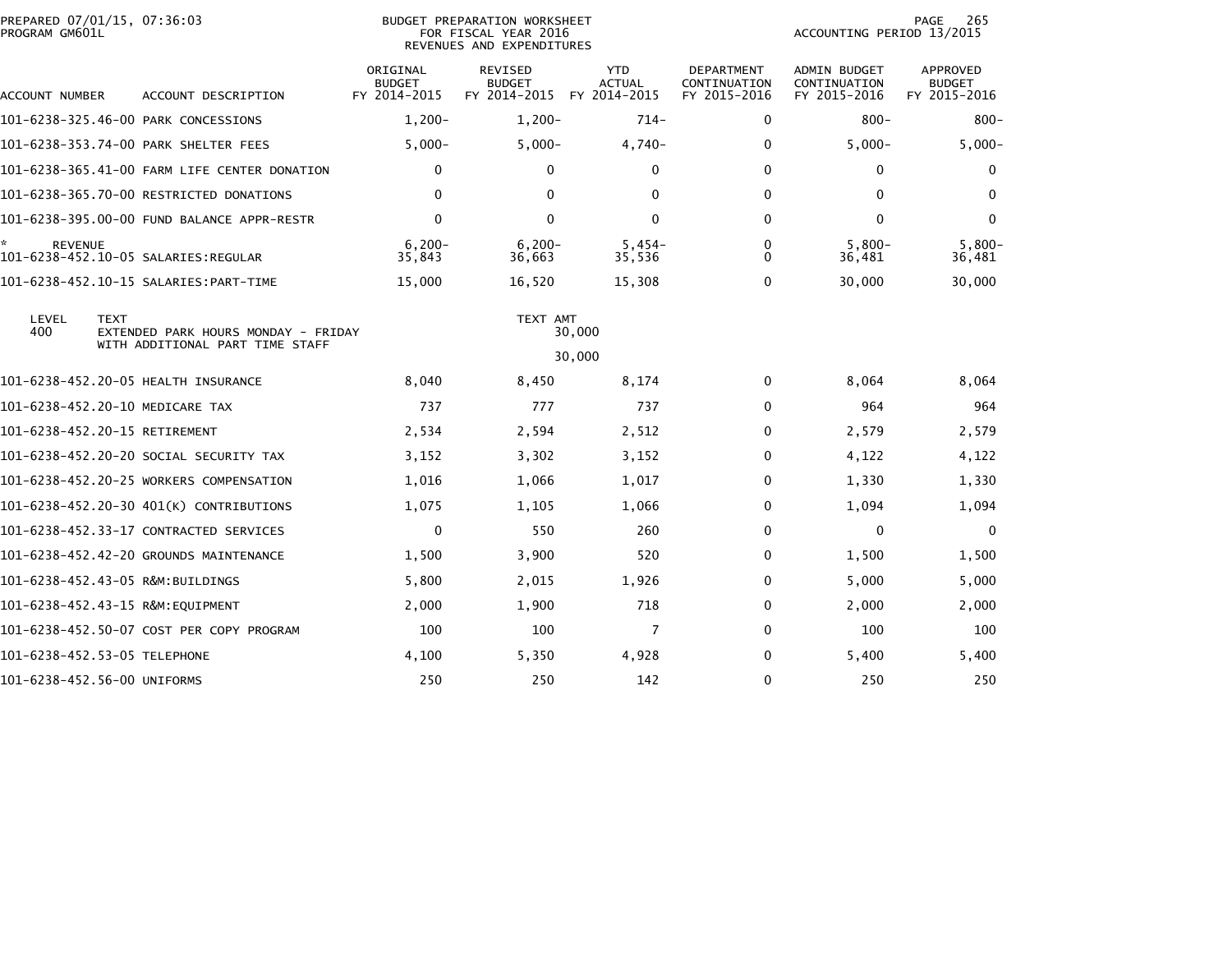| PROGRAM GM601L           | PREPARED 07/01/15, 07:36:03                                                                          |                                           | <b>BUDGET PREPARATION WORKSHEET</b><br>FOR FISCAL YEAR 2016<br>REVENUES AND EXPENDITURES | PAGE<br>266<br>ACCOUNTING PERIOD 13/2015    |                                                   |                                              |                                                  |
|--------------------------|------------------------------------------------------------------------------------------------------|-------------------------------------------|------------------------------------------------------------------------------------------|---------------------------------------------|---------------------------------------------------|----------------------------------------------|--------------------------------------------------|
| <b>ACCOUNT NUMBER</b>    | ACCOUNT DESCRIPTION                                                                                  | ORIGINAL<br><b>BUDGET</b><br>FY 2014-2015 | <b>REVISED</b><br><b>BUDGET</b><br>FY 2014-2015                                          | <b>YTD</b><br><b>ACTUAL</b><br>FY 2014-2015 | <b>DEPARTMENT</b><br>CONTINUATION<br>FY 2015-2016 | ADMIN BUDGET<br>CONTINUATION<br>FY 2015-2016 | <b>APPROVED</b><br><b>BUDGET</b><br>FY 2015-2016 |
|                          | 101-6238-452.61-05 SUPPLIES:OFFICE                                                                   | 200                                       | 200                                                                                      | 114                                         | $\Omega$                                          | 200                                          | 200                                              |
|                          | 101-6238-452.61-12 SUPPLIES:CONCESSIONS                                                              | 1,000                                     | 1.000                                                                                    | 271                                         | $\Omega$                                          | 750                                          | 750                                              |
|                          | 101-6238-452.61-30 SUPPLIES:JANITORIAL                                                               | 1,200                                     | 875                                                                                      | 822                                         | $\Omega$                                          | 1,200                                        | 1,200                                            |
|                          | 101-6238-452.61-40 SUPPLIES:MAINTENANCE                                                              | 600                                       | 600                                                                                      | 17                                          | $\Omega$                                          | 600                                          | 600                                              |
|                          | 101-6238-452.61-70 SUPPLIES:RECREATION                                                               | 200                                       | 200                                                                                      | 53                                          | $\Omega$                                          | 200                                          | 200                                              |
|                          | 101-6238-452.61-95 SUPPLIES:OTHER SMALL EQMT                                                         | 500                                       | 500                                                                                      | 261                                         | $\Omega$                                          | 500                                          | 500                                              |
|                          | 101-6238-452.62-05 ELECTRICITY                                                                       | 10,000                                    | 10,715                                                                                   | 9,076                                       | 0                                                 | 10,600                                       | 10,600                                           |
|                          | 101-6238-452.62-20 MOTOR FUEL & LUBRICANTS                                                           | 4,000                                     | 4.000                                                                                    | 1,471                                       | 0                                                 | 4,000                                        | 4,000                                            |
|                          | 101-6238-452.73-00 C/A:OTHER IMPROVEMENTS                                                            | $\Omega$                                  | $\mathbf{0}$                                                                             | $\Omega$                                    | $\Omega$                                          | 7,000                                        | 7,000                                            |
| LEVEL<br>400             | <b>TEXT</b><br>REPLACE WELL AT THE KERR MILL: WELL IS FAILING<br>IT IS THE ORIGINAL WELL TO THE MILL |                                           | TEXT AMT<br>7,000                                                                        |                                             |                                                   |                                              |                                                  |
|                          |                                                                                                      | $\Omega$                                  | $\Omega$                                                                                 | 7,000<br>$\Omega$                           | $\Omega$                                          | $\Omega$                                     | $\Omega$                                         |
|                          | 101-6238-452.76-90 F/A:OTHER                                                                         |                                           |                                                                                          |                                             |                                                   |                                              |                                                  |
|                          | 101-6238-452.82-30 HISTORIC TREE FUND EXPENS                                                         | $\mathbf 0$                               | $\mathbf{0}$                                                                             | $\mathbf{0}$                                | $\Omega$                                          | $\mathbf{0}$                                 | $\mathbf{0}$                                     |
|                          | 101-6238-452.83-00 PROGRAM ACTIVITIES                                                                | 600                                       | 600                                                                                      | 246                                         | 0                                                 | 600                                          | 600                                              |
|                          | 101-6238-452.83-42 DONATION EXPENDITURES                                                             | $\Omega$                                  | $\mathbf{0}$                                                                             | $\Omega$                                    | $\Omega$                                          | $\mathbf 0$                                  | $\Omega$                                         |
| *.<br><b>EXPENDITURE</b> |                                                                                                      | 99,447                                    | 103,232                                                                                  | 88,334                                      | 0                                                 | 124,534                                      | 124,534                                          |
| **<br>SLOAN PARK         |                                                                                                      | 93,247                                    | 97,032                                                                                   | 82,880                                      | 0                                                 | 118,734                                      | 118,734                                          |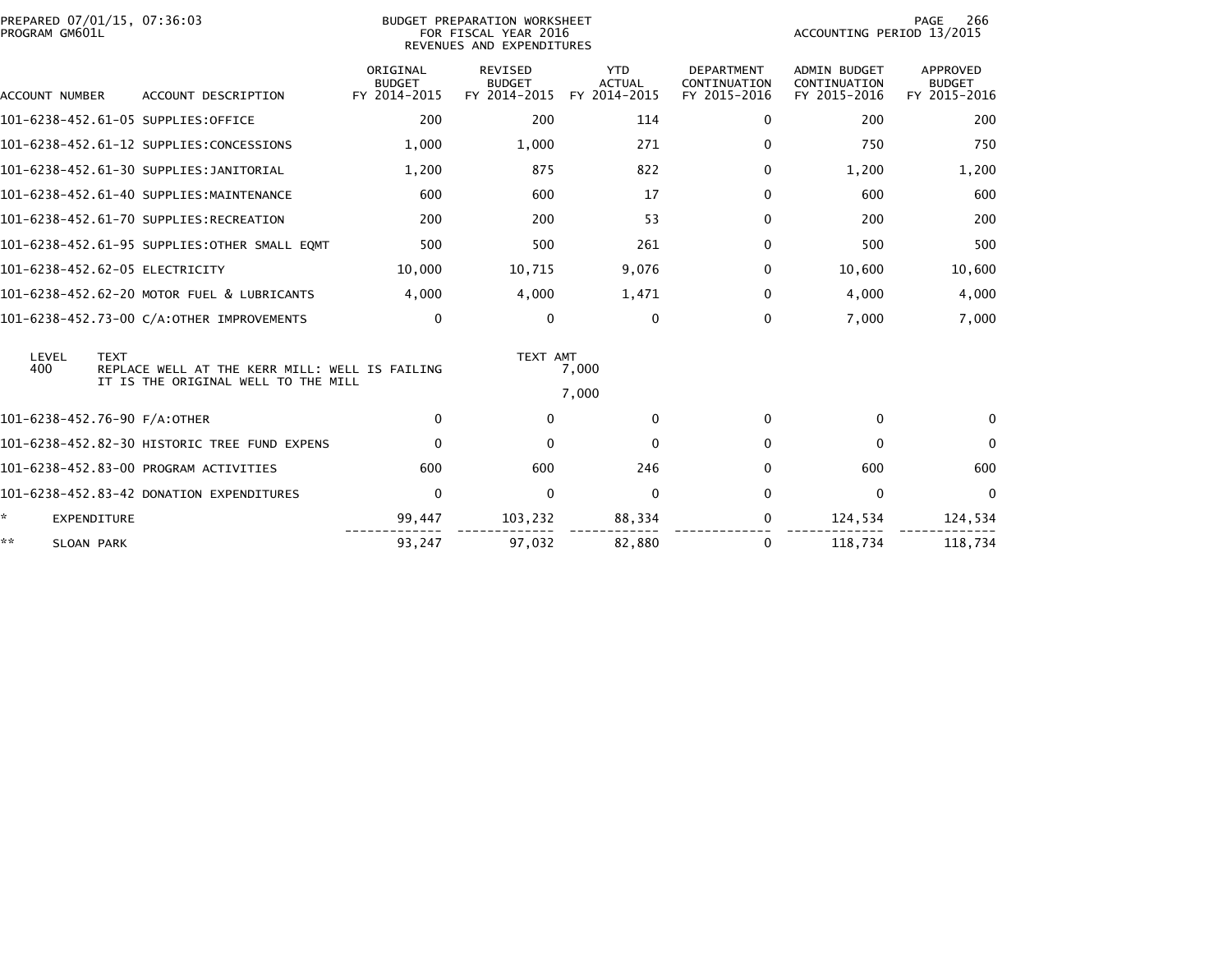| PREPARED 07/01/15, 07:36:03<br>PROGRAM GM601L |                                              |                                           | <b>BUDGET PREPARATION WORKSHEET</b><br>FOR FISCAL YEAR 2016<br>REVENUES AND EXPENDITURES |                                             |                                            | ACCOUNTING PERIOD 13/2015                    | PAGE<br>267                               |
|-----------------------------------------------|----------------------------------------------|-------------------------------------------|------------------------------------------------------------------------------------------|---------------------------------------------|--------------------------------------------|----------------------------------------------|-------------------------------------------|
| ACCOUNT NUMBER                                | ACCOUNT DESCRIPTION                          | ORIGINAL<br><b>BUDGET</b><br>FY 2014-2015 | REVISED<br><b>BUDGET</b><br>FY 2014-2015                                                 | <b>YTD</b><br><b>ACTUAL</b><br>FY 2014-2015 | DEPARTMENT<br>CONTINUATION<br>FY 2015-2016 | ADMIN BUDGET<br>CONTINUATION<br>FY 2015-2016 | APPROVED<br><b>BUDGET</b><br>FY 2015-2016 |
| 101-6239-325.46-00 PARK CONCESSIONS           |                                              | $400 -$                                   | $400 -$                                                                                  | $241 -$                                     | 0                                          | $300 -$                                      | $300 -$                                   |
| 101-6239-365.06-50 MUSIC ON THE MT            |                                              | 0                                         | $\mathbf{0}$                                                                             | $460 -$                                     | $\mathbf{0}$                               | $\mathbf{0}$                                 | 0                                         |
|                                               | 101-6239-365.70-00 RESTRICTED DONATIONS      | $\Omega$                                  | $\mathbf{0}$                                                                             | $19-$                                       | $\Omega$                                   | $\mathbf{0}$                                 | $\mathbf{0}$                              |
|                                               | 101-6239-395.00-00 FUND BALANCE APPR-RESTR   | $\mathbf 0$                               | $12,000-$                                                                                | $\mathbf 0$                                 | 0                                          | $\mathbf 0$                                  | 0                                         |
| *<br><b>REVENUE</b>                           |                                              | $400 -$<br>15,300                         | $12,400-$<br>15,300                                                                      | $720 -$<br>14,384                           | $\Omega$<br>0                              | $300 -$<br>16,500                            | $300 -$<br>16,500                         |
| LEVEL<br><b>TEXT</b><br>400                   | <b>EXTEND PARK HOURS</b>                     |                                           | TEXT AMT                                                                                 | 16.500<br>16,500                            |                                            |                                              |                                           |
| 101-6239-452.20-10 MEDICARE TAX               |                                              | 222                                       | 222                                                                                      | 209                                         | $\Omega$                                   | 240                                          | 240                                       |
|                                               | 101-6239-452.20-20 SOCIAL SECURITY TAX       | 950                                       | 950                                                                                      | 892                                         | 0                                          | 1,023                                        | 1,023                                     |
|                                               | 101-6239-452.20-25 WORKERS COMPENSATION      | 306                                       | 306                                                                                      | 288                                         | $\mathbf{0}$                               | 341                                          | 341                                       |
|                                               | 101-6239-452.42-20 GROUNDS MAINTENANCE       | 400                                       | 400                                                                                      | 239                                         | $\Omega$                                   | 400                                          | 400                                       |
| 101-6239-452.43-05 R&M:BUILDINGS              |                                              | 600                                       | 300                                                                                      | 132                                         | 0                                          | 600                                          | 600                                       |
| 101-6239-452.43-15 R&M:EQUIPMENT              |                                              | $\mathbf 0$                               | $\mathbf{0}$                                                                             | $\mathbf{0}$                                | $\mathbf{0}$                               | $\Omega$                                     | $\mathbf{0}$                              |
| 101-6239-452.43-20 R&M:VEHICLES               |                                              | 250                                       | 250                                                                                      | 73                                          | $\Omega$                                   | 250                                          | 250                                       |
| 101-6239-452.53-05 TELEPHONE                  |                                              | 500                                       | 550                                                                                      | 517                                         | 0                                          | 600                                          | 600                                       |
| 101-6239-452.56-10 CLOTHING                   |                                              | 200                                       | 200                                                                                      | 188                                         | $\mathbf{0}$                               | 200                                          | 200                                       |
|                                               | 101-6239-452.61-12 SUPPLIES:CONCESSIONS      | 500                                       | 500                                                                                      | 219                                         | 0                                          | 500                                          | 500                                       |
|                                               | 101-6239-452.61-30 SUPPLIES:JANITORIAL       | 500                                       | 400                                                                                      | 399                                         | $\mathbf{0}$                               | 400                                          | 400                                       |
|                                               | 101-6239-452.61-40 SUPPLIES:MAINTENANCE      | 200                                       | 200                                                                                      | 168                                         | $\mathbf{0}$                               | 200                                          | 200                                       |
|                                               | 101-6239-452.61-95 SUPPLIES:OTHER SMALL EQMT | 200                                       | 200                                                                                      | 36                                          | 0                                          | 200                                          | 200                                       |
| 101-6239-452.62-05 ELECTRICITY                |                                              | 3,200                                     | 3,200                                                                                    | 2,501                                       | $\mathbf{0}$                               | 3,500                                        | 3,500                                     |
| 101-6239-452.73-45 C/A:PAVING                 |                                              | 10,000                                    | 22,000                                                                                   | 20,956                                      | 0                                          | $\bf{0}$                                     | $\mathbf{0}$                              |
| 101-6239-452.82-34 MUSIC ON THE MT            |                                              | 400                                       | 400                                                                                      | 400                                         | $\mathbf{0}$                               | 400                                          | 400                                       |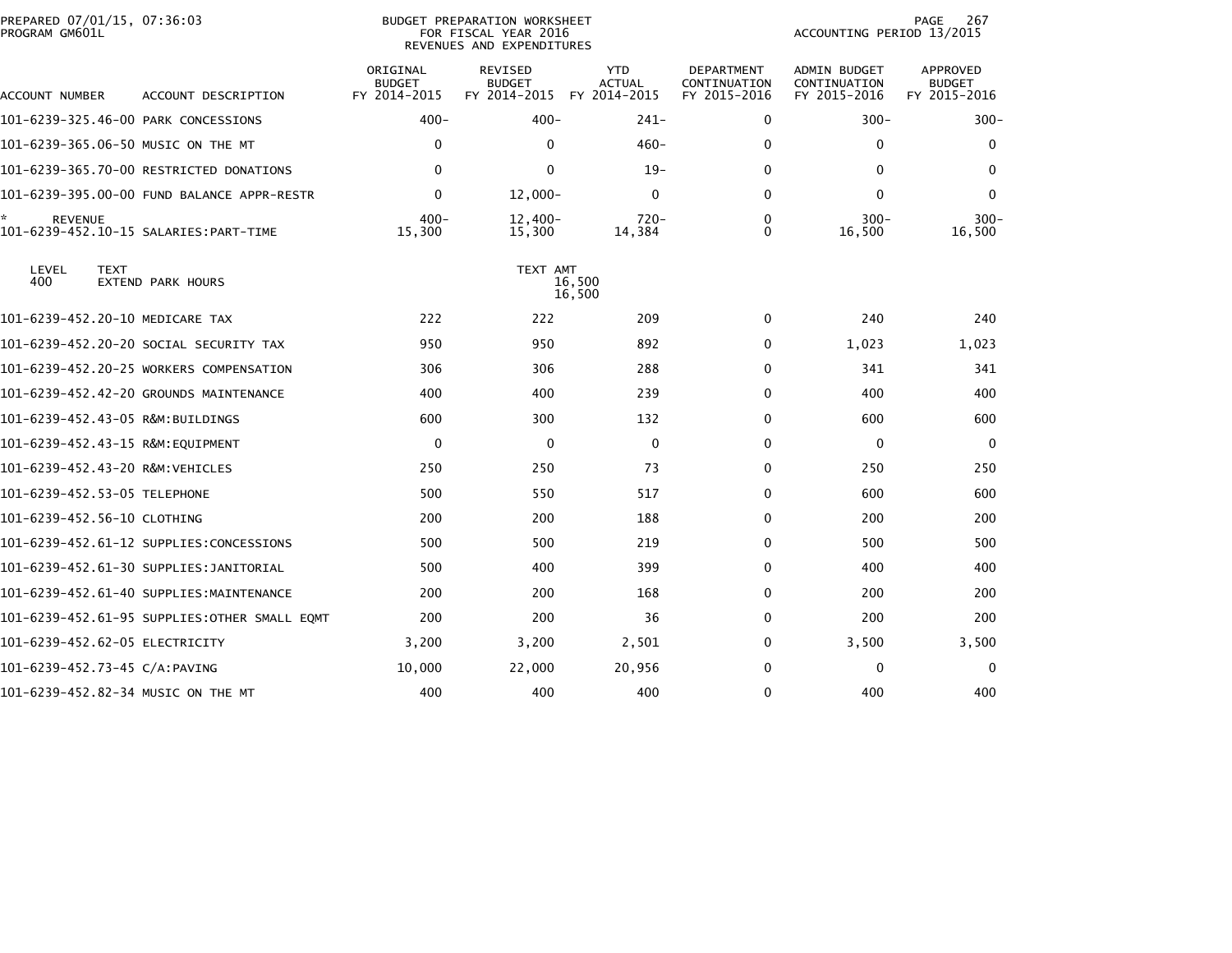| PREPARED 07/01/15, 07:36:03<br>PROGRAM GM601L |                                          | PREPARATION WORKSHEET<br><b>BUDGET</b><br>FOR FISCAL YEAR 2016<br>REVENUES AND EXPENDITURES |                                          |                                      |                                            | 268<br>PAGE<br>ACCOUNTING PERIOD 13/2015     |                                           |  |
|-----------------------------------------------|------------------------------------------|---------------------------------------------------------------------------------------------|------------------------------------------|--------------------------------------|--------------------------------------------|----------------------------------------------|-------------------------------------------|--|
| ACCOUNT NUMBER                                | ACCOUNT DESCRIPTION                      | ORIGINAL<br><b>BUDGET</b><br>FY 2014-2015                                                   | REVISED<br><b>BUDGET</b><br>FY 2014-2015 | <b>YTD</b><br>ACTUAL<br>FY 2014-2015 | DEPARTMENT<br>CONTINUATION<br>FY 2015-2016 | ADMIN BUDGET<br>CONTINUATION<br>FY 2015-2016 | APPROVED<br><b>BUDGET</b><br>FY 2015-2016 |  |
|                                               | 101-6239-452.83-42 DONATION EXPENDITURES |                                                                                             |                                          | 0                                    |                                            |                                              | $\Omega$                                  |  |
| EXPENDITURE                                   |                                          | 33,728                                                                                      | 45.378                                   | 41,601                               | 0                                          | 25.354                                       | 25,354                                    |  |
| **<br>DUNN'S MT PARK                          |                                          | 33,328                                                                                      | 32.978                                   | 40,881                               | 0                                          | 25.054                                       | 25,054                                    |  |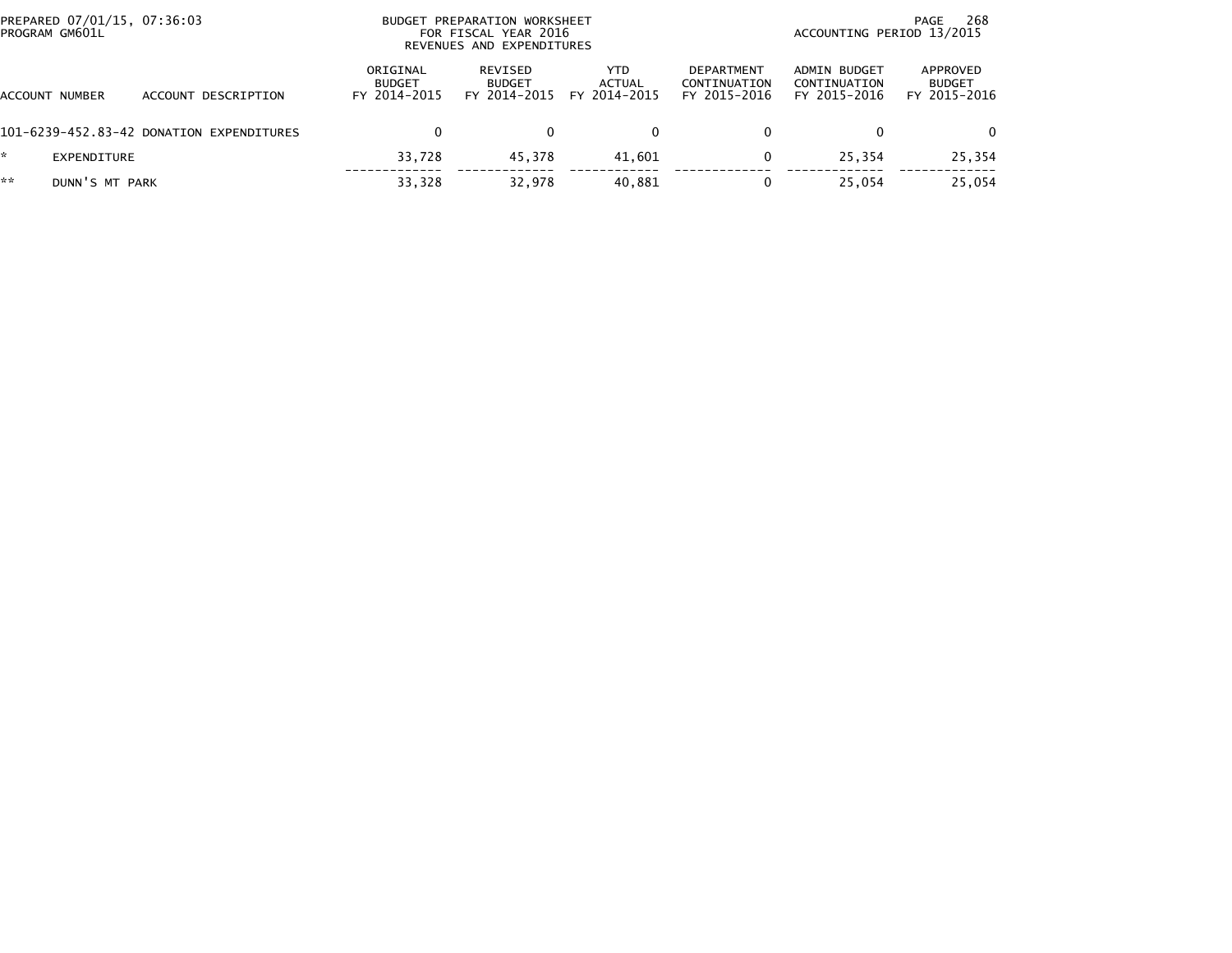|     | PREPARED 07/01/15, 07:36:03<br>BUDGET PREPARATION WORKSHEET<br>PROGRAM GM601L<br>FOR FISCAL YEAR 2016<br>REVENUES AND EXPENDITURES |                                         |                                           |                                                 |                                             |                                                   | 269<br>PAGE<br>ACCOUNTING PERIOD 13/2015            |                                           |  |
|-----|------------------------------------------------------------------------------------------------------------------------------------|-----------------------------------------|-------------------------------------------|-------------------------------------------------|---------------------------------------------|---------------------------------------------------|-----------------------------------------------------|-------------------------------------------|--|
|     | ACCOUNT NUMBER                                                                                                                     | ACCOUNT DESCRIPTION                     | ORIGINAL<br><b>BUDGET</b><br>FY 2014-2015 | <b>REVISED</b><br><b>BUDGET</b><br>FY 2014-2015 | <b>YTD</b><br><b>ACTUAL</b><br>FY 2014-2015 | <b>DEPARTMENT</b><br>CONTINUATION<br>FY 2015-2016 | <b>ADMIN BUDGET</b><br>CONTINUATION<br>FY 2015-2016 | APPROVED<br><b>BUDGET</b><br>FY 2015-2016 |  |
|     |                                                                                                                                    | 101-6250-363.55-00 RENT:FAIRGROUNDS     | $6,500-$                                  | $6,500-$                                        | $6,500-$                                    |                                                   | $6,500-$                                            | $6,500-$                                  |  |
| ÷.  | <b>REVENUE</b>                                                                                                                     | 101-6250-452.33-13 CONTRACT CLEANING    | $6,500-$                                  | $6,500-$                                        | $6,500-$                                    |                                                   | $6,500-$                                            | $6,500-$                                  |  |
|     |                                                                                                                                    | 101-6250-452.33-17 CONTRACTED SERVICES  | $\Omega$                                  | $\Omega$                                        | $\Omega$                                    |                                                   | 0                                                   | <sup>0</sup>                              |  |
|     |                                                                                                                                    | 101-6250-452.43-05 R&M:BUILDINGS        |                                           | $\Omega$                                        | $\Omega$                                    | 0                                                 | 0                                                   | $\mathbf{0}$                              |  |
|     | 101-6250-452.53-05 TELEPHONE                                                                                                       |                                         |                                           | $\Omega$                                        | $\Omega$                                    |                                                   | $\Omega$                                            | $\mathbf{0}$                              |  |
|     |                                                                                                                                    | 101-6250-452.61-30 SUPPLIES:JANITORIAL  |                                           | $\Omega$                                        | $\Omega$                                    |                                                   | 0                                                   | $\mathbf{0}$                              |  |
|     |                                                                                                                                    | 101-6250-452.61-40 SUPPLIES:MAINTENANCE |                                           | $\Omega$                                        | $\Omega$                                    | <sup>0</sup>                                      | $\Omega$                                            | 0                                         |  |
|     |                                                                                                                                    | 101-6250-452.62-05 ELECTRICITY          |                                           | 0                                               |                                             |                                                   |                                                     | $\Omega$                                  |  |
| ÷.  | EXPENDITURE                                                                                                                        |                                         |                                           |                                                 |                                             |                                                   |                                                     |                                           |  |
| **  | <b>FAIRGROUNDS</b>                                                                                                                 |                                         | $6,500 -$                                 | $6,500-$                                        | $6,500-$                                    |                                                   | $6,500-$                                            | $6,500-$                                  |  |
| *** | PARKS & RECREATION                                                                                                                 |                                         | 930,205                                   | 965,270                                         | 655,331                                     |                                                   | 921,691                                             | 931,691                                   |  |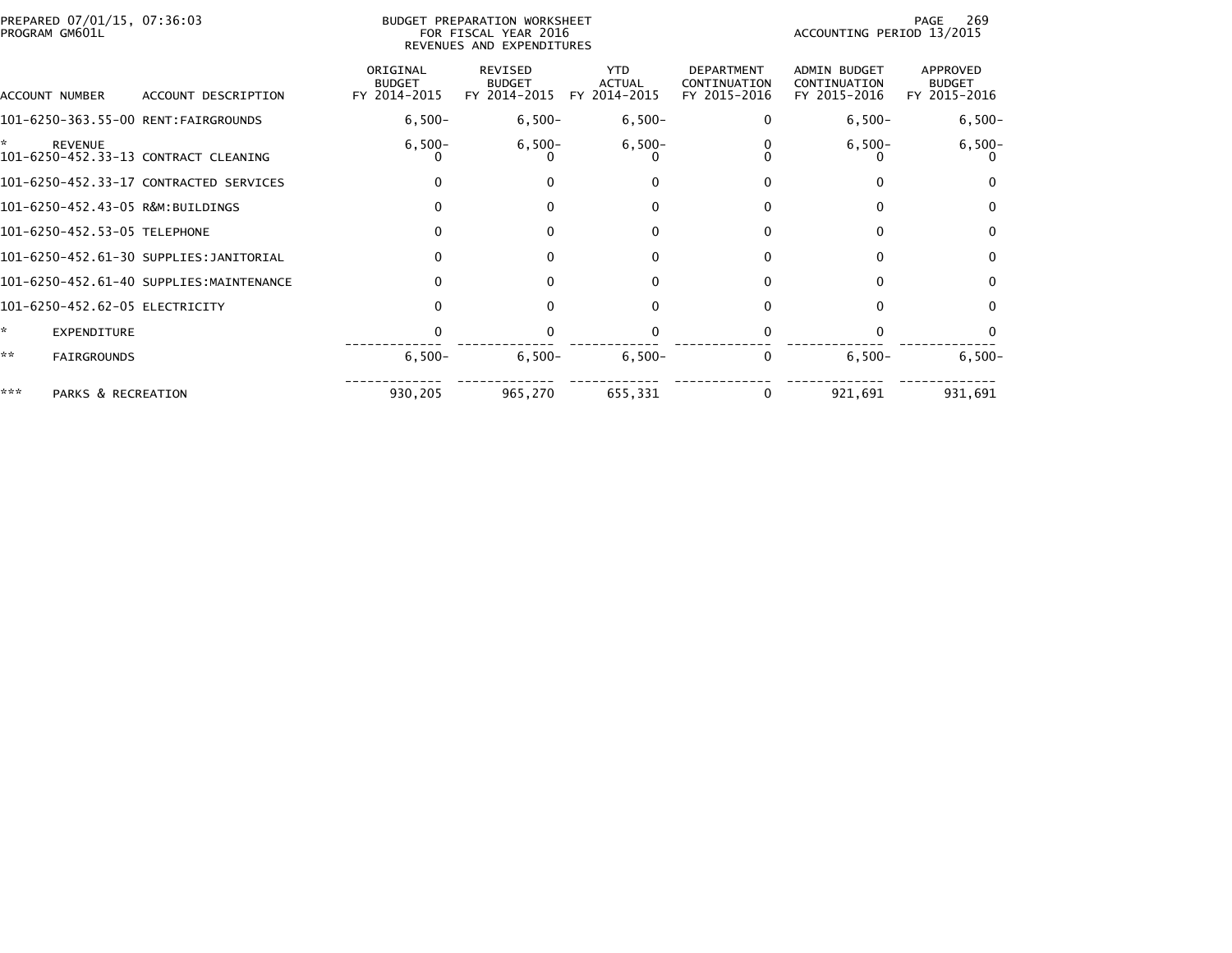| PREPARED 07/01/15, 07:36:03<br>PROGRAM GM601L |                                                                         | BUDGET PREPARATION WORKSHEET<br>FOR FISCAL YEAR 2016<br>REVENUES AND EXPENDITURES |                                          |                                             |                                                   |                                                     | 270<br>PAGE<br>ACCOUNTING PERIOD 13/2015  |  |
|-----------------------------------------------|-------------------------------------------------------------------------|-----------------------------------------------------------------------------------|------------------------------------------|---------------------------------------------|---------------------------------------------------|-----------------------------------------------------|-------------------------------------------|--|
| ACCOUNT NUMBER                                | ACCOUNT DESCRIPTION                                                     | ORIGINAL<br><b>BUDGET</b><br>FY 2014-2015                                         | REVISED<br><b>BUDGET</b><br>FY 2014-2015 | <b>YTD</b><br><b>ACTUAL</b><br>FY 2014-2015 | <b>DEPARTMENT</b><br>CONTINUATION<br>FY 2015-2016 | <b>ADMIN BUDGET</b><br>CONTINUATION<br>FY 2015-2016 | APPROVED<br><b>BUDGET</b><br>FY 2015-2016 |  |
| 101–7110–517.94–20 CAPITAL OUTLAY             |                                                                         | 260,130                                                                           | 260,130                                  | 260,130                                     | 0                                                 | 260,130                                             | 260,130                                   |  |
| 101-7110-517.94-40 CURRENT EXPENSE            |                                                                         | 2,019,896                                                                         | 2,019,896                                | 2,019,896                                   | 0                                                 | 2,019,896                                           | 2,109,896                                 |  |
| LEVEL<br><b>TEXT</b><br>400                   | CONTINUATION AMOUNT<br>EXPANSION-<br>COMMISSIONERS'<br><b>ADDITIONS</b> |                                                                                   | TEXT AMT                                 | 2,019,896<br>40,000<br>50,000<br>2,109,896  |                                                   |                                                     |                                           |  |
| ×.<br><b>EXPENDITURE</b>                      |                                                                         | 2,280,026                                                                         | 2,280,026                                | 2,280,026                                   | $\mathbf 0$                                       | 2,280,026                                           | 2,370,026                                 |  |
| **<br>COMMUNITY COLLEGES                      |                                                                         | 2,280,026                                                                         | 2,280,026                                | 2,280,026                                   | 0                                                 | 2,280,026                                           | 2,370,026                                 |  |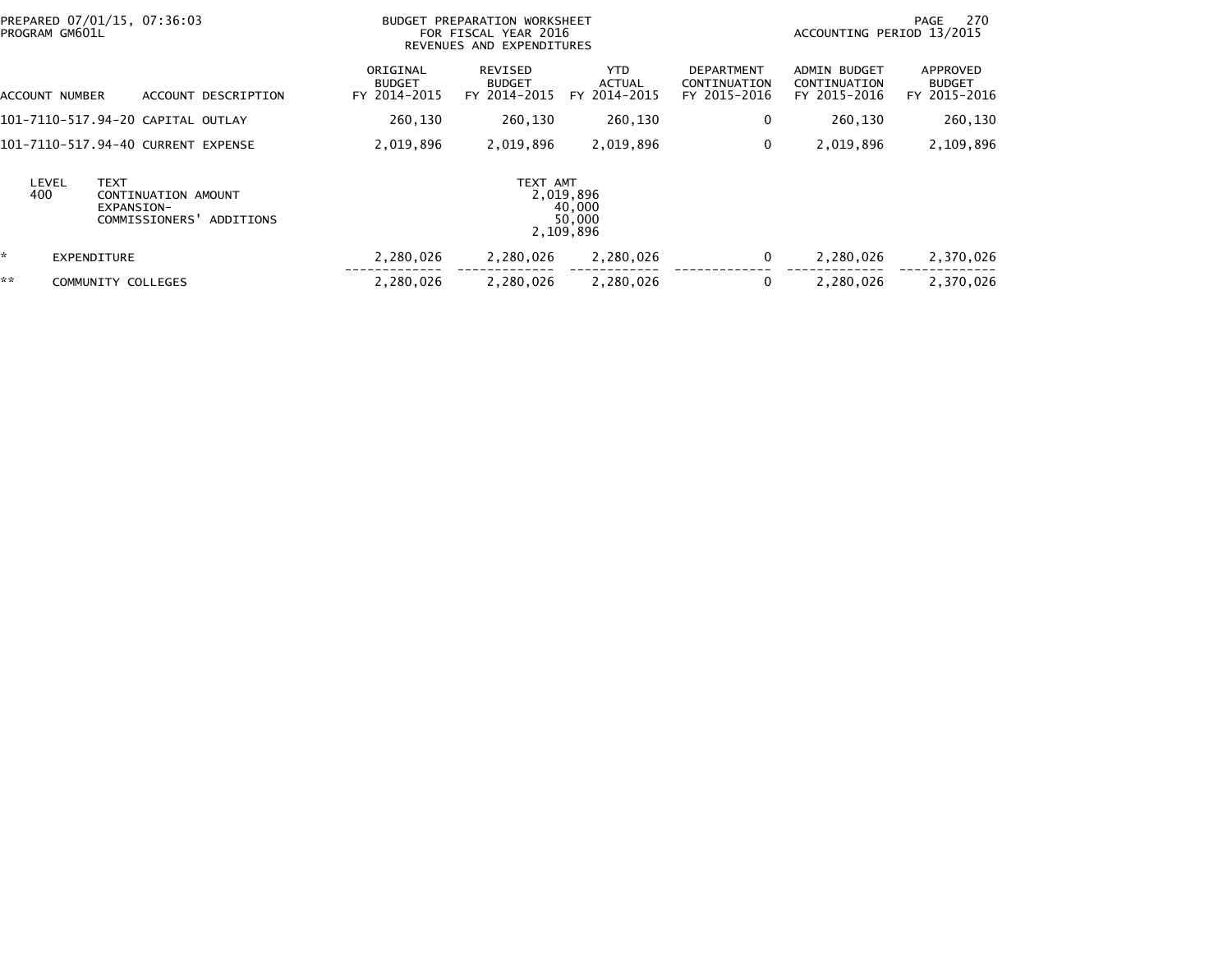| PREPARED 07/01/15, 07:36:03<br>PROGRAM GM601L                      |                                           | <b>BUDGET PREPARATION WORKSHEET</b><br>FOR FISCAL YEAR 2016<br>REVENUES AND EXPENDITURES | 271<br>PAGE<br>ACCOUNTING PERIOD 13/2015    |                                            |                                                     |                                           |
|--------------------------------------------------------------------|-------------------------------------------|------------------------------------------------------------------------------------------|---------------------------------------------|--------------------------------------------|-----------------------------------------------------|-------------------------------------------|
| ACCOUNT DESCRIPTION<br>ACCOUNT NUMBER                              | ORIGINAL<br><b>BUDGET</b><br>FY 2014-2015 | REVISED<br><b>BUDGET</b><br>FY 2014-2015                                                 | <b>YTD</b><br><b>ACTUAL</b><br>FY 2014-2015 | DEPARTMENT<br>CONTINUATION<br>FY 2015-2016 | <b>ADMIN BUDGET</b><br>CONTINUATION<br>FY 2015-2016 | APPROVED<br><b>BUDGET</b><br>FY 2015-2016 |
| 101-7120-395.00-00 FUND BALANCE APPR-RESTR                         | 0                                         | 0                                                                                        | 0                                           | 0                                          | 0                                                   | $\mathbf{0}$                              |
| ÷.<br><b>REVENUE</b><br>101-7120-516.94-00 EDUCATION APPROPRIATION | $\bf{0}$<br>12,000                        | 0<br>12,000                                                                              | 12,000                                      | 0<br>0                                     | 0<br>12,000                                         | 0<br>12,000                               |
| 101-7120-516.94-30 C/E:CLASSROOM SUPPLIES                          | 375,000                                   | 375,000                                                                                  | 367,399                                     | 0                                          | 375,000                                             | 375,000                                   |
| 101-7120-516.94-40 CURRENT EXPENSE                                 | 32, 189, 444                              | 32,189,444                                                                               | 32, 189, 444                                | 0                                          | 32, 189, 444                                        | 32,989,444                                |
| <b>TEXT</b><br>LEVEL<br>400<br>CONTINUATION AMOUNT<br>EXPANSION-   |                                           | TEXT AMT                                                                                 | 32, 189, 444<br>800,000<br>32,989,444       |                                            |                                                     |                                           |
| 101-7120-516.94-80 1/2 CENTS SALES TAX                             | 1,541,229                                 | 1,824,521                                                                                | 1,345,960                                   | $\Omega$                                   | 1,540,571                                           | 2,066,686                                 |
| LEVEL<br><b>TEXT</b><br>400<br>CONTINUATION AMOUNT<br>EXPANSION-   |                                           | TEXT AMT                                                                                 | 1,540,571<br>526,115<br>2,066,686           |                                            |                                                     |                                           |
| 101-7120-516.94-81 SALES TAX RESERVE                               | $\mathbf 0$                               | $\Omega$                                                                                 | $\mathbf{0}$                                | 0                                          | $\mathbf{0}$                                        | $\Omega$                                  |
| 101-7120-516.94-95 REPAYMENT-PY SALES TAX                          | $\mathbf 0$                               | 0                                                                                        | $\Omega$                                    | 0                                          | $\Omega$                                            | $\Omega$                                  |
| *<br><b>EXPENDITURE</b>                                            | 34, 117, 673                              | 34,400,965                                                                               | 33,914,803                                  | $\Omega$                                   | 34, 117, 015                                        | 35,443,130                                |
| **<br>ROWAN-SALISBURY SCHOOLS                                      | 34, 117, 673                              | 34,400,965                                                                               | 33,914,803                                  | 0                                          | 34, 117, 015                                        | 35,443,130                                |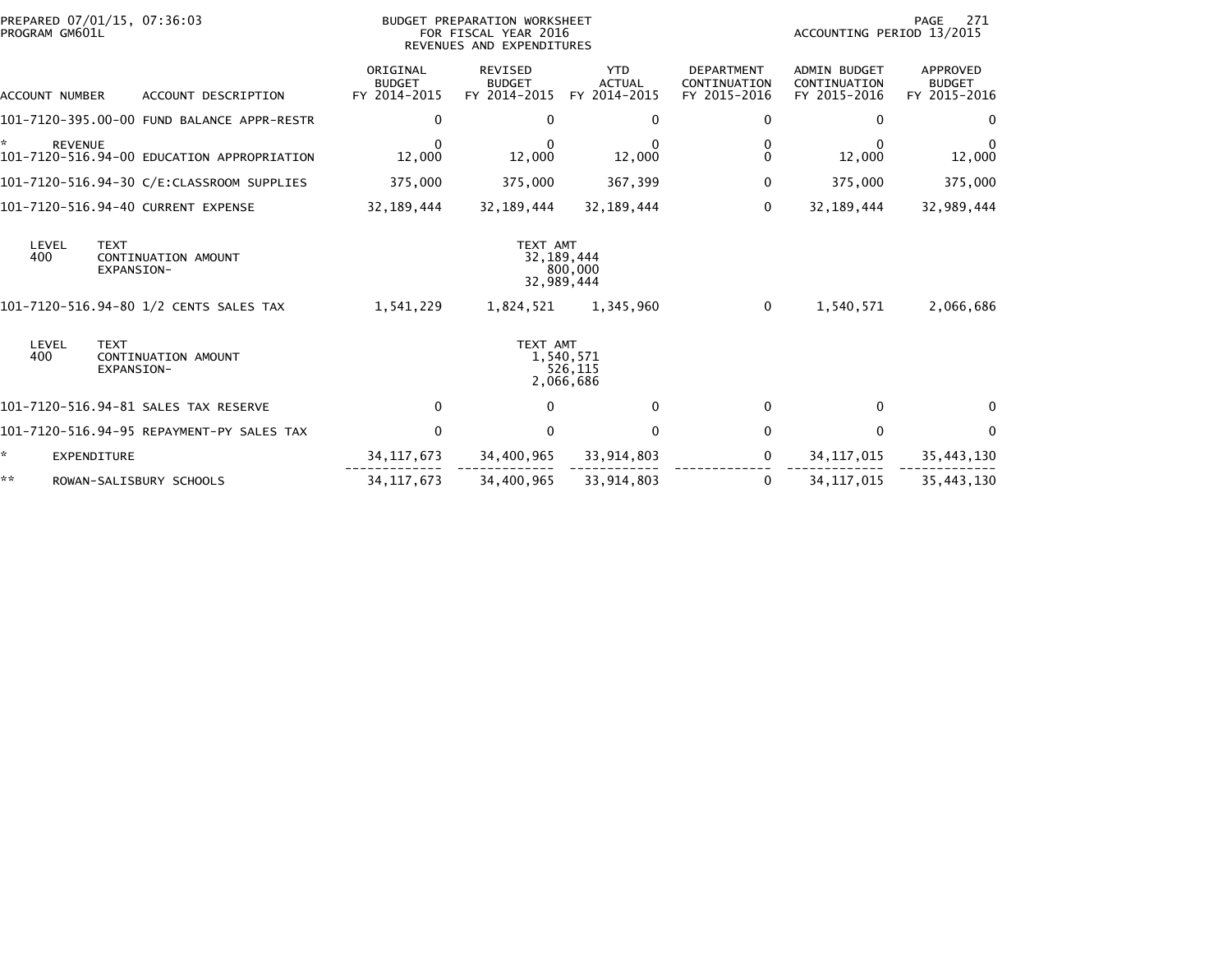| PREPARED 07/01/15, 07:36:03<br>PROGRAM GM601L                      | BUDGET PREPARATION WORKSHEET<br>FOR FISCAL YEAR 2016<br>REVENUES AND EXPENDITURES |                                                 |                                             |                                                   | 272<br>PAGE<br>ACCOUNTING PERIOD 13/2015            |                                           |  |
|--------------------------------------------------------------------|-----------------------------------------------------------------------------------|-------------------------------------------------|---------------------------------------------|---------------------------------------------------|-----------------------------------------------------|-------------------------------------------|--|
| ACCOUNT NUMBER<br>ACCOUNT DESCRIPTION                              | ORIGINAL<br><b>BUDGET</b><br>FY 2014-2015                                         | <b>REVISED</b><br><b>BUDGET</b><br>FY 2014-2015 | <b>YTD</b><br><b>ACTUAL</b><br>FY 2014-2015 | <b>DEPARTMENT</b><br>CONTINUATION<br>FY 2015-2016 | <b>ADMIN BUDGET</b><br>CONTINUATION<br>FY 2015-2016 | APPROVED<br><b>BUDGET</b><br>FY 2015-2016 |  |
| 101-7130-395.00-00 FUND BALANCE APPR-RESTR                         | $\mathbf{0}$                                                                      | $\Omega$                                        | $\Omega$                                    | 0                                                 | $\Omega$                                            | $\Omega$                                  |  |
| ×.<br><b>REVENUE</b><br>101-7130-516.94-00 EDUCATION APPROPRIATION | 0<br>$\Omega$                                                                     | $\Omega$<br>774                                 | 0<br>774                                    | 0<br>0                                            | $\Omega$<br>774                                     | $\mathbf 0$<br>774                        |  |
|                                                                    | 24,032                                                                            | 24,203                                          | 24,203                                      | 0                                                 | 24,203                                              | 24,203                                    |  |
| 101-7130-516.94-40 CURRENT EXPENSE                                 | 2,062,884                                                                         | 2,077,526                                       | 2,077,526                                   | $\Omega$                                          | 2,077,526                                           | 2,128,031                                 |  |
| LEVEL<br><b>TEXT</b><br>400<br>CONTINUATION AMOUNT<br>EXPANSION-   |                                                                                   | TEXT AMT                                        | 2,077,526<br>50,505<br>2,128,031            |                                                   |                                                     |                                           |  |
| 101-7130-516.94-80 1/2 CENTS SALES TAX                             | 98,771                                                                            | 117,699                                         | 86,827                                      | 0                                                 | 99,429                                              | 133,314                                   |  |
| LEVEL<br><b>TEXT</b><br>400<br>CONTINUATION AMOUNT<br>EXPANSION-   |                                                                                   | TEXT AMT                                        | 99,429<br>33,885<br>133,314                 |                                                   |                                                     |                                           |  |
| 101-7130-516.94-81 SALES TAX RESERVE                               | 0                                                                                 | $\Omega$                                        | $\mathbf{0}$                                | 0                                                 | $\Omega$                                            | $\Omega$                                  |  |
| 101-7130-516.94-95 REPAYMENT-PY SALES TAX                          | $\mathbf 0$                                                                       | $\mathbf{0}$                                    | $\mathbf{0}$                                | 0                                                 | $\mathbf{0}$                                        | $\Omega$                                  |  |
| *<br>EXPENDITURE                                                   | 2,185,687                                                                         | 2,220,202                                       | 2,189,330                                   | 0                                                 | 2,201,932                                           | 2,286,322                                 |  |
| **<br>KANNAPOLIS CITY SCHOOLS                                      | 2,185,687                                                                         | 2,220,202                                       | 2,189,330                                   | 0                                                 | 2,201,932                                           | 2,286,322                                 |  |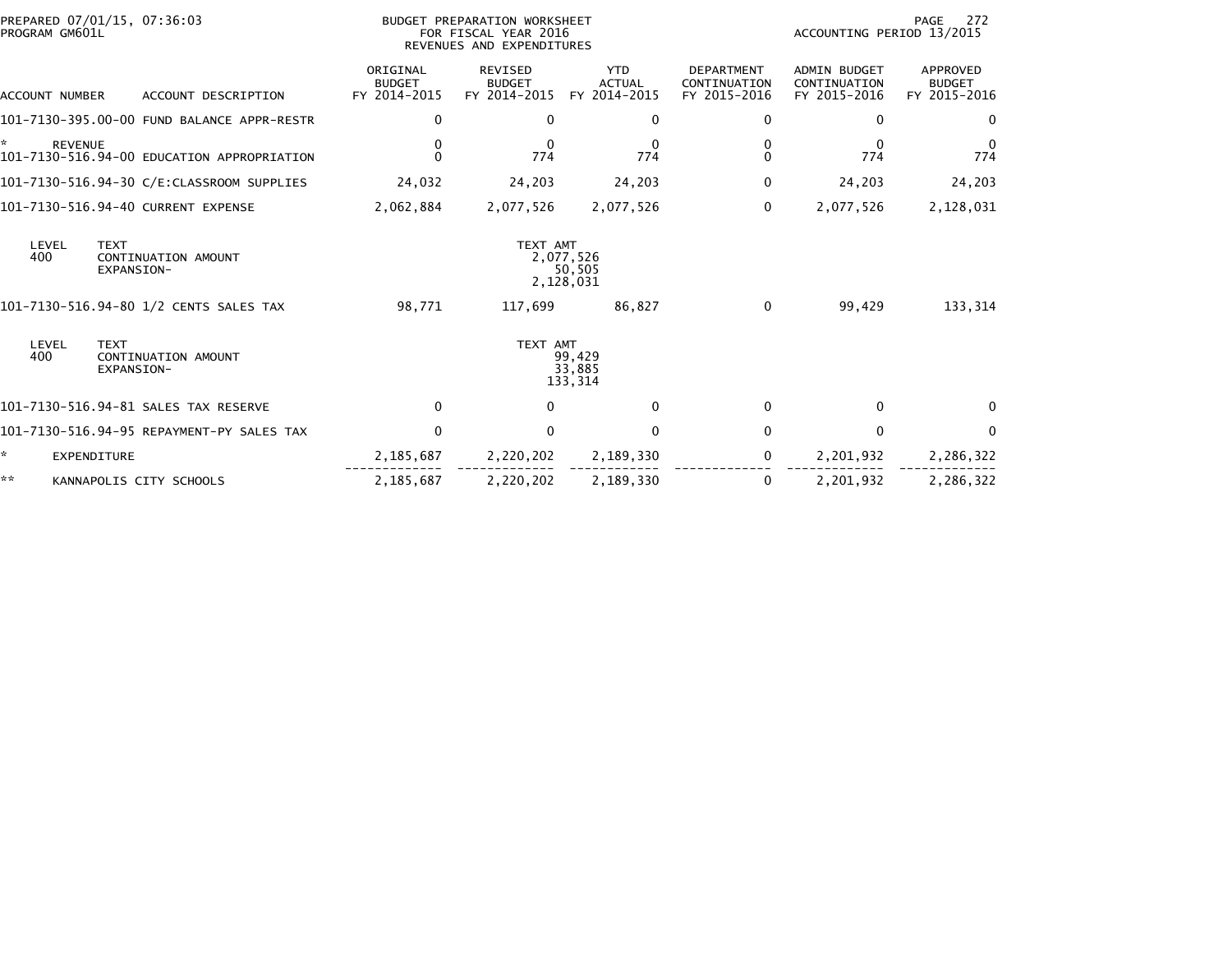| PROGRAM GM601L |                    | PREPARED 07/01/15, 07:36:03                      |                                           | BUDGET PREPARATION WORKSHEET<br>FOR FISCAL YEAR 2016<br>REVENUES AND EXPENDITURES | 273<br>PAGE<br>ACCOUNTING PERIOD 13/2015    |                                                   |                                              |                                           |
|----------------|--------------------|--------------------------------------------------|-------------------------------------------|-----------------------------------------------------------------------------------|---------------------------------------------|---------------------------------------------------|----------------------------------------------|-------------------------------------------|
| ACCOUNT NUMBER |                    | ACCOUNT DESCRIPTION                              | ORIGINAL<br><b>BUDGET</b><br>FY 2014-2015 | REVISED<br><b>BUDGET</b><br>FY 2014-2015                                          | <b>YTD</b><br><b>ACTUAL</b><br>FY 2014-2015 | <b>DEPARTMENT</b><br>CONTINUATION<br>FY 2015-2016 | ADMIN BUDGET<br>CONTINUATION<br>FY 2015-2016 | APPROVED<br><b>BUDGET</b><br>FY 2015-2016 |
|                |                    |                                                  | 0                                         | 0                                                                                 | 0                                           | 0                                                 | 0                                            | 0                                         |
|                |                    | 101-7140-516.94-40 CURRENT EXPENSE               | 188,718                                   | 188,718                                                                           | 188,718                                     | 0                                                 | 188,718                                      | 253,574                                   |
| LEVEL<br>400   |                    | <b>TEXT</b><br>CONTINUATION AMOUNT<br>EXPANSION- |                                           | TEXT AMT                                                                          | 188,718<br>64,856<br>253,574                |                                                   |                                              |                                           |
| ☆              | <b>EXPENDITURE</b> |                                                  | 188,718                                   | 188,718                                                                           | 188,718                                     | 0                                                 | 188,718                                      | 253,574                                   |
| **             |                    | ROWAN CHARTER SCHOOLS                            | 188,718                                   | 188,718                                                                           | 188,718                                     | 0                                                 | 188.718                                      | 253,574                                   |
| ***            |                    | PUBLIC SCHOOLS                                   | 38,772,104                                | 39,089,911                                                                        | 38, 572, 877                                | 0                                                 | 38,787,691                                   | 40,353,052                                |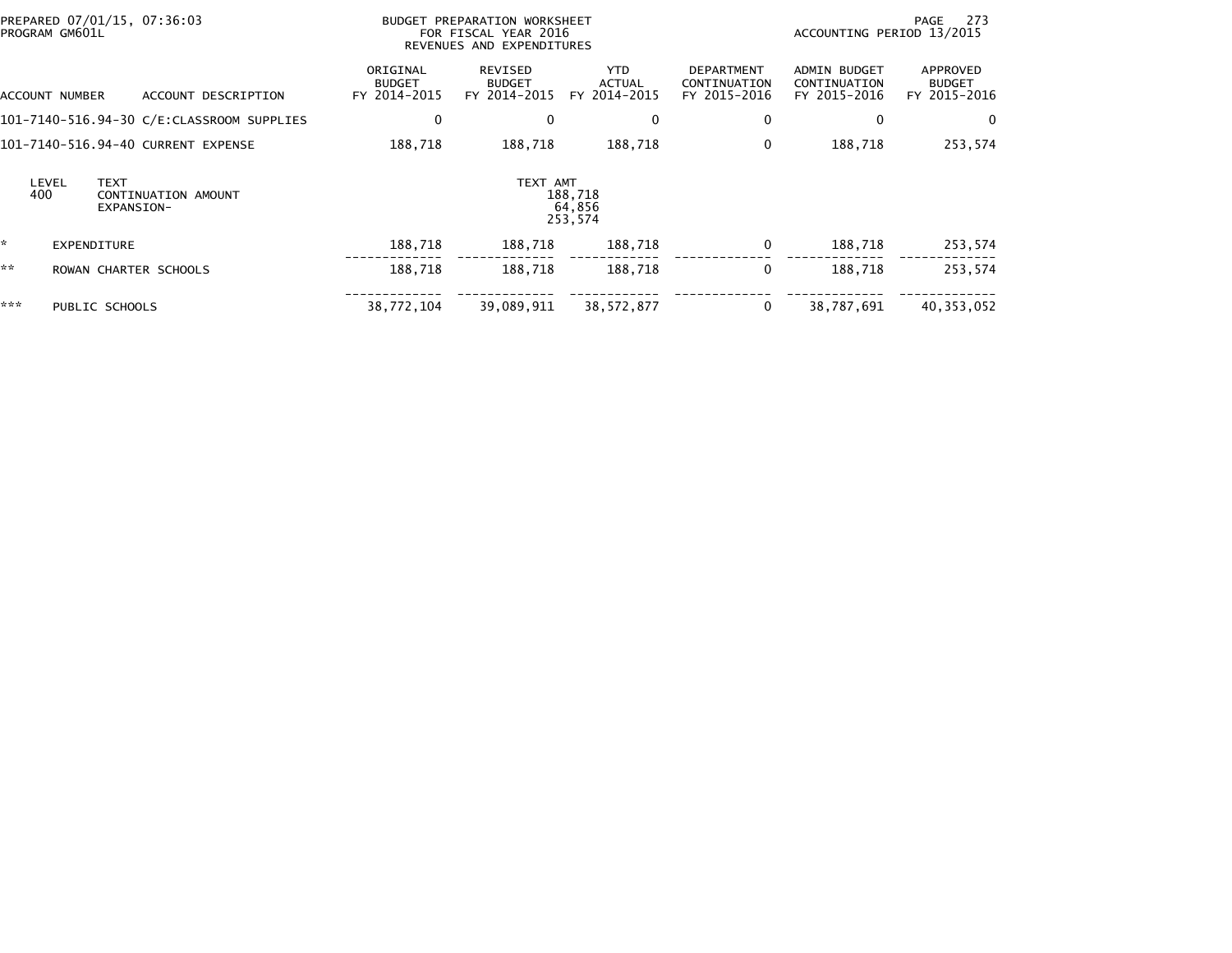| PREPARED 07/01/15, 07:36:03<br>PROGRAM GM601L |                                           | BUDGET PREPARATION WORKSHEET<br>FOR FISCAL YEAR 2016<br>REVENUES AND EXPENDITURES |                                          |                                       |                                                   |                                              | 274<br>PAGE<br>ACCOUNTING PERIOD 13/2015  |  |  |
|-----------------------------------------------|-------------------------------------------|-----------------------------------------------------------------------------------|------------------------------------------|---------------------------------------|---------------------------------------------------|----------------------------------------------|-------------------------------------------|--|--|
| ACCOUNT NUMBER                                | DESCRIPTION<br><b>ACCOUNT</b>             | ORIGINAL<br><b>BUDGET</b><br>FY 2014-2015                                         | REVISED<br><b>BUDGET</b><br>FY 2014-2015 | YTD.<br><b>ACTUAL</b><br>FY 2014-2015 | <b>DEPARTMENT</b><br>CONTINUATION<br>FY 2015-2016 | ADMIN BUDGET<br>CONTINUATION<br>FY 2015-2016 | APPROVED<br><b>BUDGET</b><br>FY 2015-2016 |  |  |
| 101-7210-445.91-80 ABC BOTTLE TAX             |                                           | 40,000                                                                            | 45.000                                   | 29,123                                | 0                                                 | 45,000                                       | 45,000                                    |  |  |
|                                               | 101-7210-445.91-81 MENTAL HEALTH CONTRACT | 563,420                                                                           | 563,420                                  | 364,995                               | 0                                                 | 563,420                                      | 563,420                                   |  |  |
| ÷.<br>EXPENDITURE                             |                                           | 603.420                                                                           | 608,420                                  | 394.118                               | $\Omega$                                          | 608,420                                      | 608,420                                   |  |  |
| **<br>MENTAL HEALTH                           |                                           | 603.420                                                                           | 608,420                                  | 394.118                               | 0                                                 | 608,420                                      | 608,420                                   |  |  |
| ***<br>MENTAL HEALTH                          |                                           | 603,420                                                                           | 608,420                                  | 394,118                               |                                                   | 608,420                                      | 608,420                                   |  |  |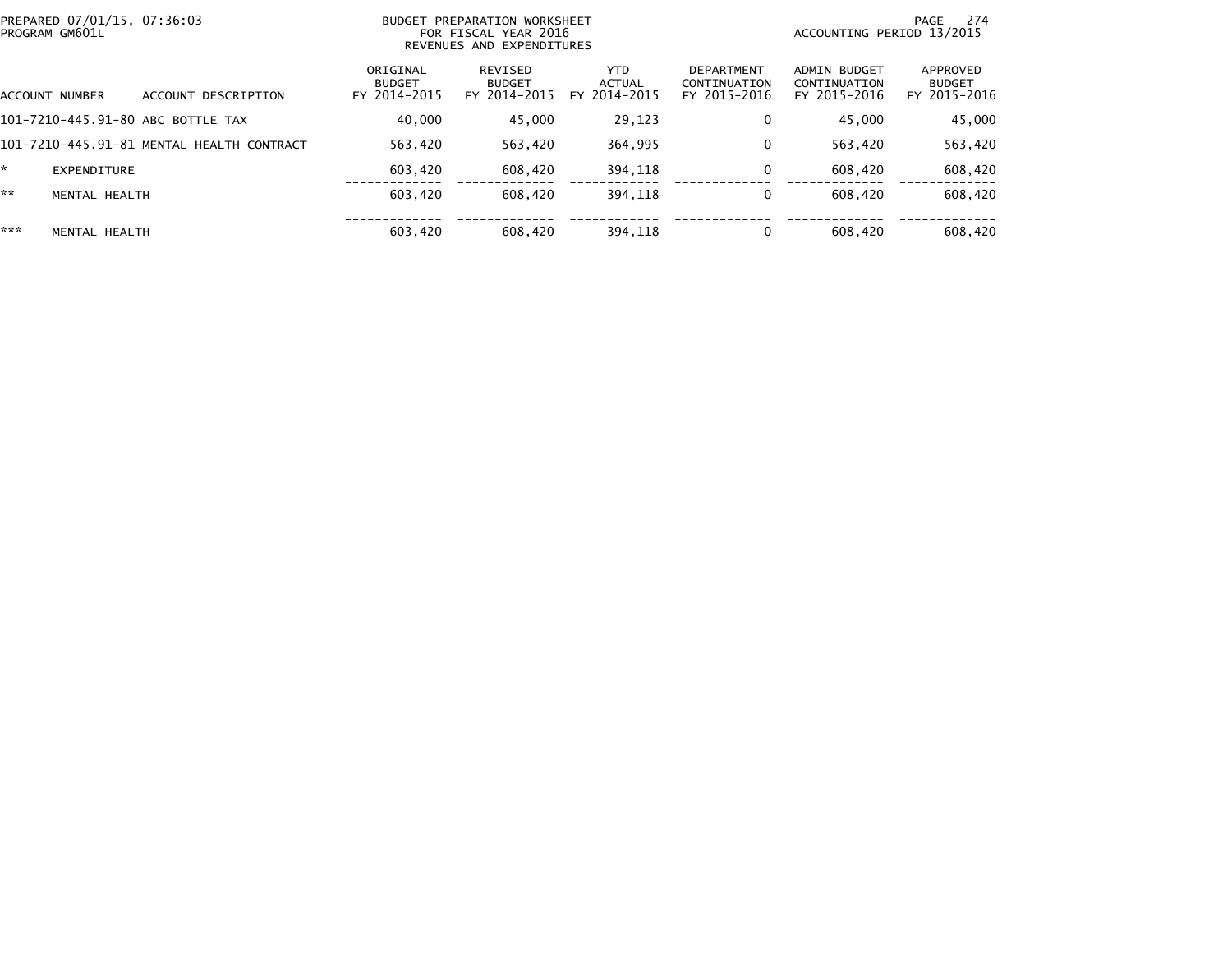| PREPARED 07/01/15, 07:36:03<br>PROGRAM GM601L |                       |                                     | PREPARATION WORKSHEET<br><b>BUDGET</b><br>FOR FISCAL YEAR 2016<br>REVENUES AND EXPENDITURES |                                          |                                | -275<br>PAGE<br>ACCOUNTING PERIOD 13/2015         |                                              |                                           |
|-----------------------------------------------|-----------------------|-------------------------------------|---------------------------------------------------------------------------------------------|------------------------------------------|--------------------------------|---------------------------------------------------|----------------------------------------------|-------------------------------------------|
|                                               | <b>ACCOUNT NUMBER</b> | ACCOUNT DESCRIPTION                 | ORIGINAL<br><b>BUDGET</b><br>FY 2014-2015                                                   | REVISED<br><b>BUDGET</b><br>FY 2014-2015 | YTD.<br>ACTUAL<br>FY 2014-2015 | <b>DEPARTMENT</b><br>CONTINUATION<br>FY 2015-2016 | ADMIN BUDGET<br>CONTINUATION<br>FY 2015-2016 | APPROVED<br><b>BUDGET</b><br>FY 2015-2016 |
|                                               |                       | 101-7310-420.32-31 MEDICAL EXAMINER | 85,000                                                                                      | 107,000                                  | 78,200                         |                                                   | 90.000                                       | 90,000                                    |
| *.                                            | EXPENDITURE           |                                     | 85.000                                                                                      | 107,000                                  | 78,200                         |                                                   | 90,000                                       | 90,000                                    |
| **                                            | MEDICAL EXAMINER      |                                     | 85,000                                                                                      | 107,000                                  | 78,200                         |                                                   | 90.000                                       | 90,000                                    |
| ***                                           | MEDICAL EXAMINER      |                                     | 85,000                                                                                      | 107.000                                  | 78,200                         |                                                   | 90,000                                       | 90,000                                    |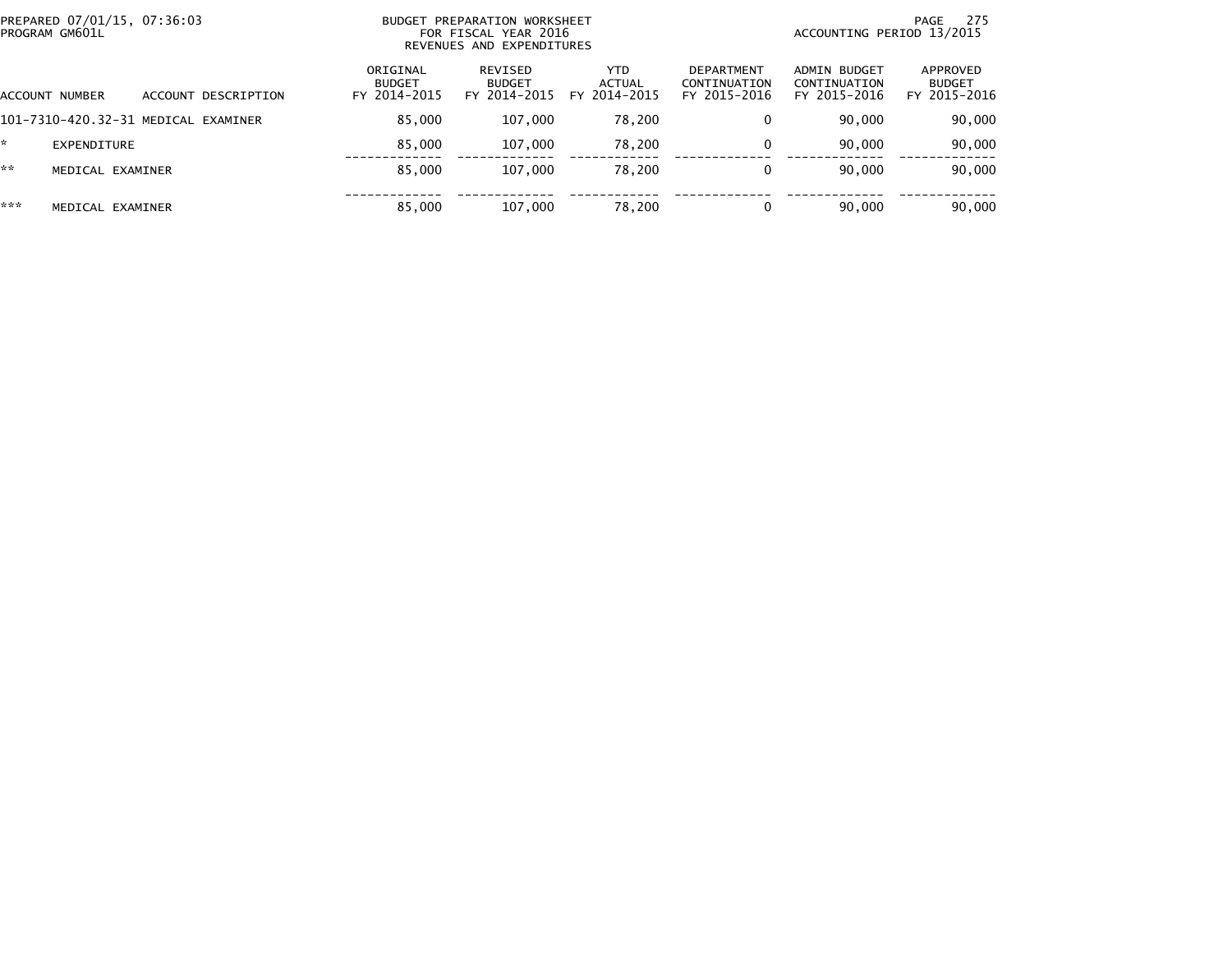| PROGRAM GM601L | PREPARED 07/01/15, 07:36:03                                                 | BUDGET PREPARATION WORKSHEET<br>FOR FISCAL YEAR 2016<br>REVENUES AND EXPENDITURES |                                          |                                             |                                            | 276<br>PAGE<br>ACCOUNTING PERIOD 13/2015     |                                           |
|----------------|-----------------------------------------------------------------------------|-----------------------------------------------------------------------------------|------------------------------------------|---------------------------------------------|--------------------------------------------|----------------------------------------------|-------------------------------------------|
| ACCOUNT NUMBER | ACCOUNT DESCRIPTION                                                         | ORIGINAL<br><b>BUDGET</b><br>FY 2014-2015                                         | REVISED<br><b>BUDGET</b><br>FY 2014-2015 | <b>YTD</b><br><b>ACTUAL</b><br>FY 2014-2015 | DEPARTMENT<br>CONTINUATION<br>FY 2015-2016 | ADMIN BUDGET<br>CONTINUATION<br>FY 2015-2016 | APPROVED<br><b>BUDGET</b><br>FY 2015-2016 |
|                | 101-7410-410.91-28 CABARRUS/ROWAN MPO                                       | 14,720                                                                            | 14,720                                   | 10,188                                      | 0                                          | 14,286                                       | 14,286                                    |
|                | 101-7410-420.91-24 HIG RK BUOY MAINT PROJ                                   | 0                                                                                 | 10,000                                   | 0                                           | 0                                          | 0                                            | 0                                         |
|                | 101-7410-420.91-46 THIRD CREEK WTRSHED MAINT                                | 5,534                                                                             | 5,534                                    | 5,534                                       | 0                                          | 5,534                                        | 5,534                                     |
|                | 101-7410-421.91-38 ROWAN RESCUE SQUAD                                       | 396.080                                                                           | 396,080                                  | 396,080                                     | 0                                          | 396,080                                      | 418,580                                   |
| LEVEL<br>400   | <b>TEXT</b><br>CONTINUATION AMOUNT<br>EXPANSION-<br>COMMISSIONERS' ADDITION |                                                                                   | TEXT AMT                                 | 396,080<br>21,000<br>1,500<br>418,580       |                                            |                                              |                                           |
|                | 101-7410-429.91-10 ARMY AV FLIGHT FACILITY                                  | 2,500                                                                             | 2,500                                    | 2,500                                       | $\Omega$                                   | 2,500                                        | 2,500                                     |
|                | 101-7410-444.91-15 CROSBY SCHOLARS                                          | 5,000                                                                             | 5,000                                    | 5,000                                       | $\Omega$                                   | 5,000                                        | 5,500                                     |
| LEVEL<br>400   | <b>TEXT</b><br>CONTINUATION AMOUNT<br>COMMISSIONERS' ADDITIONS              |                                                                                   | TEXT AMT                                 | 5,000<br>500<br>5,500                       |                                            |                                              |                                           |
|                | 101-7410-444.91-42 SAL/RWN HUMAN REL COUNCIL                                | $\mathbf{0}$                                                                      | 3,150                                    | 3,150                                       | $\Omega$                                   | 3,150                                        | 5,000                                     |
| LEVEL<br>400   | <b>TEXT</b><br>CONTINUATION AMOUNT<br>EXPANSION-                            |                                                                                   | TEXT AMT                                 | 3,150<br>1,850<br>5,000                     |                                            |                                              |                                           |
|                | 101-7410-444.91-44 APPROPRIATION-RUFTYHOLMES                                | $\mathbf 0$                                                                       | 0                                        | 0                                           | 0                                          | 0                                            | 0                                         |
|                | 101-7410-444.91-62 FOOD FOR THOUGHT                                         | 5,000                                                                             | 5,000                                    | 5,000                                       | 0                                          | 5,000                                        | 5,000                                     |
|                | 101-7410-444.91-95 PREVENT CHILD ABUSE                                      | 5,000                                                                             | 5,000                                    | 5,000                                       | $\Omega$                                   | 5,000                                        | 5,000                                     |
|                | 101-7410-450.91-32 NC TRANSPORTATION MUSEUM                                 | 30,000                                                                            | 30,000                                   | 30,000                                      | $\Omega$                                   | 30,000                                       | 30,000                                    |
|                | 101-7410-450.91-36 ROWAN MUSEUM                                             | 18,000                                                                            | 24,000                                   | 24,000                                      | 0                                          | 18,000                                       | 18,000                                    |
|                | 101-7410-450.91-48 ROWAN ARTS COUNCIL                                       | 20,692                                                                            | 20,692                                   | 20,692                                      | 0                                          | 20,692                                       | 24,692                                    |
|                |                                                                             |                                                                                   |                                          |                                             |                                            |                                              |                                           |

LEVEL TEXT TEXT AMT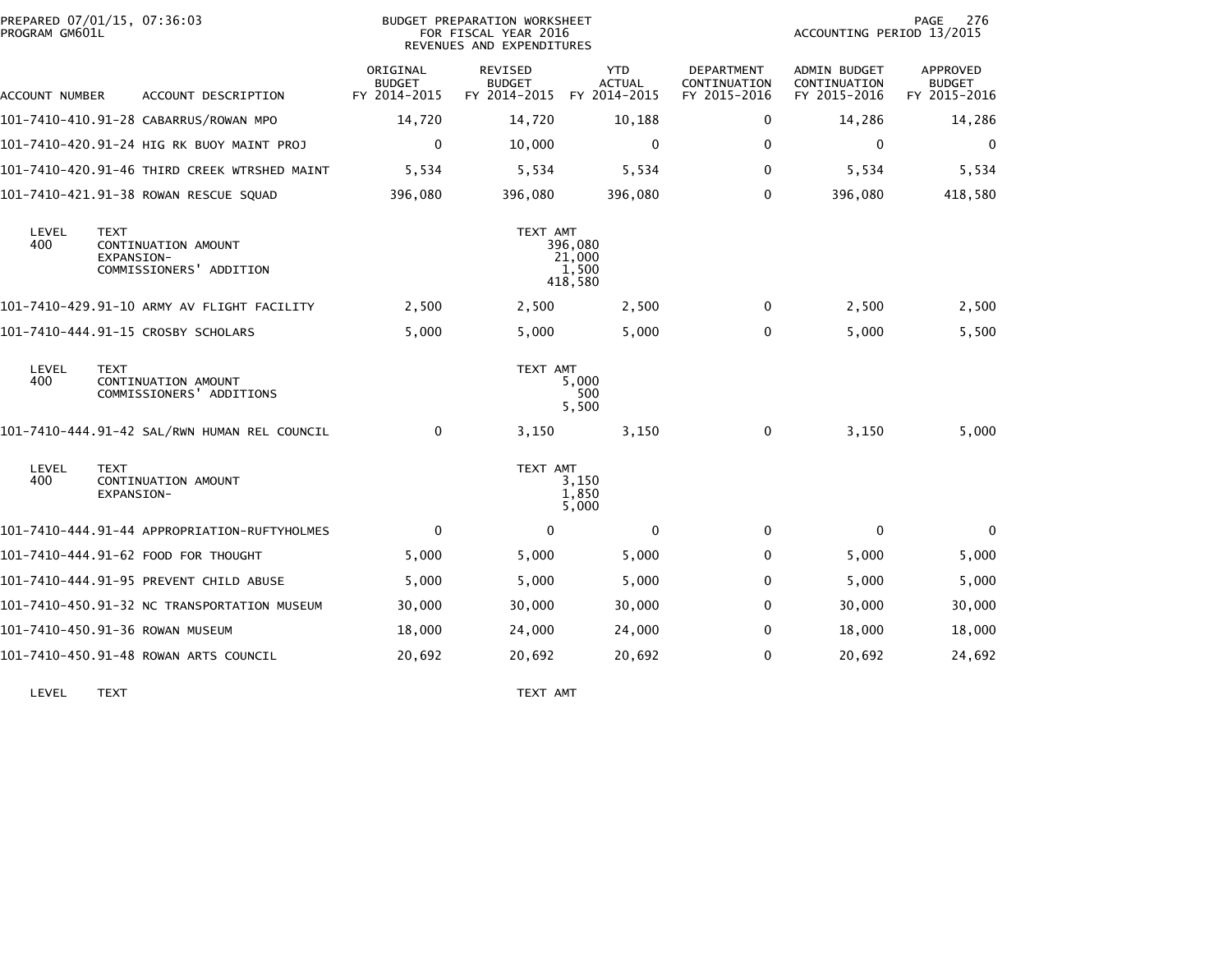| PROGRAM GM601L | PREPARED 07/01/15, 07:36:03                                    | BUDGET PREPARATION WORKSHEET<br>FOR FISCAL YEAR 2016<br>REVENUES AND EXPENDITURES |                                          |                                             |                                                   | 277<br>PAGE<br>ACCOUNTING PERIOD 13/2015            |                                           |  |
|----------------|----------------------------------------------------------------|-----------------------------------------------------------------------------------|------------------------------------------|---------------------------------------------|---------------------------------------------------|-----------------------------------------------------|-------------------------------------------|--|
| ACCOUNT NUMBER | ACCOUNT DESCRIPTION                                            | ORIGINAL<br><b>BUDGET</b><br>FY 2014-2015                                         | REVISED<br><b>BUDGET</b><br>FY 2014-2015 | <b>YTD</b><br><b>ACTUAL</b><br>FY 2014-2015 | <b>DEPARTMENT</b><br>CONTINUATION<br>FY 2015-2016 | <b>ADMIN BUDGET</b><br>CONTINUATION<br>FY 2015-2016 | APPROVED<br><b>BUDGET</b><br>FY 2015-2016 |  |
| 400            | CONTINUATION AMOUNT<br>EXPANSION-                              |                                                                                   |                                          | 20,692<br>4,000<br>24,692                   |                                                   |                                                     |                                           |  |
|                | 101-7410-450.91-80 NC CIVIL WAR TRAIL                          | 200                                                                               | 200                                      | 200                                         | $\mathbf{0}$                                      | 200                                                 | 200                                       |  |
|                | 101-7410-450.91-96 TOES-ATHLETIC CENTER                        | 20,000                                                                            | 20,000                                   | 20,000                                      | 0                                                 | $\mathbf{0}$                                        | 20,000                                    |  |
| LEVEL          | <b>TEXT</b>                                                    |                                                                                   | TEXT AMT                                 |                                             |                                                   |                                                     |                                           |  |
| 400            | COMMISSIONERS' ADDITION<br>EAST SPENSER ROYAL GIANTS PARK      | 20,000<br>20,000                                                                  |                                          |                                             |                                                   |                                                     |                                           |  |
|                | 101-7410-452.91-61 RIVERPARK (BULLHOLE)                        | 3,000                                                                             | 3,000                                    | 3,000                                       | $\mathbf{0}$                                      | 3,000                                               | 3,000                                     |  |
|                | 101-7410-461.91-22 FORESTRY SERVICE                            | 62,645                                                                            | 62,645                                   | 60,234                                      | $\Omega$                                          | 52,836                                              | 52,836                                    |  |
|                | 101-7410-461.91-54 YADKIN-PEEDEE ASSOCIATION                   | 3,500                                                                             | 3,500                                    | 3,500                                       | $\mathbf{0}$                                      | 3,500                                               | $\mathbf 0$                               |  |
| LEVEL<br>400   | <b>TEXT</b><br>CONTINUATION AMOUNT<br>COMMISSIONERS' REDUCTION |                                                                                   | TEXT AMT                                 | 3,500<br>$3,500-$                           |                                                   |                                                     |                                           |  |
|                | 101-7410-465.91-18 ECONOMIC DEVELOPMENT COMM                   | 416,403                                                                           | 616,403                                  | 616.403                                     | $\Omega$                                          | 416,403                                             | 416,403                                   |  |
|                | 101-7410-465.91-19 CHAMBER OF COMMERCE                         | 2,500                                                                             | 2,500                                    | 2,500                                       | $\Omega$                                          | 2,500                                               | 2,500                                     |  |
|                | 101-7410-480.91-14 CHARLOTTE REG'L PARTNERSP                   | 0                                                                                 | $\mathbf{0}$                             | $\mathbf{0}$                                | 0                                                 | 0                                                   | 0                                         |  |
|                | 101-7410-480.91-34 ROWAN VOCATIONAL OPPORTUN                   | 66,532                                                                            | 66,532                                   | 66,532                                      | $\Omega$                                          | 66,532                                              | 66,532                                    |  |
| *.             | EXPENDITURE                                                    | 1,077,306                                                                         | 1,296,456                                | 1,279,513                                   | $\mathbf 0$                                       | 1,050,213                                           | 1,095,563                                 |  |
| **             | SPECIAL APPROPRIATIONS                                         | 1,077,306                                                                         | 1,296,456                                | 1,279,513                                   | $\Omega$                                          | 1,050,213                                           | 1,095,563                                 |  |
| ***            | SPECIAL APPROPRIATIONS                                         | 1,077,306                                                                         | 1,296,456                                | 1,279,513                                   | $\Omega$                                          | 1,050,213                                           | 1,095,563                                 |  |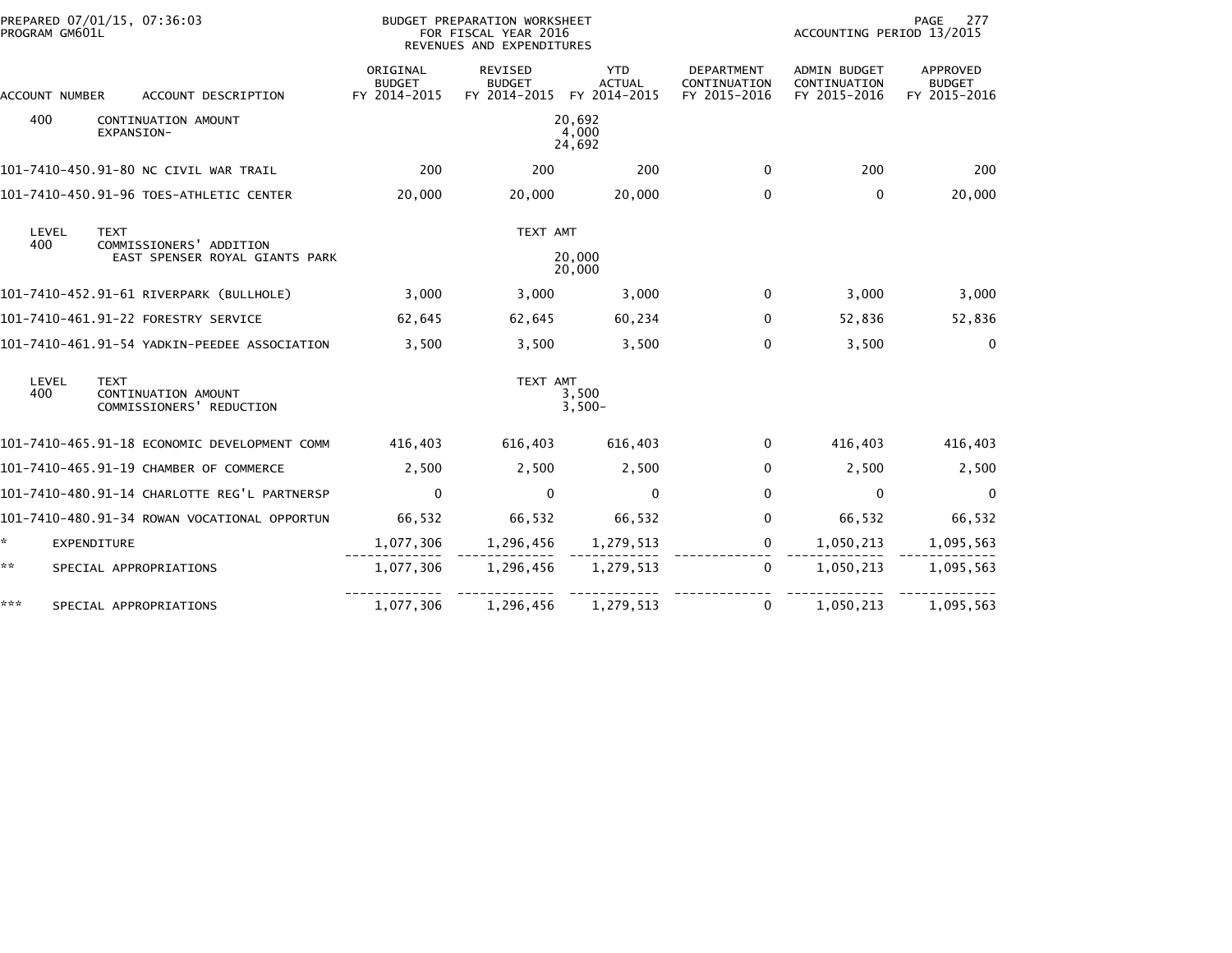| PREPARED 07/01/15, 07:36:03                              |                                           |                                          |                                             |                                                                                                                                          |                                              | PAGE<br>278                               |
|----------------------------------------------------------|-------------------------------------------|------------------------------------------|---------------------------------------------|------------------------------------------------------------------------------------------------------------------------------------------|----------------------------------------------|-------------------------------------------|
| ACCOUNT DESCRIPTION                                      | ORIGINAL<br><b>BUDGET</b><br>FY 2014-2015 | REVISED<br><b>BUDGET</b><br>FY 2014-2015 | <b>YTD</b><br><b>ACTUAL</b><br>FY 2014-2015 | DEPARTMENT<br>CONTINUATION<br>FY 2015-2016                                                                                               | ADMIN BUDGET<br>CONTINUATION<br>FY 2015-2016 | APPROVED<br><b>BUDGET</b><br>FY 2015-2016 |
| 101-9100-335.05-00 LOTTERY PROCEEDS                      | $1,500,000 -$                             | $1,500,000 -$                            | 0                                           | 0                                                                                                                                        | $1,500,000 -$                                | $1,500,000 -$                             |
| 101-9100-390.20-00 OFS:LOAN PROCEEDS                     | 0                                         | $\mathbf{0}$                             | $\Omega$                                    | $\Omega$                                                                                                                                 | 0                                            | $\bf{0}$                                  |
| 101-9100-390.30-00 OFS:BOND PROCEEDS                     | 0                                         | 20,470,000-                              | 0                                           | $\Omega$                                                                                                                                 | 0                                            | 0                                         |
| 101-9100-390.40-00 OFS:BOND PREMIUM                      | $\Omega$                                  | 0                                        | $\Omega$                                    | $\Omega$                                                                                                                                 | 0                                            | $\Omega$                                  |
| 101-9100-395.00-00 FUND BALANCE APPR-RESTR               | $\mathbf{0}$                              | $\mathbf{0}$                             | $\Omega$                                    | $\Omega$                                                                                                                                 | $\mathbf{0}$                                 | $\Omega$                                  |
| 101-9100-470.90-27 DEBT ISSUANCE COSTS                   | $1,500,000 -$<br>$^{(1)}$                 | 21,970,000-<br>143,813                   | $19,400-$                                   | 0<br>0                                                                                                                                   | $1,500,000 -$<br>69,500                      | 1,500,000-<br>69,500                      |
| 101-9100-470.90-29 OFU: PYMT TO ESCROW AGENT             | $\mathbf{0}$                              | 20,404,767                               | $\Omega$                                    | 0                                                                                                                                        | 0                                            | $\Omega$                                  |
| 101-9100-470.92-18 TOWN CREEK PRINCIPAL                  | 275,000                                   | 275,000                                  | 275,000                                     | 0                                                                                                                                        | 275,100                                      | 275,100                                   |
| 101-9100-470.92-19 TOWN CREEK INTEREST                   | 59,630                                    | 59,630                                   | 59,627                                      | $\Omega$                                                                                                                                 | 48,400                                       | 48,400                                    |
| 101-9100-470.92-22 JUDICIAL FAC PRINCIPAL                | 1,169,860                                 | 1,169,860                                | 1,169,857                                   | 0                                                                                                                                        | 627,000                                      | 627,000                                   |
| 101-9100-470.92-23 JUDICIAL FAC INTEREST                 | 140,385                                   | 138,271                                  | 97,717                                      | $\Omega$                                                                                                                                 | 108,000                                      | 108,000                                   |
| 101-9100-470.92-40 ROCKWELL SEWER PRINCIPAL              | 24,045                                    | 24,045                                   | 24,042                                      | 0                                                                                                                                        | 24,050                                       | 24,050                                    |
| 101-9100-470.92-41 ROCKWELL SEWER INTEREST               | 1,630                                     | 1,630                                    | 1,628                                       | 0                                                                                                                                        | 850                                          | 850                                       |
| 101-9100-470.92-46 RCCC CLASSROOMS PRINCIPAL             | 1,170,000                                 | 1,170,000                                | 1,170,000                                   | $\Omega$                                                                                                                                 | 1,265,000                                    | 1,295,000                                 |
| CONTINUATION AMOUNT<br>EXPANSION- HEALTH SCIENCE PROGRAM |                                           |                                          |                                             |                                                                                                                                          |                                              |                                           |
| 101-9100-470.92-47 RCCC CLASSROOMS INTEREST              | 322,980                                   | 322,980                                  | 322,979                                     | 0                                                                                                                                        | 332,200                                      | 342,200                                   |
| 101-9100-470.92-48 SCHOOL LOAN PRINCIPAL                 | 400,000                                   | 400,000                                  | 400,000                                     | 0                                                                                                                                        | 400,000                                      | 400,000                                   |
| 101-9100-470.92-49 SCHOOL LOAN INTEREST                  | 91,160                                    | 91,160                                   | 91,157                                      | 0                                                                                                                                        | 225,500                                      | 225,500                                   |
| 101-9100-470.92-50 '93 SCHOOL BOND PRINCIPAL             | 2,100,000                                 | 2,100,000                                | 2,100,000                                   | $\Omega$                                                                                                                                 | 1,900,000                                    | 1,900,000                                 |
| 101-9100-470.92-51 '93 SCHOOL BOND INTEREST              | 158,955                                   | 158,955                                  | 158,950                                     | 0                                                                                                                                        | 76,000                                       | 76,000                                    |
| 101-9100-470.92-52 '02 SCHOOL BOND PRINCIPAL             | 5,740,000                                 | 5,740,000                                | 5,740,000                                   | $\Omega$                                                                                                                                 | 7,199,000                                    | 7,199,000                                 |
|                                                          |                                           | (FINANCE OVER 10 YEARS)                  |                                             | <b>BUDGET PREPARATION WORKSHEET</b><br>FOR FISCAL YEAR 2016<br>REVENUES AND EXPENDITURES<br>TEXT AMT<br>1,265,000<br>40,000<br>1,305,000 |                                              | ACCOUNTING PERIOD 13/2015                 |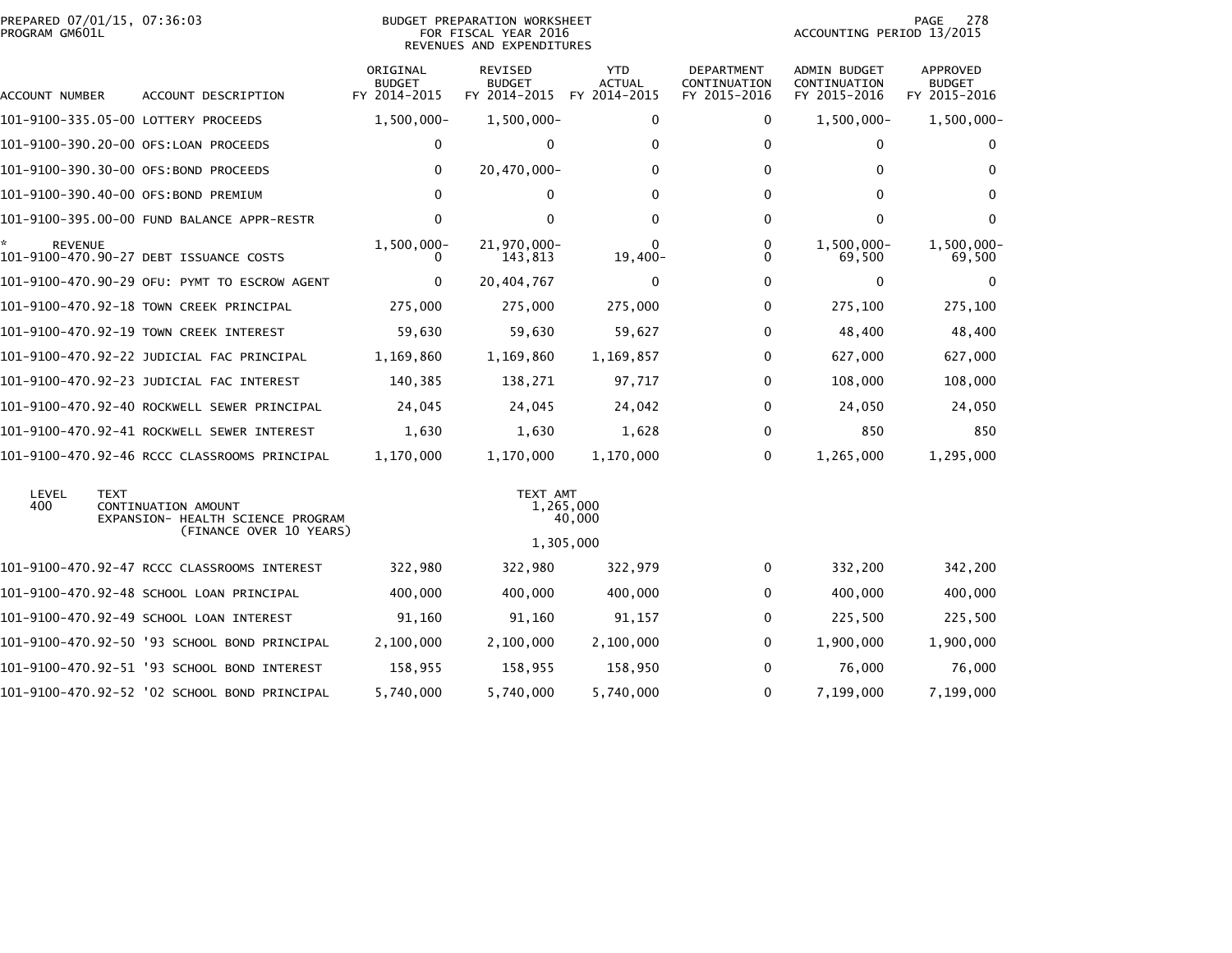| PREPARED 07/01/15, 07:36:03<br>PROGRAM GM601L |                                              |                                           | BUDGET PREPARATION WORKSHEET<br>FOR FISCAL YEAR 2016<br>REVENUES AND EXPENDITURES |                                             |                                                   | ACCOUNTING PERIOD 13/2015                           | 279<br>PAGE                               |
|-----------------------------------------------|----------------------------------------------|-------------------------------------------|-----------------------------------------------------------------------------------|---------------------------------------------|---------------------------------------------------|-----------------------------------------------------|-------------------------------------------|
| ACCOUNT NUMBER                                | ACCOUNT DESCRIPTION                          | ORIGINAL<br><b>BUDGET</b><br>FY 2014-2015 | REVISED<br><b>BUDGET</b><br>FY 2014-2015                                          | <b>YTD</b><br><b>ACTUAL</b><br>FY 2014-2015 | <b>DEPARTMENT</b><br>CONTINUATION<br>FY 2015-2016 | <b>ADMIN BUDGET</b><br>CONTINUATION<br>FY 2015-2016 | APPROVED<br><b>BUDGET</b><br>FY 2015-2016 |
|                                               | 101-9100-470.92-53 '02 SCHOOL BOND INTEREST  | 1,465,505                                 | 1,465,505                                                                         | 1,465,500                                   | $\Omega$                                          | 605,000                                             | 605,000                                   |
|                                               | 101-9100-470.92-56 TELECOM EQUIP-PRINCIPAL   | 970,000                                   | 970,000                                                                           | 970,000                                     | $\Omega$                                          | 970,000                                             | 970,000                                   |
|                                               | 101-9100-470.92-57 TELECOM EQUIP-INTEREST    | 167,375                                   | 167,375                                                                           | 167,374                                     | $\Omega$                                          | 144,300                                             | 144,300                                   |
|                                               | 101-9100-470.92-62 DSS RENOVATION-PRINCIPAL  | 513,200                                   | 513,200                                                                           | 513,200                                     | 0                                                 | 513,200                                             | 513,200                                   |
|                                               | 101-9100-470.92-63 DSS RENOVATION-INTEREST   | 77,215                                    | 77,287                                                                            | 77,287                                      | $\Omega$                                          | 59,200                                              | 59,200                                    |
|                                               | 101-9100-470.92-84 EMS VEHICLES-PRINCIPAL    | 286,940                                   | 286,940                                                                           | 285,471                                     | 0                                                 | 405,000                                             | 405,000                                   |
|                                               | 101-9100-470.92-85 EMS VEHICLES-INTEREST     | 12,865                                    | 12,865                                                                            | 7,840                                       | $\mathbf{0}$                                      | 13,500                                              | 13,500                                    |
|                                               | 101-9100-470.92-86 SHERIFF VEHICLES-PRINCIPL | 331,580                                   | 350,840                                                                           | 350,840                                     | $\Omega$                                          | 529,500                                             | 529,500                                   |
|                                               | 101-9100-470.92-87 SHERIFF VEHICLES-INTEREST | 17,335                                    | 9,335                                                                             | 9,155                                       | $\mathbf{0}$                                      | 17,000                                              | 17,000                                    |
|                                               | 101-9100-470.92-90 COMPUTER EQMT-PRINCIPAL   | 196,735                                   | 196,735                                                                           | 196,731                                     | $\Omega$                                          | 198,900                                             | 198,900                                   |
|                                               | 101-9100-470.92-91 COMPUTER EQMT-INTEREST    | 5,780                                     | 5,780                                                                             | 5,777                                       | 0                                                 | 3,800                                               | 3,800                                     |
|                                               | 101-9100-470.92-92 VEHICLES OTHER-PRINCIPAL  | 35,435                                    | 50,665                                                                            | 50,656                                      | 0                                                 | 78,700                                              | 78,700                                    |
|                                               | 101-9100-470.92-93 VEHICLES OTHER-INTEREST   | 1,095                                     | 1,395                                                                             | 1,343                                       | $\Omega$                                          | 2,800                                               | 2,800                                     |
|                                               | 101-9100-470.92-96 WEST END PLAZA-PRINCIPAL  | 376,265                                   | 332,416                                                                           | 0                                           | $\mathbf{0}$                                      | 395,000                                             | 395,000                                   |
|                                               | 101-9100-470.92-97 WEST END PLAZA-INTEREST   | 79,650                                    | $\mathbf{0}$                                                                      | $\Omega$                                    | $\mathbf{0}$                                      | 67,700                                              | 67,700                                    |
| $\star$<br>EXPENDITURE                        |                                              | 16,190,620                                | 36,640,449                                                                        | 15,692,731                                  | $\mathbf{0}$                                      | 16,554,200                                          | 16,594,200                                |
| **<br><b>DEBT SERVICE</b>                     |                                              | 14,690,620                                | 14,670,449                                                                        | 15,692,731                                  | $\Omega$                                          | 15,054,200                                          | 15,094,200                                |
| ***<br><b>DEBT SERVICE</b>                    |                                              | 14,690,620                                | 14,670,449                                                                        | 15,692,731                                  | $\Omega$                                          | 15,054,200                                          | 15,094,200                                |
| ****<br><b>GENERAL FUND</b>                   |                                              | $\Omega$                                  | $\Omega$                                                                          | 4,248,629                                   | 5,474,055                                         | $\Omega$                                            |                                           |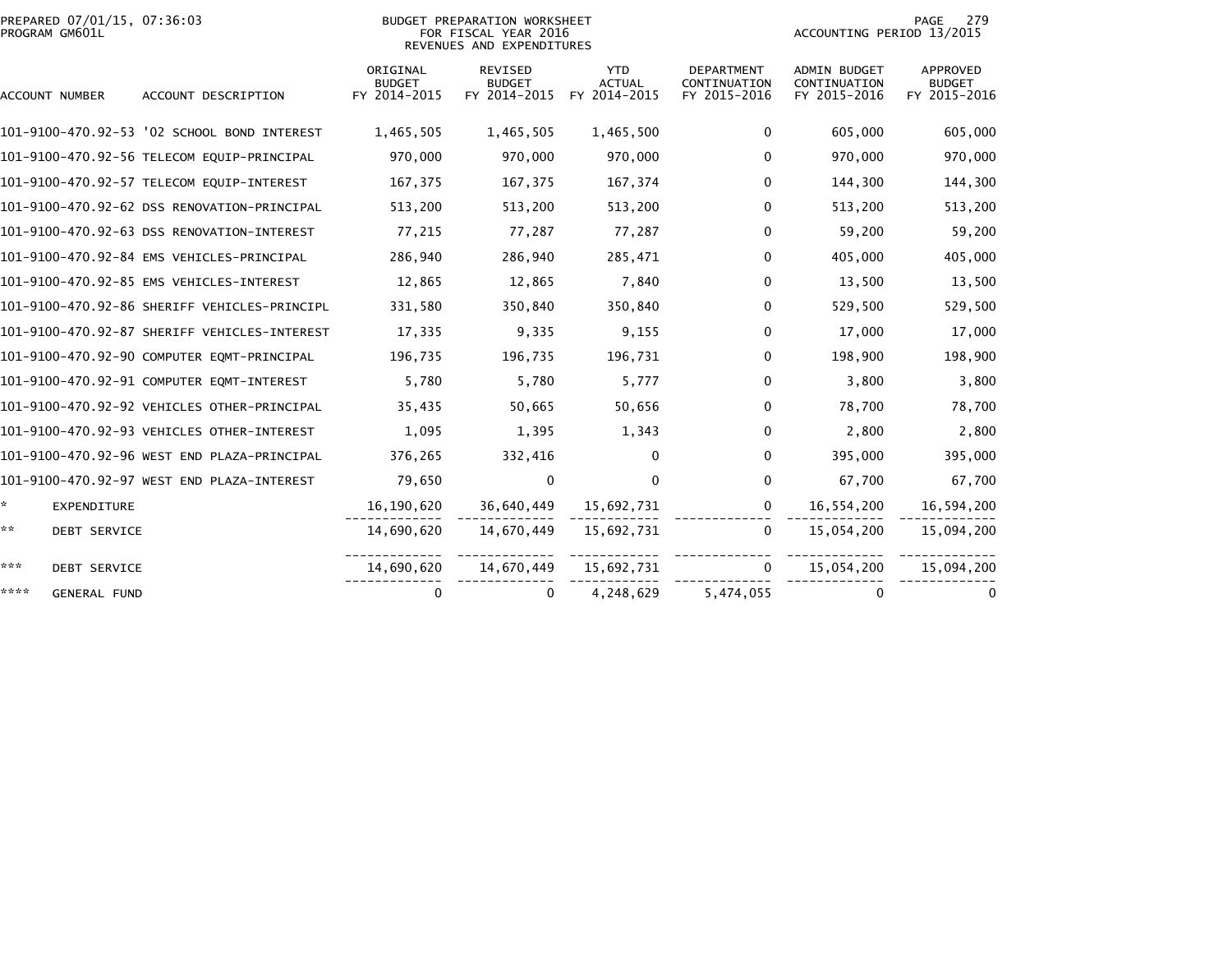### PREPARED 07/01/15, 07:36:03<br>PROGRAM GM601L

#### BUDGET PREPARATION WORKSHEET<br>FOR FISCAL YEAR 2016 REVENUES AND EXPENDITURES

PAGE 280<br>ACCOUNTING PERIOD 13/2015

| ACCOUNT NUMBER                                       | ACCOUNT DESCRIPTION                          | ORIGINAL<br><b>BUDGET</b><br>FY 2014-2015 | REVISED<br><b>BUDGET</b><br>FY 2014-2015 | <b>YTD</b><br><b>ACTUAL</b><br>FY 2014-2015 | DEPARTMENT<br>CONTINUATION<br>FY 2015-2016 | <b>ADMIN BUDGET</b><br>CONTINUATION<br>FY 2015-2016 | APPROVED<br><b>BUDGET</b><br>FY 2015-2016 |
|------------------------------------------------------|----------------------------------------------|-------------------------------------------|------------------------------------------|---------------------------------------------|--------------------------------------------|-----------------------------------------------------|-------------------------------------------|
|                                                      | 201-4340-311.10-00 AD VALOREM TAX-CURRENT YR | $3,920,586 -$                             | 4, 182, 921-                             | 4,021,434-                                  | 0                                          | 4,953,513-                                          | 4,859,412-                                |
|                                                      | 201-4340-311.13-00 AD VALOREM TAX-NCVTS      | 362,833-                                  | $413,557-$                               | $354,583-$                                  | 0                                          | 355,018-                                            | 348,274-                                  |
|                                                      | 201-4340-311.20-00 AD VALOREM-WRITE OFF COLL | 0                                         | 0                                        | 0                                           | $\mathbf{0}$                               | $\mathbf{0}$                                        |                                           |
|                                                      | 201-4340-311.25-00 ABATEMENTS-CURRENT YEAR   | 30,000                                    | 30,000                                   | 9,415                                       | 0                                          | 10,714                                              | 10,510                                    |
| 201-4340-311.30-00 DISCOUNTS                         |                                              | 30,000                                    | 36,476                                   | 31,561                                      | $\mathbf{0}$                               | 39,666                                              | 38,912                                    |
| 201-4340-319.10-00 INTEREST                          |                                              | $25,000 -$                                | $30,397 -$                               | $26,744-$                                   | 0                                          | $26,758-$                                           | $26, 250 -$                               |
| <b>REVENUE</b><br>201-4340-422.86-10 ATWELL TOWNSHIP |                                              | 4,248,419-<br>319,320                     | 4,560,399-<br>347,285                    | 4,361,785-<br>333,611                       | 0<br>$\Omega$                              | 5,284,909-<br>434,466                               | $5, 184, 514 -$<br>434,466                |
| 201-4340-422.86-12 BOSTIAN HEIGHTS                   |                                              | 457,485                                   | 497,095                                  | 472,572                                     | 0                                          | 673,192                                             | 632,053                                   |
| 201-4340-422.86-16 CLEVELAND                         |                                              | 295,178                                   | 317,473                                  | 305,003                                     | 0                                          | 393,270                                             | 387,475                                   |
| 201-4340-422.86-18 EAST GOLD HILL                    |                                              | 72,401                                    | 75,661                                   | 72,848                                      | $\mathbf{0}$                               | 93,684                                              | 93,684                                    |
| 201-4340-422.86-20 EAST LANDIS                       |                                              | 22,855                                    | 25,390                                   | 23,793                                      | 0                                          | 22,991                                              | 23,265                                    |
| 201-4340-422.86-22 EAST ROWAN                        |                                              | 12,221                                    | 14,116                                   | 12,723                                      | $\mathbf{0}$                               | 16,737                                              | 16,737                                    |
|                                                      | 201-4340-422.86-24 ELLIS CROSS COUNTRY       | 97,601                                    | 110,381                                  | 105,617                                     | $\mathbf{0}$                               | 130,076                                             | 130,076                                   |
| 201-4340-422.86-26 ENOCHVILLE                        |                                              | 192,361                                   | 208,131                                  | 196,736                                     | 0                                          | 191,417                                             | 192,784                                   |
| 201-4340-422.86-28 FRANKLIN TOWNSHIP                 |                                              | 232,354                                   | 249,064                                  | 240,262                                     | 0                                          | 228,759                                             | 233,987                                   |
| 201-4340-422.86-29 LIBERTY (WEST)                    |                                              | 195,632                                   | 208,857                                  | 201,080                                     | $\mathbf{0}$                               | 195,973                                             | 197,068                                   |
| 201-4340-422.86-30 LOCKE TOWNSHIP                    |                                              | 564,298                                   | 610,733                                  | 584,786                                     | 0                                          | 833,635                                             | 767,822                                   |
| 201-4340-422.86-32 MILLER FERRY                      |                                              | 424,375                                   | 437,980                                  | 423,937                                     | 0                                          | 466,466                                             | 466,466                                   |
| 201-4340-422.86-34 MOUNT MITCHELL                    |                                              | 62,119                                    | 68,084                                   | 64,742                                      | 0                                          | 71,523                                              | 71,523                                    |
| 201-4340-422.86-38 POOLE TOWN                        |                                              | 56,406                                    | 62,006                                   | 59,301                                      | 0                                          | 74,826                                              | 74,826                                    |
|                                                      | 201-4340-422.86-40 RICHFIELD-MISENHEIMER     | 6,994                                     | 8,294                                    | 7,158                                       | 0                                          | 6,887                                               | 7,064                                     |
| 201-4340-422.86-42 ROCKWELL RURAL                    |                                              | 375,012                                   | 401,872                                  | 384,728                                     | 0                                          | 477,840                                             | 477,840                                   |
| 201-4340-422.86-43 ROWAN IREDELL                     |                                              | 29,973                                    | 31, 113                                  | 29,392                                      | $\mathbf{0}$                               | 28,206                                              | 30,462                                    |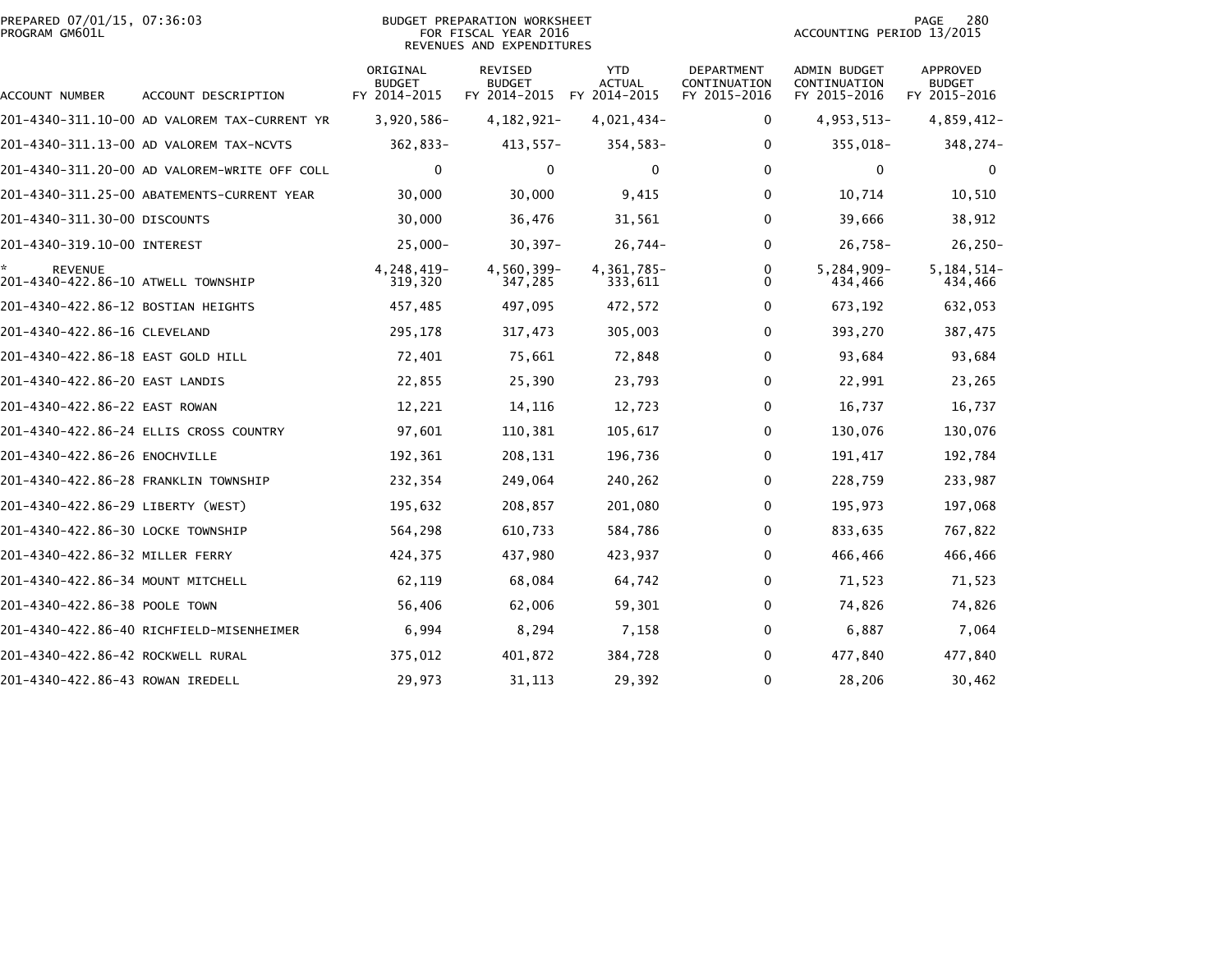| PROGRAM GM601L | PREPARED 07/01/15, 07:36:03        |                                           | BUDGET PREPARATION WORKSHEET<br>FOR FISCAL YEAR 2016<br>REVENUES AND EXPENDITURES |                                             |                                                   |                                              | 281<br>PAGE<br>ACCOUNTING PERIOD 13/2015  |  |  |
|----------------|------------------------------------|-------------------------------------------|-----------------------------------------------------------------------------------|---------------------------------------------|---------------------------------------------------|----------------------------------------------|-------------------------------------------|--|--|
| ACCOUNT NUMBER | ACCOUNT DESCRIPTION                | ORIGINAL<br><b>BUDGET</b><br>FY 2014-2015 | REVISED<br><b>BUDGET</b><br>FY 2014-2015                                          | <b>YTD</b><br><b>ACTUAL</b><br>FY 2014-2015 | <b>DEPARTMENT</b><br>CONTINUATION<br>FY 2015-2016 | ADMIN BUDGET<br>CONTINUATION<br>FY 2015-2016 | APPROVED<br><b>BUDGET</b><br>FY 2015-2016 |  |  |
|                | 201-4340-422.86-44 SCOTCH IRISH    | 43,921                                    | 47,146                                                                            | 45,030                                      | 0                                                 | 65,222                                       | 65,222                                    |  |  |
|                | 201-4340-422.86-46 SOUTH ROWAN     | 7,333                                     | 8,333                                                                             | 5,352                                       | 0                                                 | 6,462                                        | 6,139                                     |  |  |
|                | 201-4340-422.86-48 SOUTH SALISBURY | 259,654                                   | 278,694                                                                           | 265,219                                     | 0                                                 | 278,864                                      | 278,864                                   |  |  |
|                | 201-4340-422.86-50 UNION           | 115,294                                   | 122,979                                                                           | 117,622                                     | 0                                                 | 113,878                                      | 116,156                                   |  |  |
|                | 201-4340-422.86-51 WEST ROWAN      | 191,412                                   | 212,062                                                                           | 200,959                                     | 0                                                 | 224,697                                      | 224,697                                   |  |  |
|                | 201-4340-422.86-52 WOODLEAF        | 214,220                                   | 217,650                                                                           | 210,197                                     | 0                                                 | 255,838                                      | 255,838                                   |  |  |
| ×.             | <b>EXPENDITURE</b>                 | 4,248,419                                 | 4,560,399                                                                         | 4,362,668                                   | 0                                                 | 5,284,909                                    | 5,184,514                                 |  |  |
| **             | <b>FIRE DISTRICTS</b>              | 0                                         | $\mathbf{0}$                                                                      | 883                                         | $\mathbf{0}$                                      | $\Omega$                                     | $\Omega$                                  |  |  |
| ***            | <b>EMERGENCY SERVICES</b>          | $\Omega$                                  | $\mathbf{0}$                                                                      | 883                                         | $\mathbf{0}$                                      | $\Omega$                                     | 0                                         |  |  |
| ****           | SP FIRE & SVS DIST TX FD           | 0                                         | 0                                                                                 | 883                                         | $\bf{0}$                                          | 0                                            | 0                                         |  |  |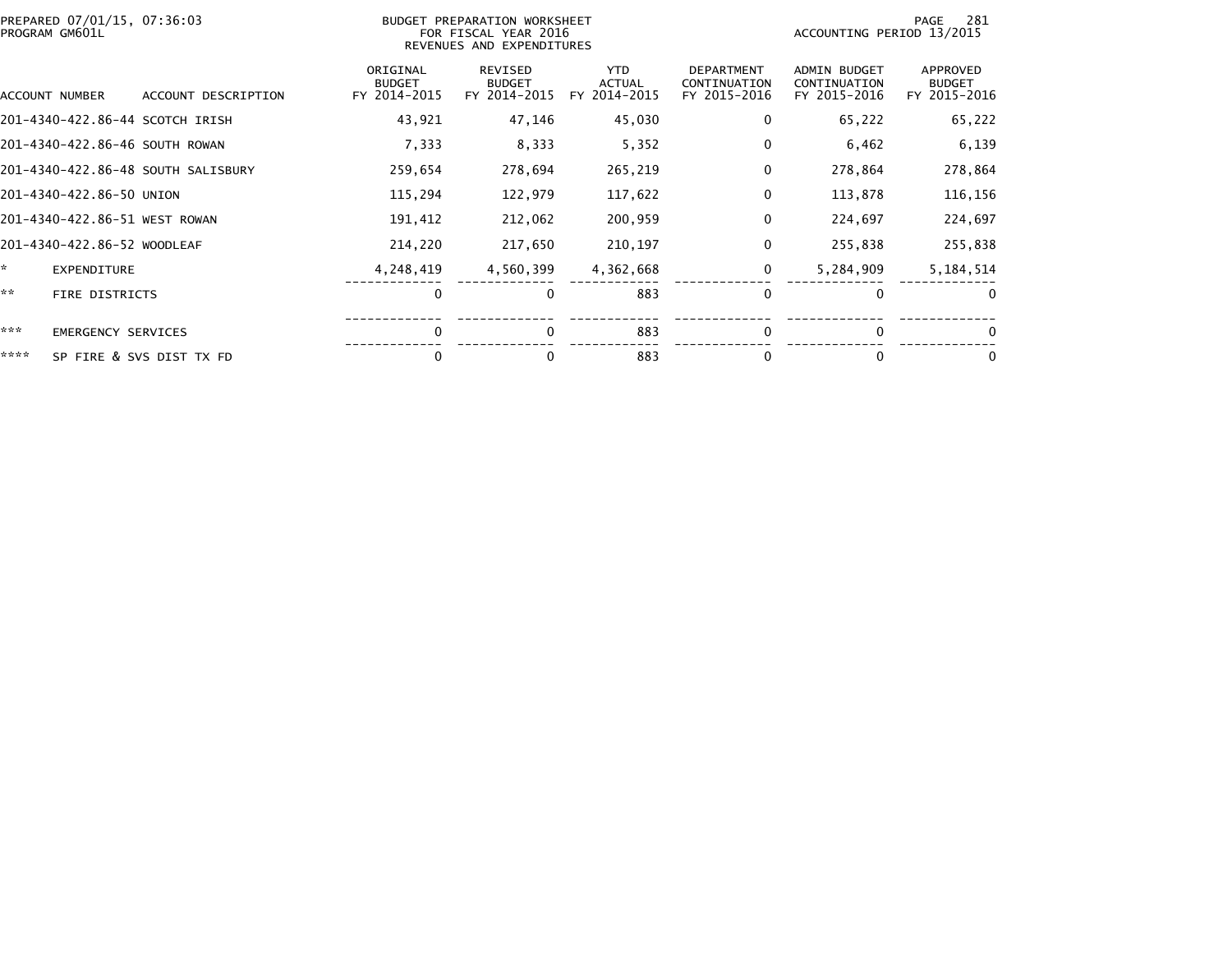|     | PREPARED 07/01/15, 07:36:03<br>PROGRAM GM601L |                                              |                                           | BUDGET PREPARATION WORKSHEET<br>FOR FISCAL YEAR 2016<br>REVENUES AND EXPENDITURES |                                       |                                                   | ACCOUNTING PERIOD 13/2015                           | 282<br>PAGE                               |
|-----|-----------------------------------------------|----------------------------------------------|-------------------------------------------|-----------------------------------------------------------------------------------|---------------------------------------|---------------------------------------------------|-----------------------------------------------------|-------------------------------------------|
|     | ACCOUNT NUMBER                                | ACCOUNT DESCRIPTION                          | ORIGINAL<br><b>BUDGET</b><br>FY 2014-2015 | REVISED<br><b>BUDGET</b><br>FY 2014-2015                                          | YTD.<br><b>ACTUAL</b><br>FY 2014-2015 | <b>DEPARTMENT</b><br>CONTINUATION<br>FY 2015-2016 | <b>ADMIN BUDGET</b><br>CONTINUATION<br>FY 2015-2016 | APPROVED<br><b>BUDGET</b><br>FY 2015-2016 |
|     |                                               | 202-0000-355.50-00 TELEPHONE SURCHARGE-E-911 | 390.720-                                  | 773,553-                                                                          | 709.090-                              | $\Omega$                                          | 634,000-                                            | 634,000-                                  |
|     |                                               | 202-0000-355.60-00 ADMINISTRATION FUNDS E911 | $\mathbf 0$                               | 0                                                                                 | 0                                     | $\bf{0}$                                          | 0                                                   | $\mathbf{0}$                              |
|     |                                               | 202-0000-361.00-00 INTEREST REVENUE          | $100 -$                                   | $100 -$                                                                           | $940 -$                               | $\Omega$                                          | $300 -$                                             | $300 -$                                   |
|     |                                               | 202-0000-395.00-00 FUND BALANCE APPR-RESTR   | 146, 177-                                 | 0                                                                                 | 0                                     | $\Omega$                                          | 0                                                   | 0                                         |
| *   | <b>REVENUE</b>                                |                                              | $536.997 -$                               | 773.653-                                                                          | 710,030-                              | 0                                                 | 634.300-                                            | $634,300-$                                |
| **  |                                               | <b>EMERGENCY TELEPHONE SYS</b>               | $536.997 -$                               | 773.653-                                                                          | 710,030-                              |                                                   | 634.300-                                            | 634,300-                                  |
| *** |                                               | <b>EMERGENCY TELEPHONE SYS</b>               | $536.997 -$                               | 773.653-                                                                          | 710.030-                              |                                                   | 634.300-                                            | 634.300-                                  |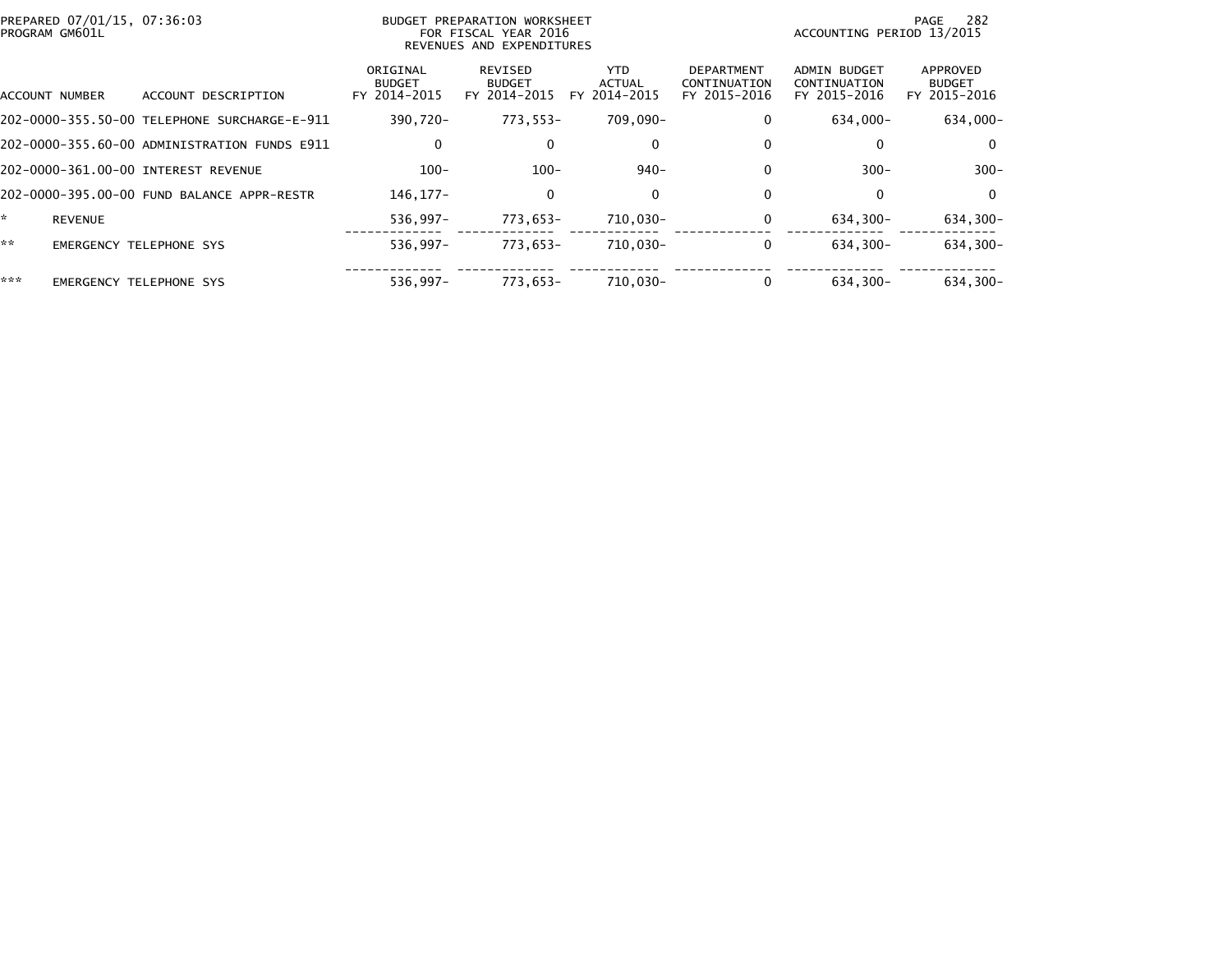| PROGRAM GM601L       | PREPARED 07/01/15, 07:36:03                                                                                                                                                                                                                                                                  | BUDGET PREPARATION WORKSHEET<br>FOR FISCAL YEAR 2016<br>REVENUES AND EXPENDITURES |                                          |                                                                                                 |                                            | 283<br>PAGE<br>ACCOUNTING PERIOD 13/2015     |                                           |  |
|----------------------|----------------------------------------------------------------------------------------------------------------------------------------------------------------------------------------------------------------------------------------------------------------------------------------------|-----------------------------------------------------------------------------------|------------------------------------------|-------------------------------------------------------------------------------------------------|--------------------------------------------|----------------------------------------------|-------------------------------------------|--|
| ACCOUNT NUMBER       | ACCOUNT DESCRIPTION                                                                                                                                                                                                                                                                          | ORIGINAL<br><b>BUDGET</b><br>FY 2014-2015                                         | REVISED<br><b>BUDGET</b><br>FY 2014-2015 | <b>YTD</b><br><b>ACTUAL</b><br>FY 2014-2015                                                     | DEPARTMENT<br>CONTINUATION<br>FY 2015-2016 | ADMIN BUDGET<br>CONTINUATION<br>FY 2015-2016 | APPROVED<br><b>BUDGET</b><br>FY 2015-2016 |  |
|                      | 202-4615-395.00-00 FUND BALANCE APPR-RESTR                                                                                                                                                                                                                                                   | $\mathbf 0$                                                                       | $\mathbf{0}$                             | $\Omega$                                                                                        | $\mathbf{0}$                               | $\mathbf{0}$                                 | $\bf{0}$                                  |  |
| *.<br><b>REVENUE</b> | 202-4615-420.10-05 SALARIES:REGULAR                                                                                                                                                                                                                                                          | $\Omega$<br>52,788                                                                | $\Omega$<br>53,988                       | 52,335                                                                                          | $\mathbf{0}$<br>$\Omega$                   | $\Omega$<br>53,727                           | 90.474                                    |  |
| LEVEL<br>400         | <b>TEXT</b><br>CONTINUATION AMOUNT<br>EXPANSION-                                                                                                                                                                                                                                             |                                                                                   | TEXT AMT                                 | 53,727                                                                                          |                                            |                                              |                                           |  |
|                      | 1 TECHNOLOGY SPECIALIST<br>(\$68279 25% PAID IN FUND 101)                                                                                                                                                                                                                                    |                                                                                   |                                          | 36,747                                                                                          |                                            |                                              |                                           |  |
|                      |                                                                                                                                                                                                                                                                                              |                                                                                   |                                          | 90,474                                                                                          |                                            |                                              |                                           |  |
|                      | 202-4615-420.20-05 HEALTH INSURANCE                                                                                                                                                                                                                                                          | 10,854                                                                            | 11,404                                   | 11,035                                                                                          | $\Omega$                                   | 10,886                                       | 16,916                                    |  |
|                      | 202-4615-420.20-10 MEDICARE TAX                                                                                                                                                                                                                                                              | 766                                                                               | 766                                      | 740                                                                                             | $\Omega$                                   | 779                                          | 1,312                                     |  |
|                      | 202-4615-420.20-15 RETIREMENT                                                                                                                                                                                                                                                                | 3,732                                                                             | 3,822                                    | 3,700                                                                                           | $\mathbf{0}$                               | 3,799                                        | 6,397                                     |  |
|                      | 202-4615-420.20-20 SOCIAL SECURITY TAX                                                                                                                                                                                                                                                       | 3,273                                                                             | 3,273                                    | 3,165                                                                                           | 0                                          | 3,331                                        | 5,609                                     |  |
|                      | 202-4615-420.20-25 WORKERS COMPENSATION                                                                                                                                                                                                                                                      | 942                                                                               | 942                                      | 209                                                                                             | $\mathbf{0}$                               | 236                                          | 971                                       |  |
|                      | 202-4615-420.20-30 401(K) CONTRIBUTIONS                                                                                                                                                                                                                                                      | 1,584                                                                             | 1,624                                    | 1,570                                                                                           | $\Omega$                                   | 1,612                                        | 2,714                                     |  |
|                      | 202-4615-420.32-19 ORTHOPHOTOGRAPHY                                                                                                                                                                                                                                                          | 0                                                                                 | $\mathbf{0}$                             | $\mathbf{0}$                                                                                    | $\mathbf{0}$                               | 0                                            | $\Omega$                                  |  |
|                      | 202-4615-420.33-17 CONTRACTED SERVICES                                                                                                                                                                                                                                                       | $\mathbf{0}$                                                                      | $\Omega$                                 | $\Omega$                                                                                        | $\mathbf{0}$                               | $\mathbf{0}$                                 | $\Omega$                                  |  |
|                      | 202-4615-420.34-30 SERVICE & MAINTENANCE                                                                                                                                                                                                                                                     | 206,858                                                                           | 211,358                                  | 164,133                                                                                         | $\mathbf{0}$                               | 210,898                                      | 210,898                                   |  |
| LEVEL<br>400         | <b>TEXT</b><br>PRIORITY DISPATCH<br><b>CENTURY LINK</b><br>SALISBURY FIRST ESCHALON RADIO CONSOLE REPAIR<br>CAROLINA RECORDING<br>MOTOROLA RADIO MAINTENANCE 1/2 YEAR<br>UPS AT 911 CENTER<br>UPS AT 911 CENTER BATTERY REPLACEMENT<br>OSSI CAD<br>SALISBURY FIRST ESCHALON 911 PHONE REPAIR |                                                                                   | TEXT AMT                                 | 27,265<br>30,000<br>18,000<br>25,700<br>24.216<br>6,100<br>22,350<br>54,767<br>2,500<br>210,898 |                                            |                                              |                                           |  |
|                      | 202-4615-420.43-15 R&M:EQUIPMENT                                                                                                                                                                                                                                                             | 1,000                                                                             | 1,000                                    | 385                                                                                             | 0                                          | 1.000                                        | 1,000                                     |  |

LEVEL TEXT TEXT AMT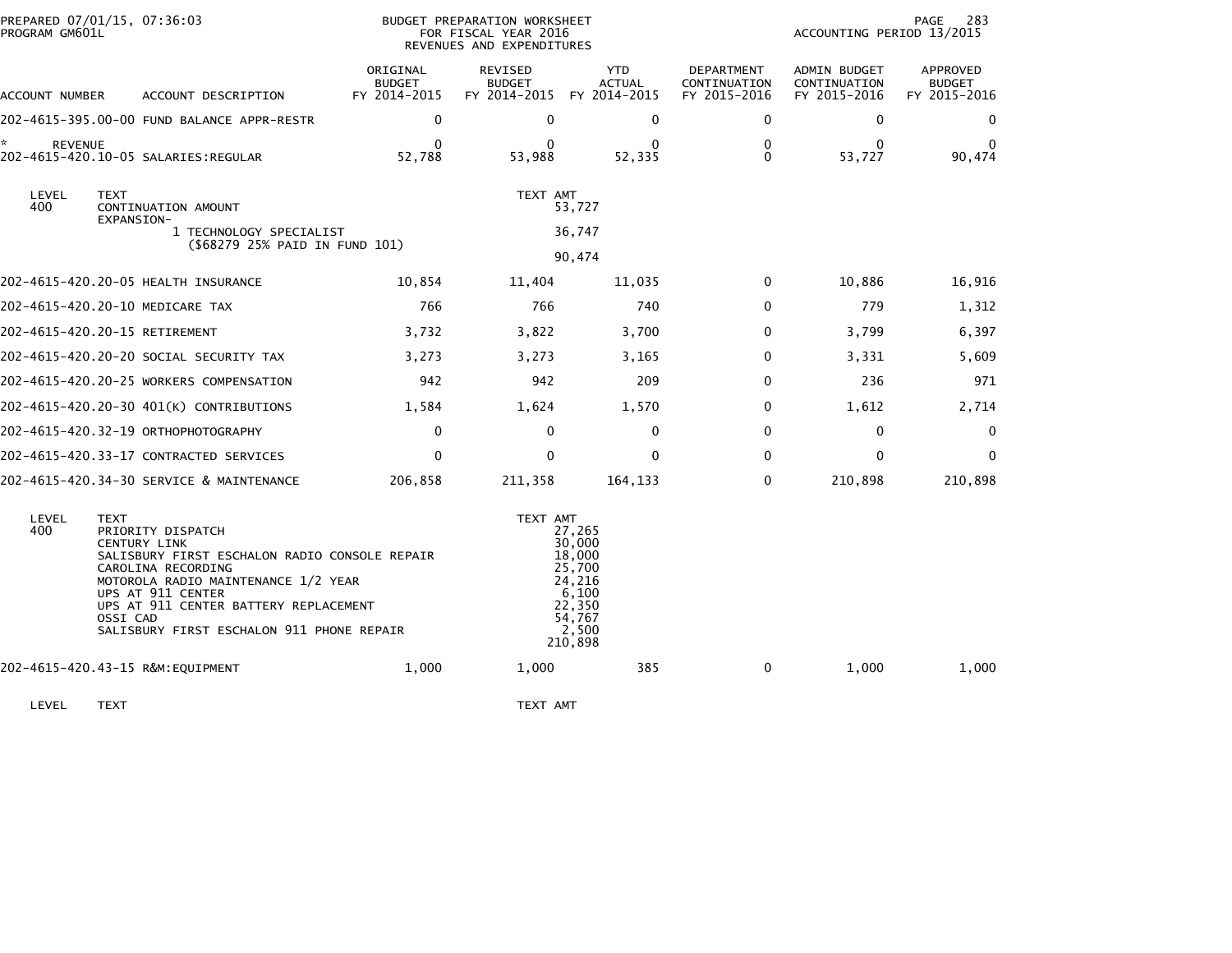| PROGRAM GM601L | PREPARED 07/01/15, 07:36:03                                                                                                                                                                                         |                                    | BUDGET PREPARATION WORKSHEET<br>FOR FISCAL YEAR 2016<br>REVENUES AND EXPENDITURES |                                       |                                            | ACCOUNTING PERIOD 13/2015                    | PAGE<br>284                               |
|----------------|---------------------------------------------------------------------------------------------------------------------------------------------------------------------------------------------------------------------|------------------------------------|-----------------------------------------------------------------------------------|---------------------------------------|--------------------------------------------|----------------------------------------------|-------------------------------------------|
| ACCOUNT NUMBER | ACCOUNT DESCRIPTION                                                                                                                                                                                                 | ORIGINAL<br>BUDGET<br>FY 2014-2015 | REVISED<br><b>BUDGET</b><br>FY 2014-2015 FY 2014-2015                             | <b>YTD</b><br><b>ACTUAL</b>           | DEPARTMENT<br>CONTINUATION<br>FY 2015-2016 | ADMIN BUDGET<br>CONTINUATION<br>FY 2015-2016 | APPROVED<br><b>BUDGET</b><br>FY 2015-2016 |
| 400            | ANY ITEM NOT COVERED IN CONTRACTS                                                                                                                                                                                   |                                    |                                                                                   | 1,000<br>1,000                        |                                            |                                              |                                           |
|                | 202-4615-420.53-05 TELEPHONE                                                                                                                                                                                        | 1,500                              | 1,500                                                                             | 1,077                                 | 0                                          | 1,500                                        | 1,500                                     |
| LEVEL<br>400   | <b>TEXT</b><br>ONE POSITION IN THE COMM CENTER                                                                                                                                                                      |                                    | TEXT AMT                                                                          | 1,500<br>1,500                        |                                            |                                              |                                           |
|                | 202-4615-420.53-07 TELEPHONE-E-911                                                                                                                                                                                  | $\Omega$                           | 30,000                                                                            | 29,761                                | $\mathbf 0$                                | $\mathbf{0}$                                 | $\mathbf{0}$                              |
| LEVEL<br>400   | <b>TEXT</b><br>THIS LINE CAN BE DELETED<br>202-4615-420.53-08 TELEPHONE-NG911                                                                                                                                       | 211,200                            | TEXT AMT<br>161,400                                                               | 94,180                                | 0                                          | 248,800                                      | 248,800                                   |
| LEVEL<br>400   | TEXT<br>THIS IS FOR REOCCURING CHARGES FOR THE 911 PHONE<br><b>SYSTEM</b><br>911 SERVICE FROM INTRADO<br>AT AND T SELECTIVE ROUTER SWITCH<br>AT AND T LANGUAGE LINE                                                 |                                    | TEXT AMT                                                                          | 210,000<br>34,000<br>4,800<br>248,800 |                                            |                                              |                                           |
|                | 202-4615-420.58-00 TRAVEL                                                                                                                                                                                           | 3,000                              | 3,000                                                                             | 845                                   | $\mathbf 0$                                | 3,000                                        | 3,000                                     |
| LEVEL<br>400   | <b>TEXT</b><br>THIS WILL COVER TRAVEL FOR ANY CLASSES ALLOWED<br>BY THE 911 BOARD. I HAVE ABOUT 10 PEOPLE THAT NEED<br>COMMUNICATIONS TRAINING OFFICER CLASS. I HOPE TO<br>HAVE IT HERE BUT JUST IN CASE WE CANT    |                                    | TEXT AMT                                                                          | 3,000                                 |                                            |                                              |                                           |
|                | 202-4615-420.59-00 TRAINING                                                                                                                                                                                         | 7.000                              | 14,000                                                                            | 3,000<br>6,218                        | $\mathbf 0$                                | 22,500                                       | 22,500                                    |
| LEVEL<br>400   | <b>TEXT</b><br>THIS IS USED TO PAY FOR NATIONAL CERTIFICATIONS<br>ALL OF OUR EMPLOYEES ARE CERTIFIED FOR EMD, EPD<br>EFD AND ETC THIS COSTS \$1100 PER PERSON<br>USING LAST YEARS ATTRITION LIST I AM BUDGETING FOR |                                    | TEXT AMT                                                                          |                                       |                                            |                                              |                                           |
|                | 10 NEW EMPLOYEES THIS YEAR<br>THIS IS ALSO USED TO RECERTIFY OUR EMPLOYEES IN<br>EACH DISCIPLINE SINCE THE MAJORITY OF THE EMPLOYEE                                                                                 |                                    |                                                                                   | 11,000                                |                                            |                                              |                                           |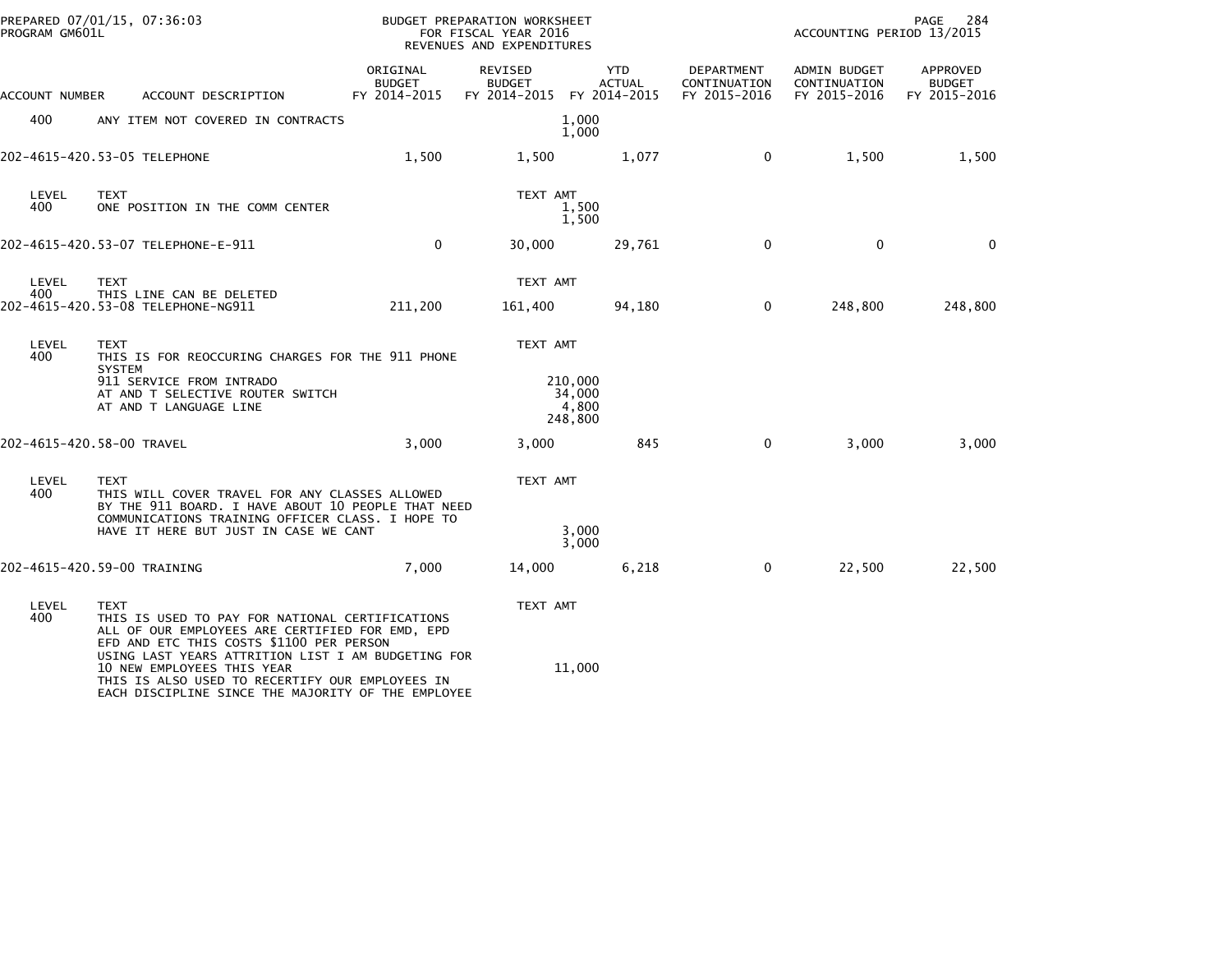| PROGRAM GM601L | PREPARED 07/01/15, 07:36:03                                                                                                                                                                                                                 |                                           | BUDGET PREPARATION WORKSHEET<br>FOR FISCAL YEAR 2016<br>REVENUES AND EXPENDITURES |                                             |                                            | ACCOUNTING PERIOD 13/2015                    | 285<br>PAGE                               |
|----------------|---------------------------------------------------------------------------------------------------------------------------------------------------------------------------------------------------------------------------------------------|-------------------------------------------|-----------------------------------------------------------------------------------|---------------------------------------------|--------------------------------------------|----------------------------------------------|-------------------------------------------|
| ACCOUNT NUMBER | ACCOUNT DESCRIPTION                                                                                                                                                                                                                         | ORIGINAL<br><b>BUDGET</b><br>FY 2014-2015 | <b>REVISED</b><br><b>BUDGET</b><br>FY 2014-2015                                   | <b>YTD</b><br><b>ACTUAL</b><br>FY 2014-2015 | DEPARTMENT<br>CONTINUATION<br>FY 2015-2016 | ADMIN BUDGET<br>CONTINUATION<br>FY 2015-2016 | APPROVED<br><b>BUDGET</b><br>FY 2015-2016 |
|                | S WERE CERTIFIED IN IN 2014 THEY ARE DUE TO RECERT<br>IN 2016.<br>I NEED TO SEND 4 EMPLOYEES TO A QUALITY ASSURANCE<br>CLASS \$500 EACH<br>ANY OTHER THAT MAY COME UP                                                                       |                                           |                                                                                   | 7,500<br>2,000<br>2,000<br>22,500           |                                            |                                              |                                           |
|                | 202-4615-420.61-89 SOFTWARE LICENSES                                                                                                                                                                                                        | $\mathbf{0}$                              | $\Omega$                                                                          | $\mathbf{0}$                                | $\mathbf{0}$                               | $\mathbf{0}$                                 | $\mathbf{0}$                              |
|                | 202-4615-420.61-95 SUPPLIES: OTHER SMALL EQMT                                                                                                                                                                                               | 1,000                                     | 8,100                                                                             | 7,038                                       | 0                                          | 2,500                                        | 2,500                                     |
| LEVEL<br>400   | <b>TEXT</b><br>COVERS HEADSETS, REMOTE BASES AND BATTERIES                                                                                                                                                                                  |                                           | TEXT AMT                                                                          | 2,500<br>2,500                              |                                            |                                              |                                           |
|                | 202–4615–420.72–20 C/A:E–911 FACILITY                                                                                                                                                                                                       | $\mathbf{0}$                              | $\mathbf{0}$                                                                      | $\mathbf{0}$                                | $\mathbf{0}$                               | $\mathbf{0}$                                 | $\Omega$                                  |
|                | 202-4615-420.74-00 C/A:EQUIPMENT                                                                                                                                                                                                            | 23,000                                    | 58,200                                                                            | 33,600                                      | $\mathbf{0}$                               | $\mathbf{0}$                                 | $\mathbf 0$                               |
|                | 202-4615-420.74-10 C/A:DATA PROCESSING                                                                                                                                                                                                      | 0                                         | 0                                                                                 | 0                                           | 0                                          | 0                                            | 0                                         |
|                | 202-4615-420.74-30 C/A:SOFTWARE                                                                                                                                                                                                             | $\mathbf{0}$                              | $\Omega$                                                                          | $\mathbf{0}$                                | $\Omega$                                   | $\mathbf{0}$                                 | $\mathbf 0$                               |
|                | 202-4615-420.76-20 F/A:DP EQUIPMENT                                                                                                                                                                                                         | $\mathbf{0}$                              | 1,200                                                                             | 1,030                                       | 0                                          | $\mathbf{0}$                                 | $\mathbf{0}$                              |
|                |                                                                                                                                                                                                                                             | 8.500                                     | 8,500                                                                             | 8,027                                       | $\mathbf{0}$                               | 10,000                                       | 10,000                                    |
| LEVEL<br>400   | <b>TEXT</b><br>THIS COVERS REPLACEMENT COSTS OF THE 24X7 EXTREME<br>USE CHAIRS FOR THE 911 CENTER. I TRY TO REPLACE 6<br>PER YEAR. I AM REPLACING 2 STANDARD CHAIRS WITH<br>2 EVEN HEAVIER CHAIRS FOR OUR WEIGHT CHALLENGED<br><b>STAFF</b> |                                           | TEXT AMT                                                                          | 10,000<br>10,000                            |                                            |                                              |                                           |
|                | 202-4615-420.76-90 F/A:OTHER                                                                                                                                                                                                                | $\mathbf 0$                               | $\Omega$                                                                          | $\mathbf{0}$                                | $\mathbf{0}$                               | $\mathbf 0$                                  | $\mathbf{0}$                              |
|                | 202-4615-420.98-00 RESERVE                                                                                                                                                                                                                  | $\mathbf{0}$                              | 199,576                                                                           | $\mathbf{0}$                                | $\mathbf{0}$                               | 59,732                                       | 9,709                                     |
| *              | EXPENDITURE                                                                                                                                                                                                                                 | 536,997                                   | 773,653                                                                           | 419,048                                     | 0                                          | 634,300                                      | 634,300                                   |
| **             |                                                                                                                                                                                                                                             |                                           |                                                                                   |                                             | $\mathbf{0}$                               |                                              |                                           |
|                | EMERGENCY TELEPHONE SYS                                                                                                                                                                                                                     | 536,997                                   | 773,653                                                                           | 419,048                                     |                                            | 634,300                                      | 634,300                                   |
| ***            | TELECOMMUNICATIONS                                                                                                                                                                                                                          | 536,997                                   | 773,653                                                                           | 419,048                                     | 0                                          | 634,300                                      | 634,300                                   |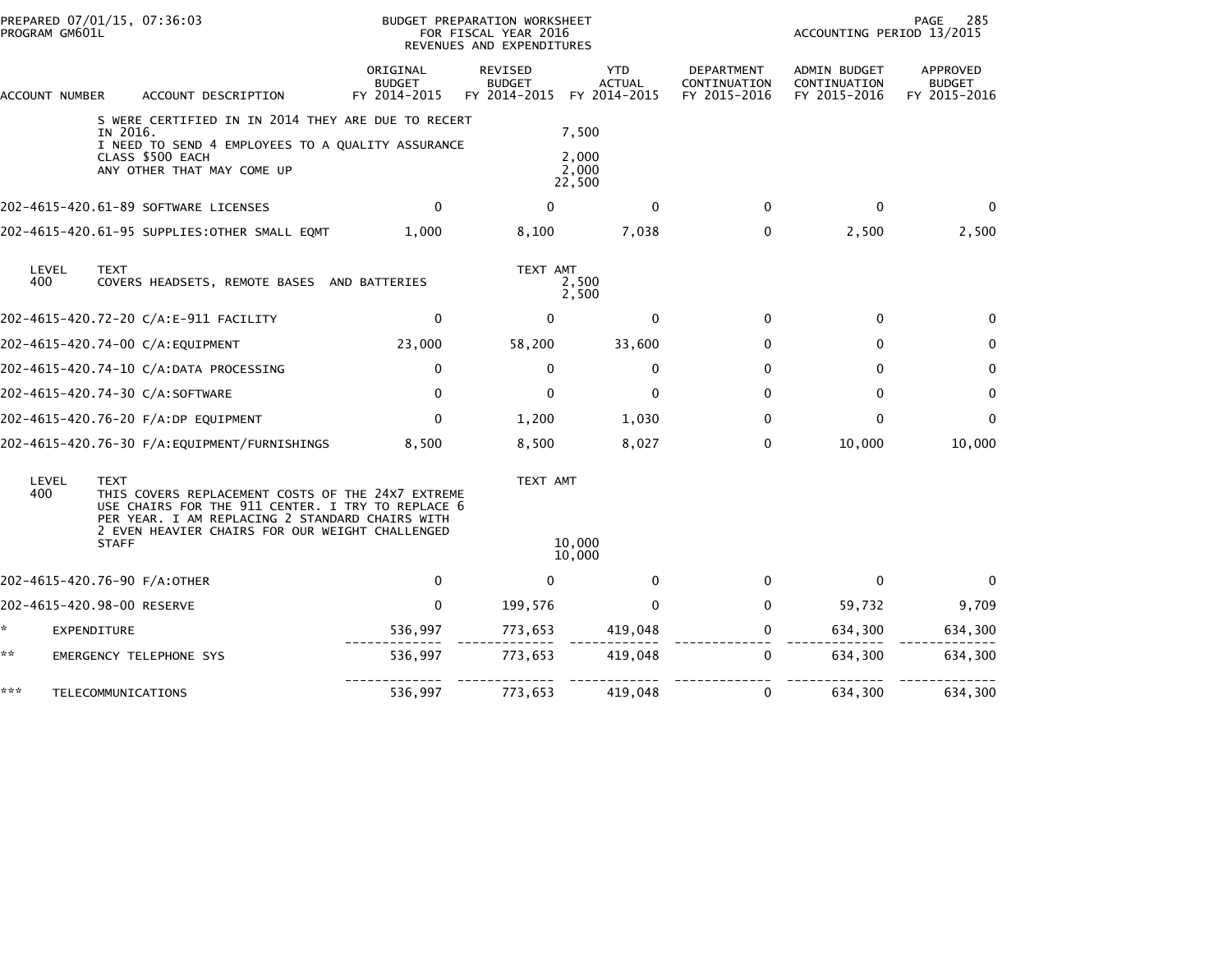| PREPARED 07/01/15, 07:36:03<br>PROGRAM GM601L |                         | BUDGET PREPARATION WORKSHEET<br>FOR FISCAL YEAR 2016<br>REVENUES AND EXPENDITURES |                          |                                             |                                            | 286<br>PAGE<br>ACCOUNTING PERIOD 13/2015     |                                           |  |
|-----------------------------------------------|-------------------------|-----------------------------------------------------------------------------------|--------------------------|---------------------------------------------|--------------------------------------------|----------------------------------------------|-------------------------------------------|--|
| ACCOUNT NUMBER                                | ACCOUNT DESCRIPTION     | ORIGINAL<br>BUDGET<br>FY 2014-2015                                                | REVISED<br><b>BUDGET</b> | YTD.<br>ACTUAL<br>FY 2014-2015 FY 2014-2015 | DEPARTMENT<br>CONTINUATION<br>FY 2015-2016 | ADMIN BUDGET<br>CONTINUATION<br>FY 2015-2016 | APPROVED<br><b>BUDGET</b><br>FY 2015-2016 |  |
| ****                                          | EMERGENCY TELEPHONE SYS |                                                                                   |                          | 290.982-                                    |                                            |                                              |                                           |  |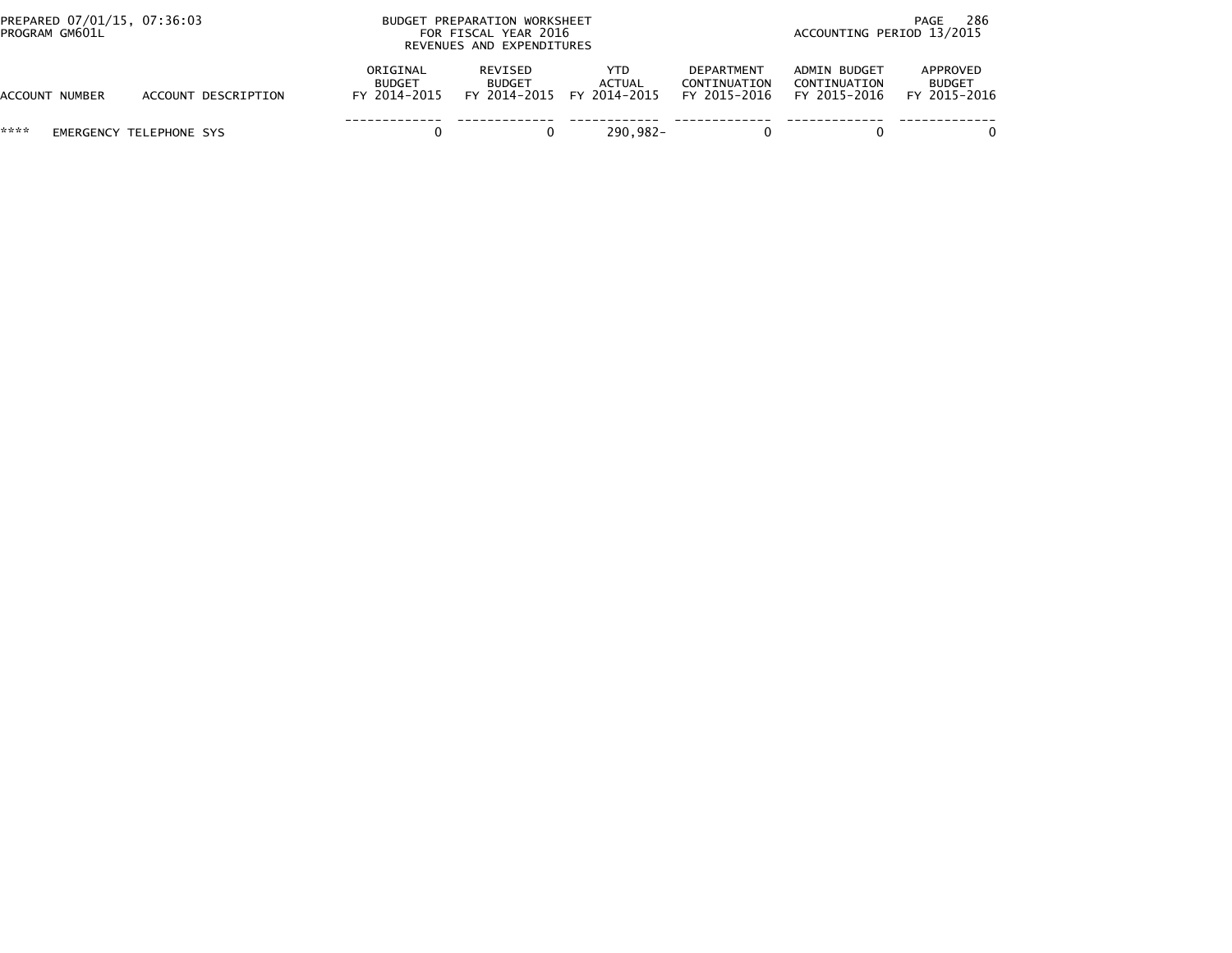|                | PREPARED 07/01/15, 07:36:03 |  |
|----------------|-----------------------------|--|
| PROGRAM GM601L |                             |  |

### PREPARED 07/01/15, 07:36:03 PREPARATION WORKSHEET PREPARATION WORKSHEET PREPARATION WORKSHEET<br>FOR FISCAL YEAR 2016 ACCOUNTING PERIOD 13/2015 REVENUES AND EXPENDITURES<br>REVENUES AND EXPENDITURES

PAGE 287<br>ACCOUNTING PERIOD 13/2015

| ACCOUNT NUMBER                     | ACCOUNT DESCRIPTION                         | ORIGINAL<br><b>BUDGET</b><br>FY 2014-2015 | REVISED<br><b>BUDGET</b><br>FY 2014-2015 | <b>YTD</b><br>ACTUAL<br>FY 2014-2015 | DEPARTMENT<br>CONTINUATION<br>FY 2015-2016 | <b>ADMIN BUDGET</b><br>CONTINUATION<br>FY 2015-2016 | <b>APPROVED</b><br><b>BUDGET</b><br>FY 2015-2016 |
|------------------------------------|---------------------------------------------|-------------------------------------------|------------------------------------------|--------------------------------------|--------------------------------------------|-----------------------------------------------------|--------------------------------------------------|
|                                    | 203-4123-331.77-10 SFR 2011 GRANT-FY 2012   | $160.000 -$                               | $160,000 -$                              | 141.828-                             | 0                                          | 0                                                   | $160,000 -$                                      |
| 203-4123-331.87-01 URP 2011        |                                             | 75,000-                                   | $75,000 -$                               | 75,000-                              | 0                                          | 0                                                   | $75,000 -$                                       |
| 203-4123-331.87-02 URP 2012        |                                             | 75,000-                                   | $75,000 -$                               | 49,091-                              | 0                                          | $\mathbf{0}$                                        | 75,000-                                          |
| 203-4123-331.89-11 HOME 2011       |                                             | 199,791-                                  | 199,791-                                 | 199,734-                             | 0                                          | $\mathbf{0}$                                        | 199,791-                                         |
| 203-4123-331.89-12 HOME 2012       |                                             | 185,460-                                  | 185,460-                                 | 162,980-                             | 0                                          | $\mathbf{0}$                                        | 185,460-                                         |
| 203-4123-331.89-13 HOME 2013       |                                             | 146,697-                                  | 146,697-                                 | 146,697-                             | 0                                          | 0                                                   | 146,697-                                         |
| 203-4123-331.89-14 HOME 2014       |                                             | 145,883-                                  | 145,883-                                 | 138,621-                             | 0                                          | $\mathbf{0}$                                        | 145,883-                                         |
| 203-4123-331.89-15 HOME 2015       |                                             | 0                                         | 174,713-                                 | 0                                    | 0                                          | 0                                                   | 174,713-                                         |
| 203-4123-334.80-11 CDBG 2011 GRANT |                                             | $400,000 -$                               | $400,000 -$                              | 168,005-                             | 0                                          | $\mathbf{0}$                                        | $400,000 -$                                      |
|                                    | 203-4123-334.80-21 CDBG-ED 12-E-2433 GRANT  | 750,000-                                  | 750,000-                                 | 750,000-                             | 0                                          | $\mathbf{0}$                                        | 750,000-                                         |
|                                    | 203-4123-334.80-22 CDBG-ED 13-E-2612 GRANT  | 0                                         | $1,000,000 -$                            | 0                                    | 0                                          | $\mathbf{0}$                                        | $1,000,000 -$                                    |
| 203-4123-334.80-40 IDF U-442 GRANT |                                             | $\Omega$                                  | 1,133,000-                               | 0                                    | 0                                          | $\mathbf{0}$                                        | $1, 133, 000 -$                                  |
|                                    | 203-4123-334.96-00 DUKE HOME ENGERY LOAN PL | 280,000-                                  | $280,000 -$                              | 219,993-                             | 0                                          | 0                                                   | 280,000-                                         |
|                                    | 203-4123-334.97-00 LEAD ASSIT PARTERSHIP PL | $88,000 -$                                | $88,000 -$                               | $22,495-$                            | 0                                          | 0                                                   | $88,000 -$                                       |
| <b>REVENUE</b>                     | 203-4123-410.90-02 CDBG-ED 13-E-2612 ROAD   | 2,505,831-<br>0                           | 4,813,544-<br>1,000,000                  | $2,074,444-$<br>461,350              | 0<br>0                                     | 0<br>0                                              | 4,813,544-<br>1,000,000                          |
|                                    | 203-4123-410.90-03 HOME 2014:ADMINISTRATION | 8,258                                     | 8,258                                    | 8,258                                | 0                                          | $\mathbf{0}$                                        | 8,258                                            |
|                                    | 203-4123-410.90-04 HOME 2014:REHABILITATION | 137,625                                   | 137,625                                  | 130,713                              | 0                                          | 0                                                   | 137,625                                          |
|                                    | 203-4123-410.90-06 CDBG-ED 2013 GRANT EXP   | 750,000                                   | 750,000                                  | 750,000                              | 0                                          | $\mathbf{0}$                                        | 750,000                                          |
|                                    | 203-4123-410.90-07 CDBG 2011/ADMINISTRATION | 38,000                                    | 38,000                                   | 36,151                               | 0                                          | 0                                                   | 38,000                                           |
|                                    | 203-4123-410.90-08 CDBG 2011/SOFT COSTS     | 22,000                                    | 22,000                                   | 20,844                               | 0                                          | 0                                                   | 22,000                                           |
|                                    | 203-4123-410.90-09 CDBG 2011/REHABILITATION | 340,000                                   | 340,000                                  | 158,955                              | 0                                          | 0                                                   | 340,000                                          |
|                                    |                                             | $\mathbf{0}$                              | 9,889                                    | $\bf{0}$                             | 0                                          | 0                                                   | 9,889                                            |
|                                    | 203-4123-410.90-47 HOME 2015:REHABILITATION | 0                                         | 164,824                                  | 0                                    | 0                                          | $\mathbf{0}$                                        | 164,824                                          |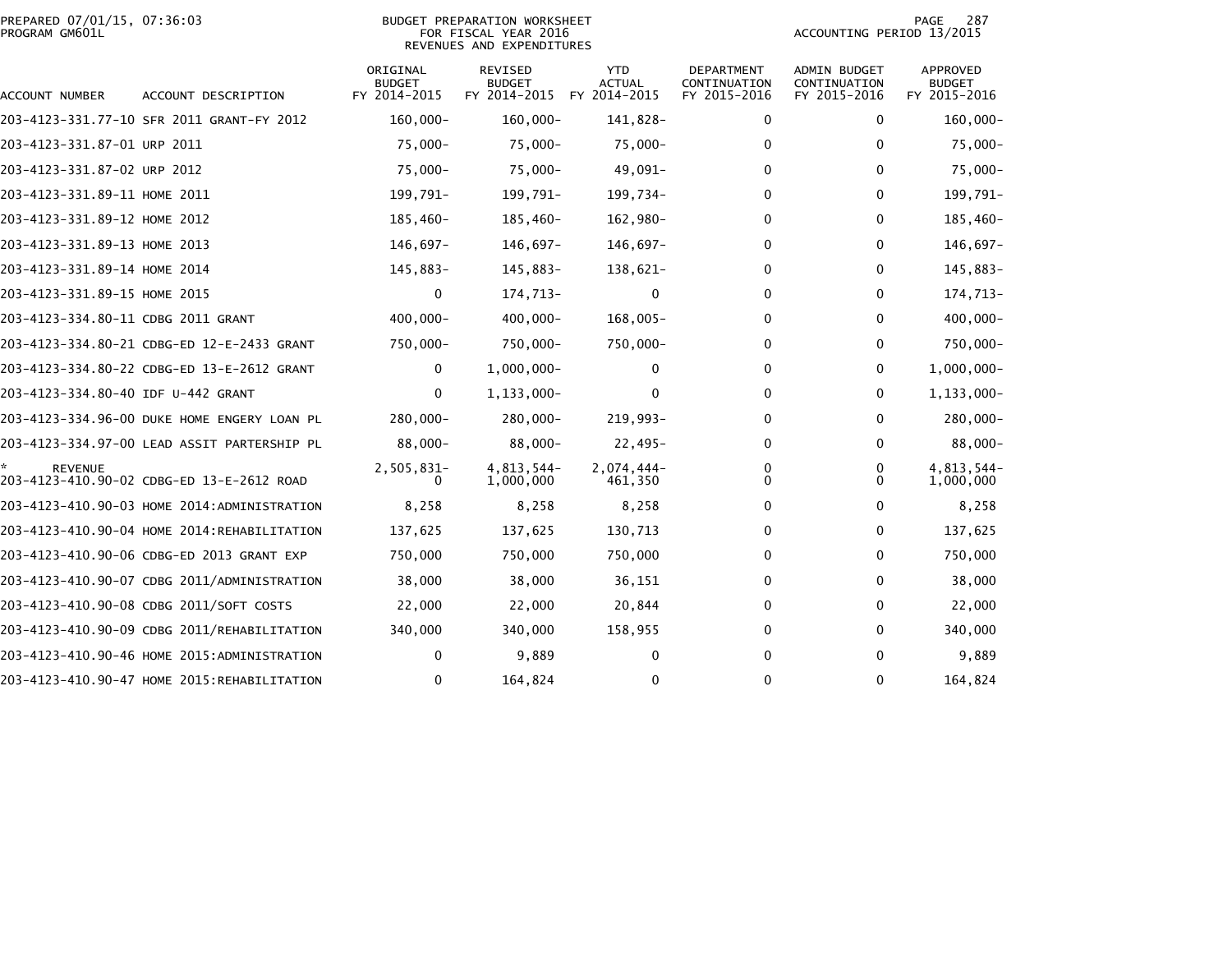|                | PREPARED 07/01/15, 07:36:03 |  |
|----------------|-----------------------------|--|
| PROGRAM GM601L |                             |  |

# PREPARED 07/01/15, 07:36:03 PREPARATION WORKSHEET PREPARATION WORKSHEET PREPARATION WORKSHEET<br>FOR FISCAL YEAR 2016 ACCOUNTING PERIOD 13/2015 REVENUES AND EXPENDITURES<br>REVENUES AND EXPENDITURES

PAGE 288<br>ACCOUNTING PERIOD 13/2015

|      | <b>ACCOUNT NUMBER</b> | ACCOUNT DESCRIPTION                         | ORIGINAL<br><b>BUDGET</b><br>FY 2014-2015 | <b>REVISED</b><br><b>BUDGET</b><br>FY 2014-2015 | <b>YTD</b><br><b>ACTUAL</b><br>FY 2014-2015 | <b>DEPARTMENT</b><br>CONTINUATION<br>FY 2015-2016 | <b>ADMIN BUDGET</b><br>CONTINUATION<br>FY 2015-2016 | APPROVED<br><b>BUDGET</b><br>FY 2015-2016 |
|------|-----------------------|---------------------------------------------|-------------------------------------------|-------------------------------------------------|---------------------------------------------|---------------------------------------------------|-----------------------------------------------------|-------------------------------------------|
|      |                       | 203-4123-410.90-69 DUKE HOME ENERGY EXPEND  | 280,000                                   | 280,000                                         | 219,993                                     | 0                                                 | $\Omega$                                            | 280,000                                   |
|      |                       | 203-4123-410.90-71 LAPP EXPENDITURES        | 88,000                                    | 88,000                                          | 22,495                                      | 0                                                 | 0                                                   | 88,000                                    |
|      |                       | 203-4123-410.90-79 IDF U-442 GILDAN INFRAST | $\mathbf{0}$                              | 1,133,000                                       | 503,059                                     | 0                                                 | $\mathbf{0}$                                        | 1,133,000                                 |
|      |                       | 203-4123-410.90-81 HOME 2012:ADMINISTRATION | 10,498                                    | 10,498                                          | 10,498                                      | 0                                                 | $\mathbf{0}$                                        | 10,498                                    |
|      |                       | 203-4123-410.90-82 HOME 2012:REHABILITATION | 174,962                                   | 174,962                                         | 152,482                                     | $\Omega$                                          | $\Omega$                                            | 174,962                                   |
|      |                       | 203-4123-410.90-83 SFR 2011:ADMINISTRATION  | 15,000                                    | 15,000                                          | 14,567                                      | $\Omega$                                          | $\mathbf{0}$                                        | 15,000                                    |
|      |                       | 203-4123-410.90-84 SFR 2011:SOFT COSTS      | 14,700                                    | 14,700                                          | 14,700                                      | 0                                                 | 0                                                   | 14,700                                    |
|      |                       | 203-4123-410.90-85 SFR 2011:REHABILITATION  | 130,300                                   | 130,300                                         | 112,561                                     | 0                                                 | $\mathbf{0}$                                        | 130,300                                   |
|      |                       | 203-4123-410.90-86 URP 2011:ADMINISTRATION  | 6,958                                     | 6,958                                           | 6,958                                       | 0                                                 | $\Omega$                                            | 6,958                                     |
|      |                       | 203-4123-410.90-87 URP 2011:REHABILITATION  | 68,042                                    | 68,042                                          | 68,042                                      | 0                                                 | 0                                                   | 68,042                                    |
|      |                       | 203-4123-410.90-88 URP 2012:ADMINISTRATION  | 8,400                                     | 8,400                                           | 5,350                                       | 0                                                 | $\mathbf{0}$                                        | 8,400                                     |
|      |                       | 203-4123-410.90-89 URP 2012:REHABILITATION  | 66,600                                    | 66,600                                          | 43,741                                      | 0                                                 | $\Omega$                                            | 66,600                                    |
|      |                       | 203-4123-410.90-96 HOME 2013:ADMINISTRATION | 8,304                                     | 8,304                                           | 8,304                                       | 0                                                 | 0                                                   | 8,304                                     |
|      |                       | 203-4123-410.90-97 HOME 2013:REHABILITATION | 138,393                                   | 138,393                                         | 138,393                                     | 0                                                 | $\mathbf{0}$                                        | 138,393                                   |
|      |                       | 203-4123-419.90-77 HOME 2011:ADMINISTRATION | 11.309                                    | 11,309                                          | 11,309                                      | 0                                                 | $\Omega$                                            | 11,309                                    |
|      |                       | 203-4123-419.90-78 HOME 2011:REHABILITATION | 188,482                                   | 188,482                                         | 188,482                                     | $\Omega$                                          | $\mathbf{0}$                                        | 188,482                                   |
| *.   | EXPENDITURE           |                                             | 2,505,831                                 | 4,813,544                                       | 3,087,205                                   | 0                                                 | 0                                                   | 4,813,544                                 |
| **   |                       | COMMUNITY DEV BLOCK GRANT                   | 0                                         | 0                                               | 1,012,761                                   | 0                                                 | $\mathbf{0}$                                        | 0                                         |
| ***  | GENERAL GOVERNMENT    |                                             |                                           | 0                                               | 1,012,761                                   | 0                                                 |                                                     |                                           |
| **** | CDBG/HOME GRANT FUND  |                                             | $\Omega$                                  | 0                                               | 1,012,761                                   | 0                                                 | $\Omega$                                            | 0                                         |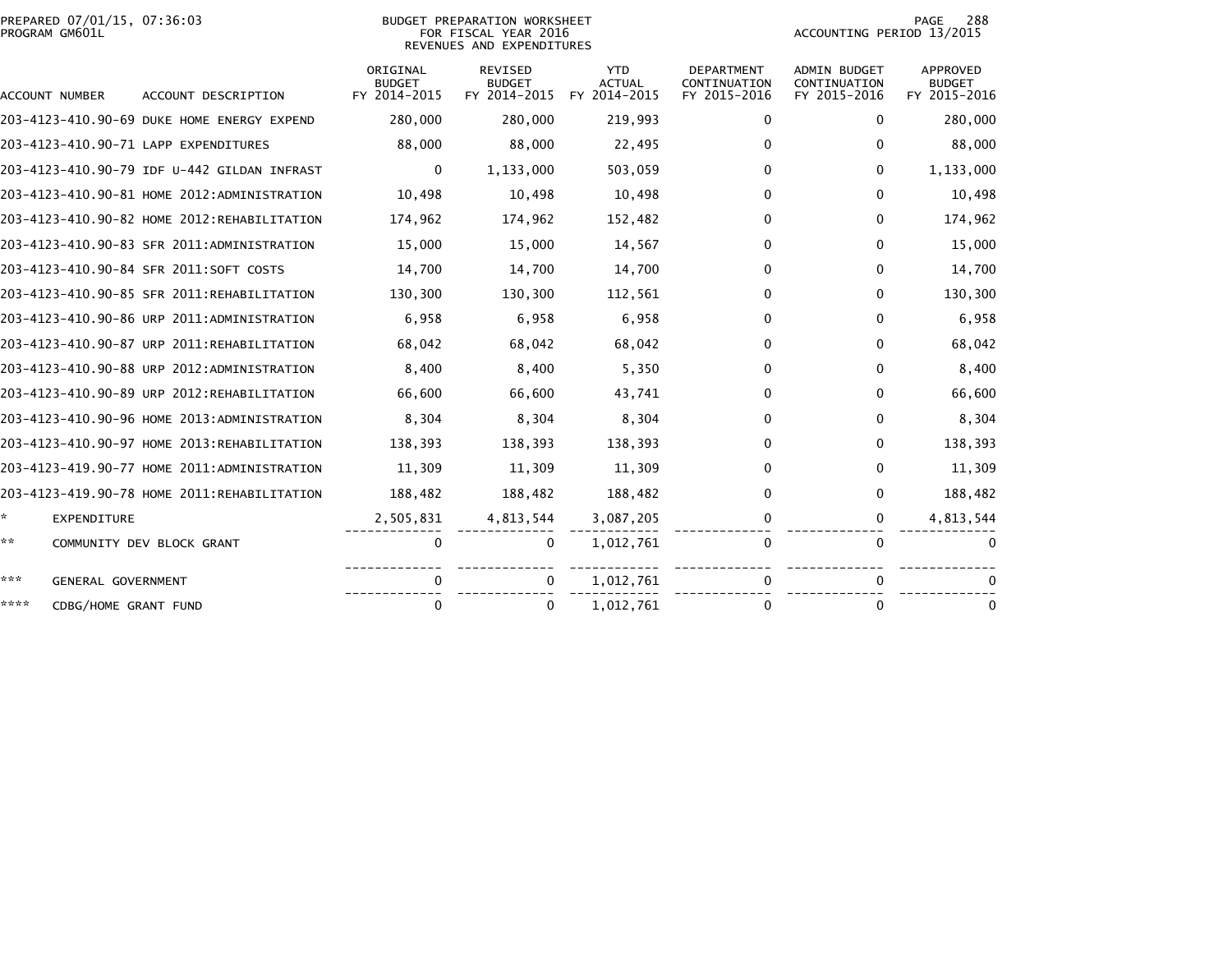| PREPARED 07/01/15, 07:36:03<br>PROGRAM GM601L |                                               | BUDGET PREPARATION WORKSHEET<br>FOR FISCAL YEAR 2016<br>REVENUES AND EXPENDITURES |                                          |                                       |                                            | 289<br>PAGE<br>ACCOUNTING PERIOD 13/2015     |                                           |  |
|-----------------------------------------------|-----------------------------------------------|-----------------------------------------------------------------------------------|------------------------------------------|---------------------------------------|--------------------------------------------|----------------------------------------------|-------------------------------------------|--|
| ACCOUNT NUMBER                                | ACCOUNT DESCRIPTION                           | ORIGINAL<br><b>BUDGET</b><br>FY 2014-2015                                         | REVISED<br><b>BUDGET</b><br>FY 2014-2015 | YTD.<br><b>ACTUAL</b><br>FY 2014-2015 | DEPARTMENT<br>CONTINUATION<br>FY 2015-2016 | ADMIN BUDGET<br>CONTINUATION<br>FY 2015-2016 | APPROVED<br><b>BUDGET</b><br>FY 2015-2016 |  |
| 314-8020-361.00-00 INTEREST REVENUE           |                                               | 0                                                                                 | $3,482-$                                 | $3,482-$                              |                                            | 0                                            | $3,482-$                                  |  |
|                                               | 314-8020-390.10-00 OFS: INSTALLMENT PURCHASES | 0                                                                                 | $3.400.000 -$                            | $3.400.000 -$                         |                                            | 0                                            | $3,400,000 -$                             |  |
| 314-8020-390.30-00 OFS:BOND PROCEEDS          |                                               | 0                                                                                 |                                          | $\mathbf 0$                           |                                            | 0                                            | $\Omega$                                  |  |
| ÷<br><b>REVENUE</b>                           | 314-8020-495.77-30 CIP:FIXTURES/FURNISHINGS   |                                                                                   | $3,403,482-$<br>209.435                  | $3,403,482 -$<br>209.435              |                                            |                                              | $3,403,482 -$<br>209,435                  |  |
|                                               | 314-8020-495.77-75 CONSTRUCTION:GENERAL       | 0                                                                                 | 3,194,047                                | 3,194,047                             |                                            | 0                                            | 3,194,047                                 |  |
| ×.<br><b>EXPENDITURE</b>                      |                                               | 0                                                                                 | 3,403,482                                | 3,403,482                             |                                            | 0                                            | 3,403,482                                 |  |
| **<br>SCHOOL CONSTRUCTION                     |                                               |                                                                                   |                                          |                                       |                                            |                                              |                                           |  |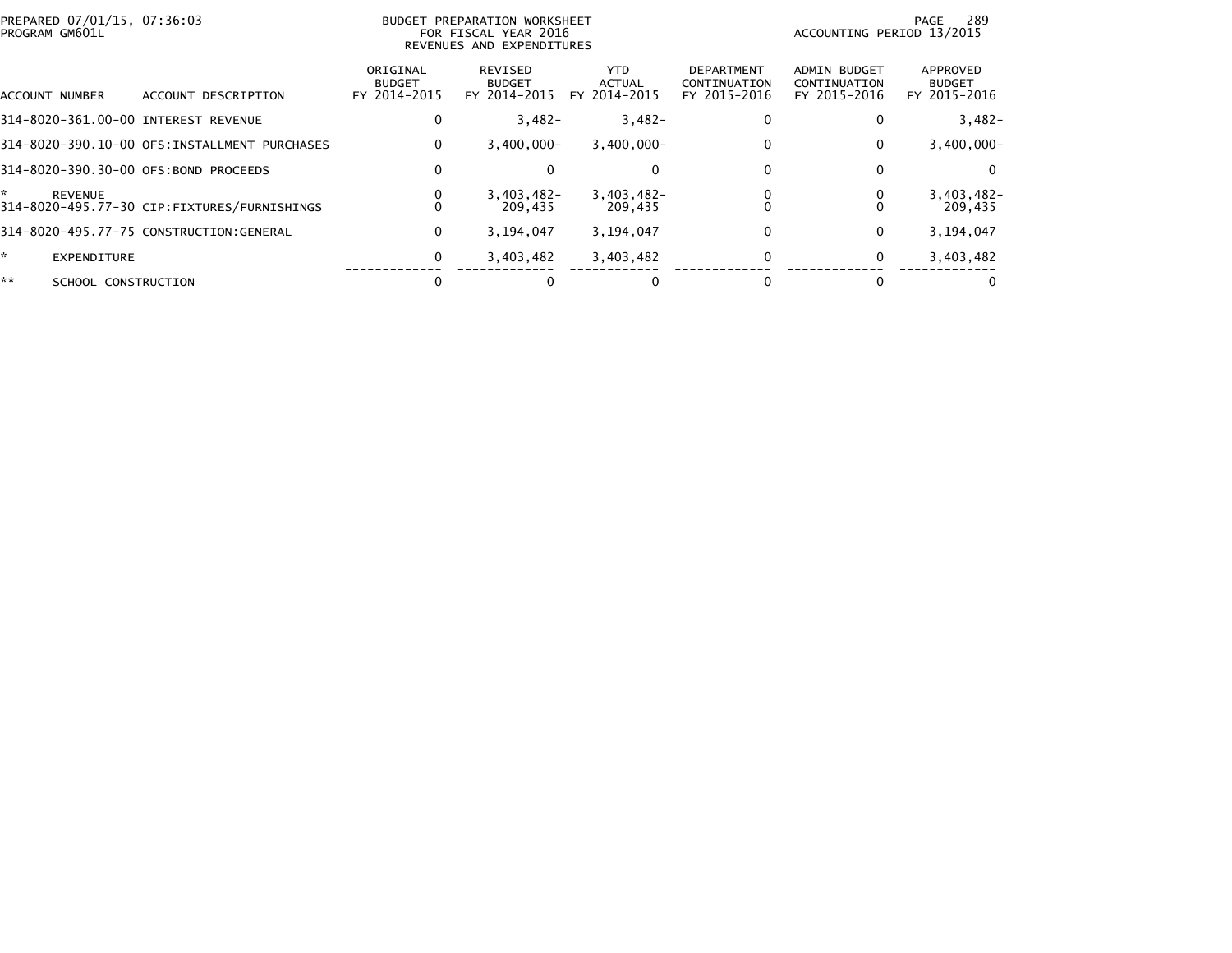| PREPARED 07/01/15, 07:36:03<br>PROGRAM GM601L |                                              |                                           | BUDGET PREPARATION WORKSHEET<br>FOR FISCAL YEAR 2016<br>REVENUES AND EXPENDITURES | -290<br>PAGE<br>ACCOUNTING PERIOD 13/2015 |                                                   |                                              |                                           |
|-----------------------------------------------|----------------------------------------------|-------------------------------------------|-----------------------------------------------------------------------------------|-------------------------------------------|---------------------------------------------------|----------------------------------------------|-------------------------------------------|
| ACCOUNT NUMBER                                | ACCOUNT DESCRIPTION                          | ORIGINAL<br><b>BUDGET</b><br>FY 2014-2015 | REVISED<br><b>BUDGET</b><br>FY 2014-2015                                          | YTD.<br>ACTUAL<br>FY 2014-2015            | <b>DEPARTMENT</b><br>CONTINUATION<br>FY 2015-2016 | ADMIN BUDGET<br>CONTINUATION<br>FY 2015-2016 | APPROVED<br><b>BUDGET</b><br>FY 2015-2016 |
|                                               | 314-8022-390.10-00 OFS:INSTALLMENT PURCHASES | 0                                         | $1,900,000 -$                                                                     | $\bf{0}$                                  |                                                   | 0                                            | $1,900,000 -$                             |
| ÷<br><b>REVENUE</b>                           | 314-8022-495.77-18 CIP:ENERGY/HVAC PLANT     | 0                                         | 1,900,000-<br>1.900.000                                                           |                                           |                                                   |                                              | 1,900,000-<br>1,900,000                   |
| *<br>EXPENDITURE                              |                                              | 0                                         | 1,900,000                                                                         | $\mathbf{0}$                              | 0                                                 | $\mathbf{0}$                                 | 1,900,000                                 |
| **<br>ENERGY/HVAC PLANT                       |                                              |                                           |                                                                                   |                                           |                                                   |                                              | $\Omega$                                  |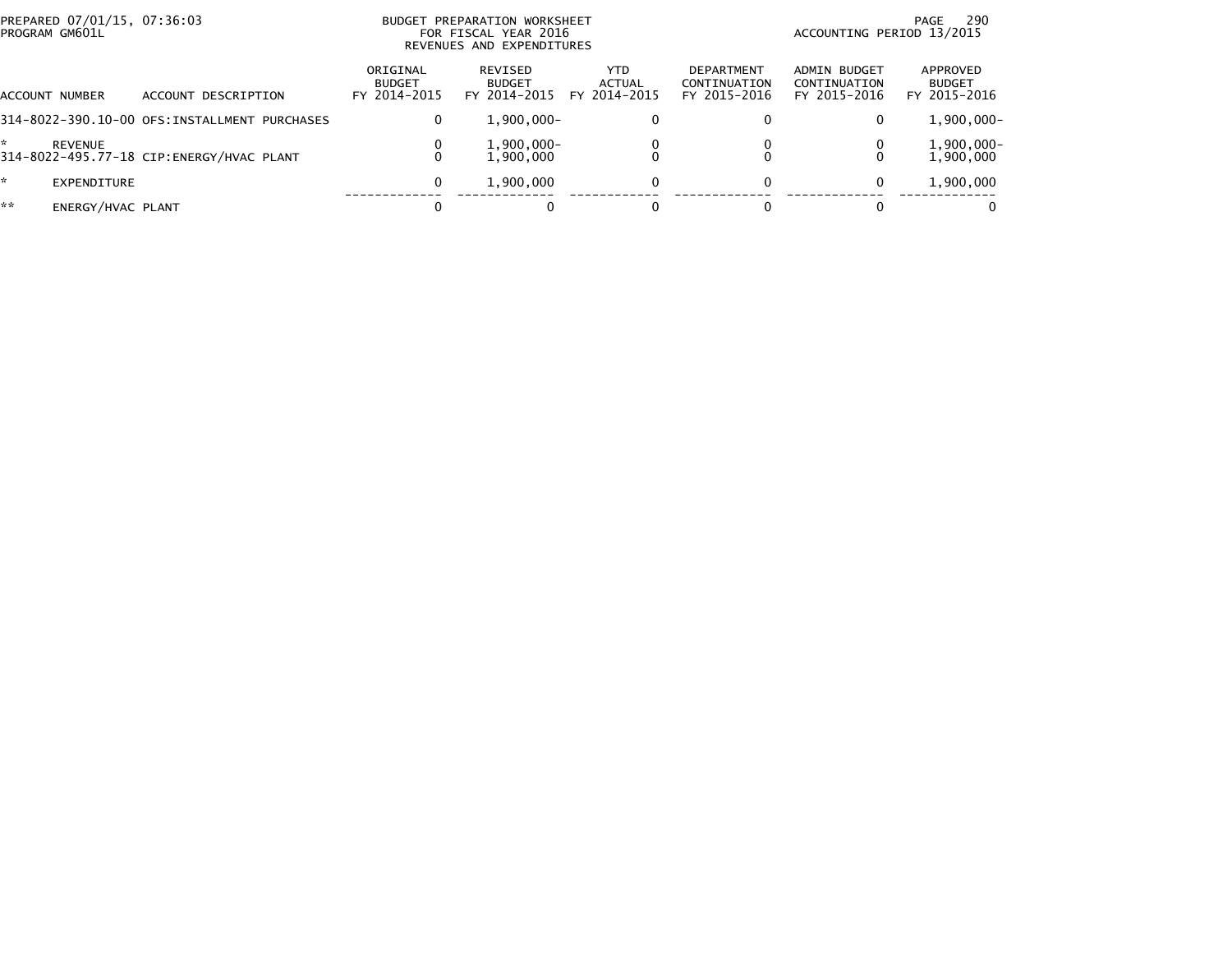|      | PREPARED 07/01/15, 07:36:03<br>PROGRAM GM601L |                                            | <b>BUDGET PREPARATION WORKSHEET</b><br>FOR FISCAL YEAR 2016<br>REVENUES AND EXPENDITURES |                                                 |                                             |                                                   | 291<br>PAGE<br>ACCOUNTING PERIOD 13/2015            |                                                  |  |
|------|-----------------------------------------------|--------------------------------------------|------------------------------------------------------------------------------------------|-------------------------------------------------|---------------------------------------------|---------------------------------------------------|-----------------------------------------------------|--------------------------------------------------|--|
|      | ACCOUNT NUMBER                                | ACCOUNT DESCRIPTION                        | ORIGINAL<br><b>BUDGET</b><br>FY 2014-2015                                                | <b>REVISED</b><br><b>BUDGET</b><br>FY 2014-2015 | <b>YTD</b><br><b>ACTUAL</b><br>FY 2014-2015 | <b>DEPARTMENT</b><br>CONTINUATION<br>FY 2015-2016 | <b>ADMIN BUDGET</b><br>CONTINUATION<br>FY 2015-2016 | <b>APPROVED</b><br><b>BUDGET</b><br>FY 2015-2016 |  |
|      |                                               | 314-8075-361.00-00 INTEREST REVENUE        | 0                                                                                        |                                                 | 47,568-                                     |                                                   |                                                     |                                                  |  |
|      |                                               | 314-8075-390.30-00 OFS:BOND PROCEEDS       | 0                                                                                        | $12,000,000 -$                                  | 12,000,000-                                 |                                                   | 0                                                   | $12,000,000 -$                                   |  |
| ×.   | <b>REVENUE</b>                                | 314-8075-495.77-03 CIP:ACCESS IMPROVEMENTS | 0<br>$\Omega$                                                                            | $12,000,000 -$<br>3,000,000                     | 12,047,568-<br>3,000,000                    |                                                   |                                                     | 12,000,000-<br>3,000,000                         |  |
|      |                                               | 314-8075-495.77-05 CIP:BUILDINGS           | 0                                                                                        | 6,700,000                                       | 4,770,538                                   |                                                   | 0                                                   | 6,700,000                                        |  |
|      |                                               | 314-8075-495.77-29 CIP:FIRE IMPROVEMENTS   | 0                                                                                        | 2,300,000                                       | 1,958,716                                   | 0                                                 | 0                                                   | 2,300,000                                        |  |
| ×.   | <b>EXPENDITURE</b>                            |                                            | 0                                                                                        | 12,000,000                                      | 9,729,254                                   |                                                   | 0                                                   | 12,000,000                                       |  |
| **   | RCCC BOND CONSTRUCTION                        |                                            | 0                                                                                        | $\Omega$                                        | 2,318,314-                                  |                                                   | $\Omega$                                            | 0                                                |  |
| ***  |                                               | <b>CONSTRUCTION IN PROGRESS</b>            | 0                                                                                        | 0                                               | 2,318,314-                                  | 0                                                 | $\bf{0}$                                            | 0                                                |  |
| **** | RCCC FACILITIES                               |                                            | 0                                                                                        |                                                 | 2,318,314-                                  |                                                   | $\Omega$                                            |                                                  |  |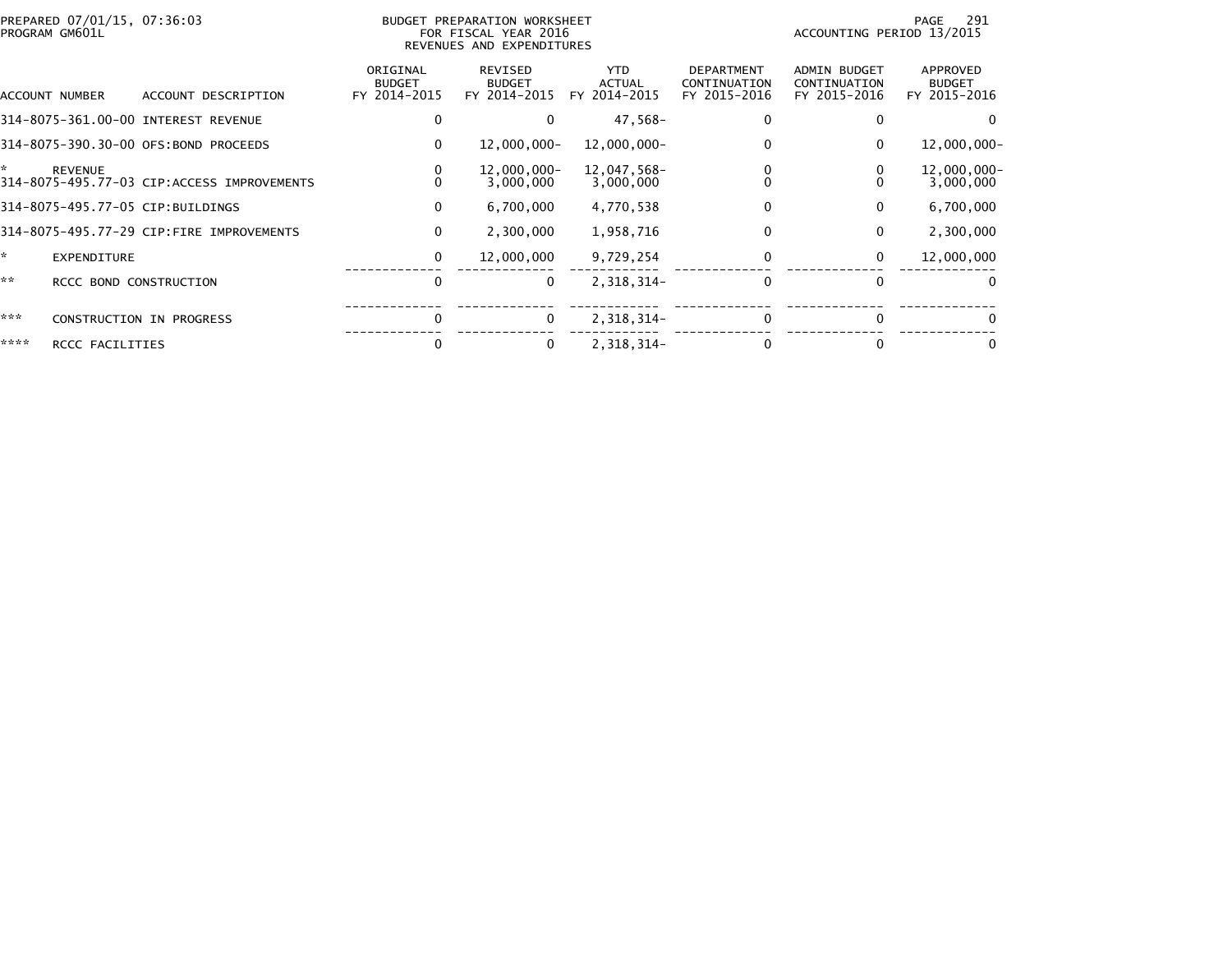|                | PREPARED 07/01/15, 07:36:03 |  |
|----------------|-----------------------------|--|
| PROGRAM GM601L |                             |  |

## BUDGET PREPARATION WORKSHEET<br>FOR FISCAL YEAR 2016 PROGRAM GM601L FOR FISCAL YEAR 2016 ACCOUNTING PERIOD 13/2015REVENUES AND EXPENDITURES

|      | ACCOUNT NUMBER                                | ACCOUNT DESCRIPTION                          | ORIGINAL<br><b>BUDGET</b><br>FY 2014-2015 | <b>REVISED</b><br><b>BUDGET</b><br>FY 2014-2015 | <b>YTD</b><br><b>ACTUAL</b><br>FY 2014-2015 | <b>DEPARTMENT</b><br>CONTINUATION<br>FY 2015-2016 | <b>ADMIN BUDGET</b><br>CONTINUATION<br>FY 2015-2016 | APPROVED<br><b>BUDGET</b><br>FY 2015-2016 |
|------|-----------------------------------------------|----------------------------------------------|-------------------------------------------|-------------------------------------------------|---------------------------------------------|---------------------------------------------------|-----------------------------------------------------|-------------------------------------------|
|      |                                               | 316-8016-361.00-00 INTEREST REVENUE          | 0                                         | $6,542-$                                        | $6,542-$                                    |                                                   | $\Omega$                                            | $\Omega$                                  |
|      |                                               | 316-8016-390.10-00 OFS:INSTALLMENT PURCHASES | $\Omega$                                  | $6,400,000 -$                                   | $6,400,000 -$                               |                                                   |                                                     |                                           |
|      |                                               | 316-8016-390.20-00 OFS:LOAN PROCEEDS         | 0                                         |                                                 | $\Omega$                                    |                                                   |                                                     |                                           |
|      |                                               | 316-8016-391.10-00 TRANSFER FROM FUND 101    | 0                                         | $1,426,000 -$                                   | 1,426,000-                                  |                                                   | $\Omega$                                            |                                           |
|      | <b>REVENUE</b><br>316-8016-495.71-00 C/A:LAND |                                              |                                           | 7,832,542-<br>38.397                            | 7,832,542-<br>38.397                        |                                                   |                                                     |                                           |
|      |                                               | 316-8016-495.77-10 CIP:ARCHITECTURAL FEES    | 0                                         | 15,748                                          | 15,748                                      |                                                   |                                                     | $\Omega$                                  |
|      |                                               | 316-8016-495.77-27 CIP:EQUIPMENT             | 0                                         | 5,334,557                                       | 5,334,557                                   |                                                   | $\Omega$                                            |                                           |
|      |                                               | 316-8016-495.77-70 CIP:CONSTRUCTION          | $\Omega$                                  | 1,725,047                                       | 1,725,047                                   |                                                   | $\Omega$                                            | $\Omega$                                  |
|      |                                               | 316-8016-495.77-72 CIP:CONSTRUCTION-OTHER    | $\Omega$                                  | 574,599                                         | 574,599                                     |                                                   |                                                     | $\Omega$                                  |
|      |                                               | 316-8016-495.95-10 TRANSFER TO FUND 101      | 0                                         | 144,194                                         | 144,194                                     |                                                   |                                                     | $\Omega$                                  |
| *    | <b>EXPENDITURE</b>                            |                                              | 0                                         | 7,832,542                                       | 7,832,542                                   |                                                   | $\Omega$                                            |                                           |
| **   | COMMUNICATIONS PROJECT                        |                                              | n                                         |                                                 |                                             |                                                   | $\Omega$                                            |                                           |
| ***  |                                               | CONSTRUCTION IN PROGRESS                     |                                           |                                                 |                                             |                                                   |                                                     |                                           |
| **** | COMMUNICATIONS PROJECT                        |                                              | 0                                         |                                                 | 0                                           |                                                   |                                                     |                                           |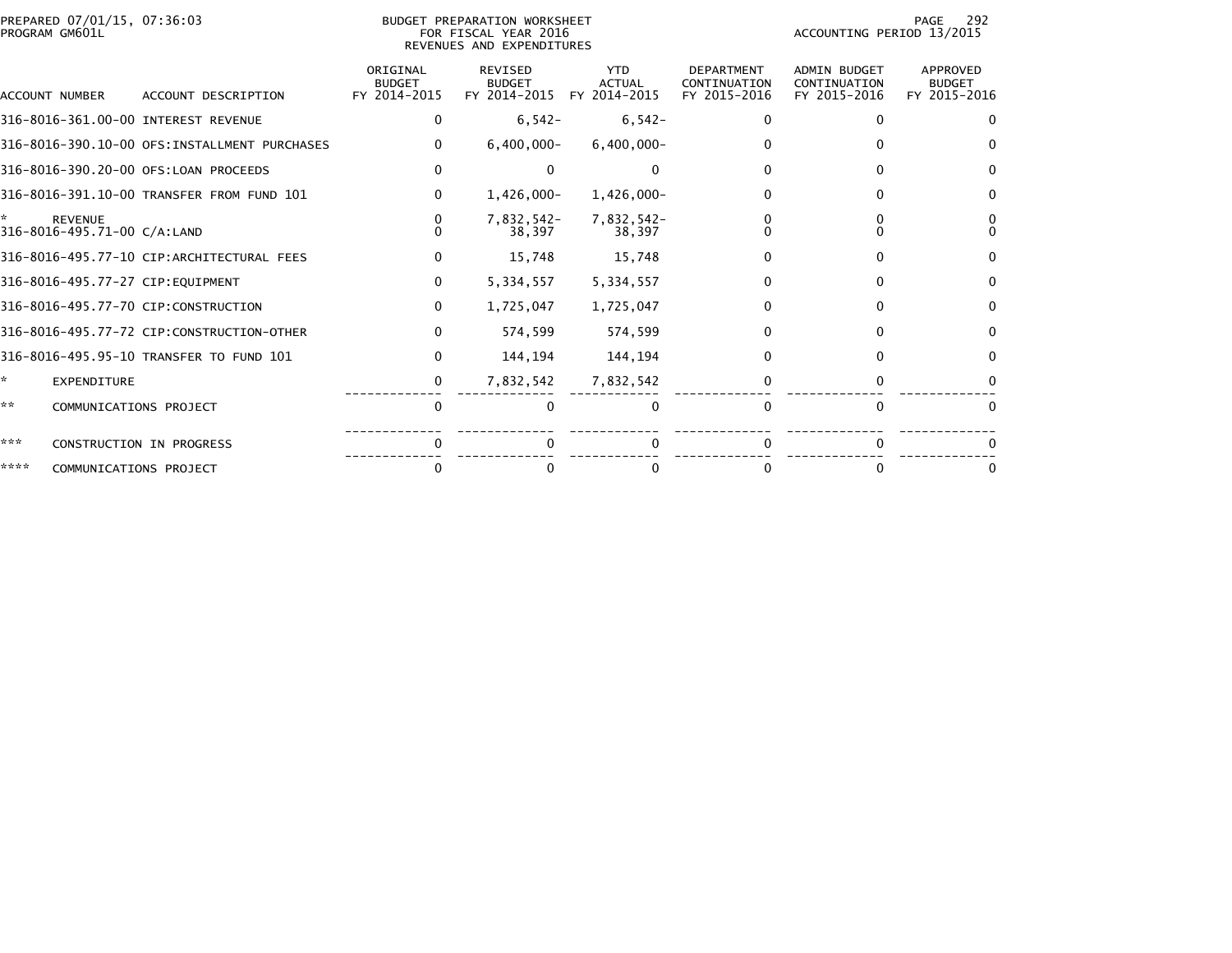| PREPARED 07/01/15, 07:36:03<br>BUDGET PREPARATION WORKSHEET<br>FOR FISCAL YEAR 2016<br>PROGRAM GM601L<br>REVENUES AND EXPENDITURES |                                              |                                           |                                                 |                                             | -293<br>PAGE<br>ACCOUNTING PERIOD 13/2015         |                                              |                                           |
|------------------------------------------------------------------------------------------------------------------------------------|----------------------------------------------|-------------------------------------------|-------------------------------------------------|---------------------------------------------|---------------------------------------------------|----------------------------------------------|-------------------------------------------|
| ACCOUNT NUMBER                                                                                                                     | ACCOUNT DESCRIPTION                          | ORIGINAL<br><b>BUDGET</b><br>FY 2014-2015 | <b>REVISED</b><br><b>BUDGET</b><br>FY 2014-2015 | <b>YTD</b><br><b>ACTUAL</b><br>FY 2014-2015 | <b>DEPARTMENT</b><br>CONTINUATION<br>FY 2015-2016 | ADMIN BUDGET<br>CONTINUATION<br>FY 2015-2016 | APPROVED<br><b>BUDGET</b><br>FY 2015-2016 |
|                                                                                                                                    | 317-8090-361.00-00 INTEREST REVENUE          | 0                                         |                                                 | $25 -$                                      | 0                                                 | $\bf{0}$                                     | $\Omega$                                  |
|                                                                                                                                    | 317-8090-390.10-00 OFS:INSTALLMENT PURCHASES | 0                                         | $3,950,000 -$                                   | $3,950,000 -$                               | 0                                                 | 0                                            | $3,950,000 -$                             |
|                                                                                                                                    | 317-8090-391.10-00 TRANSFER FROM FUND 101    | $\mathbf{0}$                              | 820,000-                                        | 820,000-                                    | $\Omega$                                          | $\bf{0}$                                     | $820,000 -$                               |
| ×.<br><b>REVENUE</b>                                                                                                               | 317-8090-495.33-00 OTHER PROFESSIONAL SRVCS  |                                           | 4,770,000-<br>33,500                            | 4,770,025-<br>1,121                         | 0                                                 |                                              | 4,770,000-<br>33,500                      |
|                                                                                                                                    | 317-8090-495.71-05 PURCHASE OF PROPERTY      | $\mathbf{0}$                              | 3,434,517                                       | 3,434,517                                   | 0                                                 | $\mathbf{0}$                                 | 3,434,517                                 |
|                                                                                                                                    | 317-8090-495.77-10 CIP:ARCHITECTURAL FEES    | $\mathbf{0}$                              | 151,983                                         | 89,561                                      | 0                                                 | $\mathbf{0}$                                 | 151,983                                   |
|                                                                                                                                    | 317-8090-495.77-70 CIP:CONSTRUCTION          | 0                                         | 1,150,000                                       | 27,611                                      | 0                                                 | $\Omega$                                     | 1,150,000                                 |
| ÷.                                                                                                                                 | EXPENDITURE                                  | 0                                         | 4,770,000                                       | 3,552,810                                   |                                                   | 0                                            | 4,770,000                                 |
| **                                                                                                                                 | WEST END PLAZA                               | 0                                         | $\mathbf 0$                                     | 1,217,215-                                  | $\Omega$                                          | $\Omega$                                     | $\Omega$                                  |
| ***                                                                                                                                | CONSTRUCTION IN PROGRESS                     | $\Omega$                                  | $\Omega$                                        | 1,217,215-                                  | $\Omega$                                          | $\Omega$                                     |                                           |
| ****                                                                                                                               | WEST END PLAZA                               | $\Omega$                                  | $\Omega$                                        | 1,217,215-                                  | 0                                                 | 0                                            | $\bf{0}$                                  |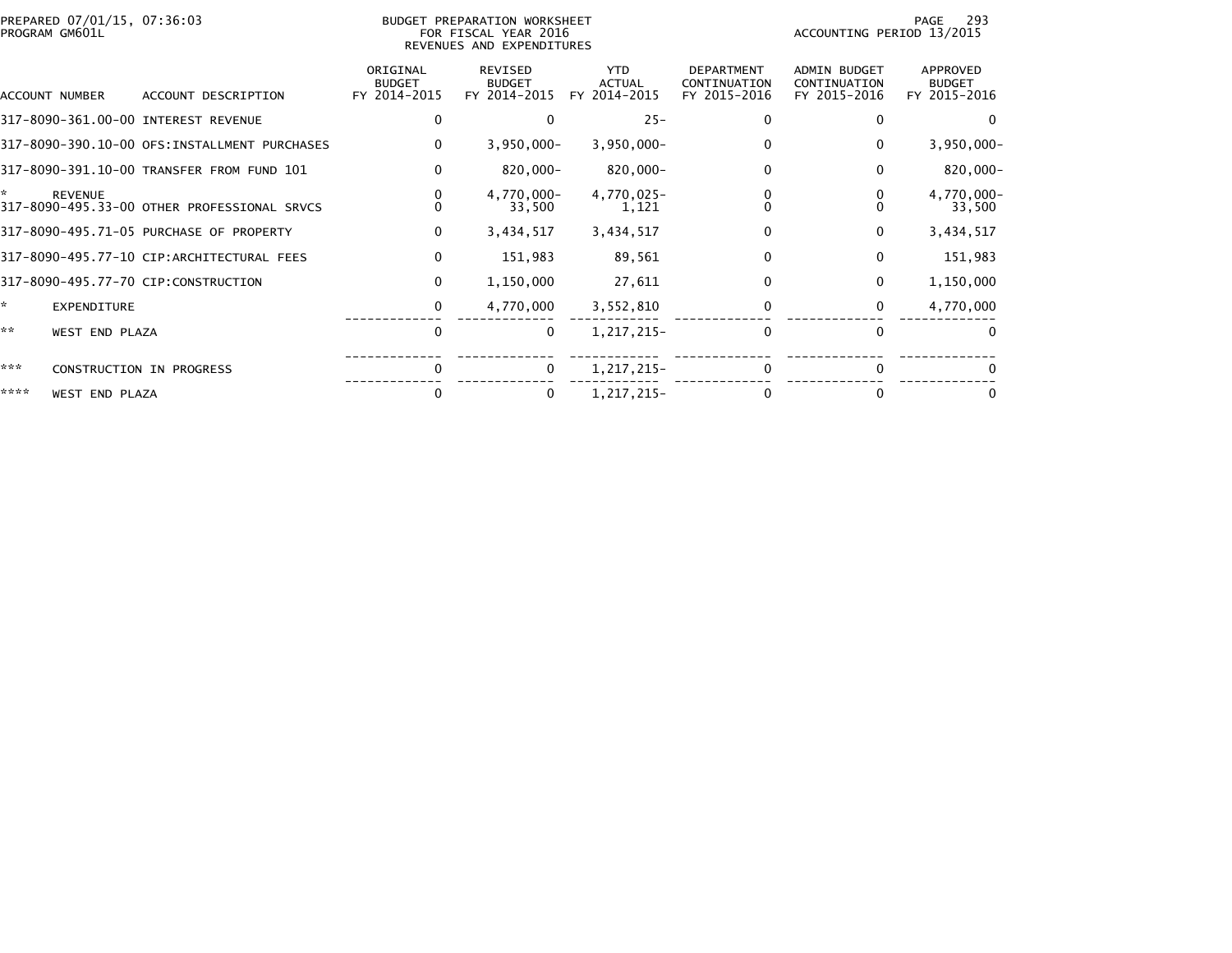| PREPARED 07/01/15, 07:36:03<br>BUDGET PREPARATION WORKSHEET<br>PROGRAM GM601L<br>FOR FISCAL YEAR 2016<br>REVENUES AND EXPENDITURES |                                           |                          |                                                   |                                            |                                                     | PAGE 294<br>ACCOUNTING PERIOD 13/2015     |  |
|------------------------------------------------------------------------------------------------------------------------------------|-------------------------------------------|--------------------------|---------------------------------------------------|--------------------------------------------|-----------------------------------------------------|-------------------------------------------|--|
| ACCOUNT NUMBER<br>ACCOUNT DESCRIPTION                                                                                              | ORIGINAL<br><b>BUDGET</b><br>FY 2014-2015 | REVISED<br><b>BUDGET</b> | <b>YTD</b><br>ACTUAL<br>FY 2014-2015 FY 2014-2015 | DEPARTMENT<br>CONTINUATION<br>FY 2015-2016 | <b>ADMIN BUDGET</b><br>CONTINUATION<br>FY 2015-2016 | APPROVED<br><b>BUDGET</b><br>FY 2015-2016 |  |
| 318-8072-391.10-00 TRANSFER FROM FUND 101                                                                                          |                                           |                          |                                                   |                                            |                                                     |                                           |  |
| <b>REVENUE</b><br>318-8072-495.77-05 CIP:BUILDINGS                                                                                 |                                           |                          |                                                   |                                            |                                                     |                                           |  |
| EXPENDITURE                                                                                                                        |                                           |                          |                                                   |                                            |                                                     |                                           |  |
| **<br>ROCKWELL EMS STATION                                                                                                         |                                           |                          |                                                   |                                            |                                                     |                                           |  |
| ***<br>CONSTRUCTION IN PROGRESS                                                                                                    |                                           |                          |                                                   |                                            |                                                     |                                           |  |
| ****<br>PUBLIC SAFETY                                                                                                              |                                           |                          |                                                   |                                            |                                                     |                                           |  |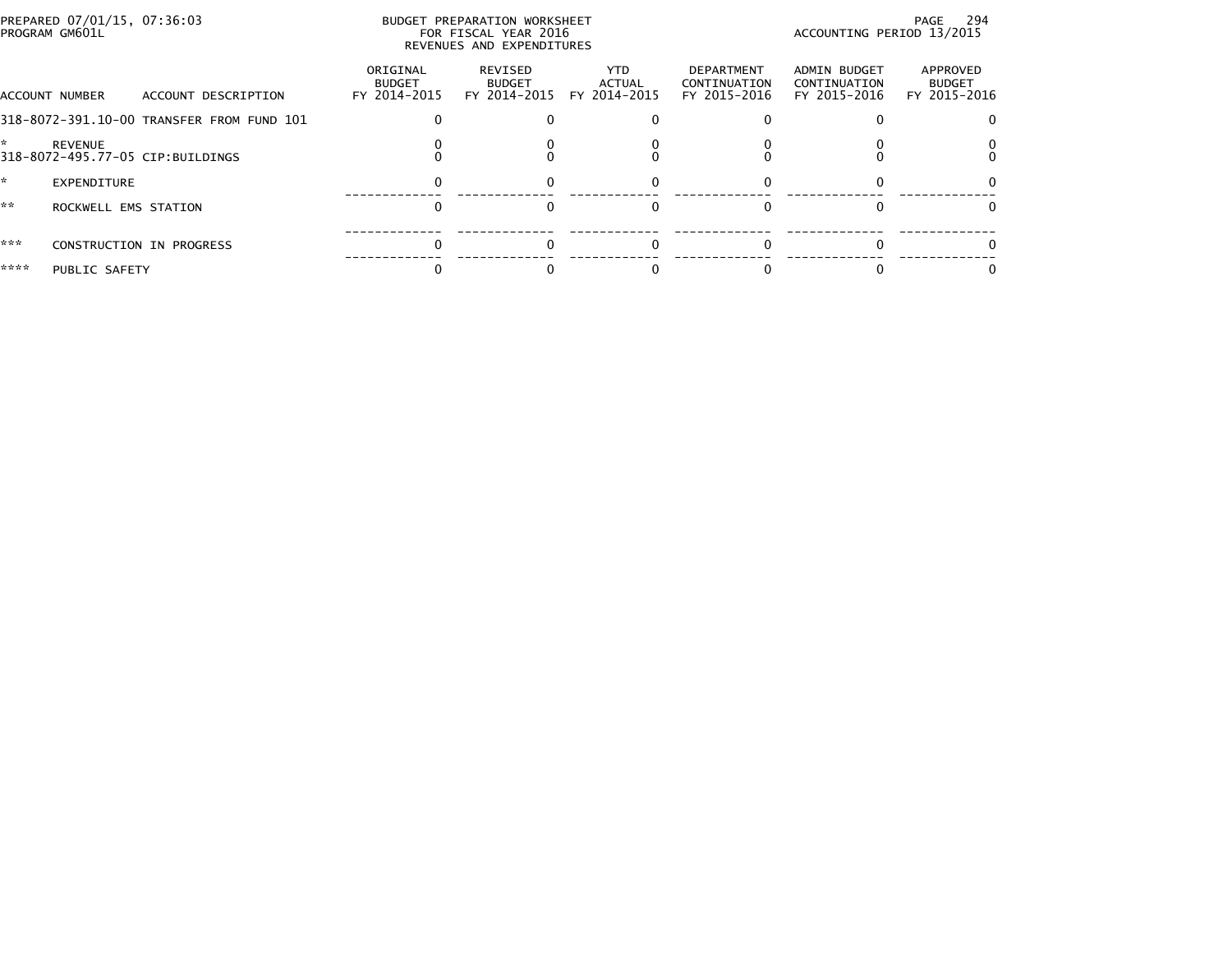| PREPARED 07/01/15, 07:36:03<br>PROGRAM GM601L                 |                                          | BUDGET PREPARATION WORKSHEET<br>FOR FISCAL YEAR 2016<br>REVENUES AND EXPENDITURES |                                          |                                             |                                                   | 295<br>PAGE<br>ACCOUNTING PERIOD 13/2015     |                                           |
|---------------------------------------------------------------|------------------------------------------|-----------------------------------------------------------------------------------|------------------------------------------|---------------------------------------------|---------------------------------------------------|----------------------------------------------|-------------------------------------------|
| ACCOUNT NUMBER                                                | ACCOUNT DESCRIPTION                      | ORIGINAL<br><b>BUDGET</b><br>FY 2014-2015                                         | REVISED<br><b>BUDGET</b><br>FY 2014-2015 | <b>YTD</b><br><b>ACTUAL</b><br>FY 2014-2015 | <b>DEPARTMENT</b><br>CONTINUATION<br>FY 2015-2016 | ADMIN BUDGET<br>CONTINUATION<br>FY 2015-2016 | APPROVED<br><b>BUDGET</b><br>FY 2015-2016 |
| 320-8020-361.00-00 INTEREST REVENUE                           |                                          |                                                                                   |                                          |                                             |                                                   |                                              |                                           |
| 320-8020-390.20-00 OFS:LOAN PROCEEDS                          |                                          | $\mathbf{0}$                                                                      | $6,500,000 -$                            | $6,500,000 -$                               |                                                   | 0                                            | $6,500,000 -$                             |
| 320-8020-390.30-00 OFS:BOND PROCEEDS                          |                                          | 0                                                                                 | $34,000,000 -$                           | 0                                           | 0                                                 | 0                                            | 34,000,000-                               |
| ÷.<br><b>REVENUE</b><br>320-8020-495.77-04 CIP:CENTRAL OFFICE |                                          | 0                                                                                 | 40,500,000-<br>6,500,000                 | $6,500,000 -$<br>1, 177, 408                | 0                                                 |                                              | 40,500,000-<br>6,500,000                  |
|                                                               | 320-8020-495.77-86 CIP:SCHOOL FACILITIES | 0                                                                                 | 34,000,000                               | $\Omega$                                    | 0                                                 | $\mathbf{0}$                                 | 34,000,000                                |
| ÷,<br><b>EXPENDITURE</b>                                      |                                          | 0                                                                                 | 40,500,000                               | 1,177,408                                   | 0                                                 | 0                                            | 40,500,000                                |
| **<br>SCHOOL CONSTRUCTION                                     |                                          | 0                                                                                 | $\mathbf{0}$                             | 5,322,592-                                  |                                                   | 0                                            | 0                                         |
| ***<br><b>CONSTRUCTION IN PROGRESS</b>                        |                                          | $\Omega$                                                                          | $\Omega$                                 | $5,322,592 -$                               | 0                                                 | 0                                            | $\Omega$                                  |
| ****<br>PUBLIC SCHOOLS                                        |                                          |                                                                                   | 0                                        | $5,322,592 -$                               |                                                   |                                              | 0                                         |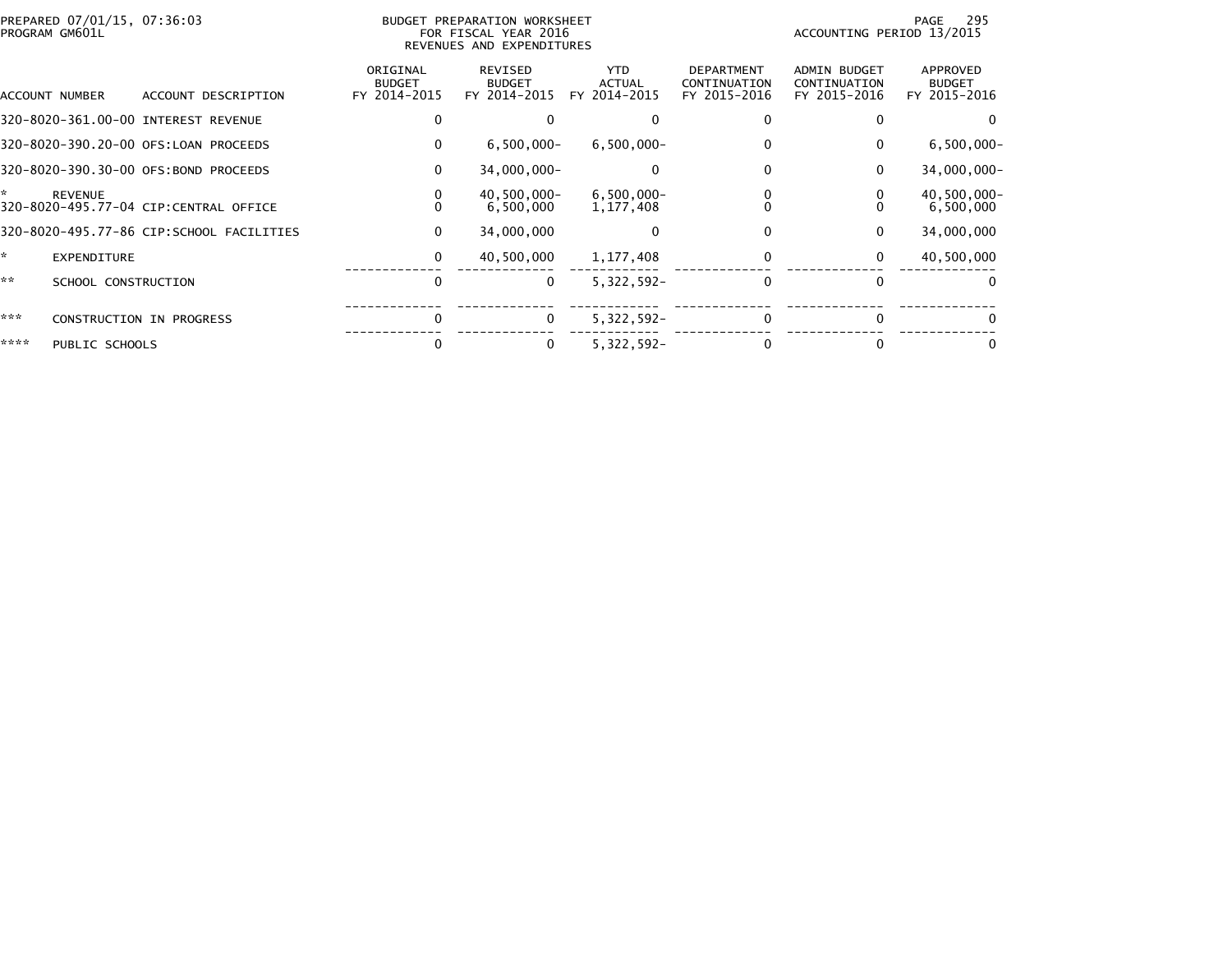| PREPARED 07/01/15, 07:36:03<br>PROGRAM GM601L |                                             | BUDGET PREPARATION WORKSHEET<br>FOR FISCAL YEAR 2016<br>REVENUES AND EXPENDITURES |                                          |                                |                                            | 296<br>PAGE<br>ACCOUNTING PERIOD 13/2015     |                                           |  |
|-----------------------------------------------|---------------------------------------------|-----------------------------------------------------------------------------------|------------------------------------------|--------------------------------|--------------------------------------------|----------------------------------------------|-------------------------------------------|--|
| ACCOUNT NUMBER                                | ACCOUNT DESCRIPTION                         | ORIGINAL<br><b>BUDGET</b><br>FY 2014-2015                                         | REVISED<br><b>BUDGET</b><br>FY 2014-2015 | YTD.<br>ACTUAL<br>FY 2014-2015 | DEPARTMENT<br>CONTINUATION<br>FY 2015-2016 | ADMIN BUDGET<br>CONTINUATION<br>FY 2015-2016 | APPROVED<br><b>BUDGET</b><br>FY 2015-2016 |  |
|                                               | 501-0000-395.10-00 FUND BALANCE APPR-UNREST |                                                                                   |                                          |                                |                                            |                                              |                                           |  |
| <b>REVENUE</b>                                |                                             |                                                                                   |                                          | 0                              |                                            |                                              | 0                                         |  |
| **                                            | RISK MANAGEMENT PROG FUND                   |                                                                                   |                                          |                                |                                            |                                              | 0                                         |  |
| ***<br>RISK MANAGEMENT                        | PROG FUND                                   |                                                                                   |                                          |                                |                                            |                                              |                                           |  |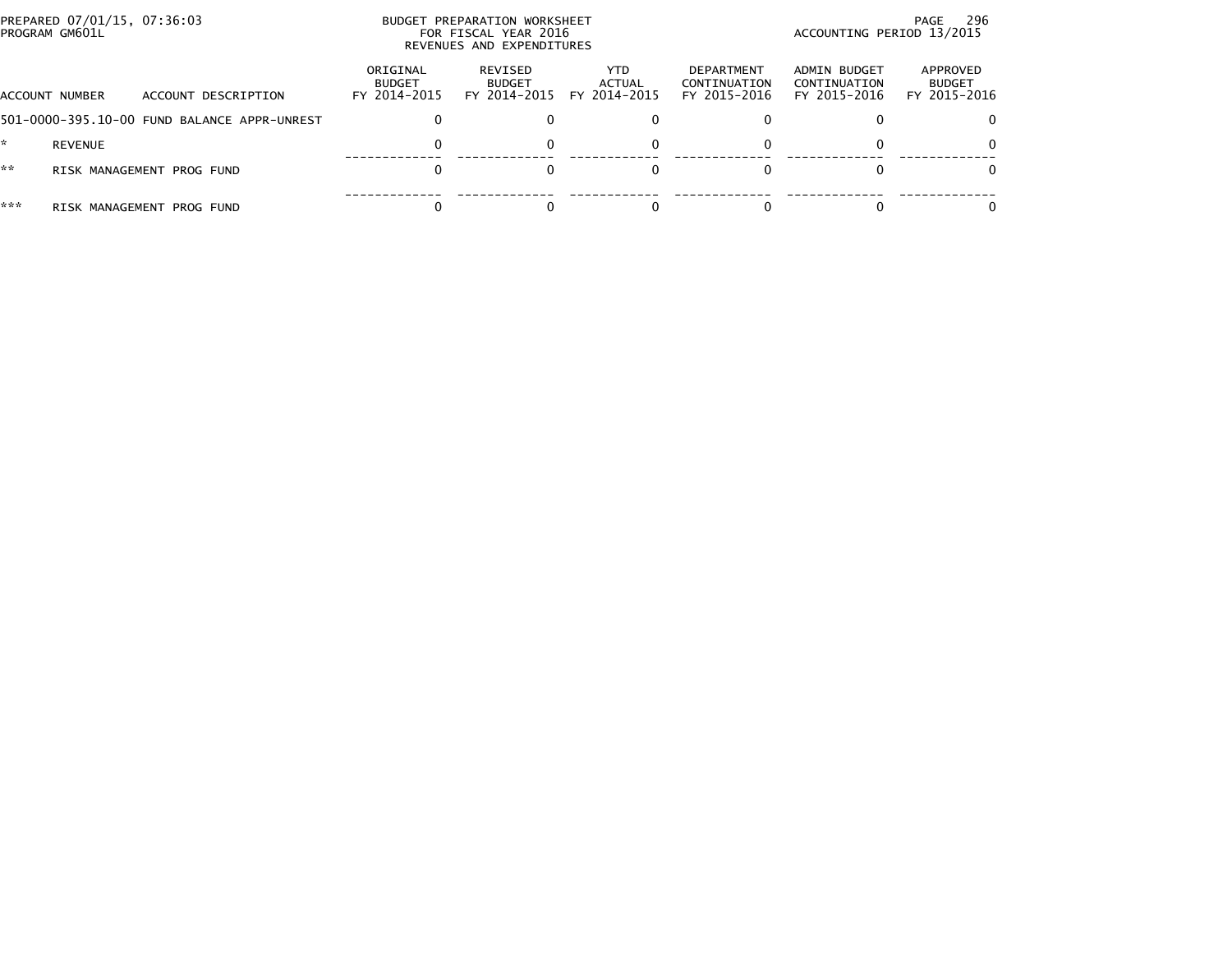| PREPARED 07/01/15, 07:36:03<br>PROGRAM GM601L         |                                               |                                           | <b>BUDGET PREPARATION WORKSHEET</b><br>FOR FISCAL YEAR 2016<br>REVENUES AND EXPENDITURES | 297<br><b>PAGE</b><br>ACCOUNTING PERIOD 13/2015 |                                            |                                                     |                                                  |
|-------------------------------------------------------|-----------------------------------------------|-------------------------------------------|------------------------------------------------------------------------------------------|-------------------------------------------------|--------------------------------------------|-----------------------------------------------------|--------------------------------------------------|
| ACCOUNT NUMBER                                        | ACCOUNT DESCRIPTION                           | ORIGINAL<br><b>BUDGET</b><br>FY 2014-2015 | <b>REVISED</b><br><b>BUDGET</b><br>FY 2014-2015                                          | <b>YTD</b><br><b>ACTUAL</b><br>FY 2014-2015     | DEPARTMENT<br>CONTINUATION<br>FY 2015-2016 | <b>ADMIN BUDGET</b><br>CONTINUATION<br>FY 2015-2016 | <b>APPROVED</b><br><b>BUDGET</b><br>FY 2015-2016 |
|                                                       | 501-4133-354.10-00 INS. SETTLEMENT CLAIMS     | $\mathbf 0$                               | $\mathbf 0$                                                                              | $312 -$                                         | 0                                          | $\mathbf 0$                                         | $\mathbf{0}$                                     |
| 501-4133-361.70-00 INTEREST:WC                        |                                               | $1.500 -$                                 | $1,500-$                                                                                 | $5,985-$                                        | $\Omega$                                   | $4,000-$                                            | $4,000-$                                         |
|                                                       | 501-4133-389.05-00 WC:DEPT PREMIUM CHARGES    | 825,000-                                  | 825,000-                                                                                 | 805,670-                                        | 0                                          | 625,000-                                            | $625,000 -$                                      |
|                                                       | 501-4133-395.10-00 FUND BALANCE APPR-UNREST   | $\mathbf 0$                               | $\mathbf 0$                                                                              | 0                                               | $\Omega$                                   | $150,000 -$                                         | 150,000-                                         |
| <b>REVENUE</b><br>501-4133-416.10-05 SALARIES:REGULAR |                                               | $826.500 -$<br>52,344                     | $826,500 -$<br>52,344                                                                    | 811.967-<br>49,302                              | 0<br>0                                     | 779.000-<br>53,275                                  | 779,000-<br>53,275                               |
| 501-4133-416.20-05 HEALTH INSURANCE                   |                                               | 8,040                                     | 8,040                                                                                    | 7,504                                           | 0                                          | 8,064                                               | 8,064                                            |
| 501-4133-416.20-10 MEDICARE TAX                       |                                               | 760                                       | 760                                                                                      | 700                                             | 0                                          | 773                                                 | 773                                              |
| 501-4133-416.20-15 RETIREMENT                         |                                               | 3,701                                     | 3,701                                                                                    | 3,486                                           | 0                                          | 3,767                                               | 3,767                                            |
|                                                       | 501-4133-416.20-20 SOCIAL SECURITY TAX        | 3,246                                     | 3,246                                                                                    | 2,993                                           | $\Omega$                                   | 3,303                                               | 3,303                                            |
|                                                       | 501-4133-416.20-25 WORKERS COMPENSATION       | 209                                       | 1,285                                                                                    | 1,183                                           | 0                                          | 1,279                                               | 1,279                                            |
|                                                       | 501-4133-416.20-30 401(K) CONTRIBUTIONS       | 1,570                                     | 1,570                                                                                    | 1,479                                           | $\Omega$                                   | 1,598                                               | 1,598                                            |
|                                                       | 501-4133-416.33-00 OTHER PROFESSIONAL SRVCS   | $\mathbf 0$                               | $\Omega$                                                                                 | $\Omega$                                        | $\Omega$                                   | $\mathbf 0$                                         | $\Omega$                                         |
| 501-4133-416.52-30 INS:WORKERS COMP                   |                                               | 140,359                                   | 154,102                                                                                  | 154,102                                         | 0                                          | 145,000                                             | 145,000                                          |
| 501-4133-416.53-05 TELEPHONE                          |                                               | 660                                       | 660                                                                                      | 633                                             | 0                                          | 700                                                 | 700                                              |
| 501-4133-416.58-00 TRAVEL                             |                                               | 1,500                                     | 1,500                                                                                    | 832                                             | $\Omega$                                   | 1,500                                               | 1,500                                            |
| 501-4133-416.59-00 TRAINING                           |                                               | 500                                       | 500                                                                                      | 50                                              | $\Omega$                                   | 500                                                 | 500                                              |
| 501-4133-416.61-05 SUPPLIES:OFFICE                    |                                               | 300                                       | 300                                                                                      | 0                                               | $\Omega$                                   | 300                                                 | 300                                              |
|                                                       | 501-4133-416.61-15 SUPPLIES:EDUCATIONAL       | 300                                       | 300                                                                                      | $\Omega$                                        | $\mathbf{0}$                               | 200                                                 | 200                                              |
|                                                       | 501-4133-416.61-95 SUPPLIES: OTHER SMALL EOMT | 500                                       | 500                                                                                      | $\Omega$                                        | 0                                          | 500                                                 | 500                                              |
| 501-4133-416.83-67 WELLNESS PROGRAM                   |                                               | 0                                         | 0                                                                                        | 0                                               | $\Omega$                                   | 0                                                   | $\Omega$                                         |
| 501-4133-416.90-10 BANK FEES                          |                                               | $\Omega$                                  | $\mathbf{0}$                                                                             | $\Omega$                                        | $\Omega$                                   | 0                                                   | $\mathbf{0}$                                     |
| 501-4133-416.90-25 CLAIMS EXPENSE                     |                                               | 561,455                                   | 546,636                                                                                  | 289,158                                         | 0                                          | 500,856                                             | 500,856                                          |
|                                                       | 501-4133-416.90-26 CLAIMS EXPENSE-IBNR        | $\mathbf 0$                               | 0                                                                                        | $\mathbf 0$                                     | $\Omega$                                   | $\mathbf 0$                                         | $\mathbf 0$                                      |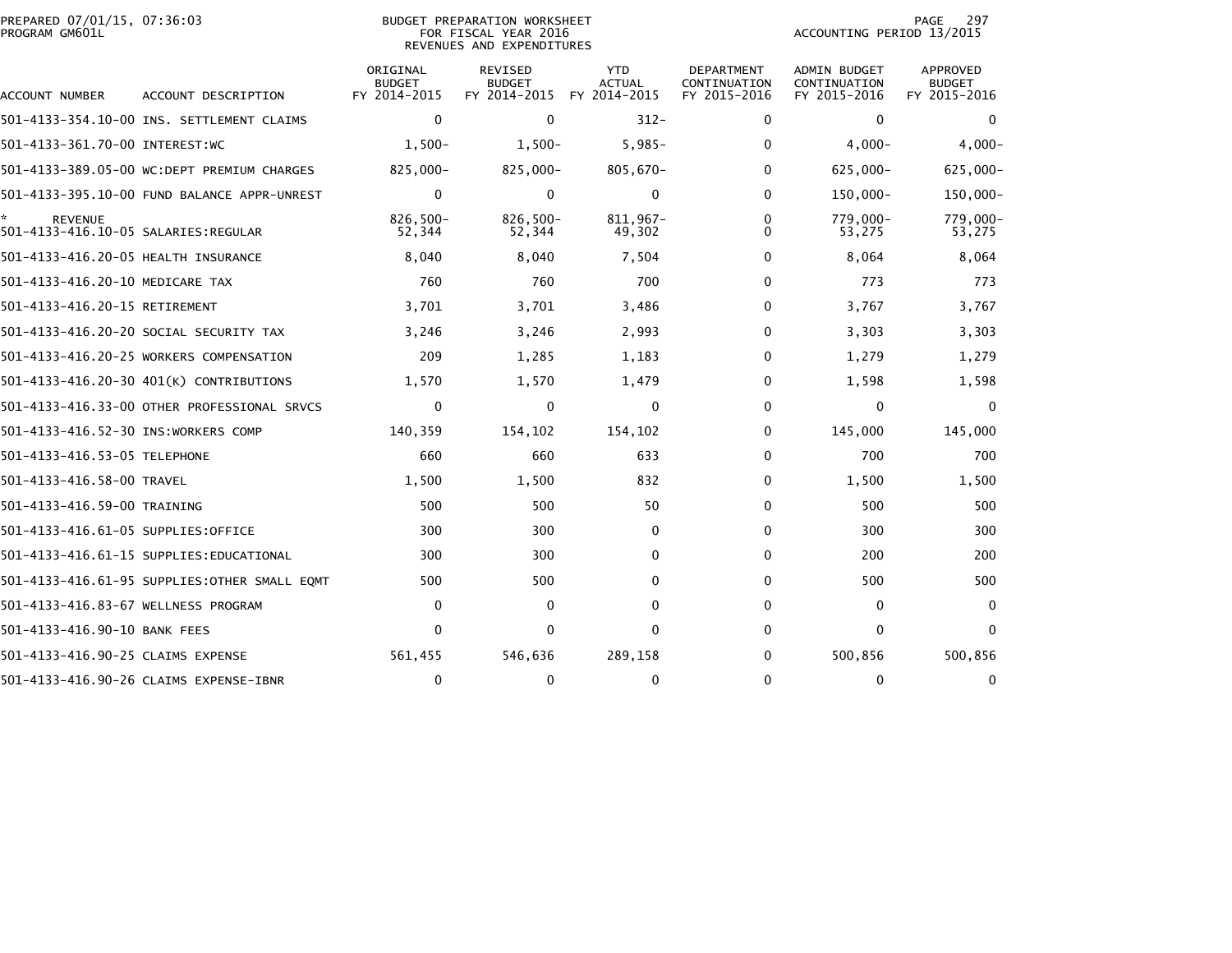| PROGRAM GM601L    | PREPARED 07/01/15, 07:36:03                | BUDGET PREPARATION WORKSHEET<br>ACCOUNTING PERIOD 13/2015<br>FOR FISCAL YEAR 2016<br>REVENUES AND EXPENDITURES |                                          |                                |                                            |                                              |                                           |
|-------------------|--------------------------------------------|----------------------------------------------------------------------------------------------------------------|------------------------------------------|--------------------------------|--------------------------------------------|----------------------------------------------|-------------------------------------------|
| ACCOUNT NUMBER    | DESCRIPTION<br>ACCOUNT                     | ORIGINAL<br><b>BUDGET</b><br>FY 2014-2015                                                                      | REVISED<br><b>BUDGET</b><br>FY 2014-2015 | YTD.<br>ACTUAL<br>FY 2014-2015 | DEPARTMENT<br>CONTINUATION<br>FY 2015-2016 | ADMIN BUDGET<br>CONTINUATION<br>FY 2015-2016 | APPROVED<br><b>BUDGET</b><br>FY 2015-2016 |
|                   | 501-4133-416.90-34 INDIRECT COSTS          | 8,956                                                                                                          | 8,956                                    | 8,956                          | 0                                          | 9,385                                        | 9,385                                     |
|                   | 501-4133-416.90-37 PROCESSING COSTS        | 42.100                                                                                                         | 42.100                                   | 42.100                         | 0                                          | 48,000                                       | 48,000                                    |
|                   | 501-4133-416.98-95 RESERVE: UNAPPROPRIATED | 0                                                                                                              |                                          | $\mathbf{0}$                   | 0                                          | 0                                            | $\Omega$                                  |
| ÷.<br>EXPENDITURE |                                            | 826.500                                                                                                        | 826.500                                  | 562.478                        | 0                                          | 779,000                                      | 779.000                                   |
| **                | RISK MANAGEMENT-WC                         | 0                                                                                                              |                                          | 249.489-                       |                                            | 0                                            | $\bf{0}$                                  |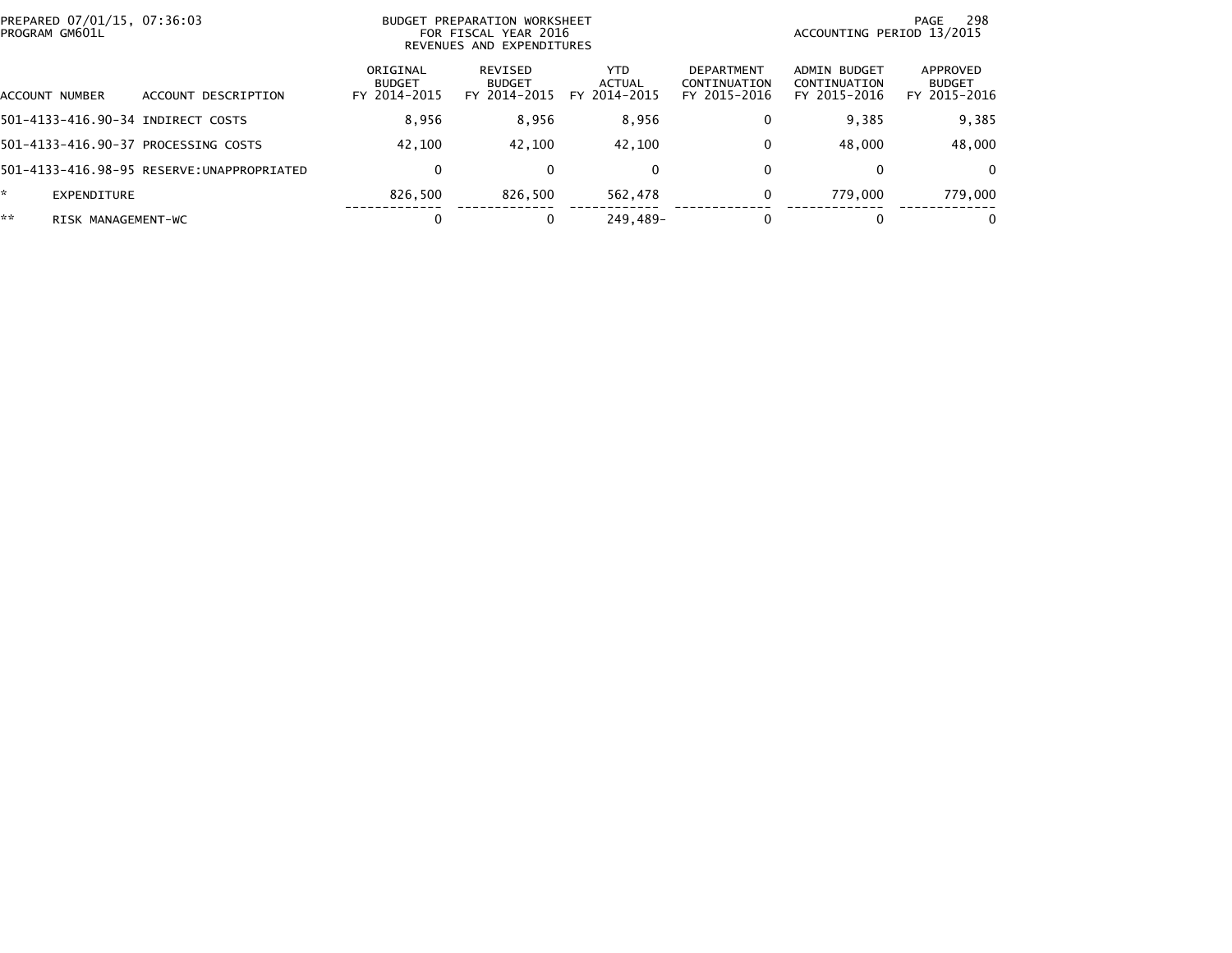| PREPARED 07/01/15, 07:36:03<br><b>BUDGET PREPARATION WORKSHEET</b><br>FOR FISCAL YEAR 2016<br>PROGRAM GM601L<br>REVENUES AND EXPENDITURES |                                       |                                             |                                           |                                                 |                                             | 299<br>PAGE<br>ACCOUNTING PERIOD 13/2015          |                                                     |                                           |
|-------------------------------------------------------------------------------------------------------------------------------------------|---------------------------------------|---------------------------------------------|-------------------------------------------|-------------------------------------------------|---------------------------------------------|---------------------------------------------------|-----------------------------------------------------|-------------------------------------------|
|                                                                                                                                           | ACCOUNT NUMBER                        | ACCOUNT DESCRIPTION                         | ORIGINAL<br><b>BUDGET</b><br>FY 2014-2015 | <b>REVISED</b><br><b>BUDGET</b><br>FY 2014-2015 | <b>YTD</b><br><b>ACTUAL</b><br>FY 2014-2015 | <b>DEPARTMENT</b><br>CONTINUATION<br>FY 2015-2016 | <b>ADMIN BUDGET</b><br>CONTINUATION<br>FY 2015-2016 | APPROVED<br><b>BUDGET</b><br>FY 2015-2016 |
|                                                                                                                                           |                                       |                                             |                                           |                                                 |                                             |                                                   |                                                     |                                           |
|                                                                                                                                           |                                       | 501-4138-354.10-00 INS. SETTLEMENT CLAIMS   | 0                                         | $\bf{0}$                                        | $5,229-$                                    | 0                                                 | 0                                                   | $\Omega$                                  |
|                                                                                                                                           |                                       | 501-4138-361.45-00 INTEREST-PPL             | $1,000-$                                  | $1,000-$                                        | $3,151-$                                    | 0                                                 | $3,000-$                                            | $3,000-$                                  |
|                                                                                                                                           |                                       | 501-4138-389.21-00 PPL FROM CGA             | $\mathbf{0}$                              | $\Omega$                                        | $\Omega$                                    | 0                                                 | 0                                                   | $\Omega$                                  |
|                                                                                                                                           |                                       | 501-4138-391.10-00 TRANSFER FROM FUND 101   | 425,000-                                  | $425,000 -$                                     | 425,000-                                    | 0                                                 | 475,000-                                            | 475,000-                                  |
|                                                                                                                                           |                                       | 501-4138-395.10-00 FUND BALANCE APPR-UNREST | $100,000 -$                               | 145,000-                                        | $\Omega$                                    | 0                                                 | $50,000 -$                                          | $50,000 -$                                |
| ÷.                                                                                                                                        | REVENUE<br>501-4138-416.52-07 INS:CGA |                                             | 526,000-                                  | $571,000 -$                                     | 433,380-                                    | 0                                                 | $528,000 -$                                         | 528,000-                                  |
|                                                                                                                                           |                                       | 501-4138-416.52-10 INSURANCE:L&P            | 350,486                                   | 350,486                                         | 344,073                                     | 0                                                 | 320,000                                             | 320,000                                   |
|                                                                                                                                           |                                       | 501-4138-416.90-25 CLAIMS EXPENSE           | 114,609                                   | 159,609                                         | 98,921                                      | 0                                                 | 150,000                                             | 150,000                                   |
|                                                                                                                                           |                                       | 501-4138-416.90-37 PROCESSING COSTS         | 60,905                                    | 60,905                                          | 60,905                                      | 0                                                 | 58,000                                              | 58,000                                    |
| ÷.                                                                                                                                        | <b>EXPENDITURE</b>                    |                                             | 526,000                                   | 571,000                                         | 503,899                                     | 0                                                 | 528,000                                             | 528,000                                   |
| **                                                                                                                                        | RISK MANAGEMENT-PPL                   |                                             | 0                                         |                                                 | 70,519                                      | $\Omega$                                          | 0                                                   |                                           |
| ***                                                                                                                                       | GENERAL GOVERNMENT                    |                                             | $\Omega$                                  |                                                 | 178,970-                                    |                                                   |                                                     |                                           |
| ****                                                                                                                                      |                                       | RISK MANAGEMENT PROG FUND                   | 0                                         |                                                 | 178,970-                                    |                                                   | 0                                                   |                                           |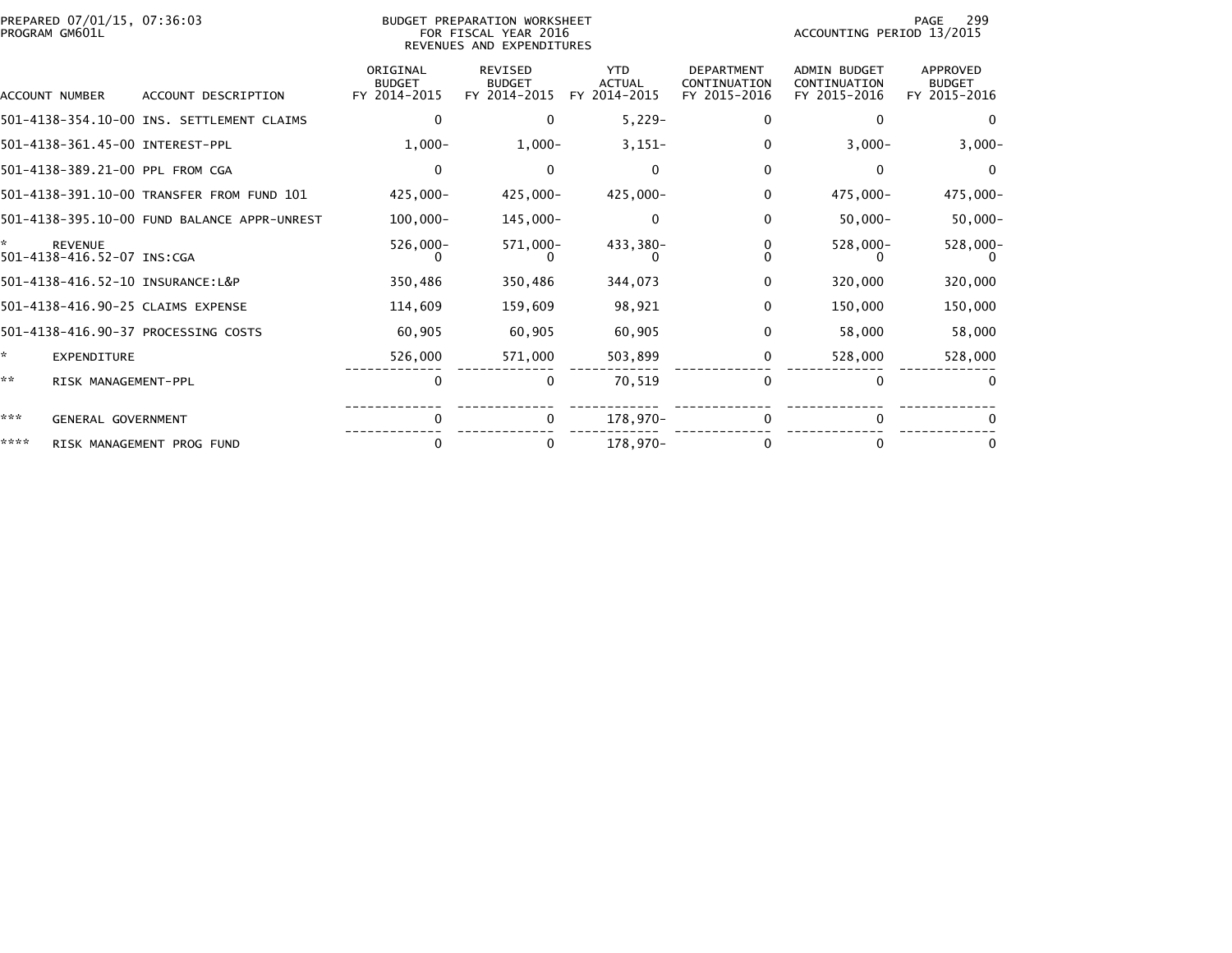|    | PREPARED 07/01/15, 07:36:03<br>PROGRAM GM601L |                                             | PREPARATION WORKSHEET<br><b>BUDGET</b><br>FOR FISCAL YEAR 2016<br>REVENUES AND EXPENDITURES |                                                 |                                |                                            | 300<br>PAGE<br>ACCOUNTING PERIOD 13/2015     |                                           |  |
|----|-----------------------------------------------|---------------------------------------------|---------------------------------------------------------------------------------------------|-------------------------------------------------|--------------------------------|--------------------------------------------|----------------------------------------------|-------------------------------------------|--|
|    | ACCOUNT NUMBER                                | ACCOUNT DESCRIPTION                         | ORIGINAL<br><b>BUDGET</b><br>FY 2014-2015                                                   | <b>REVISED</b><br><b>BUDGET</b><br>FY 2014-2015 | YTD.<br>ACTUAL<br>FY 2014-2015 | DEPARTMENT<br>CONTINUATION<br>FY 2015-2016 | ADMIN BUDGET<br>CONTINUATION<br>FY 2015-2016 | APPROVED<br><b>BUDGET</b><br>FY 2015-2016 |  |
|    |                                               | 601-4700-395.10-00 FUND BALANCE APPR-UNREST |                                                                                             |                                                 |                                |                                            |                                              | 0                                         |  |
| *. | REVENUE                                       |                                             |                                                                                             |                                                 |                                |                                            |                                              | $\Omega$                                  |  |
| ** | ENVIRONMENTAL SERVICES                        |                                             |                                                                                             |                                                 |                                |                                            |                                              | 0                                         |  |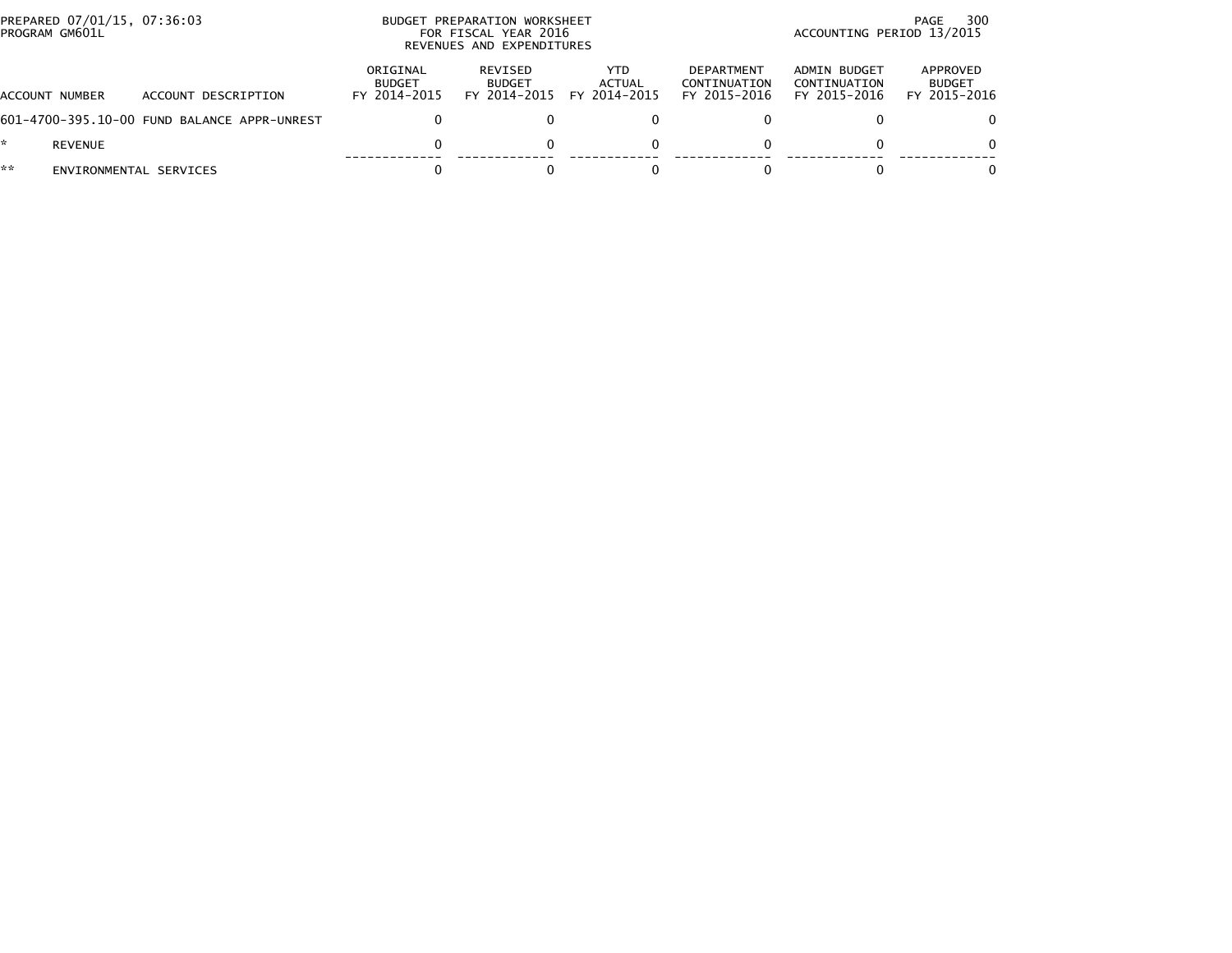| PREPARED 07/01/15, 07:36:03<br>PROGRAM GM601L | BUDGET PREPARATION WORKSHEET<br>FOR FISCAL YEAR 2016<br>REVENUES AND EXPENDITURES                                                                                   |                                           |                                                 |                                             |                                                   | PAGE<br>301<br>ACCOUNTING PERIOD 13/2015     |                                           |  |
|-----------------------------------------------|---------------------------------------------------------------------------------------------------------------------------------------------------------------------|-------------------------------------------|-------------------------------------------------|---------------------------------------------|---------------------------------------------------|----------------------------------------------|-------------------------------------------|--|
| ACCOUNT NUMBER                                | ACCOUNT DESCRIPTION                                                                                                                                                 | ORIGINAL<br><b>BUDGET</b><br>FY 2014-2015 | <b>REVISED</b><br><b>BUDGET</b><br>FY 2014-2015 | <b>YTD</b><br><b>ACTUAL</b><br>FY 2014-2015 | <b>DEPARTMENT</b><br>CONTINUATION<br>FY 2015-2016 | ADMIN BUDGET<br>CONTINUATION<br>FY 2015-2016 | APPROVED<br><b>BUDGET</b><br>FY 2015-2016 |  |
|                                               | 601-4705-353.46-00 EROSION CONTROL FEES                                                                                                                             | $2,000-$                                  | $2,000-$                                        | $8,600-$                                    | 0                                                 | $5,500-$                                     | $5,500-$                                  |  |
|                                               | 601-4705-353.48-00 EROSION CONTROL PENALTIES                                                                                                                        | 0                                         | $\mathbf{0}$                                    | $\mathbf{0}$                                | 0                                                 | $\mathbf 0$                                  | $\mathbf 0$                               |  |
| *<br><b>REVENUE</b>                           | 601-4705-432.10-05 SALARIES:REGULAR                                                                                                                                 | $2.000 -$<br>150,763                      | $2.000 -$<br>154,673                            | $8,600-$<br>149,957                         | 0<br>0                                            | $5,500-$<br>153,445                          | $5,500-$<br>153,445                       |  |
|                                               | 601-4705-432.10-10 SALARIES:OVERTIME                                                                                                                                | 0                                         | $\mathbf{0}$                                    | $\Omega$                                    | 0                                                 | 0                                            | 0                                         |  |
|                                               | 601-4705-432.20-05 HEALTH INSURANCE                                                                                                                                 | 16,080                                    | 16,890                                          | 16,348                                      | 0                                                 | 16,128                                       | 16,128                                    |  |
|                                               |                                                                                                                                                                     | 8,040                                     | 8,040                                           | 8,040                                       | 0                                                 | 8,040                                        | 8,040                                     |  |
|                                               | 601-4705-432.20-10 MEDICARE TAX                                                                                                                                     | 2,186                                     | 2,186                                           | 2,036                                       | 0                                                 | 2,225                                        | 2,225                                     |  |
|                                               | 601-4705-432.20-15 RETIREMENT                                                                                                                                       | 10,659                                    | 10,939                                          | 10,602                                      | 0                                                 | 10,848                                       | 10,848                                    |  |
|                                               | 601-4705-432.20-20 SOCIAL SECURITY TAX                                                                                                                              | 9,347                                     | 9,347                                           | 8,705                                       | $\Omega$                                          | 9,514                                        | 9,514                                     |  |
|                                               | 601-4705-432.20-25 WORKERS COMPENSATION                                                                                                                             | 3,618                                     | 3,718                                           | 3,595                                       | 0                                                 | 3,683                                        | 3,683                                     |  |
|                                               | 601-4705-432.20-30 401(K) CONTRIBUTIONS                                                                                                                             | 4,523                                     | 4,643                                           | 4,499                                       | 0                                                 | 4,603                                        | 4,603                                     |  |
|                                               | 601-4705-432.34-30 SERVICE & MAINTENANCE                                                                                                                            | 300                                       | 300                                             | 0                                           | 300                                               | 300                                          | 300                                       |  |
|                                               | 601-4705-432.43-20 R&M:VEHICLES                                                                                                                                     | 1,500                                     | 1,500                                           | 61                                          | 1,500                                             | 1,500                                        | 1,500                                     |  |
|                                               | 601-4705-432.43-55 R&M:TELEPHONES                                                                                                                                   | 0                                         | $\mathbf{0}$                                    | $\mathbf{0}$                                | $\Omega$                                          | $\mathbf 0$                                  | $\mathbf 0$                               |  |
|                                               | 601-4705-432.50-07 COST PER COPY PROGRAM                                                                                                                            | 800                                       | 800                                             | 302                                         | 800                                               | 800                                          | 800                                       |  |
|                                               | 601-4705-432.53-05 TELEPHONE                                                                                                                                        | 5,000                                     | 5,500                                           | 5,138                                       | 5,000                                             | 8,000                                        | 8,000                                     |  |
| LEVEL<br>400                                  | <b>TEXT</b><br>INCLUDES MONTHLY COST PER DAVID BOLING FOR THE<br>TIME WARNER MONTHLY BILLING FOR THE ENVIRONMENTAL<br>MANAGEMENT MOVE OUT TO THE PROCESSING CENTER. |                                           | TEXT AMT                                        | 8,000<br>8,000                              |                                                   |                                              |                                           |  |
| 601-4705-432.55-00 PRINTING                   |                                                                                                                                                                     | 200                                       | 200                                             | 112                                         | 200                                               | 200                                          | 200                                       |  |
| 601-4705-432.57-00 POSTAGE                    |                                                                                                                                                                     | 500                                       | 500                                             | 277                                         | 500                                               | 500                                          | 500                                       |  |
| 601-4705-432.58-00 TRAVEL                     |                                                                                                                                                                     | 4,500                                     | 4,500                                           | 1,194                                       | 4,500                                             | 3,000                                        | 3,000                                     |  |
| 601-4705-432.59-00 TRAINING                   |                                                                                                                                                                     | 2,000                                     | 2,000                                           | 835                                         | 2,000                                             | 2,000                                        | 2,000                                     |  |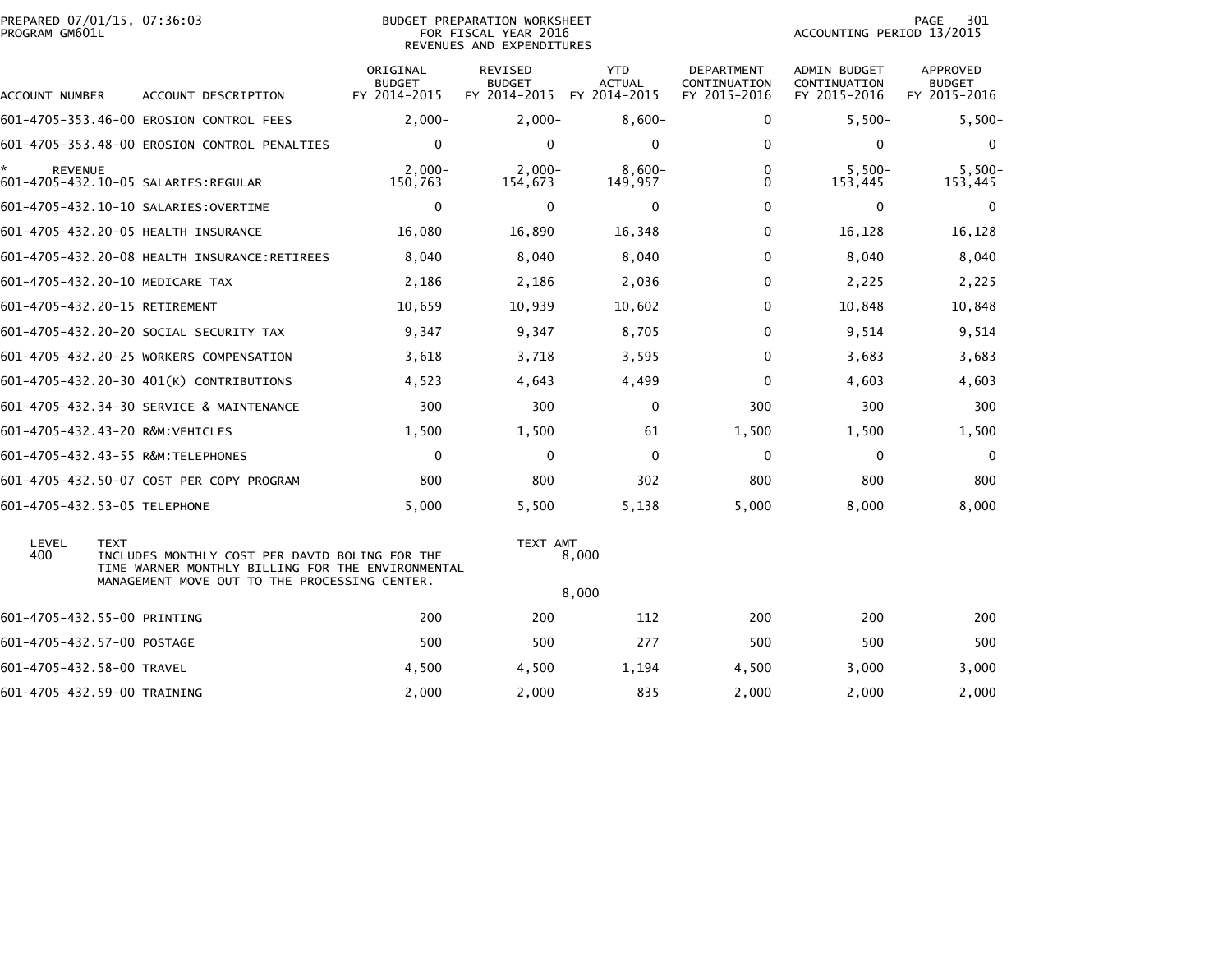| PREPARED 07/01/15, 07:36:03<br>PROGRAM GM601L                                                                                                                                                                                                                                                                                    |                                               | BUDGET PREPARATION WORKSHEET<br>FOR FISCAL YEAR 2016<br>REVENUES AND EXPENDITURES |                                          |                                             |                                                   | PAGE<br>302<br>ACCOUNTING PERIOD 13/2015            |                                           |  |
|----------------------------------------------------------------------------------------------------------------------------------------------------------------------------------------------------------------------------------------------------------------------------------------------------------------------------------|-----------------------------------------------|-----------------------------------------------------------------------------------|------------------------------------------|---------------------------------------------|---------------------------------------------------|-----------------------------------------------------|-------------------------------------------|--|
| ACCOUNT NUMBER                                                                                                                                                                                                                                                                                                                   | ACCOUNT DESCRIPTION                           | ORIGINAL<br><b>BUDGET</b><br>FY 2014-2015                                         | REVISED<br><b>BUDGET</b><br>FY 2014-2015 | <b>YTD</b><br><b>ACTUAL</b><br>FY 2014-2015 | <b>DEPARTMENT</b><br>CONTINUATION<br>FY 2015-2016 | <b>ADMIN BUDGET</b><br>CONTINUATION<br>FY 2015-2016 | APPROVED<br><b>BUDGET</b><br>FY 2015-2016 |  |
| 601-4705-432.61-05 SUPPLIES:OFFICE                                                                                                                                                                                                                                                                                               |                                               | 1,300                                                                             | 1,300                                    | 1,035                                       | 1,300                                             | 1,300                                               | 1,300                                     |  |
|                                                                                                                                                                                                                                                                                                                                  | 601-4705-432.61-95 SUPPLIES: OTHER SMALL EQMT | 500                                                                               | 500                                      | 234                                         | 500                                               | 500                                                 | 500                                       |  |
|                                                                                                                                                                                                                                                                                                                                  | 601-4705-432.62-20 MOTOR FUEL & LUBRICANTS    | 4,500                                                                             | 4,500                                    | 3,832                                       | 4,500                                             | 5,000                                               | 5,000                                     |  |
|                                                                                                                                                                                                                                                                                                                                  | 601-4705-432.64-50 DUES & SUBSCRIPTIONS       | 500                                                                               | 500                                      | 490                                         | 500                                               | 500                                                 | 500                                       |  |
| 601-4705-432.74-35 C/A:VEHICLES                                                                                                                                                                                                                                                                                                  |                                               | $\mathbf 0$                                                                       | $\Omega$                                 | $\Omega$                                    | $\Omega$                                          | $\mathbf{0}$                                        | $\mathbf{0}$                              |  |
| LEVEL<br><b>TEXT</b><br>400<br>THE VEHICLE IN USE IS A 2001 DODGE DURANGO WITH<br>142,411 MILES. IT IS A 4WD VEHICLE THAT IS<br>PERIODICALLY UTILIZED IN OFF-ROAD CONDITIONS.<br>THERE ARE RECENT INDICATIONS THAT THE FRONT<br>DIFFERENTIAL/DRIVE TRAIN MAY HAVE ISSUES AND COULD<br>BE EXPENSIVE AND TIME-CONSUMING TO REPAIR. |                                               |                                                                                   | TEXT AMT                                 | 31,000                                      |                                                   |                                                     |                                           |  |
|                                                                                                                                                                                                                                                                                                                                  | LESS: COUNTY MANAGER'S REDUCTIONS             |                                                                                   |                                          | $31,000 -$                                  |                                                   |                                                     |                                           |  |
|                                                                                                                                                                                                                                                                                                                                  | 601-4705-432.76-20 F/A:DP EQMT/SOFTWARE       | 0                                                                                 | $\Omega$                                 | $\Omega$                                    | 0                                                 | $\Omega$                                            | $\mathbf 0$                               |  |
|                                                                                                                                                                                                                                                                                                                                  | 601-4705-525.74-10 C/A:DATA PROCESSING        | 0                                                                                 | 6,745                                    | 6,105                                       | $\Omega$                                          | $\Omega$                                            | $\mathbf{0}$                              |  |
|                                                                                                                                                                                                                                                                                                                                  | 601-4705-525.74-20 C/A:OFFICE EQUIPMENT       | 0                                                                                 | 0                                        | 0                                           | 0                                                 | 0                                                   | $\mathbf{0}$                              |  |
|                                                                                                                                                                                                                                                                                                                                  | 601-4705-525.76-30 F/A:EQUIPMENT/FURNISHINGS  | $\mathbf 0$                                                                       | $\Omega$                                 | $\mathbf{0}$                                | $\Omega$                                          | $\Omega$                                            | $\mathbf{0}$                              |  |
| 601-4705-525.78-00 C/O:GAAP                                                                                                                                                                                                                                                                                                      |                                               | $\mathbf{0}$                                                                      | $\mathbf{0}$                             | $\Omega$                                    | 0                                                 | $\Omega$                                            | $\mathbf{0}$                              |  |
| ×.<br>EXPENDITURE                                                                                                                                                                                                                                                                                                                |                                               | 226,816                                                                           | 239,281                                  | 223,397                                     | 21,600                                            | 232,086                                             | 232,086                                   |  |
| **<br>LANDFILL                                                                                                                                                                                                                                                                                                                   |                                               | 224,816                                                                           | 237,281                                  | 214,797                                     | 21,600                                            | 226,586                                             | 226,586                                   |  |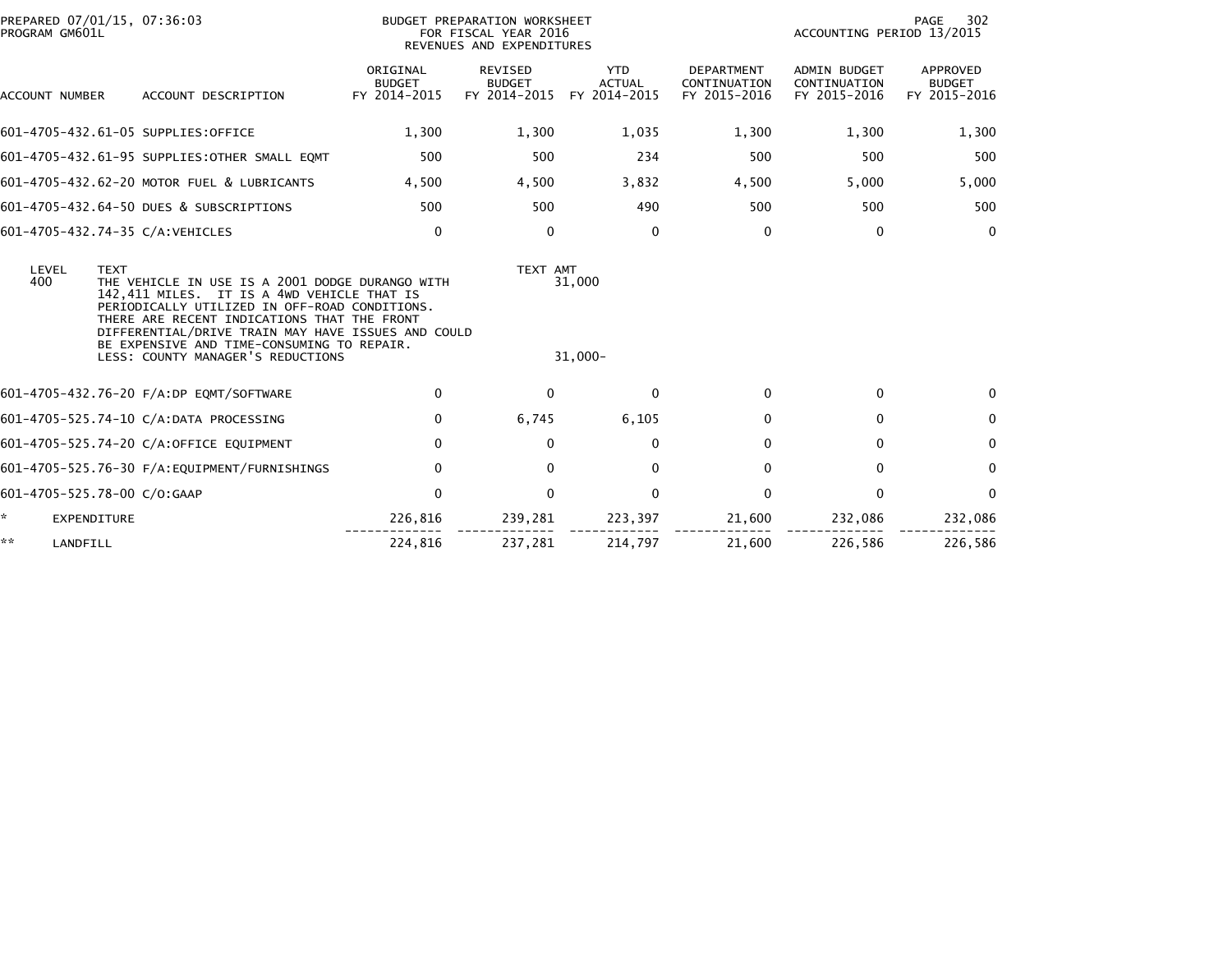|                | PREPARED 07/01/15, 07:36:03 |  |
|----------------|-----------------------------|--|
| PROGRAM GM601L |                             |  |

## PODGET PREPARATION WORKSHEET A SUDGET PREPARATION WORKSHEET FOR FISCAL YEAR 2016 PROGRAM GM601L FOR FISCAL YEAR 2016 ACCOUNTING PERIOD 13/2015REVENUES AND EXPENDITURES

| ACCOUNT NUMBER                                         | ACCOUNT DESCRIPTION                         | ORIGINAL<br><b>BUDGET</b><br>FY 2014-2015 | <b>REVISED</b><br><b>BUDGET</b><br>FY 2014-2015 | <b>YTD</b><br><b>ACTUAL</b><br>FY 2014-2015 | <b>DEPARTMENT</b><br>CONTINUATION<br>FY 2015-2016 | <b>ADMIN BUDGET</b><br>CONTINUATION<br>FY 2015-2016 | APPROVED<br><b>BUDGET</b><br>FY 2015-2016 |
|--------------------------------------------------------|---------------------------------------------|-------------------------------------------|-------------------------------------------------|---------------------------------------------|---------------------------------------------------|-----------------------------------------------------|-------------------------------------------|
|                                                        | 601-4710-334.02-01 PESTICIDE ENV TRUST FUND | 0                                         | $\Omega$                                        | $\mathbf{0}$                                | 0                                                 | $\mathbf{0}$                                        | $\Omega$                                  |
|                                                        | 601-4710-344.33-00 COLLECTION SITE FEES     | 160,000-                                  | $160,000 -$                                     | 174,058-                                    | 0                                                 | $160,000 -$                                         | $160,000 -$                               |
|                                                        | 601-4710-395.00-00 FUND BALANCE APPR-RESTR  | $\Omega$                                  | $\Omega$                                        | $\Omega$                                    | 0                                                 | $\Omega$                                            | $\Omega$                                  |
|                                                        | 601-4710-395.10-00 FUND BALANCE APPR-UNREST | $\Omega$                                  | $\Omega$                                        | $\mathbf{0}$                                | $\Omega$                                          | $\Omega$                                            | $\Omega$                                  |
| <b>REVENUE</b><br>601-4710-525.10-05 SALARIES: REGULAR |                                             | $160.000 -$<br>266,886                    | $160.000 -$<br>266,861                          | 174,058-<br>251,657                         | 0<br>0                                            | $160.000 -$<br>270,949                              | 160,000-<br>270,949                       |
| 601-4710-525.10-10 SALARIES: OVERTIME                  |                                             | $\mathbf{0}$                              | 25                                              | 24                                          | 0                                                 | $\mathbf{0}$                                        | $\Omega$                                  |
| 601-4710-525.10-15 SALARIES: PART-TIME                 |                                             | 11,200                                    | 11,200                                          | 9,767                                       | 0                                                 | 12,000                                              | 12,000                                    |
| 601-4710-525.20-05 HEALTH INSURANCE                    |                                             | 88,440                                    | 88,440                                          | 77,720                                      | 0                                                 | 88,703                                              | 88,703                                    |
| 601-4710-525.20-10 MEDICARE TAX                        |                                             | 4,032                                     | 4,032                                           | 3,377                                       | 0                                                 | 4,092                                               | 4,092                                     |
| 601-4710-525.20-15 RETIREMENT                          |                                             | 18,869                                    | 18,869                                          | 17,792                                      | 0                                                 | 19,156                                              | 19,156                                    |
|                                                        | 601-4710-525.20-20 SOCIAL SECURITY TAX      | 17,241                                    | 17,241                                          | 14,440                                      | 0                                                 | 17,494                                              | 17,494                                    |
|                                                        | 601-4710-525.20-25 WORKERS COMPENSATION     | 24,019                                    | 24,019                                          | 6,967                                       | $\Omega$                                          | 7,771                                               | 7,771                                     |
|                                                        | 601-4710-525.20-30 401(K) CONTRIBUTIONS     | 8,006                                     | 8,006                                           | 7,265                                       | 0                                                 | 8,129                                               | 8,129                                     |
|                                                        | 601-4710-525.33-10 CONTRACT COLLECTION      | 135,000                                   | 135,000                                         | 119,406                                     | 135,000                                           | 140,000                                             | 140,000                                   |
|                                                        | 601-4710-525.42-20 GROUNDS MAINTENANCE      | 4,000                                     | 4,000                                           | 1,209                                       | 4,000                                             | 4,000                                               | 4,000                                     |
| 601-4710-525.43-05 R&M:BUILDINGS                       |                                             | 5,000                                     | 5,000                                           | 1,824                                       | 5,000                                             | 5,000                                               | 5,000                                     |
| 601-4710-525.43-15 R&M:EQUIPMENT                       |                                             | 3,000                                     | 3,000                                           | 2,974                                       | 3,000                                             | 3,000                                               | 3,000                                     |
| 601-4710-525.43-20 R&M: VEHICLES                       |                                             | 1,500                                     | 800                                             | 0                                           | 1,500                                             | 1,500                                               | 1,500                                     |
|                                                        | 601-4710-525.44-20 RENT:LAND & BUILDINGS    | 6,000                                     | 6,000                                           | 2,100                                       | 6,000                                             | 4,000                                               | 4,000                                     |

LEVEL TEXT AMT<br>400 ANTICIPATED MONTHLY RENT FOR THE LIBERTY RECYCLING 4.0 ANTICIPATED MONTHLY RENT FOR THE LIBERTY RECYCLING SITE LOCATED AT 8835 STOKES FERRY ROAD SHOULD NOT EXCEED \$4,OOO.OO.CONTRACT IS UP FOR RENEWAL JUNE 30, 2015.

 $4,000$ 

4,000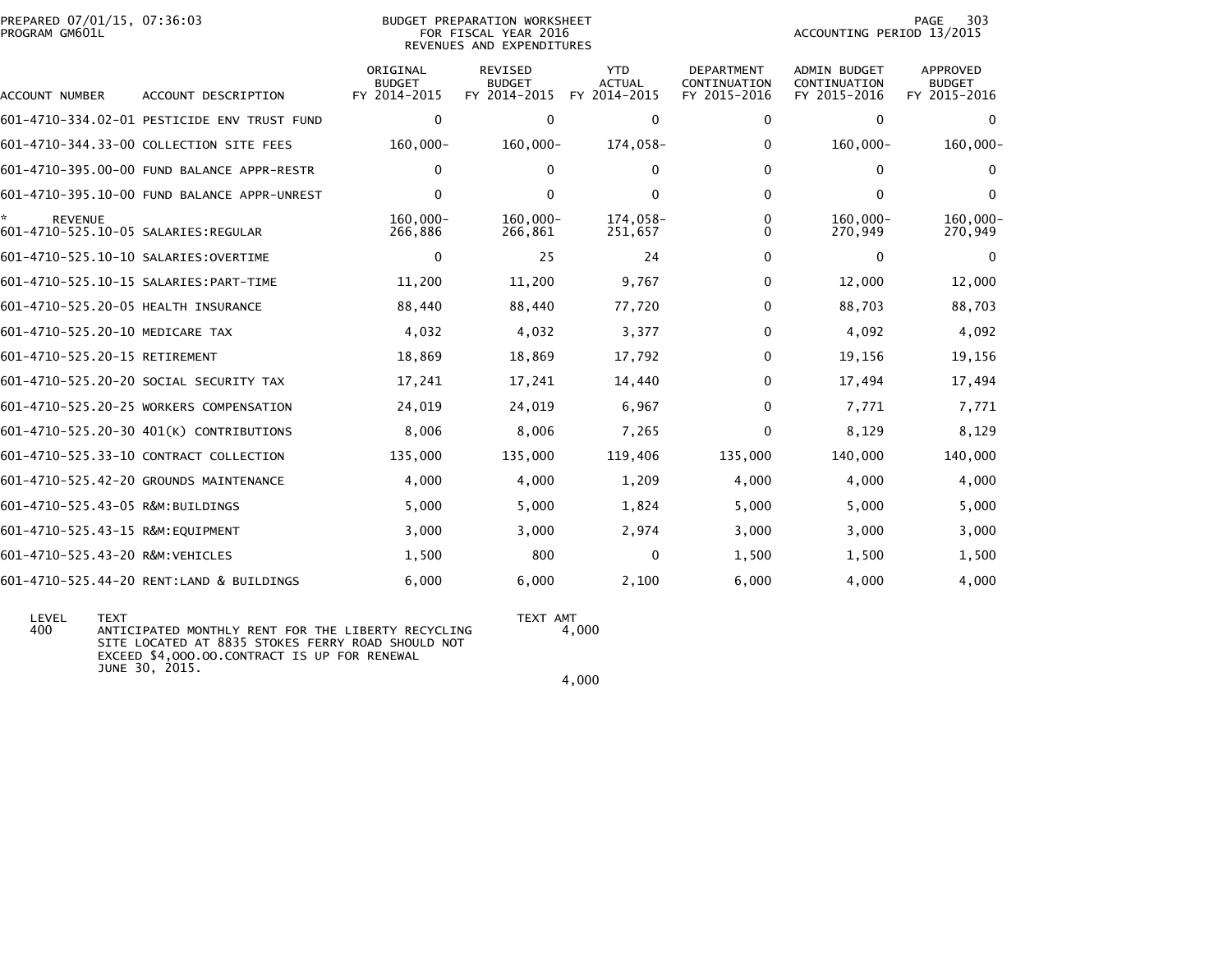| PREPARED 07/01/15, 07:36:03<br>PROGRAM GM601L |                                               | BUDGET PREPARATION WORKSHEET<br>FOR FISCAL YEAR 2016<br>REVENUES AND EXPENDITURES |                                                 |                                             |                                                   | 304<br>PAGE<br>ACCOUNTING PERIOD 13/2015     |                                           |  |
|-----------------------------------------------|-----------------------------------------------|-----------------------------------------------------------------------------------|-------------------------------------------------|---------------------------------------------|---------------------------------------------------|----------------------------------------------|-------------------------------------------|--|
| <b>ACCOUNT NUMBER</b>                         | ACCOUNT DESCRIPTION                           | ORIGINAL<br><b>BUDGET</b><br>FY 2014-2015                                         | <b>REVISED</b><br><b>BUDGET</b><br>FY 2014-2015 | <b>YTD</b><br><b>ACTUAL</b><br>FY 2014-2015 | <b>DEPARTMENT</b><br>CONTINUATION<br>FY 2015-2016 | ADMIN BUDGET<br>CONTINUATION<br>FY 2015-2016 | APPROVED<br><b>BUDGET</b><br>FY 2015-2016 |  |
| 601-4710-525.44-42 RENT:PORT-A-JOHNS          |                                               | 6.000                                                                             | 6,000                                           | 5,280                                       | 6,000                                             | 6,000                                        | 6,000                                     |  |
| 601-4710-525.53-05 TELEPHONE                  |                                               | 10,500                                                                            | 12,200                                          | 11,657                                      | 10,500                                            | 12,500                                       | 12,500                                    |  |
| 601-4710-525.56-00 UNIFORMS                   |                                               | 2,500                                                                             | 2,500                                           | 2,114                                       | 2,500                                             | 2,500                                        | 2,500                                     |  |
| 601-4710-525.58-00 TRAVEL                     |                                               | 9,000                                                                             | 9,000                                           | 7,426                                       | 9,000                                             | 9,000                                        | 9,000                                     |  |
| 601-4710-525.61-05 SUPPLIES:OFFICE            |                                               | 800                                                                               | 800                                             | 564                                         | 800                                               | 800                                          | 800                                       |  |
|                                               | 601-4710-525.61-54 SUPPLIES:0SHA COMPLIANCE   | 4,000                                                                             | 4,000                                           | 2,760                                       | 4,000                                             | 4,000                                        | 4,000                                     |  |
|                                               | 601-4710-525.61-95 SUPPLIES: OTHER SMALL EQMT | 2,000                                                                             | 2,000                                           | 1,157                                       | 2,000                                             | 2,000                                        | 2,000                                     |  |
| 601-4710-525.62-05 ELECTRICITY                |                                               | 9,500                                                                             | 9,500                                           | 7,619                                       | 9,500                                             | 9,600                                        | 9,600                                     |  |
|                                               | 601-4710-525.62-20 MOTOR FUEL & LUBRICANTS    | 200                                                                               | 0                                               | $\mathbf{0}$                                | 200                                               | 200                                          | 200                                       |  |
|                                               | 601-4710-525.64-50 DUES & SUBSCRIPTIONS       | 200                                                                               | 0                                               | $\Omega$                                    | 200                                               | 200                                          | 200                                       |  |
|                                               | 601-4710-525.73-00 C/A:OTHER IMPROVEMENTS     | $\mathbf 0$                                                                       | $\mathbf{0}$                                    | $\mathbf{0}$                                | 0                                                 | $\Omega$                                     | $\mathbf{0}$                              |  |
|                                               | 601-4710-525.74-90 C/A:OTHER EQUIPMENT        | $\Omega$                                                                          | $\mathbf{0}$                                    | $\mathbf{0}$                                | 0                                                 | $\mathbf{0}$                                 | $\mathbf{0}$                              |  |
| 601-4710-525.76-90 F/A:OTHER                  |                                               | 30,000                                                                            | 30,000                                          | 27,590                                      | 30,000                                            | $\Omega$                                     | $\Omega$                                  |  |
| 601-4710-525.78-00 C/O:GAAP                   |                                               | $\mathbf 0$                                                                       | $\mathbf{0}$                                    | $\mathbf{0}$                                | 0                                                 | $\Omega$                                     | $\mathbf{0}$                              |  |
|                                               | 601-4710-525.90-30 DISPOSAL FEES AT LANDFILL  | 62,000                                                                            | 62,000                                          | 58,821                                      | 0                                                 | 68,000                                       | 68,000                                    |  |
| *<br><b>EXPENDITURE</b>                       |                                               | 729,893                                                                           | 730,493                                         | 641,510                                     | 229,200                                           | 700,594                                      | 700,594                                   |  |
| **<br>SANITATION                              |                                               | 569,893                                                                           | 570,493                                         | 467,452                                     | 229,200                                           | 540,594                                      | 540,594                                   |  |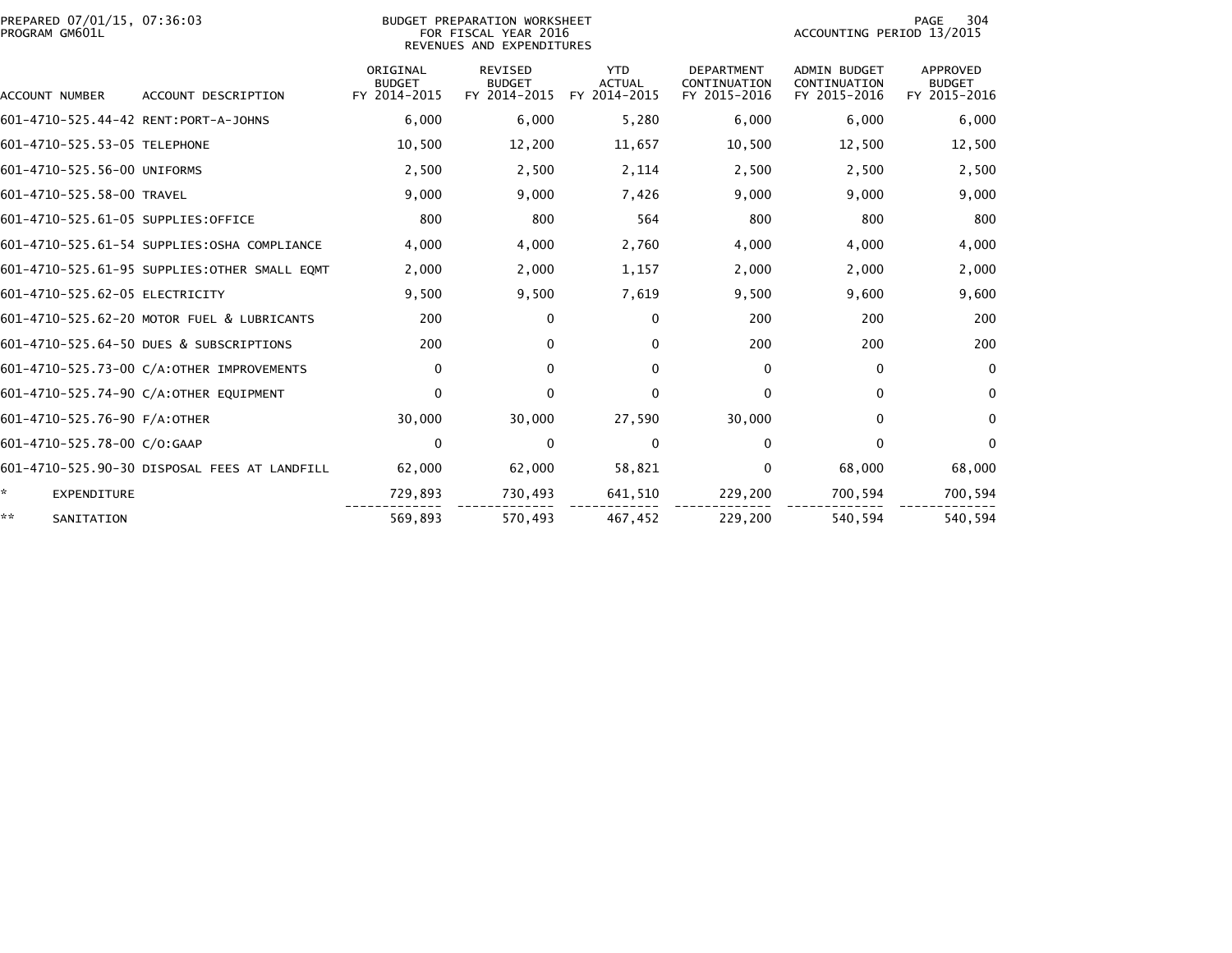| PREPARED 07/01/15, 07:36:03<br>PROGRAM GM601L          |                                            | 305<br>PAGE<br>ACCOUNTING PERIOD 13/2015  |                                                 |                                             |                                                          |                                                     |                                                  |
|--------------------------------------------------------|--------------------------------------------|-------------------------------------------|-------------------------------------------------|---------------------------------------------|----------------------------------------------------------|-----------------------------------------------------|--------------------------------------------------|
| <b>ACCOUNT NUMBER</b>                                  | ACCOUNT DESCRIPTION                        | ORIGINAL<br><b>BUDGET</b><br>FY 2014-2015 | <b>REVISED</b><br><b>BUDGET</b><br>FY 2014-2015 | <b>YTD</b><br><b>ACTUAL</b><br>FY 2014-2015 | <b>DEPARTMENT</b><br><b>CONTINUATION</b><br>FY 2015-2016 | <b>ADMIN BUDGET</b><br>CONTINUATION<br>FY 2015-2016 | <b>APPROVED</b><br><b>BUDGET</b><br>FY 2015-2016 |
| 601-4715-335.31-00 ST:TIRE DISPOSAL                    |                                            | $160,000 -$                               | $160,000 -$                                     | 128,204-                                    | 0                                                        | $160.000 -$                                         | $160,000 -$                                      |
|                                                        | 601-4715-335.32-00 ST:WHITE GOODS DISPOSAL | $40,000 -$                                | $40,000 -$                                      | $10,593-$                                   | 0                                                        | $40.000 -$                                          | $40,000 -$                                       |
| 601-4715-344.40-10 RECYCLING SALES                     |                                            | $100,000 -$                               | $100,000 -$                                     | 105,180-                                    | $\Omega$                                                 | $100,000 -$                                         | $100,000 -$                                      |
|                                                        | 601-4715-344.40-20 SALES OF CONTAINERS     | $\mathbf{0}$                              | $\mathbf{0}$                                    | $\mathbf{0}$                                | 0                                                        | $\mathbf{0}$                                        | 0                                                |
| <b>REVENUE</b><br>601-4715-525.10-05 SALARIES: REGULAR |                                            | $300,000 -$<br>94,170                     | $300,000 -$<br>96,310                           | 243,977-<br>93,363                          | $\Omega$<br>0                                            | $300,000 -$<br>95,845                               | $300,000 -$<br>95,845                            |
| 601-4715-525.20-05 HEALTH INSURANCE                    |                                            | 24,120                                    | 25,330                                          | 24,522                                      | 0                                                        | 24,192                                              | 24,192                                           |
| 601-4715-525.20-10 MEDICARE TAX                        |                                            | 1,365                                     | 1,365                                           | 1,299                                       | 0                                                        | 1,390                                               | 1,390                                            |
| 601-4715-525.20-15 RETIREMENT                          |                                            | 6,658                                     | 6,818                                           | 6,600                                       | $\Omega$                                                 | 6,776                                               | 6,776                                            |
|                                                        | 601-4715-525.20-20 SOCIAL SECURITY TAX     | 5,838                                     | 5,838                                           | 5,554                                       | 0                                                        | 5,943                                               | 5,943                                            |
|                                                        | 601-4715-525.20-25 WORKERS COMPENSATION    | 8,475                                     | 8,675                                           | 8,403                                       | 0                                                        | 8,626                                               | 8,626                                            |
|                                                        | 601-4715-525.20-30 401(K) CONTRIBUTIONS    | 2,825                                     | 2,895                                           | 2,801                                       | $\mathbf{0}$                                             | 2,875                                               | 2,875                                            |
|                                                        | 601-4715-525.33-10 CONTRACT COLLECTION     | 63,000                                    | 63,000                                          | 51,258                                      | 63,000                                                   | 63,000                                              | 63,000                                           |
| 601-4715-525.41-40 WATER                               |                                            | 500                                       | 500                                             | 232                                         | 500                                                      | 500                                                 | 500                                              |
| 601-4715-525.42-40 TIRE DISPOSAL                       |                                            | 170,000                                   | 170,000                                         | 157,803                                     | 170,000                                                  | 170,000                                             | 170,000                                          |
| 601-4715-525.54-00 ADVERTISING                         |                                            | 300                                       | 300                                             | $\mathbf 0$                                 | 300                                                      | 300                                                 | 300                                              |
| 601-4715-525.55-00 PRINTING                            |                                            | 1,000                                     | 1,000                                           | 711                                         | 1,000                                                    | 1,000                                               | 1,000                                            |
| 601-4715-525.56-00 UNIFORMS                            |                                            | 300                                       | 300                                             | 119                                         | 300                                                      | 300                                                 | 300                                              |
| 601-4715-525.58-00 TRAVEL                              |                                            | 4,000                                     | 4,000                                           | 836                                         | 4,000                                                    | 3.000                                               | 3,000                                            |

 LEVEL TEXT TEXT AMT 400 CALEB, OUR RECYCLING SUPERVISOR NOW HAS ACCESS TO 3,000 COUNTY VEHICLE THEREFORE A REDUCTION IN MILEAGE REIMBURSEMENT COSTS. CRA TECHNICAL CEU CONFERENCE IS COMBINED OF SC AND NC PROFESSIONALS AND CAN BE HELD IN NC ORSC. DATES AND STATE TO BE DETERMINED BY BOARD.

 $3,000$ 

3,000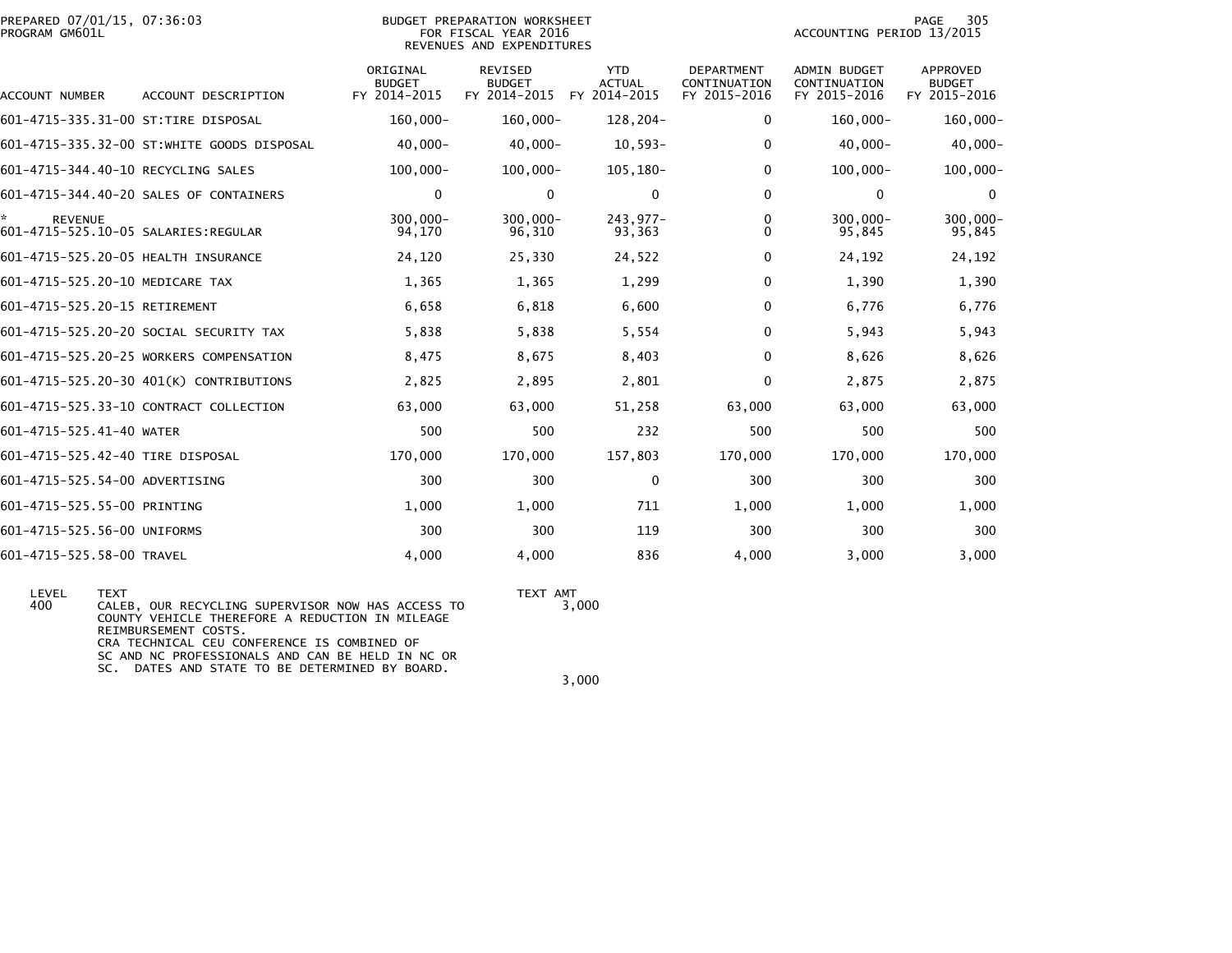| PREPARED 07/01/15, 07:36:03<br>PROGRAM GM601L |                                               | <b>BUDGET PREPARATION WORKSHEET</b><br>FOR FISCAL YEAR 2016<br>REVENUES AND EXPENDITURES | 306<br>PAGE<br>ACCOUNTING PERIOD 13/2015        |                                             |                                                   |                                              |                                           |
|-----------------------------------------------|-----------------------------------------------|------------------------------------------------------------------------------------------|-------------------------------------------------|---------------------------------------------|---------------------------------------------------|----------------------------------------------|-------------------------------------------|
| ACCOUNT NUMBER                                | ACCOUNT DESCRIPTION                           | ORIGINAL<br><b>BUDGET</b><br>FY 2014-2015                                                | <b>REVISED</b><br><b>BUDGET</b><br>FY 2014-2015 | <b>YTD</b><br><b>ACTUAL</b><br>FY 2014-2015 | <b>DEPARTMENT</b><br>CONTINUATION<br>FY 2015-2016 | ADMIN BUDGET<br>CONTINUATION<br>FY 2015-2016 | APPROVED<br><b>BUDGET</b><br>FY 2015-2016 |
| 601-4715-525.59-00 TRAINING                   |                                               | 2,000                                                                                    | 2,000                                           | 1,035                                       | 2,000                                             | 2,000                                        | 2,000                                     |
| 601-4715-525.61-05 SUPPLIES:OFFICE            |                                               | 1,000                                                                                    | 1,000                                           | 509                                         | 1,000                                             | 1,000                                        | 1,000                                     |
|                                               | 601-4715-525.61-15 SUPPLIES: EDUCATIONAL      | 1,500                                                                                    | 1,500                                           | 270                                         | 1,500                                             | 1,500                                        | 1,500                                     |
|                                               | 601-4715-525.61-54 SUPPLIES:0SHA COMPLIANCE   | 500                                                                                      | 500                                             | 262                                         | 500                                               | 500                                          | 500                                       |
|                                               | 601-4715-525.61-75 SUPPLIES:RECYCLING         | 5,000                                                                                    | 5,000                                           | 3,471                                       | 5,000                                             | 5,000                                        | 5,000                                     |
| 601-4715-525.61-80 SUPPLIES:SIGNS             |                                               | 1,000                                                                                    | 1,000                                           | 100                                         | 1,000                                             | 1,000                                        | 1,000                                     |
|                                               | 601-4715-525.61-95 SUPPLIES: OTHER SMALL EQMT | 6,000                                                                                    | 6,000                                           | 2,576                                       | 6,000                                             | 5,000                                        | 5,000                                     |
|                                               | 601-4715-525.62-20 MOTOR FUEL & LUBRICANTS    | 13,500                                                                                   | 13,500                                          | 5,574                                       | 13,500                                            | 11,000                                       | 11,000                                    |
|                                               | 601-4715-525.64-50 DUES & SUBSCRIPTIONS       | 200                                                                                      | 200                                             | 145                                         | 200                                               | 200                                          | 200                                       |
| 601-4715-525.74-35 C/A:VEHICLES               |                                               | 0                                                                                        | $\mathbf{0}$                                    | $\mathbf{0}$                                | 0                                                 | 0                                            | $\mathbf{0}$                              |
|                                               | 601-4715-525.74-90 C/A:OTHER EQUIPMENT        | $\Omega$                                                                                 | 0                                               | $\Omega$                                    | 0                                                 | $\mathbf{0}$                                 | $\mathbf{0}$                              |
| 601-4715-525.76-20 F/A:DP EQUIPMENT           |                                               | $\mathbf{0}$                                                                             | $\Omega$                                        | $\Omega$                                    | 0                                                 | $\mathbf{0}$                                 | $\mathbf 0$                               |
| 601-4715-525.76-90 F/A:OTHER                  |                                               | 0                                                                                        | 4,250                                           | 4,250                                       | 0                                                 | $\mathbf 0$                                  | $\mathbf 0$                               |
| 601-4715-525.78-00 C/O:GAAP                   |                                               | 0                                                                                        | 0                                               | $\mathbf{0}$                                | 0                                                 | $\mathbf{0}$                                 | $\mathbf{0}$                              |
|                                               | 601-4715-525.79-00 DEPRECIATION EXPENSE       | $\Omega$                                                                                 | 0                                               | 0                                           | 0                                                 | $\mathbf{0}$                                 | $\mathbf{0}$                              |
|                                               | 601-4715-525.82-04 ALUMINUM PURCHASES         | 0                                                                                        | $\mathbf{0}$                                    | $\mathbf{0}$                                | 0                                                 | $\mathbf{0}$                                 | 0                                         |
|                                               | 601-4715-525.83-00 PROGRAM ACTIVITIES         | $\Omega$                                                                                 | $\Omega$                                        | $\mathbf{0}$                                | 0                                                 | $\mathbf{0}$                                 | $\mathbf{0}$                              |
| *<br>EXPENDITURE                              |                                               | 413,251                                                                                  | 421,281                                         | 371,693                                     | 269,800                                           | 410,947                                      | 410,947                                   |
| **<br>RECYCLING PROGRAM                       |                                               | 113,251                                                                                  | 121,281                                         | 127,716                                     | 269,800                                           | 110,947                                      | 110,947                                   |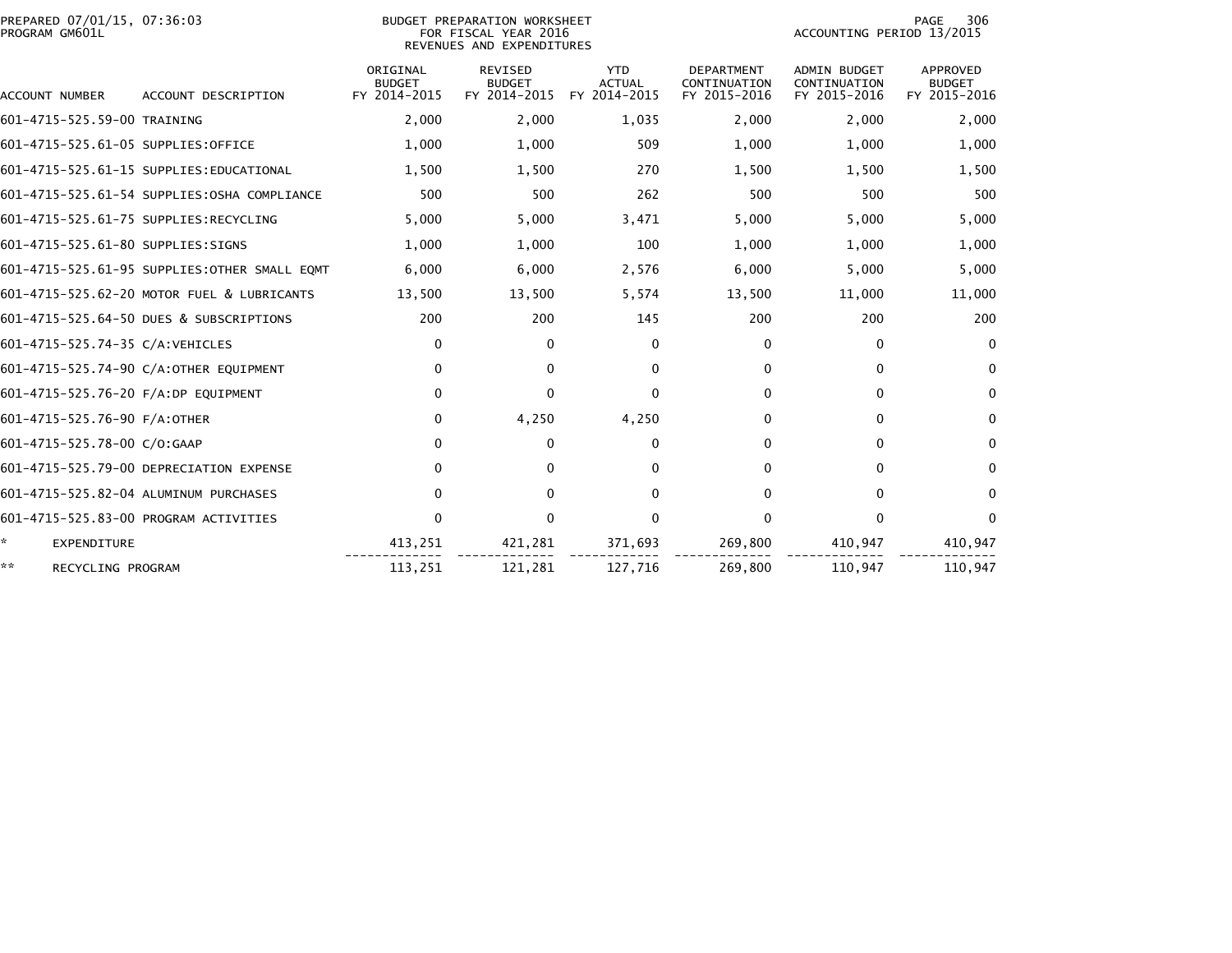| PROGRAM GM601L | PREPARED 07/01/15, 07:36:03                                                                 |                                           | BUDGET PREPARATION WORKSHEET<br>FOR FISCAL YEAR 2016<br>REVENUES AND EXPENDITURES |                                             |                                                   |                                              | 307<br><b>PAGE</b><br>ACCOUNTING PERIOD 13/2015 |  |  |
|----------------|---------------------------------------------------------------------------------------------|-------------------------------------------|-----------------------------------------------------------------------------------|---------------------------------------------|---------------------------------------------------|----------------------------------------------|-------------------------------------------------|--|--|
| ACCOUNT NUMBER | ACCOUNT DESCRIPTION                                                                         | ORIGINAL<br><b>BUDGET</b><br>FY 2014-2015 | <b>REVISED</b><br><b>BUDGET</b><br>FY 2014-2015                                   | <b>YTD</b><br><b>ACTUAL</b><br>FY 2014-2015 | <b>DEPARTMENT</b><br>CONTINUATION<br>FY 2015-2016 | ADMIN BUDGET<br>CONTINUATION<br>FY 2015-2016 | APPROVED<br><b>BUDGET</b><br>FY 2015-2016       |  |  |
|                | 601–4720–316.60–00 SOLID WASTE DISPOSAL TAX                                                 | $250,000 -$                               | $250,000 -$                                                                       | 181,670-                                    | $\mathbf{0}$                                      | 250,000-                                     | $250,000 -$                                     |  |  |
|                | 601-4720-334.88-00 SOLID WASTE TAX REVENUE                                                  | $60,000 -$                                | $60,000 -$                                                                        | $46,745-$                                   | $\mathbf{0}$                                      | $60,000 -$                                   | $60,000 -$                                      |  |  |
|                | 601-4720-344.31-10 LANDFILL CASH RECEIPTS                                                   | 370,000-                                  | 370,000-                                                                          | 397,264-                                    | $\mathbf{0}$                                      | 383,000-                                     | 383,000-                                        |  |  |
| LEVEL<br>400   | <b>TEXT</b><br>DEPARTMENT'S ORIGINAL REQUEST<br>PLUS: COUNTY MANAGER'S RECOMMENDED INCREASE |                                           | TEXT AMT                                                                          | 370,000<br>13,000<br>383,000                |                                                   |                                              |                                                 |  |  |
|                | 601-4720-344.31-20 LANDFILL CHARGES                                                         | $3,700,000 -$                             | 3,700,000-                                                                        | $3,588,871-$                                | 0                                                 | $3,700,000 -$                                | $3,700,000 -$                                   |  |  |
|                |                                                                                             | 0                                         | $\Omega$                                                                          | 0                                           | $\Omega$                                          | $\Omega$                                     | 0                                               |  |  |
|                | 601-4720-344.32-00 LANDFILL LATE FEES                                                       | 0                                         | 0                                                                                 | $6,520-$                                    | $\mathbf{0}$                                      | $\Omega$                                     | $\mathbf{0}$                                    |  |  |
|                | 601-4720-361.00-00 INTEREST REVENUE                                                         | $40,000 -$                                | $40,000 -$                                                                        | 27,789-                                     | $\mathbf{0}$                                      | $40,000 -$                                   | $40,000 -$                                      |  |  |
|                | 601-4720-389.95-00 OTHER MISC RECEIPTS                                                      | $\mathbf 0$                               | $\Omega$                                                                          | $260 -$                                     | $\Omega$                                          | $\Omega$                                     | 0                                               |  |  |
|                | 601-4720-392.30-00 SALE OF PROPERTY                                                         | $\mathbf{0}$                              | $\Omega$                                                                          | 0                                           | $\mathbf{0}$                                      | $\Omega$                                     | 0                                               |  |  |
|                | 601-4720-395.00-00 FUND BALANCE APPR-RESTR                                                  | 0                                         | $\Omega$                                                                          | $\Omega$                                    | $\Omega$                                          | $\Omega$                                     | $\mathbf{0}$                                    |  |  |
|                | 601-4720-395.10-00 FUND BALANCE APPR-UNREST                                                 | 8, 342, 225-                              | 8, 342, 225-                                                                      | $\mathbf 0$                                 | $\mathbf{0}$                                      | 2,897,425-                                   | 2,933,271-                                      |  |  |
| LEVEL<br>400   | <b>TEXT</b><br>COUNTY MANAGER'S RECOMMENDATION<br>COMMISSIONERS' ADDITION                   |                                           | TEXT AMT<br>2,897,425<br>2,933,271                                                | 35,846                                      |                                                   |                                              |                                                 |  |  |
| <b>REVENUE</b> | 601-4720-525.10-05 SALARIES:REGULAR                                                         | 12,762,225-<br>435,716                    | 12,762,225-<br>426,716                                                            | 4,249,119-<br>402,760                       | $\mathbf{0}$<br>$\Omega$                          | 7,330,425-<br>437,501                        | 7,366,271-<br>473,347                           |  |  |
| LEVEL<br>400   | <b>TEXT</b><br>CONTINUATION BUDGET                                                          |                                           | TEXT AMT                                                                          | 437,501                                     |                                                   |                                              |                                                 |  |  |
|                | COMMISSIONERS' ADDITIONS<br>1 LITTER CUSTODIAL WORKER (SALARY & BENEFITS)                   |                                           |                                                                                   | 35,846<br>473,347                           |                                                   |                                              |                                                 |  |  |
|                | 601-4720-525.10-10 SALARIES:OVERTIME                                                        | 0                                         | $\Omega$                                                                          | 0                                           | $\Omega$                                          | 0                                            | 0                                               |  |  |
|                |                                                                                             | 10,000                                    | 10,000                                                                            | 5,330                                       | 0                                                 | 10,000                                       | 10,000                                          |  |  |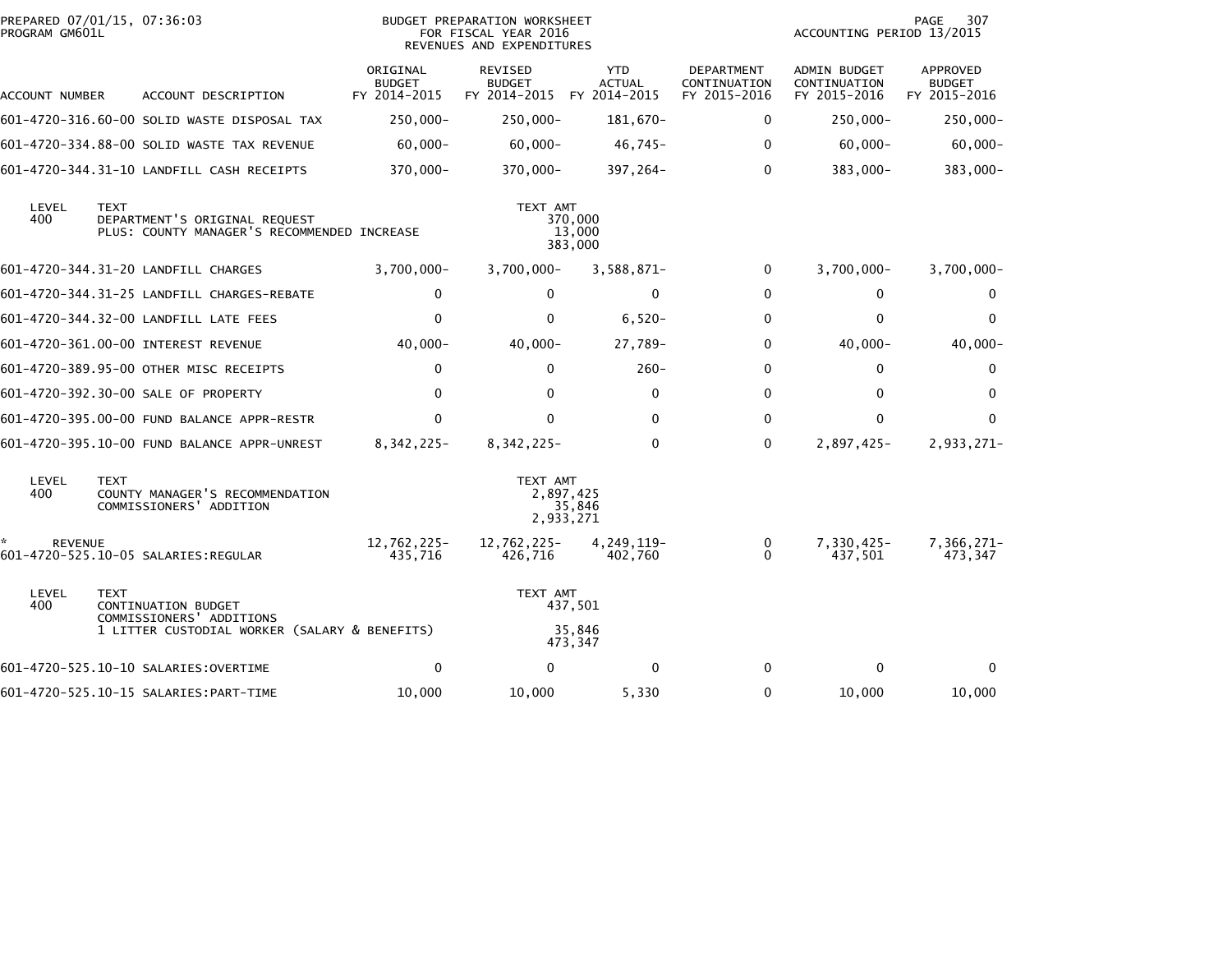| PREPARED 07/01/15, 07:36:03<br>PROGRAM GM601L |                                                                                                                                                                                                  |                                           | BUDGET PREPARATION WORKSHEET<br>FOR FISCAL YEAR 2016<br>REVENUES AND EXPENDITURES |                                             | PAGE<br>308<br>ACCOUNTING PERIOD 13/2015   |                                              |                                           |
|-----------------------------------------------|--------------------------------------------------------------------------------------------------------------------------------------------------------------------------------------------------|-------------------------------------------|-----------------------------------------------------------------------------------|---------------------------------------------|--------------------------------------------|----------------------------------------------|-------------------------------------------|
| ACCOUNT NUMBER                                | ACCOUNT DESCRIPTION                                                                                                                                                                              | ORIGINAL<br><b>BUDGET</b><br>FY 2014-2015 | REVISED<br><b>BUDGET</b><br>FY 2014-2015                                          | <b>YTD</b><br><b>ACTUAL</b><br>FY 2014-2015 | DEPARTMENT<br>CONTINUATION<br>FY 2015-2016 | ADMIN BUDGET<br>CONTINUATION<br>FY 2015-2016 | APPROVED<br><b>BUDGET</b><br>FY 2015-2016 |
|                                               | 601-4720-525.20-05 HEALTH INSURANCE                                                                                                                                                              | 104,520                                   | 104,520                                                                           | 97,418                                      | 0                                          | 104,831                                      | 104,831                                   |
|                                               | 601-4720-525.20-10 MEDICARE TAX                                                                                                                                                                  | 6,463                                     | 6,463                                                                             | 5,519                                       | $\mathbf 0$                                | 6,489                                        | 6,489                                     |
|                                               | 601-4720-525.20-15 RETIREMENT                                                                                                                                                                    | 30,805                                    | 30,805                                                                            | 28,385                                      | $\Omega$                                   | 30,932                                       | 30,932                                    |
|                                               | 601-4720-525.20-20 SOCIAL SECURITY TAX                                                                                                                                                           | 27,635                                    | 27,635                                                                            | 23,598                                      | $\mathbf{0}$                               | 27,745                                       | 27,745                                    |
|                                               | 601-4720-525.20-25 WORKERS COMPENSATION                                                                                                                                                          | 31,420                                    | 31,420                                                                            | 28,717                                      | $\mathbf 0$                                | 32,204                                       | 32,204                                    |
|                                               | 601-4720-525.20-30 401(K) CONTRIBUTIONS                                                                                                                                                          | 13,072                                    | 13,072                                                                            | 10,316                                      | $\mathbf 0$                                | 13,125                                       | 13,125                                    |
|                                               | 601-4720-525.33-00 OTHER PROFESSIONAL SRVCS                                                                                                                                                      | 70,000                                    | 70,000                                                                            | 14,516                                      | 70,000                                     | 70,000                                       | 70,000                                    |
|                                               | 601-4720-525.34-05 AERIAL PHOTOGRAPHY                                                                                                                                                            | 4,000                                     | 4,150                                                                             | 4,150                                       | 4,000                                      | 4,000                                        | 4,000                                     |
|                                               | 601-4720-525.34-27 PERMIT FEES                                                                                                                                                                   | 35,000                                    | 32,800                                                                            | 14,688                                      | 35,000                                     | 35,000                                       | 35,000                                    |
|                                               | 601-4720-525.34-30 SERVICE & MAINTENANCE                                                                                                                                                         | 1,200                                     | 1,200                                                                             | 1,000                                       | 1,200                                      | 1,200                                        | 1,200                                     |
|                                               | 601-4720-525.34-50 WATER & SOIL TESTING                                                                                                                                                          | 51,500                                    | 51,500                                                                            | 31,659                                      | 74,000                                     | 60,000                                       | 60,000                                    |
| LEVEL<br>400                                  | <b>TEXT</b><br>QUARTERLY WATER MONITORING, LANDFILL GAS<br>MONITORING, AND METHANE WELL ALTERNATE SOURCE                                                                                         |                                           | TEXT AMT                                                                          | 60,000                                      |                                            |                                              |                                           |
|                                               | DEMONSTRATION PER NCDENR COMPLIANCE.                                                                                                                                                             |                                           |                                                                                   | 60,000                                      |                                            |                                              |                                           |
|                                               | 601-4720-525.34-51 WATER & SOIL TEST-CLOSED                                                                                                                                                      | 10,000                                    | 10,000                                                                            | 5,000                                       | 10,000                                     | 10,000                                       | 10,000                                    |
|                                               | 601-4720-525.41-30 LEACHATE DISPOSAL                                                                                                                                                             | 35,000                                    | 35,000                                                                            | 12,371                                      | 35,000                                     | 35,000                                       | 35,000                                    |
|                                               | 601-4720-525.42-20 GROUNDS MAINTENANCE                                                                                                                                                           | 80,000                                    | 68,105                                                                            | 35,178                                      | 80,000                                     | 55,000                                       | 55,000                                    |
|                                               | 601-4720-525.43-05 R&M:BUILDINGS                                                                                                                                                                 | 5,000                                     | 5,000                                                                             | 2,115                                       | 5,000                                      | 5,000                                        | 5,000                                     |
|                                               | 601-4720-525.43-15 R&M:EQUIPMENT                                                                                                                                                                 | 83,000                                    | 83,000                                                                            | 44,452                                      | 83,000                                     | 70,000                                       | 70,000                                    |
| LEVEL<br>400                                  | <b>TEXT</b><br>THIS WILL INCLUDE UNDERCARRAIGE WORK FOR EQUIPMENT<br>#0734 CAT D6-R DOZER AND EQUIPMENT #1014 TEREX TC<br>400 UNTIL IT IS REPLACED AND ALL OTHER GENERAL<br>MAINTENANCE REPAIRS. |                                           | TEXT AMT                                                                          | 70,000                                      |                                            |                                              |                                           |
|                                               |                                                                                                                                                                                                  |                                           |                                                                                   | 70,000                                      |                                            |                                              |                                           |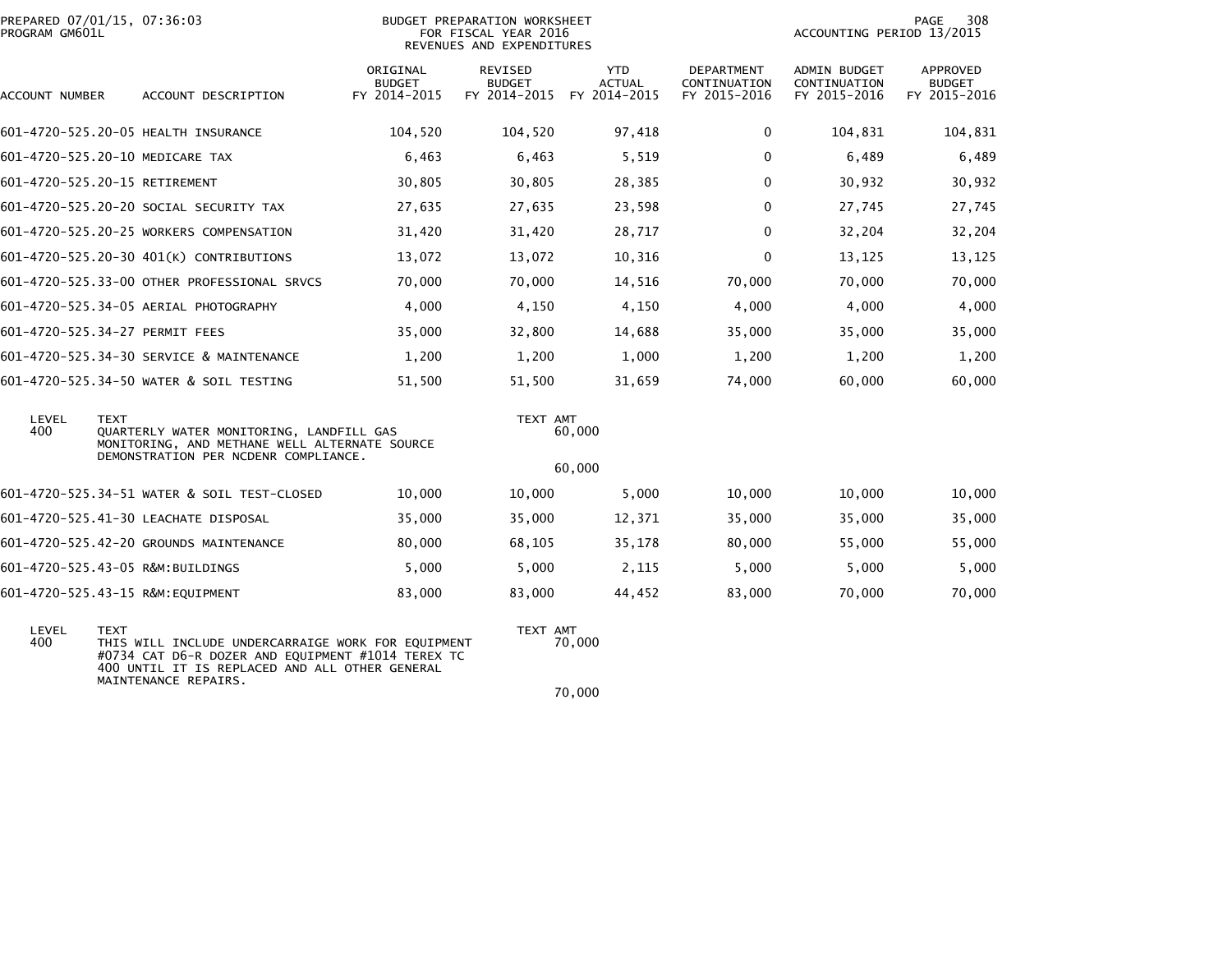| PREPARED 07/01/15, 07:36:03<br>BUDGET PREPARATION WORKSHEET<br>PROGRAM GM601L<br>FOR FISCAL YEAR 2016<br>REVENUES AND EXPENDITURES |                                                               |                                           |                                          |                                             | PAGE<br>309<br>ACCOUNTING PERIOD 13/2015   |                                                     |                                                  |
|------------------------------------------------------------------------------------------------------------------------------------|---------------------------------------------------------------|-------------------------------------------|------------------------------------------|---------------------------------------------|--------------------------------------------|-----------------------------------------------------|--------------------------------------------------|
| ACCOUNT NUMBER                                                                                                                     | ACCOUNT DESCRIPTION                                           | ORIGINAL<br><b>BUDGET</b><br>FY 2014-2015 | REVISED<br><b>BUDGET</b><br>FY 2014-2015 | <b>YTD</b><br><b>ACTUAL</b><br>FY 2014-2015 | DEPARTMENT<br>CONTINUATION<br>FY 2015-2016 | <b>ADMIN BUDGET</b><br>CONTINUATION<br>FY 2015-2016 | <b>APPROVED</b><br><b>BUDGET</b><br>FY 2015-2016 |
|                                                                                                                                    | 601-4720-525.43-20 R&M:VEHICLES                               | 70,000                                    | 70,000                                   | 69,893                                      | 70,000                                     | 70,000                                              | 70,000                                           |
|                                                                                                                                    | 601-4720-525.50-07 COST PER COPY PROGRAM                      | 300                                       | 300                                      | 28                                          | 300                                        | 300                                                 | 300                                              |
| 601-4720-525.53-05 TELEPHONE                                                                                                       |                                                               | 9,500                                     | 11,900                                   | 11,211                                      | 9,500                                      | 12,000                                              | 12,000                                           |
| 601-4720-525.55-00 PRINTING                                                                                                        |                                                               | 300                                       | 300                                      | 159                                         | 300                                        | 300                                                 | 300                                              |
| 601-4720-525.56-00 UNIFORMS                                                                                                        |                                                               | 6,000                                     | 6,000                                    | 3,036                                       | 6,000                                      | 6,000                                               | 6,000                                            |
|                                                                                                                                    | 601-4720-525.56-15 INMATE CLOTHING                            | 1,500                                     | 1,500                                    | 519                                         | 1,500                                      | 1,500                                               | 1,500                                            |
| 601-4720-525.58-00 TRAVEL                                                                                                          |                                                               | 7,500                                     | 7,500                                    | 4,425                                       | 7,500                                      | 7,500                                               | 7,500                                            |
| 601-4720-525.59-00 TRAINING                                                                                                        |                                                               | 5,000                                     | 5,000                                    | 3,065                                       | 5,000                                      | 5,000                                               | 5,000                                            |
|                                                                                                                                    | 601-4720-525.61-05 SUPPLIES:OFFICE                            | 4,000                                     | 4,000                                    | 2,586                                       | 4,000                                      | 4,000                                               | 4,000                                            |
|                                                                                                                                    | 601-4720-525.61-17 SUPPLIES: FABRIC COVER                     | 6,500                                     | 7,250                                    | 7,220                                       | 7,250                                      | 7,500                                               | 7,500                                            |
| LEVEL<br>400                                                                                                                       | <b>TEXT</b><br>DUE TO COST INCREASE OF LANDFILL TARPS/PANELS. |                                           | TEXT AMT                                 | 7,500<br>7,500                              |                                            |                                                     |                                                  |
|                                                                                                                                    | 601-4720-525.61-25 SUPPLIES:GARAGE                            | 4,000                                     | 4,000                                    | 3,887                                       | 4,000                                      | 4,000                                               | 4,000                                            |
|                                                                                                                                    | 601-4720-525.61-54 SUPPLIES:OSHA COMPLIANCE                   | 1,500                                     | 1,500                                    | 1,415                                       | 1,500                                      | 2,000                                               | 2,000                                            |
|                                                                                                                                    | 601-4720-525.61-85 SUPPLIES:VEHICLE                           | 5,000                                     | 5,000                                    | 3,617                                       | 5,000                                      | 5,000                                               | 5,000                                            |
|                                                                                                                                    | 601-4720-525.61-95 SUPPLIES: OTHER SMALL EQMT                 | 2,000                                     | 137                                      | 137                                         | 2,000                                      | 2,000                                               | 2,000                                            |
|                                                                                                                                    | 601-4720-525.62-05 ELECTRICITY                                | 18,600                                    | 18,600                                   | 14,040                                      | 18,600                                     | 18,600                                              | 18,600                                           |
|                                                                                                                                    | 601-4720-525.62-20 MOTOR FUEL & LUBRICANTS                    | 215,000                                   | 212,600                                  | 123,817                                     | 215,000                                    | 210,000                                             | 210,000                                          |
|                                                                                                                                    | 601-4720-525.64-50 DUES & SUBSCRIPTIONS                       | 400                                       | 400                                      | 400                                         | 400                                        | 400                                                 | 400                                              |
|                                                                                                                                    | 601-4720-525.73-00 C/A:OTHER IMPROVEMENTS                     | 21,000                                    | 21,000                                   | 17,912                                      | 0                                          | 0                                                   | 0                                                |
|                                                                                                                                    | 601-4720-525.73-10 C/A:LANDFILL CELL                          | 6,205,988                                 | 6,205,988                                | 4,641,743                                   | 0                                          | $\mathbf 0$                                         | $\mathbf 0$                                      |
|                                                                                                                                    |                                                               |                                           |                                          |                                             |                                            |                                                     |                                                  |

LEVEL TEXT TEXT AMT 400 AS OF TODAY 3-10-15, WE ANTICIPATE SPENDING THE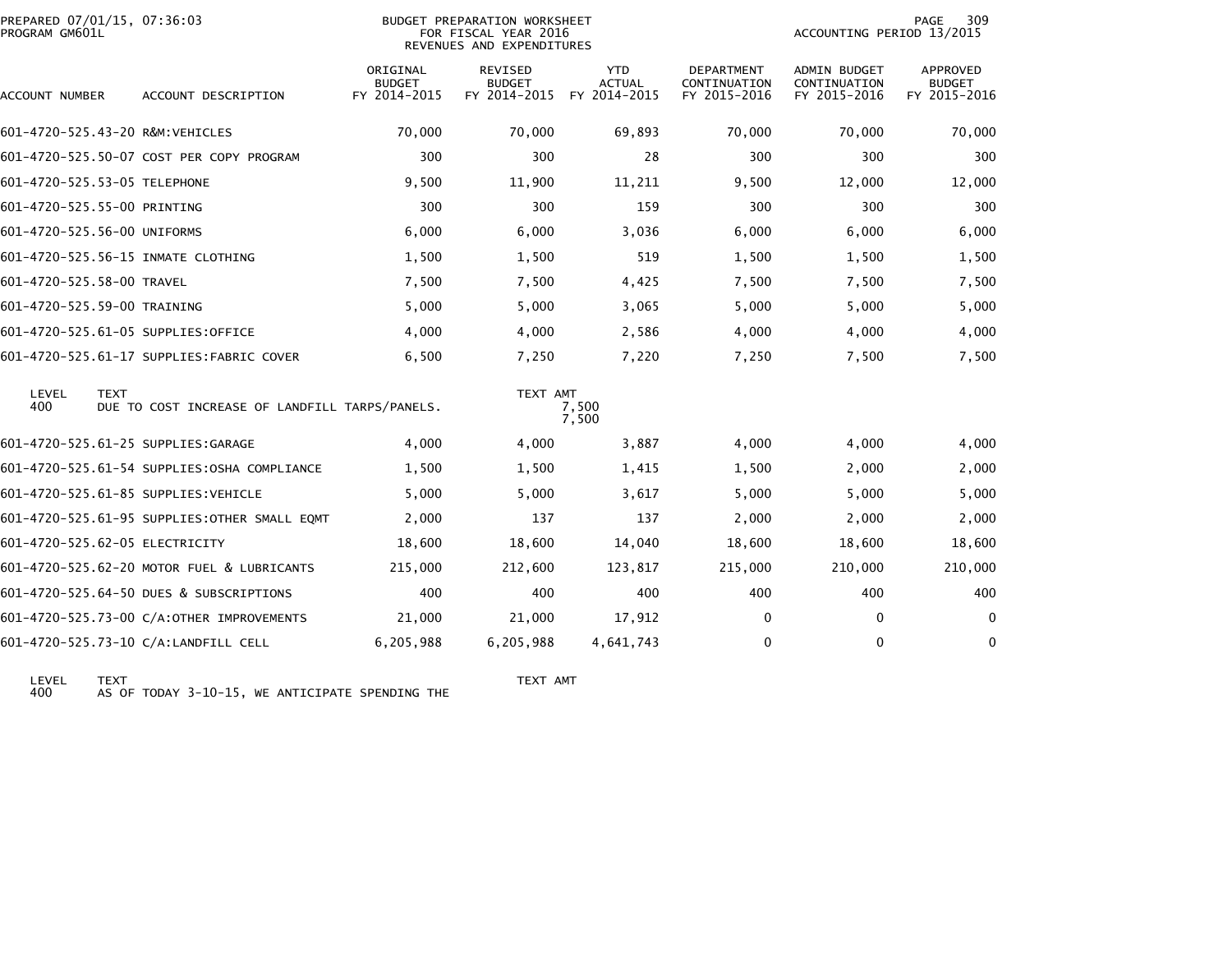| PROGRAM GM601L | PREPARED 07/01/15, 07:36:03                                                                                                                                                                                                                                                     |                                           | BUDGET PREPARATION WORKSHEET<br>FOR FISCAL YEAR 2016<br>REVENUES AND EXPENDITURES |                                                          |                                            | ACCOUNTING PERIOD 13/2015                    | PAGE<br>310                               |
|----------------|---------------------------------------------------------------------------------------------------------------------------------------------------------------------------------------------------------------------------------------------------------------------------------|-------------------------------------------|-----------------------------------------------------------------------------------|----------------------------------------------------------|--------------------------------------------|----------------------------------------------|-------------------------------------------|
| ACCOUNT NUMBER | ACCOUNT DESCRIPTION                                                                                                                                                                                                                                                             | ORIGINAL<br><b>BUDGET</b><br>FY 2014-2015 | REVISED<br><b>BUDGET</b>                                                          | <b>YTD</b><br><b>ACTUAL</b><br>FY 2014-2015 FY 2014-2015 | DEPARTMENT<br>CONTINUATION<br>FY 2015-2016 | ADMIN BUDGET<br>CONTINUATION<br>FY 2015-2016 | APPROVED<br><b>BUDGET</b><br>FY 2015-2016 |
|                | REST OF THIS BUDGET LINE ITEM BEFORE JUNE 30, 2015<br>ON PHASE IV LANDFILL CELL CONSTRUCTION.<br>SEE ATTACHED FINANCE PROJECTION 2015-2016<br>PROJECTED COSTS.<br>601-4720-525.73-11 C/A:GAS CONTROL SYSTEM                                                                     | 1,645,000                                 | 1,645,000                                                                         | $\mathbf 0$                                              | $\mathbf 0$                                | 1,545,000                                    | 1,545,000                                 |
| LEVEL<br>400   | <b>TEXT</b><br>LANDFILL GAS SYSTEM PERMITTING/CONSTRUCTION PER<br>NCDENR REQUIREMENTS HAS BEEN DELAYED TO FY 2016.<br>SEE ATTACHED FINANCE PROJECTION 2015-2016<br>PROJECTED COSTS.                                                                                             |                                           | TEXT AMT                                                                          | 1,545,000                                                |                                            |                                              |                                           |
|                |                                                                                                                                                                                                                                                                                 |                                           |                                                                                   | 1,545,000                                                |                                            |                                              |                                           |
|                | 601-4720-525.73-12 C/A:CENTER AREA MITIGATE                                                                                                                                                                                                                                     | 1,035,000                                 | 1,035,000                                                                         | $\mathbf 0$                                              | $\mathbf{0}$                               | 1,305,304                                    | 1,305,304                                 |
| LEVEL<br>400   | <b>TEXT</b><br>LANDFILL STREAM AND WETLANDS PERMITTING AND<br>IMPACTS WHICH HAS BEEN DELAYED PENDING STATE<br>PERMITS. INCREASED VALUE TO INCLUDE ADDITIONAL<br>PERMITTING COSTS.<br>SEE ATTACHED FINANCE PROJECTION 2015-2016                                                  |                                           | TEXT AMT                                                                          | 1,305,304                                                |                                            |                                              |                                           |
|                | PROJECTED COSTS.                                                                                                                                                                                                                                                                |                                           |                                                                                   | 1,305,304                                                |                                            |                                              |                                           |
|                | 601-4720-525.73-13 C/A:CLOSURES OF CELLS                                                                                                                                                                                                                                        | 40,000                                    | 40,000                                                                            | $\mathbf{0}$                                             | 0                                          | 40,000                                       | 40,000                                    |
|                | 601-4720-525.73-21 C/A:FRENCH DRAIN                                                                                                                                                                                                                                             | 150,000                                   | 150,000                                                                           | $\mathbf{0}$                                             | $\Omega$                                   | 175,000                                      | 175,000                                   |
| LEVEL<br>400   | <b>TEXT</b><br>DELAYED PENDING PERMIT APPROVAL. ADDED FEE TO<br>COVER COA COST.<br>SEE ATTACHED FINANCE PROJECTION 2015-2016                                                                                                                                                    |                                           | TEXT AMT                                                                          | 175,000                                                  |                                            |                                              |                                           |
|                | PROJECTED COSTS.                                                                                                                                                                                                                                                                |                                           |                                                                                   | 175,000                                                  |                                            |                                              |                                           |
|                | 601-4720-525.74-35 C/A:VEHICLES                                                                                                                                                                                                                                                 | $\mathbf 0$                               | 0                                                                                 | 0                                                        | $\mathbf 0$                                | 705,000                                      | 705,000                                   |
| LEVEL<br>400   | <b>TEXT</b><br>THIS VEHICLE WILL REPLACE THE 1988 CHEVROLET 1500<br>4X4 THAT IS NOT ROAD WORTHY. THE NEW FORD F-150<br>WILL BE USED IN DAILY OPERATIONS BY THE ROWAN<br>COUNTY RECYCLING PROCESSING CENTER AND SOLID WASTE<br>RECYCLING SITES OPERATION MANAGER AND BY LANDFILL |                                           | TEXT AMT                                                                          | 30,000                                                   |                                            |                                              |                                           |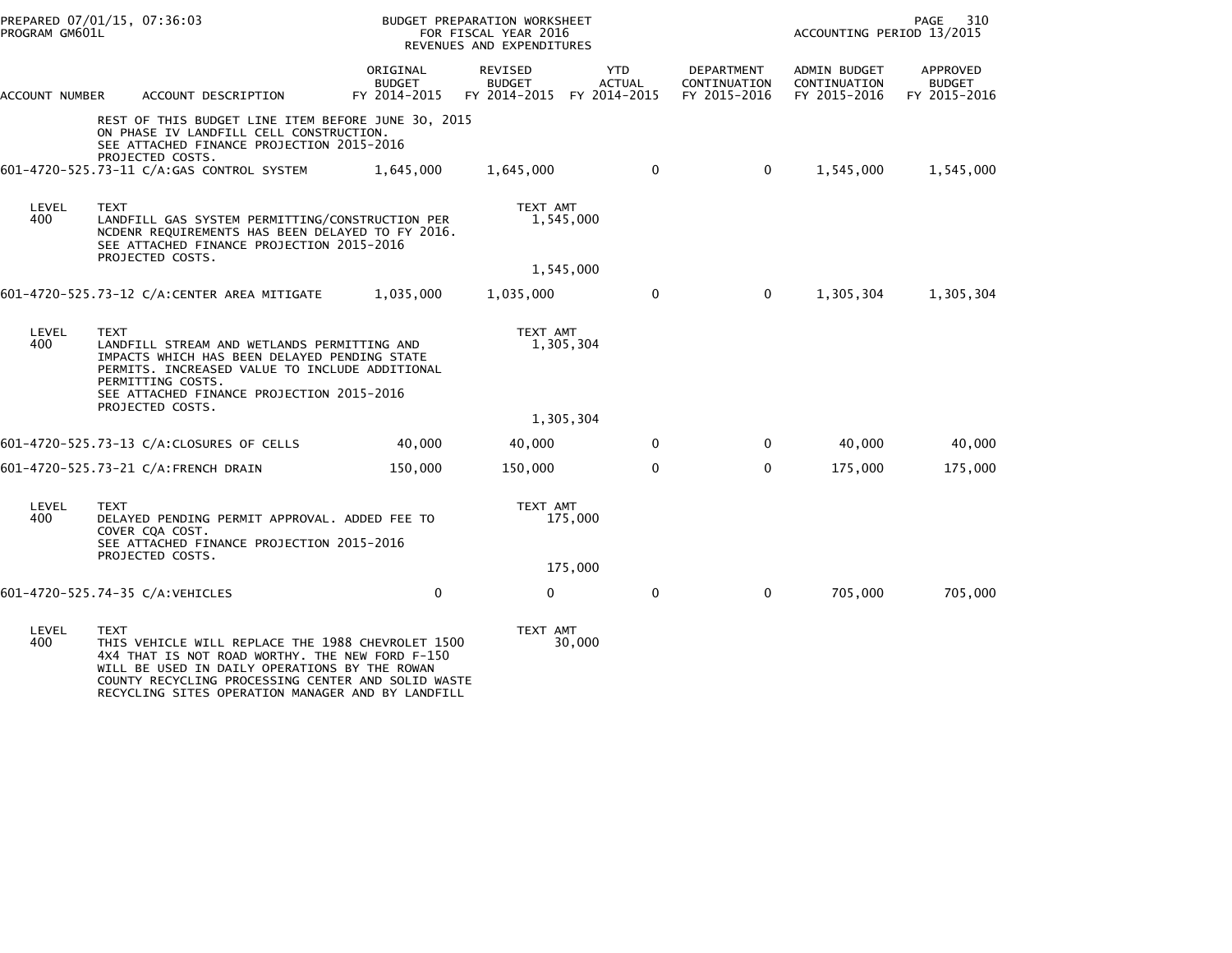| PREPARED 07/01/15, 07:36:03<br>PROGRAM GM601L |             | BUDGET PREPARATION WORKSHEET<br>FOR FISCAL YEAR 2016<br>REVENUES AND EXPENDITURES                                                                                                                                    |                                           |                                          |                                             | 311<br>PAGE<br>ACCOUNTING PERIOD 13/2015          |                                                     |                                           |
|-----------------------------------------------|-------------|----------------------------------------------------------------------------------------------------------------------------------------------------------------------------------------------------------------------|-------------------------------------------|------------------------------------------|---------------------------------------------|---------------------------------------------------|-----------------------------------------------------|-------------------------------------------|
| ACCOUNT NUMBER                                |             | ACCOUNT DESCRIPTION                                                                                                                                                                                                  | ORIGINAL<br><b>BUDGET</b><br>FY 2014-2015 | REVISED<br><b>BUDGET</b><br>FY 2014-2015 | <b>YTD</b><br><b>ACTUAL</b><br>FY 2014-2015 | <b>DEPARTMENT</b><br>CONTINUATION<br>FY 2015-2016 | <b>ADMIN BUDGET</b><br>CONTINUATION<br>FY 2015-2016 | APPROVED<br><b>BUDGET</b><br>FY 2015-2016 |
|                                               |             | STAFF WHEN NEEDED, ODOMETER ON TRADE-IN READS<br>190,000 HOWEVER, O.D. HAS NOT WORKED IN YEARS.<br>REPLACING EQUIPMENT #1014 DUE TO EXCESSIVE HOURS<br>(8,500) AND OBSOLETE PARTS.<br>SUPPORTIVE DOCUMENTS ATTACHED. |                                           |                                          | 675,000                                     |                                                   |                                                     |                                           |
|                                               |             |                                                                                                                                                                                                                      |                                           |                                          | 705,000                                     |                                                   |                                                     |                                           |
|                                               |             | 601-4720-525.74-90 C/A:OTHER EQUIPMENT                                                                                                                                                                               | 22,000                                    | 20,000                                   | 20,000                                      | $\Omega$                                          | 0                                                   |                                           |
|                                               |             |                                                                                                                                                                                                                      | 4,000                                     | 7,863                                    | 6,226                                       | $\Omega$                                          | 3,000                                               | 3,000                                     |
| 601-4720-525.78-00 C/O:GAAP                   |             |                                                                                                                                                                                                                      | 0                                         | $\Omega$                                 | 0                                           | $\Omega$                                          | 0                                                   | $\mathbf{0}$                              |
|                                               |             | 601-4720-525.79-00 DEPRECIATION EXPENSE                                                                                                                                                                              | $\mathbf{0}$                              | 0                                        | 0                                           | $\Omega$                                          | 0                                                   | 0                                         |
|                                               |             | 601-4720-525.80-00 BAD DEBT EXPENSE                                                                                                                                                                                  | $\mathbf{0}$                              | <sup>0</sup>                             | 0                                           | $\Omega$                                          | 0                                                   | 0                                         |
|                                               |             | 601-4720-525.82-05 ABANDONED MFG HOME REMOVL                                                                                                                                                                         | 0                                         | 0                                        | 0                                           | $\Omega$                                          | 0                                                   | 0                                         |
|                                               |             | 601-4720-525.90-16 BANK FEES:CREDIT CARD                                                                                                                                                                             | 11,500                                    | 13,700                                   | 12,044                                      | $\Omega$                                          | $\Omega$                                            | 0                                         |
|                                               |             | 601-4720-525.90-34 INDIRECT COSTS                                                                                                                                                                                    | 227,380                                   | 227,380                                  | 227,380                                     | 0                                                 | 204,675                                             | 204,675                                   |
|                                               |             | 601-4720-525.90-56 SOLID WASTE DISPOSAL TAX                                                                                                                                                                          | 250,000                                   | 250,000                                  | 181,670                                     | $\Omega$                                          | 250,000                                             | 250,000                                   |
|                                               |             | 601-4720-525.98-20 RESERVE:LANDFILL-MONITORI                                                                                                                                                                         | 700,000                                   | 700,000                                  | 0                                           | 0                                                 | 700,000                                             | 700,000                                   |
|                                               |             |                                                                                                                                                                                                                      | 0                                         | 0                                        | 0                                           | 0                                                 | 0                                                   | $^{\circ}$                                |
| *                                             | EXPENDITURE |                                                                                                                                                                                                                      | 11,703,299                                | 11,683,304                               | 6,123,602                                   | 755,050                                           | 6,292,106                                           | 6,327,952                                 |
| **<br>LANDFILL                                |             |                                                                                                                                                                                                                      | 1,058,926-                                | 1,078,921-                               | 1.874.483                                   | 755.050                                           | 1,038,319-                                          | 1.038.319-                                |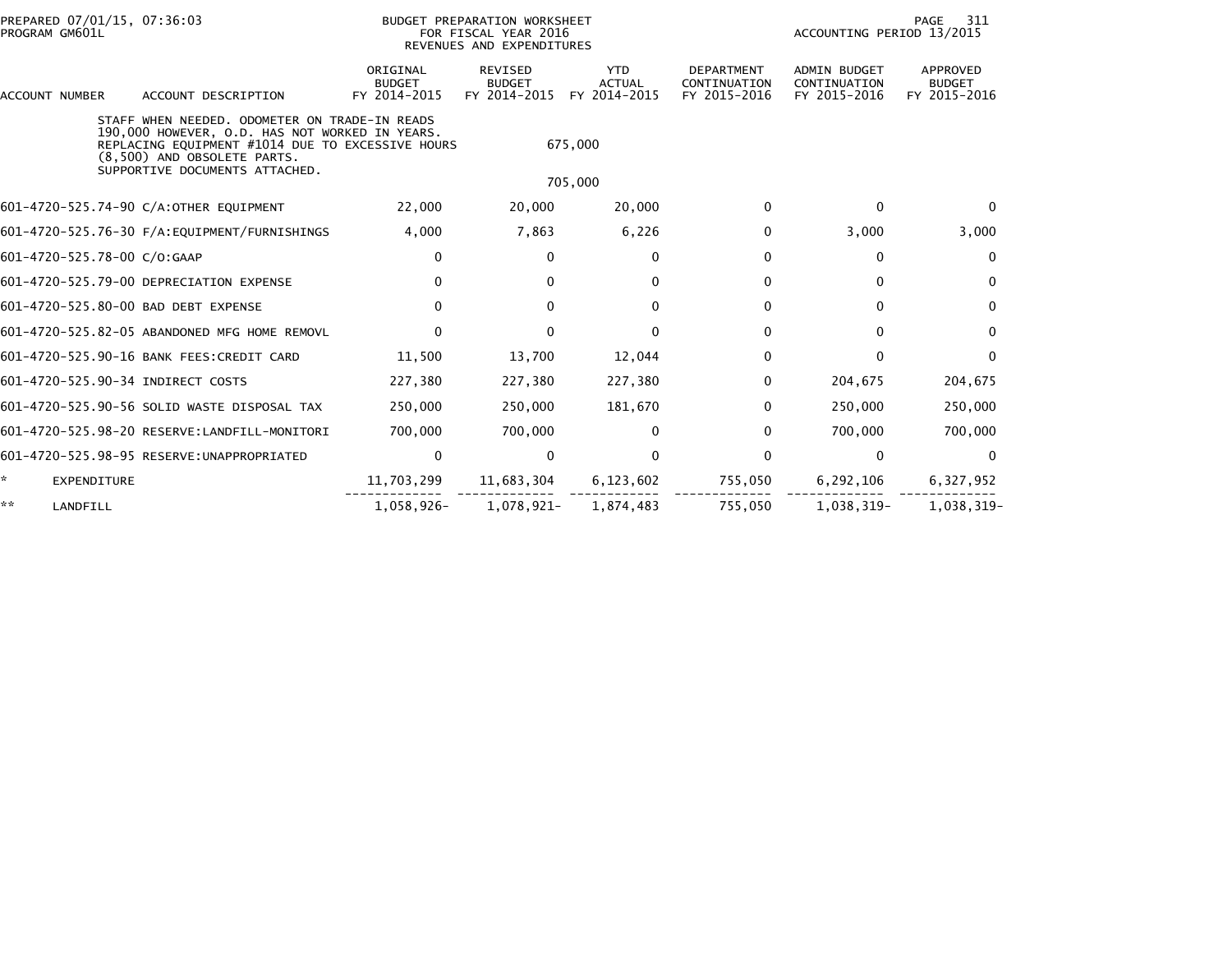|                | PREPARED 07/01/15, 07:36:03 |  |
|----------------|-----------------------------|--|
| PROGRAM GM601L |                             |  |

## PREPARED 07/01/15, 07:36:03 PREPARATION WORKSHEET PREPARATION WORKSHEET PREPARATION WORKSHEET<br>FOR FISCAL YEAR 2016 ACCOUNTING PERIOD 13/2015 REVENUES AND EXPENDITURES<br>REVENUES AND EXPENDITURES

PAGE 312<br>ACCOUNTING PERIOD 13/2015

| ACCOUNT NUMBER | ACCOUNT DESCRIPTION                                                                                                                                                  | ORIGINAL<br><b>BUDGET</b><br>FY 2014-2015 | <b>REVISED</b><br><b>BUDGET</b><br>FY 2014-2015 | <b>YTD</b><br><b>ACTUAL</b><br>FY 2014-2015 | DEPARTMENT<br>CONTINUATION<br>FY 2015-2016 | <b>ADMIN BUDGET</b><br>CONTINUATION<br>FY 2015-2016 | APPROVED<br><b>BUDGET</b><br>FY 2015-2016 |
|----------------|----------------------------------------------------------------------------------------------------------------------------------------------------------------------|-------------------------------------------|-------------------------------------------------|---------------------------------------------|--------------------------------------------|-----------------------------------------------------|-------------------------------------------|
|                | 601-4730-335.34-00 ST:E-WASTE MANAGEMENT                                                                                                                             | $\mathbf 0$                               | $9,956-$                                        | $9,957-$                                    | 0                                          | $\mathbf{0}$                                        | $\Omega$                                  |
|                | 601-4730-344.34-00 E-WASTE SALES                                                                                                                                     | $\mathbf{0}$                              | 0                                               | $\mathbf{0}$                                | 0                                          | $\Omega$                                            | $\Omega$                                  |
|                | 601-4730-392.30-00 SALE OF PROPERTY                                                                                                                                  | $\Omega$                                  | $\Omega$                                        | $\Omega$                                    | $\Omega$                                   | $\Omega$                                            | 0                                         |
|                | 601-4730-395.00-00 FUND BALANCE APPR-RESTR                                                                                                                           | 0                                         | $15,278-$                                       | $\mathbf{0}$                                | $\Omega$                                   | $\mathbf{0}$                                        | $\mathbf{0}$                              |
| <b>REVENUE</b> |                                                                                                                                                                      | $\Omega$<br>58,602                        | $25.234-$<br>58,602                             | $9.957 -$<br>54,588                         | 0<br>0                                     | $\bf{0}$<br>59,645                                  | 0<br>59,645                               |
|                | 601-4730-525.10-10 SALARIES: OVERTIME                                                                                                                                | $\mathbf 0$                               | $\Omega$                                        | $\mathbf{0}$                                | 0                                          | $\mathbf{0}$                                        | 0                                         |
|                | 601-4730-525.10-15 SALARIES: PART-TIME                                                                                                                               | 9,500                                     | 9,500                                           | 0                                           | 0                                          | 9,500                                               | 9,500                                     |
|                | 601-4730-525.20-05 HEALTH INSURANCE                                                                                                                                  | 16,080                                    | 16,080                                          | 15,343                                      | $\Omega$                                   | 16,128                                              | 16,128                                    |
|                | 601-4730-525.20-10 MEDICARE TAX                                                                                                                                      | 987                                       | 987                                             | 779                                         | $\Omega$                                   | 1,003                                               | 1,003                                     |
|                | 601-4730-525.20-15 RETIREMENT                                                                                                                                        | 4,143                                     | 4,143                                           | 3,778                                       | $\Omega$                                   | 4,217                                               | 4,217                                     |
|                | 601-4730-525.20-20 SOCIAL SECURITY TAX                                                                                                                               | 4,222                                     | 4,222                                           | 3,330                                       | 0                                          | 4,287                                               | 4,287                                     |
|                | 601-4730-525.20-25 WORKERS COMPENSATION                                                                                                                              | 5,274                                     | 5,274                                           | 4,435                                       | $\Omega$                                   | 6,223                                               | 6,223                                     |
|                | 601-4730-525.20-30 401(K) CONTRIBUTIONS                                                                                                                              | 1,758                                     | 1,758                                           | 1,638                                       | 0                                          | 1,789                                               | 1,789                                     |
|                | 601-4730-525.33-62 SPECIAL WASTE DISPOSAL                                                                                                                            | 5,000                                     | 5,000                                           | 3,618                                       | 5,000                                      | 5,000                                               | 5,000                                     |
|                | 601-4730-525.33-66 ELECTRONICS MANAGEMENT                                                                                                                            | 0                                         | 0                                               | 0                                           | 0                                          | 0                                                   | $\Omega$                                  |
|                | 601-4730-525.43-05 R&M:BUILDINGS                                                                                                                                     | 6,000                                     | 6,000                                           | 4,470                                       | 6,000                                      | 10,000                                              | 10,000                                    |
| LEVEL<br>400   | <b>TEXT</b><br>DEPARTMENT'S ORIGINAL REQUEST<br>PLUS: COUNTY MANAGER'S RECOMMENDED INCREASE<br>TO SUPPORT THE COST OF USING THIS SPACE FOR<br>ADMINISTRATIVE OFFICES |                                           | TEXT AMT                                        | 6,000<br>4,000<br>10,000                    |                                            |                                                     |                                           |
|                | 601-4730-525.43-15 R&M:EQUIPMENT                                                                                                                                     | 3,000                                     | 5,500                                           | 3,863                                       | 5,500                                      | 4,000                                               | 4,000                                     |
|                | 601-4730-525.43-20 R&M:VEHICLES                                                                                                                                      | 6,500                                     | 4.000                                           | 2,324                                       | 6,500                                      | 6,500                                               | 6,500                                     |
|                | 601-4730-525.50-07 COST PER COPY PROGRAM                                                                                                                             | 300                                       | 300                                             | 192                                         | 300                                        | 400                                                 | 400                                       |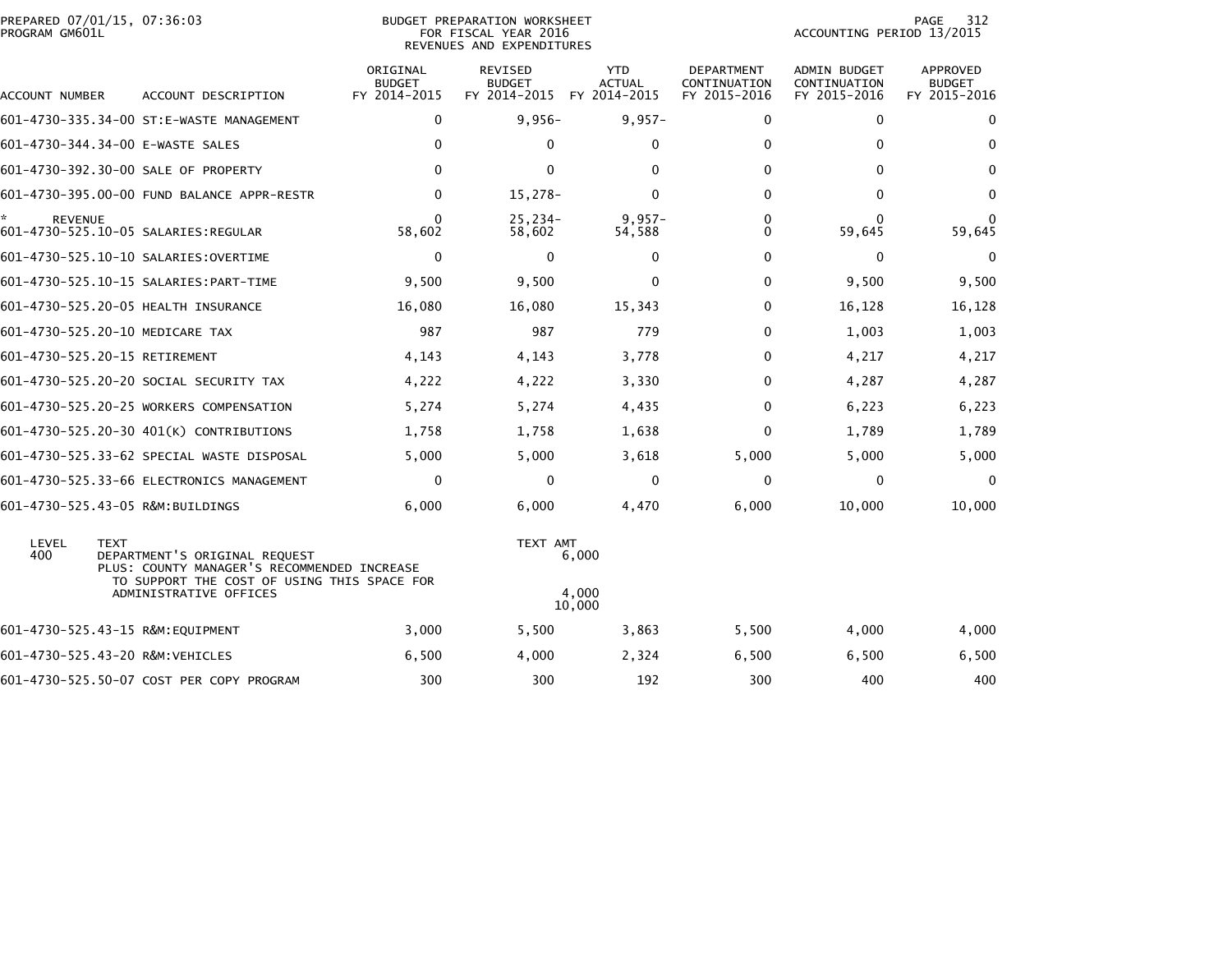| PREPARED 07/01/15, 07:36:03<br>PROGRAM GM601L |                                                                                         | <b>BUDGET PREPARATION WORKSHEET</b><br>FOR FISCAL YEAR 2016<br>REVENUES AND EXPENDITURES |                                          |                                             |                                            | 313<br>PAGE<br>ACCOUNTING PERIOD 13/2015     |                                           |  |
|-----------------------------------------------|-----------------------------------------------------------------------------------------|------------------------------------------------------------------------------------------|------------------------------------------|---------------------------------------------|--------------------------------------------|----------------------------------------------|-------------------------------------------|--|
| ACCOUNT NUMBER                                | ACCOUNT DESCRIPTION                                                                     | ORIGINAL<br><b>BUDGET</b><br>FY 2014-2015                                                | REVISED<br><b>BUDGET</b><br>FY 2014-2015 | <b>YTD</b><br><b>ACTUAL</b><br>FY 2014-2015 | DEPARTMENT<br>CONTINUATION<br>FY 2015-2016 | ADMIN BUDGET<br>CONTINUATION<br>FY 2015-2016 | APPROVED<br><b>BUDGET</b><br>FY 2015-2016 |  |
| 601-4730-525.53-05 TELEPHONE                  |                                                                                         | 3,000                                                                                    | 2,500                                    | 2,230                                       | 3,000                                      | 2,800                                        | 2,800                                     |  |
| 601-4730-525.56-00 UNIFORMS                   |                                                                                         | 2,000                                                                                    | 1,400                                    | 42                                          | 2,000                                      | 1,000                                        | 1,000                                     |  |
|                                               | 601-4730-525.61-54 SUPPLIES:0SHA COMPLIANCE                                             | 700                                                                                      | 700                                      | 562                                         | 700                                        | 700                                          | 700                                       |  |
| 601-4730-525.61-90 SUPPLIES:OTHER             |                                                                                         | 5,000                                                                                    | 5,000                                    | 3,922                                       | 5,000                                      | 5,000                                        | 5,000                                     |  |
|                                               | 601-4730-525.61-95 SUPPLIES:OTHER SMALL EQMT                                            | 2,000                                                                                    | 2,000                                    | 1,031                                       | 2,000                                      | 2,000                                        | 2,000                                     |  |
| 601-4730-525.62-05 ELECTRICITY                |                                                                                         | 8,500                                                                                    | 8,500                                    | 6,147                                       | 8,500                                      | 12,000                                       | 12,000                                    |  |
| LEVEL<br><b>TEXT</b><br>400                   | DEPARTMENT'S ORIGINAL REQUEST<br>PLUS: COUNTY MANAGER'S INCREASE TO SUPPORT THE NEW     | TEXT AMT                                                                                 | 8,500                                    |                                             |                                            |                                              |                                           |  |
|                                               | USE OF THE SPACE FOR ADMINISTRATIVE OFFICES                                             |                                                                                          |                                          | 3,500<br>12,000                             |                                            |                                              |                                           |  |
| 601-4730-525.62-10 HEATING OIL                |                                                                                         | 400                                                                                      | 400                                      | $\mathbf{0}$                                | 400                                        | $\mathbf 0$                                  | $\mathbf{0}$                              |  |
| LEVEL<br><b>TEXT</b>                          |                                                                                         |                                                                                          | TEXT AMT                                 |                                             |                                            |                                              |                                           |  |
| 400                                           | NO HEATING UTILIZED AT PROCESSING CENTER.<br>601-4730-525.62-20 MOTOR FUEL & LUBRICANTS | 4,000                                                                                    | 4,000                                    | 1,388                                       | 4,000                                      | 4,000                                        | 4,000                                     |  |
| 601-4730-525.62-25 NATURAL GAS                |                                                                                         | 4,000                                                                                    | 4,000                                    | 1,204                                       | 4,000                                      | 4,000                                        | 4,000                                     |  |
|                                               | 601-4730-525.71-05 PURCHASE OF PROPERTY                                                 | 0                                                                                        | 0                                        | $\mathbf{0}$                                | 0                                          | 0                                            | $\mathbf{0}$                              |  |
| 601-4730-525.72-00 C/A:BUILDINGS              |                                                                                         | 0                                                                                        | 0                                        | 0                                           | 0                                          | 0                                            | $\mathbf{0}$                              |  |
|                                               | 601-4730-525.74-90 C/A:OTHER EQUIPMENT                                                  | $\mathbf{0}$                                                                             | $\Omega$                                 | $\mathbf{0}$                                | 0                                          | $\mathbf{0}$                                 | $\mathbf{0}$                              |  |
|                                               |                                                                                         | 0                                                                                        | 0                                        | $\Omega$                                    | 0                                          | $\mathbf{0}$                                 | $\mathbf{0}$                              |  |
| 601-4730-525.76-90 F/A:OTHER                  |                                                                                         | $\Omega$                                                                                 | 0                                        | $\mathbf{0}$                                | 0                                          | $\mathbf{0}$                                 | $\Omega$                                  |  |
| 601-4730-525.78-00 C/O:GAAP                   |                                                                                         | $\Omega$                                                                                 | 0                                        | $\mathbf{0}$                                | 0                                          | $\mathbf{0}$                                 | $\Omega$                                  |  |
|                                               | 601-4730-525.79-00 DEPRECIATION EXPENSE                                                 | $\mathbf{0}$                                                                             | $\Omega$                                 | $\Omega$                                    | $\Omega$                                   | $\mathbf{0}$                                 | $\mathbf{0}$                              |  |
|                                               | 601-4730-525.85-13 GRANT:E-WASTE MANAGEMENT                                             | $\Omega$                                                                                 | 25,234                                   | 6,555                                       | $\Omega$                                   | $\mathbf{0}$                                 | $\mathbf{0}$                              |  |
| ÷.<br><b>EXPENDITURE</b>                      |                                                                                         | 150,966                                                                                  | 175,100                                  | 121,439                                     | 52,900                                     | 160,192                                      | 160,192                                   |  |
| **<br>RECYCLING OPERATIONS                    |                                                                                         | 150,966                                                                                  | 149,866                                  | 111,482                                     | 52,900                                     | 160,192                                      | 160,192                                   |  |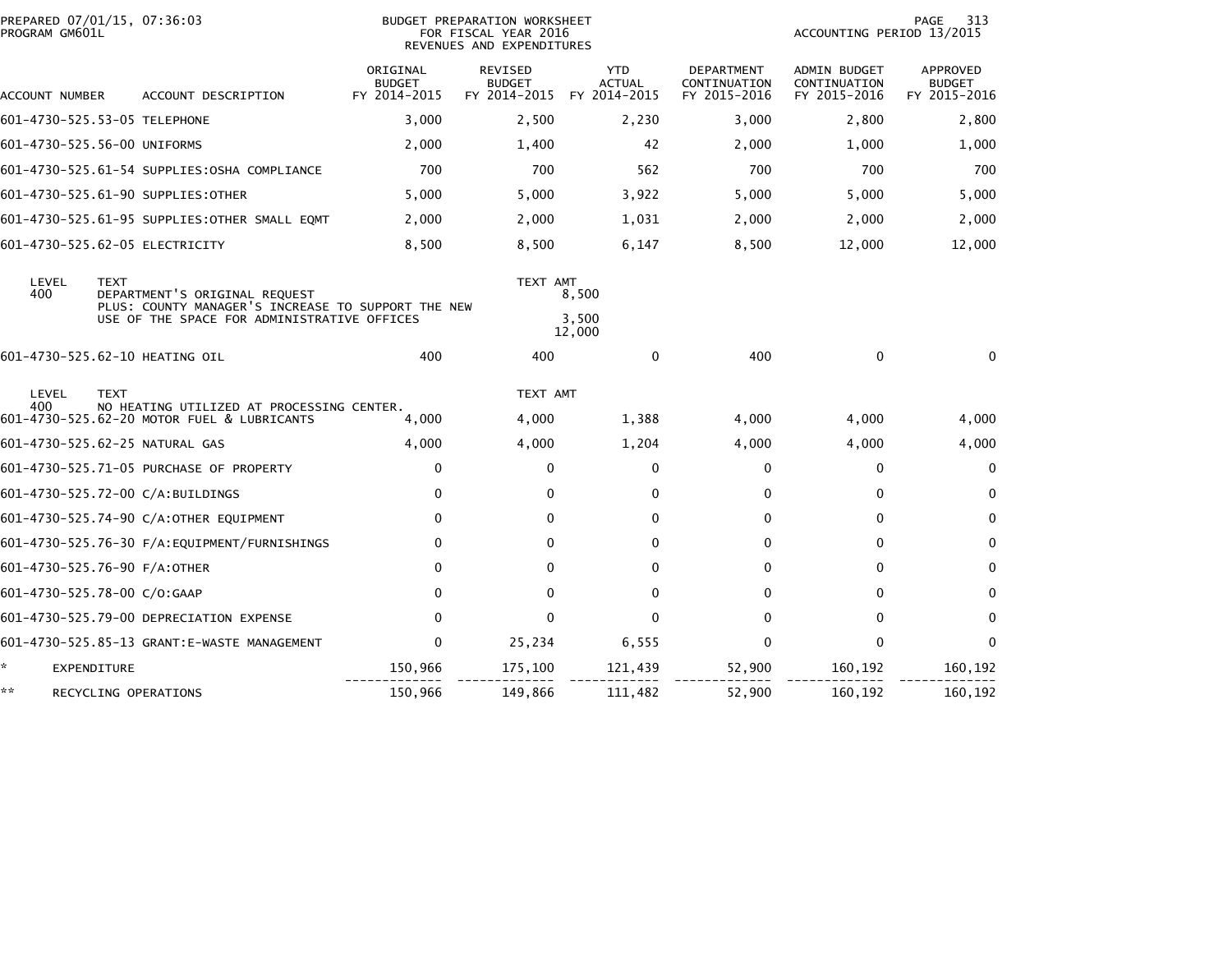| PROGRAM GM601L | PREPARED 07/01/15, 07:36:03 |                     | BUDGET PREPARATION WORKSHEET<br>FOR FISCAL YEAR 2016<br>REVENUES AND EXPENDITURES |                                          |                               |                                                   | - 314<br>PAGE<br>ACCOUNTING PERIOD 13/2015   |                                           |  |
|----------------|-----------------------------|---------------------|-----------------------------------------------------------------------------------|------------------------------------------|-------------------------------|---------------------------------------------------|----------------------------------------------|-------------------------------------------|--|
| ACCOUNT NUMBER |                             | ACCOUNT DESCRIPTION | ORIGINAL<br><b>BUDGET</b><br>FY 2014-2015                                         | REVISED<br><b>BUDGET</b><br>FY 2014-2015 | YTD<br>ACTUAL<br>FY 2014-2015 | <b>DEPARTMENT</b><br>CONTINUATION<br>FY 2015-2016 | ADMIN BUDGET<br>CONTINUATION<br>FY 2015-2016 | APPROVED<br><b>BUDGET</b><br>FY 2015-2016 |  |
| ***            | ENVIRONMENTAL SERVICES      |                     |                                                                                   |                                          | 2,795,930                     | 1,328,550                                         | 0                                            | $\Omega$                                  |  |
| ****           | LANDFILL ENTERPRISE         |                     |                                                                                   |                                          | 2,795,930                     | 1,328,550                                         | 0                                            | $\Omega$                                  |  |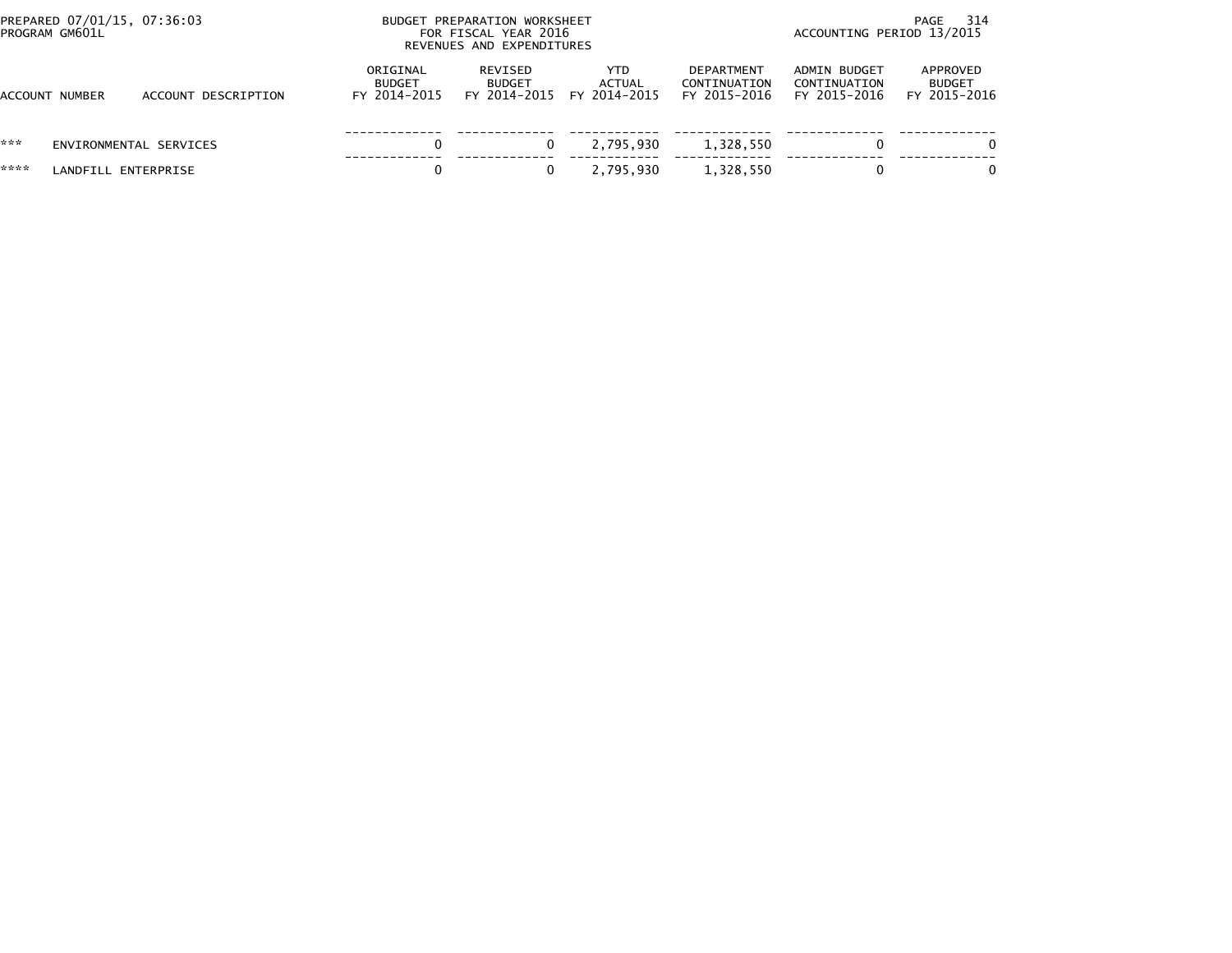|                | PREPARED 07/01/15, 07:36:03 |  |
|----------------|-----------------------------|--|
| PROGRAM GM601L |                             |  |

BUDGET PREPARATION WORKSHEET PROGRAM GM601L FOR FISCAL YEAR 2016 ACCOUNTING PERIOD 13/2015 REVENUES AND EXPENDITURES

PAGE 315<br>ACCOUNTING PERIOD 13/2015

|                                    |                                              | ORIGINAL<br><b>BUDGET</b> | <b>REVISED</b><br><b>BUDGET</b> | <b>YTD</b><br><b>ACTUAL</b> | <b>DEPARTMENT</b><br>CONTINUATION | <b>ADMIN BUDGET</b><br>CONTINUATION | APPROVED<br><b>BUDGET</b> |
|------------------------------------|----------------------------------------------|---------------------------|---------------------------------|-----------------------------|-----------------------------------|-------------------------------------|---------------------------|
| ACCOUNT NUMBER                     | ACCOUNT DESCRIPTION                          | FY 2014-2015              | FY 2014-2015                    | FY 2014-2015                | FY 2015-2016                      | FY 2015-2016                        | FY 2015-2016              |
|                                    | 603-4137-331.98-05 362374292 REHAB APRON     | $\mathbf{0}$              | 0                               | $\Omega$                    | 0                                 | 0                                   |                           |
|                                    | 603-4137-331.98-10 3623742101 RUNWAY SURVEY  |                           |                                 |                             |                                   |                                     |                           |
|                                    | 603-4137-331.98-20 3623742122 HANGAR PROJECT |                           |                                 |                             |                                   |                                     |                           |
|                                    | 603-4137-331.98-25 3623742123 HANGAR SITE    |                           |                                 | $105 -$                     | 0                                 | 0                                   |                           |
|                                    | 603-4137-331.98-30 3623742131 VISION 100     | 150,000-                  | 150,000-                        | 0                           | 0                                 | 300,000-                            | $300,000 -$               |
| 603-4137-331.98-35 HANGAR FLOORING |                                              | $\Omega$                  | $13,000 -$                      |                             | 0                                 | 0                                   |                           |
|                                    | 603-4137-334.10-93 362374293 LAND AND FENCE  |                           | $\Omega$                        |                             | 0                                 |                                     |                           |
|                                    | 603-4137-334.10-94 362445681 ALP UPDATE      | 0                         | 193,830-                        |                             | 0                                 |                                     |                           |
|                                    | 603-4137-391.10-00 TRANSFER FROM FUND 101    | $16,667-$                 | $16,667-$                       | $16,667-$                   | 0                                 | $33,334-$                           | $33,334-$                 |
|                                    | 603-4137-395.10-00 FUND BALANCE APPR-UNREST  | $\mathbf{0}$              | $21,537-$                       | 0                           | 0                                 | 0                                   | $\Omega$                  |
| <b>REVENUE</b>                     | 603-4137-535.33-17 CONTRACTED SERVICES       | $166.667 -$<br>166,667    | 395,034-<br>382,034             | $16,772-$<br>16,067         | 0<br>0                            | 333.334-<br>333,334                 | 333,334-<br>333,334       |
| 603-4137-535.71-00 C/A:LAND        |                                              | 0                         | $\Omega$                        | $\Omega$                    | 0                                 | $\Omega$                            | $\Omega$                  |
|                                    | 603-4137-535.72-11 C/A:AIRPORT HANGAR        |                           |                                 |                             | 0                                 |                                     |                           |
| 603-4137-535.73-61 C/A:REHAB APRON |                                              | $\Omega$                  |                                 |                             | 0                                 | 0                                   |                           |
|                                    | 603-4137-535.73-66 C/A:SECURITY FENCING      |                           |                                 |                             | 0                                 | 0                                   | 0                         |
|                                    | 603-4137-535.73-74 C/A:HANGAR PROJECT        | <sup>0</sup>              |                                 |                             | 0                                 | <sup>n</sup>                        |                           |
| 603-4137-535.73-75 C/A:HANGAR SITE |                                              |                           |                                 |                             | 0                                 | 0                                   | 0                         |
| 603-4137-535.78-00 C/A:GAAP        |                                              | $^{\circ}$                |                                 |                             | 0                                 | <sup>0</sup>                        |                           |
|                                    | 603-4137-535.79-00 DEPRECIATION EXPENSE      | <sup>0</sup>              |                                 |                             | U.                                | 0                                   |                           |
| EXPENDITURE                        |                                              | 166,667                   | 382,034                         | 16,067                      | 0                                 | 333,334                             | 333,334                   |
| **<br><b>AIRPORT</b>               |                                              | $\Omega$                  | $13,000 -$                      | $705 -$                     | 0                                 |                                     |                           |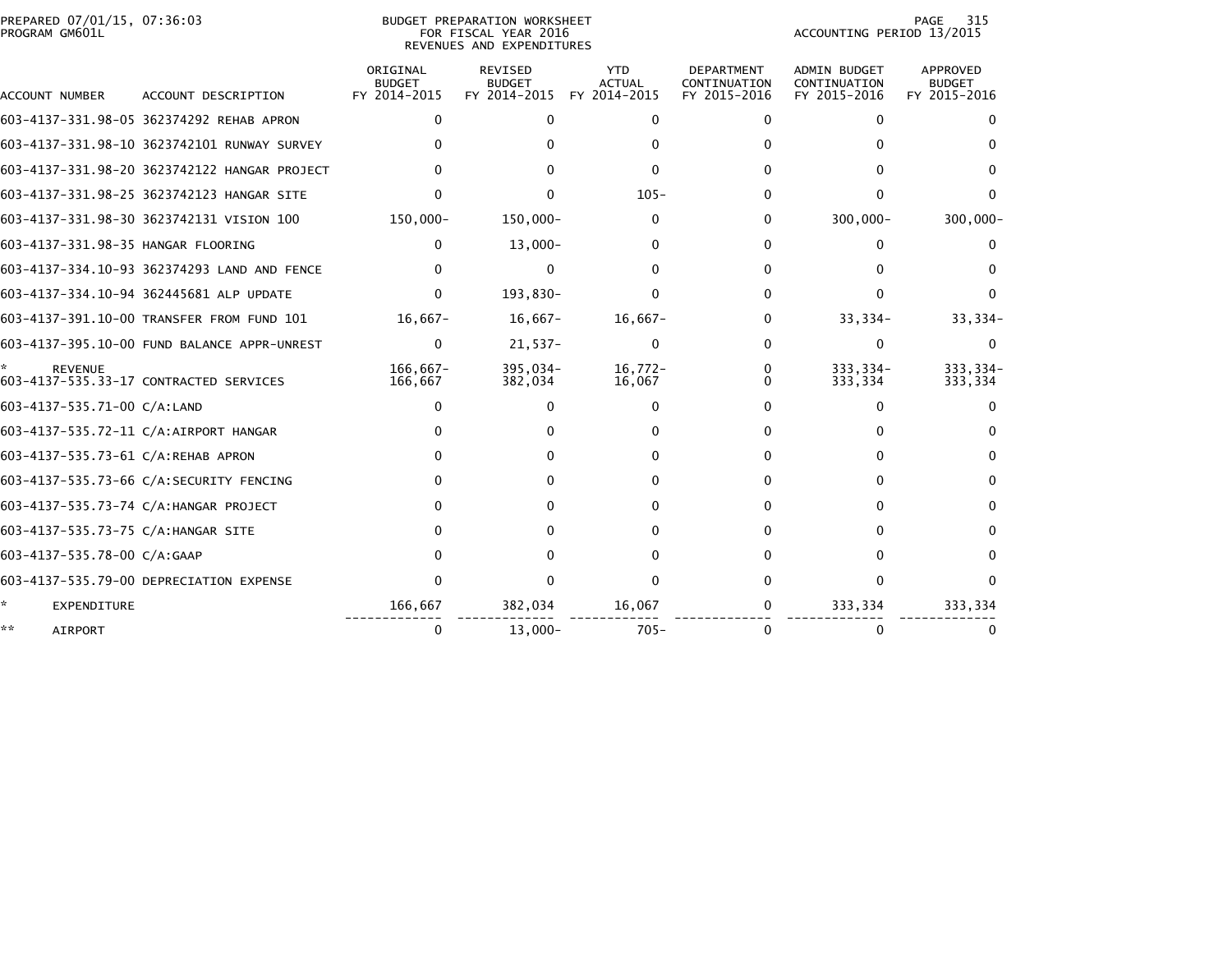| PREPARED 07/01/15, 07:36:03<br>PROGRAM GM601L |             |                                                                                  | BUDGET PREPARATION WORKSHEET<br>FOR FISCAL YEAR 2016<br>REVENUES AND EXPENDITURES |                                                 |                                             |                                                   | 316<br>PAGE<br>ACCOUNTING PERIOD 13/2015            |                                           |  |
|-----------------------------------------------|-------------|----------------------------------------------------------------------------------|-----------------------------------------------------------------------------------|-------------------------------------------------|---------------------------------------------|---------------------------------------------------|-----------------------------------------------------|-------------------------------------------|--|
| ACCOUNT NUMBER                                |             | ACCOUNT DESCRIPTION                                                              | ORIGINAL<br><b>BUDGET</b><br>FY 2014-2015                                         | <b>REVISED</b><br><b>BUDGET</b><br>FY 2014-2015 | <b>YTD</b><br><b>ACTUAL</b><br>FY 2014-2015 | <b>DEPARTMENT</b><br>CONTINUATION<br>FY 2015-2016 | <b>ADMIN BUDGET</b><br>CONTINUATION<br>FY 2015-2016 | APPROVED<br><b>BUDGET</b><br>FY 2015-2016 |  |
|                                               |             | 603-4139-338.70-00 CONTRIBUTION-SALISBURY                                        | $\mathbf 0$                                                                       | $\Omega$                                        | 0                                           | $\mathbf{0}$                                      | $\Omega$                                            | 0                                         |  |
|                                               |             | 603-4139-353.07-00 AIRPORT JUMP FEES                                             | $1 -$                                                                             | $1-$                                            | $\Omega$                                    | $\mathbf{0}$                                      | $\Omega$                                            | $\mathbf{0}$                              |  |
|                                               |             | 603-4139-353.10-00 AIRPORT FUEL FLOWAGE FEES                                     | $10,000 -$                                                                        | $10,000-$                                       | $8,373-$                                    | $\mathbf{0}$                                      | $8,000-$                                            | $8,000-$                                  |  |
| 603-4139-353.31-00 CAR RENTAL                 |             |                                                                                  | $700 -$                                                                           | $700 -$                                         | $632 -$                                     | $\mathbf{0}$                                      | $500 -$                                             | $500 -$                                   |  |
|                                               |             | 603-4139-353.45-00 FUEL REVENUE                                                  | 700,000-                                                                          | 700,000-                                        | $627,855 -$                                 | $\mathbf{0}$                                      | 727,000-                                            | 727,000-                                  |  |
| LEVEL<br><b>TEXT</b><br>400                   |             | PROJECTED VALUE REPRESENTS ANTICIPATED REVENUE<br>FROM NEW CUSTOMER FUEL SALES.  |                                                                                   | TEXT AMT<br>820,000                             |                                             |                                                   |                                                     |                                           |  |
|                                               |             | LESS: COUNTY MANAGER'S REDUCTION                                                 |                                                                                   | $93.000 -$<br>727,000                           |                                             |                                                   |                                                     |                                           |  |
|                                               |             | 603-4139-353.61-00 MAINTENANCE REV-LABOR                                         | $\mathbf 0$                                                                       | $\mathbf{0}$                                    | $\bf{0}$                                    | $\Omega$                                          | $\Omega$                                            | 0                                         |  |
|                                               |             | 603-4139-353.63-00 MAINTENANCE REV-SUPPLIES                                      | $4,000-$                                                                          | $4,000-$                                        | $2,250-$                                    | $\Omega$                                          | $3,000-$                                            | $3,000 -$                                 |  |
|                                               |             | 603-4139-361.00-00 INTEREST REVENUE                                              | $100 -$                                                                           | $100 -$                                         | 686                                         | $\Omega$                                          | $100 -$                                             | $100 -$                                   |  |
|                                               |             | 603-4139-363.20-10 AIRPORT HANGAR RENTS                                          | 260,000-                                                                          | $260,000 -$                                     | 251,559-                                    | $\Omega$                                          | 250,000-                                            | 250,000-                                  |  |
| LEVEL<br>400                                  | <b>TEXT</b> | PROJECTED VALUE REPRESENTS LEASE REVENUE FROM<br><b>NEW CUSTOMERS</b>            | TEXT AMT                                                                          | 270,000                                         |                                             |                                                   |                                                     |                                           |  |
|                                               |             | LESS: COUNTY MANAGER'S REDUCTION                                                 |                                                                                   | $20,000 -$<br>250,000                           |                                             |                                                   |                                                     |                                           |  |
|                                               |             | 603-4139-363.20-30 AIRPORT HANGAR LAND LSE                                       | $12,500-$                                                                         | $12,500-$                                       | 11,888-                                     | $\mathbf 0$                                       | $11,500-$                                           | $11,500-$                                 |  |
|                                               |             | 603-4139-363.20-40 OFFICE RENTS                                                  | $7,200 -$                                                                         | $7,200-$                                        | $13,543-$                                   | $\mathbf{0}$                                      | $7,200-$                                            | $7,200-$                                  |  |
| LEVEL<br>400                                  | <b>TEXT</b> | PROJECTED VALUE REPRESENTS RENTAL REVENUE FROM<br>NEWLY CONSTRUCTED OFFICE SPACE |                                                                                   | TEXT AMT<br>52,300                              |                                             |                                                   |                                                     |                                           |  |
|                                               |             | LESS: COUNTY MANAGER'S REDUCTION                                                 |                                                                                   |                                                 | $45,100 -$<br>7,200                         |                                                   |                                                     |                                           |  |
|                                               |             | 603-4139-363.20-50 TIE-DOWN RENTALS                                              | $4.000 -$                                                                         | $4.000 -$                                       | $4,551-$                                    | $\Omega$                                          | $4,000-$                                            | $4,000-$                                  |  |
|                                               |             | 603-4139-363.20-60 RAMP/LANDING FEE                                              | $100 -$                                                                           | $100 -$                                         | $\mathbf 0$                                 | $\mathbf{0}$                                      | $100 -$                                             | $100 -$                                   |  |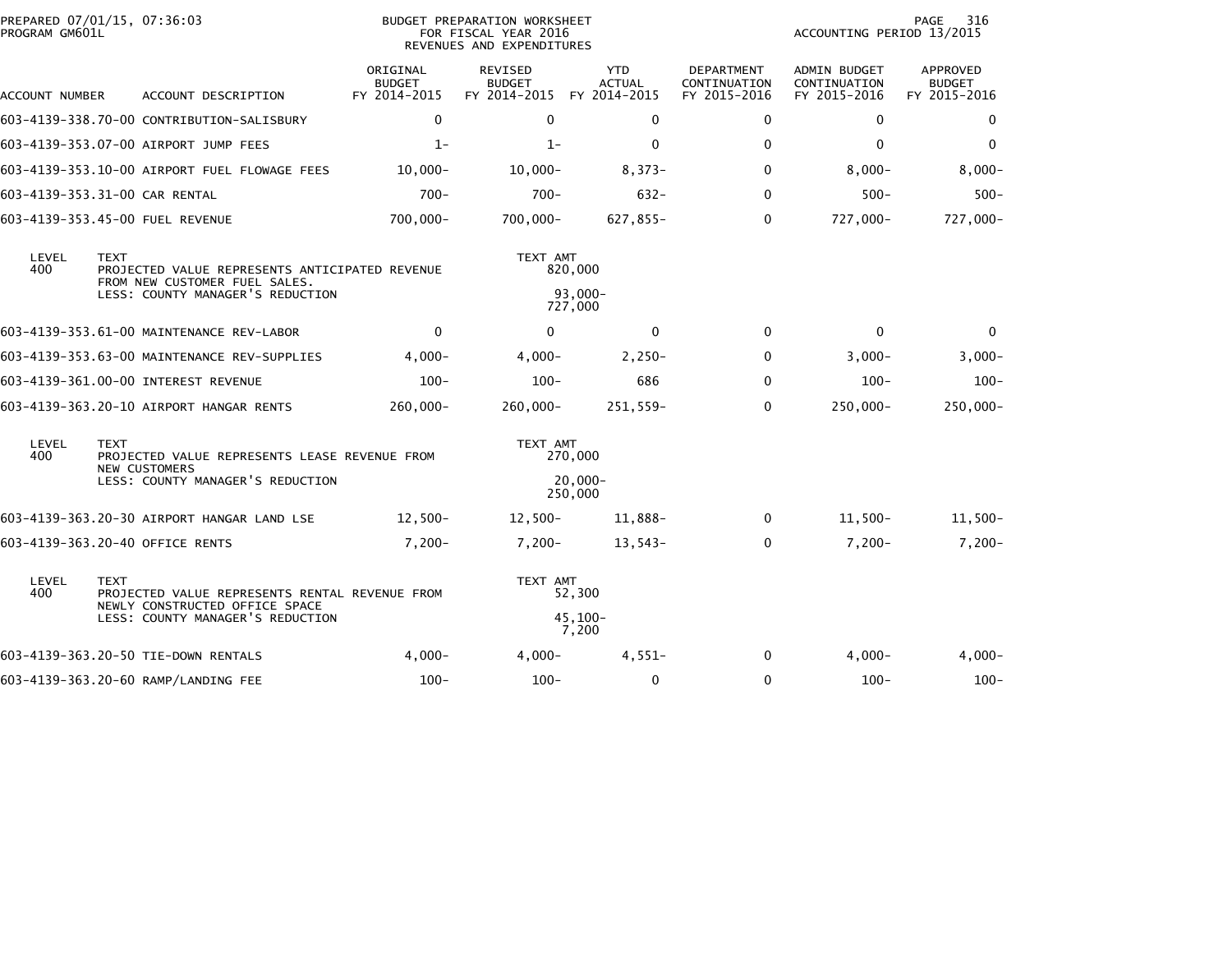| PREPARED 07/01/15, 07:36:03<br>PROGRAM GM601L |             |                                                                        | BUDGET PREPARATION WORKSHEET<br>FOR FISCAL YEAR 2016<br>REVENUES AND EXPENDITURES |                                                 |                                             |                                                   | PAGE<br>317<br>ACCOUNTING PERIOD 13/2015            |                                           |  |
|-----------------------------------------------|-------------|------------------------------------------------------------------------|-----------------------------------------------------------------------------------|-------------------------------------------------|---------------------------------------------|---------------------------------------------------|-----------------------------------------------------|-------------------------------------------|--|
| ACCOUNT NUMBER                                |             | ACCOUNT DESCRIPTION                                                    | ORIGINAL<br><b>BUDGET</b><br>FY 2014-2015                                         | <b>REVISED</b><br><b>BUDGET</b><br>FY 2014-2015 | <b>YTD</b><br><b>ACTUAL</b><br>FY 2014-2015 | <b>DEPARTMENT</b><br>CONTINUATION<br>FY 2015-2016 | <b>ADMIN BUDGET</b><br>CONTINUATION<br>FY 2015-2016 | APPROVED<br><b>BUDGET</b><br>FY 2015-2016 |  |
| 603-4139-363.90-00 RENTS-OTHER                |             |                                                                        | $16,500-$                                                                         | $16,500-$                                       | 14,250-                                     | $\Omega$                                          | 17,700-                                             | 17,700-                                   |  |
| LEVEL<br>400                                  | <b>TEXT</b> | VALUE REPRESENTS LEASE REVENUE FROM PROPERTIES<br>PURCHASED IN THE RPZ |                                                                                   | TEXT AMT                                        | 17,700<br>17,700                            |                                                   |                                                     |                                           |  |
|                                               |             | 603-4139-389.95-00 OTHER MISC RECEIPTS                                 | $2,300-$                                                                          | $2,300-$                                        | 4,154-                                      | $\mathbf{0}$                                      | $4,000-$                                            | $4,000-$                                  |  |
| LEVEL<br><b>TEXT</b><br>400                   |             | INCREASE IN REVIEW DERIVED FROM POWER USAGE                            |                                                                                   | TEXT AMT                                        | 4,000                                       |                                                   |                                                     |                                           |  |
|                                               |             | AGREEMENT WITH MAINTENANCE HANGAR TENANT                               |                                                                                   | 4,000                                           |                                             |                                                   |                                                     |                                           |  |
|                                               |             | 603-4139-391.10-00 TRANSFER FROM FUND 101                              | 124,336-                                                                          | 1,974,336-                                      | 1,974,336-                                  | $\Omega$                                          | $39,075-$                                           | $39,075 -$                                |  |
|                                               |             | 603-4139-392.30-00 SALE OF PROPERTY                                    | 0                                                                                 | $\Omega$                                        | $17,000 -$                                  | $\Omega$                                          | $\mathbf{0}$                                        | $\Omega$                                  |  |
|                                               |             | 603-4139-395.10-00 FUND BALANCE APPR-UNREST                            | $80,100 -$                                                                        | $339,603-$                                      | $\mathbf 0$                                 | $\Omega$                                          | $100,000 -$                                         | 2,038,000-                                |  |
| <b>REVENUE</b>                                |             | 603-4139-535.10-05 SALARIES:REGULAR                                    | 1,221,837-<br>128,645                                                             | 3,331,340-<br>131,575                           | 2,929,705-<br>127,549                       | 0<br>$\Omega$                                     | 1, 172, 175-<br>130,933                             | $3, 110, 175 -$<br>130,933                |  |
|                                               |             | 603-4139-535.10-10 SALARIES: OVERTIME                                  | 200                                                                               | 280                                             | 279                                         | 0                                                 | 500                                                 | 500                                       |  |
|                                               |             | 603-4139-535.10-15 SALARIES:PART-TIME                                  | 40,000                                                                            | 39,500                                          | 37,592                                      | 0                                                 | 40,000                                              | 40,000                                    |  |
|                                               |             | 603-4139-535.20-05 HEALTH INSURANCE                                    | 24,120                                                                            | 25,330                                          | 24,522                                      | 0                                                 | 24,192                                              | 24,192                                    |  |
|                                               |             |                                                                        | $\mathbf 0$                                                                       | $\mathbf{0}$                                    | $\mathbf 0$                                 | $\Omega$                                          | $\mathbf{0}$                                        | $\Omega$                                  |  |
|                                               |             | 603-4139-535.20-10 MEDICARE TAX                                        | 2,448                                                                             | 2,448                                           | 2,147                                       | 0                                                 | 2,486                                               | 2,486                                     |  |
| 603-4139-535.20-15 RETIREMENT                 |             |                                                                        | 9,095                                                                             | 9,305                                           | 9,018                                       | 0                                                 | 9,293                                               | 9,293                                     |  |
|                                               |             | 603-4139-535.20-20 SOCIAL SECURITY TAX                                 | 10,468                                                                            | 9,568                                           | 9,183                                       | $\Omega$                                          | 10,629                                              | 10,629                                    |  |
|                                               |             | 603-4139-535.20-25 WORKERS COMPENSATION                                | 4,531                                                                             | 6,231                                           | 6,015                                       | 0                                                 | 6,039                                               | 6,039                                     |  |
|                                               |             | 603-4139-535.20-30 401(K) CONTRIBUTIONS                                | 3,859                                                                             | 3,949                                           | 3,826                                       | $\Omega$                                          | 3,943                                               | 3,943                                     |  |
|                                               |             | 603-4139-535.33-10 CONTRACT COLLECTION                                 | 1,000                                                                             | 1,000                                           | 1,000                                       | $\Omega$                                          | 1,000                                               | 1,000                                     |  |
|                                               |             | 603-4139-535.33-17 CONTRACTED SERVICES                                 | 5,200                                                                             | 4,900                                           | 3,023                                       | $\Omega$                                          | 4,200                                               | 4,200                                     |  |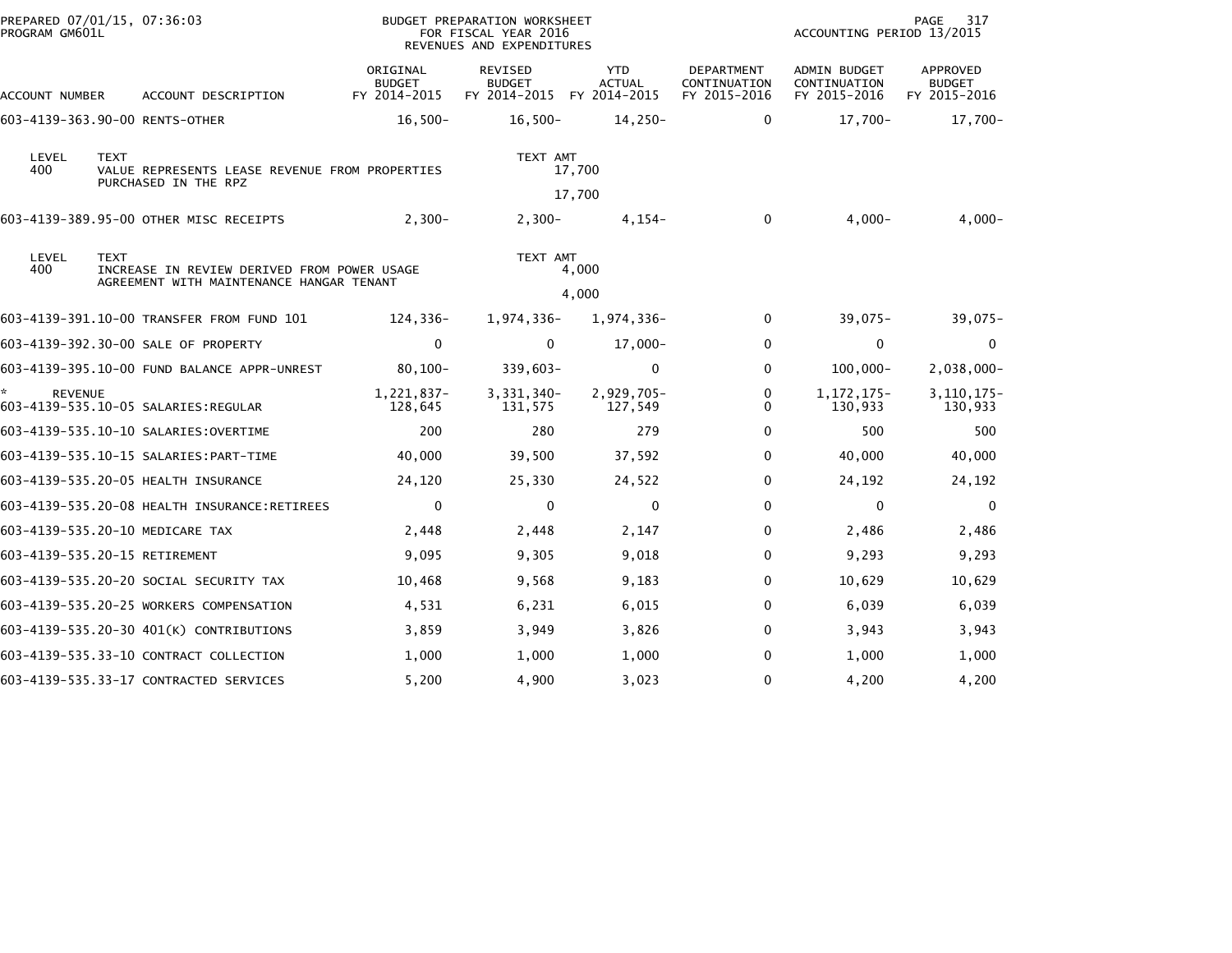| PREPARED 07/01/15, 07:36:03<br>PROGRAM GM601L                                                                                                                                                                                                                                                                                                                                   |                                                                                                                  |                                           | BUDGET PREPARATION WORKSHEET<br>FOR FISCAL YEAR 2016<br>REVENUES AND EXPENDITURES |                                             |                                            | PAGE<br>318<br>ACCOUNTING PERIOD 13/2015     |                                           |
|---------------------------------------------------------------------------------------------------------------------------------------------------------------------------------------------------------------------------------------------------------------------------------------------------------------------------------------------------------------------------------|------------------------------------------------------------------------------------------------------------------|-------------------------------------------|-----------------------------------------------------------------------------------|---------------------------------------------|--------------------------------------------|----------------------------------------------|-------------------------------------------|
| ACCOUNT NUMBER                                                                                                                                                                                                                                                                                                                                                                  | ACCOUNT DESCRIPTION                                                                                              | ORIGINAL<br><b>BUDGET</b><br>FY 2014-2015 | REVISED<br><b>BUDGET</b><br>FY 2014-2015                                          | <b>YTD</b><br><b>ACTUAL</b><br>FY 2014-2015 | DEPARTMENT<br>CONTINUATION<br>FY 2015-2016 | ADMIN BUDGET<br>CONTINUATION<br>FY 2015-2016 | APPROVED<br><b>BUDGET</b><br>FY 2015-2016 |
| LEVEL<br><b>TEXT</b><br>400<br>THIS ACCOUNT INCLUDES FIRE MONITORING AND<br>ROUTINE INSPECTIONS OF THE HANGAR'S FIRE<br>SUPPRESSION SYSTEM                                                                                                                                                                                                                                      |                                                                                                                  |                                           | TEXT AMT                                                                          | 4,200                                       |                                            |                                              |                                           |
|                                                                                                                                                                                                                                                                                                                                                                                 |                                                                                                                  |                                           |                                                                                   | 4,200                                       |                                            |                                              |                                           |
|                                                                                                                                                                                                                                                                                                                                                                                 | 603-4139-535.33-63 SNOW REMOVAL SERVICES                                                                         | 10,500                                    | 9,600                                                                             | 8,928                                       | $\mathbf{0}$                               | 10,500                                       | 10,500                                    |
| LEVEL<br><b>TEXT</b><br>400<br>VALUE REPRESENTS CONTRACT PRICE TO REMOVE SNOW<br>FOR TWO HEAVY EVENTS (\$4644/EVENT) AND THE<br>PURCHASE OF RUBBER BLADES FOR EQUIPMENT.<br>THIS MEETS OUR CONTRACTUAL OBLIGATION TO CLEAR<br>THE RUNWAY AND TAXIWAY IN A TIMELY MANNER. AIRPORT<br>STAFF WILL CONTINUE TO ASSIST WITH CLEARING<br>EFFORTS DURING LIGHT SNOWFALLS USING AIRPORT |                                                                                                                  |                                           | TEXT AMT                                                                          | 10,500                                      |                                            |                                              |                                           |
|                                                                                                                                                                                                                                                                                                                                                                                 | EQUIPMENT.                                                                                                       |                                           |                                                                                   | 10,500                                      |                                            |                                              |                                           |
|                                                                                                                                                                                                                                                                                                                                                                                 | 603-4139-535.34-30 SERVICE & MAINTENANCE                                                                         | 29,450                                    | 29,450                                                                            | 24,242                                      | $\Omega$                                   | 33,000                                       | 33,000                                    |
| LEVEL<br>400                                                                                                                                                                                                                                                                                                                                                                    | <b>TEXT</b><br>ACCOUNT INCLUDES THE MAINTENANCE AND REPAIR<br>OF AIRFIELD LIGHTING AND INSTRUMENT LANDING SYSTEM |                                           | TEXT AMT                                                                          | 30,000                                      |                                            |                                              |                                           |
|                                                                                                                                                                                                                                                                                                                                                                                 | AND FAA CERTIFIED WEATHER SERVICE<br>PLUS: COUNTY MANAGER'S INCREASE                                             | 3,000<br>33,000                           |                                                                                   |                                             |                                            |                                              |                                           |
|                                                                                                                                                                                                                                                                                                                                                                                 | 603-4139-535.34-70 800 RADIO USER FEES                                                                           | 400                                       | 400                                                                               | $\mathbf{0}$                                | $\mathbf{0}$                               | $\mathbf{0}$                                 | 0                                         |
|                                                                                                                                                                                                                                                                                                                                                                                 | 603-4139-535.41-40 WATER                                                                                         | 7,300                                     | 7,300                                                                             | 5,394                                       | $\Omega$                                   | 7,800                                        | 7,800                                     |
|                                                                                                                                                                                                                                                                                                                                                                                 | 603-4139-535.41-42 STORM WATER FEE                                                                               | 60                                        | 60                                                                                | 43                                          | 0                                          | 60                                           | 60                                        |
|                                                                                                                                                                                                                                                                                                                                                                                 | 603-4139-535.42-20 GROUNDS MAINTENANCE                                                                           | 3,000                                     | 3,000                                                                             | 2,920                                       | $\mathbf{0}$                               | 3,000                                        | 3,000                                     |
|                                                                                                                                                                                                                                                                                                                                                                                 | 603-4139-535.43-05 R&M:BUILDINGS                                                                                 | 30,000                                    | 28,177                                                                            | 26,799                                      | 0                                          | 30,000                                       | 30,000                                    |
|                                                                                                                                                                                                                                                                                                                                                                                 | 603-4139-535.43-15 R&M:EQUIPMENT                                                                                 | 10,000                                    | 11,000                                                                            | 9,827                                       | $\Omega$                                   | 27,000                                       | 27,000                                    |
|                                                                                                                                                                                                                                                                                                                                                                                 |                                                                                                                  |                                           |                                                                                   |                                             |                                            |                                              |                                           |

| LEVEL | <b>TFXT</b>                                        | TFXT AMT |
|-------|----------------------------------------------------|----------|
| 400   | ACCOUNT INCLUDES ANNUAL REQUEST OF \$12,000        | 12.000   |
|       | AND AN ADITIONAL \$15,000 TO COMPLETE SOME REPAIRS | 15.000   |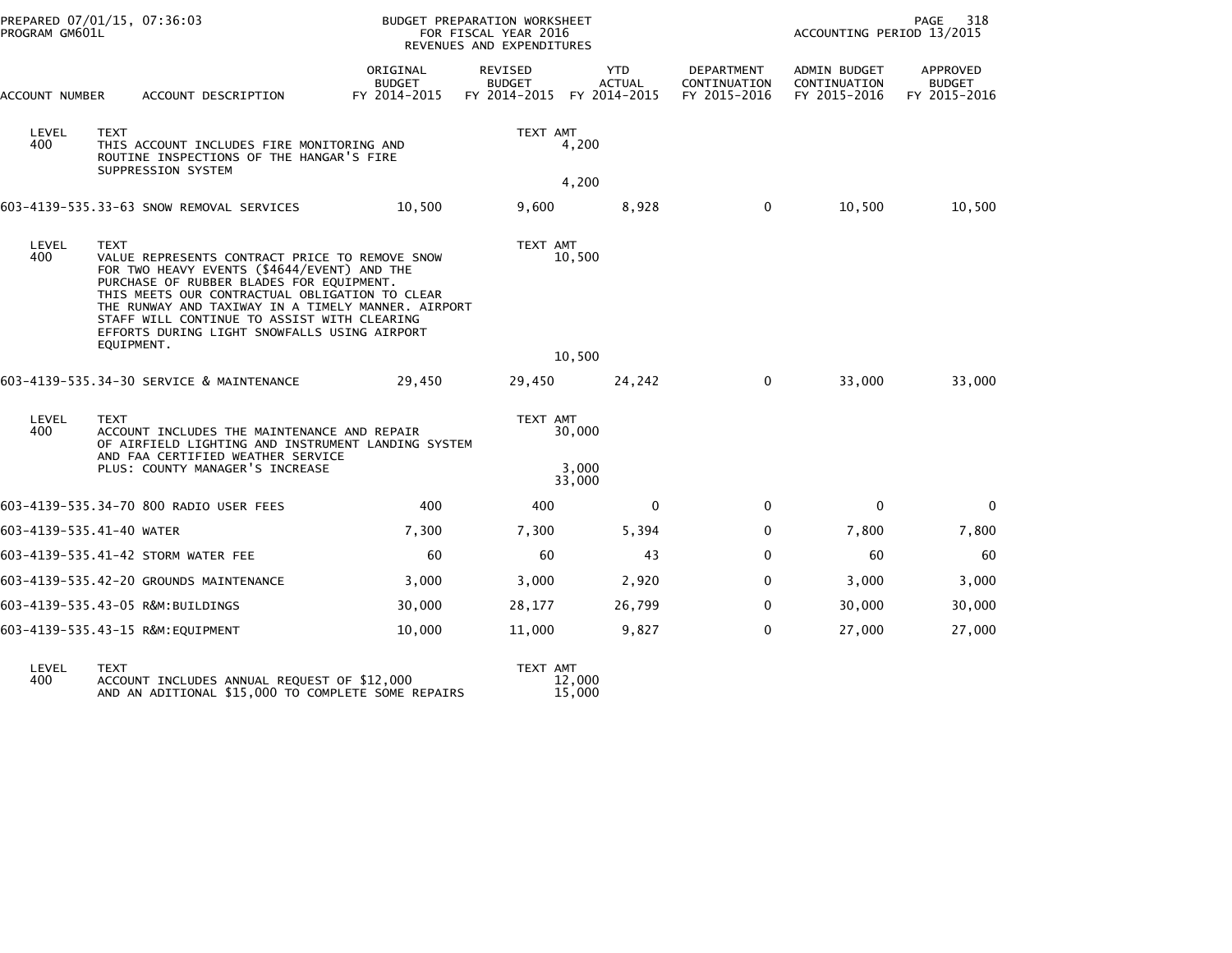| PREPARED 07/01/15, 07:36:03<br>PROGRAM GM601L |             |                                                                                                                                                                                                                                                               |                                           | BUDGET PREPARATION WORKSHEET<br>FOR FISCAL YEAR 2016<br>REVENUES AND EXPENDITURES |                                             |                                            | ACCOUNTING PERIOD 13/2015                    | 319<br>PAGE                               |
|-----------------------------------------------|-------------|---------------------------------------------------------------------------------------------------------------------------------------------------------------------------------------------------------------------------------------------------------------|-------------------------------------------|-----------------------------------------------------------------------------------|---------------------------------------------|--------------------------------------------|----------------------------------------------|-------------------------------------------|
| ACCOUNT NUMBER                                |             | ACCOUNT DESCRIPTION                                                                                                                                                                                                                                           | ORIGINAL<br><b>BUDGET</b><br>FY 2014-2015 | REVISED<br><b>BUDGET</b><br>FY 2014-2015                                          | <b>YTD</b><br><b>ACTUAL</b><br>FY 2014-2015 | DEPARTMENT<br>CONTINUATION<br>FY 2015-2016 | ADMIN BUDGET<br>CONTINUATION<br>FY 2015-2016 | APPROVED<br><b>BUDGET</b><br>FY 2015-2016 |
|                                               |             | TO THE AIRPORT'S FUEL FARM INFRASTRUCTURE                                                                                                                                                                                                                     |                                           |                                                                                   | 27,000                                      |                                            |                                              |                                           |
| 603-4139-535.43-20 R&M:VEHICLES               |             |                                                                                                                                                                                                                                                               | 2,000                                     | 2,000                                                                             | 1,551                                       | 0                                          | 2,200                                        | 2,200                                     |
|                                               |             | 603-4139-535.44-10 RENT:EQUIPMENT                                                                                                                                                                                                                             | 1,200                                     | 1,200                                                                             | 168                                         | $\Omega$                                   | 1,200                                        | 1,200                                     |
| LEVEL<br>400                                  | <b>TEXT</b> | VALUE REPRESENTS SKID STEER EQUIPMENT RENTAL<br>FOR TWO HEAVY SNOWFALL EVENTS. THIS WILL ASSIST<br>IN CLEARING RAMPS AND ALLEYS BETWEEN HANGARS                                                                                                               |                                           | TEXT AMT                                                                          | 1,200<br>1,200                              |                                            |                                              |                                           |
|                                               |             | 603-4139-535.50-07 COST PER COPY PROGRAM                                                                                                                                                                                                                      | 500                                       | 500                                                                               | 309                                         | $\Omega$                                   | 500                                          | 500                                       |
| 603-4139-535.53-05 TELEPHONE                  |             |                                                                                                                                                                                                                                                               | 6,700                                     | 8,400                                                                             | 7,873                                       | 0                                          | 8,200                                        | 8,200                                     |
| 603-4139-535.54-00 ADVERTISING                |             |                                                                                                                                                                                                                                                               | 4,000                                     | 2,200                                                                             | 840                                         | $\Omega$                                   | 14,000                                       | 14,000                                    |
| LEVEL<br>400                                  | <b>TEXT</b> | ACCOUNT INCLUDES ANNUAL ADVERTISING REQUEST(\$4000)<br>AND AN ADDITIONAL \$10000 REQUESTED FROM TDA TO<br>ASSIST IN AIRPORTS REBRANDING EFFORT. THIS WILL<br>COOINCIDE WITH COUNTY'S REBRANDING AND WILL<br>INCLUDE A NEW AIRPORT NAME AND MARKETING CAMPAIGN |                                           | TEXT AMT                                                                          | 4,000<br>10,000<br>14,000                   |                                            |                                              |                                           |
| 603-4139-535.55-00 PRINTING                   |             |                                                                                                                                                                                                                                                               | 200                                       | 200                                                                               | 0                                           | 0                                          | 200                                          | 200                                       |
| 603-4139-535.56-00 UNIFORMS                   |             |                                                                                                                                                                                                                                                               | 1,400                                     | 1,400                                                                             | 928                                         | $\Omega$                                   | 1,400                                        | 1,400                                     |
| 603-4139-535.57-00 POSTAGE                    |             |                                                                                                                                                                                                                                                               | 300                                       | 300                                                                               | 197                                         | $\Omega$                                   | 325                                          | 325                                       |
| 603-4139-535.58-00 TRAVEL                     |             |                                                                                                                                                                                                                                                               | 2,200                                     | 2,200                                                                             | 770                                         | 0                                          | 2,500                                        | 2,500                                     |
| 603-4139-535.59-00 TRAINING                   |             |                                                                                                                                                                                                                                                               | 1,000                                     | 1,000                                                                             | 225                                         | $\Omega$                                   | 1,000                                        | 1,000                                     |
|                                               |             | 603-4139-535.61-05 SUPPLIES:OFFICE                                                                                                                                                                                                                            | 1,400                                     | 1,400                                                                             | 1,112                                       | $\Omega$                                   | 1,400                                        | 1,400                                     |
|                                               |             | 603-4139-535.61-12 SUPPLIES:CONCESSIONS                                                                                                                                                                                                                       | 300                                       | 300                                                                               | 154                                         | $\Omega$                                   | 300                                          | 300                                       |
|                                               |             | 603-4139-535.61-30 SUPPLIES:JANITORIAL                                                                                                                                                                                                                        | 2,000                                     | 2,000                                                                             | 437                                         | $\Omega$                                   | 2,000                                        | 2,000                                     |
|                                               |             | 603-4139-535.61-56 SUPPLIES:RESALE-FUEL                                                                                                                                                                                                                       | 585,000                                   | 580,480                                                                           | 412,071                                     | 0                                          | 585,000                                      | 585,000                                   |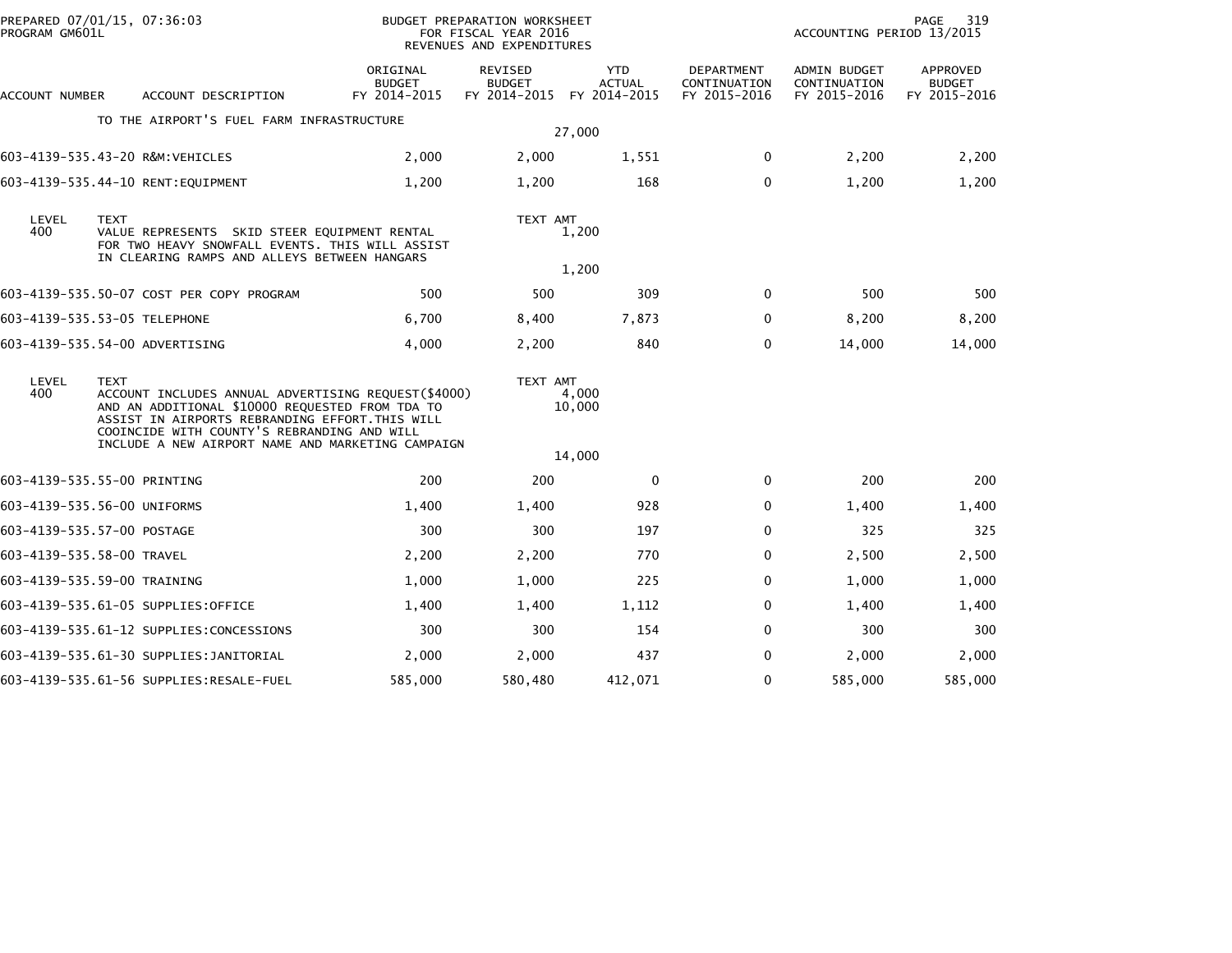| PROGRAM GM601L           | PREPARED 07/01/15, 07:36:03                                                                              | <b>BUDGET PREPARATION WORKSHEET</b><br>FOR FISCAL YEAR 2016<br>REVENUES AND EXPENDITURES |                                                 |                                             |                                                   | 320<br>PAGE<br>ACCOUNTING PERIOD 13/2015            |                                           |
|--------------------------|----------------------------------------------------------------------------------------------------------|------------------------------------------------------------------------------------------|-------------------------------------------------|---------------------------------------------|---------------------------------------------------|-----------------------------------------------------|-------------------------------------------|
| ACCOUNT NUMBER           | ACCOUNT DESCRIPTION                                                                                      | ORIGINAL<br><b>BUDGET</b><br>FY 2014-2015                                                | <b>REVISED</b><br><b>BUDGET</b><br>FY 2014-2015 | <b>YTD</b><br><b>ACTUAL</b><br>FY 2014-2015 | <b>DEPARTMENT</b><br>CONTINUATION<br>FY 2015-2016 | <b>ADMIN BUDGET</b><br>CONTINUATION<br>FY 2015-2016 | APPROVED<br><b>BUDGET</b><br>FY 2015-2016 |
| LEVEL<br>400             | <b>TEXT</b><br>INCREASE IN ACCOUNT IS ATTRIBUTED TO ADDITIONAL<br>FUEL SALES PROJECTED FOR NEW CUSTOMERS |                                                                                          | TEXT AMT<br>678,750                             |                                             |                                                   |                                                     |                                           |
|                          | LESS: COUNTY MANAGER'S REDUCTION                                                                         |                                                                                          | 93,750-<br>585,000                              |                                             |                                                   |                                                     |                                           |
|                          | 603-4139-535.61-57 RESALE:PARTS                                                                          | 3,500                                                                                    | 3,500                                           | 1,385                                       | 0                                                 | 3,500                                               | 3,500                                     |
|                          | 603-4139-535.61-95 SUPPLIES: OTHER SMALL EQMT                                                            | 2,500                                                                                    | 2,500                                           | 991                                         | 0                                                 | 2,500                                               | 2,500                                     |
|                          | 603-4139-535.62-05 ELECTRICITY                                                                           | 48,000                                                                                   | 48,000                                          | 41,801                                      | 0                                                 | 52,500                                              | 52,500                                    |
|                          | 603-4139-535.62-20 MOTOR FUEL & LUBRICANTS                                                               | 4,200                                                                                    | 4,200                                           | 2,325                                       | $\Omega$                                          | 4,200                                               | 4,200                                     |
|                          | 603-4139-535.62-25 NATURAL GAS                                                                           | 7,000                                                                                    | 7,000                                           | 5,807                                       | 0                                                 | 6,500                                               | 6,500                                     |
| 603-4139-535.64-10 BOOKS |                                                                                                          | 200                                                                                      | 200                                             | 0                                           | $\Omega$                                          | 200                                                 | 200                                       |
|                          | 603-4139-535.64-50 DUES & SUBSCRIPTIONS                                                                  | 1,300                                                                                    | 1,300                                           | 855                                         | $\Omega$                                          | 1,300                                               | 1,300                                     |
|                          | 603-4139-535.72-00 C/A:BUILDINGS                                                                         | 0                                                                                        | 199,958                                         | 195,792                                     | $\Omega$                                          | 0                                                   | 0                                         |
|                          | 603-4139-535.72-11 C/A:AIRPORT HANGAR                                                                    | $\mathbf 0$                                                                              | 1,925,255                                       | 75,255                                      | $\Omega$                                          | 0                                                   | 1,850,000                                 |
| LEVEL<br>400             | <b>TEXT</b><br>RENOVATION OF EXISTING HANGAR TO ADD OFFICES<br>CONSTRUCTION OF NEW HANGARS               |                                                                                          | TEXT AMT                                        | 700,000<br>1,150,000<br>1,850,000           |                                                   |                                                     |                                           |
|                          | 603-4139-535.74-90 C/A:OTHER EQUIPMENT                                                                   | 80.100                                                                                   | 80,100                                          | 15,350                                      | $\mathbf{0}$                                      | $\mathbf{0}$                                        | 88,000                                    |
| LEVEL<br>400             | <b>TEXT</b><br>GROUND POWER UNIT<br>MEDIUM-SIZED TRACTOR                                                 |                                                                                          | TEXT AMT                                        | 45,000<br>43,000<br>88,000                  |                                                   |                                                     |                                           |
|                          | 603-4139-535.76-30 F/A:EQUIPMENT/FURNISHINGS                                                             | 2,000                                                                                    | 2,000                                           | 1,397                                       | 0                                                 | 2,000                                               | 2,000                                     |
|                          | 603-4139-535.78-00 C/A:GAAP                                                                              | 0                                                                                        | $\mathbf{0}$                                    | 0                                           | $\mathbf{0}$                                      | 0                                                   | $\mathbf{0}$                              |
|                          | 603-4139-535.79-00 DEPRECIATION EXPENSE                                                                  | $\mathbf{0}$                                                                             | $\Omega$                                        | $\Omega$                                    | $\Omega$                                          | $\Omega$                                            | 0                                         |
|                          | 603-4139-535.90-00 OTHER SERVICES                                                                        | 5,000                                                                                    | 4,113                                           | 100                                         | 0                                                 | 5,000                                               | 5,000                                     |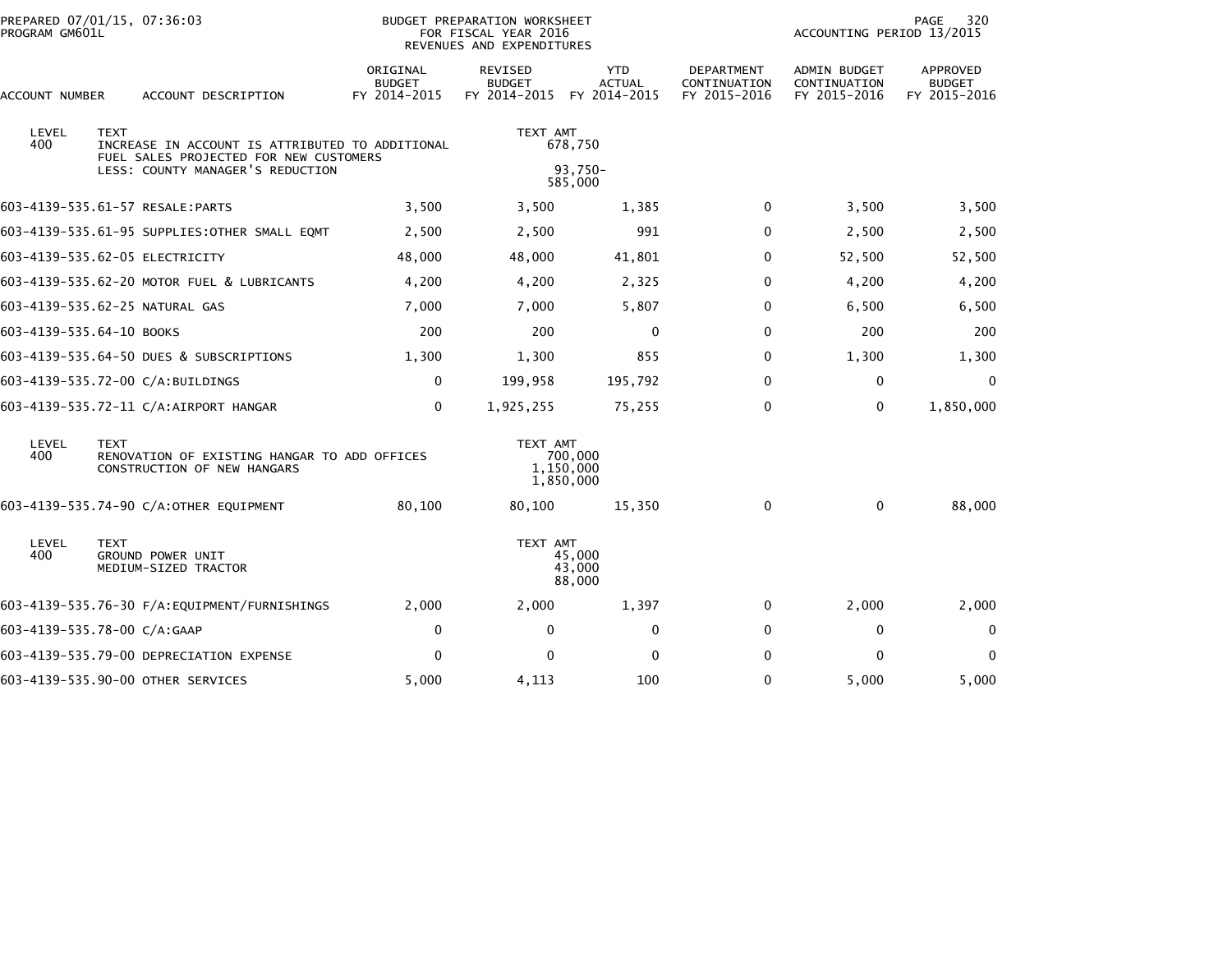| PREPARED 07/01/15, 07:36:03<br>PROGRAM GM601L |                                           | BUDGET PREPARATION WORKSHEET<br>FOR FISCAL YEAR 2016<br>REVENUES AND EXPENDITURES |                                             |                                                   |                                                     | 321<br>PAGE<br>ACCOUNTING PERIOD 13/2015  |  |  |
|-----------------------------------------------|-------------------------------------------|-----------------------------------------------------------------------------------|---------------------------------------------|---------------------------------------------------|-----------------------------------------------------|-------------------------------------------|--|--|
| ACCOUNT DESCRIPTION<br>ACCOUNT NUMBER         | ORIGINAL<br><b>BUDGET</b><br>FY 2014-2015 | REVISED<br><b>BUDGET</b><br>FY 2014-2015                                          | <b>YTD</b><br><b>ACTUAL</b><br>FY 2014-2015 | <b>DEPARTMENT</b><br>CONTINUATION<br>FY 2015-2016 | <b>ADMIN BUDGET</b><br>CONTINUATION<br>FY 2015-2016 | APPROVED<br><b>BUDGET</b><br>FY 2015-2016 |  |  |
| 603-4139-535.90-16 BANK FEES:CREDIT CARD      | 25,000                                    | 25,000                                                                            | 22,260                                      | 0                                                 | 25,000                                              | 25,000                                    |  |  |
| 603-4139-535.90-34 INDIRECT COSTS             | 62,561                                    | 62,561                                                                            | 62,561                                      | 0                                                 | 54,675                                              | 54,675                                    |  |  |
| 603-4139-535.90-39 SALES & USE TAX            | 52,000                                    | 52,000                                                                            | 34,803                                      | $\Omega$                                          | 50,000                                              | 50,000                                    |  |  |
|                                               | $\mathbf 0$                               | $\bf{0}$                                                                          | $\mathbf{0}$                                | 0                                                 |                                                     | 0                                         |  |  |
| *.<br>EXPENDITURE                             | 1,221,837                                 | 3,344,340                                                                         | 1,189,624                                   | 0                                                 | 1, 172, 175                                         | 3,110,175                                 |  |  |
| **<br>AIRPORT OPERATIONS                      | 0                                         | 13,000                                                                            | 1,740,081-                                  | $\bf{0}$                                          | 0                                                   | $\bf{0}$                                  |  |  |
| ***<br>GENERAL GOVERNMENT                     | $\Omega$                                  | $\Omega$                                                                          | 1,740,786-                                  | 0                                                 | $\Omega$                                            | 0                                         |  |  |
| ****<br>AIRPORT FUND                          | 0                                         | 0                                                                                 | 1,740,786-                                  | 0                                                 |                                                     | 0                                         |  |  |